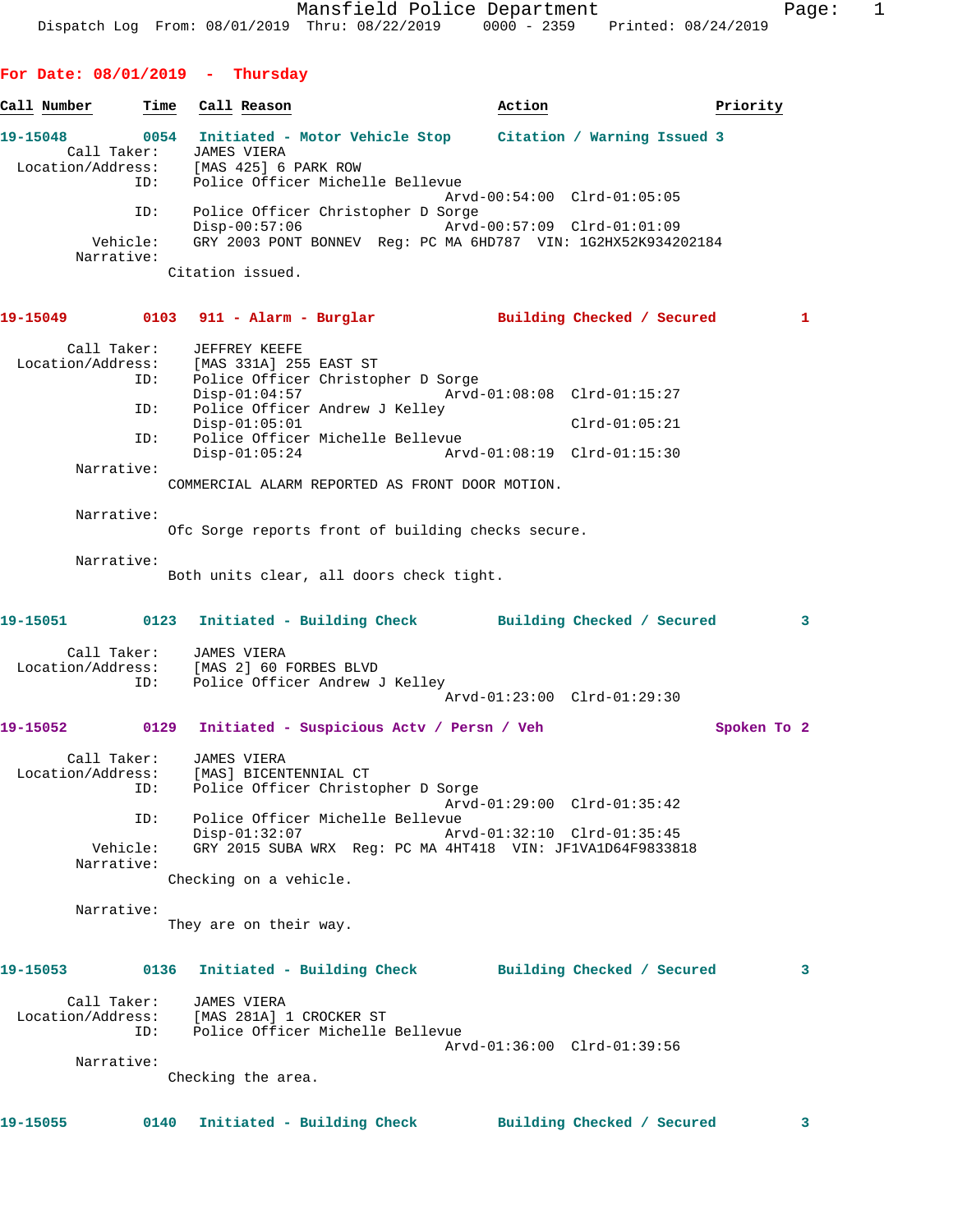Mansfield Police Department Fage: 2 Dispatch Log From: 08/01/2019 Thru: 08/22/2019 0000 - 2359 Printed: 08/24/2019 Call Taker: JAMES VIERA Location/Address: [MAS 417] 9 FRANCIS AVE ID: Police Officer Michelle Bellevue Arvd-01:40:00 Clrd-01:53:31 **19-15056 0143 Initiated - Building Check Building Checked / Secured 3** Call Taker: JAMES VIERA Location/Address: [MAS 992] 660 EAST ST ID: Police Officer Christopher D Sorge Arvd-01:43:00 Clrd-01:44:24 Narrative: Area was checked. **19-15057 0147 Initiated - Motor Vehicle Stop Citation / Warning Issued 3**  Call Taker: JAMES VIERA Vicinity of: [MAS] 35 SCHOOL ST @ 12 DAY AVE ID: Police Officer Andrew J Kelley Arvd-01:47:00 Clrd-01:58:35 ID: Police Officer Christopher D Sorge Disp-01:48:23 Arvd-01:48:25 Clrd-01:58:38 Vehicle: BLK 2014 FORD FOCUS Reg: PC MA 5LF832 VIN: 1FADP3K21EL392916 Narrative: Citation to RO for defective equipment. **19-15059 0207 Initiated - Building Check Building Checked / Secured 3** Call Taker: JAMES VIERA Location/Address: [MAS 895] 175 FRUIT ST ID: Police Officer Christopher D Sorge Arvd-02:07:00 Clrd-02:11:35 **19-15061 0208 Initiated - Building Check Building Checked / Secured 3** Call Taker: JAMES VIERA Location: [FOX] FOXBORO AREA HOTELS ID: Police Officer Andrew J Kelley Arvd-02:08:00 Clrd-02:11:23 **19-15063 0213 Initiated - Building Check Building Checked / Secured 3** Call Taker: JAMES VIERA Location/Address: [MAS 840] 280 SCHOOL ST ID: Police Officer Andrew J Kelley Arvd-02:13:00 Clrd-02:31:14 Narrative: WORKERS ON SITE AT BEST BUY. 2 VEHICLES IN THE LOT, MA 868VF2 AND MA 4WN412 **19-15064 0219 Alarm - Assist Fire Department Services Rendered 3**  Call Taker: JAMES VIERA Location/Address: [MAS 1008] 1 OLD COLONY WAY Apt. #105 ID: Police Officer Michelle Bellevue Disp-02:20:07 Arvd-02:23:22 Clrd-02:29:55 Narrative: Assist MFD with box alarm. **19-15065 0235 Initiated - Building Check Building Checked / Secured 3** Call Taker: JAMES VIERA Location/Address: [MAS] 905 SOUTH MAIN ST ID: Police Officer Andrew J Kelley Arvd-02:35:00 Clrd-02:49:53 **19-15066 0237 Initiated - Building Check Building Checked / Secured 3** Call Taker: JAMES VIERA Location/Address: [MAS] 4 ERICK RD @ 15 BONNEY LN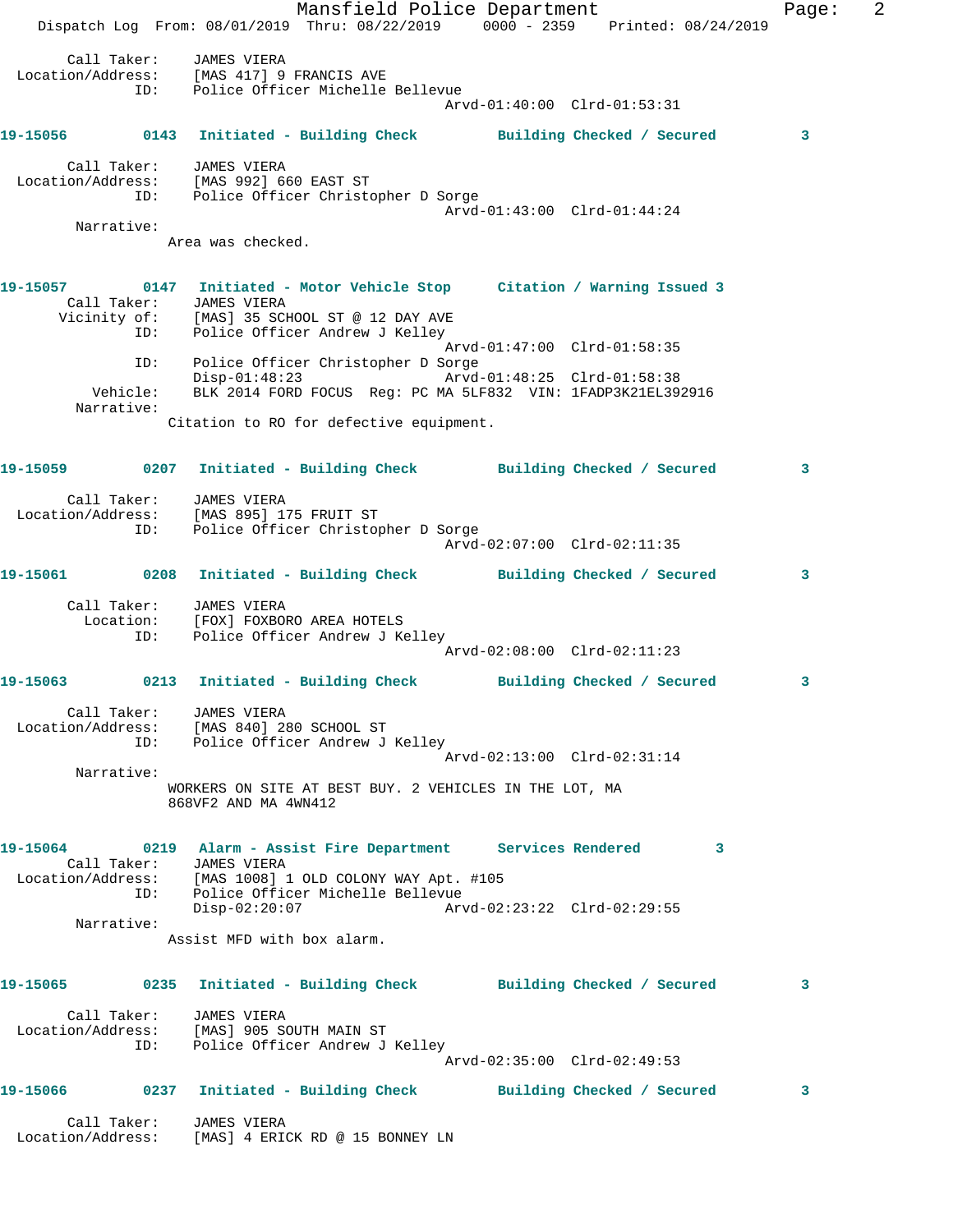Mansfield Police Department Fage: 3 Dispatch Log From: 08/01/2019 Thru: 08/22/2019 0000 - 2359 Printed: 08/24/2019 ID: Police Officer Christopher D Sorge Arvd-02:37:00 Clrd-02:41:27 **19-15067 0305 Phone - Suspicious Actv / Persn / Veh Arrest(s) Made 2**  Call Taker: LINDSAY MITCHELL<br>Location/Address: [MAS H4668] 136 Location/Address: [MAS H4668] 136 FRUIT ST ID: Police Officer Donald MacLean Disp-03:06:35 Arvd-03:09:41 Clrd-03:23:18<br>ID: Police Officer Andrew J Kelley Police Officer Andrew J Kelley Disp-03:06:35 Arvd-03:07:20 Clrd-03:27:05 ID: Police Officer Christopher D Sorge Disp-03:06:35 Arvd-03:07:25 Clrd-03:27:00 ID: Police Officer Michelle Bellevue Disp-03:06:35 Arvd-03:08:02 Clrd-03:08:06 ID: Police Officer Michelle Bellevue Disp-03:08:11 Arvd-03:08:14 Clrd-03:27:09 Narrative: Distraught female banging on the door. Officers responding Narrative: One in custody, wms warrant. Ofc Kelley transporting females bicycle back to the station. Female states she was trying to get a ride to Central Falls where her daughter is in labor. Dispatch notifying Central Falls PD to go for a well being check Narrative: SM 19151 Narrative: EM 19153.0 Refer To Arrest: 19MAS-389-AR Arrest: LONG, SONYA A Address: 619 CENTRAL AVE PAWTUCKET, RI Age: Charges: Warrant arrest 19-15071 0359 Walk-In - Well Being Check Referred to Other Agency 3<br>Call Taker: LINDSAY MITCHELL Call Taker: LINDSAY MITCHELL<br>Location/Address: [MAS] 52 WILLOW ess: [MAS] 52 WILLOW ST @ 231 SPRING ST<br>ID: Police Officer Christopher D Sorge Police Officer Christopher D Sorge Disp-03:59:31 Arvd-04:00:30 Clrd-04:26:23<br>ID: Police Officer Michelle Bellevue Police Officer Michelle Bellevue<br>Disp-03:59:31 Ar Disp-03:59:31 Arvd-04:01:52 Clrd-04:03:50 ID: Police Officer Andrew J Kelley Disp-04:00:25 Arvd-04:00:27 Clrd-04:52:25 ID: Police Officer Donald MacLean Disp-04:00:52 Arvd-04:00:53 Clrd-04:26:26 Narrative: Person into the lobby to report a male laying on the side of the roadway Narrative: Walk in party who was out for his morning 3am walk states there was a man laying on the side of the road School Street at Spring Street. Narrative: Ofc Maclean requesting ambulance to evaluate male. Narrative: Male was transported to Sturdy. Refer To Incident: 19MAS-661-OF **19-15074 0613 Initiated - Building Check Building Checked / Secured 3** Call Taker: JAMES VIERA<br>Location/Address: [MAS H291] [MAS H291] 244 WEST ST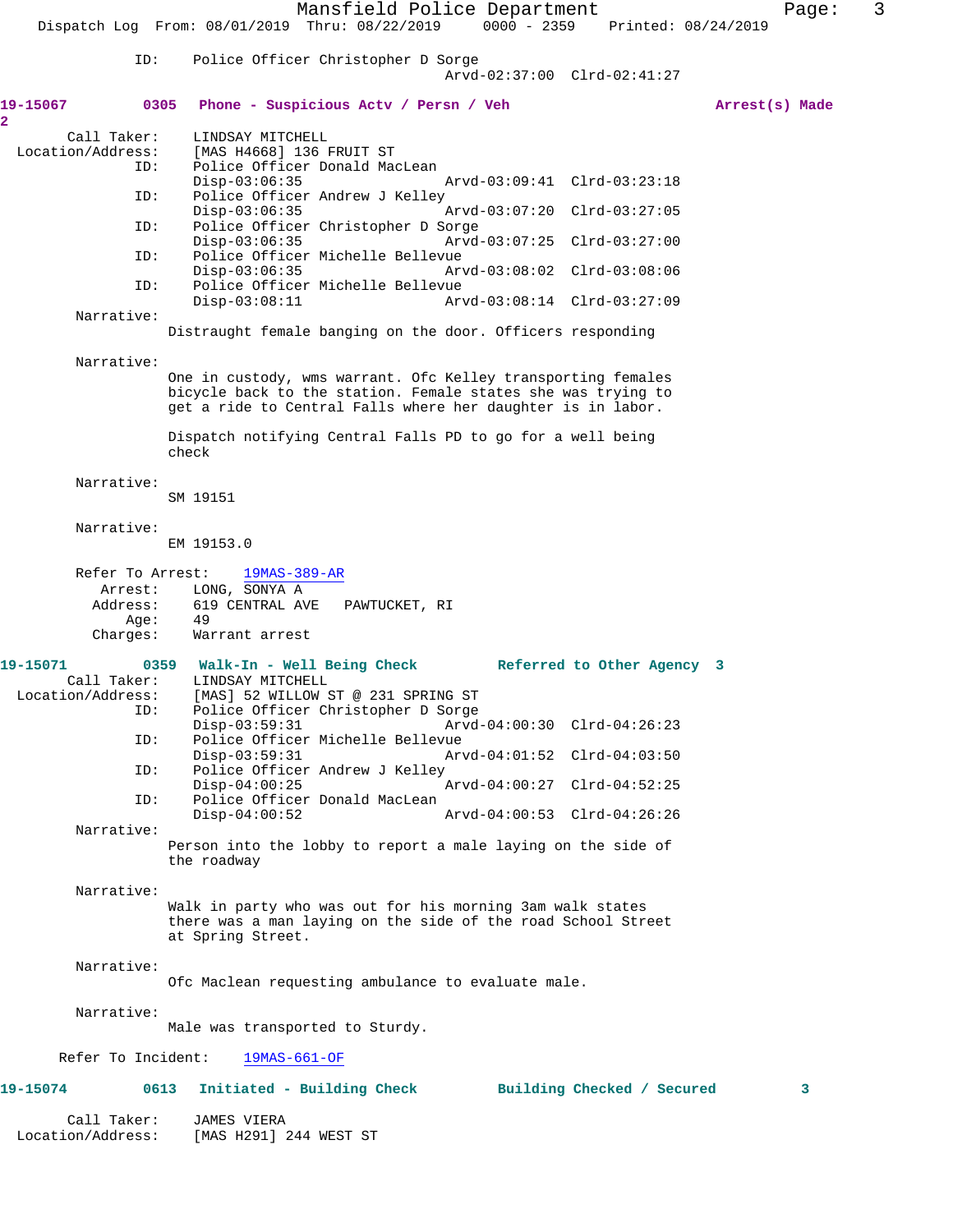Mansfield Police Department Fage: 4 Dispatch Log From: 08/01/2019 Thru: 08/22/2019 0000 - 2359 Printed: 08/24/2019 ID: Police Officer Michelle Bellevue Arvd-06:13:00 Clrd-06:17:19 Vehicle: GRY 2013 TOYT CAMRY Reg: PC MA 28KY03 VIN: 4T1BF1FK4DU292140 Vehicle: RED 2014 TOYT COROLL Reg: PC MA 403WVF VIN: 5YFBURHE6EP117743 Narrative: 2 vehicles in the yard. **19-15076 0636 Initiated - Traffic Enforcement / Activity Citation / Warning Issued 2**  Call Taker: JAMES VIERA Location/Address: [MAS] NORTH MAIN ST ID: Police Officer Michelle Bellevue Arvd-06:36:00 Clrd-07:00:37 Vehicle: GRY 2016 CHEV PK SILVERADO Reg: PC MA 8JD358 Narrative: Citation issued **19-15077 0701 Initiated - Selective Enforcement/RADAR Services Rendered 3**  Call Taker: TARA LAKO Location/Address: [MAS] 400 RTE 140 NB @ 287 CHAUNCY ST ID: Police Officer Andrew J Kelley Arvd-07:01:00 Clrd-07:30:30 Narrative: Traffic enforcement in the area. Narrative: No violations **19-15091 0936 Initiated - Selective Enforcement/RADAR Citation / Warning Issued 3**  Call Taker: CARLY MORIARTY Location/Address: [MAS] 792 WEST ST ID: Police Officer Matthew A Souza Arvd-09:36:00 Clrd-10:26:03 Vehicle: BLU 2018 VOLK LL ATLAS Reg: PC MA 61LD69 Vehicle: FLATBED Reg: RP MA 8058 Narrative: SELECTIVE ENFORCEMENT Narrative: Verbal and citation issued **19-15092 0955 Initiated - Follow up Investigation Incident Report 3**  Call Taker: TARA LAKO Location/Address: [MAS 173] 72 PRATT ST ID: Police Officer Michael T Fitzgerald Arvd-09:55:00 Clrd-10:20:46 Narrative: Per Lt Archer, Ofc Fitzgerald out on a follow up to speak with employees about harassment Refer To Incident: 19MAS-662-OF **19-15095 1022 Initiated - Motor Vehicle Stop Verbal Warning 3**  Call Taker: CARLY MORIARTY Location/Address: [MAS H1176] 325 PRATT ST ID: Police Officer Michael T Fitzgerald Arvd-10:22:00 Clrd-10:23:26 Vehicle: GRY 2011 FORD 4D FOCUS Reg: PC MA 9EV971 Narrative: MVS-VERBAL **19-15096 1038 Initiated - Follow up Investigation Services Rendered 3**  Call Taker: TARA LAKO Location/Address: [MAS H841] 262 ELM ST ID: Police Officer Michael T Fitzgerald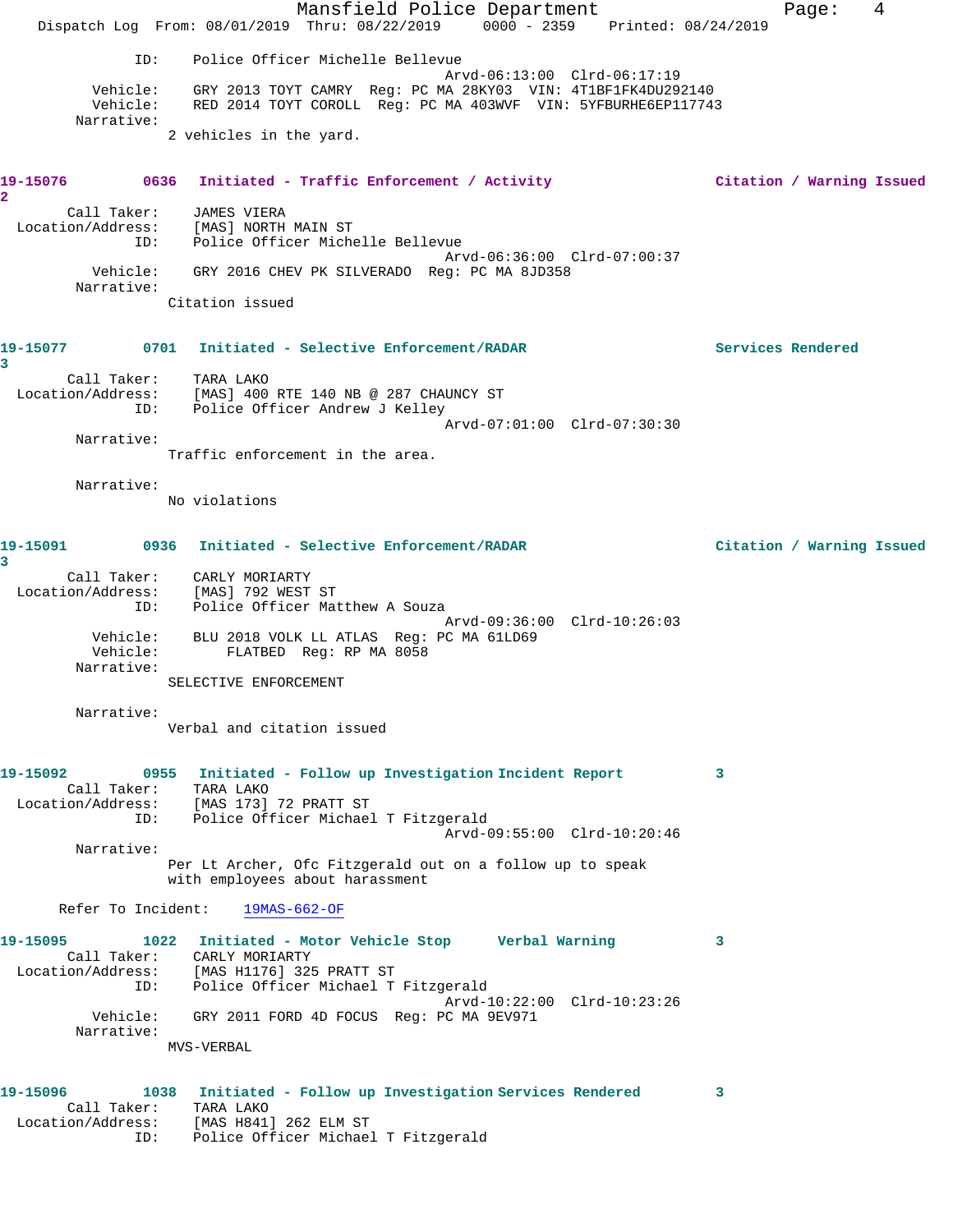Mansfield Police Department Fage: 5 Dispatch Log From: 08/01/2019 Thru: 08/22/2019 0000 - 2359 Printed: 08/24/2019 Arvd-10:38:00 Clrd-10:45:00 Narrative: Out on a follow up **19-15097 1039 Initiated - Proactive Patrol Building Checked / Secured 3** Call Taker: CARLY MORIARTY Location/Address: [MAS 840] 280 SCHOOL ST ID: Police Officer Matthew A Souza Arvd-10:39:00 Clrd-11:12:42 Narrative: CHECK OF THE BUILDINGS **19-15098 1043 Initiated - Proactive Patrol Building Checked / Secured 3** Call Taker: TARA LAKO Location/Address: [MAS] WINTHROP AVE ID: Sergeant Thomas R Connor Arvd-10:43:00 Clrd-10:44:19 Narrative: Checking the area. **19-15101 1057 Phone - Motor Veh Acc - No Injury Accident Report 1**  Call Taker: TARA LAKO Location/Address: [MAS 81] 30 CHAUNCY ST ID: Police Officer Michael T Fitzgerald Disp-10:58:30 Arvd-11:01:55 Clrd-11:11:14 Vehicle: GRY 2004 LEXS ES330 Reg: PAS MA VTDL55 VIN: JTHBA30G945009047 Vehicle: GRY 2014 MAZD 3 Reg: PC MA 6NP647 VIN: JM1BM1V70E1114381 Narrative: RP reports a minor MVA in the parking lot, no injuries reported. Refer To Accident: 19MAS-278-AC **19-15105 1118 Initiated - Proactive Patrol Building Checked / Secured 3** Call Taker: TARA LAKO Location/Address: [MAS 1002] 250 EAST ST ID: Police Officer Nicole M Boldrighini Arvd-11:18:00 Clrd-11:24:08 Narrative: Checking the area. **19-15106 1119 Phone - Alarm - Burglar False / Accidental Alarm 1**  Call Taker: APRIL LEHANE Location/Address: [MAS H1424] 40 HARVESTWOOD LN ID: Police Officer Nicole M Boldrighini Disp-11:24:14 Arvd-11:30:46 Clrd-11:32:09 Narrative: exterior garage door nobody should be there Narrative: Dispatch received a simultaneous call from the delivery driver who opened the side door for a milk delivery, has already contacted homeowner to advise and will be standing by for MPD to arrive. Narrative: Ofc Boldrighini confirmed accidental **19-15107 1122 Phone - 911 Hang-ups & Verifications False / Accidental Alarm 2**  Call Taker: APRIL LEHANE Location/Address: [MAS H2136] 23 PATTYS RD ID: Sergeant Thomas R Connor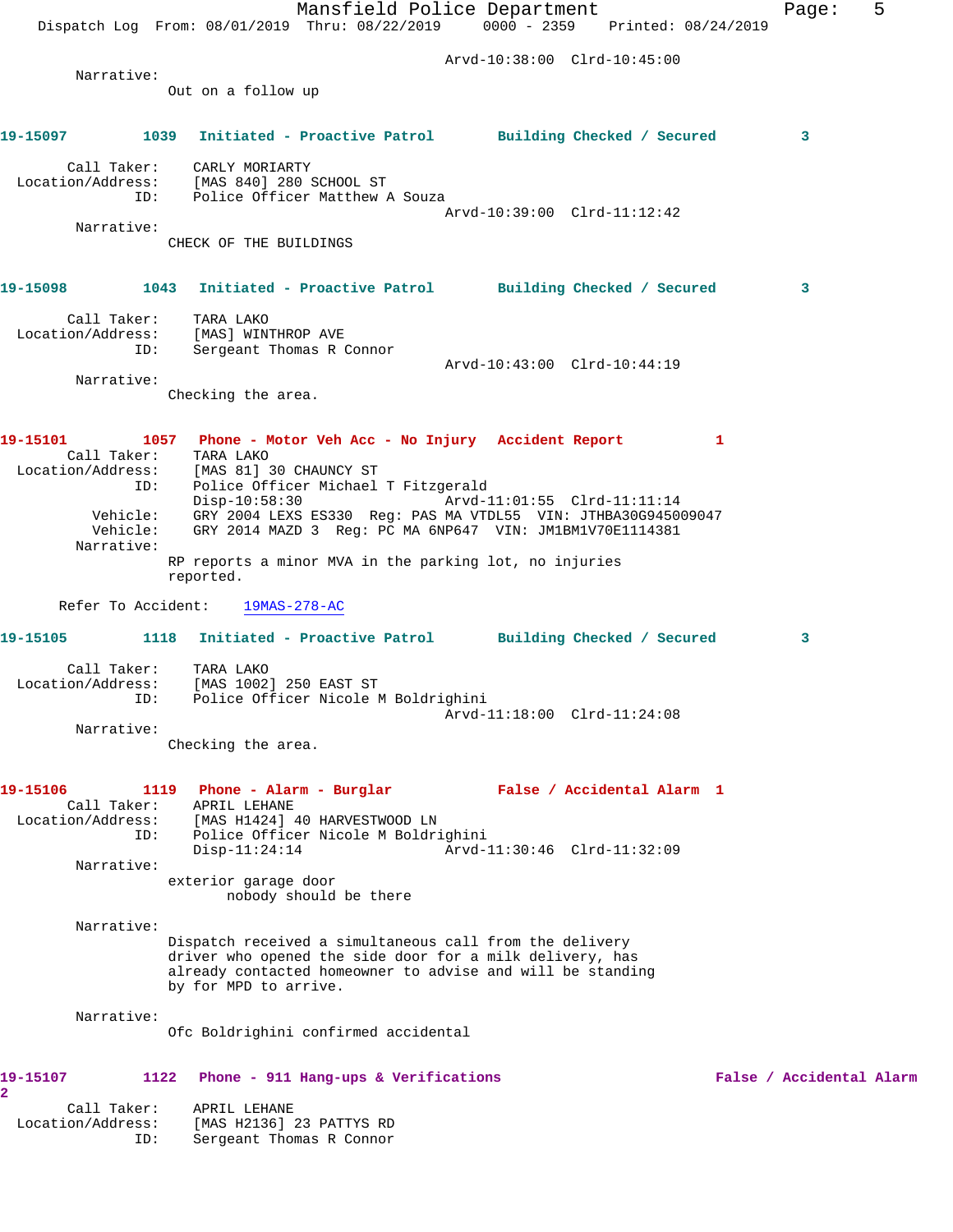Mansfield Police Department Fage: 6 Dispatch Log From: 08/01/2019 Thru: 08/22/2019 0000 - 2359 Printed: 08/24/2019 Disp-11:25:11 Arvd-11:36:14 Clrd-11:38:07 Narrative: Confirm a 911 call accidental by children in home Narrative: Sgt Connor confirmed accidental **19-15108 1124 Initiated - Selective Enforcement/RADAR Services Rendered 3**  Call Taker: CARLY MORIARTY Location/Address: [MAS H3574] 80 WALNUT ST ID: Police Officer Matthew A Souza Arvd-11:24:00 Clrd-11:54:11 **19-15111 1152 Walk-In - Follow up Investigation Investigated - No Report 3**  Call Taker: Support Staff Matthew Todesco Location/Address: ID: Police Officer Michael T Fitzgerald Disp-11:53:51 Arvd-11:53:56 Clrd-12:30:08 Narrative: **19-15112 1152 Phone - Assist Fire Department Referred to Other Agency 3**  Call Taker: TARA LAKO Location/Address: [MAS 149B] 240 FORBES BLVD Narrative: Cancel response, fire prevention only **19-15120 1240 Phone - Hazardous Condition - Wire Dwn Services Rendered 1**  Call Taker: TARA LAKO Location/Address: [MAS H6321] 122 TREMONT ST ID: Police Officer Matthew A Souza Disp-12:45:12 Arvd-12:49:48 Clrd-13:35:34 Narrative: RP reports a wire down in the area Narrative: MELD was paged Narrative: Dispatch contacted the MELD business line, they will be sending someone over to check the wire Narrative: Ofc Souza reports MELD is on scene Narrative: MELD removed the wire 19-15123 1300 Initiated - Traffic Enforcement / Activity **Services Rendered 2**  Call Taker: Police Officer David W Kinahan Location/Address: [MAS H5715] 40 LAWNDALE RD ID: Police Officer David W Kinahan Arvd-13:02:47 Clrd-13:18:00 Narrative: Officer Kinahan out to deploy Speed Signs in area due to Resident complaint **19-15125 1319 Walk-In - Follow up Investigation Services Rendered 3**  Call Taker: Support Staff Matthew Todesco Location/Address: [MAS H6414] 280 WARE ST ID: Police Officer Nicole M Boldrighini Disp-13:21:51 Arvd-13:22:51 Clrd-13:41:49 ID: Police Officer Michael T Fitzgerald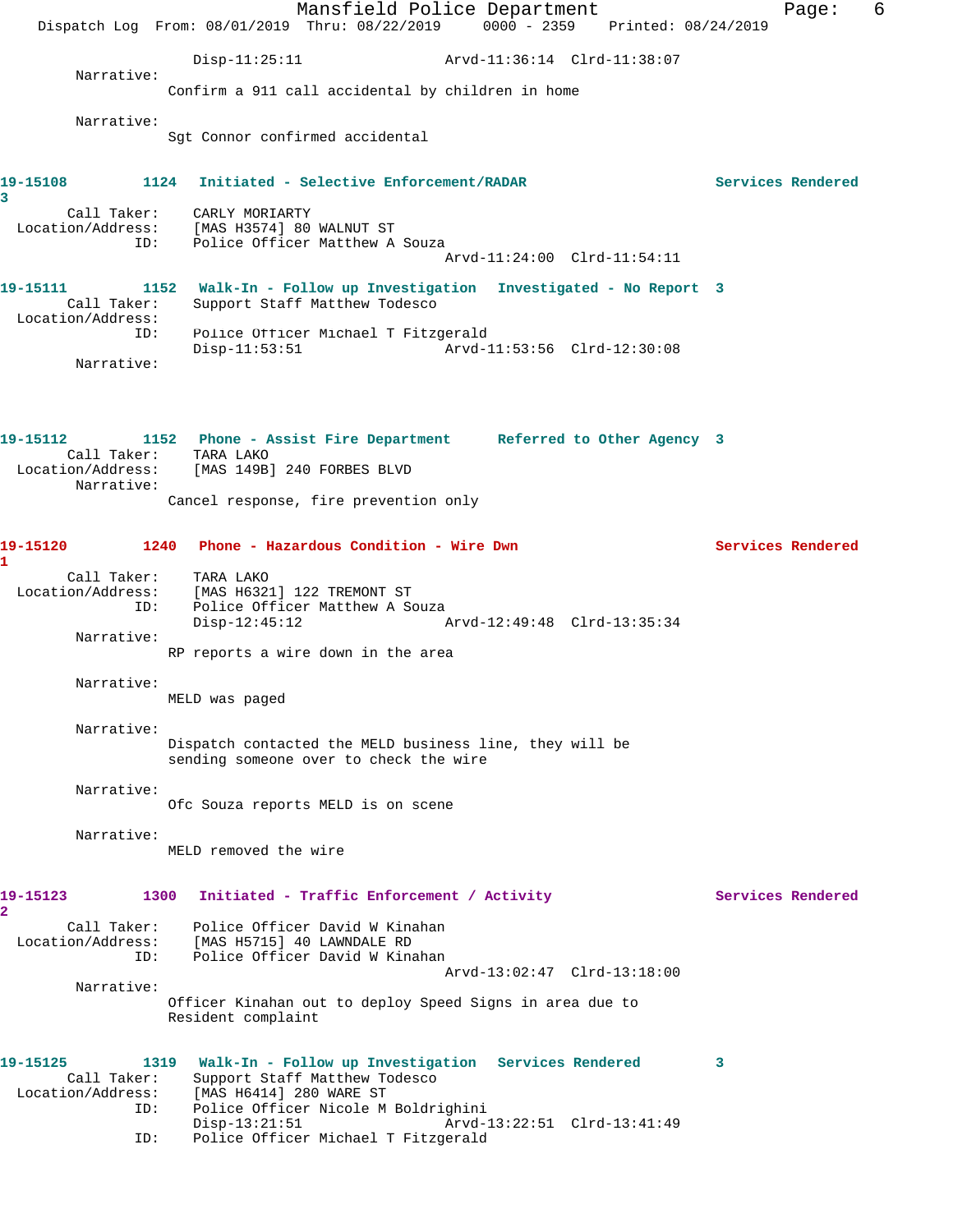|                                                                                 |                                                                |                                                                   | Mansfield Police Department                                                                                                                        |   |
|---------------------------------------------------------------------------------|----------------------------------------------------------------|-------------------------------------------------------------------|----------------------------------------------------------------------------------------------------------------------------------------------------|---|
|                                                                                 |                                                                | Dispatch Log From: 08/01/2019 Thru: 08/22/2019                    | 0000 - 2359 Printed: 08/24/2019                                                                                                                    |   |
| Narrative:                                                                      | $Disp-13:25:27$                                                |                                                                   |                                                                                                                                                    |   |
|                                                                                 |                                                                | the residence to pick up belongings.                              | Ofc Boldrighini responding with Ofc Fitzgerald and the RP to                                                                                       |   |
| Narrative:                                                                      | to contact the property owner.                                 |                                                                   | Ofc Boldrighini reports RP was able to get his bike. Was<br>advised if he wanted to pick up anything else he would need                            |   |
| 19-15129<br>Location/Address: [MAS] RTE 140 SB<br>ID:<br>Vehicle:<br>Narrative: | Call Taker: APRIL LEHANE<br>$Disp-14:04:57$<br>Reg: OT MA 94GF | Police Officer Matthew A Souza<br>is directing traffic around him | 1403 Radio - Disabled Motor Vehicle Services Rendered<br>Arvd-14:12:31 Clrd-14:12:39<br>Norton Pd reporting a DMV in the area. Operator of vehicle | 3 |
| Narrative:                                                                      |                                                                | ROAD, NOT A TRAFFIC ISSUE AT THIS TIME                            | UNITS WERE ABLE TO PUSH THE VEHICLE OFF THE SIDE OF THE                                                                                            |   |
| 19-15131<br>1416<br>Call Taker:<br>Location/Address:                            | TARA LAKO                                                      |                                                                   | Initiated - Follow up Investigation Services Rendered                                                                                              | 3 |
| ID:                                                                             | Sergeant Thomas R Connor                                       |                                                                   | Arvd-14:16:00 Clrd-14:34:47                                                                                                                        |   |

Disp-14:17:07 Arvd-14:17:10 Clrd-14:34:45

ID: Police Officer Nicole M Boldrighini

Narrative:

|                           |                                                                                                                                                                    | 19-15135 1536 911 - Alarm - Burglar 19 - Building Checked / Secured | 1 |
|---------------------------|--------------------------------------------------------------------------------------------------------------------------------------------------------------------|---------------------------------------------------------------------|---|
|                           | Call Taker: CARLY MORIARTY<br>Location/Address: [MAS H4700] 55 YORK RD<br>ID: Police Officer Nicole M Boldrighini                                                  |                                                                     |   |
|                           |                                                                                                                                                                    | Disp-15:38:07 Arvd-15:47:04 Clrd-15:48:28                           |   |
| ID:                       | Police Officer Matthew A Souza<br>$Disp-15:38:07$                                                                                                                  |                                                                     |   |
| Narrative:                |                                                                                                                                                                    |                                                                     |   |
|                           | FIRST FLOOR MOTION ALARM REPORTED                                                                                                                                  |                                                                     |   |
| Narrative:                | Ofc Souza reports house is secure                                                                                                                                  |                                                                     |   |
| Call Taker:<br>Narrative: | 19-15140           1551    Radio - Xfinity Event                 Arrest(s) Made<br>Support Staff Matthew Todesco<br>Location/Address: [MAS 108B] 885 SOUTH MAIN ST |                                                                     | 2 |
|                           | with the Iron Maiden concert                                                                                                                                       | All incident, accident, and arrest numbers are associated           |   |
| Narrative:                |                                                                                                                                                                    |                                                                     |   |
|                           | Red Team is checking the VIP Lot for a 911 hang up.                                                                                                                |                                                                     |   |
|                           | Red team checked the lot and there were no issues found.                                                                                                           |                                                                     |   |
| Narrative:                | Sqt Connor reports EOD is starting the interior sweep.                                                                                                             |                                                                     |   |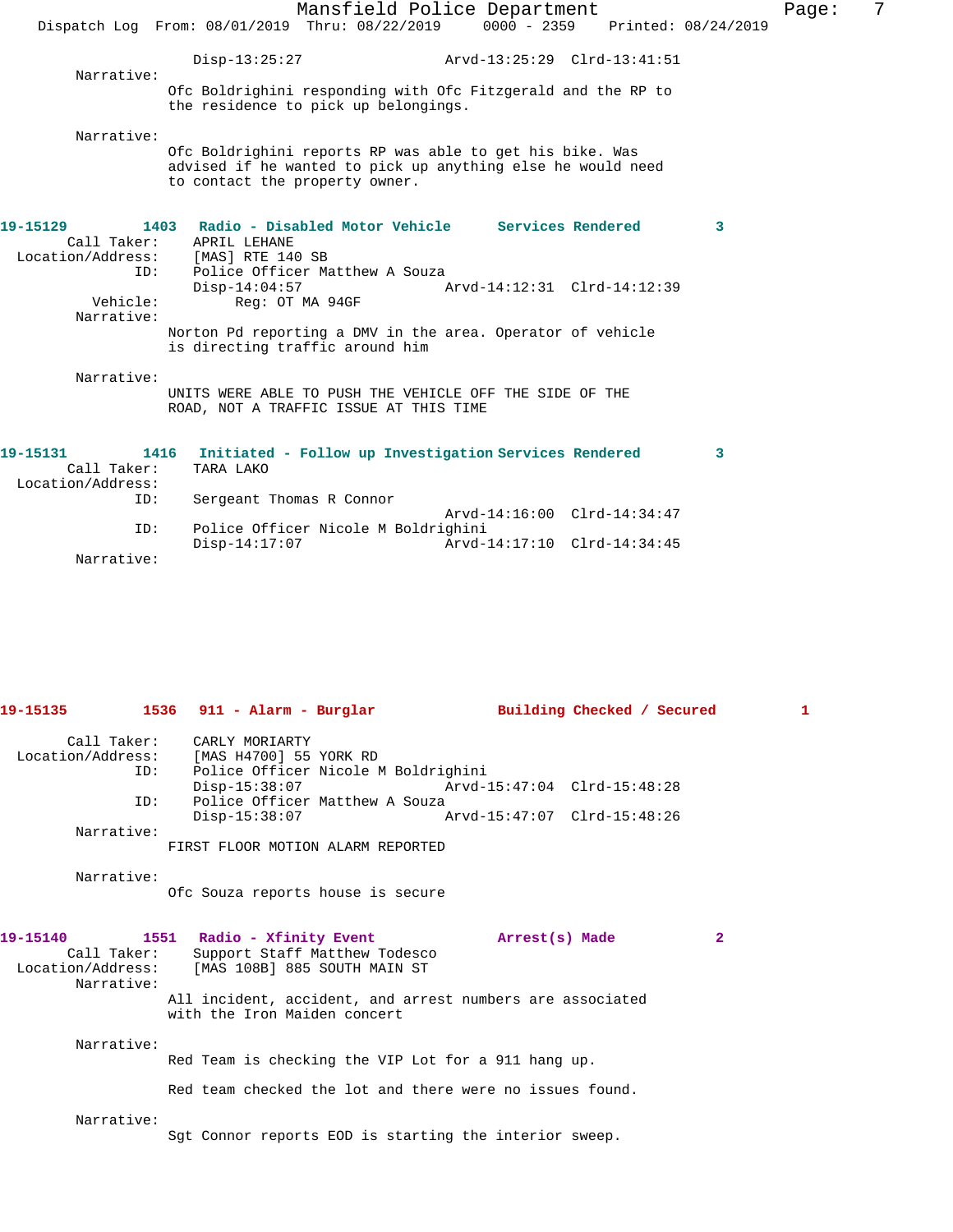| Narrative: | Ofc Appel reports the exterior EOD sweep has started                                                                                                                            |
|------------|---------------------------------------------------------------------------------------------------------------------------------------------------------------------------------|
| Narrative: | Red team is checking Lots 8 & 9 for a open 911 call with no<br>answer on call back.                                                                                             |
|            | Red team reports nothing was found.                                                                                                                                             |
| Narrative: | Ofc Appel reports the exterior sweep has been completed.                                                                                                                        |
| Narrative: | Ofc Connor reports the gates are open at 1800                                                                                                                                   |
| Narrative: | Officers checked lot 6 to the VIP lots checking for boot<br>legger's. Nothing was found.                                                                                        |
| Narrative: | Chief Stone will be checking the Xfinity Lot for a grey pick<br>up for an accidental 911                                                                                        |
|            | Blue team is checking the 3rd row of the VIP lot for a 911<br>accidental.                                                                                                       |
|            | Blue team reports no issues.                                                                                                                                                    |
| Narrative: | 911 accidental, Xfinity lot in a gray pick up truck                                                                                                                             |
| Narrative: | Security requests assistance with a verbal altercation in<br>the Limo Lot - second row in. White Team McCune and Littiq<br>dispatched.-                                         |
|            | Male was escorted from the property and trespassed                                                                                                                              |
| Narrative: | Lt Archer reports 2,754 through the gate                                                                                                                                        |
| Narrative: | Red Team is responding to the area between VIP and 6 on the<br>walk way for a male party having some sort of medical<br>emergency                                               |
|            | EMS will take the male party                                                                                                                                                    |
| Narrative: | Lt Archer reports 4151 through the gate.                                                                                                                                        |
| Narrative: | White team is responding to the main street in looking for a<br>black male who is 6'2 with a lot of tee shirts under his<br>shirt. Officers report some tee shirts were seized. |
| Narrative: | Sgt Thibault reports the soft push has started at 1734                                                                                                                          |
| Narrative: | One male in custody is being transported to the station.                                                                                                                        |
| Narrative: | T1 is off at the station with that male in custody                                                                                                                              |
| Narrative: | Ofc Armstrong reports EOD checked a bag left in the front<br>entrance.                                                                                                          |
| Narrative: | Lt Archer reports 12,936 through the gate.                                                                                                                                      |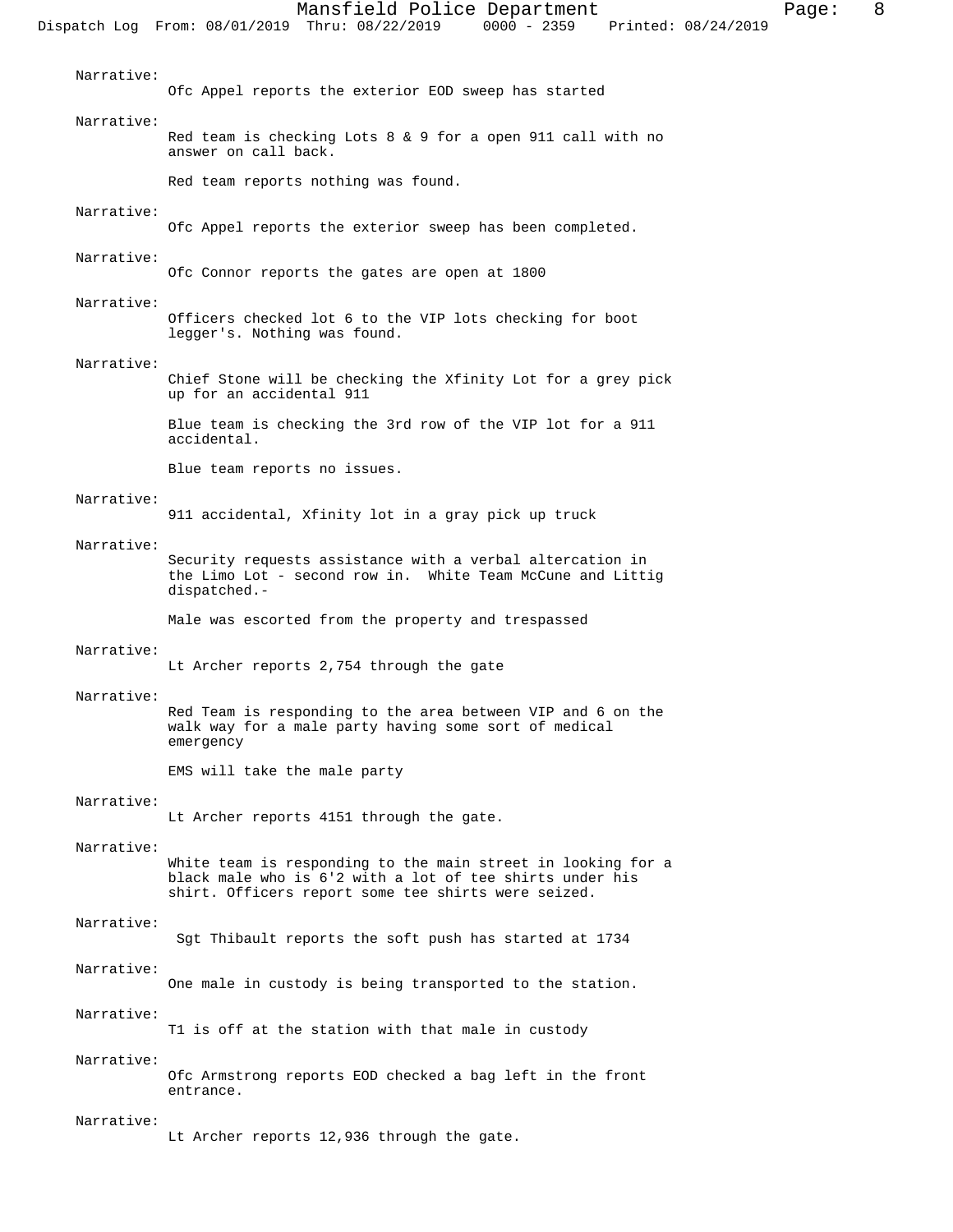Blue team is responding to the area of the box office to

Blue team reports they are clear the area checks ok, no

EOD is responding to the bag check at will call for a bag

EOD secured the bag in the area. It was an old belt and the

MFd requests Policer assistance with an aggressive high intox subject lower lot side concesssion, Squad 2, Venue

Lot Supervisor Thibault reports coming across passed out male subject outside the entry gates in circle. Sgt.

Sgt Thibault and Lt Archer are checking the area for a male

Officers checked the area and found nothing, they are clear.

who was intoxicated and acting aggressive with MFD

check the area for a 911 hang accidental

that needs to be checked.

Command dispatched.

bag was secured in the bag check

Thibault reports party is now conscious

 Narrative: Officers are responding with MFD for the report of a male passed out in the area between isle 2 and 3 Narrative:

Lt Bain and Ofc Sorge are looking for a Q5 male by the compound at this time. Ofc Sorge reports the last contact was at 2110 hrs. Friends advised Ofc Sorge that he texted them and his mother statement he wanted to be hit by a car.

### Narrative:

Narrative:

Narrative:

Narrative:

Narrative:

Narrative:

Narrative:

issues.

MSP advised and will check the highway. Air wing is on standby. Officers are setting up a perimeter and front desk is starting the "ping".

#### Narrative:

MSP notified and are checking if the air wing. MSP K-9 are responding to the area to assist the search for the missing male. Norton Police are off with the male subject at 250 Mansfield Ave in their town. Officers Sorge and Kinahan are responding to assist and verify

### Narrative:

Ofc Kinahan reports the male subject is in fact the ale we are looking for. MSP advised and canceled. Norton Fire will be transporting the male to Sturdy Memorial Hospital.

### Narrative:

Ofc Connor reports he assisted with two medical by the pit.

Narrative:

Lawn officers request EMS to the area of upper ring road by lawn section 3, for a male who was passed out but is now awake.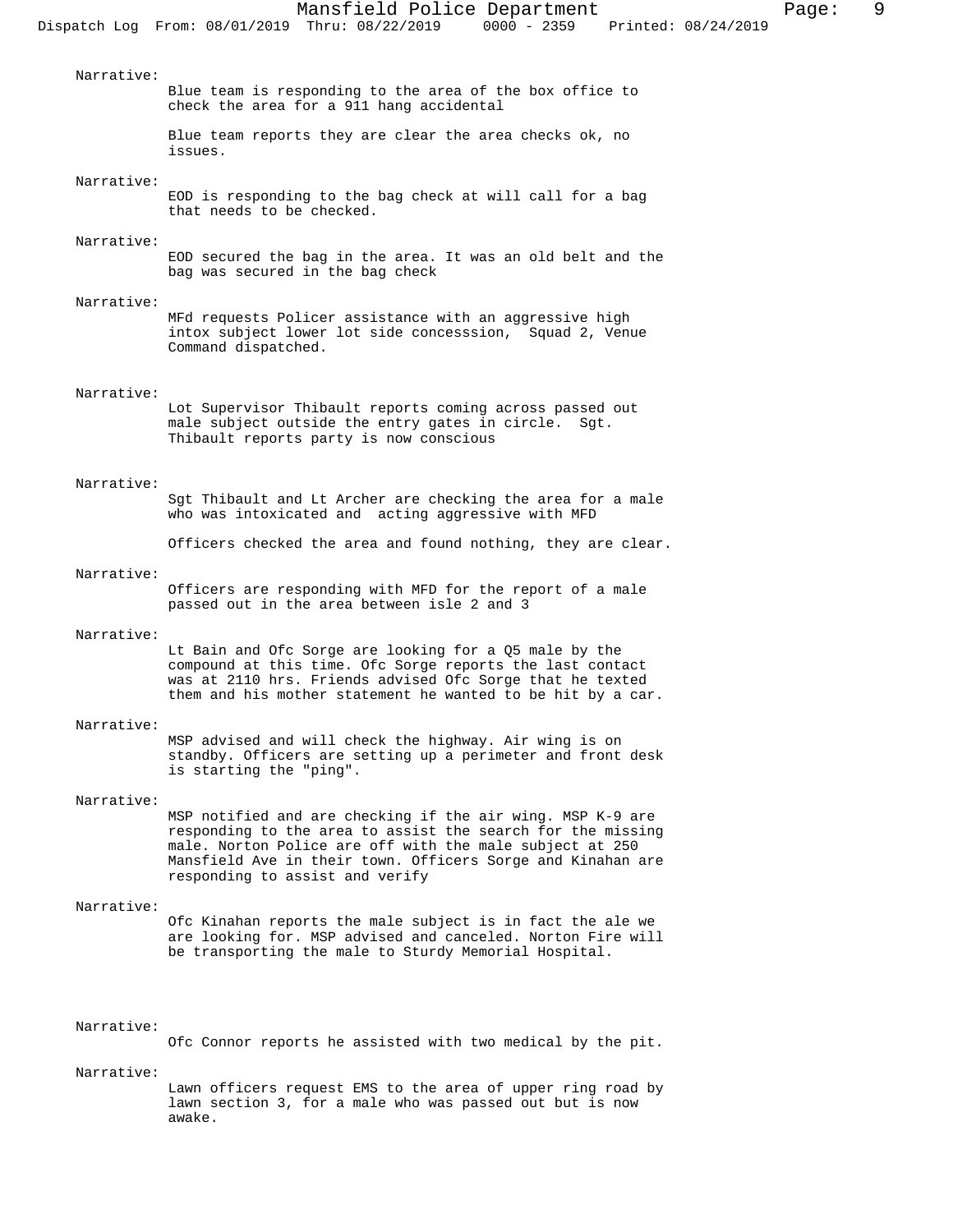Mansfield Police Department Page: 10 Dispatch Log From: 08/01/2019 Thru: 08/22/2019 EMS responded and will be checking the male, officers are clear. Narrative: All officers are checking for a issing subject Narrative: Officers are looking for a missing male. has been missing since 2020. He is a white male 200+ LBS 6'2. Last see wearing grey shorts and a black tank top. All interior and Exterior officers were given the BOLO Narrative: 2249 House lights Narrative: Officers are checking the area for boot leg tee shirt sales and will move them off the property at the request of security. Narrative: Ofc Kinahan reports the escort has been completed. Narrative: Red team is responding to VIP to assist MFD with an intoxicated male. Narrative: Blue team reports they seized some shirts and sent two males off of the property. Sgt Thibault reports he sent a male on his way who was attempting to sell shirts. Refer To Arrest: 19MAS-391-AR Arrest: LENNEY, CHRISTOPHER B Address: 128 CASPIAN WAY FITCHBURG, MA Age: 49 Charges: TRESPASS Refer To P/C: 19MAS-392-AR P/C: BUSWELL, SHAUN S<br>Address: 70 RAILROAD AVE 70 RAILROAD AVE SPRINGVALE, MA<br>40  $Age:$  Charges: PROTECTIVE CUSTODY Refer To Arrest: 19MAS-393-AR Arrest: MEDEIROS, GREGORY Address: 15A QUANAPOAG RD EAST FREETOWN, MA Age: 49 Charges: DISORDERLY CONDUCT Refer To Arrest: 19MAS-394-AR Arrest: COURTEMANCHE, KYLE Address: 519 MAIN ST WEST TOWNSEND, MA Age: 33 Charges: PROTECTIVE CUSTODY Refer To P/C: 19MAS-395-AR P/C: COTE, NICHOLAS Address: 45 SQUAW ROCK RD MOOSUP, CT Age: 38 Charges: PROTECTIVE CUSTODY Refer To P/C: 19MAS-396-AR P/C: BELT, JOSHUA MORGAN Address: 372 HARTFORD RD BROOKLYN, CT Age: 34 Charges: PROTECTIVE CUSTODY Refer To P/C: 19MAS-397-AR P/C: FERGUSON, KEITH<br>Address: 75 STANTON ST Ap 75 STANTON ST Apt. #3 WORCHESTER, MA Age: 54 Charges: PROTECTIVE CUSTODY Refer To Incident: 19MAS-664-OF Refer To Incident: 19MAS-677-OF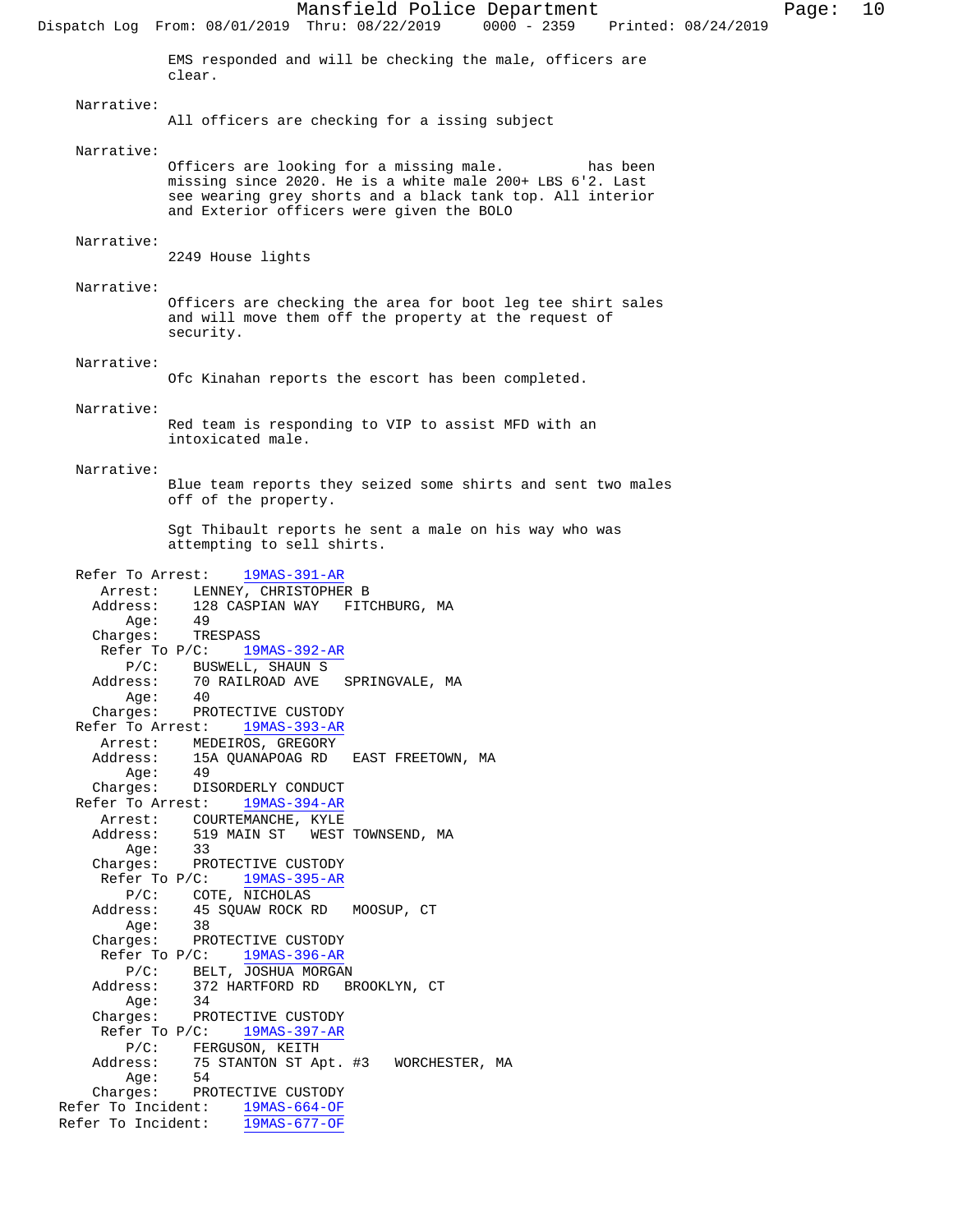Narrative:

Out for a follow up on an MVA from yesterday

**19-15146 1709 Initiated - Disabled Motor Vehicle Services Rendered 3**  Call Taker: TARA LAKO Location/Address: [MAS 260] 70 COPELAND DR ID: Police Officer Danielle C Titus Arvd-17:09:00 Clrd-17:17:03 Vehicle: GRY 2008 TOYT COROLL Reg: PC MA 9YR794 VIN: 1NXBR30EX8Z032773 Narrative: Out with a possible DMV

 Narrative: Ofc Titus reports they were able to move the vehicle into the parking lot. Ofc Trudell responding with the jump box from the station.

**19-15148 1713 Phone - Well Being Check Services Rendered 3**  Call Taker: APRIL LEHANE Location/Address: [MAS] 710 EAST ST @ 48 STEARNS AVE ID: Police Officer Jay J Sparrow Disp-17:15:43 Arvd-17:22:35 Clrd-17:24:31 Vehicle: RED 2007 HOND CIVIC Reg: PC MA 5FA443 VIN: 2HGFG21517H700693 Narrative: caller is reporting seeing a male get out of a red vehicle in middle of street. She stated his posture seemed odd

 Narrative: Ofc Sparrow reports a DMV off the roadway, operator has a tow en route.

**19-15150 1718 Initiated - Motor Vehicle Stop Citation / Warning Issued 3**  Call Taker: APRIL LEHANE Location/Address: [MAS] 400 RTE 140 SB @ 272 CHAUNCY ST ID: Sergeant Lawrence G Crosman Arvd-17:18:00 Clrd-17:27:53 Vehicle: RED 2006 MAZD UT TRIBUT Reg: PC MA 5247PE VIN: 4F2CZ94166KM22054 Narrative: citation issued for red light violation

**19-15151 1727 Initiated - Selective Enforcement/RADAR Services Rendered**

**3** 

Call Taker: TARA LAKO

 Location/Address: [MAS 982] 111 HOPE ST ID: Police Officer William C Trudell Arvd-17:27:00 Clrd-18:06:52

Narrative:

Traffic enforcement in the area.

# **19-15152 1730 Initiated - Selective Enforcement/RADAR Verbal Warning**

**3** 

 Call Taker: TARA LAKO Location/Address: [MAS] 792 WEST ST ID: Sergeant Lawrence G Crosman Arvd-17:30:00 Clrd-17:52:56

 Vehicle: BLK 2013 LEXS UT RX350 Reg: PC MA 828RM2 VIN: 2T2BK1BA2DC190194 Narrative:

Traffic enforcement in the area.

Narrative:

Verbal warning for speed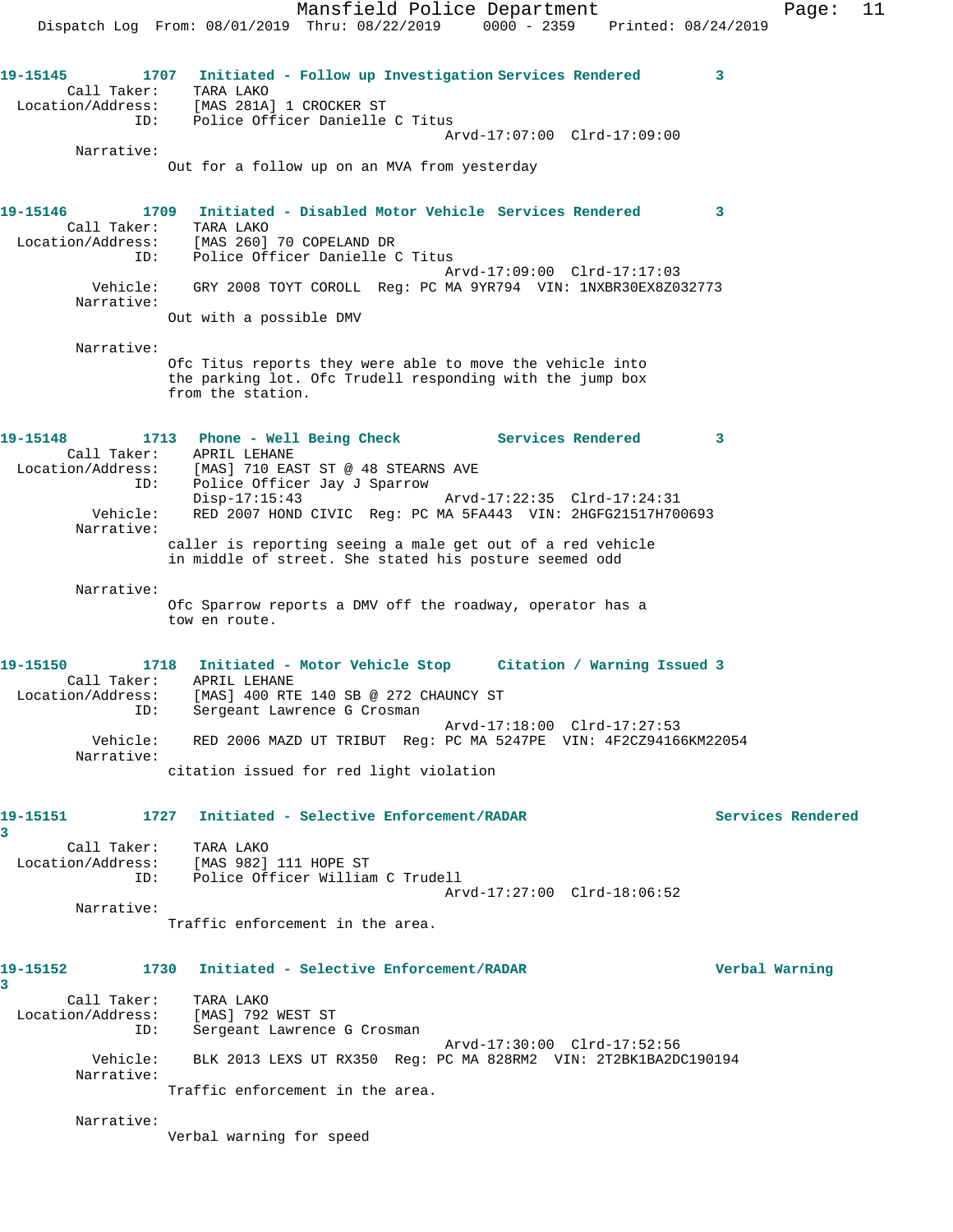Dispatch Log From: 08/01/2019 Thru: 08/22/2019 0000 - 2359 Printed: 08/24/2019 **19-15153 1738 Initiated - Community Policing Services Rendered 3**  Call Taker: TARA LAKO Location/Address: [MAS] NORTH MAIN ST ID: Police Officer Jay J Sparrow Arvd-17:38:00 Clrd-18:01:56 Narrative: Out for community policing at the farmers market **19-15156 1813 Initiated - Selective Enforcement/RADAR Services Rendered 3**  Call Taker: TARA LAKO Location/Address: [MAS] 562 MAPLE ST @ 3 JENNIFER LN ID: Police Officer William C Trudell Arvd-18:13:00 Clrd-18:26:08 Narrative: Traffic enforcement in the area. **19-15157 1817 Initiated - Selective Enforcement/RADAR Services Rendered 3**  Call Taker: TARA LAKO Location/Address: [MAS] 1 SCHOOL ST @ 167 WEST ST ID: Police Officer Jay J Sparrow Arvd-18:17:00 Clrd-18:50:41 Narrative: Traffic enforcement in the area. **19-15158 1818 Initiated - Selective Enforcement/RADAR Services Rendered 3**  Call Taker: TARA LAKO Location/Address: [MAS] OTIS ST ID: Police Officer Danielle C Titus Arvd-18:18:00 Clrd-19:07:44 Narrative: Traffic enforcement in the area. **19-15162 1848 Walk-In - Motor Veh Acc - Dam. -\$1k Accident Report 2**  Call Taker: Support Staff Derek M Stark Location/Address: [MAS] 6 HIGHLAND AVE @ 91 CHAUNCY ST ID: Police Officer Jay J Sparrow Disp-18:50:59 Arvd-18:53:25 Clrd-19:03:16 Vehicle: BLK 2012 JEEP UT WRANGL Reg: PAV MA RILEY5 VIN: 1C4BJWEG8CL247817 Vehicle: WHI 2012 BMW 328I Reg: PC MA 542WT1 VIN: WBA3C1C54CF433451 Narrative: Walk in would like to document MVC that occurred earlier today leaving the train station. Refer To Accident: 19MAS-279-AC **19-15165 1858 Phone - Assist Fire Department Referred to Other Agency 3**  Call Taker: LINDSAY MITCHELL Location/Address: [MAS HH2968] 348 SOUTH MAIN ST ID: Sergeant Lawrence G Crosman Disp-18:58:58 Arvd-19:00:35 Clrd-19:33:53 **19-15168 1900 Phone - Assist Other Gov. Agency Services Rendered 3**  Call Taker: LINDSAY MITCHELL Location/Address: [MAS H6255] 98 STEARNS AVE Narrative: Wires pulling away from his house, MELD contacted and responding 19-15166 1909 Phone - Suspicious Actv / Persn / Veh Services Rendered **2**  Call Taker: JAMES VIERA Location/Address: [MAS 199] 54 CHAUNCY ST

Mansfield Police Department Fage: 12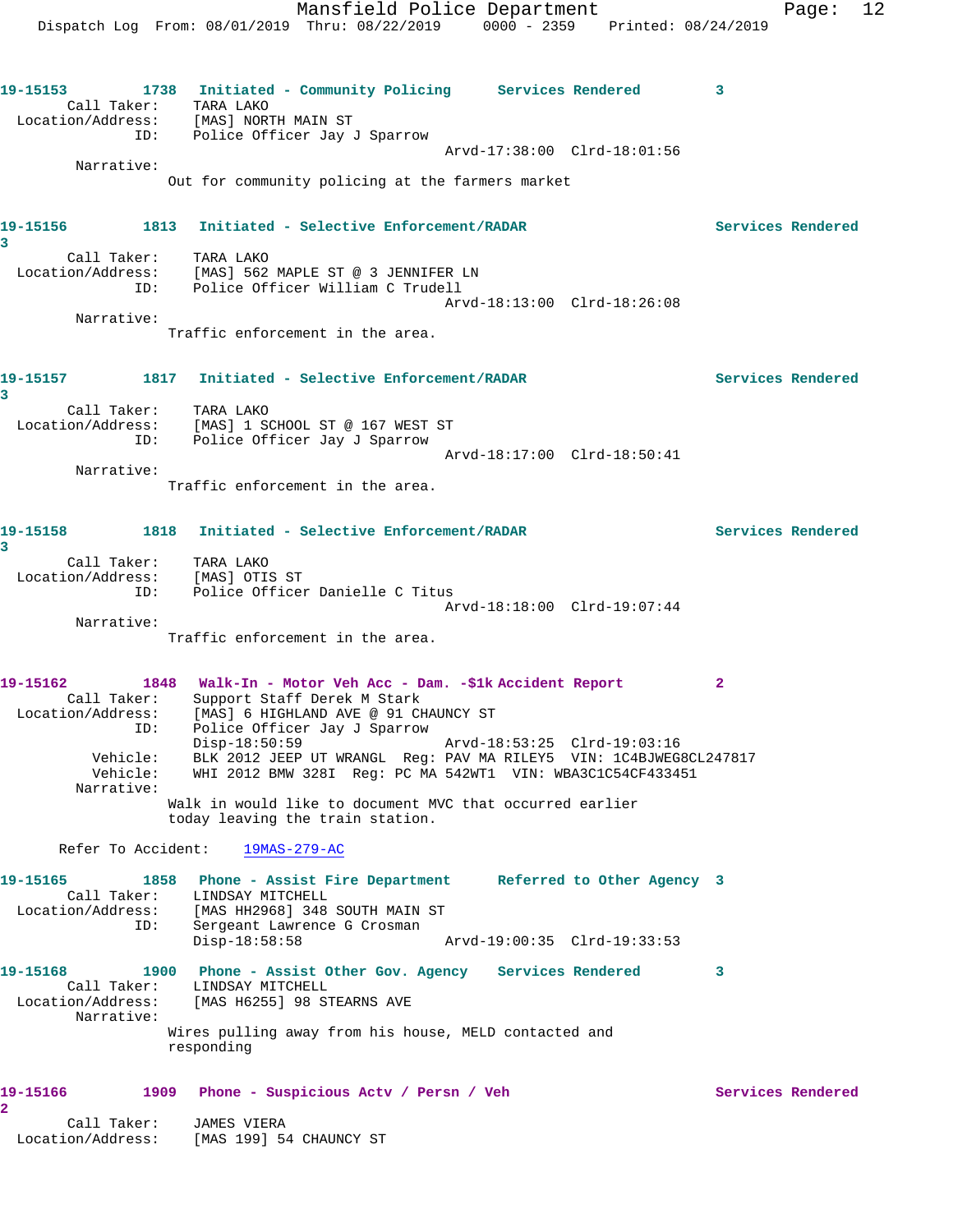Mansfield Police Department Page: 13 Dispatch Log From: 08/01/2019 Thru: 08/22/2019 0000 - 2359 Printed: 08/24/2019 ID: Police Officer Jay J Sparrow Disp-19:11:56 Arvd-19:15:30 Clrd-19:21:26 ID: Sergeant Jeffrey G Bombard Disp-19:12:02 Arvd-19:15:29 Clrd-19:21:23<br>ID: Police Officer Danielle C Titus Police Officer Danielle C Titus Disp-19:12:22 Clrd-19:13:54 Narrative: Report of male possibly under the influence of narcotics. Narrative: Clear, party will be heading to the train station **19-15167 1911 911 - Assist Fire Department Services Rendered 3**  Call Taker: JEFFREY KEEFE Location/Address: [MAS H9975] 3 RIVER EDGE RD ID: المحمد المحمد العربية و IMAS العربية العربية و ID: Police Officer Danielle C Titus<br>Disp-19:14:21 Ar Disp-19:14:21 Arvd-19:17:07 Clrd-19:34:20 Narrative: ASSIST MFD WITH REPORT OF A FIRE. **19-15169 1939 Initiated - Proactive Patrol Services Rendered 3**  Call Taker: LINDSAY MITCHELL Location/Address: [MAS 43] 137 MILL ST ID: Police Officer William C Trudell Arvd-19:39:00 Clrd-19:55:45 **19-15170 1954 Phone - Road Hazards Unfounded/Unverifed 3**  Call Taker: Support Staff Derek M Stark Location/Address: [MAS] 25 FRANKLIN ST @ 660 EAST ST ID: Police Officer William C Trudell Disp-19:56:28 Arvd-20:03:36 Clrd-20:05:44 Narrative: Calling party reporting the traffic light is not cycling for Franklin Street just remaining green for Rte 106. Narrative: UNFOUNDED. **19-15171 2006 Initiated - Motor Vehicle Stop Citation / Warning Issued 3**  Call Taker: JEFFREY KEEFE Location/Address: [MAS] 661 EAST ST ID: Police Officer William C Trudell Arvd-20:06:00 Clrd-20:12:22 Vehicle: GRN 2004 HOND SD ACCORD Reg: PC MA 1PBY44 VIN: 1HGCM56834A000278 Narrative: CITATION ISSUED FOR RED LIGHT VIOLATION. **19-15175 2128 Initiated - Proactive Patrol Services Rendered 3**  Call Taker: LINDSAY MITCHELL Location/Address: [MAS 840] 280 SCHOOL ST ID: Police Officer Danielle C Titus Arvd-21:28:00 Clrd-21:34:07 **19-15177 2134 Phone - Well Being Check Referred to Other Agency 3**  Call Taker: LINDSAY MITCHELL<br>Location/Address: [MAS 108B] 885 SO ess: [MAS 108B] 885 SOUTH MAIN ST<br>ID: Police Officer Danielle C Tit Police Officer Danielle C Titus<br>Disp-21:35:26 A Disp-21:35:26 Arvd-21:35:30 Clrd-22:03:47 ID: Police Officer William C Trudell Disp-21:59:22 Arvd-21:59:25 Clrd-22:03:45 Narrative: Assisting the Xfinity detail, looking for a Q5 male. Last seen in heading toward the woods between Xfinity and 495. Description: 5'9, indian male wearing a dark gray addidas shirt Narrative: Norton PD has located the subject 250 Mansfield Ave. Xfinity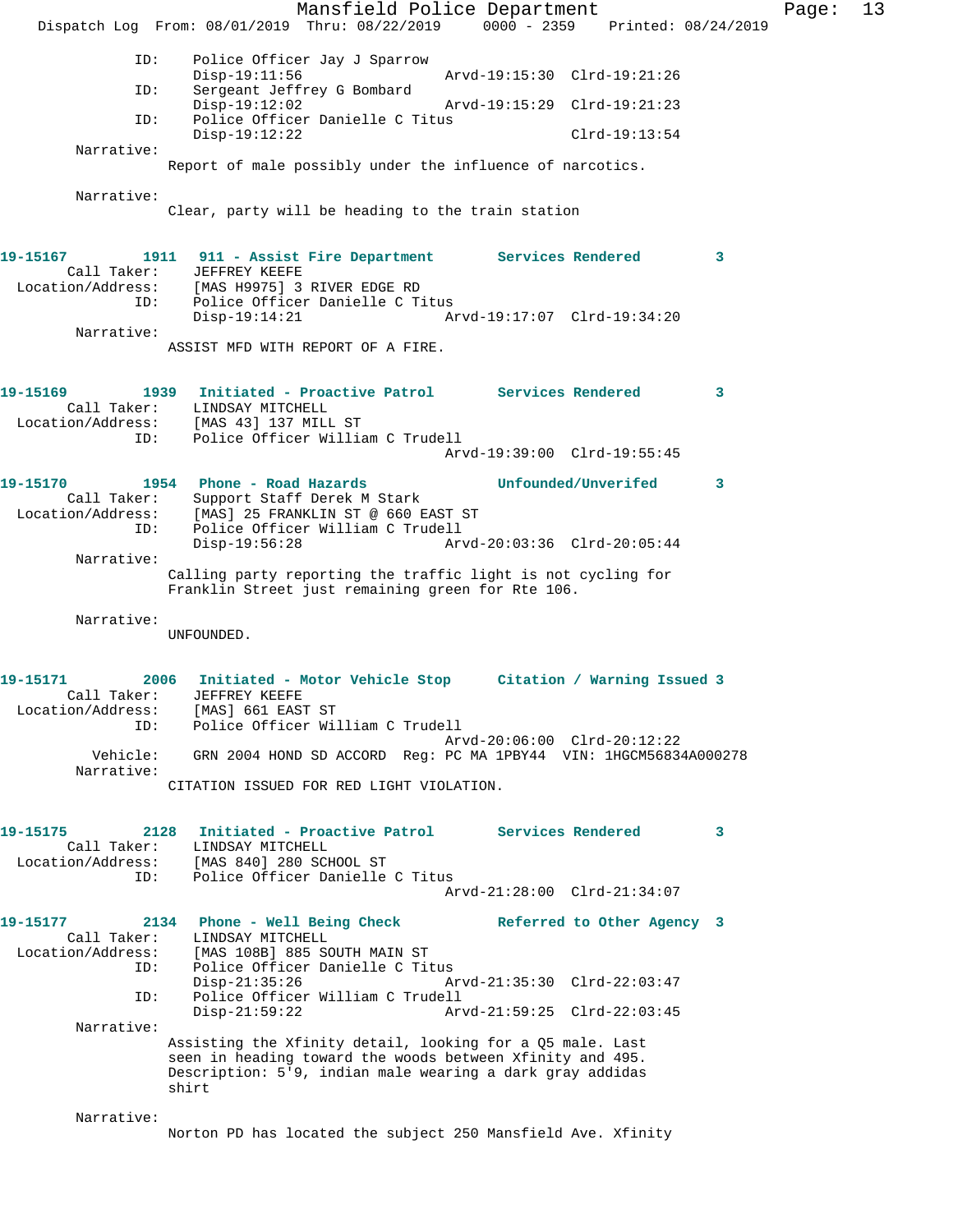Mansfield Police Department Page: 14 Dispatch Log From: 08/01/2019 Thru: 08/22/2019 0000 - 2359 Printed: 08/24/2019 detail and shift notified **19-15181 2226 Initiated - Proactive Patrol Building Checked / Secured 3** Call Taker: JEFFREY KEEFE Location/Address: [MAS 2] 60 FORBES BLVD ID: Police Officer Danielle C Titus Arvd-22:26:00 Clrd-22:30:11 **19-15182 2230 Initiated - Proactive Patrol Building Checked / Secured 3** Call Taker: JEFFREY KEEFE Location/Address: [MAS 4] 31 HAMPSHIRE ST ID: Police Officer Danielle C Titus Arvd-22:30:00 Clrd-22:35:50 **19-15184 2300 Phone - Erratic Oper MV / Road Rage Unfounded/Unverifed 3**  Call Taker: Support Staff Derek M Stark Location/Address: [MAS] WEST ST ID: Police Officer Danielle C Titus<br>Disp-23:04:21 Ar Disp-23:04:21 Arvd-23:08:25 Clrd-23:15:43<br>ID: Sergeant Lawrence G Crosman Sergeant Lawrence G Crosman<br>Disp-23:06:52 Disp-23:06:52 Arvd-23:06:55 Clrd-23:21:51 Vehicle: BRO 2006 NISS 4D SENTRA Reg: PC MA 9JR793 VIN: 3N1CB51D76L571506 Narrative: Caller reporting erratic operator from the North Attleborough town line. Caller believes car was MA-9JR793 silver sedan that passed him on the right over a curb and into a yard and sped off down West Street. Call is 15 minutes old. Narrative: Area checked, no signs of property damage. **19-15187 2343 Phone - Suspicious Actv / Persn / Veh Services Rendered 2**  Call Taker: LINDSAY MITCHELL Location/Address: [MAS 240A] 189 CHAUNCY ST<br>ID: Sergeant Lawrence G Crosma Sergeant Lawrence G Crosman Disp-23:47:06 Arvd-23:48:49 Clrd-23:55:28 ID: Police Officer Jay J Sparrow<br>Disp-23:47:06 Arvd-23:48:49 Clrd-23:55:29 Narrative: Suspicious male walking down Central St with a gray bandana covering his face Officers on location with male, by the Bangkok Cafe. Foxboro responding Narrative: MAle checks ok, he is walking to a friends house in Foxboro. Party was advised of the complaint and has removed the bandana **For Date: 08/02/2019 - Friday 19-15190 0059 Initiated - Proactive Patrol Services Rendered 3**  Call Taker: JEFFREY KEEFE Location: [MAS] FOXBOROUGH AREA HOTELS ID: Police Officer Andrew J Kelley

Narrative:

CHECK OF THE FOXBOROUGH AREA HOTEL LOTS.

| 19–15196 |             | / Initiated - Proactive Patrol | Services Rendered |  |
|----------|-------------|--------------------------------|-------------------|--|
|          | Call Taker: | LINDSAY MITCHELL               |                   |  |

Arvd-00:59:00 Clrd-01:11:56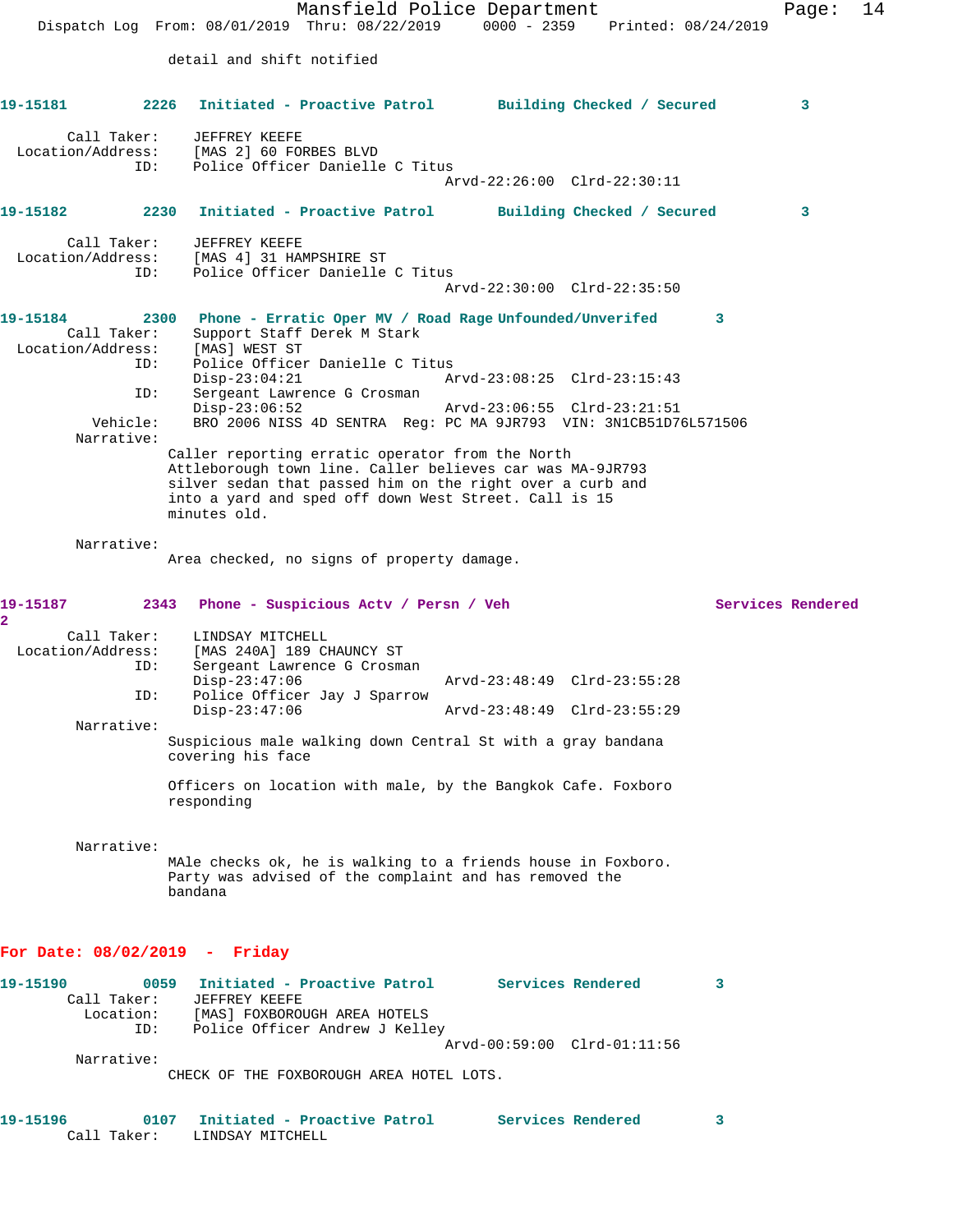Mansfield Police Department Franch Page: 15 Dispatch Log From: 08/01/2019 Thru: 08/22/2019 0000 - 2359 Printed: 08/24/2019 Location/Address: [MAS 802A] 428 ELM ST ID: Police Officer Christopher D Sorge Arvd-01:07:00 Clrd-01:10:57 **19-15199 0114 Initiated - Proactive Patrol Building Checked / Secured 3** Call Taker: JEFFREY KEEFE Vicinity of: [MAS 1002] 250 EAST ST ID: Police Officer Michelle Bellevue Arvd-01:14:00 Clrd-01:24:20 **19-15202 0118 Initiated - Proactive Patrol Building Checked / Secured 3** Call Taker: JEFFREY KEEFE Vicinity of: [MAS 840] 280 SCHOOL ST ID: Police Officer Christopher D Sorge Arvd-01:18:00 Clrd-01:21:05 **19-15203 0120 Initiated - Proactive Patrol Building Checked / Secured 3** Call Taker: LINDSAY MITCHELL Location/Address: [MAS] 30 CHAUNCY ST ID: Police Officer Andrew J Kelley Arvd-01:20:00 Clrd-01:27:03 **19-15204 0128 Initiated - Proactive Patrol Building Checked / Secured 3** Call Taker: JEFFREY KEEFE Location/Address: [MAS 894] 905 SOUTH MAIN ST Apt. #C ID: Police Officer Christopher D Sorge Arvd-01:28:00 Clrd-01:32:46 **19-15208 0146 Initiated - Proactive Patrol Building Checked / Secured 3** Call Taker: JEFFREY KEEFE Vicinity of: [MAS 4] 31 HAMPSHIRE ST ID: Support Staff Katherine Gillis Arvd-01:46:00 Clrd-01:48:07 ID: Police Officer Christopher D Sorge Disp-01:48:20 Arvd-01:48:22 Clrd-01:51:33 **19-15209 0147 Initiated - Motor Vehicle Stop Citation / Warning Issued 3**  Call Taker: JEFFREY KEEFE Location/Address: [MAS] 141 PRATT ST @ 255 HOPE ST ID: Police Officer Michelle Bellevue Arvd-01:47:00 Clrd-01:48:40 ID: Police Officer Andrew J Kelley<br>Disp-01:48:47<br>ID: Police Officer Christopher D Sc<br>Disp-01:51:42 Arvd-01:48:50 Clrd-01:54:15 Police Officer Christopher D Sorge Disp-01:51:42 Arvd-01:51:44 Clrd-01:54:15 Vehicle: GRY 2003 HOND SD ACCORD Reg: PC MA 7FM873 VIN: 1HGCM56303A060974 Narrative: CITATION FOR DEFECTIVE AND FAIL TO INSPECT. **19-15212 0155 Initiated - Suspicious Actv / Persn / Veh Spoken To 2** Call Taker: JEFFREY KEEFE Location/Address: [MAS 451B] 500 EAST ST ID: Police Officer Christopher D Sorge Arvd-01:55:00 Clrd-01:57:21 Vehicle: GRN 2004 JAGU SD XTYPE Reg: PC MA 1PAN74 VIN: SAJEA51C44WD93968 Narrative: CHECK OF PUBLIC SAFETY BUILDING. ONE SUSP VEHICLE WAS SPOKEN TO AND ASKED TO MOVE ALONG THEY WERE LOOKING FOR FREE SOD. **19-15213 0158 Initiated - Proactive Patrol Building Checked / Secured 3**

 Call Taker: JEFFREY KEEFE Location/Address: [MAS 992] 660 EAST ST ID: Police Officer Michelle Bellevue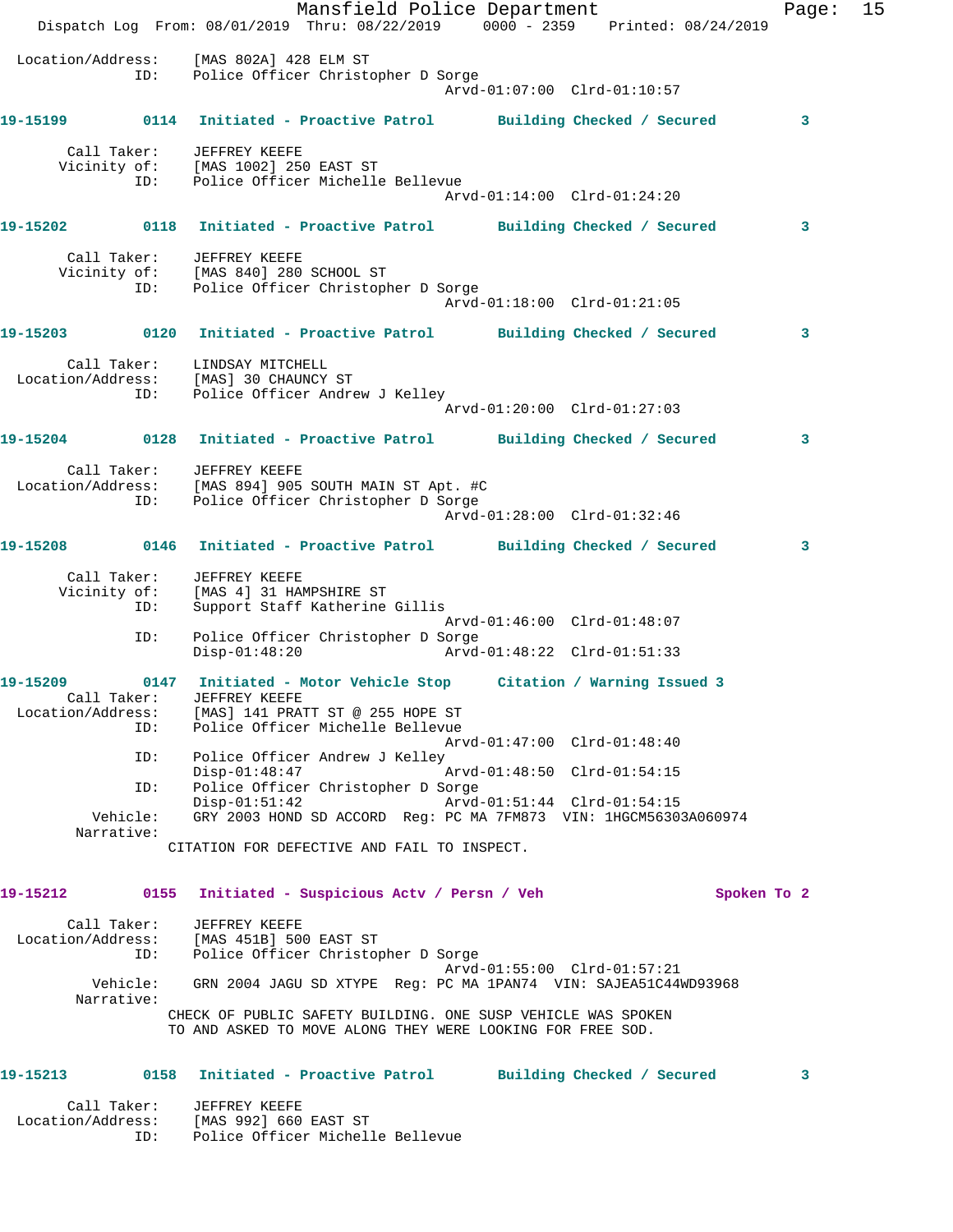Mansfield Police Department Fage: 16 Dispatch Log From: 08/01/2019 Thru: 08/22/2019 0000 - 2359 Printed: 08/24/2019 Arvd-01:58:00 Clrd-01:59:47 **19-15214 0200 Initiated - Proactive Patrol Building Checked / Secured 3** Call Taker: JEFFREY KEEFE Location/Address: [MAS] 4 ERICK RD @ 15 BONNEY LN ID: Police Officer Michelle Bellevue Arvd-02:00:00 Clrd-02:28:06 **19-15216 0202 Initiated - Suspicious Actv / Persn / Veh Spoken To 2** Call Taker: JEFFREY KEEFE Vicinity of: [MAS 122] 99 COPELAND DR ID: Police Officer Andrew J Kelley Arvd-02:02:00 Clrd-02:04:24 Vehicle: BRO 2010 FORD SD FUSION Reg: PC MA 5HN532 VIN: 3FAHP0JGXAR288661 Narrative: SPOKE TO THE RO OF INVOLVED VEHICLE. STATED HE WAS WAITING FOR A FRIEND. HE CHECKS OKAY. **19-15217 0204 Initiated - Proactive Patrol Building Checked / Secured 3** Call Taker: JEFFREY KEEFE Vicinity of: [MAS] HOPE ST ID: Police Officer Andrew J Kelley Arvd-02:04:00 Clrd-02:15:03 **19-15220 0216 Initiated - Proactive Patrol Building Checked / Secured 3** Call Taker: JEFFREY KEEFE Vicinity of: [MAS] 1 MANSFIELD AVE ID: Police Officer Andrew J Kelley Arvd-02:16:00 Clrd-02:20:46 **19-15223 0228 Initiated - Proactive Patrol Building Checked / Secured 3** Call Taker: JEFFREY KEEFE Location/Address: [MAS 451B] 500 EAST ST ID: Police Officer Michelle Bellevue Arvd-02:28:00 Clrd-02:33:40 **19-15226 0243 Initiated - Proactive Patrol Building Checked / Secured 3** Call Taker: JEFFREY KEEFE Vicinity of: [MAS 847] RIVER ST ID: Police Officer Christopher D Sorge Arvd-02:43:00 Clrd-02:53:10 **19-15227 0253 Initiated - Proactive Patrol Services Rendered 3**  Call Taker: JEFFREY KEEFE Location/Address: [MAS 1015] 30 CHAUNCY ST ID: Police Officer Christopher D Sorge Arvd-02:53:00 Clrd-02:53:54 **19-15228 0307 Initiated - Proactive Patrol Building Checked / Secured 3** Call Taker: JEFFREY KEEFE Vicinity of: [MAS 834] 261 CHAUNCY ST ID: Sergeant Robert S Pierce Arvd-03:07:00 Clrd-03:09:17 **19-15231 0323 Initiated - Proactive Patrol Services Rendered 3**  Call Taker: LINDSAY MITCHELL Location/Address: [MAS 900A] 242 CHAUNCY ST Apt. #1 ID: Police Officer Andrew J Kelley Arvd-03:23:00 Clrd-03:30:14 **19-15232 0324 Initiated - Proactive Patrol Services Rendered 3**  Call Taker: LINDSAY MITCHELL

 Location/Address: [MAS 927] 50 PLYMOUTH ST ID: Police Officer Christopher D Sorge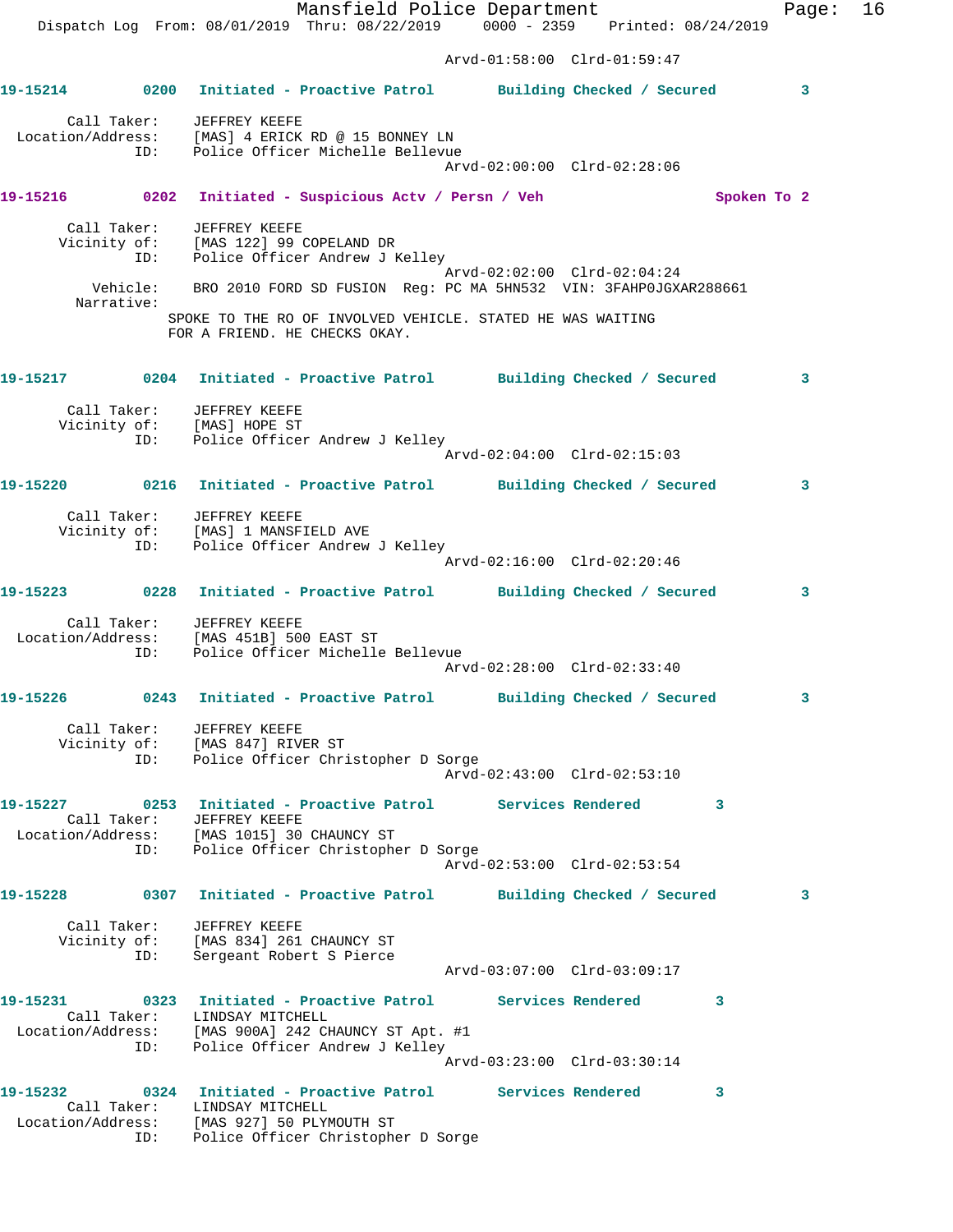Mansfield Police Department Page: 17 Dispatch Log From: 08/01/2019 Thru: 08/22/2019 0000 - 2359 Printed: 08/24/2019 Arvd-03:24:00 Clrd-03:29:57 **19-15233 0409 911 - Assist Citizen - P S A Services Rendered 3**  Call Taker: JAMES VIERA Location/Address: [FOX] CENTRAL ST ID: Police Officer Andrew J Kelley<br>Disp-04:11:03 Arvd-04:14:15 Clrd-04:25:55 Narrative: MALE PARTY IS BEING TRANSPORTED TO A FRIENDS HOUSE. Narrative: Mansfield sent officer to transport male on foot to Ware Street in Mansfield. Narrative: Transporting male to 300 Ware St **19-15236 0519 Initiated - Selective Enforcement/RADAR Citation / Warning Issued 3**  Call Taker: JEFFREY KEEFE Location/Address: [MAS 960A] 792 WEST ST Apt. #A ID: Police Officer Christopher D Sorge Arvd-05:19:00 Clrd-06:35:39 Vehicle: BLK 2018 JEEP UT COMPAS Reg: PAS MA WS1988 VIN: 3C4NJDBB1JT313667 Vehicle: WHI 2011 GMC SD ACADIA Reg: PC MA 6ZDP60 VIN: 1GKKVTED1BJ350875 Vehicle: RED 2016 HYUN SD VELOST Reg: PC MA 9AFW70 VIN: KMHTC6ADXGU294191 Vehicle: GRY 2016 TOYT LL SCION Reg: PC MA 2SHM61 VIN: 3MYDLBZV4GY137141 Vehicle: BLK 2012 HOND SD CIVIC Reg: PC MA 834VK7 VIN: 2HGFG4A58CH708179 Narrative: OPERATOR WAS ISSUED A VERBAL FOR SPEED. Narrative: CITATION ISSUED FOR SPEED ON SECOND STOP. Narrative: THIRD VERBAL ONLY. Narrative: FOURTH CITATION. Narrative: FIFTH VERBAL. **19-15237 0539 Initiated - Motor Vehicle Stop Citation / Warning Issued 3**  Call Taker: JEFFREY KEEFE Location/Address: [MAS] CHAUNCY ST ID: Police Officer Andrew J Kelley Arvd-05:39:00 Clrd-05:44:53 Vehicle: BLK 2014 NISS SD SESL Reg: PC MA 693PM4 VIN: 1N4AA5AP3EC476524 Narrative: CITATION ISSUED FOR SPEED. **19-15238 0557 Initiated - Motor Vehicle Stop Citation / Warning Issued 3**  Call Taker: JEFFREY KEEFE Vicinity of: [MAS 1000] 229 SCHOOL ST ID: Police Officer Andrew J Kelley Arvd-05:57:00 Clrd-06:03:10 Vehicle: GRY 2008 TOYT SD COROLL Reg: PC MA 6BM871 VIN: 2T1BR32E18C881110 **19-15239 0600 Initiated - Building Check Building Checked / Secured 3** Call Taker: JAMES VIERA Location/Address: [MAS H4805] 29 MILL ST ID: Police Officer Michelle Bellevue Arvd-06:00:00 Clrd-06:03:45 19-15242 0618 Initiated - Suspicious Actv / Persn / Veh Spoken To 2 Call Taker: CARLY MORIARTY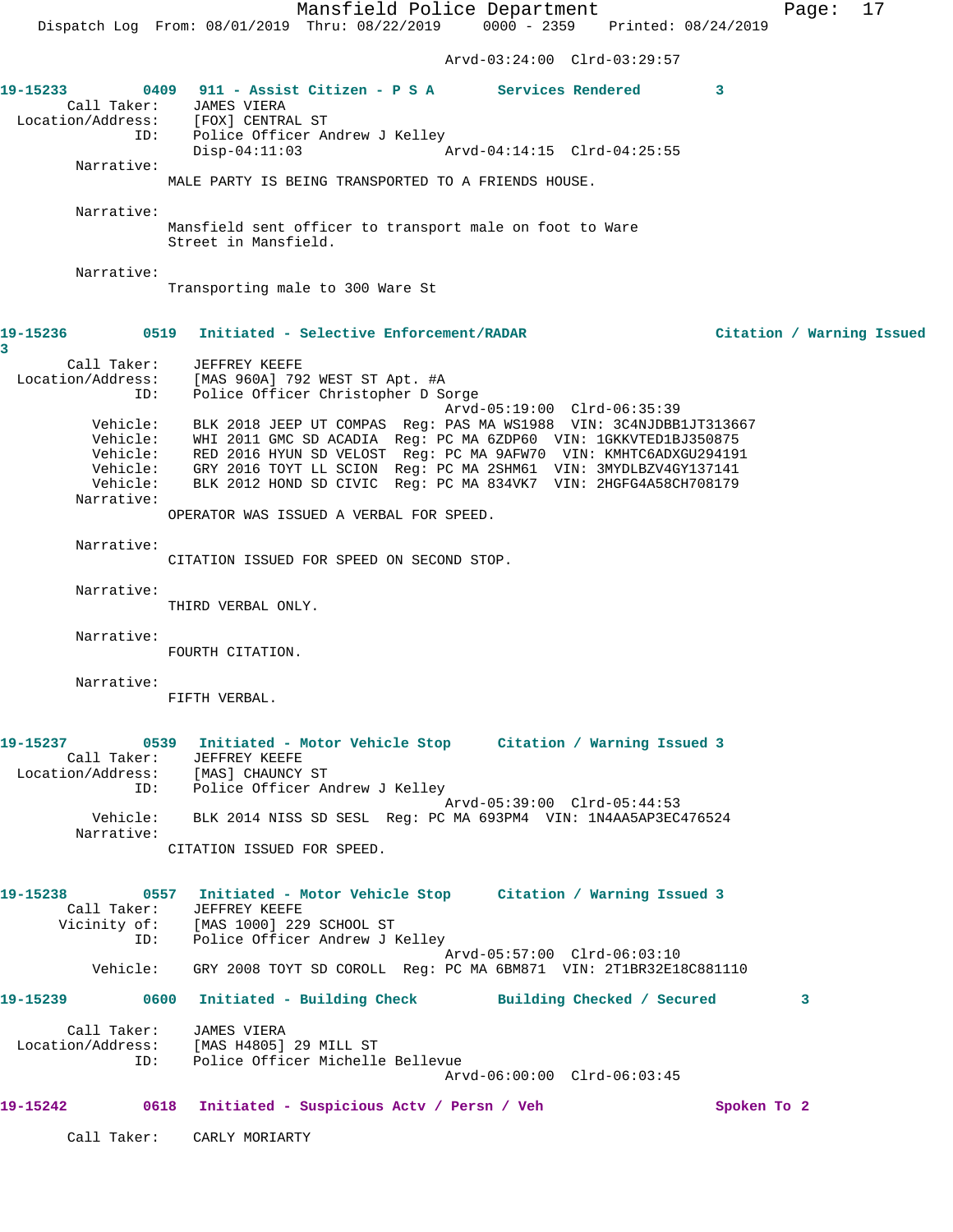Mansfield Police Department Fage: 18 Dispatch Log From: 08/01/2019 Thru: 08/22/2019 0000 - 2359 Printed: 08/24/2019 Location/Address: [MAS 192] 9 OXFORD RD Sergeant Robert S Pierce Arvd-06:18:00 Clrd-06:20:34 Vehicle: WHI 2007 PONT SD G6 Reg: PC MA 49W890 VIN: 1G2ZF58B874176391 Narrative: SGT PIERCE SPEAKING WITH PARTY ASLEEP IN THE BACK SEAT OF HIS VEHICLE, PARTY IS HOMLESS AND HAS BEEN MOVED ALONG **19-15246 0632 Radio - Escort / Transport Services Rendered 3**  Call Taker: CARLY MORIARTY Location/Address: [MAS 322] 31 HAMPSHIRE ST ID: Sergeant Robert S Pierce Disp-06:33:51 Arvd-06:34:54 Clrd-06:48:08 Narrative: SGT PIERCE RELEASING THE PC FROM XFINITY CENTER AND TRANSPORTING HIM TO THE HOLIDAY INN **19-15248 0652 Initiated - Motor Vehicle Stop Citation / Warning Issued 3**  Call Taker: APRIL LEHANE<br>Location/Address: [MAS] 100 RTI<br>ID: Police Office [MAS] 100 RTE 140 NB @ 170 SCHOOL ST Police Officer Christopher D Sorge Arvd-06:52:00 Clrd-06:59:39 Vehicle: GRY 1999 TOYT CAMRY Reg: PC MA 4DJ453 VIN: JT2BF28K2X0221496 Narrative: citation issued **19-15255 0836 Walk-In - Follow up Investigation Spoken To 3**  Call Taker: Support Staff Matthew Todesco Location/Address: [MAS 153] 50 WEST ST ID: Police Officer Joshua S Ellender Disp-08:39:24 Arvd-08:40:30 Clrd-08:49:21 Narrative: RP into the lobby to speak with Ofc Ellender in regards to a past case Narrative: RP provided a written statement including a signature and copy of his drivers license **19-15260 0914 Phone - Suspicious Actv / Persn / Veh Arrest(s) Made 2**  Call Taker: APRIL LEHANE<br>Location/Address: [MAS 253A] 3 ess: [MAS 253A] 330 PRATT ST Apt. #B<br>ID: Police Officer Joshua S Ellende: Police Officer Joshua S Ellender<br>Disp-09:16:05 Ar Disp-09:16:05 Arvd-09:20:31 Clrd-11:42:44<br>TD: Sergeant Thomas R Connor Sergeant Thomas R Connor Disp-09:21:43 Arvd-09:21:45 Clrd-09:43:02 GRY 2007 FORD FOCUS Reg: PC MA 5AV465 VIN: 1FAHP34N97W212981 Narrative: RP is reporting a silver Ford Focus in back parking lot with a male in vehicle since last night. Narrative: Male will be a PC a this time. Vehicle will be a DMV in the lot. Sgt Connor will advise the school Narrative: Ofc Ellender transporting male to station Narrative: Sgt Connor reports vehicle will now be a DMV in the lower lot Narrative:

Narrative: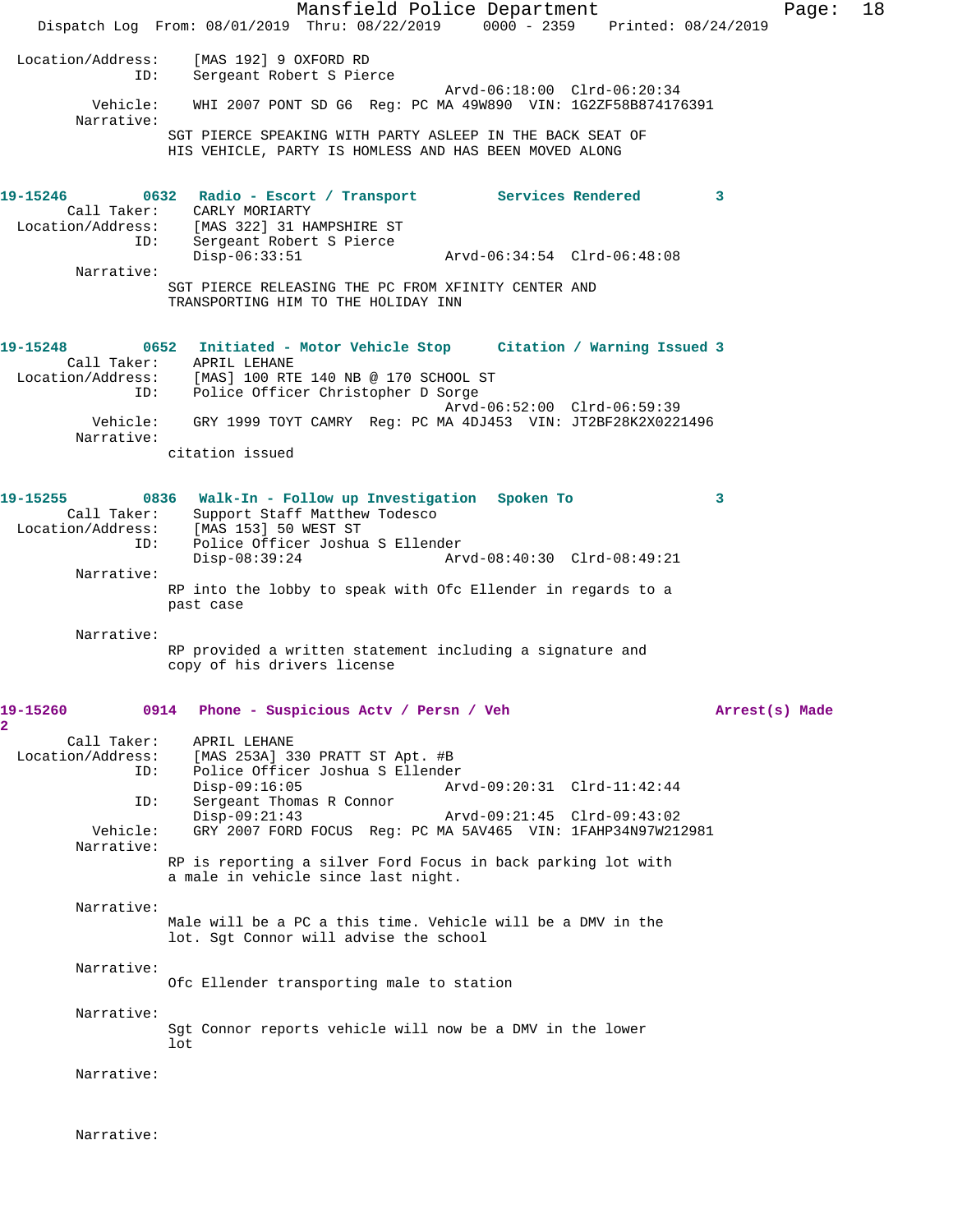The brother will

be picking up the vehicle

|          |          | Refer To $P/C:$ 19MAS-398-AR |              |                 |   |
|----------|----------|------------------------------|--------------|-----------------|---|
|          | $P/C$ :  | CHARLEBOIS, DAVID S          |              |                 |   |
|          | Address: | HOMELESS                     | HOMELESS, MA |                 |   |
|          | Aae:     | 51                           |              |                 |   |
|          | Charges: | PROTECTIVE CUSTODY           |              |                 |   |
|          |          |                              |              |                 |   |
| 19-15261 | 0915     | Walk-In - Neighbor Dispute   |              | Incident Report | 3 |

 Call Taker: Support Staff Matthew Todesco Location/Address: [MAS H5627] 30 JACOB DR ID: Police Officer Nicole M Boldrighini Disp-09:18:06 Arvd-09:23:23 Clrd-09:44:53 Narrative: RP in the lobby to speak with an officer in regards to an on

going neighbor dispute, Ofc Boldrighini into speak with the RP.

Narrative:

Refer To Incident: 19MAS-665-OF

## **19-15271 1119 Walk-In - Harass. Electronic Communicat Incident Report 3**  Call Taker: Support Staff Matthew Todesco<br>Location/Address: [MAS 43] 137 MILL ST ess: [MAS 43] 137 MILL ST<br>ID: Police Officer Michae Police Officer Michael T Fitzgerald Disp-11:26:27 Arvd-11:34:10 Clrd-12:29:16 Narrative: RP reports he is being threatened, Ofc Fitzgerald is responding to speak with the RP.

Refer To Incident: 19MAS-666-OF

| 19-15274     |          |              | 1155 Initiated - Motor Vehicle Stop |  | Verbal Warning                                                 |  |
|--------------|----------|--------------|-------------------------------------|--|----------------------------------------------------------------|--|
| Call Taker:  |          | APRIL LEHANE |                                     |  |                                                                |  |
| Vicinity of: |          |              | [MAS 238] 100 FORBES BLVD           |  |                                                                |  |
|              | ID:      |              | Police Officer David W Kinahan      |  |                                                                |  |
|              |          |              |                                     |  | Arvd-11:55:00 Clrd-12:00:34                                    |  |
| Narrative:   | Vehicle: |              |                                     |  | BLK 2018 FORD UT EDGE Req: PC MA 5CF998 VIN: 2FMPK4J98JBC38901 |  |
|              |          |              | sticker on registration             |  | verbal warning for expired inspection sticker and improper     |  |

### **19-15275 1156 Initiated - Selective Enforcement/RADAR Citation / Warning Issued**

**3**  Call Taker: CARLY MORIARTY Location/Address: [MAS] RTE 140 NB ID: Police Officer Nicole M Boldrighini Arvd-11:56:00 Clrd-12:08:13 Vehicle: BLK 2010 NISS 4D M35 Reg: PC MA 522HH8 Narrative: citation issued for red light violation

**19-15276 1214 Phone - Assist Law Enfrc Agncy Not Home / No Answer 3**  Call Taker: APRIL LEHANE Location/Address: [MAS H3704] 150 RUMFORD AVE Apt. #203 ID: Police Officer Joshua S Ellender Disp-12:27:30 Arvd-12:31:47 Clrd-12:40:14<br>Vehicle: RED 1996 CHEV STRUCK Reg: PC MA 876WN6 VIN: 1GCDT19XXTK2 RED 1996 CHEV STRUCK Reg: PC MA 876WN6 VIN: 1GCDT19XXTK224464 Narrative: Freetown PD is looking to reach person regarding vehicle located in their town

Narrative:

No answer at door Message was slid under door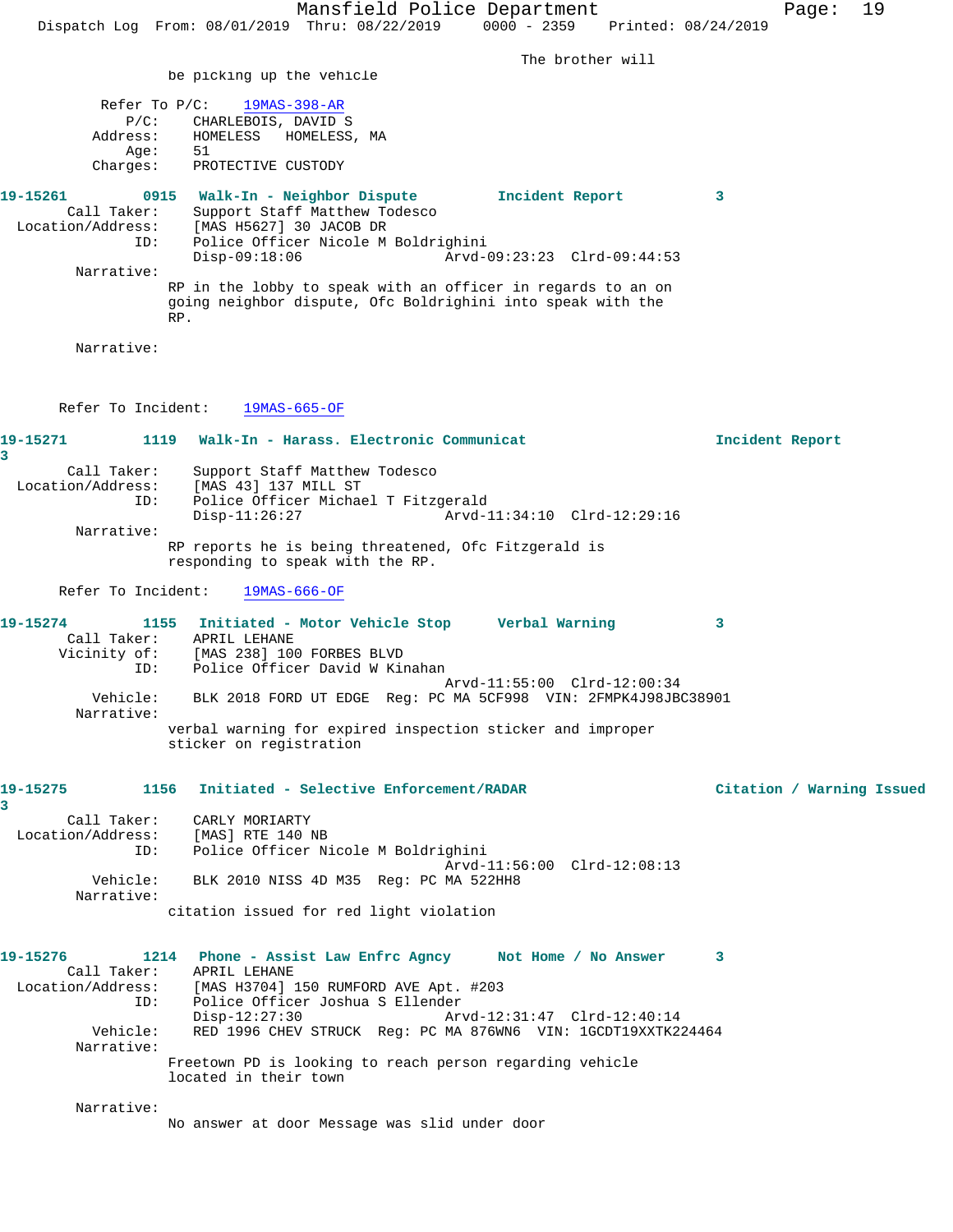Mansfield Police Department Form Page: 20 Dispatch Log From: 08/01/2019 Thru: 08/22/2019 0000 - 2359 Printed: 08/24/2019 **19-15282 1319 Initiated - Proactive Patrol Building Checked / Secured 3** Call Taker: APRIL LEHANE Location/Address: [MAS 840] 280 SCHOOL ST ID: Sergeant Thomas R Connor Arvd-13:19:00 Clrd-13:28:21 Narrative: Checking the area. **19-15283 1321 Initiated - Motor Vehicle Stop Citation / Warning Issued 3**  Call Taker: APRIL LEHANE Vicinity of: [MAS] 287 CHAUNCY ST ID: Police Officer David W Kinahan Arvd-13:21:00 Clrd-13:28:01 Vehicle: BLK 2007 CHEV SILVER Reg: PC MA 9JMK10 VIN: 1GCHK23D27F125726 Narrative: citation issued for texting **19-15285 1324 Phone - Disturbance / Gathering Spoken To 1**  Call Taker: APRIL LEHANE<br>Location/Address: [MAS 1000] 22 [MAS 1000] 229 SCHOOL ST ID: Police Officer Joshua S Ellender Disp-13:26:28 Arvd-13:29:02 Clrd-13:46:03 ID: Sergeant Thomas R Connor Disp-13:28:36 Arvd-13:30:24 Clrd-13:44:12<br>ID: Executive Lieutenant Francis W Archer JR Executive Lieutenant Francis W Archer JR Disp-13:28:57 Arvd-13:29:04 Clrd-13:30:58 Narrative: rp is reporting an unwanted male in the store. He was asked to leave several times and became beligerant Narrative: White male in mid to late 20s with long dirty blonde hair wearing jeans and black sneakers. Narrative: Rp stated the male may be leaving at this time Narrative: Verbal argument. Party was advised **19-15291 1404 Initiated - Traffic Enforcement / Activity Citation / Warning Issued 2**  Call Taker: APRIL LEHANE Location/Address: [MAS] 86 EASTMAN ST @ 2 STURBRIDGE DR ID: Police Officer Joshua S Ellender Arvd-14:04:00 Clrd-14:26:02 Vehicle: GRY 2013 HOND PILOT Reg: PC MA 773MT0 VIN: 5FNYF4H44DB022980 Vehicle: BLU 2007 HYUN SONATA Reg: PC MA 8BM462 VIN: 5NPEU46F67H160653 Narrative: Ofc Ellender on traffic enforcement Narrative: citation issued for marked lanes violation **19-15293 1422 Phone - Well Being Check Arrest(s) Made 3**  Call Taker: Location/Address: [MAS 451A] 500 EAST ST ID: Police Officer Joshua S Ellender Disp-14:26:19 Arvd-14:27:33 Clrd-16:01:23 ID: Sergeant Thomas R Connor Disp-14:32:55 Clrd-14:34:16<br>ID: Executive Lieutenant Francis W Archer JR Executive Lieutenant Francis W Archer JR<br>Disp-14:34:04 <br>Arvd-14:34:12 Clrd-14:41:25 Disp-14:34:04 Arvd-14:34:12 Clrd-14:41:25 ID: Sergeant Thomas R Connor

Narrative:

Disp-14:36:11 Arvd-14:36:14 Clrd-14:52:45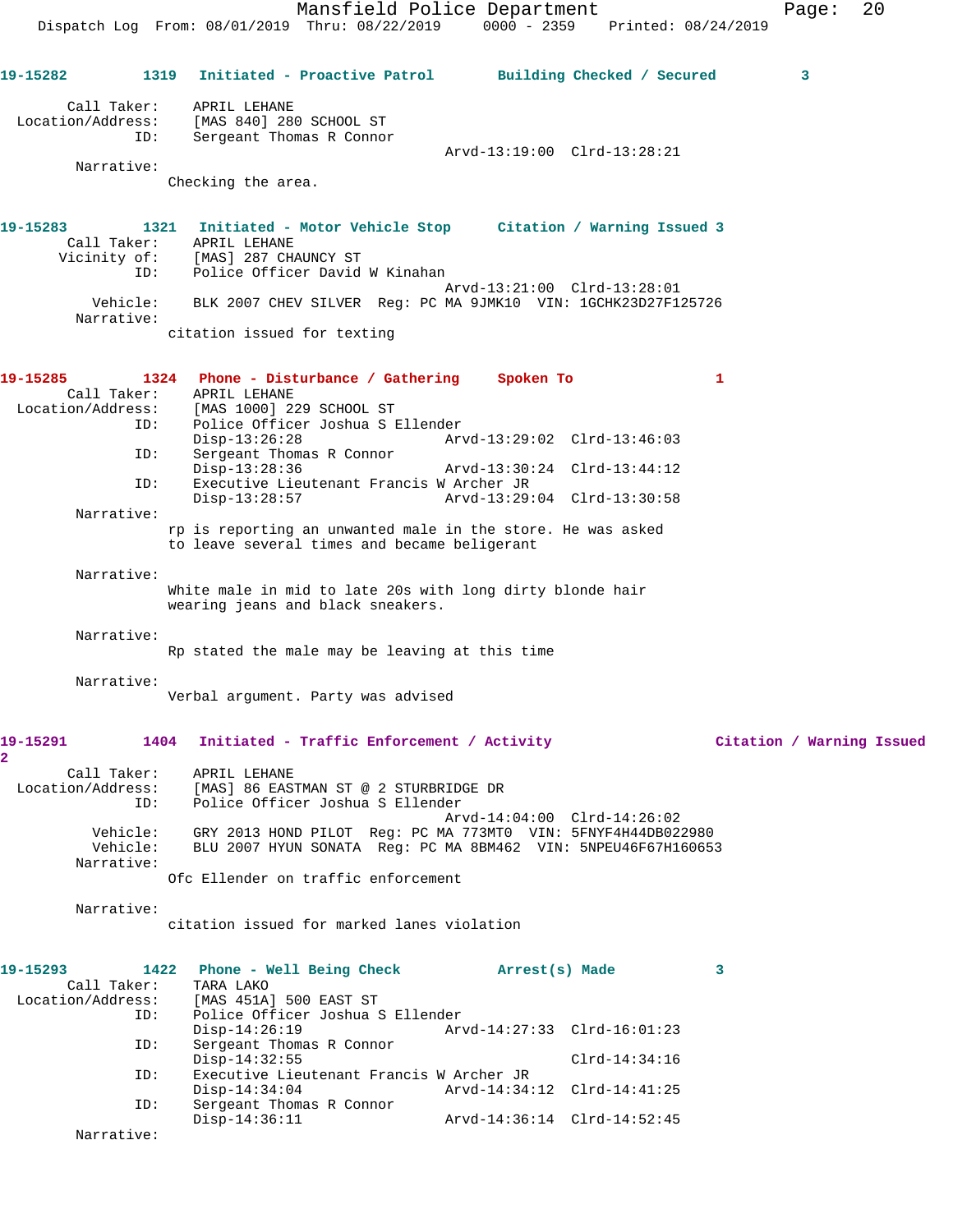Mansfield Police Department Page: 21 Dispatch Log From: 08/01/2019 Thru: 08/22/2019 0000 - 2359 Printed: 08/24/2019 RP reports a man walking with his bike and stumbling in the area, walking Eastbound. Male described as an older male with grey hair and wearing jeans. Narrative: Ofc Ellender may have a PC. Performing FSTs at this time Narrative: One in custody PC Narrative: PBT 0.226 Narrative: PC was released to a friend. Refer To P/C:  $\frac{19MAS-400-AR}{}$ P/C: DINDY, MAX A<br>Address: 2 CARI MARIE 2 CARI MARIE CIR EASTON, MA Age: Charges: PROTECTIVE CUSTODY **19-15297 1451 Phone - Motor Veh Acc - No Injury Accident Report 1**  Call Taker: APRIL LEHANE<br>Location/Address: [MAS] 87 WES [MAS] 87 WEST ST @ 65 DEAN ST ID: Police Officer David W Kinahan Disp-14:52:29 Arvd-14:58:11 Clrd-15:54:30<br>TD: Sergeant Thomas R Connor Sergeant Thomas R Connor<br>Disp-14:53:45 Disp-14:53:45 Arvd-14:59:56 Clrd-15:07:03 Vehicle: BLK 2008 MAZD UT CX7 Reg: PAS MA NE50NH VIN: JM3ER29L080194164 GRY 2009 TOYT CAMRY Reg: PC MA 379NL5 VIN: 4T4BE46K49R117694 Narrative: reports of a MVA Narrative: Ofc Kinahan requesting MFD and tow for one vehicle. Narrative: Achins en route Narrative: Tow is going to be a AAA tow. Refer To Accident: 19MAS-282-AC **19-15298 1452 Phone - Motor Veh Acc - No Injury Accident Report 1**  Call Taker: APRIL LEHANE<br>Location/Address: [MAS 108B] 8 [MAS 108B] 885 SOUTH MAIN ST ID: Police Officer Nicole M Boldrighini Disp-14:53:24 Arvd-14:57:33 Clrd-15:19:47<br>Vehicle: BLU 2016 CHEV SILVER Reg: PAS MA CS3008 VIN: 1GCVKREC1GZ BLU 2016 CHEV SILVER Reg: PAS MA CS3008 VIN: 1GCVKREC1GZ173555 Vehicle: GRY 2013 CHEV 4D CRUZE Reg: PC ME 1467WM VIN: 1G1PC5SB4D7292758 Narrative: Lt Bain reporting an MVA no injuries Refer To Accident: 19MAS-281-AC **19-15300 1515 Radio - Motor Veh Acc - No Injury Accident Report 1**  Call Taker: APRIL LEHANE<br>Location/Address: [MAS 840F100] ess: [MAS 840F100B] 280 SCHOOL ST Apt. #F100<br>ID: Sergeant Thomas R Connor Sergeant Thomas R Connor<br>Disp-15:17:22 Arvd-15:18:48 Clrd-15:43:00 ID: Officer Andrew T Littig Jr. Disp-15:18:38 Arvd-15:18:46 Clrd-15:47:43 ID: Police Officer Michael T Fitzgerald Disp-15:18:59 Arvd-15:21:12 Clrd-15:54:23<br>ID: Police Officer Nicole M Boldrighini Police Officer Nicole M Boldrighini Disp-15:19:58 Arvd-15:20:01 Clrd-15:49:34 Vehicle: BLK 2014 TOYT COROLL Reg: PC MA 895XS1 VIN: 5YFBURHEXEP150258 For: Accident By: Achins Garage To: Achins Garage Released To: DEOLIVEIRA On: 08/06/2019 @ 1247<br>Vehicle: BLK 2012 CHEV CRUZE Reg: PAS MA BLK 2012 CHEV CRUZE Reg: PAS MA PH4112 VIN: 1G1PC5SH2C7268364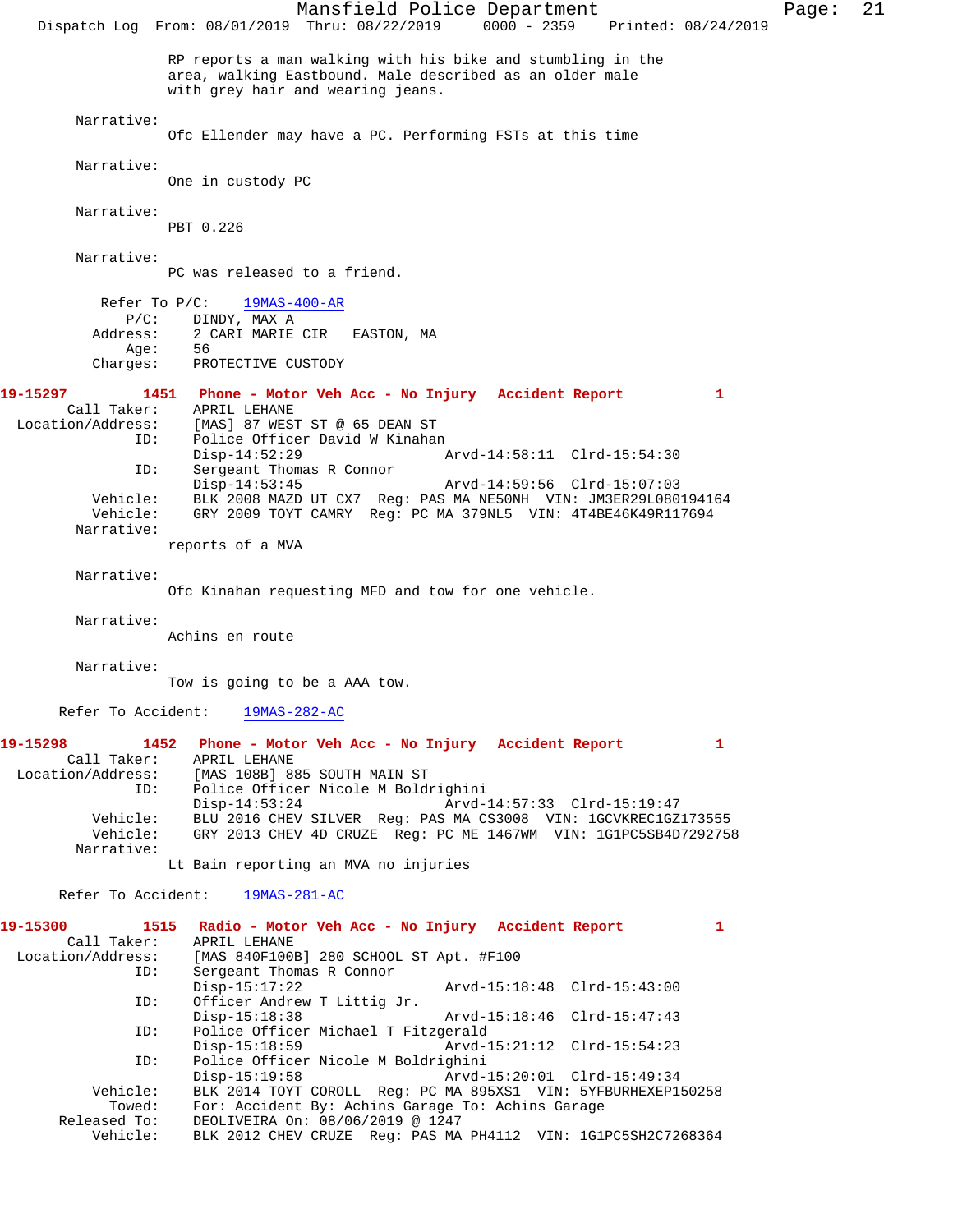Mansfield Police Department Page: 22 Dispatch Log From: 08/01/2019 Thru: 08/22/2019 0000 - 2359 Printed: 08/24/2019 Towed: For: Accident By: Achins Garage To: Achins Garage Released To: VANCE On: 08/12/2019 @ 1439 VANCE On: 08/12/2019 @ 1439 Narrative: Officer Littig reporting a two car MVA in the intersection. One vehicle is smoking . Narrative: Ofc Boldrighini requesting tow for both vehicles Narrative: Citation issued for failure to yield and no license in possession Narrative: Achins has both vehicles Narrative: Ofc Fitzgerald providing courtesy transport to male operator to 1 Old Colony Refer To Accident: 19MAS-283-AC **19-15301 1520 Phone - Parking Violations Citation / Warning Issued 3**  Call Taker: TARA LAKO<br>Location/Address: [MAS H6290 ess: [MAS H6290] 11 SWETT ST<br>ID: Animal Control Steven S Animal Control Steven Simonds<br>Disp-15:22:16 Disp-15:22:16 Arvd-15:32:31 Clrd-15:53:20<br>TD: Sergeant Thomas R Connor Sergeant Thomas R Connor<br>Disp-15:47:49 Disp-15:47:49 Arvd-15:48:07 Clrd-15:53:20 Vehicle: BLK 2016 HOND ACCORD Reg: PC MA 5EX575 VIN: 1HGCR2F87GA082939 Vehicle: PLE 2014 CADI UT ESCALA Reg: PC MA 543WCT VIN: 1GYS4BEF7ER220366 Narrative: RP reports several vehicles parked on the street, making it difficult to get out of his driveway. Narrative: ACO2 reports there are about 25 vehicles parked on the street, as well on the sidewalks. It appears this may be due to line painting at Twin Oaks. Will attempt to speak with the RP. Narrative: Message was left with the rep from the building. Two vehicles were issued parking citations for impeding intersection. Appears work is done at this time and vehicles are beginning to move into lot **19-15303 1534 Phone - Property Offenses - non specfc Incident Report 2**  Call Taker: TARA LAKO Location/Address: [MAS 907A] 390 WEST ST Apt. #B ID: Police Officer Nicole M Boldrighini Disp-15:51:24 Arvd-15:53:18 Clrd-16:01:13<br>
Vehicle: 2005 PRIUS Reg: PC RI UV514 VIN: JTDKB20U857046515 2005 PRIUS Reg: PC RI UV514 VIN: JTDKB20U857046515 Narrative: RP reports she had an altercation with someone and then came out of the store and her vehicle was keyed. RP did not witness the damage being done. RP is in a grey Prius parked near the dairy sign. Refer To Incident: 19MAS-667-OF **19-15305 1600 Radio - Xfinity Event Arrest(s) Made 2**  Call Taker: Support Staff Matthew Todesco Location/Address: [MAS 108B] 885 SOUTH MAIN ST Vehicle: GRY 2017 TOYT UT RAV4 Reg: PC MA 4HW949 VIN: 2T3BFREV6HW569197 Vehicle: BLU 2013 TOYT UT HIGHLA Reg: PC MA 464ZD1 VIN: 5TDBK3EH8DS214305 Vehicle: WHI 2013 FORD F150 Reg: PC MA 5TY775 VIN: 1FTFX1EF7DFC38004 Vehicle: GRY 2016 GMC SIERRA Reg: PC MA 7GC856 VIN: 3GTU2MECXGG120299 Vehicle: 2006 IMPREZA Reg: PC RI JR604 VIN: JF1GD67696H518592 Vehicle: GRY 2018 SUBA WRX Reg: PC MA 1CAB94 VIN: JF1VA1C67J8807844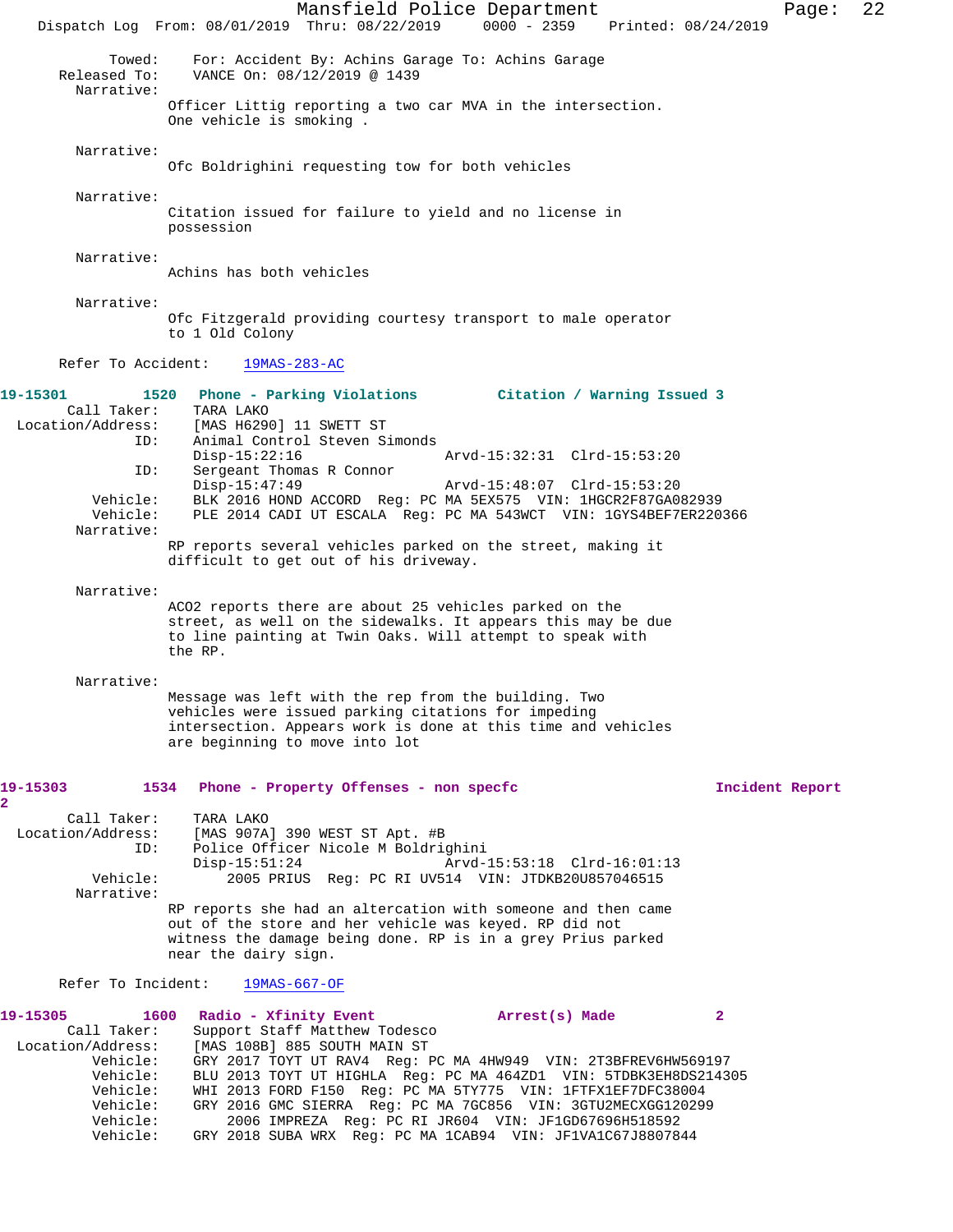Mansfield Police Department Page: 23 Dispatch Log From: 08/01/2019 Thru: 08/22/2019 Vehicle: GRY 2016 TOYT RAV4 Reg: PC MA 4ME997 VIN: 2T3BFREV5GW534049 Vehicle: WHI 2014 TOYT RAV4 Reg: PC MA 7SA788 VIN: JTMDFREV6ED078422 Vehicle: GRY 2016 TOYT UT RAV4 Reg: PC MA 4AV777 VIN: JTMBFREV0GD195309 Vehicle: BLK 2019 JEEP GRANDC Reg: PAS MA JF3343 VIN: 1C4RJFAG5KC710337 Vehicle: WHI 2018 JEEP UT WRANGL Reg: PC MA 8VM194 VIN: 1C4HJXEG0JW184014 Vehicle: GRY 2006 MERZ C350 Reg: PC MA 9CC125 VIN: WDBRF87HX6F741003 Vehicle: 2006 VOLK 4D JETTA Reg: PC ME 7149WJ VIN: 3VWDG71K06M687635 Vehicle: BLU 2005 MERC SABLE Reg: PC MA 4EJ815 VIN: 1MEFM502X5A604068 Vehicle: GRY 2019 KIA UT SPORTA Reg: PC MA 9HY639 VIN: KNDPMCAC5K7626215 Vehicle: BRO 2014 HOND CIVIC Reg: PC MA 5TM876 VIN: 2HGFB2F56EH525121 Vehicle: BLU 2018 JEEP UT WRANGL Reg: PC MA 7VM246 VIN: 1C4HJXDN9JW179992 Vehicle: GRY 2010 VOLV UT XC90 Reg: PC MA 813EV5 VIN: YV4982CZ9A1550182 Vehicle: GRY 2010 COOPER Reg: PC MA 3YH476 VIN: WMWMF3C52ATZ25563 Vehicle: GRY 2007 MERC MOUNTA Reg: PC MA 434JF3 VIN: 4M2EU47E47UJ15846 Vehicle: BLU 1990 74G Reg: PC RI 92276 VIN: YV1FA8947L2399942 Vehicle: RED 2004 HOND CRV Reg: PC MA 45YN44 VIN: SHSRD78814U246103 Vehicle: GRY 2005 JEEP UT WRANGL Reg: PC MA 6TE578 VIN: 1J4FA49S85P368535 Vehicle: BLU 2013 MAZD UT CX-5 Reg: PC MA 8858ZB VIN: JM3KE2BE7D0121992 Vehicle: GRY 2004 TOYT CAMRY Reg: PC MA 5DM262 VIN: 4T1BE32K34U832419 Vehicle: BLK 2011 JEEP LIBERT Reg: PC MA 499LK4 VIN: 1J4PN5GK9BW509566 Vehicle: BLU 2015 HOND UT CR-V Reg: PC MA 8TX554 VIN: 2HKRM4H75FH630564 Towed: For: Arrest By: Achins Garage To: Achins Garage Released To: PENLEY On: 08/03/2019 @ 1513 Liens: 12 HR HOLD FROM 0035 Vehicle: WHI 2013 FORD UT EDGE Reg: PC MA 223HM7 VIN: 2FMDK4JC9DBE09402 Vehicle: PLE 2018 TOYT UT RAV4 Reg: PC MA 9NH554 VIN: 2T3BFREV6JW785122 Vehicle: GRY 2018 HYUN SONATA Reg: PC MA 4MY394 VIN: 5NPE24AF9JH655627 Vehicle: CHEV Silverado Reg: PC OK D2F47 VIN: 1GCNCNEH6GZ283213 Narrative: All incident, accident, and arrest numbers are associated with the Thomas Rhett show. Narrative: Blue team reports Lot 6 row 1 an alcohol seizure from MA/PC 4HW949 Narrative: Ofc Armstrong reports there is a lot of growth along the back fence line and it is hard to check the area. Narrative: ABCC reports Lot C row 4 an alcohol seizure from MA/PC 464ZD1 Narrative: White team reports Lot C row 3 alcohol seizure from MA/PC 5TY775 Narrative: ABCC reports Lot C row 1 alcohol seizure RI/PC JR604 Cart 1 reports Lot C row 1 alcohol seizure from MA/PC 7GC856 Narrative: Cart 1 reports Lot C row 2 alcohol seizure MA/PC 1CAB94 Narrative: ABCC reports Lot C row 2 alcohol seizure MA/PC 4ME997 ABCC reports Lot 10 row 1 alcohol seizure MA/PC 7SA788 Narrative: Ofc Armstrong reports Lot B row 3 alcohol seizure MA/PC 4AV777 ABCC reports Lot C row 4 alcohol seizure MA/PC JF3343 Narrative: Red team reports Lot 9 row 3 alcohol seizure MA/PC 9CC125 ABCC reports Lot 10 row 1 alcohol seizure MA/PC 8VM194 Narrative: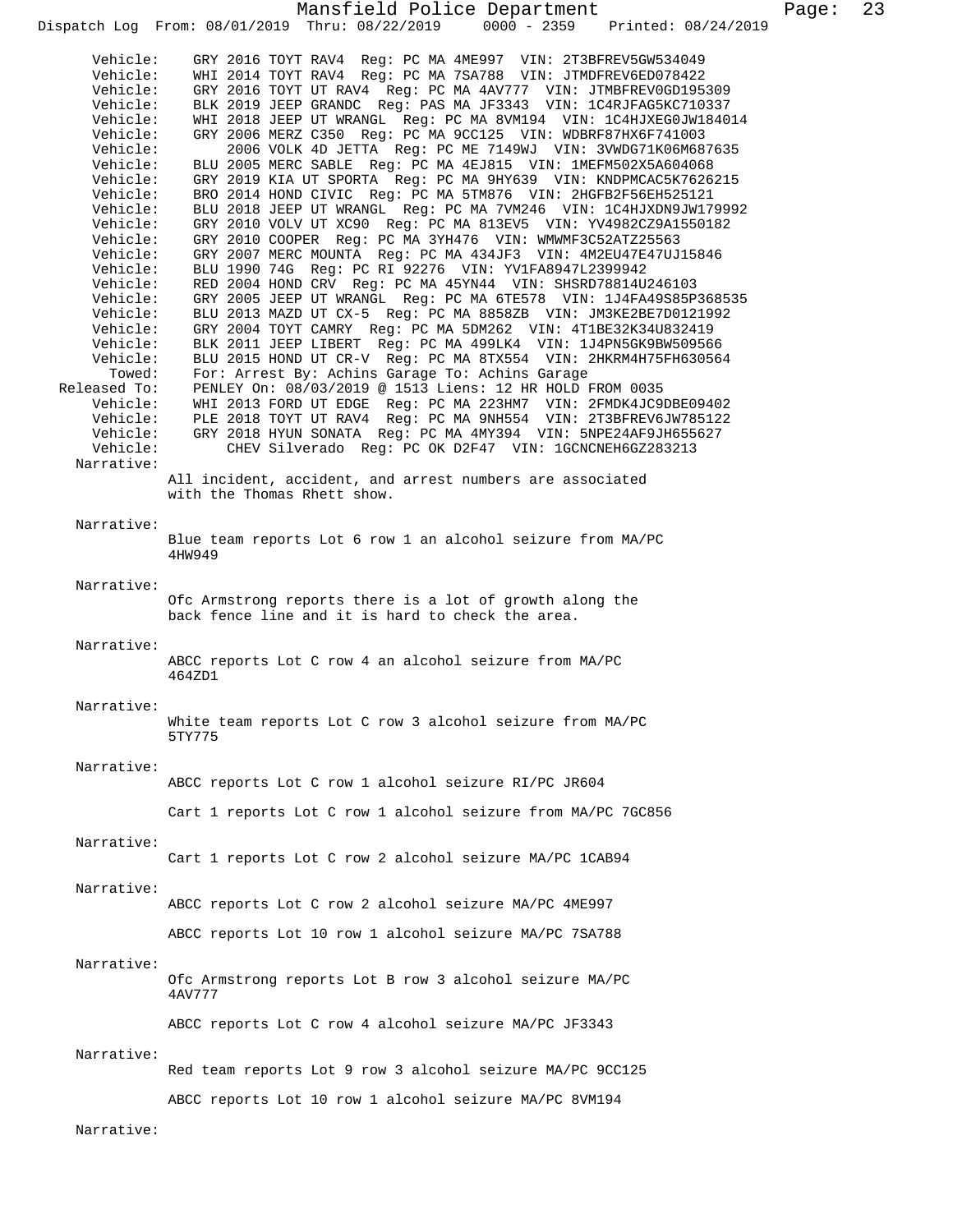|            | Mansfield Police Department<br>$0000 - 2359$<br>Dispatch Log From: 08/01/2019 Thru: 08/22/2019<br>Printed: 08/24/2019 | Page: | 24 |
|------------|-----------------------------------------------------------------------------------------------------------------------|-------|----|
|            | ABCC reports Lot 10 row 1 alcohol seizure MA/PC 8VM194                                                                |       |    |
|            | ABCC reports Lot 10 row 1 alcohol seizure MA/PC 4EJ815                                                                |       |    |
| Narrative: | Cart 1 reports Lot C row 1 alcohol seizure ME/PC 7149WJ                                                               |       |    |
| Narrative: | ABCC reports Lot 10 row 1 alcohol seizure MA/PC 9HY639                                                                |       |    |
|            | Cart 1 reports Lot c last row alcohol seizure MA/PC 5TM876                                                            |       |    |
| Narrative: | Lot Command reports Lot 6 row 1 alcohol seizure MA/PC 7VM246                                                          |       |    |
| Narrative: | ABCC reports Lot 10 row 2 alcohol seizure MA/PC 813EV5                                                                |       |    |
| Narrative: | Cart 1 reports Lot B row 4 alcohol seizure MA/PC 9AA410                                                               |       |    |
| Narrative: | ABCC reports Lot 6 Row 2 alcohol seizure MA/PC 3YH476                                                                 |       |    |
|            | Det Wright reports<br>age was checked and she is<br>21 and able to go back into the show.                             |       |    |
| Narrative: | White team Lot 11 row 2 alcohol seizure from MA/PC 434JF3                                                             |       |    |
| Narrative: | ABCC reports Lot B row 6 alcohol seizure RI / PC 92276                                                                |       |    |
| Narrative: | Cart 2 reports he is off in Lot 9 row 1 checking on an<br>intoxicated female. MFD is en route.                        |       |    |
| Narrative: | Det Wright reports two tresspassed from the compound                                                                  |       |    |
| Narrative: | T1 reports transporting one female to 50 West St starting<br>miles/time 15715.6/1928                                  |       |    |
| Narrative: | T1 reports off at the station ending miles/time 15718.5/1938                                                          |       |    |
| Narrative: | Red team reports Lot 9 row 1 alcohol seizure MA/PC 9BY648                                                             |       |    |
| Narrative: | Officers are responding for the report of a MVA at the<br>opening of the VIP lot.                                     |       |    |
|            | Ofc Birnie reports damage is over, report taken.                                                                      |       |    |
| Narrative: | Lt Bain reports 14,139 through the gate                                                                               |       |    |
| Narrative: | Cart 1 reports alcohol seizure lot 6 walkway                                                                          |       |    |
| Narrative: | T1 transporting one to Attleboro PD starting miles/time<br>15723.3/2021                                               |       |    |
| Narrative: | EOD reports one untended bag in the VIP lot was swept and<br>cleared.                                                 |       |    |
| Narrative: | Officers are responding to the back of section 7 / 8 row VV                                                           |       |    |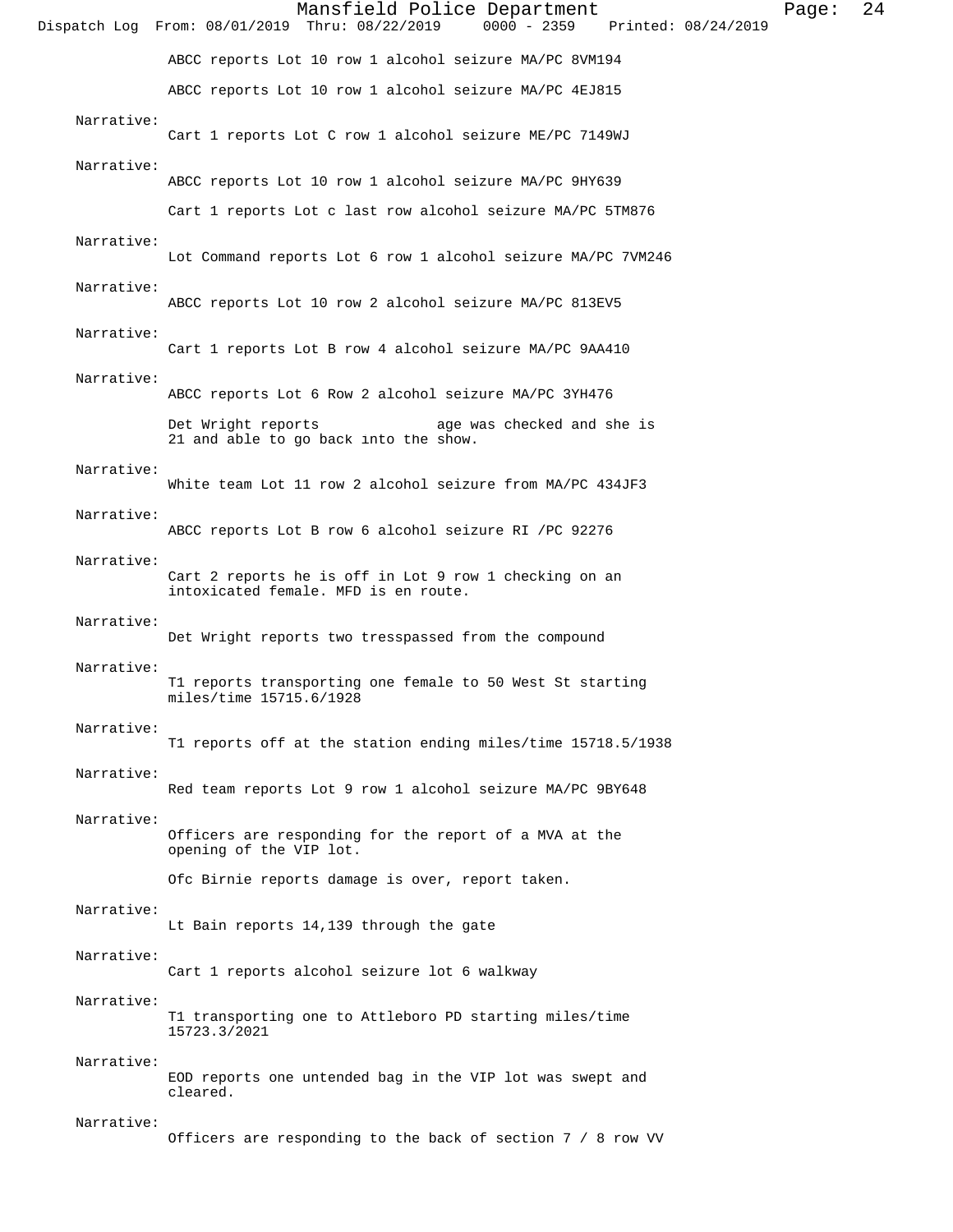Mansfield Police Department Page: 25 Dispatch Log From: 08/01/2019 Thru: 08/22/2019 for the passed out female Officers brought one down to the compound and one was brought to EMS Narrative: Officers are responding to section 5 row N for a sick female T1 reports off at Attleboro PD ending miles/time 15729.3/2046 Officer will be transported to Sturdy after being bitten by a female in custody Narrative: T2 reports transporting one female to the Mansfield Station starting miles/time 12034.8/2055 Narrative: T2 reports off at the station ending miles 12037.5/2102 Lt Bain reports 19,009 through the door. Narrative: Lt Archer reports EMS is conducting an evaluation in the compound. Narrative: Blue team and Cart 2 are responding to the area of the front gate who is Q5 positive female in an orange shirt. Officers are investigating further. Officers are speaking with the female party at this time. Ofc Armstrong reports officers are clear. He states the females are dating and one is moving. The RP made the call so her girlfriend would stay. officers are clear there are no issues. Narrative: Cart 1 reports en route to the compound with one in PC Narrative: Cart 1 en route to the compound with one male PC T2 en route to 50 West St with one male and one female starting miles/time 1204.4/2159 Narrative: T2 reports he is on location 50 West St ending miles/time 1204.2/2207 Narrative: T1 transporting one male to 50 West St Narrative: T1 off at 50 West St Narrative: 19,027 final for the show. Narrative: Blue team is responding to the XtraMart to move along a crowd. Narrative: 2257 House lights Narrative: Ofc Kinahan reports there are M/V's pushing through the cones at Local 104 to attempt to make pick up's. Ofc kinahan has moved along 6 cars so far.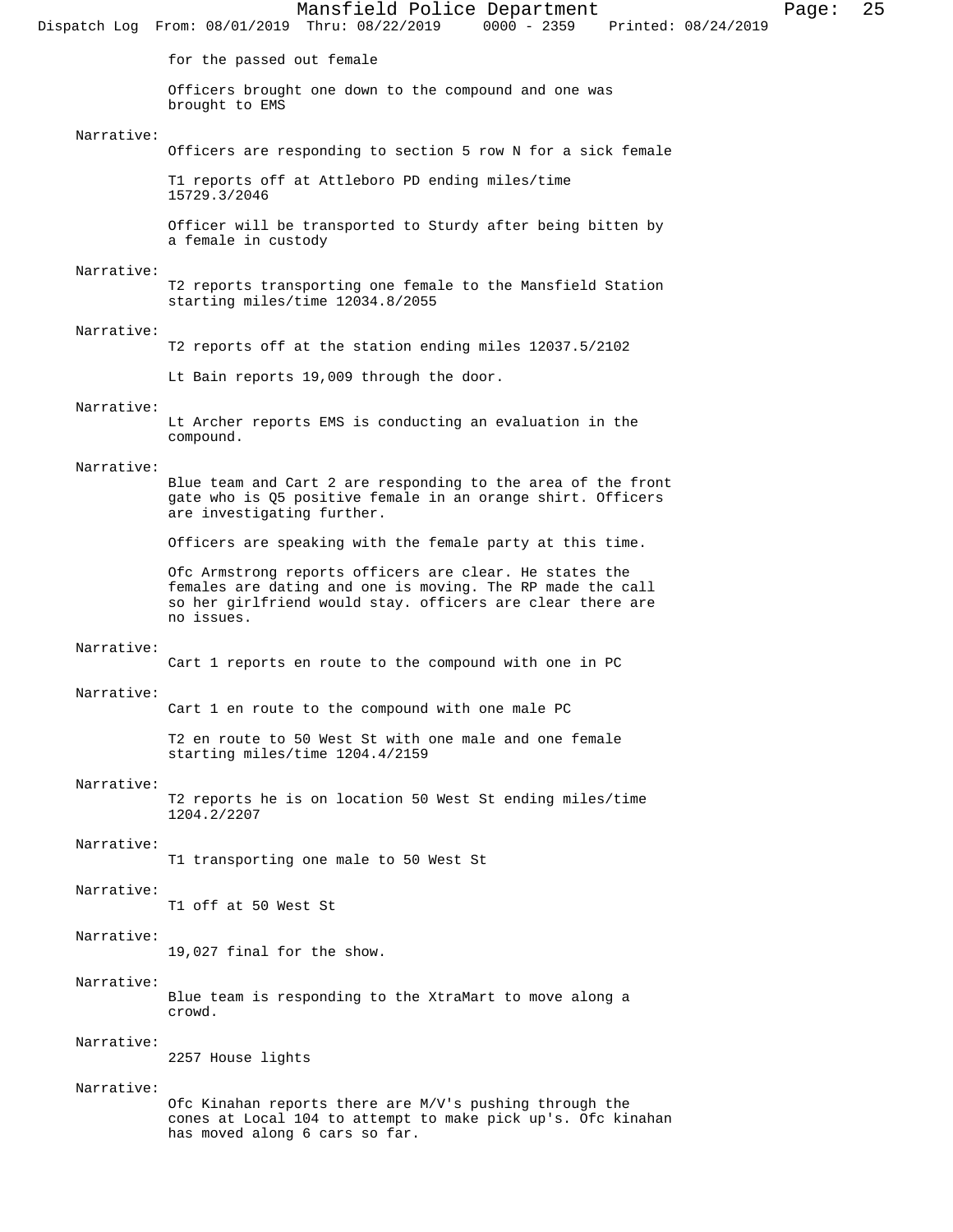Narrative: Red team is checking the area of the main road for a 911 hang up with no make, model or name. Officers checked the area with negative findings. Narrative: Red Team is responding to the Handicap Lot for a reported MVA. White team is checking the main road out for an intoxicated operator of NJ/PC V33GRE Narrative: Reported fender bender in the VIP lot. Officers are off with the small MVA. Ofc Fayles reports one in custody, for OUI and disorderly Narrative: Blue team is responding to the split for the reported fender bender. paper exchange only MA/PC 9NH554 and MA/PC 4MY394 T1 responding to the station with one male in custody. Narrative: Control reports a white ford PA/PC 38683 as blue lights in the rear window and keep turning them on, Blue team is responding to investigate. Blue team reports they are clear. The report was unfounded. Narrative: 0014 transporting male from Attleboro To Mansfield SM 12054.1 0032 EM 12061.9 Narrative: Officers are checking the VIP lot for a hit & run. The suspect truck is OK D2F47. Officers checked the surrounding lots and the truck was no longer in the area. Narrative: Officers are moving along the patrons in the rear lots Narrative: Achins enroute to the Premier Lot to tow a vehicle from an earlier OUI. Narrative: Detail clear at 0057 Narrative: Transport to Norton PD complete, EM-90910. Narrative: Achins on scene. Narrative: Male being transported from Norton PD to Mansfield PD, SM - 20910. Narrative: Transport complete, EM - 20916. Refer To Accident:  $\frac{19MAS-285-AC}{19MAS-286-AC}$ 

Refer To Accident:  $\frac{19\text{MAS}-286-\text{AC}}{19\text{MAS}-401-\text{AR}}$ Refer To Arrest: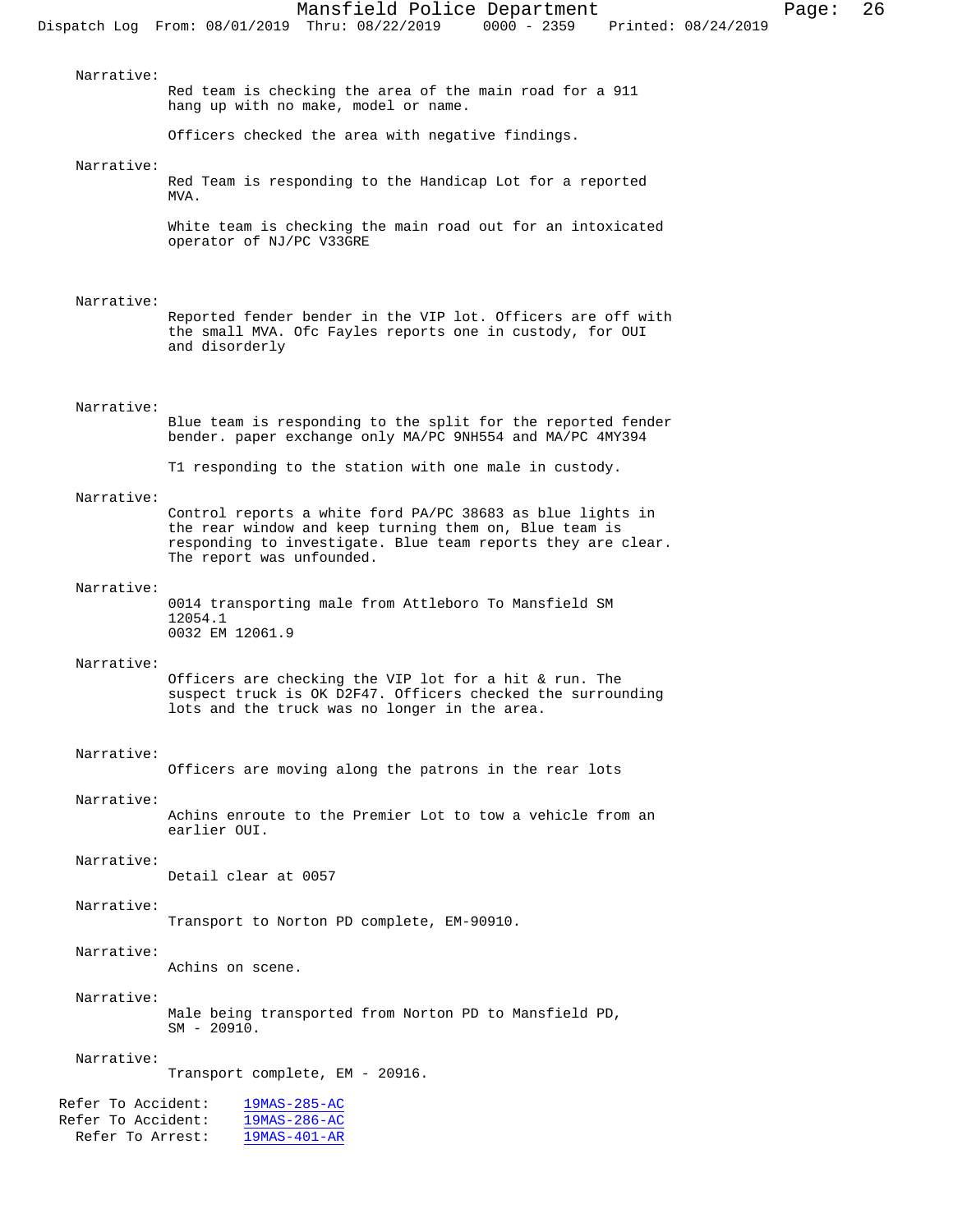Mansfield Police Department Page: 27 Dispatch Log From: 08/01/2019 Thru: 08/22/2019 0000 - 2359 Printed: 08/24/2019 Arrest: MORGAN, JESSICA Address: 86 BROOKFIELD CIR FRAMINGHAM, MA Age: 21 Charges: ASSAULT DISORDERLY CONDUCT Refer To P/C: 19MAS-402-AR P/C: SAWYER, JONATHAN<br>Address: TOWER RD GLAUCH TOWER RD GLAUCESTER, MA Age: 21 Charges: PROTECTIVE CUSTODY Refer To Arrest: 19MAS-403-AR Arrest: GRAY, KELSEY Address: PENNSYLVANIA SOMERSET, MA Age: 22 Charges: DISORDERLY CONDUCT A&B ON POLICE OFFICER A&B ON POLICE OFFICER RESIST ARREST Refer To P/C: 19MAS-404-AR P/C: LAHIFF, SHANNON<br>Address: CEDARWOOD LN CEDARWOOD LN MELROSE, MA Age: 24 Charges: PROTECTIVE CUSTODY Refer To P/C: 19MAS-405-AR P/C: MARTIN, ERIN Address: 143 TAYLOR AVE DEDHAM, MA Age: 42 Charges: PROTECTIVE CUSTODY Refer To P/C: 19MAS-406-AR P/C: HAMEL, LILY M Address: BEARD RD HILLSBOROUGH, NH Age: 21 Charges: PROTECTIVE CUSTODY

P/C: ETCHELLS, NATHAN Address: 51 SILVER LAKE RD HOLLIS, NH Age: 21 Charges: PROTECTIVE CUSTODY Refer To P/C: 19MAS-408-AR P/C: TOOMEY, EVAN Address: 41 SETH ST ATTLEBORO, MA Age: 24 Charges: PROTECTIVE CUSTODY Refer To Arrest: 19MAS-409-AR Arrest: PENLEY, ERIC GRANT Address: 27 TAFTHILL TER Apt. #1 BOSTON, MA Age: 36 Charges: NEGLIGENT OPERATION OF MOTOR VEHICLE OUI-LIQUOR OR .08% Refer To Incident: 19MAS-670-OF Refer To Incident: 19MAS-672-OF

Refer To P/C: 19MAS-407-AR

## **19-15307 1636 Phone - Assist Fire Department Cancelled Enroute 3**  Call Taker: APRIL LEHANE Location/Address: [MAS H2152] 78 COLONIAL DR ID: Police Officer Nicole P Newport Disp-16:36:54 Clrd-16:40:56 Narrative: assist MFD with alarm

Narrative:

cleared prior to arrival

## **19-15311 1711 Phone - Alarm - Burglar Confirmed misdial/Accdntl Call 1**

| Call Taker:<br>Location/Address:<br>ID: | TARA LAKO<br>[MAS H5530] 83 HALL ST<br>Police Officer Jay J Sparrow<br>Disp-17:13:24 | Arvd-17:16:16 Clrd-17:18:39 |  |
|-----------------------------------------|--------------------------------------------------------------------------------------|-----------------------------|--|
| ID:                                     | Sergeant Lawrence G Crosman                                                          |                             |  |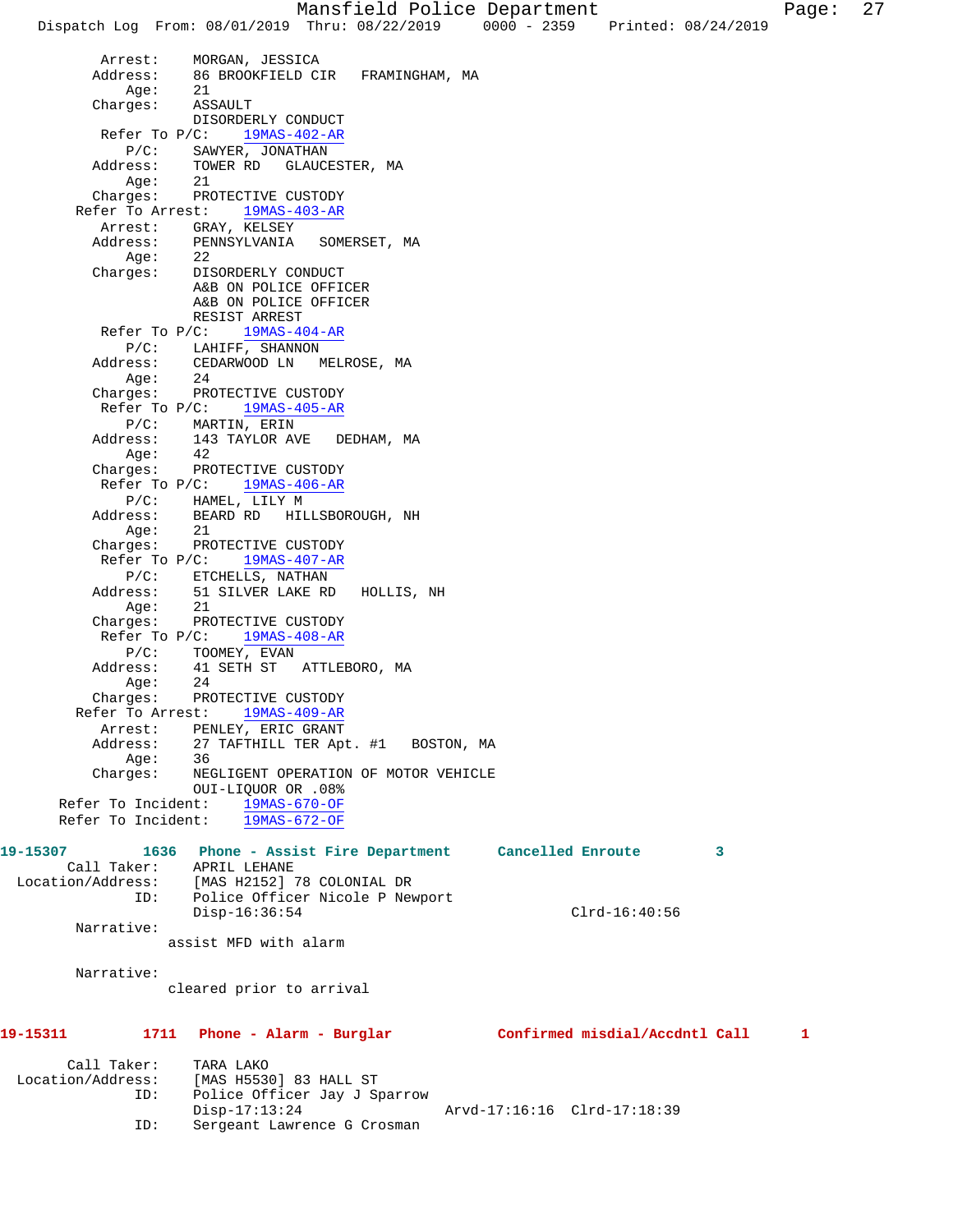Mansfield Police Department Form Page: 28 Dispatch Log From: 08/01/2019 Thru: 08/22/2019 0000 - 2359 Printed: 08/24/2019 Disp-17:13:28 Clrd-17:13:40 ID: Police Officer Danielle C Titus Disp-17:13:52 Clrd-17:18:39 Narrative: multiple general activation ref 94150 Narrative: Alarm company attempting to cancel, worker on site with a proper passcode who state they are changing detector batteries. Narrative: clear- confirmed accidental **19-15312 1726 Initiated - Proactive Patrol Building Checked / Secured 3** Call Taker: APRIL LEHANE Location/Address: [MAS 840] 280 SCHOOL ST ID: Police Officer Jay J Sparrow Arvd-17:26:00 Clrd-18:01:22 Narrative: Checking the area. **19-15313 1727 Initiated - Motor Vehicle Stop Citation / Warning Issued 3**  Call Taker: APRIL LEHANE Location/Address: [MAS] 20 COPELAND DR @ 167 WEST ST ID: Police Officer William C Trudell Arvd-17:27:00 Clrd-18:15:37 Vehicle: GRY 2010 BMW 5SERI Reg: PC MA 475KG0 VIN: WBANV1C58AC444857 Vehicle: 2014 FORD Focus S Reg: PC CT AM60701 VIN: 1FADP3E2XEL456799 Vehicle: BLU 2007 AUDI A4 Reg: PC MA 649DA7 VIN: WAUDF78E77A046001 Narrative: Ofc Trudell on traffic enforcement Narrative: 3 citations issued **19-15317 1801 Initiated - Proactive Patrol Building Checked / Secured 3** Call Taker: APRIL LEHANE Location/Address: [MAS 43] 137 MILL ST ID: Police Officer Nicole P Newport Arvd-18:01:00 Clrd-18:25:26 Narrative: Checking the area. **19-15318 1812 Initiated - Traffic Enforcement / Activity Citation / Warning Issued 2**  Call Taker: APRIL LEHANE Vicinity of: [MAS] 600 WEST ST ID: Police Officer Jay J Sparrow Arvd-18:12:00 Clrd-18:42:44 Vehicle: ONG 2018 SUBA CROSST Reg: PC MA 3AN183 VIN: JF2GTAMC4JH326422 Narrative: Ofc Sparrow off on traffic enforcement Narrative: citation issued **19-15320 1816 Phone - Motor Veh Acc - w/Injury Vehicle Towed 1**  Call Taker: APRIL LEHANE<br>Location/Address: [MAS] 4 SOUTH [MAS] 4 SOUTH MAIN ST @ 15 WEST ST ID: Police Officer William C Trudell Arvd-18:18:02 Clrd-19:01:24 ID: Police Officer Danielle C Titus Disp-18:18:09 Arvd-18:18:12 Clrd-18:40:11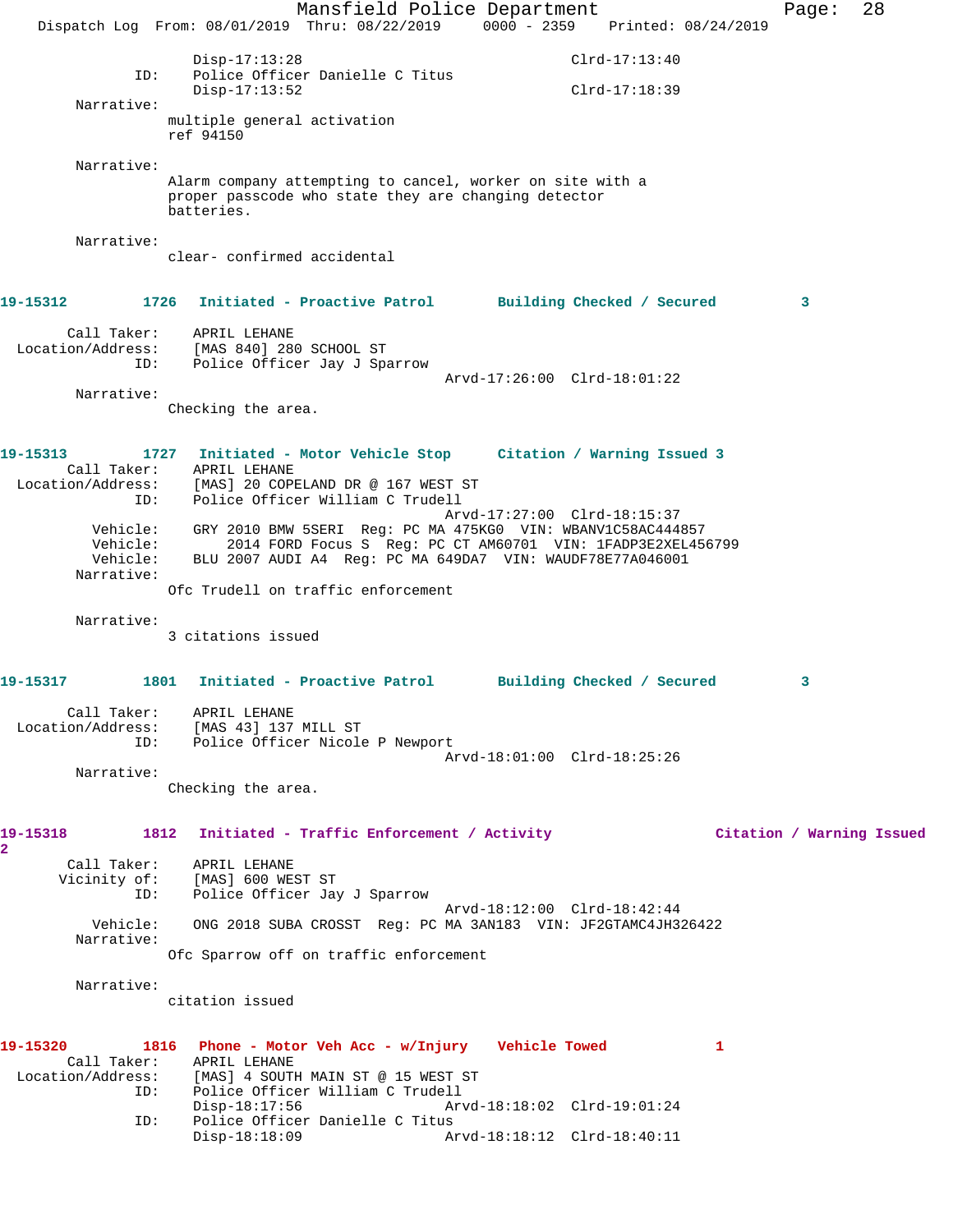Mansfield Police Department Page: 29 Dispatch Log From: 08/01/2019 Thru: 08/22/2019 0000 - 2359 Printed: 08/24/2019 Vehicle: GRY 2006 ACUR TL Reg: PC MA 1DPV61 VIN: 19UUA66276A005257 Towed: For: Accident By: Achins Garage To: Achins Garage RED 2018 BUIC UT ENCLAV Reg: PAS MA KB1/ASR VIN: 5GAEVAKW6JJ249334 Narrative: Multiple 911 calls for an MVA Narrative: Tow requested for 1 vehicle. Achins called Narrative: Achins on location Refer To Accident: 19MAS-284-AC **19-15321 1840 Phone - Overdose Incident Report 1**  Call Taker: APRIL LEHANE<br>1 Location/Address: [MAS H5544]  $[MAS H5544] 11 HENRY ST$ ID: Police Officer Danielle C Titus<br>Disp-18:41:39 A Disp-18:41:39 Arvd-18:42:05 Clrd-18:59:09<br>ID: Police Officer Nicole P Newport Police Officer Nicole P Newport Disp-18:41:55 Arvd-18:42:03 Clrd-18:44:30 ID: Sergeant Lawrence G Crosman Disp-18:41:59 Arvd-18:42:02 Clrd-19:13:05 Narrative: 911 caller reporting an overdose. 2 doses of Narcan Narrative: Party is alert at this time Narrative: Ofc Titus reports female was in the room with the male. Refer To Incident: 19MAS-669-OF **19-15322 1847 Phone - Traffic / Roadway Complaint Services Rendered 2**  Call Taker: LINDSAY MITCHELL<br>Location/Address: [MAS H2588] 165 2 ess: [MAS H2588] 165 SOUTH MAIN ST<br>ID: Police Officer Jay J Sparrow Police Officer Jay J Sparrow<br>Disp-18:48:42 Disp-18:48:42 Arvd-18:54:07 Clrd-19:01:15 Narrative: Complaint of concert traffic. Officer checking the area Narrative: Will be standing by in the area. Xfinity detail was notified **19-15327 1906 Initiated - Traffic Cntrl / Dirctn Services Rendered 3**  Call Taker: JAMES VIERA Vicinity of: [MAS] 231 SPRING ST @ 145 SCHOOL ST<br>ID: Police Officer Jay J Sparrow Police Officer Jay J Sparrow Arvd-19:06:00 Clrd-19:43:39 Narrative: Off in the area to assist with concert traffic. 19-15332 2029 Radio - Building Check **Services Rendered** 3 Call Taker: JAMES VIERA Location/Address: [MAS 820C] 31 PLYMOUTH ST ID: Detective Anthony R Lattanzio Disp-20:29:00 Arvd-20:37:01 Clrd-20:37:04<br>Vehicle: GRN 2018 KW T800 Req: CO MA T42415 VIN: 1NKDL4EX1JJ19291 GRN 2018 KW T800 Reg: CO MA T42415 VIN: 1NKDL4EX1JJ192917 Narrative: Truck MA CO T42415 on site Narrative: Area checked. **19-15335 2044 Initiated - Proactive Patrol Services Rendered 3**  Call Taker: LINDSAY MITCHELL Location/Address: [MAS] RIVER ST ID: Police Officer Danielle C Titus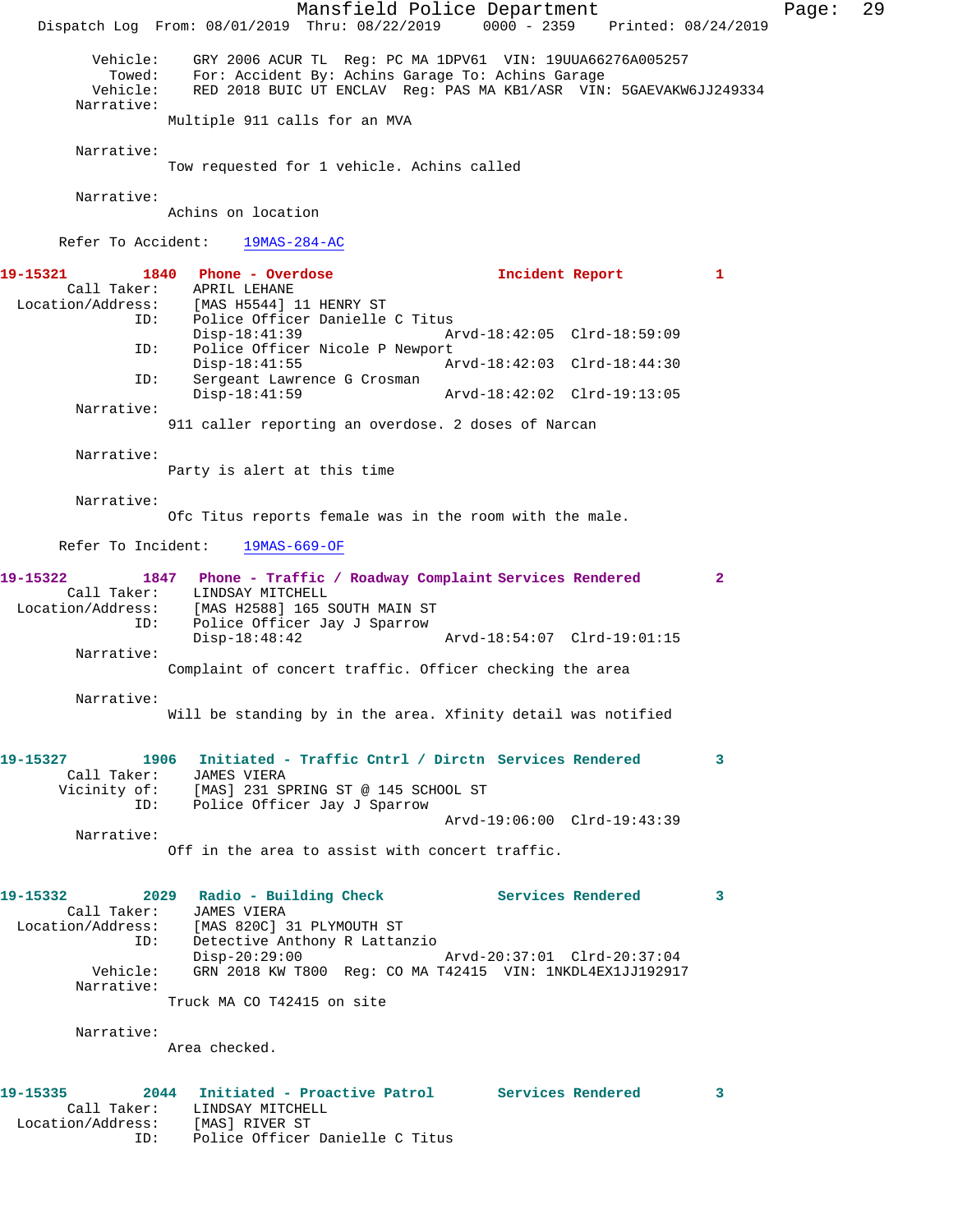Arvd-20:44:00 Clrd-20:51:18 **19-15336 2047 Radio - Suspicious Actv / Persn / Veh Services Rendered 2**  Call Taker: JAMES VIERA Location/Address: [MAS 820C] 31 PLYMOUTH ST ID: Detective Anthony R Lattanzio Disp-20:48:00 Arvd-20:54:57 Clrd-20:54:59 Vehicle: BLK 2011 CADI ESCALA Reg: PC MA 8DMJ20 VIN: 1GYS4HEFXBR190455 Narrative: Requesting check on reg. Manager is lockingh up for the night. **19-15337 2050 Phone - Assist Fire Department Referred to Other Agency 3**  Call Taker: LINDSAY MITCHELL Location/Address: [MAS 43] 137 MILL ST ID: Police Officer Nicole P Newport Disp-20:53:00 Arvd-20:56:12 Clrd-21:18:59 **19-15339 2059 Initiated - Building Check Building Checked / Secured 3** Call Taker: JAMES VIERA Location/Address: [MAS 4] 31 HAMPSHIRE ST ID: Police Officer Jay J Sparrow Arvd-20:59:00 Clrd-21:02:41 **19-15340 2103 Initiated - Building Check Building Checked / Secured 3** Call Taker: JAMES VIERA Location/Address: [MAS 2] 60 FORBES BLVD ID: Police Officer Jay J Sparrow Arvd-21:03:00 Clrd-21:07:14 **19-15341 2111 Walk-In - Follow up Investigation Investigated - Report Taken 3** Call Taker: Support Staff Katherine Gillis Location/Address: [MAS 1013] 885 SOUTH MAIN ST ID: Police Officer Jay J Sparrow<br>Disp-21:20:14 Disp-21:20:14 Arvd-21:24:03 Clrd-21:54:46 Narrative: RP would like to file a police report and speak with an officer for an incident that took place last weekend (07/27/19) in the parking lot of the Xfinity Center after the Brad Paisley concert. Narrative: RP is going to be calling the station with license plate number. Refer To Incident: 19MAS-671-OF **19-15344 2131 Initiated - Proactive Patrol Building Checked / Secured 3** Call Taker: JEFFREY KEEFE Location/Address: [MAS 4] 31 HAMPSHIRE ST ID: Police Officer Danielle C Titus Arvd-21:31:00 Clrd-21:35:29 **19-15347 2203 Phone - Alarm - Burglar Building Checked / Secured 1** Call Taker: LINDSAY MITCHELL<br>Location/Address: [MAS H5486] 17 GI Location/Address: [MAS H5486] 17 GILBERT ST Police Officer William C Trudell<br>Disp-22:04:52 Disp-22:04:52 Clrd-22:05:27 ID: Police Officer Jay J Sparrow Disp-22:04:52 Arvd-22:10:34 Clrd-22:22:58 ID: Police Officer William C Trudell Disp-22:05:46 Arvd-22:10:37 Clrd-22:22:56

Narrative:

Alarm company reports a basement motion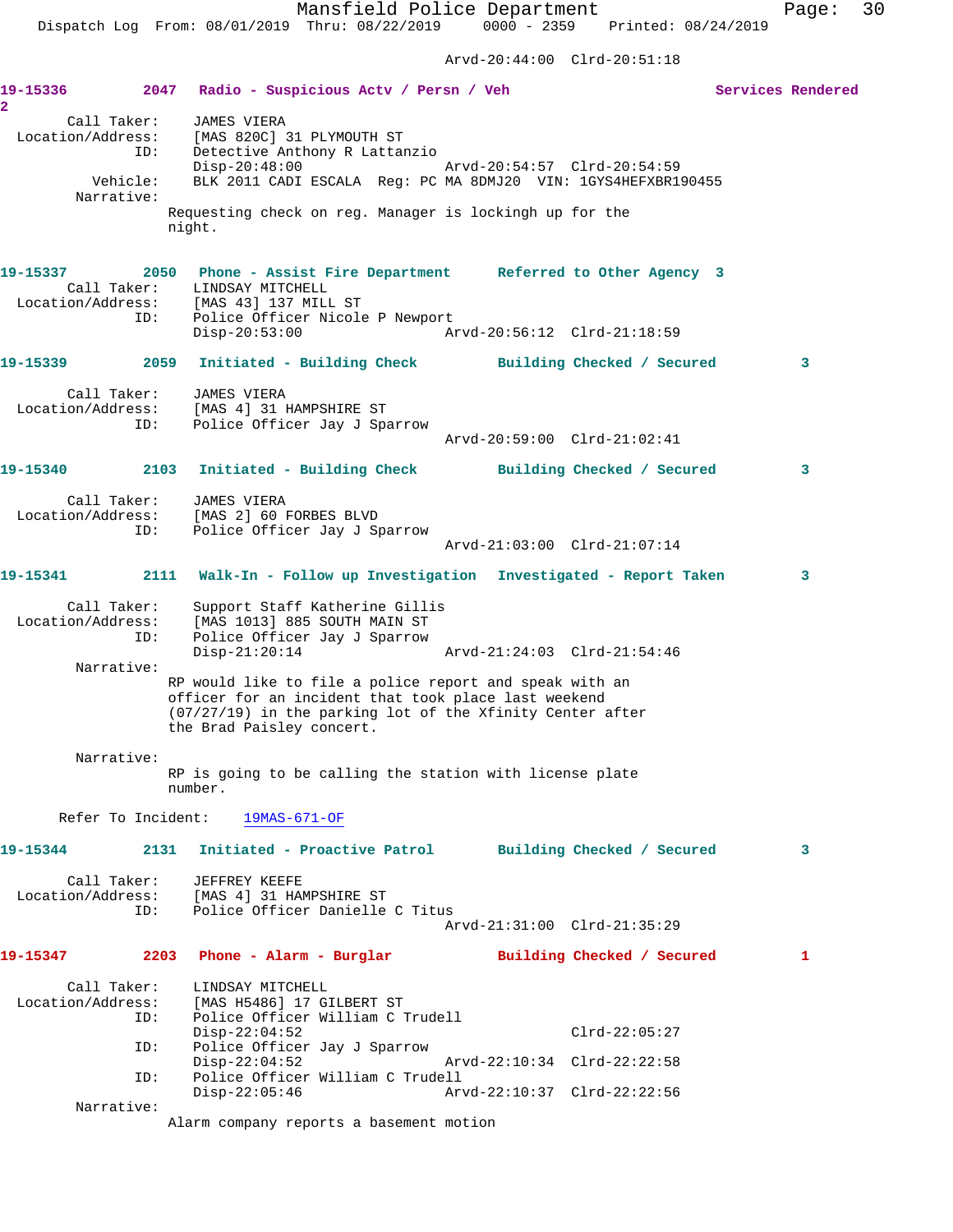Mansfield Police Department Page: 31 Dispatch Log From: 08/01/2019 Thru: 08/22/2019 0000 - 2359 Printed: 08/24/2019 **19-15348 2219 911 - Traffic / Roadway Complaint Services Rendered 2**  Call Taker: JAMES VIERA Location/Address: [MAS] 365 NORTH MAIN ST ID: Police Officer Danielle C Titus Disp-22:21:30 Arvd-22:30:00 Clrd-22:31:48 Narrative: Report of a small sewer cover that keeps popping out. Narrative: Not a road hazard. **19-15349 2229 Phone - Disturbance / Gathering Services Rendered 1**  Call Taker: JEFFREY KEEFE<br>Location/Address: [MAS 4] 31 HAI [MAS 4] 31 HAMPSHIRE ST ID: Police Officer William C Trudell Disp-22:30:34 Arvd-22:32:56 Clrd-22:56:21 ID: Police Officer Jay J Sparrow<br>Disp-22:30:40 Disp-22:30:40 Arvd-22:34:40 Clrd-22:56:19 Narrative: They have spoken with a few individuals who will be cleaning up. They are doing a walk-through. There is a large hockey tournament. Narrative: Walk thru conducted, all quiet **19-15357 2322 Initiated - Proactive Patrol Building Checked / Secured 3** Call Taker: LINDSAY MITCHELL Location/Address: [MAS 820C] 31 PLYMOUTH ST ID: Detective Anthony R Lattanzio Arvd-23:22:00 Clrd-23:33:47 **19-15358 2327 911 - 911 Hang-ups & Verifications Services Rendered 2**  Call Taker: JAMES VIERA Location/Address: [MAS H337] 11 PILGRIM RD ID: Police Officer Nicole P Newport<br>Disp-23:29:04 Ar Disp-23:29:04 Arvd-23:38:19 Clrd-23:38:20 Narrative: Caller states accidental. Narrative: Confirmed accidental. **19-15359 2339 Initiated - Building Check Building Checked / Secured 3** Call Taker: JAMES VIERA Location/Address: [MAS H2321] 59 PILGRIM RD ID: Police Officer Nicole P Newport Arvd-23:39:00 Clrd-23:42:57 **For Date: 08/03/2019 - Saturday 19-15367 0122 Initiated - Proactive Patrol Building Checked / Secured 3** Call Taker: LINDSAY MITCHELL Location/Address: [MAS 424] 149 OAKLAND ST ID: Police Officer Christopher D Sorge Arvd-01:22:00 Clrd-01:25:05 **19-15368 0127 Initiated - Proactive Patrol Spoken To 3**  Call Taker: JEFFREY KEEFE Vicinity of: [MAS 65] 30 CHAUNCY ST ID: Police Officer Christopher D Sorge Arvd-01:27:00 Clrd-01:40:34 ID: Police Officer Andrew J Kelley Disp-01:30:03 Arvd-01:30:07 Clrd-01:40:40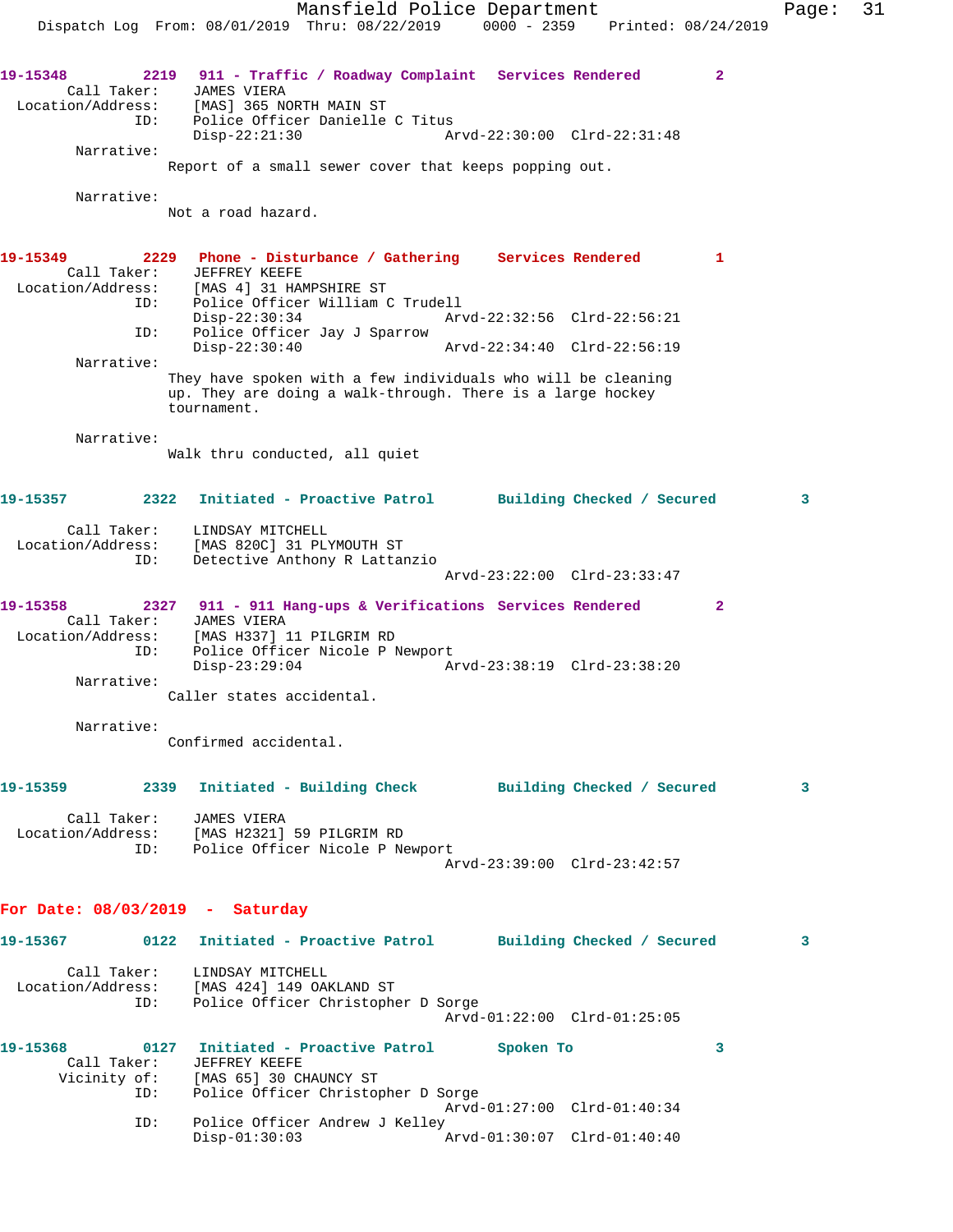|                          | Dispatch Log From: 08/01/2019 Thru: 08/22/2019                                                                                                                            | Mansfield Police Department |                             | 0000 - 2359 Printed: 08/24/2019 |   | Page: | 32 |
|--------------------------|---------------------------------------------------------------------------------------------------------------------------------------------------------------------------|-----------------------------|-----------------------------|---------------------------------|---|-------|----|
|                          | Vehicle: WHI 2010 MAZD SD MAZDA3 Req: PC MA 8NXE80 VIN: JM1BL1SG3A1168260                                                                                                 |                             |                             |                                 |   |       |    |
| Narrative:               | ON A CHECK OF THE STORE, MALE PARTY WAS FOUND YELLING.                                                                                                                    |                             |                             |                                 |   |       |    |
|                          | Refer To Field Int: 19MAS-36-FI                                                                                                                                           |                             |                             |                                 |   |       |    |
| 19-15371<br>ID:          | 0128 Phone - Well Being Check britain Unfounded/Unverifed<br>Call Taker: JAMES VIERA<br>Vicinity of: [MAS 108B] 885 SOUTH MAIN ST<br>.<br>Police Officer Meghan Birnie    |                             |                             |                                 | 3 |       |    |
| Narrative:               | $Disp-01:30:50$<br>Caller requesting check of 2 young girls sitting on the side<br>of the road just north of the entrance to Xfinity Center.                              |                             | Arvd-01:34:49 Clrd-01:40:22 |                                 |   |       |    |
| Narrative:               |                                                                                                                                                                           |                             |                             |                                 |   |       |    |
|                          | AREA CHECKS NEGATIVE.                                                                                                                                                     |                             |                             |                                 |   |       |    |
|                          | Refer To Field Int: 19MAS-35-FI                                                                                                                                           |                             |                             |                                 |   |       |    |
| 19-15369                 | 0129 Phone - Proactive Patrol Services Rendered<br>Call Taker: LINDSAY MITCHELL<br>Location/Address: [MAS 820C] 31 PLYMOUTH ST                                            |                             |                             | $\sim$ $\sim$ 3                 |   |       |    |
| ID:                      | Officer KYLE J MELLO<br>$Disp-01:41:55$                                                                                                                                   |                             |                             |                                 |   |       |    |
| Narrative:               | Ofc Mello checking the area                                                                                                                                               |                             |                             |                                 |   |       |    |
| Narrative:               | Clear                                                                                                                                                                     |                             |                             |                                 |   |       |    |
| 19-15373                 | 0143 Phone - Proactive Patrol                   Services Rendered<br>Call Taker: LINDSAY MITCHELL<br>Location/Address: [MAS 820C] 31 PLYMOUTH ST                          |                             |                             |                                 | 3 |       |    |
|                          | 19-15375 0149 Initiated - Building Check Building Checked / Secured                                                                                                       |                             |                             |                                 |   | 3     |    |
| Location/Address:<br>ID: | Call Taker: JAMES VIERA<br>[MAS] COPELAND DR<br>Police Officer Andrew J Kelley                                                                                            |                             | Arvd-01:49:00 Clrd-02:02:07 |                                 |   |       |    |
|                          | 19-15376 0151 Initiated - Proactive Patrol Building Checked / Secured                                                                                                     |                             |                             |                                 |   | 3     |    |
| Location/Address:<br>ID: | Call Taker: LINDSAY MITCHELL<br>[MAS 840] 280 SCHOOL ST<br>Police Officer Meghan Birnie                                                                                   |                             |                             |                                 |   |       |    |
|                          |                                                                                                                                                                           |                             | Arvd-01:51:00 Clrd-02:05:19 |                                 |   |       |    |
| Call Taker:<br>ID:       | 19-15381 0210 Initiated - Motor Vehicle Stop Citation / Warning Issued 3<br>JAMES VIERA<br>Vicinity of: [MAS] 9 SCHOOL ST @ 7 BLISS AVE<br>Police Officer Andrew J Kelley |                             |                             |                                 |   |       |    |
| ID:                      | Police Officer Meghan Birnie                                                                                                                                              |                             | Arvd-02:10:00 Clrd-02:16:11 |                                 |   |       |    |
| Vehicle:<br>Narrative:   | $Disp-02:10:43$<br>BRO 2011 HYUN SONATA Reg: PC MA 174TR6 VIN: 5NPEC4AB8BH236468                                                                                          |                             | Arvd-02:10:51 Clrd-02:16:09 |                                 |   |       |    |
|                          | Cited for defective equipment.                                                                                                                                            |                             |                             |                                 |   |       |    |
| 19-15382                 | 0218 Initiated - Building Check Building Checked / Secured                                                                                                                |                             |                             |                                 |   | 3     |    |
| Call Taker:<br>ID:       | JAMES VIERA<br>Location/Address: [MAS 4] 31 HAMPSHIRE ST<br>Police Officer Meghan Birnie                                                                                  |                             |                             |                                 |   |       |    |
|                          |                                                                                                                                                                           |                             |                             | Arvd-02:18:00 Clrd-02:25:29     |   |       |    |
|                          | 19-15383 0219 Initiated - Motor Vehicle Stop Services Rendered<br>Call Taker: JEFFREY KEEFE<br>Location/Address: [MAS] RTE 140 NB                                         |                             |                             |                                 | 3 |       |    |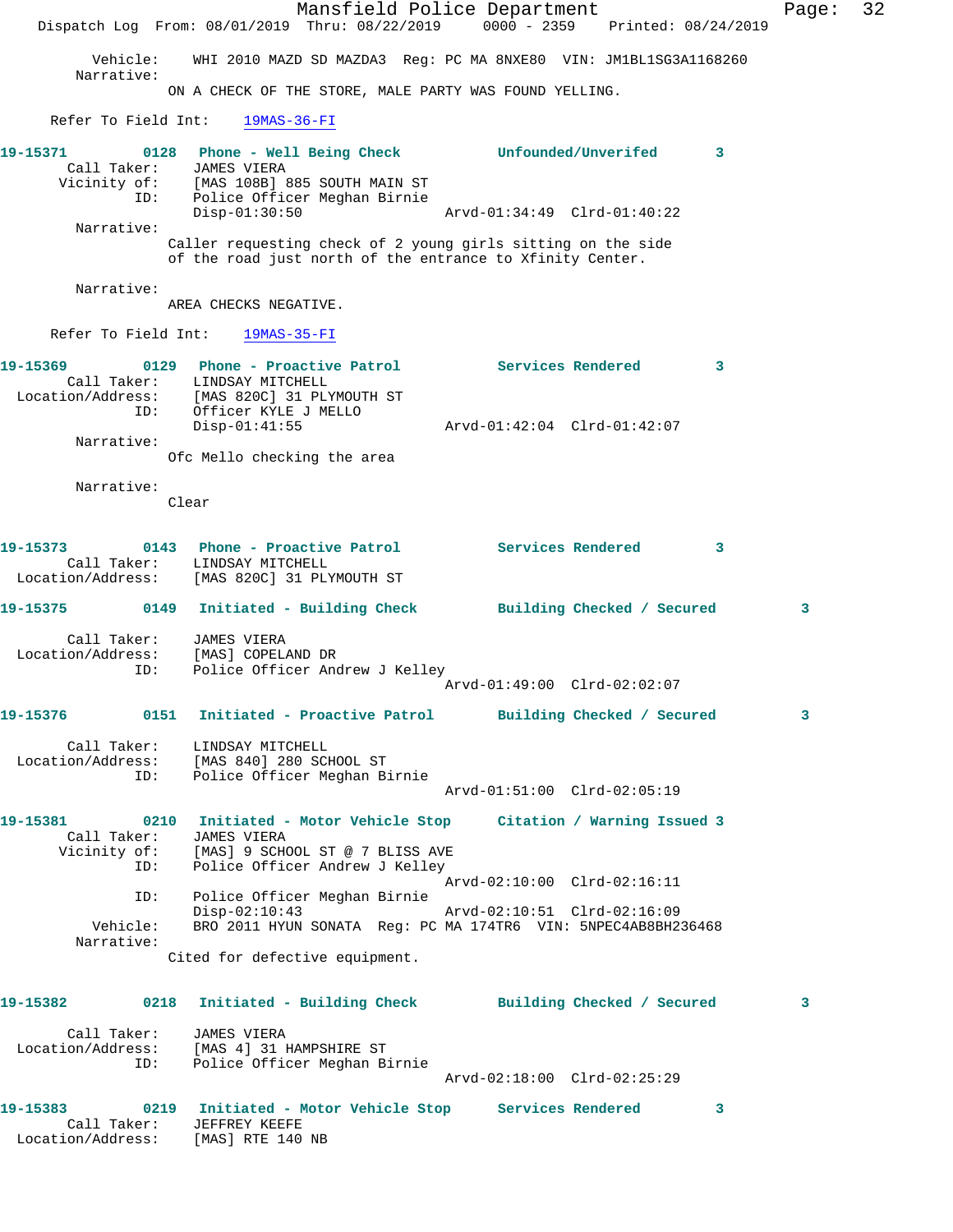Mansfield Police Department Fage: 33 Dispatch Log From: 08/01/2019 Thru: 08/22/2019 0000 - 2359 Printed: 08/24/2019 ID: Police Officer Andrew J Kelley Arvd-02:19:00 Clrd-02:25:34 Vehicle: GRY 2014 TOYT SD COROLL Reg: PC MA 9NG138 VIN: 2T1BURHE8EC218928 Narrative: PARTY CHECKS OKAY. **19-15384 0228 Initiated - Building Check Building Checked / Secured 3** Call Taker: JAMES VIERA Location/Address: [MAS 907E] 390 WEST ST ID: Police Officer Meghan Birnie Arvd-02:28:00 Clrd-02:35:22 **19-15386 0230 Initiated - Building Check Services Rendered 3**  Call Taker: JAMES VIERA Location/Address: [MAS 992] 660 EAST ST ID: Police Officer Christopher D Sorge Arvd-02:30:00 Clrd-02:31:58 **19-15387 0230 Phone - 911 Hang-ups & Verifications Confirmed misdial/Accdntl Call 2**  Call Taker: LINDSAY MITCHELL Location/Address: [MAS H1467] 59 COLONIAL DR ID: Police Officer Christopher D Sorge Disp-02:32:31 Arvd-02:34:43 Clrd-02:36:17 Narrative: Out to confirm an accidental Narrative: Confirmed accidental. **19-15388 0240 Initiated - Building Check Services Rendered 3**  Call Taker: JAMES VIERA Location/Address: [MAS 281A] 1 CROCKER ST ID: Police Officer Andrew J Kelley Arvd-02:40:00 Clrd-02:55:51 **19-15389 0253 Initiated - Motor Vehicle Stop Citation / Warning Issued 3**  Call Taker: JAMES VIERA Vicinity of: [MAS] 200 CHAUNCY ST @ 234 CENTRAL ST ID: Police Officer Christopher D Sorge Arvd-02:53:00 Clrd-02:57:48 Vehicle: BLK 2004 MAZD 6 Reg: PC MA 3MM522 VIN: 1YVHP80C145N15017 Narrative: Cited for failure to inspect. **19-15391 0307 Initiated - Building Check Building Checked / Secured 3** Call Taker: JAMES VIERA Location/Address: [MAS 451B] 500 EAST ST ID: Police Officer Christopher D Sorge Arvd-03:07:00 Clrd-03:09:50 **19-15392 0316 911 - Assist Fire Department Referred to Other Agency 3**  Call Taker: JEFFREY KEEFE Location/Address: [MAS] 86 RUMFORD AVE ID: Police Officer Andrew J Kelley Disp-03:23:46 Arvd-03:24:04 Clrd-03:28:04 Narrative: clear, party is being transported. **19-15393 0320 Phone - Assist Fire Department Referred to Other Agency 3**  Call Taker: LINDSAY MITCHELL Location/Address: [MAS] 143 TREMONT ST ID: Police Officer Meghan Birnie Disp-03:23:06 Arvd-03:31:04 Clrd-03:36:58 Narrative: Clear, will be transported to Sturdy.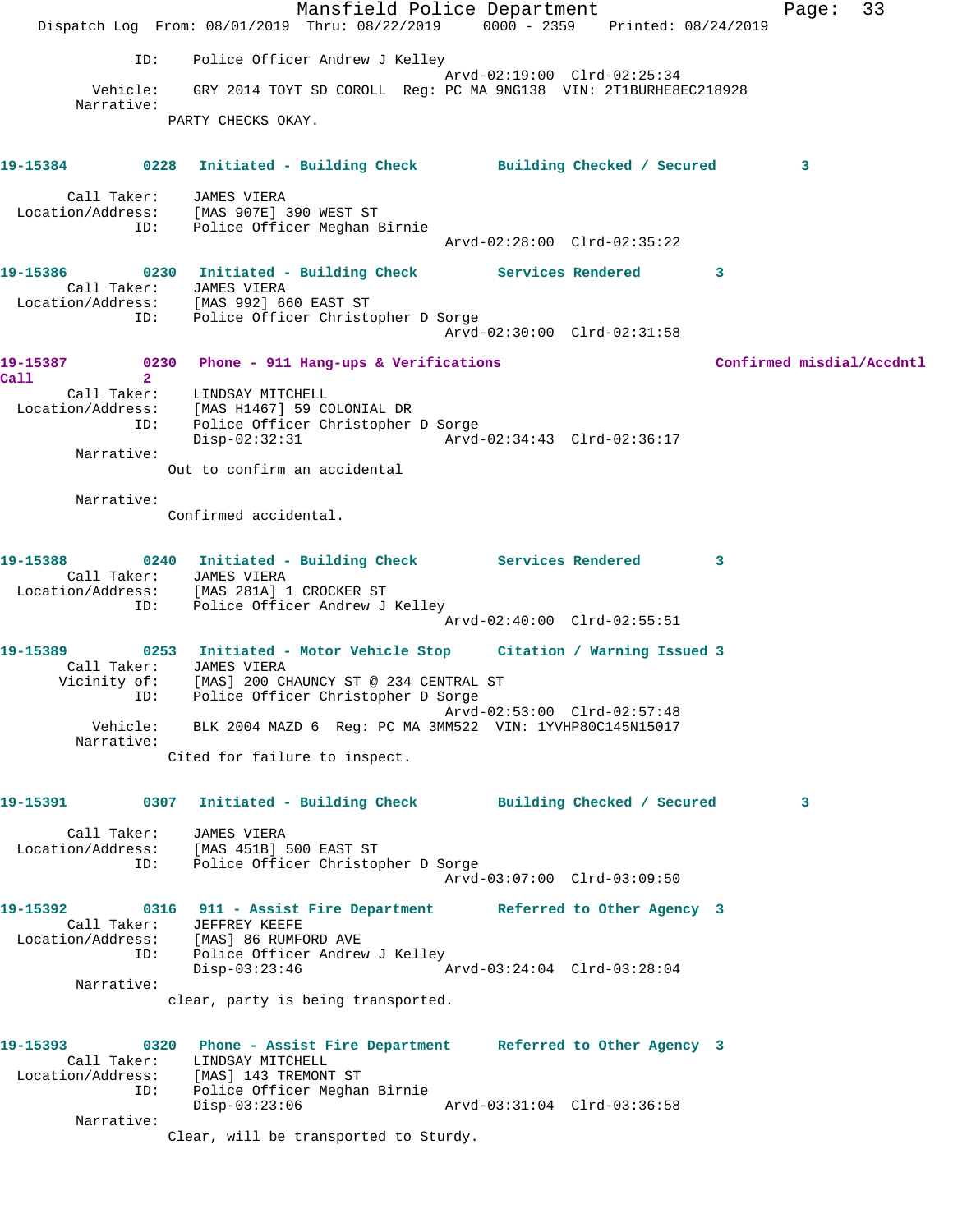| 19–15396<br>Call Taker:                 | 0326 Phone - Disturbance / Gathering Gone on Arrival<br>Support Staff Derek M Stark<br>Location/Address: [MAS 411] 60 FORBES BLVD |                             | 1                       |
|-----------------------------------------|-----------------------------------------------------------------------------------------------------------------------------------|-----------------------------|-------------------------|
| ID:                                     | Police Officer Christopher D Sorge<br>$Disp-03:28:00$                                                                             | Arvd-03:28:52 Clrd-03:38:53 |                         |
| ID:                                     | Sergeant Robert S Pierce<br>$Disp-03:28:04$                                                                                       | Arvd-03:30:50 Clrd-03:38:51 |                         |
| ID:                                     | Police Officer Andrew J Kelley                                                                                                    |                             |                         |
| Vehicle:                                | $Disp-03:28:11$<br>GRY 2011 JEEP LIBERT Reg: PC MA 394XX3 VIN: 1J4PN2GK2BW545565                                                  | Arvd-03:30:57 Clrd-03:38:56 |                         |
| Narrative:                              | Staff reporting intoxicated male in the 3rd floor causing an<br>issue.                                                            |                             |                         |
| Narrative:                              | Clerk reports male left the building. They will be checking<br>the lots.                                                          |                             |                         |
| Narrative:                              |                                                                                                                                   |                             |                         |
|                                         | Spoke with clerk and checked lot. Vehicle is gone.                                                                                |                             |                         |
| 19-15398                                | 0340 Phone - Proactive Patrol<br>Call Taker: LINDSAY MITCHELL                                                                     | <b>Services Rendered</b>    | 3                       |
| Narrative:                              | Location/Address: [MAS 820C] 31 PLYMOUTH ST                                                                                       |                             |                         |
|                                         | Ofc Mello checking the building                                                                                                   |                             |                         |
|                                         | 19-15399 		 0350 Initiated - Building Check 		 Building Checked / Secured                                                         |                             | $\overline{\mathbf{3}}$ |
| Call Taker:                             | JAMES VIERA<br>Location/Address: [MAS 900A] 242 CHAUNCY ST Apt. #1                                                                |                             |                         |
| ID:                                     | Police Officer Andrew J Kelley                                                                                                    | Arvd-03:50:00 Clrd-04:10:53 |                         |
| 19-15400<br>Call Taker:<br>Vicinity of: | 0406 Initiated - Motor Vehicle Stop       Verbal Warning<br>JAMES VIERA<br>[MAS] 15 BONNEY LN @ 4 ERICK RD                        |                             | 3                       |
| ID:                                     | Police Officer Christopher D Sorge                                                                                                | Arvd-04:06:00 Clrd-04:10:30 |                         |
| Vehicle:<br>Narrative:                  | BLK 2015 NISS ALTIMA Req: PC MA 22SR33 VIN: 1N4AL3AP9FN343254                                                                     |                             |                         |
|                                         | Verbal warning for speed.                                                                                                         |                             |                         |
| 19-15401<br>Call Taker:                 | 0453 Phone - Metro LEC Activation Services Rendered<br>Support Staff Derek M Stark<br>Location/Address: [NST] MARSHFIELD          |                             | 1                       |
| ID:                                     | Police Officer David M Sennott<br>$Disp-04:56:59$                                                                                 | Arvd-04:57:06 Clrd-07:02:08 |                         |
| Narrative:                              |                                                                                                                                   |                             |                         |
|                                         | Metro-Lec activation, home invasion with shots fired. Ofc.<br>Sennott responding.                                                 |                             |                         |
| Narrative:                              | Ofc. Sennott clear the scene.                                                                                                     |                             |                         |
| 19-15403                                | 0600 Radio - Building Check                                                                                                       | Building Checked / Secured  | 3                       |
| Call Taker:                             | JAMES VIERA<br>Location/Address: [MAS 820C] 31 PLYMOUTH ST                                                                        |                             |                         |
| 19-15404                                | 0613 Initiated - Selective Enforcement/RADAR                                                                                      |                             | Services Rendered       |
| 3                                       | Call Taker: JAMES VIERA                                                                                                           |                             |                         |
| ID:                                     | Location/Address: [MAS] FRANKLIN ST<br>Police Officer Christopher D Sorge                                                         |                             |                         |
|                                         |                                                                                                                                   | Arvd-06:13:00 Clrd-06:34:12 |                         |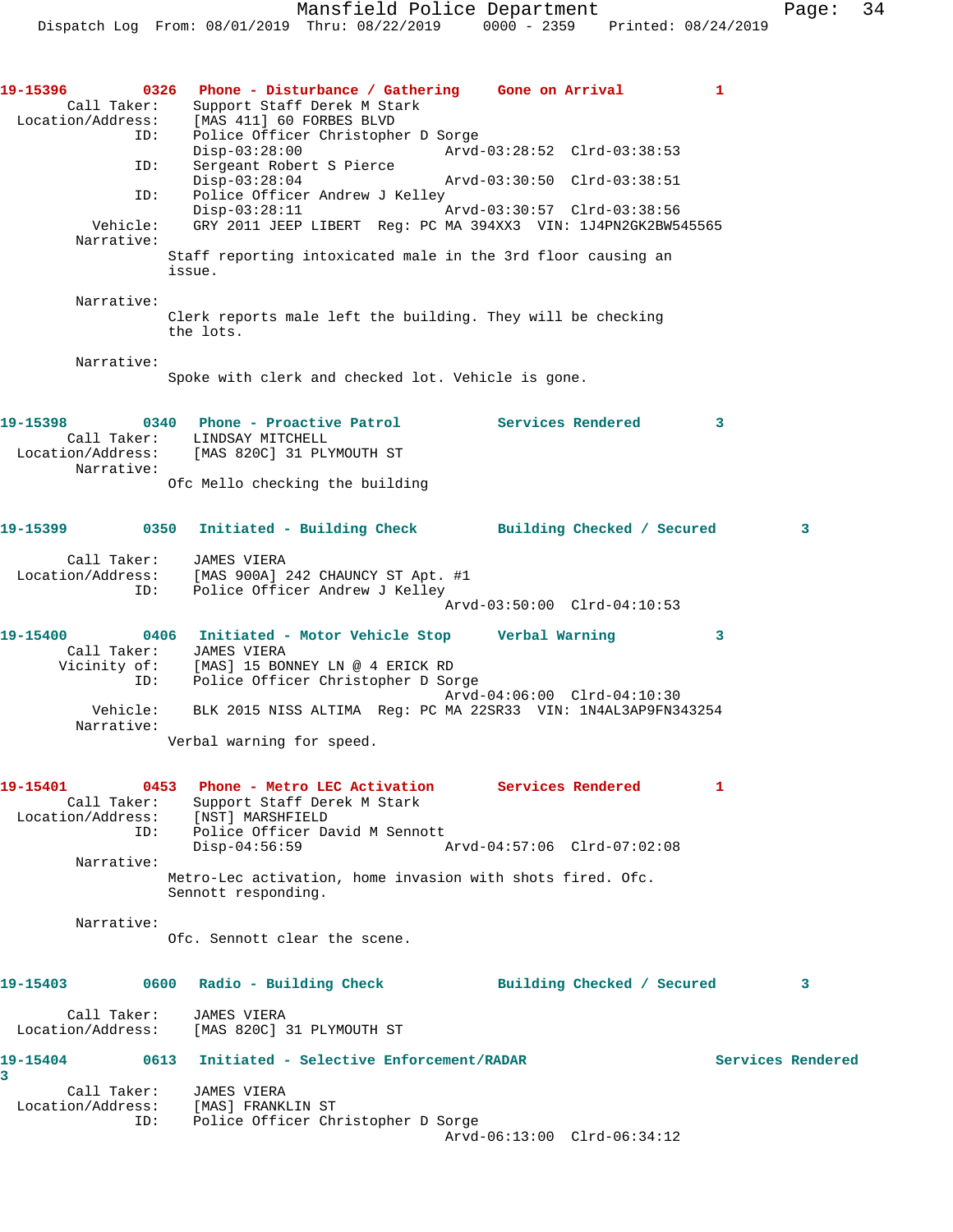|                                              |      | Dispatch Log From: 08/01/2019 Thru: 08/22/2019 0000 - 2359 Printed: 08/24/2019                                        | Mansfield Police Department |                             |                            |                   | Page:             | 35 |
|----------------------------------------------|------|-----------------------------------------------------------------------------------------------------------------------|-----------------------------|-----------------------------|----------------------------|-------------------|-------------------|----|
| Narrative:                                   |      |                                                                                                                       |                             |                             |                            |                   |                   |    |
|                                              |      | No violations. Top speed of 44 mph. average of 39 mph.                                                                |                             |                             |                            |                   |                   |    |
| 19-15405<br>$\overline{\mathbf{2}}$          |      | 0619 Initiated - Traffic Enforcement / Activity                                                                       |                             |                             |                            | Services Rendered |                   |    |
| Call Taker:<br>Location/Address:             | ID:  | JAMES VIERA<br>[MAS] 792 WEST ST<br>Police Officer Meghan Birnie                                                      |                             |                             |                            |                   |                   |    |
| Narrative:                                   |      |                                                                                                                       |                             | Arvd-06:19:00 Clrd-06:42:12 |                            |                   |                   |    |
|                                              |      | Top speed 40 mph and average speed 35 mph.                                                                            |                             |                             |                            |                   |                   |    |
| 19-15406<br>3                                |      | 0635 Initiated - Selective Enforcement/RADAR                                                                          |                             |                             |                            |                   | Services Rendered |    |
| Location/Address: [MAS] NORTH MAIN ST        | ID:  | Call Taker: JAMES VIERA<br>Police Officer Andrew J Kelley                                                             |                             | Arvd-06:35:00 Clrd-07:21:02 |                            |                   |                   |    |
| Narrative:                                   |      |                                                                                                                       |                             |                             |                            |                   |                   |    |
|                                              |      | Clear, high of 28mph, no violations                                                                                   |                             |                             |                            |                   |                   |    |
| 19-15408<br>$\mathbf{2}^-$                   | 0816 | Walk-In - Property Offenses - non specfc                                                                              |                             |                             |                            | Incident Report   |                   |    |
| Location/Address: [FOX 690] 100 SUMMER ST    |      | Call Taker: GARIN EISELE                                                                                              |                             |                             |                            |                   |                   |    |
|                                              | ID:  | PAUL POLITSOPOULOS<br>$Disp-08:21:17$<br>Patrolman SHAWN R MCKAY                                                      |                             | Arvd-08:31:31 Clrd-09:04:49 |                            |                   |                   |    |
|                                              | ID:  | Police Officer John R Armstrong                                                                                       |                             |                             |                            |                   |                   |    |
| Narrative:                                   |      | $Disp-08:32:22$                                                                                                       |                             |                             | $Clrd-08:36:20$            |                   |                   |    |
|                                              |      | walk in reporting owner next door destroyed property and<br>possible set barrels on fire.                             |                             |                             |                            |                   |                   |    |
| Narrative:                                   |      |                                                                                                                       |                             |                             |                            |                   |                   |    |
|                                              |      | C27 RESPONDING                                                                                                        |                             |                             |                            |                   |                   |    |
|                                              |      | Refer To Incident: 19FOX-887-OF                                                                                       |                             |                             |                            |                   |                   |    |
| 19-15409<br>Call Taker:<br>Location/Address: |      | 0820 Walk-In - Assist Citizen - P S A Services Rendered<br>Support Staff Philip D Seaward<br>[MAS 1] 50 WEST ST       |                             |                             |                            |                   |                   |    |
|                                              | ID:  | Sergeant Thomas R Connor                                                                                              |                             | Arvd-08:22:50 Clrd-08:22:54 |                            |                   |                   |    |
| Narrative:                                   |      | RP walked into the station requesting assistance with his<br>PBT that is not transmitting. Sgt. Connor administered a |                             |                             |                            |                   |                   |    |
|                                              |      | PBT. Reading was 0.00%. Log printed and provided to the RP.                                                           |                             |                             |                            |                   |                   |    |
| 19-15411<br>Call Taker:                      |      | 0830 Phone - Alarm - Burglar Mark False / Accidental Alarm 1<br>APRIL LEHANE                                          |                             |                             |                            |                   |                   |    |
| Location/Address:                            | ID:  | [MAS 969B140] 333 SCHOOL ST Apt. #140<br>Police Officer Michael T Fitzgerald<br>$Disp-08:32:16$                       |                             | Arvd-08:36:15 Clrd-08:37:23 |                            |                   |                   |    |
|                                              | ID:  | Police Officer John R Armstrong                                                                                       |                             |                             |                            |                   |                   |    |
| Narrative:                                   |      | $Disp-08:36:26$                                                                                                       |                             | Arvd-08:36:28 Clrd-08:37:23 |                            |                   |                   |    |
|                                              |      | INTERIOR MOTION                                                                                                       |                             |                             |                            |                   |                   |    |
| Narrative:                                   |      | Ofc Armstrong reports an open front door                                                                              |                             |                             |                            |                   |                   |    |
| Narrative:                                   |      |                                                                                                                       |                             |                             |                            |                   |                   |    |
|                                              |      | clear- employees on scene hit wrong code                                                                              |                             |                             |                            |                   |                   |    |
| 19-15412                                     | 0900 | Initiated - Proactive Patrol                                                                                          |                             |                             | Building Checked / Secured |                   | 3                 |    |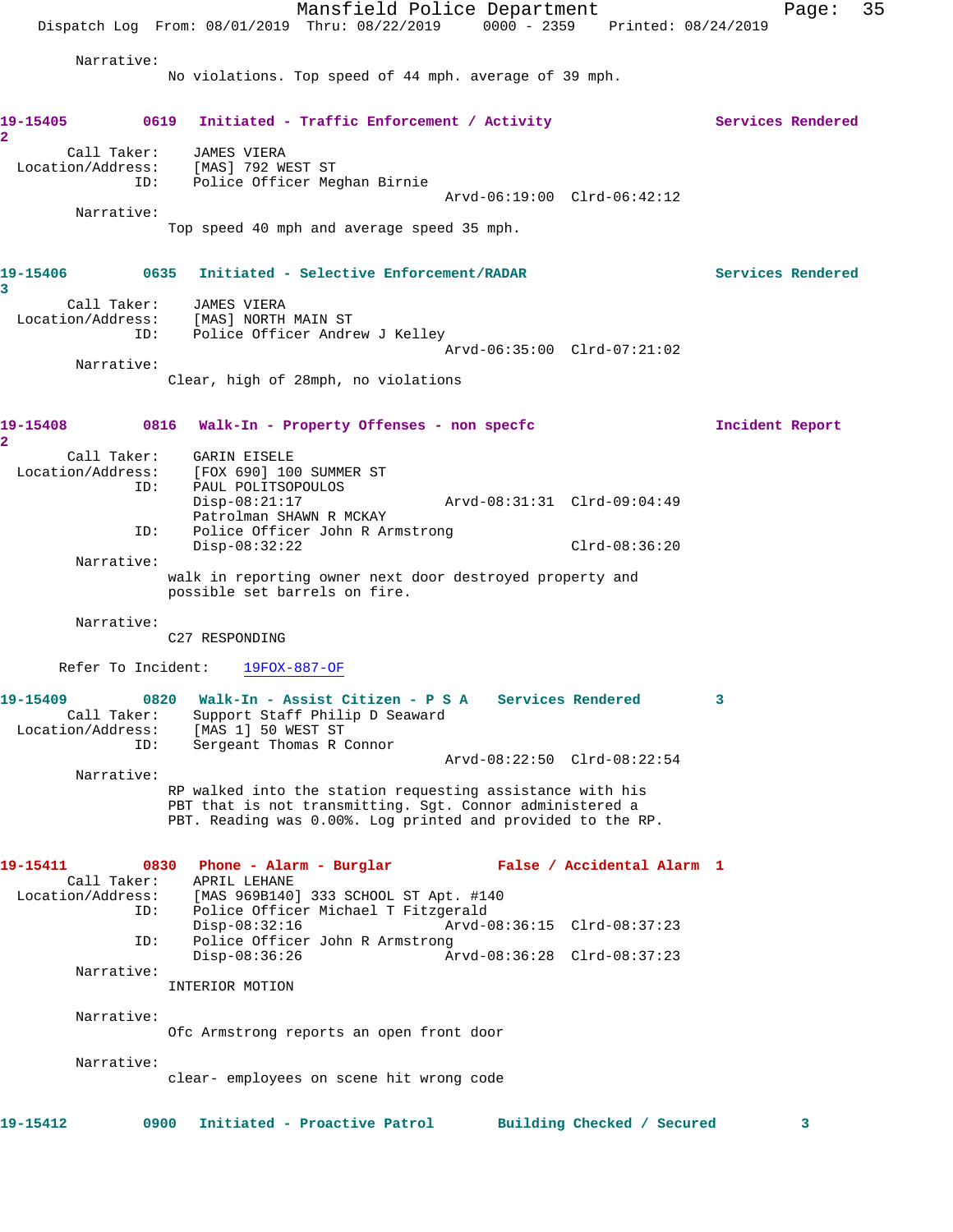Mansfield Police Department Fage: 36 Dispatch Log From: 08/01/2019 Thru: 08/22/2019 0000 - 2359 Printed: 08/24/2019 Call Taker: TARA LAKO Location/Address: [MAS 820C] 31 PLYMOUTH ST ID: Police Officer Joshua S Ellender Arvd-09:00:00 Clrd-09:11:27 Narrative: Checking the area. **19-15414 0939 Walk-In - B&E (Motor Vehicle) Incident Report 1**  Call Taker: Support Staff Philip D Seaward Location/Address: [MAS 43] 137 MILL ST ID: Police Officer Nicole M Boldrighini Disp-09:40:50 Arvd-09:41:11 Clrd-10:15:02 Vehicle: WHI 2008 TRAVEL Reg: TL MA CA6203K VIN: 47CTS5P218K123655 Narrative: RP walked into the station to report someone broke into her camper. Ofc. Boldrighini to handle. Title is now missing from the vehicle. Refer To Incident: 19MAS-673-OF **19-15416 1005 Phone - Property Offenses - non specfc Services Rendered 2**  Call Taker: TARA LAKO Location/Address: [MAS] 850 EAST ST @ 6 WINSLOW WAY ID: Police Officer Nicole M Boldrighini Disp-10:25:38 Arvd-10:25:41 Clrd-10:28:45 Narrative: RP reports a landscaping truck with trailer knocked over a pedestrian crossing sign and also dug up some of the property at that location. RP states only remembering the landscaping company beginning with the letter "C" and being a white truck. Narrative: Ofc Boldrighini reports only damage is to the sign across from Winslow Way, no property damage. Narrative: Email sent to DPW Littig to have the sign replaced Monday. **19-15417 1016 Initiated - Selective Enforcement/RADAR Citation / Warning Issued 3**  Call Taker: TARA LAKO Location/Address: [MAS] WEST ST ID: Police Officer Michael T Fitzgerald Arvd-10:16:00 Clrd-10:52:31 Vehicle: GRY 2013 HOND ACCORD Reg: PC MA 72FY88 VIN: 1HGCR2F72DA086996 Narrative: Traffic enforcement in the area. **19-15418 1029 Phone - Road Hazards Referred to Other Agency 3**  Call Taker: Support Staff Philip D Seaward Location/Address: [MAS H1694] 7 PLANTATION RD Narrative: RP called to report a tree fell from his property and is obstructing the sidewalk and a portion of the road. RP reports the road is still passable. DPW advised. **19-15421 1038 Initiated - Motor Vehicle Stop Citation / Warning Issued 3**  Call Taker: TARA LAKO Location/Address: [MAS] OAKLAND ST ID: Police Officer Nicole M Boldrighini Arvd-10:38:00 Clrd-10:45:12 Vehicle: RED 2003 GMC SIERRA Reg: PC MA 9PJ818 VIN: 1GTEK19T43Z105109 Narrative: Citation issued for one way violation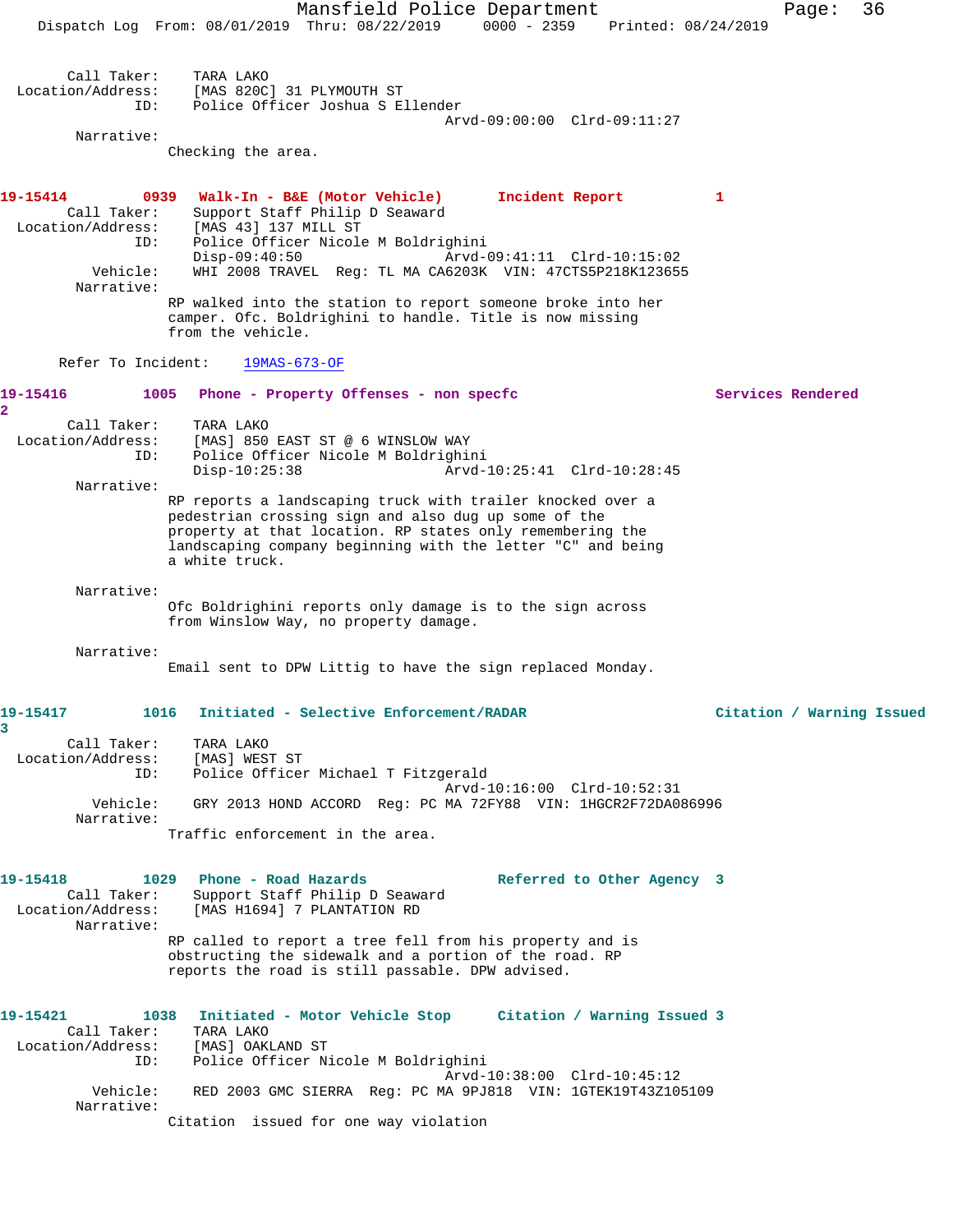**19-15422 1050 Initiated - Selective Enforcement/RADAR Services Rendered 3**  Call Taker: TARA LAKO Location/Address: [MAS] 79 NORTH MAIN ST @ 14 COURT ST ID: Police Officer John R Armstrong Arvd-10:50:00 Clrd-11:08:22 **19-15426 1105 Initiated - Proactive Patrol Building Checked / Secured 3** Call Taker: TARA LAKO Location/Address: [MAS 820C] 31 PLYMOUTH ST ID: Police Officer Joshua S Ellender Arvd-11:05:00 Clrd-11:23:18 Narrative: Checking the area. **19-15424 1106 Phone - Alarm - Burglar False / Accidental Alarm 1**  Call Taker: APRIL LEHANE Location/Address: [MAS 29] 101 NORFOLK ST ID: Police Officer John R Armstrong<br>Disp-11:08:39 Ar Disp-11:08:39 Arvd-11:10:52 Clrd-11:45:21<br>ID: Police Officer Michael T Fitzgerald Police Officer Michael T Fitzgerald Disp-11:08:52 Clrd-11:11:50 ID: Police Officer David M Sennott Arvd-11:11:59 Clrd-11:27:51 Narrative: overhead door #9 Narrative: Ofc Armstrong reports a tractor trailer backed into the door Narrative: Management called in to report an employee had just left about 10 minutes ago and is turning around and responding back to the location, will be arriving in a grey small Chevy sedan Narrative: Ofc Armstrong reports rep is on scene Narrative: Ofc Armstrong reports building was checked, the door was not closed all the way when the employee locked up. All is secure. **19-15425 1106 Initiated - Selective Enforcement/RADAR Citation / Warning Issued 3**  Call Taker: TARA LAKO Location/Address: [MAS] 562 MAPLE ST @ 3 JENNIFER LN ID: Police Officer Nicole M Boldrighini Arvd-11:06:00 Clrd-11:36:12 Vehicle: RED 2017 HYUN UT TUCSON Reg: PC MA 2CG612 VIN: KM8J23A48HU326999 Vehicle: BLK 2011 BMW 535XI Reg: PC MA 496EZ7 VIN: WBAFU7C56BDU54860 Narrative: Traffic enforcement in the area. **19-15431 1149 Phone - Road Hazards Services Rendered 3**  Call Taker: Support Staff Philip D Seaward Location/Address: [MAS] 231 SPRING ST @ 145 SCHOOL ST ID: Police Officer Michael T Fitzgerald Disp-11:51:05 Arvd-11:55:05 Clrd-11:56:30 Narrative: RP left a message on parking enforcement voicemail reporting cars parked on the corner of School/Spring causing a road hazard. Ofc. Fitzgerald resp. Narrative: M4 checking area nothing found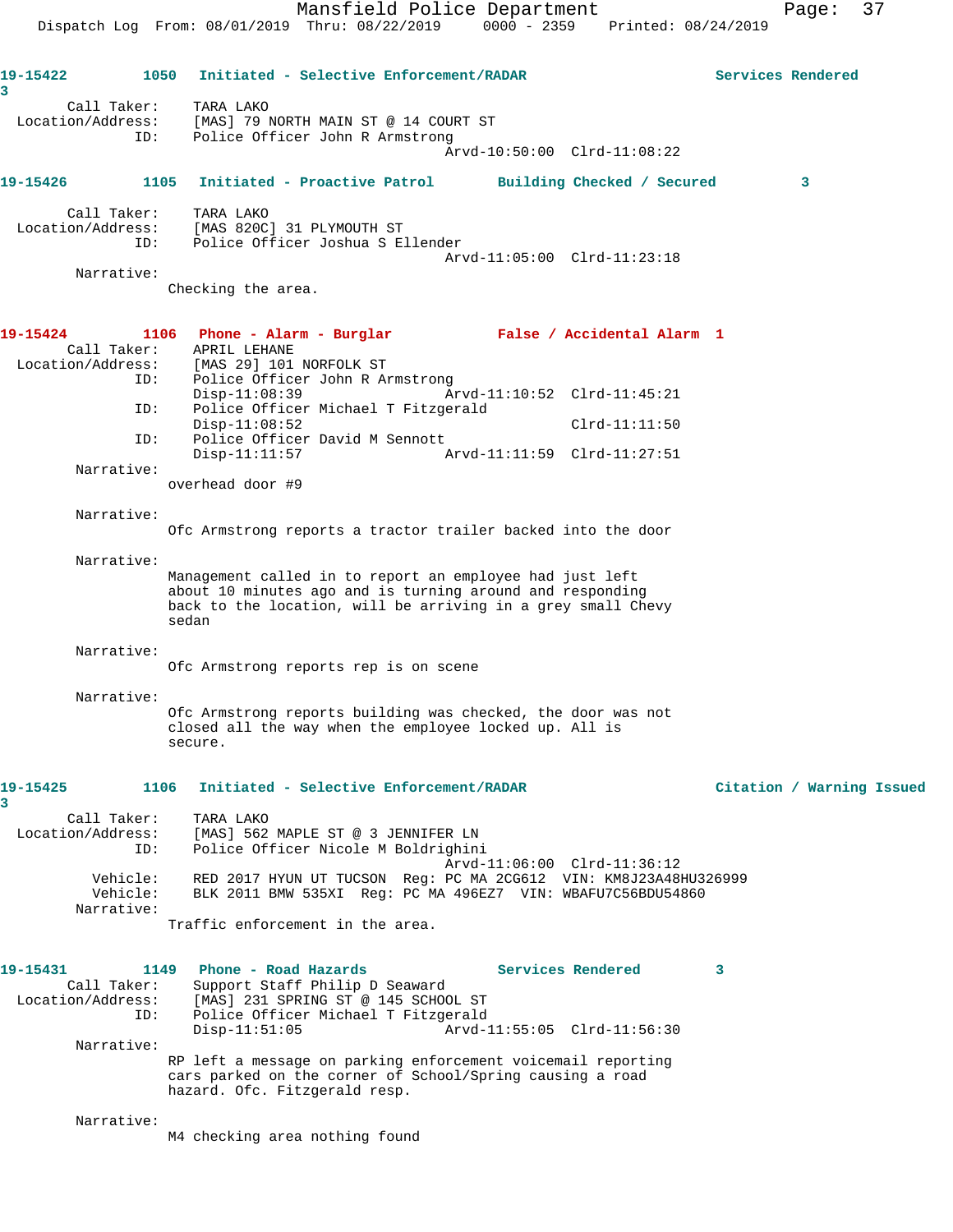**19-15432 1157 Initiated - Building Check Building Checked / Secured 3**

 Location/Address: [MAS 840] 280 SCHOOL ST ID: Police Officer Michael T Fitzgerald Arvd-11:57:00 Clrd-12:14:56 **19-15438 1254 Phone - Well Being Check Services Rendered 3**  Call Taker: TARA LAKO<br>Location/Address: [MAS] 458 [MAS] 458 EAST ST @ 444 PRATT ST ID: Police Officer Nicole M Boldrighini Disp-12:58:50 Arvd-13:00:07 Clrd-13:00:10 Narrative: Ofc Boldrighini reports she will be assisting Keating Construction with equipment drop off **19-15440 1307 Initiated - Selective Enforcement/RADAR Services Rendered 3**  Call Taker: TARA LAKO Location/Address: [MAS] 400 RTE 140 NB @ 287 CHAUNCY ST ID: Police Officer Michael T Fitzgerald Arvd-13:07:00 Clrd-13:32:22 Narrative: Traffic enforcement in the area. **19-15441 1307 Initiated - Proactive Patrol Building Checked / Secured 3** Call Taker: TARA LAKO Location/Address: [MAS 820C] 31 PLYMOUTH ST ID: Police Officer Joshua S Ellender Arvd-13:07:00 Clrd-13:25:29 Narrative: Checking the area. **19-15443 1320 Phone - 911 Hang-ups & Verifications False / Accidental Alarm** Call Taker: TARA LAKO<br>Location/Address: [MAS 424] [MAS 424] 149 OAKLAND ST Apt. #B52 ID: Police Officer Nicole M Boldrighini Disp-13:23:04 Arvd-13:25:10 Clrd-13:31:57<br>ID: Sergeant Thomas R Connor Sergeant Thomas R Connor<br>Disp-13:23:08 Disp-13:23:08 Arvd-13:25:08 Clrd-13:31:44 ID: Police Officer John R Armstrong Disp-13:23:48 Arvd-13:25:12 Clrd-13:25:41<br>TD: Police Officer John R Armstrong Police Officer John R Armstrong<br>Disp-13:25:52 A Disp-13:25:52 Arvd-13:28:27 Clrd-13:32:00 ID: Police Officer John R Armstrong Disp-13:25:41 Clrd-13:25:52 Narrative: Officers responding for the 911 hang up, possible medical emergency. Upon call back the male stated it was accidental and no assistance was needed. Dispatch played the call back and the female voice on the other end clearly stated two times, emergency ambulance and then the call disconnects. Narrative: duplicate Narrative: Sgt Connor reports child playing with the phone, and there is a language barrier at this location. The mother was explaining to the child that 911 is for emergencies.

**19-15445 1349 Initiated - Proactive Patrol Building Checked / Secured 3**

Call Taker: GARIN EISELE

**2**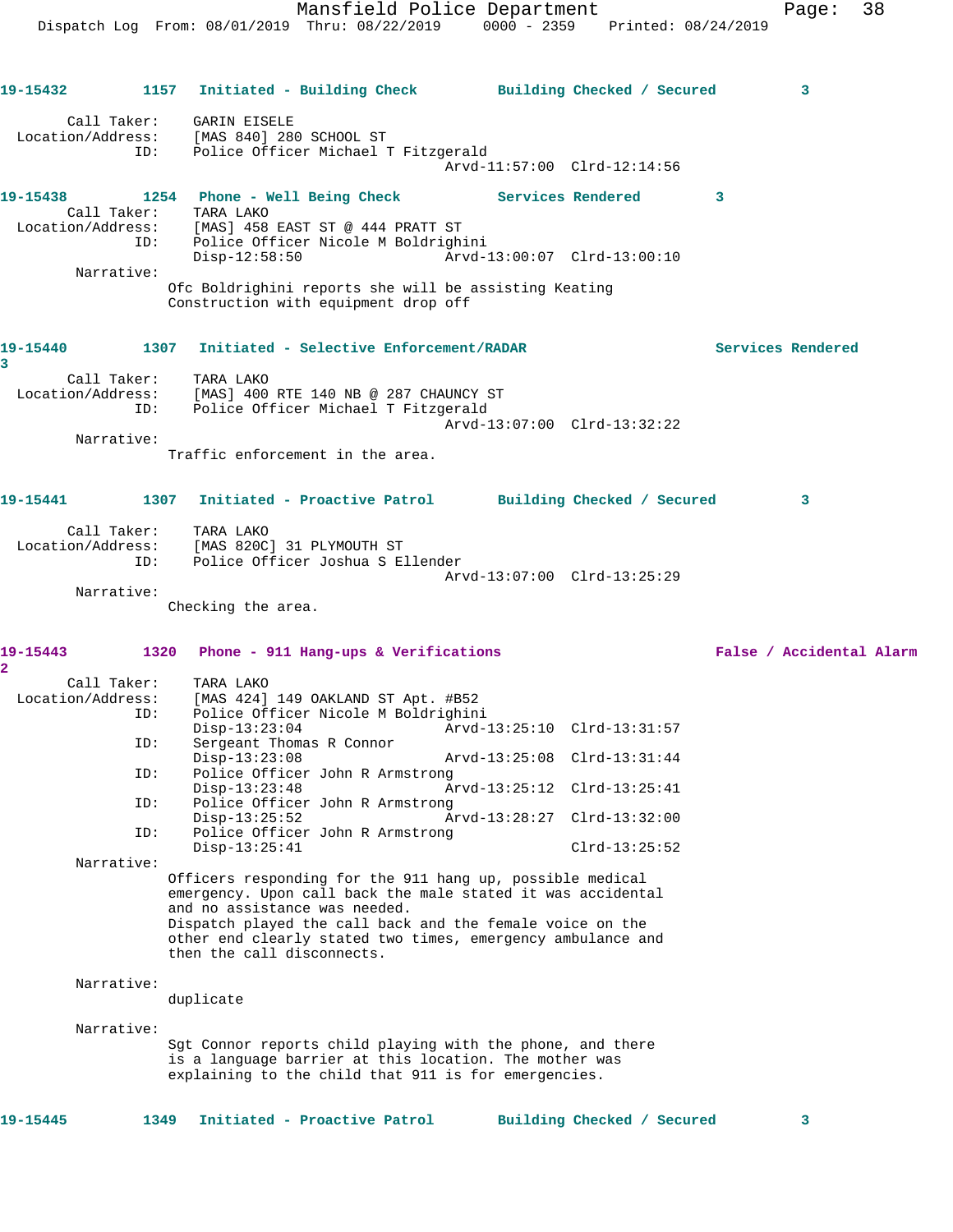Mansfield Police Department Fage: 39 Dispatch Log From: 08/01/2019 Thru: 08/22/2019 0000 - 2359 Printed: 08/24/2019 Call Taker: TARA LAKO Location/Address: [MAS 1002] 250 EAST ST ID: Police Officer Nicole M Boldrighini Arvd-13:49:00 Clrd-14:02:28 Narrative: Checking the area. **19-15446 1404 Initiated - Motor Vehicle Stop Citation / Warning Issued 3**  Call Taker: TARA LAKO Location/Address: [MAS] 260 FORBES BLVD @ 575 WEST ST ID: Police Officer Michael T Fitzgerald Arvd-14:04:00 Clrd-14:07:22 Vehicle: GRY 2012 TOYT UT HIGHLA Reg: PC MA 71ZJ34 VIN: 5TDBK3EHXCS136267 Narrative: Citation issued for speed **19-15448 1406 Initiated - Motor Vehicle Stop Citation / Warning Issued 3**  Call Taker: TARA LAKO Location/Address: [MAS 1002] 250 EAST ST ID: Police Officer Nicole M Boldrighini Arvd-14:06:00 Clrd-14:10:55 Vehicle: BLK 2015 HYUN SONATA Reg: PC MA 8JD132 VIN: 5NPE34AF2FH259138 Narrative: Citation issued **19-15449 1415 Walk-In - Citizen Complaint Spoken To 3**  Call Taker: Support Staff Philip D Seaward Location/Address: [MAS 108B] 885 SOUTH MAIN ST ID: Sergeant Thomas R Connor Disp-14:16:44 Clrd-14:58:05 Narrative: RP into the lobby to speak with Sgt. Connor. Narrative: clear - citizen satisfied after conversation with Sgt. Connor. **19-15450 1428 Initiated - Parking Violations Spoken To 3**  Call Taker: TARA LAKO Location/Address: [MAS H1016] 74 PARK ST ID: Police Officer Nicole M Boldrighini Arvd-14:28:00 Clrd-14:30:02 Narrative: Out attempting to speak with the owner of a vehicle parked completely on the sidewalk Narrative: Ofc Boldrighini reports speaking with the RO who will be moving the vehicle. **19-15451 1504 Walk-In - Child Safety Seat Program Services Rendered 3**  Call Taker: Support Staff Philip D Seaward Location/Address: [MAS 153] 50 WEST ST ID: Police Officer Nicole M Boldrighini Disp-15:07:33 Arvd-15:07:45 Clrd-15:25:50 Vehicle: WHI 2018 NISS UT ROGUE Reg: PC MA 8SF622 VIN: KNMAT2MV0JP556234 Narrative: Ofc. Boldrighini installing a child safety seat. **19-15452 1504 Other - Xfinity Event Arrest(s) Made 2**  Call Taker: Executive Lieutenant Francis W Archer JR Location/Address: [MAS 108B] 885 SOUTH MAIN ST Vehicle: RED 2006 JEEP GRACHE Reg: PC MA 7DE179 VIN: 1J4HR58266C223088 Vehicle: WHI 2013 FORD F150 Reg: PC MA 746EA1 VIN: 1FTFW1EF6DFA63120 Vehicle: WHI 2012 MITS LANCER GT Reg: GA RIT8054 VIN: JA32U8FW2CU007275

Vehicle: BLK 2017 MITS OUTLAN Reg: PC MA 9JS397 VIN: JA4AD3A31HZ028376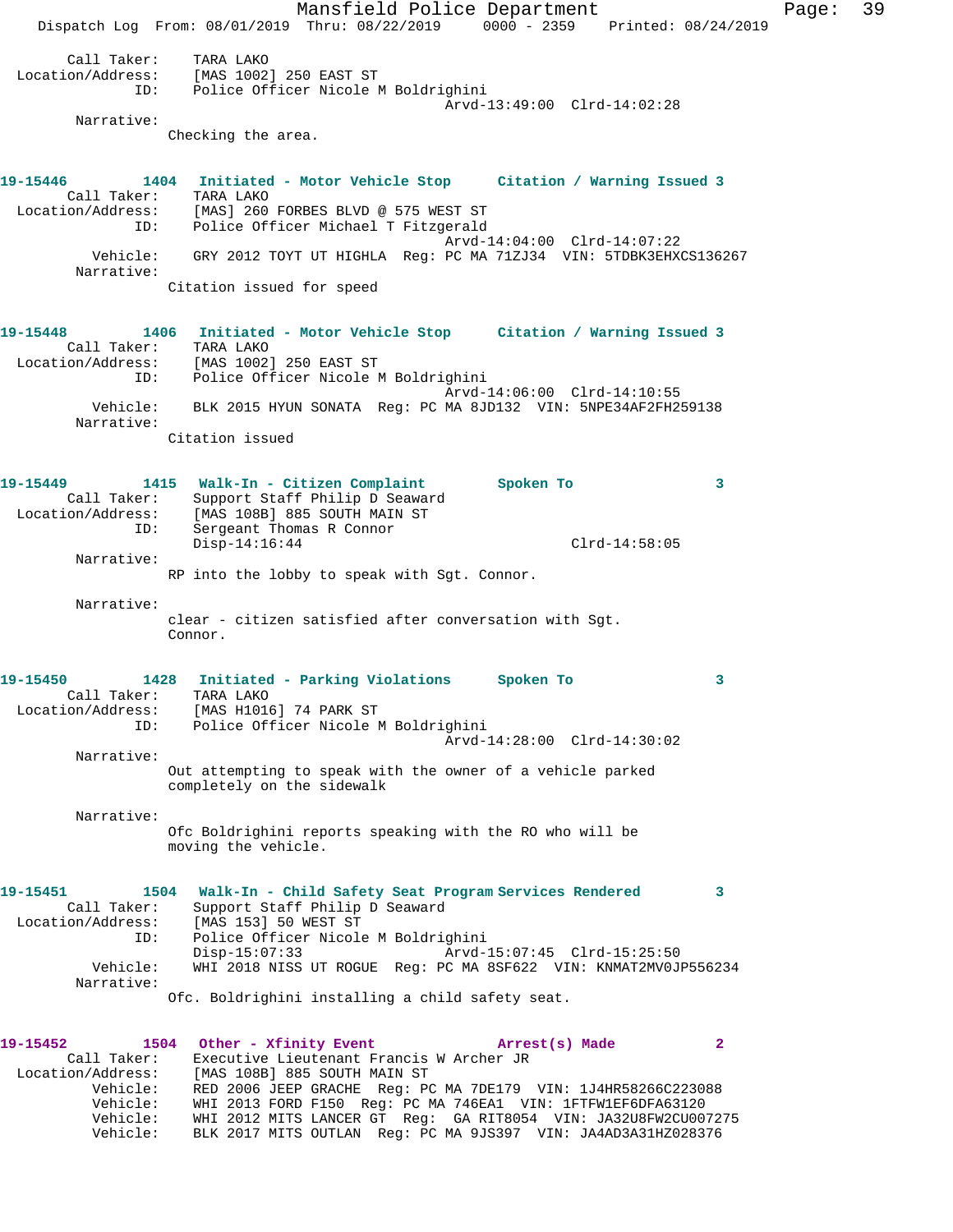Mansfield Police Department Page: 40 Dispatch Log From: 08/01/2019 Thru: 08/22/2019 Vehicle: BLK 2019 NISS UT ROGUE Reg: PC MA 2KPV71 VIN: JN8AT2MV7KW393805<br>Vehicle: BLK 2018 CHRY 300 Reg: PC MA 8TL929 VIN: 2C3CCAKG5JH149199 Vehicle: BLK 2018 CHRY 300 Reg: PC MA 8TL929 VIN: 2C3CCAKG5JH149199 Vehicle: RED 2016 TOYT RAV4 Reg: PC MA 1FHB33 VIN: 2T3BFREV9GW437419 Vehicle: WHI 2018 BMW UT X5 Reg: PC MA 7WH896 VIN: 5UXKR6C55J0U15288 Vehicle: RED 2018 TOYT UT HIGHLA Reg: PC MA 2XN226 VIN: 5TDJZRFH1JS857406 Vehicle: BLU 2005 CHEV UT K1500 Reg: PC MA 1JGD95 VIN: 3GNFK16Z35G174042 Vehicle: BLU 2019 EQUINOX Reg: PC RI EP273 VIN: 3GNAXUEVXKL299974 Narrative: The following log activity relates to the Hootie and the Blowfish concert at the Xfinity Center. Narrative: Front gate traffic personnel on post at 3pm. Lt. Archer and Lt. Bain on duty at 3:30pm. Narrative: White team is investigating a 911 hang up in the area of the C lot. White team reports they checked the area and there were no issues. Officers are back to routine patrol of the lots. Narrative: Red team is investigating a 911 hang up in the Premier Lot Officers report the call was unfounded Narrative: Blue team is responding to Lot 6 for a 911 hang up. Narrative: Sgt Pierce reports he is in the bus/camper lot and they are parking so close that a bike team is unable to get in and out of the lots. Sgt Pierce is working on getting the campers and buses spaced out. Narrative: White team requests EMS at the entrance to the C lot. There is a patron with a laceration to their finger. Narrative: Cart 3 will be checking Lot B for a 911 hang up. Cart 3 reports clear, there are no issues. Narrative: Lt Archer reports 3,240 through the door. Narrative: Lt Archer reports 7,190 through the door Narrative: White team assisted MFD with a female who was stung by a bee. The female was taken by EMS to be monitored. Narrative: Officers have started the push into the venue. Narrative: Red team will be responding to the front entrance by the blue tent. Blue team took the call and they are off with MFD. Narrative: Officers requested EMS at the front of the venue inside the door for a female who may pass out. Control reports a 911 hang up in the VIP lot. Blue team reports there are no issues. Narrative: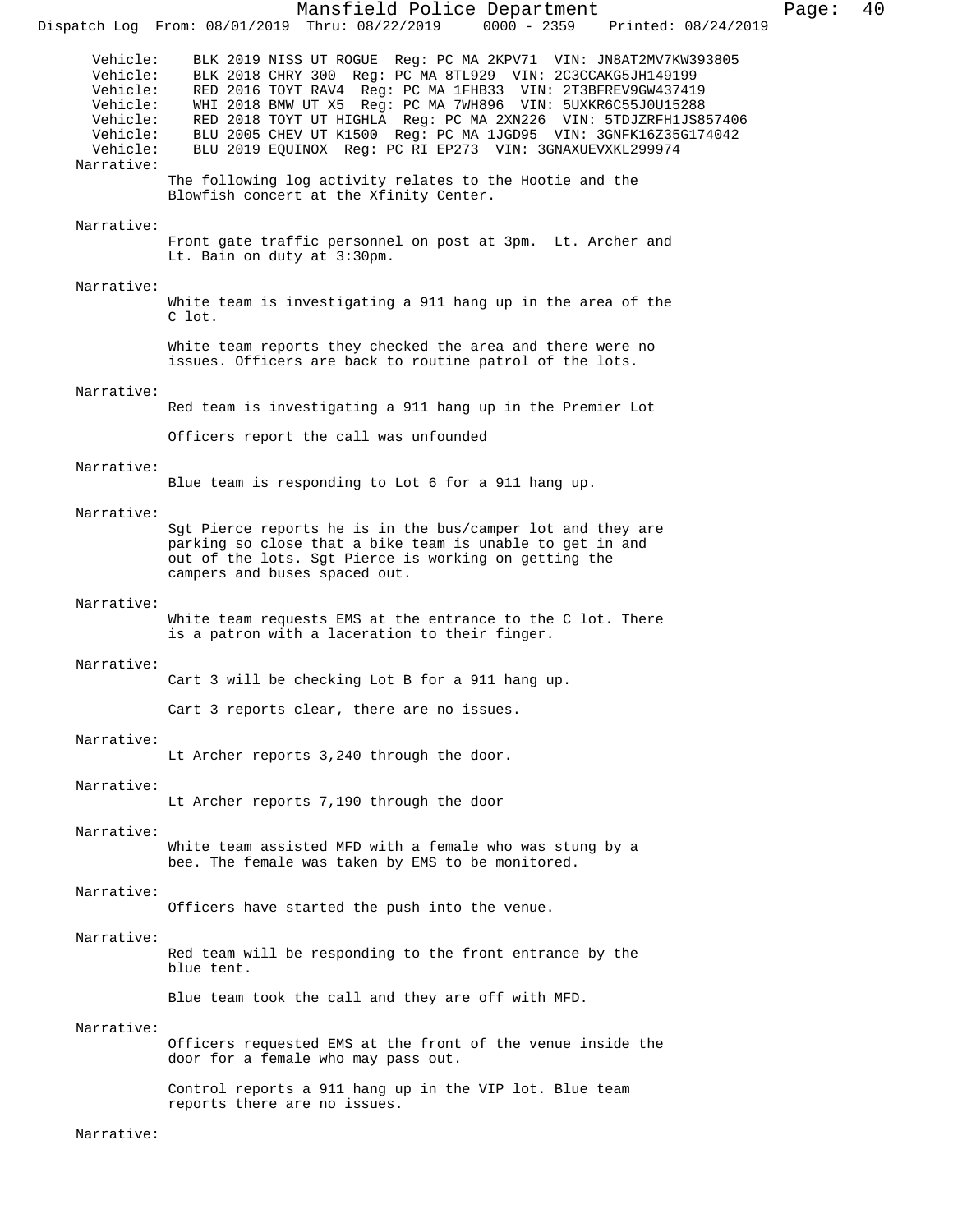All officers are responding to the front of the venue and the people are getting angry. Lot officers are responding to assist patrons into the building.

### Narrative:

Lt Bain reports the back up of people going through the gates is starting th ease up.

#### Narrative:

Lt Bain reports the front is now clear, the bike teams are headed back to the lots.

# Narrative:

Lt archer reports 17,600 through the door.

#### Narrative:

Front gate reports MA/PC 7DE179 drove through all the cones and almost struck officers. Det Wright reports he is on 495SB to stop the female operator. Det Wright is off 495SB prior to exit 10 in Norton.

Ofc Wright has one in custody.

#### Narrative:

Red team is responding to the main lot for a 911 hang up. Red team reports the call was unfounded. Venue staff is checking the lawn area by section 10 for a 911 hang up. Ofc Lagoa reports the call was unfounded.

Narrative:<br>Sgt Thibault reports was an employee who was terminated and trespassed from the property. He was escorted from the property by the Red team

#### Narrative:

Cart 1 responding to the front gate for a male party who has passed out

#### Narrative:

Lawn requests EMS to the lawn section 12 for an unknow medical at this time.

#### Narrative:

Officers assisting MFD Section 3 row DD seat 9 with a patron vomiting.

#### Narrative:

Sgt Thibault reports SYEK was escorted from the property

#### Narrative:

Interior officers are responding with MFD to section 4 lot side to assist with an impaired female

#### Narrative:

Ofc Lagoa is checking the area of section 12 for the 911 hang up

Ofc Lagoa reports the call was unfounded.

White team requests EMS to the VIP lot for a person with a head laceration.

White team is clear MFD will treat the female.

#### Narrative:

Ofc Lagoa responding to Section 5 row R seats 34 and 35 to confirm a 911 accidental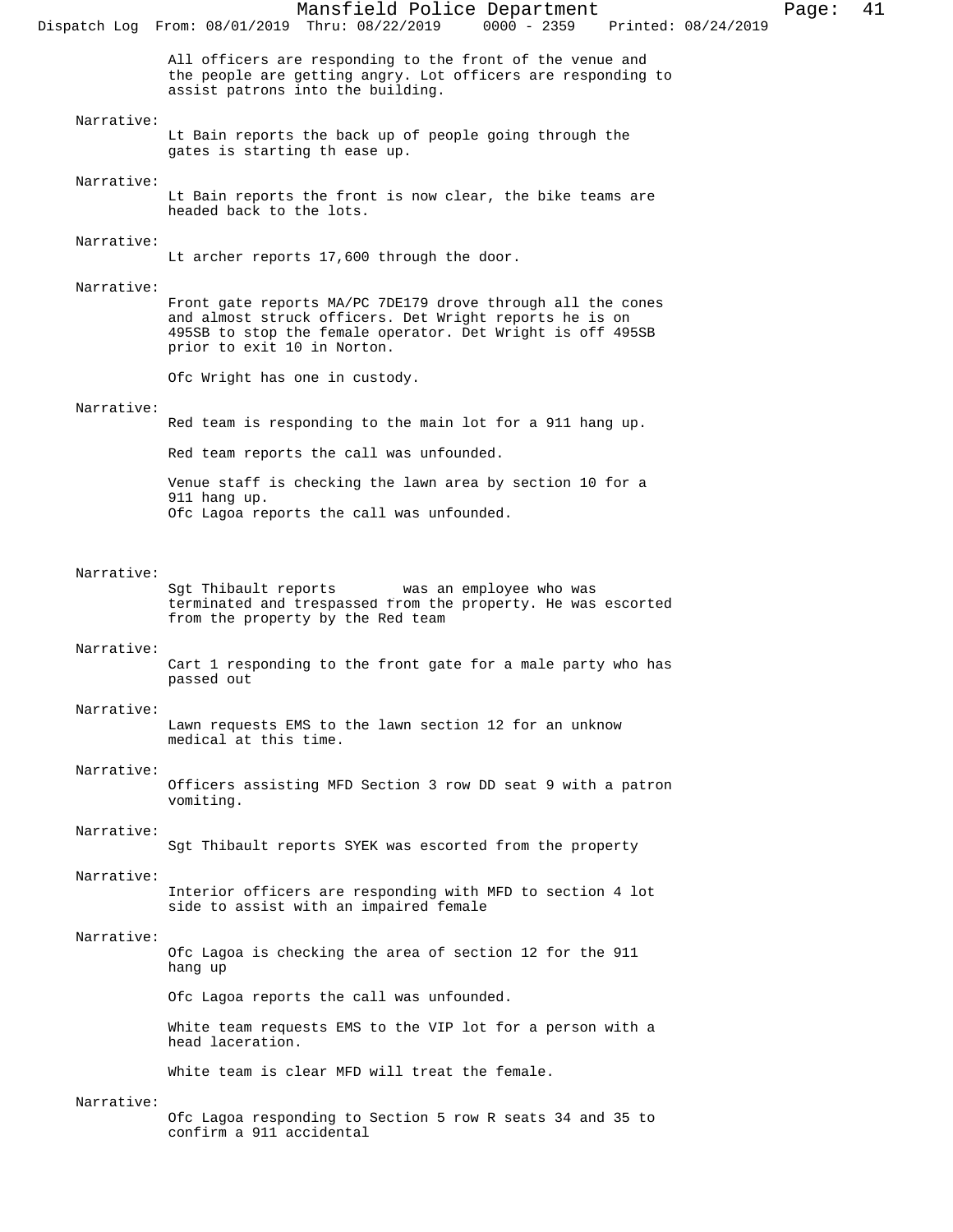Ofc Lagoa reports this call was unfounded.

#### Narrative:

Final count 18,255

#### Narrative:

2255 house lights.

Officers are responding to check the Richard Bros lot for a passed out person.

The person left the area.

Officers found the male party at the XtraMat and he is now a PC

#### Narrative:

Blue team is responding to Lot 6 for the reported fender bender. 1st car involved MA/PC 746EA1 VS RI EP273

#### Narrative:

Ramp officer reports two MVA's on the ramp

1st MVA GA/PC RIT8054 VS MA/PC 9JS397 Paper exchange only 2nd MVA 2KPV71 VS 8TL929 damage is over report taken.

White team to assist MFD with a trash barrel fire.

#### Narrative:

Fight at the main gate venue side, officers responding

#### Narrative:

Officers are investigating a hit & run in the area

#### Narrative:

Sgt Pierce is responding to VIP for a reported fire.

#### Narrative:

White team is responding to Lot 4 1st row for the barrel fire.

# Narrative:

Lot 9 Red team assisted MA/PC 2XN226 VS MA/PC 1JGD95 Paper exchange only.

#### Narrative:

T1 transporting two males to the station

#### Narrative:

T1 reports they are off at the station

#### Narrative:

Detail has ended at 0018

#### Narrative:

Scott Graham released

```
 Refer To Accident: 19MAS-287-AC
   Refer To Arrest: 19MAS-412-AR
      Arrest: HARRINGTON, SHANE R 
    Address: 23 MONAHAN LN MANSFIELD, MA<br>Age: 28
        Age: 28<br>rges: A&B
    Charges:
                   A&B
                   INDECENT A&B ON PERSON 14 OR OVER
                  DISORDERLY CONDUCT<br>C: 19MAS-413-AR
     Refer To P/C:
```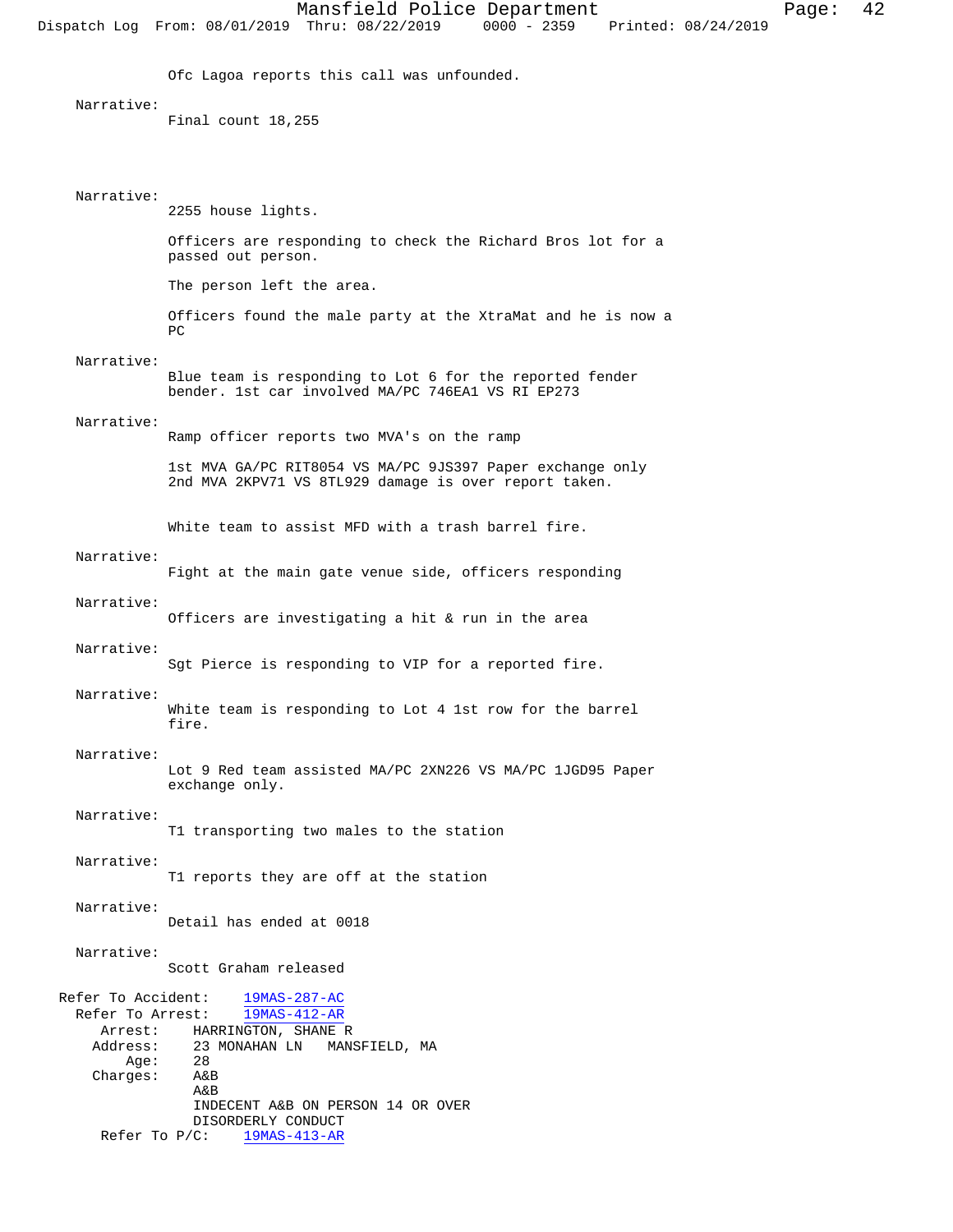Mansfield Police Department Page: 43 Dispatch Log From: 08/01/2019 Thru: 08/22/2019 0000 - 2359 Printed: 08/24/2019 P/C: GRAHAM, SCOTT<br>Address: 144 LONGMEADOW 144 LONGMEADOW DR HOLBROOK, MA<br>48 Age: 48 Charges: PROTECTIVE CUSTODY Refer To Summons: 19MAS-414-AR Summons: MARDEN, MATTHEW THOMAS Address: 15 SPENCER RD BOXBOROUGH, MA<br>Age: 31 Age: Charges: VANDALIZE PROPERTY c266 §126A Refer To Summons: 19MAS-415-AR Summons: Age: 48 Charges: INDECENT A&B ON PERSON 14 OR OVER **19-15453 1505 Walk-In - Suspicious Actv / Persn / Veh Incident Report 2**  Call Taker: Support Staff Philip D Seaward Location/Address: [MAS 907] 390 WEST ST Apt. #A ID: Police Officer Michael T Fitzgerald Disp-15:07:06 Arvd-15:07:41 Clrd-15:26:34 Vehicle: GRY 1996 OLDS CUTLAS Reg: PC MA 8KD662 VIN: 1G3AJ85M4T6384605 Narrative: RP walked into the station to report she was approached by a man in the parking lot of Home Depot earlier who followed her asking for her to massage him. Ofc. Fitzgerald to handle. Refer To Incident: 19MAS-674-OF **19-15454 1516 Initiated - Proactive Patrol Building Checked / Secured 3** Call Taker: TARA LAKO Location/Address: [MAS 820C] 31 PLYMOUTH ST ID: Police Officer Joshua S Ellender Arvd-15:16:00 Clrd-15:31:28 Narrative: Checking the area. **19-15455 1534 Phone - Suspicious Actv / Persn / Veh Incident Report 2**  Call Taker: TARA LAKO<br>Location/Address: [MAS 43] [MAS 43] 137 MILL ST ID: Police Officer John R Armstrong Disp-15:39:14 Arvd-15:42:28 Clrd-15:53:31 ID: Police Officer Nicole M Boldrighini Disp-15:39:18 Clrd-15:39:31<br>ID: Sergeant Thomas R Connor Sergeant Thomas R Connor Disp-15:39:26 Clrd-15:44:51<br>TD: Police Officer Christopher D Sorge Police Officer Christopher D Sorge<br>Disp-15:39:00 Arvd-Disp-15:39:00 Arvd-15:44:47 Clrd-15:53:26<br>ID: Sergeant Thomas R Connor Sergeant Thomas R Connor<br>Disp-15:51:01 Disp-15:51:01 Arvd-15:51:03 Clrd-15:53:28 Narrative: Employee at front desk reports a male came in and was asked to leave the property, male then exposed himself to the employee and others in the main office. Male left the area on a red mountain bike driving on Mill St towards East St. Description: White male, thin build with tattoos, olive green tank top and hat with a backpack. Narrative: Sgt Connor checked the residence of the male party, no answer. Refer To Incident: 19MAS-675-OF **19-15458 1603 911 - Follow up Investigation Services Rendered 3**  Call Taker: GARIN EISELE Location/Address: [MAS 43] 137 MILL ST ID: Police Officer Michael T Fitzgerald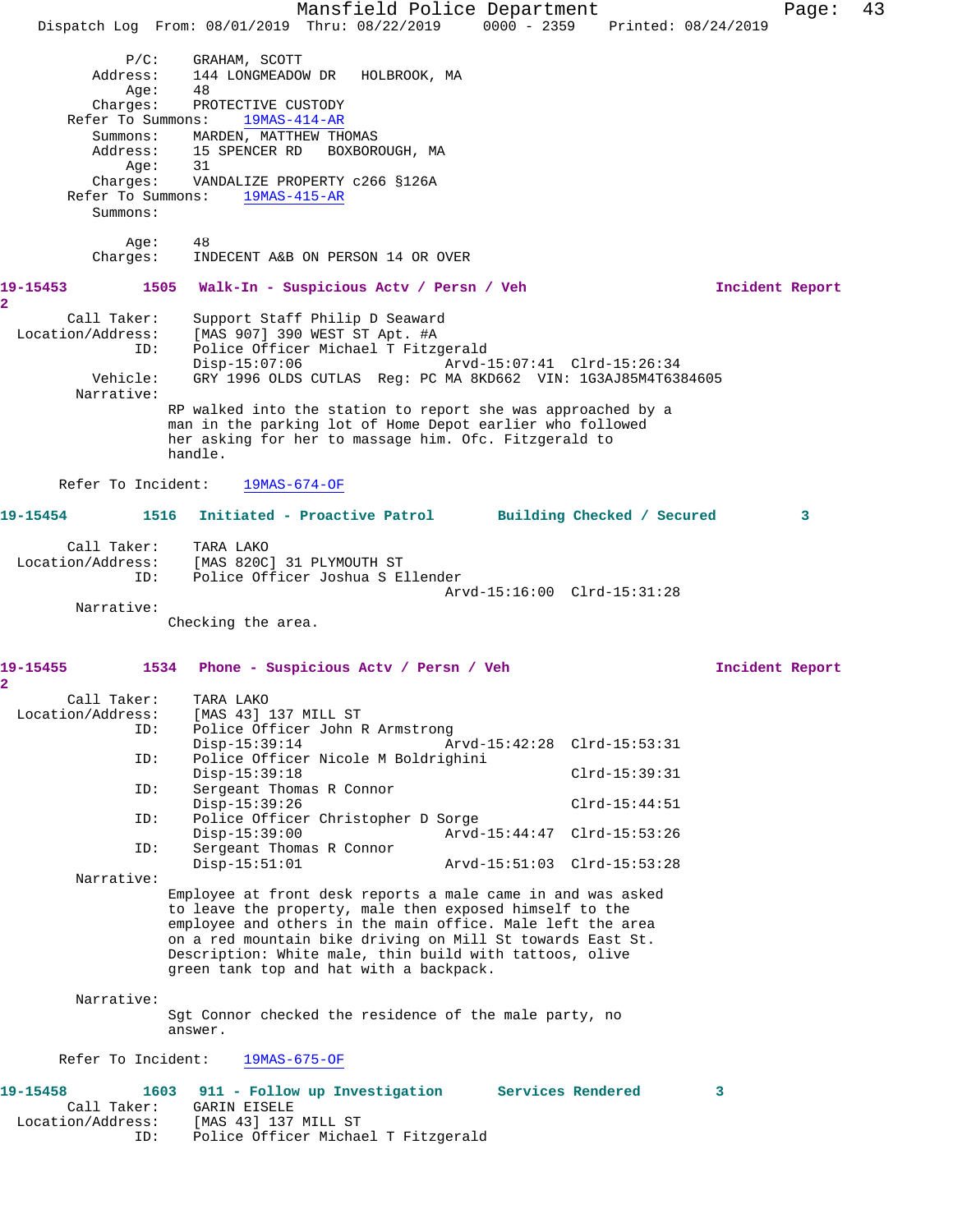|                                         | Mansfield Police Department                                                                                                                                                                                                  | 44<br>Page:              |
|-----------------------------------------|------------------------------------------------------------------------------------------------------------------------------------------------------------------------------------------------------------------------------|--------------------------|
|                                         | $0000 - 2359$<br>Dispatch Log From: 08/01/2019 Thru: 08/22/2019<br>Printed: 08/24/2019                                                                                                                                       |                          |
| ID:<br>ID:                              | $Disp-16:05:35$<br>Arvd-16:05:42 Clrd-16:21:54<br>Police Officer Christopher D Sorge<br>$Disp-16:05:35$<br>Arvd-16:05:44 Clrd-16:21:52<br>Police Officer Joshua S Ellender<br>Arvd-16:05:46 Clrd-16:21:56<br>$Disp-16:05:35$ |                          |
| Narrative:                              |                                                                                                                                                                                                                              |                          |
|                                         | 911 caller reporting suspect from earlier incident is back<br>and tried to get females into the bathroom.                                                                                                                    |                          |
| Narrative:                              | units out with with 100 yards away from entrance                                                                                                                                                                             |                          |
| Narrative:                              |                                                                                                                                                                                                                              |                          |
|                                         | M12 will be transporting male back to 80 Mill street but<br>being given a tresspass notice                                                                                                                                   |                          |
| Narrative:                              | Ofc Armstrong reports the male has been verbally trespassed<br>and will be on his way.                                                                                                                                       |                          |
| 19-15461<br>$\mathbf{2}$                | 1638<br>Phone - 911 Hang-ups & Verifications                                                                                                                                                                                 | False / Accidental Alarm |
| Call Taker:<br>Location/Address:<br>ID: | APRIL LEHANE<br>[MAS H305] 67 YORK RD<br>Police Officer Joshua S Ellender<br>$Disp-16:38:58$<br>Arvd-16:54:06 Clrd-17:01:08                                                                                                  |                          |
| Narrative:                              | confirm an accidental 911 call                                                                                                                                                                                               |                          |
| Narrative:                              | Confirmed accidental                                                                                                                                                                                                         |                          |
| 19-15465<br>1655                        | Phone - Harass. Electronic Communicat                                                                                                                                                                                        | Summons<br>3             |
| Call Taker:                             | TARA LAKO                                                                                                                                                                                                                    |                          |
| Location/Address:<br>ID:                | Police Officer Christopher D Sorge<br>$Disp-17:01:29$<br>Arvd-17:05:40 Clrd-17:34:27                                                                                                                                         |                          |
| ID:                                     | Police Officer Joshua S Ellender<br>$Disp-17:01:32$<br>Arvd-17:03:04 Clrd-17:36:46                                                                                                                                           |                          |
| Narrative:                              |                                                                                                                                                                                                                              |                          |
|                                         |                                                                                                                                                                                                                              |                          |
|                                         |                                                                                                                                                                                                                              |                          |
|                                         |                                                                                                                                                                                                                              |                          |
|                                         |                                                                                                                                                                                                                              |                          |

Refer To Arrest:  $\frac{19MAS-410-AR}{}$ Arrest:

Age: 55

Charges: HARASSMENT PROTECTION ORDER VIOLATION

| 19-15468          |     | 1726 Phone - Alarm - Burglar                          | False / Accidental Alarm 1  |  |
|-------------------|-----|-------------------------------------------------------|-----------------------------|--|
| Call Taker:       |     | APRIL LEHANE                                          |                             |  |
| Location/Address: |     | [MAS 15C1] 89 FORBES BLVD Apt. #1000                  |                             |  |
|                   | ID: | Police Officer Jay J Sparrow                          |                             |  |
|                   |     | $Disp-17:28:37$                                       | $Clrd-17:29:31$             |  |
|                   | ID: | Police Officer Michael T Fitzgerald                   |                             |  |
|                   |     | $Disp-17:28:42$                                       | Arvd-17:32:43 Clrd-17:38:01 |  |
| Vehicle:          |     | WHI 2013 ROG Reg: PC RI 458695 VIN: JN8AS5MV9DW639146 |                             |  |
| Narrative:        |     |                                                       |                             |  |
|                   |     | office and waiting room motion                        |                             |  |

Narrative: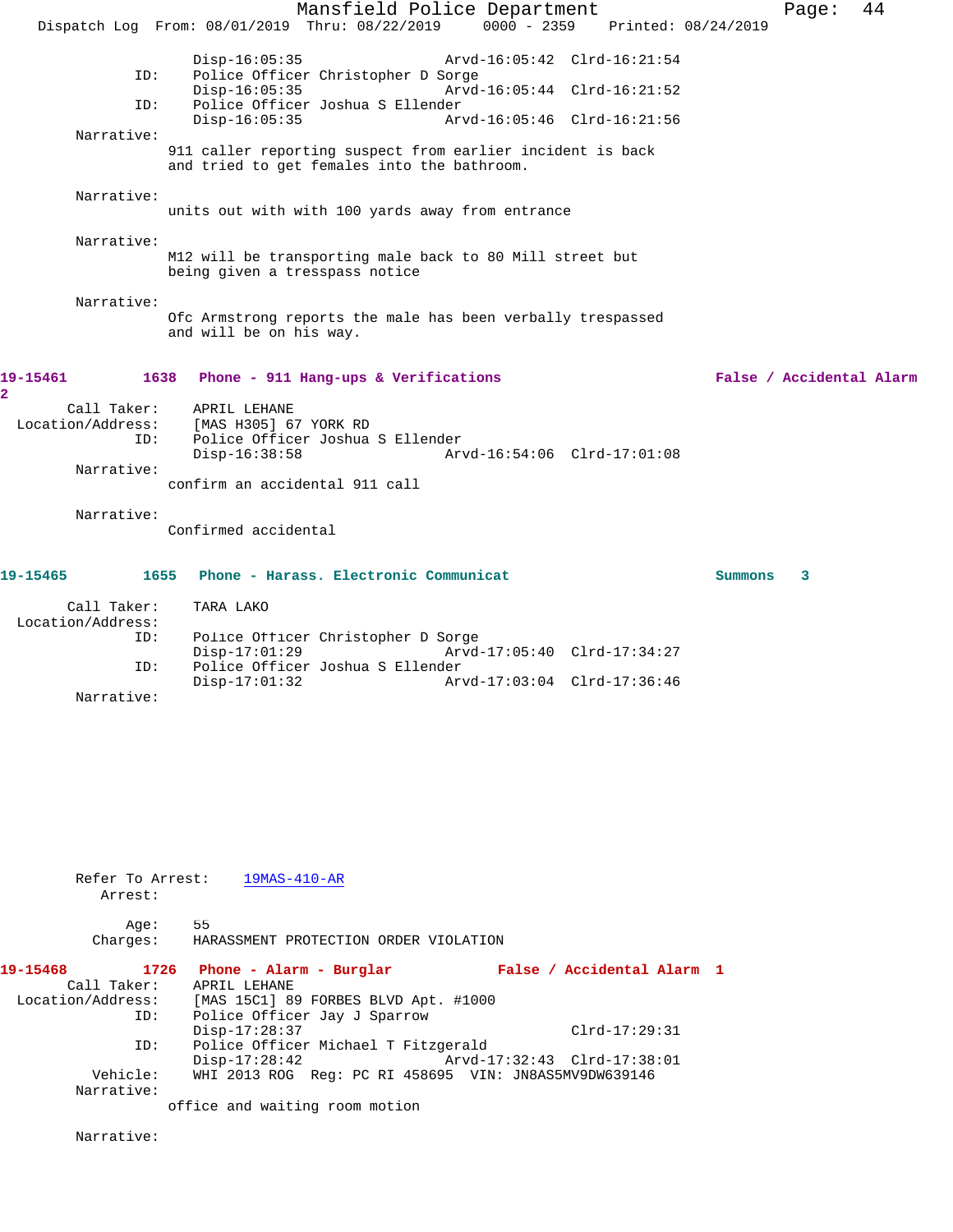Mansfield Police Department Fage: 45 Dispatch Log From: 08/01/2019 Thru: 08/22/2019 0000 - 2359 Printed: 08/24/2019 Ofc Fitzgerald reports vehicle in the lot Vehicle checks ok, they pulled off the street Narrative: Ofc Fitzgerald reports cleaner on site, confirmed accidental. Cleaner reset the alarm **19-15470 1735 Initiated - Proactive Patrol Building Checked / Secured 3** Call Taker: TARA LAKO Location/Address: [MAS 820C] 31 PLYMOUTH ST ID: Officer Richard C Brown Arvd-17:35:00 Clrd-17:40:46 Narrative: Checking the area. **19-15476 1822 Phone - Assist Fire Department Referred to Other Agency 3**  Call Taker: LINDSAY MITCHELL Location/Address: [MAS H2453] 12 BIRD RD ID: Police Officer Michael T Fitzgerald Disp-18:23:20 Arvd-18:29:22 Clrd-18:47:36 Narrative: Assist MFD **19-15477 1836 Initiated - Motor Vehicle Stop Citation / Warning Issued 3**  Call Taker: LINDSAY MITCHELL Location/Address: [MAS] 53 EAST ST @ 5 BRANCH ST ID: Police Officer Christopher D Sorge Arvd-18:36:00 Clrd-18:41:55 Vehicle: BRO 2007 CHRY TOWNCO Reg: PC MA 32V790 VIN: 2A8GP64L37R358686 Narrative: Cited for failure to inspect **19-15480 1842 Phone - Assist Fire Department Transported to Hospital 3**  Call Taker: LINDSAY MITCHELL Location/Address: [MAS] 150 RUMFORD AVE ID: Police Officer Christopher D Sorge Disp-18:43:24 Arvd-18:44:45 Clrd-18:58:28 Narrative: Out to assist MFD **19-15484 1919 Initiated - Selective Enforcement/RADAR Citation / Warning Issued 3**  Call Taker: LINDSAY MITCHELL Location/Address: [MAS] 193 MILL ST @ 8 ESSEX ST ID: Police Officer Michael T Fitzgerald Arvd-19:19:00 Clrd-19:40:40 Vehicle: WHI 2017 VOLK JETTA Reg: PC MA 146PN4 VIN: 3VWDB7AJ7HM308476 Narrative: Out with MA 146PN4, cited for speed **19-15494 2009 Initiated - Proactive Patrol Services Rendered 3**  Call Taker: LINDSAY MITCHELL Location/Address: [MAS 820C] 31 PLYMOUTH ST ID: Officer Richard C Brown Prima b2001 31 Fernoom 01<br>Officer Richard C Brown<br>Arvd-20:09:00 Clrd-21:07:10 **19-15490 2020 Phone - Assist Law Enfrc Agncy Arrest(s) Made 3**  Call Taker: LINDSAY MITCHELL Location/Address: [MAS] RTE 495 SB ID: Police Officer Christopher D Sorge Disp-20:21:00 Arvd-20:49:28 Clrd-21:00:10 Vehicle: RED 2006 JEEP GRACHE Reg: PC MA 7DE179 VIN: 1J4HR58266C223088 Towed: For: Arrest By: Achins Garage To: Achins Garage Released To: CARLEVALE On: 08/04/2019 @ 1226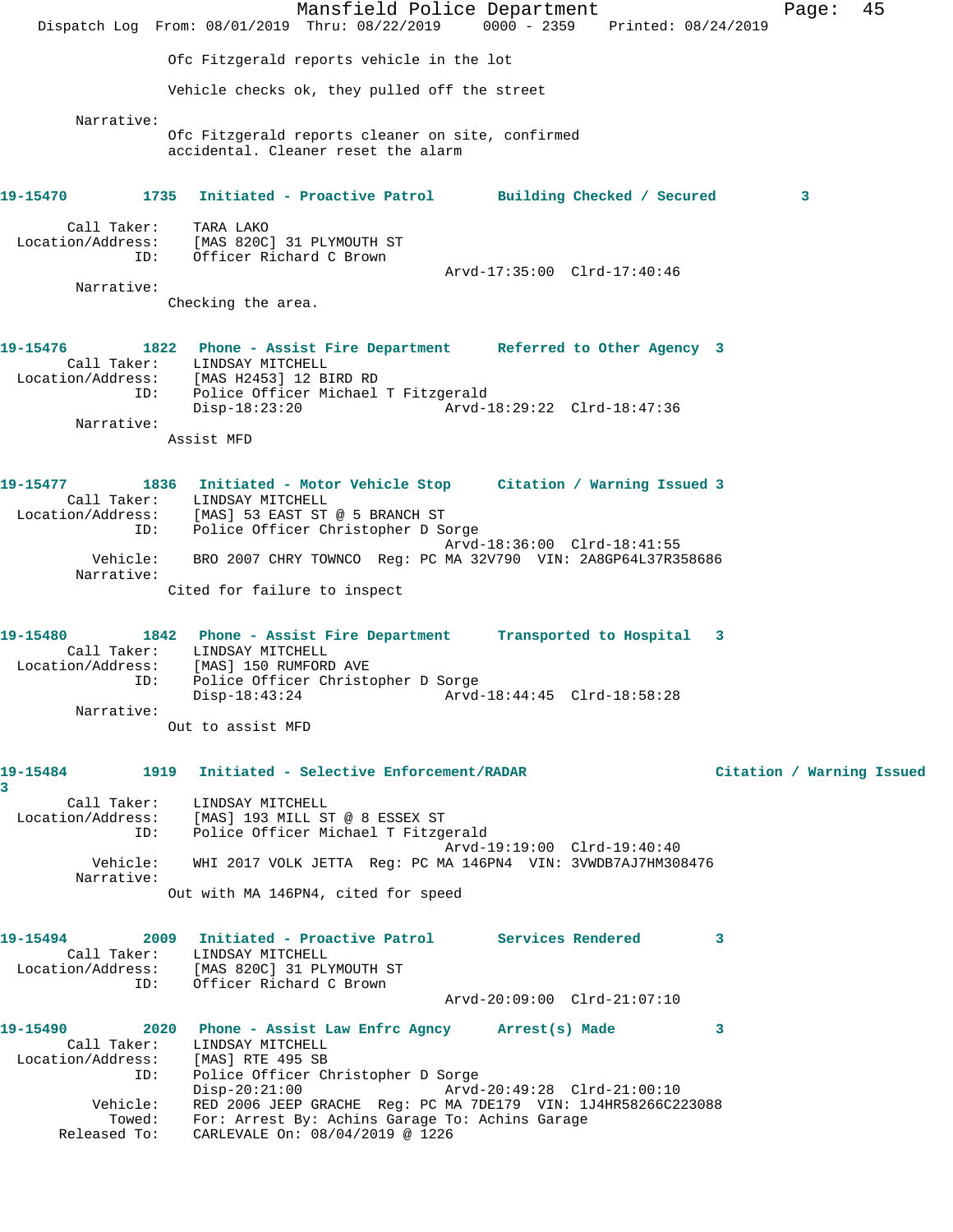Mansfield Police Department Fage: 46 Dispatch Log From: 08/01/2019 Thru: 08/22/2019 0000 - 2359 Printed: 08/24/2019 Narrative: Tow requested, Achins enroute Narrative: One in custody Narrative: SM:19341.6 Narrative: EM:19347.7 Narrative: Achins on scene. Narrative: SRO Wright reports bail set at \$500.00 Refer To Accident:  $\frac{19MAS-288-AC}{19MAS-411-AR}$ Refer To Arrest: Arrest: MICHETTI, CRISTINA E Address: 23 CLARKSON DR WALPOLE, MA Age: 29<br>Charges: LI LICENSE SUSPENDED FOR OUI, OPER MV WITH LICENSE NOT IN POSSESSION MARKED LANES VIOLATION NEGLIGENT OPERATION OF MOTOR VEHICLE LEAVE SCENE OF PROPERTY DAMAGE SPEEDING RATE OF SPEED GREATER THAN WAS REASONABLE AND PROPER c90 §17 **19-15493 2045 Radio - Proactive Patrol Building Checked / Secured 3** Call Taker: JEFFREY KEEFE Vicinity of: [MAS] 35 JACOB DR Narrative: HOUSE CHECK 9TV544 ON LOCATION. **19-15491 2049 Initiated - Selective Enforcement/RADAR Citation / Warning Issued 3**  Call Taker: JAMES VIERA Location/Address: [MAS] 792 WEST ST<br>ID: Police Officer Jos Police Officer Joshua S Ellender Arvd-20:49:00 Clrd-21:19:36 ID: Police Officer Joshua S Ellender Arvd-21:19:59 Clrd-21:22:20 Vehicle: WHI 2007 JEEP UT GRANDC Reg: PC MA 4TY248 VIN: 1J8GR48K17C524518 WHI 2012 HOND SD ACCORD Reg: PAR MA 637C VIN: 1HGCP2F85CA130552 Narrative: MV stop 4TY248. Narrative: Cited for speed. Narrative: SECOND STOP WEST ST BRIDGE MA REG 637. CITE ISSUED FOR SPEED. **19-15492 2058 Phone - 911 Hang-ups & Verifications Confirmed misdial/Accdntl Call 2**  Call Taker: LINDSAY MITCHELL Location/Address: [MAS] 5 BRANCH ST @ 53 EAST ST ID: Police Officer Michael T Fitzgerald Disp-20:58:39 Arvd-21:00:27 Clrd-21:02:39 Narrative: Checking on a 911 accidental Narrative: Contact made on Chandler's Way and confirmed accidental.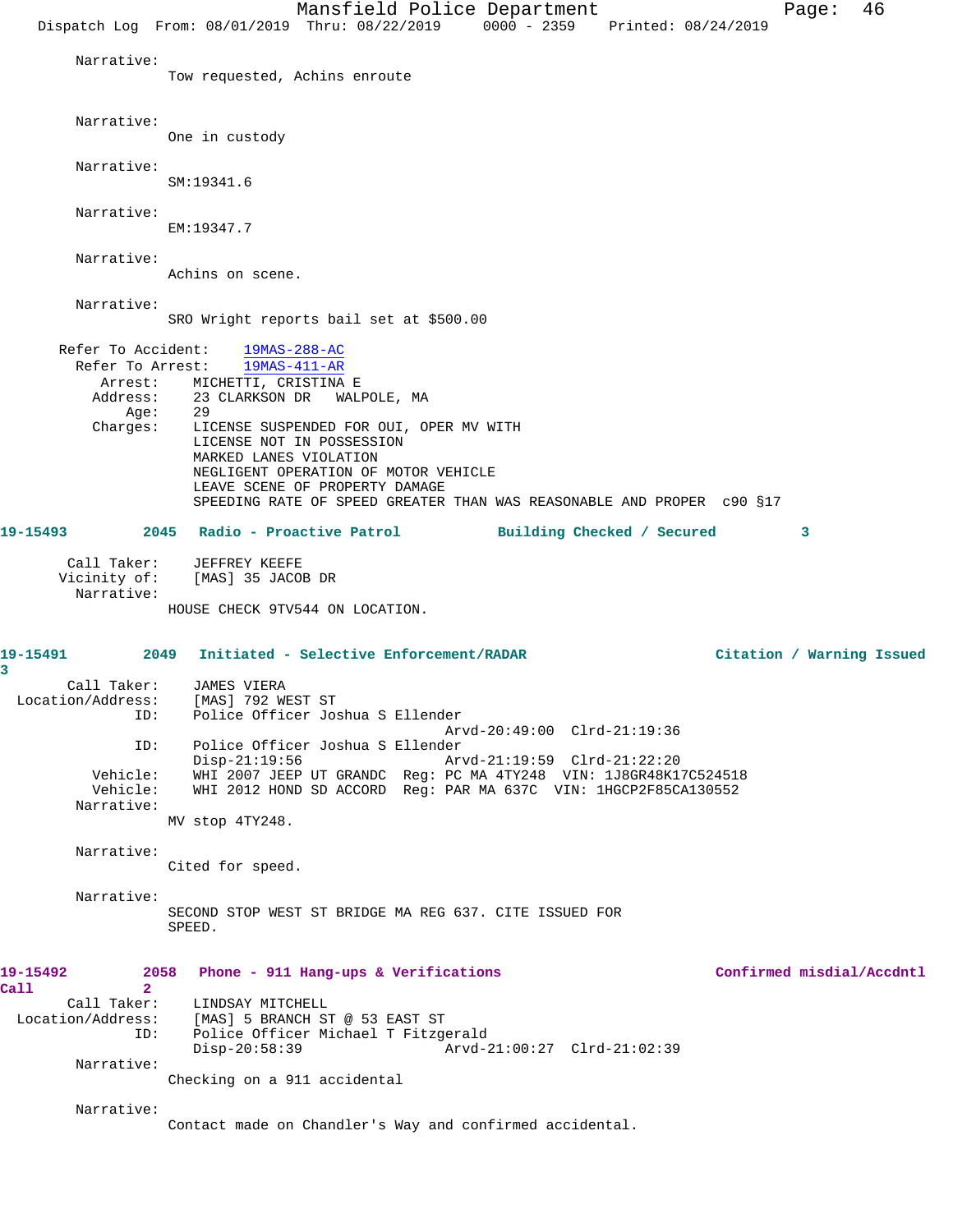**19-15496 2124 Initiated - Building Check Building Checked / Secured 3** Call Taker: JAMES VIERA Location/Address: [MAS 2] 60 FORBES BLVD ID: Police Officer Joshua S Ellender Arvd-21:24:00 Clrd-21:32:46 **19-15498 2131 911 - Alarm - Burglar Building Checked / Secured 1** Call Taker: JAMES VIERA Location/Address: [MAS 840F170] 280 SCHOOL ST Apt. #F170 ID: Police Officer Christopher D Sorge Disp-21:32:46 Arvd-21:37:35 Clrd-21:43:20 ID: Police Officer Joshua S Ellender Disp-21:32:46 Clrd-21:34:23 ID: Police Officer Joshua S Ellender Disp-21:37:43 Arvd-21:37:49 Clrd-21:43:17 Narrative: Front motion. Narrative: Card issued. Narrative: Additional front door zone. Ofc Ellender checking the area Narrative: Another card issued **19-15499 2135 Initiated - Assist Citizen - P S A Spoken To 3**  Call Taker: JAMES VIERA Location/Address: [MAS 992] 660 EAST ST ID: Police Officer Michael T Fitzgerald Arvd-21:35:00 Clrd-21:37:05 Narrative: Spoke with male. Narrative: Ofc. Fitzgerald spoke with Rogers who stated that he did not need any assistance. Rogers stated that at the moment he was living in the woods, after being evicted from prior residence on Ware Street. Narrative: While speaking to Rogers, Rackette arrived on scene and drove Rogers back to her residence. **19-15507 2218 911 - Erratic Oper MV / Road Rage Unfounded/Unverifed 3**  Call Taker: JEFFREY KEEFE Location/Address: [MAS] EASTMAN ST ID: Police Officer Michael T Fitzgerald Disp-22:20:05 Arvd-22:25:20 Clrd-22:25:24 Vehicle: BLK 2006 HOND LL PILOT Reg: PC NH 4616848 VIN: 2HKYF18496H555247 Narrative: CHecked the area **19-15508 2232 Initiated - Proactive Patrol Services Rendered 3**  Call Taker: JEFFREY KEEFE Location/Address: [MAS 1015] 30 CHAUNCY ST ID: Police Officer Christopher D Sorge Arvd-22:32:00 Clrd-22:40:11 **19-15509 2237 Initiated - Proactive Patrol Services Rendered 3**  Call Taker: JEFFREY KEEFE Location/Address: [MAS 1002] 250 EAST ST ID: Police Officer Michael T Fitzgerald Arvd-22:37:00 Clrd-22:43:12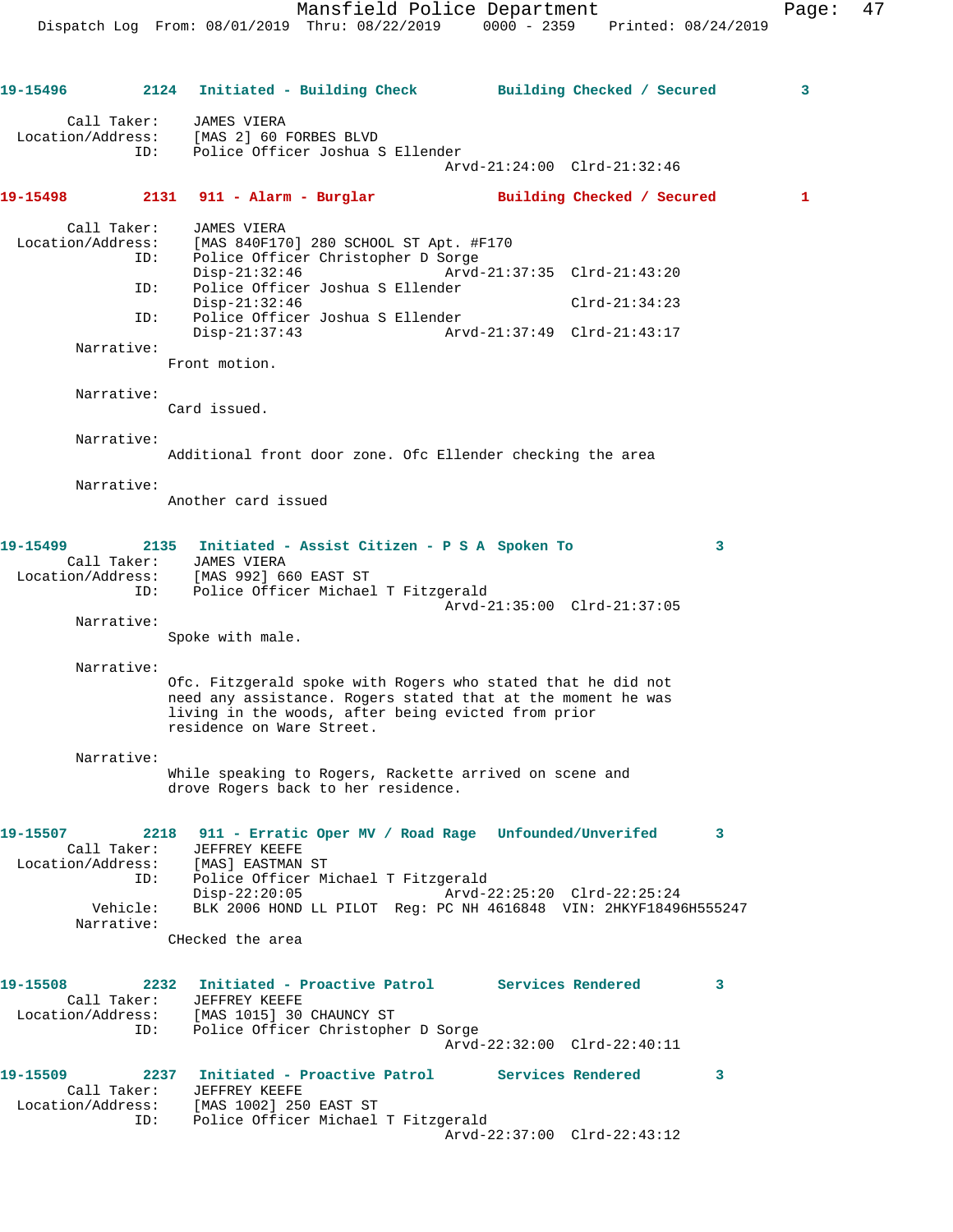**19-15515 2339 Initiated - Motor Vehicle Stop Verbal Warning 3**  Call Taker: JAMES VIERA Location/Address: [MAS 309A] 235 CHAUNCY ST ID: Police Officer Christopher D Sorge Arvd-23:39:00 Clrd-23:41:28 Vehicle: WHI 2008 INFI M35 Reg: PC MA 1AVG90 VIN: JNKAY01EX8M600390 Narrative: Verbal for failure to stop.

#### **For Date: 08/04/2019 - Sunday**

19-15521 0031 Initiated - Suspicious Actv / Persn / Veh Services Rendered **2**  Call Taker: LINDSAY MITCHELL Location/Address: [MAS 992] 660 EAST ST ID: Police Officer Andrew J Kelley Arvd-00:31:00 Clrd-00:32:28 ID: Police Officer Donald MacLean Disp-00:32:06 Clrd-00:32:33 Vehicle: BLK 2015 INFI QX60 Reg: PC MA 423BG7 VIN: 5N1AL0MM4FC517250 Narrative: Checking on a MV Narrative: Mechanical issues, operator has help on the way **19-15526 0104 Radio - Building Check Building Checked / Secured 3** Call Taker: JAMES VIERA Location/Address: [MAS 820C] 31 PLYMOUTH ST ID: Police Officer Patrick J Pennie Disp-01:05:00 Arvd-01:09:52 Clrd-01:22:02 **19-15527 0118 Phone - Assist Fire Department Services Rendered 3**  Call Taker: JEFFREY KEEFE Location/Address: [MAS H1170] 96 WALNUT ST ID: Police Officer Meghan Birnie Disp-01:21:55 Arvd-01:21:58 Clrd-01:26:07 ID: Police Officer Meghan Birnie Disp-01:26:16 Arvd-01:26:19 Clrd-01:37:38 Narrative: ASSIST MFD WITH AN M/E. **19-15529 0135 Phone - Assist Fire Department Transported to Hospital 3**  Call Taker: JEFFREY KEEFE Location/Address: [MAS 433] 11 BONNEY LN Apt. #4 ID: Police Officer Andrew J Kelley Disp-01:36:32 Arvd-01:43:40 Clrd-01:45:17 Narrative: Out to assist MFD **19-15530 0153 Initiated - Proactive Patrol Building Checked / Secured 3** Call Taker: Police Officer Christopher D Sorge Location/Address: [MAS 927] 50 PLYMOUTH ST ID: Police Officer Christopher D Sorge Arvd-01:54:14 Clrd-01:56:22 Narrative: Checking the area. **19-15533 0201 Initiated - Proactive Patrol Building Checked / Secured 3** Call Taker: LINDSAY MITCHELL Location/Address: [MAS 900A] 242 CHAUNCY ST Apt. #1 ID: Police Officer Meghan Birnie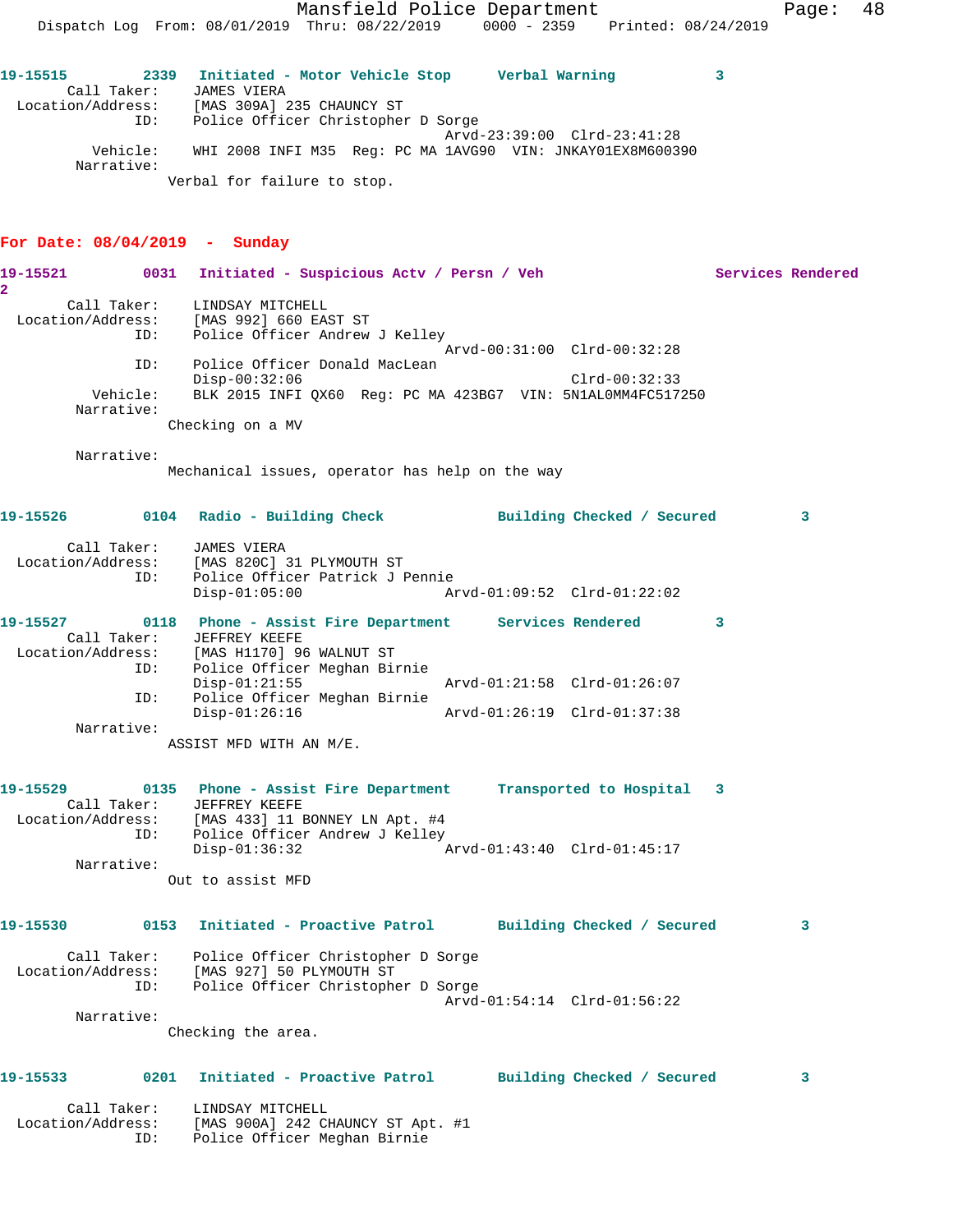Arvd-02:01:00 Clrd-02:04:33

|                                              |                    | 19-15534 0216 Radio - Proactive Patrol Building Checked / Secured                                                                                                                                                                                                                                                                                                                                                     |                                                            |                            | $\mathbf{3}$ |
|----------------------------------------------|--------------------|-----------------------------------------------------------------------------------------------------------------------------------------------------------------------------------------------------------------------------------------------------------------------------------------------------------------------------------------------------------------------------------------------------------------------|------------------------------------------------------------|----------------------------|--------------|
|                                              | ID:                | Call Taker: JEFFREY KEEFE<br>Vicinity of: [MAS 281A] 1 CROCKER ST<br>Police Officer Meghan Birnie<br>$Disp-02:18:03$                                                                                                                                                                                                                                                                                                  |                                                            |                            |              |
|                                              | ID:                | 19-15535 0219 Initiated - Proactive Patrol Services Rendered 3<br>Call Taker: JEFFREY KEEFE<br>Vicinity of: [MAS 847] RIVER ST<br>Police Officer Meghan Birnie                                                                                                                                                                                                                                                        | Arvd-02:19:00 Clrd-02:26:01                                |                            |              |
|                                              |                    | 19-15536 		 0225 Initiated - Proactive Patrol Services Rendered<br>Call Taker: LINDSAY MITCHELL<br>Location/Address: [MAS 417] 9 FRANCIS AVE<br>ID: Police Officer Andrew J Kelley                                                                                                                                                                                                                                    | Arvd-02:25:00 Clrd-02:36:34                                |                            | 3            |
|                                              | Narrative:         | 19-15538 		 0238 Phone - Assist Law Enfrc Agncy Mot Home / No Answer<br>Call Taker: JAMES VIERA<br>Location/Address: [MAS H4834] 100 OTIS ST<br>ID: Police Officer Meghan Birnie<br>$Disp-02:41:38$<br>ID: Police Officer Donald MacLean<br>$Disp-02:41:42$<br>Vehicle: GRY 2018 FORD F150 Reg: PC MA 8GA616 VIN: 1FTEX1EP0JKF96939<br>Attleboro requesting check for male whose vehicle hit a pole<br>in their city. | Arvd-02:55:40 Clrd-02:56:18<br>Arvd-02:55:43 Clrd-02:56:13 |                            | 3            |
| Narrative:                                   |                    | No one living in home. Checking the area.                                                                                                                                                                                                                                                                                                                                                                             |                                                            |                            |              |
| 19-15539                                     | ID:                | 0241 Initiated - Escort / Transport Services Rendered<br>Call Taker: JEFFREY KEEFE<br>Location: [MAS] HOUSE OF CORRECTION<br>Police Officer Christopher D Sorge                                                                                                                                                                                                                                                       | Arvd-02:41:00 Clrd-04:06:16                                |                            | 3            |
|                                              | Narrative:         | TRANSPORTING ONE FEMALE PRISONER TO HOUSE OF CORRECTION.                                                                                                                                                                                                                                                                                                                                                              |                                                            |                            |              |
| Narrative:                                   |                    | Ending: 19407.1                                                                                                                                                                                                                                                                                                                                                                                                       |                                                            |                            |              |
| 19-15540                                     |                    | Call Taker: JEFFREY KEEFE<br>Vicinity of: [MAS 1002] 250 EAST ST<br>ID: Police Officer Andrew J Kelley                                                                                                                                                                                                                                                                                                                | Arvd-03:04:00 Clrd-03:21:22                                |                            | 3            |
| 19-15548                                     |                    | 0430 Radio - Building Check                                                                                                                                                                                                                                                                                                                                                                                           |                                                            | Building Checked / Secured | $\mathbf{3}$ |
|                                              | Call Taker:<br>ID: | JEFFREY KEEFE<br>Vicinity of: [MAS 820C] 31 PLYMOUTH ST<br>Police Officer Patrick J Pennie<br>$Disp-04:32:13$                                                                                                                                                                                                                                                                                                         | Arvd-04:32:18 Clrd-04:33:52                                |                            |              |
| 19-15549<br>Call Taker:<br>Location/Address: | 0603               | Initiated - Serve Warrant             Not Home / No Answer<br>JEFFREY KEEFE                                                                                                                                                                                                                                                                                                                                           |                                                            |                            | 3            |
|                                              | ID:                | Police Officer Christopher D Sorge                                                                                                                                                                                                                                                                                                                                                                                    | Arvd-06:03:00 Clrd-06:06:49                                |                            |              |
|                                              | ID:<br>ID:         | Police Officer Meghan Birnie<br>$Disp-06:06:30$<br>Police Officer Donald MacLean                                                                                                                                                                                                                                                                                                                                      | Arvd-06:06:42 Clrd-06:06:49                                |                            |              |
|                                              | Narrative:         | $Disp-06:06:39$                                                                                                                                                                                                                                                                                                                                                                                                       | Arvd-06:06:43 Clrd-06:06:49                                |                            |              |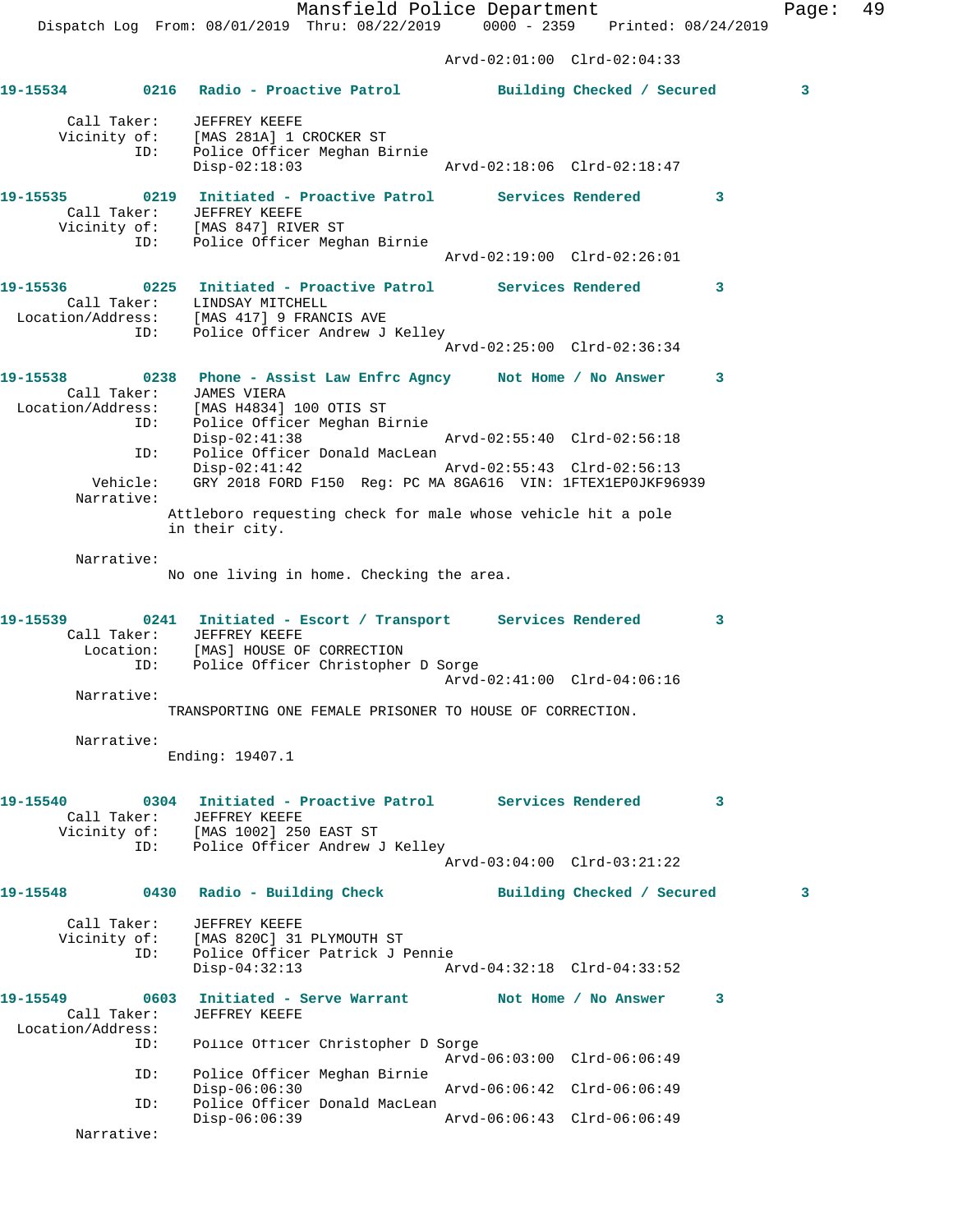**19-15550 0606 Initiated - Selective Enforcement/RADAR Services Rendered 3**  Call Taker: JAMES VIERA Location/Address: [MAS] 792 WEST ST ID: Police Officer Christopher D Sorge Arvd-06:06:00 Clrd-06:25:20 Narrative: SLECTIVE ENFORCEMENT ZERO VIOLATIONS. **19-15551 0640 Initiated - Proactive Patrol Building Checked / Secured 3** Call Taker: JAMES VIERA Location/Address: [MAS 820C] 31 PLYMOUTH ST ID: Police Officer Patrick J Pennie Arvd-06:40:00 Clrd-06:55:14 Narrative: Checking the area. **19-15558 0912 Initiated - Proactive Patrol Building Checked / Secured 3** Call Taker: Kieran M Ruth Location/Address: [MAS 820C] 31 PLYMOUTH ST ID: Police Officer Joshua S Ellender Arvd-09:12:00 Clrd-09:26:44 Narrative: Checking the area. **19-15562 0948 Phone - Assist Fire Department Transported to Hospital 3**  Call Taker: Kieran M Ruth Location/Address: [MAS 11A] 172 NORTH MAIN ST ID: Police Officer Matthew A Souza<br>Disp-09:49:17 Disp-09:49:17 Arvd-09:50:31 Clrd-10:02:41 Narrative: Out to assist MFD with an EMS call **19-15564 0953 Phone - Follow up Investigation Investigated - No Action Req. 3** Call Taker: Officer Brendan Fayles Location/Address: [MAS 153] 50 WEST ST ID: Police Officer Matthew A Souza Disp-10:02:54 Arvd-10:06:17 Clrd-10:23:57 Narrative: Party in the lobby to speak with an officer regarding a follow-up investigation with Norton PD Narrative: Statement taken **19-15563 0958 Initiated - Motor Vehicle Stop Verbal Warning 3**  Call Taker: MEGHAN MILLS Location/Address: [MAS H6702] 180 EAST ST ID: Police Officer Gregg S Kennedy Arvd-09:58:00 Clrd-10:04:04 Vehicle: BLK 2016 BUIC UT ENCORE Reg: PC MA 1GGE91 VIN: KL4CJASB5GB588159 Narrative: MV STOP Narrative: Verbal for speed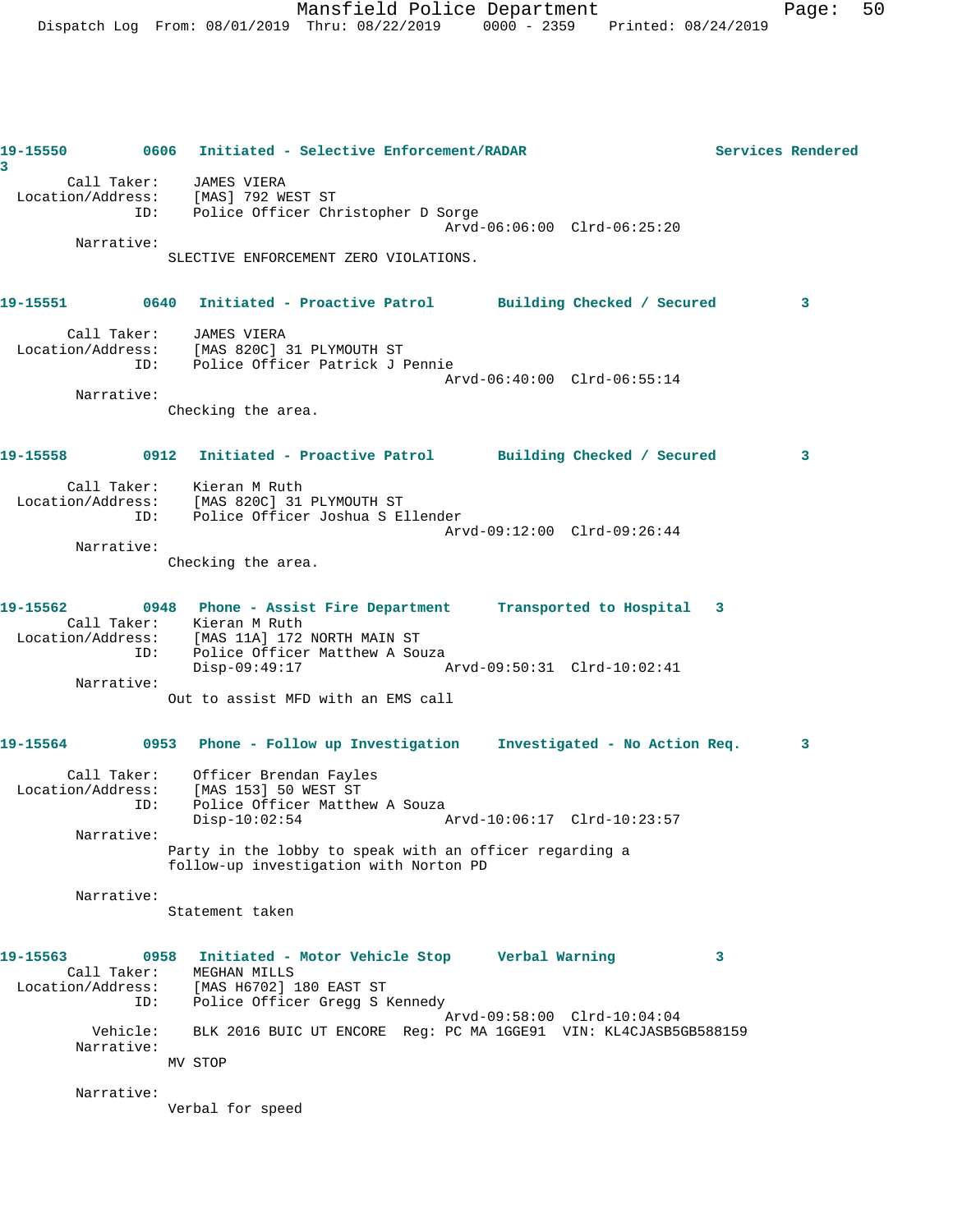Mansfield Police Department Form Page: 51 Dispatch Log From: 08/01/2019 Thru: 08/22/2019 0000 - 2359 Printed: 08/24/2019 **19-15566 1007 Initiated - Proactive Patrol Building Checked / Secured 3** Call Taker: Kieran M Ruth Location/Address: [MAS 840] 280 SCHOOL ST ID: Police Officer John R Armstrong Arvd-10:07:00 Clrd-10:14:03 Narrative: Checking the area. **19-15568 1034 Radio - Follow up Investigation Not Home / No Answer 3**  Call Taker: Kieran M Ruth Location/Address: [MAS] 35 JACOB DR ID: Police Officer John R Armstrong<br>Disp-10:35:08 Mrvd-10:36:42 Clrd-10:39:20  $Disp-10:35:08$  ID: Police Officer Matthew A Souza Disp-10:35:08 Arvd-10:36:45 Clrd-10:39:20 Narrative: Out to serve a court paperwork Narrative: No answer at the door **19-15569 1047 Initiated - Motor Vehicle Stop Citation / Warning Issued 3**  Call Taker: Kieran M Ruth Location/Address: [MAS] 87 WEST ST @ 65 DEAN ST ID: Police Officer Matthew A Souza Arvd-10:47:00 Clrd-10:53:40 Vehicle: BLK 2015 SUBA LEGACY Reg: PC MA 1FJ512 VIN: 4S3BNAN60F3057562 Narrative: Out with MA/1FJ512 Narrative: Cited for speed **19-15570 1058 Initiated - Selective Enforcement/RADAR Citation / Warning Issued 3**  Call Taker: Kieran M Ruth Vicinity of: [MAS] 792 WEST ST ID: Police Officer John R Armstrong Arvd-10:58:00 Clrd-11:35:53 Vehicle: BLK 2010 TOYT UT HIGHLA Reg: PC MA 487NN3 VIN: 5TDDK3EH8AS012052 Vehicle: BLU 2013 JEEP UT WRANGL Reg: PC MA 39HT63 VIN: 1C4BJWEG5DL584320 Vehicle: BLU 2014 CHEV MALIBU Reg: PC MA 9YE594 VIN: 1G11B5SL1EF112516 Narrative: Traffic enforcement in the area. Narrative: Out with MA/487NN3, cited for speed Narrative: Out with MA/39HT63, cited for speed Narrative: Out with MA/9YE594 **19-15572 1103 Initiated - Proactive Patrol Building Checked / Secured 3** Call Taker: Kieran M Ruth Location/Address: [MAS 820C] 31 PLYMOUTH ST ID: Police Officer Joshua S Ellender Arvd-11:03:00 Clrd-11:15:01 Narrative: Checking the area. **19-15575 1126 Walk-In - Assist Citizen - P S A Services Rendered 3**  Call Taker: Officer Brendan Fayles Location/Address: [MAS 153] 50 WEST ST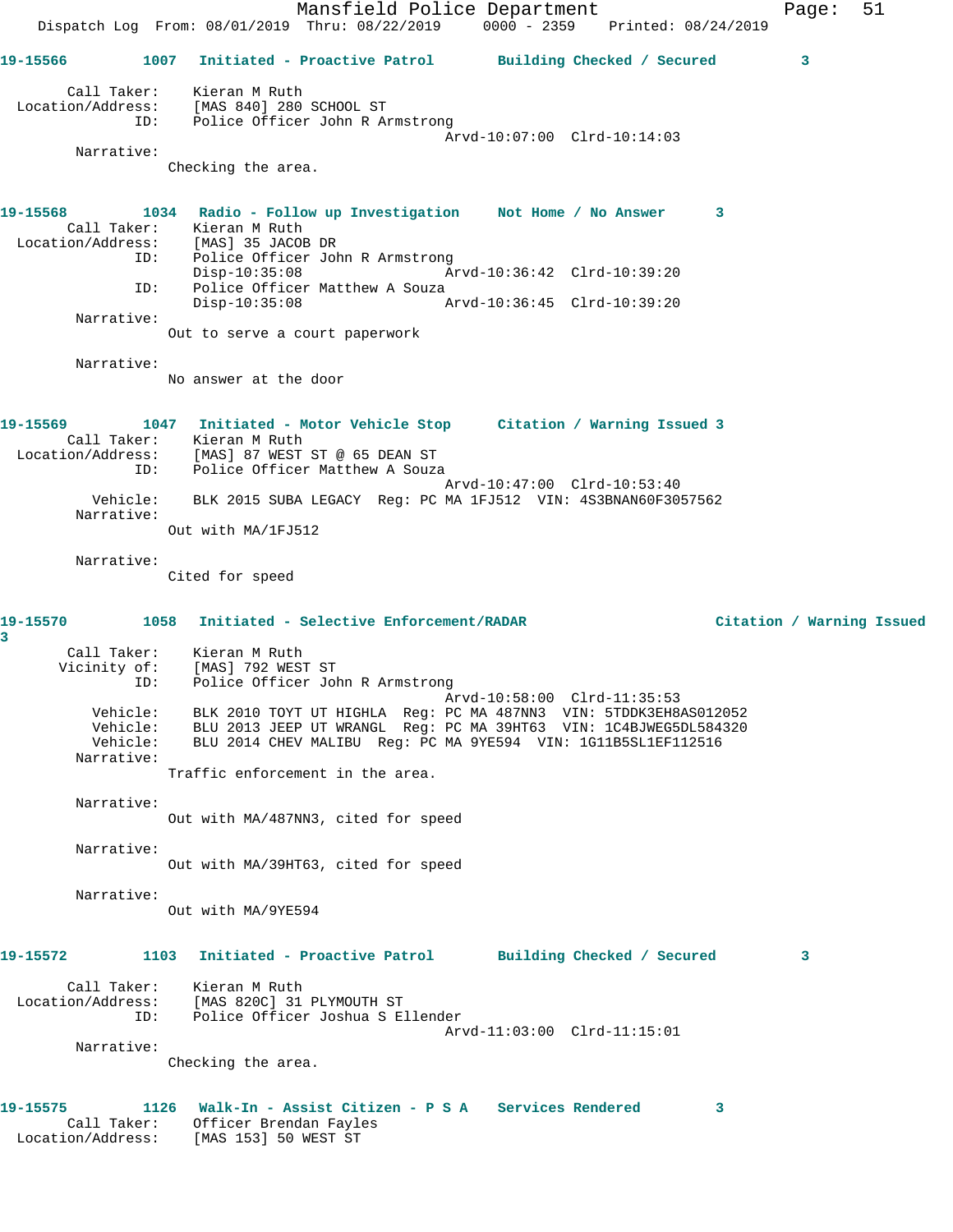Mansfield Police Department Page: 52 Dispatch Log From: 08/01/2019 Thru: 08/22/2019 0000 - 2359 Printed: 08/24/2019 ID: Police Officer Matthew A Souza<br>Disp-11:37:10 Disp-11:37:10 Arvd-11:41:57 Clrd-12:06:10 Narrative: Party in lobby looking to speak with an officer regarding rehab. Narrative: Transporting 1 adult male to the train station Narrative: PARTY AT TRAIN STATION **19-15574 1131 Initiated - Motor Vehicle Stop Verbal Warning 3**  Call Taker: Kieran M Ruth Location/Address: [MAS 160] 80 NORTH MAIN ST ID: Police Officer Michael N Fenore Arvd-11:31:00 Clrd-11:37:01 Police Officer David M Sennott Vehicle: BLK 2019 CHEV COLORA Reg: PC MA 3YK896 VIN: 1GCGTDEN7K1244727 Narrative: Out with MA/3YK896 Narrative: Verbal for a red light violaTION **19-15576 1151 Phone - Alarm - Burglar False / Accidental Alarm 1**  Call Taker: MEGHAN MILLS Location/Address: [MAS H1005] 458 EAST ST ID: Police Officer Gregg S Kennedy Disp-11:52:32 Clrd-11:59:10 ID: Police Officer John R Armstrong Disp-11:53:43 Arvd-11:55:42 Clrd-11:59:14 Narrative: ENTRY/EXIT SIDE DOOR Narrative: The homeowner set the alarm and entered the code when she got home and the alarm went off, she will be contacting the alarm company **19-15577 1152 911 - Assist Fire Department Referred to Other Agency 3**  Call Taker: MEGHAN MILLS Location/Address: [MAS] 25 COBB ST Apt. #L102 ID: Mansfield THOMAS R CONNOR Disp-11:54:43 Arvd-12:02:31 Clrd-12:10:03 Narrative: MFD FOR THE MEDICAL **19-15580 1200 Walk-In - Assist Citizen - P S A Services Rendered 3**  Call Taker: Officer Brendan Fayles Location/Address: [MAS 153] 50 WEST ST Narrative: Party in the lobby requesting information regarding his motor vehicle that was towed last night during an incident at Xfinity. SGT. Thibault to handle. Narrative: SGT. Thubault spoke with that party and was given the proper information regarding the process to get his vehicle released from impound, RP is satisfied and will be heading to Achins Garage. **19-15578 1201 Walk-In - Assist Citizen - P S A Assisted Party 3**  Call Taker: Officer Brendan Fayles Location/Address: [MAS 153] 50 WEST ST Narrative: Party in station to pick up parking pass. Parking pass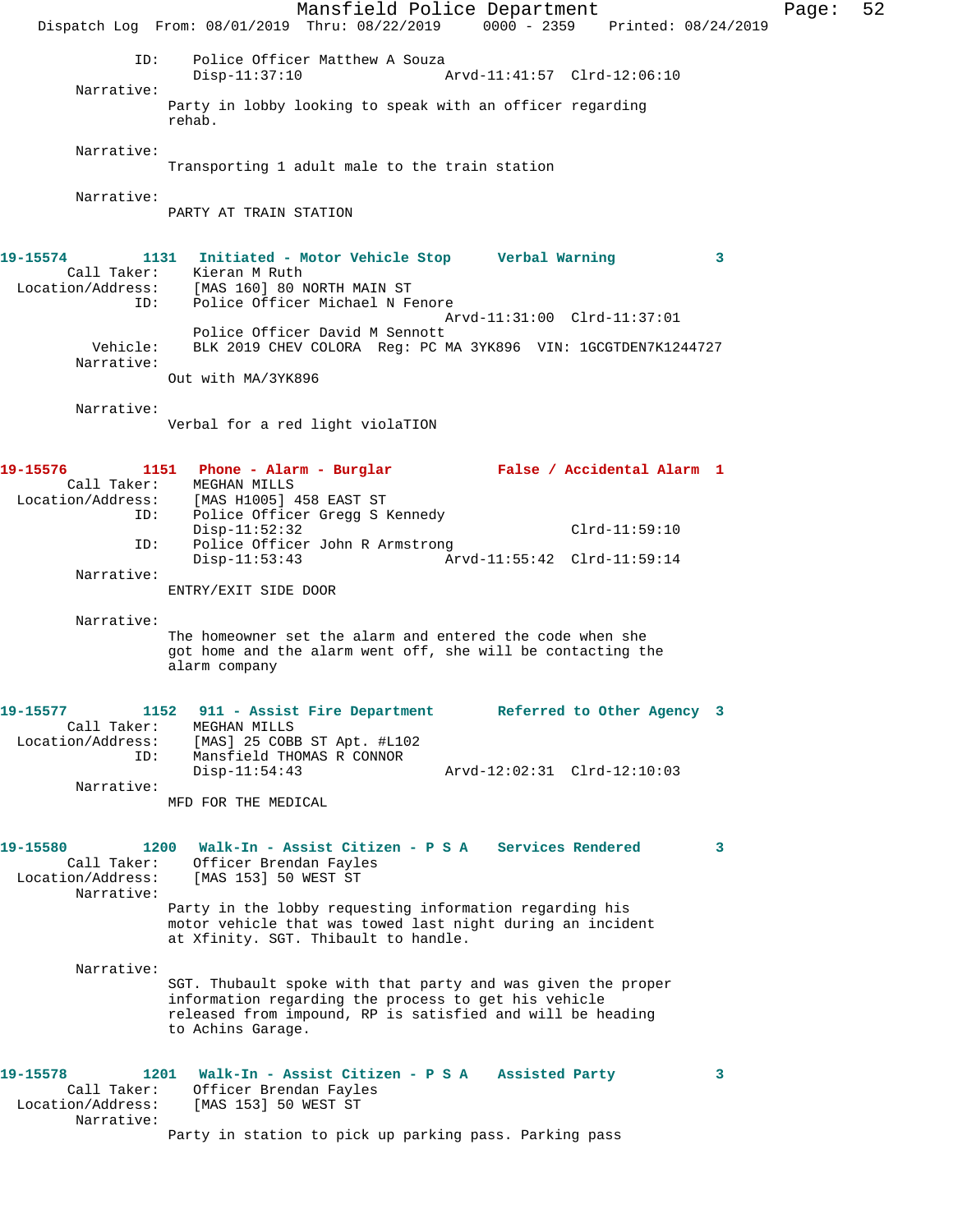Dispatch Log From: 08/01/2019 Thru: 08/22/2019 0000 - 2359 Printed: 08/24/2019 payment received in hand by Ofc. FAYLES and parking passes were released to the party. **19-15579 1221 Initiated - Motor Vehicle Stop Spoken To 3**  Call Taker: MEGHAN MILLS Vicinity of: [MAS] 287 CHAUNCY ST ID: Police Officer John R Armstrong Arvd-12:21:00 Clrd-12:23:45 Vehicle: BLK 2013 GMC PK SIERRA Reg: PC MA 7EM728 VIN: 1GTN1TEX2DZ241571 Narrative: MV STOP Narrative: VERBAL FOR RED LIGHT VIOLATION **19-15582 1310 Initiated - Proactive Patrol Building Checked / Secured 3** Call Taker: Kieran M Ruth Location/Address: [MAS 820C] 31 PLYMOUTH ST<br>ID: Police Officer Joshua S E Police Officer Joshua S Ellender Arvd-13:10:00 Clrd-13:26:44 Narrative: Checking the area. **19-15583 1339 Phone - Alarm - Burglar False / Accidental Alarm 1**  Call Taker: DAVID SULLIVAN Location/Address: [MAS H2141] 1034 MAPLE ST ID: Police Officer Gregg S Kennedy<br>Disp-13:42:00 Disp-13:42:00 Arvd-13:47:44 Clrd-13:56:23 ID: Police Officer Matthew A Souza Disp-13:42:03 Arvd-13:47:44 Clrd-13:56:23 Narrative: INDICATING LIVING ROOM MOTION. WILL CONTACT LIST NOW. Narrative: Front door open, officers entering Narrative: Ofc. Souza reports a possible over sight with pets running around inside **19-15584 1345 Phone - 911 Hang-ups & Verifications Confirmed misdial/Accdntl Call 2**  Call Taker: Kieran M Ruth Location/Address: [MAS 43] 137 MILL ST ID: Police Officer Matthew A Souza Disp-13:56:41 Arvd-14:00:33 Clrd-14:07:14 ID: Police Officer Gregg S Kennedy Disp-13:56:46 Arvd-14:03:28 Clrd-14:13:32 Narrative: 911 open line, no answer on call back Narrative: No one looking for help in the area **19-15587 1405 Radio - Motor Veh Acc - No Injury Accident Report 1**  Call Taker: Kieran M Ruth<br>Location/Address: [MAS] 363 NORT [MAS] 363 NORTH MAIN ST @ 54 CHAUNCY ST ID: Mansfield THOMAS R CONNOR Disp-14:07:00 Arvd-14:07:47 Clrd-14:13:15<br>TD: Police Officer John R Armstrong Police Officer John R Armstrong<br>Disp-14:07:00 Ar Disp-14:07:00 Arvd-14:07:44 Clrd-14:38:20

Disp-14:07:20 Arvd-14:21:13 Clrd-14:25:47

Disp-14:13:24 Arvd-14:13:27 Clrd-14:38:20

ID: Police Officer Matthew A Souza<br>Disp-14:07:20 A

ID: Mansfield THOMAS R CONNOR

Mansfield Police Department Page: 53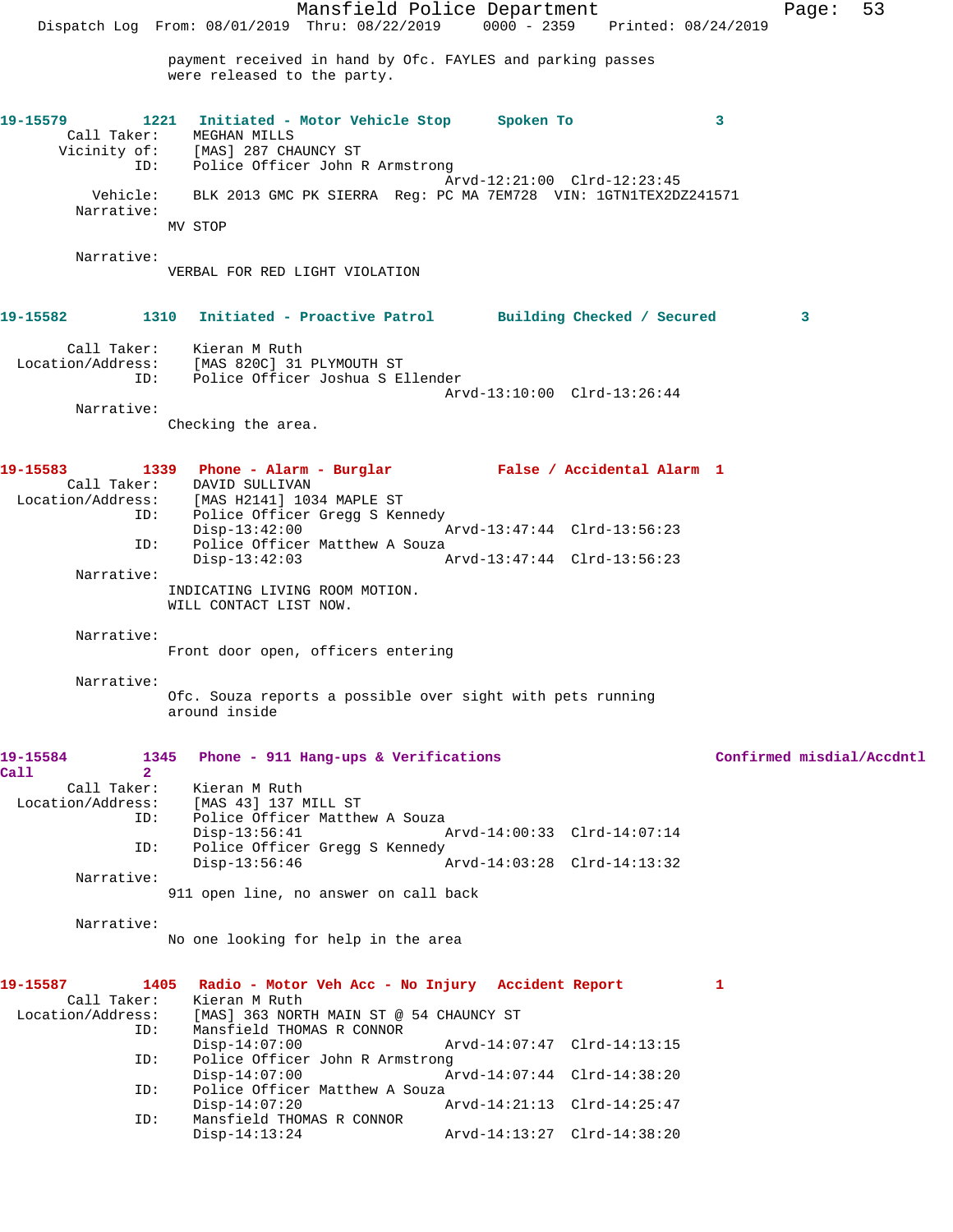Mansfield Police Department Fage: 54 Dispatch Log From: 08/01/2019 Thru: 08/22/2019 0000 - 2359 Printed: 08/24/2019 Vehicle: RED 2015 HYUN SONATA Reg: PC MA 41RG60 VIN: 5NPE24AF3FH157639 Towed: For: Accident By: Central Street Garage To: Central Street Garage Vehicle: GRY 2015 SUBA IMPREZ Reg: PC MA 5LS397 VIN: JF2GPACC6F8212130 Towed: For: Accident By: Central Street Garage To: Central Street Garage Released To: HOLBROOK-NUNES On: 08/07/2019 @ 1525 Narrative: Out for an MVA with injuries Narrative: Central St on scene MELD en route Narrative: Central St has the vehicles Refer To Accident: 19MAS-289-AC **19-15589 1526 Initiated - Selective Enforcement/RADAR Building Checked / Secured** Call Taker: Kieran M Ruth Location/Address: [MAS 820C] 31 PLYMOUTH ST ID: Police Officer Joshua S Ellender Arvd-15:26:00 Clrd-16:02:03 Narrative: Traffic enforcement in the area. **19-15590 1557 Radio - Xfinity Event Arrest(s) Made 2**  Call Taker: Support Staff Matthew Todesco Location/Address: [MAS 108B] 885 SOUTH MAIN ST Vehicle: BLU 2009 HOND CIVIC Reg: PC MA 6ZL948 VIN: 2HGFA16589H331693 Vehicle: RED 2018 FORD F150 Reg: PC MA 14NG50 VIN: 1FTEW1EG8JFB61274 Narrative: All arrest, accident, and incident numbers are associated with the Queen show. Narrative: Main gate reports dealing with a road rage incident at this time.Ofc Lally reports two people were arguing. they are now on their way. No issues Narrative: White team is responding to Lot C in the area of lot 6 for the reported 911 hang up White team reports there was no one in the area, the call was unfounded. Narrative: Main gate reports they seized some tee shirts Officers request EMS to Lot 10 row 1 for a person with a burnt finger. Narrative: Ofc Lally reports a female having a panic attack at the opening of the VIP lot. MFD en route. Narrative: Lt Bain requests EMS to the entrance to the VIP lot, for a female not feeling well. EMS en route. Narrative: Blue team is responding to access to assist with boot legers Narrative: Officers are off with a boot leger in the VIP lot. Williamson was trespassed from the property Narrative: Cart 3 is off Lot 11 row 1 with a boot leger. Security is en route to trespass the subject from the property.

**3**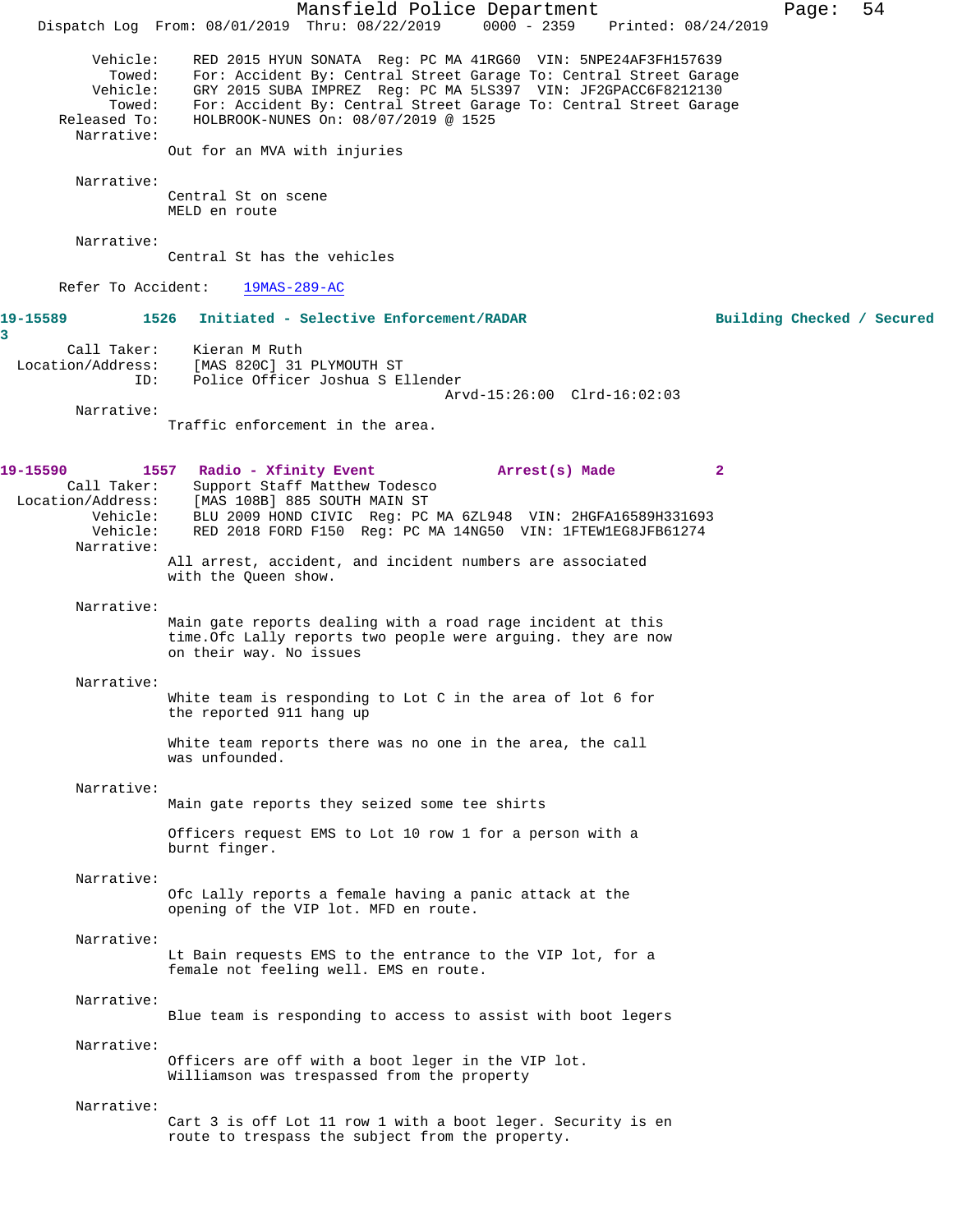Officers have one in custody for a active warrant

#### Narrative:

Ofc Martell requests security to the first row of the VIP lot for a trespass

#### Narrative:

Venue officers are responding with MFD for a female who has passed out.

Venue reports MFD has that female

#### Narrative:

Lt Bain reports 14,800 through the gate

# Narrative:

T1 transporting one to 50 West St

#### Narrative:

T1 reports he is off at the station

#### Narrative:

Ofc Kinahan reports the traffic has been cleared at this time.

#### Narrative:

Front gate is looking for a gray Jeep Wrangler who was reported to be drinking while driving. They were last seen on North Main headed in the direction of the Xfinity Center.

#### Narrative:

Cart 1 reports a boot leger was ejected from the property and tee shirts were seized.

#### Narrative:

Det Kerr reports the warrant arrest will be held with no bail.

#### Narrative:

Venue will be assisting clearing the walk way at the back of section 12

Sgt Baker reports officers are clear, that walkway has been cleared out.

#### Narrative:

Squad 2 reports they are out at the front gate with a female who is making Q5 statements. The female is being walked to the Compound at this time.

Officers are working on Section 12 paperwork at this time.

The female is being transported to the hospital with her mother and Ofc Crisfulla on board.

#### Narrative:

Venue officers are responding to assist MFD with a medical by light pole 7

Sgt Baker reports there is a second medical at the location. EMS advised and a second EMS team is responding.

#### Narrative:

Final through the door 19,037

#### Narrative:

Security requests a bike team to Lot 1 for a trespass

Blue team is clear, security canceled them en route.

# Narrative: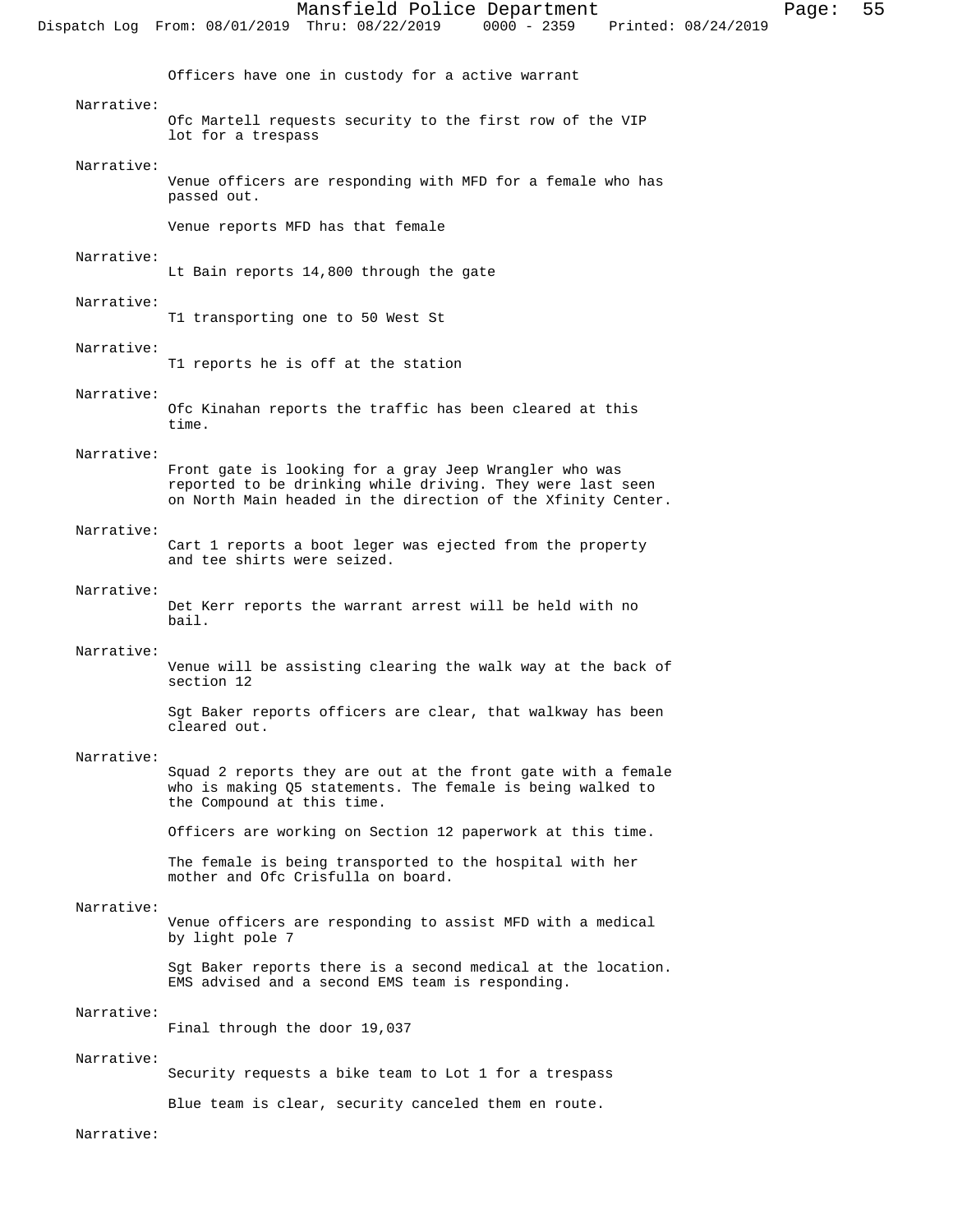Mansfield Police Department Page: 56 Dispatch Log From: 08/01/2019 Thru: 08/22/2019 Venue responding to Section 8 to the top of ring road for a past assault on an employee. Venue reports one in custody Narrative: Ofc Armstrong requests EMS for a head laceration Narrative: 2224 House lights Narrative: Venue will be responding to Section 7 to assist MFD with the unknown medical Narrative: Cart #3 reports tee shirt seizure from a male who was ejected from the property. Narrative: T1 will be transporting one male to 50 West St Narrative: Officers requesting assistance Lot 6 row 1 with two males fighting. Officers report two in custody Narrative: Red team is responding to the VIP for a reported past assault Ofc Martell reports there are no issues, this was a misunderstanding. Narrative: White team is responding to Lot C wood line for the report of a broken ankle Ofc Armstrong is responding to assist get the victim to the rescue. Officers are off, MFD will be transporting Red team is responding to Lot 9 for a MVA with an argument. Narrative: Access is dealing with two boot legers Narrative: Access reports they ejected two book legers from the property. Narrative: T1 transporting two to the station Narrative: Employee was assaulted by a boot leger in Lot 1, Blue team is responding. Officers are off with the suspect at the XtraMart. Narrative: Det Kerr reports three custodes are going to the HOC Refer To Accident:  $\frac{19MAS-290-AC}{19MAS-416-AR}$ Refer To Arrest: Arrest: ALLEN, GERARD JR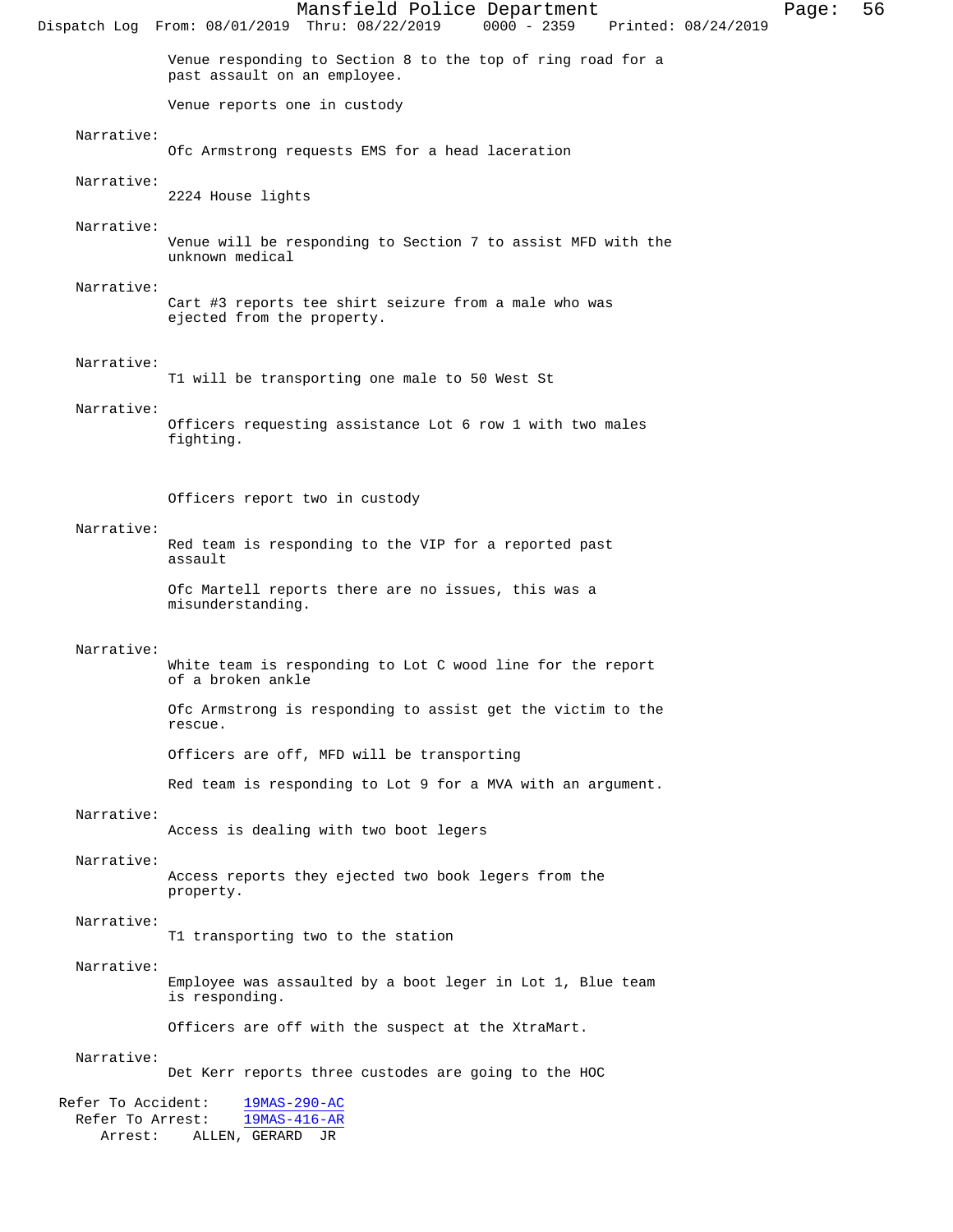Mansfield Police Department Page: 57 Dispatch Log From: 08/01/2019 Thru: 08/22/2019 0000 - 2359 Printed: 08/24/2019 Address: 1046 TULL AVE BRONX, NY Age: 34 Charges: Warrant arrest (1757CR002328/WR5380989TC) Refer To Arrest: 19MAS-417-AR Arrest: NEWTON, JAMES Address: 242 MOUNTAIN ST SHARON, MA Age: 48 Charges: A&B ON POLICE OFFICER A&B ON POLICE OFFICER A&B DISORDERLY CONDUCT TRESPASS Refer To Arrest: 19MAS-419-AR Arrest: PERKINS, DAVID Address: 25 ROGERS ST MILLBURY, MA Age: 56 Charges: A&B DISORDERLY CONDUCT Refer To Arrest: 19MAS-420-AR Arrest: PERKINS, BRANDON Address: 25 ROGERS ST MILLBURY, MA Age: 28 Charges: A&B DISORDERLY CONDUCT Refer To Incident: 19MAS-678-OF Refer To Incident: 19MAS-679-OF **19-15591 1601 911 - Erratic Oper MV / Road Rage Spoken To 3**  Call Taker: DAVID SULLIVAN Location/Address: [MAS] MAPLE ST ID: Police Officer Matthew A Souza Disp-16:03:20 Arvd-16:03:23 Clrd-16:08:50 Vehicle: BLK 2009 NISS ALTIMA Reg: PC MA 8NM217 VIN: 1N4AL21EX9N484752 Narrative: R/P FOLLOWING ERRATIC OPERATOR MA REG 8NM217. MAPLE TO FRANCIS. CALLER NO LONGER BEHIND SUSP VEH. Narrative: Ofc. Souza out with the vehicle Narrative: The operator is not impaired, she stated she was in a hurry **19-15592 1704 Initiated - Selective Enforcement/RADAR Citation / Warning Issued 3**  Call Taker: Kieran M Ruth Location/Address: [MAS] 215 NORTH MAIN ST @ 15 CHURCH ST ID: Police Officer Joshua S Ellender Arvd-17:04:00 Clrd-17:43:42 Vehicle: WHI 2017 AUDI Q7 Reg: PC MA 6CE795 VIN: WA1LAAF75HD056020 Vehicle: WHI 2017 SOR Reg: PC RI O319 VIN: 5XYPG4A35HG282698 Vehicle: BLK 2019 ACUR TLX Reg: PC MA 3ZZ891 VIN: 19UUB1F38KA009157 Narrative: Traffic enforcement in the area. Narrative: Out with MA/6CE795, cited for speed Narrative: Out with RI/O3196, cited for speed Narrative: Out with MA/3ZZ891 **19-15595 1724 Phone - 911 Hang-ups & Verifications Services Rendered 2**  Call Taker: Kieran M Ruth Location/Address: [MAS H4342] 230 UNION ST EXT ID: Police Officer William C Trudell

Disp-17:25:40 Arvd-17:31:52 Clrd-17:38:18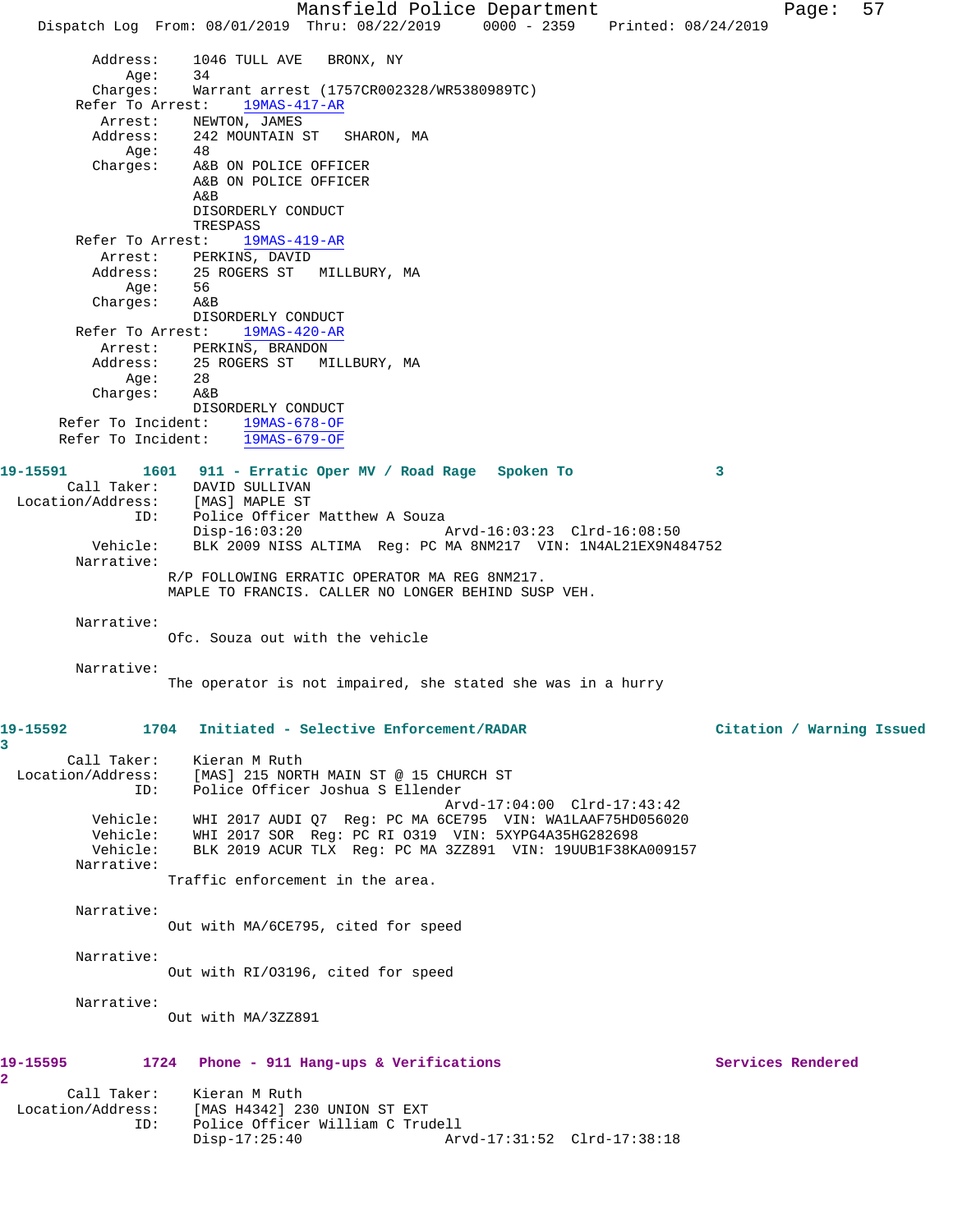Mansfield Police Department Fage: 58 Dispatch Log From: 08/01/2019 Thru: 08/22/2019 0000 - 2359 Printed: 08/24/2019 Narrative: Out for multiple open 911 calls Narrative: checked ok party has left scene **19-15597 1738 Radio - Proactive Patrol Transported to Hospital 3**  Call Taker: GARIN EISELE Location/Address: [MAS] 67 SOUTH WALNUT ST ID: Police Officer William C Trudell Disp-17:38:56 Arvd-17:39:10 Clrd-17:46:54 **19-15598 1744 Initiated - Proactive Patrol Building Checked / Secured 3** Call Taker: Kieran M Ruth Location/Address: [MAS 820C] 31 PLYMOUTH ST ID: Sergeant Thomas R Connor Arvd-17:44:00 Clrd-17:46:42 Narrative: Checking the area. **19-15599 1802 Phone - Lockouts Referred to Other Agency 3**  Call Taker: Kieran M Ruth Location/Address: [MAS H5584] 89 HIGHLAND AVE Apt. #3 ID: Police Officer William C Trudell Disp-18:04:18 Arvd-18:15:27 Clrd-18:17:14 Narrative: Out to assist MFD with a lockout **19-15604 1920 Phone - Motor Vehicle Stop Citation / Warning Issued 3**  Call Taker: APRIL LEHANE Location/Address: [MAS] 18 NORTH MAIN ST @ 12 HIGH ST ID: Police Officer Joshua S Ellender Disp-19:21:20 Arvd-19:24:07 Clrd-19:27:57 Vehicle: BLK 2009 HYUN ELANTR Reg: PC MA 9BF725 VIN: KMHDC86E89U041584 Narrative: citation issued for speed **19-15607 1953 Initiated - Proactive Patrol Building Checked / Secured 3** Call Taker: APRIL LEHANE Location/Address: [MAS 820C] 31 PLYMOUTH ST ID: Sergeant Thomas R Connor Arvd-19:55:00 Clrd-20:01:00<br>
Disn-19:55:28<br>
Disn-19:55:28<br>
Arvd-19:55:32 Clrd-20:00:18 Sergeant Thomas R Connor Disp-19:55:28 Arvd-19:55:32 Clrd-20:00:18 Narrative: Checking the area. **19-15611 2017 Initiated - Proactive Patrol Building Checked / Secured 3** Call Taker: APRIL LEHANE Location/Address: [MAS 1002] 250 EAST ST ID: Police Officer Gregg S Kennedy Arvd-20:17:00 Clrd-20:33:15 Narrative: Checking the area. **19-15612 2026 Initiated - Proactive Patrol Building Checked / Secured 3** Call Taker: APRIL LEHANE Location/Address: [MAS] PLYMOUTH ST ID: Police Officer William C Trudell Arvd-20:26:00 Clrd-20:42:22 Narrative: Checking the area.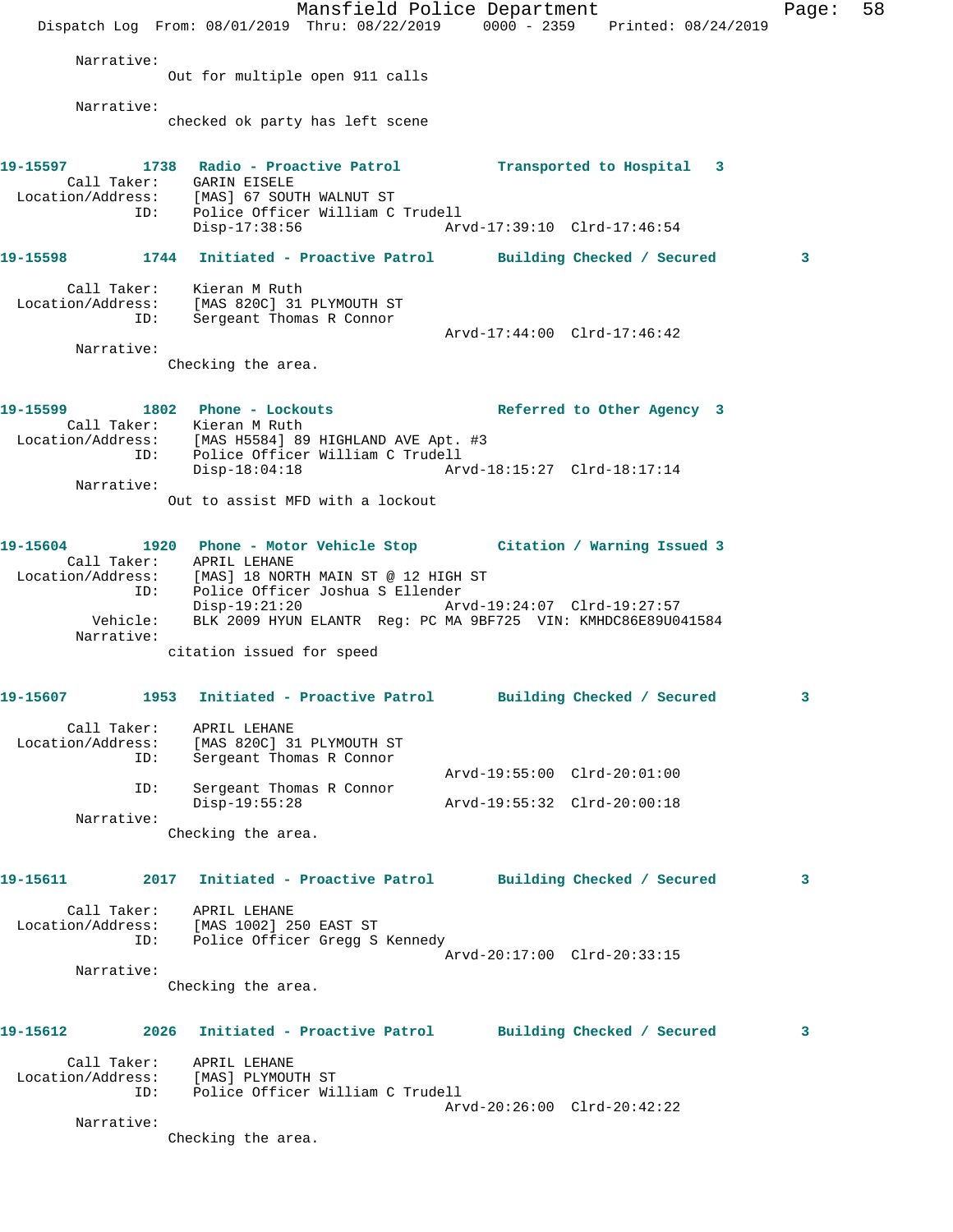Arvd-20:33:00 Clrd-20:34:16<br>Vehicle: WHI 2019 VOLV UT XC40 Req: PAV MA CHAIR1 VIN: YV4162XZ3K. Vehicle: WHI 2019 VOLV UT XC40 Reg: PAV MA CHAIR1 VIN: YV4162XZ3K2018516 Narrative: verbal warning for failure to activate headlights

| 19-15621          |            | 2232 Phone - Disturbance / Gathering                    | Peace Restored |                             |  |
|-------------------|------------|---------------------------------------------------------|----------------|-----------------------------|--|
| Call Taker:       |            | APRIL LEHANE                                            |                |                             |  |
| Location/Address: |            | [MAS 322] 31 HAMPSHIRE ST                               |                |                             |  |
|                   | ID:        | Police Officer Joshua S Ellender                        |                |                             |  |
|                   |            | $Disp-22:33:25$                                         |                | Arvd-22:34:49 Clrd-23:01:40 |  |
| ID:               |            | Sergeant Jeffrey G Bombard                              |                |                             |  |
|                   |            | $Disp-22:33:28$                                         |                | Arvd-22:37:23 Clrd-23:01:30 |  |
|                   | ID:        | Police Officer William C Trudell                        |                |                             |  |
|                   |            | $Disp-22:33:34$                                         |                | Arvd-22:36:53 Clrd-22:59:16 |  |
|                   | Narrative: |                                                         |                |                             |  |
|                   |            | 011 STI CORRECTED INTO SERCH CONTRIGENT SERVICE SOCIETY |                |                             |  |

911 call from front desk staff reporting several guests yelling at employees because the pool is closed

| 19-15624          |     | 2319 Phone - Alarm - Burglar     |                             | Building Checked / Secured |  |
|-------------------|-----|----------------------------------|-----------------------------|----------------------------|--|
| Call Taker:       |     | NICHOLAS GOYETTE                 |                             |                            |  |
| Location/Address: |     | [MAS 156] 27 ANGELL ST           |                             |                            |  |
|                   | ID: | Police Officer Joshua S Ellender |                             |                            |  |
|                   |     | $Disp-23:22:26$                  | Arvd-23:24:06 Clrd-23:26:49 |                            |  |
|                   | ID: | Police Officer Gregg S Kennedy   |                             |                            |  |
|                   |     | $Disp-23:22:40$                  |                             | $Clrd-23:26:46$            |  |
| Narrative:        |     |                                  |                             |                            |  |
|                   |     | zone: rear perimeter doors       |                             |                            |  |
|                   |     | rep: not yet                     |                             |                            |  |

Narrative:

Second call from alarm company reporting issues with alarm

Narrative:

clear- card to issue checks secure

| 19-15625                         | 2333 | Initiated - Proactive Patrol                                          |                             | Building Checked / Secured |  |
|----------------------------------|------|-----------------------------------------------------------------------|-----------------------------|----------------------------|--|
| Call Taker:<br>Location/Address: | ID:  | APRIL LEHANE<br>[MAS 820C] 31 PLYMOUTH ST<br>Sergeant Thomas R Connor |                             |                            |  |
|                                  |      |                                                                       | Arvd-23:33:00 Clrd-23:39:16 |                            |  |

 Narrative: Checking the area.

# **For Date: 08/05/2019 - Monday**

| 19-15627                                              | 0028 | Initiated - Investigations                                                                  | Investigated - No Action Req. | 3  |
|-------------------------------------------------------|------|---------------------------------------------------------------------------------------------|-------------------------------|----|
| Call Taker:<br>Location/Address:<br>ID:<br>Narrative: |      | APRIL LEHANE<br>[MAS 411] 60 FORBES BLVD<br>Police Officer Meghan Birnie<br>checking Hotels | Arvd-00:28:00 Clrd-00:59:30   |    |
| 19-15628                                              | 0043 | Initiated - Proactive Patrol                                                                | Building Checked /<br>Secured | 3. |

 Call Taker: APRIL LEHANE Location/Address: [MAS 281A] 1 CROCKER ST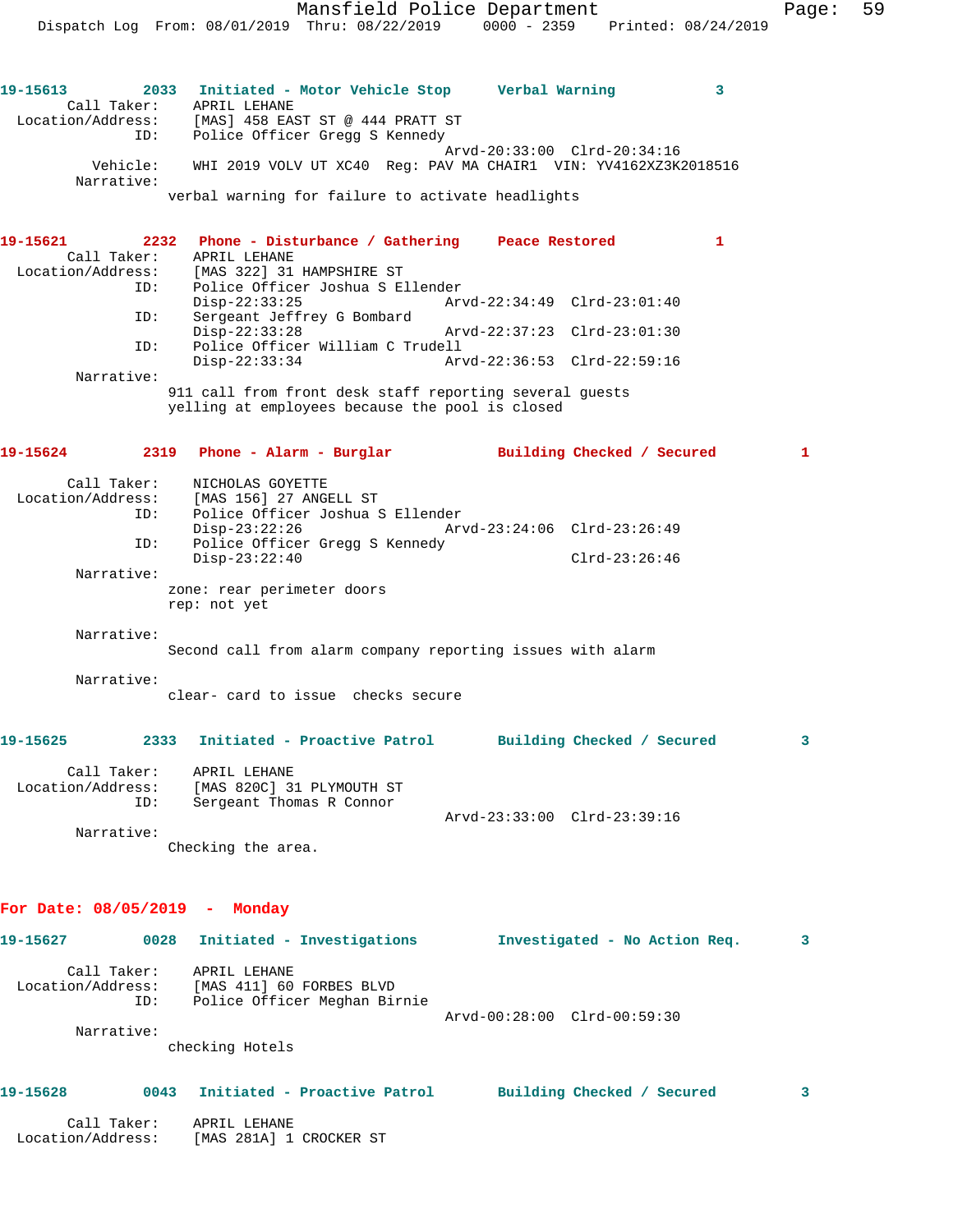Mansfield Police Department Fage: 60 Dispatch Log From: 08/01/2019 Thru: 08/22/2019 0000 - 2359 Printed: 08/24/2019 ID: Police Officer Michelle Bellevue Arvd-00:43:00 Clrd-00:45:51 Narrative: Checking the area. **19-15629 0048 Initiated - Proactive Patrol Building Checked / Secured 3** Call Taker: APRIL LEHANE Location/Address: [MAS 418] 21 FRANCIS AVE ID: Police Officer Michelle Bellevue Arvd-00:48:00 Clrd-01:03:09 Narrative: Checking the area. **19-15630 0053 Initiated - Proactive Patrol Building Checked / Secured 3** Call Taker: APRIL LEHANE Location/Address: [MAS 1002] 250 EAST ST ID: Police Officer Donald MacLean Arvd-00:53:00 Clrd-01:01:56 Narrative: Checking the area. **19-15631 0056 Phone - Assist Law Enfrc Agncy Not Home / No Answer 3**  Call Taker: APRIL LEHANE Location/Address: [MAS] 100 OTIS ST ID: Police Officer Meghan Birnie Disp-00:59:39 Arvd-01:11:40 Clrd-01:15:20 Narrative: NAPD requesting notification be made. Have party contact Ofc Valino. Narrative: 100 Otis St is vacant. 24 Balcolm is all quiet at this time. Ofc Birnie to check back in morning **19-15632 0102 Initiated - Proactive Patrol Building Checked / Secured 3** Call Taker: APRIL LEHANE Location/Address: [MAS 451B] 500 EAST ST ID: Police Officer Donald MacLean Arvd-01:02:00 Clrd-01:21:31 Narrative: Checking the area. **19-15634 0115 Initiated - Proactive Patrol Building Checked / Secured 3** Call Taker: APRIL LEHANE Location/Address: [MAS 992] 660 EAST ST ID: Police Officer Donald MacLean Arvd-01:15:00 Clrd-01:22:20 Narrative: Checking the area. **19-15635 0130 Initiated - Proactive Patrol Building Checked / Secured 3** Call Taker: APRIL LEHANE Location/Address: [MAS] 4 ERICK RD @ 15 BONNEY LN ID: Police Officer Donald MacLean Arvd-01:30:00 Clrd-01:42:59 Narrative: Checking the area. **19-15637 0140 Initiated - Proactive Patrol Building Checked / Secured 3**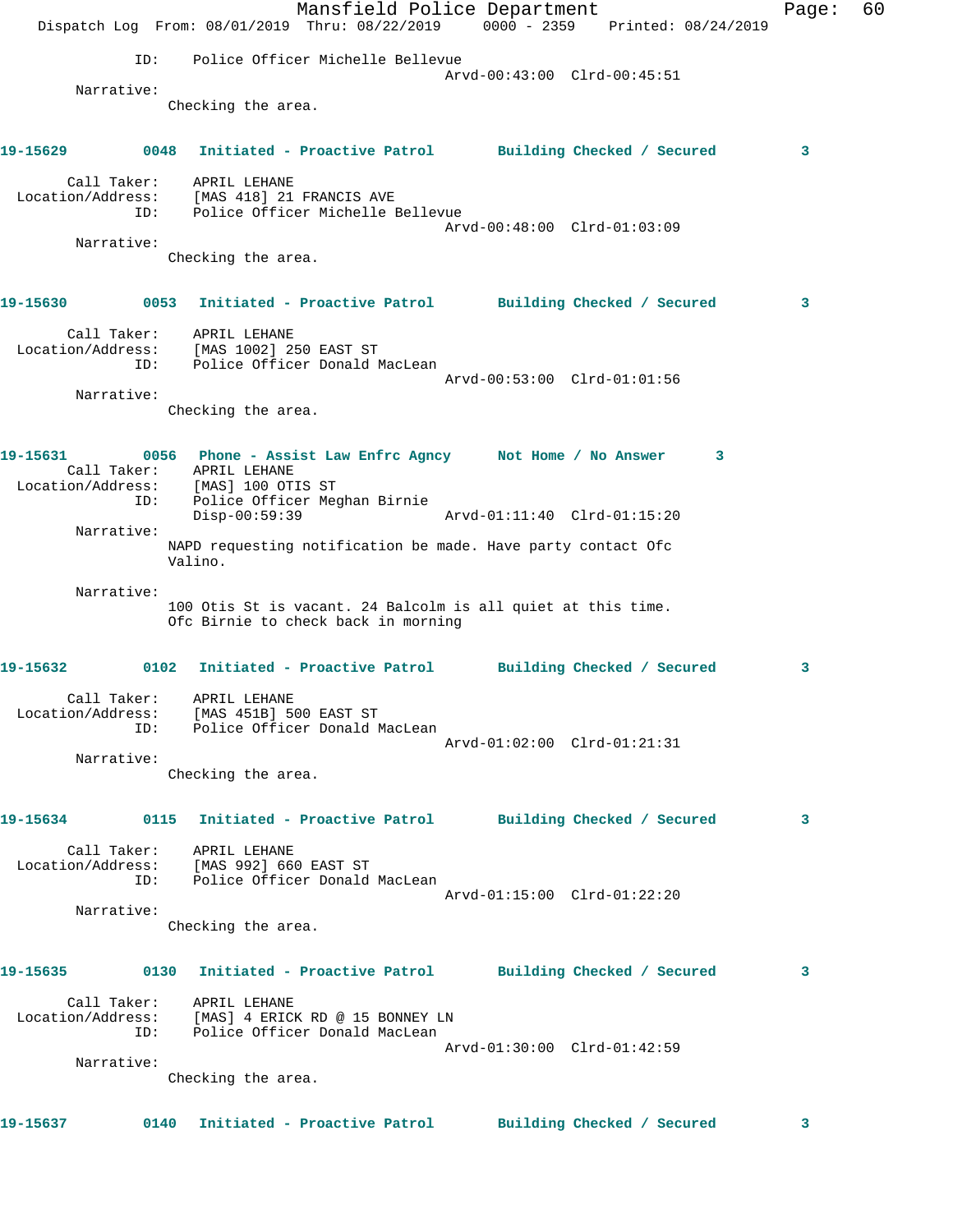|                                               | Mansfield Police Department<br>Dispatch Log From: 08/01/2019 Thru: 08/22/2019 0000 - 2359 Printed: 08/24/2019                      |                             | Page:                     | 61 |
|-----------------------------------------------|------------------------------------------------------------------------------------------------------------------------------------|-----------------------------|---------------------------|----|
| ID:<br>Narrative:                             | Call Taker: APRIL LEHANE<br>Location/Address: [MAS 840] 280 SCHOOL ST<br>Police Officer Meghan Birnie<br>Checking the area.        | Arvd-01:40:00 Clrd-01:53:01 |                           |    |
|                                               |                                                                                                                                    |                             |                           |    |
|                                               | 19-15639 0202 Initiated - Proactive Patrol Building Checked / Secured 3                                                            |                             |                           |    |
|                                               | Call Taker: APRIL LEHANE<br>Location/Address: [MAS 927] 50 PLYMOUTH ST<br>ID: Police Officer Meghan Birnie                         | Arvd-02:02:00 Clrd-02:04:11 |                           |    |
| Narrative:                                    |                                                                                                                                    |                             |                           |    |
|                                               | Checking the area.                                                                                                                 |                             |                           |    |
|                                               | 19-15640 0208 Initiated - Proactive Patrol Building Checked / Secured                                                              |                             | $\overline{\mathbf{3}}$   |    |
|                                               | Call Taker: APRIL LEHANE<br>Location/Address: [MAS 8] 377 CHAUNCY ST<br>ID: Police Officer Meghan Birnie                           |                             |                           |    |
| Narrative:                                    | Checking the area.                                                                                                                 | Arvd-02:08:00 Clrd-02:15:06 |                           |    |
|                                               | 19-15647 0242 Initiated - Proactive Patrol Building Checked / Secured                                                              |                             | $\mathbf{3}$              |    |
|                                               | Call Taker: APRIL LEHANE<br>Location/Address: [MAS 907E] 390 WEST ST<br>ID: Police Officer Meghan Birnie                           | Arvd-02:42:00 Clrd-02:51:19 |                           |    |
| Narrative:                                    | Checking the area.                                                                                                                 |                             |                           |    |
|                                               | 19-15652 0553 Initiated - Traffic Enforcement / Activity Citation / Warning Issued                                                 |                             |                           |    |
| $\overline{\mathbf{2}}$<br>Call Taker:<br>ID: | APRIL LEHANE<br>Location/Address: [MAS] RESERVOIR ST<br>Police Officer Meghan Birnie                                               |                             |                           |    |
| Narrative:                                    | Vehicle: GRY 2014 SUBA XVCROS Req: PC MA 623AD1 VIN: JF2GPACC5E8329079                                                             | Arvd-05:53:00 Clrd-06:30:12 |                           |    |
|                                               | Ofc Birnie on traffic enforcement                                                                                                  |                             |                           |    |
| Narrative:                                    | citation issued                                                                                                                    |                             |                           |    |
| 19-15658                                      | 0723 Initiated - Arrest<br>Call Taker: Kieran M Ruth<br>Location/Address: [MAS 153] 50 WEST ST<br>ID: Police Officer Meghan Birnie | Accident Report             | 1                         |    |
| Narrative:                                    |                                                                                                                                    | Arvd-07:23:00 Clrd-08:00:36 |                           |    |
| Arrest:                                       | Refer To Arrest: 19MAS-410-AR                                                                                                      |                             |                           |    |
| Age:<br>Charges:                              | 55<br>HARASSMENT PROTECTION ORDER VIOLATION                                                                                        |                             |                           |    |
| 19-15663<br>3                                 | 0851 Initiated - Selective Enforcement/RADAR                                                                                       |                             | Citation / Warning Issued |    |
| Location/Address:                             | Call Taker: Kieran M Ruth<br>[MAS] 79 NORTH MAIN ST @ 14 COURT ST                                                                  |                             |                           |    |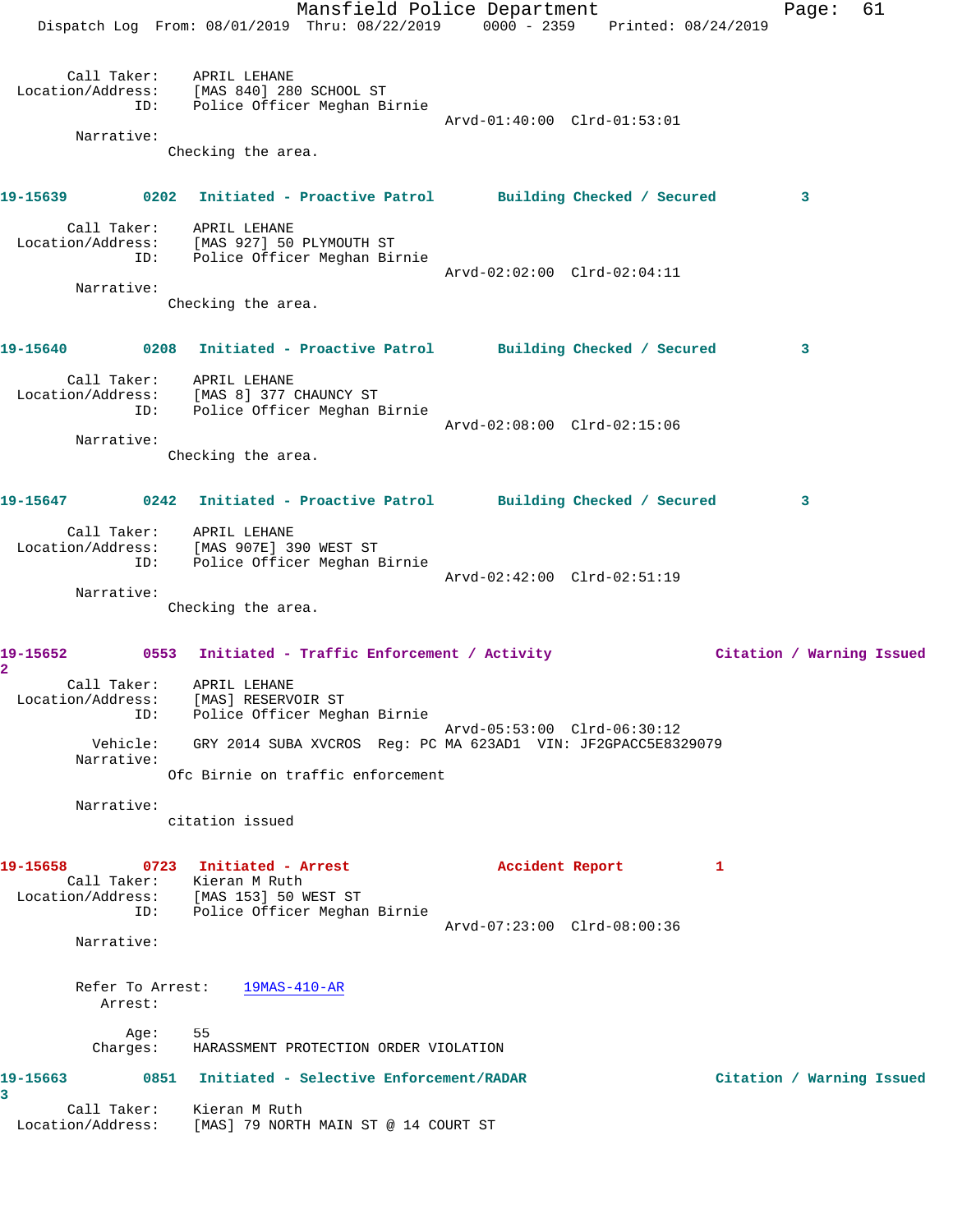Mansfield Police Department Fage: 62 Dispatch Log From: 08/01/2019 Thru: 08/22/2019 0000 - 2359 Printed: 08/24/2019 ID: Police Officer Gregg S Kennedy Arvd-08:51:00 Clrd-09:12:47 Vehicle: GRY 2010 TOYT HIGHLA Reg: COR MA 83 VIN: 5TDDK3EH9AS030186 Narrative: Traffic enforcement in the area. Narrative: Out with MA/C 83 **19-15664 0859 Initiated - Motor Vehicle Stop Verbal Warning 3**  Call Taker: LINDSAY MITCHELL Location/Address: [MAS] 79 NORTH MAIN ST @ 14 COURT ST ID: Police Officer Matthew A Souza Arvd-08:59:00 Clrd-09:10:34 Vehicle: BLK 2010 JEEP UT WRANGL Reg: PC MA 488NG9 VIN: 1J4GA2D17AL226265 Narrative: MV stop Narrative: Verbal **19-15666 0906 Phone - Sudden / Unattended Death Incident Report 1**  Call Taker: LINDSAY MITCHELL Location/Address: [MAS H5069] 11 CHESTNUT ST ID: Sergeant Brian P Thibault Disp-09:08:07<br>ID: Sergeant Brian P Thibault Clrd-09:08:07 Sergeant Brian P Thibault Disp-09:10:33 Clrd-09:10:33<br>ID: Police Officer John R Armstrong Police Officer John R Armstrong Disp-09:11:31 Clrd-09:13:11 ID: Police Officer Matthew A Souza<br>Disp-09:11:36 A Disp-09:11:36 Arvd-09:21:32 Clrd-09:26:26 ID: Police Officer Gregg S Kennedy Disp-09:13:03 Clrd-09:36:23 ID: Sergeant Brian P Thibault Disp-09:21:29 Arvd-09:21:34 Clrd-10:19:05<br>ID: Detective Christopher P Walsh Detective Christopher P Walsh<br>Disp-09:24:12 Disp-09:24:12 Arvd-09:25:14 Clrd-11:49:11 ID: Sergeant Brian P Thibault Disp-10:25:16 Clrd-10:28:11 ID: Police Officer Gregg S Kennedy Disp-10:28:22 Arvd-10:28:27 Clrd-11:49:07 Narrative: Assist MFD Narrative: MD3 and Sgt. Thibault on location Narrative: ME has declined @1045 Narrative: Sherman-Jackson has taken possession Refer To Incident: 19MAS-680-OF **19-15673 1017 Phone - 911 Hang-ups & Verifications Confirmed misdial/Accdntl Call 2**  Call Taker: LINDSAY MITCHELL Location/Address: [MAS H4161] 20 SMILEY AVE ID: Sergeant Brian P Thibault<br>Disp-10:19:08 Disp-10:19:08 Arvd-10:23:56 Clrd-10:23:57 Narrative: Accidental 911, out to confirm **19-15675 1029 Initiated - Proactive Patrol Building Checked / Secured 3** Call Taker: LINDSAY MITCHELL Location/Address: [MAS 840] 280 SCHOOL ST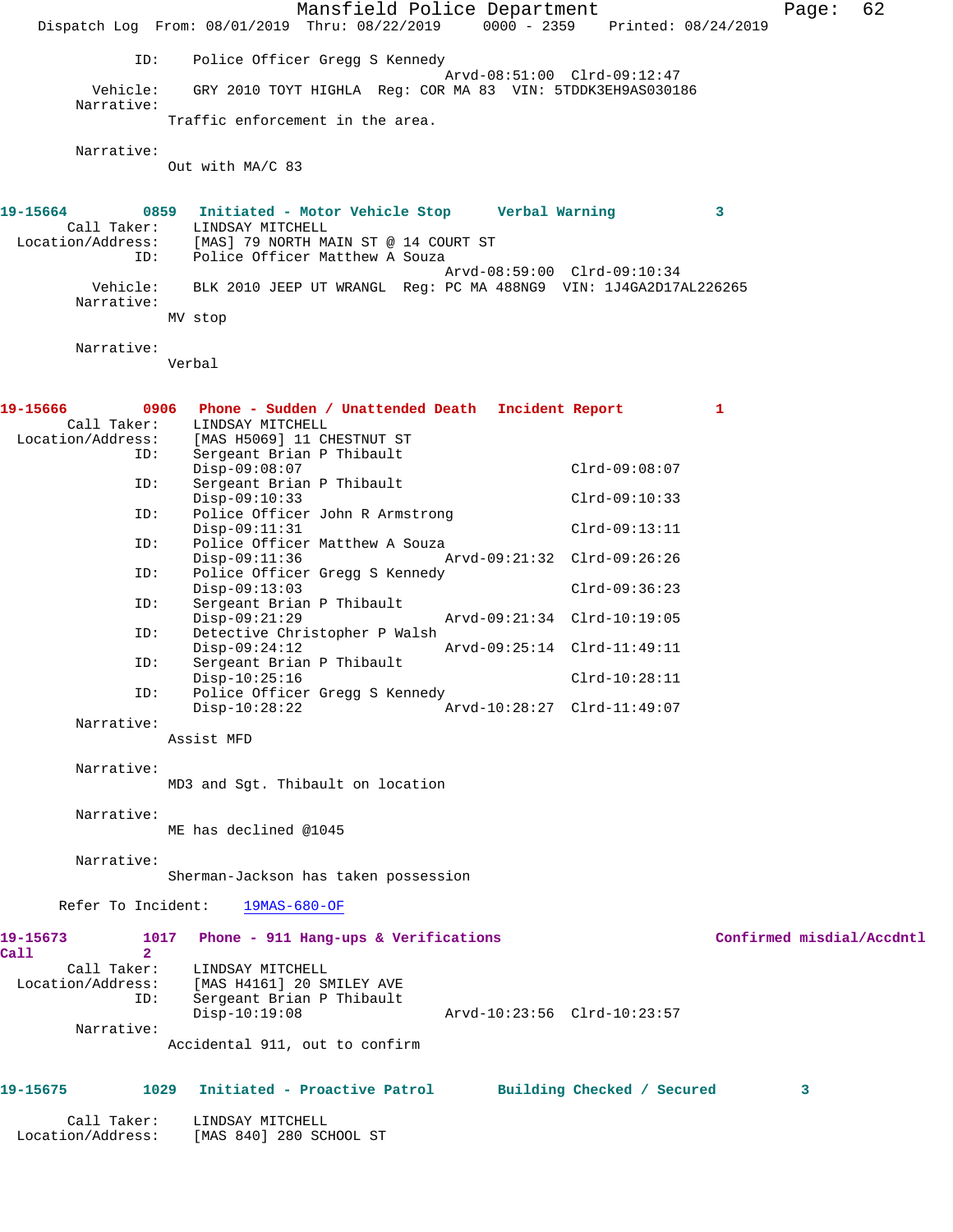Mansfield Police Department Fage: 63 Dispatch Log From: 08/01/2019 Thru: 08/22/2019 0000 - 2359 Printed: 08/24/2019 ID: Police Officer John R Armstrong Arvd-10:29:00 Clrd-10:36:15 19-15683 1143 Initiated - Traffic Enforcement / Activity **Services Rendered 2**  Call Taker: Police Officer David W Kinahan Location/Address: [MAS] HOPE ST ID: Police Officer David W Kinahan Arvd-11:44:32 Clrd-11:48:49 Narrative: Officer Kinahan out to Deploy Speed Sign and Trailer **19-15686 1201 Initiated - Motor Vehicle Stop Verbal Warning 3**  Call Taker: Kieran M Ruth Location/Address: [MAS H4801] 148 CHAUNCY ST ID: Police Officer David W Kinahan Arvd-12:01:00 Clrd-12:10:19 Vehicle: GRY 2015 LINC UT MKC Reg: PC MA 2VTF40 VIN: 5LMTJ2AHXFUJ08288 Narrative: Out with MA/2VTF40 Narrative: Verbal **19-15687 1207 Phone - Assist Fire Department Referred to Other Agency 3**  Call Taker: Kieran M Ruth Location/Address: [MAS H769] 30 OLD NORTH TRL ID: Police Officer Gregg S Kennedy Disp-12:09:13 Clrd-12:14:24 Narrative: Assisting MFD with a fall Narrative: MFD clearing, no incident **19-15693 1304 Initiated - Motor Vehicle Stop Verbal Warning 3**  Call Taker: Kieran M Ruth Vicinity of: [MAS] 333 SCHOOL ST ID: Police Officer David W Kinahan Arvd-13:04:00 Clrd-13:10:19 Vehicle: GRY 2011 KIA SORENT Reg: PAV MA FRAU VIN: 5XYKT4A26BG118008 Narrative: Out with MA/FRAU Narrative: Verbal fore defective equipment **19-15694 1316 Phone - 911 Hang-ups & Verifications Unfounded/Unverifed 2**  Call Taker: Kieran M Ruth Location/Address: [MAS 907A] 390 WEST ST Apt. #B ID: Police Officer John R Armstrong Police Office Communications<br>Disp-13:17:16 Arvd-13:17:22 Clrd-13:21:31 Narrative: Out checking the area for a 911 open line Narrative: Parking lot checked, no party looking for assistance **19-15696 1325 Initiated - Suspicious Actv / Persn / Veh Spoken To 2** Call Taker: Kieran M Ruth Location/Address: [MAS H4720] 106 NORTH MAIN ST ID: Police Officer Matthew A Souza Arvd-13:25:00 Clrd-13:29:32 Vehicle: GRY 2018 JEEP WRANGL Reg: PC MA 114XT5 VIN: 1C4BJWDG3JL858126 Narrative: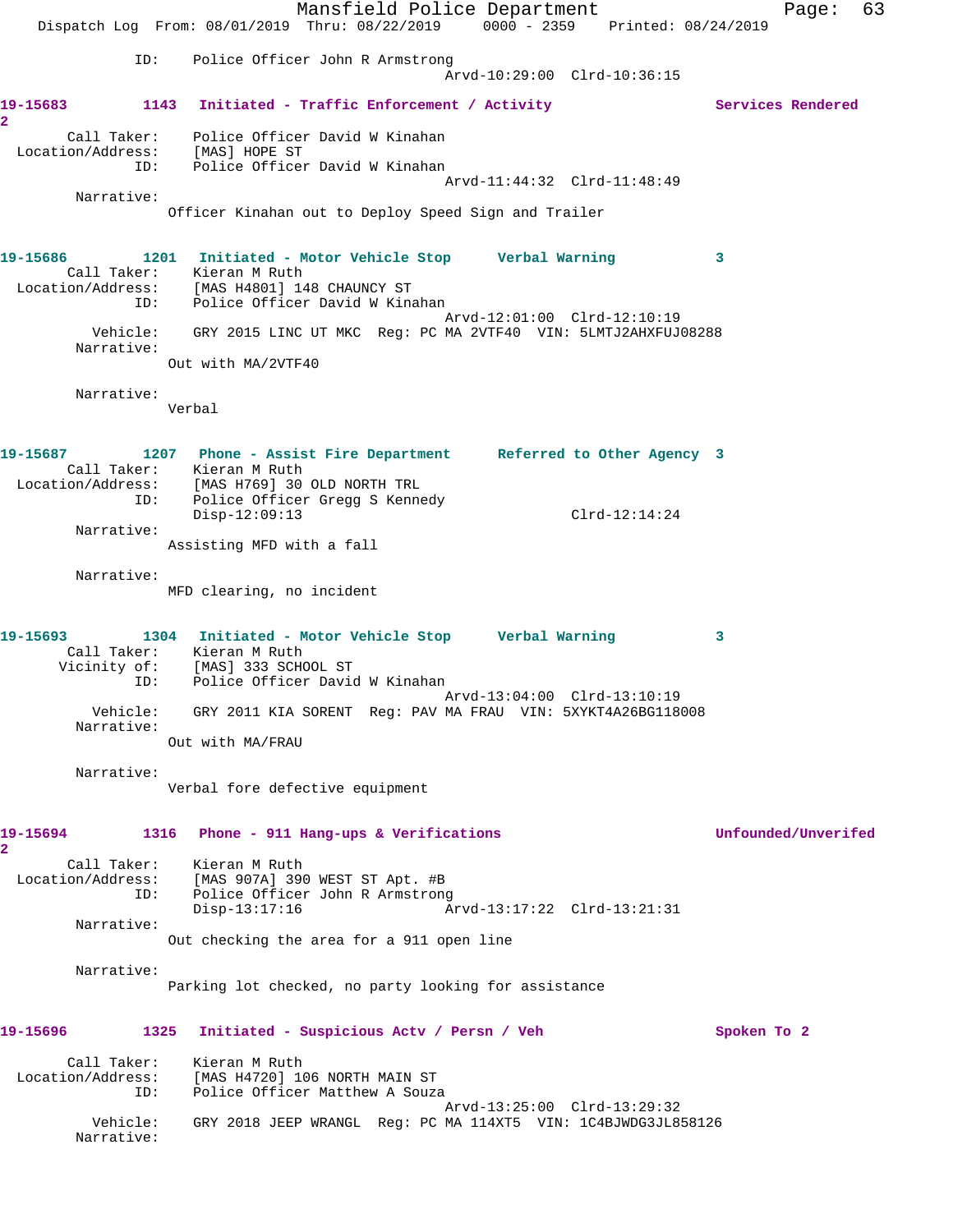Mansfield Police Department Fage: 64 Dispatch Log From: 08/01/2019 Thru: 08/22/2019 0000 - 2359 Printed: 08/24/2019 Checking on MA/114TX5 Narrative: Clear, vehicle checked OK **19-15698 1339 Initiated - Motor Vehicle Stop Verbal Warning 3**  Call Taker: Kieran M Ruth Vicinity of: [MAS] 600 WEST ST ID: Police Officer David W Kinahan Arvd-13:39:00 Clrd-13:44:10 Vehicle: BLK 2009 FORD UT EDGE Reg: PC MA 6NM689 VIN: 2FMDK49C19BA53958 Narrative: Out with MA/6NM689 **19-15701 1352 Initiated - Selective Enforcement/RADAR Services Rendered 3**  Call Taker: Kieran M Ruth Location/Address: [MAS] 62 HOPE ST @ 155 CHURCH ST ID: Police Officer Gregg S Kennedy Arvd-13:52:00 Clrd-14:19:55 Narrative: Traffic enforcement in the area. **19-15703 1359 Initiated - Motor Vehicle Stop Citation / Warning Issued 3**  Call Taker: LINDSAY MITCHELL Location/Address: [MAS] 430 SCHOOL ST @ 2 SEAN DR ID: Police Officer David W Kinahan Arvd-13:59:00 Clrd-14:08:40 Vehicle: WHI 2017 GMC SIERRA Reg: PC MA 7042AD VIN: 1GTN1LEH2HZ141470 Narrative: Out with MA/7042AD Narrative: Cited for speed **19-15705 1411 911 - Assist Citizen - P S A Spoken To 3**  Call Taker: Support Staff Matthew Todesco Location/Address: ID: Police Officer Matthew A Souza<br>Disp-14:13:14 Disp-14:13:14 Arvd-14:18:51 Clrd-14:26:47 Narrative: 19-15713 1445 Walk-In - Identity Theft Spoken To 1 Call Taker: Support Staff Matthew Todesco Location/Address: [MAS H3420] 41 CASA DR ID: Police Officer John R Armstrong Disp-14:49:35 Arvd-14:55:34 Clrd-15:09:07 Narrative: RP into the station to report he recieved a call stating his social security number was compromised and he did give out some personal information. Ofc Armstrong will be responding to speak with the RP. Refer To Incident: 19MAS-681-OF **19-15714 1526 Phone - Assist-Law Enforce Invest Spoken To 3**  Call Taker: DAVID SULLIVAN Location/Address: [MAS H2424] 35 FRUIT ST ID: Police Officer Matthew A Souza Disp-15:28:27 Arvd-15:32:12 Clrd-15:33:56 ID: Police Officer Gregg S Kennedy

Disp-15:28:30 Arvd-15:30:53 Clrd-15:33:56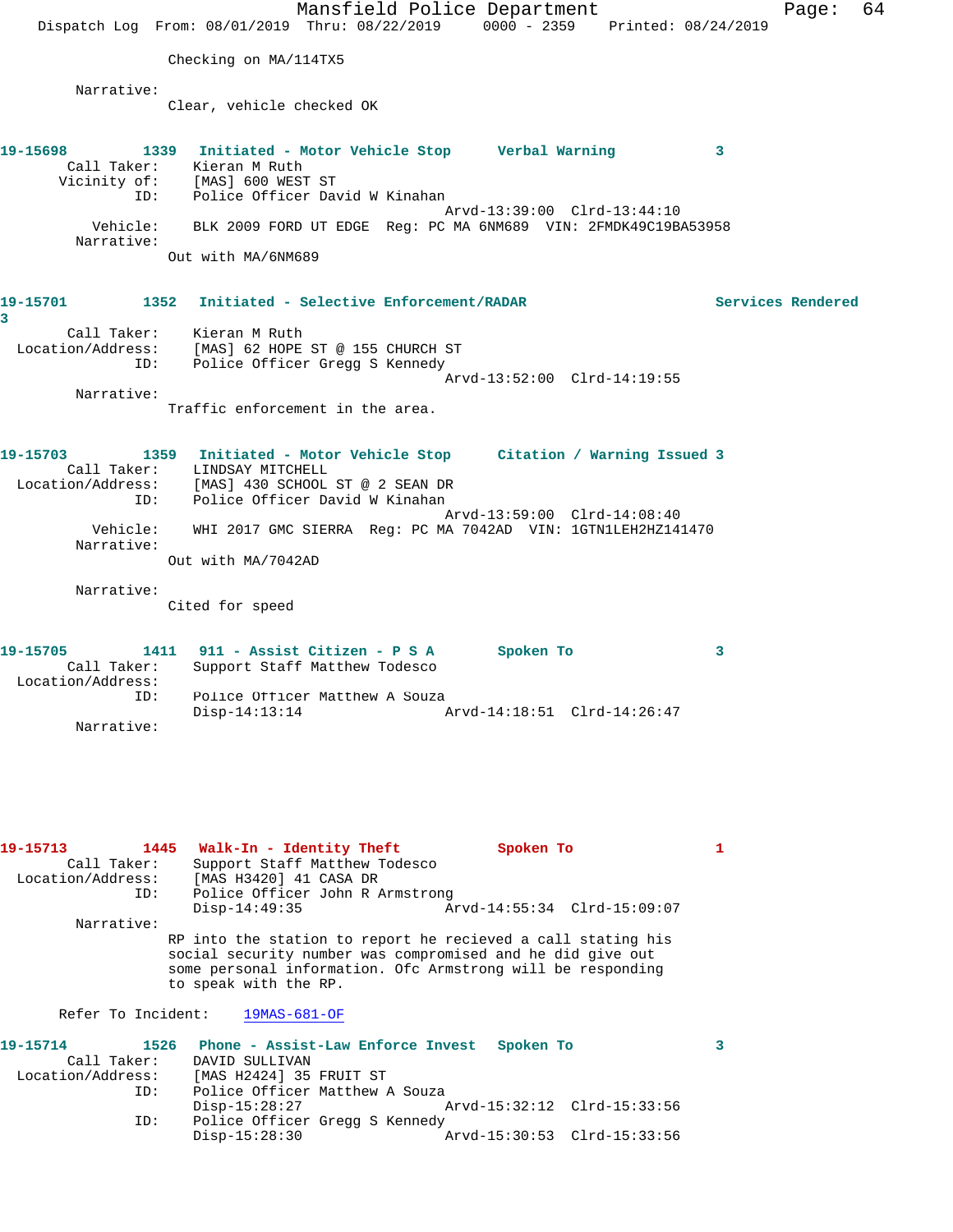Mansfield Police Department Fage: 65 Dispatch Log From: 08/01/2019 Thru: 08/22/2019 0000 - 2359 Printed: 08/24/2019 Narrative: PEMBROKE PD REQ ATL MISSING JUVENILE PPD HAS A REPORT THAT PARTY MAY BE WITH GRANDPARENTS, KEVIN OR KAREN DOYLE, AT THIS ADDRESS. Narrative: Ofc. Souza reports the juvenile id not at the residence **19-15715 1538 Phone - Motor Veh Acc - No Injury Accident Report 1**  Call Taker: Kieran M Ruth Location/Address: [MAS] RTE 140 SB ID: Police Officer John R Armstrong Disp-15:39:34 Arvd-15:42:10 Clrd-15:47:29 ID: Police Officer David W Kinahan<br>Disp-15:39:43 Arvd-15:45:47 Clrd-16:02:42 Disp-15:39:43 Arvd-15:45:47 Clrd-16:02:42 Vehicle: BLU 2013 CHRY TOWN Reg: PC MA 54EM46 VIN: 2C4RC1CG3DR711300 Vehicle: GRY 2006 GMC SIERRA Reg: PC MA 712XW3 VIN: 1GTHK29U26E206835 Narrative: Out for a minor MVA Narrative: Both vehicles underway Refer To Accident: 19MAS-291-AC **19-15717 1553 Phone - Animal Complaints Services Rendered 3**  Call Taker: LINDSAY MITCHELL Location/Address: [MAS] SEAN DR ID: animal control Jeffrey S Collins Disp-15:56:02 Clrd-16:01:23 Narrative: RP located a stray dog Narrative: Owner on the dog has been located **19-15719 1602 Phone - Suspicious Actv / Persn / Veh Spoken To 2** Call Taker: LINDSAY MITCHELL Location/Address: [MAS] BICENTENNIAL CT ID: Police Officer David J Pepicelli Arvd-16:13:06 Clrd-16:23:13 Narrative: RP requesting a check on a male in the area who states he is soliciting for Verizon. RP is concerned it is a scam Narrative: The party has a permit **19-15718 1603 Walk-In - Motor Veh Acc - Hit & Run Services Rendered 1**  Call Taker: Support Staff Amanda Crisfulla Location/Address: [MAS 834] 261 CHAUNCY ST ID: Police Officer Danielle C Titus Disp-16:06:47 Arvd-16:04:57 Clrd-16:22:10 Vehicle: GRN 2006 K25 Reg: CO RI 51896 VIN: 1GCHK24U96E150738 Vehicle: GRY 2015 LINC MKZ Reg: PAR MA H7685 VIN: 3LN6L2J96FR608121 Narrative: Rp in lobby requesting to speak with an Ofc regarding a hit and run that took place in the cvs parking lot Narrative: No hit and run, operators exchanged information **19-15721 1706 Initiated - Motor Vehicle Stop Citation / Warning Issued 3**  Call Taker: Kieran M Ruth Location/Address: [MAS] 200 CHAUNCY ST @ 234 CENTRAL ST ESS: INDITE: INCREASED PROPERTY DAVID JP POLICE Arvd-17:06:00 Clrd-17:11:52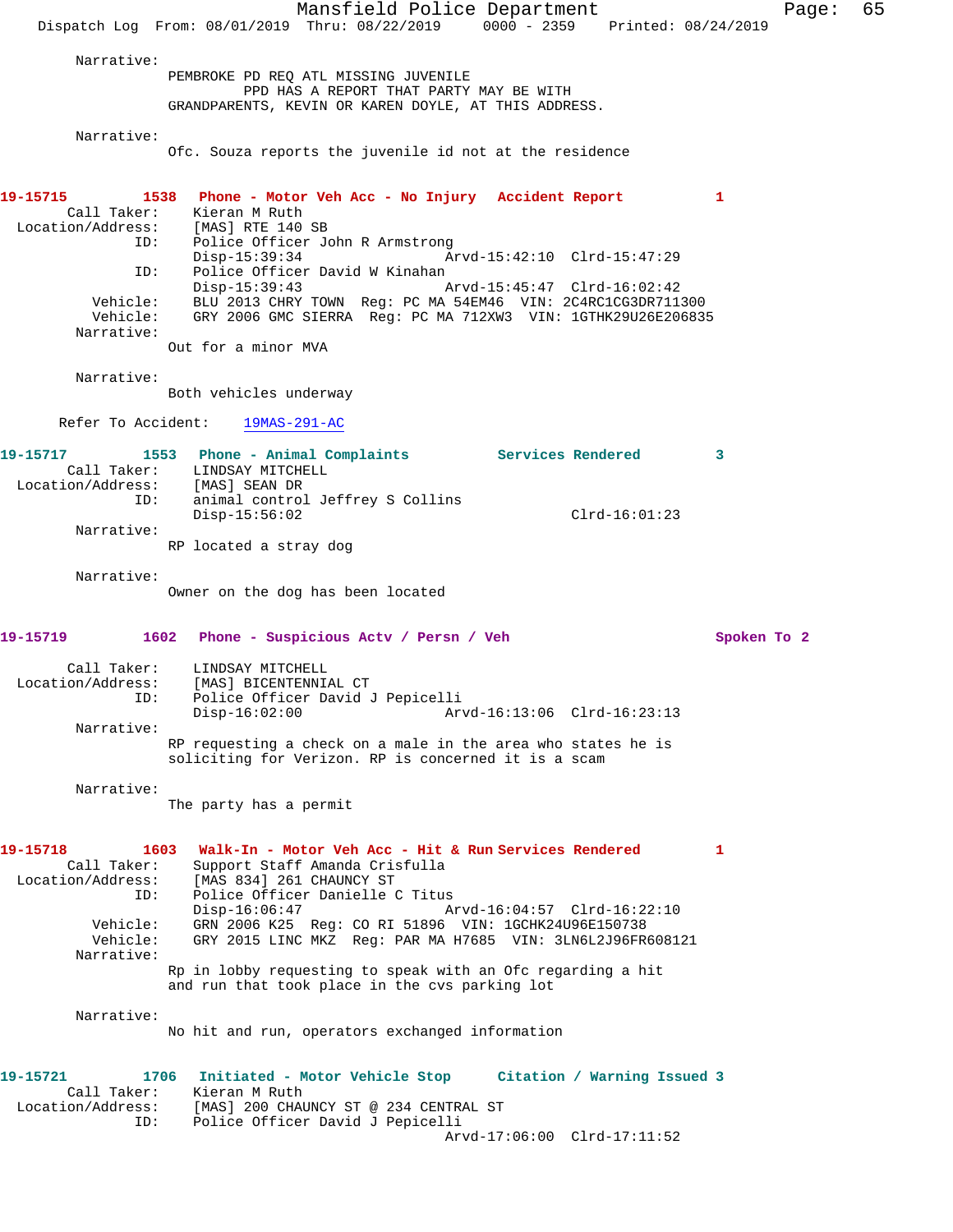Mansfield Police Department Fage: 66 Dispatch Log From: 08/01/2019 Thru: 08/22/2019 0000 - 2359 Printed: 08/24/2019 Vehicle: BRO 2000 PONT BONNEV Reg: PAR MA 86896 VIN: 1G2HY54K4Y4296525 Narrative: MV stop Narrative: Cited for red light violation **19-15722 1720 Phone - 911 Hang-ups & Verifications Confirmed misdial/Accdntl Call 2**  Call Taker: Kieran M Ruth Location/Address: [MAS H5728] 159 LAWNDALE RD ID: Police Officer Joshua S Ellender Disp-17:22:08 Arvd-17:33:38 Clrd-17:35:11 ID: Police Officer Danielle C Titus Arvd-17:31:12 Clrd-17:35:11 Narrative: Out to verify an accidental 911 **19-15723 1721 Initiated - Motor Vehicle Stop Citation / Warning Issued 3**  Call Taker: LINDSAY MITCHELL Location/Address: [MAS] 242 N MAIN ST @ 16 OLD COLONY WAY ID: Police Officer David J Pepicelli Arvd-17:21:00 Clrd-17:27:23 Vehicle: GRY 2007 HYUN SONATA Reg: PC MA 4XD434 VIN: 5NPET46C27H253663 Narrative: Failure to inspect and no license in possession Narrative: Confirmed accidental **19-15724 1730 Initiated - Proactive Patrol Building Checked / Secured 3** Call Taker: Kieran M Ruth Location/Address: [MAS 840] 280 SCHOOL ST ID: Police Officer Nicole P Newport Arvd-17:30:00 Clrd-18:00:24 Narrative: Checking the area. **19-15728 1740 Walk-In - Larceny under \$1200 Incident Report 2**  Call Taker: Support Staff Amanda Crisfulla Location/Address: [MAS] 9 FRANCIS AVE Apt. #1705 ID: Police Officer Joshua S Ellender Disp-17:45:04 Arvd-17:56:12 Clrd-18:06:05 Narrative: RP in lobby wishing to file a police report regarding a stolen UPS package Narrative: Party reports packages taken on 7/29/19 Refer To Incident: 19MAS-683-OF **19-15730 1750 Initiated - Selective Enforcement/RADAR Citation / Warning Issued 3**  Call Taker: Kieran M Ruth Location/Address: [MAS] OLD COLONY WAY ID: Police Officer David J Pepicelli Arvd-17:50:00 Clrd-18:07:01 Vehicle: WHI 2013 GMC UT ACADIA Reg: PAS MA RS97JY VIN: 1GKKVTKD8DJ229073 Narrative: Traffic enforcement in the area. Narrative: Cited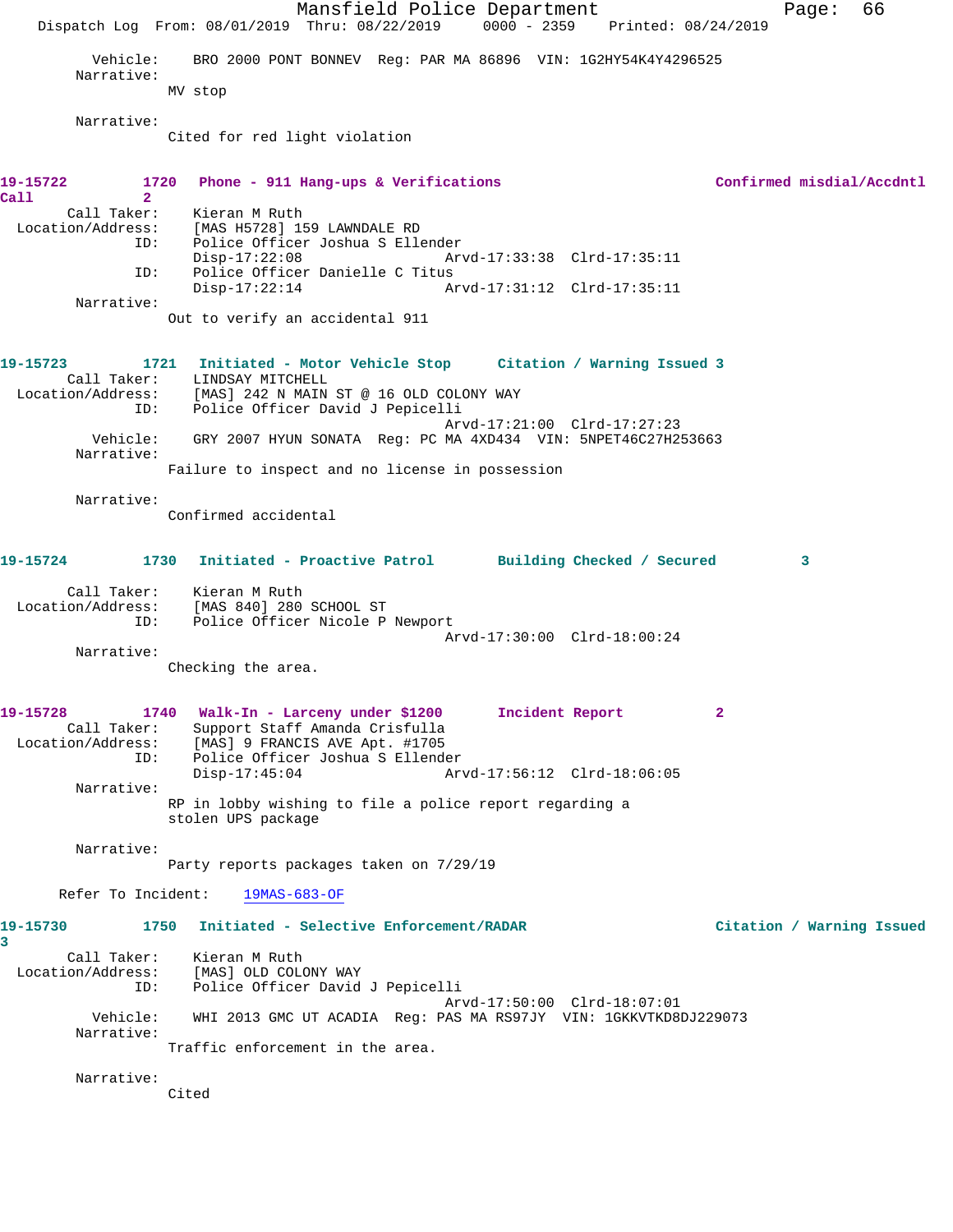Mansfield Police Department Fage: 67 Dispatch Log From: 08/01/2019 Thru: 08/22/2019 0000 - 2359 Printed: 08/24/2019 **19-15731 1759 Radio - Disabled Motor Vehicle Services Rendered 3**  Call Taker: Kieran M Ruth Vicinity of: [MAS] 600 SCHOOL ST ID: Police Officer Nicole P Newport Disp-18:00:37 Arvd-18:03:48 Clrd-18:03:53 Narrative: Out for a DMV Narrative: Vehicle is off the road with a tow on the way **19-15732 1804 Initiated - Suspicious Actv / Persn / Veh Services Rendered 2**  Call Taker: LINDSAY MITCHELL Location/Address: [MAS 181A] 150 OAKLAND ST ID: Police Officer Danielle C Titus Arvd-18:04:00 Clrd-18:05:47 Vehicle: PLE 2016 TOYT LL RAV4 Reg: PC NY JGY3749 VIN: 2T3BFREV0GW450544 Narrative: Checking on a MV Narrative: Family on site visiting an employee. **19-15733 1806 Initiated - Selective Enforcement/RADAR Services Rendered 3**  Call Taker: Kieran M Ruth Vicinity of: [MAS] 600 ELM ST ID: Police Officer Nicole P Newport Arvd-18:06:00 Clrd-18:07:27 Narrative: Traffic enforcement in the area. **19-15734 1806 Phone - Alarm - Burglar False / Accidental Alarm 1**  Call Taker: LINDSAY MITCHELL Location/Address: [MAS 192] 9 OXFORD RD ID: Police Officer Danielle C Titus Disp-18:07:27 Clrd-18:08:14 ID: Police Officer Nicole P Newport<br>Disp-18:07:27 Ar Arvd-18:12:13 Clrd-18:24:08 ID: Police Officer David J Pepicelli Disp-18:08:21 Arvd-18:12:38 Clrd-18:24:11 Narrative: Officers responding for a lobby motion Narrative: Building checks hand tight, card to issue **19-15736 1811 Walk-In - Trespassing / Unwanted Person Services Rendered 1**  Call Taker: Support Staff Amanda Crisfulla Location/Address: [MAS] 150 RUMFORD AVE Apt. #211 ID: Police Officer David J Pepicelli Disp-18:25:11 Arvd-18:32:58 Clrd-19:43:58 Narrative: RP in lobby requesting to speak with an Ofc regarding trespassing and illegal dumping on private property **19-15737 1819 Phone - Animal Complaints Gone on Arrival 3**  Call Taker: Kieran M Ruth Vicinity of: [MAS H3252] 104 HIGHLAND AVE ID: Police Officer Danielle C Titus Disp-18:20:26 Arvd-18:22:45 Clrd-18:44:48 Narrative: Out for 2 loose black labs

Narrative: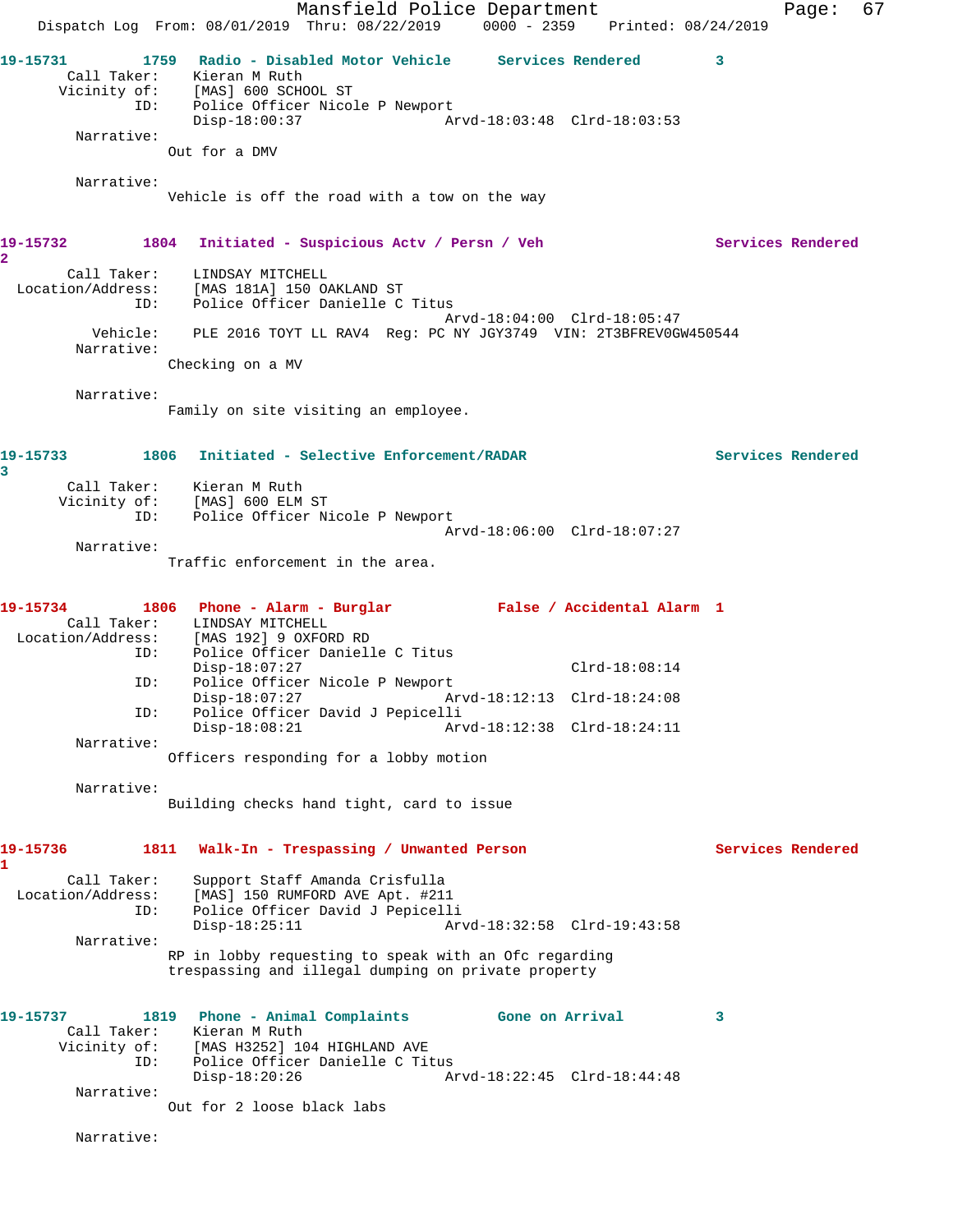DOGS WERE NOT LOCATED HOMEOWNERS OUT LOOKING FOR DOGS

**19-15739 1828 Phone - Well Being Check Spoken To 3**  Call Taker: Kieran M Ruth Location/Address: [MAS] HOWE ST ID: Police Officer Nicole P Newport<br>Disp-18:30:52 A Disp-18:30:52 Arvd-18:36:13 Clrd-18:40:44 Narrative: Out for a check on a female on the side of the road Narrative: Ofc. Newport states the female is the owner of the 2 dogs from Ofc. Titus' loose dog call **19-15743 1841 Initiated - Selective Enforcement/RADAR Citation / Warning Issued 3**  Call Taker: Kieran M Ruth Vicinity of: [MAS 982] 111 HOPE ST ID: Police Officer Joshua S Ellender Arvd-18:41:00 Clrd-19:26:47 Vehicle: GRY 2017 SUBA FOREST Reg: PC MA 259TMA VIN: JF2SJAEC3HH440811 Vehicle: WHI 2017 ACUR UT MDX Reg: PAR MA V61 VIN: 5FRYD4H87HB040385 Narrative: Traffic enforcement in the area. **19-15744 1931 Initiated - Building Check Building Checked / Secured 3** Call Taker: PATRICK FEENEY Location/Address: [MAS] PILGRIM RD ID: Police Officer Joshua S Ellender Arvd-19:31:00 Clrd-19:36:24 **19-15745 1938 Initiated - Building Check Services Rendered 3**  Call Taker: PATRICK FEENEY Location/Address: [MAS 432] 12 BONNEY LN ID: Police Officer Joshua S Ellender Arvd-19:38:00 Clrd-20:21:52 ID: Police Officer Danielle C Titus Disp-19:42:08 Arvd-19:50:02 Clrd-20:21:52 **19-15746 1940 Phone - Follow up Investigation Services Rendered 3**  Call Taker: NICHOLAS GOYETTE Location/Address: [MAS H36] 165 COTTAGE ST ID: Police Officer David J Pepicelli Disp-19:44:10 Arvd-19:45:40 Clrd-19:46:51 Narrative: Caller reports her mother Maria Gato is walking to her house and left at 1845 and not yet arrived. She arrived mid 911 call, officer responding to confirm no emergency. Narrative: M13 reports that Maria is home safe. **19-15749 2001 911 - Assist Fire Department Transported to Hospital 3**  Call Taker: PATRICK FEENEY Location/Address: [MAS 4] 31 HAMPSHIRE ST ID: Police Officer Nicole P Newport Disp-20:03:44 Arvd-20:09:40 Clrd-20:26:56 ID: Sergeant Jeffrey G Bombard Disp-20:05:13 Arvd-20:09:41 Clrd-20:26:56 Narrative: Assist FD with a medical. Narrative: ASSIST MEDICAL DOOR C **19-15750 2026 Initiated - Building Check Building Checked / Secured 3**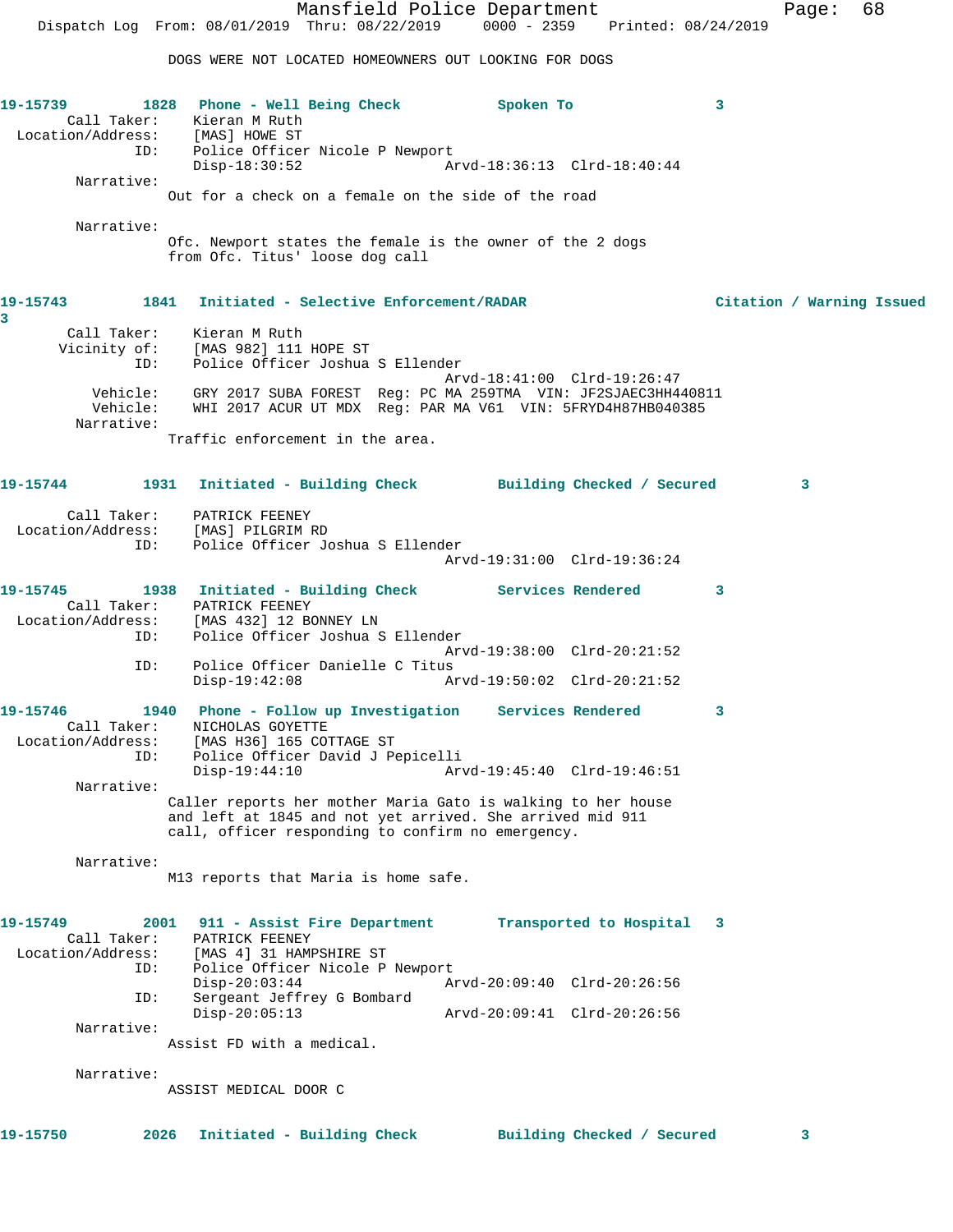Dispatch Log From: 08/01/2019 Thru: 08/22/2019 0000 - 2359 Printed: 08/24/2019 Call Taker: PATRICK FEENEY Location/Address: [MAS 1015] 30 CHAUNCY ST ID: Police Officer Danielle C Titus Arvd-20:26:00 Clrd-20:30:08 **19-15751 2028 Initiated - Motor Vehicle Stop Citation / Warning Issued 3**  Call Taker: PATRICK FEENEY<br>Vicinity of: [MAS 982] 111 I<br>ID: Police Officer [MAS 982] 111 HOPE ST Police Officer Joshua S Ellender Arvd-20:28:00 Clrd-20:33:51 Vehicle: RED 2006 HOND ACCORD Reg: PC MA 5ST767 VIN: 1HGCM66396A065889 **19-15752 2038 Initiated - Building Check Building Checked / Secured 3** Call Taker: PATRICK FEENEY Location/Address: [MAS 417] 9 FRANCIS AVE ID: Police Officer Joshua S Ellender Arvd-20:38:00 Clrd-20:44:13 **19-15753 2041 Phone - Suspicious Actv / Persn / Veh Unfounded/Unverifed 2**  Call Taker: NICHOLAS GOYETTE Location/Address: [MAS 812B] 243 CHAUNCY ST ID: Police Officer Danielle C Titus Disp-20:42:42 Arvd-20:48:36 Clrd-20:52:20 Vehicle: BLK 2016 CHEV EQUINO Reg: PC MA 7YT693 VIN: 2GNFLFEK1G6335923 Narrative: RP would like an officer to check on a mv parked for a few days, almost a week in the lot Narrative: M15 reports m/v is legally parked and has items inside belonging to Rite-Aid. Narrative: RP advised and informed of the trespass tow procedure. **19-15755 2125 911 - Assist Fire Department Services Rendered 3**  Call Taker: PATRICK FEENEY Location/Address: [MAS H1105] 288 FRUIT ST ID: Police Officer Joshua S Ellender<br>Disp-21:26:55 Arv Disp-21:26:55 Arvd-21:32:46 Clrd-21:48:29 **19-15757 2151 911 - Disturbance / Gathering Investigated - Report Taken 1** Call Taker: PATRICK FEENEY Location/Address: [MAS H437] 107 SCHOOL ST<br>ID: Sergeant Jeffrey C Bombor Sergeant Jeffrey G Bombard<br>Disp-21:53:15 Disp-21:53:15 Arvd-22:03:14 Clrd-22:18:00 ID: Police Officer David J Pepicelli Disp-21:53:18 Arvd-22:03:15 Clrd-22:17:57<br>ID: Police Officer Nicole P Newport Police Officer Nicole P Newport Disp-21:53:20 Arvd-22:03:15 Clrd-22:17:56 ID: Police Officer Danielle C Titus Disp-21:53:21 Arvd-22:03:16 Clrd-22:17:54<br>ID: Police Officer Joshua S Ellender Police Officer Joshua S Ellender<br>Disp-21:53:22 Ar Arvd-21:56:55 Clrd-22:17:55 Narrative: 911 caller rpts that her son is intox in the home and breaking things. Injured his hand and is bleeding; states hes out of control. Narrative: M1 reports that will be transported back to the station where a ride will pick him up. Narrative: Party was picked up at the station. Refer To Incident: 19MAS-684-OF

Mansfield Police Department Fage: 69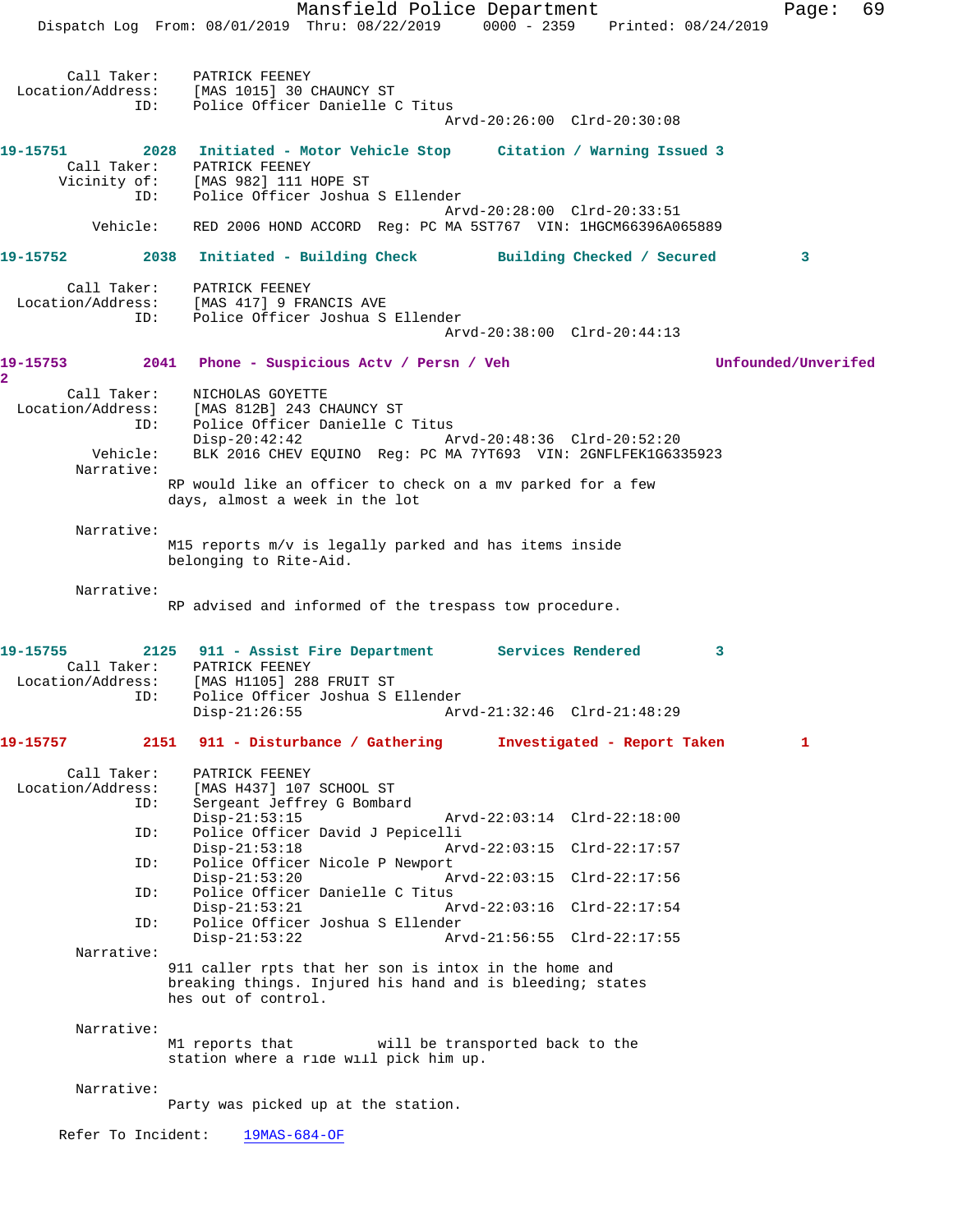**19-15760 2258 Alarm - Alarm - Burglar False / Accidental Alarm 1**  Call Taker: PATRICK FEENEY Location/Address: [MAS 10B] 305 FORBES BLVD ID: Police Officer Nicole P Newport<br>Disp-22:59:04 Am Arvd-23:04:17 Clrd-23:15:40 ID: Police Officer Danielle C Titus Disp-22:59:16 Arvd-23:03:06 Clrd-23:15:40 Narrative: warehouse motion Narrative: Checking the bldg with the employee present. Narrative: Walk through conducted; all checks ok. Employees are present and working. **For Date: 08/06/2019 - Tuesday 19-15761 0003 911 - 911 Hang-ups & Verifications Confirmed misdial/Accdntl Call 2** Call Taker: PATRICK FEENEY Location/Address: [MAS H6648] 869 WEST ST ID: Patrolman David Schepis<br>Disp-00:09:16 Arvd-00:12:53 Clrd-00:18:35 Narrative: 911 misdial from cell phone; caller states no emergency. Unit to confirm. **19-15762 0017 911 - Assist Fire Department Services Rendered 3**  Call Taker: PATRICK FEENEY Location/Address: [MAS H2185] 48 SMILEY AVE ID: Police Officer Michelle Bellevue Disp-00:18:24 Arvd-00:24:45 Clrd-00:32:17 Narrative: smoke alarm sounding. **19-15763 0046 Initiated - Building Check Building Checked / Secured 3** Call Taker: PATRICK FEENEY Location/Address: [MAS 1002] 250 EAST ST ID: Police Officer Michelle Bellevue Arvd-00:46:00 Clrd-00:57:18 **19-15764 0053 Phone - Suspicious Actv / Persn / Veh Services Rendered 2**  Call Taker: PATRICK FEENEY Location/Address: [MAS H4689] 860 SCHOOL ST ID: Patrolman David Schepis Arvd-01:01:37 Clrd-01:13:54 Narrative: caller reports a dark grey Jeep Cherokee that was parked in front of the home; states it was there the previous night too. Narrative: States when he looked at the driver; it took off at a high rate of speed towards the mall. No plate on the m/v. Narrative: M2 checked the area with negative results; speaking with the caller. Narrative: M2 reports caller wanted to inform MPD of the activity and have extra checks conducted.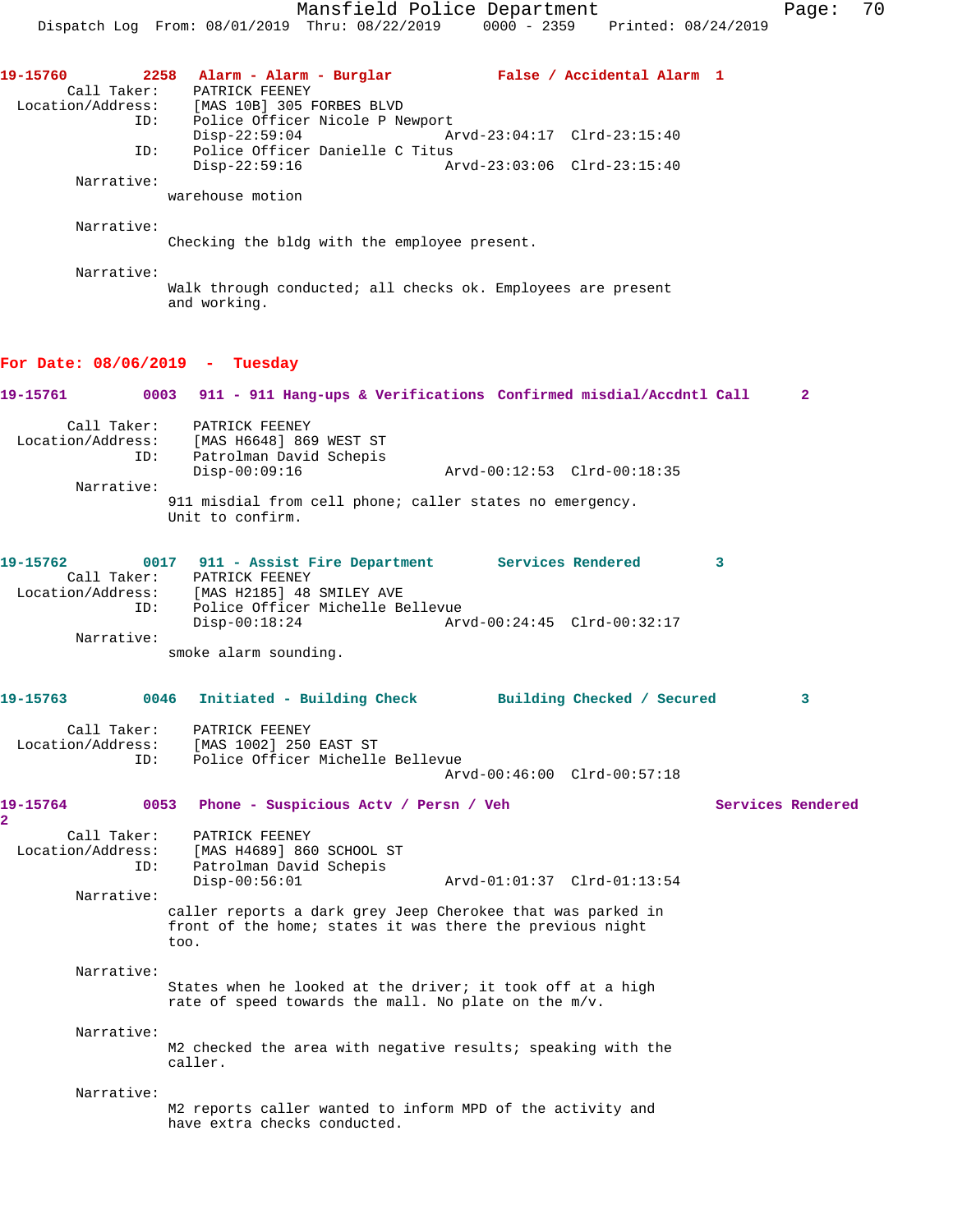|     | Dispatch Log From: 08/01/2019 Thru: 08/22/2019 0000 - 2359 Printed: 08/24/2019                                                                | - - -                                                      |                            |
|-----|-----------------------------------------------------------------------------------------------------------------------------------------------|------------------------------------------------------------|----------------------------|
|     | 19-15765 0114 Initiated - Building Check Building Checked / Secured 3                                                                         |                                                            |                            |
|     | Call Taker: PATRICK FEENEY<br>Location/Address: [MAS 840] 280 SCHOOL ST<br>ID: Patrolman David Schepis                                        |                                                            |                            |
|     | 19-15766 0121 Initiated - Building Check Building Checked / Secured                                                                           | Arvd-01:14:00 Clrd-01:18:48                                | $\overline{\mathbf{3}}$    |
|     |                                                                                                                                               |                                                            |                            |
| ID: | Call Taker: PATRICK FEENEY<br>Location/Address: [MAS 907E] 390 WEST ST<br>Patrolman David Schepis                                             | Arvd-01:21:00 Clrd-01:22:49                                |                            |
|     | 19-15768 0129 Initiated - Building Check Building Checked / Secured 3                                                                         |                                                            |                            |
|     | Call Taker: PATRICK FEENEY<br>Location/Address: [MAS 281A] 1 CROCKER ST<br>ID: Patrolman David Schepis                                        |                                                            |                            |
| ID: | Patrolman David Schepis<br>$Disp-01:31:43$                                                                                                    | Arvd-01:29:00 Clrd-01:31:26<br>Arvd-01:31:46 Clrd-01:35:26 |                            |
|     | 19-15769 0138 Initiated - Building Check Building Checked / Secured                                                                           |                                                            | $\overline{\mathbf{3}}$    |
| ID: | Call Taker: PATRICK FEENEY<br>Location/Address: [MAS 1015] 30 CHAUNCY ST<br>Sergeant Robert S Pierce                                          |                                                            |                            |
|     |                                                                                                                                               | Arvd-01:38:00 Clrd-01:49:32                                |                            |
|     | 19-15770 0139 Initiated - Building Check Building Checked / Secured 3                                                                         |                                                            |                            |
|     | Call Taker: PATRICK FEENEY<br>Location/Address: [MAS 451B] 500 EAST ST<br>ID: Police Officer Michelle Bellevue                                | Arvd-01:39:00 Clrd-01:49:16                                |                            |
|     | 19-15771 0139 Initiated - Building Check Building Checked / Secured                                                                           |                                                            |                            |
| ID: | Call Taker: PATRICK FEENEY<br>Location/Address: [MAS 987A] 125 HIGH ST Apt. #1-4<br>Patrolman David Schepis                                   |                                                            |                            |
|     | 19-15772 0153 Initiated - Building Check Building Checked / Secured                                                                           |                                                            | $\overline{\mathbf{3}}$    |
|     | Call Taker: PATRICK FEENEY<br>Location/Address: [MAS 1016] 4 ERICK RD<br>ID: Police Officer Michelle Bellevue                                 | Arvd-01:53:00 Clrd-02:02:17                                |                            |
|     | 19-15775 0202 Initiated - Building Check Building Checked / Secured                                                                           |                                                            | $\overline{\phantom{a}}$ 3 |
|     | Call Taker: PATRICK FEENEY<br>Location/Address: [MAS 992] 660 EAST ST<br>ID: Police Officer Michell<br>Police Officer Michelle Bellevue       |                                                            |                            |
|     |                                                                                                                                               | Arvd-02:02:00 Clrd-02:03:09                                |                            |
| ID: | 19-15779 0221 Initiated - Building Check Building Checked / Secured<br>Call Taker: PATRICK FEENEY<br>Location/Address: [MAS 1014] COPELAND DR |                                                            | $\overline{\mathbf{3}}$    |
|     | Sergeant Robert S Pierce                                                                                                                      | Arvd-02:21:00 Clrd-02:24:51                                |                            |
|     | 19-15783 0306 Initiated - Building Check Building Checked / Secured 3                                                                         |                                                            |                            |
| ID: | Call Taker: PATRICK FEENEY<br>Location/Address: [MAS 834] 261 CHAUNCY ST<br>Sergeant Robert S Pierce                                          |                                                            |                            |

Arvd-03:06:00 Clrd-03:17:19

Mansfield Police Department Page: 71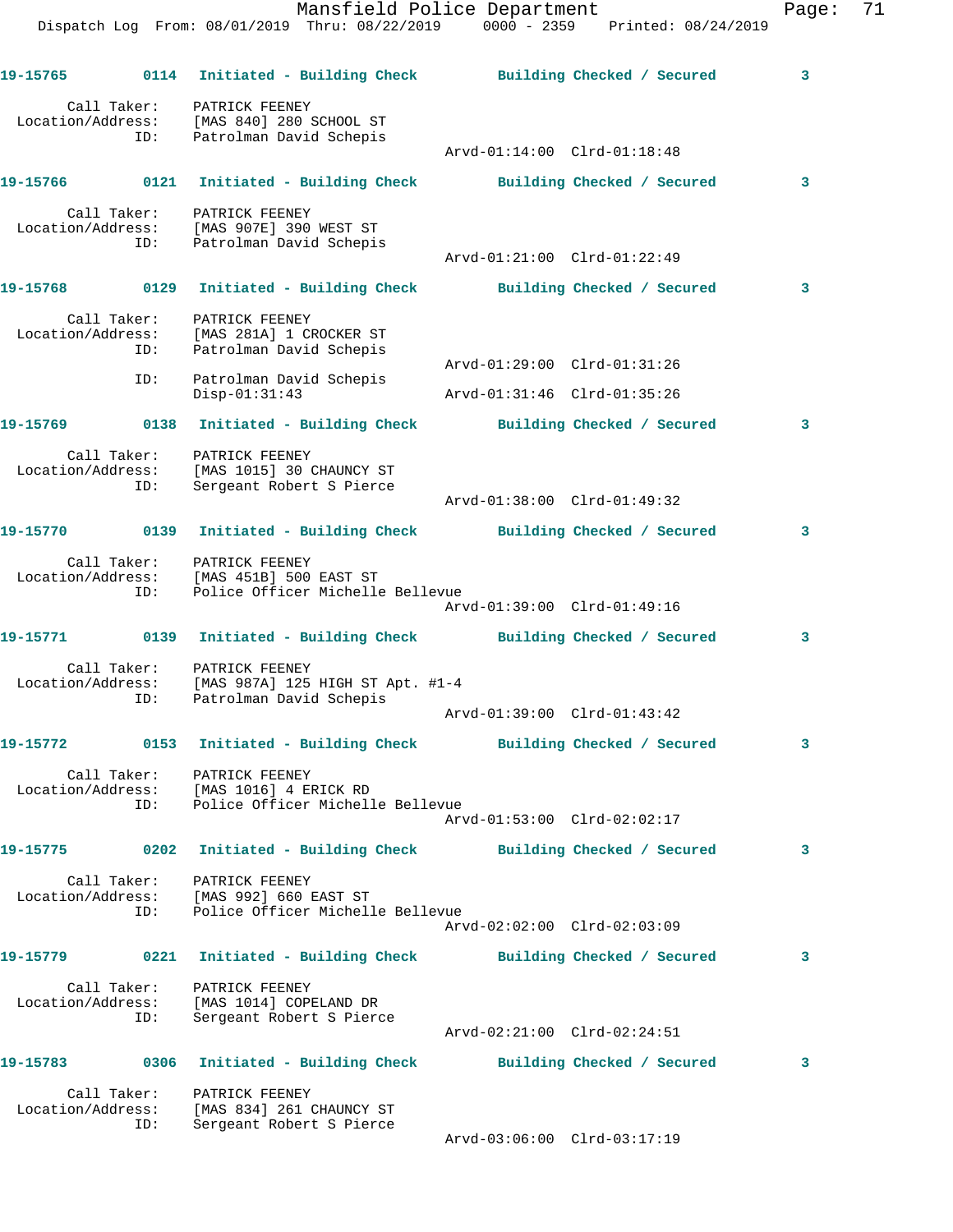Mansfield Police Department Fage: 72 Dispatch Log From: 08/01/2019 Thru: 08/22/2019 0000 - 2359 Printed: 08/24/2019 **19-15784 0311 Initiated - Building Check Building Checked / Secured 3** Call Taker: PATRICK FEENEY Location/Address: [MAS 4] 31 HAMPSHIRE ST ID: Patrolman David Schepis Arvd-03:11:00 Clrd-03:14:49 **19-15785 0316 Initiated - Building Check Building Checked / Secured 3** Call Taker: PATRICK FEENEY Location/Address: [MAS 2] 60 FORBES BLVD ID: Patrolman David Schepis Arvd-03:16:00 Clrd-03:18:26 **19-15786 0318 Initiated - Proactive Patrol Services Rendered 3**  Call Taker: NICHOLAS GOYETTE Location: [OTH] FOXBORO HOTELS ID: Patrolman David Schepis Arvd-03:18:00 Clrd-03:25:55 Narrative: Checking the area. **19-15787 0319 Phone - Animal Complaints Services Rendered 3**  Call Taker: NICHOLAS GOYETTE Location/Address: [MAS H6251] 14 SQUIRE AVE ID: Police Officer Michelle Bellevue Disp-03:20:43 Arvd-03:28:06 Clrd-03:45:21 Narrative: Bat in the house; cornered to the living room; homeowner advised. **19-15791 0609 Initiated - Selective Enforcement/RADAR Verbal Warning 3**  Call Taker: PATRICK FEENEY Vicinity of: [MAS] 792 WEST ST ID: Patrolman David Schepis Arvd-06:09:00 Clrd-07:11:24 Vehicle: GRY 2008 FORD TAURUS Reg: PC MA 5AS486 VIN: 1FAHP24W48G117405 Vehicle: BLK 2013 FORD FUSION Reg: PC MA 5CJ878 VIN: 3FA6P0HR1DR308427 Narrative: OFF WITH MA REG 5CJ878 THIS AREA. Narrative: OPER WAS SPOKEN TO. **19-15792 0623 Initiated - Traffic Enforcement / Activity Verbal Warning 2**  Call Taker: PATRICK FEENEY Location/Address: [MAS] 173 CHAUNCY ST @ 12 PERKINS AVE K ID: Sergeant Robert S Pierce Arvd-06:23:00 Clrd-06:46:27 Vehicle: GRY 2012 HOND CRV Reg: PC MA 471MS3 VIN: 5J6RM4H76CL029861 Narrative: MV stop Narrative: Verbal 19-15793 0630 Initiated - Traffic Enforcement / Activity **Services Rendered 2**  Call Taker: PATRICK FEENEY Location/Address: [MAS] ESSEX ST ID: Police Officer Michelle Bellevue Arvd-06:30:00 Clrd-07:18:53 Narrative: NO ACTIVITY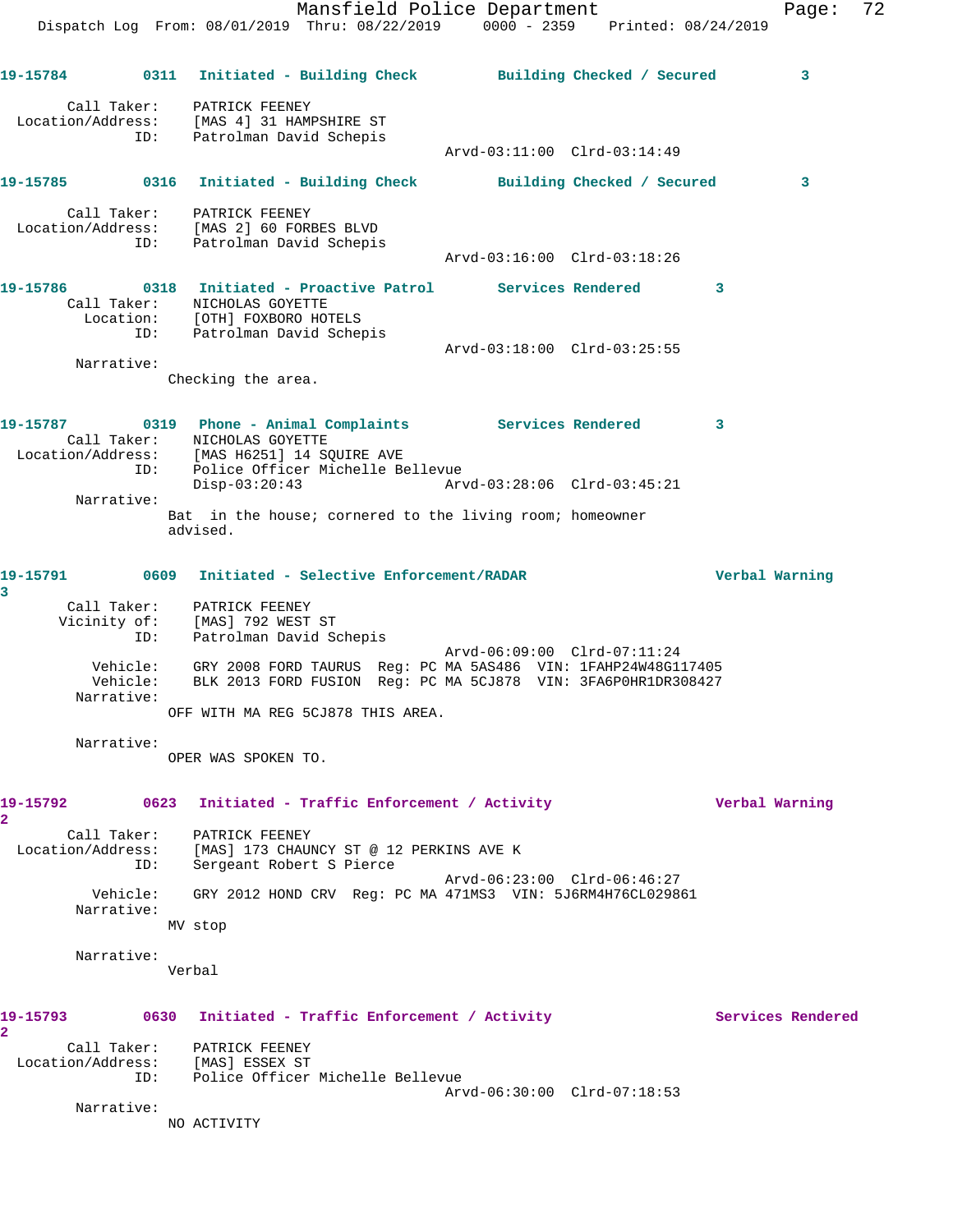Mansfield Police Department Page: 73 Dispatch Log From: 08/01/2019 Thru: 08/22/2019 0000 - 2359 Printed: 08/24/2019 **19-15805 0858 911 - Motor Veh Acc - Ped / Bicy Investigated - Report Taken 1** Call Taker: DAVID SULLIVAN Location/Address: [MAS] 126 NORTH MAIN ST @ 10 VILLA ST ID: Police Officer John R Armstrong<br>Disp-08:59:41 Ar Disp-08:59:41 Arvd-09:03:04 Clrd-09:17:09 ID: Police Officer Matthew A Souza<br>Disp-08:59:51 Disp-08:59:51 Arvd-09:03:07 Clrd-09:17:15<br>ID: Mansfield KENNETH WRIGHT Mansfield KENNETH WRIGHT<br>Disp-09:02:58 Disp-09:02:58 Arvd-09:03:02 Clrd-09:17:51 ID: Police Officer David W Kinahan<br>Disp-09:15:04 Arvd-09:15:08 Clrd-09:32:55  $Disp-09:15:04$  Vehicle: BLK 2011 FORD ESCAPE Reg: PC MA 25EF78 VIN: 1FMCU9C77BKC31382 Narrative: PED STRUCK BY AUTO. Refer To Accident: 19MAS-292-AC **19-15813 0949 Initiated - Selective Enforcement/RADAR Services Rendered 3**  Call Taker: DAVID SULLIVAN Vicinity of: [MAS] 155 CHURCH ST @ 62 HOPE ST ID: Police Officer John R Armstrong Arvd-09:49:00 Clrd-10:00:16 Narrative: SELECTIVE ENFORCEMENT IN THE AREA. Narrative: NO VIOLATIONS **19-15817 1056 Initiated - Building Check Services Rendered 3**  Call Taker: DAVID SULLIVAN Location/Address: [MAS 840] 280 SCHOOL ST Apt. #F160 ID: Police Officer Matthew A Souza Arvd-10:56:00 Clrd-11:58:33 Narrative: OFF FOR BUILDING CHECK. **19-15820 1157 Phone - Animal Complaints Referred to Other Agency 3**  Call Taker: APRIL LEHANE Location/Address: [MAS] RTE 140 SB Narrative: rp is reporting a pick up truck with a german shepard in truck bed traveling towards Norton. NPD advised **19-15821 1203 911 - Assist Fire Department Services Rendered 3**  Call Taker: DAVID SULLIVAN Location/Address: [MAS 253] 330 PRATT ST Apt. #A ID: Police Officer John R Armstrong<br>Disp-12:06:32 Ar Disp-12:06:32 Arvd-12:08:07 Clrd-12:10:49 Narrative: ASSIST FIRE DEPT. **19-15823 1242 Phone - Suspicious Actv / Persn / Veh Investigated - No Report 2**  Call Taker: APRIL LEHANE Location/Address: [MAS H9856] 445 FRUIT ST ID: Sergeant Brian P Thibault Disp-12:45:00 Clrd-12:52:22 ID: Sergeant Brian P Thibault Disp-12:52:31 Arvd-12:55:53 Clrd-13:05:06 Narrative: rp is reporting she can see a gas co vehicle at her residence via ring doorbell. She called Gas Co and they advised her no workers in the area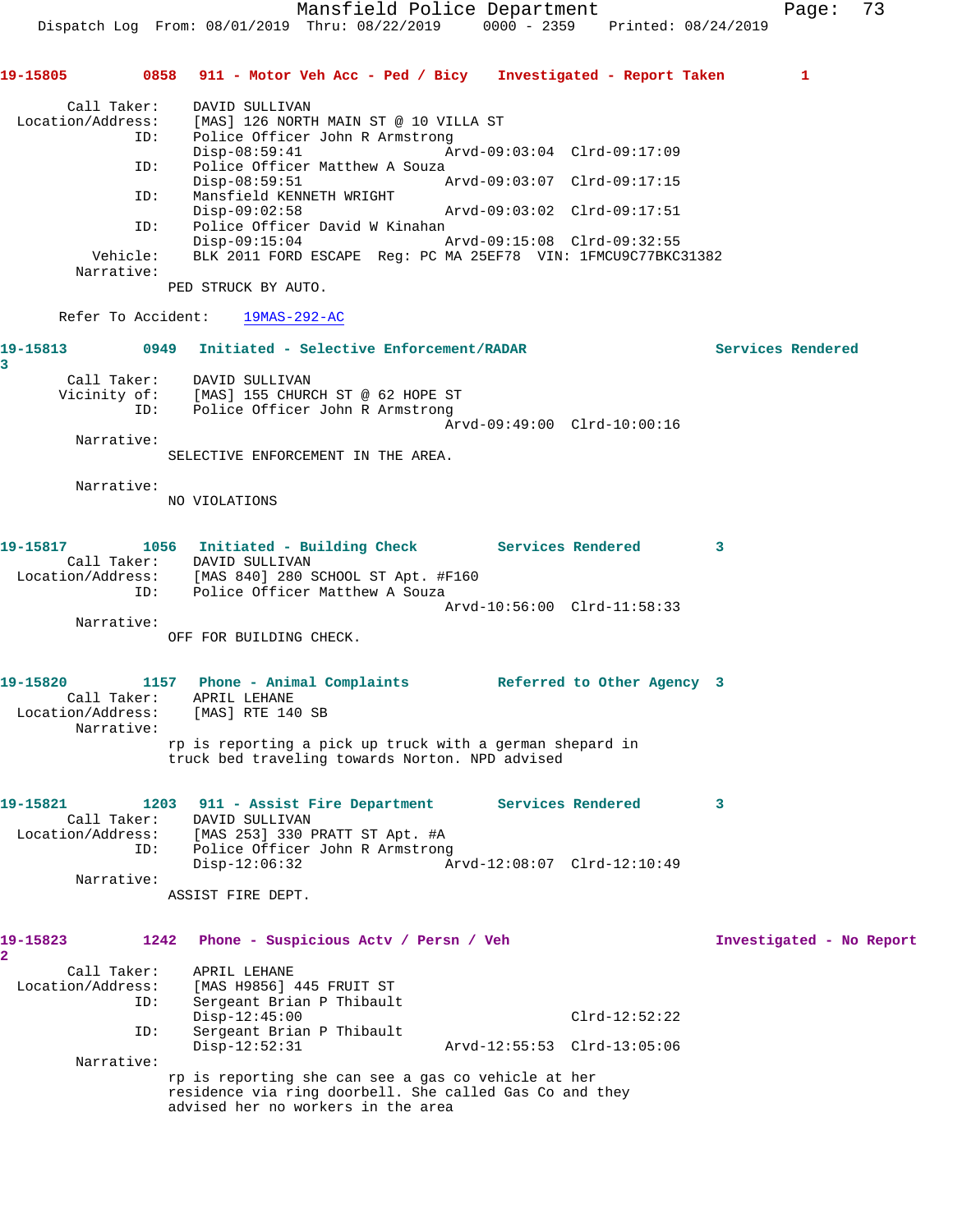Mansfield Police Department Page: 74 Dispatch Log From: 08/01/2019 Thru: 08/22/2019 0000 - 2359 Printed: 08/24/2019 **19-15824 1247 Radio - Motor Vehicle Stop Verbal Warning 3**  Call Taker: Kieran M Ruth Location/Address: [MAS 164] 175 NORTH MAIN ST ID: Sergeant Brian P Thibault Disp-12:52:22 Arvd-12:52:27 Clrd-12:52:31 Vehicle: BLU 2006 HOND CIVIC Reg: PC MA 4824XS VIN: 1HGFA16566L022559 Narrative: MV stop Narrative: Verbal **19-15825 1341 Phone - Disabled Motor Vehicle Unfounded/Unverifed 3**  Call Taker: Support Staff Matthew Todesco<br>Location/Address: [MAS] RTE 140 SB ess: [MAS] RTE 140 SB<br>ID: Police Additional RD: Police Officer Matthew A Souza<br>Disp-13:42:42 Disp-13:42:42 Arvd-13:45:07 Clrd-13:45:11 Narrative: RP reports a DMV in the area of the S curves, Ofc Souza is responding to check the area. Narrative: NOTHING FOUND. **19-15830 1426 Walk-In - Harass. Electronic Communicat Investigated - No Report 3**  Call Taker: Support Staff Matthew Todesco Location/Address: [MAS 417C] 5 FRANCIS AVE Apt. #03 ID: Police Officer John R Armstrong Disp-14:28:58 Arvd-14:30:53 Clrd-14:38:03 Narrative: RP reports she is getting harassing phone calls, Ofc Armstrong into speak with the RP Narrative: PARTY WAS SPOKEN TO BY OFFICEER. NO REPORT NEEDED. NO LOSS. **19-15834 1550 Phone - 911 Hang-ups & Verifications Investigated - No Report 2**  Call Taker: APRIL LEHANE Location/Address: [MAS 960B] 792 WEST ST Apt. #B ID: Police Officer Matthew A Souza Disp-15:52:34 Arvd-15:58:36 Clrd-16:02:25 Narrative: 911 accidental call Narrative: Narrative: NO PROBLEMS FOUND. **19-15835 1604 Phone - Suspicious Actv / Persn / Veh Spoken To 2** Call Taker: APRIL LEHANE Location/Address: [MAS] OAKLAND ST ID: Police Officer Joshua S Ellender Disp-16:08:19 Arvd-16:14:27 Clrd-16:19:02 Vehicle: BLU 2001 SUBA UT FOREST Reg: PC MA 94KY87 VIN: JF1SF63591H731486 Narrative: 911 caller reporting operator of vehicle is swerving all over the roadway. Heading into Mansfield Center Narrative: OPERATOR WAS SPOKEN TO.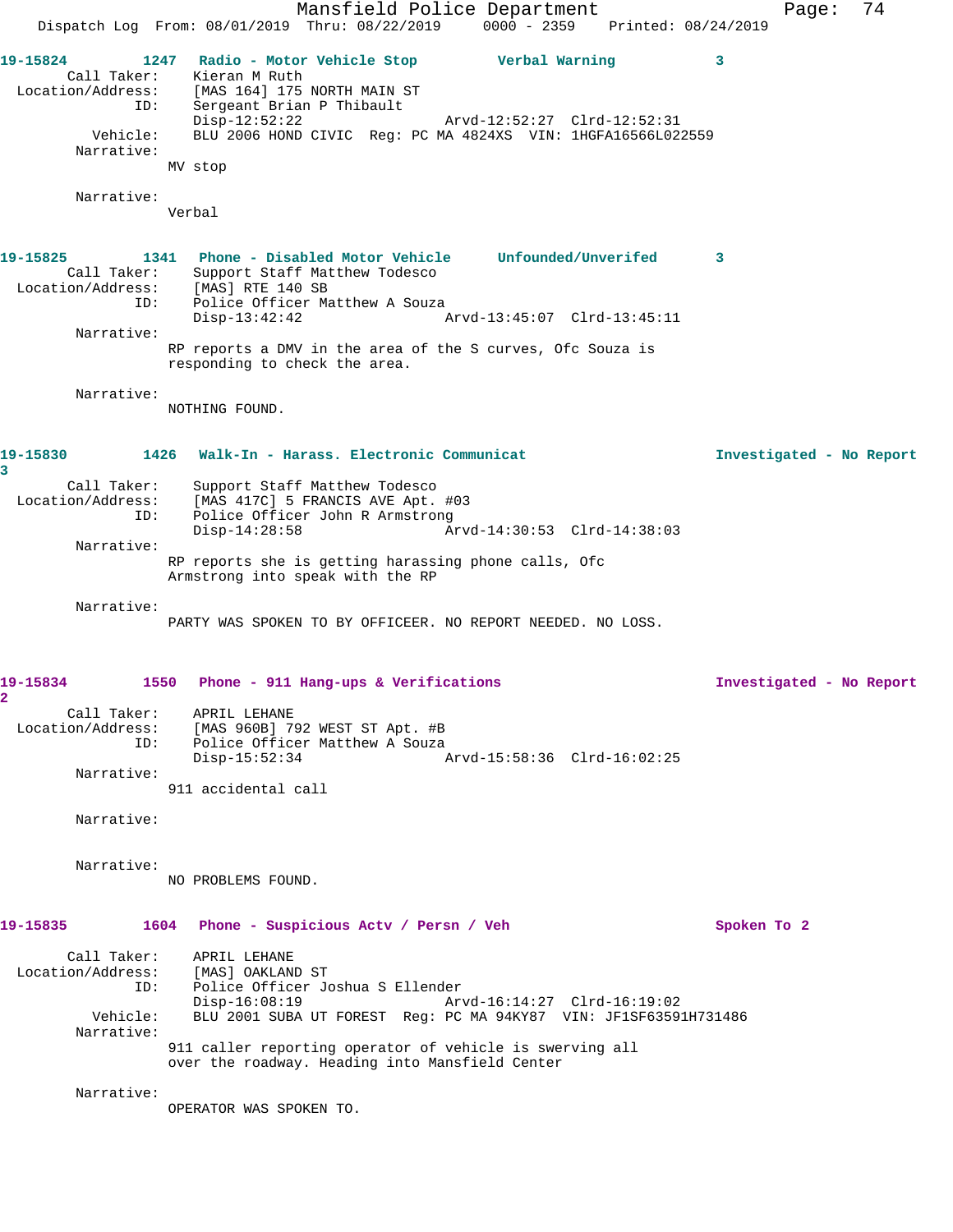Mansfield Police Department Fage: 75 Dispatch Log From: 08/01/2019 Thru: 08/22/2019 0000 - 2359 Printed: 08/24/2019 **19-15840 1620 Phone - Banking - Finance Offense Investigated - No Report 3**  Call Taker: APRIL LEHANE Location/Address: [MAS 969B150] 333 SCHOOL ST Apt. #150 ID: Police Officer David J Pepicelli Disp-16:23:10 Arvd-16:29:16 Clrd-16:39:11 Narrative: rp would like to report credit card fraud at the store Narrative: PARTY WAS SPOKEN TO AND ADVISED. NO VICTIM ON SITE.<br>NAME PROVIDED WAS A " NO OTHER DATA. NAME PROVIDED WAS A " **19-15842 1647 Initiated - Selective Enforcement/RADAR Services Rendered 3**  Call Taker: DAVID SULLIVAN Vicinity of: [MAS 982] 111 HOPE ST ID: Police Officer Joshua S Ellender Arvd-16:47:00 Clrd-17:45:19 Vehicle: GRY 2011 BMW 328XI Reg: PC MA 8MD664 VIN: WBAPK5G54BNN81402 Vehicle: BLU 2016 INFI UT QX60 Reg: PC MA 5435ZS VIN: 5N1AL0MM7GC514862 Vehicle: BLU 2015 HOND CIVIC Reg: PC MA 484XM1 VIN: 2HGFB2F5XFH506220 Vehicle: GRY 2018 GMC SIERRA Reg: CO MA 793311 VIN: 1GT12TEG5JF269518 Vehicle: WHI 2018 TOYT UT RAV4 Reg: PC MA 7JH759 VIN: JTMRFREV3JJ178186 Vehicle: BLK 2012 CHEV EQUINO Reg: PC MA 8PK811 VIN: 2GNFLNE57C6290839 Narrative: SELECTIVE ENFORCEMENT IN THIS AREA. Narrative: OFF WITH MA REG 8MD664. Narrative: OFF WITH MA REG 5435 ZS. Narrative: OFF WITH MA REG 484XM1. Narrative: OFF WITH MA CO 793311 **19-15843 1706 Phone - Property Offenses - non specfc Investigated - No Report 2**  Call Taker: APRIL LEHANE Location/Address: [MAS 840J130] 280 SCHOOL ST Apt. #J130 ID: Police Officer David J Pepicelli<br>Disp-17:10:18 Arv Disp-17:10:18 Arvd-17:14:51 Clrd-17:20:17 Vehicle: BLU 2017 MAZD Cx-3 Grand Touring Reg: PC CT AK32540 VIN: JM1DKFD76H0171787 Vehicle: RED 2017 TOYT UT RAV4 Reg: PC MA 9EB831 VIN: JTMWFREV5HJ135661 Narrative: rp is requesting an officer. The person next to her in lot is reporting that she damaged his vehicle with her door. Red Toyota Rav 4 and Blue Mazda **19-15845 1727 Initiated - Building Check Services Rendered 3**  Call Taker: DAVID SULLIVAN Location/Address: [MAS 840] 280 SCHOOL ST ID: Police Officer David J Pepicelli Arvd-17:27:00 Clrd-17:37:22 **19-15846 1728 Initiated - Motor Vehicle Stop Verbal Warning 3**  Call Taker: DAVID SULLIVAN Location/Address: [MAS] 1 CROCKER ST ID: Police Officer Danielle C Titus Arvd-17:28:00 Clrd-17:43:21 Vehicle: BLK 2013 FORD FUSION Reg: PC MA 5MK337 VIN: 3FA6P0HR9DR312225 **19-15848 1736 911 - 911 Hang-ups & Verifications Confirmed misdial/Accdntl Call 2** Call Taker: DAVID SULLIVAN Location/Address: [MAS 907] 390 WEST ST Apt. #A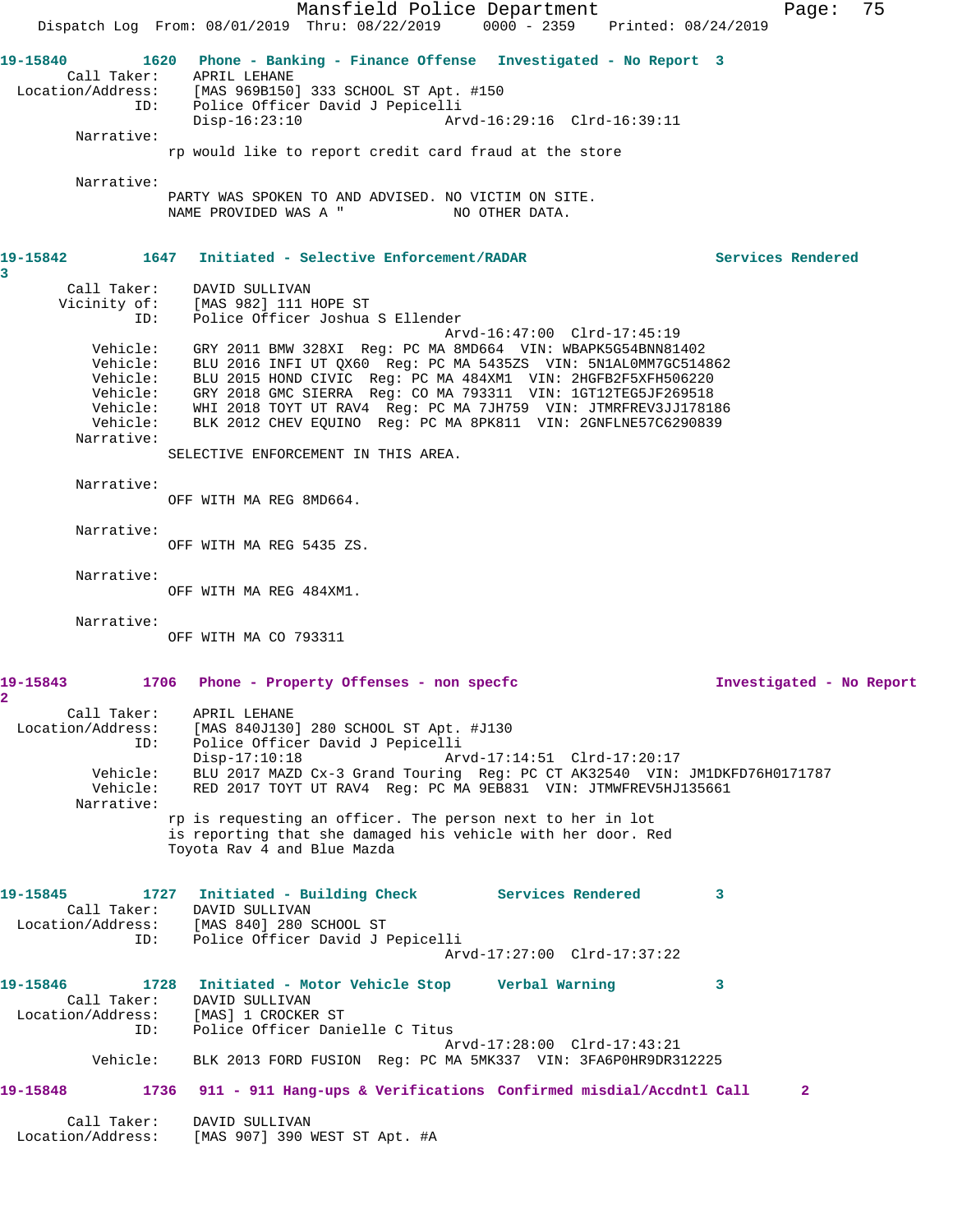Mansfield Police Department Fage: 76 Dispatch Log From: 08/01/2019 Thru: 08/22/2019 0000 - 2359 Printed: 08/24/2019 ID: Police Officer David J Pepicelli Disp-17:37:45 Arvd-17:40:33 Clrd-18:16:42 Narrative: Multiple 911 hang up calls received from this location. Ofc Pepicelli confirmed accidental by employee **19-15849 1740 911 - Motor Veh Acc - No Injury Citation / Warning Issued 1**  Call Taker: GARIN EISELE Location/Address: [MAS 413] 105 FORBES BLVD ESS: ادلیه علمی ادلیه Police Officer Danielle C Titus<br>ID: Police Officer Danielle C Titus<br>Disp-17:43:56 Ar Disp-17:43:56 Arvd-17:45:21 Clrd-18:15:23 ID: Police Officer Joshua S Ellender Disp-17:45:32 Arvd-17:45:34 Clrd-17:57:54 Vehicle: GRY 2006 UVP Reg: PC RI 376544 VIN: 1HGCM55106A137377 Vehicle: WHI 2014 HOND CRVSPO Reg: PC MA 1NN642 VIN: 5J6RM4H32EL062260 Narrative: reported two car mva no injuries M15 responding Narrative: Citation issued for marked lanes violation Refer To Accident: 19MAS-293-AC **19-15857 1824 Initiated - Traffic Enforcement / Activity Building Checked / Secured 2**  Call Taker: APRIL LEHANE Location/Address: [MAS] OAKLAND ST ID: Police Officer David J Pepicelli Arvd-18:24:00 Clrd-19:04:39 Narrative: Ofc Titus on selective enforcement **19-15859 1836 911 - Disturbance / Gathering Incident Report 1**  Call Taker: DAVID SULLIVAN Location/Address: ID: Police Officer Danielle C Titus Disp-18:41:11 Arvd-18:45:47 Clrd-18:55:58 ID: Police Officer Joshua S Ellender Disp-18:41:18 Vehicle: RED 2016 MAZD MX5MIA Reg: PAS MA BR25DF VIN: JM1NDAD77G0101795

Narrative:

Narrative:

Narrative:

Refer To Incident: 19MAS-686-OF

**19-15861 1904 Initiated - Traffic Enforcement / Activity Citation / Warning Issued 2**  Call Taker: PATRICK FEENEY Vicinity of: [MAS] 792 WEST ST ID: Police Officer David J Pepicelli Arvd-19:04:00 Clrd-19:34:01 Vehicle: BLK 2018 MAZD CX-5 GRAND TOU Reg: GA CHM1133 VIN: JM3KFADM0J0308840 Vehicle: BLK 2016 JEEP WRANGL Reg: PC MA 8VF894 VIN: 1C4BJWDG7GL155749 Narrative: Out with GA CHM1133. Operator cited for speed

Out with MA 8VF894. RO cited for speed

# **19-15863 1923 911 - Suspicious Actv / Persn / Veh Building Checked / Secured 2**

| Call Taker:  | PATRICK FEENEY         |
|--------------|------------------------|
| Vicinity of: | [MAS 432] 12 BONNEY LN |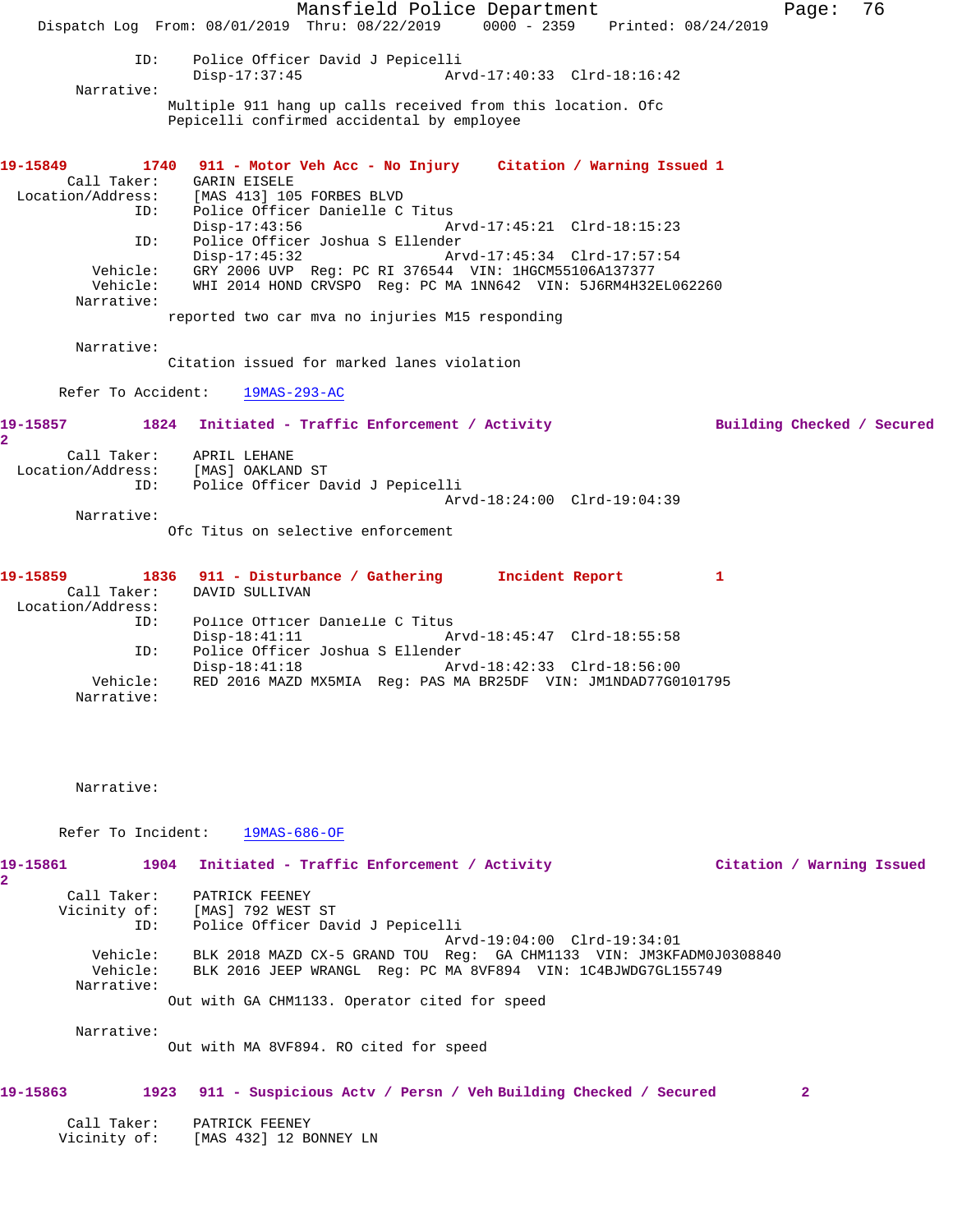Mansfield Police Department Fage: 77 Dispatch Log From: 08/01/2019 Thru: 08/22/2019 0000 - 2359 Printed: 08/24/2019 ID: Police Officer Joshua S Ellender Disp-19:27:32 Arvd-19:38:26 Clrd-20:17:22 Narrative: Caller reports a m/v parked across the entry way to the buildings 11 and 13. Red sedan unknown plate. Narrative: Caller called back to report that the m/v left, headed towards Sterns. **19-15864 1923 Walk-In - Motor Veh Acc - Ped / Bicy Spoken To 1** Call Taker: Support Staff Amanda Crisfulla Location/Address: [MAS] SCHOOL ST ID: Police Officer David J Pepicelli Disp-19:34:08 Arvd-19:38:55 Clrd-19:55:52 Narrative: Rp in lobby requesting to speak with an Ofc. She would like to report a MV who clipped her with a side mirror and drove off Narrative: Clear, RP requesting a log note only at this time. A red buick with possible FL tags had a side mirror contact her as she walked in the aree of 606 East St at about 1330 today. Witness will call with a possible plate. **19-15866 2045 Initiated - Proactive Patrol Building Checked / Secured 3** Call Taker: NICHOLAS GOYETTE Location/Address: [MAS 417] 9 FRANCIS AVE ID: Police Officer Joshua S Ellender Arvd-20:45:00 Clrd-20:56:21 Narrative: Checking the area. **19-15867 2052 Initiated - Proactive Patrol Building Checked / Secured 3** Call Taker: NICHOLAS GOYETTE Location/Address: [MAS 281A] 1 CROCKER ST ID: Police Officer Danielle C Titus Arvd-20:52:00 Clrd-21:03:22 Narrative: Checking the area. **19-15868 2104 Initiated - Motor Vehicle Stop Citation / Warning Issued 3**  Call Taker: PATRICK FEENEY Location/Address: [MAS] 600 MAPLE ST ID: Police Officer Joshua S Ellender Arvd-21:04:00 Clrd-21:08:41 Vehicle: WHI 2015 DODG JOURNE Reg: PC MA 5YB379 VIN: 3C4PDDAG9FT574887 **19-15869 2111 Initiated - Motor Vehicle Stop Citation / Warning Issued 3**  Call Taker: NICHOLAS GOYETTE Vicinity of: [MAS 982] 111 HOPE ST ID: Police Officer Danielle C Titus Arvd-21:11:00 Clrd-21:19:44 Vehicle: BLK 2019 TOYT COROLL Reg: PC MA 2EB596 VIN: 2T1BURHE2KC188630 Narrative: Out with MA 2EB596 **19-15870 2118 Initiated - Motor Vehicle Stop Verbal Warning 3**  Call Taker: NICHOLAS GOYETTE Vicinity of: [MAS 240A] 189 CHAUNCY ST ID: Police Officer Michael N Fenore Arvd-21:18:00 Clrd-21:22:45 Police Officer David M Sennott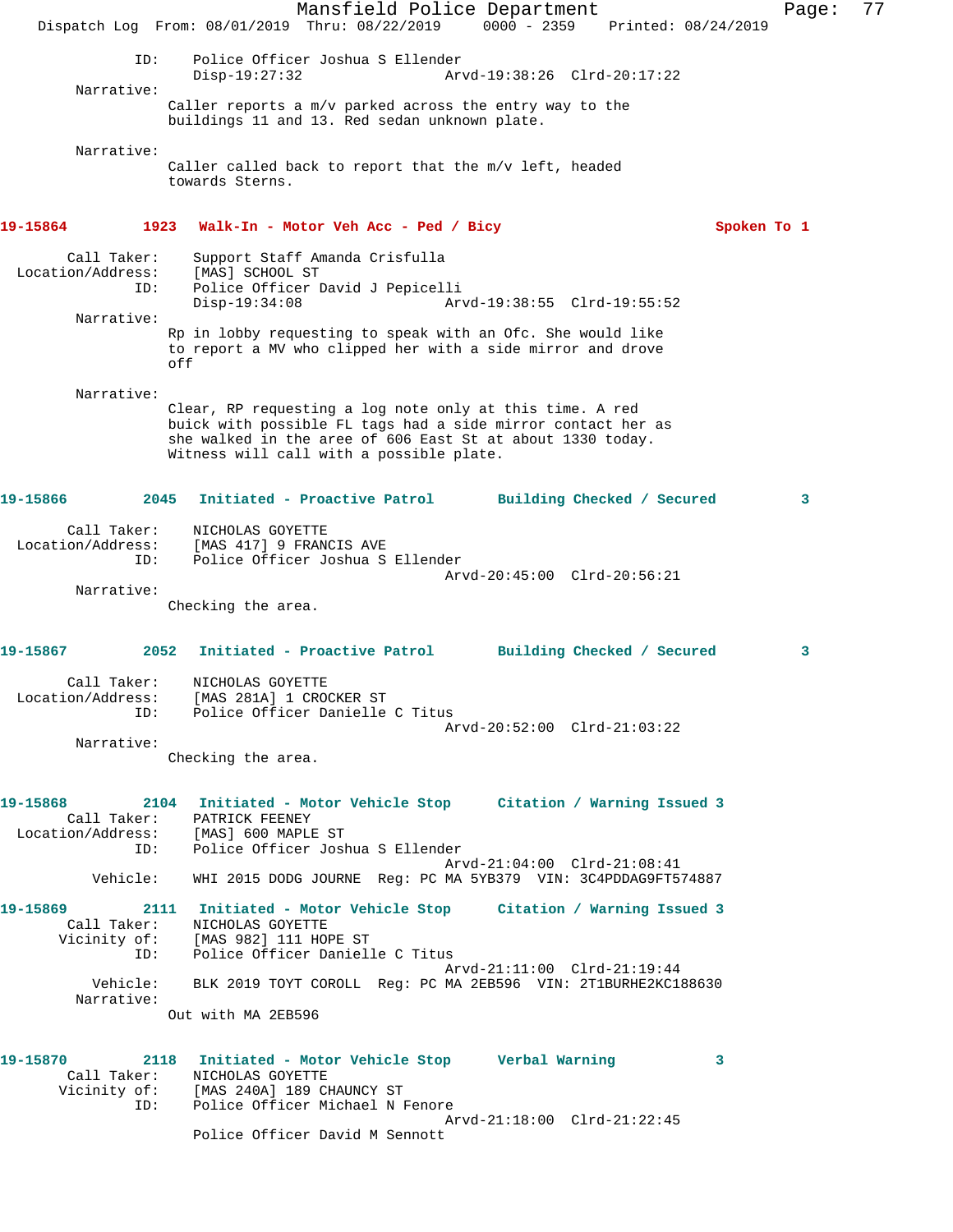Mansfield Police Department Fage: 78 Dispatch Log From: 08/01/2019 Thru: 08/22/2019 0000 - 2359 Printed: 08/24/2019 Vehicle: 2017 MAZD SD Reg: PAS VA UZR2254 VIN: 3MZBN1V71HM152347 Narrative: Out with VA UZR2254. Verbal for red light violation **19-15872 2131 Initiated - Proactive Patrol Building Checked / Secured 3** Call Taker: NICHOLAS GOYETTE Location/Address: [MAS 1016] 4 ERICK RD ID: Police Officer Joshua S Ellender Arvd-21:31:00 Clrd-21:38:31 Narrative: Checking the area. **19-15873 2140 Initiated - Proactive Patrol Spoken To 3**  Call Taker: NICHOLAS GOYETTE Location/Address: [MAS 322] 31 HAMPSHIRE ST ID: Police Officer David J Pepicelli Arvd-21:40:00 Clrd-21:47:27 Vehicle: GRY 2013 SUBA IMPREZ Reg: PC MA 214HB4 VIN: JF1GPAR69DH840699 Narrative: Checking the area. Narrative: Clear, MA 214HB4 parked on the south side of the building with a door ajar, management advised to contact owner to secure it **19-15875 2153 Initiated - Proactive Patrol Building Checked / Secured 3** Call Taker: NICHOLAS GOYETTE Location/Address: [MAS 202] 16 OLD COLONY WAY ID: Police Officer David J Pepicelli Arvd-21:53:00 Clrd-21:54:11 Narrative: Checking the area, all quiet **19-15876 2219 Initiated - Proactive Patrol Building Checked / Secured 3** Call Taker: NICHOLAS GOYETTE Location/Address: [MAS 1015] 30 CHAUNCY ST ID: Police Officer Danielle C Titus Arvd-22:19:00 Clrd-22:22:40 Narrative: Checking the area. 19-15877 2240 Phone - Suspicious Actv / Persn / Veh Building Checked / Secured **2**  Call Taker: NICHOLAS GOYETTE Location/Address: [MAS 232A] 65 COPELAND DR ID: Police Officer Danielle C Titus<br>Disp-22:42:58 Mrvd-22:44:25 Clrd-22:53:44 Disp-22:42:58 Arvd-22:44:25 Clrd-22:53:44 ID: Police Officer David J Pepicelli Disp-22:43:01 Arvd-22:46:04 Clrd-22:53:46 Vehicle: GRY 2003 HOND ACCORD Reg: PC MA 6MD459 VIN: JHMCM56763C063074 Narrative: RP calling to report locking up for the night and MA 6MD459 is parked outside with nobody around, concerned someone may be inside General Dollar Narrative: Clear, walkthrough completed and perimiter checked, all is secure and nothing is out of place. **19-15884 2336 Phone - Assist Citizen - P S A Spoken To 3**  Call Taker: NICHOLAS GOYETTE Location/Address: [MAS 417H] 19 FRANCIS AVE Apt. #10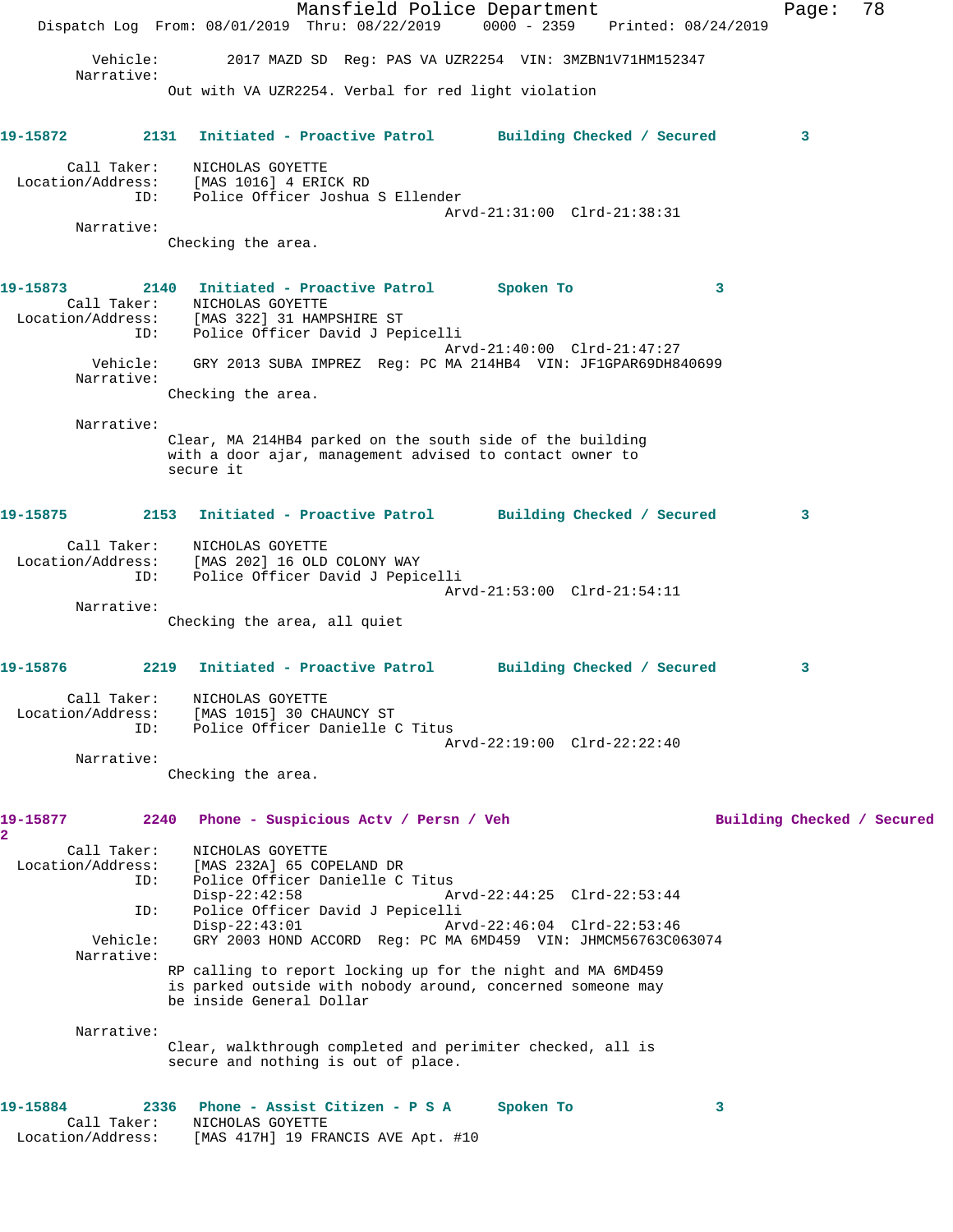|                                                                       |                                                                                                                                                | Mansfield Police Department        |                             |  | Page: | 79 |
|-----------------------------------------------------------------------|------------------------------------------------------------------------------------------------------------------------------------------------|------------------------------------|-----------------------------|--|-------|----|
|                                                                       | Dispatch Log From: 08/01/2019 Thru: 08/22/2019 0000 - 2359 Printed: 08/24/2019                                                                 |                                    |                             |  |       |    |
| ID:                                                                   | $Disp-23:40:09$                                                                                                                                | Police Officer Joshua S Ellender   | Arvd-23:51:13 Clrd-23:51:15 |  |       |    |
| Narrative:                                                            |                                                                                                                                                |                                    |                             |  |       |    |
|                                                                       | RP calling to speak with an officer about her neighbor<br>smoking marijuana in his apartment and having a verbal<br>altercation with residents |                                    |                             |  |       |    |
| Narrative:                                                            |                                                                                                                                                |                                    |                             |  |       |    |
|                                                                       | Clear, advised the rp to contact maintainence as the smell<br>was present. POP team advised as well                                            |                                    |                             |  |       |    |
| For Date: $08/07/2019$ - Wednesday                                    |                                                                                                                                                |                                    |                             |  |       |    |
| 19-15895                                                              | 0124 Initiated - Proactive Patrol Building Checked / Secured                                                                                   |                                    |                             |  | 3     |    |
| Call Taker:<br>Location/Address:<br>ID:                               | NICHOLAS GOYETTE<br>[MAS 411] 60 FORBES BLVD                                                                                                   | Police Officer Michelle Bellevue   |                             |  |       |    |
| Narrative:                                                            |                                                                                                                                                |                                    | Arvd-01:24:00 Clrd-01:30:40 |  |       |    |
|                                                                       | Checking the area.                                                                                                                             |                                    |                             |  |       |    |
| 19-15896                                                              | 0130 Initiated - Proactive Patrol Building Checked / Secured                                                                                   |                                    |                             |  | 3     |    |
| Call Taker:                                                           | NICHOLAS GOYETTE                                                                                                                               |                                    |                             |  |       |    |
| Location/Address:<br>ID:                                              | [MAS 1015] 30 CHAUNCY ST                                                                                                                       | Police Officer Christopher D Sorge |                             |  |       |    |
|                                                                       |                                                                                                                                                |                                    | Arvd-01:30:00 Clrd-01:35:46 |  |       |    |
| Narrative:                                                            |                                                                                                                                                |                                    |                             |  |       |    |
|                                                                       | Checking the area.                                                                                                                             |                                    |                             |  |       |    |
| 19-15898                                                              | 0133 Initiated - Proactive Patrol Building Checked / Secured                                                                                   |                                    |                             |  | 3     |    |
| Call Taker:<br>Location/Address:<br>ID:                               | NICHOLAS GOYETTE<br>[MAS 322] 31 HAMPSHIRE ST                                                                                                  | Police Officer Michelle Bellevue   |                             |  |       |    |
|                                                                       |                                                                                                                                                |                                    | Arvd-01:33:00 Clrd-01:40:55 |  |       |    |
| Narrative:                                                            | Checking the area.                                                                                                                             |                                    |                             |  |       |    |
|                                                                       |                                                                                                                                                |                                    |                             |  |       |    |
| 19-15901 0140 Initiated - Proactive Patrol Building Checked / Secured |                                                                                                                                                |                                    |                             |  | 3     |    |
| ID:                                                                   | Call Taker: NICHOLAS GOYETTE<br>Location/Address: [MAS 281A] 1 CROCKER ST<br>Police Officer Christopher D Sorge                                |                                    |                             |  |       |    |
|                                                                       |                                                                                                                                                |                                    | Arvd-01:40:00 Clrd-01:43:04 |  |       |    |
| Narrative:                                                            |                                                                                                                                                |                                    |                             |  |       |    |
|                                                                       | Checking the area.                                                                                                                             |                                    |                             |  |       |    |
| 19-15904 0143 Initiated - Proactive Patrol Building Checked / Secured |                                                                                                                                                |                                    |                             |  | 3     |    |
| ID:                                                                   | Call Taker: NICHOLAS GOYETTE<br>Location/Address: [MAS] FRANCIS AVE<br>Police Officer Christopher D Sorge                                      |                                    |                             |  |       |    |
|                                                                       |                                                                                                                                                |                                    | Arvd-01:43:00 Clrd-01:48:15 |  |       |    |
| Narrative:                                                            | Checking the area.                                                                                                                             |                                    |                             |  |       |    |
| 19-15905 0148 Initiated - Proactive Patrol Building Checked / Secured |                                                                                                                                                |                                    |                             |  | 3     |    |
|                                                                       | Call Taker: NICHOLAS GOYETTE                                                                                                                   |                                    |                             |  |       |    |
| ID:                                                                   | Location/Address: [MAS 424] 149 OAKLAND ST<br>Police Officer Christopher D Sorge                                                               |                                    | Arvd-01:48:00 Clrd-01:48:42 |  |       |    |
|                                                                       |                                                                                                                                                |                                    |                             |  |       |    |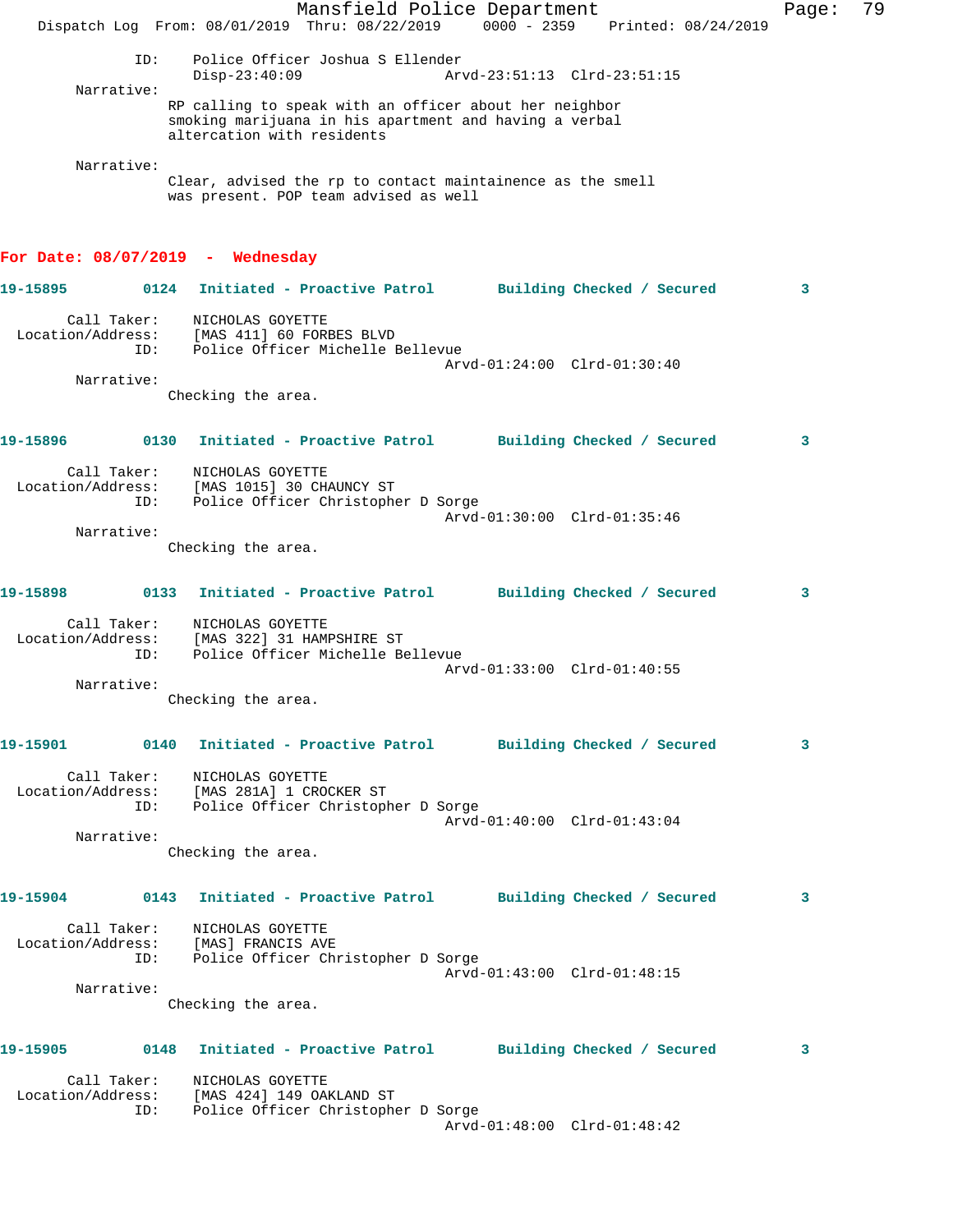Mansfield Police Department Page: 80 Dispatch Log From:  $08/01/2019$  Thru:  $08/22/2019$  0000 - 2359 Printed:  $08/24/2019$  Narrative: Checking the area. **19-15907 0156 Initiated - Proactive Patrol Building Checked / Secured 3** Call Taker: NICHOLAS GOYETTE Location/Address: [MAS 992] 660 EAST ST ID: Police Officer Christopher D Sorge Arvd-01:56:00 Clrd-01:57:58 Narrative: Checking the area. **19-15909 0158 Initiated - Proactive Patrol Building Checked / Secured 3** Call Taker: NICHOLAS GOYETTE Location/Address: [MAS 900A] 242 CHAUNCY ST Apt. #1 ID: Sergeant Robert S Pierce Arvd-01:58:00 Clrd-02:00:47 Narrative: Checking the area. **19-15910 0200 Initiated - Proactive Patrol Building Checked / Secured 3** Call Taker: NICHOLAS GOYETTE Location/Address: [MAS] COPELAND DR. ID: Sergeant Robert S Pierce Arvd-02:00:00 Clrd-02:03:43 Narrative: Checking the area. **19-15912 0209 Initiated - Proactive Patrol Building Checked / Secured 3** Call Taker: NICHOLAS GOYETTE Location/Address: [MAS 840] 280 SCHOOL ST ID: Police Officer Michelle Bellevue Arvd-02:09:00 Clrd-02:13:15 Narrative: Checking the area. **19-15914 0215 Initiated - Proactive Patrol Building Checked / Secured 3** Call Taker: NICHOLAS GOYETTE Location/Address: [MAS 280] 440 FORBES BLVD ID: Police Officer Michelle Bellevue Arvd-02:15:00 Clrd-02:25:09 Narrative: Checking the area. **19-15915 0220 Initiated - Proactive Patrol Building Checked / Secured 3** Call Taker: NICHOLAS GOYETTE Location/Address: [MAS] 4 ERICK RD @ 15 BONNEY LN ID: Police Officer Christopher D Sorge Arvd-02:20:00 Clrd-02:27:38 Narrative: Checking the area. **19-15917 0223 Phone - Alarm - Burglar False / Accidental Alarm 1**  Call Taker: NICHOLAS GOYETTE Location/Address: [MAS 334] 2 PARK ROW ID: Police Officer Michelle Bellevue<br>Disp-02:25:14 Arvd-02:30:15 Clrd-02:33:09 Disp-02:25:14 Arvd-02:30:15 Clrd-02:33:09 ID: Sergeant Robert S Pierce Disp-02:25:17 Arvd-02:27:49 Clrd-02:33:07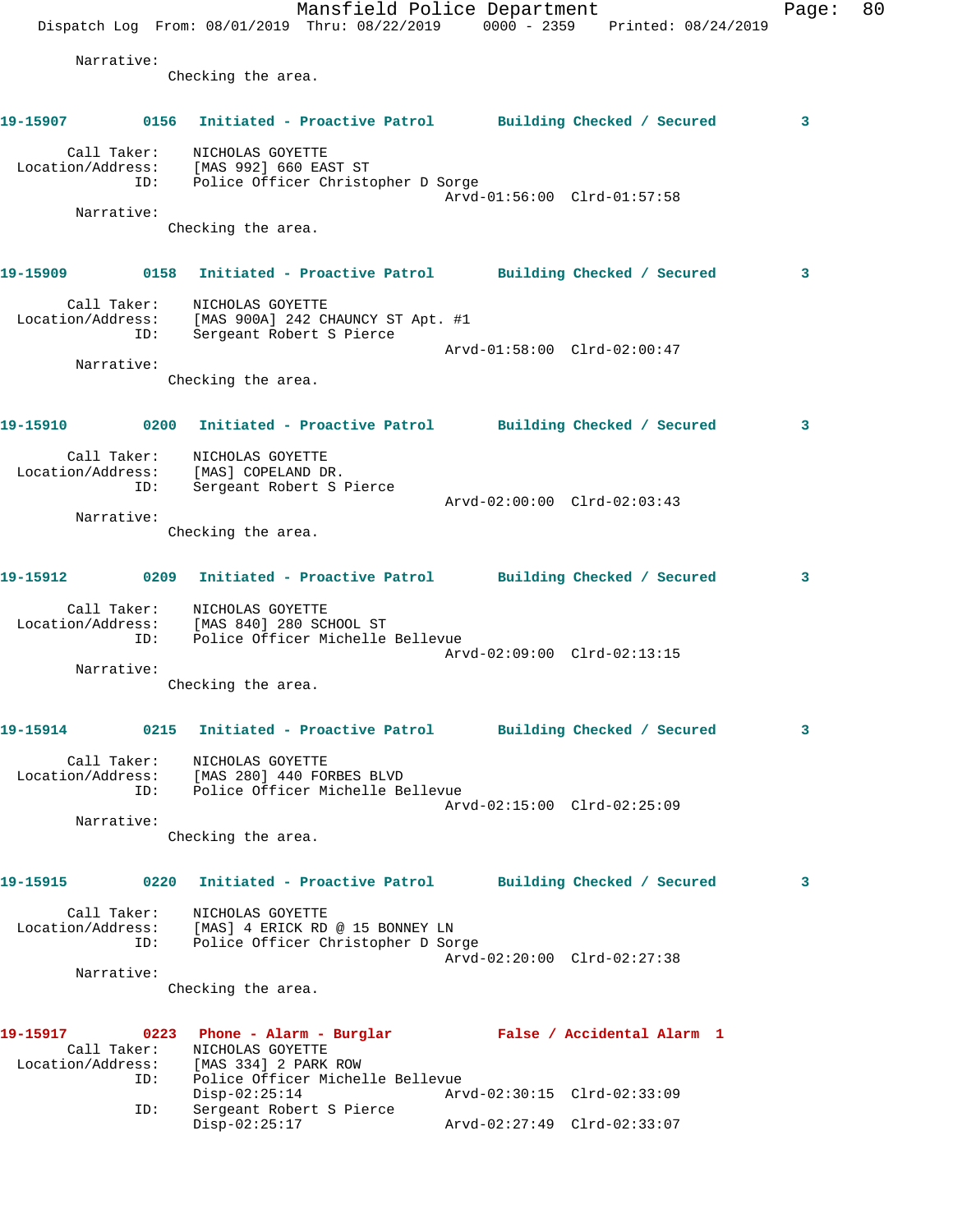Mansfield Police Department Fage: 81 Dispatch Log From: 08/01/2019 Thru: 08/22/2019 0000 - 2359 Printed: 08/24/2019 Narrative: admin building zone: basement storage motion rep: not yet Narrative: Clear, checks handtight. **19-15919 0232 Initiated - Motor Vehicle Stop Citation / Warning Issued 3**  Call Taker: NICHOLAS GOYETTE Location/Address: [MAS] 86 EASTMAN ST @ 0 AUTUMN LN ID: Police Officer Christopher D Sorge Arvd-02:32:00 Clrd-02:36:32 Vehicle: BLK 2016 AUDI A6 Reg: PC MA 6VV752 VIN: WAUFGAFC7GN001296 Narrative: Out with MA 6VV752. RO cited for speed **19-15920 0251 Phone - Follow up Investigation Building Checked / Secured 3** Call Taker: NICHOLAS GOYETTE Location/Address: [MAS 334] 2 PARK ROW ID: Sergeant Robert S Pierce Disp-02:51:24 Arvd-02:54:08 Clrd-03:01:08 Narrative: Keyholder for the previous alarm responding and requesting a walkthrough 19-15921 0252 Initiated - Suspicious Actv / Persn / Veh Spoken To 2 Call Taker: NICHOLAS GOYETTE Location/Address: [MAS 305] 64 COPELAND DR ID: Police Officer Christopher D Sorge Arvd-02:52:00 Clrd-02:53:43 Vehicle: BLK 2011 TOYT TUNDRA Reg: PC MA 7FA496 VIN: 5TFUM5F1XBX019779 Narrative: Checked on a mv, they will be on scene cleaning grease traps **19-15922 0323 Initiated - Proactive Patrol Building Checked / Secured 3** Call Taker: NICHOLAS GOYETTE Location/Address: [MAS 834] 261 CHAUNCY ST ID: Sergeant Robert S Pierce Arvd-03:23:00 Clrd-03:32:58 Narrative: Checking the area. **19-15923 0334 Initiated - Proactive Patrol Building Checked / Secured 3** Call Taker: NICHOLAS GOYETTE Location/Address: [MAS 451B] 500 EAST ST ID: Police Officer Christopher D Sorge Arvd-03:34:00 Clrd-03:36:47 Narrative: Checking the area. **19-15924 0402 Initiated - Motor Vehicle Stop Citation / Warning Issued 3**  Call Taker: NICHOLAS GOYETTE Location/Address: [MAS] 173 CHAUNCY ST @ 12 PERKINS AVE ID: Police Officer Christopher D Sorge Arvd-04:02:00 Clrd-04:06:17 Vehicle: BRO 2013 VOLV UT XC60 Reg: PAV MA KR34 VIN: YV4902DZ0D2421431 Narrative: Out with MA KR34. RO cited for speed **19-15925 0558 Initiated - Selective Enforcement/RADAR Verbal Warning**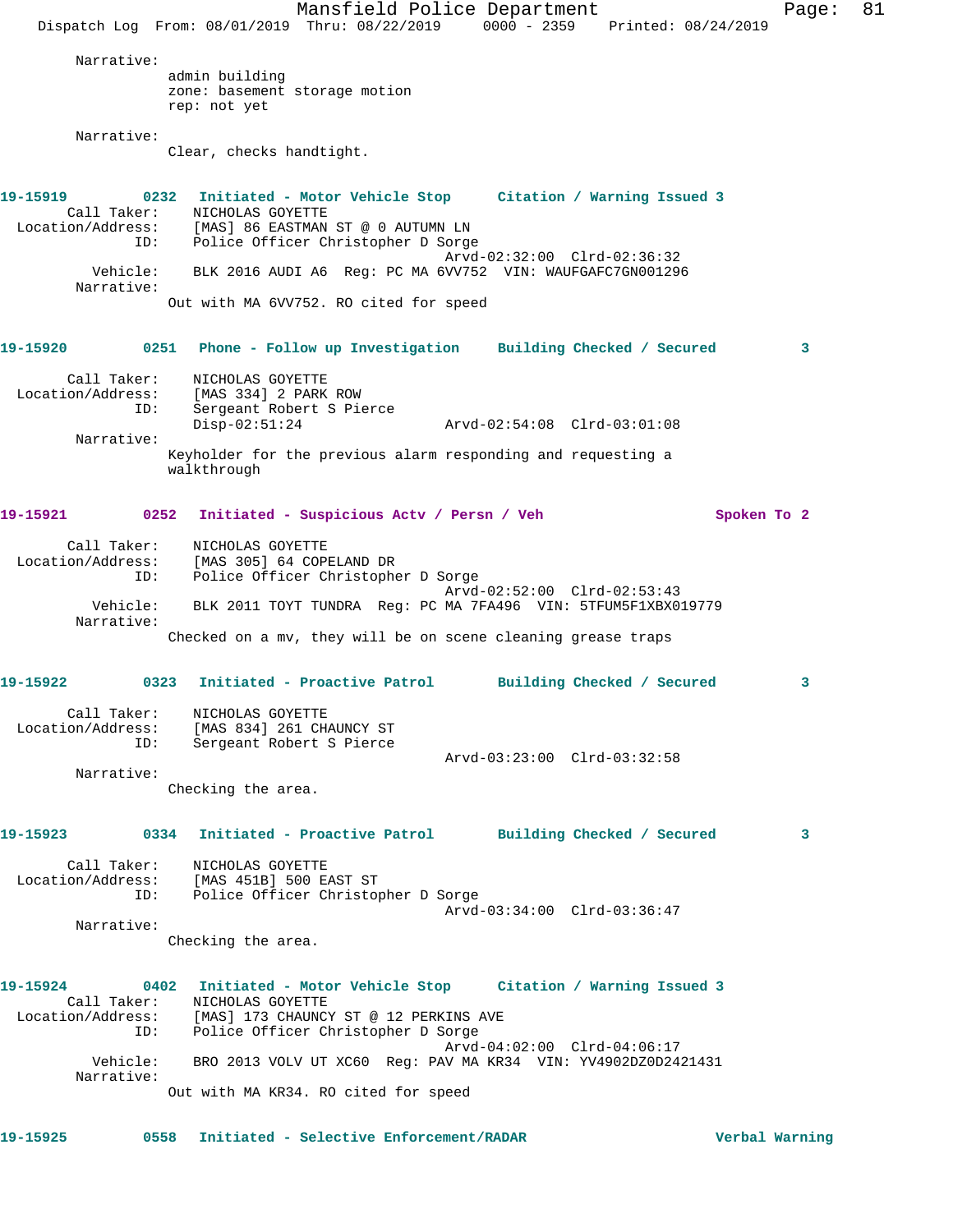Mansfield Police Department Fage: 82 Dispatch Log From: 08/01/2019 Thru: 08/22/2019 0000 - 2359 Printed: 08/24/2019 **3**  Call Taker: NICHOLAS GOYETTE Location/Address: [MAS H9922] 600 WEST ST ID: Police Officer Michelle Bellevue Arvd-05:58:00 Clrd-06:38:44 Vehicle: BLK 2015 LEXS GS350 Reg: PC MA 14LK38 VIN: JTHCE1BL7FA000882 Narrative: Traffic enforcement in the area. Narrative: Out with MA 14LK38, verbal for speed **19-15926 0605 Phone - Assist Fire Department Referred to Other Agency 3**  Call Taker: LINDSAY MITCHELL Location/Address: [MAS H2157] 380 MILL ST ID: Police Officer Christopher D Sorge Disp-06:06:57 Arvd-06:12:36 Clrd-06:20:10 Narrative: Out to assist MFD, female seizing **19-15927 0621 Initiated - Selective Enforcement/RADAR Services Rendered 3**  Call Taker: NICHOLAS GOYETTE Location/Address: [MAS] 436 SOUTH MAIN ST @ 3 MICHAEL LN ID: Sergeant Robert S Pierce Arvd-06:21:00 Clrd-07:38:24 Narrative: Traffic enforcement in the area. **19-15929 0639 Initiated - Selective Enforcement/RADAR Services Rendered 3**  Call Taker: LINDSAY MITCHELL Location/Address: [MAS] HOPE ST ID: Police Officer Christopher D Sorge Arvd-06:39:00 Clrd-07:11:15 Narrative: NO VIOLATIONS. 19-15932 0701 Other - Police Detail - Traffic Cntrl **19-15932** Services Rendered **3**  Call Taker: Patrolman SCOTT J DION Location/Address: [FOX] 25 FORBES BLVD @ 25 FOXBOROUGH BLVD ID: NORTHEASTERN U JOHN C SWEENEY Disp-07:03:33 Arvd-07:03:37 Clrd-15:37:57<br>ID: Police Officer Matthew A Souza Police Officer Matthew A Souza Disp-15:03:52 Clrd-15:07:19 Narrative: Officer working traffic detail for Walsh Construction. **19-15936 0720 Initiated - Assist Citizen - P S A Services Rendered 3**  Call Taker: DAVID SULLIVAN Location/Address: [MAS 982] 111 HOPE ST ID: Police Officer Christopher D Sorge Arvd-07:20:00 Clrd-07:34:16 Narrative: TRANSPORT FROM THE PARK TO BONNIE LANE. Narrative: PARTY HAD A BIKE WITH FLAT TIRE. OFFICER ASSISTED BY DPW WITH BIKE. **19-15938 0753 911 - Traffic / Roadway Complaint Unfounded/Unverifed 2**  Call Taker: DAVID SULLIVAN Location/Address: [MAS] TREMONT ST ID: Police Officer Matthew A Souza<br>Disp-08:13:53 Disp-08:13:53 Arvd-08:13:56 Clrd-08:14:11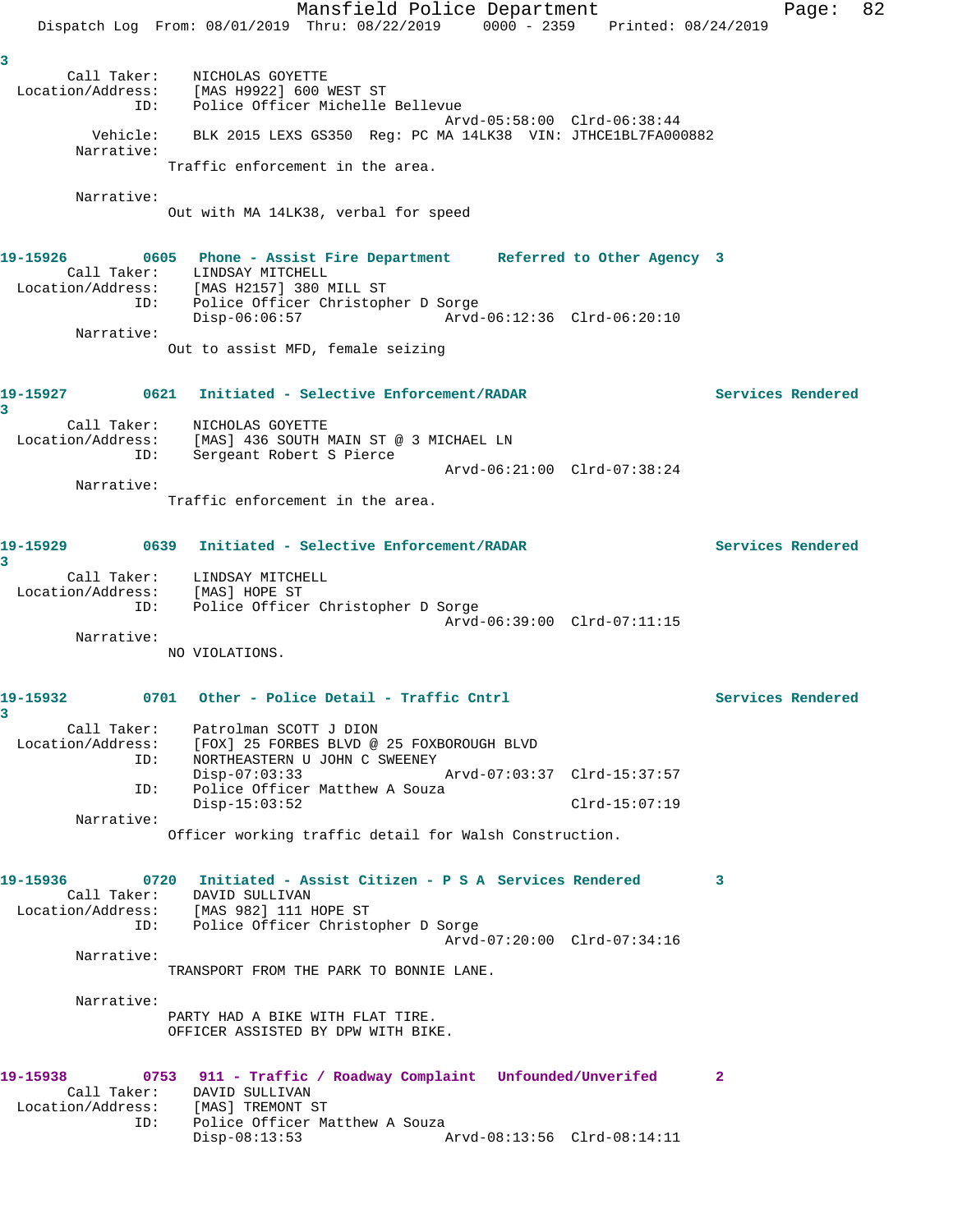|                                    | Mansfield Police Department<br>Dispatch Log From: 08/01/2019 Thru: 08/22/2019 0000 - 2359 Printed: 08/24/2019                      |                   | Page:                     | 83 |
|------------------------------------|------------------------------------------------------------------------------------------------------------------------------------|-------------------|---------------------------|----|
| Narrative:                         | CALLER REPORTING A BOX TRUCK INTO ROADWAY. POS. CAUSING A<br>HAZARD. AREA OF WEST ST.                                              |                   |                           |    |
| Narrative:                         | GIVEN TO M1.                                                                                                                       |                   |                           |    |
| Narrative:                         | NOTHING FOUND.                                                                                                                     |                   |                           |    |
| 3                                  |                                                                                                                                    | Services Rendered |                           |    |
|                                    | Call Taker: DAVID SULLIVAN<br>Vicinity of: [MAS H3574] 80 WALNUT ST<br>ID: Police Officer Matthew A Souza                          |                   |                           |    |
| Narrative:                         | Arvd-08:59:00 Clrd-09:44:53<br>OFF FOR SELECTIVE ENFORCEMENT IN AREA.                                                              |                   |                           |    |
| Narrative:                         | NO ACTIVITY                                                                                                                        |                   |                           |    |
| 3                                  |                                                                                                                                    | Services Rendered |                           |    |
|                                    | Call Taker: DAVID SULLIVAN<br>Vicinity of: [MAS] HOPE ST<br>ID: Police Officer Michael T Fitzgerald<br>Arvd-09:22:00 Clrd-10:14:17 |                   |                           |    |
| Narrative:                         | SELECTIVE ENFORCEMENT IN THIS AREA.                                                                                                |                   |                           |    |
| Narrative:                         | NO ACTIVTY                                                                                                                         |                   |                           |    |
| 3                                  | 19-15943 0945 Initiated - Selective Enforcement/RADAR                                                                              |                   | Citation / Warning Issued |    |
| ID:                                | Call Taker: DAVID SULLIVAN<br>Location/Address: [MAS] 562 MAPLE ST @ 3 JENNIFER DR<br>Police Officer Nicole M Boldrighini          |                   |                           |    |
| Vehicle:<br>Vehicle:<br>Narrative: | RED 2017 TOYT UT HIGHLN Req: PAR MA W902 VIN: 5TDBZRFH7HS387090<br>WHI 2013 SUBA IMPREZ Reg: PC MA 8AGX20 VIN: JF1GJAA60DH018869   |                   |                           |    |
| Narrative:                         | SELECTIVE ENFORCEMENT IN AREA.                                                                                                     |                   |                           |    |
| Narrative:                         | OFF WITH MA REG W902.                                                                                                              |                   |                           |    |
|                                    | OFF WITH MA 8AGX20.                                                                                                                |                   |                           |    |
| Narrative:                         | CITATIONS ISSUED.                                                                                                                  |                   |                           |    |
| 19-15944<br>3                      | 1012 Initiated - Selective Enforcement/RADAR                                                                                       | Services Rendered |                           |    |
| ID:                                | Call Taker: DAVID SULLIVAN<br>Vicinity of: [MAS 1019] 792 WEST ST<br>Police Officer Matthew A Souza<br>Arvd-10:12:00 Clrd-10:21:44 |                   |                           |    |
| Narrative:                         | SELECTIVE ENFORCEMENT IN AREA.                                                                                                     |                   |                           |    |
| Narrative:                         | NO ACTIVITY                                                                                                                        |                   |                           |    |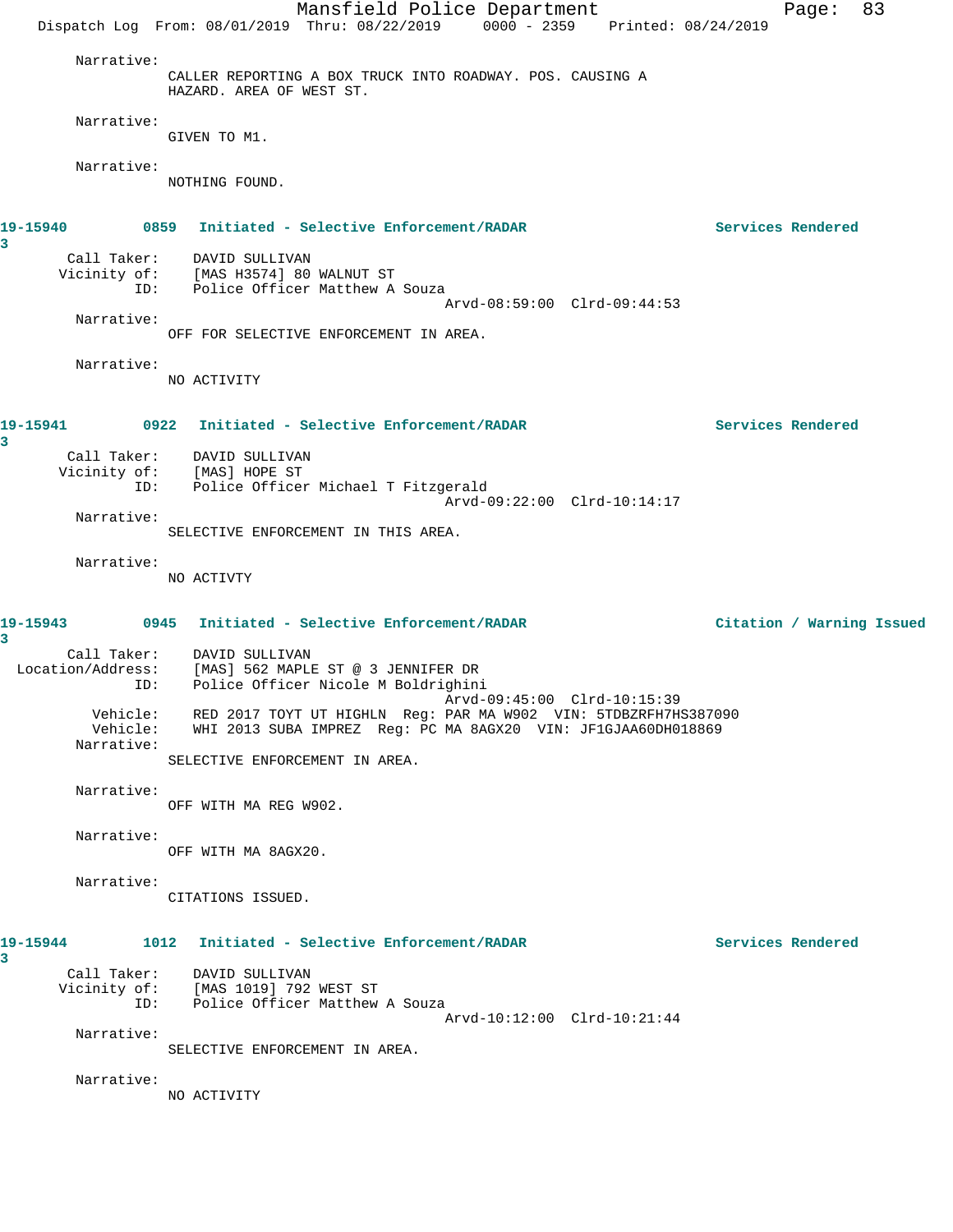Mansfield Police Department Page: 84 Dispatch Log From: 08/01/2019 Thru: 08/22/2019 0000 - 2359 Printed: 08/24/2019 **19-15945 1020 911 - 911 Hang-ups & Verifications Investigated - No Report 2**  Call Taker: DAVID SULLIVAN Location/Address: [MAS 10C] 305 FORBES BLVD ID: Police Officer Matthew A Souza Disp-10:22:14 Arvd-10:24:18 Clrd-10:29:56 Narrative: 911 HANP UP IN THIS AREA. NO CONTACT MADE. Narrative: NO ISSUES FOUND. **19-15946 1030 Initiated - Selective Enforcement/RADAR Services Rendered 3**  Call Taker: DAVID SULLIVAN Location/Address: [MAS 960A] 792 WEST ST Apt. #A ID: Police Officer Matthew A Souza Arvd-10:30:00 Clrd-10:58:26 Narrative: SELECTIVE ENFORCEMENT IN THE SREAL Narrative: NO ACTIVITY **19-15948 1112 Initiated - Building Check Services Rendered 3**  Call Taker: DAVID SULLIVAN Location/Address: [MAS 997] 9 BONNEY LN ID: Police Officer Nicole M Boldrighini Arvd-11:12:00 Clrd-11:21:51 Narrative: AREA CHECK **19-15950 1128 911 - 911 Hang-ups & Verifications Investigated - No Report 2**  Call Taker: DAVID SULLIVAN Location/Address: [MAS 123] 774 NORFOLK ST ID: Police Officer Matthew A Souza Disp-11:29:59 Arvd-11:35:06 Clrd-11:41:32 Narrative: 401 660-4971. 911 OPEN LINE. Narrative: NO PROBLEMS FOUND. OFFICER SPOKE TO MANAGER ON SITE. **19-15951 1132 Initiated - Selective Enforcement/RADAR Services Rendered 3**  Call Taker: DAVID SULLIVAN Location/Address: [MAS 1002] 250 EAST ST ID: Police Officer Nicole M Boldrighini Arvd-11:32:00 Clrd-11:58:23 Narrative: SELECTIVE ENFORCEMENT IN AREA. Narrative: NO VIOLATIONS. **19-15955 1235 Initiated - Building Check Services Rendered 3**  Call Taker: DAVID SULLIVAN Location/Address: [MAS 840] 280 SCHOOL ST ID: Police Officer Matthew A Souza Arvd-12:35:00 Clrd-13:02:21 Narrative: AREA CHECK **19-15956 1243 Initiated - Selective Enforcement/RADAR Services Rendered 3**  Call Taker: DAVID SULLIVAN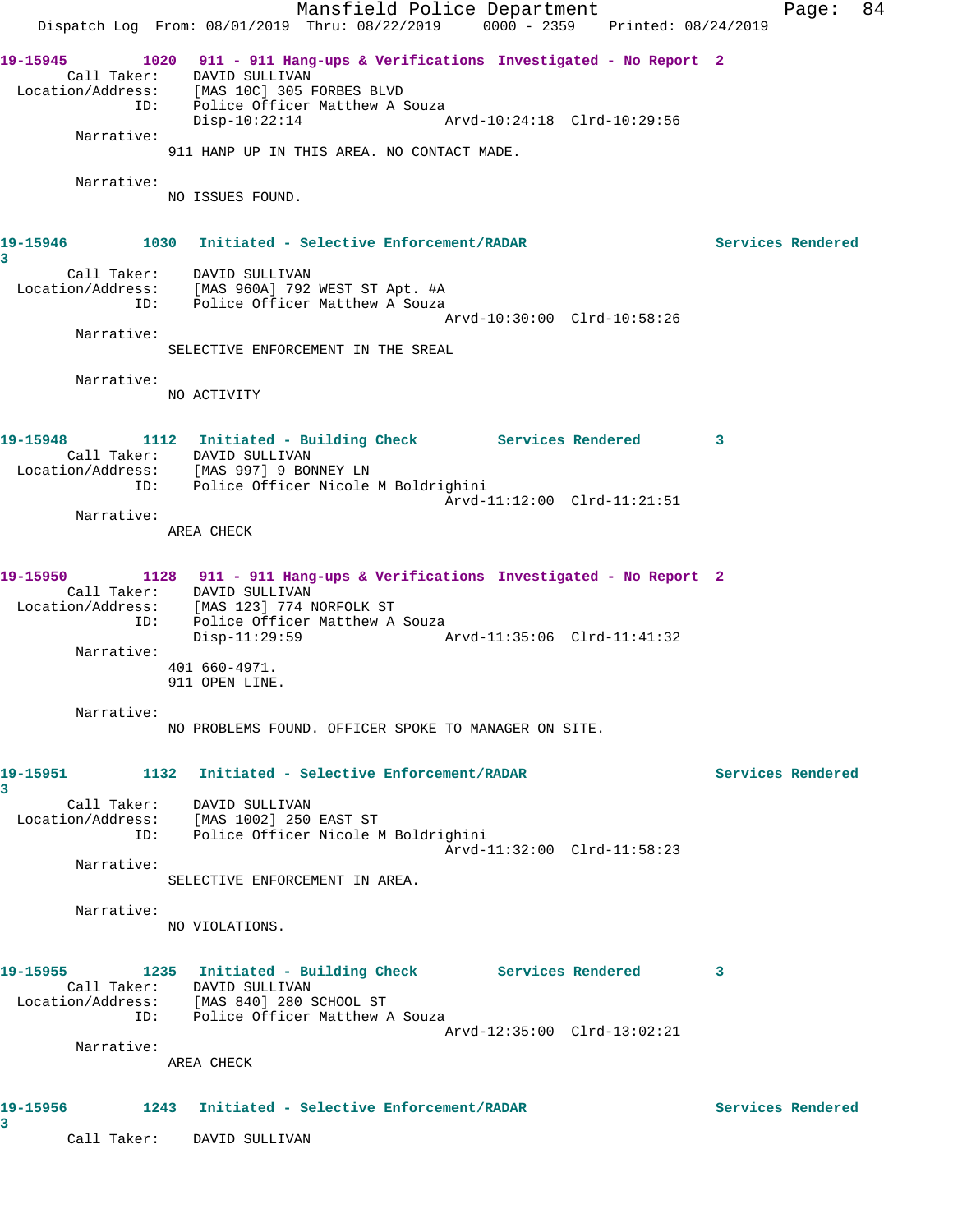Mansfield Police Department Fage: 85 Dispatch Log From: 08/01/2019 Thru: 08/22/2019 0000 - 2359 Printed: 08/24/2019 Vicinity of: [MAS] NORTH MAIN ST ID: Police Officer Michael T Fitzgerald Arvd-12:43:00 Clrd-13:16:24 Narrative: SELECTIVE ENFORCEMENT IN THE AREA Narrative: NO ACTIVITY **19-15957 1247 Initiated - Building Check Services Rendered 3**  Call Taker: DAVID SULLIVAN Location/Address: [MAS 417] 9 FRANCIS AVE ID: Police Officer Nicole M Boldrighini Arvd-12:47:00 Clrd-12:57:00 Narrative: AREA CHECK **19-15958 1255 Initiated - Building Check Services Rendered 3**  Call Taker: DAVID SULLIVAN Location/Address: [MAS 840] 280 SCHOOL ST ID: Sergeant Thomas R Connor Arvd-12:55:00 Clrd-13:12:16 Narrative: AREA CHECK Narrative: OFFICER ON FOOT PATROL AREA STORES. **19-15959 1304 Phone - Assist Fire Department Services Rendered 3**  Call Taker: DAVID SULLIVAN Location/Address: [MAS H974] 50 OLD NORTH TRL ID: Police Officer Nicole M Boldrighini Disp-13:05:39 Arvd-13:12:04 Clrd-13:16:46 Narrative: ASSIST FIRE DEPT. 19-15960 1321 Phone - Alarm - Burglar **Services Rendered** 1 Call Taker: DAVID SULLIVAN Location/Address: [MAS H1467] 59 COLONIAL DR ID: Police Officer Nicole M Boldrighini Disp-13:22:58 Arvd-13:28:01 Clrd-13:31:55 ID: Police Officer Michael T Fitzgerald Disp-13:23:05 Arvd-13:30:52 Clrd-13:31:59 Vehicle: GRY 2014 HYUN UT SANTAF Reg: PC MA 443YH9 VIN: 5XYZU3LAXEG153682 Narrative: INTERIOR FRONT GARAGE DOOR. Narrative: CLEANERS ON SITE **19-15962 1338 Initiated - Selective Enforcement/RADAR Services Rendered 3**  Call Taker: DAVID SULLIVAN Vicinity of: [MAS] HOPE ST ID: Police Officer Nicole M Boldrighini Arvd-13:38:00 Clrd-14:09:35 Narrative: SELECTIVE ENFORCEMENT IN THE AREA. Narrative: NO ACTIVITY **19-15963 1350 Initiated - Selective Enforcement/RADAR Citation / Warning Issued 3**  Call Taker: DAVID SULLIVAN Location/Address: [MAS] RESERVOIR ST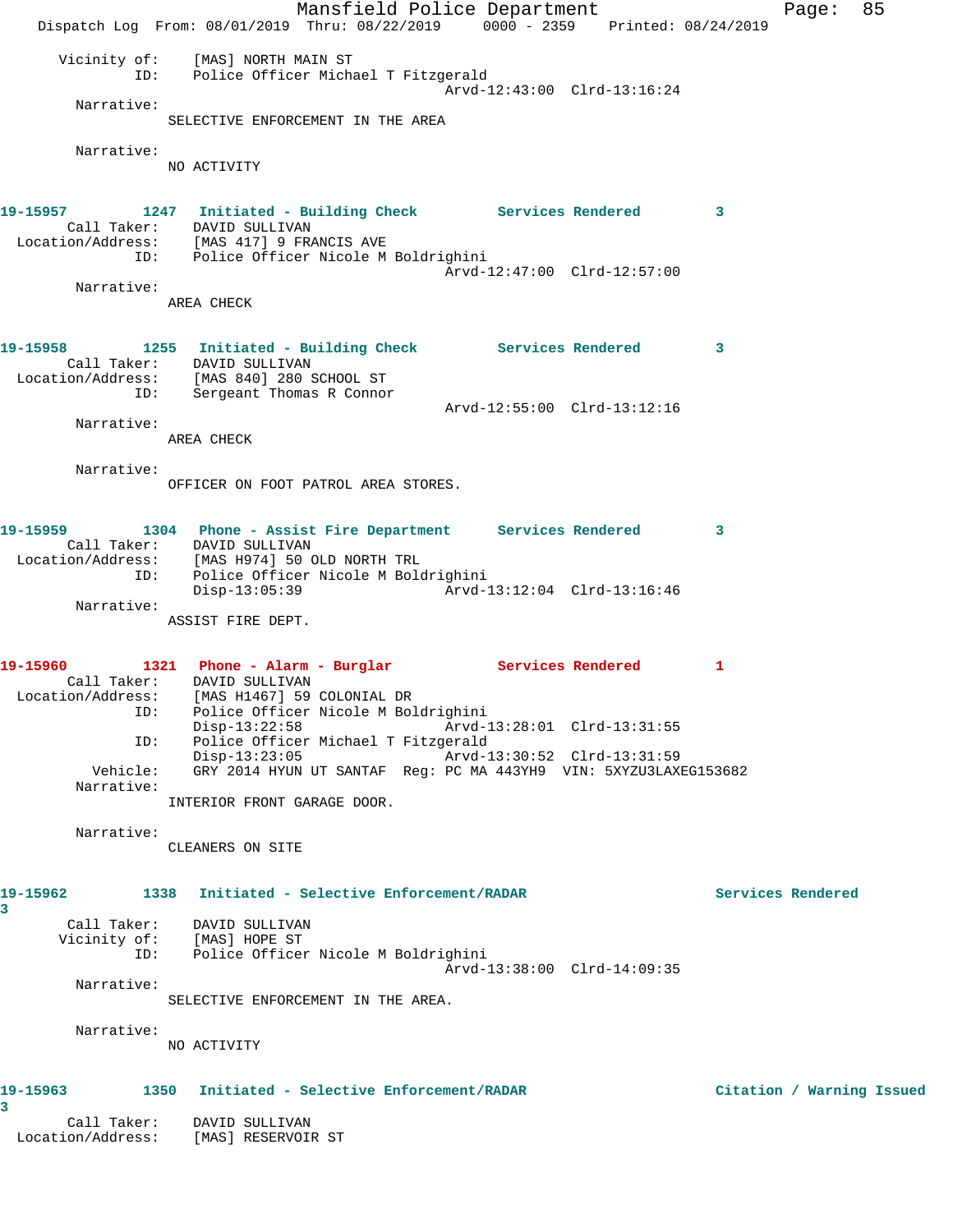|                                                                                                                              | Dispatch Log From: 08/01/2019 Thru: 08/22/2019 0000 - 2359 Printed: 08/24/2019                                                                                                                                                              | Mansfield Police Department                                                                                                           |                             |                            |          | Page: | 86 |
|------------------------------------------------------------------------------------------------------------------------------|---------------------------------------------------------------------------------------------------------------------------------------------------------------------------------------------------------------------------------------------|---------------------------------------------------------------------------------------------------------------------------------------|-----------------------------|----------------------------|----------|-------|----|
| ID:                                                                                                                          |                                                                                                                                                                                                                                             | Police Officer Matthew A Souza                                                                                                        |                             |                            |          |       |    |
| Vehicle:                                                                                                                     |                                                                                                                                                                                                                                             | GRY 2014 ACUR MDX Reg: PAS MA BR16MH VIN: 5FRYD4H4XEB042379                                                                           | Arvd-13:50:00 Clrd-14:39:51 |                            |          |       |    |
| Narrative:                                                                                                                   | SELECTIVE ENFORCEMENT IN THE AREA                                                                                                                                                                                                           |                                                                                                                                       |                             |                            |          |       |    |
| Narrative:                                                                                                                   | Out with MA BR16MH, cited for speed                                                                                                                                                                                                         |                                                                                                                                       |                             |                            |          |       |    |
| 19-15967<br>Call Taker:<br>Location/Address:<br>ID:<br>Vehicle:<br>Narrative:                                                | 1456 Walk-In - Child Safety Seat Program Services Rendered<br>[MAS 153] 50 WEST ST<br>Disp-14:56:44<br>Ofc. Boldrighini installing a child safety seat.                                                                                     | Support Staff Matthew Todesco<br>Police Officer Nicole M Boldrighini<br>BLK 2017 TOYT COROLL Reg: PC MA 6CZ853 VIN: 2T1BURHE9HC898777 | Arvd-14:58:19 Clrd-15:07:58 |                            | $\sim$ 3 |       |    |
| 19-15968<br>Call Taker:<br>Location/Address: [MAS 960] 792 WEST ST Apt. #B303<br>ID:<br>ID:<br>ID:<br>Vehicle:<br>Narrative: | 1501 Phone - Well Being Check<br>Kieran M Ruth<br>$Disp-15:03:57$<br>$Disp-15:07:27$<br>Sergeant Thomas R Connor<br>Disp-15:15:16<br>Out for a well being check on the resident that has not been<br>heard from in over 24 hours,           | Police Officer Michael T Fitzgerald<br>Police Officer Matthew A Souza<br>BLK 2017 INFI Q50 Req: PC MA 1VL526 VIN: JN1EV7AR4HM833403   | Arvd-15:11:43 Clrd-15:19:04 | Investigated - No Report 3 |          |       |    |
| Narrative:                                                                                                                   | Officers made contact with party in question                                                                                                                                                                                                |                                                                                                                                       |                             |                            |          |       |    |
| Narrative:                                                                                                                   | PARTY DECLINED ANY SERVICES, APPEARED IN GOOD HEALTH.                                                                                                                                                                                       |                                                                                                                                       |                             |                            |          |       |    |
| 19-15970<br>Call Taker:<br>Location/Address:<br>ID:<br>Narrative:                                                            | 1530 Walk-In - Identity Theft<br>$Disp-15:31:38$<br>DID NOT OCCUR IN MANSFIELD. NO ACTIONS TAKEN.                                                                                                                                           | Support Staff Matthew Todesco<br>[MAS 840B] 280 SCHOOL ST Apt. #B<br>Police Officer Matthew A Souza                                   | Arvd-15:34:50 Clrd-15:39:37 | Investigated - No Report 1 |          |       |    |
| 19-15971<br>Call Taker:<br>Location/Address:<br>ID:<br>Narrative:                                                            | 1531 Walk-In - Follow up Investigation Services Rendered<br>[MAS H4465] 109 OAKLAND ST<br>$Disp-15:35:34$<br>RP into the station to check on her fathers belongings. he<br>was arrested and then sectioned. Ofc Boldrighini into<br>assist. | Support Staff Matthew Todesco<br>Police Officer Nicole M Boldrighini                                                                  | Arvd-15:35:38 Clrd-15:51:47 |                            | 3        |       |    |
| 19-15973<br>Call Taker:<br>Location/Address:<br>ID:<br>Narrative:                                                            | 1548 Alarm - Assist Fire Department Services Rendered<br>DAVID SULLIVAN<br>[MAS 233B] 50 HAMPDEN RD<br>$Disp-15:50:20$                                                                                                                      | Police Officer Matthew A Souza                                                                                                        | Arvd-16:00:50 Clrd-16:00:57 |                            | 3        |       |    |
|                                                                                                                              | ASSIST FIRE DEPT = FIRE ALARM ACTIVATION.                                                                                                                                                                                                   |                                                                                                                                       |                             |                            |          |       |    |
| 19-15975                                                                                                                     | 1559 911 - Assist Fire Department                                                                                                                                                                                                           |                                                                                                                                       |                             | Services Rendered          | 3        |       |    |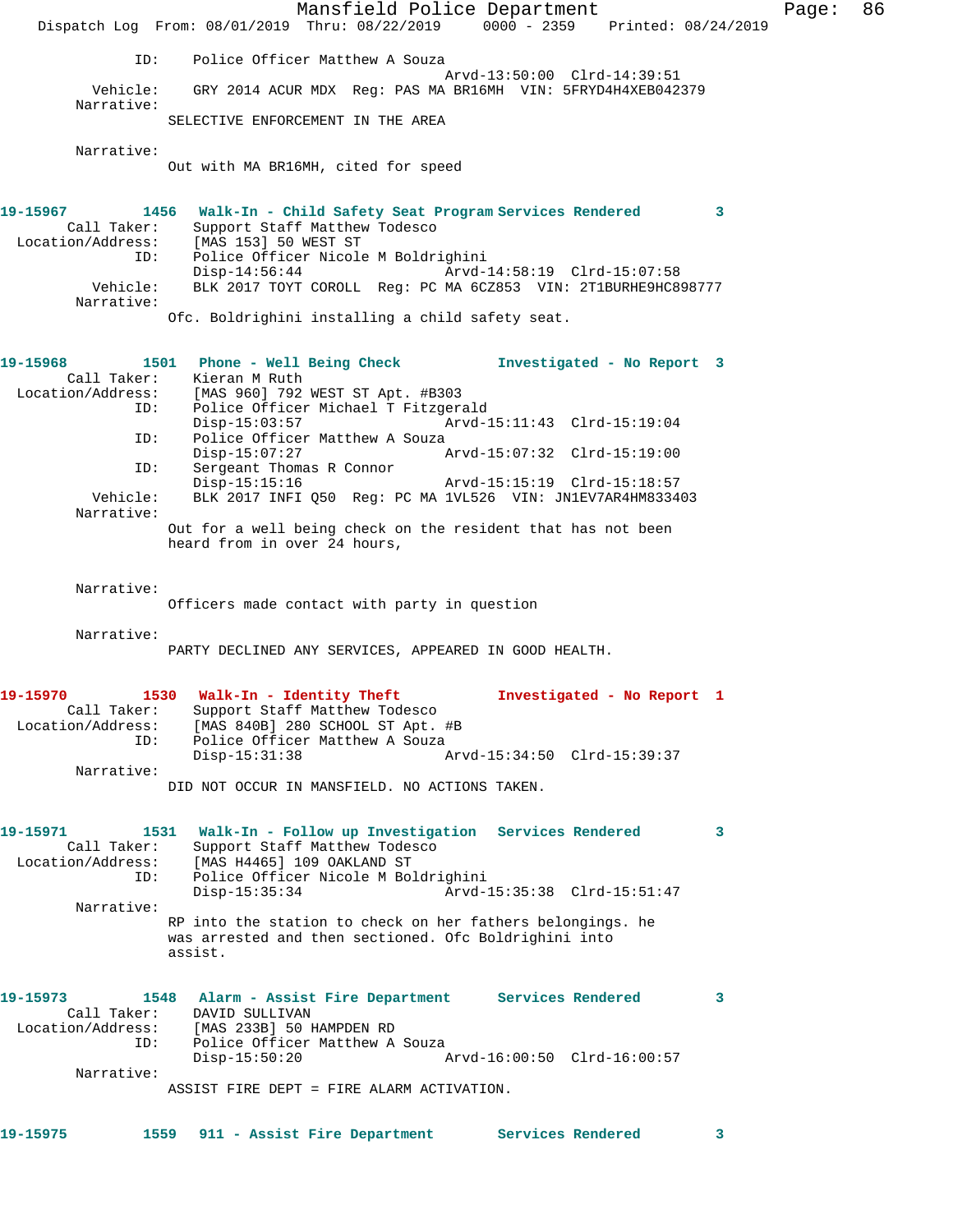Mansfield Police Department Fage: 87 Dispatch Log From: 08/01/2019 Thru: 08/22/2019 0000 - 2359 Printed: 08/24/2019 Call Taker: DAVID SULLIVAN Location/Address: [MAS H4438] 6 LEWIS RD ID: Sergeant Thomas R Connor Disp-16:00:37 Clrd-16:04:52 Narrative: ASSIST FIRE DEPT. Narrative: M1 ADVISED. STATED TO KEEP HIM ADVISED AS NEEDED. **19-15980 1659 Phone - Well Being Check Referred to Other Agency 3**  Call Taker: DAVID SULLIVAN Location/Address: ID: Police Officer Danielle C Titus Arvd-17:08:57 Clrd-17:29:59 ID: Police Officer David J Pepicelli<br>Disp-17:01:23 Art Arvd-17:08:14 Clrd-18:25:07 ID: Sergeant Jeffrey G Bombard Disp-17:05:55 Arvd-17:09:06 Clrd-17:29:56 Narrative:

Refer To Incident: 19MAS-687-OF

| 19-15985<br>3              |     | 1803 Initiated - Selective Enforcement/RADAR                                                                                                                               |                 |                   | Services Rendered |
|----------------------------|-----|----------------------------------------------------------------------------------------------------------------------------------------------------------------------------|-----------------|-------------------|-------------------|
|                            |     | Call Taker: DAVID SULLIVAN<br>Vicinity of: [MAS] 562 MAPLE ST @ 3 JENNIFER DR<br>ID: Police Officer William C Trudell<br>Arvd-18:03:00 Clrd-18:22:51                       |                 |                   |                   |
| Narrative:                 |     | SELECTIVE ENFORCEMENT IN THE AREA.                                                                                                                                         |                 |                   |                   |
| Narrative:                 |     | NO ACTIVITY                                                                                                                                                                |                 |                   |                   |
|                            |     | 19-15988 1828 Initiated - Building Check Services Rendered<br>Call Taker: DAVID SULLIVAN<br>Location/Address: [MAS 43] 137 MILL ST<br>ID: Police Officer William C Trudell |                 | 3                 |                   |
| Narrative:                 |     | Arvd-18:28:00 Clrd-18:36:21<br>AREA CHECK                                                                                                                                  |                 |                   |                   |
| 19-15989                   |     | 1829 911 - 911 Hang-ups & Verifications Services Rendered<br>Call Taker: GARIN EISELE<br>Location/Address: [MAS 418F] 31 FRANCIS AVE Apt. #3119                            |                 | $\mathbf{2}$      |                   |
|                            | ID: | ID: Police Officer David J Pepicelli<br>$Disp-18:31:34$<br>Police Officer Danielle C Titus                                                                                 | $Clrd-18:41:13$ |                   |                   |
| Narrative:                 |     | $Disp-18:37:21$<br>ACCIDENTAL 911 SPOKE TO FEMALE PARTY STATING IT WAS HER SON<br>PLAYING WITH THE PHONE                                                                   | $Clrd-18:38:06$ |                   |                   |
| Narrative:                 |     | M13 RESPONDING                                                                                                                                                             |                 |                   |                   |
| 19-15990<br>$\overline{2}$ |     | 1829 Walk-In - Suspicious Actv / Persn / Veh                                                                                                                               |                 | Services Rendered |                   |

 Call Taker: Support Staff Derek M Stark Location/Address: [MAS] 53 EAST ST @ 5 BRANCH ST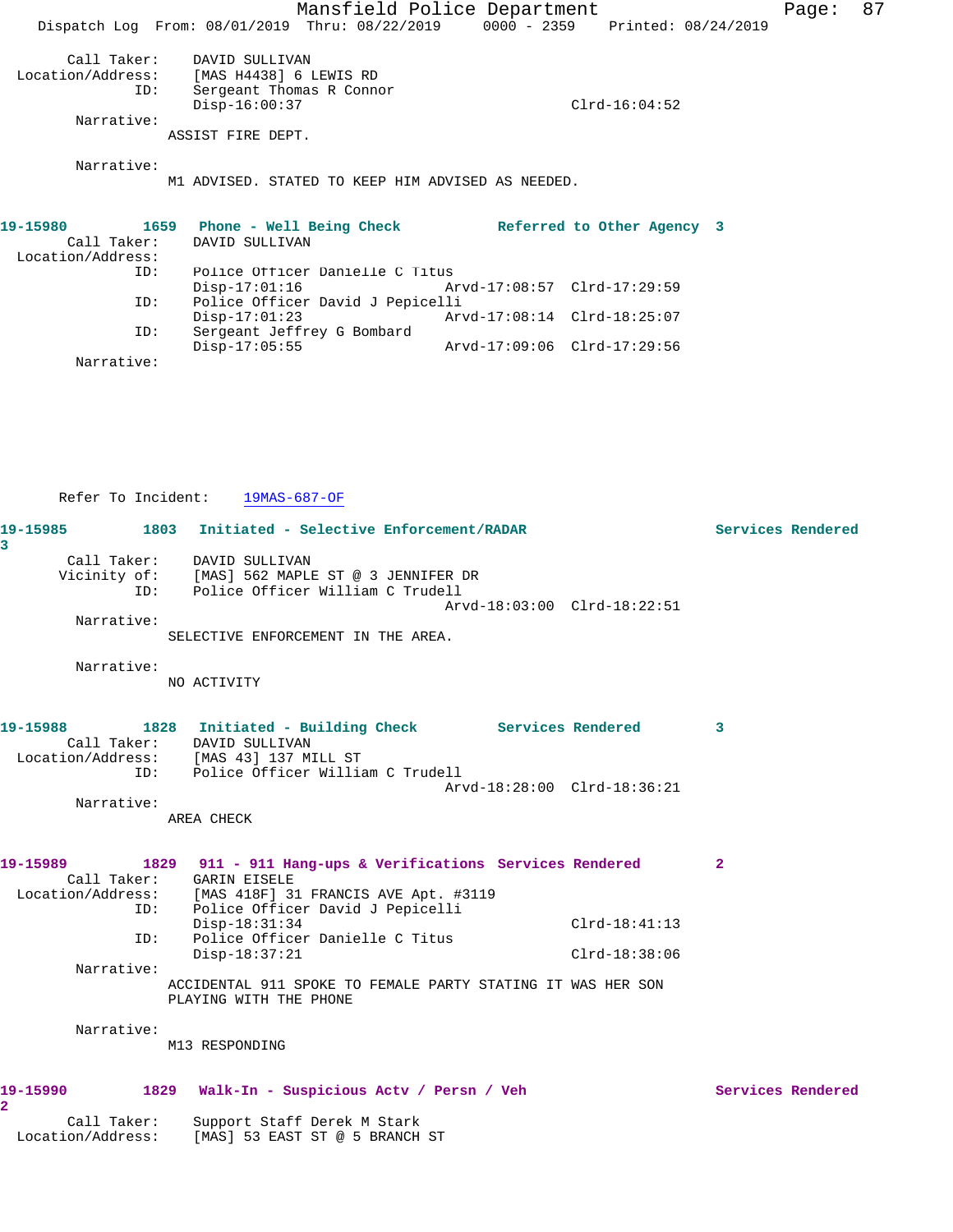Mansfield Police Department The Page: 88 Dispatch Log From: 08/01/2019 Thru: 08/22/2019 0000 - 2359 Printed: 08/24/2019 ID: Police Officer William C Trudell Disp-18:36:33 Arvd-18:47:09 Clrd-18:57:15 Narrative: Walk in party wanted to inform police about two swords that are at the corner on the ground. Narrative: Items are not swords but some type of metal instrument; picked up and returning them to the station. **19-15991 1836 911 - 911 Hang-ups & Verifications Confirmed misdial/Accdntl Call 2** Call Taker: Kieran M Ruth Location/Address: [MAS 840D105] 280 SCHOOL ST Apt. #D105 ID: Police Officer Danielle C Titus Disp-18:38:13 Arvd-18:43:40 Clrd-18:58:15 Narrative: 911 acidental by a customer dialing out Narrative: confirmed accidental by the employees. **19-15993 1858 Phone - 911 Hang-ups & Verifications Confirmed misdial/Accdntl Call 2**  Call Taker: NICHOLAS GOYETTE Location/Address: [MAS H1185] 12 DARBY DR ID: Police Officer David J Pepicelli Disp-18:59:39 Arvd-19:06:28 Clrd-19:08:08 Narrative: Out to confirm an accidental 911 Narrative: Accidental by a Maria Muldoon; all checks ok. **19-15995 1916 Initiated - Building Check Building Checked / Secured 3** Call Taker: PATRICK FEENEY Location/Address: [MAS 202] 16 OLD COLONY WAY ID: Police Officer David J Pepicelli Arvd-19:16:00 Clrd-19:17:25 Narrative: All is quiet at this time. **19-15998 2021 Phone - Assist Fire Department Referred to Other Agency 3**  Call Taker: NICHOLAS GOYETTE Location/Address: [MAS 849B120A] 287 SCHOOL ST Apt. #B120 ID: Police Officer Danielle C Titus Disp-20:22:24 Arvd-20:22:26 Clrd-20:37:31 Narrative: Out to assist MFD **19-16003 2052 Initiated - Building Check Building Checked / Secured 3** Call Taker: PATRICK FEENEY Location/Address: [MAS 2] 60 FORBES BLVD ID: Police Officer Danielle C Titus Arvd-20:52:00 Clrd-20:58:12 **19-16005 2058 Initiated - Building Check Building Checked / Secured 3** Call Taker: PATRICK FEENEY Location/Address: [MAS 4] 31 HAMPSHIRE ST ID: Police Officer Danielle C Titus Arvd-20:58:00 Clrd-21:05:55 **19-16010 2142 Initiated - Building Check Building Checked / Secured 3**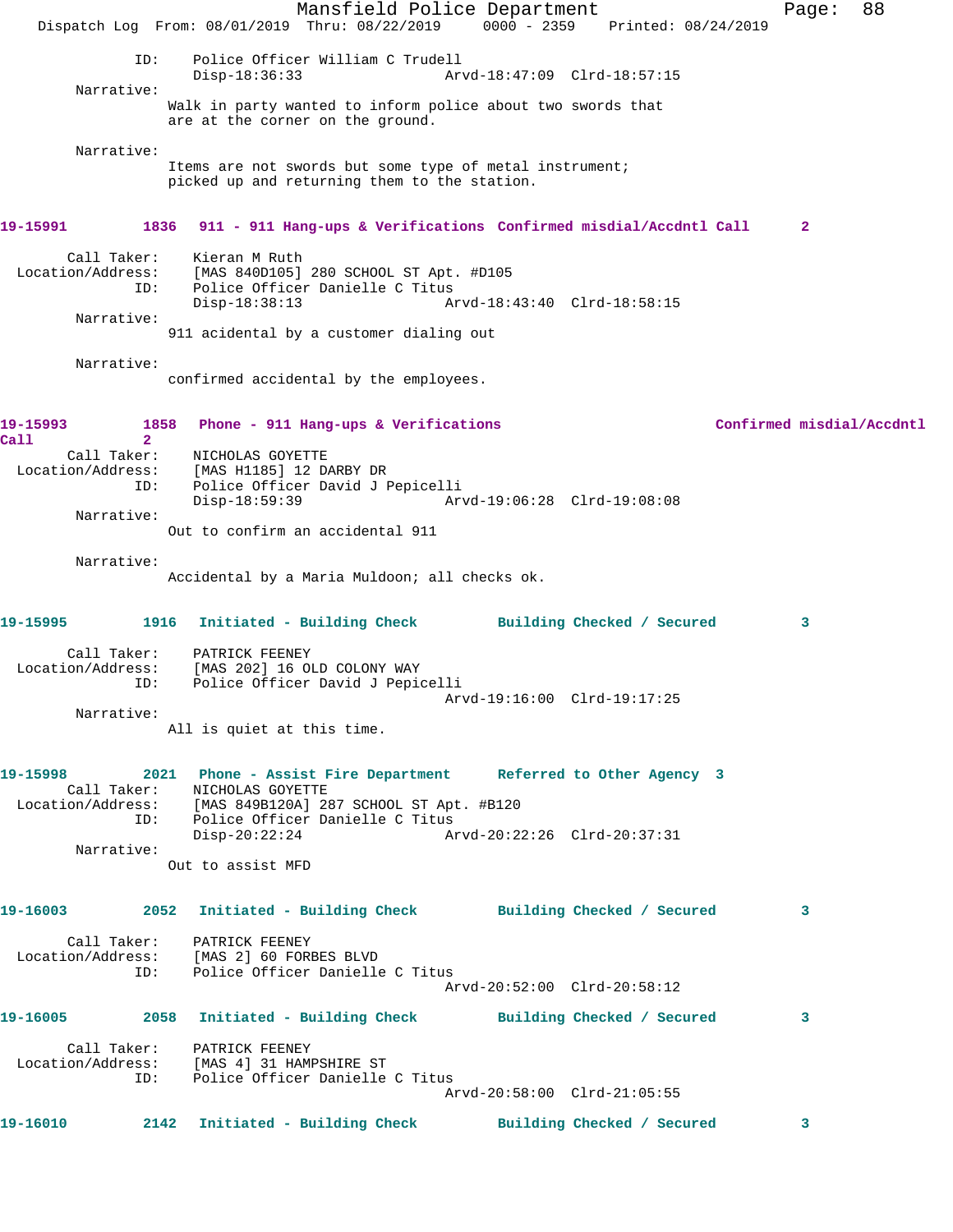|                   | Dispatch Log From: 08/01/2019 Thru: 08/22/2019 0000 - 2359 Printed: 08/24/2019                       | Mansfield Police Department |                                          | Page:          | 89 |
|-------------------|------------------------------------------------------------------------------------------------------|-----------------------------|------------------------------------------|----------------|----|
|                   | Call Taker: PATRICK FEENEY                                                                           |                             |                                          |                |    |
| ID:               | Location/Address: [MAS 840] 280 SCHOOL ST                                                            |                             |                                          |                |    |
|                   | Police Officer Danielle C Titus                                                                      |                             | Arvd-21:42:00 Clrd-21:53:53              |                |    |
|                   | 19-16012 2205 911 - 911 Hang-ups & Verifications Confirmed misdial/Accdntl Call                      |                             |                                          | $\overline{2}$ |    |
|                   | Call Taker: GARIN EISELE                                                                             |                             |                                          |                |    |
|                   | Location/Address: [MAS H6562] 10 WINDSOR PL                                                          |                             |                                          |                |    |
| ID:               | Police Officer Danielle C Titus                                                                      |                             |                                          |                |    |
|                   | Disp-22:06:20 Arvd-22:11:35 Clrd-22:17:42                                                            |                             |                                          |                |    |
| ID:               | Police Officer William C Trudell                                                                     |                             |                                          |                |    |
|                   | $Disp-22:07:02$                                                                                      |                             | $Clrd-22:15:29$                          |                |    |
| ID:               | Police Officer David J Pepicelli                                                                     |                             |                                          |                |    |
|                   | Disp-22:15:25 Arvd-22:15:27 Clrd-22:17:42                                                            |                             |                                          |                |    |
| Narrative:        |                                                                                                      |                             |                                          |                |    |
|                   | 911 call from the cell phone; he is no answer on the<br>line; call backs made but not going through. |                             |                                          |                |    |
|                   | 19-16013 2312 Phone - Well Being Check Referred to Other Agency 3                                    |                             |                                          |                |    |
| Call Taker:       | NICHOLAS GOYETTE                                                                                     |                             |                                          |                |    |
| Location/Address: |                                                                                                      |                             |                                          |                |    |
| ID:               | Police Officer David J Pepicelli                                                                     |                             |                                          |                |    |
|                   | $Disp-23:16:42$                                                                                      |                             |                                          |                |    |
| ID:               | Police Officer Danielle C Titus                                                                      |                             |                                          |                |    |
|                   | Disp-23:16:45 Arvd-23:23:00 Clrd-23:23:37                                                            |                             |                                          |                |    |
| ID:               | Police Officer William C Trudell                                                                     |                             |                                          |                |    |
|                   | $Divd-23:24:27$ $Clrd-08/08/2019$ @ 00:11:42                                                         |                             |                                          |                |    |
| ID:               | Police Officer Danielle C Titus                                                                      |                             |                                          |                |    |
|                   | $Disp-23:23:42$                                                                                      |                             | Arvd-23:25:14 Clrd-08/08/2019 @ 00:15:46 |                |    |

Narrative:

Narrative:

Refer To Incident: 19MAS-688-OF

# **For Date: 08/08/2019 - Thursday**

| 19-16015          | 0113        | Initiated - Building Check |                                  | Building Checked / Secured |  |
|-------------------|-------------|----------------------------|----------------------------------|----------------------------|--|
|                   | Call Taker: | PATRICK FEENEY             |                                  |                            |  |
| Location/Address: |             | [MAS 1002] 250 EAST ST     |                                  |                            |  |
|                   | ID:         |                            | Police Officer Michelle Bellevue |                            |  |

Arvd-01:13:00 Clrd-01:26:37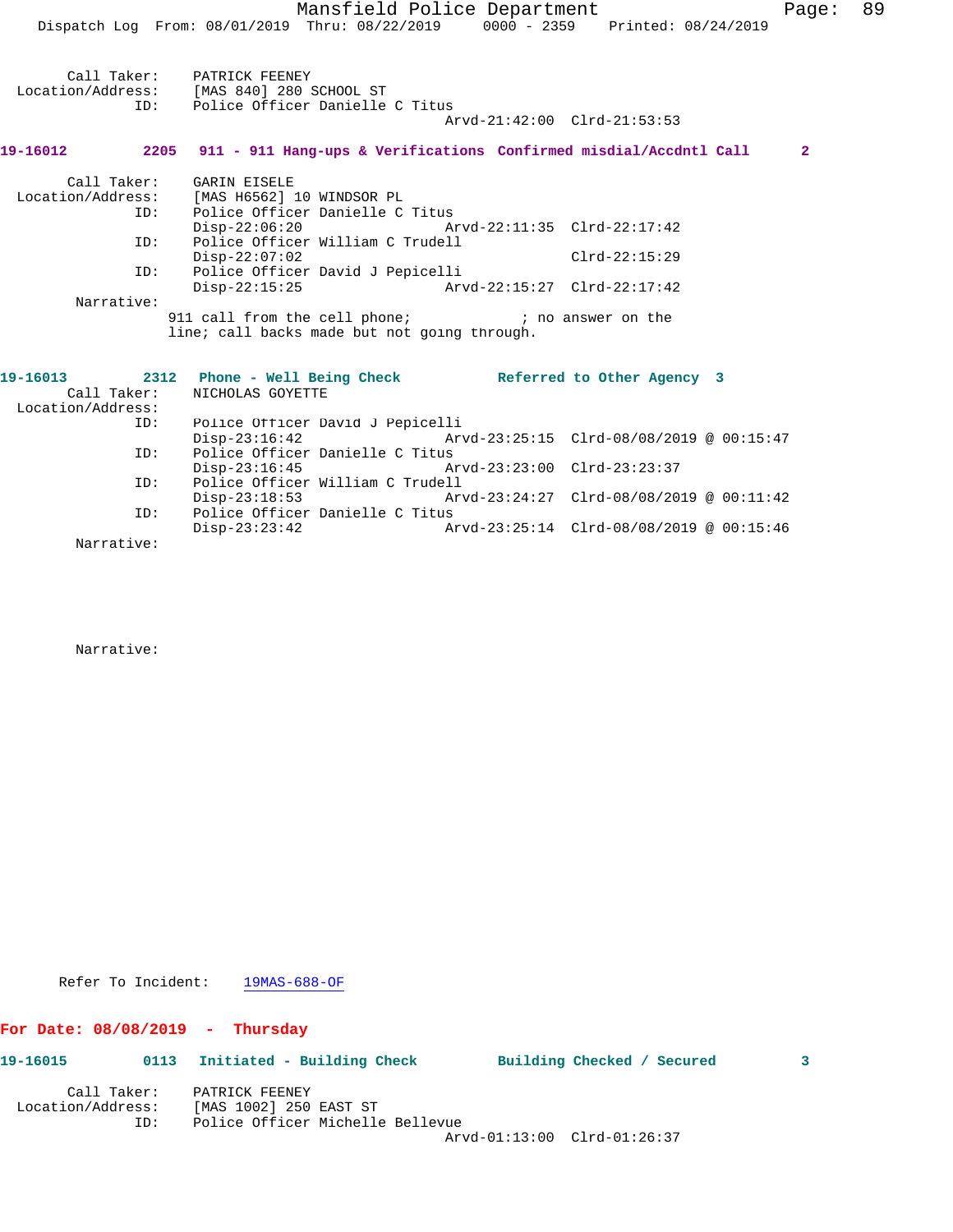|          |            | Dispatch Log From: 08/01/2019 Thru: 08/22/2019 0000 - 2359 Printed: 08/24/2019                                                              | Mansfield Police Department | Page: | 90 |
|----------|------------|---------------------------------------------------------------------------------------------------------------------------------------------|-----------------------------|-------|----|
|          |            | 19-16016      0119 Initiated - Building Check      Building Checked / Secured                                                               |                             | 3     |    |
|          |            | Call Taker: PATRICK FEENEY<br>Location/Address: [MAS 281A] 1 CROCKER ST<br>ID: Police Officer Andrew J<br>Police Officer Andrew J Kelley    |                             |       |    |
|          | ID:        | Police Officer Andrew J Kelley<br>$Disp-01:24:34$ $Arvd-01:24:43$ $Clrd-01:30:36$                                                           | Arvd-01:19:00 Clrd-01:24:21 |       |    |
|          |            | 19-16017 0120 Initiated - Building Check Building Checked / Secured                                                                         |                             | 3     |    |
|          | ID:        | Call Taker: PATRICK FEENEY<br>Location/Address: [MAS 907E] 390 WEST ST<br>Police Officer Christopher D Sorge                                | Arvd-01:20:00 Clrd-01:24:36 |       |    |
|          |            | 19-16020 0137 Initiated - Building Check Building Checked / Secured                                                                         |                             | 3     |    |
|          |            | Call Taker: PATRICK FEENEY<br>Location/Address: [MAS 2] 60 FORBES BLVD<br>ID: Police Officer Christop<br>Police Officer Christopher D Sorge | Arvd-01:37:00 Clrd-01:52:03 |       |    |
|          |            | 19-16021 0146 Initiated - Proactive Patrol Building Checked / Secured                                                                       |                             | 3     |    |
|          |            | Call Taker: NICHOLAS GOYETTE<br>Location/Address: [MAS 1015] 30 CHAUNCY ST<br>ID: Police Officer Andrew J Kelley                            |                             |       |    |
|          | Narrative: |                                                                                                                                             | Arvd-01:46:00 Clrd-01:51:00 |       |    |
|          |            | Checking the area.                                                                                                                          |                             |       |    |
|          |            | 19-16029 0206 Initiated - Building Check Building Checked / Secured                                                                         |                             | 3     |    |
|          | ID:        | Call Taker: PATRICK FEENEY<br>Location/Address: [MAS 1014] COPELAND DR<br>Police Officer Andrew J Kelley                                    | Arvd-02:06:00 Clrd-02:21:23 |       |    |
|          |            | 19-16034 0228 Initiated - Building Check Building Checked / Secured                                                                         |                             | 3     |    |
|          | ID:        | Call Taker: PATRICK FEENEY<br>Location/Address: [MAS 1016] 4 ERICK RD<br>Police Officer Michelle Bellevue                                   | Arvd-02:28:00 Clrd-02:46:13 |       |    |
|          |            | 19-16035 0242 Initiated - Building Check Building Checked / Secured                                                                         |                             | 3     |    |
|          |            | Call Taker: PATRICK FEENEY<br>Location/Address: [MAS 322] 31 HAMPSHIRE ST<br>ID: Police Officer Andrew J Kelley                             | Arvd-02:42:00 Clrd-02:57:21 |       |    |
|          |            | 19-16037      0245   Initiated - Building Check      Building Checked / Secured                                                             |                             | 3     |    |
|          |            | Call Taker: PATRICK FEENEY<br>Location/Address: [MAS] PLYMOUTH ST<br>ID: Police Officer Christopher D Sorge                                 | Arvd-02:45:00 Clrd-02:47:22 |       |    |
| 19-16038 |            | 0248 Initiated - Building Check Building Checked / Secured                                                                                  |                             | 3     |    |
|          |            | Call Taker: PATRICK FEENEY<br>Location/Address: [MAS 992] 660 EAST ST<br>ID: Police Officer Michelle Bellevue                               | Arvd-02:48:00 Clrd-02:49:14 |       |    |
| 19-16039 |            | 0250 Initiated - Building Check Building Checked / Secured                                                                                  |                             | 3     |    |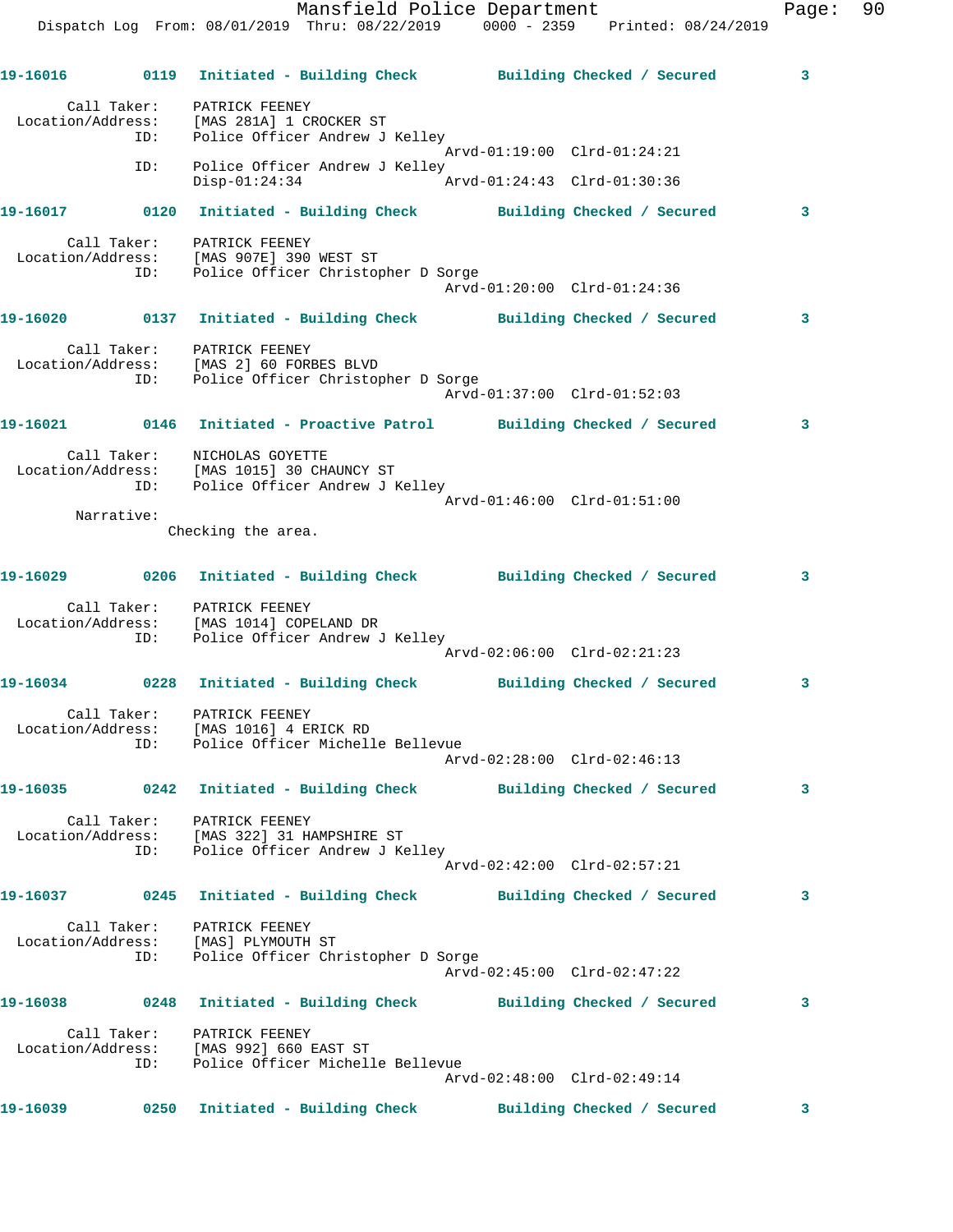Mansfield Police Department Fage: 91 Dispatch Log From: 08/01/2019 Thru: 08/22/2019 0000 - 2359 Printed: 08/24/2019 Call Taker: PATRICK FEENEY Location/Address: [MAS 451B] 500 EAST ST ID: Police Officer Michelle Bellevue Arvd-02:50:00 Clrd-03:03:18 **19-16043 0314 Initiated - Building Check Building Checked / Secured 3** Call Taker: PATRICK FEENEY Location/Address: [MAS 834] 261 CHAUNCY ST ID: Sergeant Robert S Pierce Arvd-03:14:00 Clrd-03:21:41 **19-16044 0328 Initiated - Building Check Building Checked / Secured 3** Call Taker: PATRICK FEENEY Location/Address: [MAS 900A] 242 CHAUNCY ST Apt. #1 ID: Police Officer Andrew J Kelley Arvd-03:28:00 Clrd-03:41:42 **19-16052 0614 Initiated - Motor Vehicle Stop Verbal Warning 3**  Call Taker: PATRICK FEENEY<br>Vicinity of: [MAS] 27 EAST ST Vicinity of:<br>ID: Police Officer Christopher D Sorge Arvd-06:14:00 Clrd-06:18:44<br>Vehicle: 2011 FORD TAURUS Req: PC MA 8GFZ90 2011 FORD TAURUS Reg: PC MA 8GFZ90 **19-16056 0627 Initiated - Suspicious Actv / Persn / Veh Services Rendered 2**  Call Taker: PATRICK FEENEY Vicinity of: [MAS 173] 72 PRATT ST ID: Police Officer Christopher D Sorge Arvd-06:27:00 Clrd-06:28:20 Vehicle: GRY 2015 FORD 4D FOCUS P3F Reg: PC MA 3LK219 VIN: 1FADP3F22FL297454 Narrative: m/v stopped on the side of the road with hazards on; no issue all checks ok; party was checking on the m.v. **19-16058 0646 Phone - Motor Veh Acc - No Injury Accident Report 1**  Call Taker: APRIL LEHANE Location/Address: [MAS] 300 RTE 140 NB @ 375 WEST ST ID: Sergeant Robert S Pierce Disp-06:47:22 Arvd-06:49:58 Clrd-07:26:26 ID: Police Officer Christopher D Sorge Disp-06:47:27 Arvd-06:49:51 Clrd-07:32:07 Vehicle: RED 2017 GMC ACADIA Reg: PC MA 897CG5 VIN: 1GKKNXLS7HZ247236 Towed: For: Accident By: Central Street Garage To: Central Street Garage Released To: COLLINS On: 08/08/2019 @ 1540 Vehicle: BLK 2012 HYUN 4D GENESIS Reg: PC MA 32G360 VIN: KMHGC4DD1CU186019 Towed: For: Accident By: Central Street Garage To: Central Street Garage Released To: CHANDANAIS On: 08/08/2019 @ 0925 Narrative: 911 caller reporting an MVA at the intersection Narrative: Tow for both vehicles needed. Central St en route Narrative: Citation issued for marked lanes violation Refer To Accident: 19MAS-294-AC **19-16063 0737 Phone - Alarm - Burglar False / Accidental Alarm 1**  Call Taker: APRIL LEHANE Location/Address: [MAS 119G] 171 FORBES BLVD Apt. #2000 Police Officer Christopher D Sorge<br>Disp-07:39:02 Arvd-Disp-07:39:02 Arvd-07:43:37 Clrd-07:44:43<br>ID: Sergeant Robert S Pierce Sergeant Robert S Pierce Disp-07:39:05 Clrd-07:39:36 ID: Police Officer Michael T Fitzgerald Disp-07:40:09 Arvd-07:44:07 Clrd-07:44:43 Narrative: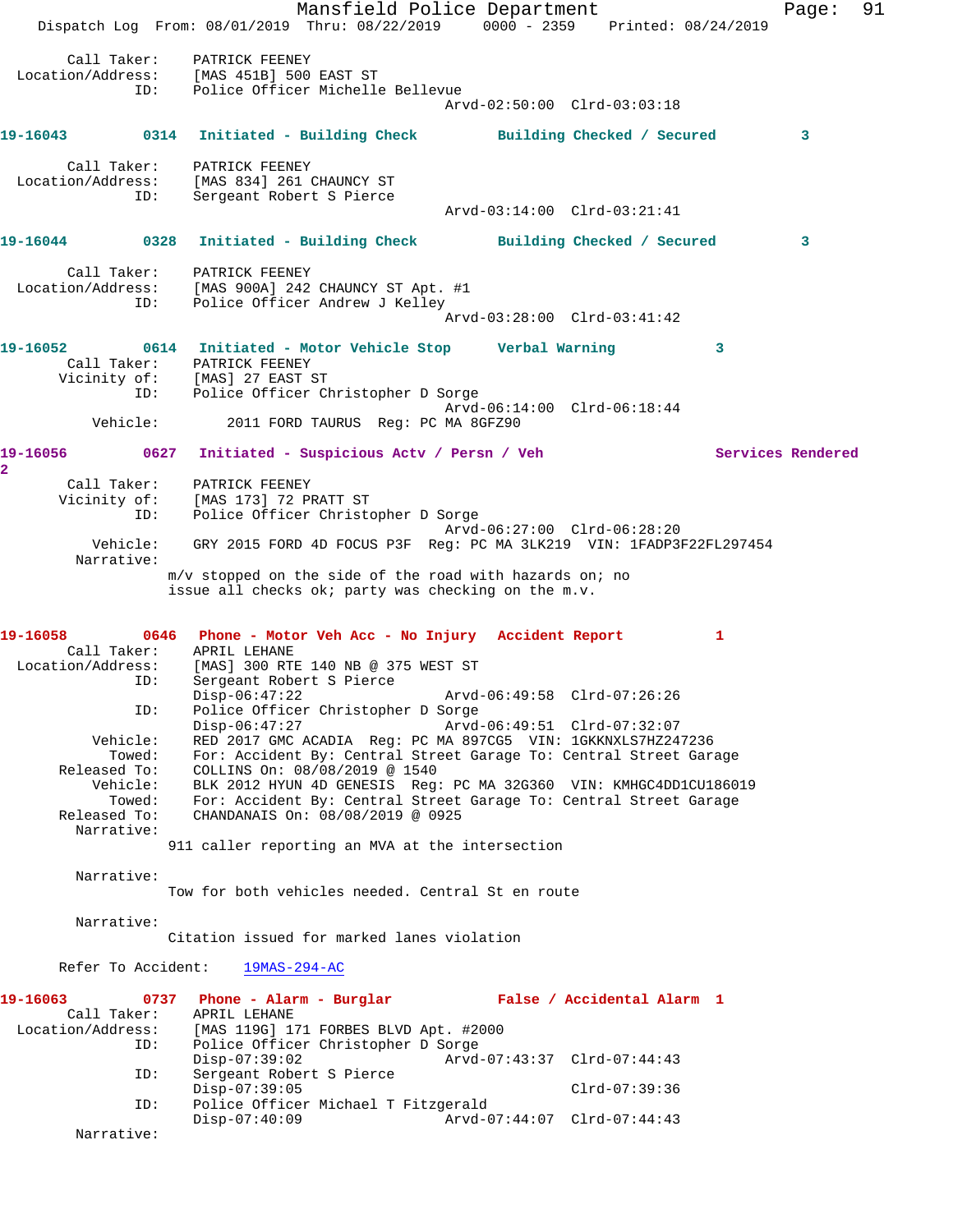Mansfield Police Department Fage: 92 Dispatch Log From: 08/01/2019 Thru: 08/22/2019 0000 - 2359 Printed: 08/24/2019 entry door perimeter suite 3000 lobby motion Narrative: confirmed accidental by new employee **19-16064 0807 Phone - Road Hazards Removed Hazard 3**  Call Taker: Support Staff Matthew Todesco Location/Address: [MAS 255] 377 CHAUNCY ST Narrative: Passer by reports trash in the roadway, DPW notified and responding to remove the trash. **19-16069 0920 Initiated - Motor Vehicle Stop Citation / Warning Issued 3**  Call Taker: APRIL LEHANE Location/Address: [MAS 143B] 131 COPELAND DR ID: Police Officer Michael T Fitzgerald Arvd-09:20:00 Clrd-09:24:31 Vehicle: GRY 2004 TOYT COROLL Reg: PC MA 3EW528 VIN: 2T1BR32E44C270482 Narrative: MVS-CITATION ISSUED **19-16070 0924 Phone - 911 Hang-ups & Verifications Confirmed misdial/Accdntl Call 2**  APRIL LEHANE Location/Address: [MAS H641] 91 OAKLAND ST ID: Police Officer Patrick J Pennie Disp-09:26:10 Arvd-09:33:43 Clrd-09:33:51 Narrative: Confirming a 911 accidental call Narrative: clear- confirmed accidental **19-16076 1023 Initiated - Motor Vehicle Stop Citation / Warning Issued 3**  Call Taker: APRIL LEHANE Location/Address: [MAS] 198 PRATT ST @ 1 GRANADA CIR ID: Police Officer Patrick J Pennie Arvd-10:23:00 Clrd-10:35:49 Vehicle: BLU 2014 NISS SENTRA Reg: PC MA 3EB567 VIN: 3N1AB7AP4EY215755 Narrative: Ofc Pennie out with vehicle showing expired registration Narrative: citation issued to the RO **19-16080 1129 Initiated - Well Being Check Gone on Arrival 3**  Call Taker: APRIL LEHANE Location/Address: [MAS 65] 30 CHAUNCY ST ID: Police Officer Gregg S Kennedy Arvd-11:29:00 Clrd-11:36:37 Narrative: Ofc Kennedy checking on a white male in his 50s with a beer belly. He was just dropped off there by a female who advised Sgt Thibault that he appeared out of it Narrative: Nobody in the area matching the description **19-16082 1151 Walk-In - Assist Citizen - P S A Incident Report 3**  Call Taker: Support Staff Matthew Todesco<br>Location/Address: [MAS H1714] 95 SOUTH ST Location/Address: [MAS H1714] 95 SOUTH ST ID: Police Officer Michael T Fitzgerald Disp-11:53:15 Clrd-11:53:32 ID: Police Officer Michael T Fitzgerald Arvd-11:56:26 Clrd-12:23:14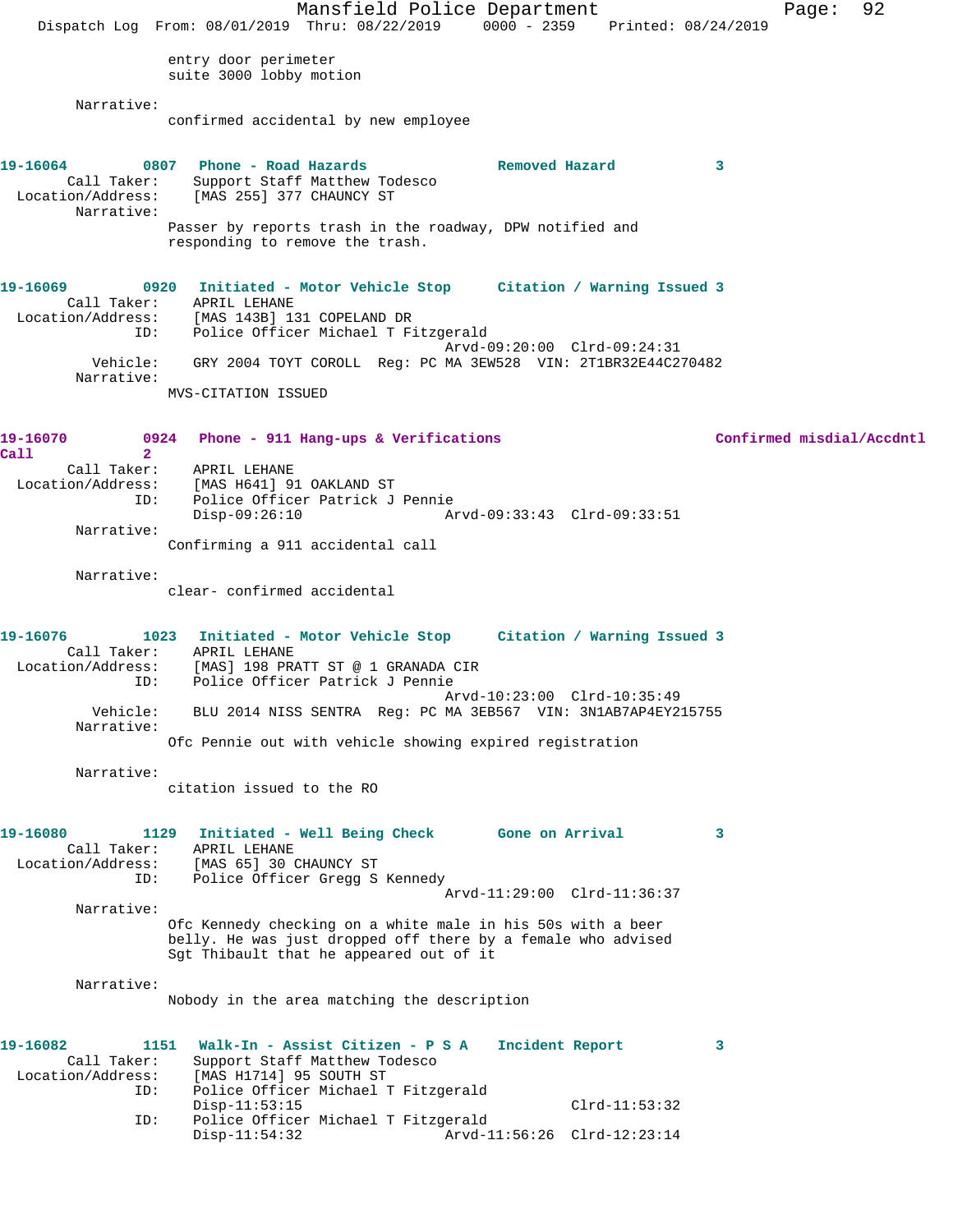Mansfield Police Department Page: 93 Dispatch Log From: 08/01/2019 Thru: 08/22/2019 0000 - 2359 Printed: 08/24/2019 Narrative: RP into the station to speak with an officer in regards to a family matter. Ofc Fitzgerald into speak with the RP. Refer To Incident: 19MAS-689-OF **19-16085 1313 911 - 911 Hang-ups & Verifications Confirmed misdial/Accdntl Call 2** Call Taker: CARLY MORIARTY Vicinity of: [MAS 840A] 280 SCHOOL ST Apt. #A Police Officer Michael T Fitzgerald<br>Disp-13:14:05 Arvd-1 Arvd-13:16:12 Clrd-13:17:54 Narrative: E911 HANG UP IN THE AREA Narrative: clear- confirmed accidental call **19-16089 1335 Radio - Assist Fire Department Services Rendered 3**  Call Taker: APRIL LEHANE Location/Address: [MAS H3287] 606 NORTH MAIN ST ID: Sergeant Brian P Thibault<br>Disp-13:37:36 Disp-13:37:36 Arvd-13:37:42 Clrd-14:07:44 Narrative: Sgt Thibault reporting fire alarm sounding at this location. Columbia Gas is working in front of the house. Nobody home at this time Narrative: Sgt Thibault spoke with the homeowner via phone. They were given instructions on what to do when they return home **19-16092 1413 Phone - 911 Hang-ups & Verifications Confirmed misdial/Accdntl Call 2**  Call Taker: APRIL LEHANE<br>Location/Address: [MAS 43] 137 ess: [MAS 43] 137 MILL ST<br>ID: Police Officer Patrio Police Officer Patrick J Pennie<br>Disp-14:14:57 A Disp-14:14:57 Arvd-14:22:52 Clrd-14:30:21 Narrative: 911 open line call pinging in back right corner of campground. On call back person hung up phone. Campground staff was advised Narrative: area checked nothing found 19-16095 1432 Phone - Suspicious Actv / Persn / Veh Transported to Hospital **2**  Call Taker: APRIL LEHANE Location/Address: [MAS 824A] 754 EAST ST ID: Police Officer Patrick J Pennie Disp-14:33:51 Arvd-14:34:01 Clrd-14:56:28<br>TD: Police Officer Michael T Fitzgerald Police Officer Michael T Fitzgerald<br>1-Disp-14:45:50 Arvd Arvd-14:45:54 Clrd-14:56:28 Narrative: 911 caller reporting a male who appears to be disoriented. White male 6' tall short dark hair, grey shorts Narrative: Ofc Pennie requesting FD for an eval. He appears dehydrated Narrative: MFD transporting to Morton Hospital **19-16096 1453 Phone - Banking - Finance Offense Arrest(s) Made 3**  Call Taker: APRIL LEHANE<br>Location/Address: [MAS 840J1602 [MAS 840J160A] 280 SCHOOL ST Apt. #J160 ID: Police Officer Gregg S Kennedy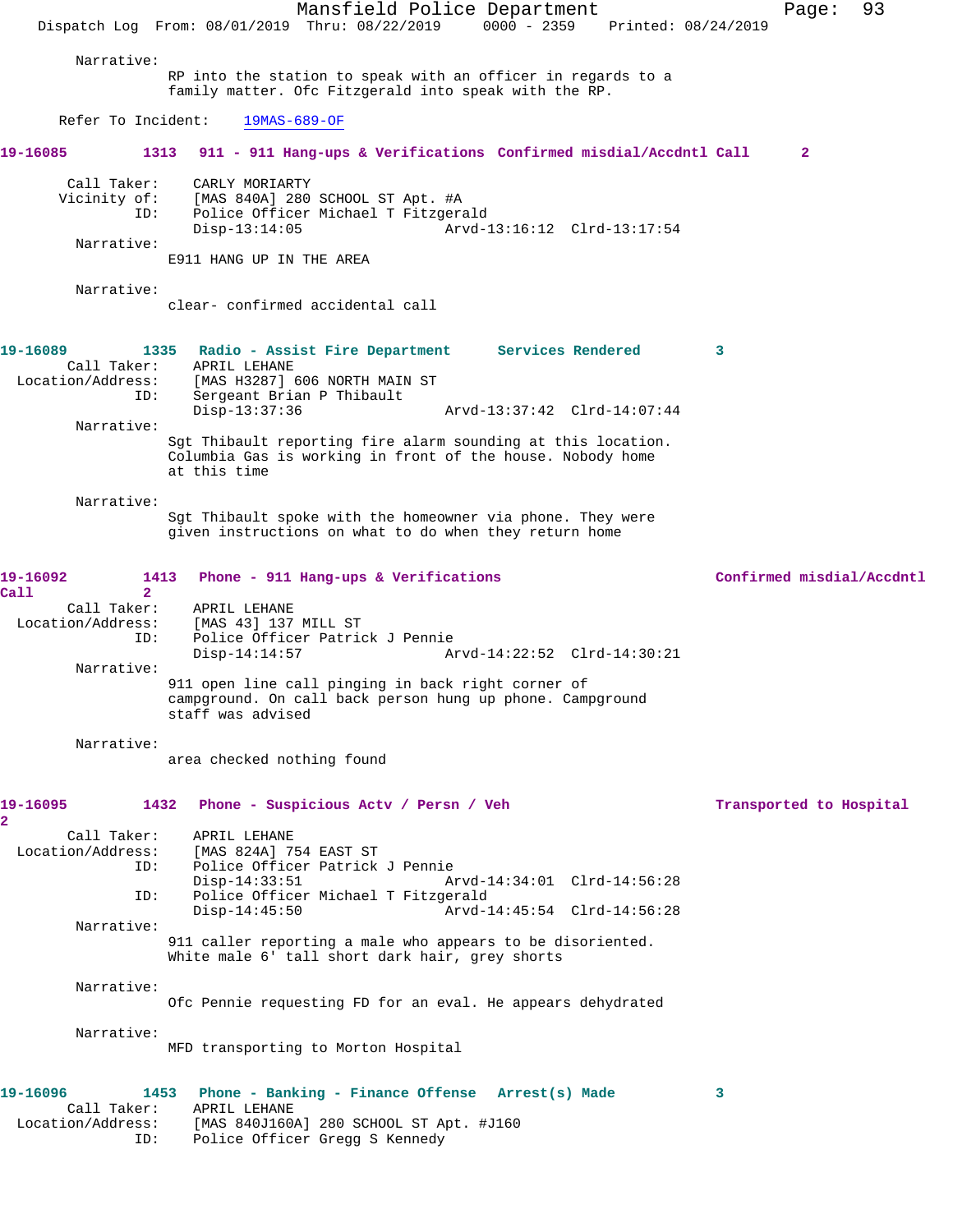Mansfield Police Department Page: 94 Dispatch Log From: 08/01/2019 Thru: 08/22/2019 0000 - 2359 Disp-14:54:12 Arvd-14:58:17 Clrd-15:56:24<br>ID: Police Officer Michael T Fitzgerald Police Officer Michael T Fitzgerald Disp-14:57:04 Arvd-15:07:05 Clrd-15:56:27 ID: Detective Christopher P Walsh Disp-15:02:02 Arvd-15:02:08 Clrd-15:35:16 ID: Detective Anthony R Lattanzio Disp-15:03:02 Arvd-15:03:05 Clrd-15:35:13<br>Vehicle: GRY 2016 MERZ 4D C30 Req: PC NY JKD3427 GRY 2016 MERZ 4D C30 Reg: PC NY JKD3427 Towed: For: Arrest By: Central Street Garage To: Police Station Released To: RODNEY On: 08/19/2019 @ 1601 Liens: HOLD PER LATTANZO RODNEY On: 08/19/2019 @ 1601 Liens: HOLD PER LATTANZO Narrative: 911 caller reporting a male in store attempting a fraudulant transaction. Black male, tan pants, black shoes, driving a blue mercedes with NY plates Narrative: Ofc Kennedy has one male in custody Narrative: Ofc Fitzgerald transporting male to station Narrative: Ofc Kennedy reports second male in custody Narrative: Ofc Kennedy transporting one male to station Narrative: VEHICLE TOWED BY CENTRAL STREET Narrative: Vehicle will be taken back to the sally port Narrative: Det. Lattanzio released vehicle to the registered owner. Party only had a temporary license issued out of New York. Refer To Arrest: 19MAS-421-AR Arrest: GRANT, JOSIAH Address: 115112 225TH ST CAMBRIA HTS, NY<br>Age: 21 Age:<br>:Charges RMV DOCUMENT, FORGE/MISUSE CONSPIRACY ATTEMPTED LARCENY BY SINGLE SCHEME CREDIT CARD, FORGE OR UTTER FORGED c266 §37C(c) IDENTITY FRAUD<br>st: 19MAS-422-AR Refer To Arrest: Arrest: LITTLEJOHN, ZIDANE<br>Address: 11129 207TH ST QU 11129 207TH ST QUEENS VLG, NY Age: 21 Charges: CONSPIRACY WITNESS/JUROR/POLICE/COURT OFFICIAL, INTIMIDATE **19-16097 1457 Walk-In - Child Safety Seat Program Services Rendered 3**  Call Taker: Support Staff Matthew Todesco<br>Location/Address: [MAS 153] 50 WEST ST ess: [MAS 153] 50 WEST ST<br>ID: Police Officer Nicole Police Officer Nicole M Boldrighini<br>Disp-14:58:00 Arvd- Disp-14:58:00 Arvd-15:01:32 Clrd-15:01:47 Narrative: Ofc. Boldrighini installing a child safety seat. **19-16101 1600 Phone - Larceny - Value Unknown Spoken To 2**  Call Taker: Location/Address: [MAS H6205] 26 SHAWMUT AVE ID: Police Officer William C Trudell Disp-16:31:27 Arvd-16:34:24 Clrd-16:37:21 ID: Police Officer Danielle C Titus Disp-16:36:30 Clrd-16:37:18 Narrative: Call from Chris reporting items stolen rom his home. He believes it may be Melissa who took them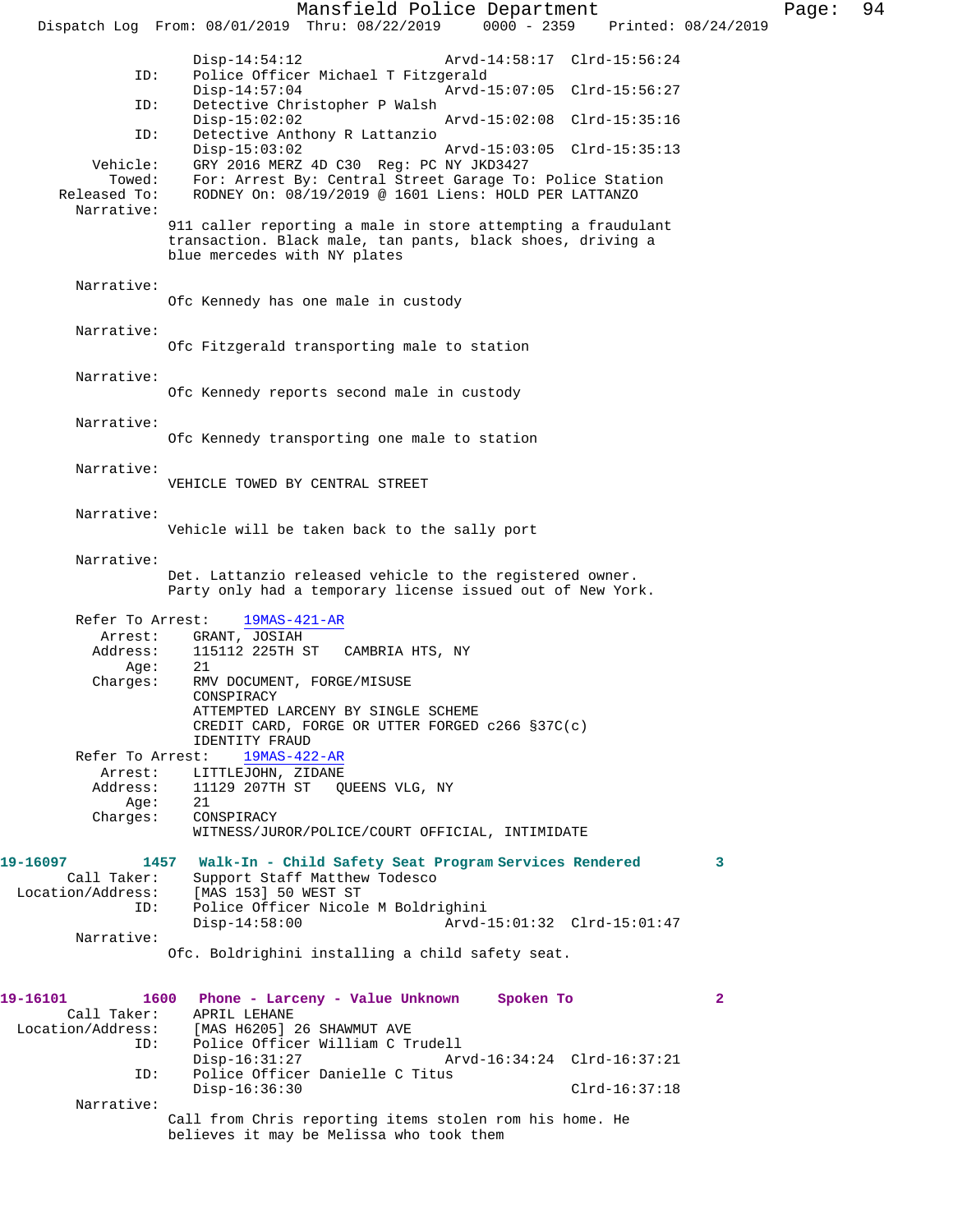Mansfield Police Department Fage: 95 Dispatch Log From: 08/01/2019 Thru: 08/22/2019 0000 - 2359 Printed: 08/24/2019 Narrative: Ofc Trudell reports he is clear, the father was unaware Chris called and has nothing to report. Narrative: PTL. TRUDELL REPORTING HE SPOKE WITH THE CP'S FATHER AT THE RESIDENCE, CP IS NOT ON SCENE AND FATHER IS UNAWARE OF THE ISSUE **19-16102 1637 Initiated - Traffic Enforcement / Activity Citation / Warning Issued 2**  Call Taker: APRIL LEHANE Location/Address: [MAS] 400 RTE 140 NB @ 287 CHAUNCY ST ID: Police Officer Joshua S Ellender Arvd-16:37:00 Clrd-17:30:42 Vehicle: GRY 2014 LEXS LS460 Reg: PC MA 78LT64 VIN: JTHCL5EF3E5021545 Vehicle: WHI 2015 TOYT UT RAV4 Reg: PC MA 53WZ66 VIN: JTMRFREV7FD135377 Narrative: citations issued **19-16104 1655 Initiated - Traffic Enforcement / Activity Citation / Warning Issued 2**  Call Taker: APRIL LEHANE Location/Address: [MAS] COPELAND DR @ SCHOOL ST ID: Police Officer William C Trudell Arvd-16:55:00 Clrd-17:59:02 Vehicle: GRY 2016 FORD EXPLOR Reg: PC MA 1YW279 VIN: 1FM5K8GT5GGA49559 Vehicle: BLK 2019 TR UTILIT Reg: TRN MA E51857 VIN: 4YMBU0813KV002547 Vehicle: BRO 2010 HYUN ELANTR Reg: PC MA 5KD829 VIN: KMHDU4AD8AU079826 Vehicle: WHI 2019 NISS ROGUE Reg: PC MA 8SD222 VIN: JN1BJ1CRXKW626633 Narrative: citations issued **19-16105 1720 Initiated - Traffic Enforcement / Activity Citation / Warning Issued 2**  Call Taker: APRIL LEHANE Location/Address: [MAS] 44 MILL ST @ 5 EPHRIAM DR ID: Police Officer Nicole P Newport Arvd-17:20:00 Clrd-17:45:56 Vehicle: BLK 2017 NISS SENTRA Reg: PC MA 549HK1 VIN: 3N1AB7AP8HL659707 Narrative: Ofc Newport on traffic enforcement Narrative: citation issued **19-16109 1746 Initiated - 911 Hang-ups & Verifications Confirmed misdial/Accdntl Call 2**  Call Taker: APRIL LEHANE Location/Address: [MAS 43] 137 MILL ST ID: Police Officer Nicole P Newport Arvd-17:46:00 Clrd-17:52:49 Narrative: 911 open line pinging in area of pool. On call back there was just open line as well Narrative: Ofc Newport checked with desk and pool area. No issues **19-16110 1801 Initiated - Traffic Enforcement / Activity Citation / Warning Issued 2**  Call Taker: APRIL LEHANE Location/Address: [MAS] 44 MILL ST @ 5 EPHRIAM DR ID: Police Officer Nicole P Newport Arvd-18:01:00 Clrd-18:26:30 Vehicle: GRY 2014 HOND ACCORD Reg: PC MA 97JA44 VIN: 1HGCR2F32EA282788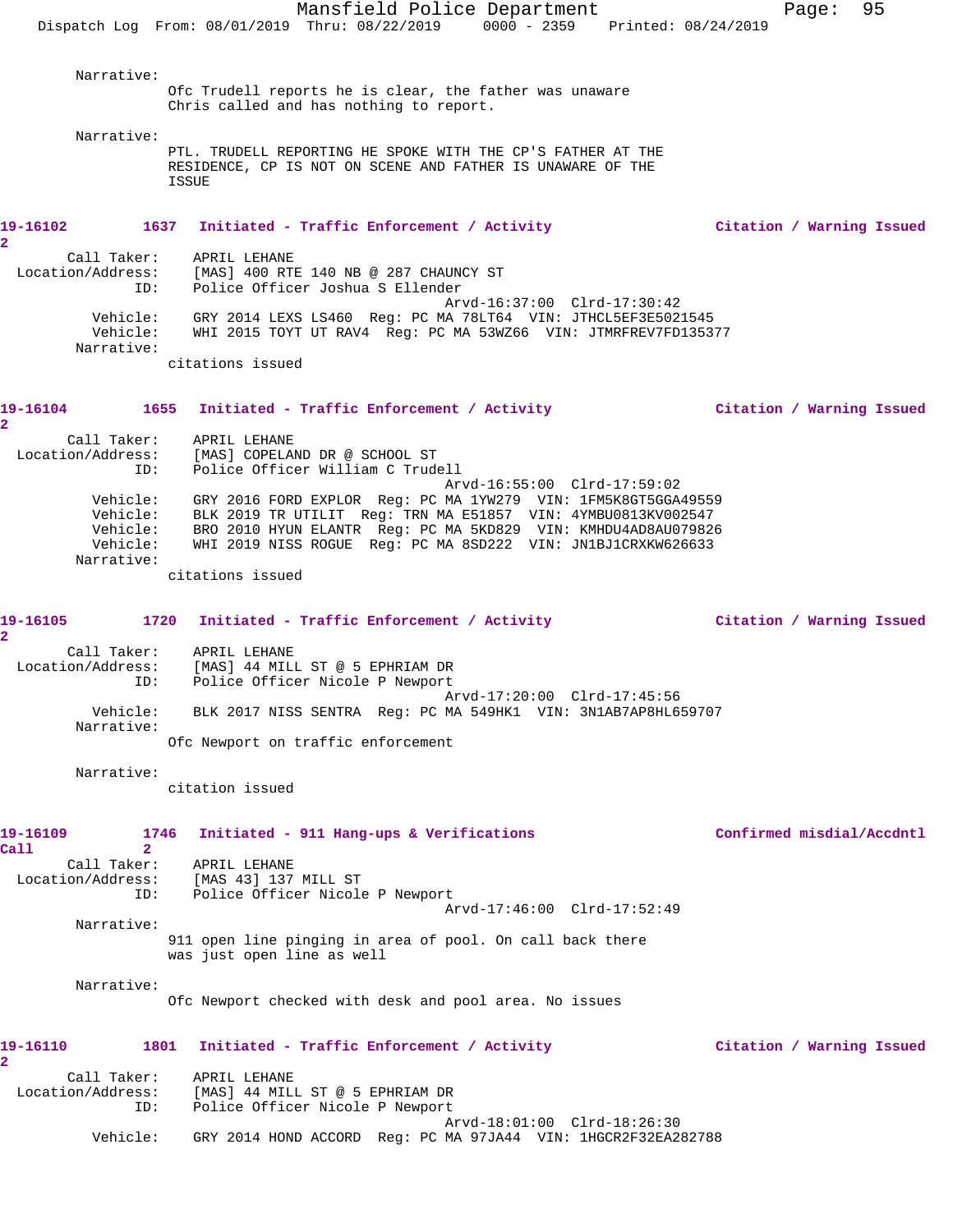Mansfield Police Department Page: 96 Dispatch Log From: 08/01/2019 Thru: 08/22/2019 0000 - 2359 Printed: 08/24/2019 Vehicle: BLK 2018 TOYT AVALON Reg: PC MA 5HS462 VIN: 4T1BK1EB3JU276908 Narrative: Cited for speed **19-16114 1819 Initiated - Motor Vehicle Stop Citation / Warning Issued 3**  Call Taker: TARA LAKO Location/Address: [MAS 262] 60 OAKLAND ST ID: Police Officer Danielle C Titus Arvd-18:19:00 Clrd-19:07:07 Vehicle: GRY 2017 HOND CIVIC Reg: PC MA 9BYV10 VIN: 2HGFC3B32HH359319 Narrative: citation issued **19-16115 1832 Initiated - Traffic Enforcement / Activity Building Checked / Secured 2**  Call Taker: APRIL LEHANE Location/Address: [MAS] 235 CHAUNCY ST @ 99 COPELAND DR ID: Police Officer Joshua S Ellender Arvd-18:32:00 Clrd-19:01:19 Vehicle: GRY 2009 TOYT COROLL Reg: PC MA 411DY4 VIN: JTDBL40E499029609 Narrative: Cited for speed/inspection sticker **19-16117 1901 Initiated - Proactive Patrol Citation / Warning Issued 3**  Call Taker: JEFFREY KEEFE Vicinity of: [MAS 840] 280 SCHOOL ST ID: Police Officer Joshua S Ellender Arvd-19:01:00 Clrd-19:18:50 Vehicle: BLU 2004 DODG DAKOTA Reg: PC MA 5VM553 VIN: 1D7GG16K34S672014 Narrative: Out with MA 5VM553. Registration is revoked for insurance Narrative: Criminal app for revoked registration, uninsured and unregistered. Narrative: Plates were seized. Vehicle will be left in the lot overnight as a DMV. Refer To Summons: 19MAS-423-AR Summons: PIKE, BRETT Z Address: 276 TAUNTON AVE NORTON, MA Age: 24<br>Charges: REG REGISTRATION SUSPENDED, OP MV WITH UNINSURED MOTOR VEHICLE UNREGISTERED MOTOR VEHICLE **19-16122 1956 Initiated - Building Check Building Checked / Secured 3** Call Taker: JAMES VIERA Location/Address: [MAS 281A] 1 CROCKER ST ID: Police Officer William C Trudell Arvd-19:56:00 Clrd-20:03:20 **19-16123 2005 Initiated - Suspicious Actv / Persn / Veh Services Rendered 2**  Call Taker: JAMES VIERA Location/Address: [MAS] COBB ST ID: Police Officer William C Trudell Arvd-20:05:00 Clrd-20:30:06 Narrative: Ofc Trudell checking the bike path on foot for some individuals who had left the train station on bicycles. empty containers had been left behind. **19-16126 2040 911 - Erratic Oper MV / Road Rage Spoken To 3**  Call Taker: JAMES VIERA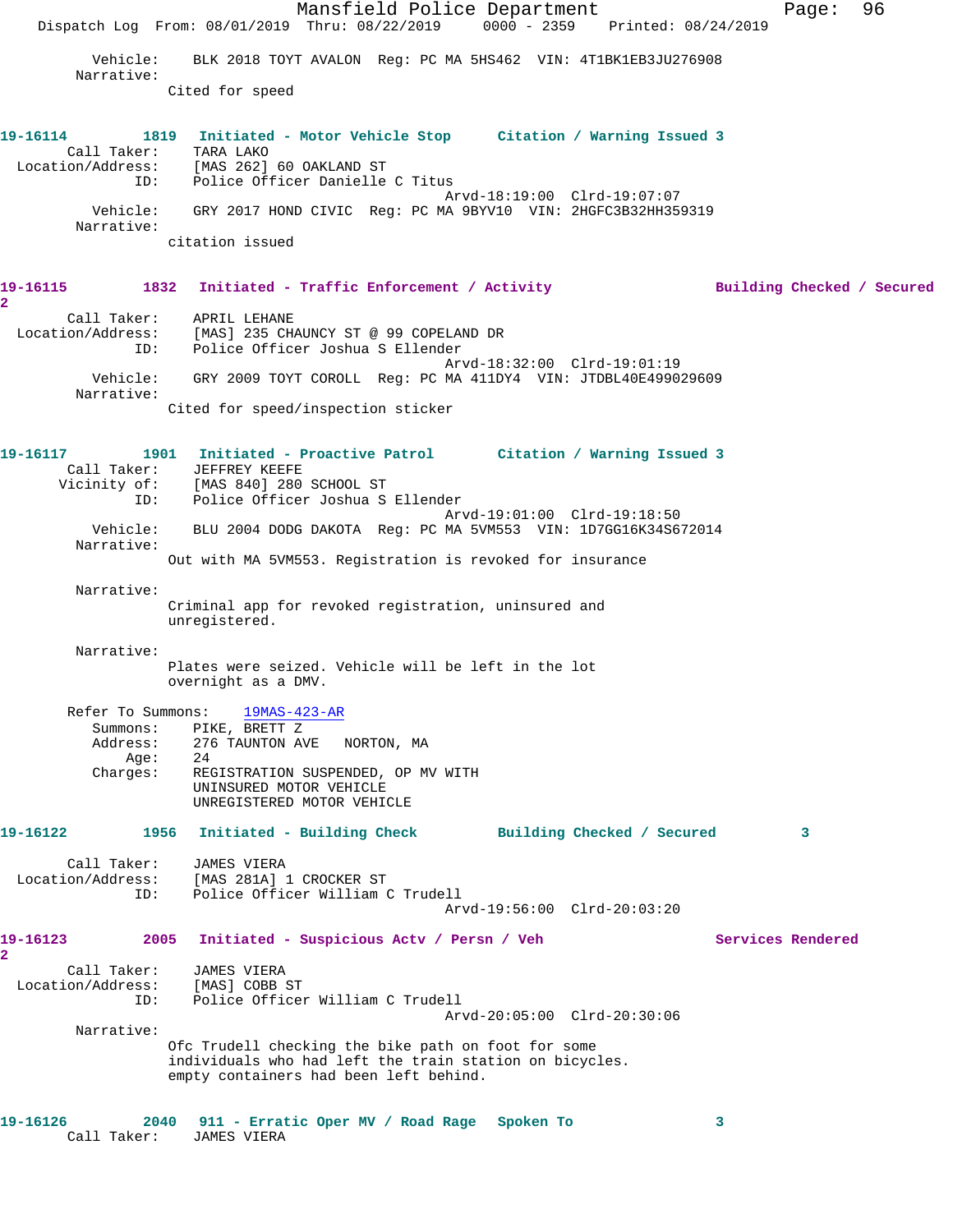Mansfield Police Department Page: 97 Dispatch Log From: 08/01/2019 Thru: 08/22/2019 0000 - 2359 Printed: 08/24/2019 Location/Address: [MAS] 170 SCHOOL ST @ 100 RTE 140 NB Sergeant Lawrence G Crosman<br>Disp-20:41:01 Disp-20:41:01 Arvd-20:43:42 Clrd-21:04:15 ID: Police Officer Joshua S Ellender Disp-20:41:01 Arvd-20:43:13 Clrd-21:04:15 Vehicle: GRN 2002 PONT GRANDA Reg: PC MA 62B660 VIN: 1G2NV12E42C173385 Narrative: Erratic operator who turned into Mansfield Crossing and is now parked in front of GNC. Narrative: Ofc Ellender reports it appears operator went into the store. Narrative: Male was advised of his license status. Female will be operating but did advise the Officer that the male was operating prior to arriving at the location. Parties were advised of the complaint **19-16127 2049 Initiated - Suspicious Actv / Persn / Veh Protective Custody 2**  Call Taker: LINDSAY MITCHELL Location/Address: [MAS 281A] 1 CROCKER ST ID: Police Officer William C Trudell Arvd-20:49:00 Clrd-21:20:47<br>TD: Police Officer Danielle C Titus Police Officer Danielle C Titus Disp-20:50:06 Arvd-21:01:48 Clrd-21:20:48 ID: Police Officer Joshua S Ellender Disp-21:05:14 Arvd-21:05:17 Clrd-21:20:44 Narrative: Checking on two males at the Common Narrative: Third party just arrived on a bicycle. Narrative: One male PC in custody. Refer To P/C:  $\frac{19MAS-424-AR}{}$ P/C: MILLS, ROBERT LLOYD<br>Address: 257 N MAIN ST Apt. 257 N MAIN ST Apt. #205 MANSFIELD, MA Age: 32 Charges: PROTECTIVE CUSTODY **19-16131 2202 Phone - Motor Veh Acc - Hit & Run Accident Report 1**  Call Taker: LINDSAY MITCHELL Location/Address: [MAS 195A] 254 CHAUNCY ST ID: Sergeant Lawrence G Crosman<br>Disp-22:03:23 Disp-22:03:23 Arvd-22:15:13 Clrd-22:18:10 ID: Police Officer Danielle C Titus<br>Disp-22:03:23 Ar Disp-22:03:23 Arvd-22:05:47 Clrd-22:20:26 Vehicle: BLK 2017 GMC SIERRA Reg: CO MA S69832 VIN: 3GTU2NEJ2HG141539 Vehicle: BLK 2014 NISS ALTIMA Reg: PC MA 4ZZ757 VIN: 1N4AL3AP0EC163333 Narrative: RP's vehicle was stuck while he was in the restaurant. RP believes he found the offending vehicle an isle over from where he is parked, vehicle is unoccupied Narrative: There was a note left on the windshield withe name and number of operators father. No answer when called. Refer To Accident: 19MAS-295-AC **19-16132 2203 Initiated - Proactive Patrol Building Checked / Secured 3** Call Taker: LINDSAY MITCHELL Location/Address: [MAS 2] 60 FORBES BLVD ID: Police Officer Joshua S Ellender Arvd-22:03:00 Clrd-22:06:04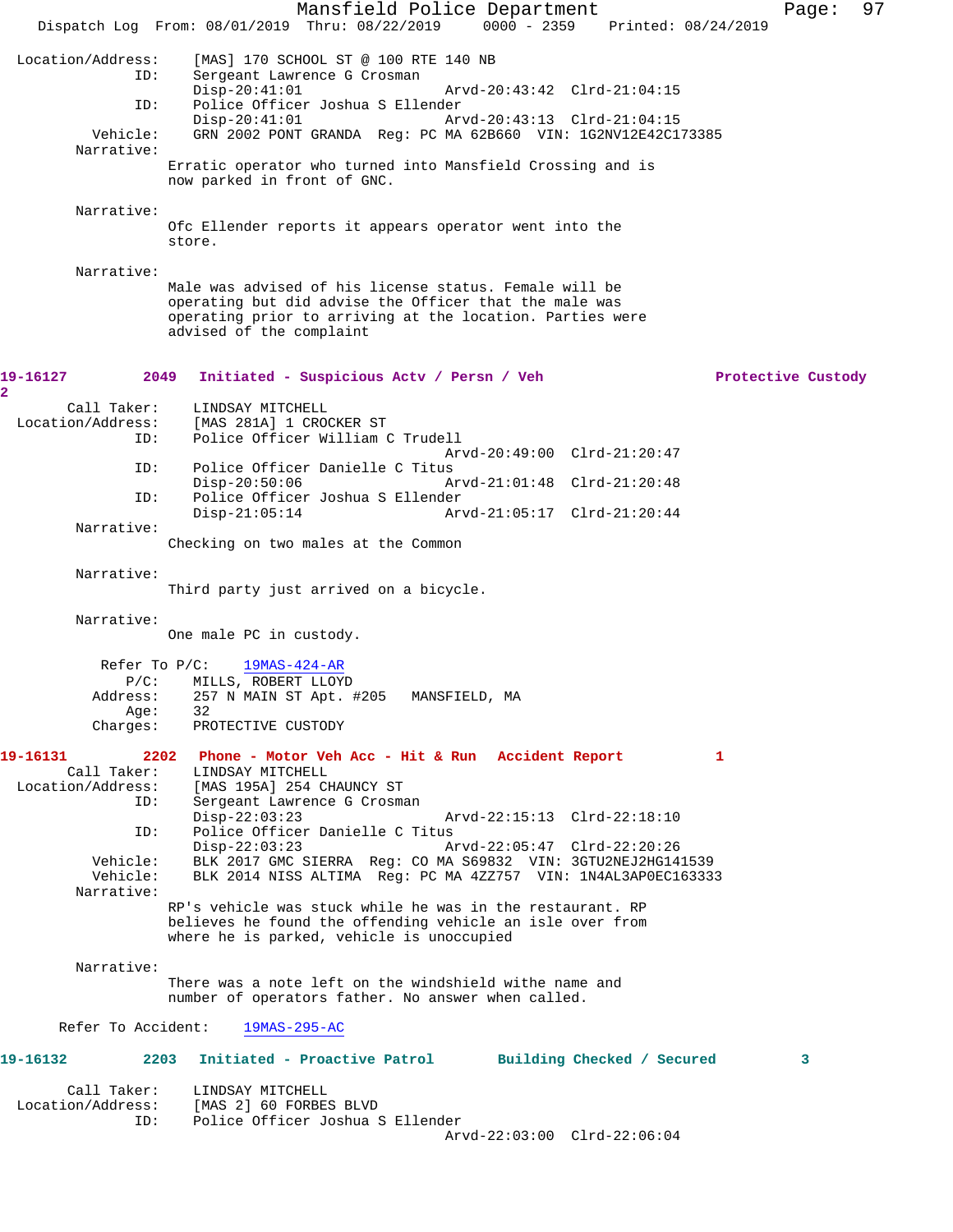Mansfield Police Department Fage: 98 Dispatch Log From: 08/01/2019 Thru: 08/22/2019 0000 - 2359 Printed: 08/24/2019 **19-16134 2206 Initiated - Building Check Building Checked / Secured 3** Call Taker: JAMES VIERA Location/Address: [MAS 4] 31 HAMPSHIRE ST ID: Police Officer Joshua S Ellender Arvd-22:06:00 Clrd-22:10:05 **19-16135 2217 Initiated - Proactive Patrol Building Checked / Secured 3** Call Taker: LINDSAY MITCHELL Location/Address: [MAS 280] 440 FORBES BLVD ID: Police Officer Joshua S Ellender Arvd-22:17:00 Clrd-22:23:16 **19-16136 2222 Initiated - Building Check Building Checked / Secured 3** Call Taker: JAMES VIERA Location/Address: [MAS] 4 ERICK RD @ 15 BONNEY LN ID: Police Officer Nicole P Newport Arvd-22:22:00 Clrd-22:27:25 **19-16137 2226 Initiated - Motor Vehicle Stop Citation / Warning Issued 3**  Call Taker: JAMES VIERA Vicinity of: [FOX] 300 COMMERCIAL ST @ 25 FORBES BLVD ID: Police Officer Joshua S Ellender<br>Disp-22:32:01 Arv Disp-22:32:01 Arvd-22:32:05 Clrd-22:38:30 Vehicle: GRY 2016 SUBA IMPREZ Reg: PC MA 1GXV35 VIN: JF1GJAA6XGH019001 Narrative: Operator cited for speed. Owner cited for inspection sticker. **19-16139 2228 Phone - Disturbance / Gathering Unfounded/Unverifed 1**  Call Taker: LINDSAY MITCHELL Location/Address: [MAS H1838] 23 POTASH RD ID: Police Officer Nicole P Newport Disp-22:29:42 Arvd-22:34:30 Clrd-22:38:47 ID: Police Officer Danielle C Titus<br>Disp-22:29:58 Am Disp-22:29:58 Arvd-22:34:41 Clrd-22:38:43 Narrative: RP states someone was ringing her door bell. Narrative: Nobody in the area. **19-16140 2242 Initiated - Motor Vehicle Stop Verbal Warning 3**  Call Taker: JAMES VIERA Vicinity of: [MAS 253] 330 PRATT ST Apt. #A ID: Police Officer Nicole P Newport Arvd-22:42:00 Clrd-23:08:15 ID: Police Officer Joshua S Ellender Disp-22:43:49 Arvd-22:43:52 Clrd-23:08:18 Vehicle: RED 2013 TOYT SIENNA Reg: PC MA 792SJ1 VIN: 5TDYK3DCXDS295176 Narrative: Vehicle stop was for erratic operation. Driving slowly, 20 mph in 40 mph zone. Operator does not have a license, she has a Mexican passport. She states she has an International License but does not have it on her. Licensed operator is on the way. Narrative: RO brought operators license. They are on their way. **19-16142 2338 911 - 911 Hang-ups & Verifications Confirmed misdial/Accdntl Call 2** Call Taker: JAMES VIERA Location/Address: [MAS] 280 OTIS ST ID: Police Officer Joshua S Ellender

Disp-23:39:44 Arvd-23:46:31 Clrd-23:48:47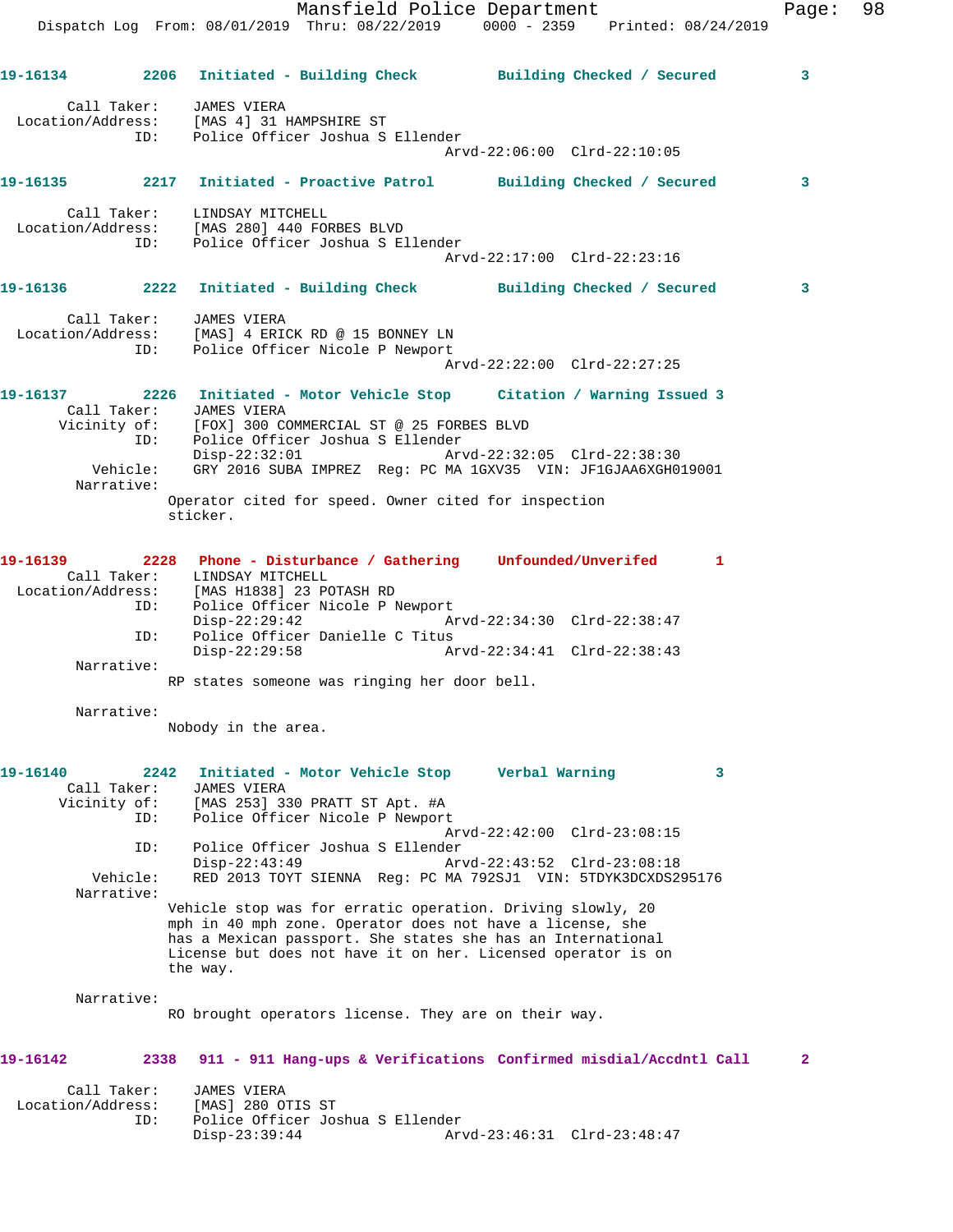Mansfield Police Department Page: 99 Dispatch Log From: 08/01/2019 Thru: 08/22/2019 0000 - 2359 Printed: 08/24/2019 Narrative: Caller states no emergency, she was looking for the phone number for Sturdy Hospital. **For Date: 08/09/2019 - Friday 19-16143 0006 Radio - Building Check Building Checked / Secured 3** Call Taker: JAMES VIERA Location/Address: [MAS 820C] 31 PLYMOUTH ST ID: Police Officer William C Trudell Disp-00:07:00 Arvd-00:08:03 Clrd-00:23:44 **19-16161 0135 Initiated - Proactive Patrol Services Rendered 3**  Call Taker: JAMES VIERA Location/Address: [MAS 65] 30 CHAUNCY ST ID: Police Officer Christopher D Sorge Arvd-01:35:00 Clrd-01:36:05 Narrative: Clear of walkthrough. **19-16163 0138 Initiated - Motor Vehicle Stop Verbal Warning 3**  Call Taker: LINDSAY MITCHELL Vicinity of: [MAS 304B] 1 MANSFIELD AVE ID: Police Officer Andrew J Kelley Arvd-01:38:00 Clrd-01:41:51 ID: Police Officer Christopher D Sorge Disp-01:40:22 Arvd-01:40:25 Clrd-01:41:49 Vehicle: GRY 2017 CX3 Reg: PC RI LY335 VIN: JM1DKFC72H0146113 Narrative: Verbal for defective. **19-16164 0142 Phone - Suspicious Actv / Persn / Veh Spoken To 2** Call Taker: LINDSAY MITCHELL Location/Address: [MAS] 15 PARK ST ID: Police Officer Andrew J Kelley<br>Disp-01:43:58 Disp-01:43:58 Arvd-01:45:50 Clrd-01:49:18 ID: Police Officer Christopher D Sorge Disp-01:43:58 Arvd-01:45:54 Clrd-01:49:18 ID: Police Officer Meghan Birnie Disp-01:44:33 Arvd-01:45:55 Clrd-01:49:17 Narrative: Suspicous males standing in the area. Second caller reports a black vehicle (partial 2JR65), 2 males got out of the MV looking at rims on MVs in the area. Left prior to Officers arrival. Officers spoke to a repo company that was checking on a few vehicles **19-16168 0202 Initiated - Suspicious Actv / Persn / Veh Services Rendered 2**  Call Taker: JAMES VIERA Location/Address: [MAS 840A] 280 SCHOOL ST Apt. #A ID: Police Officer Meghan Birnie Arvd-02:02:00 Clrd-02:07:23 Narrative: Female checks, she's on her way. **19-16169 0203 Initiated - Motor Vehicle Stop Citation / Warning Issued 3**  Call Taker: JAMES VIERA Location/Address: [MAS] THOMAS ST ID: Police Officer Andrew J Kelley Arvd-02:03:00 Clrd-02:11:25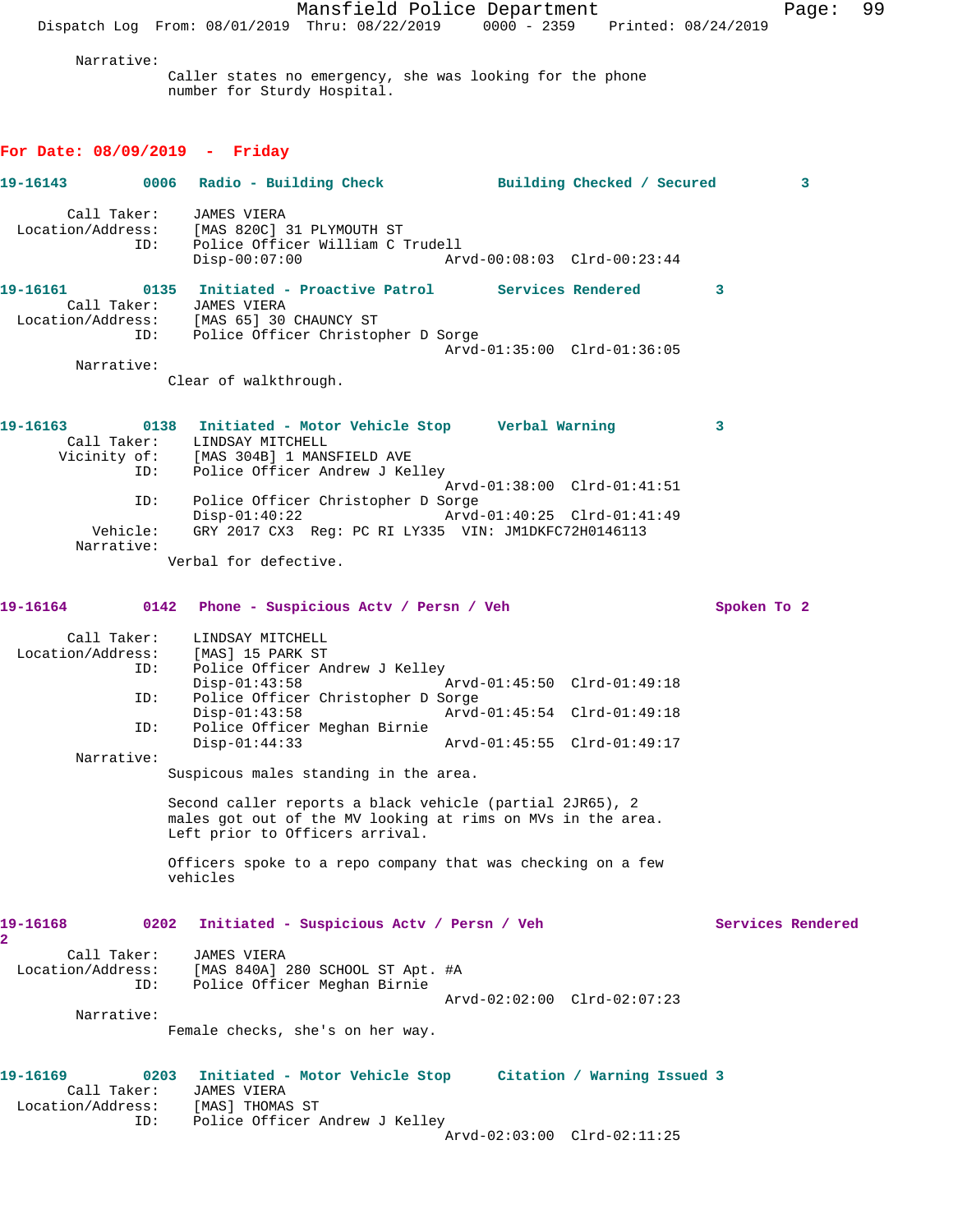Mansfield Police Department Page: 100 Dispatch Log From: 08/01/2019 Thru: 08/22/2019 0000 - 2359 Printed: 08/24/2019 ID: Sergeant Robert S Pierce<br>
Display: 04:24<br>
Arvd-02:04:27 Clrd-02:11:22 Disp-02:04:24 Arvd-02:04:27 Clrd-02:11:22 Vehicle: GRY 2012 NISS ALTIMA Reg: PC MA 8HD379 VIN: 1N4AL2AP4CC196777 Narrative: Citation to the RO for failure to inspect. Given to the operator. **19-16170 0212 Initiated - Building Check Building Checked / Secured 3** Call Taker: JAMES VIERA Location/Address: [MAS 992] 660 EAST ST ID: Police Officer Christopher D Sorge Arvd-02:12:00 Clrd-02:17:13 **19-16171 0213 Initiated - Building Check Building Checked / Secured 3** Call Taker: JAMES VIERA Location/Address: [MAS 840] 280 SCHOOL ST ID: Police Officer Meghan Birnie Arvd-02:13:00 Clrd-02:13:59 **19-16172 0214 Initiated - Building Check Building Checked / Secured 3** Call Taker: JAMES VIERA Location/Address: [MAS 2] 60 FORBES BLVD ID: Police Officer Andrew J Kelley Arvd-02:14:00 Clrd-02:15:44 **19-16173 0215 Initiated - Building Check Building Checked / Secured 3** Call Taker: JAMES VIERA Location/Address: [MAS 927] 50 PLYMOUTH ST ID: Police Officer Meghan Birnie Arvd-02:15:00 Clrd-02:15:33 **19-16174 0215 Phone - Assist Fire Department Referred to Other Agency 3**  Call Taker: LINDSAY MITCHELL Location/Address: [MAS H6383] 79 WALNUT ST ID: Police Officer Andrew J Kelley<br>Disp-02:16:08 Arvd-02:16:24 Clrd-02:28:32 Disp-02:16:08 Arvd-02:16:24 Clrd-02:28:32 ID: Police Officer Meghan Birnie Disp-02:16:08 Arvd-02:18:55 Clrd-02:28:35 Narrative: Assist with a medical **19-16175 0233 Initiated - Proactive Patrol Building Checked / Secured 3** Call Taker: LINDSAY MITCHELL Location/Address: [MAS 907E] 390 WEST ST ID: Police Officer Meghan Birnie Arvd-02:33:00 Clrd-02:41:54 **19-16176 0241 Initiated - Building Check Building Checked / Secured 3** Call Taker: JAMES VIERA Location/Address: [MAS] 4 ERICK RD @ 15 BONNEY LN ID: Police Officer Christopher D Sorge Arvd-02:41:00 Clrd-02:48:39 **19-16178 0250 Initiated - Building Check Building Checked / Secured 3** Call Taker: JAMES VIERA Location/Address: [MAS] RIVER ST ID: Police Officer Andrew J Kelley Arvd-02:50:00 Clrd-02:56:50 **19-16179 0251 Initiated - Building Check Building Checked / Secured 3** Call Taker: JAMES VIERA Location/Address: [MAS] 420 ELM ST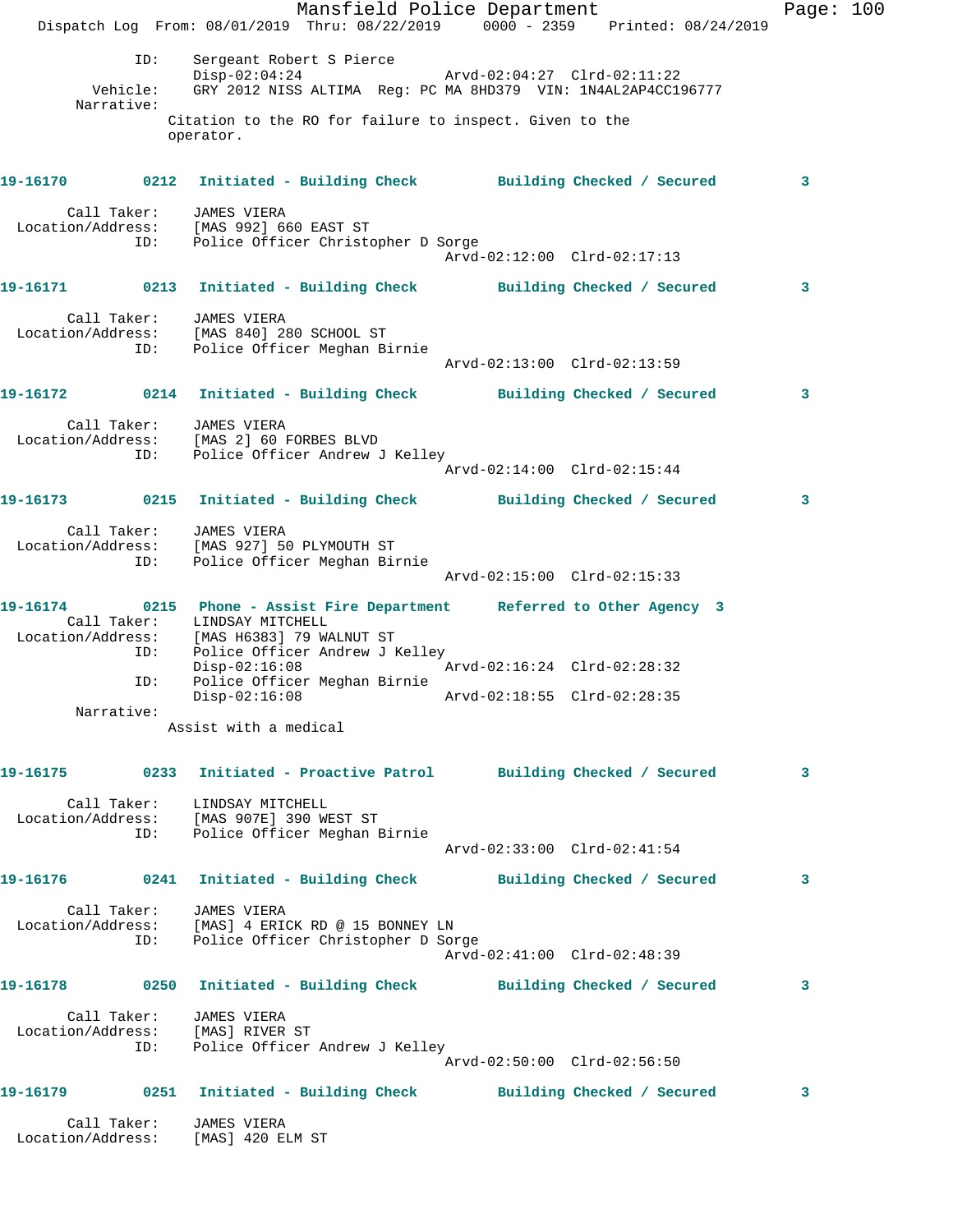Mansfield Police Department Page: 101 Dispatch Log From: 08/01/2019 Thru: 08/22/2019 0000 - 2359 Printed: 08/24/2019 ID: Police Officer Meghan Birnie Arvd-02:51:00 Clrd-02:53:54 **19-16182 0309 Initiated - Building Check Building Checked / Secured 3** Call Taker: JAMES VIERA Location/Address: [MAS] COPELAND DR ID: Police Officer Andrew J Kelley Arvd-03:09:00 Clrd-03:18:34 **19-16184 0318 Initiated - Building Check Building Checked / Secured 3** Call Taker: JAMES VIERA Location/Address: [MAS 900A] 242 CHAUNCY ST Apt. #1 ID: Police Officer Andrew J Kelley Arvd-03:18:00 Clrd-03:29:35 **19-16186 0626 Initiated - Selective Enforcement/RADAR Services Rendered 3**  Call Taker: CARLY MORIARTY Location/Address: [MAS] HOPE ST ID: Police Officer Christopher D Sorge Arvd-06:26:00 Clrd-07:03:18 Narrative: SELECTIVE ENFORCEMENT 19-16188 0636 Initiated - Traffic Enforcement / Activity **Services Rendered 2**  Call Taker: JAMES VIERA Location/Address: [MAS] 792 WEST ST ID: Police Officer Meghan Birnie Arvd-06:36:00 Clrd-07:00:48 **19-16190 0701 Phone - Suspicious Actv / Persn / Veh Vehicle Towed 2**  Call Taker: APRIL LEHANE Location/Address: [MAS 813B] 86 EASTMAN ST ID: Police Officer Christopher D Sorge Disp-07:03:29 Arvd-07:06:54 Clrd-07:54:59 ID: Police Officer Andrew J Kelley Disp-07:27:22 Arvd-07:27:23 Clrd-07:30:51 Vehicle: 2007 FOCUS Reg: PC RI TO770 VIN: 1FAHP34N67W168437 Towed: For: Disabled Vehicle By: Central Street Garage To: Central Street Garage Narrative: rp is reporting a grey or brown sedan in the area with a male sleeping in it since 0530 Narrative: Ofc Sorge reports operator is attempting to make arrangements for a tow, vehicle is a DMV. Narrative: Ofc Kelley requesting a tow, private tow has an ETA of over an hour and they are in a bad spot Narrative: Central St en route for the tow Narrative: Ofc Sorge reports tow is on scene Narrative: Central St has the vehicle **19-16195 0747 Phone - Motor Veh Acc - No Injury Accident Report 1**  Call Taker: TARA LAKO Location/Address: [MAS] 1148 SCHOOL ST @ 1 OTIS ST ID: Police Officer Andrew J Kelley Disp-07:51:21 Arvd-07:56:30 Clrd-08:19:39 ID: Police Officer Meghan Birnie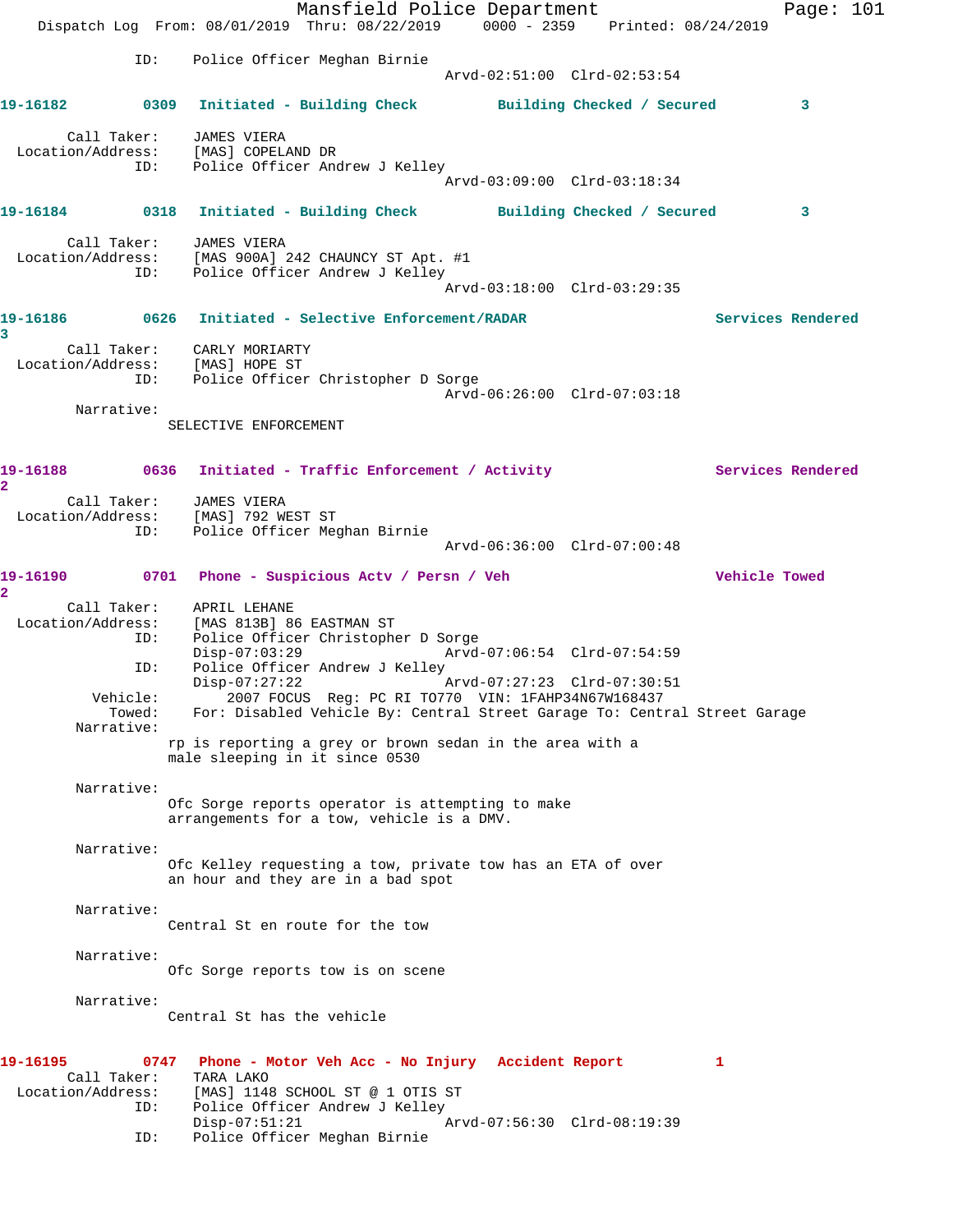Mansfield Police Department Page: 102 Dispatch Log From: 08/01/2019 Thru: 08/22/2019 0000 - 2359 Printed: 08/24/2019 Disp-07:51:25 Clrd-07:56:55<br>ID: Police Officer Michael T Fitzgerald Police Officer Michael T Fitzgerald Disp-07:56:44 Arvd-07:56:49 Clrd-08:22:43 ID: Police Officer David W Kinahan<br>Disp-07:59:02 P Disp-07:59:02 Arvd-08:03:38 Clrd-08:22:40 Vehicle: 2013 COM Reg: PC RI 303609 VIN: 1C4NJDBB9DD271758 Towed: For: Accident By: Central Street Garage To: Central Street Garage Released To: MCILMAIL<br>Vehicle: WHI 2007 WHI 2007 BUIC LUCERN Reg: PC MA 8ER426 VIN: 1G4HD57247U232384 Towed: For: Accident By: Central Street Garage To: Owner's Residence Narrative: Officers responding for a 2 car MVA, possible injuries. MFD en route as well Narrative: Ofc Fitzgerald requesting a tow for 2, Central St is en route Narrative: Narrative: Ofc Kelley reports tow is on scene Narrative: Ofc Fitzgerald reports operator of MA vehicle received citation for failing to use care and caution Refer To Accident: 19MAS-296-AC **19-16197 0820 Initiated - Assist Law Enfrc Agncy Services Rendered 3**  Call Taker: TARA LAKO Location/Address: [MAS 181A] 150 OAKLAND ST Police Officer Michael N Fenore Arvd-08:20:00 Clrd-09:37:44 Police Officer David M Sennott Narrative: Out assisting Plymouth County Sheriff's to locate a person with warrants Narrative: SHERIFF'S DEPARTMENT UNABLE TO LOCATE INDIVIDUAL, ALL PARTIES ARE CLEAR **19-16201 0856 Initiated - Selective Enforcement/RADAR Citation / Warning Issued 3**  Call Taker: TARA LAKO<br>ion/Address: [MAS] HOPE ST Location/Address: ID: Police Officer Nicole M Boldrighini Arvd-08:56:00 Clrd-09:03:04 Vehicle: GRY 2013 CHEV MALIBU Reg: PC MA 3MB722 VIN: 1G11E5SA5DF268319 Narrative: Traffic enforcement in the area. Narrative: Citation issued for speed **19-16203 0937 Phone - 911 Hang-ups & Verifications False / Accidental Alarm 2**  Call Taker: TARA LAKO<br>Location/Address: [MAS] 8 C [MAS] 8 COTTAGE ST ID: Police Officer John R Armstrong Disp-09:39:22 Arvd-09:41:23 Clrd-09:42:30<br>TD: Police Officer Nicole M Boldrighini ID: Police Officer Nicole M Boldrighini Disp-09:39:27 Arvd-09:41:10 Clrd-09:42:32 Narrative: Responding for the abandoned 911 call, attempted to call back 3 times, no answer.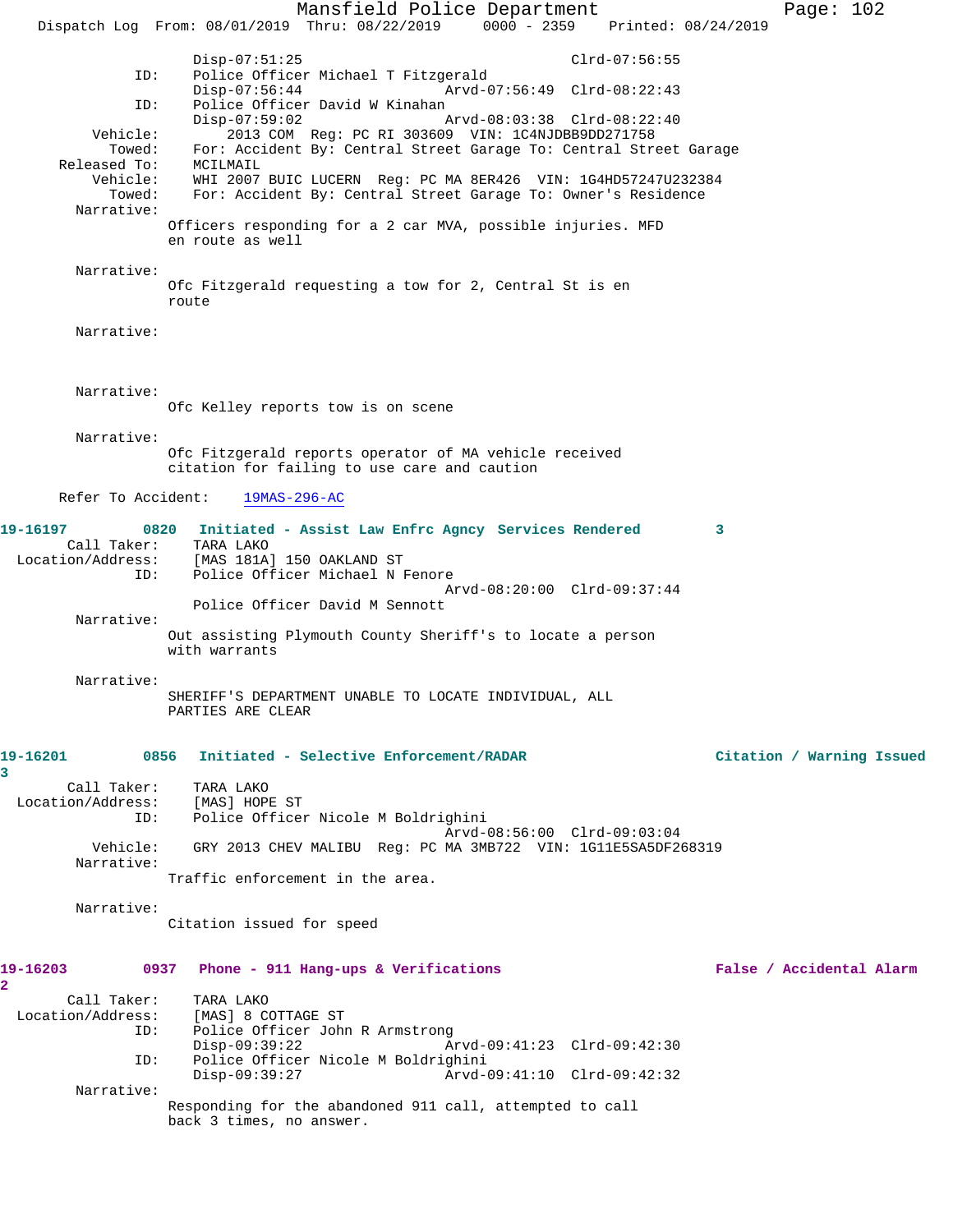Mansfield Police Department Page: 103 Dispatch Log From: 08/01/2019 Thru: 08/22/2019 0000 - 2359 Printed: 08/24/2019 Narrative: Ofc Boldrighini confirms accidental **19-16206 0957 Radio - Assist Non-Govrnmnt Agency Services Rendered 3**  Call Taker: CARLY MORIARTY<br>Location/Address: [MAS 451B] 500 [MAS 451B] 500 EAST ST ID: Police Officer John R Armstrong Disp-09:59:06 Arvd-09:59:09 Clrd-10:38:54 Narrative: PTL. ARMSTRONG ASSISTING DPW WITH MOVING SOME EQUIPMENT **19-16208 1000 Phone - 911 Hang-ups & Verifications False / Accidental Alarm 2**  Call Taker: TARA LAKO Location/Address: [MAS] 280 SCHOOL ST ID: Police Officer Michael T Fitzgerald Disp-10:02:02 Arvd-10:08:04 Clrd-10:10:50 Narrative: Open 911 lines and then disconnect. Attempted call back, no answer. Narrative: Ofc Fitzgerald reports checking the area, nobody flagged him down. All appears to be ok. **19-16210 1011 Initiated - Motor Vehicle Stop Citation / Warning Issued 3**  Call Taker: TARA LAKO<br>.on/Address: [MAS] HOPE ST Location/Address: ID: Police Officer Nicole M Boldrighini Arvd-10:11:00 Clrd-10:15:25 Vehicle: BLK 2015 NISS JUKE Reg: PC MA 1AWH64 VIN: JN8AF5MV9FT550377 **19-16219 1046 Phone - Assist Fire Department Referred to Other Agency 3**  Call Taker: TARA LAKO<br>Location/Address: [MAS H221] [MAS H2215] 32 LANCASHIRE DR ID: Police Officer Gregg S Kennedy Disp-10:50:20 Arvd-11:02:36 Clrd-11:02:38 Narrative: Ofc Kennedy responding with MFD for the alarm sounding **19-16220 1053 Initiated - Motor Vehicle Stop Accident Report 3**  Call Taker:<br>Location/Address: ess: [MAS] 389 NORTH MAIN ST @ 10 PRATT ST<br>ID: Police Officer Nicole M Boldrighini Police Officer Nicole M Boldrighini Arvd-10:53:00 Clrd-11:25:53 ID: Police Officer John R Armstrong Disp-10:56:07 Arvd-10:56:10 Clrd-10:57:00 ID: Police Officer Michael T Fitzgerald Disp-10:57:06 Arvd-10:57:09 Clrd-11:23:40<br>Vehicle: WHI 2013 TOYT LL RAV4 Reg: PC MA 5SVW10 VIN: KNDJA7236W5 WHI 2013 TOYT LL RAV4 Reg: PC MA 5SVW10 VIN: KNDJA7236W5565401 Towed: For: Disabled Vehicle By: Central Street Garage To: Central Street Garage<br>sed To: 0KOYE Released To: Narrative: Out with a vehicle with a smoking tire Narrative: 1054 Ofc Boldrighini requesting MFD for an evaluation Narrative: Ofc Fitzgerald requesting a tow, Central St is en route Narrative: Ofc Boldrighini reports the operator reports she struck a pole somewhere near Henry and Copeland, and decided to continue on. Narrative: Ofc Fitzgerald reports tow is on scene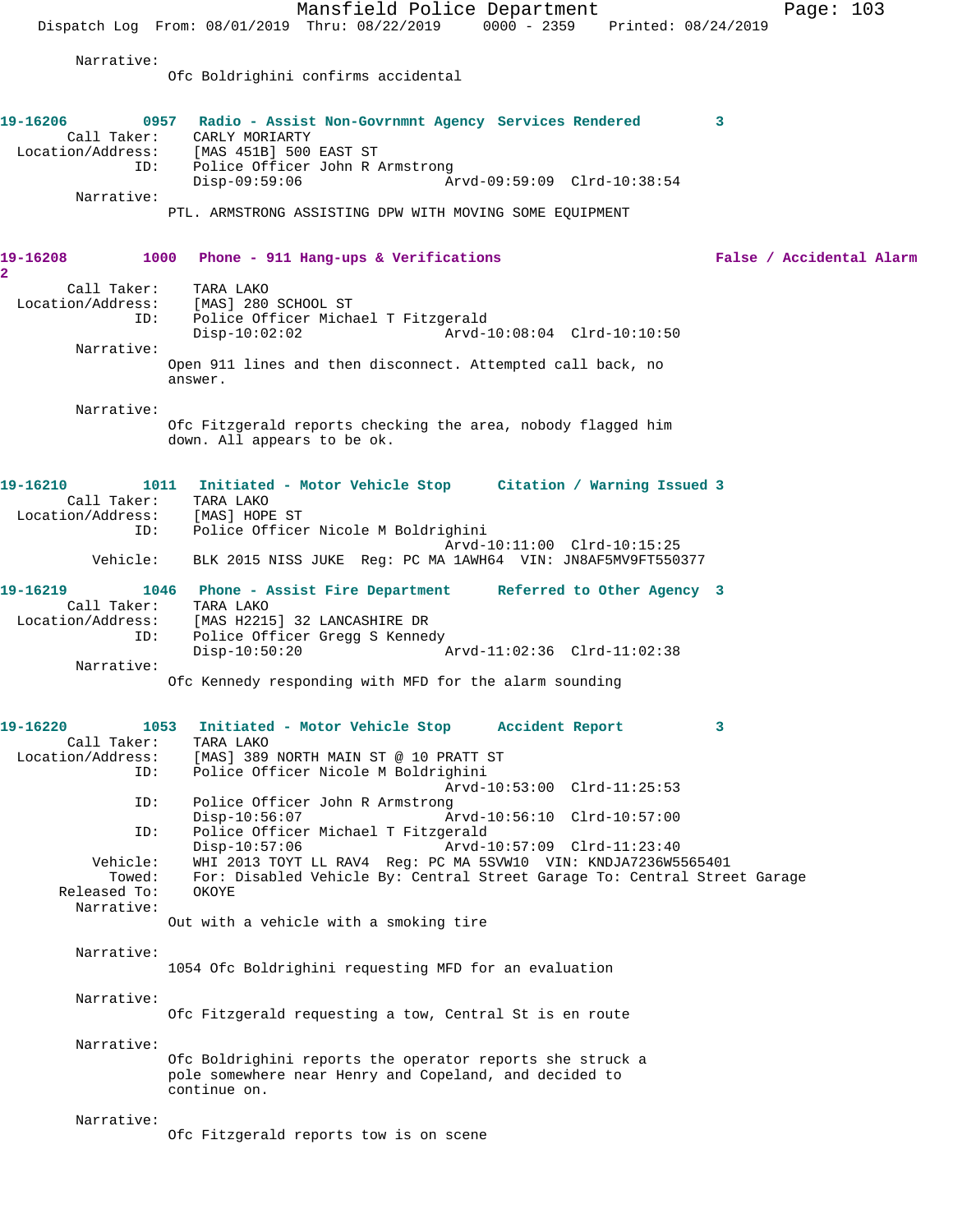Narrative: Ofc Boldrighini reports Central St has the vehicle, the operator of the vehicle declined medical treatment Narrative: Ofc Fitzgerald will be looking in the area of Henry, Copeland and Sunoco for the pole that the operator states she struck. Narrative: Ofc Boldrighini reports the operator declined a ride to her next destination. Out to check the area of Henry. Narrative: Ofc Boldrighini reports it appears pole #8 may have been struck, does not appear to be any damage other than scratch marks. Refer To Accident: 19MAS-297-AC **19-16221 1055 Radio - Investigations Spoken To 3**  Call Taker: CARLY MORIARTY<br>Location/Address: [MAS 1017] RTE [MAS 1017] RTE 140 SB Narrative: UNITS FOLLOWING UP ON A MALE PARTY THAT MAY HAVE AN OUTSTANDING WARRANT AND IS WANTED BY THE SHERIFF'S DEPARTMENT Narrative: PTL. ARMSTRONG REPORTING THE MALE PARTY IS A DIFFERENT PARTY AND HAS BEEN SENT ON HIS WAY AND ADVISED TO STAY OFF THE HIGHWAY **19-16230 1202 911 - Erratic Oper MV / Road Rage Incident Report 3**  Call Taker: CARLY MORIARTY<br>Location/Address: [MAS] OLD COLON [MAS] OLD COLONY WAY ID: Police Officer John R Armstrong Disp-12:02:41 Arvd-12:06:34 Clrd-12:10:52<br>TD: Police Officer Michael N Fenore Police Officer Michael N Fenore<br>Disp-12:05:24 Ar Disp-12:05:24 Arvd-12:05:29 Clrd-12:11:43 Police Officer David M Sennott Vehicle: BLU 2015 DODG GRANDC Reg: PC MA 2MK432 VIN: 2C4RDGCG7FR733254 Narrative: RP reports her husband is driving all over the road and heading towards Balcom St to their residence. Narrative: Ofc Fenore reports they have the vehicle. Narrative: Ofc Fenore reports the operator admitted to driving a bit fast and trying to get home to apply for a job. The RP was concerned with his driving and was the reason for the call. Refer To Incident: 19MAS-690-OF **19-16231 1211 Radio - Disabled Motor Vehicle Services Rendered 3**  APRIL LEHANE Location/Address: [MAS] 325 NORTH MAIN ST ID: Police Officer John R Armstrong<br>Disp-12:12:42 Ar

 Vehicle: GRY 1993 VOLV 944S Reg: PC MA 9079CH VIN: YV1JS883XP3129491 Narrative:

DMV in street

Narrative:

Ofc Armstrong he along with MFD were able to push the vehicle into Mansfield Gas and will be having it repaired.

Arvd-12:15:11 Clrd-12:20:13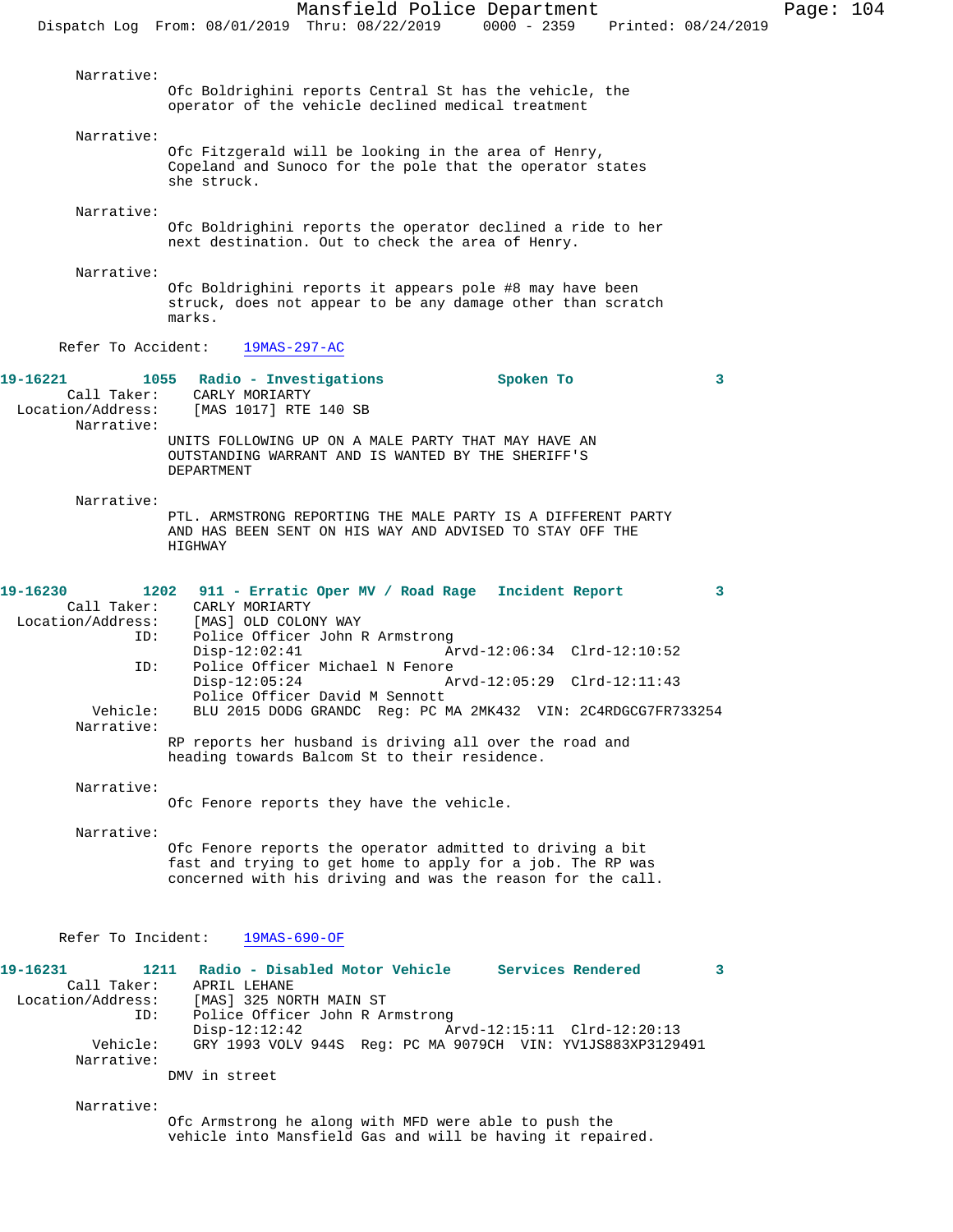| 19-16234<br>$\overline{\mathbf{2}}$     | 1240 Phone - 911 Hang-ups & Verifications                                                                                                                                                                                               | Transported to Hospital |  |
|-----------------------------------------|-----------------------------------------------------------------------------------------------------------------------------------------------------------------------------------------------------------------------------------------|-------------------------|--|
| Call Taker:<br>Location/Address:<br>ID: | TARA LAKO<br>[MAS] 800 SOUTH MAIN ST<br>Police Officer Nicole M Boldrighini<br>$Disp-12:40:00$<br>Arvd-12:42:48 Clrd-13:03:20                                                                                                           |                         |  |
| ID:                                     | Sergeant Thomas R Connor<br>$Disp-12:50:42$<br>Arvd-12:50:44 Clrd-13:03:22                                                                                                                                                              |                         |  |
| Narrative:                              |                                                                                                                                                                                                                                         |                         |  |
|                                         | Received a 911 call from a male who sounded disoriented,<br>stated he did not know where he was but was near the XFinity<br>center. Male stated he needed help off the ground and then<br>the call was open. Officers and MFD en route. |                         |  |
| Narrative:                              |                                                                                                                                                                                                                                         |                         |  |
|                                         | Ofc Boldrighini reports checking the are of 15 Reservoir as<br>well as the south corner of 800 South Main. Negative<br>findings.                                                                                                        |                         |  |
| Narrative:                              | Ofc Boldrighini reports she has the male party on 140, in<br>the NB lane about 100 yards north of the Xfinity Center.                                                                                                                   |                         |  |
| Narrative:                              | Ofc Boldrighini reports this appears to be high intox.                                                                                                                                                                                  |                         |  |
| Narrative:                              | MFD to transport to Sturdy.                                                                                                                                                                                                             |                         |  |
| 19-16240<br>Call Taker:                 | Walk-In - Follow up Investigation Services Rendered<br>1319<br>Support Staff Matthew Todesco                                                                                                                                            | 3                       |  |
| Location/Address:<br>ID:                | [MAS H2103] 67 ANGELL ST<br>Police Officer John R Armstrong<br>$Disp-13:23:04$<br>$Clrd-13:24:38$                                                                                                                                       |                         |  |
| ID:                                     | Police Officer Gregg S Kennedy<br>$Disp-13:24:34$<br>Arvd-13:34:45 Clrd-13:34:50                                                                                                                                                        |                         |  |
| Narrative:                              | RP into the station to report someone has been entering her<br>home when she's not home, Ofc Armstrong into speak with the<br>RP.                                                                                                       |                         |  |
| 19-16239<br>Call Taker:                 | 1321<br>Initiated - Parking Violations<br>Citation / Warning Issued 3<br>TARA LAKO                                                                                                                                                      |                         |  |
| ID:                                     | Location/Address: [MAS] CROCKER ST<br>Animal Control Steven Simonds                                                                                                                                                                     |                         |  |
| Vehicle:                                | Arvd-13:21:00 Clrd-13:26:52<br>YEL 2012 INTL 4000 Req: CO MA S96194 VIN: 1HTMMAAL8CH451612                                                                                                                                              |                         |  |
| Narrative:                              | ACO2 reports vehicle has been tagged for overtime parking in<br>the area.                                                                                                                                                               |                         |  |
| 19-16242<br>3                           | Initiated - Selective Enforcement/RADAR<br>1342                                                                                                                                                                                         | Services Rendered       |  |
| Call Taker:<br>Location/Address:<br>ID: | TARA LAKO<br>[MAS] 62 HOPE ST @ 155 CHURCH ST<br>Police Officer John R Armstrong                                                                                                                                                        |                         |  |
| Narrative:                              | Arvd-13:42:00 Clrd-14:03:32                                                                                                                                                                                                             |                         |  |
|                                         | Traffic enforcement in the area.                                                                                                                                                                                                        |                         |  |
| Narrative:                              | Clear with no violations                                                                                                                                                                                                                |                         |  |
|                                         |                                                                                                                                                                                                                                         |                         |  |
| 19-16245                                | 1411<br>Initiated - Proactive Patrol<br>Building Checked / Secured                                                                                                                                                                      | 3                       |  |
| Call Taker:                             | TARA LAKO                                                                                                                                                                                                                               |                         |  |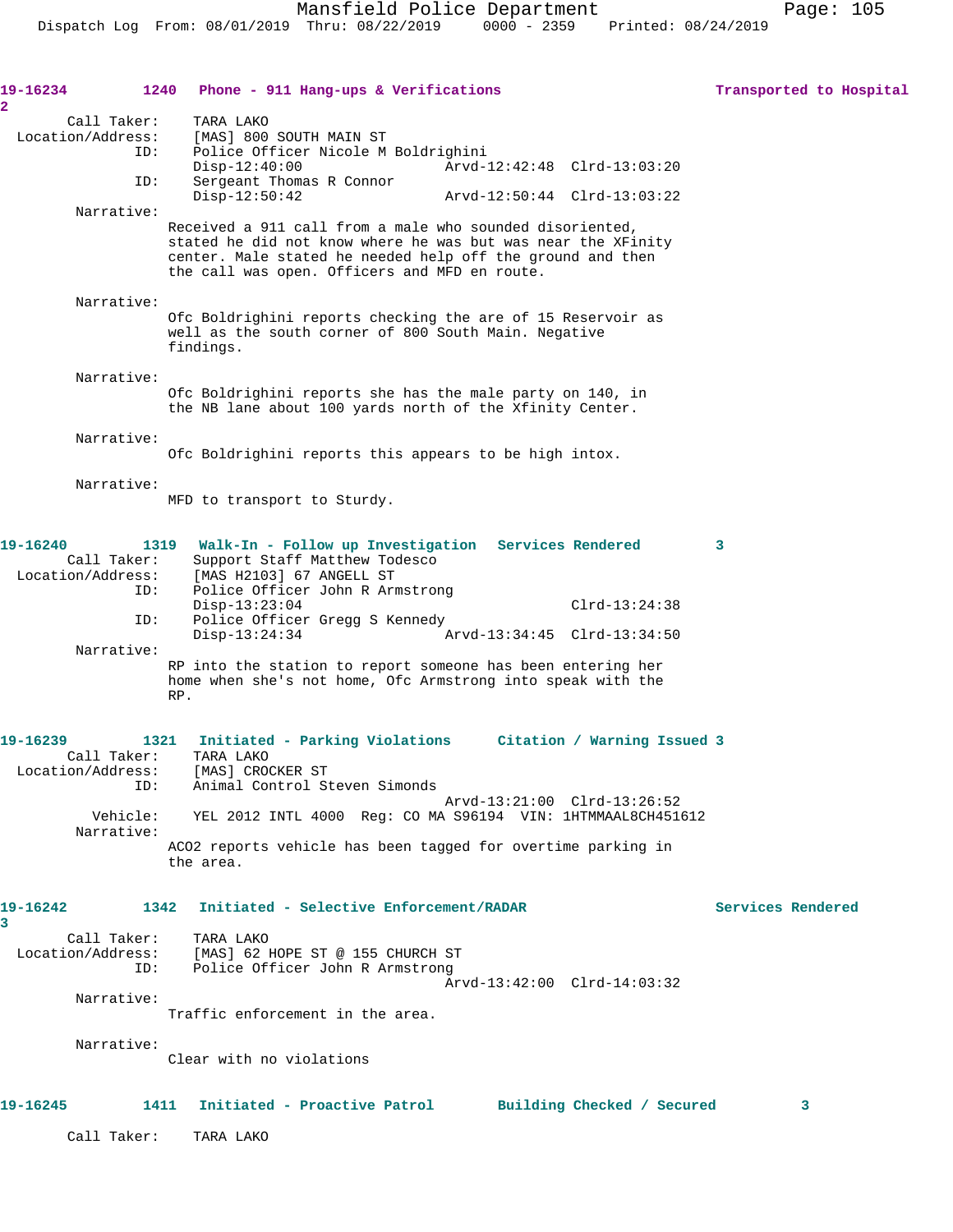Mansfield Police Department Page: 106 Dispatch Log From: 08/01/2019 Thru: 08/22/2019 0000 - 2359 Printed: 08/24/2019 Location/Address: [MAS] CROCKER ST<br>ID: Police Officer Jo Police Officer John R Armstrong Arvd-14:11:00 Clrd-14:34:28 Narrative: Checking the area. **19-16247 1424 Initiated - MOTOR VEHICLE STOP Verbal Warning 3**  Call Taker: CARLY MORIARTY Location/Address: [MAS H2770] 89 CHILSON AVE ID: Police Officer David W Kinahan Arvd-14:24:00 Clrd-14:26:47 Vehicle: WHI 2008 DODG 4D CHARGER Reg: PC MA 1LLY85 Narrative: Verbal warning for marked lanes **19-16248 1435 Phone - Larceny - Value Unknown Incident Report 2**  Call Taker: TARA LAKO Location/Address: [MAS 451C] 500 EAST ST Refer To Incident: 19MAS-691-OF **19-16250 1457 Walk-In - Child Safety Seat Program Services Rendered 3**  Call Taker: Support Staff Matthew Todesco Location/Address: [MAS 153] 50 WEST ST ID: Police Officer Nicole M Boldrighini Disp-14:58:36 Arvd-15:05:14 Clrd-15:18:23<br>Vehicle: Req: PC MA 2DA385 Reg: PC MA 2DA385 Narrative: Ofc. Boldrghihi installing a child safety seat. **19-16253 1531 Phone - Assist Fire Department Referred to Other Agency 3**  Call Taker: CARLY MORIARTY Location/Address: [MAS 296C] 219 NORTH MAIN ST ID: Police Officer Nicole M Boldrighini Disp-15:33:04 Clrd-15:33:23<br>ID: Sergeant Thomas R Connor Sergeant Thomas R Connor<br>Disp-15:33:27 Disp-15:33:27 Arvd-15:35:18 Clrd-15:41:00 ID: Executive Lieutenant Francis W Archer JR Disp-15:35:00 Arvd-15:35:56 Clrd-15:41:19 Narrative: ASSIST FD WITH A FIRE ALARM ACTIVATION Narrative: Workers on scene, accidental **19-16254 1547 Radio - Xfinity Event Arrest(s) Made 2**  Call Taker: Support Staff Matthew Todesco Location/Address: [MAS 108B] 885 SOUTH MAIN ST Vehicle: GRY 2013 FORD UT EXPLOR Reg: PC MA 5896NI VIN: 1FM5K8D85DGA73453 Vehicle: BLU 2009 CHEV MALIBU Reg: PC MA 1BEJ64 VIN: 1G1ZH57B194180494 Towed: For: Arrest By: Achins Garage To: Achins Garage Released To: MCCOOMB On: 08/14/2019 @ 1519 Narrative: All accident, arrest and incident numbers are associated with the Korn/Alice in Chains show Narrative: At 1535 Ofc Varmahmoodi is off with EOD for the interior sweep Narrative: Red team is responding to the VIP lot for a man who has collapsed. Narrative: Lt Archer reports 1,784 through the door. Narrative: Red team reports Lot 11 last row alcohol seizure MA/PC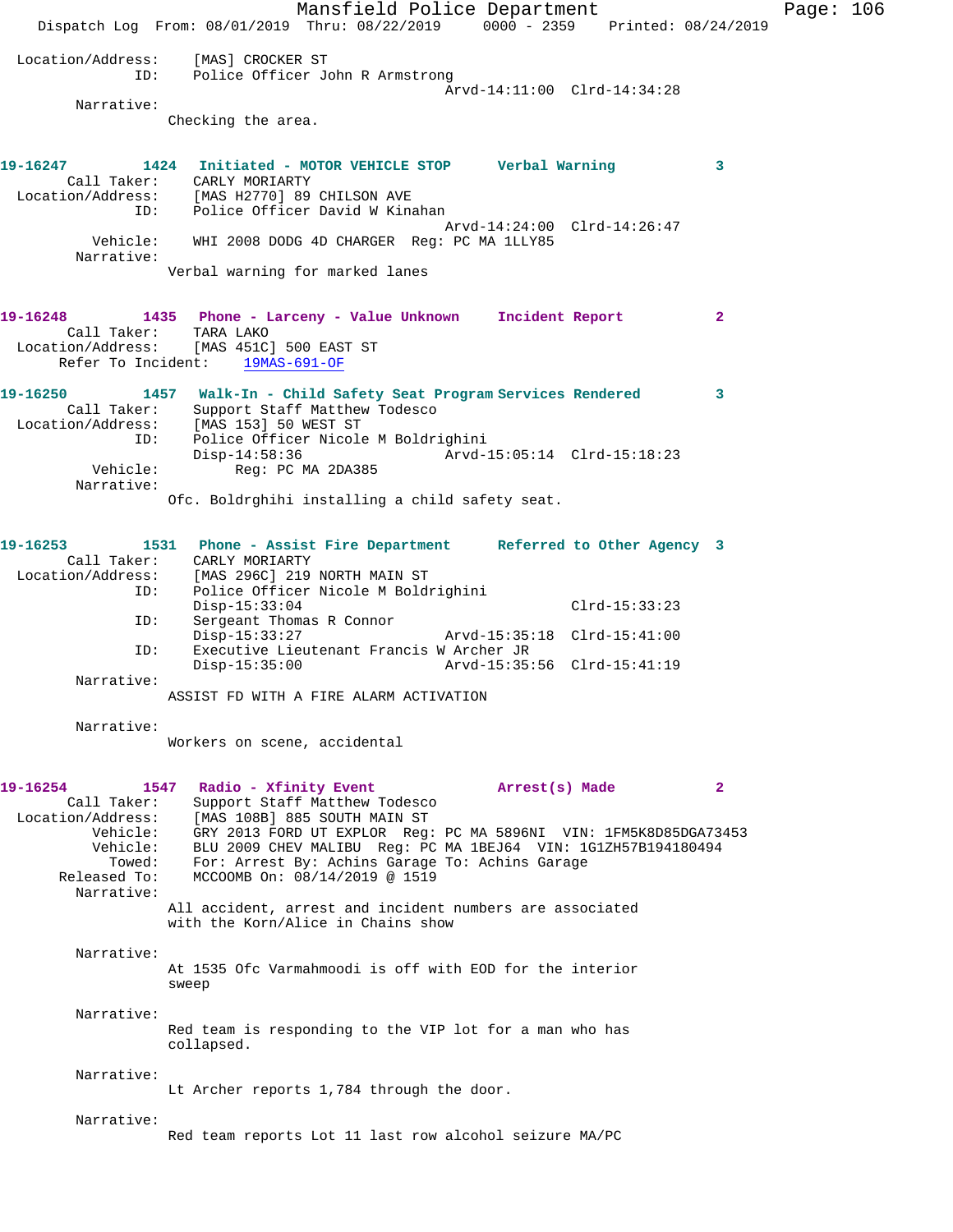#### Narrative:

Lt Archer reports 11,519 through the gate.

T1 reports he is en route to the station with one male.

# Narrative:

T1 reports they are off at the station

#### Narrative:

Security requested assistance with a combative patron, woodside just past the covered bridge.

# Narrative:

Lt archer reports Kane was trespassed

# Narrative:

T1 reports transporting one male and one female to the station starting miles/time 15808/2044

## Narrative:

Lt Archer reports 12,802 through the door

### Narrative:

T1 reports off at the station ending miles/time 15810.9/2052

# Narrative:

Security reports a poss fight in the pit. The party is choking the other.

Sgt Connor reports officers are clear, the call was unfounded.

Center field reports they assisted the MFD with a medical by pole 10

# Narrative:

Security Requesting Assistance by kiosk. Squad 2 coming in with 1 custody.

#### Narrative:

Lot Security reqesting police assistance in Lot 11 for a highly intox patron.

Lot Cmnd reports 1 PC out of MA/PC 6cn486.

#### Narrative:

T1 transporting 1 female to MPD 15813.7/2128 15816.5/2135

# Narrative:

T2 to MPD w/ 1 male 12082.3/2145 12085.1/2151

Narrative: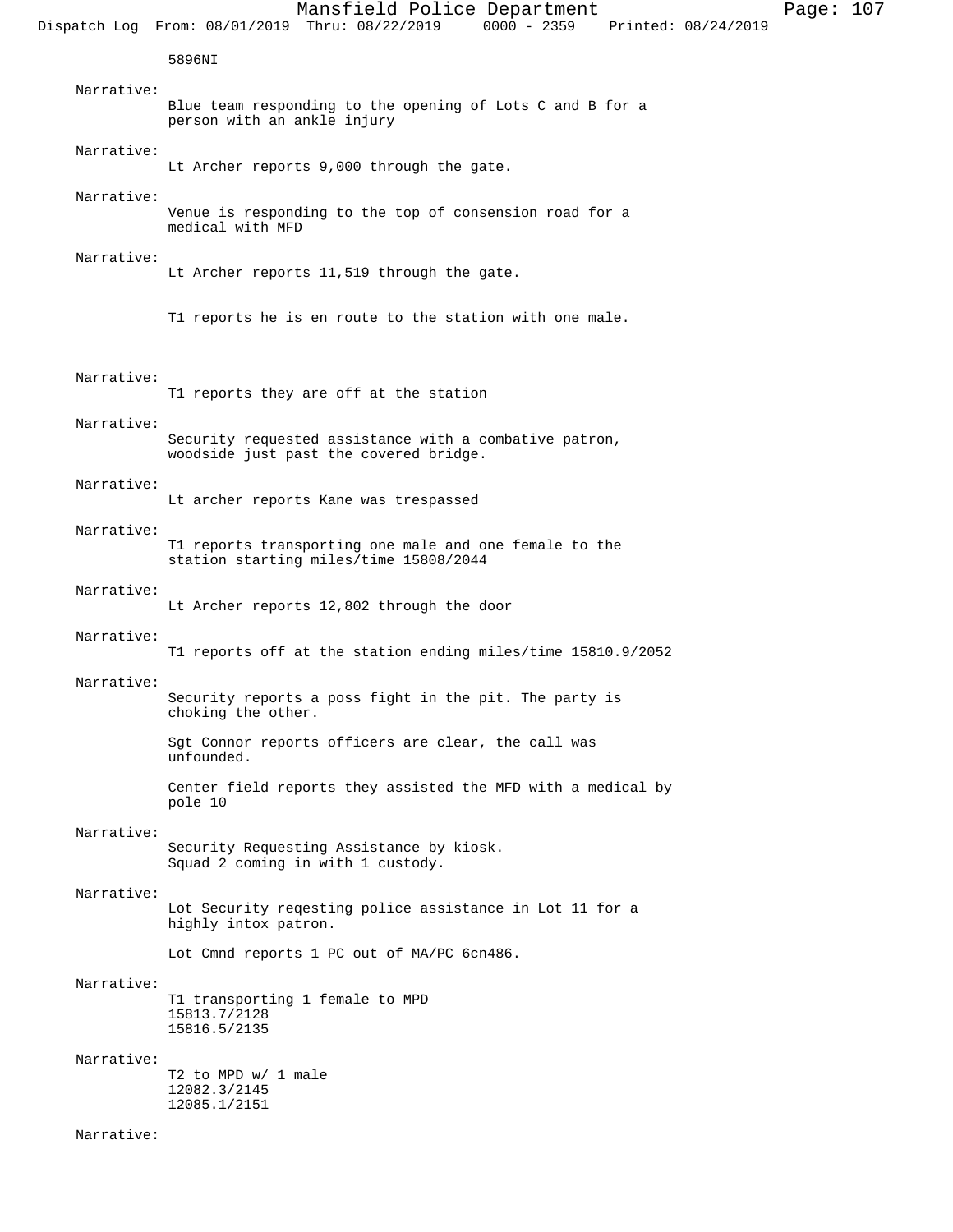Dispatch Log From: 08/01/2019 Thru: 08/22/2019 0000 - 2359 Printed: 08/24/2019 Venue to Sec 10 on the lawn for uncooperative patron Narrative: T1 to MPD 15819.4/2225 15822.2/2233 Narrative: Security Requesting Police Assistance for unwanted patron in truck gate area. Narrative: Compound requested OF for past assault, victim being transported to SMH. Ofc. Boldrighini has OF Narrative: LT Briggs requesting EMS lightpole 6 for female asthma/Diff Breathing Narrative: Ofc Fenore has 1 in custody for OUI, Lot 8 19-434-AR Ofc. Kinahan has 1 in custody for OUI at main gate, 19-435- AR Ofc. Fenore to clear Lot Command and return to station for booking, Ofc. Kinahan will transfer prisoner to T2 and return to station when traffic clears. T2 transporting, 15825.5/2359 15827.9/0005 Narrative: T2 to station with one PC, 12091.2/2340 12094.0/2349 Narrative: Refer To P/C: 19MAS-425-AR P/C: DINOIA, DOMINIC Address: 1 NIBLICK ST DENNIS, MA Age: 29 Charges: PROTECTIVE CUSTODY Refer To P/C: 19MAS-426-AR P/C: SCHENA, CHRISTOPHER<br>Address: 100 DERRY RD METH 100 DERRY RD METHUEN, MA<br>48 Age: 48 Charges: PROTECTIVE CUSTODY Refer To P/C: 19MAS-427-AR P/C: GAUCHER, KRISTA<br>Address: 43 BOTTONWOOD RD 43 BOTTONWOOD RD HALIFAX, MA Age: 25 Charges: PROTECTIVE CUSTODY Refer To P/C: 19MAS-428-AR P/C: GAUCHER, CRAIG Address: 43 BUTTONWOOD DR HALIFAX, MA Age: 48 Charges: PROTECTIVE CUSTODY<br>Refer To P/C: 19MAS-429-AR Refer To  $P/C$ : P/C: LANDRY, CARA Address: 125 RUBY REL GARDNER, MA Age: 29 Charges: PROTECTIVE CUSTODY Refer To  $P/C:$  19MAS-430-AR P/C: MARTIN, ERIC JR 154 SOMERSET TAUNTON, MA<br>25 Address:<br>Age: Charges: DISORDERLY CONDUCT

> Refer To P/C: 19MAS-431-AR P/C: RICHARDS, THOMAS

Mansfield Police Department Page: 108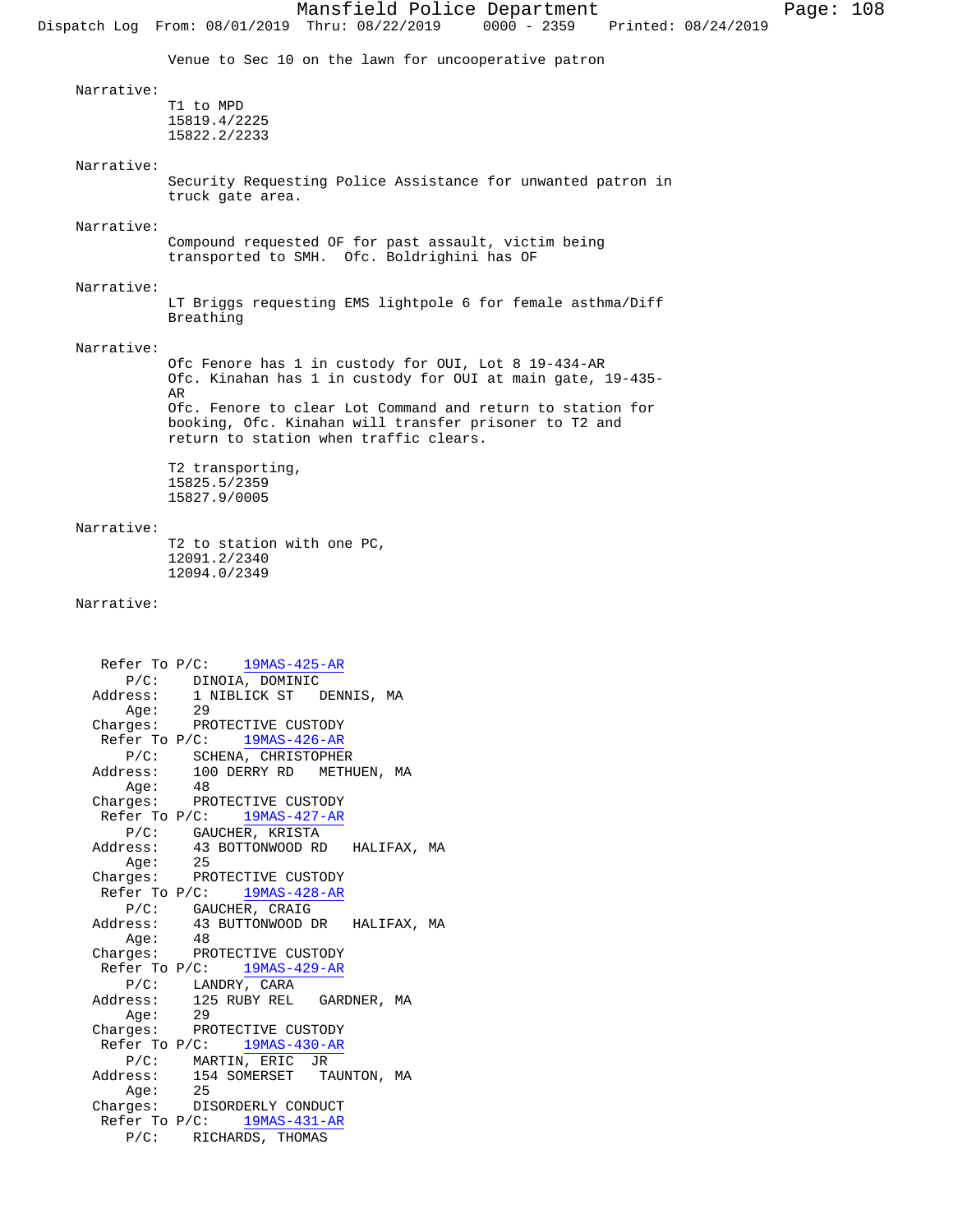Mansfield Police Department Fage: 109 Dispatch Log From: 08/01/2019 Thru: 08/22/2019 0000 - 2359 Printed: 08/24/2019 Address: 47 PRINCETON ST LEOMINSTER, MA Age: 33 Charges: PROTECTIVE CUSTODY Refer To P/C: 19MAS-432-AR P/C: TIBERIO, ROBERT Address: 21 LEAR ST SHREWSBURY, MA Age: 27 Charges: PROTECTIVE CUSTODY Refer To P/C: 19MAS-433-AR P/C: TRACEY, NICOLE E Address: 140 GREEN ST FOXBOROUGH, MA Age: 28 Charges: PROTECTIVE CUSTODY Refer To Arrest: 19MAS-434-AR Arrest: DESATNICK, ERIC Address: 3775 N MAIN ST FALL RIVER, MA Age: 52 Charges: OUI-LIQUOR OR .08% NEGLIGENT OPERATION OF MOTOR VEHICLE Refer To Arrest: 19MAS-435-AR Arrest: MCCOOMB, COREY D Address: 121 HIGH ST WAREHAM, MA Age: 27 Charges: OUI-LIQUOR OR .08%, 2ND OFFENSE NEGLIGENT OPERATION OF MOTOR VEHICLE MARKED LANES VIOLATION Refer To Incident: 19MAS-693-OF Refer To Incident: 19MAS-694-OF **19-16259 1735 Initiated - Selective Enforcement/RADAR M/V Plates Seized 3**  Call Taker: CARLY MORIARTY Location/Address: [MAS] HOPE ST ID: Detective Gregory S Martell Arvd-17:35:00 Clrd-18:26:39 Narrative: SELECTIVE ENFORCEMENT **19-16260 1739 Initiated - Selective Enforcement/RADAR Services Rendered 3**  Call Taker: TARA LAKO Location/Address: [MAS] SPRING ST ID: Police Officer Nicole P Newport Arvd-17:39:00 Clrd-18:49:21 Narrative: Traffic enforcement in the area. **19-16264 1838 Initiated - Selective Enforcement/RADAR Citation / Warning Issued 3**  Call Taker: LINDSAY MITCHELL Location/Address: [MAS] 792 WEST ST ID: Police Officer Joshua S Ellender Arvd-18:38:00 Clrd-19:15:06 Vehicle: BLK 2004 ULX Reg: PC RI WQ847 VIN: 1HGCM56314A007265 Vehicle: WHI 2012 KIA SD OPTIMA Reg: PC MA 3NN799 VIN: 5XXGM4A7XCG081825 Narrative: Out with RI WQ847, Grove/Tremont Narrative: OUT WITH 3NN799. CIT ISSUED FOR SPEED. **19-16265 1848 911 - Road Hazards Unfounded/Unverifed 3**  Call Taker: JEFFREY KEEFE Location/Address: [MAS] COUNTY ST ID: Police Officer Nicole P Newport Disp-18:49:45 Arvd-18:56:06 Clrd-18:57:18 Narrative: ROAD SIGNS BLOWN OVER IN THE AREA OF COUNTY ST.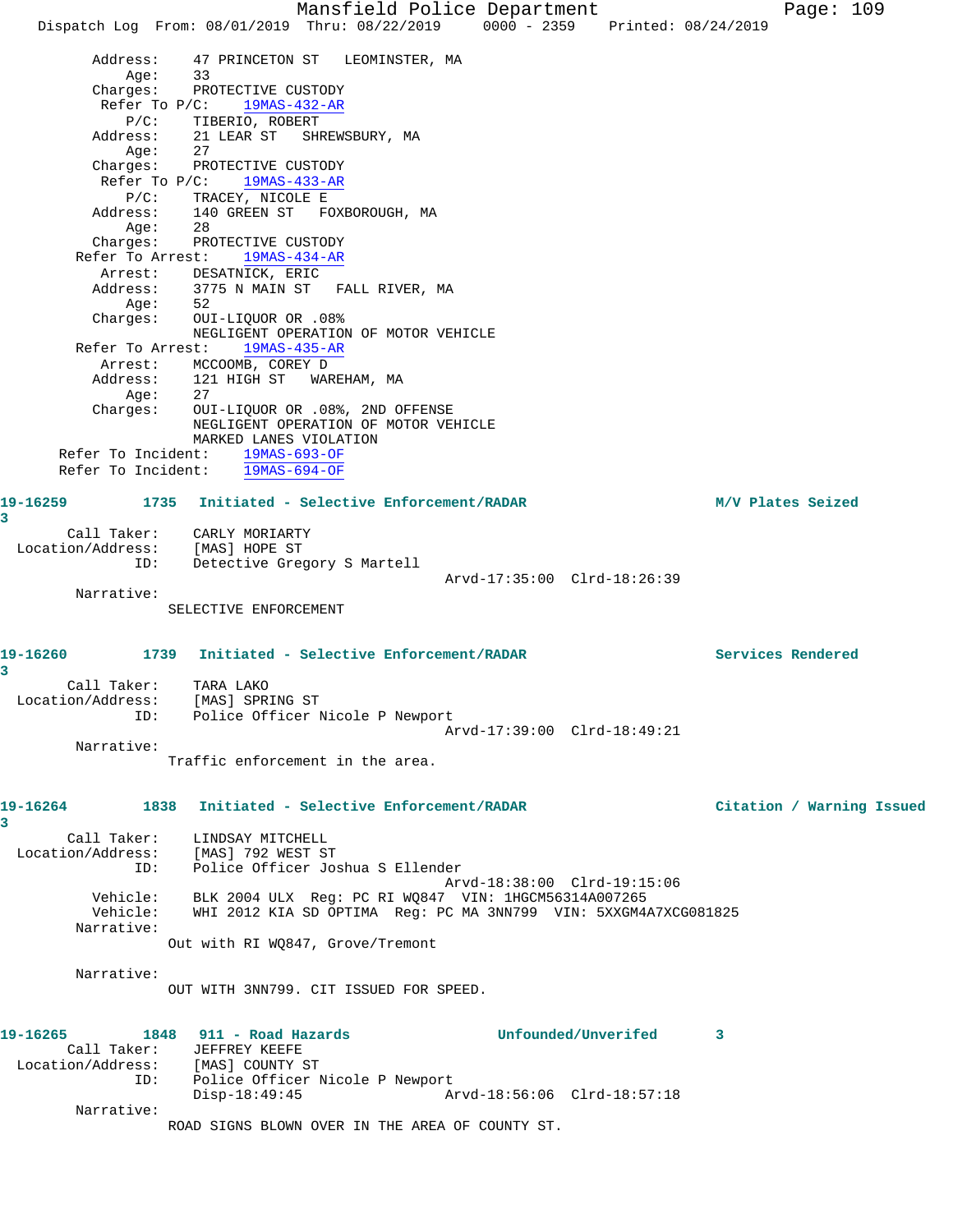Mansfield Police Department Page: 110 Dispatch Log From: 08/01/2019 Thru: 08/22/2019 0000 - 2359 Printed: 08/24/2019 Narrative: Sign has been removed from the roadway **19-16267 1914 Phone - Assist Fire Department Referred to Other Agency 3**  Call Taker: LINDSAY MITCHELL Location/Address: [MAS 907D] 390 WEST ST Apt. #D ID: Police Officer Joshua S Ellender Disp-19:15:06 Arvd-19:17:30 Clrd-19:24:17 Narrative: Out to assist MFD, female seizing **19-16269 1927 Initiated - Proactive Patrol Services Rendered 3**  Call Taker: JEFFREY KEEFE Vicinity of: [MAS 840] 280 SCHOOL ST ID: Police Officer Joshua S Ellender Arvd-19:27:00 Clrd-19:38:37 19-16273 1941 Phone - 911 Hang-ups & Verifications **Confirmed misdial/Accdntl Call 2**  Call Taker: LINDSAY MITCHELL<br>Location/Address: [FOX 650] 28 CHES [FOX 650] 28 CHESTNUT ST Apt. #203 ID: Sergeant VALESAY C COLLINS Disp-19:43:04 Clrd-19:50:41 ID: Police Officer William C Trudell Disp-19:50:30 Clrd-19:57:37 Narrative: 911 hang up, accidental on call back Narrative: CONFIRMED ACCIDENTAL FROM 209. **19-16274 1947 Phone - Alarm - Burglar Building Checked / Secured 1** Call Taker: LINDSAY MITCHELL Location/Address: [MAS] 792 WEST ST ID: Police Officer Nicole P Newport Disp-19:49:12 Clrd-19:50:18 ID: Police Officer Joshua S Ellender Disp-19:49:12 Arvd-19:50:51 Clrd-19:57:54 Narrative: Motion office area Narrative: FOUND OPEN DOOR. SEARCHED BUILDING CHECKED SECURE. **19-16276 2006 Phone - Proactive Patrol Building Checked / Secured 3** Call Taker: JEFFREY KEEFE Location/Address: [MAS 1015] 30 CHAUNCY ST ID: Police Officer Nicole P Newport<br>Disp-20:07:42 A Disp-20:07:42 Arvd-20:07:44 Clrd-20:30:33 **19-16278 2006 Phone - Assist Fire Department Transported to Hospital 3**  Call Taker: LINDSAY MITCHELL Location/Address: [MAS] 25 COBB ST Apt. #A101 ID: Detective Gregory S Martell Disp-20:10:51 Arvd-20:13:51 Clrd-20:22:55 Narrative: fall victim **19-16280 2034 Initiated - Proactive Patrol Services Rendered 3**  Call Taker: JEFFREY KEEFE Vicinity of: [MAS 43] 137 MILL ST ID: Detective Gregory S Martell Arvd-20:34:00 Clrd-20:42:58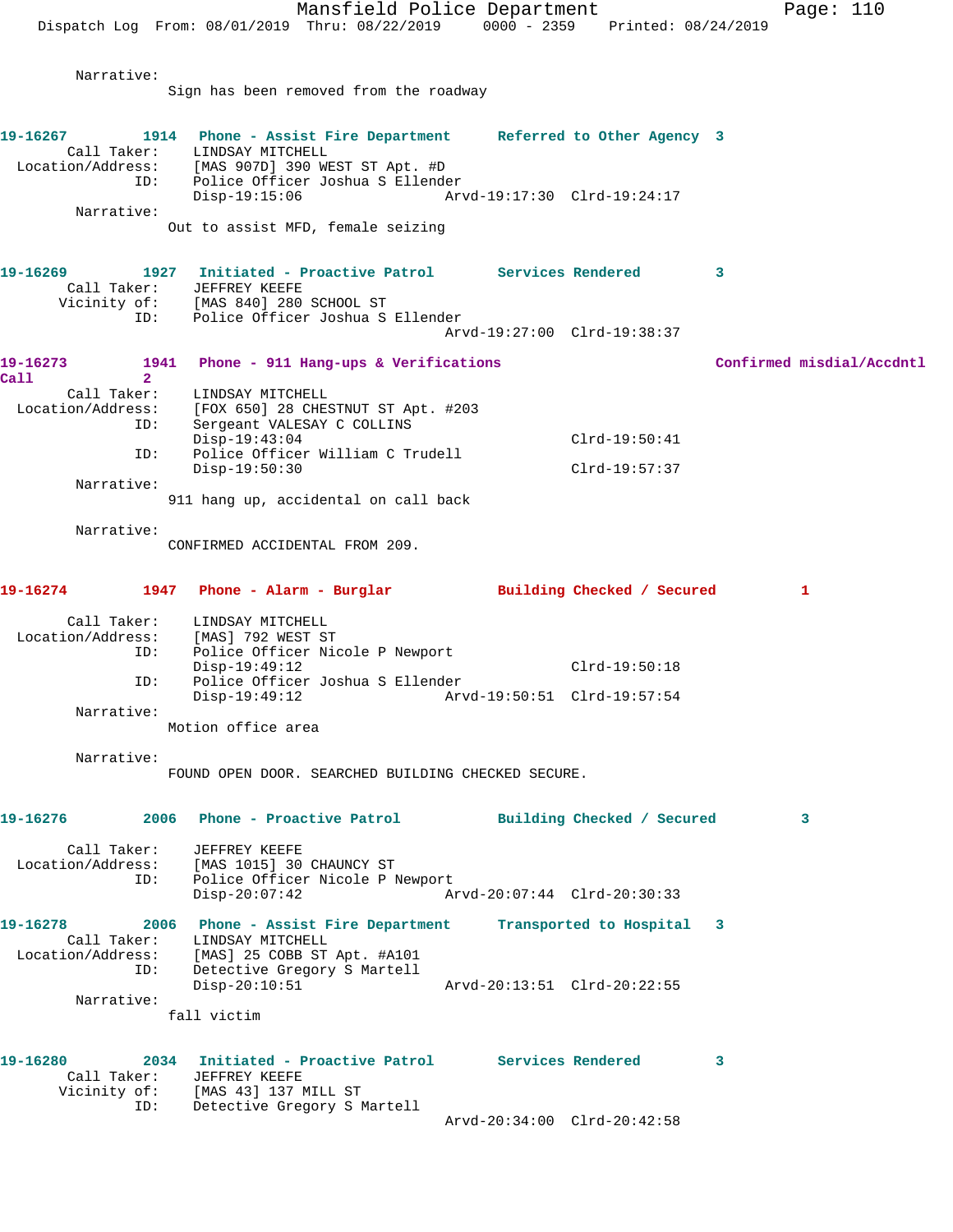Mansfield Police Department Fage: 111 Dispatch Log From: 08/01/2019 Thru: 08/22/2019 0000 - 2359 Printed: 08/24/2019 **19-16281 2045 Initiated - Proactive Patrol Spoken To 3**  Call Taker: JEFFREY KEEFE Vicinity of: [MAS 2] 60 FORBES BLVD ID: Police Officer Joshua S Ellender Arvd-20:45:00 Clrd-20:52:14 Narrative: FOUND 5 DIFFERENT GROUPS CONSUMING ALCHOHOL IN THE LOT OF RED ROOF. ADVISED OF THE BY LAWS. **19-16277 2052 911 - Proactive Patrol Services Rendered 3**  Call Taker: JEFFREY KEEFE Vicinity of: [MAS 4] 31 HAMPSHIRE ST Apt. #A101 ID: Police Officer Joshua S Ellender Disp-20:53:53 Arvd-20:53:56 Clrd-20:56:50 **19-16282 2054 Phone - Parking Violations Spoken To 3**  Call Taker: LINDSAY MITCHELL Location/Address: [MAS] GILBERT ST ID: Police Officer Joshua S Ellender Disp-20:57:26 Arvd-21:07:52 Clrd-21:09:26 Vehicle: RED 1998 LEXS GS400 Reg: PC MA 3ZA326 VIN: JT8BH68X1W0001185 Narrative: Vehicle parked by the bridge, half in travel lane Ofc Ellender reports a party at 399 Gilbert St. Attempting to speak to the owner of the vehicle Narrative: PARTIES WILL BE TAKING IT IN. **19-16284 2057 Initiated - Proactive Patrol Services Rendered 3**  Call Taker: JEFFREY KEEFE Vicinity of: [MAS 451B] 500 EAST ST ID: Detective Gregory S Martell Arvd-20:57:00 Clrd-21:00:40 **19-16287 2115 Initiated - Proactive Patrol Services Rendered 3**  Call Taker: JEFFREY KEEFE Vicinity of: [MAS 280] 440 FORBES BLVD ID: Police Officer Joshua S Ellender Arvd-21:15:00 Clrd-21:18:30 **19-16288 2118 Initiated - Proactive Patrol Services Rendered 3**  Call Taker: JEFFREY KEEFE Vicinity of: [MAS 907E] 390 WEST ST ID: Police Officer Joshua S Ellender Arvd-21:18:00 Clrd-21:23:36 **19-16290 2127 Initiated - Proactive Patrol Services Rendered 3**  Call Taker: LINDSAY MITCHELL Location/Address: [MAS 2] 60 FORBES BLVD ID: Police Officer Joshua S Ellender Arvd-21:27:00 Clrd-21:44:41 ID: Police Officer William C Trudell Disp-21:34:15 Arvd-21:34:19 Clrd-21:44:45 Vehicle: BLK 2008 FORD SD F150 Reg: PC MA 284JD3 VIN: 1FTPX14528KD80920 **19-16293 2145 Initiated - Proactive Patrol Services Rendered 3**  Call Taker: LINDSAY MITCHELL Location/Address: [MAS 322] 31 HAMPSHIRE ST ID: Police Officer Joshua S Ellender Arvd-21:45:00 Clrd-21:53:16 ID: Police Officer William C Trudell Disp-21:46:23 Arvd-21:46:25 Clrd-21:53:26 **19-16295 2202 Radio - Proactive Patrol Building Checked / Secured 3** Call Taker: LINDSAY MITCHELL Location/Address: [MAS 820C] 31 PLYMOUTH ST ID: Police Officer Michael T Fitzgerald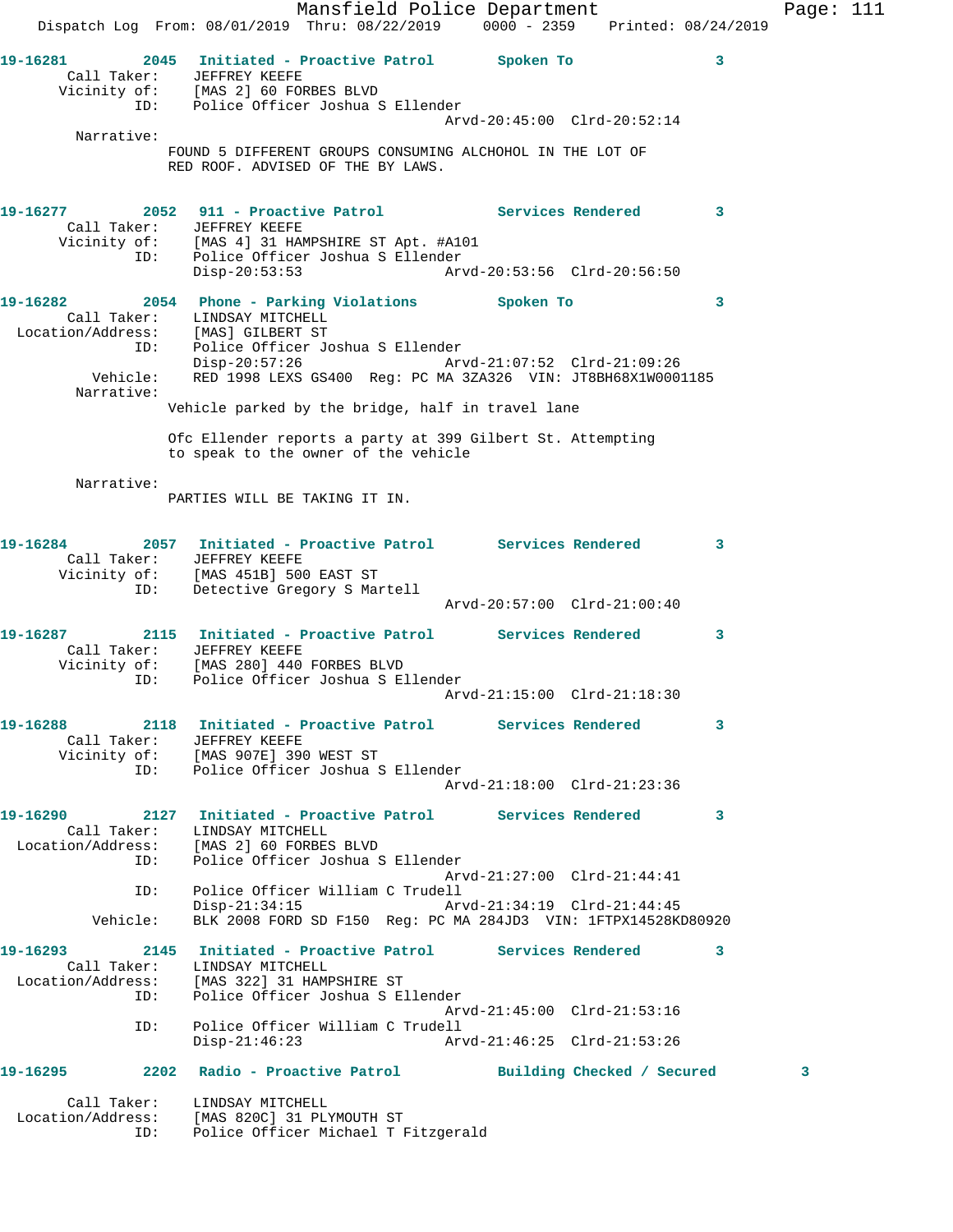Mansfield Police Department Fage: 112 Dispatch Log From: 08/01/2019 Thru: 08/22/2019 0000 - 2359 Printed: 08/24/2019 Disp-22:03:00 Arvd-22:04:20 Clrd-22:14:26 **19-16298 2231 Initiated - Proactive Patrol Services Rendered 3**  Call Taker: JEFFREY KEEFE Vicinity of: [MAS 900A] 242 CHAUNCY ST Apt. #1 ID: Police Officer Nicole P Newport Arvd-22:31:00 Clrd-22:39:20 Vehicle: WHI 2019 NISS NV Reg: CO MA V40541 VIN: 1N6BF0KM3KN808675 Narrative: FOUND A VAN PARKED BEHIND THE STORE WITH NO PLATE. CHECKING STATUS. Narrative: VEHICLE CHECKS OKAY. **19-16299 2245 911 - 911 Hang-ups & Verifications Services Rendered 2**  Call Taker: JAMES VIERA Location/Address: [MAS H5991] 146 PARK ST ID: Detective Gregory S Martell Disp-22:46:53 Arvd-22:48:45 Clrd-22:55:47 ID: Police Officer Nicole P Newport Disp-22:46:53 Arvd-22:49:15 Clrd-22:59:27

Narrative:

Accidental confirmed by Officers

| 2327                                          |                                                                            | Confirmed misdial/Accdntl   |
|-----------------------------------------------|----------------------------------------------------------------------------|-----------------------------|
|                                               |                                                                            |                             |
| LINDSAY MITCHELL                              |                                                                            |                             |
| Location/Address:<br>[MAS H3383] 6 HEATHER LN |                                                                            |                             |
| Detective Gregory S Martell<br>ID:            |                                                                            |                             |
| $Disp-23:29:19$                               | $Clrd-23:34:17$                                                            |                             |
| ID:                                           |                                                                            |                             |
| $Disp-23:29:00$                               |                                                                            |                             |
|                                               |                                                                            |                             |
| Confirmed accidental.                         |                                                                            |                             |
|                                               | Phone - 911 Hang-ups & Verifications<br>Police Officer Christopher D Sorge | Arvd-23:35:39 Clrd-23:38:34 |

# **For Date: 08/10/2019 - Saturday**

| 19-16306          | 0006        | Initiated - Proactive Patrol     |  | Services Rendered           |  |
|-------------------|-------------|----------------------------------|--|-----------------------------|--|
|                   | Call Taker: | LINDSAY MITCHELL                 |  |                             |  |
| Location/Address: |             | [MAS 820C] 31 PLYMOUTH ST        |  |                             |  |
|                   | ID:         | Police Officer William C Trudell |  |                             |  |
|                   |             |                                  |  | Arvd-00:06:00 Clrd-00:18:20 |  |
| 19-16308          | 0048        | 911 - Assist Fire Department     |  | Transported to Hospital     |  |

| Call Taker:       | JEFFREY KEEFE                        |                             |  |
|-------------------|--------------------------------------|-----------------------------|--|
| Location/Address: | [MAS H4324] 122 RUMFORD AVE Apt. #1R |                             |  |
| ID:               | Police Officer Meghan Birnie         |                             |  |
|                   | $Disp-00:50:29$                      | Arvd-00:53:21 Clrd-01:10:03 |  |
| ID:               | Police Officer Christopher D Sorge   |                             |  |
|                   | $Disp-00:51:02$                      | Arvd-00:53:23 Clrd-00:53:24 |  |
| Narrative:        |                                      |                             |  |
|                   | ASSIST FIRE ON A MEDICAL.            |                             |  |

| 19-16311          | 0110     | Phone - Suspicious Actv / Persn / Veh                                             | Services Rendered |
|-------------------|----------|-----------------------------------------------------------------------------------|-------------------|
|                   |          |                                                                                   |                   |
| Call Taker:       |          | LINDSAY MITCHELL                                                                  |                   |
| Location/Address: |          | [MAS] 860 SCHOOL ST                                                               |                   |
|                   | ID:      | Police Officer Christopher D Sorge                                                |                   |
|                   |          | $Disp-01:12:50$                                                                   |                   |
|                   | Vehicle: | BLU 2015 CHEV UT EOUINO Req: PC MA 722KE1 VIN: 2GNALBEK4F6294964                  |                   |
| Narrative:        |          |                                                                                   |                   |
|                   |          | Vehicle sitting in the area, RP states this has happened in                       |                   |
|                   |          | the past. Vehicle left prior to Officers arrival. Ofc Sorge<br>checking the area. |                   |

Narrative: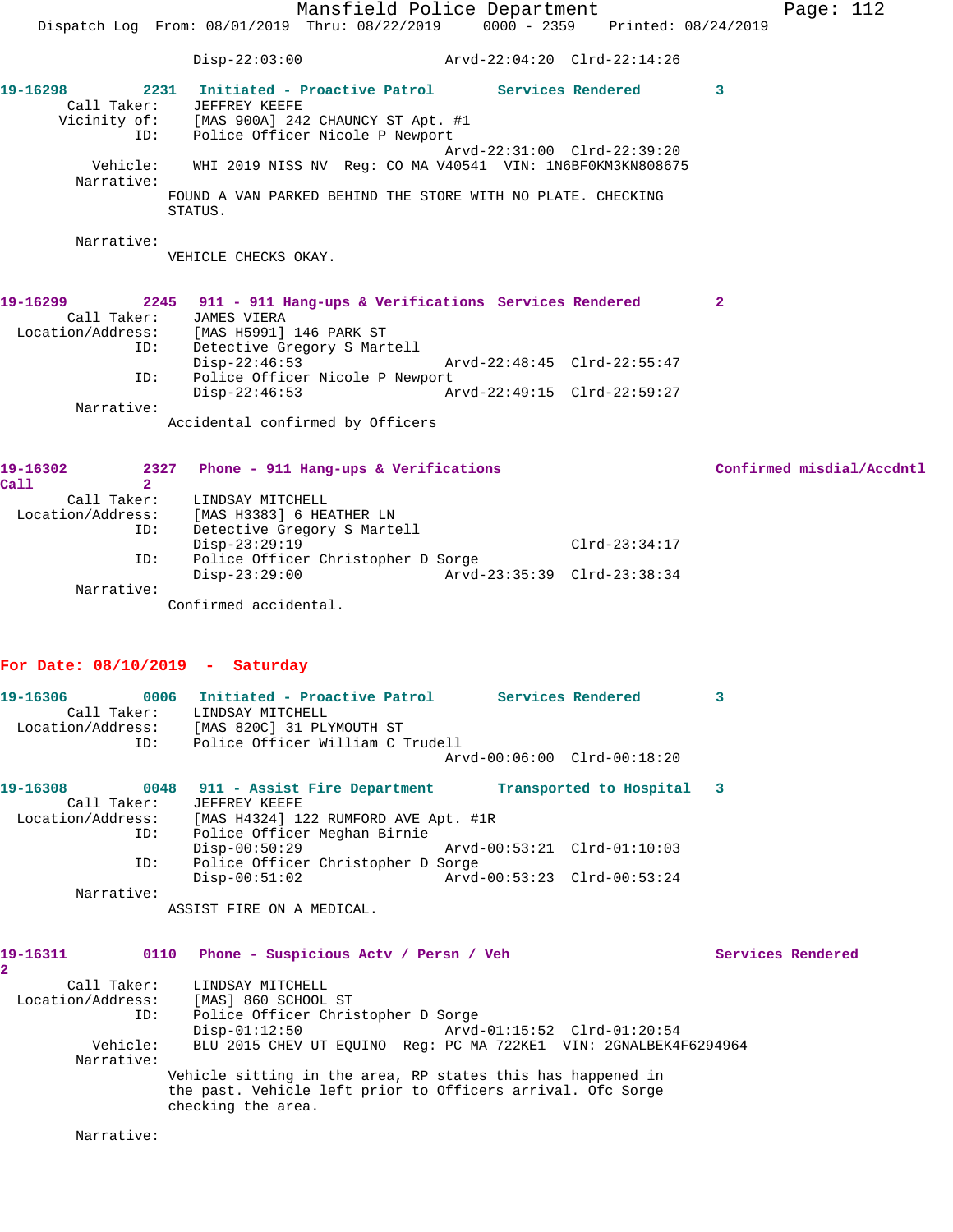Mansfield Police Department Fage: 113 Dispatch Log From: 08/01/2019 Thru: 08/22/2019 0000 - 2359 Printed: 08/24/2019 OFF WITH MA REG 722KE1 IN FRONT OF RED ROOF. Narrative: CLEAR WITH VERBAL FOR SPEED. VEHICLE IS UNRELATED. **19-16310 0111 Initiated - Proactive Patrol Services Rendered 3**  Call Taker: JEFFREY KEEFE Location/Address: [MAS 840] 280 SCHOOL ST ID: Police Officer Joshua S Ellender Arvd-01:11:00 Clrd-01:20:42 **19-16313 0126 Initiated - Building Check Building Checked / Secured 3** Call Taker: JAMES VIERA Location/Address: [MAS 2] 60 FORBES BLVD ID: Police Officer Christopher D Sorge Arvd-01:26:00 Clrd-01:27:03 ID: Police Officer Joshua S Ellender Disp-01:26:57 Arvd-01:27:00 Clrd-01:27:06 **19-16314 0128 Initiated - Building Check Building Checked / Secured 3** Call Taker: JAMES VIERA Location/Address: [MAS 4] 31 HAMPSHIRE ST ID: Police Officer Christopher D Sorge Arvd-01:28:00 Clrd-01:32:01 ID: Police Officer Joshua S Ellender Disp-01:28:46 Arvd-01:28:49 Clrd-01:32:04 **19-16316 0136 Initiated - Building Check Building Checked / Secured 3** Call Taker: JAMES VIERA Location/Address: [MAS] 4 ERICK RD @ 15 BONNEY LN ID: Police Officer Andrew J Kelley Arvd-01:36:00 Clrd-01:38:39 **19-16317 0138 Initiated - Building Check Building Checked / Secured 3** Call Taker: JAMES VIERA Location/Address: [MAS 992] 660 EAST ST ID: Police Officer Andrew J Kelley Arvd-01:38:00 Clrd-01:41:45 **19-16318 0139 Initiated - Motor Vehicle Stop Verbal Warning 3**  Call Taker: JAMES VIERA Location/Address: [MAS 131] 141 NORTH MAIN ST ID: Police Officer Christopher D Sorge Arvd-01:39:00 Clrd-01:42:34 Vehicle: GRY 2010 HOND CIVIC Reg: PC MA 9BD724 VIN: 2HGFA1F55AH322647 Narrative: Verbal warning to RO for speed. **19-16321 0145 Initiated - Suspicious Actv / Persn / Veh Spoken To 2** Call Taker: JAMES VIERA Location/Address: [MAS] 91 CHAUNCY ST @ 6 HIGHLAND AVE ID: Police Officer Christopher D Sorge Arvd-01:45:00 Clrd-01:51:34 ID: Police Officer Meghan Birnie Disp-01:46:07 Arvd-01:46:11 Clrd-01:52:32 Narrative: Officers speaking with 2 males. Narrative: Those males check. **19-16326 0145 Initiated - Suspicious Actv / Persn / Veh Spoken To 2** Call Taker: LINDSAY MITCHELL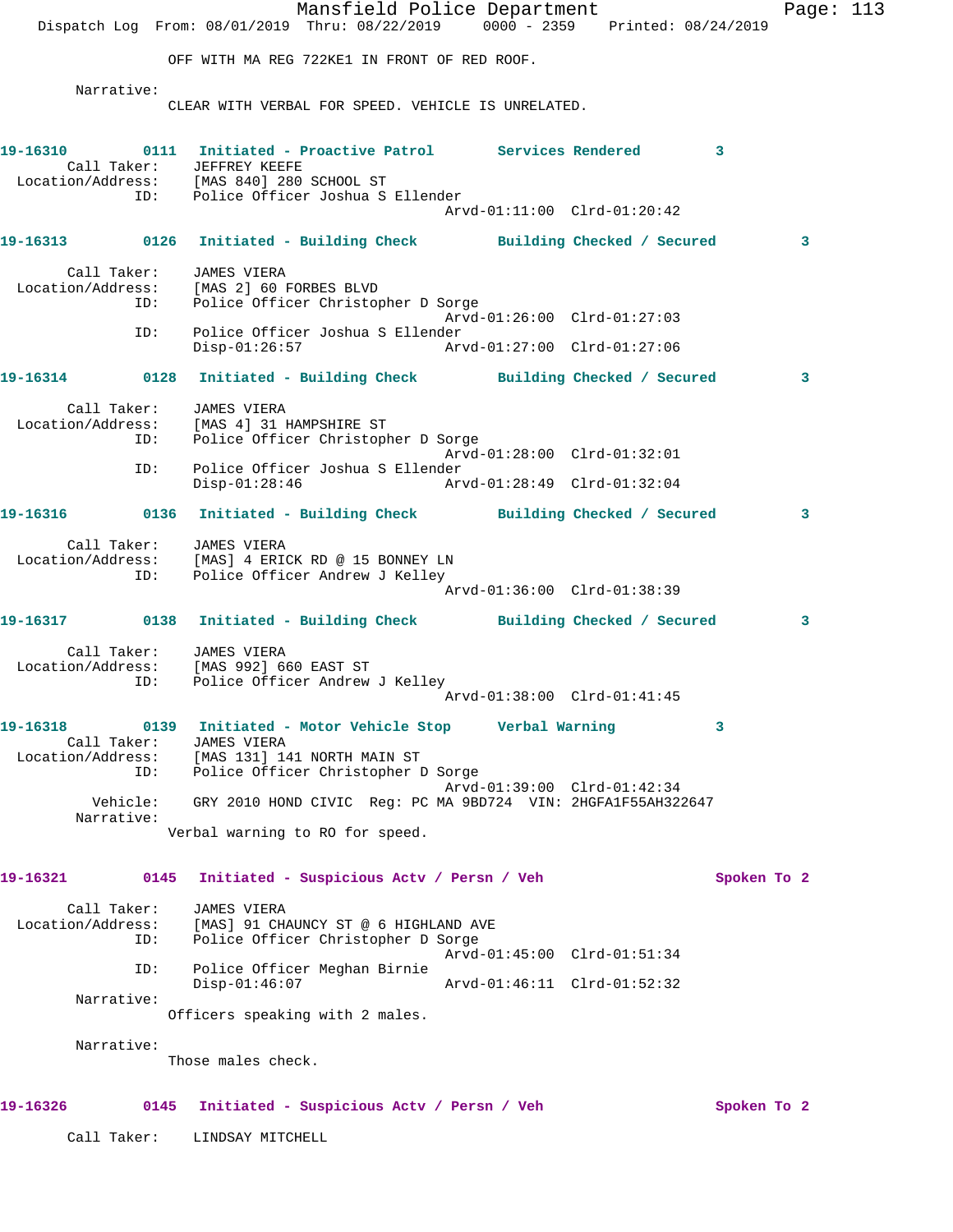Mansfield Police Department Fage: 114 Dispatch Log From: 08/01/2019 Thru: 08/22/2019 0000 - 2359 Printed: 08/24/2019 Location/Address: [MAS] CHAUNCY ST ID: Police Officer Joshua S Ellender Arvd-01:45:00 Clrd-01:48:46 Narrative: Skating boarding on Chauncy St. Checks ok **19-16324 0152 911 - Disturbance / Gathering Spoken To 1**  Call Taker: JAMES VIERA<br>Location/Address: [MAS 2] 60 B [MAS 2] 60 FORBES BLVD Apt. #207 ID: Police Officer Christopher D Sorge<br>Disp-01:54:35 Arvd- Disp-01:54:35 Arvd-01:57:46 Clrd-02:11:56 ID: Police Officer Meghan Birnie Disp-01:54:35 Arvd-01:57:48 Clrd-02:11:53<br>TD: Police Officer Joshua S Ellender Police Officer Joshua S Ellender Disp-02:04:02 Arvd-02:11:31 Clrd-02:11:53 Narrative: Clerk reporting patron in room #207 is being disruptive in his room. Narrative: Officers will be going to room #313 to speak with that male. Narrative: That male will be staying in his room for the evening. Narrative: Male was confused of the floor he was on. He will be **19-16330 0220 Initiated - Motor Vehicle Stop Citation / Warning Issued 3**  Call Taker: JEFFREY KEEFE<br>Vicinity of: [MAS] 145 SCH [MAS] 145 SCHOOL ST @ 231 SPRING ST ID: Police Officer Christopher D Sorge Arvd-02:20:00 Clrd-02:28:14 ID: Police Officer Meghan Birnie Disp-02:22:03 Arvd-02:22:06 Clrd-02:28:28 Vehicle: GRY 2015 NISS LL ROGUE Reg: PC MA 716YB5 VIN: 5N1AT2MV7FC925052 Narrative: REG STATUS IS EXPRI/ ATTEMPTING TO RENEW ROAD SIDE. Narrative: CITATION ISSUED. **19-16331 0220 Radio - Building Check Building Checked / Secured 3** Call Taker: JEFFREY KEEFE Location/Address: [MAS 820C] 31 PLYMOUTH ST **19-16332 0236 Initiated - Proactive Patrol Building Checked / Secured 3** Call Taker: JEFFREY KEEFE Vicinity of: [MAS 900A] 242 CHAUNCY ST Apt. #1 ID: Police Officer Meghan Birnie Arvd-02:36:00 Clrd-02:39:41 **19-16334 0240 Initiated - Building Check Services Rendered 3**  Call Taker: JEFFREY KEEFE<br>Vicinity of: [MAS] 905 SOU [MAS] 905 SOUTH MAIN ST ID: Police Officer Christopher D Sorge Arvd-02:40:00 Clrd-02:50:46 Vehicle: WHI 2001 FORD VN ECOVAN Reg: PC MA 8LB575 VIN: 1FTSS34S21HA40311 **19-16335 0242 Initiated - Proactive Patrol Building Checked / Secured 3** Call Taker: JEFFREY KEEFE Location/Address: [MAS 281A] 1 CROCKER ST ID: Police Officer Meghan Birnie Arvd-02:42:00 Clrd-02:45:59 **19-16337 0250 Initiated - Proactive Patrol Building Checked / Secured 3**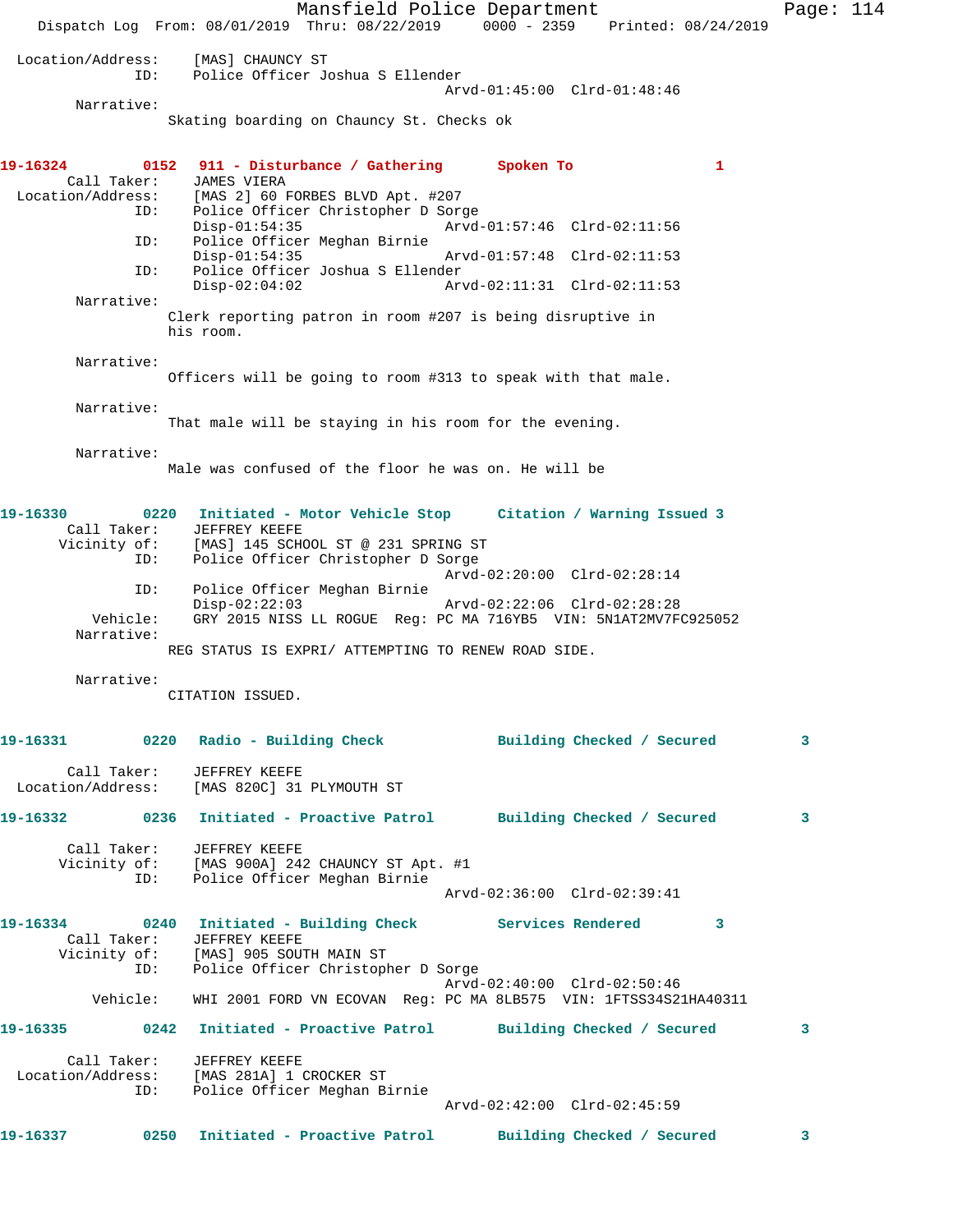Mansfield Police Department Fage: 115 Dispatch Log From: 08/01/2019 Thru: 08/22/2019 0000 - 2359 Printed: 08/24/2019 Call Taker: JEFFREY KEEFE Vicinity of: [MAS 417] 9 FRANCIS AVE ID: Police Officer Andrew J Kelley Arvd-02:50:00 Clrd-02:59:26 **19-16338 0253 Initiated - Proactive Patrol Services Rendered 3**  Call Taker: JEFFREY KEEFE Vicinity of: [MAS 814] 50 WEST CHURCH ST ID: Police Officer Meghan Birnie Arvd-02:53:00 Clrd-02:58:06 **19-16340 0347 Phone - Alarm - Burglar Building Checked / Secured 1** Call Taker: JEFFREY KEEFE Location/Address: [MAS 334] 2 PARK ROW ID: Police Officer Meghan Birnie Police Officer Meghan Birnie<br>Disp-03:49:32 Arvd-03:50:58 Clrd-03:55:37 ID: Police Officer Christopher D Sorge<br>Disp-03:49:38 Arvd- Disp-03:49:38 Arvd-03:55:29 Clrd-03:55:40 Narrative: BASEMENT BULKED ENTRY ALARM. **19-16343 0603 Initiated - Building Check Building Checked / Secured 3** Call Taker: JEFFREY KEEFE Location/Address: [MAS 820C] 31 PLYMOUTH ST ID: Police Officer William C Trudell Arvd-06:03:00 Clrd-06:09:52 **19-16345 0621 Phone - Assist Fire Department Services Rendered 3**  Call Taker: JEFFREY KEEFE Location/Address: [MAS] 87 WEST ST @ 65 DEAN ST ID: Police Officer Meghan Birnie Disp-06:23:32 Arvd-06:28:31 Clrd-06:38:21 Narrative: assist MFD With alarm sounding Narrative: Ofc Birnie reports faulty detector. Refer To Incident: 19MAS-695-OF **19-16352 0755 Radio - Proactive Patrol Building Checked / Secured 3** Call Taker: APRIL LEHANE Location/Address: [MAS 820C] 31 PLYMOUTH ST ID: Officer Robert C Martin Disp-07:56:45 Arvd-07:56:48 Clrd-08:13:33 Narrative: Checking the area. **19-16359 0934 Initiated - Community Policing Services Rendered 3**  Call Taker: APRIL LEHANE Location/Address: [MAS 330] 250 EAST ST ID: Police Officer Gregg S Kennedy Arvd-09:34:00 Clrd-10:59:51 Narrative: Ofc Kennedy assisting with road race **19-16360 0944 Initiated - Traffic Enforcement / Activity Citation / Warning Issued 2**  Call Taker: APRIL LEHANE Vicinity of: [MAS] 792 WEST ST ID: Police Officer Andrew J Kelley Arvd-09:44:00 Clrd-10:37:35 Vehicle: BLU 2017 TOYT SIENNA Reg: PC MA 4GV522 VIN: 5TDKZ3DC8HS831193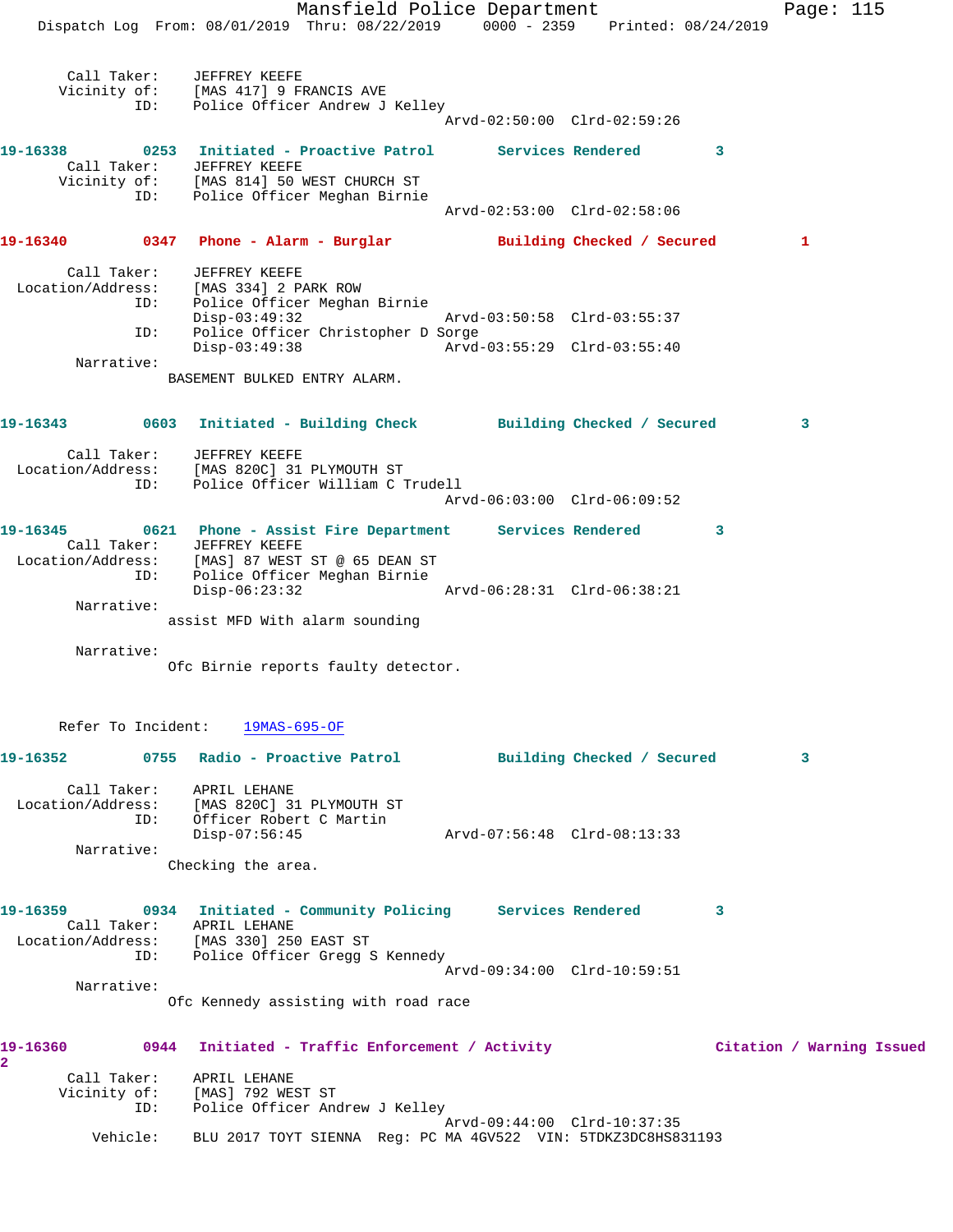Mansfield Police Department Page: 116 Dispatch Log From: 08/01/2019 Thru: 08/22/2019 0000 - 2359 Printed: 08/24/2019 Vehicle: GRY 2003 FORD SRWSUP Reg: CO MA S96888 VIN: 1FTNF21L43EC06342 Narrative: Ofc Kelley out on selective enforcement Narrative: 2 citations issued for speed **19-16362 0953 Initiated - Proactive Patrol Building Checked / Secured 3** Call Taker: APRIL LEHANE Location/Address: [MAS 820C] 31 PLYMOUTH ST ID: Officer Robert C Martin Arvd-09:53:00 Clrd-10:06:56 Narrative: Checking the area. **19-16366 1021 Initiated - Motor Vehicle Stop Citation / Warning Issued 3**  Call Taker: APRIL LEHANE Location/Address: [MAS] OLD COLONY WAY ID: Police Officer David J Pepicelli Arvd-10:21:00 Clrd-10:31:10 Vehicle: BLK 2008 CHEV UT EQUINO Reg: PC MA 8HJJ80 VIN: 2CNDL23F286322898 Narrative: Unit conducted a motorvehicle stop of attached vehicle for: **19-16367 1039 Phone - Assist Fire Department Services Rendered 3**  Call Taker: APRIL LEHANE Location/Address: [MAS H2449] 11 MEADOW LN ID: Police Officer David J Pepicelli Disp-10:41:28 Arvd-10:44:04 Clrd-11:12:34 Narrative: assist MFD with oven fire now extinguished **19-16369 1119 Initiated - Proactive Patrol Building Checked / Secured 3** Call Taker: APRIL LEHANE Location/Address: [MAS 840] 280 SCHOOL ST ID: Police Officer Andrew J Kelley Arvd-11:19:00 Clrd-11:34:23 Narrative: Checking the area. **19-16370 1135 Initiated - Motor Vehicle Stop Verbal Warning 3**  Call Taker: APRIL LEHANE<br>Vicinity of: [MAS H5234] ! of: [MAS H5234] 503 SOUTH MAIN ST<br>ID: Sergeant Thomas R Connor Sergeant Thomas R Connor Arvd-11:35:00 Clrd-11:39:20 Vehicle: RED 2003 CHEV SILVER Reg: PC MA 32G840 VIN: 2GCEC19V331277610 **19-16371 1136 Initiated - Proactive Patrol Services Rendered 3**  Call Taker: APRIL LEHANE Location/Address: [MAS 108B] 885 SOUTH MAIN ST ID: Police Officer Andrew J Kelley Arvd-11:36:00 Clrd-12:36:00 ID: Sergeant Thomas R Connor Arvd-11:40:47 Clrd-11:58:39 ID: Police Officer Gregg S Kennedy<br>Disp-12:14:52 Disp-12:14:52 Arvd-12:14:55 Clrd-12:36:00 ID: Police Officer David J Pepicelli Disp-12:22:53 Arvd-12:22:57 Clrd-12:36:00 Narrative: Checking the area. Narrative: Ofc Kelley moved along 8 cars and one bus from Xtra Mart.

Management does not want them on property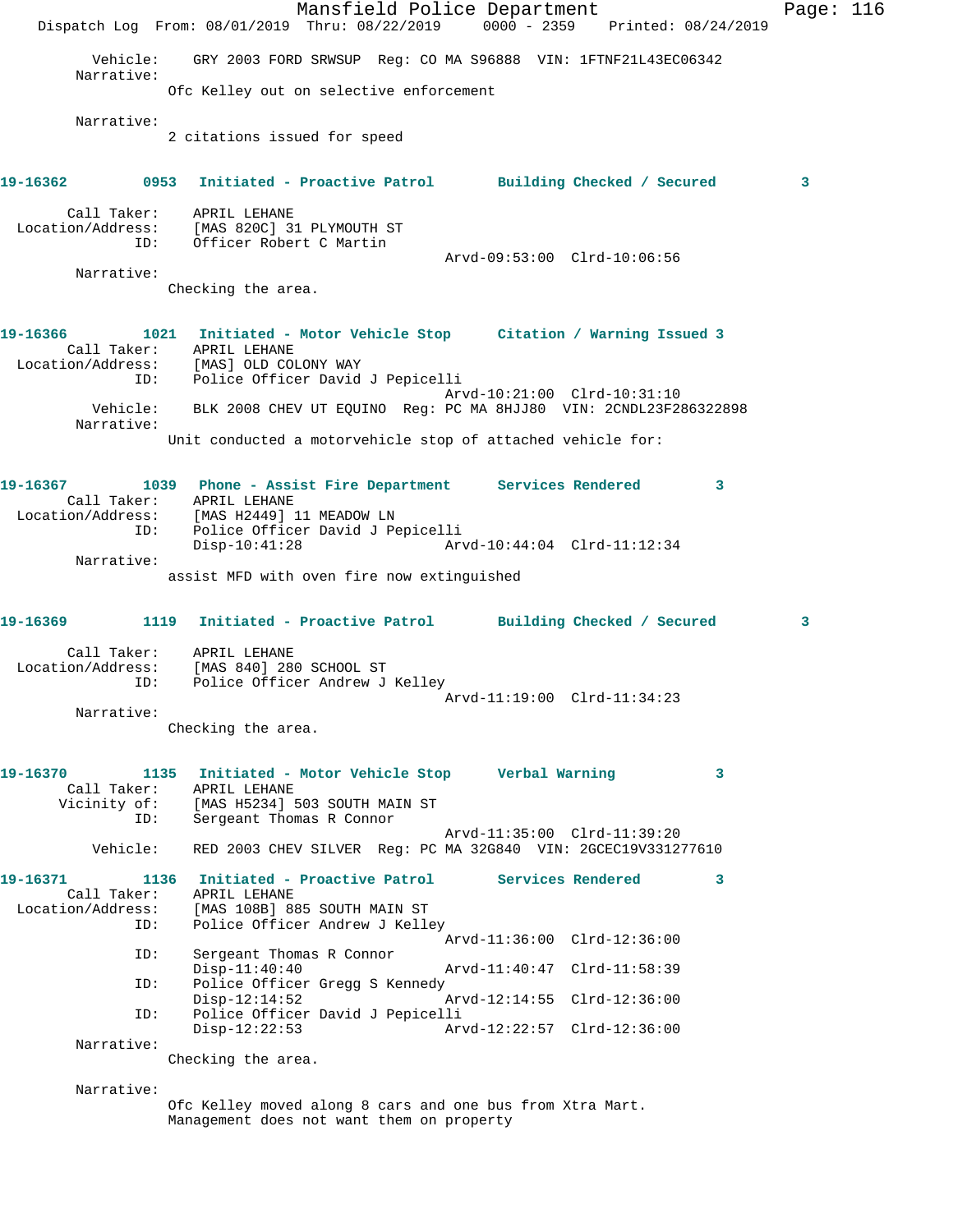Mansfield Police Department Page: 117 Dispatch Log From: 08/01/2019 Thru: 08/22/2019 0000 - 2359 Printed: 08/24/2019 Narrative: Ofc Kelley moved along 3 vehicles in front of IBEW Narrative: Ofc Kelley moved several more cars from XtraMart. He will be checking the area of Mansfield Crossing **19-16372 1138 Initiated - Proactive Patrol Building Checked / Secured 3** Call Taker: APRIL LEHANE Location/Address: [MAS 820C] 31 PLYMOUTH ST<br>ID: Officer Robert C Martin Officer Robert C Martin Arvd-11:38:00 Clrd-11:51:16 Narrative: Checking the area. **19-16375 1200 Radio - Xfinity Event Arrest(s) Made 2**  Call Taker: Support Staff Matthew Todesco Location/Address: [MAS 10] 885 S MAIN ST Vehicle: BLK 2016 VOLV UT XC60 Reg: PC MA 7BB123 VIN: YV4902RK3G2789120 Vehicle: WHI 2016 FORD MOTORHOM Reg: PC NH 4177413 VIN: 1FDXE4FS9GDC49637 Vehicle: RED 2016 BU J4500 Reg: MA 4957A VIN: 2MG3JMBA0GW067695 Vehicle: KED 2010 DO 0300 NOS. MA 13001 10.<br>Vehicle: GRY 2010 HOND UT CRV Reg: PC MA 13V840 VIN: 5J6RE4H57AL085171 Narrative: All incident, accident and arrest numbers are associated with the Jimmy Buffett show. Narrative: Officers have been deployed to the street early to assist with the traffic back up due to the lots not being open. Narrative: Blue team is responding to the main roadway between 2 and 3 for a minor MVA Ofc Walsh reports the damage is under and officers assisted with a paper exchange only. Narrative: Cart 1 is off on the main by lot 1 with a DMV. The MV has a dead battery and they are attempting to move it from the roadway. MA/PC 7BB123 Narrative: White team is responding to the bus lot to assist with people who are giving parking employees a hard time. Narrative: Ofc Armstrong reports he checked the back fence line and there is the same overgrowth. Narrative: Blue team is responding to Lot 6 to assist security with people refusing to take down their tents and keep the lots clear. Narrative: White team reports a DMV in Lot C, Triple A en route to assist. Narrative: Red team will be checking two 911 hang up's at this time. First 911 hang up Lot 9 Nothing found, the 911 call was unfounded. Second 911 hang up, VIP lot a black jeep Cart 2 reports nothing showing, the call was unfounded.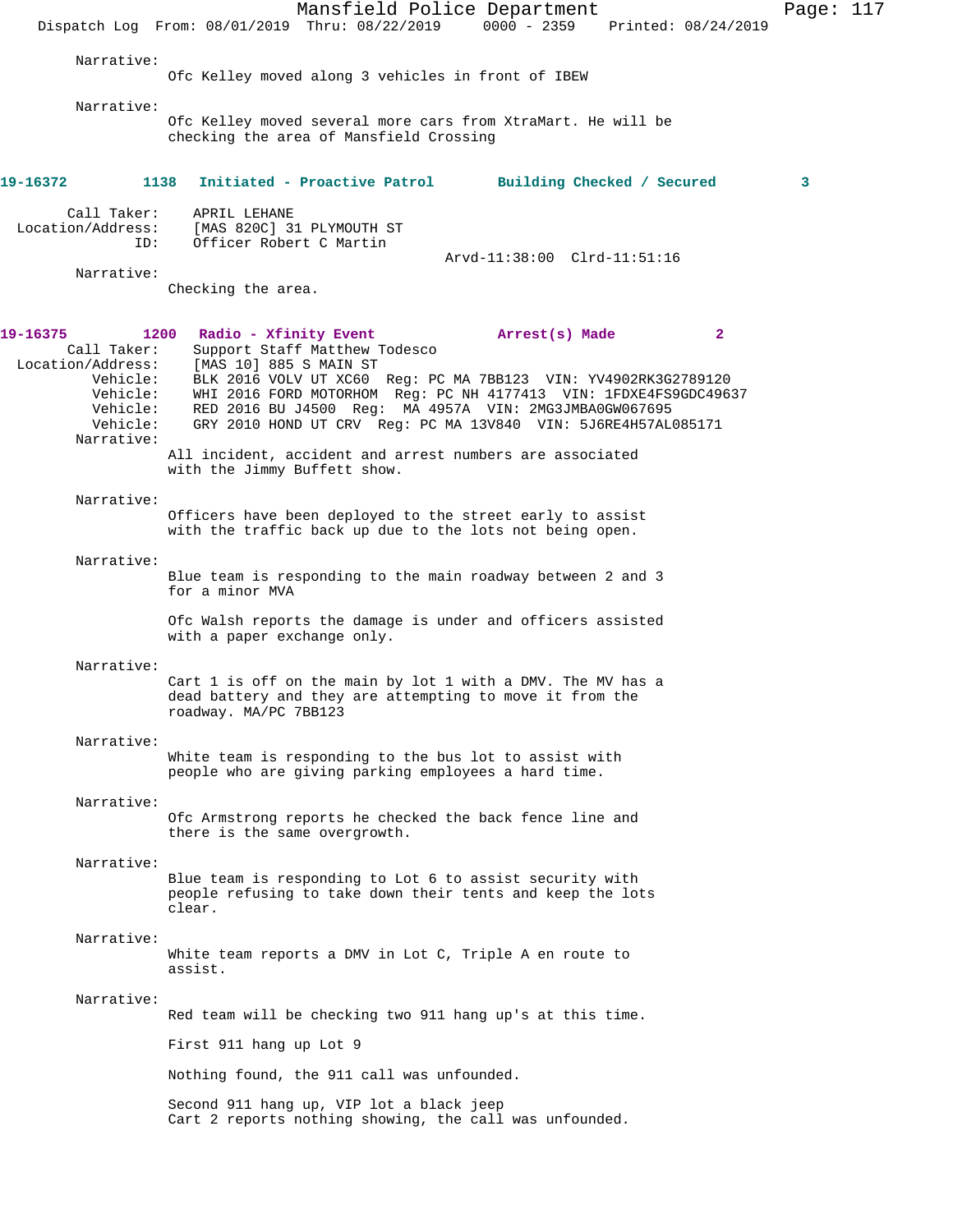Narrative:

Ofc Armstrong reports the front lots are being packed to tight, and officers can not keep the lanes open.

#### Narrative:

White team is responding to the camper lot fot a 911 hang up. The person is in a brown camper

White team reports they found the caller and there are no issues. Officers are clear.

### Narrative:

Sgt Connor requests to meet with parking over issues with the parking in the VIP lot.

### Narrative:

Blue team is responding to Lot 5 for the reported 911 hang up. Control was unable to reach the caller on call back.

Blue team check the area and there are no issues, the call is unfounded.

### Narrative:

Red team is responding to the area of lot 10 - 11 for another 911 hang up. The call came from a white truck and the callers name is Amanda

Red team reports the spoke with Amanda and there are no issues. The call was confirmed to be accidental.

### Narrative:

Red team reports there is no parking staff in lot 10 by 11 and people do not know where to go. Parking was notified.

### Narrative:

Red team is responding to Lot 11 by the fence line for a 911 hang up.

Officers verified the call was accidental, they will be clear.

## Narrative:

Blue team is responding for the 911 hang up.

Blue team reports they checked the lot and found nothing no issues in the area. Officers are clear, unfounded.

#### Narrative:

Control reports an unresponsive male in the C lot. Officers are off with the male and he is awake at this time.

Ofc Armstrong reports MFD has that male and they are transporting him in to be checked.

# Narrative:

Ofc Armstrong reports the lots are about as good as can be expected at this time with people still arriving

#### Narrative:

ABCC reports there is an intoxicated male laying on the side of the street, Ofc Fenore is investigating.

Ofc Fenore reports the male needs to be transported to the compound from the access road, he is in protective custody.

### Narrative:

Blue team responding to Lot 6 for the 911 hang up from Amy in a red pick up.

### Narrative: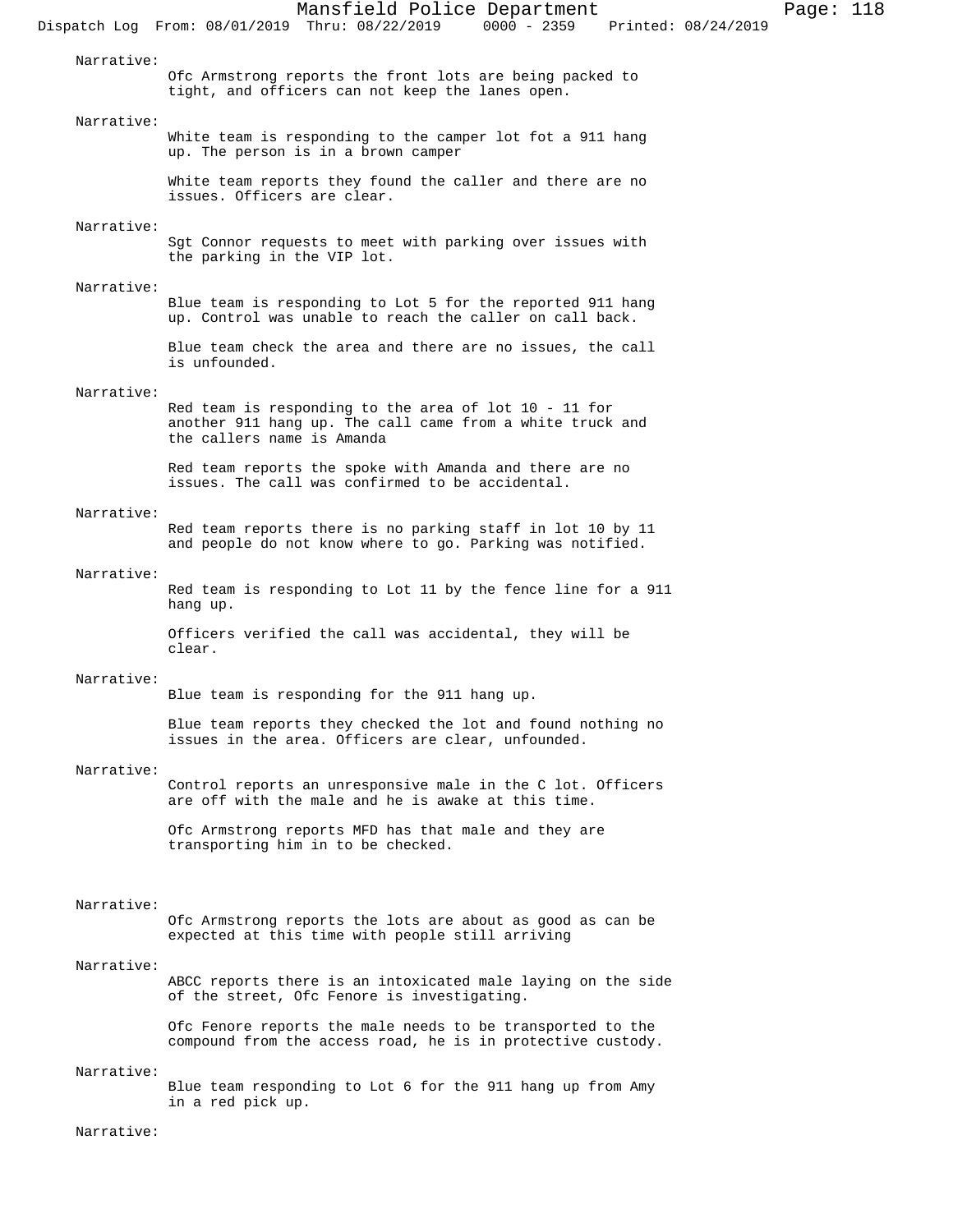Mansfield Police Department Page: 119 Dispatch Log From: 08/01/2019 Thru: 08/22/2019 Red team will be responding to the VIP lot for a 911 hang up. Red Team reports they checked the area and there are no issues. Unfounded. Narrative: Detail officer is checking the Infinity Lot for a 911 hang up, Shift is tied up on a call. Detail officer reports there are no issues. Unfounded. Narrative: Sgt Thibault reports the PC was released to a sober friend. Narrative: Red team responding to the VIP Lot to assist MFD with an unknown medical Narrative: White team will be shutting down the DJ in lot C Officers are clear the DJ has been shut down Narrative: White team will be responding to the wood line of Lot C for two 911 calls from the same number, there was no answer on call back. Narrative: Lot 4 911 hang up from a gray Mazda, Blue team is responding. Blue team reports the call was confirmed accidental. Narrative: Cart 1 is en route with one female PC from Lot B. Narrative: Ofc Armstrong reports the oft push has started. Narrative: Red team is responding for the 911 hang up Lot 10 third row in Narrative: White team is responding to the B lot to the woold line for a disturbance. Narrative: Cart 3 reports they are in Lot 6 row 1 with a disturbance. Narrative: Lot officers are starting the hard push at this time. Narrative: Lt Archer reports 4,104 through the gate Narrative: White team is responding for the report of an unresponsive patron. Cart 1 reports they are C MFD en route Cart 1 reports the patron is responsive and will be standing by for fire. Cart 1 reports the patron is not a medical, he is now in protective custody Narrative: T1 transporting one male to the station. Narrative: T1 off at the station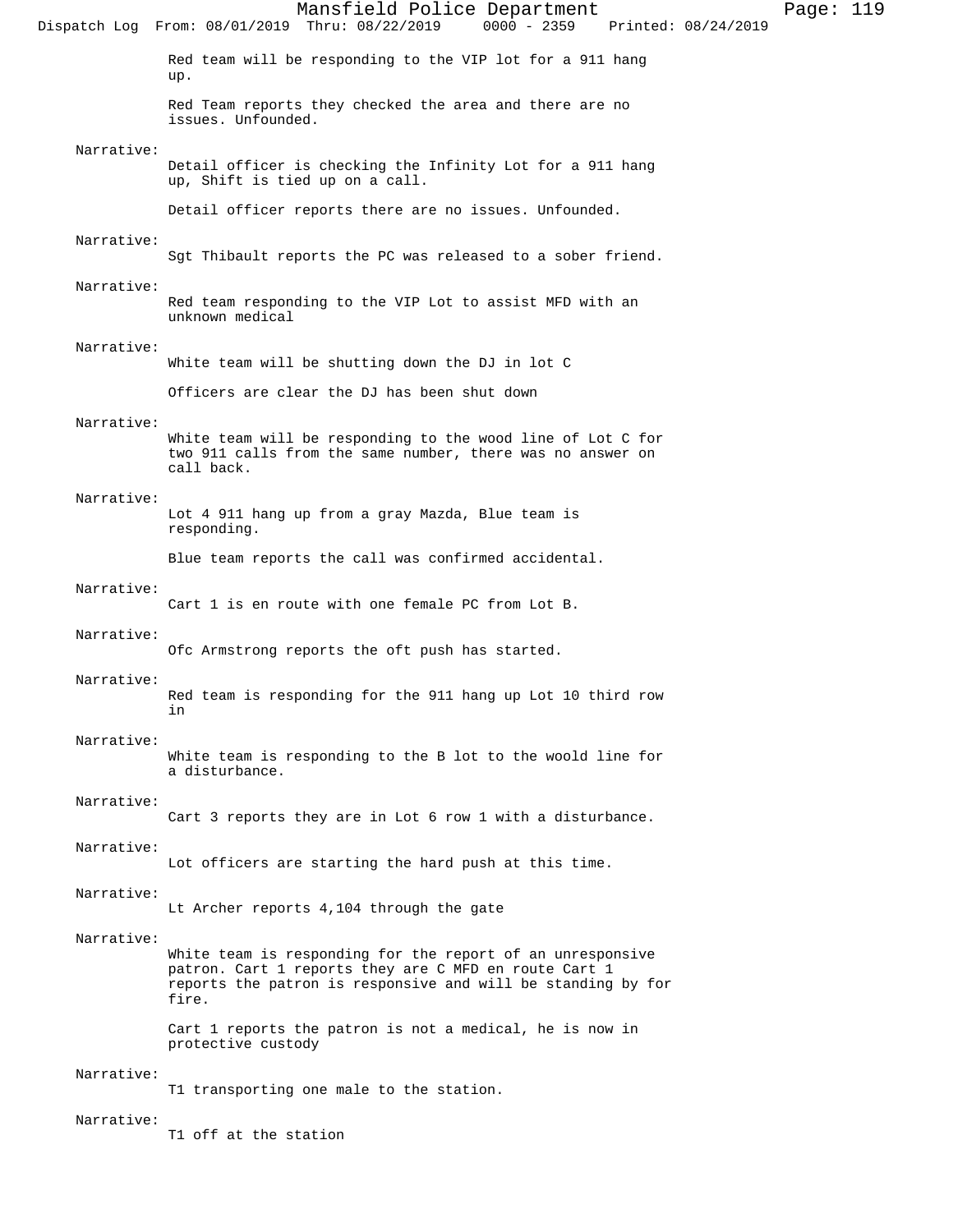| Narrative: | Compound requests EMS for a evaluation, MFD responding                                                  |
|------------|---------------------------------------------------------------------------------------------------------|
| Narrative: | Officers are responding to Section 13 row 8 for a 911 hang<br>up                                        |
|            | Officers are clear, confirmed accidental                                                                |
| Narrative: | Xfinity staff requests assistance by the Dels stand for a<br>altercation, officers en route.            |
|            | Sqt Thibault reports they are bringing in several parties to<br>the Compound                            |
| Narrative: | Red team is responding t Lot 11 for a report of a fight in<br>the third row                             |
|            | Ofc Armstrong reports all parties were dispersed, they are<br>clear.                                    |
| Narrative: | Sgt Thibault requests EMS to the compound.                                                              |
| Narrative: | Officers are investigating a past assault of an elderly<br>female that happened at the truck gate.      |
| Narrative: | Venue reports they assisted with an ejection for the middle<br>of the venue.                            |
| Narrative: | T1 transporting two males to the PD                                                                     |
| Narrative: | T1 reports he is off at the station                                                                     |
| Narrative: | Officers are responding to the back of 9 at the ramp for<br>unruly patrons                              |
| Narrative: | Ofc Seaward reports they are walking two down, one male and<br>one female who are being ejected.        |
| Narrative: | Cart 1 is off with a domestic in the area in the VIP                                                    |
| Narrative: | Blue team is responding to the front of the box office for a<br>boot legger                             |
|            | Officers report the boot legger is on his way out.                                                      |
| Narrative: | Officers are investigating a disturbance at the front gate.                                             |
|            | Ofc Seaward reports this was an argument about re entry and<br>the patrons have been sent on their way. |
| Narrative: | Officers are responding to the top of Section 6 for the 911<br>hang up                                  |
|            | Officers are clear, the call was unfounded                                                              |
| Narrative: | Officers are responding to the top of the lawn by pole 4 for                                            |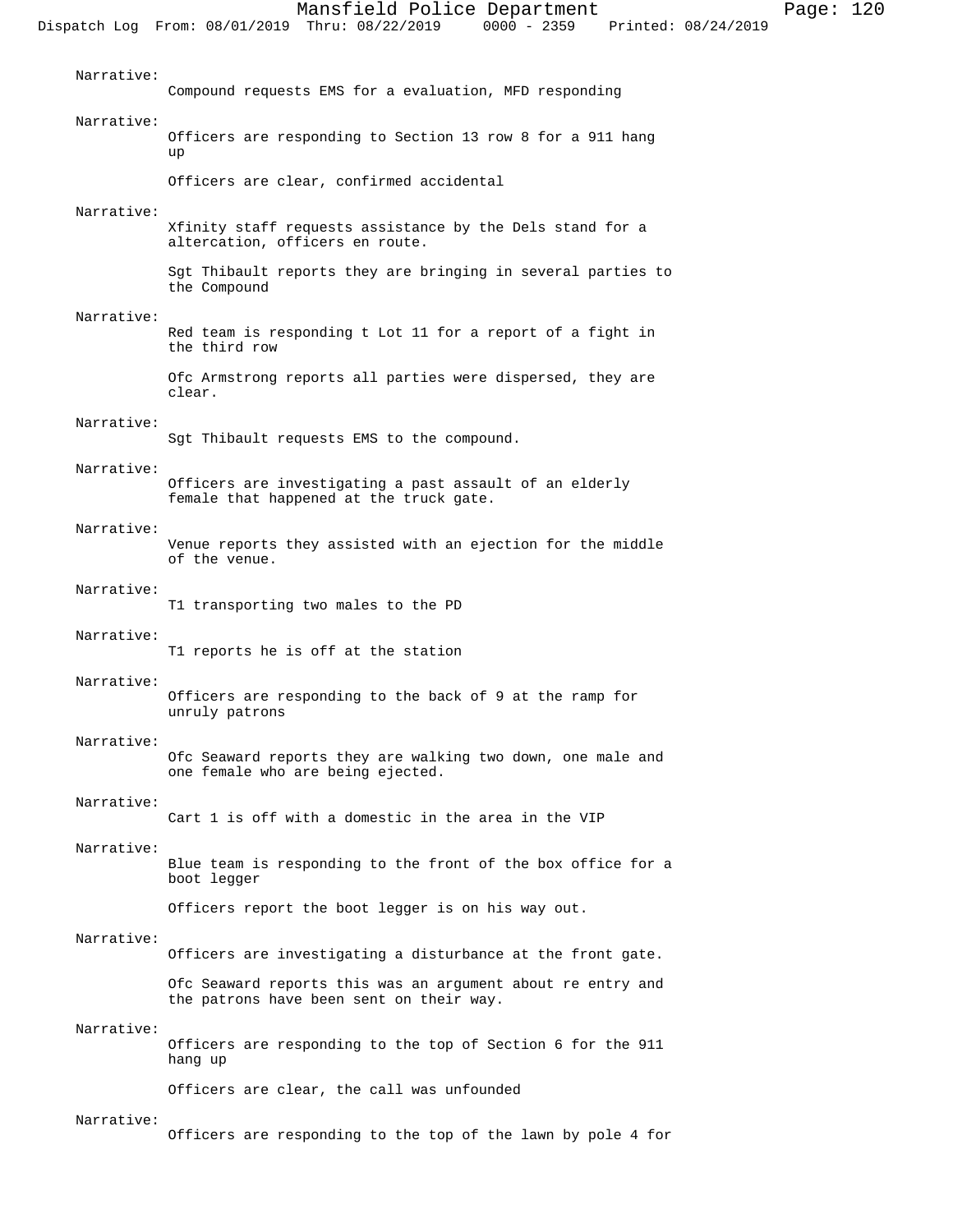Mansfield Police Department Page: 121 Dispatch Log From: 08/01/2019 Thru: 08/22/2019 the reported altercation Officers request more officers to assist with crowd control. Second unit is responding. Officers are en route to the compound with one in custody Narrative: Lt Archer reports 17,889 through the gate Narrative: Red team is responding to the area of Lot 10 Ofc Boldirghini reports there is no issues and he will be clear. Narrative: Blue team is responding to the VIP lot for a domestic issue. Ofc Stark reports officers are clear, this was a verbal argument only and have been sent on their way. Narrative: Ofc Armstrong is checking the access road between VIP and Lot 6 for a passed out patron Narrative: Officers are responding to EMS for to place a patron into PC. Narrative: One reported trespass from the compound. Narrative: Cart 1 reports they ave one in custody from Lot 6 row 1 Narrative: Venue officers to the the opening of Section 4 for a disruptive patron Officers arrived and the patron was already removed. Narrative: Officers are responding to the McKenna Gate for a reported domestic. Ofc Stark reports there are no issues in the area, the call was unfounded. Narrative: Officers responding to ring road between sections 10 and 11 for the reported disruptive females. Officers are now responding to lower side to conssesions Narrative: Officers report a trespass from the compound. Narrative: Compound requests EMS for an evaluation Narrative: Red and Blue team responding for the report of a fight in between Lot 6 and VIP. Narrative: Lot 9 for the reported 911 hang up. The caller reports there are no issues. Officers are unable to respond due to call volume.

Narrative: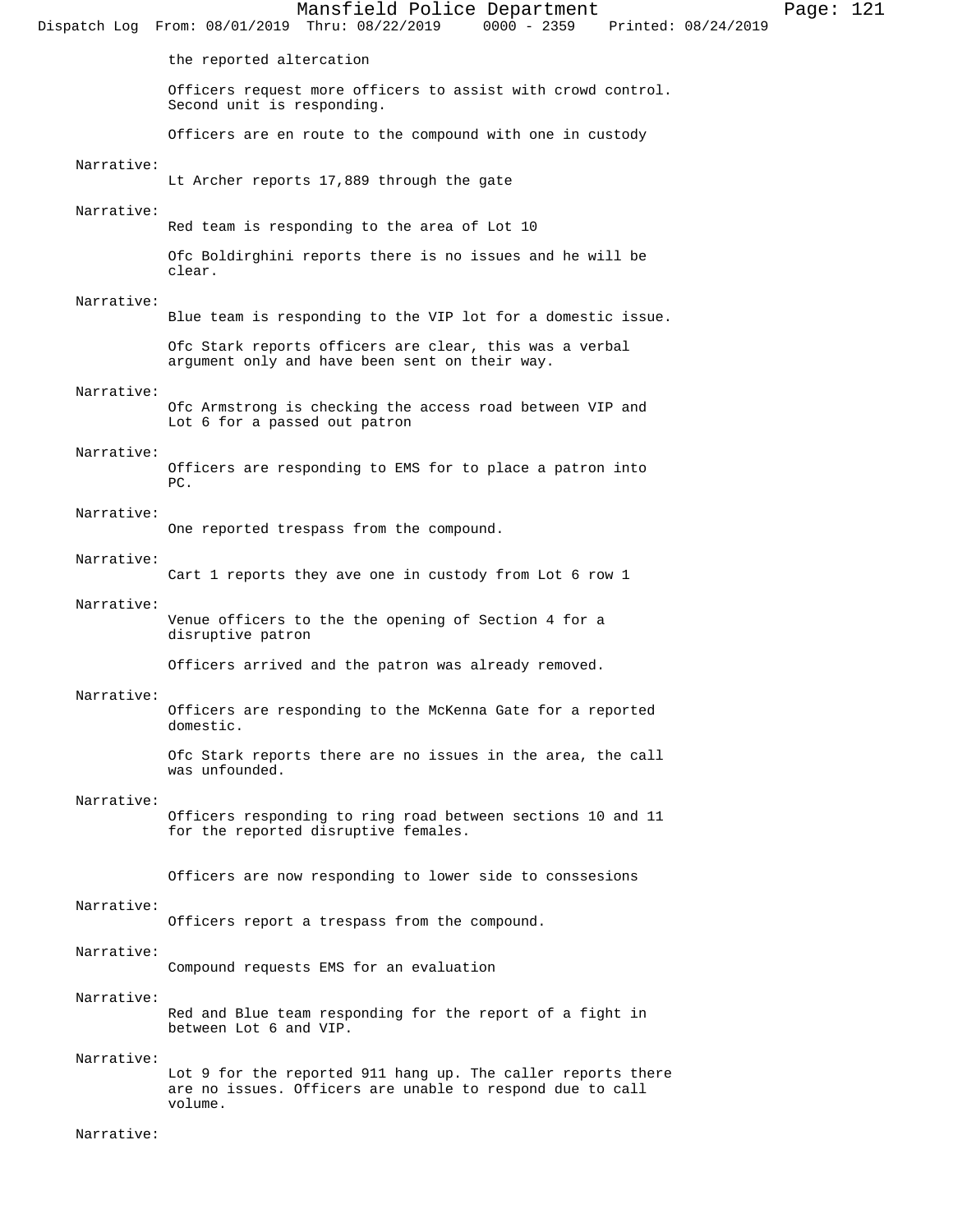Mansfield Police Department Page: 122 Dispatch Log From: 08/01/2019 Thru: 08/22/2019 0000 - 2359 Printed: 08/24/2019 2228 House lights Narrative: Finale number through the gate 17,899 Narrative: T1 transporting two males to the station Narrative: Red team responding to Lot 12 for a reported MVA Narrative: Ofc Armstrong reports he is off with an unresponsive male at the VIP lot Ofc Martell reports this will be a head and spine injury as a result of a fall. Narrative: T1 reports off at the station. Narrative: Ofc Haynes will be going with an arrest to the hospital. See 19MAS-446-AR Narrative: Red team will be responding to the VIP lot for patrons who are not following the rules. Red team reports they are assisting with moving people along Narrative: Ofc Archer reports he is checking the sobriety in Lot C Narrative: Ofc Kinahan will be responding to Sturdy Hospital to pick up Ofc Haynes and the male in custody. Narrative: T1 will be transporting two PC's to the station Narrative: Detail is clear at 0017 Narrative: T1 ending mileage 15849 Refer To P/C:  $\frac{19MAS-437-AR}{}$  P/C: YANOVITCH, BRIAN F JR Address: 39 JULIETTE ST DORCHESTER, MA<br>Age: 30 Age: 30 Charges: PROTECTIVE CUSTODY Refer To P/C: 19MAS-438-AR P/C: THEROUX, ALEXANDRA Address: 11 MEADER POND RD LINCOLN, RI Age: 19 Charges: PROTECTIVE CUSTODY Refer To P/C: 19MAS-439-AR P/C: HENRY, SAMUEL JAMES Address: 95 ANNABLE PT CENTERVILLE, MA Age: 22 Charges: PROTECTIVE CUSTODY<br>Refer To P/C: 19MAS-440-AR Refer To  $P/C$ : P/C: OGLETREE, JAMES Address: 37 LEDGEWOOD RD WEST HARTFORD, CT Age: 33 Charges: PROTECTIVE CUSTODY Refer To P/C:  $\frac{19MAS-441-AR}{}$  P/C: PETERSON, NORM 985 TRAPELO RD Apt. #21 WALTHAM, MA Address: 98!<br>Age: 52 Charges: PROTECTIVE CUSTODY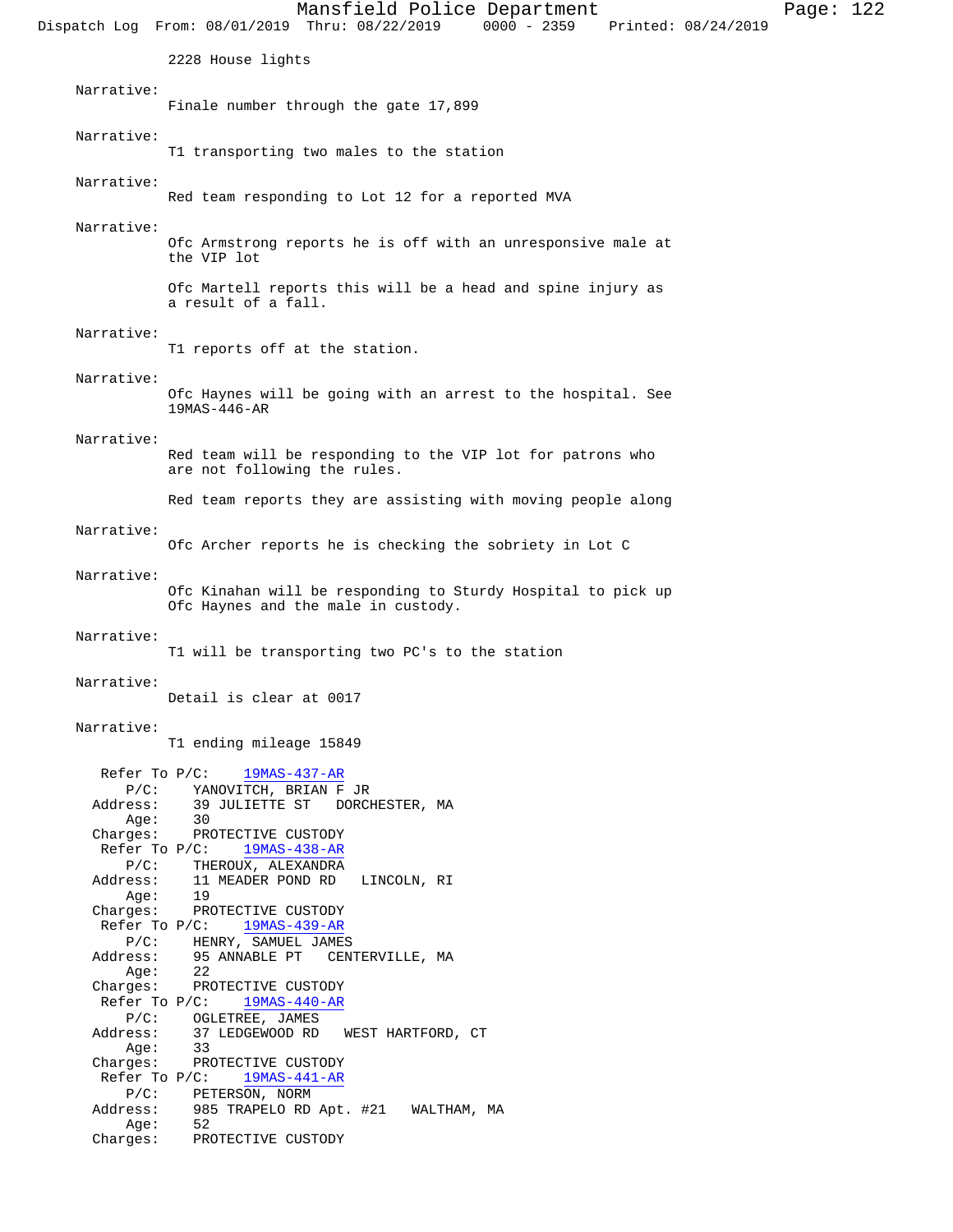Mansfield Police Department Page: 123 Dispatch Log From: 08/01/2019 Thru: 08/22/2019 0000 - 2359 Printed: 08/24/2019 Refer To P/C: 19MAS-442-AR P/C: NOTINI, LUCAS<br>Address: 39 FARMER RD 39 FARMER RD WINDHAM, NH Age: 24 Charges: A&B ON +60/DISABLED TRESPASS DISORDERLY CONDUCT Refer To Arrest: 19MAS-443-AR Arrest: BENT, THOMAS G<br>Address: 40 FAIRVIEW ST ROSLINDALE, MA 40 FAIRVIEW ST<br>26 Age: Charges: A&B RESIST ARREST Refer To P/C: 19MAS-444-AR P/C: DAYS-SCALIA, DANIEL M<br>Address: 544 ROCKLAND ST ABI 544 ROCKLAND ST ABINGTON, MA Age: 34 Charges: PROTECTIVE CUSTODY Refer To P/C: 19MAS-445-AR P/C: SANBORN, KEITH Address: 555 PODUNK RD HOLDEN, MA Age: 48 Charges: PROTECTIVE CUSTODY Refer To Arrest: 19MAS-446-AR Arrest: WILLIAMS, MANUEL<br>Address: 747 COURTLAND AVE 747 COURTLAND AVE Apt. #16 NEW YORK, NY Age: 35 Charges: DISORDERLY CONDUCT Warrant arrest FUGITIVE FROM JUSTICE ON COURT WARRANT Refer To P/C: 19MAS-447-AR P/C: JONES, TANNER D Address: 6 COREY LN OXFORD, MA Age: 22<br>Charges: PRC PROTECTIVE CUSTODY Refer To P/C: 19MAS-448-AR P/C: SANFILIPPO, ANDREW Address: 1096 LIBERTY ST BRAINTREE, MA Age: 20 Refer To P/C: 19MAS-449-AR P/C: MATISKO, REESE M<br>Address: 3 RUTHELLEN RD 3 RUTHELLEN RD HUDSON, MA Age: 20 Charges: PROTECTIVE CUSTODY Refer To Arrest: 19MAS-456-AR Refer To Incident: 19MAS-699-OF **19-16376 1242 Phone - Motor Veh Acc - No Injury Incident Report 1**  Call Taker: APRIL LEHANE Location/Address: [MAS 43] 137 MILL ST ID: Police Officer Gregg S Kennedy<br>Disp-12:43:04 Arvd-12:52:29 Clrd-13:14:08 Narrative: Campground staff reporting a camper struck a parked motorcycle Refer To Incident: 19MAS-696-OF **19-16378 1248 Phone - 911 Hang-ups & Verifications Confirmed misdial/Accdntl Call 2**  Call Taker: APRIL LEHANE<br>Location/Address: [MAS H5873] [MAS H5873] 22 NELSON WAY ID: Police Officer David J Pepicelli Disp-12:49:43 Arvd-13:00:57 Clrd-13:02:54 Narrative: 911 open line sounds like a person mowing lawn. No answer on call back Narrative: clear- several people mowing lawns in area. Nobody flagging down officer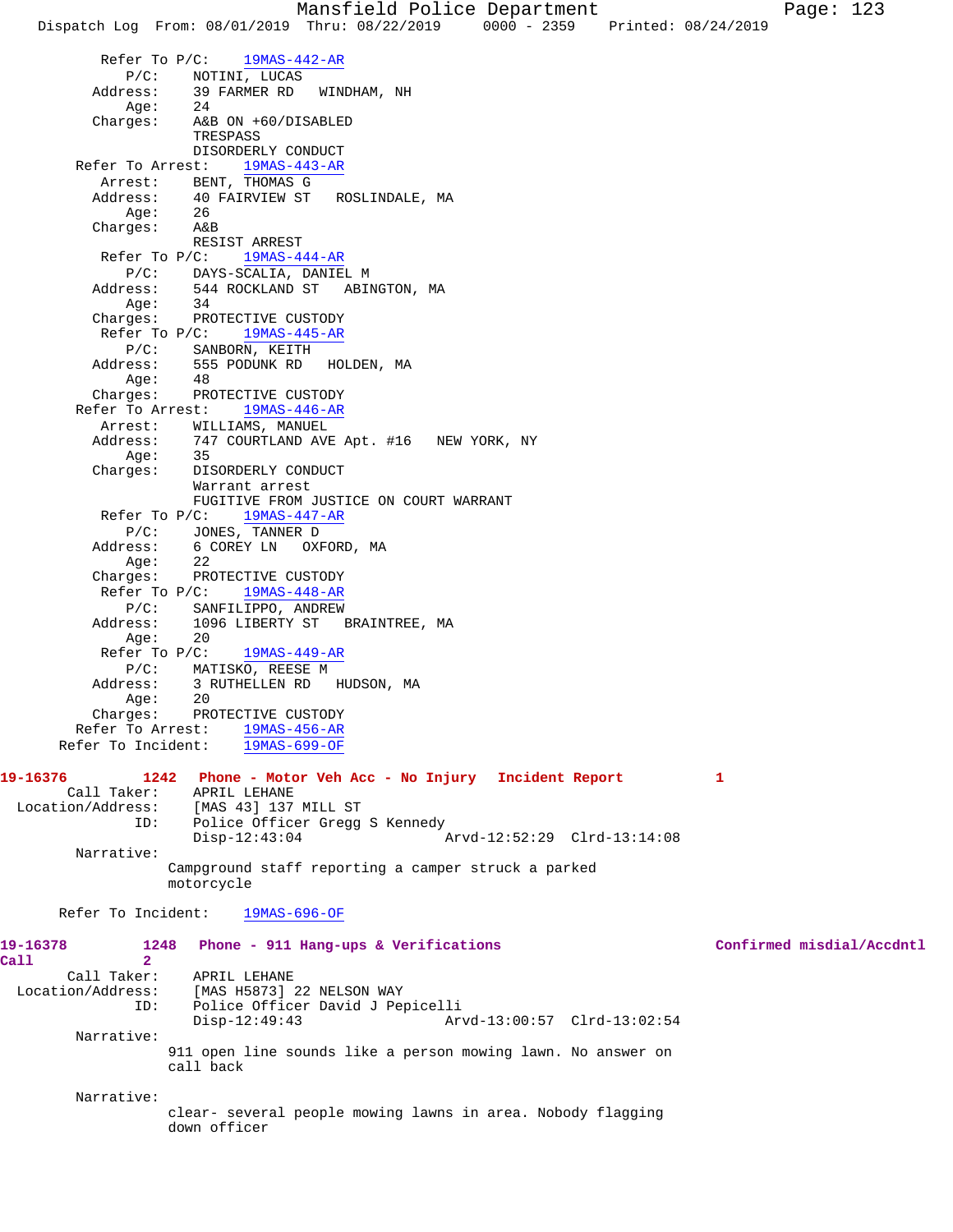**19-16380 1314 Phone - Assist Non-Govrnmnt Agency Services Rendered 3**  Call Taker: APRIL LEHANE Location/Address: [MAS] 500 EAST ST ID: Police Officer Gregg S Kennedy<br>Disp-13:15:35 Disp-13:15:35 Arvd-13:16:26 Clrd-13:22:16 Narrative: assist with pouring concrete Narrative: PTL. KENNEDY REPORTING A LANE SHIFT ON ROUTE 106 BUT TRAFFIC IS FLOWING **19-16384 1319 Phone - Assist Non-Govrnmnt Agency Arrest(s) Made 3**  Call Taker: Support Staff Derek M Stark Location/Address: [MAS 990C] 77 WEST ST ID: Police Officer David J Pepicelli Disp-14:24:05 Arvd-14:24:29 Clrd-15:28:54 ID: Police Officer Gregg S Kennedy Disp-14:24:08 Clrd-14:24:22 ID: Police Officer Andrew J Kelley Disp-14:24:19 Arvd-14:24:31 Clrd-15:28:54 Narrative: Achins towing reporting that the owner of MA-3BM231 is at location to pickup vehicle, has active WMS. Narrative: Ofc Kelley has one in custody Narrative: Ofc Pepicelli transporting one female SM:19196 @1429 EM:19197 @1430 Refer To Arrest: 19MAS-436-AR Arrest: MANNING, SIOBHAN E Address: 809 WASHINGTON ST Apt. #2 WHITMAN, MA Age: 35 Charges: Warrant arrest **19-16381 1320 Phone - Alarm - Burglar Building Checked / Secured 1** Call Taker: TARA LAKO Location/Address: [MAS H169] 11 VAN GEMERT DR<br>ID: Police Officer Andrew J Kell<br>Disp-13:22:09<br>ID: Police Office ID: Police Officer Andrew J Kelley Disp-13:22:09 Arvd-13:28:20 Clrd-13:31:05 Police Officer Gregg S Kennedy<br>Disp-13:22:24 Disp-13:22:24 Arvd-13:27:14 Clrd-13:31:05 Narrative: FOYER MOTION Narrative: clear- house is secure **19-16382 1401 Initiated - Proactive Patrol Building Checked / Secured 3** Call Taker: APRIL LEHANE Location/Address: [MAS 820C] 31 PLYMOUTH ST ID: Officer Robert C Martin Arvd-14:01:00 Clrd-14:33:20 Narrative: Checking the area. **19-16386 1500 Phone - Suspicious Actv / Persn / Veh Gone on Arrival 2**  Call Taker: Support Staff Derek M Stark Location/Address: [MAS 81] 30 CHAUNCY ST ID: Police Officer Gregg S Kennedy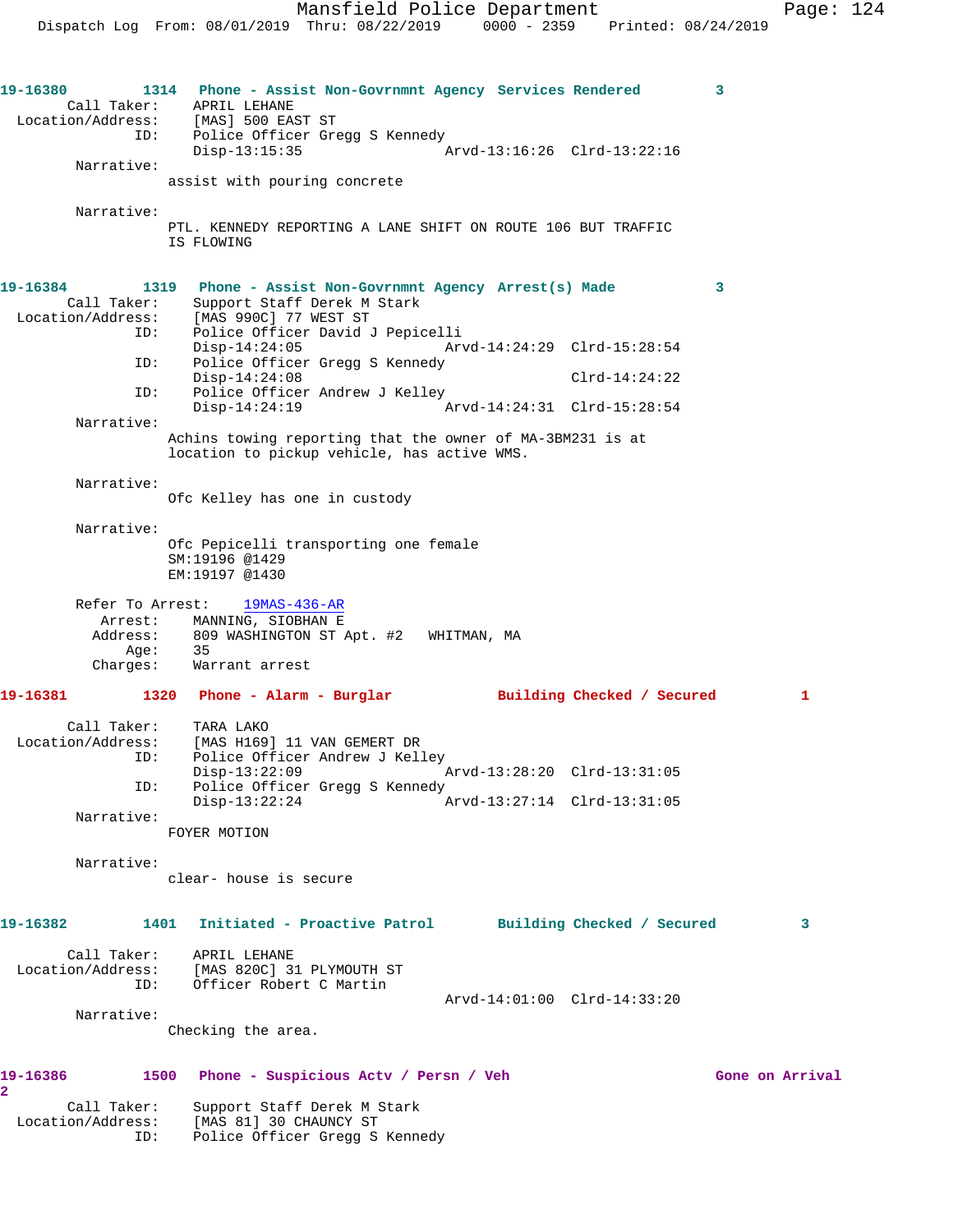|                                                                                                                                          |                                                                         | Mansfield Police Department<br>Dispatch Log From: 08/01/2019 Thru: 08/22/2019 0000 - 2359 Printed: 08/24/2019                                                                 |                                                            |                 |                | Page: 125 |  |
|------------------------------------------------------------------------------------------------------------------------------------------|-------------------------------------------------------------------------|-------------------------------------------------------------------------------------------------------------------------------------------------------------------------------|------------------------------------------------------------|-----------------|----------------|-----------|--|
|                                                                                                                                          | $Disp-15:04:53$                                                         |                                                                                                                                                                               |                                                            |                 |                |           |  |
| Narrative:                                                                                                                               | exited left onto Rte 106.                                               | Caller reporting (2) males drinking while driving leaving<br>Dub's. Call could not decribe vehicle on silver with a<br>Virginia license plate VA-UW25841 (no reocrd). Vehicle |                                                            |                 |                |           |  |
| Narrative:                                                                                                                               |                                                                         | AREA CHECKED NEGATIVE FOR THE VEHICLE                                                                                                                                         |                                                            |                 |                |           |  |
| 19-16387<br>ID:                                                                                                                          | Call Taker: APRIL LEHANE                                                | 1556 Initiated - Motor Vehicle Stop Verbal Warning<br>Location/Address: [MAS] 100 RTE 140 NB @ 170 SCHOOL ST<br>Police Officer Michael N Fenore                               | Arvd-15:56:00 Clrd-15:59:03                                |                 | 3              |           |  |
| Vehicle:<br>Narrative:                                                                                                                   |                                                                         | BLU 2017 BMW X5 Reg: PC MA 946GK7 VIN: 5UXKR0C31H0V76999                                                                                                                      |                                                            |                 |                |           |  |
|                                                                                                                                          |                                                                         | verbal warning for marked lanes violation                                                                                                                                     |                                                            |                 |                |           |  |
| 19-16390                                                                                                                                 |                                                                         | 1626 Initiated - Proactive Patrol Building Checked / Secured                                                                                                                  |                                                            |                 |                | 3         |  |
| Call Taker:<br>Location/Address: [MAS 820C] 31 PLYMOUTH ST<br>ID:                                                                        | APRIL LEHANE<br>Officer Richard C Brown                                 |                                                                                                                                                                               | Arvd-16:26:00 Clrd-16:27:47                                |                 |                |           |  |
| Narrative:                                                                                                                               | Checking the area.                                                      |                                                                                                                                                                               |                                                            |                 |                |           |  |
| 19-16394<br>Location/Address:<br>ID:<br>Vehicle:<br>Narrative:                                                                           | Call Taker: APRIL LEHANE<br>[MAS 1000] 229 SCHOOL ST<br>$Disp-17:11:02$ | 1709 Phone - Disturbance / Gathering Incident Report<br>Police Officer Nicole P Newport<br>GRY 2010 FORD F150 X1E Req: PC MA 327EM4 VIN: 1FTFX1EV4AFD47619                    | Arvd-17:15:17 Clrd-17:38:21                                |                 | $\blacksquare$ |           |  |
|                                                                                                                                          | Refer To Incident: 19MAS-697-OF                                         | customer vehicle damaged in the lot                                                                                                                                           |                                                            |                 |                |           |  |
|                                                                                                                                          |                                                                         |                                                                                                                                                                               |                                                            |                 |                |           |  |
| 19-16399              1755   Radio - Follow up Investigation      Not Home / No Answer<br>Call Taker:<br>Location/Address:<br>ID:<br>ID: | APRIL LEHANE<br>$Disp-17:56:45$<br>$Disp-17:56:48$                      | [MAS H4324] 122 RUMFORD AVE Apt. #2<br>Police Officer Joshua S Ellender<br>Police Officer David J Pepicelli                                                                   | Arvd-17:56:52 Clrd-17:59:38<br>Arvd-17:56:50 Clrd-17:59:36 |                 |                |           |  |
| Vehicle:<br>Narrative:                                                                                                                   |                                                                         | BLU 2006 HYUN 4D ELANTRA Reg: PC NY FFY3840 VIN: KMHDN46D16U319067                                                                                                            |                                                            |                 |                |           |  |
|                                                                                                                                          |                                                                         | on a follow up from incident on Wednesday                                                                                                                                     |                                                            |                 |                |           |  |
| Narrative:                                                                                                                               | follow up later in the shift.                                           | Ofc Pepicelli reports no answer at the door, will attempt to                                                                                                                  |                                                            |                 |                |           |  |
| 19-16402                                                                                                                                 | 1808                                                                    | Phone - 911 Hang-ups & Verifications                                                                                                                                          |                                                            |                 | Spoken To 2    |           |  |
| Call Taker:<br>Location/Address:<br>ID:<br>ID:<br>ID:                                                                                    | LINDSAY MITCHELL<br>$Disp-18:13:24$<br>$Disp-18:13:24$                  | [MAS 430] 16 ERICK RD Apt. #23<br>Police Officer Nicole P Newport<br>Police Officer Gregg S Kennedy<br>Police Officer David J Pepicelli                                       | Arvd-18:20:07 Clrd-18:23:16                                | $Clrd-18:14:52$ |                |           |  |
| Narrative:                                                                                                                               | $Disp-18:20:02$<br>called 911                                           | No issues, party was laying in the field and accidentally                                                                                                                     | Arvd-18:20:05 Clrd-18:23:14                                |                 |                |           |  |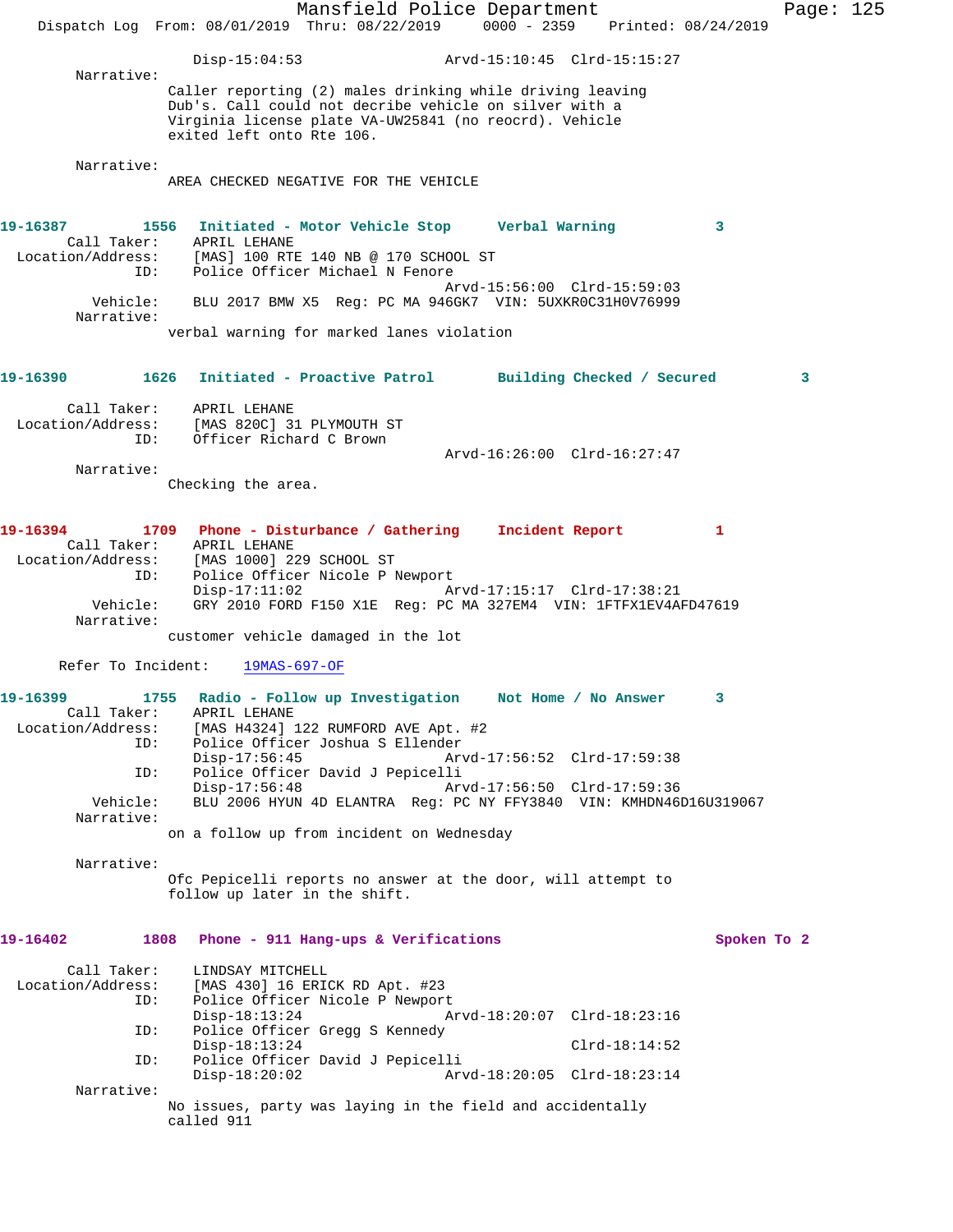Mansfield Police Department Fage: 126 Dispatch Log From: 08/01/2019 Thru: 08/22/2019 0000 - 2359 Printed: 08/24/2019 **19-16404 1813 Phone - Disabled Motor Vehicle Services Rendered 3**  Call Taker: APRIL LEHANE Location/Address: [MAS] 710 EAST ST @ 48 STEARNS AVE ID: Police Officer Gregg S Kennedy Disp-18:15:00 Arvd-18:15:44 Clrd-18:23:10 Narrative: 911 caller reporting a 2 car MVA in the area Narrative: Ofc Kennedy reports this is a DMV not an MVA **19-16409 1901 Initiated - Motor Vehicle Stop Citation / Warning Issued 3**  Call Taker: LINDSAY MITCHELL Location/Address: [MAS] 100 RTE 140 SB @ 280 SCHOOL ST ID: Police Officer Nicole P Newport Arvd-19:01:00 Clrd-19:08:53 Vehicle: GRY 2018 NISS SENTRA Reg: PC MA 5MR732 VIN: 3N1AB7AP4JY215409 Narrative: Cited for speed **19-16411 1919 Radio - Building Check Services Rendered 3**  Call Taker: DAVID SULLIVAN Location/Address: [MAS 820C] 31 PLYMOUTH ST Narrative: AREA CHECK. **19-16412 1929 Phone - Assist Law Enfrc Agncy Services Rendered 3**  Call Taker: LINDSAY MITCHELL Location/Address: [FOX 23] 8 CHESTNUT ST ID: animal control Jeffrey S Collins Disp-19:31:00 Arvd-19:47:53 Clrd-19:47:54 Narrative: Picking up a stray dog to bring to Mansfield Shelter Narrative: ACO COllins has the dog **19-16414 1951 Phone - Assist Fire Department Services Rendered 3**  Call Taker: LINDSAY MITCHELL Location/Address: [MAS] 2 CEDAR CT Apt. #A2 ID: Police Officer Nicole P Newport Disp-19:54:05 Arvd-19:54:11 Clrd-20:18:38<br>ID: Police Officer Joshua S Ellender Police Officer Joshua S Ellender<br>Disp-19:54:05 Ar Disp-19:54:05 Arvd-19:54:08 Clrd-19:54:09<br>ID: Police Officer Joshua S Ellender Police Officer Joshua S Ellender<br>Disp-19:54:15 Ar Disp-19:54:15 Arvd-19:54:16 Clrd-20:18:42 Narrative: Male having a seizure Narrative: ASSIST FD **19-16416 2026 Initiated - Selective Enforcement/RADAR Services Rendered 3**  Call Taker: DAVID SULLIVAN Location/Address: [MAS] 363 NORTH MAIN ST @ 54 CHAUNCY ST ID: Police Officer Joshua S Ellender Arvd-20:26:00 Clrd-20:59:03 Narrative: SELECTIVE ENFORCEMENT IN THE AREA. Narrative: NO ACTION. **19-16427 2242 Initiated - Motor Vehicle Stop Citation / Warning Issued 3**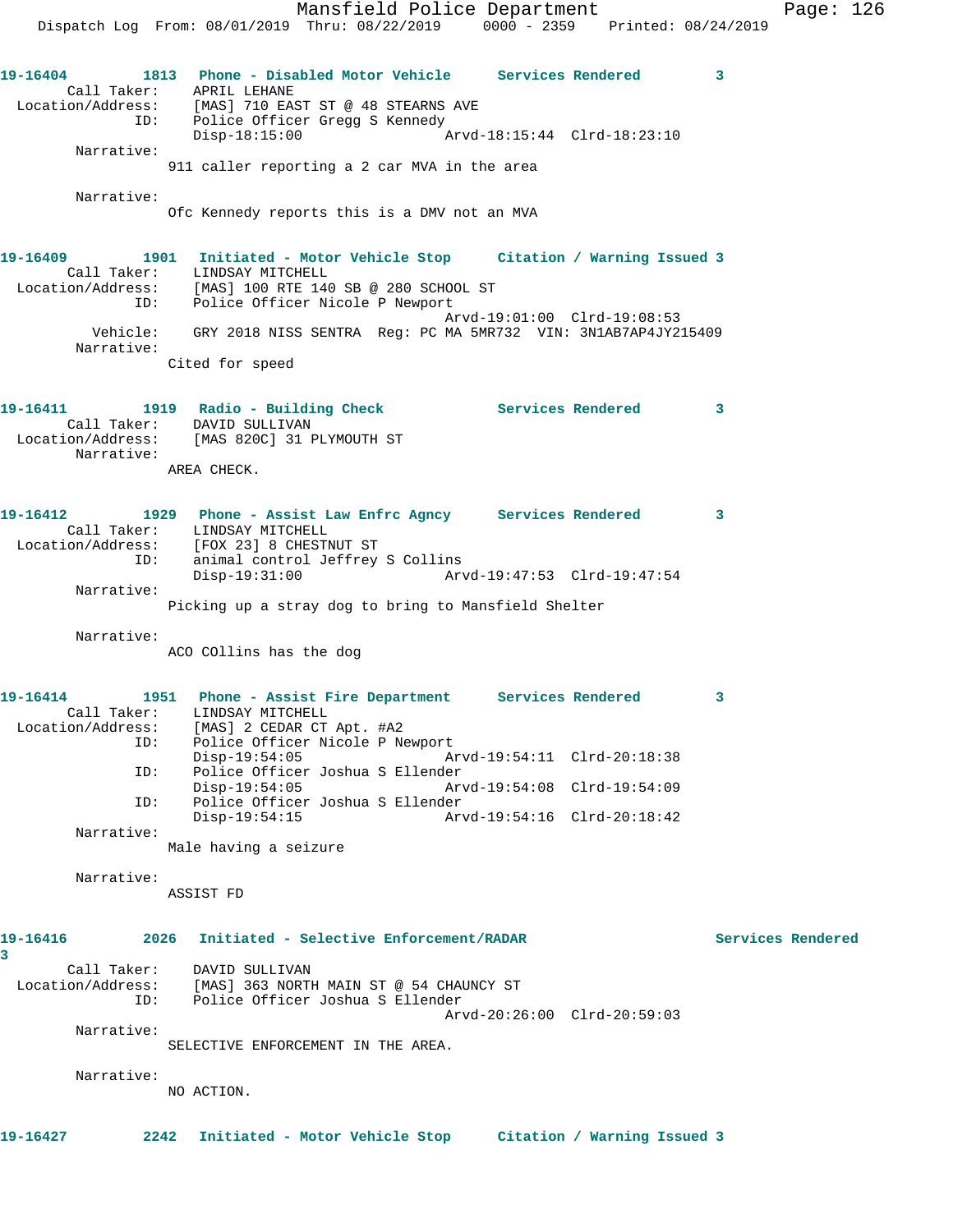Mansfield Police Department Page: 127 Dispatch Log From: 08/01/2019 Thru: 08/22/2019 0000 - 2359 Printed: 08/24/2019 Call Taker: DAVID SULLIVAN Location/Address: [MAS 240A] 189 CHAUNCY ST ID: Police Officer Joshua S Ellender Arvd-22:42:00 Clrd-22:48:15 Vehicle: GRN/GRY 2004 MERC SABLE Reg: PC MA 5VM383 VIN: 1MEFM55S24G606966 **19-16430 2245 Initiated - Proactive Patrol Building Checked / Secured 3** Call Taker: LINDSAY MITCHELL Location/Address: [MAS 4] 31 HAMPSHIRE ST ID: Police Officer Nicole P Newport Arvd-22:45:00 Clrd-23:05:49 **19-16428 2250 Initiated - Building Check Services Rendered 3**  Call Taker: DAVID SULLIVAN Location/Address: [MAS 2] 60 FORBES BLVD ID: Police Officer Nicole P Newport Arvd-22:50:00 Clrd-22:53:16 Narrative: BUILDING CHECK. 19-16429 **2256** 911 - ACO Activity **19-16429** Services Rendered 3 Call Taker: DAVID SULLIVAN Location/Address: [MAS 417H] 19 FRANCIS AVE Apt. #6 ID: Police Officer Gregg S Kennedy<br>Disp-22:59:17 A  $\bar{x}$  Arvd-23:04:27 Clrd-23:08:59 Narrative: PARTY REPORTING A SNAKE IN THE HALLWAY. Narrative: NOTHING FOUND - ADVISED TO CALL LATER IF NEEDED. **19-16431 2304 Phone - Suspicious Actv / Persn / Veh Unfounded/Unverifed 2**  Call Taker: LINDSAY MITCHELL Location/Address: [MAS] RTE 495 SB ID: Police Officer Nicole P Newport<br>Disp-23:05:49 Am Disp-23:05:49 Arvd-23:11:49 Clrd-23:14:06 Narrative: Male wearing a Hawaiian shirt on foot from South Main St onto 495SB walking North Bound. Ofc Newport out to check the area, State PD notified. **19-16432 2308 911 - Erratic Oper MV / Road Rage Unfounded/Unverifed 3**  Call Taker: JEFFREY KEEFE Vicinity of: [MAS] WINTER ST ID: Police Officer Gregg S Kennedy Disp-23:09:55 Arvd-23:13:26 Clrd-23:16:43 Narrative: RP REPORTING AND ERRATIC OPERATOR IN THE AREA OF WINTER ST HEADED IN THE DIRECTION OF MAPLE. **For Date: 08/11/2019 - Sunday 19-16438 0035 Initiated - Building Check Services Rendered 3**  Call Taker: DAVID SULLIVAN Location/Address: [MAS 820C] 31 PLYMOUTH ST ID: Police Officer Andrew J Kelley Arvd-00:35:00 Clrd-00:40:19 Narrative: BUILDING CHECK **19-16439 0038 Initiated - Motor Vehicle Stop Arrest(s) Made 3**  Call Taker: DAVID SULLIVAN Location/Address: [MAS 255] 377 CHAUNCY ST ID: Police Officer Michelle Bellevue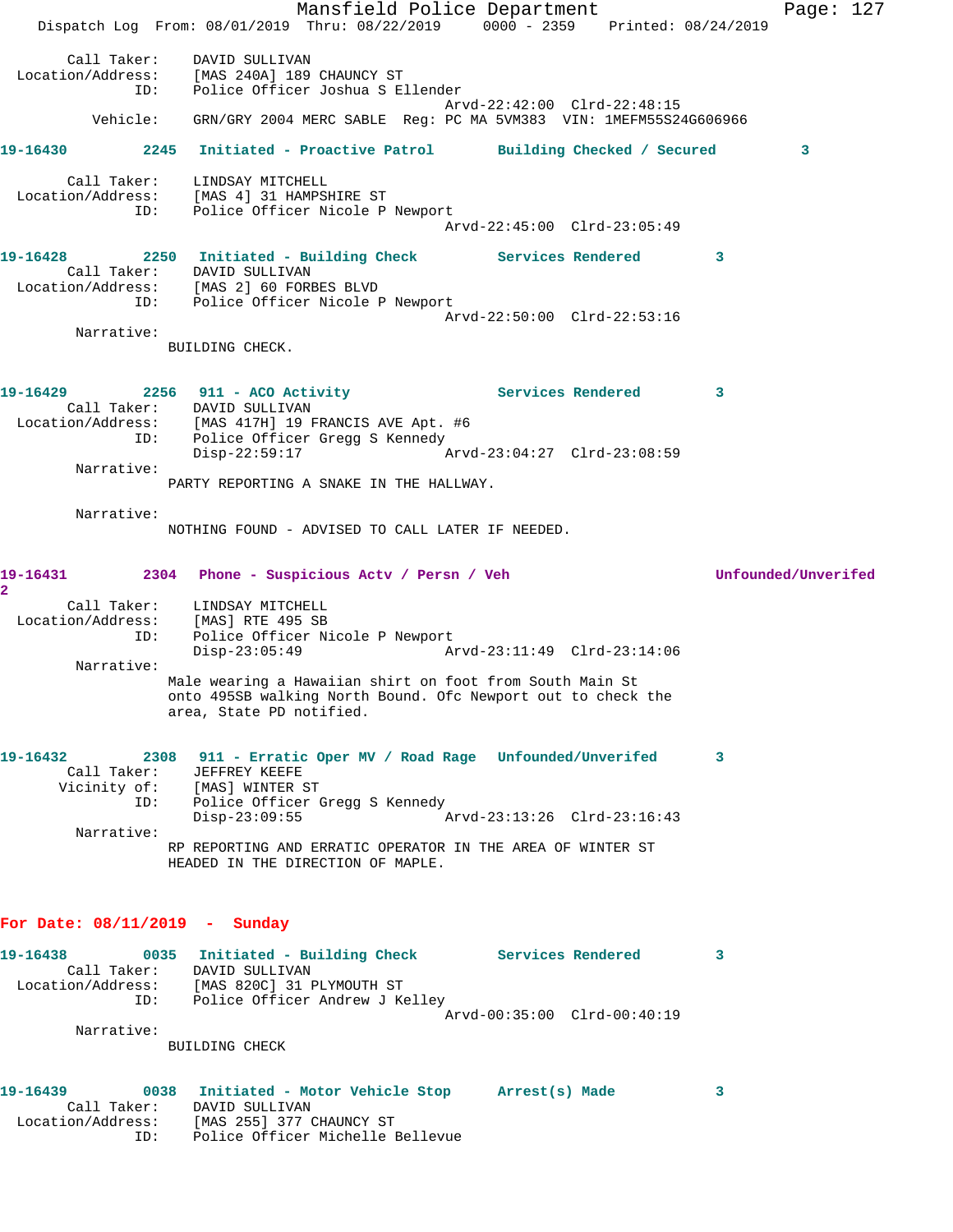Mansfield Police Department Page: 128 Dispatch Log From: 08/01/2019 Thru: 08/22/2019 0000 - 2359 Printed: 08/24/2019 Arvd-00:38:00 Clrd-01:06:40<br>TD: Police Officer Joshua S Ellender Police Officer Joshua S Ellender<br>Disp-00:47:50 Arv Disp-00:47:50 Arvd-00:48:08 Clrd-01:07:02 ID: Police Officer Meghan Birnie Disp-00:47:58 Arvd-00:48:02 Clrd-01:07:06 Vehicle: WHI 2010 CHEV VN UHAUL Reg: AZ AJ25557 VIN: 1GCWGAFG0J1911750 Narrative: M3 REPORTS ONE IN CUSTODY AT THIS TIME. Narrative: M3 TRANSPORTING ONE TO THST STATION NOW. Refer To Arrest: 19MAS-450-AR Arrest: KERR, TIMOTHY B Address: 5 FID KENNEDY AVE BOSTON, MA Age: 58 Charges: LICENSE SUSPENDED, OP MV WITH LIGHTS VIOLATION, MV Warrant arrest **19-16440 0047 Initiated - Building Check Services Rendered 3**  Call Taker: DAVID SULLIVAN Location/Address: [MAS 1002] 250 EAST ST ID: Police Officer Donald MacLean Arvd-00:47:00 Clrd-00:55:42 Narrative: AREA CHECK **19-16454 0129 Phone - Alarm - Burglar Investigated - No Report 1**  Call Taker: LINDSAY MITCHELL Location/Address: [MAS H1684] 39 MAYFLOWER DR ID: Police Officer Meghan Birnie Disp-01:33:58 Arvd-01:40:48 Clrd-01:52:25<br>ID: Police Officer Donald MacLean Police Officer Donald MacLean Disp-01:33:58 Arvd-01:46:13 Clrd-01:52:28 Vehicle: BLU 2012 SUBA UT OUTBAC Reg: PC MA 16Y750 VIN: 4S4BRBAC1C3200063 Narrative: Alarm company reports interior motion in the study Narrative: Ofc Birnie reports an open back slider Narrative: OFFICERS ENTERING FOR SEARCH. Narrative: OFFICERS FOUND NO ISSUES. SLIDING DOOR CAN NOT BE SECURED FROM OUTSIDE. A DOG IS INSIDE THE HOUSE AS WELL. **19-16458 0210 Phone - Disabled Motor Vehicle Services Rendered 3**  Call Taker: LINDSAY MITCHELL Location/Address: [MAS] 885 SOUTH MAIN ST Apt. #10 ID: Police Officer Meghan Birnie<br>Disp-02:12:44 Disp-02:12:44 Arvd-02:21:54 Clrd-02:31:28<br>Vehicle: 2003 BMW SD 325.VST/WG. 2003 BMW SD 325.VST/WG. REGISTERED Reg: WA DV09315 VIN: WBAEN334X3PC12102 Narrative: Roadside assistant called to report a DMV in lot 10, 2003 BMW blue Narrative: PARTIES HAVE A TOW AND A RIDE COMING. NO OTHER ISSUES. **19-16460 0237 Initiated - Building Check Services Rendered 3**  Call Taker: DAVID SULLIVAN Location/Address: [MAS 451B] 500 EAST ST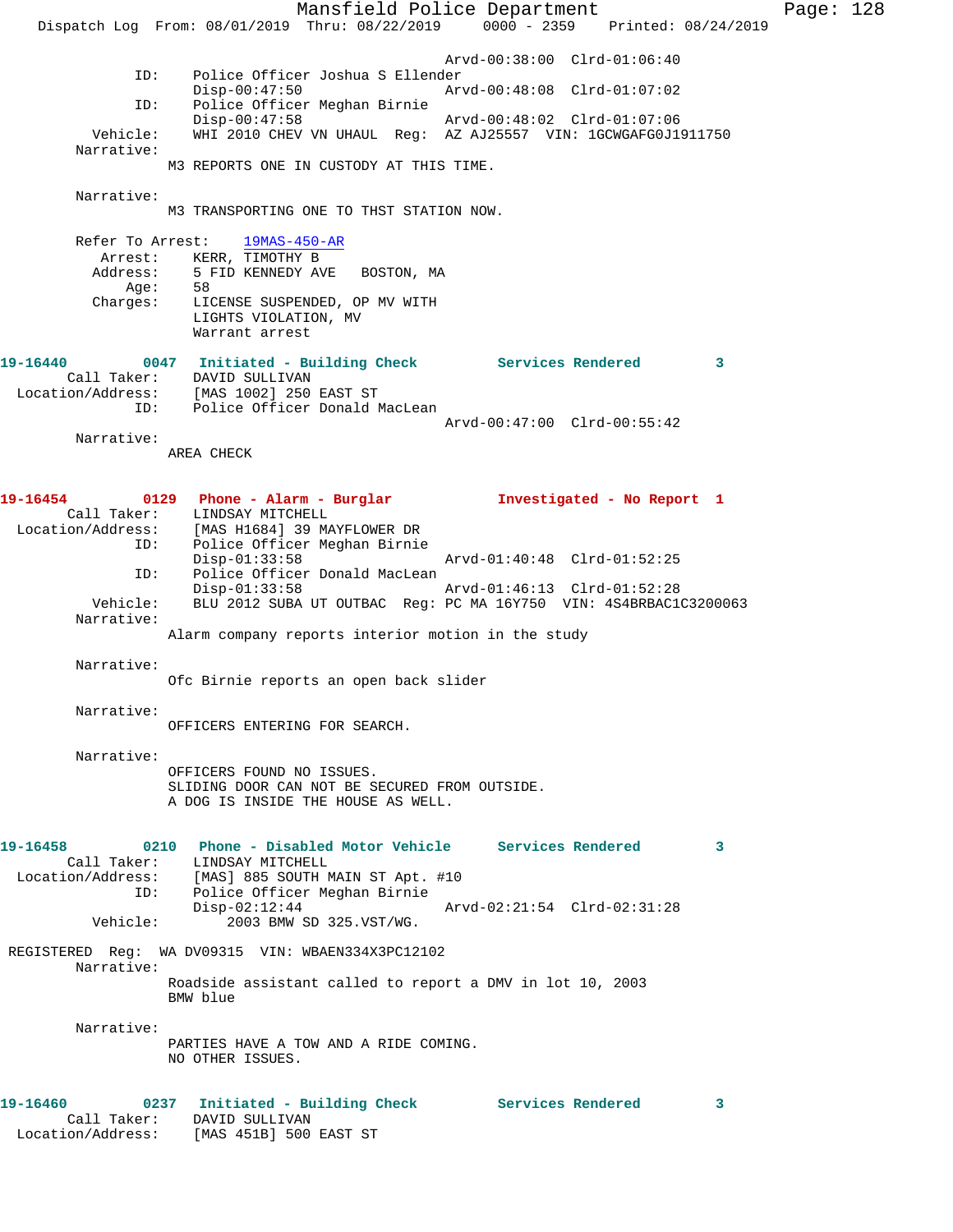|                                   | Mansfield Police Department                                                                |                             |                          | Page: $129$ |
|-----------------------------------|--------------------------------------------------------------------------------------------|-----------------------------|--------------------------|-------------|
|                                   | Dispatch Log From: 08/01/2019 Thru: 08/22/2019 0000 - 2359 Printed: 08/24/2019             |                             |                          |             |
| ID:                               | Police Officer Donald MacLean                                                              |                             |                          |             |
| Narrative:                        |                                                                                            | Arvd-02:37:00 Clrd-02:43:51 |                          |             |
|                                   | area check.                                                                                |                             |                          |             |
|                                   | 19-16463 0250 Initiated - Building Check Services Rendered 3                               |                             |                          |             |
|                                   | Call Taker: DAVID SULLIVAN                                                                 |                             |                          |             |
|                                   | Location/Address: [MAS 840] 280 SCHOOL ST<br>ID: Police Officer Meghan Birnie              |                             |                          |             |
|                                   |                                                                                            | Arvd-02:50:00 Clrd-03:05:34 |                          |             |
| Narrative:                        | AREA CHECK                                                                                 |                             |                          |             |
|                                   |                                                                                            |                             |                          |             |
|                                   | 19-16464 0258 Initiated - Building Check Services Rendered 3<br>Call Taker: DAVID SULLIVAN |                             |                          |             |
|                                   | Location/Address: [MAS 992] 660 EAST ST                                                    |                             |                          |             |
|                                   | ID: Police Officer Donald MacLean                                                          | Arvd-02:58:00 Clrd-03:04:17 |                          |             |
| Narrative:                        |                                                                                            |                             |                          |             |
|                                   | BUILDING CHECK                                                                             |                             |                          |             |
|                                   | 19-16465 0305 Initiated - Building Check Services Rendered 3                               |                             |                          |             |
|                                   | Call Taker: DAVID SULLIVAN                                                                 |                             |                          |             |
| Location/Address: [MAS] BONNEY LN | ID: Police Officer Donald MacLean                                                          |                             |                          |             |
|                                   |                                                                                            | Arvd-03:05:00 Clrd-03:16:35 |                          |             |
| Narrative:                        | AREA CHECK                                                                                 |                             |                          |             |
|                                   |                                                                                            |                             |                          |             |
|                                   | 19-16466 0305 Initiated - Building Check Services Rendered 3<br>Call Taker: DAVID SULLIVAN |                             |                          |             |
|                                   | Location/Address: [MAS 907E] 390 WEST ST                                                   |                             |                          |             |
|                                   | ID: Police Officer Meghan Birnie                                                           | Arvd-03:05:00 Clrd-03:14:28 |                          |             |
| Narrative:                        |                                                                                            |                             |                          |             |
|                                   | BLDG CHECK                                                                                 |                             |                          |             |
| 19-16468                          | 0317 Phone - Assist Fire Department Services Rendered                                      |                             | 3                        |             |
| Call Taker:                       | LINDSAY MITCHELL                                                                           |                             |                          |             |
| Location/Address:<br>ID:          | [MAS H785] 50 YORK RD<br>Police Officer Meghan Birnie                                      |                             |                          |             |
|                                   | $Disp-03:21:28$                                                                            | Arvd-03:23:05 Clrd-04:13:25 |                          |             |
| ID:                               | Police Officer Joshua S Ellender<br>$Disp-03:21:28$                                        | Arvd-03:26:40 Clrd-03:27:11 |                          |             |
| ID:                               | Police Officer Michelle Bellevue<br>$Disp-03:27:42$                                        | Arvd-03:27:45 Clrd-03:38:27 |                          |             |
| Narrative:                        |                                                                                            |                             |                          |             |
|                                   | Out to assist MFD with a 18 yof seizure                                                    |                             |                          |             |
| Refer To Incident:                | 19MAS-700-OF                                                                               |                             |                          |             |
| 19-16467<br>2                     | 0318 Phone - Suspicious Acty / Persn / Veh                                                 |                             | Investigated - No Report |             |
| Call Taker:                       | LINDSAY MITCHELL                                                                           |                             |                          |             |
| Location/Address:<br>ID:          | [MAS 900A] 242 CHAUNCY ST Apt. #1<br>Police Officer Donald MacLean                         |                             |                          |             |
|                                   | $Disp-03:19:00$<br>Police Officer Michelle Bellevue                                        | Arvd-03:24:11 Clrd-03:33:29 |                          |             |
| ID:                               | $Disp-03:19:00$                                                                            | Arvd-03:24:59 Clrd-03:27:38 |                          |             |
| Narrative:                        | Open front door, Officers responding                                                       |                             |                          |             |
|                                   |                                                                                            |                             |                          |             |
| Narrative:                        | UNABLE TO SECURE THE DOOR.                                                                 |                             |                          |             |
|                                   | CONTACT INFORMATION OUT OF DATE.                                                           |                             |                          |             |
|                                   | UNITS TO KEEP EYE ON OVERNIGHT.                                                            |                             |                          |             |
|                                   |                                                                                            |                             |                          |             |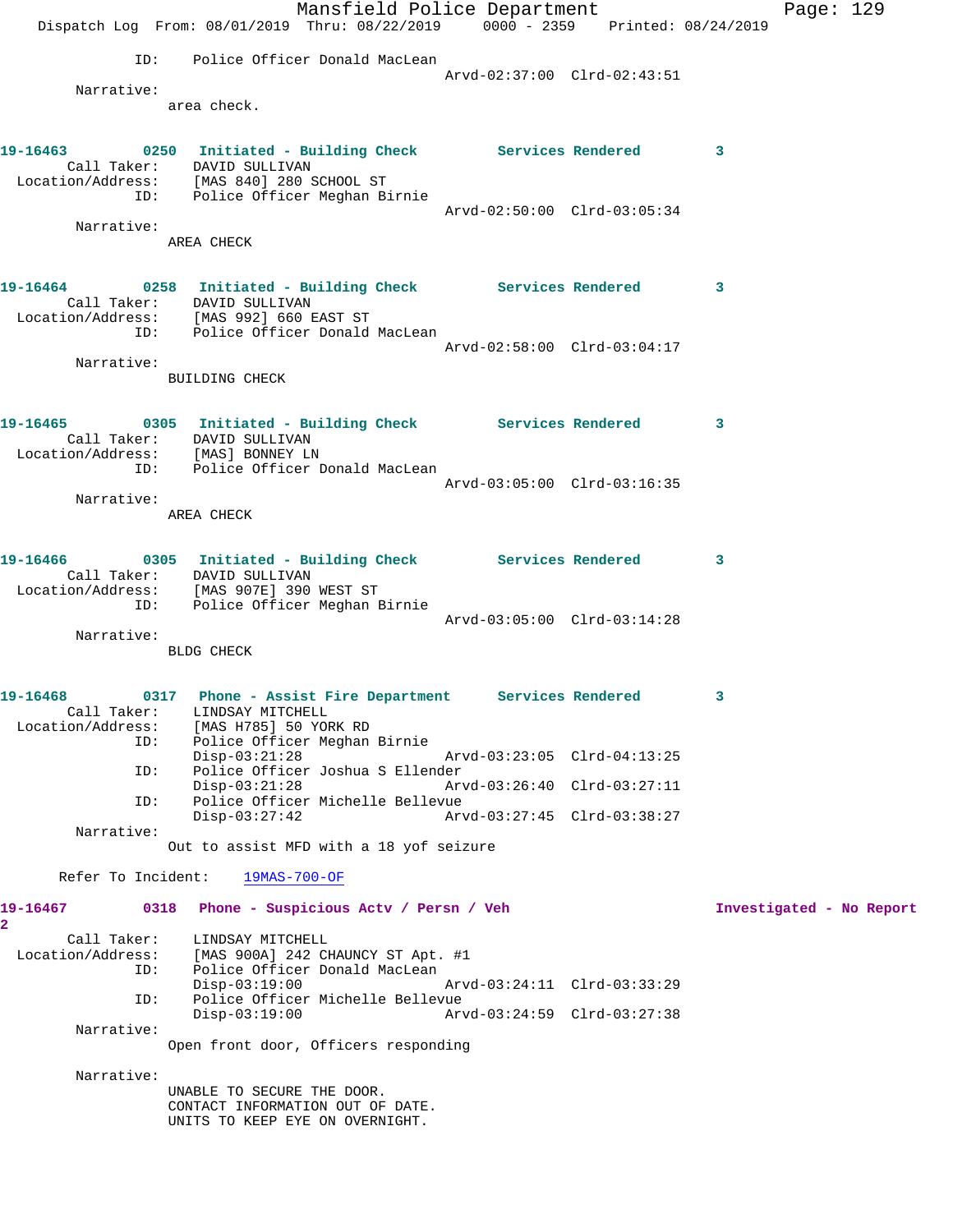Mansfield Police Department Fage: 130 Dispatch Log From: 08/01/2019 Thru: 08/22/2019 0000 - 2359 Printed: 08/24/2019 19-16469 **0338** Initiated - Building Check Services Rendered 3 Call Taker: DAVID SULLIVAN Location/Address: [MAS 417] 9 FRANCIS AVE ID: Police Officer Michelle Bellevue Arvd-03:38:00 Clrd-03:51:41 Narrative: BLDG CHECK **19-16470 0347 Initiated - Building Check Services Rendered 3**  Call Taker: DAVID SULLIVAN Location/Address: [MAS 820C] 31 PLYMOUTH ST ID: Deputy Michael Kelleher Arvd-03:47:00 Clrd-03:49:22 Narrative: BLDG CHECK **19-16471 0400 Initiated - Suspicious Actv / Persn / Veh Services Rendered 2**  Call Taker: DAVID SULLIVAN Location/Address: [MAS] RUMFORD AVE ID: Police Officer Michelle Bellevue Arvd-04:00:00 Clrd-04:02:19 Refer To Field Int: 19MAS-38-FI **19-16472 0401 Phone - Disturbance / Gathering Arrest(s) Made 1**  Call Taker: LINDSAY MITCHELL Location/Address: [MAS 240A] 189 CHAUNCY ST ID: Police Officer Donald MacLean Disp-04:01:37 Arvd-04:02:33 Clrd-04:20:31 ID: Police Officer Joshua S Ellender Disp-04:01:37 Arvd-04:04:07 Clrd-04:20:29 ID: Police Officer Michelle Bellevue Disp-04:08:15 Arvd-04:08:18 Clrd-04:17:22 Narrative: Male attempting to gain access to the store, possibly intoxicated Narrative: One in custody Narrative: Ofc Bellevue out checking the area for the males bicycle. Unable to locate Narrative: MALE PARTY RELEASED FROM PROTECTIVE CUSTODY AT 0940 TO HIS MOTHER Refer To P/C: 19MAS-451-AR P/C: OBRIEN, MICHAEL T Address: 337 FRANKLIN ST MANSFIELD, MA Age: 30 Charges: PROTECTIVE CUSTODY **19-16475 0514 Phone - Assist Law Enfrc Agncy Services Rendered 3**  Call Taker: LINDSAY MITCHELL Location/Address: [MAS 944] 905 SOUTH MAIN ST Apt. #B ID: Police Officer Meghan Birnie Disp-05:15:15 Arvd-05:20:50 Clrd-05:48:33 Narrative: Norton PD requesting an Officer stand by at the town line. NPD dealing with several calls **19-16477 0639 Initiated - Building Check Services Rendered 3**  Call Taker: DAVID SULLIVAN Location/Address: [MAS 820C] 31 PLYMOUTH ST ID: Police Officer Andrew J Kelley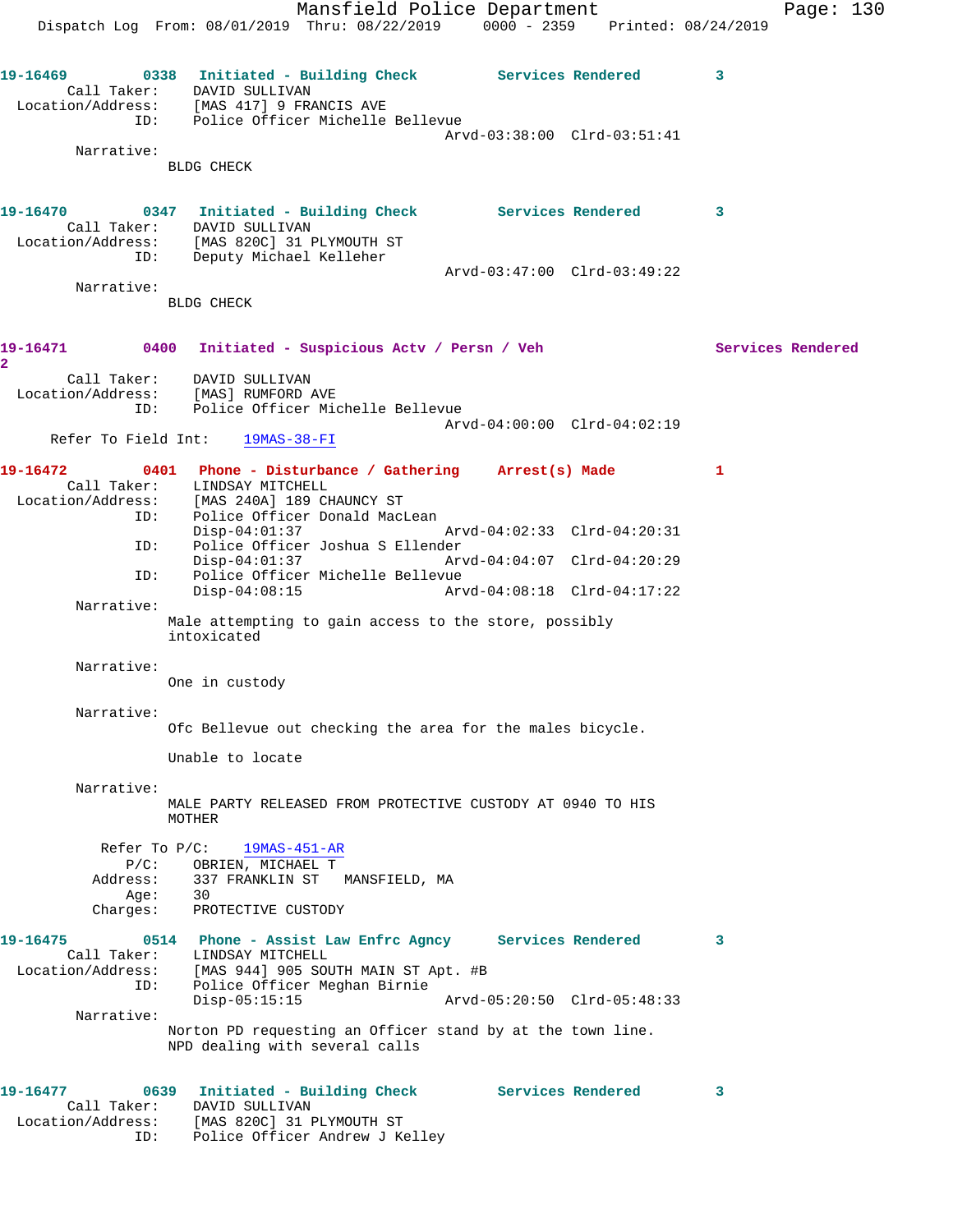Mansfield Police Department Page: 131 Dispatch Log From: 08/01/2019 Thru: 08/22/2019 0000 - 2359 Printed: 08/24/2019 Arvd-06:39:00 Clrd-06:40:37 Narrative: AREA CHECK **19-16481 0724 Initiated - Proactive Patrol Building Checked / Secured 3** Call Taker: TARA LAKO Location/Address: [MAS 820C] 31 PLYMOUTH ST ID: Police Officer Andrew J Kelley Arvd-07:24:00 Clrd-07:33:19 Narrative: Checking the area. **19-16483 0817 Phone - Suspicious Actv / Persn / Veh Services Rendered 2**  Call Taker: TARA LAKO Location/Address: [MAS H6607] CHAUNCY ST ID: Police Officer Gregg S Kennedy Disp-08:20:23 Clrd-08:21:15<br>TD: Police Officer John R Armstrong Clrd-08:21:15 Police Officer John R Armstrong<br>Disp-08:20:27 Ar Disp-08:20:27 Arvd-08:22:50 Clrd-08:49:46<br>ID: Police Officer Gregg S Kennedy Police Officer Gregg S Kennedy Disp-08:22:46 Arvd-08:29:17 Clrd-08:49:48 Narrative: Received 2 calls for a male party sleeping in the area Narrative: Ofc Armstrong reports speaking with the male who states he is just resting, does not have his heart medication. MFD en route for the evaluation. Narrative: Ofc Armstrong reports male was evaluated by MFD, refused transport **19-16485 0849 Initiated - Proactive Patrol Building Checked / Secured 3** Call Taker: TARA LAKO Location/Address: [MAS 820C] 31 PLYMOUTH ST ID: Sergeant Thomas R Connor Arvd-08:49:00 Clrd-08:52:20 Narrative: Checking the area. **19-16487 0857 Radio - Follow up Investigation Spoken To 3**  Call Taker: CARLY MORIARTY Location/Address: [MAS H5419] 337 FRANKLIN ST ID: Police Officer Matthew A Souza Disp-08:58:10 Arvd-09:10:08 Clrd-09:23:23 Narrative: PTL. SOUZA ATTEMPTING TO NOTIFY FAMILY MEMBER FOR A PROTECTIVE CUSTODY **19-16495 1014 Initiated - Selective Enforcement/RADAR Services Rendered 3**  Call Taker: TARA LAKO<br>Location/Address: [MAS] 16 I<br>ID: Police Off [MAS] 16 BIRD RD @ 6 ROSEWOOD DR Police Officer Matthew A Souza Arvd-10:14:00 Clrd-10:40:54 Narrative: Traffic enforcement in the area. Narrative: Top speed 31, no violations **19-16498 1032 Walk-In - Property Offenses - non specfc Incident Report**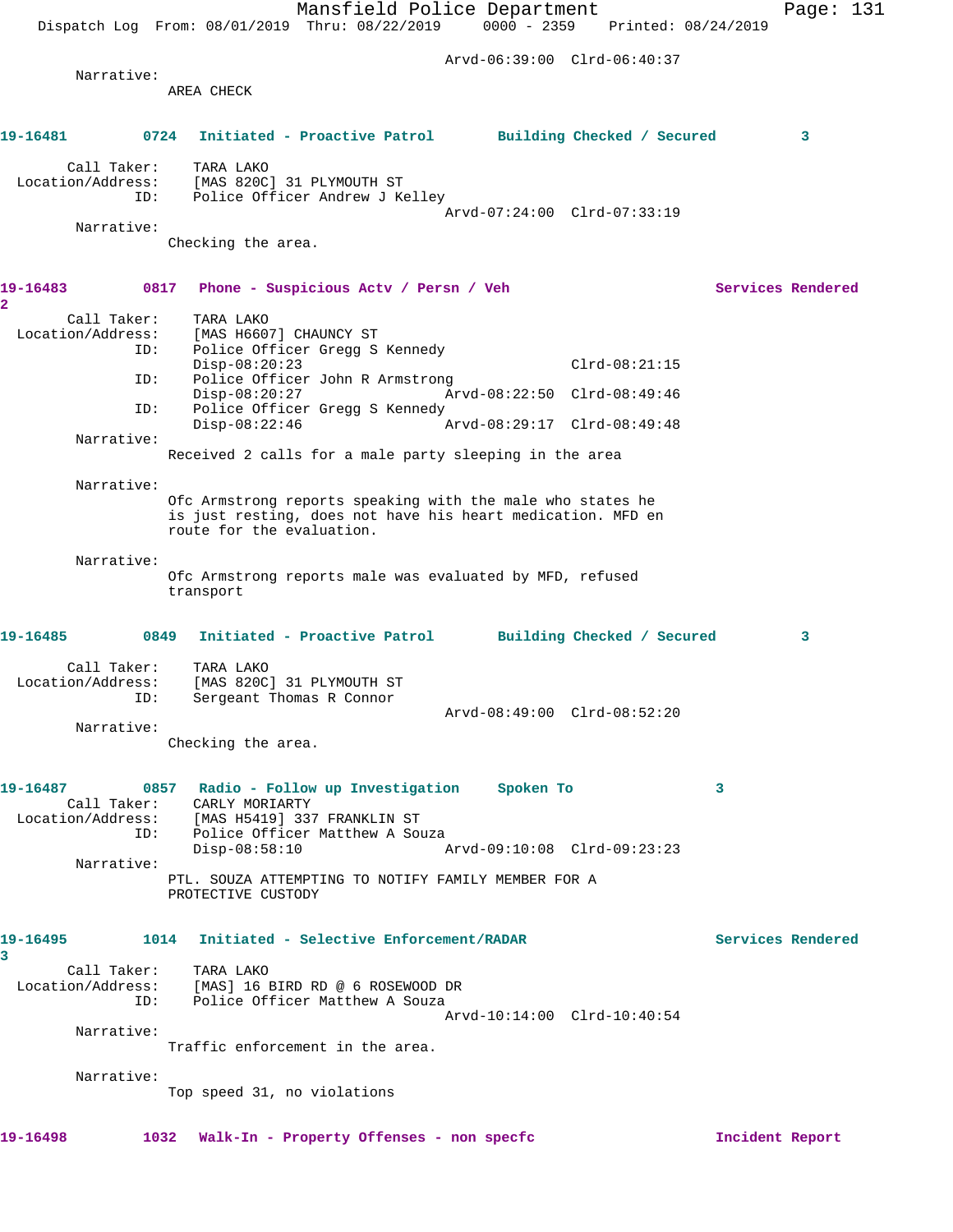Mansfield Police Department Page: 132 Dispatch Log From: 08/01/2019 Thru: 08/22/2019 0000 - 2359 Printed: 08/24/2019 **2**  Call Taker: Support Staff Katherine Gillis Location/Address: [MAS 23C] 290 FORBES BLVD ID: Police Officer John R Armstrong Disp-10:38:55 Arvd-10:40:49 Clrd-11:02:13 Narrative: RP into the station to report stolen property from storage unit at Olympia Storage Facility. Refer To Incident: 19MAS-701-OF **19-16499 1042 Initiated - Motor Vehicle Stop Citation / Warning Issued 3**  Call Taker: TARA LAKO Location/Address: [MAS 253] 330 PRATT ST Apt. #A ID: Police Officer David J Pepicelli Arvd-10:42:00 Clrd-10:57:08 ID: Police Officer Matthew A Souza Disp-10:42:51 Clrd-10:48:33 Vehicle: GRY 2006 NISS ALTIMA Reg: PC MA 86JT69 VIN: 1N4AL11E96N307566 Narrative: Citation issued for failure stop for the detail **19-16501 1048 Initiated - Selective Enforcement/RADAR Citation / Warning Issued 3**  Call Taker: TARA LAKO Location/Address: [MAS] SPRING ST ID: Police Officer Gregg S Kennedy Arvd-10:48:00 Clrd-11:33:16 Vehicle: WHI 2016 FORD FUSION Reg: PC MA 9BM857 VIN: 3FA6P0H93GR138334 Vehicle: BLK 2010 KIA OPTIMA Reg: PC MA 8VS880 VIN: KNAGG4A87A5392305 Narrative: Traffic enforcement in the area. Narrative: 2 Citations issued for speed, location Spring @ Dean **19-16502 1114 Phone - Animal Complaints Gone on Arrival 3**  Call Taker: TARA LAKO Location/Address: [MAS 840I180] 280 SCHOOL ST Apt. #I180 ID: Police Officer Matthew A Souza Disp-11:15:43 Arvd-11:21:18 Clrd-11:24:43 Vehicle: BLK 2012 HYUN SONATA Reg: PC MA 7DW918 VIN: 5NPEC4AB5CH387902 Narrative: RP reports 2 dogs locked inside the vehicle Narrative: Ofc Souza reports the RP flagged him down and stated the vehicle just left the area **19-16505 1205 Initiated - Proactive Patrol Building Checked / Secured 3** Call Taker: TARA LAKO Location/Address: [MAS 820C] 31 PLYMOUTH ST ID: Sergeant Thomas R Connor Arvd-12:05:00 Clrd-12:11:15 Narrative: Checking the area. **19-16507 1222 Initiated - Proactive Patrol Building Checked / Secured 3** Call Taker: TARA LAKO Location/Address: [MAS 65] 30 CHAUNCY ST ID: Police Officer Gregg S Kennedy Arvd-12:22:00 Clrd-12:26:09 Narrative: Checking the area.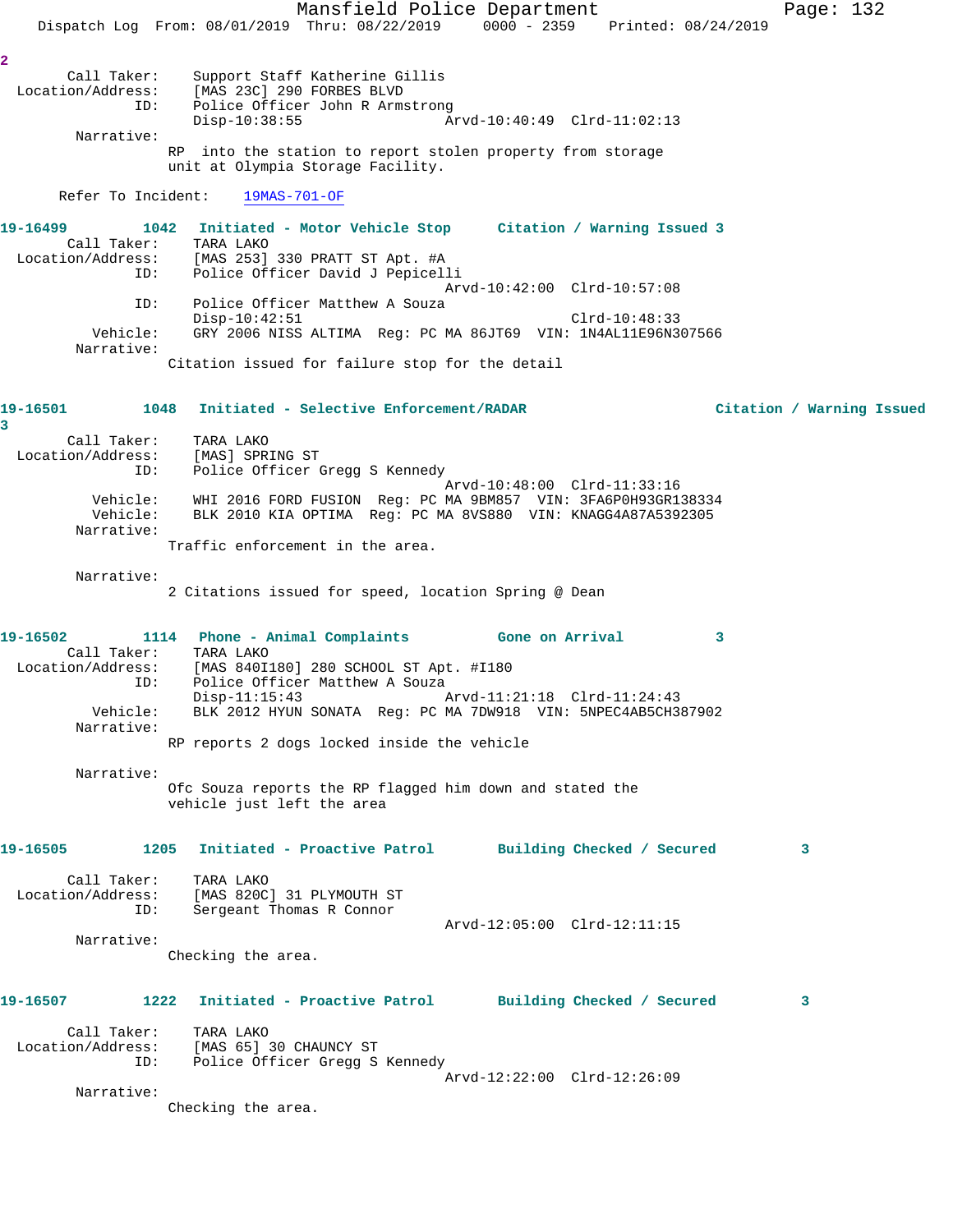|                                         | Mansfield Police Department<br>$0000 - 2359$<br>Dispatch Log From: 08/01/2019 Thru: 08/22/2019<br>Printed: 08/24/2019                                                  | Page: 133                 |
|-----------------------------------------|------------------------------------------------------------------------------------------------------------------------------------------------------------------------|---------------------------|
| 19-16509                                | 1222<br>Phone - Alarm - Burglar               Building Checked / Secured                                                                                               | 1                         |
| Call Taker:<br>Location/Address:        | APRIL LEHANE<br>[MAS 987] 125 HIGH ST<br>ID:<br>Police Officer John R Armstrong<br>$Clrd-12:30:04$<br>$Disp-12:26:18$                                                  |                           |
| ID:                                     | Police Officer Gregg S Kennedy<br>$Disp-12:27:53$<br>Arvd-12:27:56 Clrd-12:29:59                                                                                       |                           |
| Narrative:                              |                                                                                                                                                                        |                           |
|                                         | Data pay 2nd floor<br>interior motion                                                                                                                                  |                           |
| Narrative:                              | Building secure                                                                                                                                                        |                           |
| 19-16508<br>Call                        | 1223<br>Phone - 911 Hang-ups & Verifications<br>$\overline{2}$                                                                                                         | Confirmed misdial/Accdntl |
| Call Taker:<br>Location/Address:        | TARA LAKO<br>[FOX 50] 72 WEST ST<br>ID:<br>Patrolman RYAN P MCGRATH                                                                                                    |                           |
| ID:                                     | Arvd-12:39:42 Clrd-12:45:56<br>$Disp-12:24:16$<br>Police Officer Gregg S Kennedy<br>$Disp-12:26:21$<br>$Clrd-12:27:46$                                                 |                           |
| Narrative:                              | Accidental 911 from site 618, Adam                                                                                                                                     |                           |
|                                         |                                                                                                                                                                        |                           |
| Narrative:                              | Attempted to call the front desk to advise, no answer                                                                                                                  |                           |
| Narrative:                              | Verified accidental                                                                                                                                                    |                           |
| 19-16513<br>3                           | 1250<br>Initiated - Selective Enforcement/RADAR                                                                                                                        | Services Rendered         |
| Location/Address:<br>ID:                | Call Taker: CARLY MORIARTY<br>[MAS] 263 FRANKLIN ST @ 30 WINTER ST<br>Police Officer Matthew A Souza                                                                   |                           |
|                                         | Arvd-12:50:00 Clrd-13:24:04                                                                                                                                            |                           |
| 19-16517<br>2                           | 1321<br>Phone - Suspicious Actv / Persn / Veh                                                                                                                          | Services Rendered         |
| Call Taker:<br>Location/Address:<br>ID: | APRIL LEHANE<br>[MAS 122] 99 COPELAND DR<br>Police Officer John R Armstrong<br>ID:<br>Arvd-13:27:59 Clrd-13:43:02<br>$Disp-13:23:58$<br>Police Officer Matthew A Souza |                           |
|                                         | $Disp-13:24:13$<br>Arvd-13:28:40 Clrd-13:50:16                                                                                                                         |                           |
| Narrative:                              | rp is reporting a male appearing under influence. Black hat,<br>white shirt, blue pants                                                                                |                           |
| Narrative:                              | Ofc Armstrong will be going to the train station to find the<br>skateboard. Ofc Souza will be driving O'Brien home to his<br>residence.                                |                           |
| Narrative:                              | Ofc Souza has the item and will be transporting O'Brien to<br>his residence.                                                                                           |                           |
| Narrative:                              | Ofc Souza has been dropped off at the residence to the<br>mother.                                                                                                      |                           |
| 19-16519<br>$\overline{a}$              | 1338<br>Phone - Suspicious Acty / Persn / Veh                                                                                                                          | Incident Report           |
| Call Taker:<br>Location/Address:<br>ID: | APRIL LEHANE<br>[MAS H1559] 27 BUNGAY ST<br>Police Officer Patrick J Pennie                                                                                            |                           |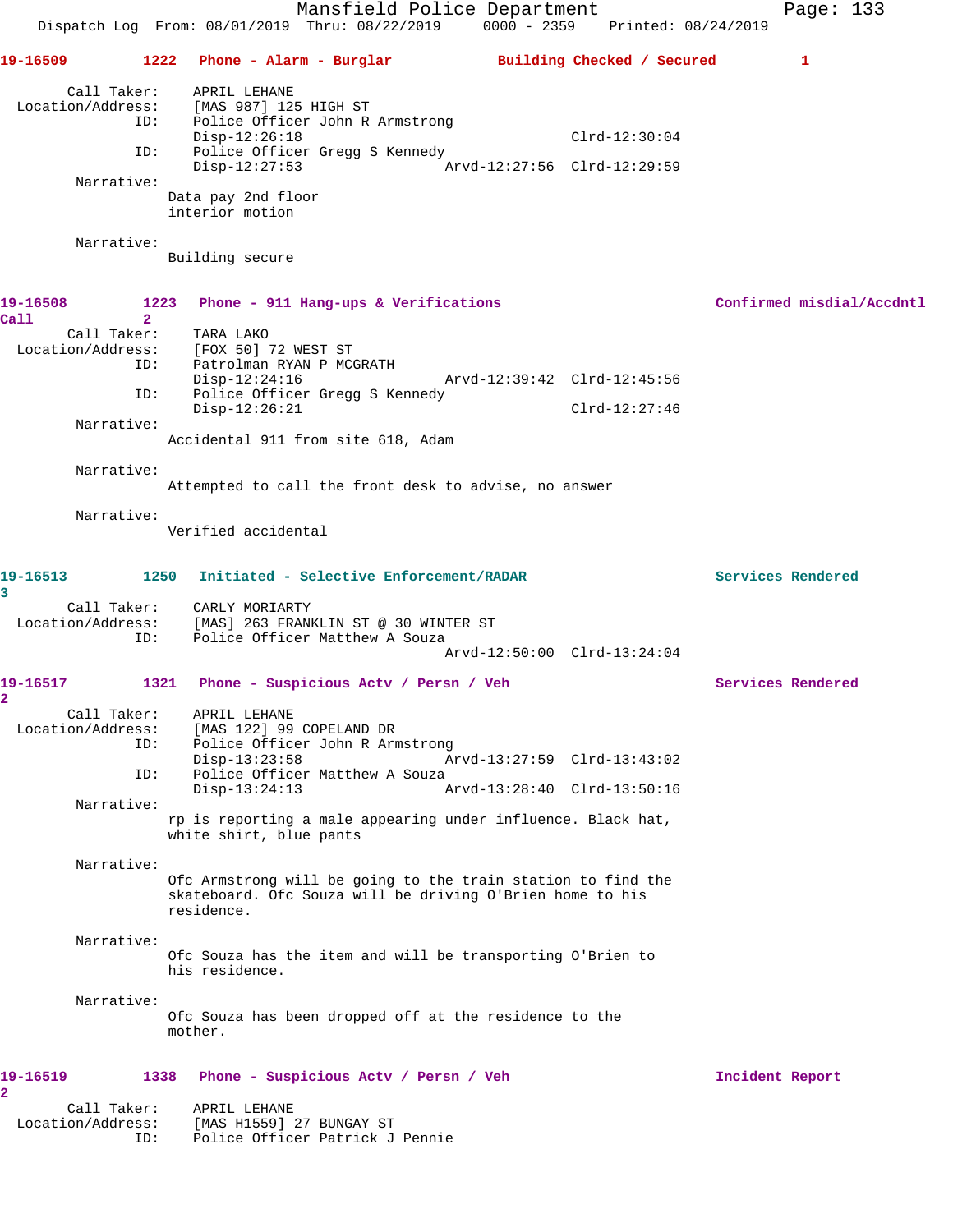Mansfield Police Department Page: 134 Dispatch Log From: 08/01/2019 Thru: 08/22/2019 0000 - 2359 Printed: 08/24/2019 Disp-13:41:13 Arvd-13:58:52 Clrd-14:08:32 Narrative: RP reports receiving a package in the mail and upon opening it, the package exploded with confetti. RP states there was a note along with it that makes her believe the package was sent from her former employer. Narrative: Ofc Pennie reports the RP believes her former employer sent the package, no evidence to prove her suspicion. See report for further. Refer To Incident: 19MAS-702-OF **19-16520 1346 Phone - Parking Violations Spoken To 3**  Call Taker: TARA LAKO Location/Address: [MAS] 16 ERICK RD ID: Police Officer Matthew A Souza Disp-13:52:52 Arvd-13:54:42 Clrd-14:01:07 Vehicle: GRY 2015 JEEP GRANDC Reg: PC MA 5CE766 VIN: 1C4RJFBG5FC632081 Narrative: RP reports a grey Jeep parked in the fire lane since 7am this morning. Narrative: PTL. SOUZA LOCATED THE OWNER OF THE VEHICLE AND IT WILL BE MOVED **19-16522 1409 Phone - Motor Veh Acc - No Injury Accident Report 1**  Call Taker: TARA LAKO Location/Address: [MAS H2495] 101 CHILSON AVE ID: Police Officer Gregg S Kennedy<br>Disp-14:13:54 Disp-14:13:54 Arvd-14:13:57 Clrd-14:41:28 Vehicle: GRY 2009 TOYT CBL Reg: CO MA P82923 VIN: 2T1BU40E19C148595 Vehicle: BLU 2012 NISS SENTRA Reg: PAR MA M190 VIN: 3N1AB6AP9CL632132 Narrative: Minor MVA reported, no injuries Refer To Accident: 19MAS-298-AC **19-16523 1413 Phone - Animal Complaints Services Rendered 3**  Call Taker: CARLY MORIARTY Location/Address: [MAS] ELM ST ID: Police Officer Patrick J Pennie Disp-14:14:27 Arvd-14:14:30 Clrd-14:14:32 Narrative: REPORT OF AN INJURED HAWK-PTL. PENNIE TO RESPOND Narrative: PTL. PENNIE REPORTING THE HAWK HAS FLOWN BACK INTO THE WOODS **19-16524 1424 Initiated - Selective Enforcement/RADAR Citation / Warning Issued 3**  Call Taker: TARA LAKO Location/Address: [MAS] 792 WEST ST ID: Police Officer John R Armstrong Arvd-14:24:00 Clrd-14:57:03 Vehicle: BLK 2007 CHEV UT TRAILB Reg: PC MA 7VS428 VIN: 1GNDT13S972285783 Vehicle: BLK 2013 HOND CIVIC Reg: PC MA 4SL217 VIN: 19XFB2F51DE255112 Narrative: Traffic enforcement in the area. Narrative: Ofc Armstrong reports second vehicle stopped near 390 West was showing REVO/INSC but the operator had proper paperwork stating the plate is active. 19-16526 1426 Walk-In - Harass. Electronic Communicat **Spoken To 3**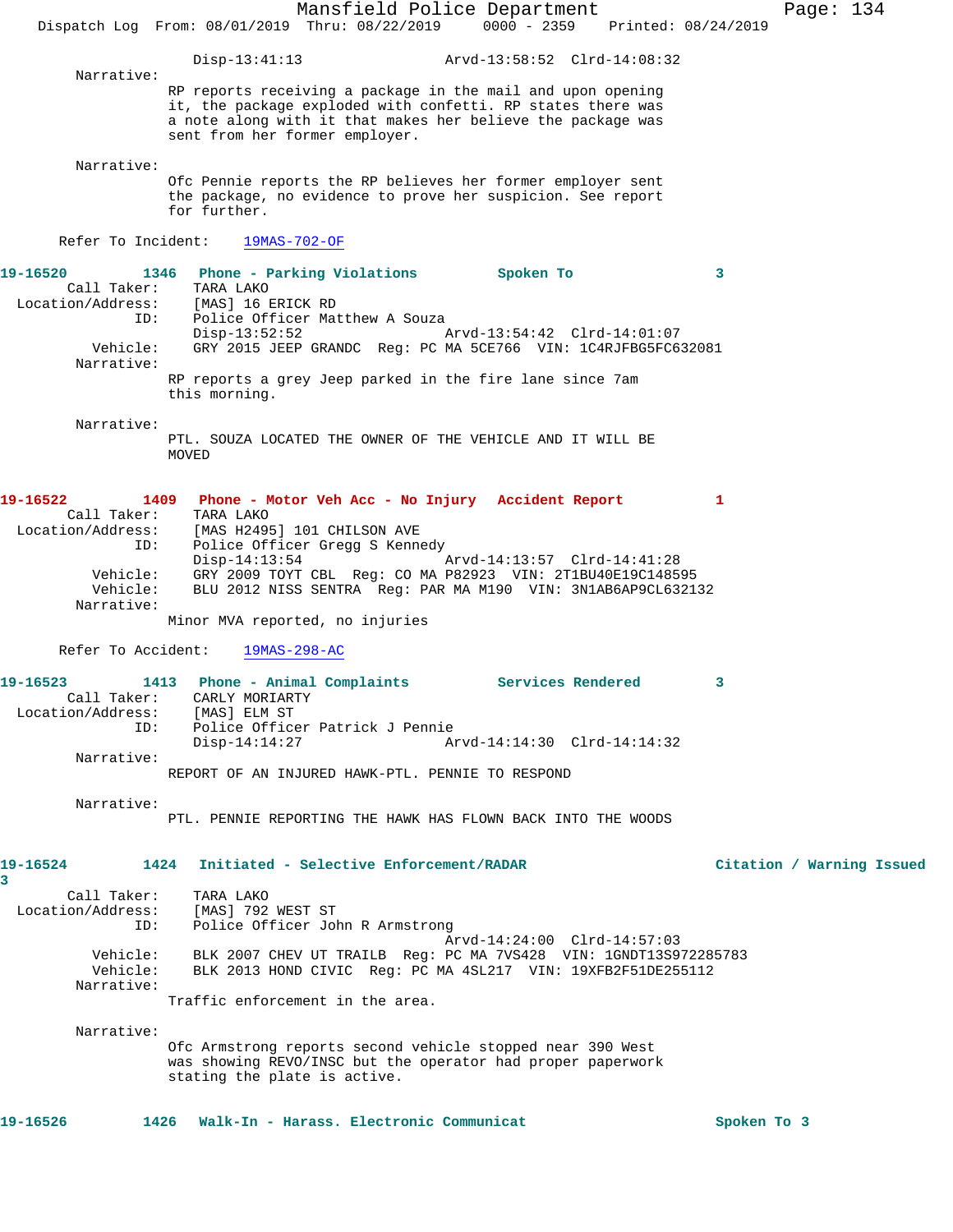Mansfield Police Department Page: 135 Dispatch Log From: 08/01/2019 Thru: 08/22/2019 0000 - 2359 Printed: 08/24/2019 Call Taker: Support Staff Katherine Gillis Location/Address: ID: Police Officer Matthew A Souza Disp-14:32:54 Arvd-14:40:26 Clrd-14:50:49 Narrative: **19-16528 1446 Initiated - Proactive Patrol Building Checked / Secured 3** Call Taker: TARA LAKO Location/Address: [MAS 820C] 31 PLYMOUTH ST ID: Sergeant Thomas R Connor Arvd-14:46:00 Clrd-14:53:48 Narrative: Checking the area. **19-16529 1446 Initiated - Community Policing Building Checked / Secured 3** Call Taker: Patrolman RYAN P MCGRATH Location/Address: [MAS 65] 30 CHAUNCY ST ID: Patrolman RYAN P MCGRATH Arvd-14:46:57 Clrd-14:47:04 **19-16531 1458 Initiated - Motor Vehicle Stop Verbal Warning 3**  Call Taker: TARA LAKO Location/Address: [MAS 240A] 189 CHAUNCY ST ID: Police Officer John R Armstrong Arvd-14:58:00 Clrd-15:01:20 Vehicle: RED 2005 TAH Reg: PC RI 494676 VIN: 1GNEK13T75J243812 Narrative: Verbal warning for equipment violations **19-16533 1506 Initiated - Motor Vehicle Stop Verbal Warning 3**  Call Taker: TARA LAKO Location/Address: [MAS] RTE 140 SB ID: Detective Gregory S Martell Arvd-15:06:00 Clrd-15:09:39 Vehicle: BLK 2009 VOLK EOS Reg: PC MA 7DV159 VIN: WVWAA71F29V018898 Narrative: Verbal warning for speed **19-16536 1518 Initiated - Proactive Patrol Building Checked / Secured 3** Call Taker: TARA LAKO Location/Address: [MAS 840] 280 SCHOOL ST ID: Police Officer John R Armstrong Arvd-15:18:00 Clrd-15:25:32 Narrative: Checking the area. **19-16537 1520 Phone - Motor Veh Acc - No Injury Accident Report 1**  Call Taker: TARA LAKO Location/Address: [MAS H5919] 79 OAKLAND ST ID: Police Officer Gregg S Kennedy Disp-15:21:50 Arvd-15:22:39 Clrd-15:52:15 ID: Police Officer Matthew A Souza<br>Disp-15:21:54 A Arvd-15:25:29 Clrd-15:52:17 ID: Sergeant Brian P Thibault Disp-15:24:28 Arvd-15:24:36 Clrd-15:50:44 ID: Police Officer Patrick J Pennie Disp-15:24:32 Arvd-15:24:33 Clrd-15:30:16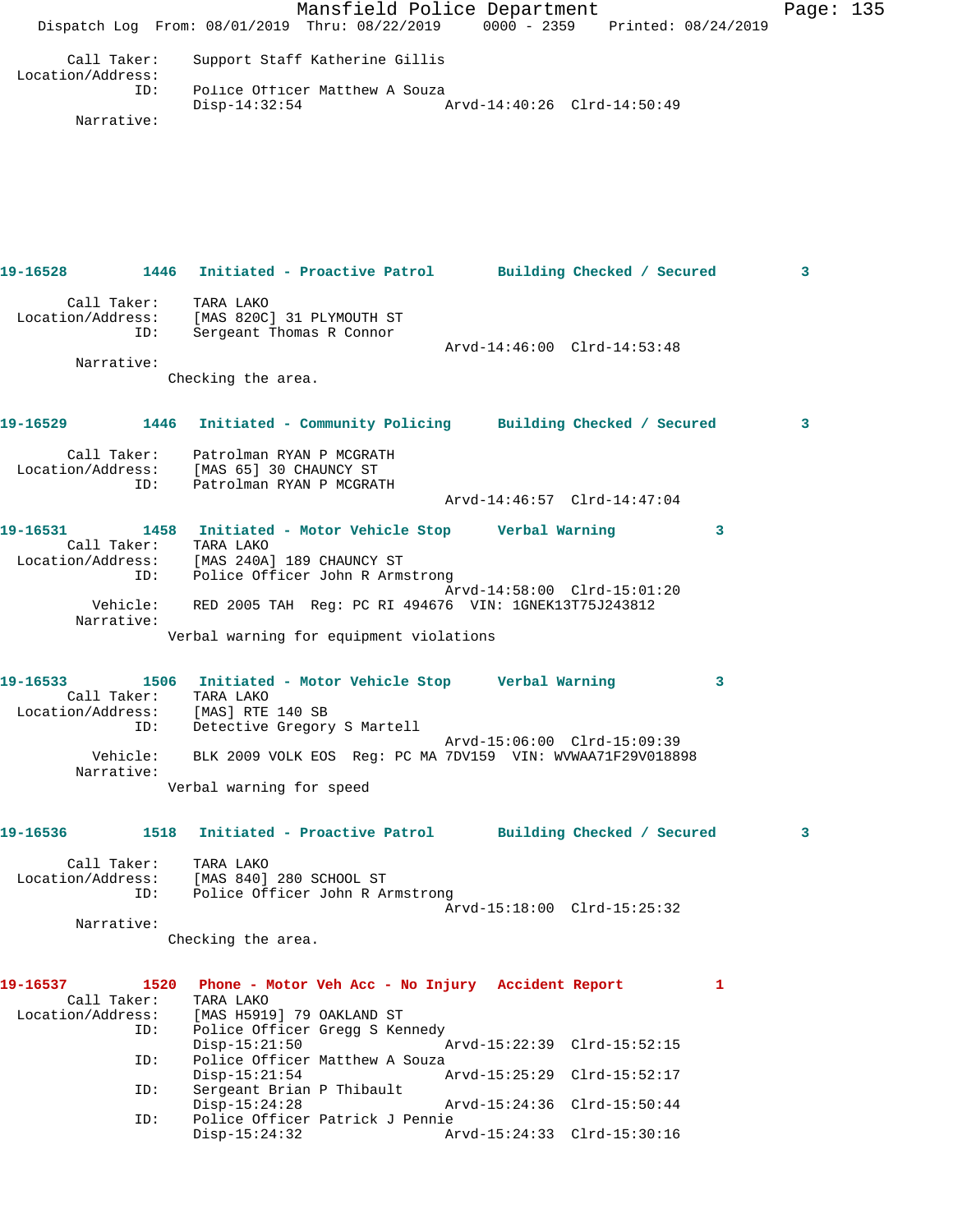|                                                            | Mansfield Police Department<br>$0000 - 2359$<br>Dispatch Log From: 08/01/2019 Thru: 08/22/2019<br>Printed: 08/24/2019                                                         | Page: 136 |  |
|------------------------------------------------------------|-------------------------------------------------------------------------------------------------------------------------------------------------------------------------------|-----------|--|
| Vehicle:<br>Towed:<br>Narrative:                           | GRY 2015 JEEP LL GRAND CHEROKEE Reg: PC MA US770E<br>For: Accident By: Achins Garage To: Achins Garage                                                                        |           |  |
|                                                            | Multiple calls reporting a single vehicle into a tree as<br>well as a telephone pole                                                                                          |           |  |
| Narrative:                                                 | Ofc Kennedy reports pole #10 is heavily damaged, MELD has<br>been paged. Achin's is en route for the tow.                                                                     |           |  |
| Narrative:                                                 | Sgt Thibault reports Achin's is on scene                                                                                                                                      |           |  |
| Narrative:                                                 | Sgt Thibault reports MELD on scene stating the pole will<br>need to be replaced some time this week.                                                                          |           |  |
| Narrative:                                                 | Ofc Souza reports operator issued citation for marked lanes<br>violation                                                                                                      |           |  |
| Refer To Accident:                                         | 19MAS-299-AC                                                                                                                                                                  |           |  |
| 19-16538<br>Call Taker:<br>Location/Address:<br>ID:        | 1531 Phone - HAZARDOUS CONDITION - Other Referred to Other Agency 2<br>CARLY MORIARTY<br>[MAS H701] 48 ANGELINA LN<br>Police Officer Patrick J Pennie                         |           |  |
| Narrative:                                                 | $Disp-15:35:54$<br>Arvd-15:41:28 Clrd-15:45:56<br>CP REPORTING AN ELECTRICAL GRATE IN THE GROUND THAT HAS BEEN<br>OPENED-CP CONCERNED FOR CHILDREN IN THE AREA                |           |  |
| Narrative:                                                 | Ofc Pennie reports it is a Verizon box, resident stated he<br>will be contacting Verizon directly to report that it is not<br>secured properly. Dispatch made a call as well. |           |  |
| 19-16540<br>Call Taker:<br>Location/Address:<br>Narrative: | 1554 Radio - Xfinity Event<br>Accident Report<br>2<br>Support Staff Matthew Todesco<br>[MAS 108B] 885 SOUTH MAIN ST                                                           |           |  |
|                                                            | All arrests, incident, and accident reports are associated<br>with the Nelly/TLC/Flo-Rida show                                                                                |           |  |
| Narrative:                                                 | Red team is responding for a 911 hang up in the VIP lot.                                                                                                                      |           |  |
|                                                            | Officers checked the area and there are no issues, they will<br>be clear.                                                                                                     |           |  |
| Narrative:                                                 | Security reports they are coming in with three juvenile<br>females.                                                                                                           |           |  |
| Narrative:                                                 | Lt Archer reports 2,133 through the gate.                                                                                                                                     |           |  |
| Narrative:                                                 | Ofc Martell reports Lot 6 last row an alcohol seizure from<br>MA/PC 8GF242                                                                                                    |           |  |
| Narrative:                                                 | Officers in Lot 8 first row report an alcohol seizure from<br>patrons on foot.                                                                                                |           |  |
|                                                            | Blue team report a long line walking into the venue, they<br>will stand by as crowd control.                                                                                  |           |  |
| Narrative:                                                 | Lt Archer reports 6,500 through the gate.                                                                                                                                     |           |  |
|                                                            |                                                                                                                                                                               |           |  |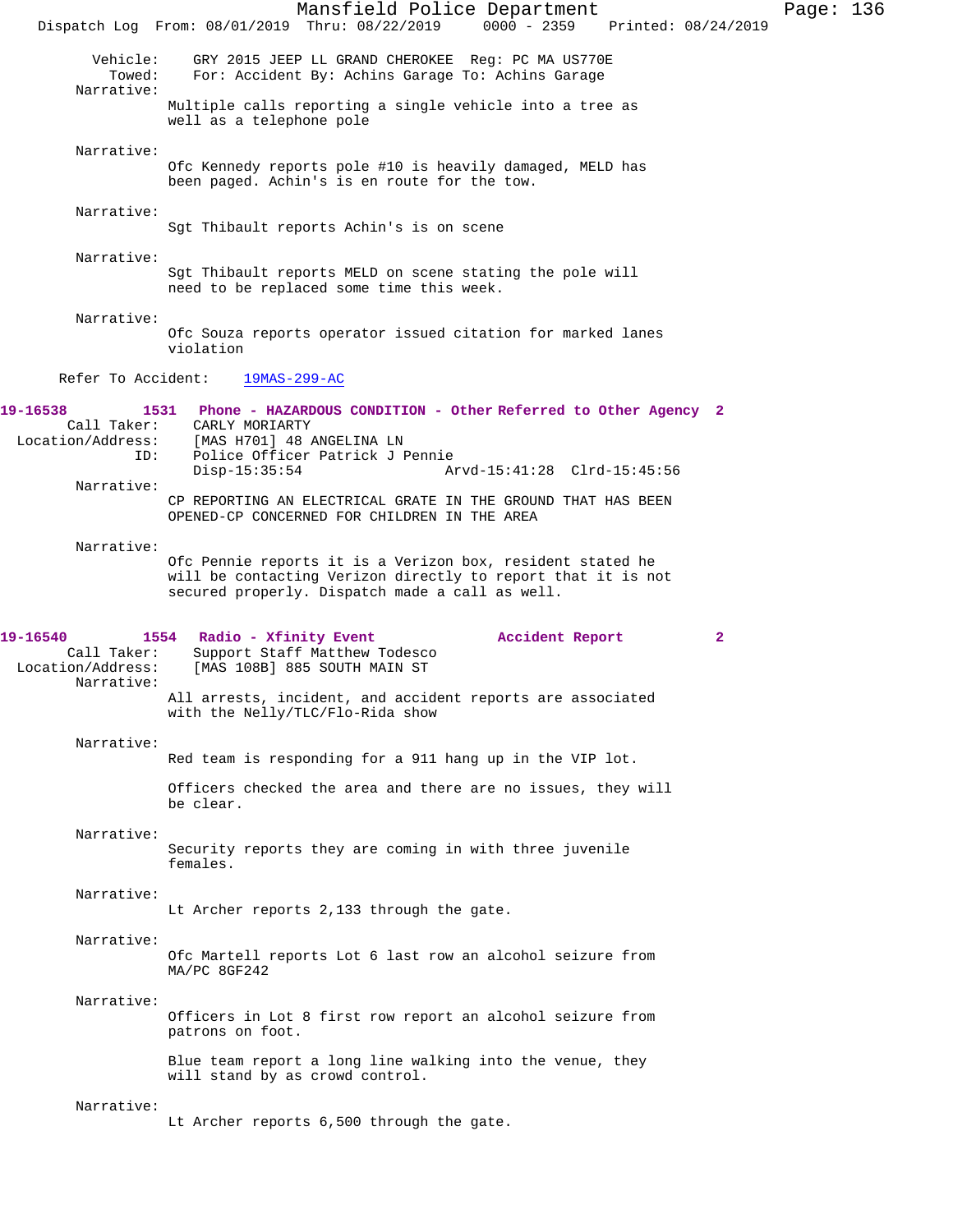| Narrative:                  | Sgt Thibault requests EMS for an evaluation                                                                       |
|-----------------------------|-------------------------------------------------------------------------------------------------------------------|
| Narrative:                  | EOD reports they have cleared up to the flag pole                                                                 |
|                             |                                                                                                                   |
| Narrative:                  | Sgt Thibault reports two Sharkey's trespassed from the<br>Compound.                                               |
| Narrative:                  | Red team is responding to Lot 10 to assist MFD with a<br>medical                                                  |
|                             | Red team reports MFD is transporting the patron at this time                                                      |
|                             | EMS responding to the Compound for a 19 year old highly<br>intoxicated.                                           |
| Narrative:                  | T1 transporting one female to the station starting<br>miles/time 15852.6/2033                                     |
| Narrative:                  | Ofc Armstrong reports he had some patrons dump some alcohol<br>in Lot 4                                           |
| Narrative:                  |                                                                                                                   |
|                             | Officers are responding to assist MFD with the report of<br>female on the floor of the bathroom vomiting.         |
|                             | Officers are clear, the call was unfounded per MFD chief                                                          |
| Narrative:                  |                                                                                                                   |
|                             | Street advised that a ALS town ambulance will be responding<br>to the property                                    |
| Narrative:                  |                                                                                                                   |
|                             | Ofc Fenore reports two trespassed from the property.                                                              |
| Narrative:                  | Venue reports they are walking one out.                                                                           |
| Narrative:                  | Ofc Fenore reports 454-AR was released to his father                                                              |
| Narrative:                  |                                                                                                                   |
|                             | Venue officers are checking the top of Section 6 for a<br>reported 911 hang up.                                   |
| Narrative:                  | Second 911 call from the same number in the same area,<br>officers advised.                                       |
| Narrative:                  |                                                                                                                   |
|                             | Red team responding to the VIP lot walk way for the report<br>of a party down on the ground to assist MFD         |
|                             | Ofc Pennie reports Banks will be taking her friend home and<br>they were assisted to the Uber lot by the officers |
| Narrative:                  | House lights at 2252 HRS                                                                                          |
| Refer To $P/C$ :            | $19MAS-452-AR$                                                                                                    |
| $P/C$ :<br>Address:         | ELDRIDGE, CAITLIN<br>19 GOULDSHILL RD<br>NEWTON, NH                                                               |
| Age:<br>Charges:            | -29<br>PROTECTIVE CUSTODY                                                                                         |
| Refer To $P/C$ :<br>$P/C$ : | $19MAS-453-AR$<br>COWLES, CHRISTOPHER T                                                                           |
| Address:                    | 4 BUEHLER RD<br>BEDFORD, MA                                                                                       |

Mansfield Police Department Fage: 137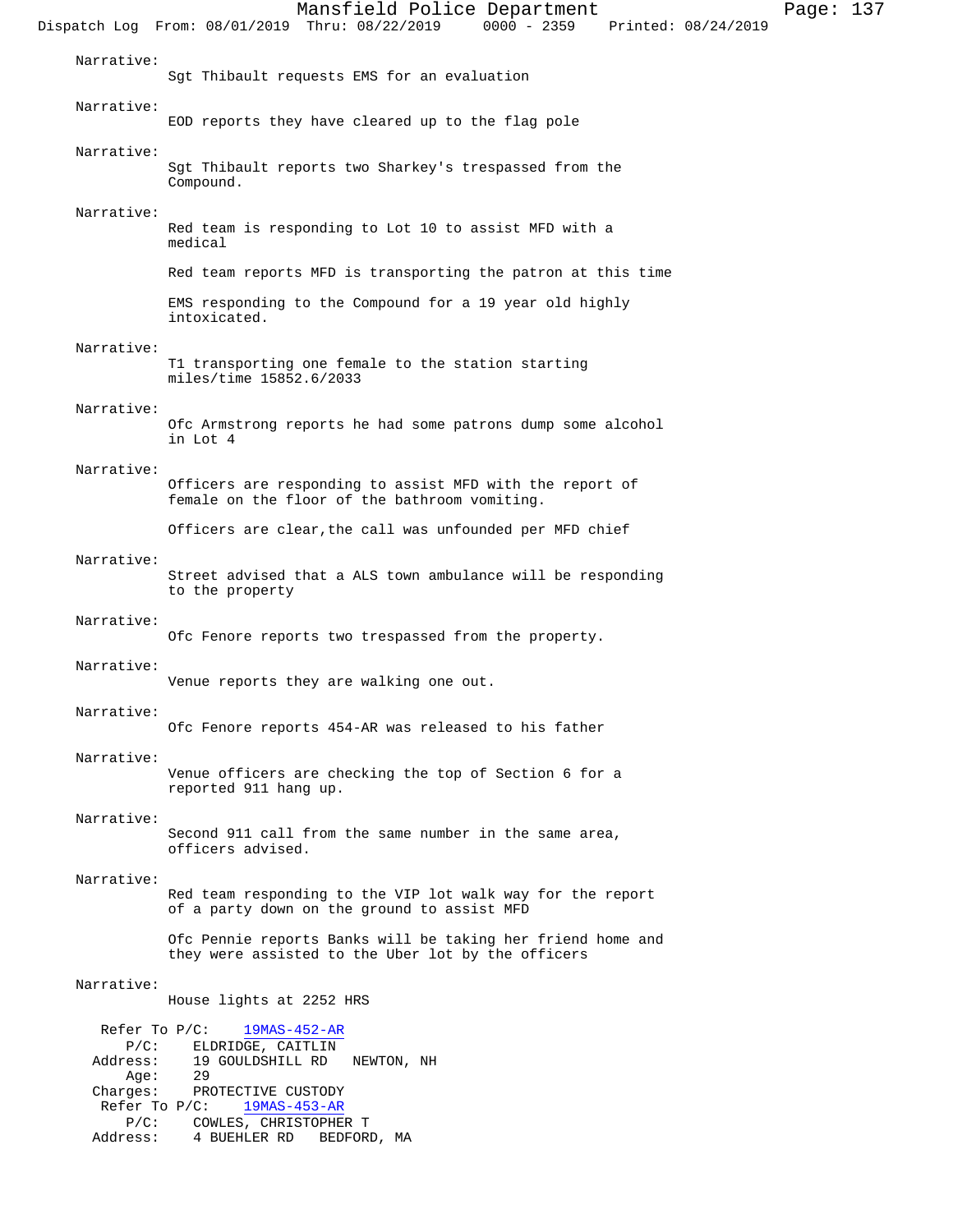Mansfield Police Department Page: 138 Dispatch Log From: 08/01/2019 Thru: 08/22/2019 0000 - 2359 Printed: 08/24/2019 Age: 19 Charges: PROTECTIVE CUSTODY Refer To P/C: 19MAS-454-AR P/C: FOLEY, CONOR Address: 2 HOPE ST WALPOLE, MA Age: 18 Charges: PROTECTIVE CUSTODY<br>r To Incident: 19MAS-704-OF Refer To Incident: **19-16543 1709 Phone - Alarm - Burglar Building Checked / Secured 1** Call Taker: APRIL LEHANE Location/Address: [MAS 165] 91 CHAUNCY ST ID: Police Officer David J Pepicelli Disp-17:10:43 Arvd-17:13:29 Clrd-17:17:44 ID: Police Officer Danielle C Titus Disp-17:10:47 Arvd-17:13:30 Clrd-17:17:42 Narrative: shop doors shop left motion Narrative: Ofc Pepicelli reports building checks handtight. **19-16544 1727 Initiated - Proactive Patrol Building Checked / Secured 3** Call Taker: TARA LAKO Location/Address: [MAS 820C] 31 PLYMOUTH ST ID: Police Officer Michael T Fitzgerald Arvd-17:27:00 Clrd-17:37:48 Narrative: Checking the area. **19-16546 1750 Walk-In - Motor Veh Acc - No Injury Services Rendered 1**  Call Taker: Support Staff Amanda Crisfulla Location/Address: [MAS] 1696 WEST ST ess. تسلم المحمد العطائر العداء .<br>ID: Police Officer Danielle C Titus<br>Disp-17:52:32 Disp-17:52:32 Arvd-17:58:02 Clrd-18:18:10 Narrative: Rp in station regarding a past MVA Narrative: Ofc Titus reports this was a follow up from a previous MVA. **19-16548 1812 Phone - Suspicious Actv / Persn / Veh Spoken To 2** Call Taker: APRIL LEHANE<br>Location/Address: [MAS 82] 45 ( ESS: [MAS 82] 45 CHAUNCY ST<br>ID: Police Officer Joshua Police Officer Joshua S Ellender<br>Disp-18:17:14 Ary Disp-18:17:14 Arvd-18:20:42 Clrd-18:50:11 ID: Police Officer Danielle C Titus Arvd-18:21:43 Clrd-18:48:36 Narrative: group of teenagers in the store went into the bathroom with a bag. The employees went in after them and found a bunch of empty alcoholic beverage bottles in trash. Narrative: Ofc Ellender reports the group of girls were about to get into an Uber. He is going to have them contact parents. Narrative: Ofc Ellender reports 3 were not going to the show and the others were allowed to continue to the show. The girls were not incapacitated, only had the alcohol on their possession. Narrative: All alcohol was confiscated and destroyed. All parents were contacted. 3 females will be waiting at Dunkin to be picked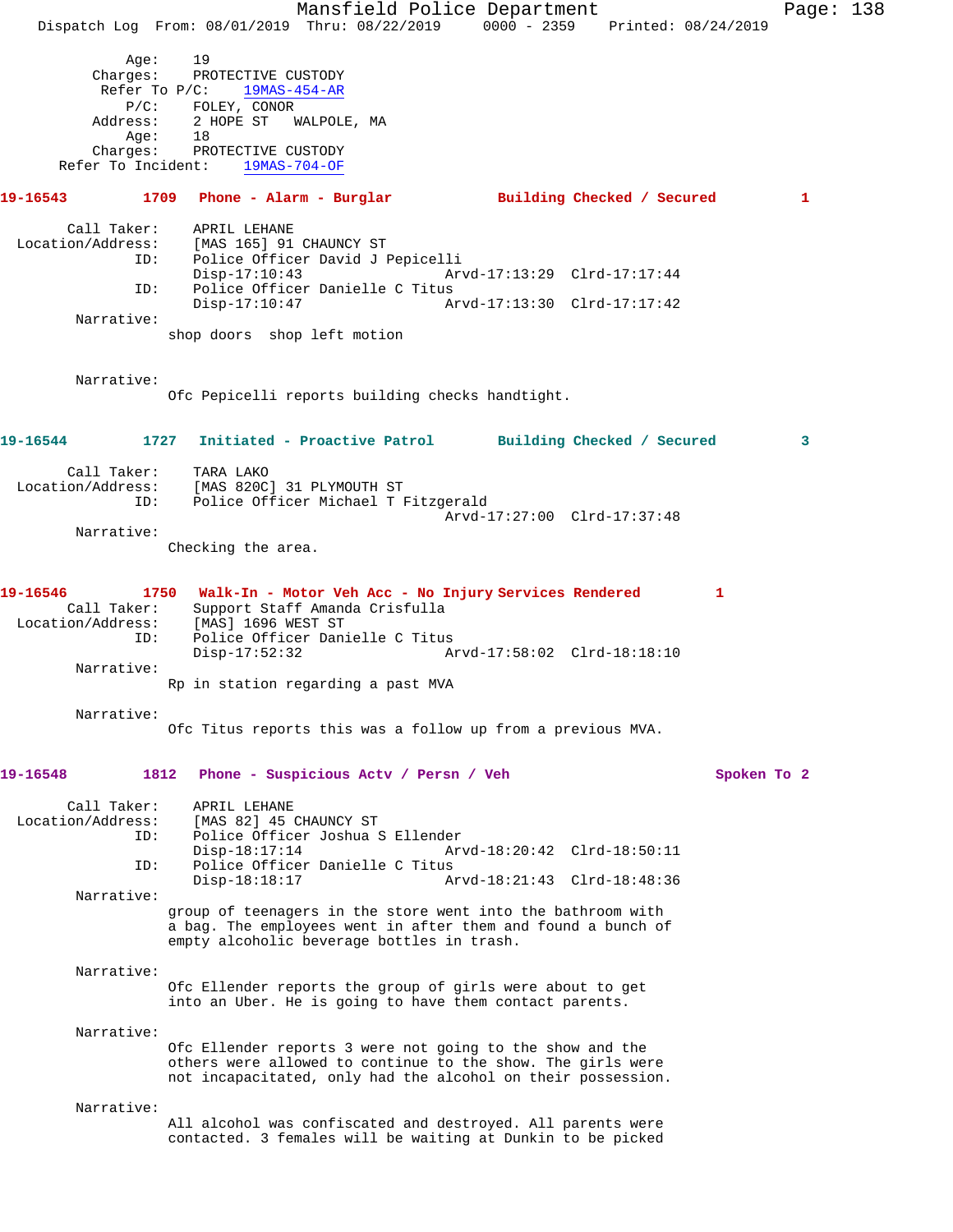Mansfield Police Department Page: 139 Dispatch Log From: 08/01/2019 Thru: 08/22/2019 0000 - 2359 Printed: 08/24/2019 up. The other 3 will continue to the concert Refer To Incident: 19MAS-703-OF 19-16549 1835 Phone - Suspicious Actv / Persn / Veh Gone on Arrival **2**  Call Taker: APRIL LEHANE Location/Address: [MAS] 29 MONAHAN LN ID: Sergeant Jeffrey G Bombard Disp-18:45:28 Arvd-18:47:35 Clrd-18:50:24<br>ID: Police Officer Danielle C Titus Police Officer Danielle C Titus<br>Disp-18:50:08 A Arvd-18:50:15 Clrd-18:50:22 Narrative: rp is reporting a black 4 door pickup truck speeding through the neighborhood throwing beer cans out. Last seen taking left on East St heading into Mansfield **19-16553 1927 Initiated - Selective Enforcement/RADAR Services Rendered 3**  Call Taker: JEFFREY KEEFE Location/Address: [MAS] 75 PRATT ST @ 33 NEWTON ST Police Officer David J Pepicelli Arvd-19:27:00 Clrd-19:43:32 **19-16554 1933 Initiated - Selective Enforcement/RADAR Citation / Warning Issued 3**  Call Taker: JEFFREY KEEFE Vicinity of: [MAS] 86 EASTMAN ST @ 2 STURBRIDGE DR ID: Police Officer Joshua S Ellender Arvd-19:33:00 Clrd-20:11:57 Vehicle: GRY 2010 TOYT SD COROLL Reg: PC MA 83VL28 VIN: 2T1BU4EE6AC270186 Narrative: OUT WITH 83VL28. CITATION ISSUED. **19-16557 1942 911 - Assist Fire Department Referred to Other Agency 3**  Call Taker: JEFFREY KEEFE Location/Address: [MAS H4188] 20 MAVERICK DR ID: Police Officer David J Pepicelli Disp-19:44:52 Arvd-19:51:02 Clrd-20:10:29 Narrative: ASSIST MFD WITH M/E **19-16560 2015 Initiated - Selective Enforcement/RADAR Services Rendered 3**  Call Taker: JEFFREY KEEFE Vicinity of: [MAS] TREMONT ST<br>ID: Police Officer Da Police Officer Danielle C Titus Arvd-20:15:00 Clrd-20:55:45 **19-16562 2031 Phone - Animal Complaints Services Rendered 3**  Call Taker: LINDSAY MITCHELL Location/Address: [MAS] 6 BRISTOL ST Apt. #2B ID: Police Officer Joshua S Ellender Disp-20:34:47 Arvd-20:39:50 Clrd-20:59:52 Narrative: Bat inside the home Narrative: Bat has been freed **19-16563 2053 Phone - Disturbance / Gathering Services Rendered 1**  JEFFREY KEEFE Vicinity of: Sergeant Jeffrey G Bombard<br>Disp-20:55:37 Disp-20:55:37 Arvd-21:05:01 Clrd-21:34:21 ID: Police Officer Danielle C Titus<br>Disp-20:58:09 Am Disp-20:58:09 Arvd-21:04:57 Clrd-21:34:18 ID: Police Officer Joshua S Ellender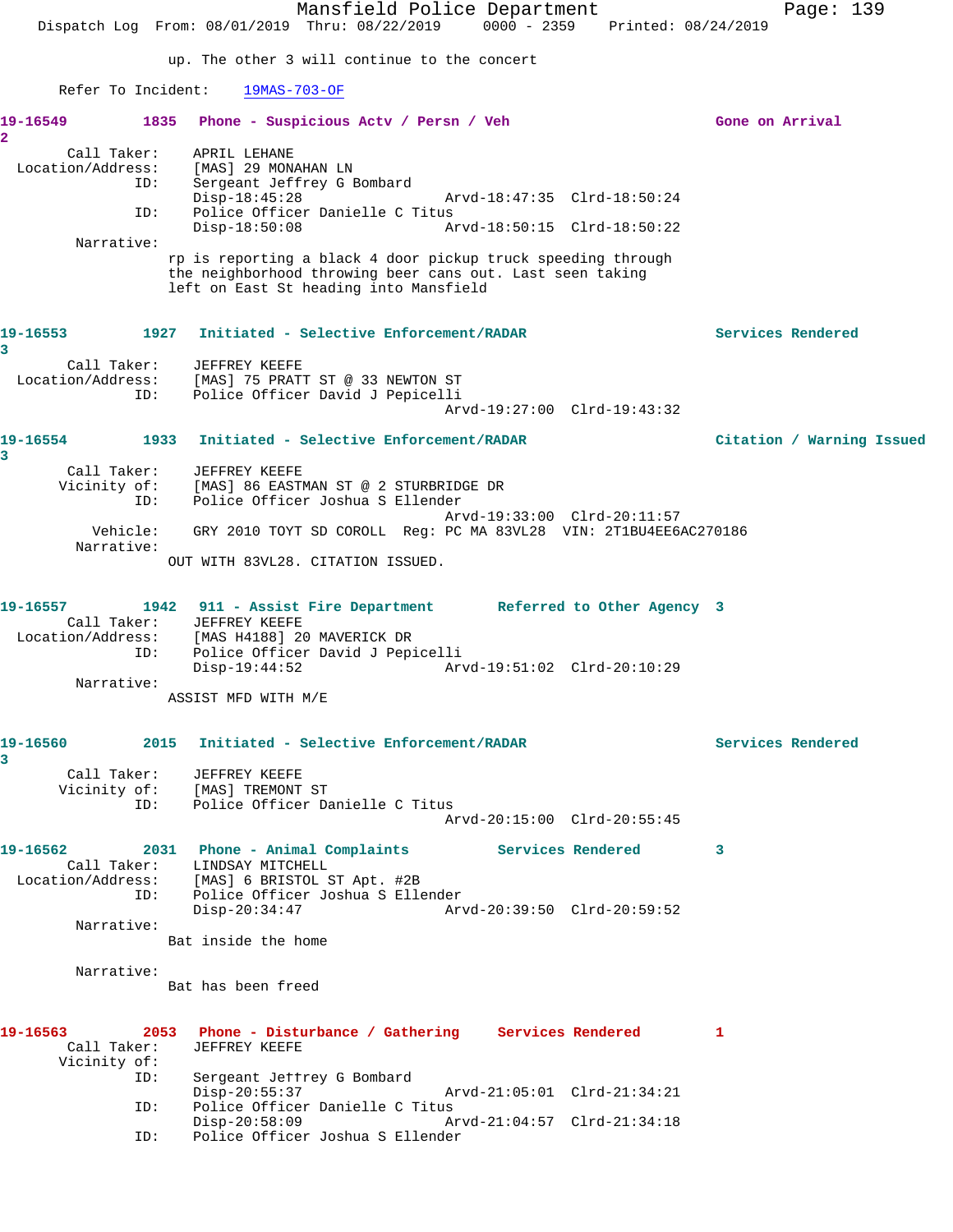|                                                                                                                   | Dispatch Log From: 08/01/2019 Thru: 08/22/2019 0000 - 2359 Printed: 08/24/2019                                                                             | Mansfield Police Department                                                                                                                                                                                                                                                                             |                                                                                           |                 |   | Page: 140 |  |
|-------------------------------------------------------------------------------------------------------------------|------------------------------------------------------------------------------------------------------------------------------------------------------------|---------------------------------------------------------------------------------------------------------------------------------------------------------------------------------------------------------------------------------------------------------------------------------------------------------|-------------------------------------------------------------------------------------------|-----------------|---|-----------|--|
| ID:<br>Narrative:                                                                                                 | $Disp-21:03:46$<br>$Disp-21:05:08$                                                                                                                         | Police Officer David J Pepicelli                                                                                                                                                                                                                                                                        |                                                                                           | $Clrd-21:07:09$ |   |           |  |
| 19-16568<br>Call Taker:<br>Location/Address:<br>ID:<br>Narrative:                                                 | 2129 Initiated - Follow up Investigation Spoken To<br>LINDSAY MITCHELL                                                                                     | Police Officer David J Pepicelli                                                                                                                                                                                                                                                                        | Arvd-21:29:00 Clrd-21:32:30                                                               |                 | 3 |           |  |
| 19-16569 2144 Initiated - Proactive Patrol Building Checked / Secured                                             |                                                                                                                                                            |                                                                                                                                                                                                                                                                                                         |                                                                                           |                 |   | 3         |  |
| ID:                                                                                                               | Call Taker: JEFFREY KEEFE<br>Vicinity of: [MAS 2] 60 FORBES BLVD                                                                                           | Police Officer Danielle C Titus                                                                                                                                                                                                                                                                         | Arvd-21:44:00 Clrd-21:51:34                                                               |                 |   |           |  |
| ID:                                                                                                               | 2228 Initiated - Proactive Patrol Services Rendered<br>Call Taker: JEFFREY KEEFE<br>Vicinity of: [MAS] 4 ERICK RD @ 15 BONNEY LN                           | Police Officer Joshua S Ellender                                                                                                                                                                                                                                                                        | Arvd-22:28:00 Clrd-22:38:23                                                               |                 | 3 |           |  |
| 19-16572<br>Location/Address: [MAS H1259] 3 LEONARD ST<br>ID:<br>ID:<br>ID:<br>Vehicle:<br>Vehicle:<br>Narrative: | 2246 911 - Motor Veh Acc - Hit & Run Standby<br>Call Taker: JAMES VIERA<br>$Disp-22:47:16$<br>$Disp-22:47:16$<br>$Disp-22:55:04$<br>towards Willow Street. | Police Officer Joshua S Ellender<br>Police Officer David J Pepicelli<br>Police Officer Danielle C Titus<br>WHI 2019 SUBA CROSST Reg: PC MA 8VB316 VIN: JF2GTACC0K8210475<br>BLU 2017 HOND SD CIVIC Req: PC MA 965VX5 VIN: 19XFC2F51HE228124<br>Caller states vehicle struck his parked vehicle and left | Arvd-22:54:59 Clrd-23:22:26<br>Arvd-22:52:08 Clrd-23:22:22<br>Arvd-22:55:17 Clrd-23:02:23 |                 | 1 |           |  |
| Narrative:<br>Narrative:                                                                                          | State PD                                                                                                                                                   | Achins responding. Information relayed to Xfinity detail and                                                                                                                                                                                                                                            |                                                                                           |                 |   |           |  |
| Narrative:                                                                                                        | Achins on location<br>offending vehicle                                                                                                                    | Ofc Pepicelli will attempt to contact the owner of the                                                                                                                                                                                                                                                  |                                                                                           |                 |   |           |  |
| Narrative:                                                                                                        | operation                                                                                                                                                  | Operator will be charges with leaving the scene, unsafe                                                                                                                                                                                                                                                 |                                                                                           |                 |   |           |  |
| Refer To Accident:<br>Refer To Summons:<br>Summons:<br>Address:<br>Age:<br>Charges:                               | $19MAS-303-AC$<br>$19MAS-458-AR$<br>ROONEY, MEGHAN M<br>401 STANDPIPE DR<br>37<br>UNSAFE OPERATION OF MV                                                   | ROCKLAND, MA<br>LEAVE SCENE OF PROPERTY DAMAGE                                                                                                                                                                                                                                                          |                                                                                           |                 |   |           |  |
| 19-16575<br>2306                                                                                                  |                                                                                                                                                            | Phone - Erratic Oper MV / Road Rage Unfounded/Unverifed                                                                                                                                                                                                                                                 |                                                                                           |                 | 3 |           |  |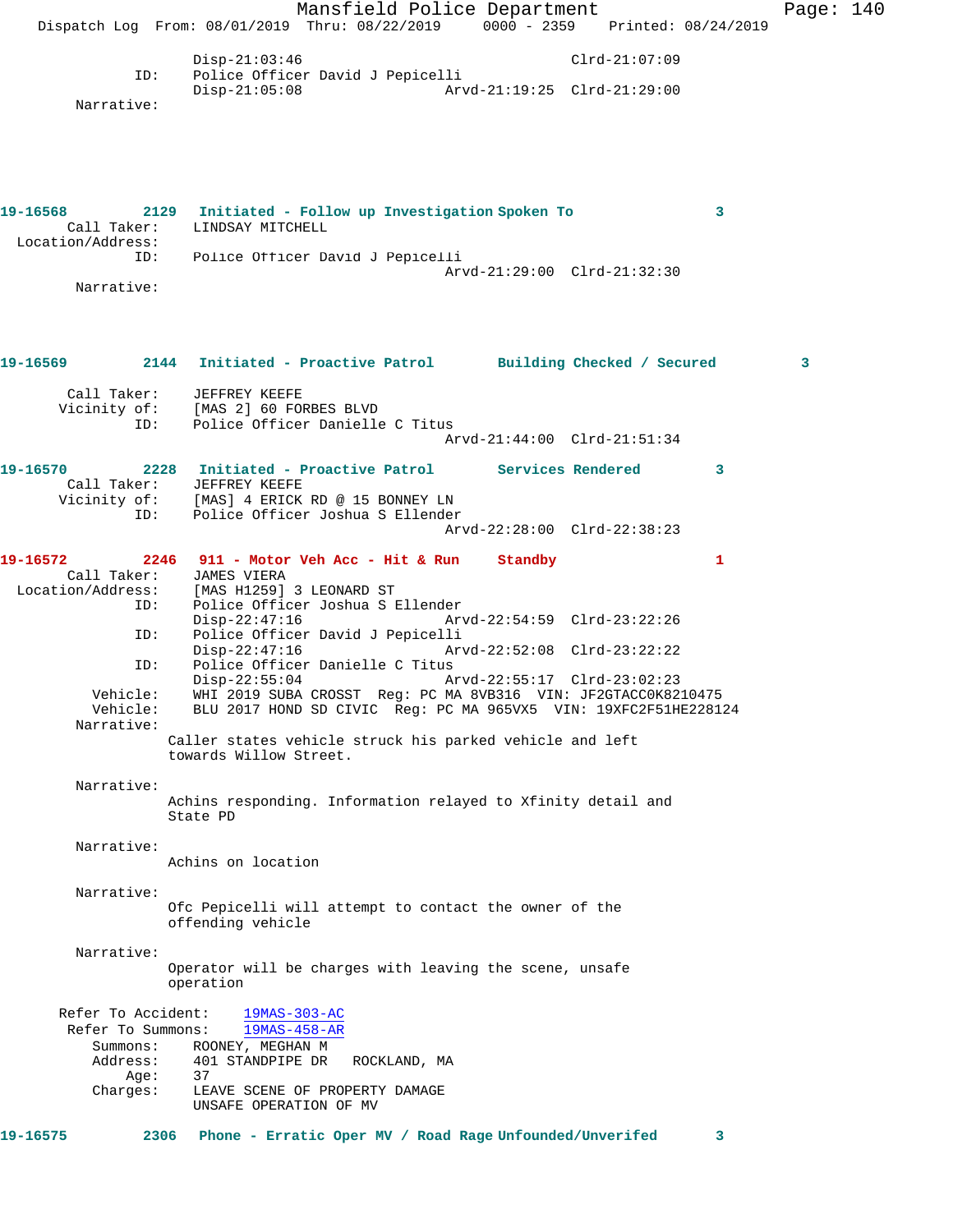Mansfield Police Department Page: 141 Dispatch Log From: 08/01/2019 Thru: 08/22/2019 0000 - 2359 Printed: 08/24/2019 Call Taker: LINDSAY MITCHELL Location/Address: [MAS] 400 RTE 140 NB @ 287 CHAUNCY ST ID: Police Officer Danielle C Titus Disp-23:06:00 Clrd-23:10:27 ID: Sergeant Jeffrey G Bombard Disp-23:06:00 Clrd-23:10:27 Vehicle: GRY 2014 NISS ROGUE Reg: PC MA 13PY67 VIN: 5N1AT2MV5EC869952 Narrative: Report of a vehicle all over the roadway with its lights off. Officers checking the area. RP got onto Rte 95 and is no longer behind the MV. Second caller reports the vehicle in question got on Rte 95NB. Checked the area unable to location. Information relayed to State PD and Foxboro PD **19-16574 2313 Initiated - Proactive Patrol Services Rendered 3**  Call Taker: LINDSAY MITCHELL Location/Address: [MAS 840] 280 SCHOOL ST ID: Police Officer Danielle C Titus Arvd-23:13:00 Clrd-23:06:00 ID: Police Officer Danielle C Titus Disp-23:10:27 Arvd-23:18:36 Clrd-23:22:27 **For Date: 08/12/2019 - Monday 19-16578 0033 Initiated - Proactive Patrol Building Checked / Secured 3** Call Taker: JEFFREY KEEFE Vicinity of: [MAS 907E] 390 WEST ST ID: Patrolman David Schepis Arvd-00:33:00 Clrd-00:37:48 **19-16579 0039 Initiated - Proactive Patrol Services Rendered 3**  Call Taker: JEFFREY KEEFE Vicinity of: [MAS 840] 280 SCHOOL ST ID: Patrolman David Schepis Arvd-00:39:00 Clrd-00:44:09 **19-16580 0048 Initiated - Proactive Patrol Building Checked / Secured 3** Call Taker: JEFFREY KEEFE Vicinity of: [MAS 814] 50 WEST CHURCH ST ID: Police Officer Meghan Birnie Arvd-00:48:00 Clrd-00:53:37 **19-16582 0055 Initiated - Building Check Building Checked / Secured 3** Call Taker: JAMES VIERA Location/Address: [MAS 927] 50 PLYMOUTH ST ID: Patrolman David Schepis Arvd-00:55:00 Clrd-00:57:09 **19-16585 0127 Initiated - Proactive Patrol Spoken To 3**  Call Taker: JEFFREY KEEFE Location/Address: [MAS 281A] 1 CROCKER ST ID: Police Officer Meghan Birnie Arvd-01:27:00 Clrd-01:40:40 ID: Police Officer Michelle Bellevue Disp-01:31:16 Arvd-01:31:20 Clrd-01:40:40 ID: Police Officer Donald MacLean Disp-01:35:02 Arvd-01:35:05 Clrd-01:40:40 Narrative: OFF WITH A MALE PARTY. Narrative: MALE PARTY WAS WAITING FOR A TRAIN TO TAKE TO BOSTON. HE WILL TAKE AN UBER TO AN AREA HOTEL. Narrative: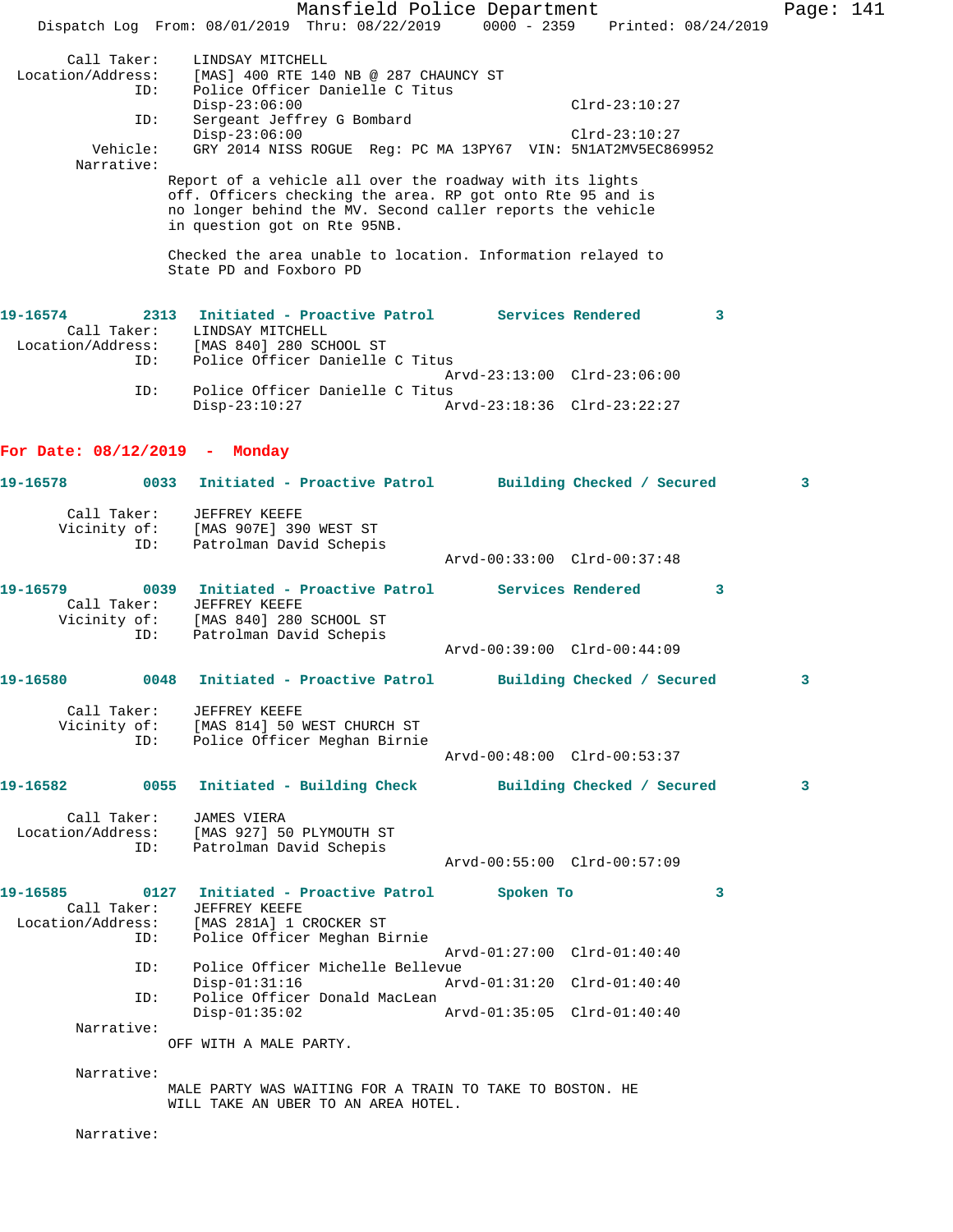Mansfield Police Department Fage: 142 Dispatch Log From: 08/01/2019 Thru: 08/22/2019 0000 - 2359 Printed: 08/24/2019 SECOND MALE PARTY WAS OUT FOR A WALK AND WILL BE HEADED HOME. **19-16586 0150 Initiated - Proactive Patrol Building Checked / Secured 3** Call Taker: JEFFREY KEEFE Location/Address: [MAS 1002] 250 EAST ST ID: Police Officer Michelle Bellevue Arvd-01:50:00 Clrd-01:58:12 **19-16590 0217 Initiated - Building Check Services Rendered 3**  Call Taker: LINDSAY MITCHELL Location/Address: [MAS 451B] 500 EAST ST ID: Police Officer Michelle Bellevue Arvd-02:17:00 Clrd-02:21:47 **19-16592 0224 Initiated - Building Check Building Checked / Secured 3** Call Taker: JAMES VIERA Location/Address: [MAS] 4 ERICK RD @ 15 BONNEY LN ID: Police Officer Michelle Bellevue Arvd-02:24:00 Clrd-02:32:32 **19-16597 0312 Initiated - Building Check Services Rendered 3**  Call Taker: LINDSAY MITCHELL Location/Address: [MAS 900A] 242 CHAUNCY ST Apt. #1 ID: Police Officer Meghan Birnie Arvd-03:12:00 Clrd-03:13:21 **19-16598 0350 Initiated - Proactive Patrol Building Checked / Secured 3** Call Taker: LINDSAY MITCHELL Location/Address: [MAS 322] 31 HAMPSHIRE ST ID: Patrolman David Schepis Arvd-03:50:00 Clrd-03:51:44 **19-16599 0351 Initiated - Building Check Building Checked / Secured 3** Call Taker: JAMES VIERA Location/Address: [MAS 2] 60 FORBES BLVD ID: Patrolman David Schepis Arvd-03:51:00 Clrd-03:54:12 **19-16600 0354 Initiated - Building Check Building Checked / Secured 3** Call Taker: JAMES VIERA Location/Address: [FOX 137] 250 FOXBOROUGH BLVD ID: Patrolman David Schepis Arvd-03:54:00 Clrd-03:59:57 **19-16606 0652 Initiated - Motor Vehicle Stop Citation / Warning Issued 3**  Call Taker: APRIL LEHANE Location/Address: [MAS] 79 NORTH MAIN ST @ 14 COURT ST ID: Police Officer Meghan Birnie Arvd-06:52:00 Clrd-06:57:05 Vehicle: BLU 2016 HOND PILOT Reg: PC MA 4ES198 VIN: 5FNYF6H58GB050046 Narrative: citation issued for speed **19-16610 0735 Alarm - Alarm - Burglar False / Accidental Alarm 1**  Call Taker: PATRICK FEENEY Location/Address: [MAS 231] 76 COPELAND DR ID: Police Officer Meghan Birnie Disp-07:36:30 Arvd-07:36:33 Clrd-07:40:15 ID: Patrolman David Schepis Disp-07:36:36 Arvd-07:38:12 Clrd-07:40:15 Narrative: Vault small safe; electronic acknowledgement from inside the bank.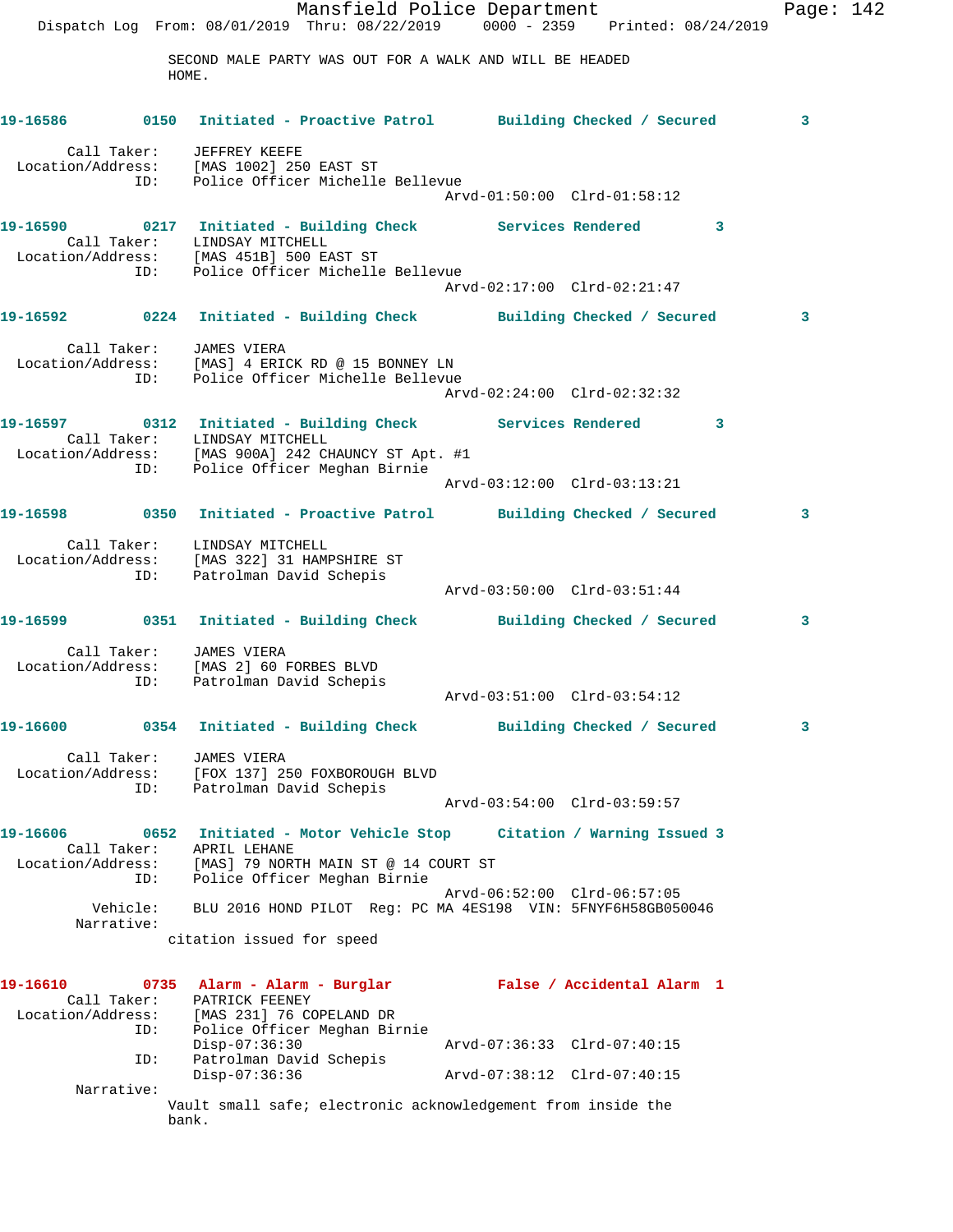Mansfield Police Department Page: 143 Dispatch Log From: 08/01/2019 Thru: 08/22/2019 0000 - 2359 Printed: 08/24/2019 Narrative: Security company calls back attempt to cancel; units updated. Narrative: clear- confirmed accidental **19-16613 0850 Walk-In - Child Safety Seat Program Services Rendered 3**  Call Taker: Support Staff Amanda Crisfulla Location/Address: [MAS 1] 50 WEST ST ID: Police Officer Nicole M Boldrighini<br>Disp-08:52:33 Arvd-0 Disp-08:52:33 Arvd-08:52:40 Clrd-08:52:46 Narrative: 1 child safety seat installed **19-16622 0956 Initiated - Motor Vehicle Stop Verbal Warning 3**  Call Taker: APRIL LEHANE Vicinity of: [MAS] 100 NORTH MAIN ST ID: Executive Lieutenant Francis W Archer JR Arvd-09:56:00 Clrd-10:00:53 Vehicle: BLK 2011 HYUN ELANTR Reg: PC MA 4MV157 VIN: 5NPDH4AE3BH048805 Narrative: crosswalk violation **19-16627 1109 Initiated - Traffic Enforcement / Activity Citation / Warning Issued 2**  Call Taker: APRIL LEHANE Location/Address: [MAS] 562 MAPLE ST @ 3 JENNIFER DR ID: Police Officer John R Armstrong Arvd-11:09:00 Clrd-11:30:02 Vehicle: BLK 2011 VOLK TOUARE Reg: PC MA 7AZ379 VIN: WVGFK9BP9BD007491 **19-16629 1117 Initiated - Proactive Patrol Building Checked / Secured 3** Call Taker: APRIL LEHANE Location/Address: [MAS 840] 280 SCHOOL ST ID: Police Officer Patrick J Pennie Arvd-11:17:00 Clrd-11:31:53 Narrative: Checking the area. **19-16630 1127 Phone - Larceny - Value Unknown Incident Report 2**  Call Taker: APRIL LEHANE Location/Address: [MAS 43] 137 MILL ST ID: Police Officer John R Armstrong Disp-11:30:10 Arvd-11:39:01 Clrd-11:56:33 Narrative: RP from site G11 is reporting a male who was staying with her stole money from her and left prior to her waking up Narrative: See report 19MAS-706 Refer To Summons: 19MAS-469-AR Summons: WEBB, MICHAEL Address: 5405 HARDEE NAPLES, FL Age: 35<br>Charges: LAR LARCENY UNDER \$1200 c266 §30(1) Refer To Incident: 19MAS-706-OF **19-16634 1159 Initiated - Assist Citizen - P S A Services Rendered 3**  Call Taker: APRIL LEHANE Location/Address: ID: Police Officer Nicole M Boldrighini Arvd-11:59:00 Clrd-13:06:59 ID: Sergeant Brian P Thibault Disp-12:00:17 Arvd-12:00:20 Clrd-13:06:59 Vehicle: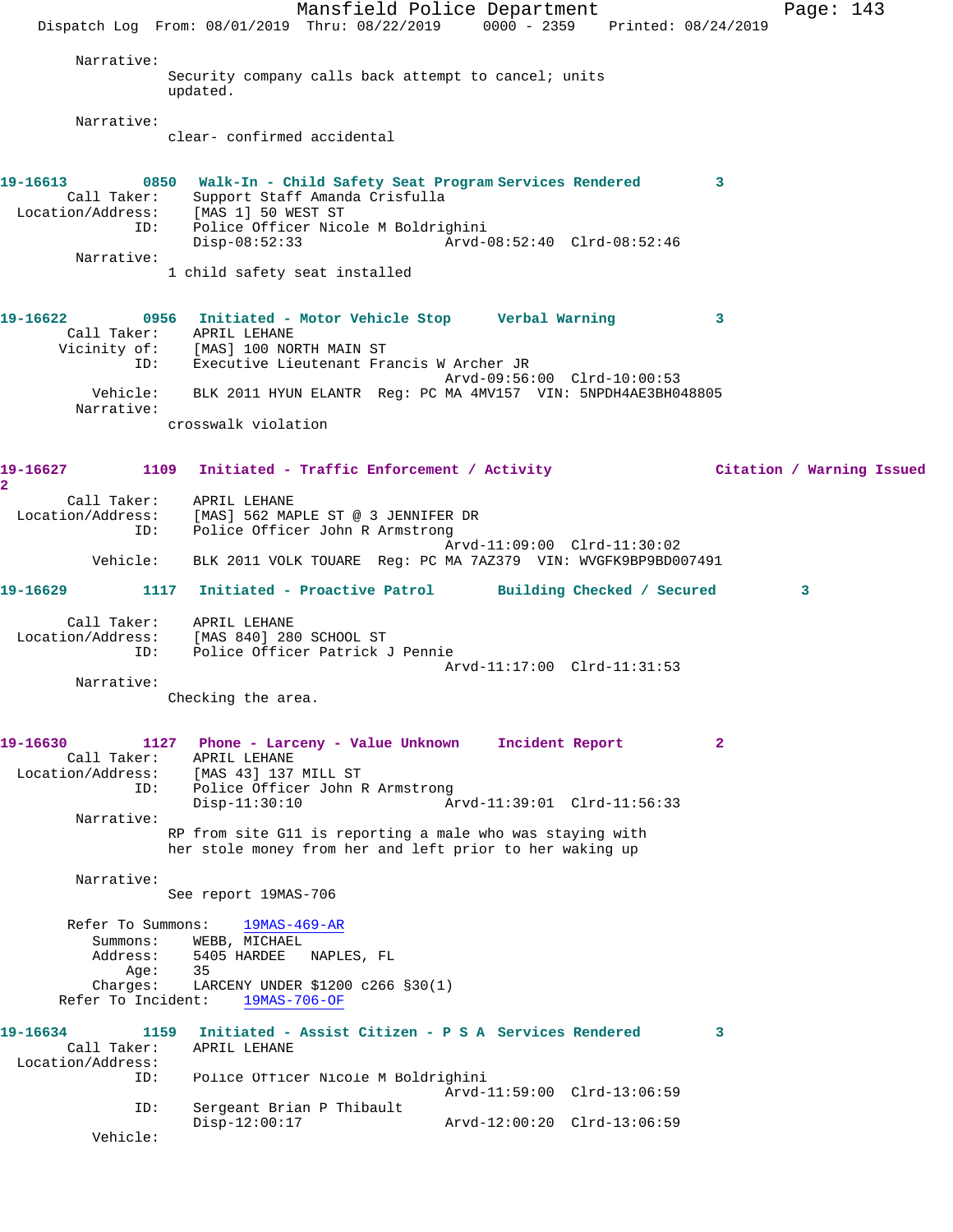Narrative:

**19-16639 1243 Phone - 911 Hang-ups & Verifications Confirmed misdial/Accdntl Call 2**  Call Taker: APRIL LEHANE Location/Address: [MAS H6539] 357 WILLOW ST ID: Police Officer Patrick J Pennie Disp-12:44:02 Arvd-12:51:56 Clrd-12:53:47 Narrative: confirming an accidental 911 call **19-16640 1300 Phone - Motor Veh Acc - No Injury Accident Report 1**  Call Taker: APRIL LEHANE Location/Address: [MAS] 77 PLEASANT ST ID: Police Officer David W Kinahan Disp-13:01:57 Arvd-13:06:31 Clrd-13:28:11 Vehicle: WHI 2013 TOYT TACOMA Reg: PC MA 592WB6 VIN: 5TFUU4EN4DX082104 Vehicle: GRY 2011 HOND FIT Reg: PC MA 7CT388 VIN: JHMGE8H57BC014184 Refer To Accident: 19MAS-300-AC **19-16644 1328 Initiated - Assist Law Enfrc Agncy Services Rendered 3**  Call Taker: APRIL LEHANE Location/Address: [MAS 417G] 17 FRANCIS AVE Apt. #01 ID: Detective Sergeant Christopher H Baker Arvd-13:28:00 Clrd-14:03:12 Narrative: assisting MSP Narrative: MSP has one male in custody **19-16648 1340 Initiated - Assist Citizen - P S A Services Rendered 3**  Call Taker: MEGHAN MILLS Location/Address: [MAS] 500 EAST ST ID: Sergeant Brian P Thibault Arvd-13:40:00 Clrd-14:24:19 Narrative: IN LOBBY TO SPEAK TO PARTY REGARDING RELEASE OF A VEHICLE **19-16654 1422 Initiated - Traffic Enforcement / Activity Services Rendered 2**  Call Taker: APRIL LEHANE Vicinity of: [MAS] 100 OTIS ST ID: Police Officer Patrick J Pennie Arvd-14:22:00 Clrd-14:39:54 Narrative: NO VIOLATIONS **19-16658 1503 Initiated - Child Safety Seat Program Services Rendered 3**  Call Taker: APRIL LEHANE Location/Address: [MAS 153] 50 WEST ST ID: Police Officer Nicole M Boldrighini Arvd-15:03:00 Clrd-15:24:38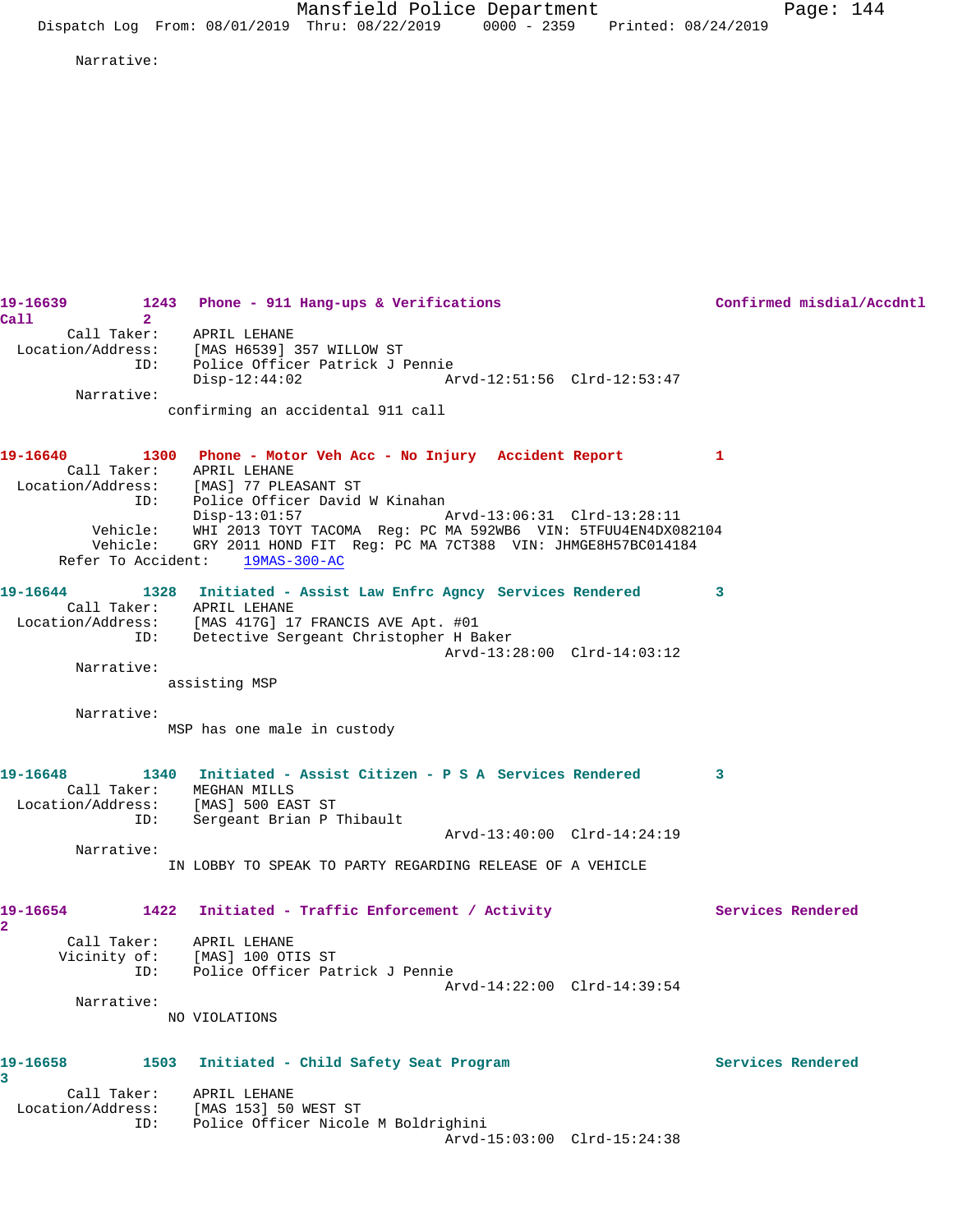Mansfield Police Department Page: 145 Dispatch Log From: 08/01/2019 Thru: 08/22/2019 0000 - 2359 Printed: 08/24/2019 Vehicle: GRY 2016 VOLV S60 Reg: PC MA 9PE851 VIN: LYV612TK2GB103112<br>Vehicle: BLK 2016 ACCORD Reg: PC RI 93946 VIN: 1HGCR2F32GA117343 BLK 2016 ACCORD Reg: PC RI 93946 VIN: 1HGCR2F32GA117343 Narrative: Ofc. Boldrighini installing a child safety seat. Narrative: 2 seats installed **19-16660 1607 Phone - Alarm - Burglar Confirmed misdial/Accdntl Call 1** Call Taker: APRIL LEHANE Location/Address: [MAS H2948] 56 PATTYS RD ID: Police Officer Danielle C Titus Disp-16:11:07 Arvd-16:17:38 Clrd-16:21:32 ID: Police Officer Patrick J Pennie Disp-16:11:55 Arvd-16:17:40 Clrd-16:21:32 Vehicle: GRY 2016 VOLV S60 Reg: PC MA 5HN351 VIN: YV1612TK7G2402008 Vehicle: BRO 2012 VOLV S60 Reg: PC MA 462VY4 VIN: YV1622FS8C2044890 Narrative: alarm company reporting alarm activation,wrong passcode was given **19-16661 1616 Phone - Motor Veh Acc - No Injury Accident Report 1**  Call Taker: APRIL LEHANE Location/Address: [MAS] 259 OAKLAND ST @ 34 MAPLE ST Sergeant Jeffrey G Bombard<br>Disp-16:16:59 Arvd-16:21:43 Clrd-16:28:25 ID: Police Officer David J Pepicelli Disp-16:17:03 Arvd-16:21:45 Clrd-16:53:53 Vehicle: GRN 2001 ACUR 32CL Reg: PC MA 2BK638 VIN: 19UYA42461A025599 Vehicle: TAN 2007 AURA Reg: PC RI FD452 VIN: 1G8ZS57N77F157753 Narrative: 911 call reporting a 2 car mva with no injuries Narrative: citation issued for failure to yield Refer To Accident: 19MAS-301-AC **19-16671 1833 Initiated - Motor Vehicle Stop Citation / Warning Issued 3**  Call Taker: CARLY MORIARTY Location/Address: [MAS 10A] 305 FORBES BLVD ID: Police Officer David J Pepicelli Arvd-18:33:00 Clrd-18:39:18 Vehicle: GRY 2020 TOYT 4D COROLLA Reg: PC MA 5RR544 **19-16672 1841 911 - Assist Citizen - P S A Spoken To 3**  Call Taker: PATRICK FEENEY Location/Address: [MAS H4420] 525 NORTH MAIN ST ID: Police Officer Danielle C Titus<br>Disp-18:44:09 Ar Disp-18:44:09 Arvd-19:00:11 Clrd-19:07:31 Narrative: Caller reports that Columbia Gas did work on the street and came onto her property and used water from the hose illegaly sometime last week. Narrative: PTL. TITUS SPOKE WITH THE FEMALE'S HUSBAND AND ADVISED THEM OF THEIR OPTIONS **19-16673 1902 Initiated - Selective Enforcement/RADAR Citation / Warning Issued 3**  Call Taker: NICHOLAS GOYETTE Location/Address: [MAS] ELM ST ID: Police Officer David J Pepicelli Arvd-19:02:00 Clrd-20:08:02 Vehicle: BLK 2016 HOND ACCORD Reg: PC MA 1RJY65 VIN: 1HGCR2F32GA231360 Vehicle: BLK 2016 MERZ C300W4 Reg: PC MA 2BS545 VIN: 55SWF4KB6GU137212 Narrative: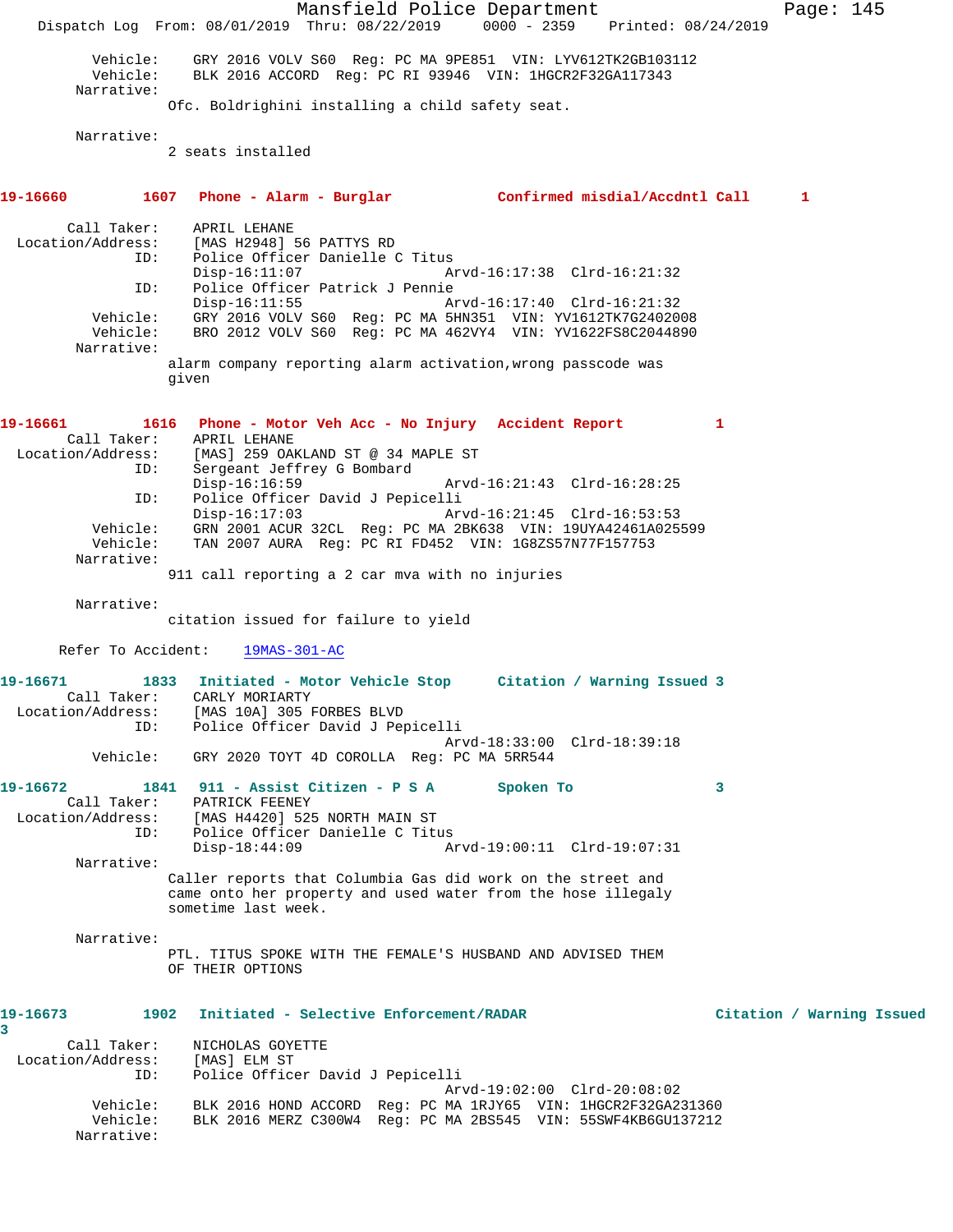Mansfield Police Department Page: 146 Dispatch Log From: 08/01/2019 Thru: 08/22/2019 0000 - 2359 Printed: 08/24/2019 Traffic enforcement in the area. Narrative: Out with MA 1RJY65. RO cited for failure to inspect and speeding. Offence occurred at Coach @ Elm Narrative: Out with MA 2BS545. Operator cited for speed **19-16674 1911 Initiated - Motor Vehicle Stop Citation / Warning Issued 3**  Call Taker: NICHOLAS GOYETTE Vicinity of: [MAS 425] 6 PARK ROW ID: Police Officer Danielle C Titus Arvd-19:11:00 Clrd-19:20:17 Vehicle: GRY 2018 INFI QX30 Reg: PC MA 2TD382 VIN: SJKCH5CR3JA041762 Narrative: Out with MA 2TD382 showing EXPI Narrative: Clear, able to renew online RO cited. **19-16679 2050 Initiated - Motor Vehicle Stop Citation / Warning Issued 3**  Call Taker: NICHOLAS GOYETTE Location/Address: [MAS] 375 WEST ST @ 300 RTE 140 NB ID: Police Officer Danielle C Titus Arvd-20:50:00 Clrd-20:57:50 Vehicle: GRN 1998 CHEV UT BLAZER Reg: PC MA 6SF742 VIN: 1GNDT13W5W2105071 Narrative: Out with MA 6SF742. RO cited for failure to inspect. **19-16680 2050 Initiated - Motor Vehicle Stop Citation / Warning Issued 3**  Call Taker: CARLY MORIARTY Location/Address: [MAS] 86 EASTMAN ST @ 789 EAST ST ID: Police Officer Patrick J Pennie Arvd-20:50:00 Clrd-20:56:20 Vehicle: BLK 2006 MAZD UT TRIBUT Reg: PC MA 6LK655 VIN: 4F2YZ92Z36KM03623 Vehicle: BLK 2006 MAZD TL TRIBUT Reg: PC MA 6LK655 VIN: 4F2YZ92Z36KM03623 Narrative: Out with 6LK655. Operator cited for speed **19-16682 2108 Initiated - Proactive Patrol Building Checked / Secured 3** Call Taker: NICHOLAS GOYETTE Location/Address: [MAS 281A] 1 CROCKER ST<br>ID: Police Officer Danielle Police Officer Danielle C Titus Arvd-21:08:00 Clrd-21:24:43 Narrative: Checking the area. **19-16686 2144 Phone - Suspicious Actv / Persn / Veh Unfounded/Unverifed 2**  Call Taker: NICHOLAS GOYETTE Location/Address: [MAS 322] 31 HAMPSHIRE ST ID: Police Officer Danielle C Titus Disp-21:46:50 Arvd-21:51:21 Clrd-21:53:53<br>ID: Sergeant Jeffrey G Bombard Sergeant Jeffrey G Bombard Disp-21:46:53 Arvd-21:51:22 Clrd-21:53:55 Narrative: RP calling to report a white van containing 4 parties inside are possibly drinking, parked in the side lot with no other mvs around. Narrative: Clear, nothing found matching the description after area check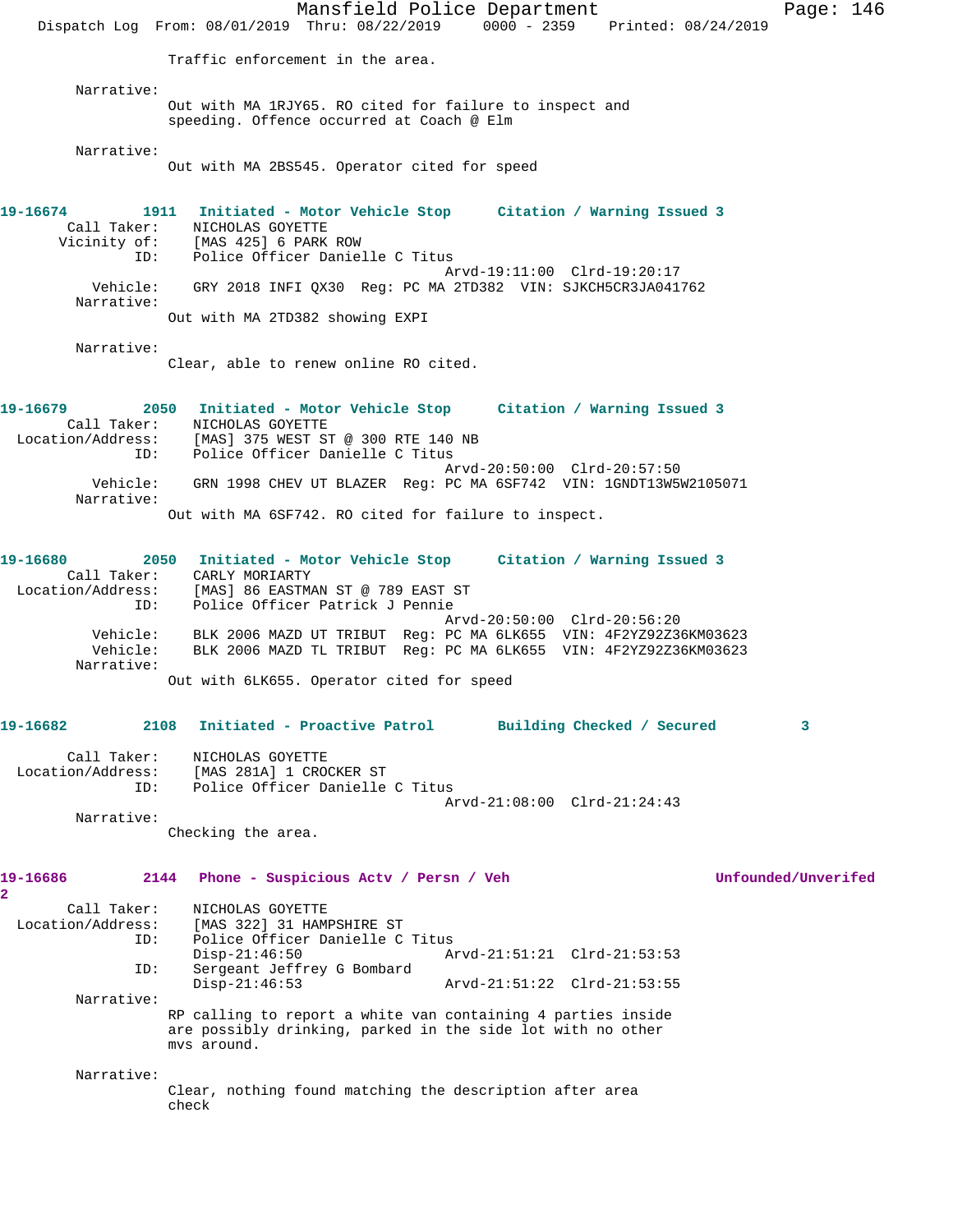Mansfield Police Department Page: 147 Dispatch Log From: 08/01/2019 Thru: 08/22/2019 0000 - 2359 Printed: 08/24/2019 **19-16688 2200 Phone - Follow up Investigation Spoken To 3**  Call Taker: <br> NICHOLAS GOYETTE<br>
Location/Address: [MAS 64D] 11 HAM! [MAS 64D] 11 HAMPSHIRE ST ID: Sergeant Jeffrey G Bombard Disp-22:01:06 Arvd-22:01:13 Clrd-22:04:02<br>TD: Police Officer Danielle C Titus Police Officer Danielle C Titus<br>Disp-22:01:08 Ar Disp-22:01:08 Arvd-22:01:10 Clrd-22:04:01 Narrative: Units checking an additional lot after RP called again, Sgt. Bombard reports the van has Columbia Gas printed on the side. Narrative: Ofc. Titus reports the worker is on lunch break and by himself, no alcohol. **19-16689 2203 Initiated - Proactive Patrol Building Checked / Secured 3** Call Taker: NICHOLAS GOYETTE Location/Address: [MAS] 4 ERICK RD @ 15 BONNEY LN ID: Police Officer Patrick J Pennie Arvd-22:03:00 Clrd-22:29:43 Narrative: Checking the area. **19-16692 2238 Phone - Assist Fire Department Services Rendered 3**  Call Taker: NICHOLAS GOYETTE Location/Address: [MAS H3672] 82 COTTAGE ST ID: Police Officer Danielle C Titus<br>Disp-22:40:20 A: Disp-22:40:20 Arvd-22:43:51 Clrd-22:58:27 ID: Police Officer David J Pepicelli Disp-22:41:25 Arvd-22:41:41 Clrd-22:56:45 Narrative: Out to assist MFD **19-16693 2243 Phone - Disturbance / Gathering Summons 1**  Call Taker: NICHOLAS GOYETTE Location/Address: [MAS 127F] 31 SUFFOLK RD ID: Police Officer Patrick J Pennie Disp-22:44:51 Arvd-22:54:31 Clrd-23:21:13<br>Vehicle: GRY 2013 HOND 4D ACCORD Req: PC RI RU232 GRY 2013 HOND 4D ACCORD Reg: PC RI RU232 Narrative: RP calling to report an employee altercation in the last hour, one of the involved parties has since left but the other that is on scene reports vandalism done to his mv Narrative: PTL. PENNIE REQUESTING THE FD FOR AN EVALUATION Narrative: Clear, Ofc. Pennie states the victim was serviced by MFD with a pt. refusal. See AR report for further Refer To Summons: 19MAS-455-AR Summons: HARRIS, BARRON<br>Address: 90 FILLMORE ST 90 FILLMORE ST Apt. #B PROVIDENCE, RI<br>32 Age: Charges: A&B MOTOR VEH, MALICIOUS DAMAGE TO c266 §28(a) **19-16695 2257 Phone - Well Being Check Investigated - No Report 3**  Call Taker: DAVID SULLIVAN<br>Location/Address: [MAS 2] 60 FORE ess: [MAS 2] 60 FORBES BLVD<br>ID: Police Officer David J Police Officer David J Pepicelli Disp-22:59:24 Arvd-23:01:56 Clrd-23:09:07<br>ID: Sergeant Jeffrey G Bombard Sergeant Jeffrey G Bombard<br>Disp-22:59:28 Disp-22:59:28 Arvd-23:01:54 Clrd-23:07:43<br>ID: Police Officer Danielle C Titus Police Officer Danielle C Titus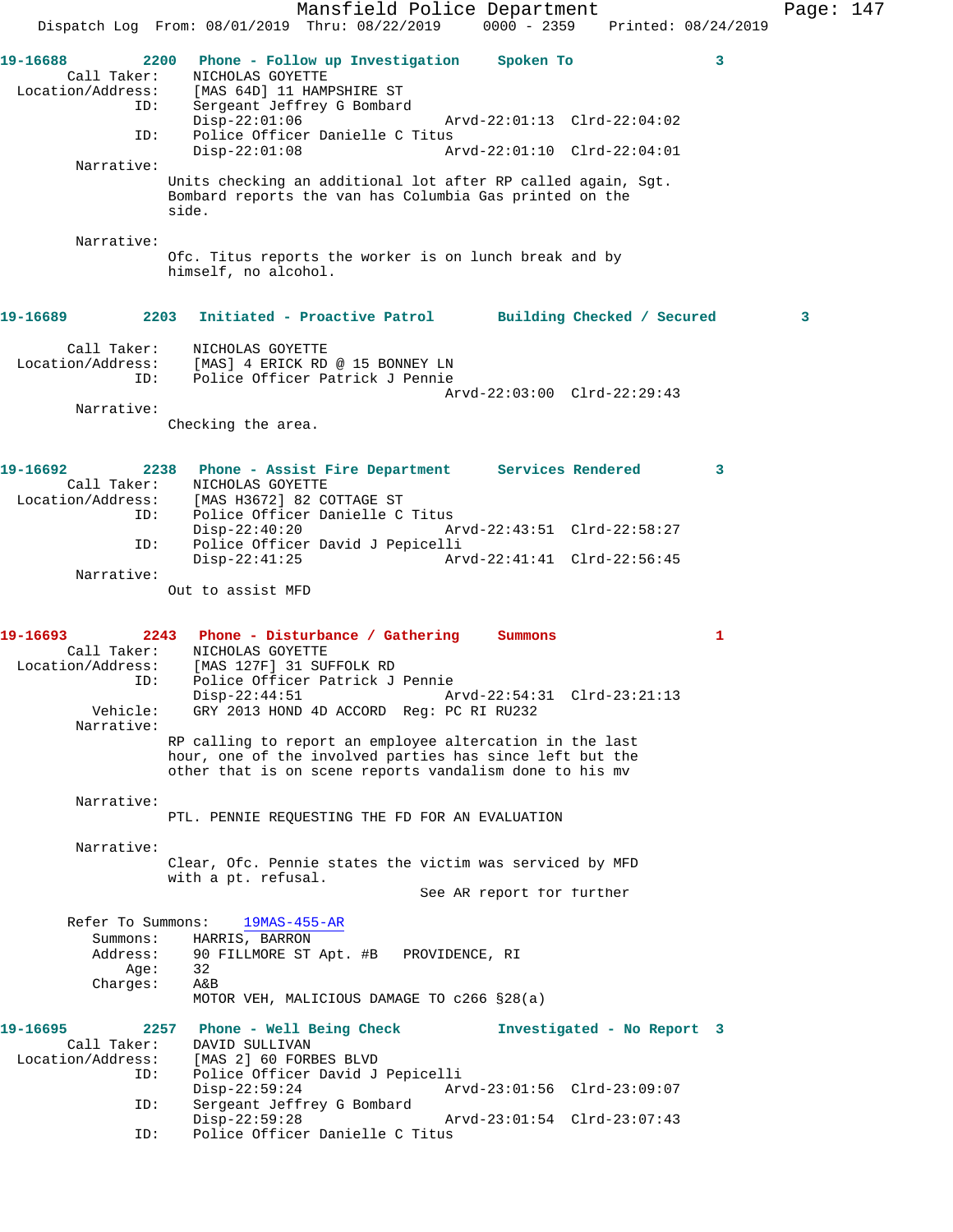Disp-22:59:31 Arvd-23:03:28 Clrd-23:29:16 Vehicle: Narrative:

Narrative:

Narrative:

| 19-16696                         | 2259<br>Phone - Well Being Check                                                                                                                                                                                                         | Spoken To                   | 3                               |
|----------------------------------|------------------------------------------------------------------------------------------------------------------------------------------------------------------------------------------------------------------------------------------|-----------------------------|---------------------------------|
| Call Taker:                      | NICHOLAS GOYETTE                                                                                                                                                                                                                         |                             |                                 |
|                                  | Location/Address: [MAS 43] 137 MILL ST                                                                                                                                                                                                   |                             |                                 |
| ID:                              | Sergeant Jeffrey G Bombard                                                                                                                                                                                                               |                             |                                 |
|                                  | $Disp-23:07:48$                                                                                                                                                                                                                          | Arvd-23:16:23 Clrd-23:39:42 |                                 |
| ID:                              | Police Officer David J Pepicelli                                                                                                                                                                                                         |                             |                                 |
|                                  | $Disp-23:09:10$                                                                                                                                                                                                                          | Arvd-23:16:25 Clrd-23:58:11 |                                 |
| Narrative:                       |                                                                                                                                                                                                                                          |                             |                                 |
|                                  | RP requesting a well-being check on a femlae party inside a<br>camper, unable to be raised. RP states she had a verbal<br>argument with her husband earlier but now wont answer the<br>door, RP confirms the husband is not in the area. |                             |                                 |
| Narrative:                       |                                                                                                                                                                                                                                          |                             |                                 |
|                                  | SGT. BOMBARD REPORTING THE FEMALE IS NOT AT THE CAMP GROUND                                                                                                                                                                              |                             |                                 |
|                                  | ACCORDING TO A FELLOW CAMPER, THEY SAW THE MALE PARTY                                                                                                                                                                                    |                             |                                 |
|                                  | INVOLVED IN THE PRIOR INCIDENT PARKED AT BRISTOL PLAZA AND                                                                                                                                                                               |                             |                                 |
|                                  | THEY WILL BE CHECKING ON HIM                                                                                                                                                                                                             |                             |                                 |
|                                  |                                                                                                                                                                                                                                          |                             |                                 |
| Narrative:                       |                                                                                                                                                                                                                                          |                             |                                 |
|                                  | Sgt. Bombard reports stephen and a fellow camper haven't                                                                                                                                                                                 |                             |                                 |
|                                  | seen the involved in the past hour                                                                                                                                                                                                       |                             |                                 |
|                                  |                                                                                                                                                                                                                                          |                             |                                 |
|                                  |                                                                                                                                                                                                                                          |                             |                                 |
| For Date: $08/13/2019$ - Tuesday |                                                                                                                                                                                                                                          |                             |                                 |
| 19-16700                         | Initiated - Proactive Patrol<br>0111                                                                                                                                                                                                     |                             | 3<br>Building Checked / Secured |
| Call Taker:                      | NICHOLAS GOYETTE                                                                                                                                                                                                                         |                             |                                 |
| Location/Address:                | [MAS 253] 330 PRATT ST Apt. #A                                                                                                                                                                                                           |                             |                                 |

Arvd-01:11:00 Clrd-01:15:02

 Narrative: Checking the area.

ID: Police Officer Andrew J Kelley

| 19-16701          | Citation / Warning Issued 3<br>Initiated - Motor Vehicle Stop<br>0118 |
|-------------------|-----------------------------------------------------------------------|
| Call Taker:       | NICHOLAS GOYETTE                                                      |
| Location/Address: | [MAS] OLD COLONY WAY                                                  |
| ID:               | Police Officer Michelle Bellevue                                      |
|                   | Arvd-01:18:00 Clrd-01:40:23                                           |
| ID:               | Police Officer Donald MacLean                                         |
|                   | $Disp-01:21:52$<br>Arvd-01:25:02 Clrd-01:25:04                        |
| Vehicle:          | RED 2016 JEEP GRANDC Req: PC MA 217XJ8 VIN: 1C4RJFAG1GC355531         |
| Narrative:        |                                                                       |
|                   | Out with MA 217XJ8. Operator cited for number plate                   |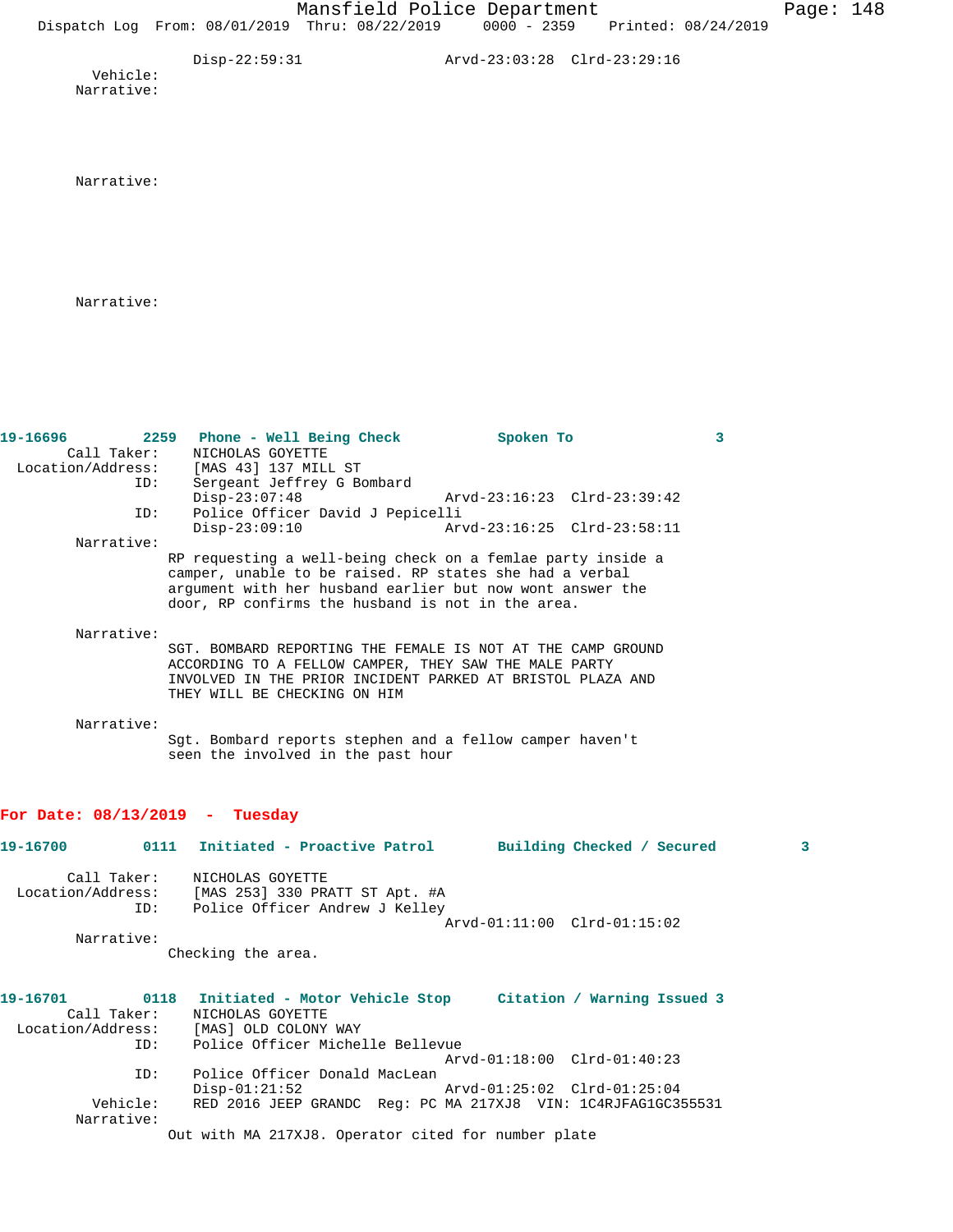Mansfield Police Department Fage: 149 Dispatch Log From: 08/01/2019 Thru: 08/22/2019 0000 - 2359 Printed: 08/24/2019 violation **19-16706 0150 Initiated - Proactive Patrol Building Checked / Secured 3** Call Taker: NICHOLAS GOYETTE Location/Address: [MAS 281A] 1 CROCKER ST ID: Police Officer Michelle Bellevue Arvd-01:50:00 Clrd-01:58:02 Narrative: Checking the area. **19-16707 0201 Initiated - Proactive Patrol Building Checked / Secured 3** Call Taker: NICHOLAS GOYETTE Location/Address: [MAS 417] 9 FRANCIS AVE ID: Police Officer Michelle Bellevue Arvd-02:01:00 Clrd-02:14:51 Narrative: Checking the area. **19-16708 0212 Initiated - Proactive Patrol Building Checked / Secured 3** Call Taker: NICHOLAS GOYETTE Location/Address: [MAS 992] 660 EAST ST ID: Police Officer Andrew J Kelley Arvd-02:12:00 Clrd-02:28:58 Narrative: Checking the area. **19-16709 0216 Initiated - Proactive Patrol Building Checked / Secured 3** Call Taker: NICHOLAS GOYETTE Location/Address: [MAS 840] 280 SCHOOL ST ID: Police Officer Donald MacLean Arvd-02:16:00 Clrd-02:28:51 Narrative: Checking the area. **19-16711 0229 Initiated - Proactive Patrol Building Checked / Secured 3** Call Taker: NICHOLAS GOYETTE Location/Address: [MAS 1016] 4 ERICK RD ID: Police Officer Andrew J Kelley Arvd-02:29:00 Clrd-02:39:00 Narrative: Checking the area. **19-16713 0232 Initiated - Proactive Patrol Building Checked / Secured 3** Call Taker: NICHOLAS GOYETTE Location/Address: [MAS 280] 440 FORBES BLVD ID: Police Officer Donald MacLean Arvd-02:32:00 Clrd-02:35:52 Narrative: Checking the area. **19-16715 0238 Initiated - Proactive Patrol Building Checked / Secured 3** Call Taker: NICHOLAS GOYETTE Location/Address: [MAS 322] 31 HAMPSHIRE ST ID: Police Officer Donald MacLean Arvd-02:38:00 Clrd-02:45:32 Narrative: Checking the area.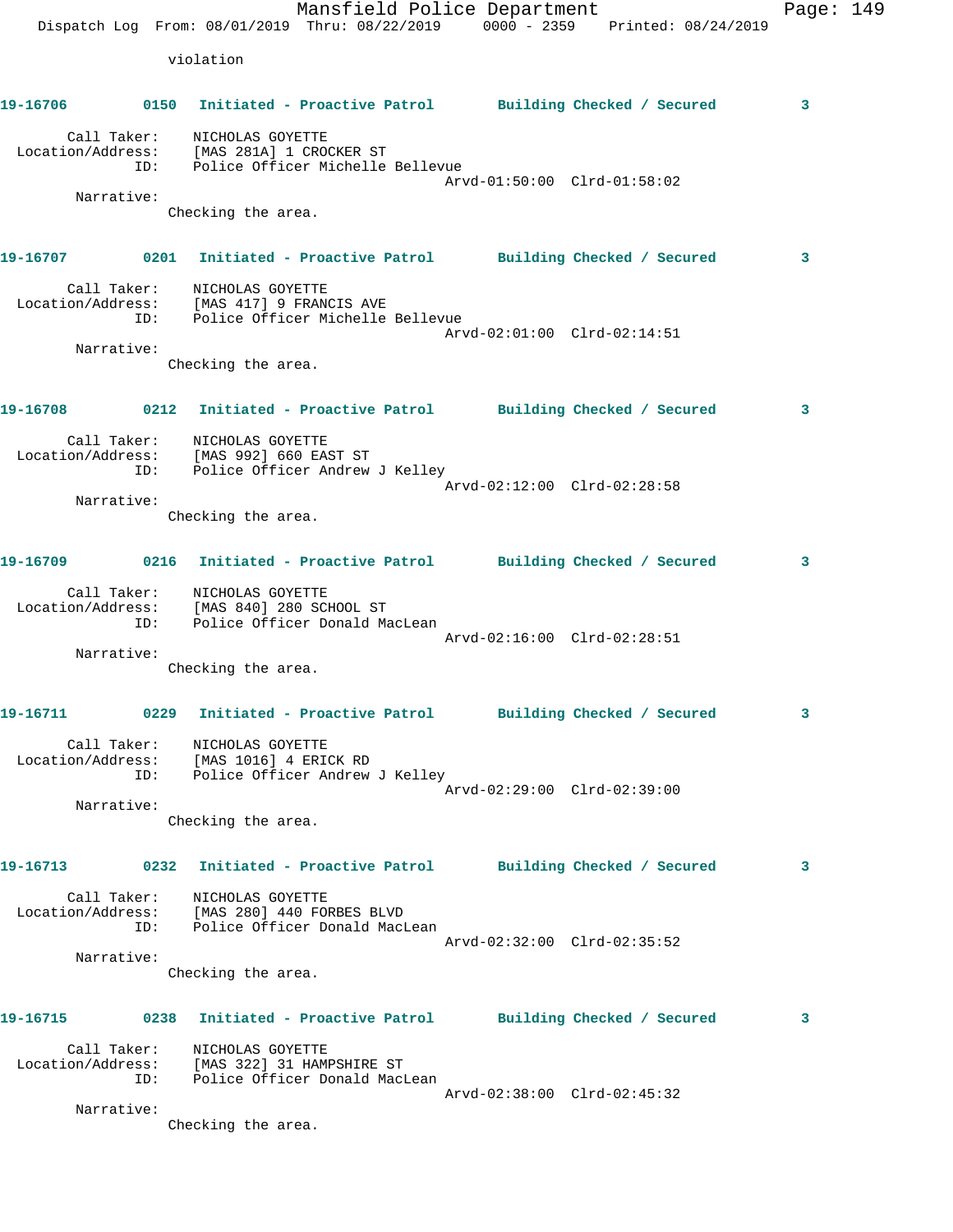**19-16717 0240 Initiated - Proactive Patrol Building Checked / Secured 3** Call Taker: NICHOLAS GOYETTE Location/Address: [MAS 1015] 30 CHAUNCY ST ID: Police Officer Andrew J Kelley Arvd-02:40:00 Clrd-02:45:06 Vehicle: GRY 2018 ALTIMA Reg: PC RI 570499 VIN: 1N4AL3AP9JC272741 Narrative: Checking the area Narrative: Checking on RI 570499. Clear, operator using nearby wifi **19-16718 0248 Initiated - Proactive Patrol Building Checked / Secured 3** Call Taker: NICHOLAS GOYETTE Location/Address: [MAS 411] 60 FORBES BLVD ID: Police Officer Andrew J Kelley Arvd-02:48:00 Clrd-03:07:54 Narrative: Checking the area of the hotels **19-16720 0316 Initiated - Proactive Patrol Building Checked / Secured 3** Call Taker: NICHOLAS GOYETTE Location/Address: [MAS 834] 261 CHAUNCY ST ID: Sergeant Robert S Pierce Arvd-03:16:00 Clrd-03:22:40 Narrative: Checking the area. **19-16724 0622 Initiated - Motor Vehicle Stop Citation / Warning Issued 3**  Call Taker: NICHOLAS GOYETTE Location/Address: [MAS 165] 91 CHAUNCY ST ID: Police Officer Michelle Bellevue Arvd-06:22:00 Clrd-06:28:26 Vehicle: GRY 2014 FORD TAURUS Reg: PC MA 3HC975 VIN: 1FAHP2F87EG183554 Narrative: Out with MA 3HC975. RO cited for crosswalk violation **19-16731 0806 Phone - Well Being Check Gone on Arrival 3**  Call Taker: APRIL LEHANE Vicinity of: [MAS 253] 330 PRATT ST Apt. #A ID: Police Officer Michael T Fitzgerald Disp-08:08:08 Arvd-08:13:45 Clrd-08:13:51 Narrative: rp is reporting an elderly female walking in the area. RP feels she may be confused and is requesting an officer to check on her. She is walking towards Easton. Narrative: Ofc Fitzgerald checked the area. Nobody walking in the area matching description **19-16737 0845 Phone - Suspicious Actv / Persn / Veh Spoken To 2** Call Taker: APRIL LEHANE Location/Address: [MAS] 62 DEER PATH LN Police Officer Michael T Fitzgerald Disp-08:47:09 Arvd-08:52:55 Clrd-08:54:18 ID: Sergeant Thomas R Connor Arvd-08:53:24 Clrd-08:54:18 Narrative: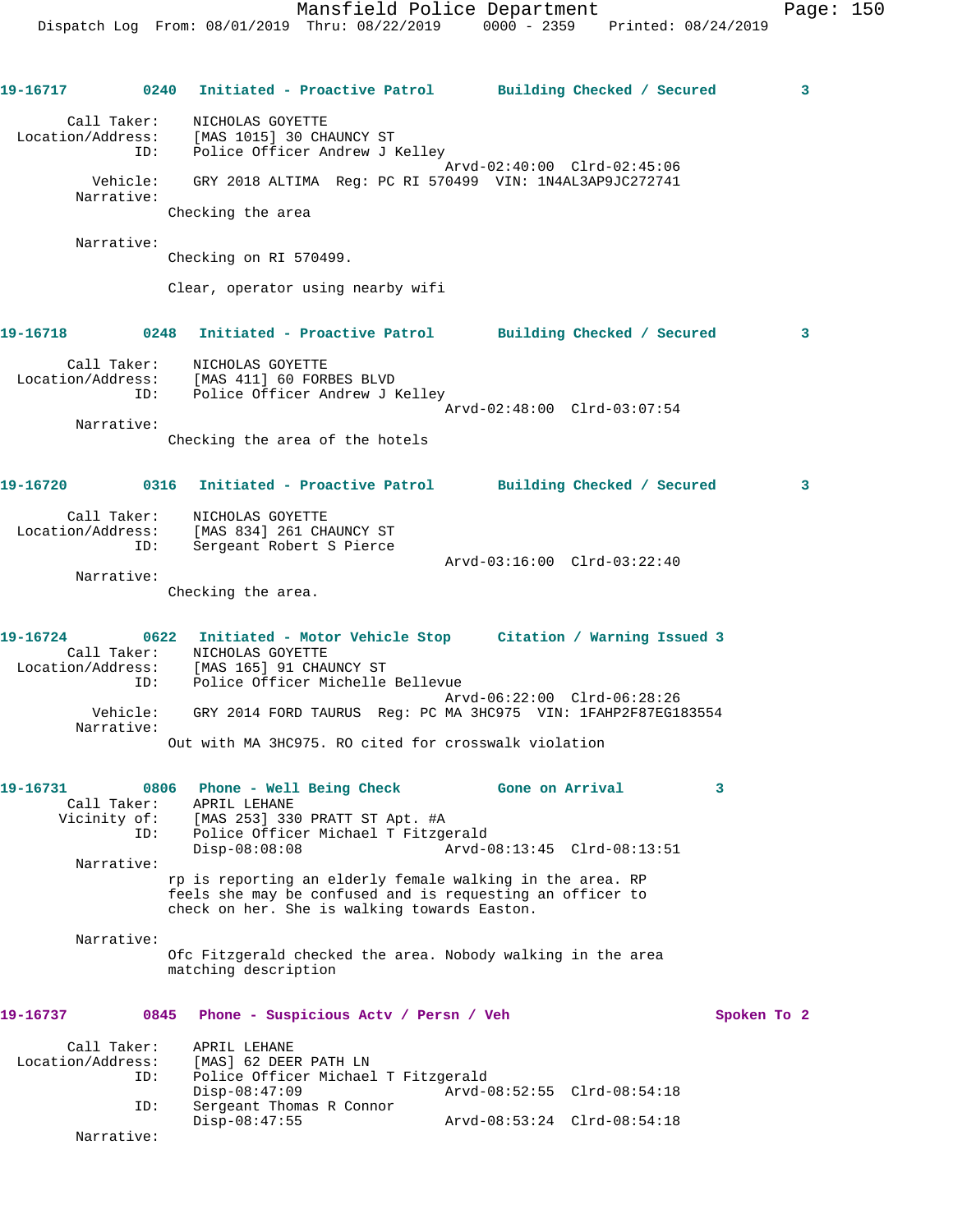Mansfield Police Department Page: 151 Dispatch Log From: 08/01/2019 Thru: 08/22/2019 0000 - 2359 Printed: 08/24/2019 Homeowner reporting a white van with A&E on it in front of the home. White male sitting in vehicle. Narrative: Checks okay he has an appointment at 74 Deer Path 19-16744 0921 Initiated - Traffic Enforcement / Activity **Services Rendered 2**  Call Taker: APRIL LEHANE Vicinity of: [MAS] 792 WEST ST OL: ITHOT IS NEW YOUR MATTLE POLICE Officer Matthew A Souza Arvd-09:21:00 Clrd-10:00:09 Narrative: Ofc Souza on traffic enforcement **19-16750 0959 Phone - Alarm - Burglar False / Accidental Alarm 1**  Call Taker: APRIL LEHANE Location/Address: [MAS 198] 71 COPELAND DR ID: Police Officer Matthew A Souza<br>Disp-10:00:55 Mrvd-10:06:32 Clrd-10:07:40 Disp-10:00:55 Arvd-10:06:32 Clrd-10:07:40 ID: Sergeant Thomas R Connor Disp-10:01:05 Arvd-10:07:25 Clrd-10:07:40 ID: Sergeand ...<br>Disp-10:01:05<br>Narrative: hold up alarm received Narrative: Dispatch spoke with employee who stated it was an accidental activation Narrative: Officers confirmed accidental activation **19-16752 1009 Initiated - Proactive Patrol Building Checked / Secured 3** Call Taker: APRIL LEHANE Location/Address: [MAS 281A] 1 CROCKER ST ID: Sergeant Thomas R Connor Arvd-10:09:00 Clrd-11:35:33 Narrative: Checking the area. **19-16754 1025 Initiated - Proactive Patrol Building Checked / Secured 3** Call Taker: APRIL LEHANE Location/Address: [MAS 840] 280 SCHOOL ST ID: Police Officer Matthew A Souza Arvd-10:25:00 Clrd-10:56:05 Narrative: Checking the area. **19-16759 1145 Phone - Drug Law Violations Incident Report 1**  Call Taker: APRIL LEHANE Location/Address: [MAS 834] 261 CHAUNCY ST ID: Police Officer Patrick J Pennie Arvd-11:56:21 Clrd-12:16:59 Narrative: Pharmacist is requesting an officer to report fraudulent prescriptions Narrative: Ofc Pennie investigating further See 19MAS-709-OF Refer To Incident: 19MAS-709-OF **19-16761 1155 Phone - Alarm - Burglar False / Accidental Alarm 1**  Call Taker: APRIL LEHANE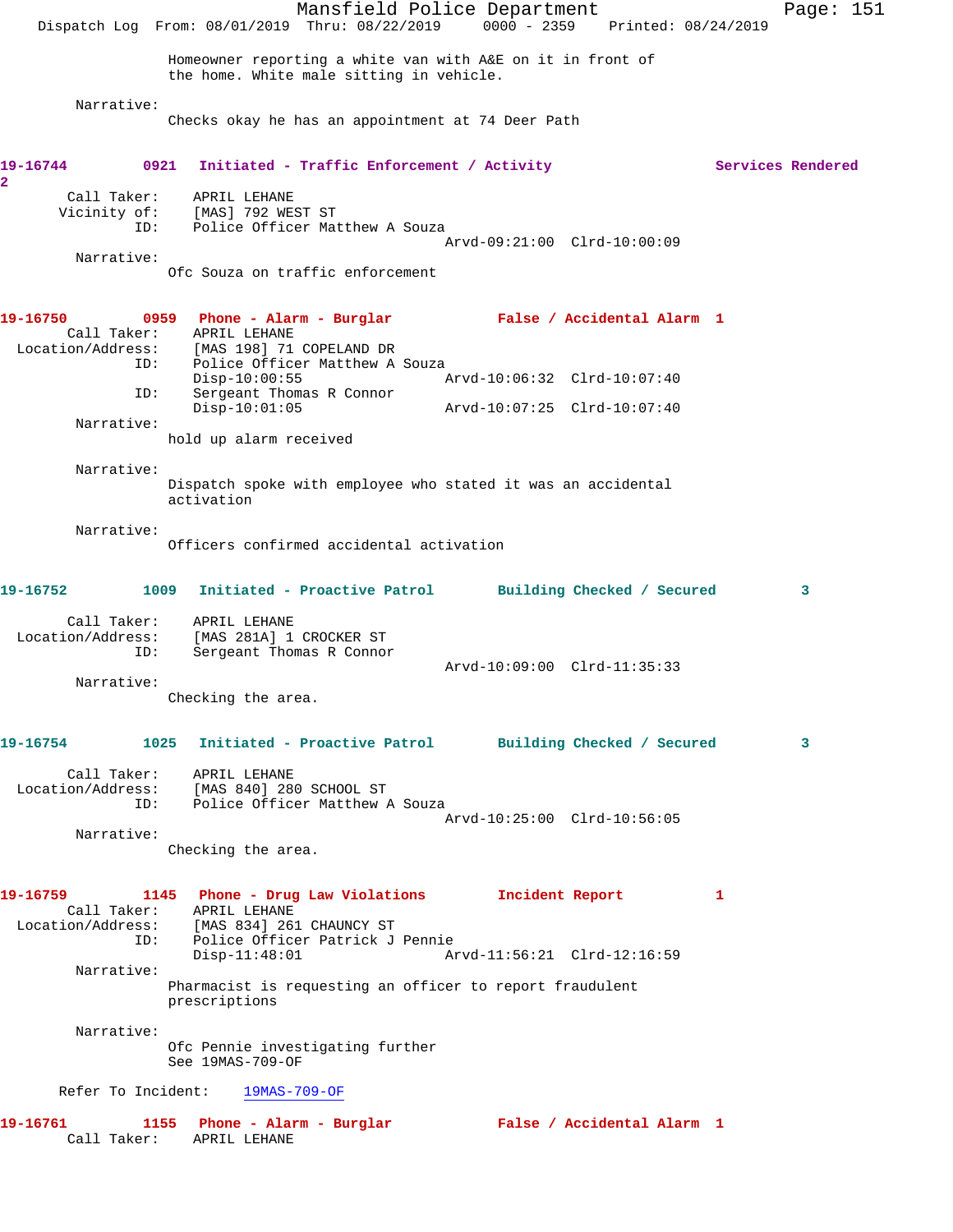Mansfield Police Department Page: 152 Dispatch Log From: 08/01/2019 Thru: 08/22/2019 0000 - 2359 Printed: 08/24/2019 Location/Address: [MAS H2948] 56 PATTYS RD Police Officer Michael T Fitzgerald<br>:-Disp-11:56:47 Arvd Disp-11:56:47 Arvd-12:03:46 Clrd-12:06:33<br>ID: Sergeant Thomas R Connor Sergeant Thomas R Connor<br>Disp-11:56:59 Disp-11:56:59 Arvd-12:03:44 Clrd-12:06:33 Vehicle: BRO 2012 VOLV S60 Reg: PC MA 462VY4 VIN: YV1622FS8C2044890 Vehicle: BLU 2015 VOLV S60 Reg: PC MA 7KC671 VIN: YV1612TCXF1305270 Narrative: front door Narrative: confirmed accidental. Homeowners having trouble with new system. Card issued **19-16762 1212 Phone - Property Offenses - non specfc Incident Report 2**  Call Taker: APRIL LEHANE Location/Address: [MAS] OXFORD RD ID: Police Officer Michael T Fitzgerald Arvd-12:21:50 Clrd-12:30:43 Narrative: Lt Archer reporting pole damaged and wires down at radio tower. Narrative: See 19MAS-710-OF Refer To Incident: 19MAS-710-OF **19-16773 1354 Phone - Well Being Check Not Home / No Answer 3**  Call Taker: APRIL LEHANE Location/Address: [MAS] 1 OLD COLONY WAY Apt. #208 ID: Police Officer Patrick J Pennie Disp-13:57:37 Arvd-14:02:20 Clrd-14:12:38<br>ID: Police Officer Michael T Fitzgerald Police Officer Michael T Fitzgerald<br>Disp-13:58:03 Arvd-1 Arvd-14:02:36 Clrd-14:12:38 Narrative: rp is looking for a wellness check on a patient of hers. They have been trying to reach her for a week regarding a follow up appointment. Narrative: No answer at the residence **19-16775 1401 Phone - Motor Veh Acc - No Injury Accident Report 1**  Call Taker: APRIL LEHANE<br>Location/Address: [MAS] 99 COPP [MAS] 99 COPELAND DR @ 235 CHAUNCY ST ess. [المسسطة عن المحمد العدم العدم العدم العدم العدم العدم العدم العدم العدم العدم العدم العدم العد<br>ID: Police Officer Matthew A Souza<br>I Disp-14:02:11 Arvd-14:02:43 Clrd-14:21:09 ID: Police Officer David W Kinahan Disp-14:02:18 Arvd-14:05:14 Clrd-14:28:48<br>ID: Sergeant Thomas R Connor Sergeant Thomas R Connor Disp-14:03:42 Arvd-14:03:44 Clrd-14:05:18 Vehicle: BLU 2017 MITS UT OUTLAN Reg: PC MA 75EY11 VIN: JA4AR3AU0HZ007609 Vehicle: GRY 2015 LNDR LR2 Reg: PAS MA JF6948 VIN: SALFP2BG7FH432406 Narrative: MVA no injuries. Report taken. One citation issued Refer To Accident: 19MAS-302-AC **19-16778 1534 Initiated - Child Safety Seat Program Services Rendered 3**  Call Taker: MEGHAN MILLS Location/Address: [MAS] 500 EAST ST ID: Police Officer Nicole M Boldrighini Arvd-15:34:00 Clrd-15:37:58 Vehicle: BLK 2012 TOYT SD VENZA Reg: PC MA 391EG5 VIN: 4T3BA3BB8CU029851 Vehicle: RED 2016 JEEP UT CHEROK Reg: PC MA 4JJ319 VIN: 1C4PJLAB7GW272503 Narrative: 3 SEATS INSTALLED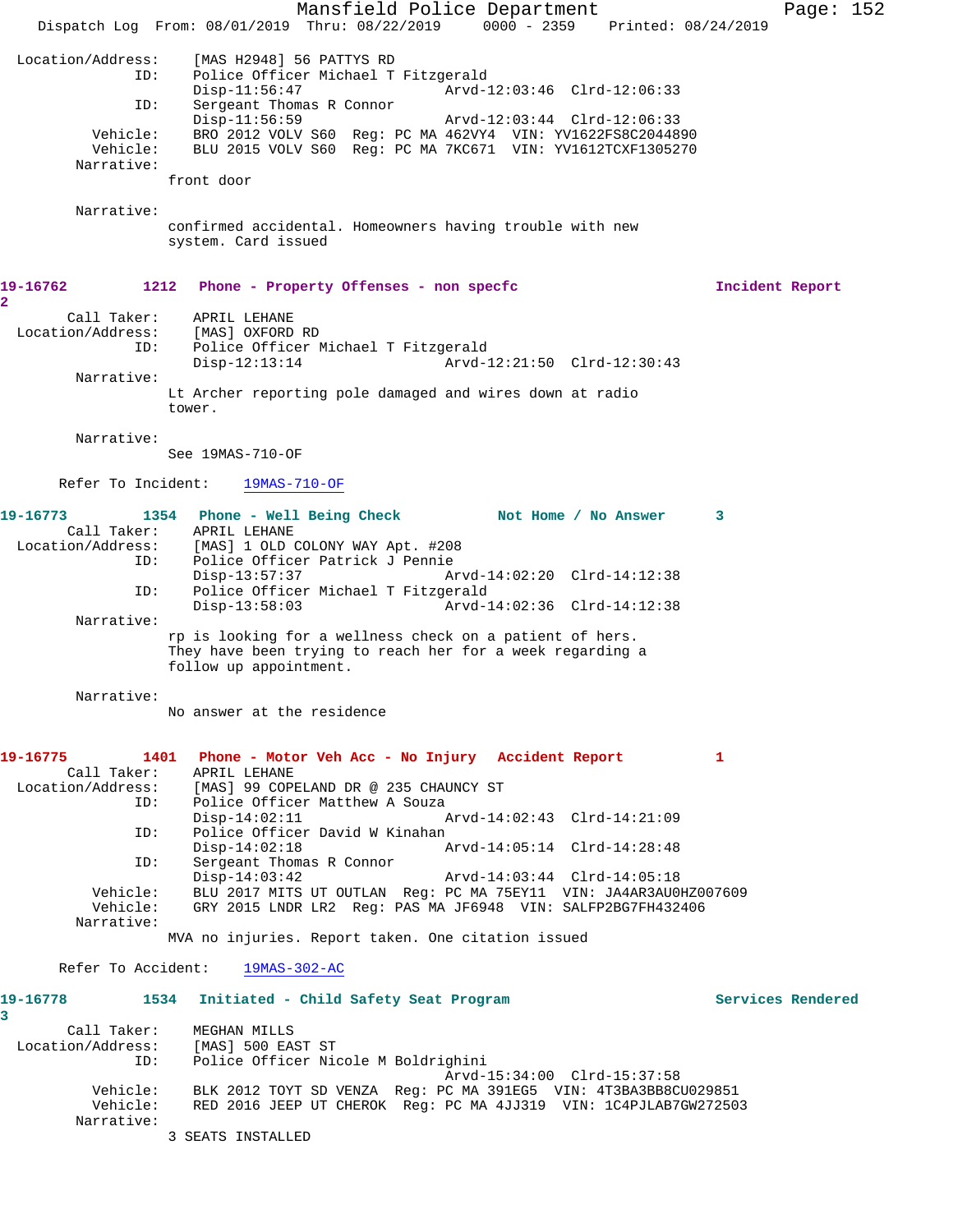| 19-16779<br>Location/Address:<br>ID: | 1556 Phone - Disturbance / Gathering Unfounded/Unverifed<br>1<br>Call Taker: NICHOLAS GOYETTE<br>[MAS] 17 ERICK RD<br>Police Officer William C Trudell |  |
|--------------------------------------|--------------------------------------------------------------------------------------------------------------------------------------------------------|--|
|                                      | Arvd-16:05:16 Clrd-16:08:19<br>$Disp-16:00:51$                                                                                                         |  |
| ID:                                  | Police Officer David J Pepicelli<br>$Disp-16:00:57$<br>Arvd-16:05:14 Clrd-16:08:17                                                                     |  |
| Narrative:                           |                                                                                                                                                        |  |
|                                      | Report of a male party inside a small blue mv yelling,<br>requesting a check                                                                           |  |
| Narrative:                           |                                                                                                                                                        |  |
|                                      | Clear, nobody around                                                                                                                                   |  |
|                                      | 19-16780 1600 Alarm - Alarm - Burglar Nealse / Accidental Alarm 1                                                                                      |  |
|                                      | Call Taker: PATRICK FEENEY                                                                                                                             |  |
|                                      | Location/Address: [MAS H2103] 67 ANGELL ST                                                                                                             |  |
| ID:                                  | Police Officer Danielle C Titus                                                                                                                        |  |
|                                      | $Disp-16:08:02$<br>Arvd-16:08:06 Clrd-16:16:17                                                                                                         |  |
| ID:                                  | Police Officer Jay J Sparrow                                                                                                                           |  |
|                                      | $Disp-16:08:09$<br>Arvd-16:08:12 Clrd-16:16:19                                                                                                         |  |
| Vehicle:                             | GRY 2015 NISS ROGUE Reg: PAS MA CIZ864 VIN: KNMAT2MV9FP558099                                                                                          |  |
| Narrative:                           |                                                                                                                                                        |  |
|                                      | Living room window alarm.                                                                                                                              |  |
|                                      |                                                                                                                                                        |  |
| Narrative:                           | Clear, house checks handtight and nobody appears to be<br>inside.                                                                                      |  |
| Narrative:                           |                                                                                                                                                        |  |
|                                      | Homeowner returned and is requesting a walk through                                                                                                    |  |
| Narrative:                           |                                                                                                                                                        |  |
|                                      | Clear, homeowner satisfied                                                                                                                             |  |
| 19-16786                             | $\mathbf{1}$<br>1734 Phone - Disturbance / Gathering Spoken To                                                                                         |  |
| Call Taker:                          | NICHOLAS GOYETTE                                                                                                                                       |  |
| Location/Address:                    |                                                                                                                                                        |  |
| ID:                                  | Police Officer William C Trudell                                                                                                                       |  |
|                                      | $Disp-17:34:39$<br>Arvd-17:41:31 Clrd-17:54:20                                                                                                         |  |
| ID:                                  | Police Officer David J Pepicelli                                                                                                                       |  |
|                                      | $Disp-17:35:19$<br>Arvd-17:41:44 Clrd-17:54:23                                                                                                         |  |
| Narrative:                           |                                                                                                                                                        |  |

| 19-16787                                      |             | 1736 911 - Threats - Harm Others                                      |  | Spoken To |                             |                                                             |  |
|-----------------------------------------------|-------------|-----------------------------------------------------------------------|--|-----------|-----------------------------|-------------------------------------------------------------|--|
|                                               | Call Taker: | GARIN EISELE                                                          |  |           |                             |                                                             |  |
| Location/Address: [MAS H4653] 43 LAKEVIEW AVE |             |                                                                       |  |           |                             |                                                             |  |
|                                               | ID:         | Police Officer Danielle C Titus                                       |  |           |                             |                                                             |  |
|                                               |             | $Disp-17:40:56$                                                       |  |           | Arvd-17:49:04 Clrd-18:06:17 |                                                             |  |
|                                               | Vehicle:    |                                                                       |  |           |                             | WHI 2014 MAZD CX-5 Reg: PC MA 99WF66 VIN: JM3KE2CY8E0384356 |  |
|                                               | Narrative:  |                                                                       |  |           |                             |                                                             |  |
|                                               |             | RP REPORTING THAT SHE HAS A VOICEMAIL FROM UNKNOWN PARTY              |  |           |                             |                                                             |  |
|                                               |             | STATING THAT THEY WERE "GOING TO COME OVER AND MURDER YOUR<br>FAMILY" |  |           |                             |                                                             |  |
|                                               | Narrative:  |                                                                       |  |           |                             |                                                             |  |

Clear, RP does not recognize the voice or number that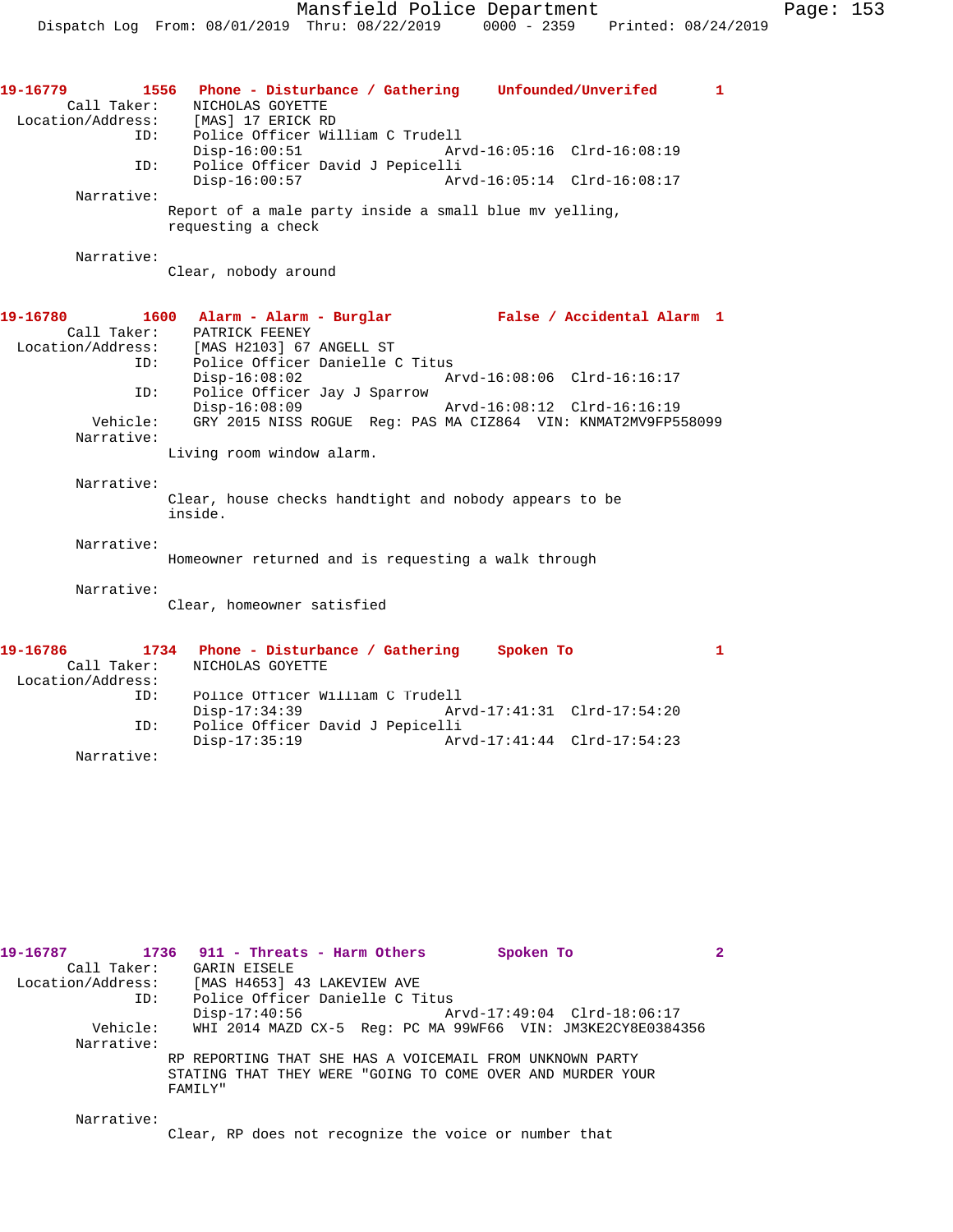Mansfield Police Department Page: 154 Dispatch Log From: 08/01/2019 Thru: 08/22/2019 0000 - 2359 Printed: 08/24/2019 called, all appears to be ok, RP was advised. Refer To Incident: 19MAS-711-OF **19-16788 1743 911 - Disabled Motor Vehicle Vehicle Towed 3**  Call Taker: PATRICK FEENEY Location/Address: [MAS 1017] RTE 140 SB ID: Police Officer Jay J Sparrow Disp-17:46:59 Arvd-17:52:01 Clrd-18:38:04 Vehicle: GLD 1994 COROLLA Reg: PC RI RX452 VIN: 2T1AE09B4RC087978 Narrative: Out for the report of a dmv Narrative: 911 caller reports a dmv in the area; lighter colored sedan with the hazards on. Thinks its in a bad spot. Narrative: Ofc. Sparrow reports the mv showing suspended, Achins en route Narrative: Clear, Achins has the mv. RO cited for operating after suspension. See AR report for further. Refer To Summons: 19MAS-457-AR Summons: IRONS, ANGELIQUE K Address: 5 NOBLE ST CRANSTON, RI<br>Age: 32 Age: Charges: REGISTRATION SUSPENDED, OP MV WITH **19-16791 1803 Initiated - Follow up Investigation Spoken To 3**  Call Taker: NICHOLAS GOYETTE Location/Address: [MAS] 8 LEONARD ST ID: Police Officer David J Pepicelli Arvd-18:03:00 Clrd-18:10:39 Narrative: Out for a follow up **19-16792 1817 Initiated - Motor Vehicle Stop Citation / Warning Issued 3**  Call Taker: NICHOLAS GOYETTE Location/Address: [MAS] 145 SCHOOL ST @ 231 SPRING ST ID: Police Officer Danielle C Titus Arvd-18:17:00 Clrd-18:24:13 Vehicle: GRY 2006 CHEV UT TRAILB Reg: PC MA 20MF20 VIN: 1GNDT13S362350805 Narrative: Out with MA 20MF20. RO cited for equipment violation **19-16794 1837 Initiated - Selective Enforcement/RADAR Services Rendered 3**  Call Taker: NICHOLAS GOYETTE Vicinity of: [MAS 80A] 200 GILBERT ST ID: Police Officer Danielle C Titus Arvd-18:37:00 Clrd-19:23:37 Narrative: Traffic enforcement in the area. Narrative: Clear. Average speed 40 mph and top speed 42 mph. **19-16795 1852 Initiated - Selective Enforcement/RADAR Services Rendered 3**  Call Taker: JAMES VIERA Vicinity of: [MAS] 1 SCHOOL ST @ 167 WEST ST ID: Police Officer Jay J Sparrow Arvd-18:52:00 Clrd-19:12:26 Narrative: Clear, no citations.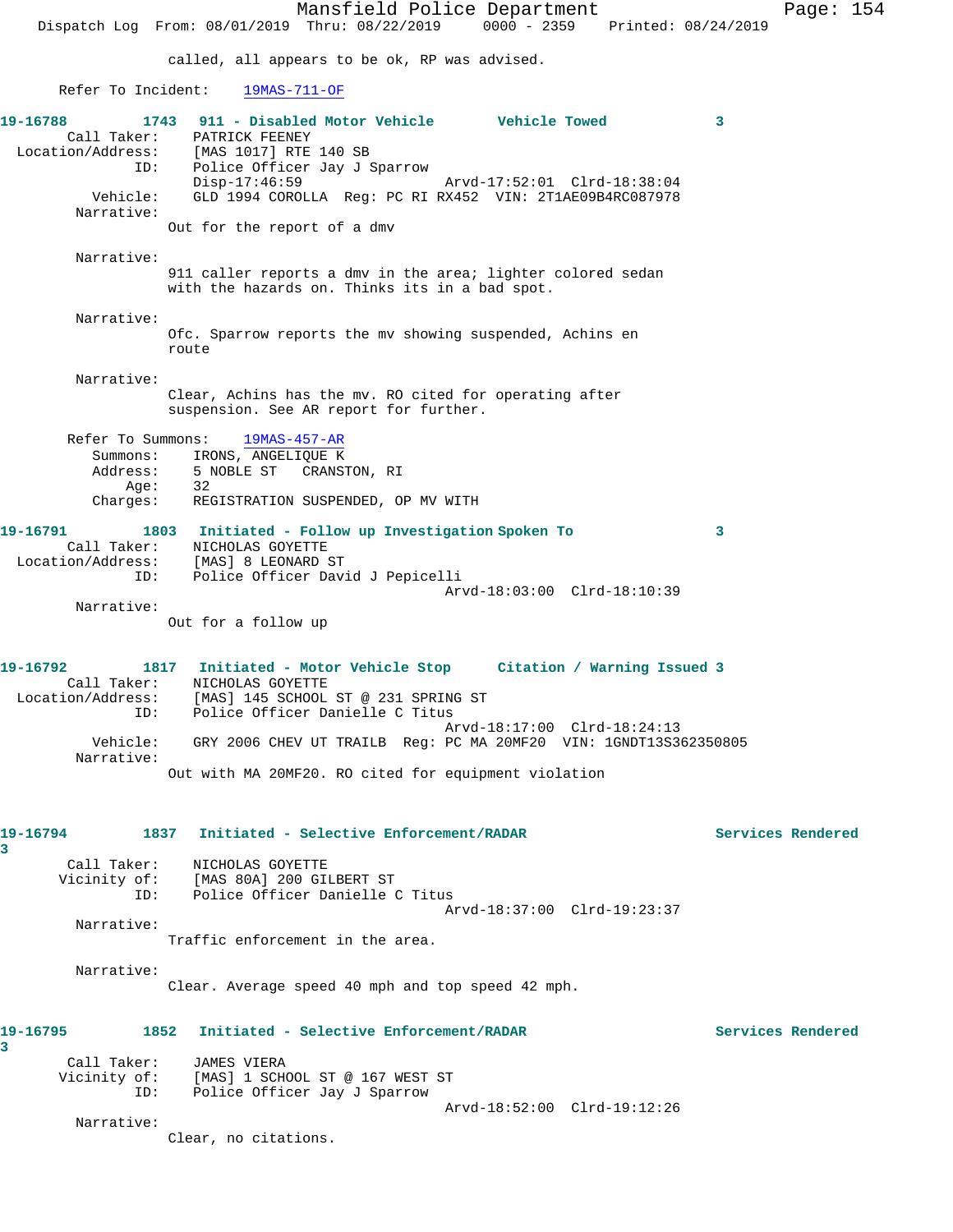|                                        |      | 19-16797 2012 Initiated - Building Check Building Checked / Secured                                               |                             | 3                 |
|----------------------------------------|------|-------------------------------------------------------------------------------------------------------------------|-----------------------------|-------------------|
|                                        |      | Call Taker: JAMES VIERA<br>Location/Address: [MAS 840] 280 SCHOOL ST                                              |                             |                   |
|                                        |      | ID: Police Officer Danielle C Titus                                                                               | Arvd-20:12:00 Clrd-20:20:44 |                   |
| 19-16798                               |      | 2029 Initiated - Follow up Investigation Services Rendered                                                        |                             | 3                 |
|                                        |      | Call Taker: JAMES VIERA<br>Location/Address: [MAS H1259] 3 LEONARD ST<br>ID: Police Officer David J Pepicelli     |                             |                   |
| Narrative:                             |      |                                                                                                                   | Arvd-20:29:00 Clrd-20:59:47 |                   |
|                                        |      | Dropping off paperwork regarding incident #19-16572 from the<br>other night.                                      |                             |                   |
|                                        |      |                                                                                                                   |                             | 3                 |
|                                        |      | Call Taker: JAMES VIERA<br>Location/Address: [MAS 987A] 125 HIGH ST Apt. #1-4<br>ID: Police Officer Jay J Sparrow |                             |                   |
|                                        |      |                                                                                                                   | Arvd-20:50:00 Clrd-20:55:17 |                   |
|                                        |      | 19-16802 2119 Phone - Alarm - Burglar Building Checked / Secured                                                  |                             | $\mathbf{1}$      |
| Call Taker:                            |      | NICHOLAS GOYETTE<br>Location/Address: [MAS 805A] 457 NORTH MAIN ST                                                |                             |                   |
|                                        | ID:  | Police Officer William C Trudell<br>Disp-21:31:59                                                                 |                             |                   |
|                                        | ID:  | Police Officer Jay J Sparrow<br>$Disp-21:32:09$                                                                   |                             |                   |
| Narrative:                             |      | zone: zone 2 back office motion<br>rep: still attempting                                                          |                             |                   |
| Narrative:                             |      |                                                                                                                   |                             |                   |
|                                        |      | Secure.                                                                                                           |                             |                   |
|                                        |      | 19-16814 2234 Initiated - Proactive Patrol Building Checked / Secured                                             |                             | 3                 |
| Call Taker:                            | ID:  | NICHOLAS GOYETTE<br>Location/Address: [MAS 411] 60 FORBES BLVD<br>Police Officer Danielle C Titus                 |                             |                   |
| Narrative:                             |      |                                                                                                                   | Arvd-22:34:00 Clrd-22:38:50 |                   |
|                                        |      | Checking the area.                                                                                                |                             |                   |
| 19-16815                               | 2239 | Initiated - Building Check Building Checked / Secured                                                             |                             | 3                 |
| Call Taker:<br>Location/Address:       |      | JAMES VIERA<br>[MAS 4] 31 HAMPSHIRE ST                                                                            |                             |                   |
|                                        | ID:  | Police Officer Danielle C Titus                                                                                   | Arvd-22:39:00 Clrd-22:47:04 |                   |
| 19-16816                               | 2239 | Phone - Suspicious Actv / Persn / Veh                                                                             |                             | Services Rendered |
| $\overline{\mathbf{2}}$<br>Call Taker: |      | NICHOLAS GOYETTE                                                                                                  |                             |                   |
| Location/Address:                      |      | [MAS 418F] 31 FRANCIS AVE                                                                                         |                             |                   |
|                                        | ID:  | Police Officer William C Trudell<br>$Disp-22:43:27$                                                               | Arvd-22:47:45 Clrd-22:54:08 |                   |
|                                        | ID:  | Police Officer David J Pepicelli<br>$Disp-22:44:14$                                                               | Arvd-22:47:47 Clrd-22:57:15 |                   |
| Narrative:                             |      | Out to assist FFD with a possible illegal burn                                                                    |                             |                   |
|                                        |      |                                                                                                                   |                             |                   |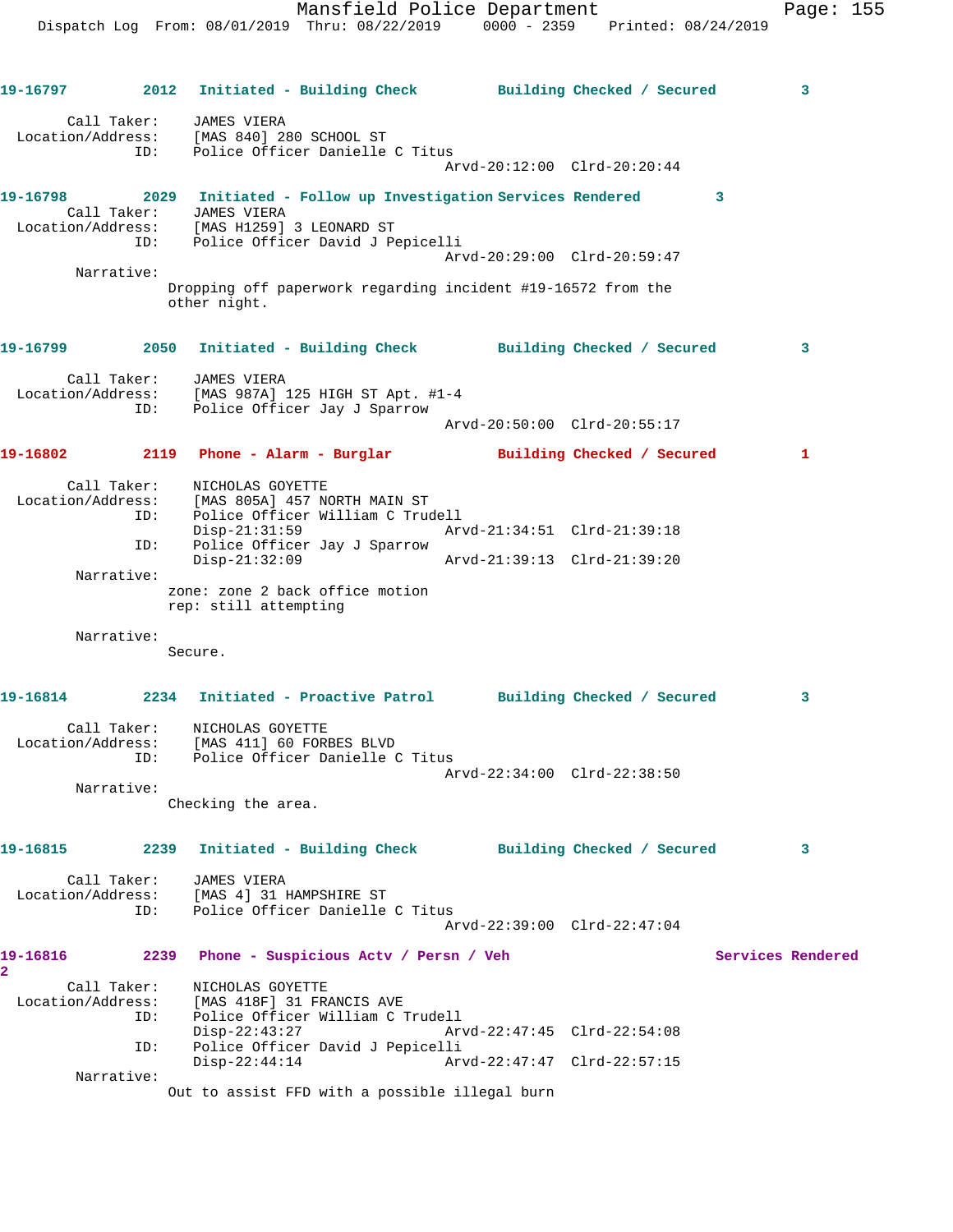|          |                                         |                                                                                                                         | Mansfield Police Department                                                                                                                                                                      |                                                            | Dispatch Log From: 08/01/2019 Thru: 08/22/2019 0000 - 2359 Printed: 08/24/2019   | Page: 156 |  |
|----------|-----------------------------------------|-------------------------------------------------------------------------------------------------------------------------|--------------------------------------------------------------------------------------------------------------------------------------------------------------------------------------------------|------------------------------------------------------------|----------------------------------------------------------------------------------|-----------|--|
|          |                                         | For Date: $08/14/2019$ - Wednesday                                                                                      |                                                                                                                                                                                                  |                                                            |                                                                                  |           |  |
| 19-16824 |                                         |                                                                                                                         |                                                                                                                                                                                                  |                                                            | 0108 Initiated - Building Check Building Checked / Secured                       | 3         |  |
|          | Call Taker:<br>ID:                      | JAMES VIERA<br>Location/Address: [MAS 1002] 250 EAST ST                                                                 | Police Officer Michelle Bellevue                                                                                                                                                                 | Arvd-01:08:00 Clrd-01:20:16                                |                                                                                  |           |  |
|          |                                         |                                                                                                                         |                                                                                                                                                                                                  |                                                            | 19-16828 0118 Initiated - Building Check Building Checked / Secured              | 3         |  |
|          | Call Taker: JAMES VIERA<br>ID:          | Location/Address: [MAS 1015] 30 CHAUNCY ST                                                                              | Police Officer Andrew J Kelley                                                                                                                                                                   | Arvd-01:18:00 Clrd-01:21:39                                |                                                                                  |           |  |
| 19-16830 |                                         |                                                                                                                         |                                                                                                                                                                                                  |                                                            | 0119 Phone - Alarm - Burglar Marilding Checked / Secured                         | 1         |  |
|          | Call Taker:<br>ID:<br>ID:<br>Narrative: | NICHOLAS GOYETTE<br>Location/Address: [MAS H6251] 14 SQUIRE AVE<br>$Disp-01:21:19$<br>$Disp-01:21:39$<br>in her kitchen | Police Officer Michelle Bellevue<br>Police Officer Andrew J Kelley<br>RP calling to report hearing an audible alarm downstairs and<br>received a call from her alarm company indicating a motion | Arvd-01:24:43 Clrd-01:32:19<br>Arvd-01:24:08 Clrd-01:32:17 |                                                                                  |           |  |
|          | Narrative:                              |                                                                                                                         |                                                                                                                                                                                                  |                                                            |                                                                                  |           |  |
|          |                                         |                                                                                                                         | Doors and windows checked secure. Spoke with homeowners.                                                                                                                                         |                                                            |                                                                                  |           |  |
| 19-16835 |                                         |                                                                                                                         |                                                                                                                                                                                                  |                                                            | 0130 Initiated - Building Check Building Checked / Secured                       | 3         |  |
|          | Call Taker:<br>Location/Address:<br>ID: | JAMES VIERA<br>[MAS 2] 60 FORBES BLVD                                                                                   | Police Officer Christopher D Sorge                                                                                                                                                               | Arvd-01:30:00 Clrd-01:35:36                                |                                                                                  |           |  |
| 19-16838 |                                         |                                                                                                                         |                                                                                                                                                                                                  |                                                            | 0135 Initiated - Building Check Building Checked / Secured                       | 3         |  |
|          |                                         | Call Taker: JAMES VIERA                                                                                                 | Location/Address: [MAS] 4 ERICK RD @ 15 BONNEY LN<br>ID: Police Officer Michelle Bellevue                                                                                                        | Arvd-01:35:00 Clrd-01:46:35                                |                                                                                  |           |  |
|          |                                         |                                                                                                                         |                                                                                                                                                                                                  |                                                            | 19-16840      0138 Initiated - Building Check      Building Checked / Secured    | 3         |  |
|          |                                         | Call Taker: JAMES VIERA<br>Location/Address: [MAS 4] 31 HAMPSHIRE ST                                                    | ID: Police Officer Andrew J Kelley                                                                                                                                                               | Arvd-01:38:00 Clrd-01:53:25                                |                                                                                  |           |  |
|          | Narrative:                              | Checking the hotels.                                                                                                    |                                                                                                                                                                                                  |                                                            |                                                                                  |           |  |
|          |                                         |                                                                                                                         |                                                                                                                                                                                                  |                                                            |                                                                                  |           |  |
|          |                                         |                                                                                                                         |                                                                                                                                                                                                  |                                                            | 19-16842      0148   Initiated - Building Check       Building Checked / Secured | 3         |  |
|          |                                         | Call Taker: JAMES VIERA<br>Location/Address: [MAS 992] 660 EAST ST                                                      | ID: Police Officer Michelle Bellevue                                                                                                                                                             | Arvd-01:48:00 Clrd-01:52:30                                |                                                                                  |           |  |
|          |                                         |                                                                                                                         |                                                                                                                                                                                                  |                                                            | 19-16847 		 0245 Initiated - Building Check 		 Building Checked / Secured        | 3         |  |
|          | Call Taker:<br>ID:                      | JAMES VIERA<br>Location/Address: [MAS 281A] 1 CROCKER ST<br>Sergeant Robert S Pierce                                    |                                                                                                                                                                                                  |                                                            |                                                                                  |           |  |
|          |                                         |                                                                                                                         |                                                                                                                                                                                                  | Arvd-02:45:00 Clrd-02:53:03                                |                                                                                  |           |  |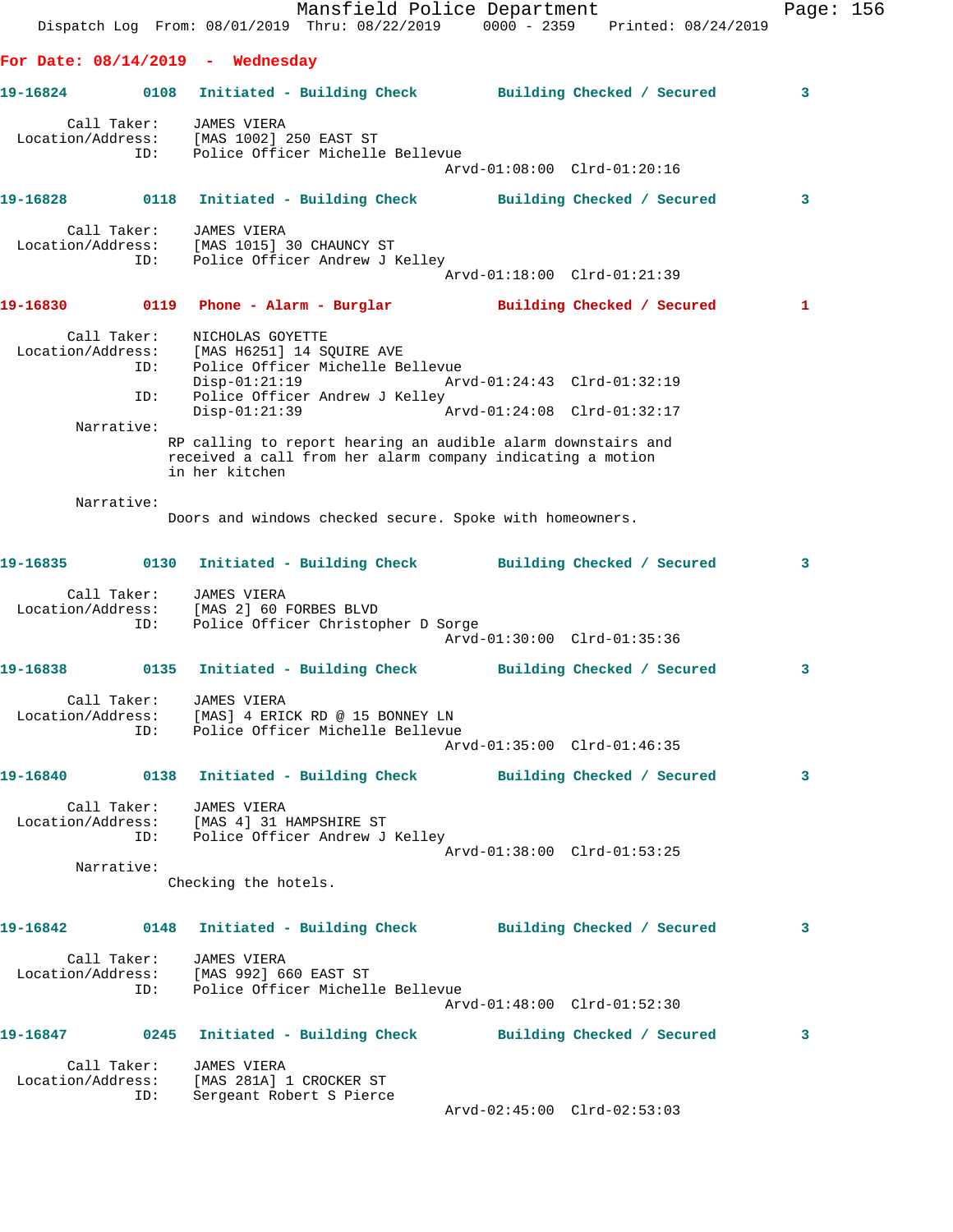Mansfield Police Department Fage: 157 Dispatch Log From: 08/01/2019 Thru: 08/22/2019 0000 - 2359 Printed: 08/24/2019 **19-16848 0246 Initiated - Building Check Building Checked / Secured 3** Call Taker: JAMES VIERA Location/Address: [MAS 900A] 242 CHAUNCY ST Apt. #1 ID: Police Officer Andrew J Kelley Arvd-02:46:00 Clrd-02:55:44 **19-16849 0256 Initiated - Building Check Building Checked / Secured 3** Call Taker: JAMES VIERA Location/Address: [MAS] COPELAND DR ID: Police Officer Andrew J Kelley Arvd-02:56:00 Clrd-03:01:28 **19-16850 0256 Initiated - Building Check Transported to Hospital 3**  Call Taker: JAMES VIERA Location/Address: [MAS 4] 31 HAMPSHIRE ST ID: Police Officer Christopher D Sorge Arvd-02:56:00 Clrd-04:20:32 ID: Sergeant Robert S Pierce Disp-03:00:06 Arvd-03:03:25 Clrd-03:34:33<br>ID: Police Officer Andrew J Kelley Police Officer Andrew J Kelley<br>Disp-03:01:28 Disp-03:01:28 Arvd-03:01:30 Clrd-03:34:26 Narrative: Requesting more cars for 2 intoxicated males fighting. Ambulance requested for eval at 0313. Narrative: One male PC transported to the hospital by MFD at 0329. Refer To P/C: 19MAS-459-AR P/C: MONFETTE, JOSEPH A IV<br>Address: 7 ORTON ST WORCESTEE 7 ORTON ST WORCESTER, MA Age: 30 Charges: PROTECTIVE CUSTODY **19-16852 0304 Initiated - Assist Law Enfrc Agncy Services Rendered 3**  Call Taker: JAMES VIERA Location/Address: [MAS 4] 31 HAMPSHIRE ST ID: Patrolman SCOTT J DION Arvd-03:04:00 Clrd-03:34:14 Narrative: Assisting MPD with disturbance. **19-16855 0609 Initiated - Selective Enforcement/RADAR Services Rendered 3**  Call Taker: JAMES VIERA Vicinity of: [MAS] 436 SOUTH MAIN ST @ 3 MICHAEL LN ID: Police Officer Andrew J Kelley Arvd-06:09:00 Clrd-06:35:39 Narrative: Average speed 35 mph, top speed 38 mph. **19-16856 0610 Initiated - Building Check Building Checked / Secured 3** Call Taker: JAMES VIERA Location/Address: [MAS 991] 23 FREDRIC LN ID: Police Officer Michelle Bellevue Arvd-06:10:00 Clrd-06:14:21 Narrative: Clear, appears tight. **19-16857 0611 Initiated - Selective Enforcement/RADAR Services Rendered 3**  Call Taker: JAMES VIERA Location/Address: [MAS] PLAIN ST ID: Police Officer Christopher D Sorge Arvd-06:11:00 Clrd-06:22:19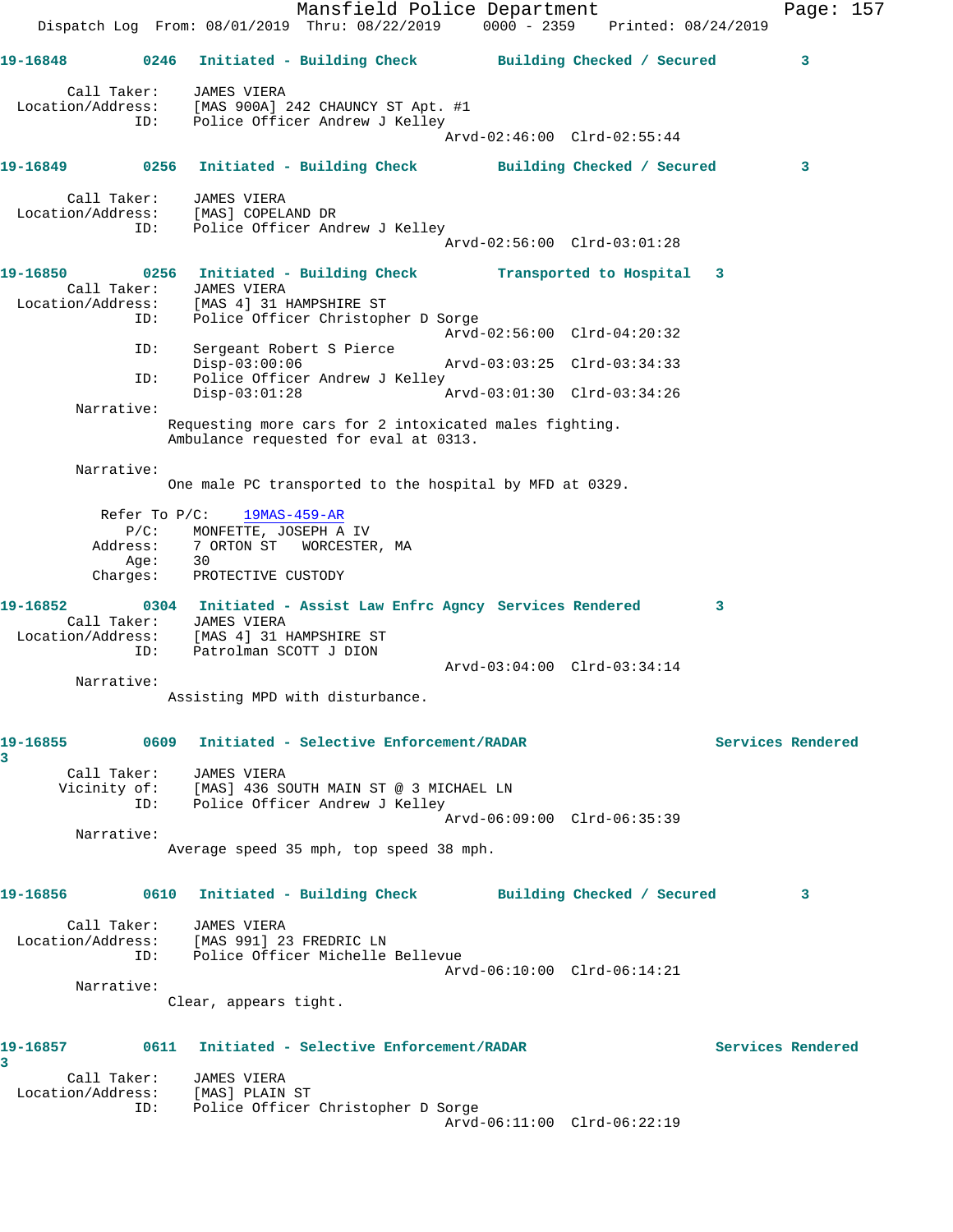Mansfield Police Department Page: 158 Dispatch Log From: 08/01/2019 Thru: 08/22/2019 0000 - 2359 Printed: 08/24/2019 19-16858 **0625** Initiated - Traffic Enforcement / Activity **Services Rendered 2**  Call Taker: JAMES VIERA Location/Address: [MAS] ESSEX ST ID: Police Officer Michelle Bellevue Arvd-06:25:00 Clrd-07:02:14 Narrative: No violations observed; top speed 35 mph, average 31 . **19-16859 0639 911 - Erratic Oper MV / Road Rage Gone on Arrival 3**  Call Taker: JAMES VIERA Location/Address: [MAS] RTE 140 NB ID: Police Officer Andrew J Kelley<br>Disp-06:40:55 Disp-06:40:55 Arvd-06:46:22 Clrd-06:46:25 Narrative: Black Sentra, unknown reg was all over the road on 495 north. Got off at Exit 12. Narrative: unable to locate **19-16864 0844 Initiated - Assist Citizen - P S A Spoken To 3**  Call Taker: PATRICK FEENEY Location/Address: [MAS] 50 WEST ST ID: Sergeant Thomas R Connor Arvd-08:44:00 Clrd-08:55:35 Vehicle: Reg: PC MA 3WD975 Narrative: M1 spoke with a party that was terminated from a dental business on Central st. Looking to obtain her last paychecks. Turned her key over to M1 to return to the owner. Narrative: M1 reports key returned to Penny, office manager, at Family Denistry. **19-16866 0902 Initiated - Traffic Enforcement / Activity Citation / Warning Issued 2**  Call Taker: PATRICK FEENEY Location/Address: [MAS] RESERVOIR ST ID: Police Officer Nicole M Boldrighini Arvd-09:02:00 Clrd-09:31:59 Vehicle: GRN 2009 TOYT CAMRY Reg: PC MA 7559SO VIN: 4T4BE46K49R123060 **19-16871 0932 Initiated - Motor Vehicle Stop Citation / Warning Issued 3**  Call Taker: PATRICK FEENEY Vicinity of: [MAS 407B] 90 NORFOLK ST ID: Sergeant Thomas R Connor Arvd-09:32:00 Clrd-09:48:14 Vehicle: 2003 G35 Reg: PC RI JS593 VIN: JNKCV51E03M324373 Narrative: Oper has exp. lic. Keys dropped off at 500 East St; m/v secured in the lot. Refer To Arrest: 19MAS-460-AR **19-16874 0956 Walk-In - Harass. Electronic Communicat Investigated - Report Taken 3**  Call Taker: Support Staff Matthew Todesco<br>Location/Address: [MAS H1946] 6 HOMEFIELD DR [MAS H1946] 6 HOMEFIELD DR ESS. THE RIZE OF HONDERTIES SAN INC.<br>ID: Police Officer Patrick J Pennie<br>Disp-09:59:56 Ar Disp-09:59:56 Arvd-10:07:12 Clrd-10:33:05 Narrative: RP into the station to report she is being harassed by a patient, Ofc Pennie into speak with the RP. Refer To Summons: 19MAS-461-AR Summons: EDWARDS, SANDRA M Address: 4 HILLSIDE AVE BERKLEY, MA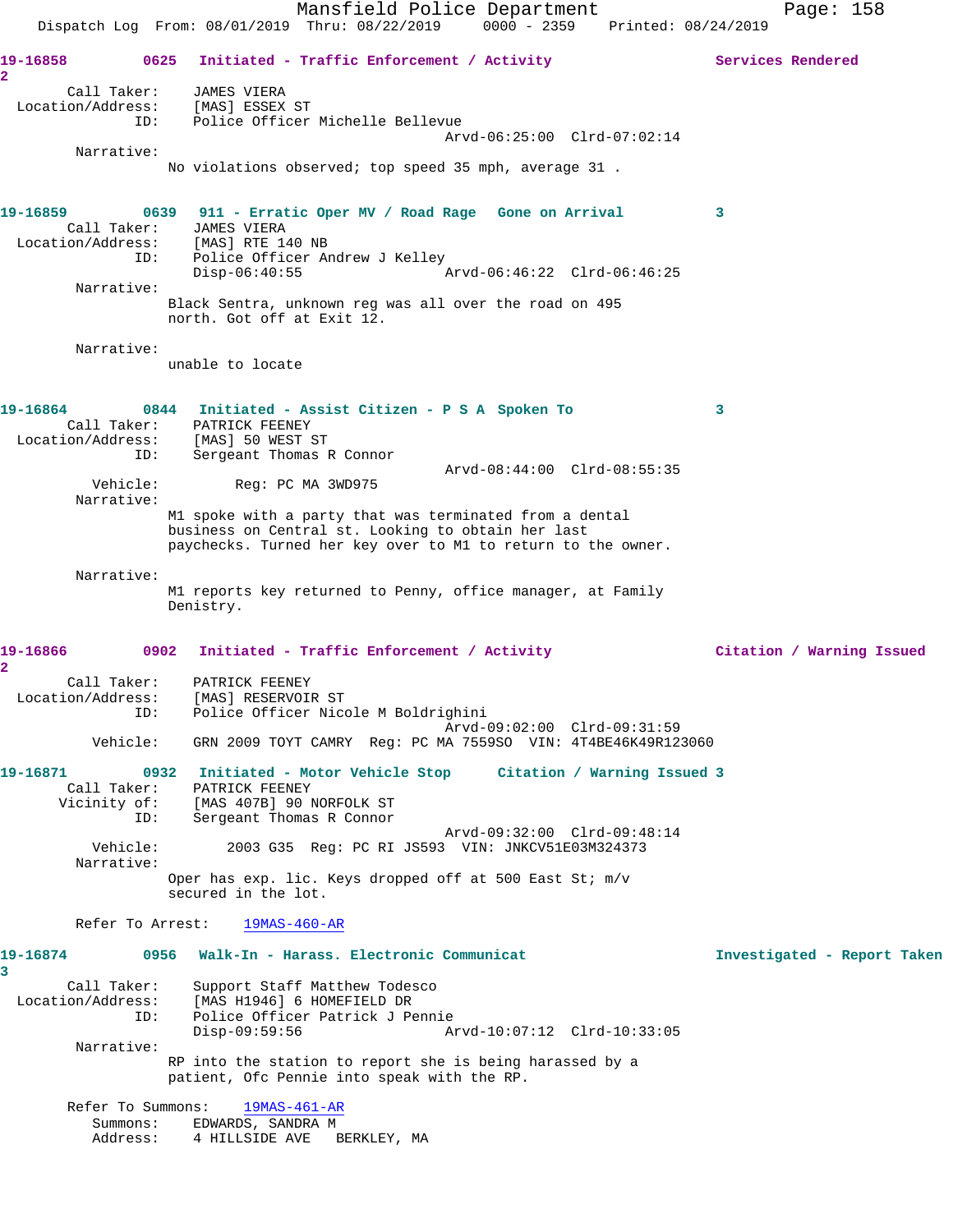Mansfield Police Department Page: 159 Dispatch Log From: 08/01/2019 Thru: 08/22/2019 0000 - 2359 Printed: 08/24/2019 Age: 52 Charges: HARASSMENT PROTECTION ORDER VIOLATION **19-16876 1008 Initiated - Proactive Patrol Building Checked / Secured 3** Call Taker: JEFFREY KEEFE Vicinity of: [MAS 907E] 390 WEST ST ID: Police Officer Nicole M Boldrighini Arvd-10:08:00 Clrd-10:16:57 **19-16878 1024 Phone - Assist Citizen - P S A Services Rendered 3**  Call Taker: PATRICK FEENEY Location/Address: [MAS 782A202] 792 SOUTH MAIN ST Apt. #202 ID: Police Officer Nicole M Boldrighini Disp-10:26:21 Clrd-10:27:30 ID: Police Officer David W Kinahan Disp-10:27:27 Arvd-10:31:13 Clrd-10:44:07 Vehicle: BLK 2012 HYUN UT SANTFE Reg: PC MA 355TK1 VIN: 5XYZKDAG2CG095535 Narrative: M/V lockout. Black Hyundai santa fe. Narrative: RP has AAA; placing a call to them to get assistance as well. **19-16879 1026 Walk-In - Identity Theft Investigated - Report Taken 1** Call Taker: Support Staff Matthew Todesco Location/Address: [MAS H6325] 158 TREMONT ST ID: Police Officer Nicole M Boldrighini Disp-10:27:46 Arvd-10:32:36 Clrd-11:06:14 Narrative: RP into the station to report someone has used her bank account, Ofc Boldrighini into investigate. Refer To Incident: 19MAS-712-OF **19-16880 1031 Other - Assist Fire Department Services Rendered 3**  Call Taker: PATRICK FEENEY Location/Address: [MAS] 6 ERICK RD ID: Police Officer Patrick J Pennie Disp-10:33:32 Arvd-10:36:39 Clrd-10:44:18 Narrative: Fire alarm activation. **19-16883 1049 Initiated - Motor Vehicle Stop Verbal Warning 3**  Call Taker: PATRICK FEENEY<br>Location/Address: [MAS] 4 SOUTH I ess: [MAS] 4 SOUTH MAIN ST @ 10 EAST ST<br>ID: Sergeant Thomas R Connor Sergeant Thomas R Connor Arvd-10:49:00 Clrd-10:55:04 Vehicle: BLU 2013 NISS ALTIMA Reg: PAS MA BC40DG VIN: 1N4AL3AP9DN468493 **19-16887 1110 911 - Disturbance / Gathering Peace Restored 1**  Call Taker: PATRICK FEENEY Location/Address: [MAS H6736] 1308 EAST ST ID: Police Officer Patrick J Pennie Arvd-11:18:08 Clrd-11:36:58 ID: Police Officer Michael T Fitzgerald Disp-11:12:08 Clrd-11:13:39<br>ID: Police Officer Nicole M Boldrighini ID: Police Officer Nicole M Boldrighini Arvd-11:18:01 Clrd-11:36:58 Narrative: 911 caller reporting a landlord/tenant dispute; landlord attempting to get into the apt to show prospective tenants. Rp claiming that he has paid rent and has no notice from the landlord. Narrative: tenant has agreed to let the landlord show the property with police presence. Landlord is in the eviction process.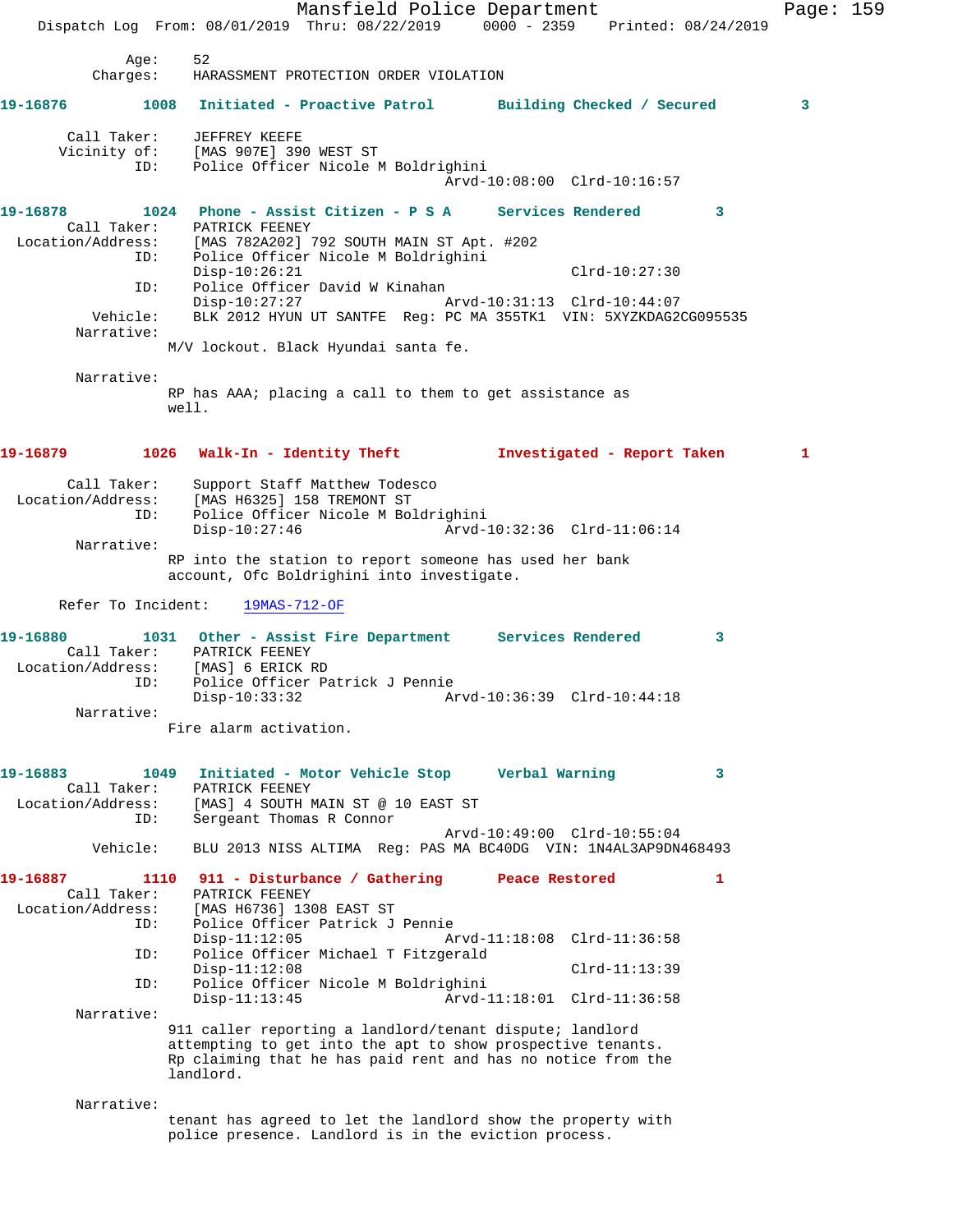**19-16889 1121 911 - Suspicious Actv / Persn / Veh Services Rendered 2**  Call Taker: PATRICK FEENEY Location/Address: [MAS H9864] 201 COPELAND DR ID: Sergeant Thomas R Connor Disp-11:27:16 Arvd-11:32:32 Clrd-11:32:38 Narrative: 911 caller reports a drone flying overhead above the playground. Took all the children inside; reports that it goes back and forth to the new hotel behind the school. Narrative: M1 reports unable to locate anything; did not observe the drone in the area. Checked the area and no drone operator. **19-16890 1121 Walk-In - Disturbance / Gathering Investigated - Report Taken 1** Call Taker: Support Staff Matthew Todesco Location/Address: [MAS 106] 235 CENTRAL ST ID: Police Officer Patrick J Pennie Disp-11:40:16 Arvd-11:40:18 Clrd-12:03:57 Narrative: RP reports when she was terminated this morning her office manager tried to keep her from leaving, Refer To Incident: 19MAS-713-OF **19-16892 1134 911 - Road Hazards Services Rendered 3**  Call Taker: PATRICK FEENEY Vicinity of: [MAS] 679 ELM ST @ 3 PARTRIDGE LN ID: Police Officer Nicole M Boldrighini Arvd-11:50:34 Clrd-11:54:28 Narrative: Norton PD reports a poss. water gate cover loose in the roadway. Called into Norton, theyre unable to find anything in their town. Narrative: cover is loose, but not blocking the roadway, mansfield dpw notified **19-16895 1143 Initiated - Building Check Building Checked / Secured 3** Call Taker: PATRICK FEENEY Location/Address: [MAS 281A] 1 CROCKER ST Sergeant Thomas R Connor Arvd-11:43:00 Clrd-11:57:21 **19-16896 1159 Initiated - Building Check Building Checked / Secured 3** Call Taker: PATRICK FEENEY Location/Address: [MAS 840] 280 SCHOOL ST ID: Police Officer Nicole M Boldrighini Arvd-11:59:00 Clrd-12:20:00 **19-16898 1212 Initiated - Motor Vehicle Stop Citation / Warning Issued 3**  Call Taker: PATRICK FEENEY Location/Address: [MAS] 173 CHAUNCY ST @ 12 PERKINS AVE ID: Police Officer Michael T Fitzgerald Arvd-12:12:00 Clrd-12:14:47 Vehicle: WHI 2013 HYUN GENESI Reg: PC MA 6EFS50 VIN: KMHGC4DD5DU222618 19-16900 1226 Initiated - Traffic Enforcement / Activity **Services Rendered 2**  Call Taker: PATRICK FEENEY<br>Location/Address: [MAS] 400 RTE External MAS] 400 RTE 140 NB @ 287 CHAUNCY ST<br>ID: Police Officer Nicole M Boldrighini Police Officer Nicole M Boldrighini Arvd-12:26:00 Clrd-12:37:00 ID: Police Officer Michael T Fitzgerald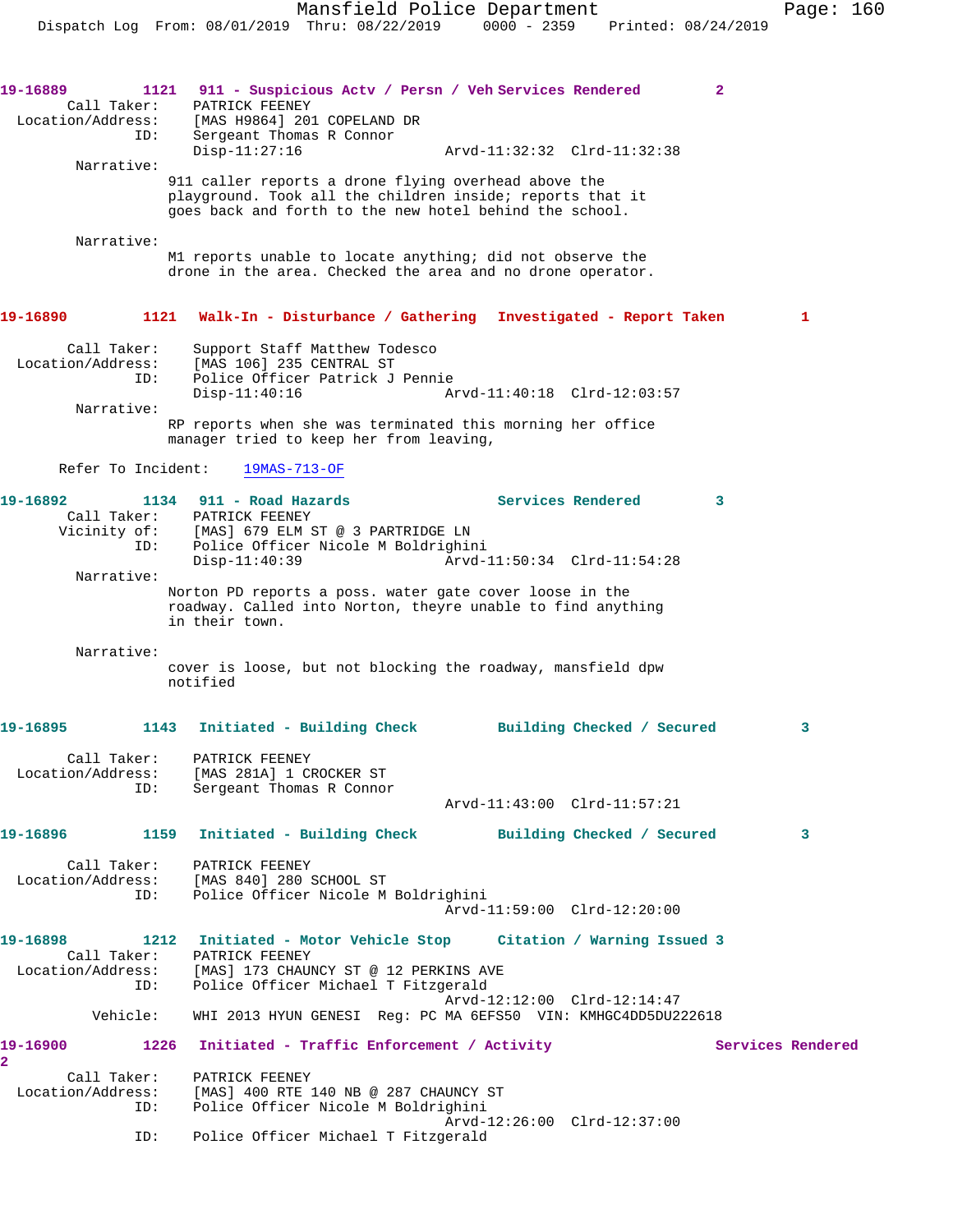Mansfield Police Department Page: 161 Dispatch Log From: 08/01/2019 Thru: 08/22/2019 0000 - 2359 Printed: 08/24/2019 Disp-12:52:32 Arvd-12:52:34 Clrd-12:52:55 **19-16901 1237 Initiated - Disabled Motor Vehicle Vehicle Towed 3**  Call Taker: PATRICK FEENEY<br>Vicinity of: [MAS] 800 SOUTI [MAS] 800 SOUTH MAIN ST @ 10 RESERVOIR ST ID: Police Officer Nicole M Boldrighini Arvd-12:37:00 Clrd-12:52:39 ID: Police Officer Michael T Fitzgerald Disp-12:53:08 Arvd-12:53:12 Clrd-13:30:22 Vehicle: WHI 2002 GMC SAVANA Reg: CO MA V39086 VIN: 1GDJG31R121200389 Narrative: Out with a dmv. Narrative: M4 reports that the oper has a tow en route; standing by until it arrives. **19-16904 1317 911 - 911 Hang-ups & Verifications Confirmed misdial/Accdntl Call 2** Call Taker: PATRICK FEENEY<br>Location/Address: [MAS H5993] 4 1 ess: [MAS H5993] 4 PARTRIDGE LN<br>ID: Police Officer Nicole M Bo Police Officer Nicole M Boldrighini Disp-13:18:59 Arvd-13:25:22 Clrd-13:28:02 ID: Police Officer Patrick J Pennie Disp-13:19:08 Arvd-13:25:23 Clrd-13:28:02 Narrative: abandoned 911 call; no answer on call back. Narrative: Units report party trying to dial internationally. **19-16906 1330 911 - 911 Hang-ups & Verifications Confirmed misdial/Accdntl Call 2** Call Taker: PATRICK FEENEY Location/Address: [MAS H2007] 364 SOUTH MAIN ST ID: Police Officer Patrick J Pennie<br>Disp-13:31:53 Disp-13:31:53 Arvd-13:33:06 Clrd-13:37:02 Narrative: accidental 911 call from the cell phone. No emergency. **19-16910 1402 Initiated - Traffic Enforcement / Activity Services Rendered 2**  Call Taker: PATRICK FEENEY Location/Address: [MAS] HOPE ST ID: Police Officer Michael T Fitzgerald Arvd-14:02:00 Clrd-14:31:40 Narrative: no violations observed. **19-16913 1415 Initiated - Follow up Investigation Services Rendered 3**  Call Taker: PATRICK FEENEY Location/Address: [MAS 198] 71 COPELAND DR ess: [MAS 198] 71 COPELAND DR<br>ID: Police Officer Nicole M Boldrighini Arvd-14:15:00 Clrd-14:32:51 Narrative: follow up **19-16918 1454 911 - Disturbance / Gathering Spoken To 1**  Call Taker: PATRICK FEENEY Location/Address: [MAS] 181 NORTH MAIN ST ID: Police Officer Michael T Fitzgerald Disp-14:55:38 Arvd-14:58:58 Clrd-15:02:23<br>TD: Police Officer Nicole M Boldrighini Police Officer Nicole M Boldrighini Disp-14:55:45 Arvd-14:58:56 Clrd-15:02:23 ID: Sergeant Thomas R Connor Disp-14:59:03 Arvd-14:59:05 Clrd-15:02:23 Vehicle: BLK 2005 CHEV IMPALA Reg: PC MA 8SRL90 VIN: 2G1WF52E759198709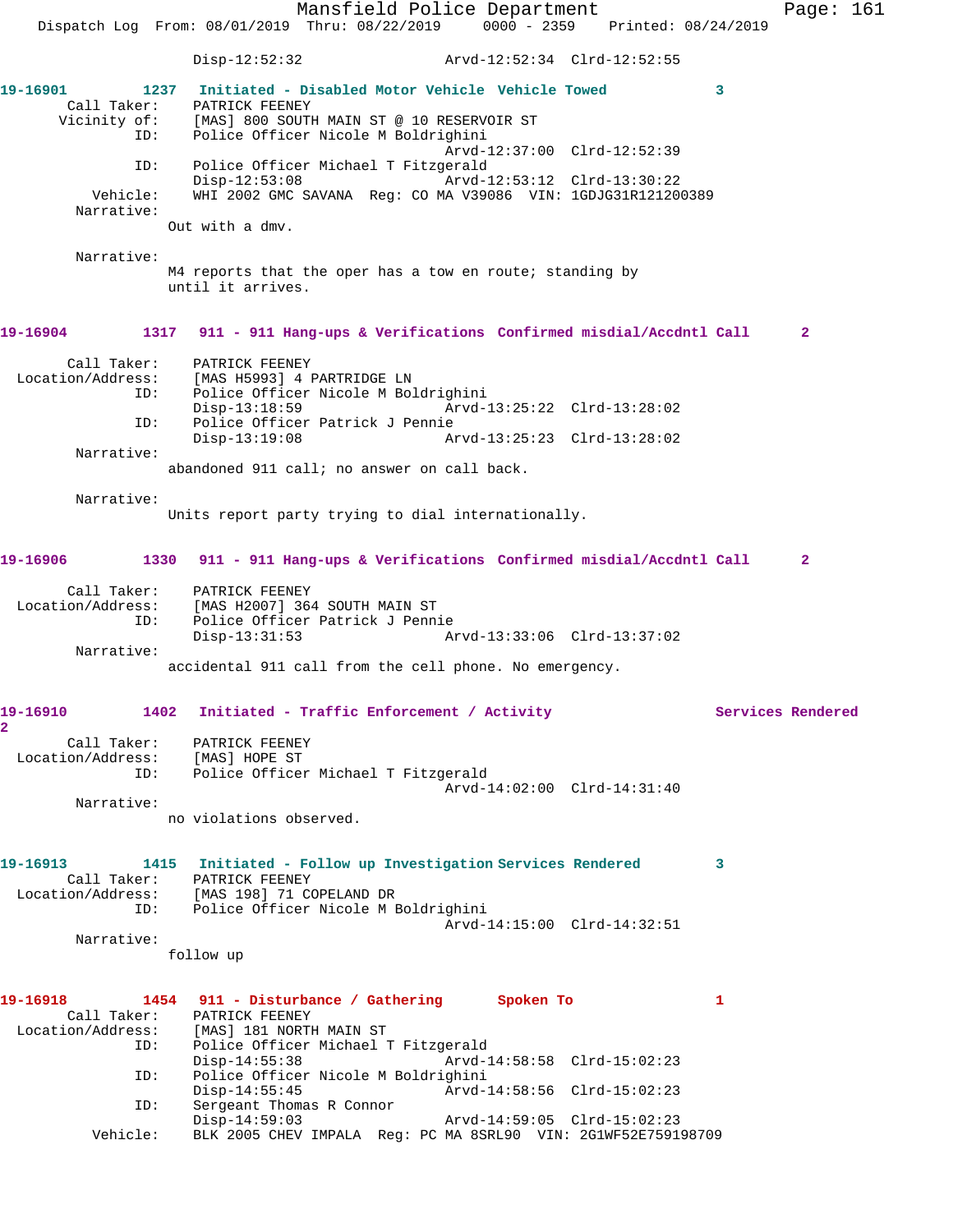|                                                             | Dispatch Log From: 08/01/2019 Thru: 08/22/2019                                                                                                                                                                     | Mansfield Police Department | $0000 - 2359$               | Printed: 08/24/2019 |                   | Page: 162 |  |
|-------------------------------------------------------------|--------------------------------------------------------------------------------------------------------------------------------------------------------------------------------------------------------------------|-----------------------------|-----------------------------|---------------------|-------------------|-----------|--|
| Narrative:                                                  |                                                                                                                                                                                                                    |                             |                             |                     |                   |           |  |
|                                                             | 911 caller repots 2 female parties fighting in a $m/v$ .<br>Unknown if physical; appeared to be verbal; there were in<br>the apartment and then went to a black m/v in the parking<br>lot. Unknown make/model/lic. |                             |                             |                     |                   |           |  |
| Narrative:                                                  | M4 reports that both parties deny anything physical; verbal<br>argument only; arguing over 1 party having to go to work.                                                                                           |                             |                             |                     |                   |           |  |
| 19-16923<br>1709<br>Call Taker:<br>Location/Address:<br>ID: | Walk-In - Larceny under \$1200<br>Support Staff Derek M Stark<br>[MAS] 347 WILLOW ST<br>Police Officer William C Trudell                                                                                           |                             |                             | Services Rendered   | 2                 |           |  |
| Narrative:                                                  | $Disp-17:14:15$<br>Walk in looking to file a report for credit card fraud, had                                                                                                                                     |                             | Arvd-17:32:58 Clrd-18:44:00 |                     |                   |           |  |
| Narrative:                                                  | several fraudulent charges made in Mansfield.<br>card was used locally.                                                                                                                                            |                             |                             |                     |                   |           |  |
| Narrative:                                                  | Following up at Cumberland Farms.                                                                                                                                                                                  |                             |                             |                     |                   |           |  |
| Narrative:                                                  | VIDEO OBSERVED BY M10                                                                                                                                                                                              |                             |                             |                     |                   |           |  |
| Refer To Incident:                                          | $19MAS-714-OF$                                                                                                                                                                                                     |                             |                             |                     |                   |           |  |
| 19-16927<br>1759<br>Call Taker:<br>Location/Address:<br>ID: | Initiated - Follow up Investigation Services Rendered<br>PATRICK FEENEY<br>[MAS 451B] 500 EAST ST<br>Police Officer Danielle C Titus                                                                               |                             | Arvd-17:59:00 Clrd-18:13:18 |                     | 3                 |           |  |
| 1914<br>19-16934<br>3                                       | Initiated - Harass, Electronic Communicat                                                                                                                                                                          |                             |                             |                     | Services Rendered |           |  |
| Call Taker:<br>Location/Address:<br>ID:                     | NICHOLAS GOYETTE<br>[MAS 153] 50 WEST ST<br>Police Officer Nicole P Newport                                                                                                                                        |                             | Arvd-19:14:00 Clrd-20:15:18 |                     |                   |           |  |
| Narrative:                                                  |                                                                                                                                                                                                                    |                             |                             |                     |                   |           |  |
|                                                             | Refer To Incident: 19MAS-716-OF                                                                                                                                                                                    |                             |                             |                     |                   |           |  |
| 19-16936<br>Call Taker:<br>ID:                              | 1948 Initiated - Follow up Investigation Services Rendered<br>NICHOLAS GOYETTE<br>Location/Address: [MAS 65] 30 CHAUNCY ST<br>Police Officer William C Trudell                                                     |                             |                             |                     | 3                 |           |  |
| Narrative:                                                  | Out for a follow up                                                                                                                                                                                                |                             | Arvd-19:48:00 Clrd-19:56:12 |                     |                   |           |  |
| 19-16937<br>ID:                                             | 2010 911 - Assist Law Enfrc Agncy Referred to Other Agency 3<br>Call Taker: GARIN EISELE<br>Location/Address: [MAS H3969] 5 BUNGAY ST<br>Police Officer Danielle C Titus                                           |                             |                             |                     |                   |           |  |
| Narrative:                                                  | $Disp-20:16:30$<br>m12 responding to assist with medical                                                                                                                                                           |                             | Arvd-20:19:19 Clrd-20:24:27 |                     |                   |           |  |
| 19-16939<br>ID:                                             | 2030 Initiated - Proactive Patrol Marrest(s) Made<br>Call Taker: NICHOLAS GOYETTE<br>Location/Address: [MAS 322] 31 HAMPSHIRE ST<br>Police Officer Danielle C Titus                                                |                             |                             |                     | 3                 |           |  |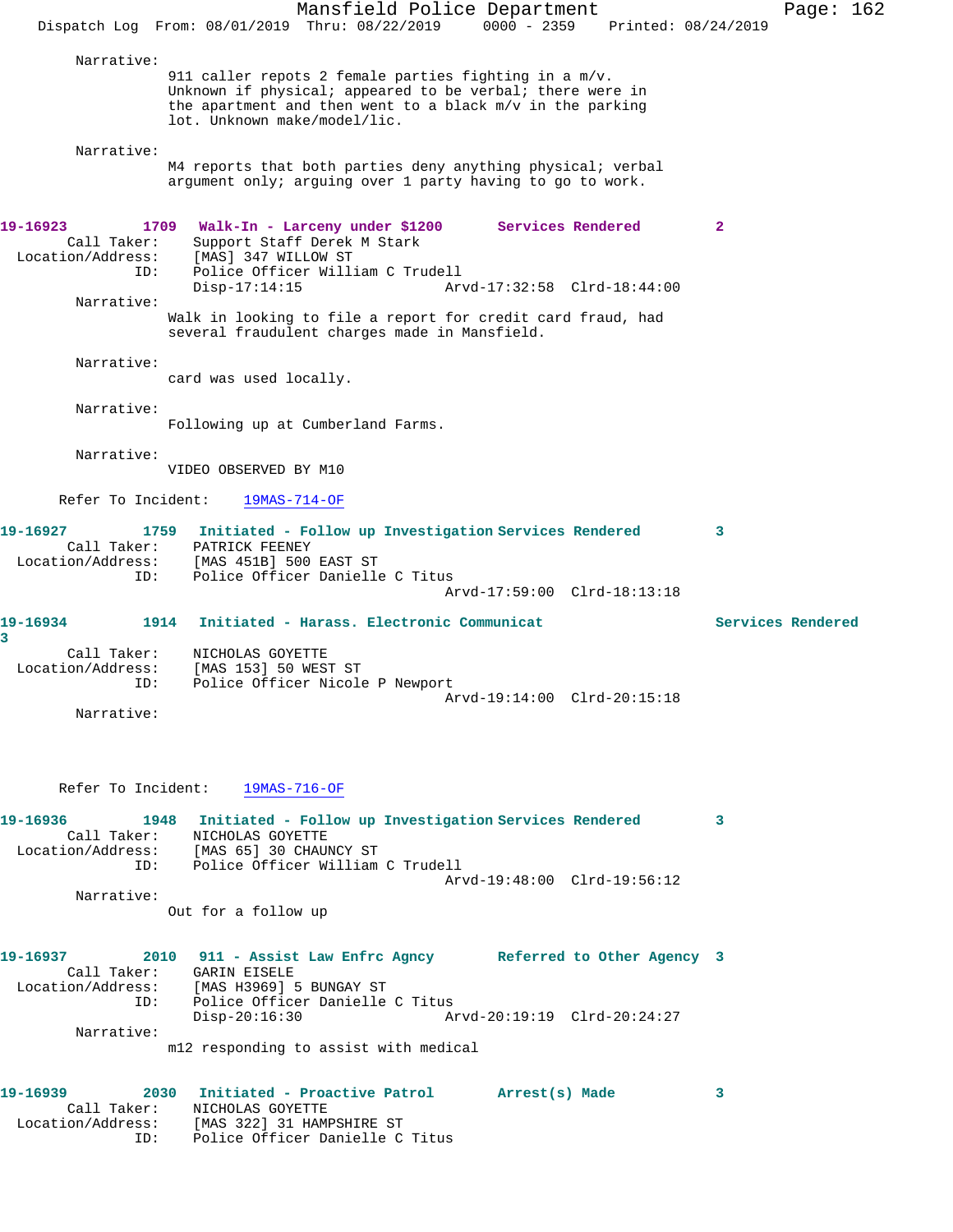Mansfield Police Department Page: 163 Dispatch Log From: 08/01/2019 Thru: 08/22/2019 0000 - 2359 Printed: 08/24/2019 Arvd-20:30:00 Clrd-22:13:51<br>ID: Police Officer William C Trudell Police Officer William C Trudell<br>Disp-20:37:32 Arv Disp-20:37:32 Arvd-20:41:02 Clrd-21:25:32 ID: Police Officer Jay J Sparrow Disp-21:12:20 Arvd-21:12:24 Clrd-21:25:34 Narrative: Checking the area. Narrative: Employee requesting Ofc. Titus to speak with a male party that is high intox at the bar area Narrative: Ofc. Trudell requesting MFD for the evaluation Narrative: Ofc. Trudell reports party PC'd, Ofc. Titus on the Rescue. See AR report for further Refer To P/C: 19MAS-462-AR P/C: STILLINGER, JERRY Address: 307 PLANTATION PKWY BLYTHEWOOD, SC Age: 62 Charges: PROTECTIVE CUSTODY **19-16940 2035 Phone - Assist-Law Enforce Invest Services Rendered 3**  Call Taker: Support Staff Derek M Stark<br>Location/Address: [MAS 435] 15 BONNEY LN Apt. [MAS 435] 15 BONNEY LN Apt. #35 ID: Police Officer Nicole P Newport<br>Disp-21:10:09 A Disp-21:10:09 Arvd-21:23:07 Clrd-21:43:54 Narrative: Randolph Police requesting a notification made to involved. Ofc Staffier (Randolph Police) would like involved to call him at (781)-963-1212. Narrative: Ofc. Newport spoke with the husband of the involved and will relay the message **19-16944 2229 Phone - Suspicious Actv / Persn / Veh Arrest(s) Made** Call Taker: NICHOLAS GOYETTE<br>.on/Address: [MAS] PLAIN ST Location/Address: ID: Police Officer William C Trudell Disp-22:30:48 Arvd-22:41:42 Clrd-23:02:48 ID: Police Officer Jay J Sparrow Disp-22:43:14 Arvd-22:49:26 Clrd-23:39:18 ID: Police Officer Danielle C Titus Disp-22:50:53 Arvd-22:51:36 Clrd-23:02:45 ID: Police Officer William C Trudell Disp-23:04:53 Arvd-23:04:54 Clrd-23:39:16 Narrative: RP calling to report a bike sitting on Plain St Bridge unattended Narrative: Ofc. Trudell requesting MFD and 2nd unit, unconscious male party nearby Narrative: Ofc. Sparrow transporting involved to his residence in attempt to raise someone Narrative: Ofc. Trudell reports the residents do not want the involved at the home in his current condition. Involved placed in protective custody. See AR report for further

**2**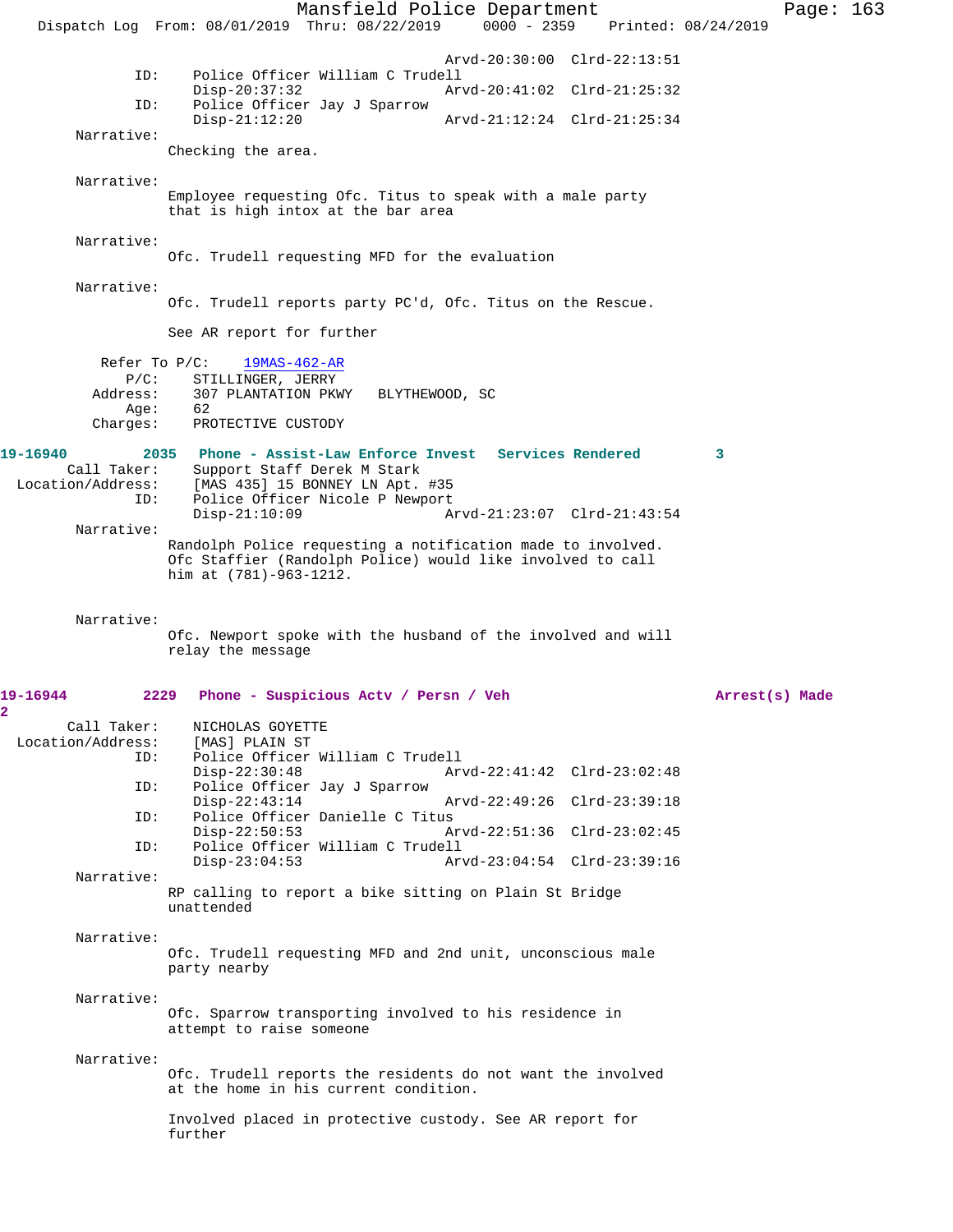Mansfield Police Department Page: 164 Dispatch Log From: 08/01/2019 Thru: 08/22/2019 0000 - 2359 Printed: 08/24/2019 Refer To P/C: 19MAS-463-AR P/C: PATNODE, ZACHARRY V Address: 48 SOUTHPARK LN MANSFIELD, MA Age: 32 Charges: PROTECTIVE CUSTODY **For Date: 08/15/2019 - Thursday 19-16955 0056 Phone - Erratic Oper MV / Road Rage Cancelled Enroute 3**  Call Taker: GARIN EISELE Location/Address: [MAS] SOUTH MAIN ST ID: Police Officer Meghan Birnie Disp-00:58:47 Clrd-00:59:26 Narrative: Norton police reporting erratic gray Suburu caller no longer behind vehicle Narrative: Cancelled Norton has mv stopped in their town. **19-16956 0105 Initiated - Proactive Patrol Building Checked / Secured 3** Call Taker: NICHOLAS GOYETTE Location/Address: [MAS 451B] 500 EAST ST ID: Police Officer Christopher D Sorge Arvd-01:05:00 Clrd-01:26:43 Narrative: Checking the area. **19-16964 0123 911 - Assist Fire Department Incident Report 3**  Call Taker: GARIN EISELE Location/Address: [MAS H25] 37 CHILSON AVE<br>ID: Police Officer Christophe Police Officer Christopher D Sorge<br>Disp-01:28:06 Arvd-Disp-01:28:06 Arvd-01:28:14 Clrd-01:50:31<br>ID: Police Officer Meghan Birnie Police Officer Meghan Birnie Disp-01:28:10 Arvd-01:28:15 Clrd-01:50:29<br>ID: Sergeant Robert S Pierce Sergeant Robert S Pierce<br>Disp-01:28:18 Disp-01:28:18 Arvd-01:30:35 Clrd-01:34:09 Narrative: 911 call to assist on medical Narrative: Ofc. Sorge reports party will be transported voluntarily Narrative: Involved transported, see OF report for further. Refer To Incident: 19MAS-718-OF **19-16967 0127 911 - Suspicious Actv / Persn / Veh Spoken To 2**  Call Taker: DAVID SULLIVAN Location/Address: [MAS 181A] 150 OAKLAND ST ID: Sergeant Robert S Pierce<br>- CAMAMA Disp-01:34:15 Arvd-01:34:17 Clrd-01:41:22 Narrative: Anonymous neighbor reporting loud voices on the site. RP can see on male party wearing orange shirt. Narrative: Sgt. Pierce spoke to the party who would not provide and a name and left in an Uber. **19-16976 0210 Initiated - Proactive Patrol Building Checked / Secured 3** Call Taker: NICHOLAS GOYETTE

Location/Address: [MAS 840] 280 SCHOOL ST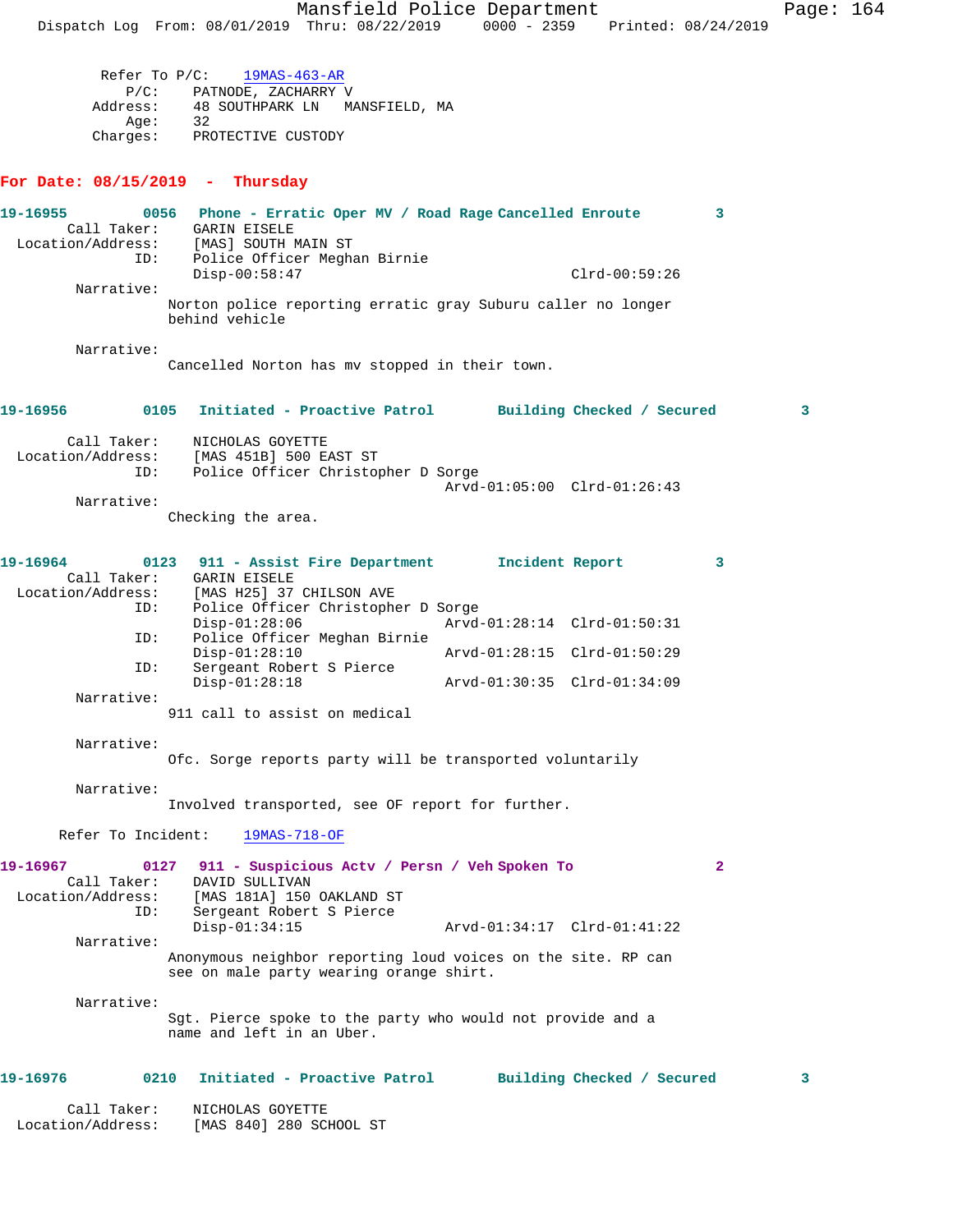|          |                    | Dispatch Log From: 08/01/2019 Thru: 08/22/2019 0000 - 2359 Printed: 08/24/2019                                                         | Mansfield Police Department |                             | Page: 165 |  |
|----------|--------------------|----------------------------------------------------------------------------------------------------------------------------------------|-----------------------------|-----------------------------|-----------|--|
|          | ID:                | Police Officer Meghan Birnie                                                                                                           |                             |                             |           |  |
|          |                    |                                                                                                                                        |                             | Arvd-02:10:00 Clrd-02:20:45 |           |  |
|          | Narrative:         | Checking the area.                                                                                                                     |                             |                             |           |  |
| 19-16977 |                    | 0213 Initiated - Proactive Patrol Building Checked / Secured                                                                           |                             |                             | 3         |  |
|          | Call Taker:        | NICHOLAS GOYETTE                                                                                                                       |                             |                             |           |  |
|          |                    | Location/Address: [MAS 1015] 30 CHAUNCY ST<br>ID: Police Officer Andrew J Kelley                                                       |                             |                             |           |  |
|          |                    |                                                                                                                                        |                             | Arvd-02:13:00 Clrd-02:15:03 |           |  |
|          | Narrative:         | Checking the area.                                                                                                                     |                             |                             |           |  |
|          |                    | 19-16978              0217 Initiated - Proactive Patrol          Building Checked / Secured                                            |                             |                             | 3         |  |
|          | Call Taker:        | NICHOLAS GOYETTE<br>Location/Address: [MAS 281A] 1 CROCKER ST                                                                          |                             |                             |           |  |
|          | ID:                | Police Officer Andrew J Kelley                                                                                                         |                             | Arvd-02:17:00 Clrd-02:23:12 |           |  |
|          | Narrative:         |                                                                                                                                        |                             |                             |           |  |
|          |                    | Checking the area.                                                                                                                     |                             |                             |           |  |
|          |                    | 19-16979             0221 Initiated - Proactive Patrol         Building Checked / Secured                                              |                             |                             | 3         |  |
|          | Call Taker:<br>ID: | NICHOLAS GOYETTE<br>Location/Address: [MAS 907E] 390 WEST ST<br>Police Officer Meghan Birnie                                           |                             |                             |           |  |
|          |                    |                                                                                                                                        |                             | Arvd-02:21:00 Clrd-02:28:41 |           |  |
|          | Narrative:         |                                                                                                                                        |                             |                             |           |  |
|          |                    | Checking the area.                                                                                                                     |                             |                             |           |  |
|          |                    | 19-16980 0233 Initiated - Proactive Patrol Building Checked / Secured                                                                  |                             |                             | 3         |  |
|          | ID:                | Call Taker: NICHOLAS GOYETTE<br>Location/Address: [MAS 834] 261 CHAUNCY ST<br>ID: Sergeant Robert S Pierce<br>Sergeant Robert S Pierce |                             |                             |           |  |
|          |                    |                                                                                                                                        |                             | Arvd-02:33:00 Clrd-02:38:14 |           |  |
|          | Narrative:         | Checking the area.                                                                                                                     |                             |                             |           |  |
| 19-16981 |                    | 0241 Initiated - Proactive Patrol Building Checked / Secured                                                                           |                             |                             | 3         |  |
|          | Call Taker:        | NICHOLAS GOYETTE                                                                                                                       |                             |                             |           |  |
|          | ID:                | Location/Address: [MAS] COPELAND DR<br>Police Officer Andrew J Kelley                                                                  |                             |                             |           |  |
|          |                    |                                                                                                                                        |                             | Arvd-02:41:00 Clrd-02:51:10 |           |  |
|          | Narrative:         | Checking the area.                                                                                                                     |                             |                             |           |  |
| 19-16982 |                    | 0243 Initiated - Proactive Patrol Building Checked / Secured                                                                           |                             |                             | 3         |  |
|          | Call Taker:<br>ID: | NICHOLAS GOYETTE<br>Location/Address: [MAS 927] 50 PLYMOUTH ST                                                                         |                             |                             |           |  |
|          |                    | Police Officer Meghan Birnie                                                                                                           |                             | Arvd-02:43:00 Clrd-02:47:36 |           |  |
|          | Narrative:         | Checking the area.                                                                                                                     |                             |                             |           |  |
|          |                    |                                                                                                                                        |                             |                             |           |  |
| 19-16983 |                    | 0301 Initiated - Proactive Patrol                                                                                                      |                             | Building Checked / Secured  | 3         |  |
|          | Call Taker:<br>ID: | NICHOLAS GOYETTE<br>Location/Address: [MAS 900A] 242 CHAUNCY ST Apt. #1<br>Police Officer Andrew J Kelley                              |                             |                             |           |  |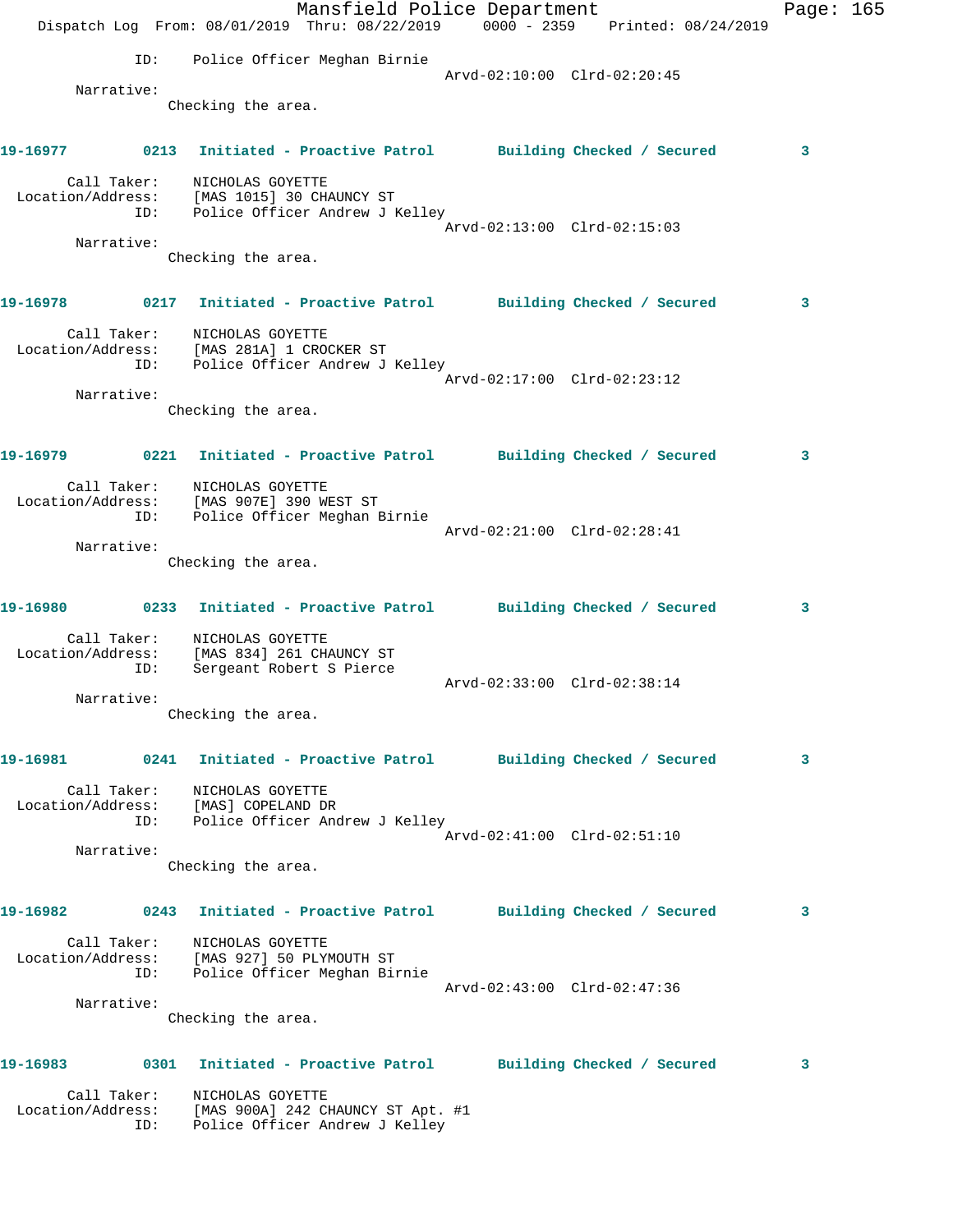Mansfield Police Department Page: 166 Dispatch Log From: 08/01/2019 Thru: 08/22/2019 0000 - 2359 Printed: 08/24/2019 Arvd-03:01:00 Clrd-03:21:46 Narrative: Checking the area. **19-16984 0308 Initiated - Proactive Patrol Building Checked / Secured 3** Call Taker: NICHOLAS GOYETTE Location/Address: [MAS 8] 377 CHAUNCY ST ID: Police Officer Meghan Birnie Arvd-03:08:00 Clrd-03:12:33 Narrative: Checking the area. **19-16987 0616 Initiated - Selective Enforcement/RADAR Arrest(s) Made 3**  Call Taker: NICHOLAS GOYETTE Location/Address: [MAS] 173 CHAUNCY ST @ 12 PERKINS AVE ID: Police Officer Andrew J Kelley Arvd-06:16:00 Clrd-06:38:43 Vehicle: BLK 2015 JEEP PATRIO Reg: PC MA 7FM327 VIN: 1C4NJRFB3FD357528 Narrative: Traffic enforcement in the area. Narrative: Out with MA 7FM327 showing REVO/INSC. RO cited for uninsured mv and operating after. MV left at 1 Samoset, he will be switching out mvs with his girlfriend. Plates seized. Narrative: Clear, average of 34 and high of 40 Refer To Summons:  $19MAS-464-AR$ Summons: EARLE, SHAUGHN H<br>Address: 1 SAMOSET AVE M 1 SAMOSET AVE MANSFIELD, MA  $Age: 29$  Charges: UNINSURED MOTOR VEHICLE REGISTRATION SUSPENDED, OP MV WITH **19-16989 0646 911 - 911 Hang-ups & Verifications Investigated - No Report 2**  Call Taker: MEGHAN MILLS Location/Address: [MAS H1340] 6 BELLA VISTA AVE ID: Police Officer Christopher D Sorge Disp-06:49:40 Arvd-06:53:02 Clrd-06:53:10 Narrative: verify an accidental 911 Narrative: party was spoken to no problems. **19-16991 0654 911 - 911 Hang-ups & Verifications Services Rendered 2**  Call Taker: DAVID SULLIVAN Location/Address: [MAS 8] 377 CHAUNCY ST ID: Police Officer Meghan Birnie Disp-06:56:33 Arvd-07:01:52 Clrd-07:05:11 Narrative: 911 hang up from 508-339-3182. On call back reached the automated attendant. Did not speak to anyone. Narrative: Confirmed accidental **19-16992 0659 Initiated - Motor Vehicle Stop Arrest(s) Made 3**  Call Taker: LINDSAY MITCHELL Location/Address: [MAS 234] 65 MAPLE ST ID: Police Officer Christopher D Sorge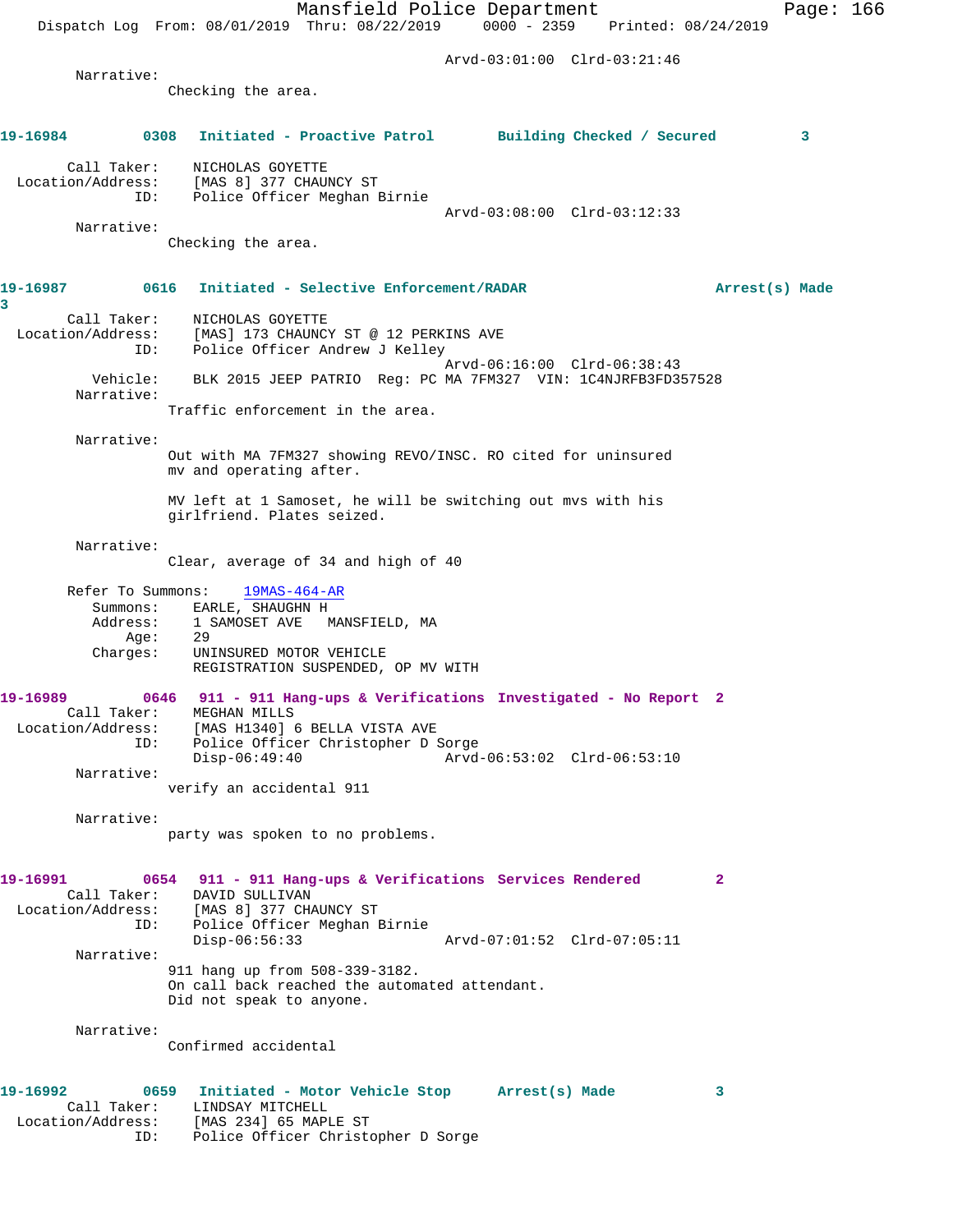Mansfield Police Department Page: 167 Dispatch Log From: 08/01/2019 Thru: 08/22/2019 0000 - 2359 Printed: 08/24/2019 Arvd-06:59:00 Clrd-07:19:10<br>TD: Police Officer Meghan Birnie Police Officer Meghan Birnie<br>Disp-07:05:36 Disp-07:05:36 Arvd-07:09:23 Clrd-07:19:11 ID: Detective Gregory S Martell Disp-07:06:00 Arvd-07:07:59 Clrd-07:19:12<br>Vehicle: Reg: PAS MA 9EXV40 Reg: PAS MA 9EXV40 Vehicle: BLU 1997 BUIC PARAVE Reg: PC MA 7XA929 VIN: 1G4CU5218V4613287 Narrative: Operator has a suspended license. Vehicle plates are attached. Plates on the vehicle are 9EXV40, comes back with a swap status. Vin number comes back to plates 7XA929 with a canceled status Narrative: Citations issued for plate number violation, uninsured mv, equipment violation, attaching plates, suspended operation and unregistered MV. See arrest summons for further. Vehicle will be left in the parking lot Refer To Summons: 19MAS-465-AR Summons: SILVEIRA, ODAIR<br>Address: 170 SISSON ST Ap 170 SISSON ST Apt. #2 PAWTUCKET, RI<br>20 Age: Charges: NUMBER PLATE VIOLATION LICENSE SUSPENDED, OP MV WITH NUMBER PLATE VIOLATION TO CONCEAL ID UNINSURED MOTOR VEHICLE EQUIPMENT VIOLATION, MISCELLANEOUS MV NUMBER PLATE VIOLATION **19-16994 0738 Phone - HAZARDOUS CONDITION - Other Spoken To 2**  Call Taker: LINDSAY MITCHELL<br>Location/Address: [MAS U11] CHAUNCY ess: [MAS U11] CHAUNCY ST<br>ID: Police Officer Andrew Police Officer Andrew J Kelley<br>Disp-07:39:28  $Arvd-07:42:44$  Clrd-07:50:38 Narrative: Passer by concerned for the safety of others. States there is a construction truck picking up large rocks and she is concerned one of them may fall Narrative: Ofc Kelley reports the workers are close to the roadway and will be using a spotter from now on. Foreman was advised. **19-16995 0739 Walk-In - Larceny from a Motor Vehicle Incident Report** Call Taker: Support Staff Matthew Todesco Location/Address: [MAS H3049] 47 BROWN AVE ID: Police Officer Meghan Birnie Disp-07:40:28 Arvd-07:49:33 Clrd-08:00:59<br>Vehicle: WHI 2012 GMC SIERRA Req: PC MA 3294TE VIN: 1GTR2WE7XCZ32 WHI 2012 GMC SIERRA Reg: PC MA 3294TE VIN: 1GTR2WE7XCZ320047 Narrative: RP into the station to report a stolen wallet and cell phone from his MV overnight, Ofc Birnie into speak with the RP. Narrative: See report for further Refer To Incident: 19MAS-719-OF **19-16999 0832 Initiated - ACO Activity Services Rendered 3**  Call Taker: LINDSAY MITCHELL Location/Address: [MAS 895] 175 FRUIT ST ID: KAYCEE L BAILEY Arvd-08:32:00 Clrd-08:57:15 **19-17001 0843 Initiated - Court Activity Services Rendered 3**  Call Taker: MEGHAN MILLS Location/Address: [ATT] 88 N MAIN ST ID: Police Officer Nicole M Boldrighini Arvd-08:43:00 Clrd-09:37:06

**2**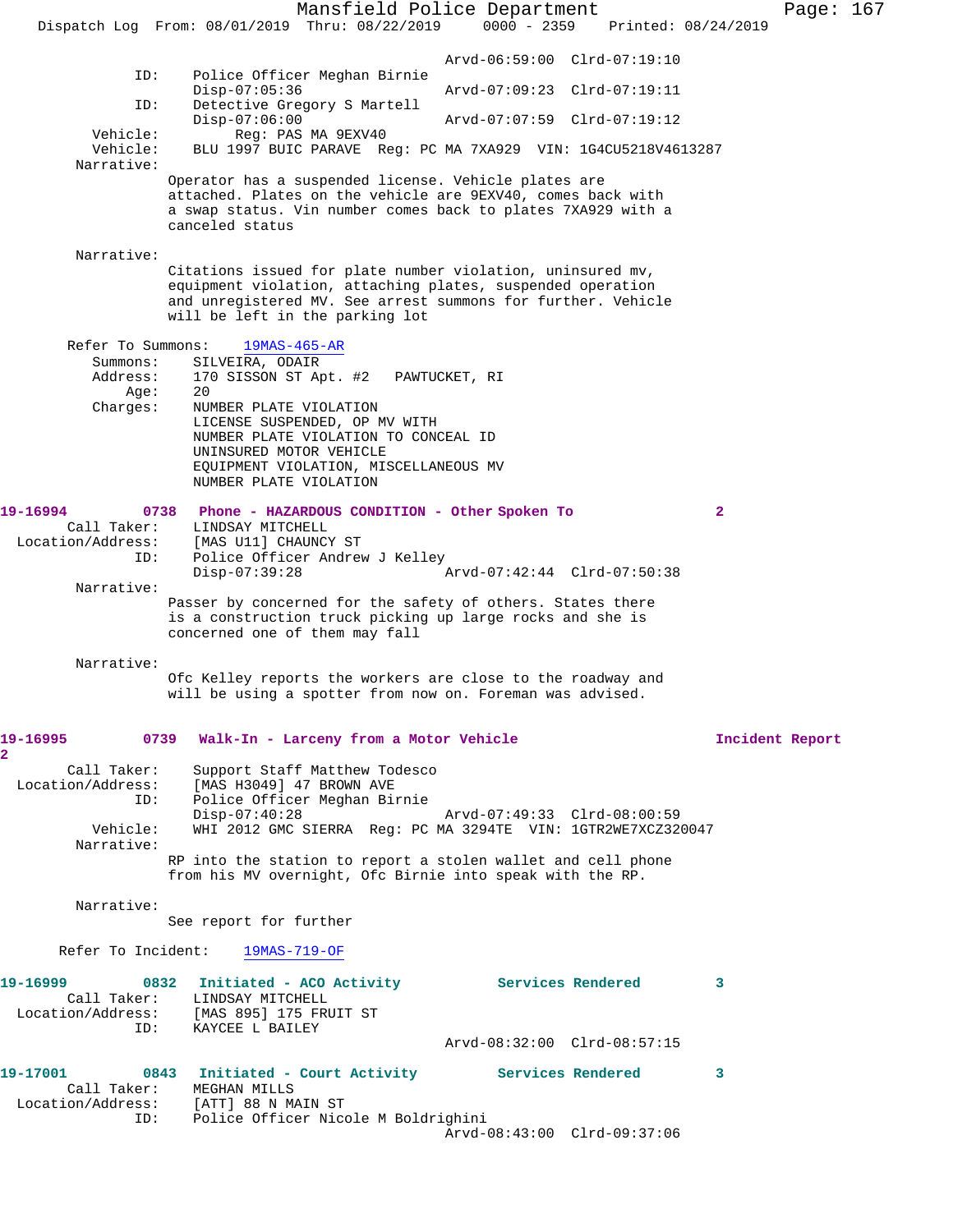Mansfield Police Department Page: 168 Dispatch Log From: 08/01/2019 Thru: 08/22/2019 0000 - 2359 Printed: 08/24/2019 Narrative: attleboro district court **19-17004 0912 Phone - Well Being Check Spoken To 3**  Call Taker: PATRICK FEENEY Vicinity of: [MAS] 400 RTE 140 NB @ 287 CHAUNCY ST ID: Police Officer John R Armstrong Disp-09:18:43 Arvd-09:18:45 Clrd-09:34:36 Narrative: Multiple callers report male in a wheel chair that was in the middle of the road. Now off to the side. LSW wearing a red shirt. Narrative: Ofc Armstrong spoke with the male who was enroute to the Mansfield Police Dept to look for his belongings. No belongings at either Mansfield/Foxboro PD. Party advised. **19-17008 0924 Radio - Motor Vehicle Stop Citation / Warning Issued 3**  Call Taker: LINDSAY MITCHELL Location/Address: [MAS] 91 CHAUNCY ST @ 6 HIGHLAND AVE ID: Lieutenant Roy D Bain JR Disp-09:25:11 Clrd-09:32:04 Vehicle: BLK 2005 HOND CIVIC Reg: PC MA 56JJ32 VIN: 2HGES16595H569345 Narrative: Cited for texting while driving **19-17010 0931 Walk-In - Suspicious Actv / Persn / Veh Incident Report 2**  Call Taker: Support Staff Matthew Todesco Location/Address: [MAS H5981] 36 PARK ST Police Officer Michael N Fenore<br>Disp-09:35:18 A Disp-09:35:18 Arvd-09:41:40 Clrd-10:04:17 Police Officer David M Sennott Narrative: RP reports she was followed from her home to CVS in Foxboro and then back home, Ofc Fenore into speak with the RP. Refer To Incident: 19MAS-720-OF **19-17011 0949 Initiated - Proactive Patrol Services Rendered 3**  Call Taker: LINDSAY MITCHELL Location/Address: [MAS 170] 255 HOPE ST ID: Police Officer Nicole M Boldrighini Arvd-09:49:00 Clrd-10:00:01 **19-17014 1001 Phone - Assist Law Enfrc Agncy Referred to Other Agency 3**  Call Taker: LINDSAY MITCHELL Location/Address: [MAS] MILL ST ID: Police Officer Nicole M Boldrighini Disp-10:02:16 Clrd-10:04:27 ID: Police Officer John R Armstrong Disp-10:02:16 Clrd-10:04:30 Narrative: Norton PD requesting assistance searching for a missing 93 yom alzheimer patient. Narrative: Canceled enroute, Norton PD located the male at a neighbors house **19-17015 1007 Initiated - Selective Enforcement/RADAR Citation / Warning Issued 3**  Call Taker: LINDSAY MITCHELL Location/Address: [MAS] 562 MAPLE ST @ 3 JENNIFER DR ID: Police Officer Nicole M Boldrighini Arvd-10:07:00 Clrd-10:45:20 Vehicle: RED 2016 CHEV UT TAHOE Reg: PC MA 6SW232 VIN: 1GNSKCKC2GR388793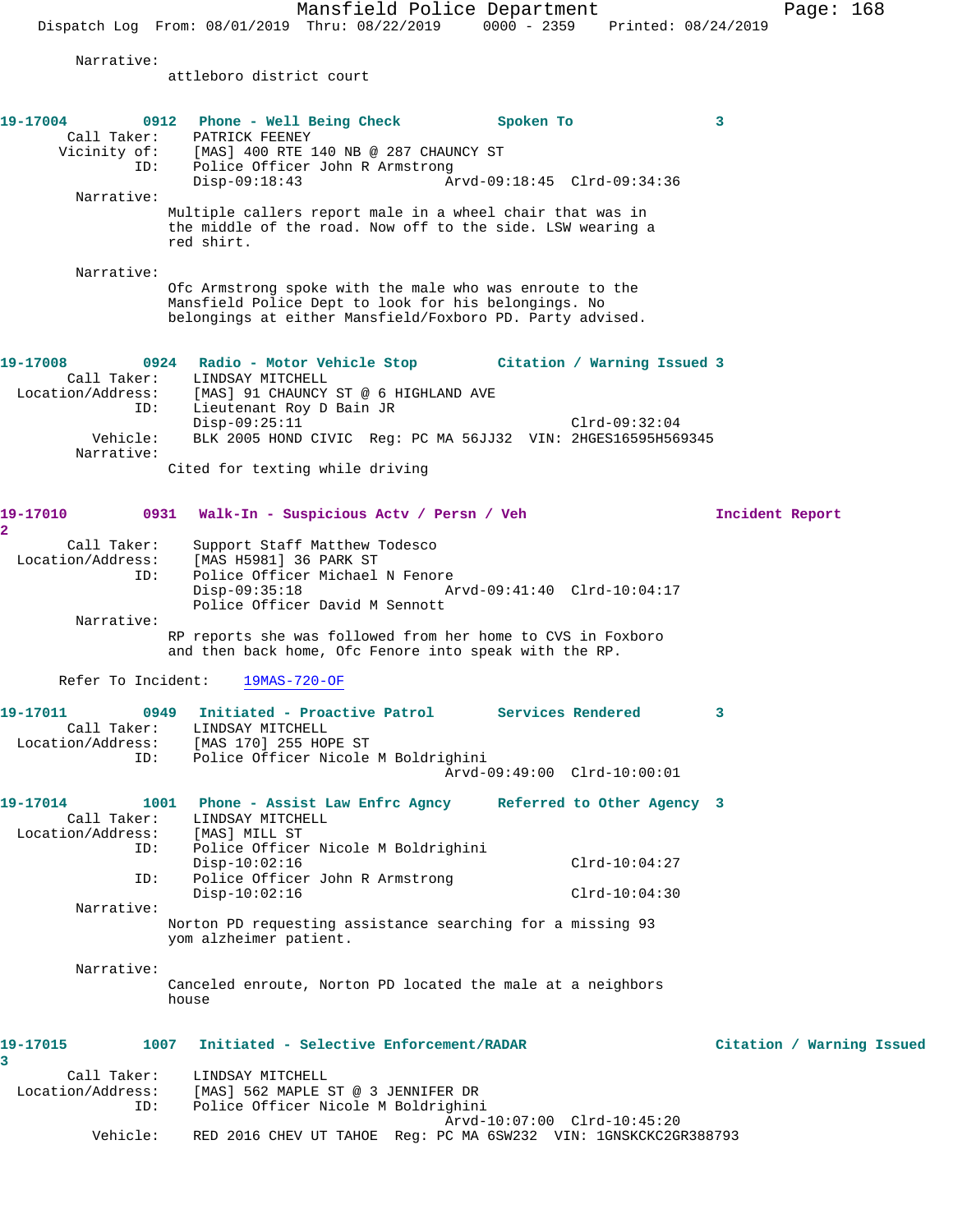Mansfield Police Department Fage: 169 Dispatch Log From: 08/01/2019 Thru: 08/22/2019 0000 - 2359 Printed: 08/24/2019 Vehicle: BLK 2006 TOYT CAMRY Reg: PC MA 3122PS VIN: 4T1BE30K76U112000 Vehicle: WHI 2013 GMC PK SIERRA Reg: PC MA 752SM7 VIN: 1GTR2VE72DZ129136 Narrative: Out with MA 6SW232 Narrative: cite issued for speed Narrative: Out with MA 3122PS Narrative: cite issued for speed Narrative: out with MA 752sm7 Narrative: Cited for speed **19-17016 1017 Initiated - Selective Enforcement/RADAR Services Rendered 3**  Call Taker: LINDSAY MITCHELL Location/Address: [MAS] 99 COPELAND DR @ 235 CHAUNCY ST ID: Police Officer John R Armstrong Arvd-10:17:00 Clrd-10:21:01 **19-17017 1020 Phone - Assist Fire Department Spoken To 3**  Call Taker: LINDSAY MITCHELL Location/Address: [MAS 837A] 266 NORTH MAIN ST Apt. #1 ID: Police Officer John R Armstrong Disp-10:21:20 Arvd-10:23:05 Clrd-10:28:42 Narrative: Low battery, party was advised **19-17018 1031 Initiated - Selective Enforcement/RADAR Services Rendered 3**  Call Taker: LINDSAY MITCHELL Location/Address: [MAS] 99 COPELAND DR @ 235 CHAUNCY ST ID: Police Officer John R Armstrong Arvd-10:31:00 Clrd-10:57:12 **19-17019 1041 Phone - Motor Veh Acc - Hit & Run Accident Report 1**  Call Taker: LINDSAY MITCHELL Location/Address: [MAS] 304 ELM ST @ 1 BROOKSIDE RD ID: Police Officer Gregg S Kennedy Disp-10:42:27 Arvd-10:55:21 Clrd-11:20:51 Vehicle: GRY 2015 HOND CIVIC Reg: PC MA 685EA4 VIN: 19XFB2F5XFE214948 Vehicle: WHI 2015 JEEP UT CHEROK Reg: PC MA 8SR937 VIN: 1C4PJMDB6FW735375 Narrative: Past hit and run, no witnesses/or info left. Narrative: Ofc Kennedy located the other vehicle involved. See accident report for further Refer To Accident: 19MAS-304-AC **19-17022 1057 Initiated - Proactive Patrol Services Rendered 3**  Call Taker: LINDSAY MITCHELL<br>Location/Address: [MAS 281A] 1 CRO<br>ID: Police Officer Jo [MAS 281A] 1 CROCKER ST Police Officer John R Armstrong Arvd-10:57:00 Clrd-11:06:09 **19-17023 1112 Initiated - Proactive Patrol Services Rendered 3**  Call Taker: LINDSAY MITCHELL Location/Address: [MAS] 4 ERICK RD @ 15 BONNEY LN ID: Police Officer Nicole M Boldrighini Arvd-11:12:00 Clrd-11:21:01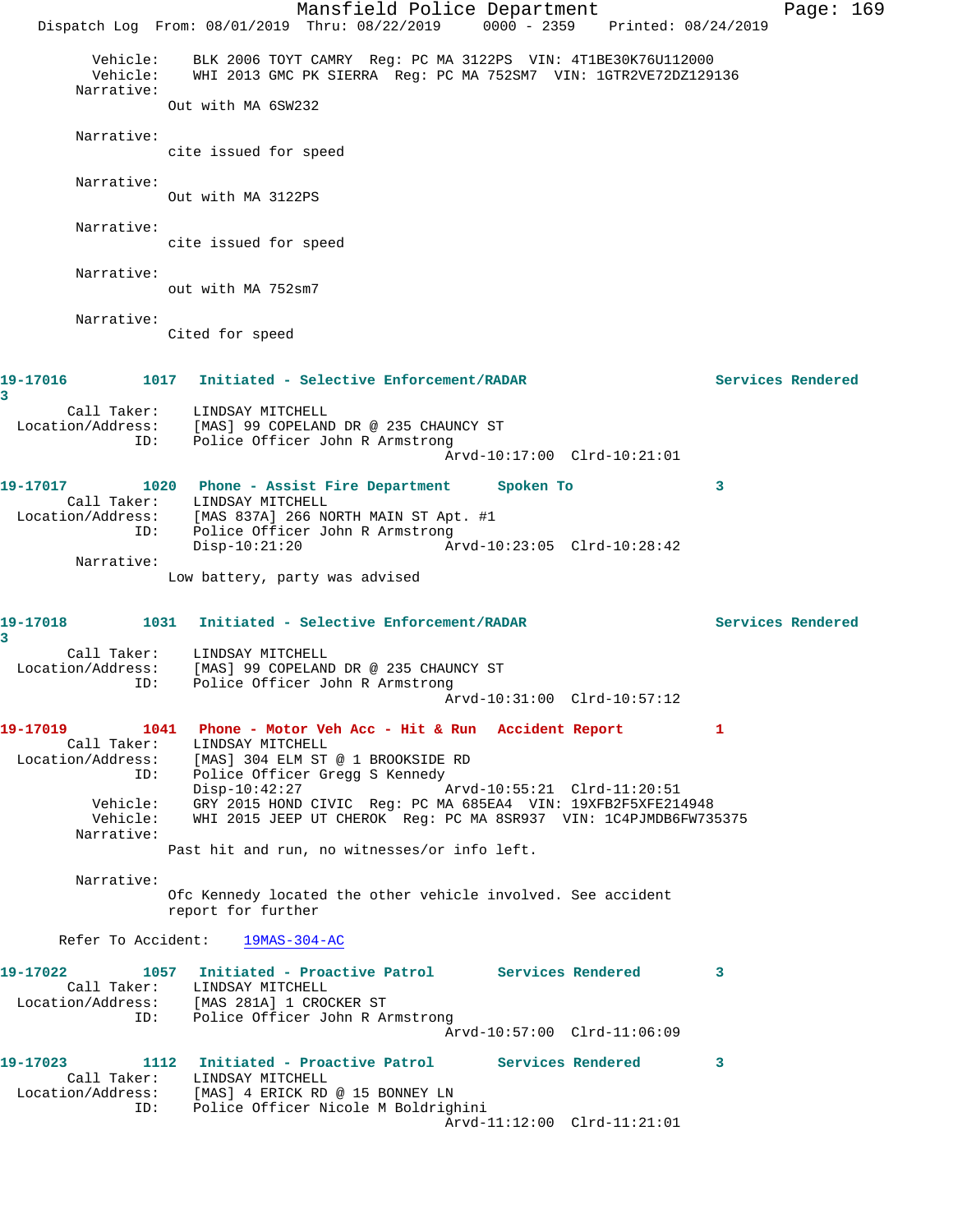Mansfield Police Department Fage: 170 Dispatch Log From: 08/01/2019 Thru: 08/22/2019 0000 - 2359 Printed: 08/24/2019 **19-17025 1123 Initiated - Motor Vehicle Stop Citation / Warning Issued 3**  Call Taker: LINDSAY MITCHELL Location/Address: [MAS] 220 HOPE ST ID: Police Officer Nicole M Boldrighini Arvd-11:23:00 Clrd-11:27:30 Vehicle: GRY 2014 FORD EXPLOR Reg: PC MA 5141MA VIN: 1FM5K8D86EGC43708 Narrative: Cited for speed **19-17027 1159 Initiated - Proactive Patrol Services Rendered 3**  Call Taker: LINDSAY MITCHELL Location/Address: [MAS 1002] 250 EAST ST ID: Police Officer Nicole M Boldrighini Arvd-11:59:00 Clrd-12:11:49 **19-17028 1212 Phone - Alarm - Burglar Services Rendered 1**  Call Taker: LINDSAY MITCHELL Location/Address: [MAS 296E] 219 NORTH MAIN ST ID: Police Officer Nicole M Boldrighini Disp-12:14:50 Arvd-12:15:39 Clrd-12:18:15 Police Officer John R Armstrong ID: Police Officer John R Armstrong<br>Disp-12:14:50 Clrd-12:15:47 Narrative: Alarm co reports a bar rear motion and front door Narrative: Alarm co called back to cancel, employee on site with the proper passcode Narrative: Confirmed accidental **19-17031 1231 911 - Motor Veh Acc - No Injury Services Rendered 1**  Call Taker: PATRICK FEENEY Vicinity of: [MAS] PERKINS AVE ID: Police Officer David W Kinahan<br>Disp-12:34:58 Arvd-12:39:15 Clrd-13:12:20 Disp-12:34:58 Arvd-12:39:15 Clrd-13:12:20 ID: Sergeant Thomas R Connor Disp-12:35:05 Arvd-12:38:34 Clrd-12:47:52 Vehicle: RED 2006 FORD SRWSUP Reg: PAS MA VT282 VIN: 1FTSX21566ED62324 Vehicle: BLK 2012 CADI LL SRX Reg: PC RI ZQ685 VIN: 3GYFNDE35CS624180 Narrative: 911 caller reports involved in a 2 car crash no injuries reported. Both pulled off to the side of the roadway. Narrative: paper exchange only **19-17032 1306 911 - Assist Fire Department Services Rendered 3**  Call Taker: CARLY MORIARTY Location/Address: [MAS 875] 12 PRATT ST ID: Police Officer John R Armstrong Disp-13:08:34 Arvd-13:12:00 Clrd-13:20:42 Narrative: Assist the FD **19-17043 1444 Alarm - Alarm - Burglar Building Checked / Secured 1** Call Taker: PATRICK FEENEY Location/Address: [MAS H2809] 15 STRATTON RD ID: Police Officer Gregg S Kennedy Disp-14:45:49 Arvd-14:52:10 Clrd-14:53:48 ID: Police Officer John R Armstrong Disp-14:46:08 Arvd-14:50:06 Clrd-14:53:53 Narrative: kitchen door entry/exit.

Narrative: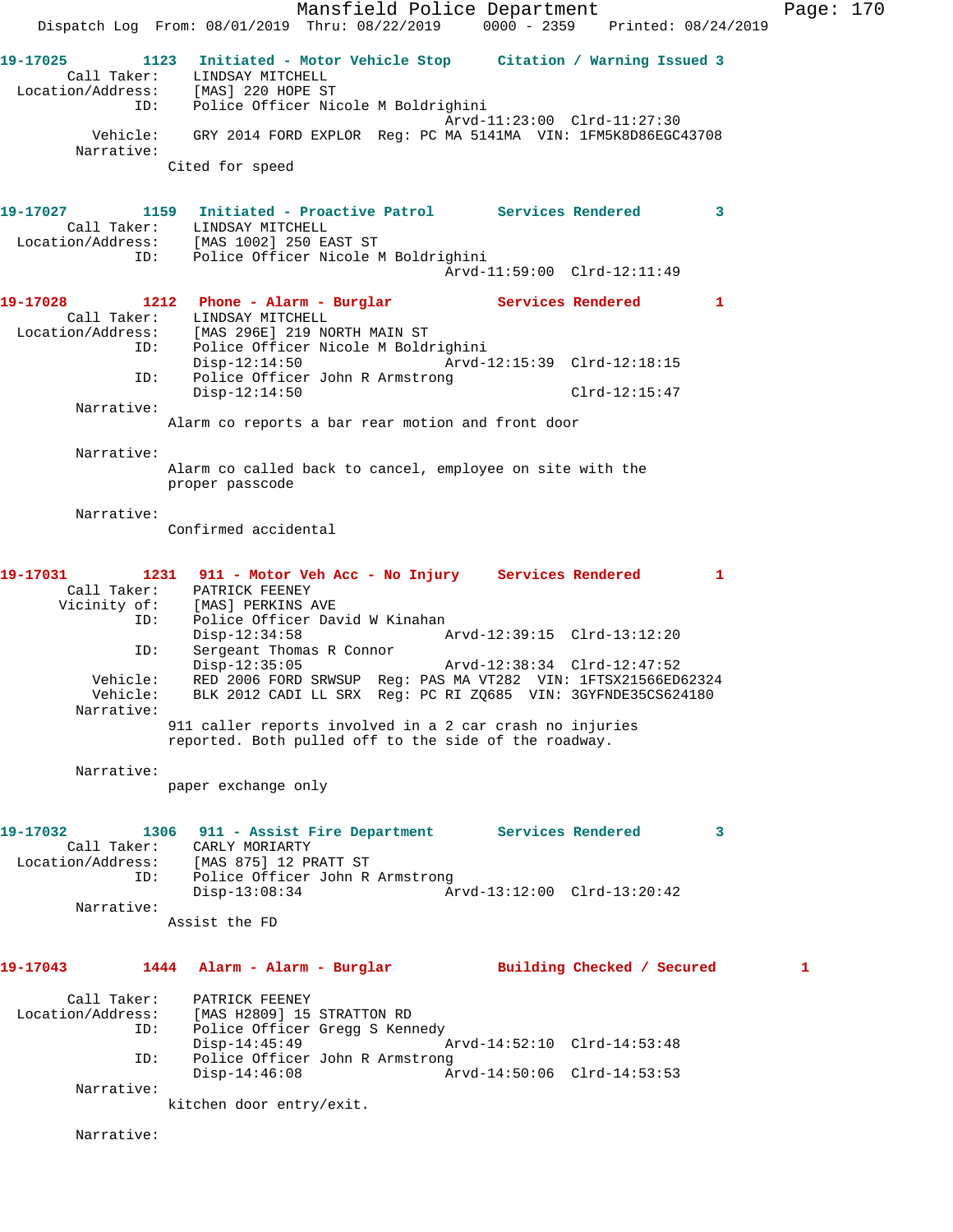Mansfield Police Department Page: 171 Dispatch Log From: 08/01/2019 Thru: 08/22/2019 0000 - 2359 Printed: 08/24/2019 Ptl. Armstrong reporting the house checked secure **19-17046 1505 Initiated - Motor Vehicle Stop Verbal Warning 3**  Call Taker: CARLY MORIARTY Location/Address: [MAS H871A] 104 SOUTH MAIN ST ID: Police Officer Nicole M Boldrighini Arvd-15:05:00 Clrd-15:07:40 Vehicle: GRY 2016 NISS LL ROGUE Reg: PC MA 3RXM70 Narrative: Mvs-verbal warning **19-17047 1510 Phone - Disturbance / Gathering Spoken To 1**  Call Taker: CARLY MORIARTY Location/Address: [MAS 12] 250 EAST ST<br>ID: Police Officer Nicole Police Officer Nicole M Boldrighini Disp-15:10:59 Arvd-15:12:43 Clrd-15:24:16<br>TD: Police Officer John R Armstrong Police Officer John R Armstrong<br>Disp-15:11:05 A Disp-15:11:05<br>Vehicle: GRY 2003 FORD VN ECONOLINE Req: CO MA R83314 GRY 2003 FORD VN ECONOLINE Reg: CO MA R83314 Narrative: Facilites manager requesting an officer for an issue with a contractor that is on scene and entering a container that they are not supposed to be in Narrative: Ptl. Armstrong spoke with the workers and the facilities manager, issue has been resolved 19-17048 1516 Other - Xfinity Event **Arrest(s)** Made 2 Call Taker: Lieutenant Roy D Bain JR Location/Address: [MAS 108B] 885 SOUTH MAIN ST Vehicle: GRY 2014 ACUR RDX Reg: PC MA 222SK1 VIN: 5J8TB4H51EL019565 Vehicle: GRY 2009 NISS ALTIMA Reg: PC MA 2LM273 VIN: 1N4AL21E29N479240 Vehicle: GRY 2004 VOLV SD S60 Reg: PC MA 1938SL Narrative: The following is a gist of events during the Xfinity detail for the Beck & Cage the Elephant concert. Narrative: 1515 - Ofc. Mauricio reports 2 car MVA on the Ramp. MA/PC 1938SL o/o & 964DS7/ Neg Tows/Injurys. Narrative: Sgt Pierce reports the interior EOD sweep has been completed Narrative: Ofc Kinahan reports he was handed a wallet from someone at the XtraMart. The wallet was given back to the owner. Narrative: Sgt Pierce and EOD responding to upper lot side concessions for the report of a suspicious package Officers are clear the call was unfounded. Narrative: Sgt Thibault reports 3,691 through the gate. Narrative: Cart 1 requests AAA for a dead battery, Achin's is en route. Narrative: Sgt Thibault reports 4,241 through the gate. Narrative: Ofc Stark reports Lot 10 row 3 MA/PC 4NJ655 is running and can not be shut off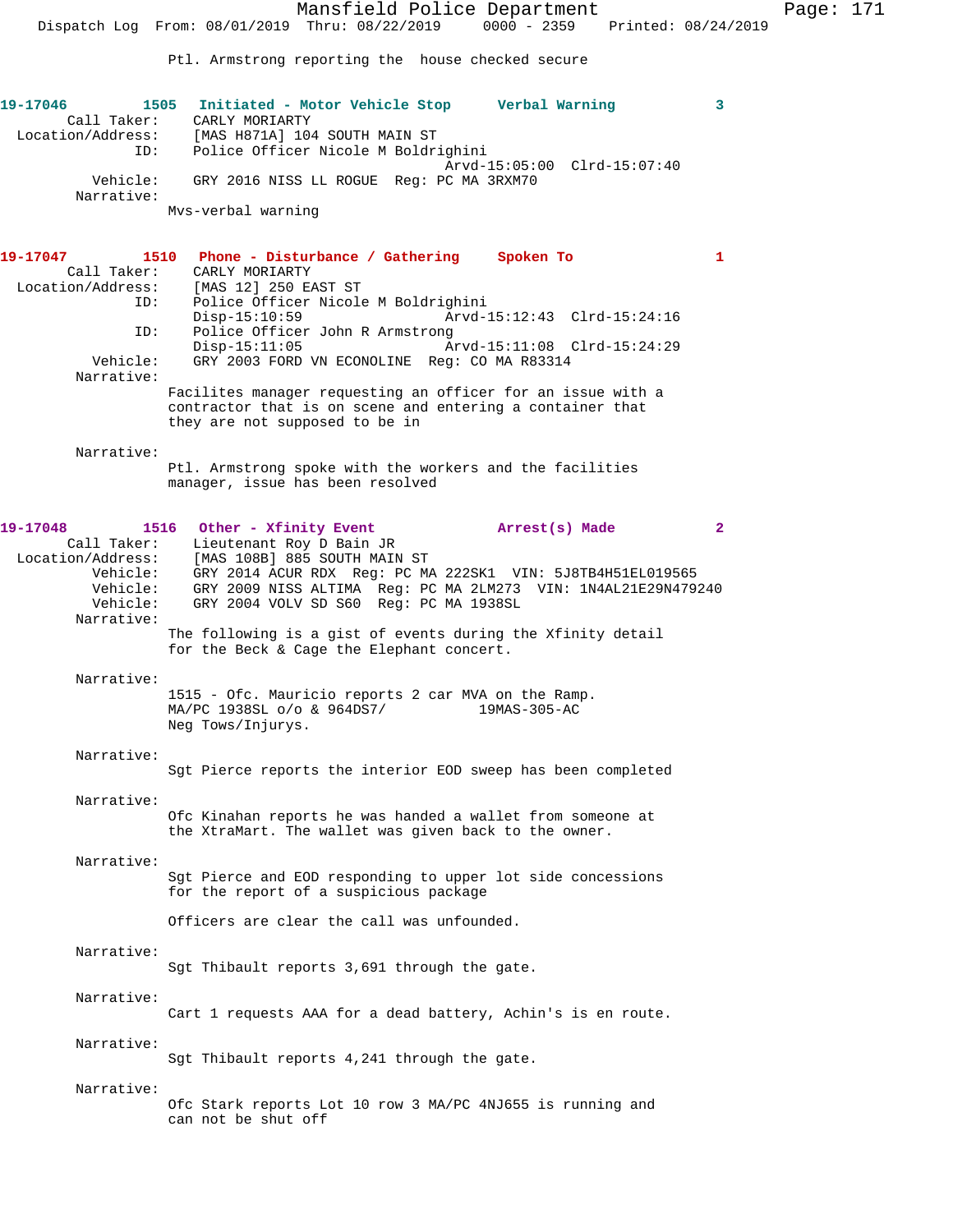Mansfield Police Department Page: 172 Dispatch Log From: 08/01/2019 Thru: 08/22/2019 0000 - 2359 Printed: 08/24/2019 Narrative: Venue is responding to section 5 row E to the right of the sound board for a 911 hang up Ofc Clark reports he is clear, the call was confirmed accidental. Narrative: Sgt Thibault reports 6,841 through the gate. Narrative: Ofc Seaward reports they assisted MFD with an intoxicated male who is now going to medical. Narrative: Officers request EMS to Section 13 for a past fight. MFD en route. MFD reports this is a police matter and Sgt Pierce reports they are coming down with one, to investigate further. Narrative: Sgt Thibault reports he need an arrest number and EMS to the compound. Narrative: Sgt Connor reports the back fence line has been cleared and trimmed since the last shoe. Narrative: Ofc Nicholson and Bouck are going with EMS to transport the male to the hospital Narrative: Cart 1 responding to Lot 9 second row for an investigation of a disturbance. Cart 1 reports there is no disturbance one patron was assisting a friend who did not feel well Narrative: Final number through the gate is 7,446 Narrative: Ofc Stark reports he is off with a highly intoxicated male at the split. Of Stark reports the male is with family and they will be clear. Narrative: Lot 4 2nd row for a hit & run. Parking tried to stop the truck in question but it Refer To Accident:  $\frac{19MAS-305-AC}{19MAS-467-AR}$ Refer To Summons: Summons: ROCK, ADAM WILLIAM Address: 1403 HOPEVILLE RD GRISWOLD, CT<br>Age: 24 Age: Charges: DISORDERLY CONDUCT<br>er To Incident: 19MAS-722-OF Refer To Incident: **19-17051 1558 Phone - Alarm - Burglar Building Checked / Secured 1** Call Taker: MEGHAN MILLS<br>Location/Address: [MAS 127A] 3 [MAS 127A] 31 SUFFOLK RD ID: Police Officer Christopher D Sorge Disp-16:11:22 Arvd-16:11:24 Clrd-16:14:10<br>TD: Police Officer Nicole P Newport Police Officer Nicole P Newport Disp-16:12:25 Arvd-16:12:28 Clrd-16:14:08 Narrative: ENTRY DOOR ALARM, PARTY ON SCENE DOES NOT HAVE CODE.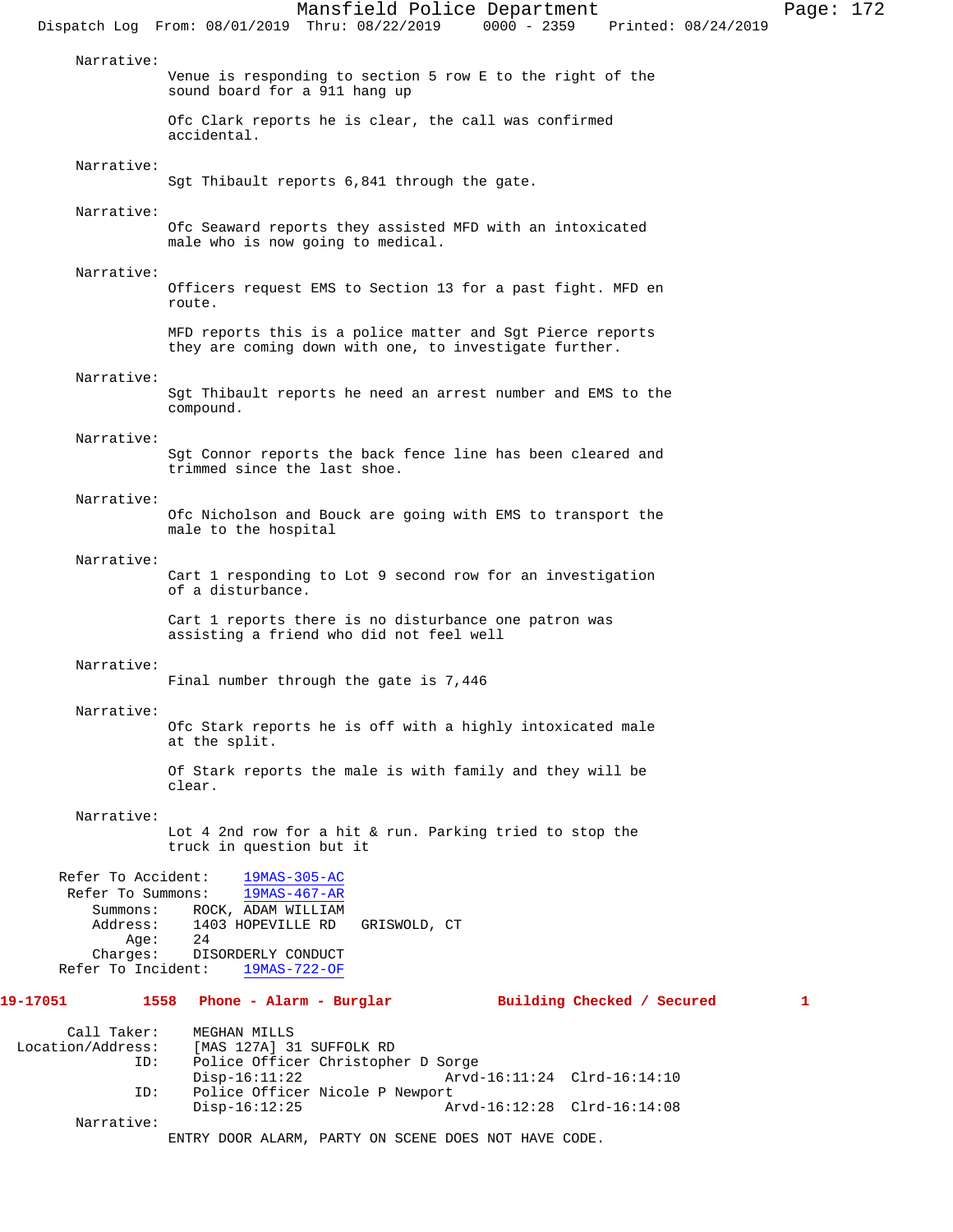**19-17055 1616 Walk-In - Follow up Investigation Services Rendered 3** 

Narrative:

Accidental by employee

| Call Taker:<br>Location/Address: | Support Staff Katherine Gillis                                                                                       |                             |                   |                           |
|----------------------------------|----------------------------------------------------------------------------------------------------------------------|-----------------------------|-------------------|---------------------------|
| ID:                              | Police Officer William C Trudell                                                                                     |                             |                   |                           |
|                                  | $Disp-16:20:53$                                                                                                      | Arvd-16:29:22 Clrd-17:22:14 |                   |                           |
| Narrative:                       |                                                                                                                      |                             |                   |                           |
|                                  |                                                                                                                      |                             |                   |                           |
| 19-17060<br>3                    | 1714 Initiated - Selective Enforcement/RADAR                                                                         |                             |                   | Citation / Warning Issued |
|                                  | Call Taker: CARLY MORIARTY                                                                                           |                             |                   |                           |
| Location/Address:                | [MAS] 792 WEST ST                                                                                                    |                             |                   |                           |
| ID:                              | Police Officer Christopher D Sorge                                                                                   |                             |                   |                           |
|                                  |                                                                                                                      | Arvd-17:14:00 Clrd-17:56:32 |                   |                           |
| Vehicle:                         | BLU 2007 HOND VN ODYSSEY Reg: PC MA 45GG72 VIN: 5FNRL38467B001589                                                    |                             |                   |                           |
| 19-17063                         | 1719 911 - 911 Hang-ups & Verifications Spoken To                                                                    |                             | $\overline{2}$    |                           |
|                                  | Call Taker: PATRICK FEENEY                                                                                           |                             |                   |                           |
|                                  | Location/Address: [MAS H3912] 82 LAWNDALE RD                                                                         |                             |                   |                           |
| ID:                              | Police Officer William C Trudell                                                                                     |                             |                   |                           |
|                                  | Disp-17:22:24                                                                                                        | Arvd-17:31:09 Clrd-17:32:51 |                   |                           |
| Narrative:                       |                                                                                                                      |                             |                   |                           |
|                                  | 911 hangup from the cell phone; call back made, spoke with a<br>resdient. She reports no emergency; unit to confirm. |                             |                   |                           |
|                                  |                                                                                                                      |                             |                   |                           |
| 19-17065                         | 1756 Initiated - Motor Vehicle Stop Citation / Warning Issued 3                                                      |                             |                   |                           |
| Call Taker:                      | CARLY MORIARTY                                                                                                       |                             |                   |                           |
|                                  | Location/Address: [MAS 4] 31 HAMPSHIRE ST                                                                            |                             |                   |                           |
| ID:                              | Police Officer Christopher D Sorge                                                                                   |                             |                   |                           |
| Vehicle:                         | BLU 2018 JEEP LL GRAND CHEROKEE Req: PC MA 9AMP30                                                                    | Arvd-17:56:00 Clrd-17:59:41 |                   |                           |
|                                  |                                                                                                                      |                             |                   |                           |
| 19-17069<br>$\overline{2}$       | 1824 Initiated - Traffic Enforcement / Activity                                                                      |                             | Services Rendered |                           |
| Call Taker: GARIN EISELE         |                                                                                                                      |                             |                   |                           |
| Location/Address:                | [FOX] HOPE AVE                                                                                                       |                             |                   |                           |
| ID:                              | Police Officer William C Trudell                                                                                     |                             |                   |                           |
|                                  |                                                                                                                      | Arvd-18:24:00 Clrd-19:24:33 |                   |                           |
| Narrative:                       |                                                                                                                      |                             |                   |                           |
|                                  | m10 conducting traffic enforement hope/memorial park                                                                 |                             |                   |                           |
| Narrative:                       |                                                                                                                      |                             |                   |                           |
|                                  | No Activity.                                                                                                         |                             |                   |                           |

**19-17070 1824 911 - Suspicious Actv / Persn / Veh Gone on Arrival 2**  Call Taker: CARLY MORIARTY Location/Address: [MAS 305] 230 WEST ST @ 8 GEORGE ST ID: Police Officer Nicole P Newport<br>Disp-18:26:41 Az Disp-18:26:41 Arvd-18:30:43 Clrd-18:32:55 Narrative: Cp reporting a white sedan driving down the train tracks in the area Narrative: Ptl. Newport reporting the area checked negative, most

likely the roadway that run parallel

**19-17073 1904 Initiated - Motor Vehicle Stop Citation / Warning Issued 3**  Call Taker: DAVID SULLIVAN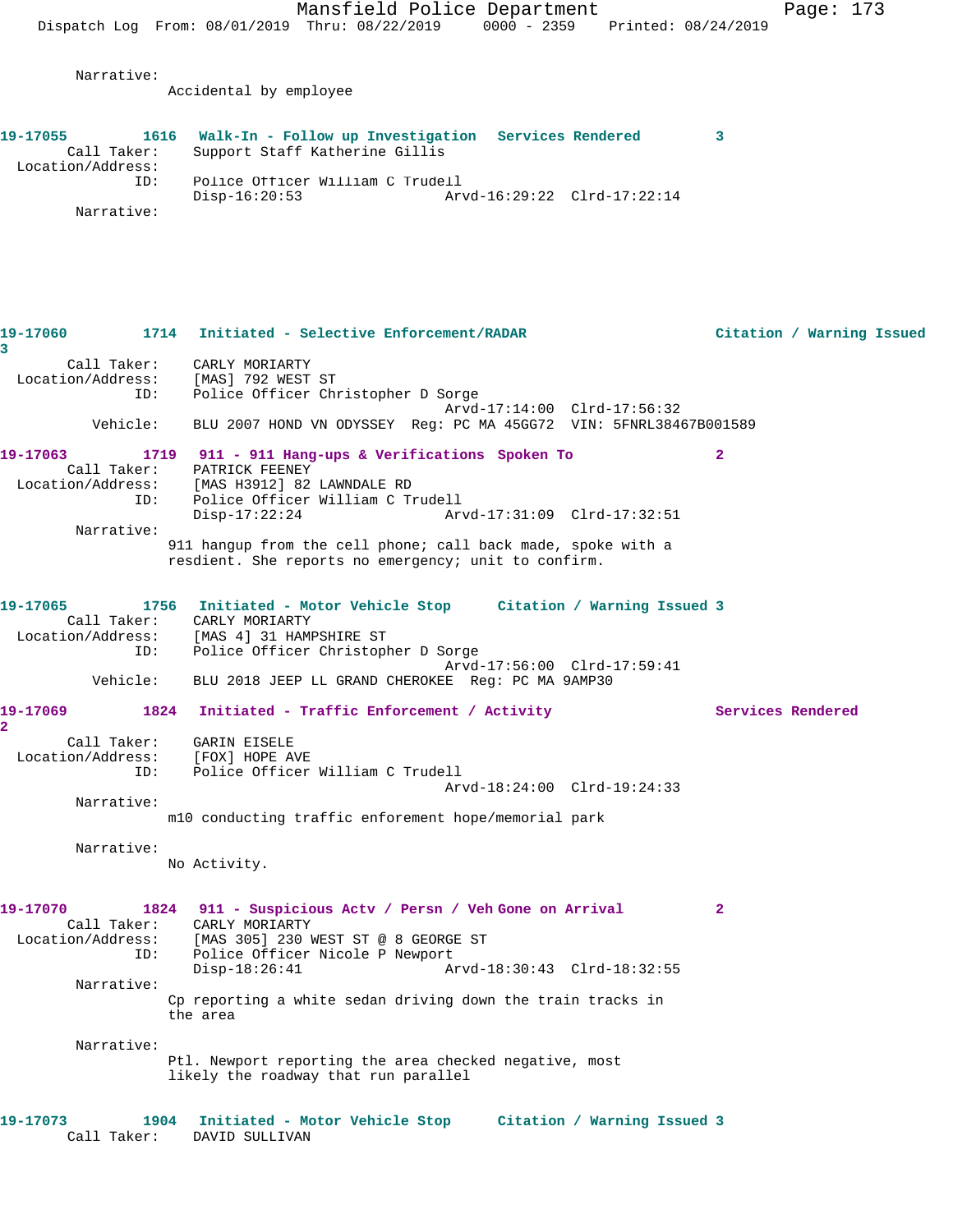Mansfield Police Department Fage: 174 Dispatch Log From: 08/01/2019 Thru: 08/22/2019 0000 - 2359 Printed: 08/24/2019 Location/Address: [MAS] 255 NORTH MAIN ST @ 8 COTTAGE ST ID: Police Officer Nicole P Newport Arvd-19:04:00 Clrd-19:12:40 Vehicle: BLK 2012 HOND CIVIC Reg: PC MA 1DA818 VIN: 2HGFB2F51CH320836 **19-17076 1942 Initiated - Building Check Services Rendered 3**  Call Taker: DAVID SULLIVAN Location/Address: [MAS 322] 31 HAMPSHIRE ST ID: Police Officer Christopher D Sorge Arvd-19:42:00 Clrd-19:52:22 Narrative: area check. **19-17078 1952 Initiated - Building Check Services Rendered 3**  Call Taker: DAVID SULLIVAN Location/Address: [MAS 2] 60 FORBES BLVD ID: Police Officer Christopher D Sorge Arvd-19:52:00 Clrd-19:54:00 Narrative: bldg check **19-17079 1954 Initiated - Motor Vehicle Stop Investigated - No Report 3**  Call Taker: DAVID SULLIVAN Location/Address: [MAS 324] 440 CHAUNCY ST ID: Police Officer Christopher D Sorge Arvd-19:54:00 Clrd-19:58:13 Vehicle: GRY 2006 CHEV UT TRAILB Reg: PC MA 4486LY VIN: 1GNDT13S262214925 Narrative: Stopped for susp activity in the area. Oper was spoken to. **19-17080 2000 Initiated - Motor Vehicle Stop Spoken To 3**  Call Taker: DAVID SULLIVAN Location/Address: [MAS 900A] 242 CHAUNCY ST Apt. #1 ID: Police Officer Christopher D Sorge Arvd-20:00:00 Clrd-20:04:24 Vehicle: 2014 VOLK SD Reg: PA JTB0423 Narrative: Oper spoken to about vehicle equipment. **19-17081 2007 Initiated - Motor Vehicle Stop Spoken To 3**  Call Taker: DAVID SULLIVAN Location/Address: [MAS 202] 16 OLD COLONY WAY ID: Police Officer Christopher D Sorge Arvd-20:07:00 Clrd-20:09:32 Vehicle: BLU 2009 HYUN UT SANTFE Reg: PC MA 4FG661 VIN: 5NMSH13E99H306495 Narrative: Oper was spoken to about driving the wrong way in this area. **19-17082 2011 Initiated - Building Check Services Rendered 3**  Call Taker: DAVID SULLIVAN Location/Address: [MAS 1015] 30 CHAUNCY ST ID: Police Officer Nicole P Newport Arvd-20:11:00 Clrd-20:25:59 **19-17083 2014 Initiated - Building Check Services Rendered 3**  Call Taker: DAVID SULLIVAN Location/Address: [MAS 840] 280 SCHOOL ST ID: Police Officer Christopher D Sorge Arvd-20:14:00 Clrd-20:25:51 **19-17086 2100 Initiated - Motor Vehicle Stop Verbal Warning 3**  Call Taker: NICHOLAS GOYETTE Location/Address: [MAS 280] 440 FORBES BLVD ID: Police Officer Christopher D Sorge Arvd-21:00:00 Clrd-21:05:02 Vehicle: BRO 2004 TOYT CAMRY Reg: PC MA 1MDM94 VIN: 4T1BE32K24U826126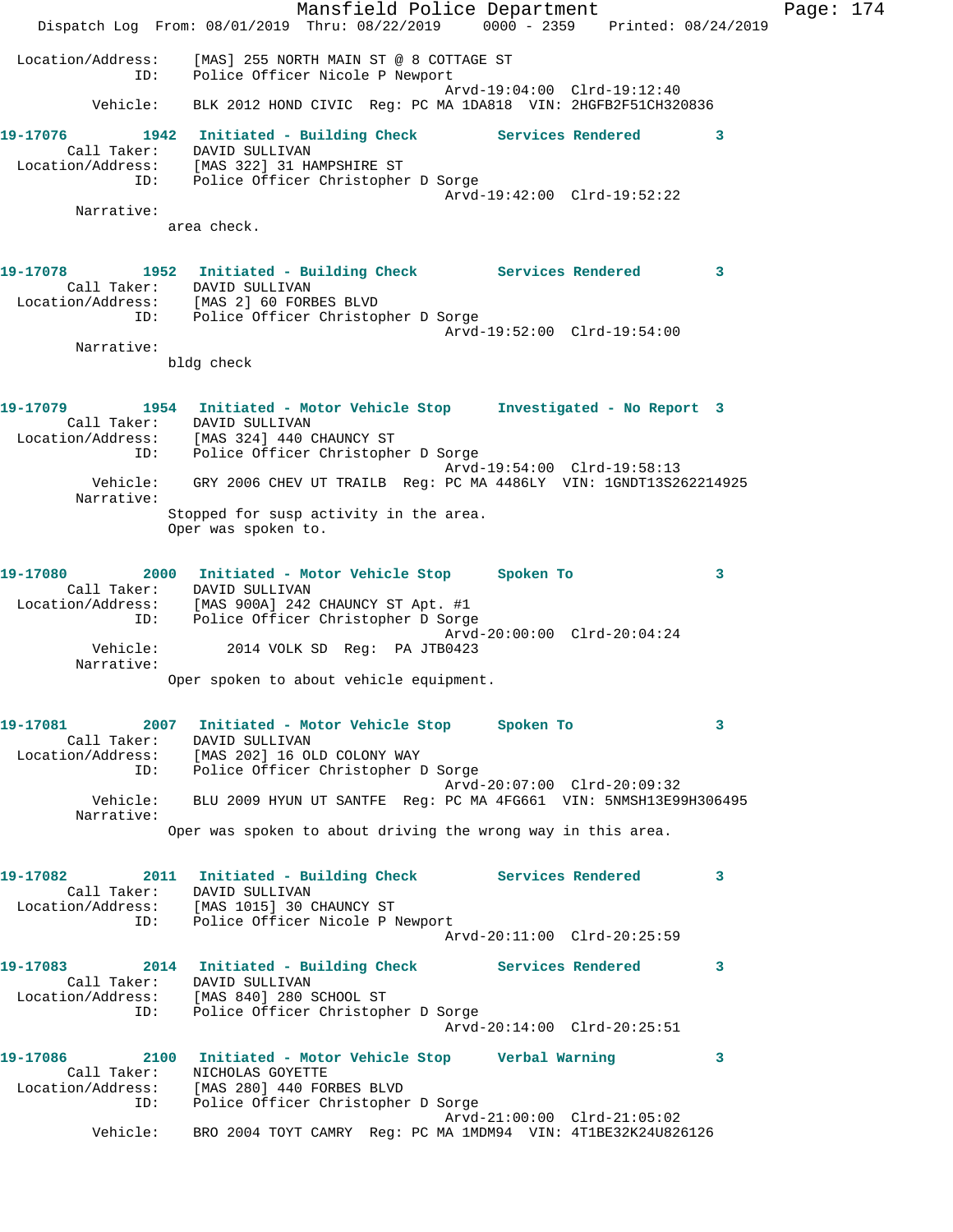Narrative:

Out with MA 1MDM94. Verbal warning to the operator for defective equipment.

| 19-17089                                | 2130 Initiated - Motor Vehicle Stop Arrest(s) Made                                                                     | 3                        |
|-----------------------------------------|------------------------------------------------------------------------------------------------------------------------|--------------------------|
| Call Taker:<br>Location/Address:<br>ID: | DAVID SULLIVAN<br>[MAS 992G] 660 EAST ST Apt. #8<br>Police Officer Christopher D Sorge                                 |                          |
| ID:                                     | Arvd-21:30:00 Clrd-22:22:35<br>Police Officer Christopher D Sorge                                                      |                          |
|                                         | $Disp-21:28:21$<br>$Clrd-21:30:30$                                                                                     |                          |
| ID:                                     | Police Officer William C Trudell<br>Arvd-21:33:57 Clrd-22:22:40<br>$Disp-21:33:46$                                     |                          |
| ID:                                     | Police Officer Nicole P Newport<br>$Disp-21:33:52$<br>Arvd-21:34:01 Clrd-22:21:15                                      |                          |
| ID:                                     | Police Officer Jay J Sparrow<br>$Disp-21:34:16$<br>Arvd-21:34:20 Clrd-22:22:29                                         |                          |
| Vehicle:<br>Towed:<br>Released To:      | BLU 2016 HD FLSTC Req: MC MA 2D3277 VIN: 1HD1BWV18GB018214<br>For: Arrest By: Achins Garage To: Achins Garage<br>OWNER |                          |
| Narrative:                              | Caller reports erratic motorcycle passing vehicles.                                                                    |                          |
| Narrative:                              | Officer has one in custody. Request a tow.                                                                             |                          |
| Narrative:                              |                                                                                                                        |                          |
|                                         | Achins notified and responding.                                                                                        |                          |
| Narrative:                              | Suspect Admin PBT result was .269                                                                                      |                          |
| Narrative:                              | M4 standing by for the tow.                                                                                            |                          |
| Narrative:                              | M12 transporting one in custody to the station.                                                                        |                          |
| Narrative:                              | Tow on scene.                                                                                                          |                          |
| Narrative:                              | Achins has the vehicle.                                                                                                |                          |
| Refer To $P/C$ :                        | $19MAS-468-AR$                                                                                                         |                          |
| $P/C$ :<br>Address:                     | COPPARINI, MICHAEL PAUL<br>67 PARKER TER NORTH EASTON, MA                                                              |                          |
| Age:                                    | 54                                                                                                                     |                          |
| Charges:                                | OUI-LIQUOR OR .08%<br>NEGLIGENT OPERATION OF MOTOR VEHICLE<br>UNLICENSED OPERATION OF MV                               |                          |
| 19-17093                                | 911 - Suspicious Actv / Persn / Veh Unfounded/Unverifed<br>2252                                                        | $\mathbf{2}$             |
| Call Taker:<br>Location/Address:        | GARIN EISELE<br>[MAS] 500 EAST ST                                                                                      |                          |
| ID:                                     | Police Officer Nicole P Newport<br>$Disp-22:56:08$<br>$Clrd-23:10:39$                                                  |                          |
| ID:                                     | Police Officer William C Trudell<br>$Disp-23:10:29$<br>Arvd-23:10:33 Clrd-23:13:10                                     |                          |
| Narrative:                              |                                                                                                                        |                          |
|                                         | Party attemping to hitch-hike description short and t-shirt<br>color red.                                              |                          |
| Narrative:                              |                                                                                                                        |                          |
|                                         | Nothing Found.                                                                                                         |                          |
| 19-17094                                | 2302<br>Phone - 911 Hang-ups & Verifications                                                                           | Investigated - No Report |

**2** 

 Call Taker: NICHOLAS GOYETTE Location/Address: [MAS] 389 NORTH MAIN ST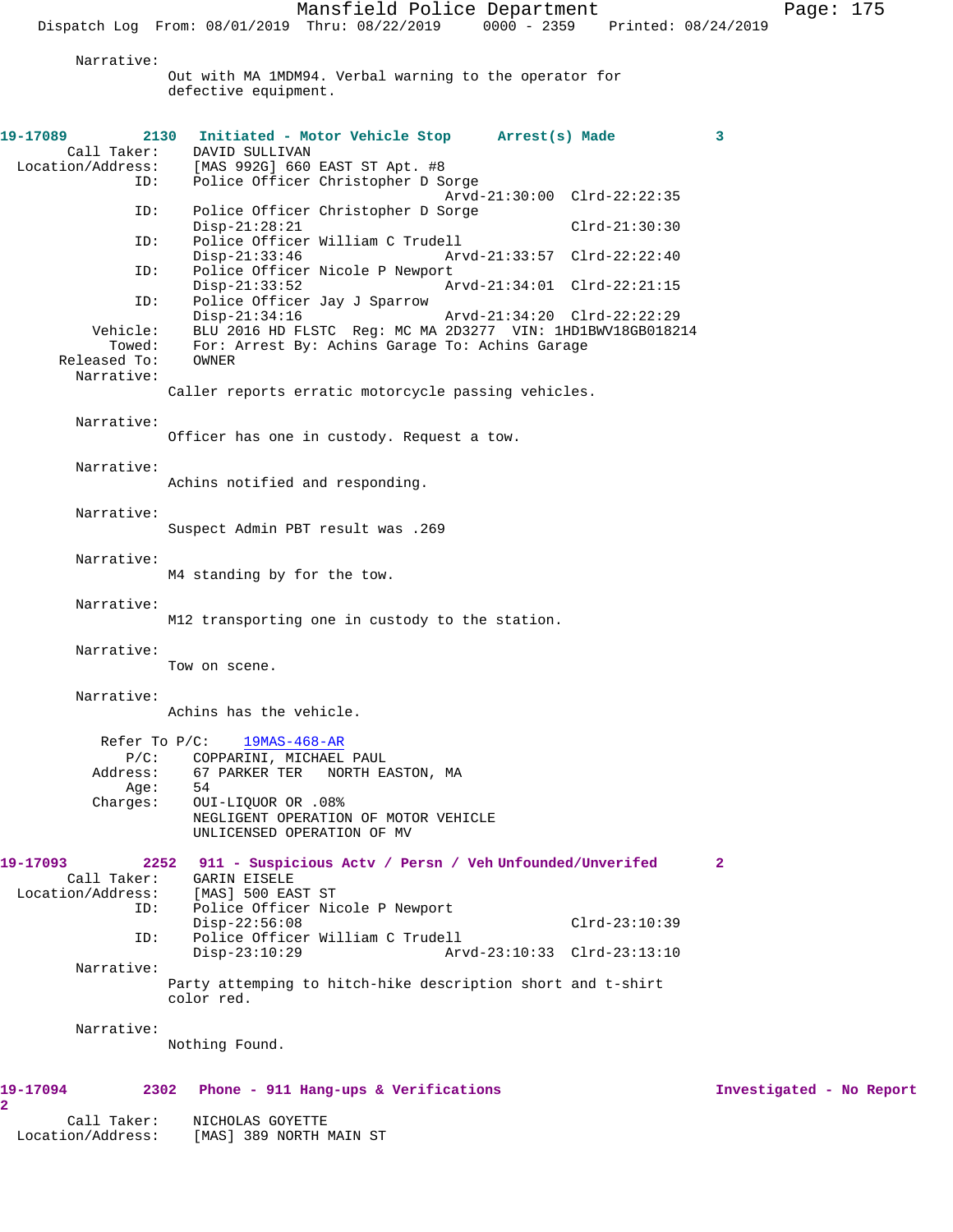Mansfield Police Department Page: 176 Dispatch Log From: 08/01/2019 Thru: 08/22/2019 0000 - 2359 Printed: 08/24/2019 ID: Police Officer Jay J Sparrow Disp-23:04:59 Arvd-23:10:51 Clrd-23:15:56 ID: Police Officer Nicole P Newport Disp-23:10:44 Arvd-23:10:48 Clrd-23:15:52 Narrative: Out for a 911 elevator misdial, no emergency expressed, officer to confirm Narrative: Unable to gain access. Building locked up. **For Date: 08/16/2019 - Friday 19-17099 0023 911 - Suspicious Actv / Persn / Veh Investigated - No Report 2**  Call Taker: DAVID SULLIVAN Location/Address: [MAS] 363 NORTH MAIN ST @ 54 CHAUNCY ST ID: Police Officer Meghan Birnie Disp-00:27:10 Arvd-00:27:27 Clrd-00:36:24 Narrative: male party harassing her in a mv while she is walking Narrative: Units off with the female now in front of the barger shop. Refer To Field Int: 19MAS-39-FI **19-17101 0104 Initiated - Proactive Patrol Services Rendered 3**  Call Taker: NICHOLAS GOYETTE Location/Address: [MAS 900A] 242 CHAUNCY ST Apt. #1 ID: Police Officer Meghan Birnie Arvd-01:04:00 Clrd-01:09:02 Narrative: Checking the area. **19-17102 0117 Initiated - Building Check Services Rendered 3**  Call Taker: DAVID SULLIVAN Location/Address: [MAS 281A] 1 CROCKER ST ID: Police Officer Meghan Birnie Arvd-01:17:00 Clrd-01:21:17 **19-17106 0127 Phone - Well Being Check Investigated - Report Taken 3** Call Taker: NICHOLAS GOYETTE Location/Address: ID: Police Officer Christopher D Sorge Disp-01:28:33 Arvd-01:37:42 Clrd-01:47:31<br>ID: Police Officer Meghan Birnie Police Officer Meghan Birnie<br>Disp-01:28:38 Disp-01:28:38 Arvd-01:37:44 Clrd-01:47:27 ID: Police Officer Donald MacLean Disp-01:41:06 Arvd-01:41:10 Clrd-01:47:24 Narrative:

Refer To Incident: 19MAS-723-OF

| 19-17107          | 0154        | Initiated - Building Check         | Services Rendered |                             |  |
|-------------------|-------------|------------------------------------|-------------------|-----------------------------|--|
|                   | Call Taker: | DAVID SULLIVAN                     |                   |                             |  |
| Location/Address: |             | [MAS] PLYMOUTH ST                  |                   |                             |  |
|                   | ID:         | Police Officer Christopher D Sorge |                   |                             |  |
|                   |             |                                    |                   | Arvd-01:54:00 Clrd-02:08:12 |  |
| 19-17110          | 0208        | Initiated - Building Check         |                   | Services Rendered           |  |
|                   | Call Taker: | DAVID SULLIVAN                     |                   |                             |  |
| Location/Address: |             | [MAS 253] 330 PRATT ST Apt. #A     |                   |                             |  |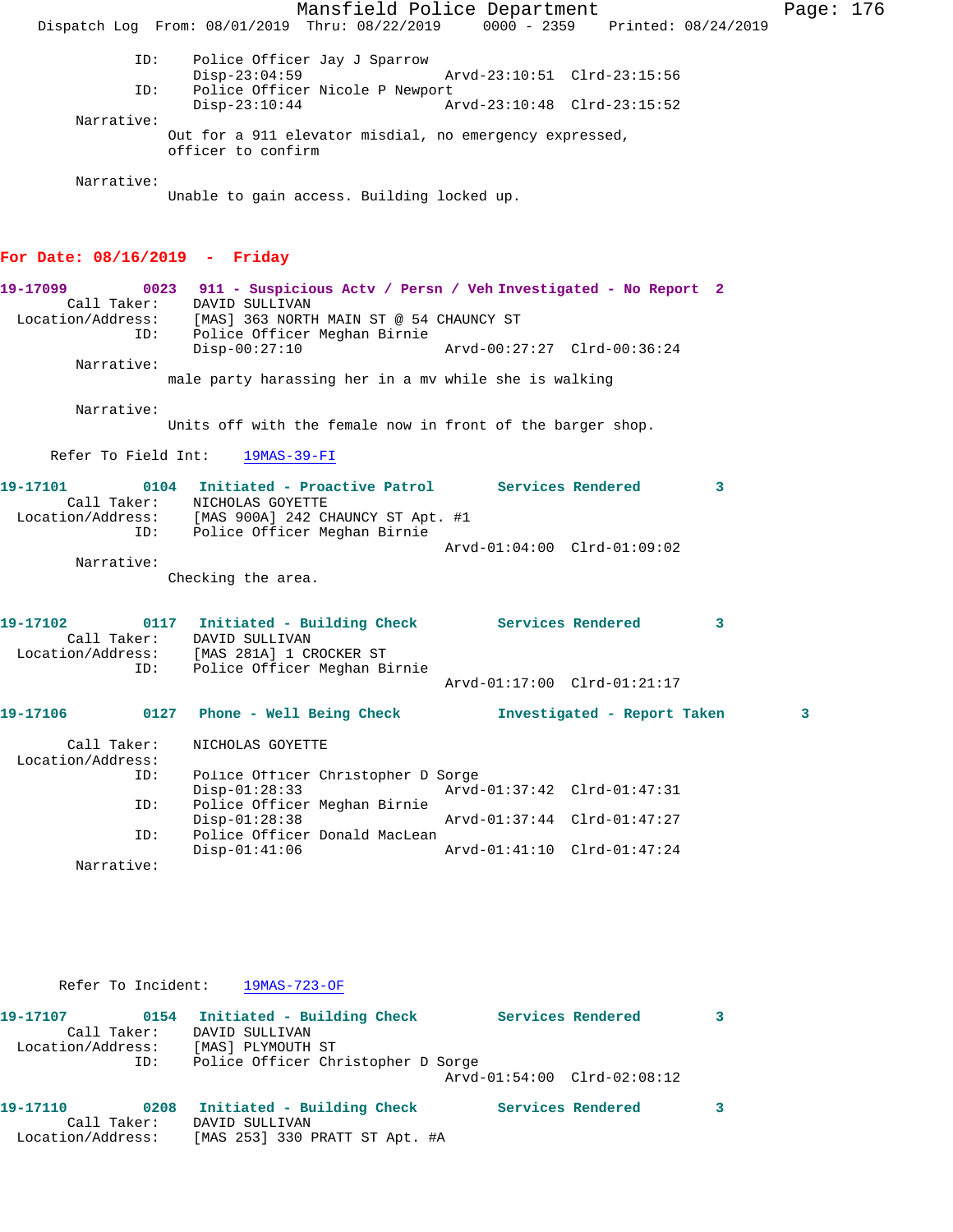Mansfield Police Department Fage: 177 Dispatch Log From: 08/01/2019 Thru: 08/22/2019 0000 - 2359 Printed: 08/24/2019 ID: Police Officer Andrew J Kelley Arvd-02:08:00 Clrd-02:11:38 **19-17112 0209 Initiated - Building Check Services Rendered 3**  Call Taker: DAVID SULLIVAN Location/Address: [MAS 226E] 125 HIGH ST Apt. #1-4 ID: Police Officer Meghan Birnie Arvd-02:09:00 Clrd-02:14:22 **19-17113 0211 Initiated - Building Check Services Rendered 3**  Call Taker: DAVID SULLIVAN Location/Address: [MAS 992] 660 EAST ST ID: Police Officer Andrew J Kelley Arvd-02:11:00 Clrd-02:24:11 **19-17114 0224 Initiated - Building Check Services Rendered 3**  Call Taker: DAVID SULLIVAN Location/Address: [MAS 840] 280 SCHOOL ST ID: Police Officer Christopher D Sorge Arvd-02:24:00 Clrd-02:39:22 **19-17116 0300 Initiated - Building Check Services Rendered 3**  Call Taker: DAVID SULLIVAN Location/Address: [MAS 1002] 250 EAST ST ID: Police Officer Andrew J Kelley Arvd-03:00:00 Clrd-03:14:24 **19-17117 0309 Initiated - Building Check Services Rendered 3**  Call Taker: DAVID SULLIVAN Location/Address: [MAS H3992] 287 CHAUNCY ST Apt. #A101 ID: Police Officer Meghan Birnie Arvd-03:09:00 Clrd-03:15:48 **19-17118 0323 Initiated - Proactive Patrol Building Checked / Secured 3** Call Taker: Police Officer Andrew J Kelley Location/Address: [MAS 982] 111 HOPE ST ID: Police Officer Andrew J Kelley Arvd-03:23:35 Clrd-03:27:12 Narrative: No activity - Cleared **19-17119 0344 Other - Assist Fire Department Services Rendered 3**  Call Taker: DAVID SULLIVAN Location/Address: [MAS 83A] 60 MAPLE ST ID: Police Officer Meghan Birnie Disp-03:45:15 Arvd-03:50:19 Clrd-07:06:01 ID: Police Officer Andrew J Kelley<br>Disp-04:07:22 A Arvd-04:08:44 Clrd-06:56:05 ID: Police Officer Donald MacLean<br>Disp-04:08:13 Arvd-04:08:28 Clrd-06:01:00  $Disp-04:08:13$  Narrative: Contacted answering service - will notify a rep. Fire Dpet on scene with working fire. **19-17122 0600 Phone - 911 Hang-ups & Verifications Investigated - No Report 2**  Call Taker: NICHOLAS GOYETTE Location/Address: [MAS H5641] 16 JEFFERSON RD ID: Police Officer Christopher D Sorge<br>Disp-06:01:14 Arvd- Disp-06:01:14 Arvd-06:07:06 Clrd-06:12:25 Narrative: Out to confirm a 911 misdial Narrative: Confirmed accidental. **19-17131 0920 Phone - Assist Fire Department Referred to Other Agency 3**  Call Taker: APRIL LEHANE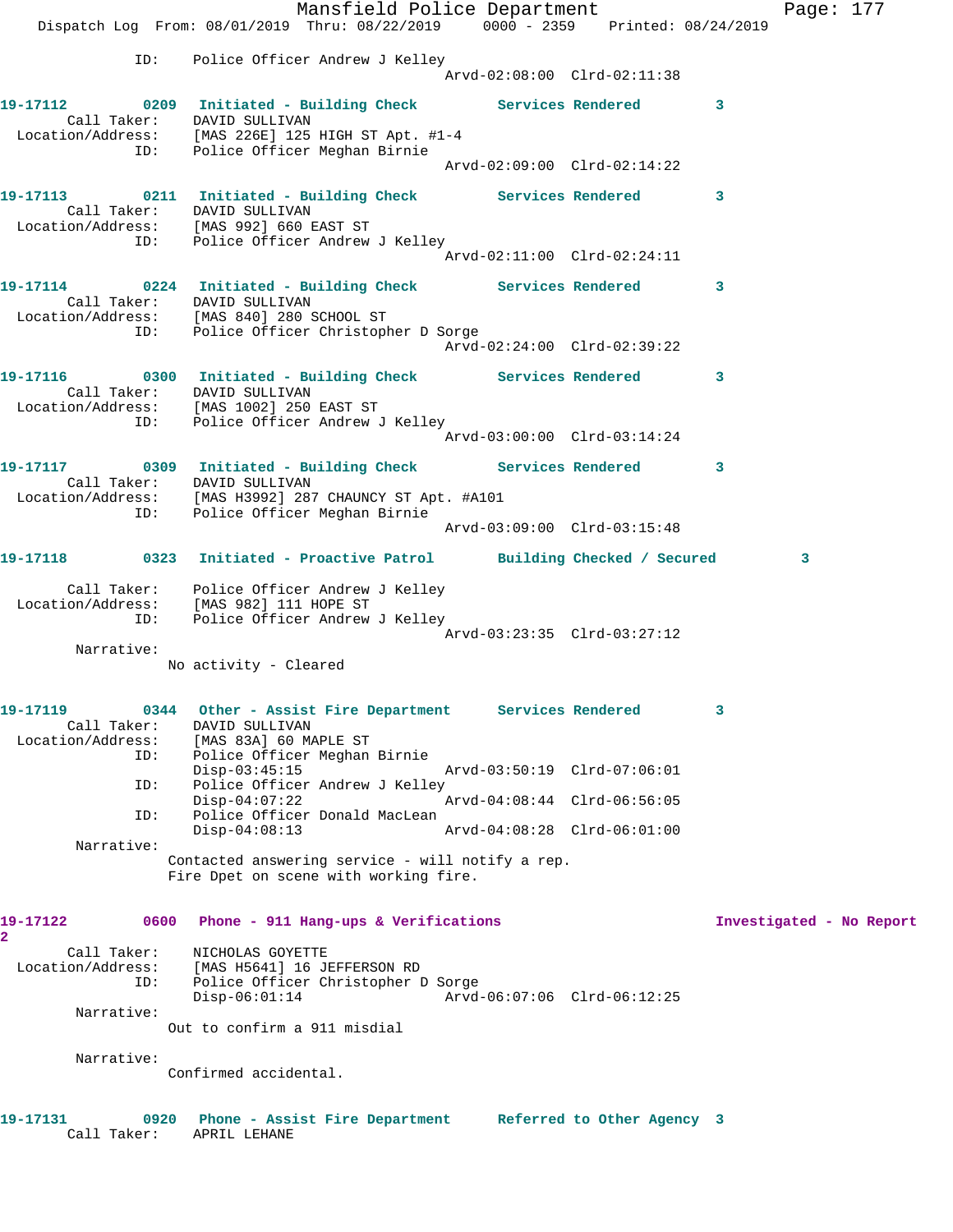Mansfield Police Department Page: 178 Dispatch Log From: 08/01/2019 Thru: 08/22/2019 0000 - 2359 Printed: 08/24/2019 Location/Address: [MAS 179D] 11 NORFOLK ST ID: Police Officer John R Armstrong Disp-09:21:56 Arvd-09:24:02 Clrd-09:25:09 Narrative: assist MFD with investigation Narrative: clear- MFD to handle **19-17135 1004 Initiated - Proactive Patrol Building Checked / Secured 3** Call Taker: APRIL LEHANE Location/Address: [MAS 281A] 1 CROCKER ST ID: Police Officer Matthew A Souza Arvd-10:04:00 Clrd-10:12:22 Narrative: Checking the area. **19-17138 1022 Phone - Banking - Finance Offense Incident Report 3**  Call Taker: APRIL LEHANE Location/Address: [MAS H5874] 23 NELSON WAY ID: Police Officer Gregg S Kennedy Disp-10:25:26 Arvd-10:39:36 Clrd-11:02:39 Narrative: rp would like to report credit card fraud See 19MAS-724-OF Refer To Incident: 19MAS-724-OF **19-17141 1045 Initiated - Motor Vehicle Stop Verbal Warning 3**  Call Taker: APRIL LEHANE Location/Address: [MAS] OLD COLONY WAY ID: Sergeant Thomas R Connor Arvd-10:45:00 Clrd-10:46:42 Vehicle: GRY 2019 HOND CIVIC Reg: PC MA 8HB842 VIN: 2HGFC2F84KH545211 Narrative: verbal for one way violation 19-17151 1243 Phone - 911 Hang-ups & Verifications **1996** Confirmed misdial/Accdntl **Call 2**  Call Taker: APRIL LEHANE Location/Address: [MAS 874] 100 HAMPSHIRE ST ID: Police Officer Matthew A Souza Disp-12:43:48 Arvd-12:45:02 Clrd-12:48:18 Narrative: Confirming an accidental 911 call Narrative: clear- accidental dial **19-17154 1330 Phone - Alarm - Burglar Building Checked / Secured 1** Call Taker: APRIL LEHANE Location/Address: [MAS H2809] 15 STRATTON RD ID: Police Officer Gregg S Kennedy Disp-13:31:42 Arvd-13:36:10 Clrd-13:38:56 ID: Police Officer Matthew A Souza Disp-13:31:49 Arvd-13:36:13 Clrd-13:38:52 Narrative: entry exit front door Narrative: House checked secure **19-17157 1405 Initiated - Proactive Patrol Building Checked / Secured 3**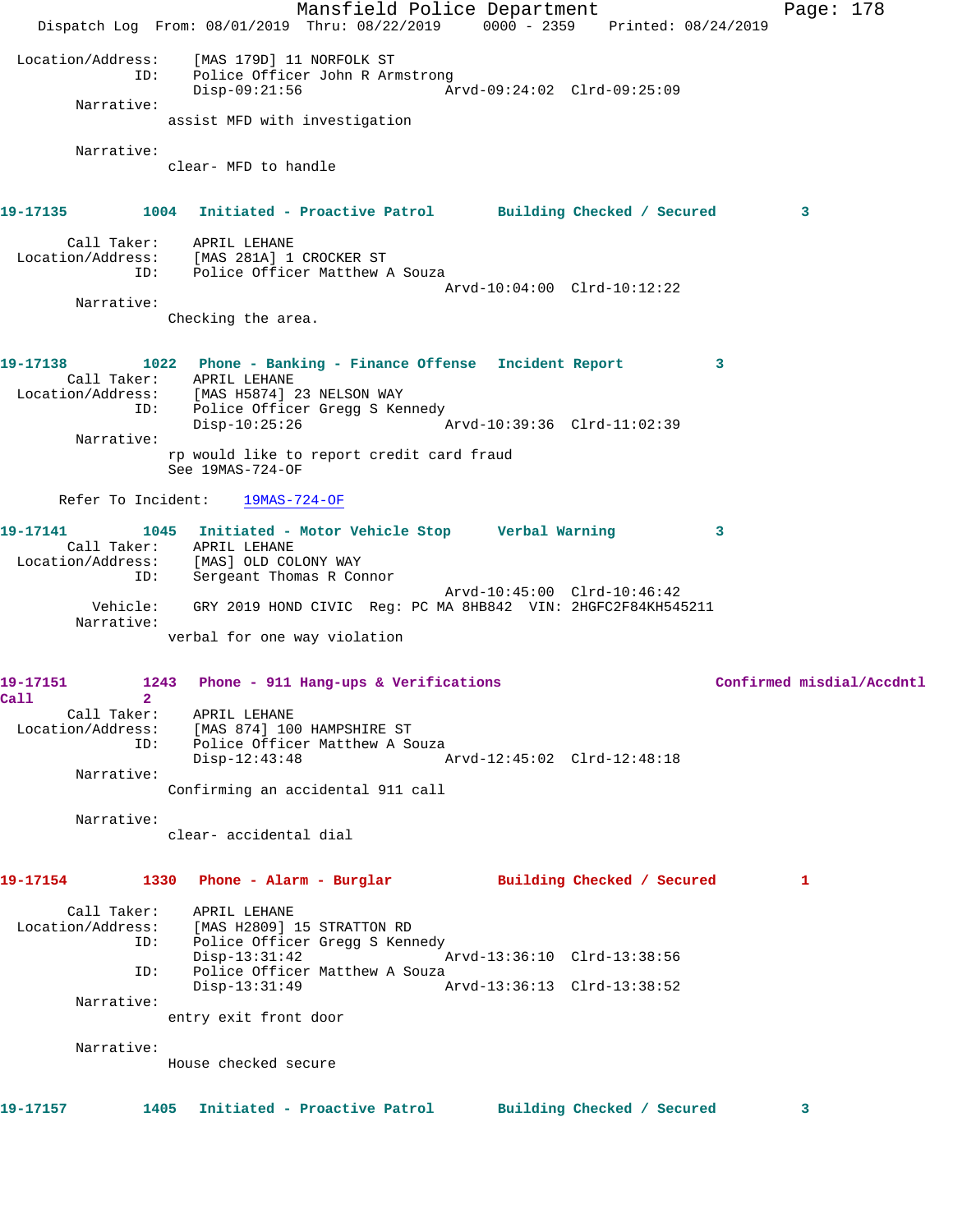Mansfield Police Department Page: 179 Dispatch Log From: 08/01/2019 Thru: 08/22/2019 0000 - 2359 Printed: 08/24/2019 Call Taker: APRIL LEHANE Location/Address: [MAS 840] 280 SCHOOL ST ID: Police Officer Joshua S Ellender Arvd-14:05:00 Clrd-14:14:37 Narrative: Checking the area. **19-17164 1504 Initiated - Motor Vehicle Stop Citation / Warning Issued 3**  Call Taker: APRIL LEHANE Location/Address: [MAS 834] 261 CHAUNCY ST ID: Police Officer Joshua S Ellender Arvd-15:04:00 Clrd-15:13:31 Vehicle: BLK 2017 NISS 4D SENTRA Reg: PC RI YY101 VIN: 3N1AB7AP8HL642681 Narrative: citation issued **19-17165 1514 Initiated - Motor Vehicle Stop Citation / Warning Issued 3**  Call Taker: APRIL LEHANE Location/Address: [MAS] GILES PL ID: Police Officer Matthew A Souza Arvd-15:14:00 Clrd-15:22:37 ID: Police Officer Joshua S Ellender Arvd-15:16:13 Clrd-15:22:37 Vehicle: BLU 2007 HOND ACCORD Reg: PC MA 4VP855 VIN: 1HGCM65597A003459 Narrative: citation issued **19-17166 1520 Other - Xfinity Event Arrest(s) Made 2**  Call Taker: Sergeant Brian P Thibault Location/Address: [MAS 108B] 885 SOUTH MAIN ST Vehicle: 2007 M6I Reg: PC RI YS482 VIN: 1YVHP80C975M30656 Vehicle: BLK 2018 ELANTRA Reg: PC RI 417682 VIN: KMHD74LF2JU567031 Vehicle: GRY 2012 CHRY TOWN Reg: PC MA 36HK92 VIN: 2C4RC1BG7CR266902 Vehicle: PLE 2013 NISS ROGUE Reg: PC MA 8BR992 VIN: JN8AS5MV0DW658183 Vehicle: GRN 1999 HOND CIVIC Reg: PC MA 9GA778 VIN: 2HGEJ6572XH522924 Vehicle: GRY 2017 VOLK UT TIGUAN Reg: PC MA 9LLT10 VIN: WVGBV7AX5HK043839 Vehicle: BLU 2004 TOYT COROLL Reg: PC MA 44JW21 VIN: 2T1BR32E24C251557 Vehicle: WHI 2014 LEXS IS Reg: PC MA 3ZL972 VIN: JTHCF1D20E5014695 Vehicle: Mil 2011 BBC 10 Neg: 10 M. 3227.2 Ten Senet ESSESSISST420<br>Vehicle: GRY 2005 GMC SIERRA Reg: PC MA 4WA949 VIN: 2GTEK13T851357420 Vehicle: BLK 2017 JEEP COMPAS Reg: PC MA 3PN592 VIN: 1C4NJDEB9HD191958 Vehicle: WHI 2015 HYUN ACCENT Reg: PC MA 6CA341 VIN: KMHCT4AE8FU805246 Vehicle: WHI 2019 NISS ALTIMA Reg: PC MA 9PBD10 VIN: 1N4BL4CW7KC152744 Vehicle: BLK 2018 TOYT HIGHLA Reg: PC MA 3NG768 VIN: 5TDJZRFHXJS545021 Towed: For: Arrest By: Achins Garage To: Achins Garage Liens: 12 HR HOLD OUI Vehicle: GRY 2016 CHEV SILVER Reg: PC MA 635SS7 VIN: 1GCVKREC6GZ349631 Vehicle: BLK 2018 GMC SIERRA Reg: PAR MA L316 VIN: 1GTV2LEC4JZ140280 Narrative: The following log notes and numbers are associated with the Dierks Bentley Concert at the Xfinity Center. Narrative: Medical called directly into the RECC for ABCC employee not feeling well LT Archer reports treat and release, no transport. All Xfinity Units clear. Narrative: Lot Cmnd reports rear check of back perimeter fence. Brush has been cut back and there is now a clear path along the rear fence line. Narrative: Sgt Thibault reports he is starting the EOD sweep Narrative: Red team reports Lot 9 row 3 alcohol seizure from RI/PC YS482 Narrative: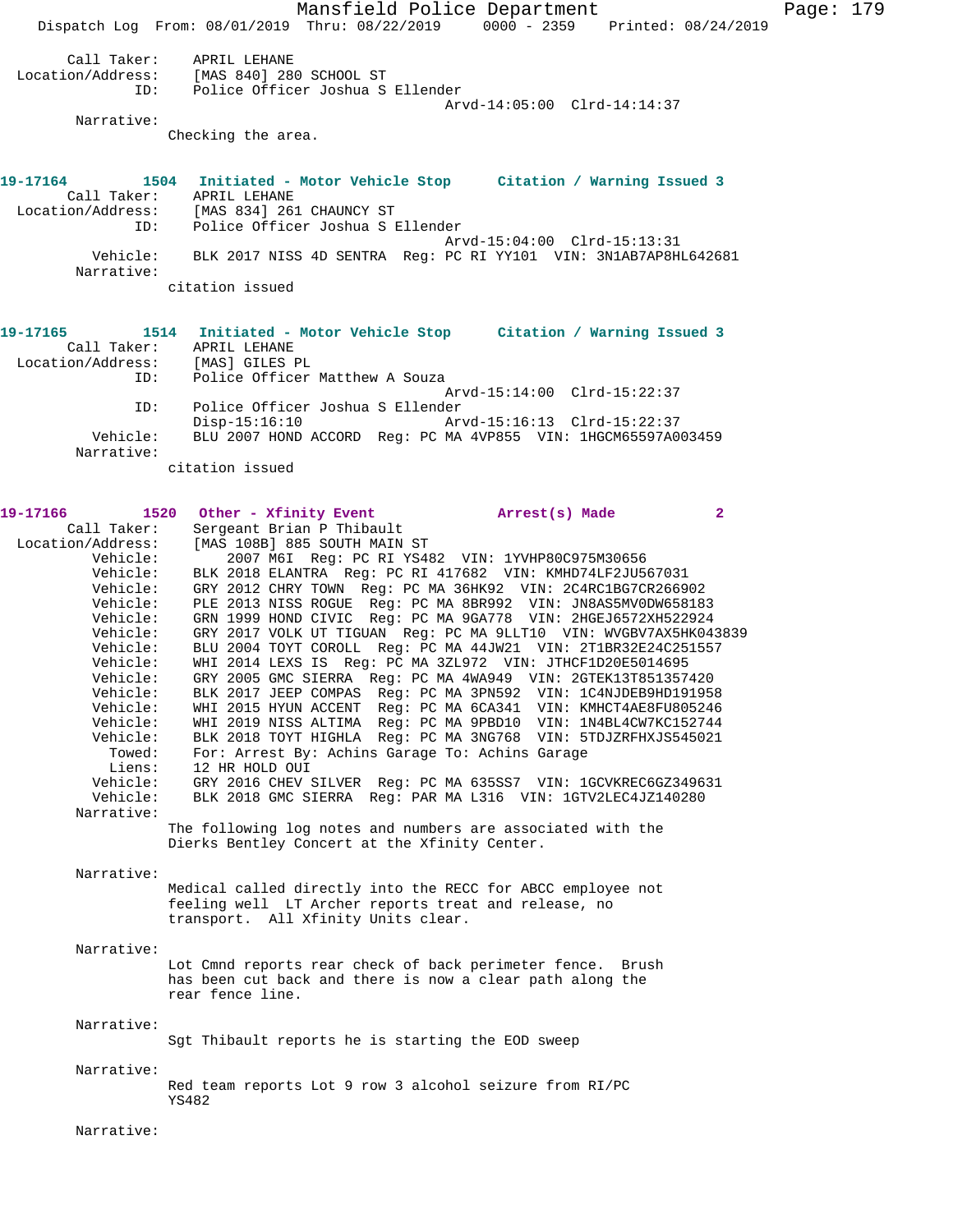|            | Mansfield Police Department<br>$0000 - 2359$<br>Dispatch Log From: 08/01/2019 Thru: 08/22/2019<br>Printed: 08/24/2019 | Page: 180 |
|------------|-----------------------------------------------------------------------------------------------------------------------|-----------|
|            | Sgt Thibault reports the interior EOD sweep has been<br>completed and they are now starting the outside sweep         |           |
| Narrative: | Red team reports alcohol seizure Lot 10 row 2 from MA/PC<br>95YB45 and MA/PC 5VG37                                    |           |
| Narrative: | ABCC requests an alcohol pick up from MA/PC 36HK92                                                                    |           |
| Narrative: | ABCC requests an alcohol pick up Lot 10 last row from MA/PC<br>8BR922                                                 |           |
| Narrative: | ABCC reports a alcohol seizure from MA/PC 6DW263                                                                      |           |
| Narrative: | White team reports alcohol seizure from MA/PC 781FH3                                                                  |           |
| Narrative: | White team requests an alcohol pick up in the first row of<br>Lot C                                                   |           |
| Narrative: | White team reports last row of Lot C alcohol seizure MA/PC<br>9GA778                                                  |           |
| Narrative: | Blue team reports alcohol seizure MA/PC 9LLT10                                                                        |           |
| Narrative: | ABCC reports alcohol seizure Lot 11 row 2 from MA/PC 44JW21                                                           |           |
| Narrative: | Lot commander is checking the white lot for the 911 hang up.                                                          |           |
|            | Officers are clear, unfounded                                                                                         |           |
| Narrative: | Blue team reports an alcohol seizure from two M/V's from<br>MA/PC 3ZL973 and MA/PC 4WA949                             |           |
| Narrative: | ABCC reports alcohol seizure from Lot C last row from MA/PC<br>49CZ8                                                  |           |
| Narrative: | Lot officers are starting the hard push                                                                               |           |
| Narrative: | ABCC requests an alcohol seizure from NH?PC 424403                                                                    |           |
| Narrative: | ABCC reports an alcohol seizure from MA/PC 3PN592                                                                     |           |
| Narrative: | T1 reports transporting one female to 50 West St starting<br>miles/time 15870.5/2011                                  |           |
| Narrative: | T1 reports he is off at 50 West St ending miles/time<br>15873.3/2018                                                  |           |
| Narrative: | Venue officers are checking Section 8 for the 911 hang up                                                             |           |
| Narrative: | Lt Archer reports 11,500 through the gate.                                                                            |           |
| Narrative: | Ofc O'Malley reports one trespassed from the compound.                                                                |           |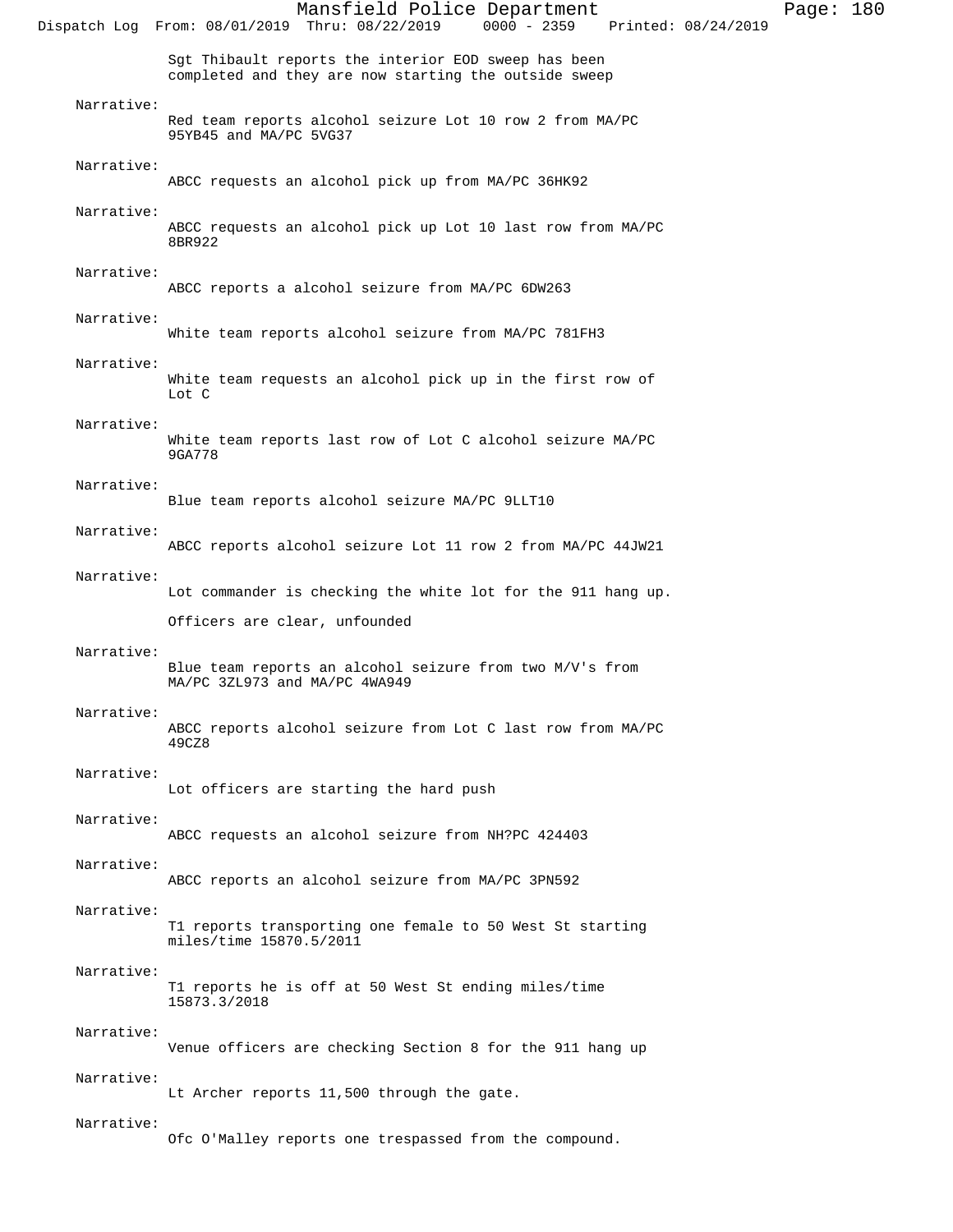Narrative: Lt Archer reports there was a verbal argument between a male and female, OF report only Narrative: Venue is responding to assist MFD to the opening of section 1 for the report of someone with a broken leg. Narrative: Det Wright reports a hole in the fence at in the area of lot 11. He will also be standing by for security for a trespass Narrative: T1 transporting one female to 50 West St starting miles/time 15876.2/2101 Narrative: Venue officers report they are en route to the compound with one male and female minors for a PC Narrative: T1 off at 50 West St ending miles/time 155879.0/2109 Narrative: Venue officers responding to the back of section 9 by the ramp for unruly female Sgt Thibault reports he is en route with one female PC Narrative: Officers are en route to the upper lot side concessions to assist MFD with a passed out male Narrative: Officers are responding to Section 3 row P for a 911 hang up Officers responded and confirmed the call was accidental. Narrative: T1 transporting one to 50 West St Narrative: T1 off at 50 West St Narrative: Officers are responding to the front gate for a domestic argument. Ofc Sorge reports this was verbal only. Both patrons were given their 209a rights and declined. Officers are clear with a report taken. Narrative: Ofc Stark reports that Bonollo, Carleton was advised to leave the property after he left the venue and tried to get back in. He was sent on his way Narrative: Sgt Thibault reports 12236 is the final number. Narrative:

Narrative:

Det Wright reports there is a fight in the VIP lot, red team is responding.

Ofc Schepis requests officers to lower ring road for a disturbance. Officers assisted with holding the crowd, so

the singer could get though the crowd.

## Narrative:

The fight in the VIP lot is cleared up and officers are responding to the area of the Richard Bros lot for another reported fight.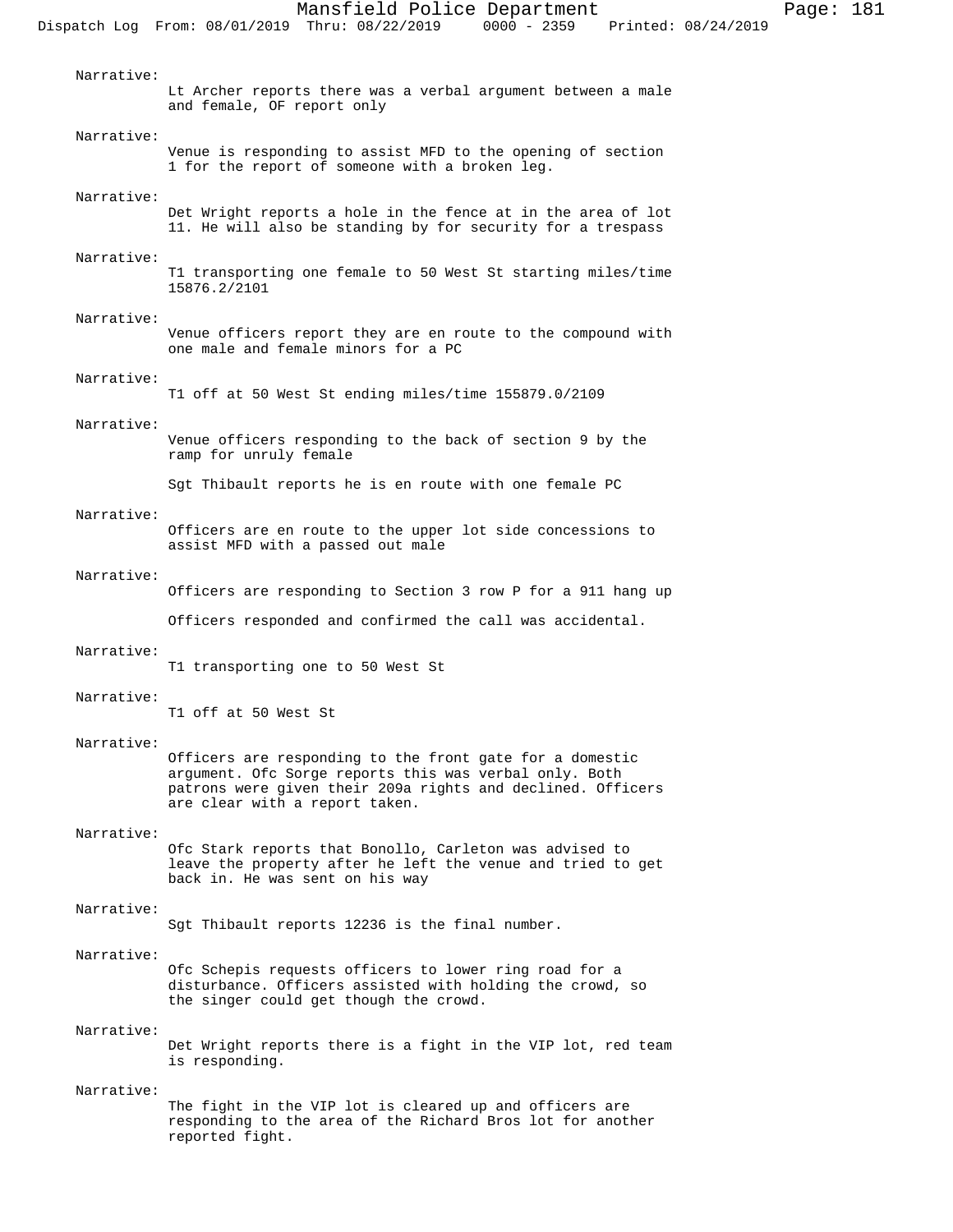Ofc Wright reports the fight was settled, officers are clear with a report taken. Narrative: 2256 House lights Narrative: Officers are responding to the area of the red and white lots for a reported fight Narrative: Red team reports a small fender bender in the VIP lot and both operators do not want police assistance. Narrative: Control reports a fight in progress between lots 10 and 11, officers are responding. Ofc Martell reports he will be clear with a report taken Ofc Martell reports one PC Narrative: Cart 1 off with a minor MVA in Lot 9 Cart 1 has one OUI and three PC's Narrative: MA/PC L316 took three of the large cones and got on the highway Narrative: Tow requested for MA 3NG768 in lot 9, OUI. Achins enroute Narrative: T1 is transporting 5 males to 50 West St Narrative: T1 reports he is off at 50 West St Narrative: T2 transporting 2 females to 50 West Street, SM - 12221.4 @ 0027. Narrative: T2 off, EM-1224.1 @ 0033. Refer To P/C: 19MAS-471-AR P/C: NEVIERA, ALLISON<br>Address: 64 WINTHROP GRE 64 WINTHROP GREENICH, CT Age: 18 Charges: PROTECTIVE CUSTODY Refer To P/C:  $\frac{19MAS-472-AR}{}$ P/C: FULLER, CARLEY<br>Address: 265 N RIVER M 265 N RIVER – MILFORD, MA<br>20 Age:<br>:Charges PROTECTIVE CUSTODY<br>P/C: 19MAS-473-AR Refer To  $P/C$ : P/C: SENECA, KANDICE Address: 1 WOODLAND ABINGTON, MA Age: Charges: PROTECTIVE CUSTODY Refer To P/C: 19MAS-474-AR P/C: DILIDDO, KYLE Address: 44 CHRISTINA BRIDGEWATER, MA Age: 19 Charges: PROTECTIVE CUSTODY Refer To P/C:  $\frac{19MAS-475-AR}{}$ P/C: CASUI, EMMA<br>Address: 22 SHERRY CI 22 SHERRY CIR BRENTWOOD, NH

Age: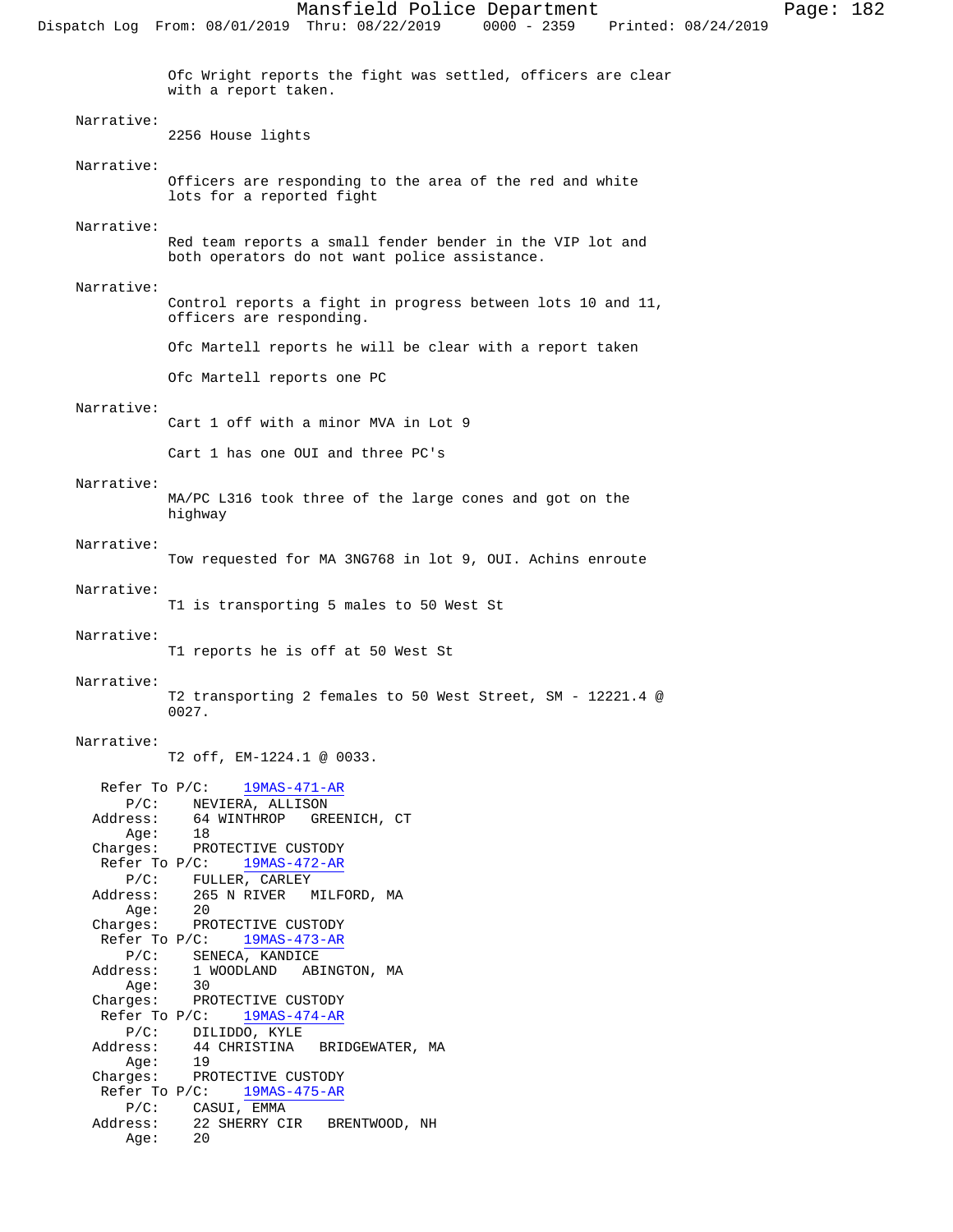Dispatch Log From: 08/01/2019 Thru: 08/22/2019 0000 - 2359 Printed: 08/24/2019

 Charges: PROTECTIVE CUSTODY Refer To  $P/C:$  19MAS-476-AR P/C: JOY, JONATHAN<br>Address: 20 WATER ST 20 WATER ST ALTON, NH<br>18 Age: Charges: PROTECTIVE CUSTODY Refer To P/C: 19MAS-477-AR P/C: PERO, SHANNON L<br>Address: 245 LOST LAKE LN 245 LOST LAKE LN GROTON, MS Age: 25 Charges: PROTECTIVE CUSTODY Refer To P/C: 19MAS-478-AR P/C: MULLEN, SHANNON Address: 55 RIO VISTA RD NORTH BILLERICA, MA Age: 19 Charges: PROTECTIVE CUSTODY Refer To P/C: 19MAS-479-AR P/C: FUSCO, JAMES Address: 5 LILLY DR LEOMINSTER, MA Age: 26 Charges: PROTECTIVE CUSTODY Refer To P/C: 19MAS-480-AR P/C: MEDEIROS, JOHN Address: 8 BURKE SUTTON, MA Age: 44 Charges: PROTECTIVE CUSTODY Refer To P/C: 19MAS-481-AR P/C: MEDEIROS, KIMBERLY M Address: 8 BURKE LN SUTTON, MA Age: 41 Charges: PROTECTIVE CUSTODY Refer To P/C: 19MAS-482-AR P/C: PALUMBO, MELISSA E Address: 37 CROWNINGSHIELD DR PAXTON, MA Age: 35 Charges: PROTECTIVE CUSTODY Refer To Arrest: 19MAS-483-AR Arrest: PALUMBO, PHILIP P<br>Address: 37 CROWNINGSHIELD 37 CROWNINGSHIELD DR PAXTON, MA Age: 38 Charges: OUI-LIQUOR OR .08%, 2ND OFFENSE Refer To Incident: 19MAS-726-OF Refer To Incident: 19MAS-728-OF Refer To Incident: 19MAS-729-OF **19-17170 1609 Walk-In - Larceny - Value Unknown Investigated - Report Taken 2** Call Taker: Support Staff Katherine Gillis Location/Address: [MAS H2823] 47 PILGRIM RD ID: Police Officer Nicole P Newport Disp-16:15:12 Arvd-16:31:21 Clrd-17:07:04 Narrative: RP into the lobby wishing to speak with an officer and file a report about wire fraud. Narrative: See officers report. Refer To Incident: 19MAS-725-OF **19-17175 1715 Initiated - Traffic Enforcement / Activity Citation / Warning Issued** Call Taker: APRIL LEHANE Location/Address: [MAS] 47 OAKLAND ST @ 57 CHARLES ST ID: Police Officer Joshua S Ellender Arvd-17:15:00 Clrd-17:32:38<br>Vehicle: RED 2017 MAZD X5 Req: PC MA 7VN925 VIN: JM3KFBDL1H012365! Vehicle: RED 2017 MAZD X5 Reg: PC MA 7VN925 VIN: JM3KFBDL1H0123655 GRY 2014 SUBA UT XVCROS Reg: PC MA 2CY112 VIN: JF2GPAGC8E8236244 Narrative: Ofc Ellender on traffic enforcement

**2**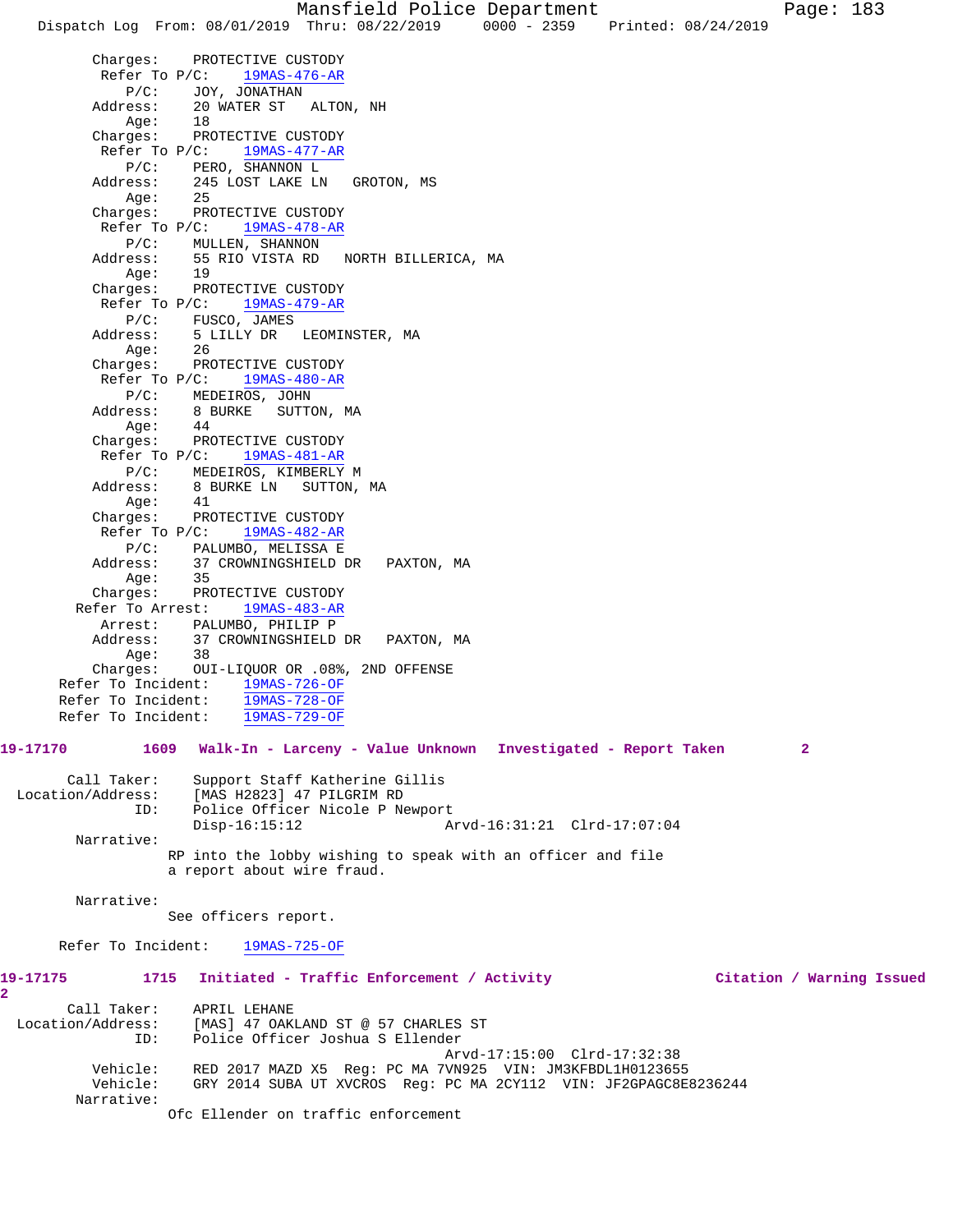Mansfield Police Department Page: 184 Dispatch Log From: 08/01/2019 Thru: 08/22/2019 0000 - 2359 Printed: 08/24/2019 Narrative: citation issued for speed **19-17182 1824 Phone - 911 Hang-ups & Verifications Confirmed misdial/Accdntl Call 2**  Call Taker: APRIL LEHANE Vicinity of: [MAS 281A] 1 CROCKER ST ID: Police Officer Joshua S Ellender Disp-18:24:51 Arvd-18:26:05 Clrd-18:29:20 Narrative: 911 call pinging in area Call back went right to voicemail Narrative: Ofc Ellender checked area nothing found **19-17183 1833 Initiated - Community Policing Services Rendered 3**  Call Taker: APRIL LEHANE Location/Address: [MAS 330] 250 EAST ST ID: Police Officer Joshua S Ellender Arvd-18:33:00 Clrd-18:51:36 Narrative: Ofc Ellender on community policing 19-17185 1851 Phone - 911 Hang-ups & Verifications **1851 Confirmed misdial/Accdntl Call 2**  Call Taker: LINDSAY MITCHELL Location/Address: [MAS H386] 149 PARK ST ID: Police Officer Joshua S Ellender Disp-18:51:45 Arvd-18:53:00 Clrd-18:54:24 Narrative: Child playing with Apple watch. **19-17189 1929 911 - Assist Fire Department Services Rendered 3**  Call Taker: JAMES VIERA<br>Location/Address: [MAS H4327A3 [MAS H4327A302] 270 NORTH MAIN ST Apt. #302 ID: Police Officer Joshua S Ellender Disp-19:30:51 Arvd-19:34:21 Clrd-19:39:24 Narrative: Assist MFD with residential lockout. **19-17191 1941 911 - 911 Hang-ups & Verifications Unfounded/Unverifed 2**  Call Taker: JEFFREY KEEFE Location/Address: [MAS 43] 137 MILL ST Police Officer William C Trudell<br>Disp-19:44:34 Arv Disp-19:44:34 Arvd-19:47:32 Clrd-19:54:46 ID: Police Officer Michael N Fenore<br>Disp-19:44:39 Am Disp-19:44:39 Arvd-19:47:34 Clrd-19:54:43 Police Officer David M Sennott Narrative: No answer on the call back. Office was contacted and will have an employee meet the Officers at the gate. Narrative: Nobody in #40. Spoke with individuals from #41 and #39 and everyone denies calling. They have their lights on and nobody has approached them. Clearing. **19-17195 2001 911 - Assist Fire Department Services Rendered 3**  Call Taker: JAMES VIERA Location/Address: [MAS H3682] 21 ERICK RD Apt. #1 ID: Police Officer William C Trudell Disp-20:02:57 Arvd-20:06:29 Clrd-20:12:08 Narrative: Assist MFD for a mulch fire.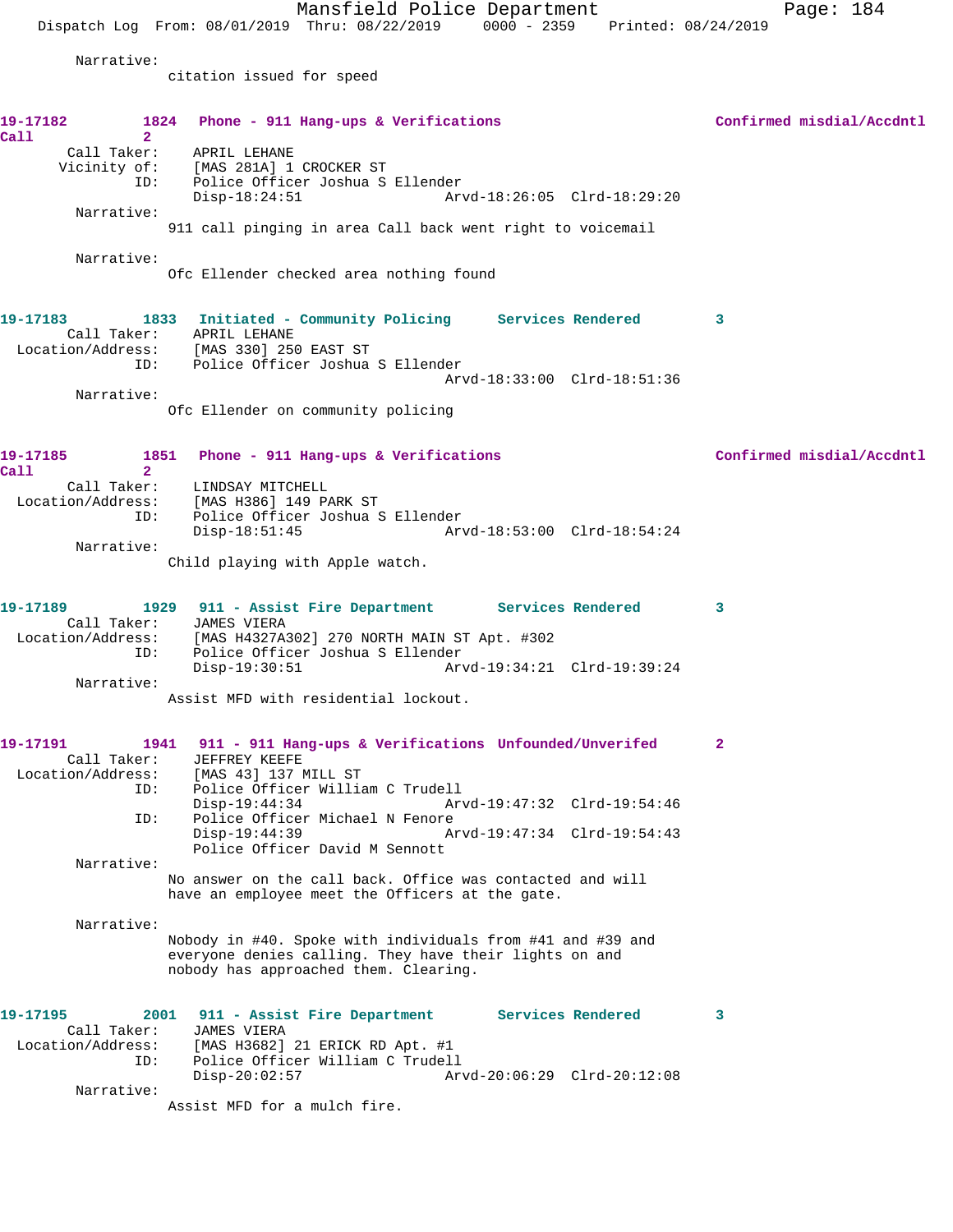Mansfield Police Department Page: 185 Dispatch Log From: 08/01/2019 Thru: 08/22/2019 0000 - 2359 Printed: 08/24/2019 **19-17197 2008 Initiated - Building Check Building Checked / Secured 3** Call Taker: JAMES VIERA Location/Address: [MAS 820C] 31 PLYMOUTH ST ID: Police Officer Michael N Fenore Arvd-20:08:00 Clrd-20:10:22 Police Officer David M Sennott ID: Police Officer Michael N Fenore<br>Disp-20:08:00 Am Disp-20:08:00 Arvd-20:15:00 Clrd-20:16:07 **19-17199 2035 911 - Alarm - Burglar Building Checked / Secured 1** Call Taker: JAMES VIERA Location/Address: [MAS 334] 2 PARK ROW ID: Police Officer William C Trudell Disp-20:36:01 Clrd-20:38:01 ID: Police Officer Joshua S Ellender Disp-20:36:01 Arvd-20:38:04 Clrd-20:45:02 ID: Sergeant Jeffrey G Bombard Disp-20:38:11 Arvd-20:40:51 Clrd-20:44:59 Vehicle: BLK 2011 JEEP UT GRAND Reg: PC MA 25BL18 VIN: 1J4RR4GG5BC702088 Narrative: 1 vehicle in the lot. Narrative: Building is secure. Second floor lights are on but no sign of anyone in the building. Narrative: Rep called back to state he reset the alarm **19-17204 2124 911 - Assist Fire Department Referred to Other Agency 3**  Call Taker: JAMES VIERA Location/Address: [MAS H3969] 5 BUNGAY ST ID: Police Officer Joshua S Ellender Disp-21:24:50 Clrd-21:28:32 Narrative: Advised MFD off with lift assist. **19-17205 2137 911 - Animal Complaints Services Rendered 3**  Call Taker: JAMES VIERA Location/Address: [MAS H265] 1 SOUTH WHITE PINE LN ID: Police Officer Joshua S Ellender Disp-21:39:25 Clrd-21:40:37 ID: Police Officer William C Trudell Arvd-21:50:40 Clrd-22:09:22 Narrative: Caller reports bat in the house. Narrative: Unable to remove bat due to cathedral ceilings. They were advised and may call exterminator in the morning. **19-17206 2143 Phone - Motor Veh Acc - No Injury Investigated - Report Taken 1** Call Taker: LINDSAY MITCHELL Location/Address: [MAS H5035] 300 BALCOM ST ID: Sergeant Jeffrey G Bombard Disp-21:43:03 Arvd-21:50:15 Clrd-22:18:10 Vehicle: RED/WHI 1996 EMON TR HURRIC Reg: MVN MA MF8004 VIN: 4ENBAAA84T1005670 Vehicle: BLK 1995 FORD LGTCON Reg: PC MA 5NK524 VIN: 1FTJW36F0SEA28046 Narrative: 2143 E3200 requeting M1 to the location 2145 Message left for C32 2148 C31 notified See report for further Refer To Accident: 19MAS-306-AC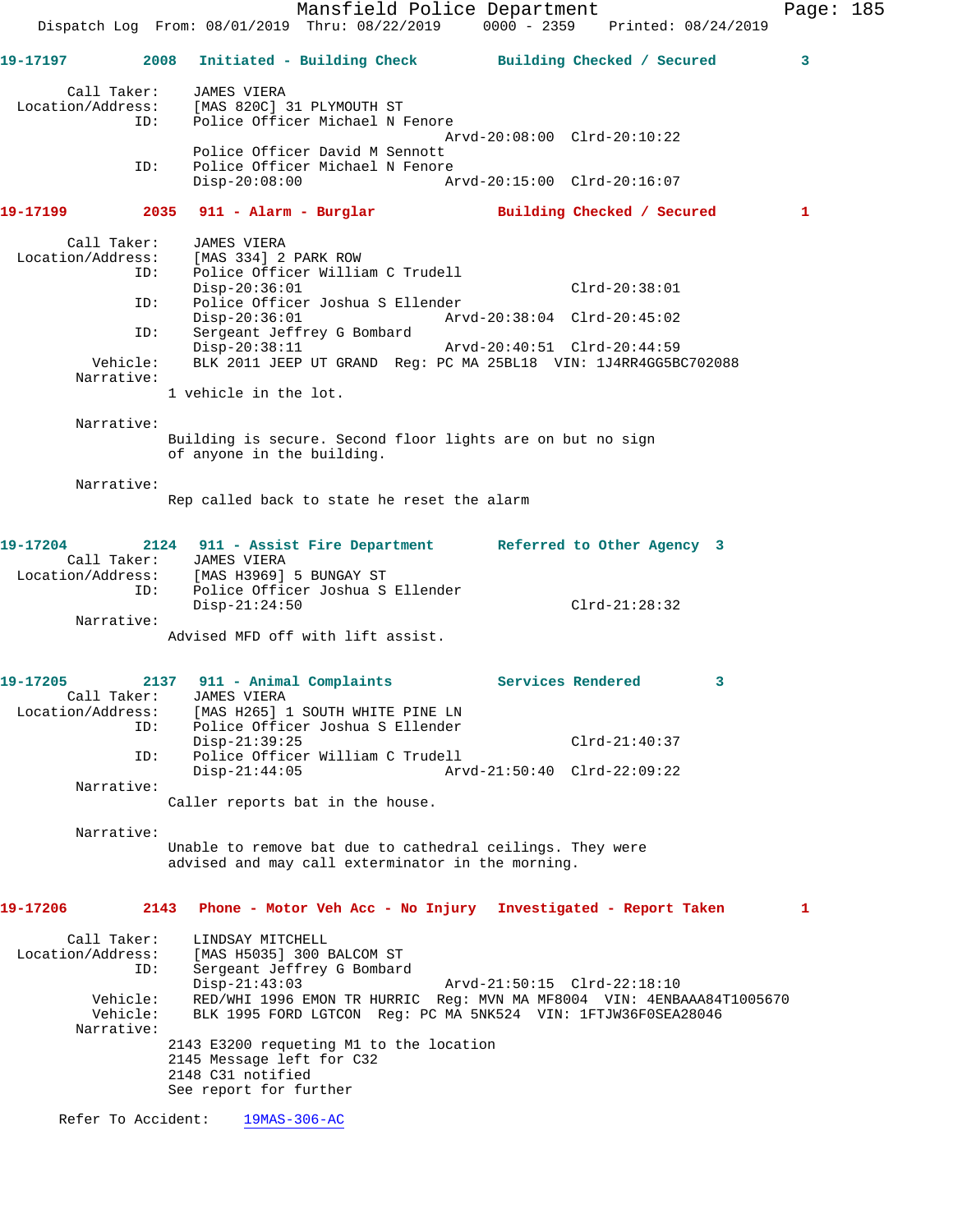Mansfield Police Department Page: 186 Dispatch Log From: 08/01/2019 Thru: 08/22/2019 0000 - 2359 Printed: 08/24/2019 **19-17207 2144 911 - Disturbance / Gathering Spoken To 1**  Call Taker: JEFFREY KEEFE<br>Vicinity of: [MAS 43] 137 N [MAS 43] 137 MILL ST Apt. #RS3 ID: Police Officer Joshua S Ellender Disp-21:46:18 Arvd-21:50:34 Clrd-22:07:55 ID: Police Officer Nicole P Newport<br>Disp-21:46:24 Ar Arvd-21:50:46 Clrd-22:08:04 Narrative: Possible disturbance at site riverside 3. CP was third party located at the front desk. Narrative: The noise issue was due to children playing. No domestic disturbance. **19-17208 2148 911 - Road Hazards Referred to Other Agency 3**  Call Taker: JAMES VIERA Location/Address: [MAS] FRANKLIN ST ID: Police Officer Nicole P Newport<br>Disp-22:09:16 Mrvd-22:18:19 Clrd-22:18:23  $Disp-22:09:16$  Narrative: Anonymous caller reporting large amount of broken glass in the roadway. Narrative: Glass is in Foxboro. Foxboro PD advised. **19-17210 2205 Initiated - Proactive Patrol Services Rendered 3**  Call Taker: LINDSAY MITCHELL Location/Address: [MAS 820C] 31 PLYMOUTH ST ID: Police Officer Michael N Fenore Arvd-22:05:00 Clrd-22:18:32 **19-17212 2250 Phone - Motor Veh Acc - No Injury Services Rendered 1**  Call Taker: LINDSAY MITCHELL Location/Address: [MAS 65] 30 CHAUNCY ST ID: Police Officer William C Trudell Disp-22:50:45 Arvd-22:57:26 Clrd-23:00:32 Vehicle: WHI 2011 NISS MAXIMA Reg: PC MA 4EW435 VIN: 1N4AA5AP9BC826685 Narrative: RP reports she struck a curb and her tire is flat. RP states she will get the vehicle in the morning and will leave it in the lot. Ofc Trudell out to check the Mv Narrative: Vehicle will remain a DMV in the lot until tomorrow. Operator has an Uber enroute. **For Date: 08/17/2019 - Saturday 19-17217 0045 Initiated - Building Check Building Checked / Secured 3** Call Taker: JAMES VIERA Location/Address: [MAS 1002] 250 EAST ST ID: Police Officer Michelle Bellevue Arvd-00:45:00 Clrd-01:00:42 **19-17218 0107 Initiated - Building Check Building Checked / Secured 3** Call Taker: JAMES VIERA Location/Address: [MAS 907E] 390 WEST ST ID: Police Officer Meghan Birnie Arvd-01:07:00 Clrd-01:17:15 **19-17219 0107 Initiated - Proactive Patrol Services Rendered 3**  Call Taker: JEFFREY KEEFE Vicinity of: [MAS] 4 ERICK RD @ 15 BONNEY LN ID: Police Officer Michelle Bellevue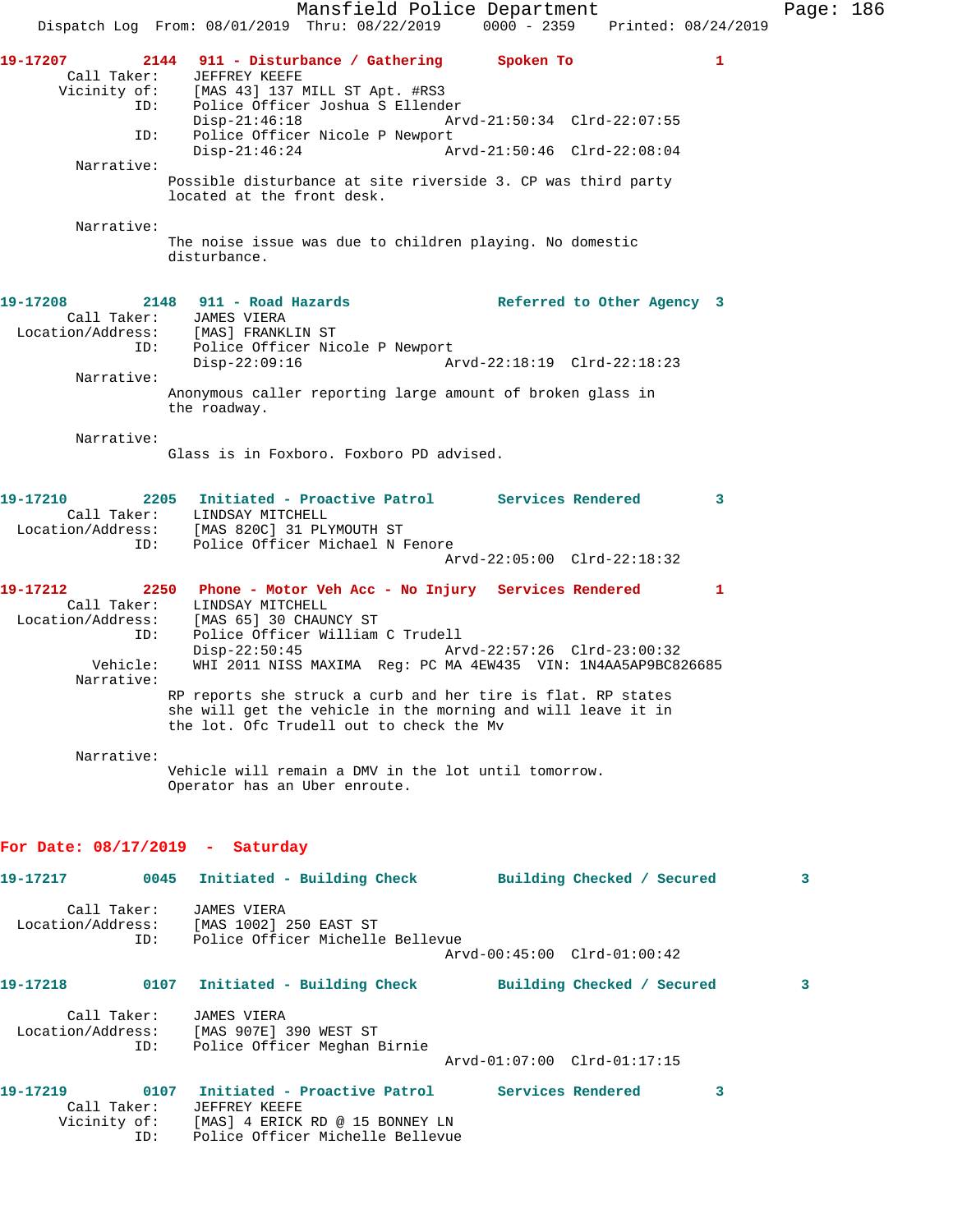Mansfield Police Department Page: 187 Dispatch Log From: 08/01/2019 Thru: 08/22/2019 0000 - 2359 Printed: 08/24/2019 Arvd-01:07:00 Clrd-01:17:00 **19-17221 0122 Initiated - Proactive Patrol Building Checked / Secured 3** Call Taker: JEFFREY KEEFE Vicinity of: [MAS 992] 660 EAST ST ID: Police Officer Michelle Bellevue Arvd-01:22:00 Clrd-01:26:04 **19-17222 0122 Initiated - Proactive Patrol Building Checked / Secured 3** Call Taker: LINDSAY MITCHELL Location/Address: [MAS 417] 9 FRANCIS AVE ID: Patrolman David Schepis Arvd-01:22:00 Clrd-01:26:33 **19-17224 0128 Initiated - Building Check Building Checked / Secured 3** Call Taker: JAMES VIERA Location/Address: [MAS 281A] 1 CROCKER ST ID: Patrolman David Schepis Arvd-01:28:00 Clrd-01:40:06 **19-17225 0129 Initiated - Building Check Services Rendered 3**  Call Taker: JAMES VIERA Location/Address: [MAS 840] 280 SCHOOL ST ID: Police Officer Meghan Birnie Arvd-01:29:00 Clrd-01:47:39 **19-17228 0139 Phone - Suspicious Actv / Persn / Veh Spoken To 2** Call Taker: LINDSAY MITCHELL Location/Address: [MAS] 265 NORTH MAIN ST Apt. #203 ID: Police Officer Michelle Bellevue Disp-01:47:29 Arvd-01:49:39 Clrd-02:03:10 ID: Patrolman David Schepis Disp-01:47:29 Arvd-01:48:13 Clrd-02:03:07 Narrative: RP reports he returned home to find blood on the floor of his apartment in the kitchen area. RP believes it may be from the neighbor who in the past was hired as a cleaner of the apartments Narrative: No break into apartment. Male is lucid and not a danger to himself. **19-17227 0140 Initiated - Building Check Building Checked / Secured 3** Call Taker: JAMES VIERA Location/Address: [MAS 982] 111 HOPE ST ID: Patrolman David Schepis Arvd-01:40:00 Clrd-01:41:57 **19-17230 0203 Initiated - Building Check Building Checked / Secured 3** Call Taker: JAMES VIERA Location/Address: [MAS 820C] 31 PLYMOUTH ST ID: Officer Raymond E Maigret Arvd-02:03:00 Clrd-02:18:44 **19-17233 0219 Initiated - Proactive Patrol Building Checked / Secured 3** Call Taker: JEFFREY KEEFE Vicinity of: [MAS 927] 50 PLYMOUTH ST ID: Police Officer Meghan Birnie Arvd-02:19:00 Clrd-02:24:07 **19-17236 0230 Initiated - Proactive Patrol Building Checked / Secured 3**

Call Taker: LINDSAY MITCHELL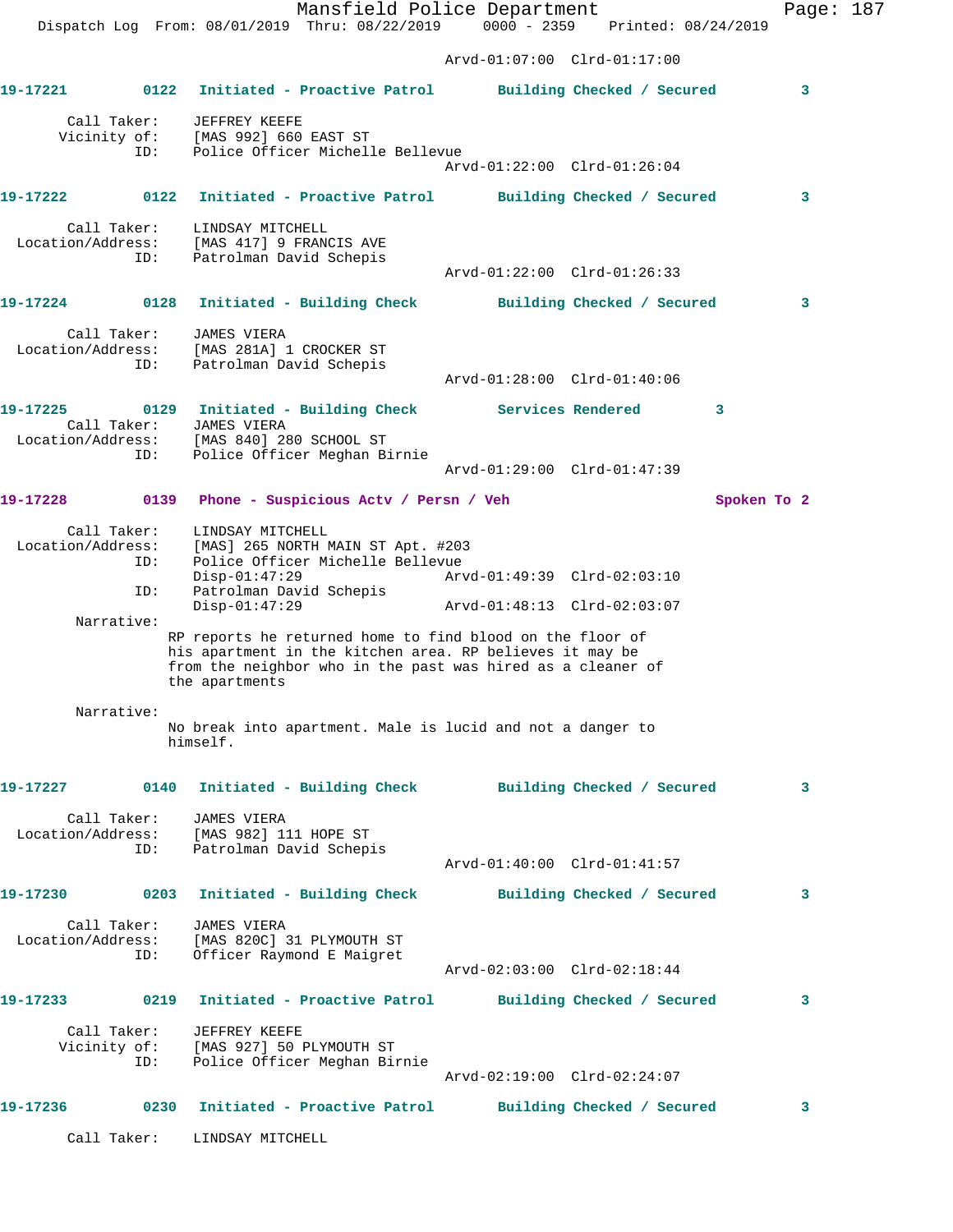Mansfield Police Department Page: 188 Dispatch Log From: 08/01/2019 Thru: 08/22/2019 0000 - 2359 Printed: 08/24/2019 Location/Address: [MAS 322] 31 HAMPSHIRE ST ID: Police Officer Meghan Birnie Arvd-02:30:00 Clrd-02:37:57 **19-17237 0242 Initiated - Building Check Building Checked / Secured 3** Call Taker: JAMES VIERA Location/Address: [MAS 2] 60 FORBES BLVD ID: Police Officer Meghan Birnie Arvd-02:42:00 Clrd-02:52:17 **19-17239 0401 Initiated - Proactive Patrol Building Checked / Secured 3** Call Taker: LINDSAY MITCHELL Location/Address: [MAS 820C] 31 PLYMOUTH ST ID: Officer Raymond E Maigret Arvd-04:01:00 Clrd-04:13:20 **19-17241 0457 Initiated - Escort / Transport Services Rendered 3**  Call Taker: JAMES VIERA Location/Address: [MAS 10] 885 S MAIN ST ID: Police Officer Meghan Birnie Arvd-04:57:00 Clrd-04:58:46 Narrative: Male and female were transported from the station. **19-17242 0601 Initiated - Building Check Building Checked / Secured 3** Call Taker: JAMES VIERA Location/Address: [MAS 820C] 31 PLYMOUTH ST ID: Officer Raymond E Maigret Arvd-06:01:00 Clrd-06:13:12 **19-17244 0622 Initiated - Building Check Building Checked / Secured 3** Call Taker: JAMES VIERA Location/Address: [MAS 991] 23 FREDRIC LN ID: Police Officer Michelle Bellevue Arvd-06:22:00 Clrd-06:25:50 **19-17247 0639 911 - Animal Complaints Gone on Arrival 3**  Call Taker: JAMES VIERA Location/Address: [MAS H2169] 29 BLACK POND RD ID: Patrolman David Schepis<br>Disp-06:40:37 Disp-06:40:37 Arvd-06:50:11 Clrd-06:54:22 Narrative: Caller reports large black dog or coyote in the area. Narrative: Area checked negative for the animal. **19-17251 0912 Initiated - Selective Enforcement/RADAR Citation / Warning Issued 3**  Call Taker: TARA LAKO Location/Address: [MAS] RESERVOIR ST ID: Police Officer Andrew J Kelley Arvd-09:12:00 Clrd-09:28:46 Vehicle: BLK 2014 JEEP WRANGL Reg: PC MA 5KM913 VIN: 1C4BJWDG7EL259221 Narrative: Traffic enforcement in the area. **19-17252 0915 Initiated - Motor Vehicle Stop Citation / Warning Issued 3**  Call Taker: TARA LAKO Location/Address: [MAS] 400 RTE 140 SB @ 272 CHAUNCY ST ID: Sergeant Brian P Thibault Arvd-09:15:00 Clrd-09:24:34 Vehicle: GRY 2010 JEEP UT GRAND Reg: PC MA 8GW589 VIN: 1J4PR4GK2AC151807 Narrative: Citation issued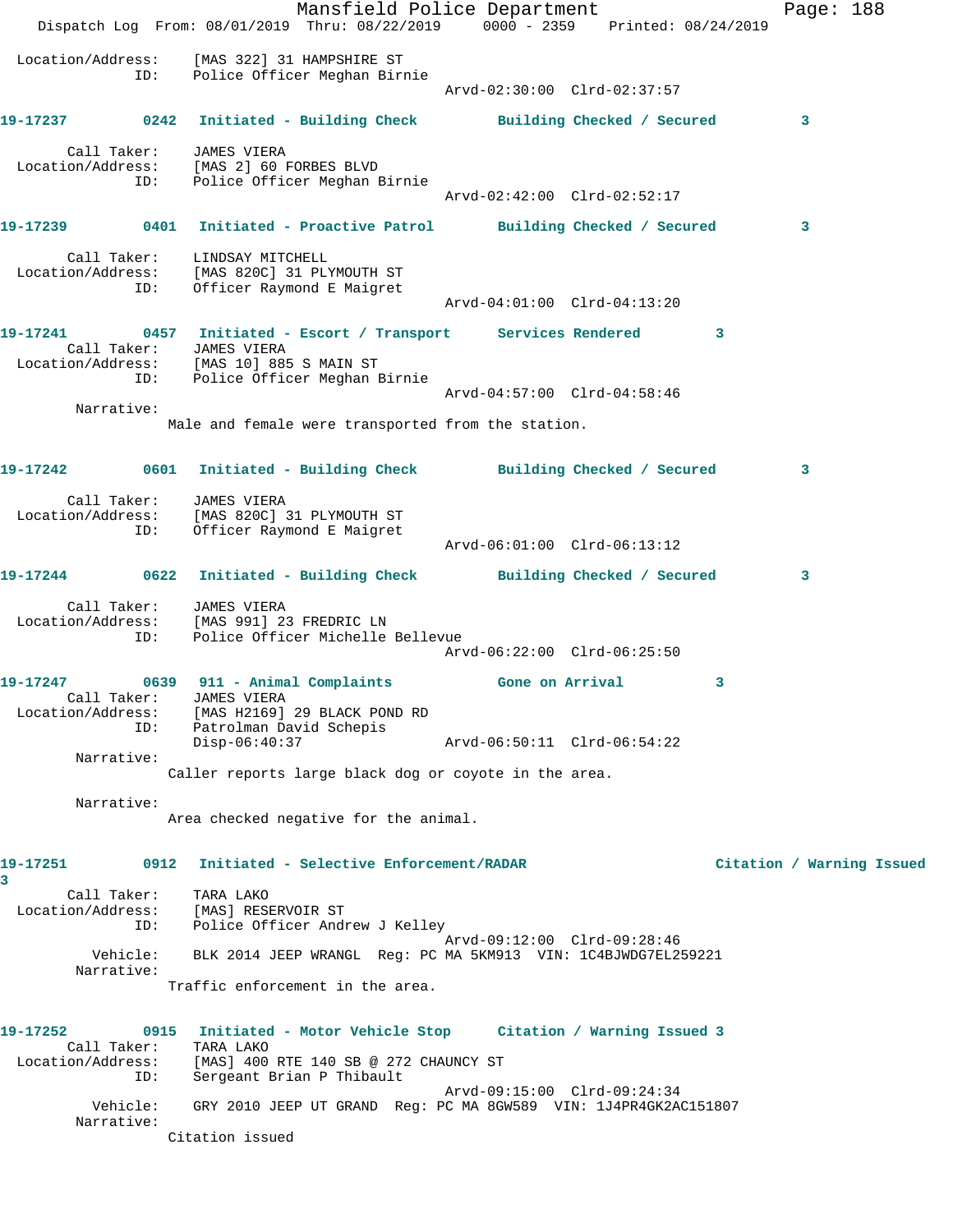Dispatch Log From: 08/01/2019 Thru: 08/22/2019 0000 - 2359 Printed: 08/24/2019 **19-17253 0920 Initiated - Proactive Patrol Building Checked / Secured 3** Call Taker: TARA LAKO Location/Address: [MAS 820C] 31 PLYMOUTH ST ID: Police Officer Joshua S Ellender Arvd-09:20:00 Clrd-09:37:34 Narrative: Checking the area. **19-17254 0927 Phone - Alarm - Burglar Building Checked / Secured 1** Call Taker: APRIL LEHANE Location/Address: [MAS 973A] 120 FORBES BLVD Apt. #100 ID: Police Officer Gregg S Kennedy Disp-09:29:01 Arvd-09:33:32 Clrd-09:39:14 ID: Police Officer Andrew J Kelley<br>Disp-09:29:05 Disp-09:29:05 Arvd-09:33:38 Clrd-09:39:16 Narrative: rear door Narrative: Ofc Kennedy reports building checks secure. **19-17261 1020 Initiated - Proactive Patrol Building Checked / Secured 3** Call Taker: TARA LAKO Location/Address: [MAS 2] 60 FORBES BLVD ID: Police Officer Andrew J Kelley Arvd-10:20:00 Clrd-10:23:55 Narrative: Checking the area. **19-17262 1045 Initiated - Proactive Patrol Building Checked / Secured 3** Call Taker: TARA LAKO Location/Address: [MAS 840] 280 SCHOOL ST ID: Police Officer Andrew J Kelley Arvd-10:45:00 Clrd-10:51:16 Narrative: Checking the area. **19-17263 1049 Phone - Animal Complaints Services Rendered 3**  Call Taker: TARA LAKO<br>ion/Address: [MAS] RTE 140 NB Location/Address:<br>ID: Police Officer Andrew J Kelley Disp-10:52:09 Arvd-11:00:07 Clrd-11:01:40 Narrative: RP reports a deer on the side of the road in the grass area. Ofc Kelley reports he has moved the deer further into the grass area. Mass DOT has been notified. **19-17264 1110 911 - Motor Veh Acc - No Injury Accident Report 1**  Call Taker: CARLY MORIARTY<br>Location/Address: [MAS 255] 377 ( ess: [MAS 255] 377 CHAUNCY ST<br>ID: Police Officer Gregg S K Police Officer Gregg S Kennedy Disp-11:10:51 Clrd-11:11:15 ID: Police Officer Andrew J Kelley Disp-11:11:12 Arvd-11:17:01 Clrd-11:50:23 ID: Police Officer John R Armstrong Disp-11:13:21 Arvd-11:13:23 Clrd-11:50:21<br>Vehicle: BLK 2006 FORD UT ESCAPE Reg: PC MA 4CRE50 VIN: 1FMYU02Z5 BLK 2006 FORD UT ESCAPE Reg: PC MA 4CRE50 VIN: 1FMYU02Z56KB18606 Towed: For: Accident By: Achins Garage To: Achins Garage Vehicle: GRY 2013 NISS UT ROGUE Reg: PC MA 442RV2 VIN: JN8AS5MV7DW634866 Narrative:

Mansfield Police Department Page: 189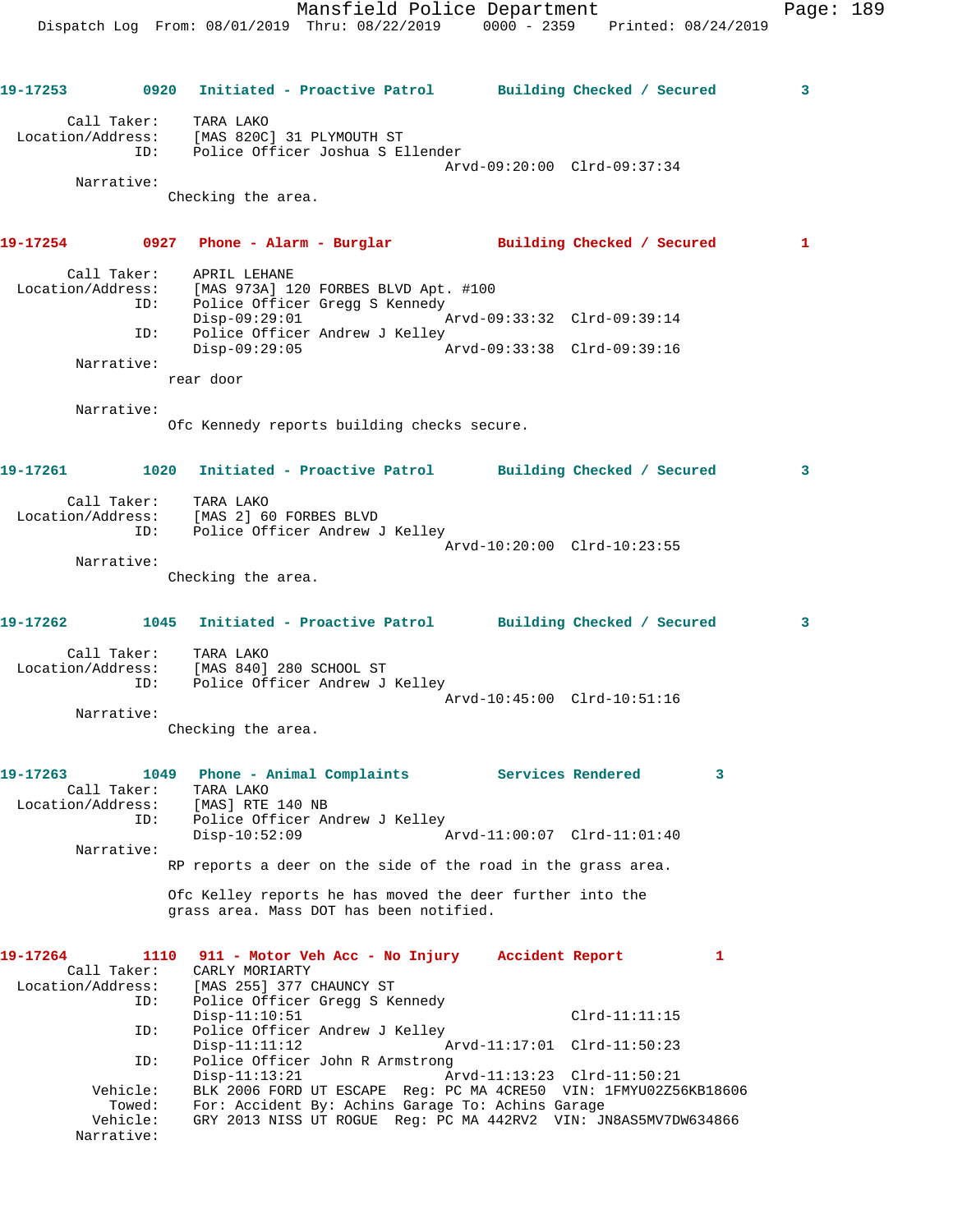|                                                     | Mansfield Police Department<br>Dispatch Log From: 08/01/2019 Thru: 08/22/2019                                                                                                                                                  | 0000 - 2359 Printed: 08/24/2019 | Page: 190   |  |
|-----------------------------------------------------|--------------------------------------------------------------------------------------------------------------------------------------------------------------------------------------------------------------------------------|---------------------------------|-------------|--|
|                                                     | Mva no injuries reported                                                                                                                                                                                                       |                                 |             |  |
| Narrative:                                          | Operator of Nissan was issued citation for failure to yield.                                                                                                                                                                   |                                 |             |  |
| Narrative:                                          | Ofc Kelley requesting a tow, Achin's is en route.                                                                                                                                                                              |                                 |             |  |
| Narrative:                                          | All units clear, Achin's has the vehicle.                                                                                                                                                                                      |                                 |             |  |
| Refer To Accident:                                  | $19MAS-307-AC$                                                                                                                                                                                                                 |                                 |             |  |
| 19-17265<br>1122                                    | Initiated - Proactive Patrol                                                                                                                                                                                                   | Building Checked / Secured      | 3           |  |
| Call Taker:<br>Location/Address:<br>ID:             | TARA LAKO<br>[MAS 820C] 31 PLYMOUTH ST<br>Police Officer Joshua S Ellender<br>Arvd-11:22:00 Clrd-11:35:04                                                                                                                      |                                 |             |  |
| Narrative:                                          | Checking the area.                                                                                                                                                                                                             |                                 |             |  |
| 19-17266<br>1131                                    | Phone - Suspicious Actv / Persn / Veh                                                                                                                                                                                          |                                 | Spoken To 2 |  |
| Call Taker:<br>Location/Address:<br>ID:             | Officer Brendan Fayles<br>[MAS H6034] 103 PINE ST<br>Police Officer Andrew J Kelley<br>$Disp-11:53:37$<br>Arvd-11:58:39 Clrd-12:06:58                                                                                          |                                 |             |  |
| Narrative:                                          | RP states she received a suspicious phone call, as she<br>received the phone call she observed an unknown SUV in her<br>neighborhood. Would like to speak to an officer                                                        |                                 |             |  |
| Narrative:                                          | Ofc Kelley reports speaking with the homeowner who stated an<br>SUV pulled in her driveway at the same time the call came<br>in. Ofc Kelley advised the homeowner they were most likely<br>unrelated. Homeowner was satisfied. |                                 |             |  |
| 19-17268<br>1150<br>Location/Address:<br>ID:        | Initiated - Assist Citizen - P S A Services Rendered<br>Call Taker: TARA LAKO<br>[MAS 8] 377 CHAUNCY ST<br>Police Officer John R Armstrong                                                                                     | 3                               |             |  |
| Vehicle:<br>Narrative:                              | Arvd-11:50:00 Clrd-12:02:04<br>GRY 2012 HOND CIVIC Reg: PC MA 3AZY60 VIN: 19XFB2F55CE066123<br>Ofc Armstrong assisting with a flat tire.                                                                                       |                                 |             |  |
| 19-17270<br>Call Taker:<br>Location/Address:<br>ID: | 1216<br>Initiated - Follow up Investigation Not Home / No Answer<br>CARLY MORIARTY<br>[MAS H1840] 197 ESSEX ST<br>Police Officer John R Armstrong<br>Arvd-12:16:00 Clrd-12:19:44                                               | 3                               |             |  |
| Narrative:                                          | Ptl. Armstrong on a follow up                                                                                                                                                                                                  |                                 |             |  |
| Narrative:                                          | Ofc Armstrong report no answer at the door.                                                                                                                                                                                    |                                 |             |  |
| 19-17271<br>Call Taker:<br>Location/Address:<br>ID: | 1217<br>Initiated - Follow up Investigation Not Home / No Answer<br>TARA LAKO<br>[MAS] 35 JACOB DR<br>Police Officer Andrew J Kelley                                                                                           | 3                               |             |  |
| Narrative:                                          | Arvd-12:17:00 Clrd-12:21:00                                                                                                                                                                                                    |                                 |             |  |
|                                                     | Ofc Kelley on a follow up regarding an HPO.<br>Ofc Kelley reports speaking with one of the neighbors who                                                                                                                       |                                 |             |  |
|                                                     |                                                                                                                                                                                                                                |                                 |             |  |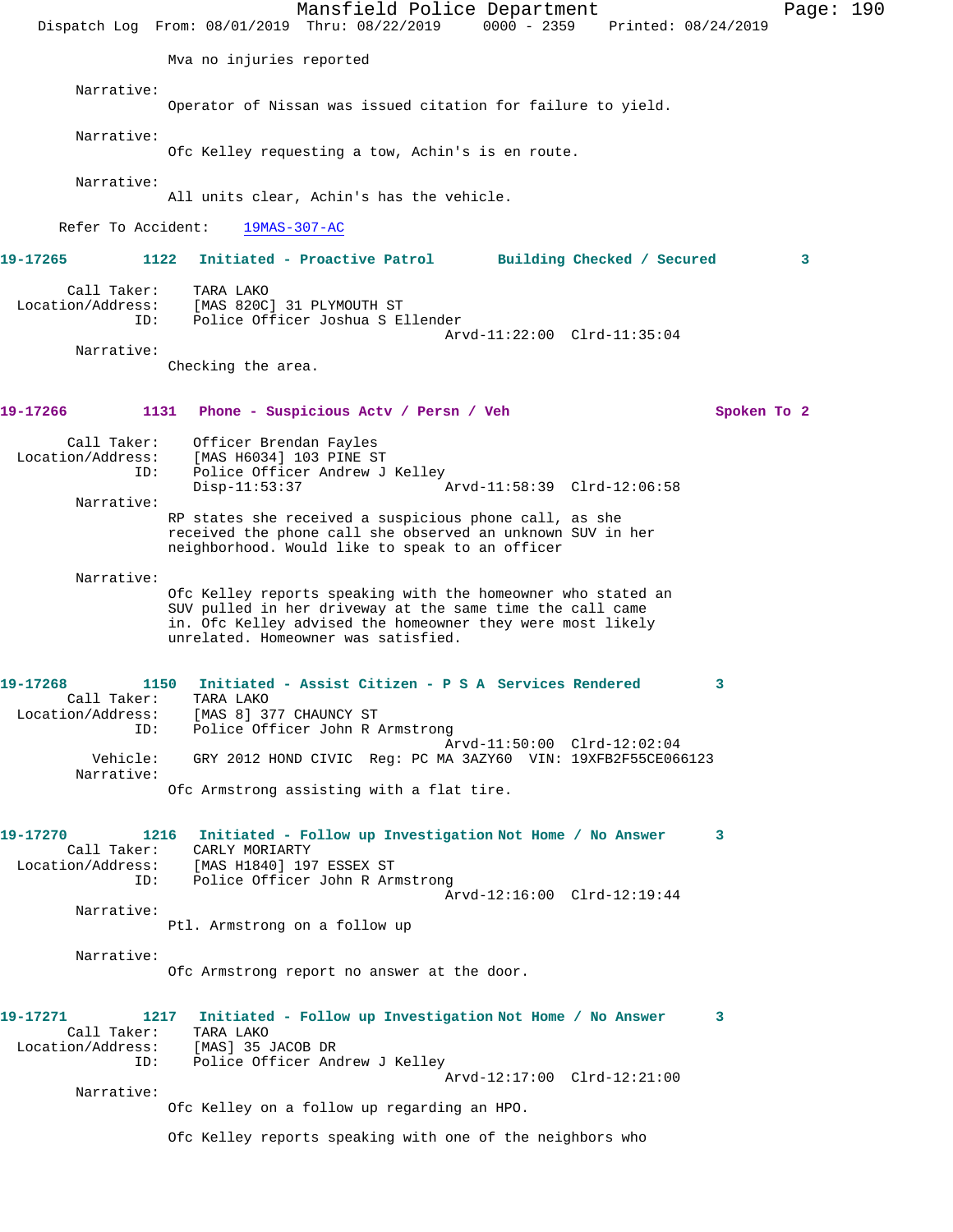Mansfield Police Department Page: 191 Dispatch Log From: 08/01/2019 Thru: 08/22/2019 0000 - 2359 Printed: 08/24/2019 states he is not home at this time and is away for the weekend. **19-17273 1300 Initiated - Proactive Patrol Building Checked / Secured 3** Call Taker: TARA LAKO Location/Address: [MAS 820C] 31 PLYMOUTH ST ID: Police Officer Joshua S Ellender Arvd-13:00:00 Clrd-13:25:36 Narrative: Checking the area. **19-17274 1306 Walk-In - Banking - Finance Offense Incident Report 3**  Call Taker: Officer Brendan Fayles Location/Address: [MAS 451B] 500 EAST ST ess: تصدر العادة العام العام العام العام العام العام العام العام العام العام العام العام العام العام العام ال<br>ID: Police Officer Matthew A Souza Arvd-13:14:22 Clrd-13:31:53 Narrative: Party in lobby to speak to Officer regarding bank fraud. Narrative: Ofc Souza reports someone attempted to change the RP's direct deposit and his social security number was compromised. See report for further. Refer To Incident: 19MAS-731-OF **19-17275 1317 Phone - 911 Hang-ups & Verifications False / Accidental Alarm 2**  Call Taker: APRIL LEHANE Location/Address: [MAS 43] 137 MILL ST ID: Police Officer John R Armstrong Disp-13:19:04 Arvd-13:26:43 Clrd-13:31:04 Narrative: Received two 911 calls from same number with open line. Unable to call number back Narrative: Ofc Armstrong reports nobody flagging him down in the area, area checks ok. **19-17276 1404 Initiated - Motor Vehicle Stop Citation / Warning Issued 3**  Call Taker: TARA LAKO Location/Address: [MAS] RTE 140 NB ID: Police Officer Andrew J Kelley Arvd-14:04:00 Clrd-14:10:19 Vehicle: GRY 2005 FORD LGTCON Reg: CO MA 919727 VIN: 1FTPW14535FB72973 Narrative: Mvs-citation issued **19-17277 1503 Initiated - Proactive Patrol Building Checked / Secured 3** Call Taker: TARA LAKO Location/Address: [MAS 820C] 31 PLYMOUTH ST ID: Police Officer Joshua S Ellender Arvd-15:03:00 Clrd-15:32:54 Narrative: Checking the area. **19-17280 1543 Other - Xfinity Event Arrest(s) Made 2**  Call Taker: Support Staff Derek M Stark Location/Address: [MAS 108B] 885 SOUTH MAIN ST Vehicle: GRY 2016 HOND UT CRV Reg: PAS MA 7DSB10 VIN: 2HKRM4H75GH612101 Vehicle: BLK 2015 FORD UT EXPLORER Reg: PAS MA VT3111 VIN: 1FM5K8GT0FGB70689 Vehicle: BLK 2017 INFI UT QX3 Reg: PAS RI KR6 VIN: SJKCH5CRXHA025357 Vehicle: BLU 2008 TOYT 4D CAMRY Reg: PAS MA 992RZA VIN: 4T1BE46K38U742404 Narrative: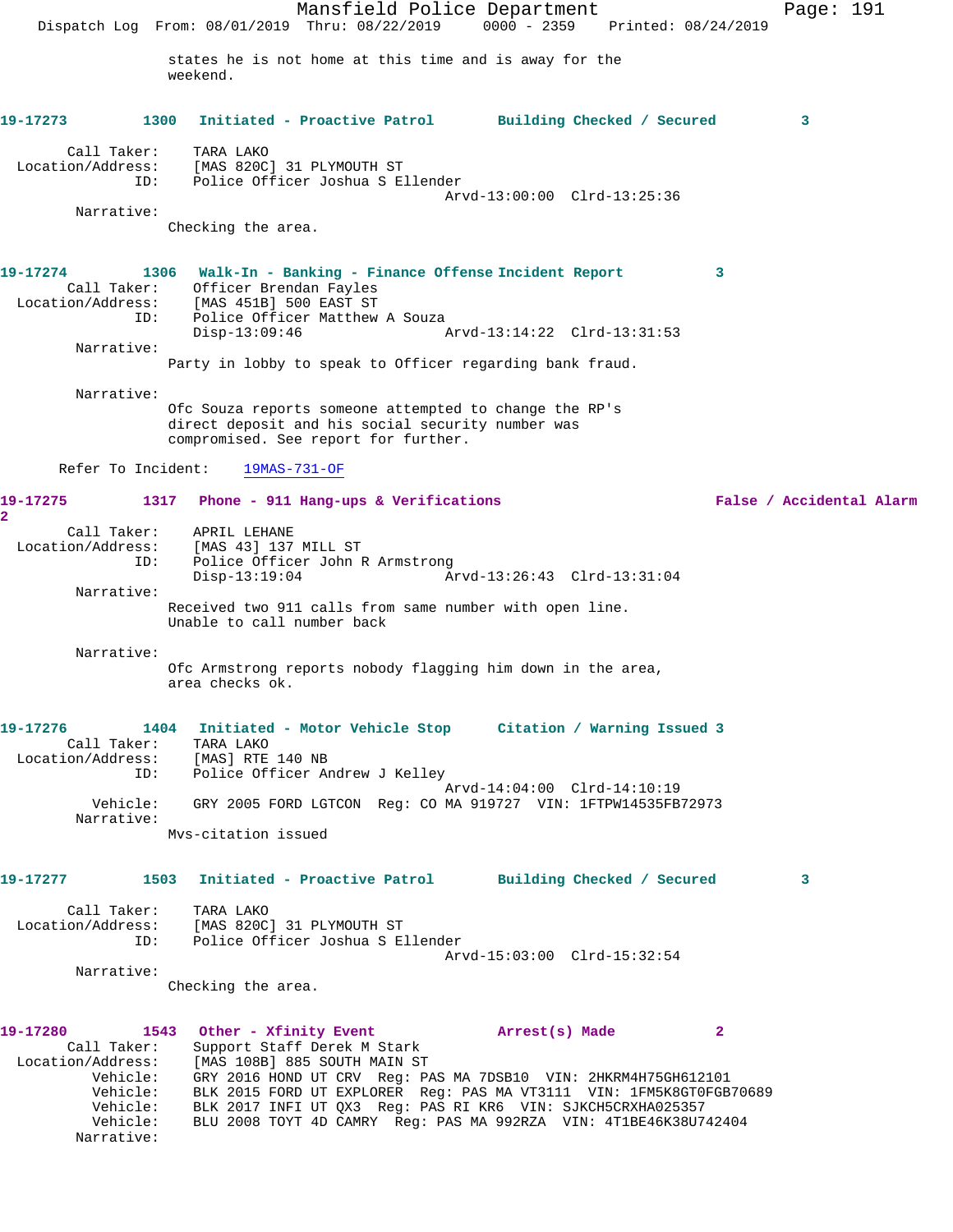# Narrative:

Control reporting accidental 911 call from lot 9, caller was next to a blue Rav 4 with a security officer "Mark". Red Team enroute to confirm.

# Narrative:

Red Team reporting they spoke with security and the caller of the accidental 911 has left the property to attend to an emergency.

#### Narrative:

Control reporting accidental 911 call from Sara who is in Lot 9 waiting in line at the porta potty. Red Team enroute to confirm.

## Narrative:

Red Team made contact with caller (Sara) confirmed accidental.

## Narrative:

Control reporting accidental 911 from Lot 11 Woodside, spoke with caller (no name) and they claimed everything was okay. Next to a gray GMC Acadia.

## Narrative:

Red Team located caller in Lot 10, checks okay.

# Narrative:

Control reporting another accidental 911 call from Lot 9, caller reporting everything is fine. Loated "closer to the venue in lot 9" with a gray Toyota Camry.

## Narrative:

Cart 1 located accidental 911 caller (Robert) everything checks okay.

#### Narrative:

Lt. Bain reporting G.M. Jeff Man will have an Xfinity Drone above the venue for approx 10mins. Has been approved by FAA.

#### Narrative:

Street Command reporting traffic detail is clear heading into the venue.

## Narrative:

Lot Command reporting to Blue Team there is a dog in a vehicle in Lot 4. At this time checks okay.

Blue Team reporting MA-7DSB10 is vehicle involved.

# Narrative:

Lot Command reporting bike and carts will be conducting a push of the lots.

## Narrative:

08/17/19 1958 Bain, Roy Report from security of a patron passed out in the area of the lower lot side concession area. Venue teams and EMS responding.

## Narrative:

Fire reporting passed out female upper lotside restrooms.

## Narrative:

Mansfield rescue enroute to assist Brewster with EMS call.

#### Narrative:

Attendance 12,993 through the gate.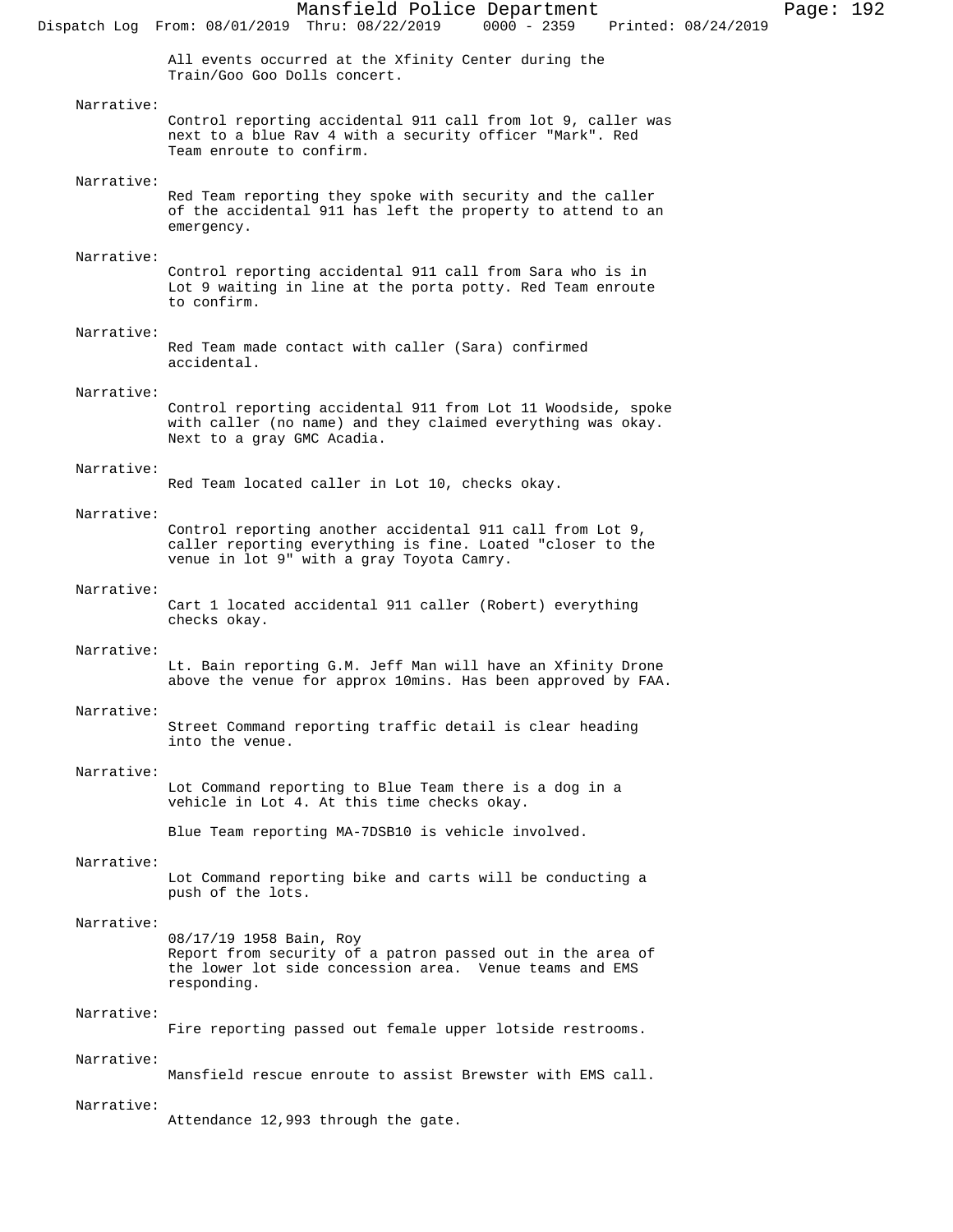Mansfield Police Department Page: 193 Dispatch Log From: 08/01/2019 Thru: 08/22/2019 Narrative: Ofc. Kelley reporting Justin Alan Brandt brought into the compound by security. He has been trespassed for rules violation. Narrative: Cart 1 reporting assisting a high intox male from lot 11 to his friend designated driver, leaving for the night. Narrative: Lt. Archer requesting assitance for (2) females causing a disturbance outside the police compound at the restrooms. Ofc. Kelley and Ofc. Mello enroute. Narrative: Venue reporting male in glasses with buzz cut took a red rain jacket from another party in the lawn area. Narrative: Lt. Archer reporting multiple patrons very displeased about the restrooms at venue. Staff reporting 1/3rd of the restrooms are out of order. Narrative: Venue lawn personnel reporting item that was taken has been located by a trash bin. Narrative: Squad 1 & Squad 2 clearing heading back to traffic posts. Narrative: Security has brought (1) male into the police compound who was causing an issue. Narrative: Security brought (1) intoxicated female down into police compound, sober friend is taking custody of her and is leaving for the night. Narrative: Control reporting 911 hang-up nothing on the call-back, lawn area of section 11. Narrative: Venue (Ofc. Eaton) reporting 911 call is unfounded. Narrative: Venue just broke up a fight in the lawn area, escorting (2) out of the venue for unruly behavior (ejections). Narrative: Cart 1 requesting MFD for evaluation for a high intox in lot 4. Narrative: Security requested for domestic in Section 6 row M seat 23. Narrative: Security reporting the domestic call is unfounded, Metro will confirm. Narrative: Metro confirmed with security, area checks negative for any domestic issues. Narrative: Lt. Archer reporting Ofc. Clark is enroute to MPD for (3) custodies Narrative: Final attendance count 12,996.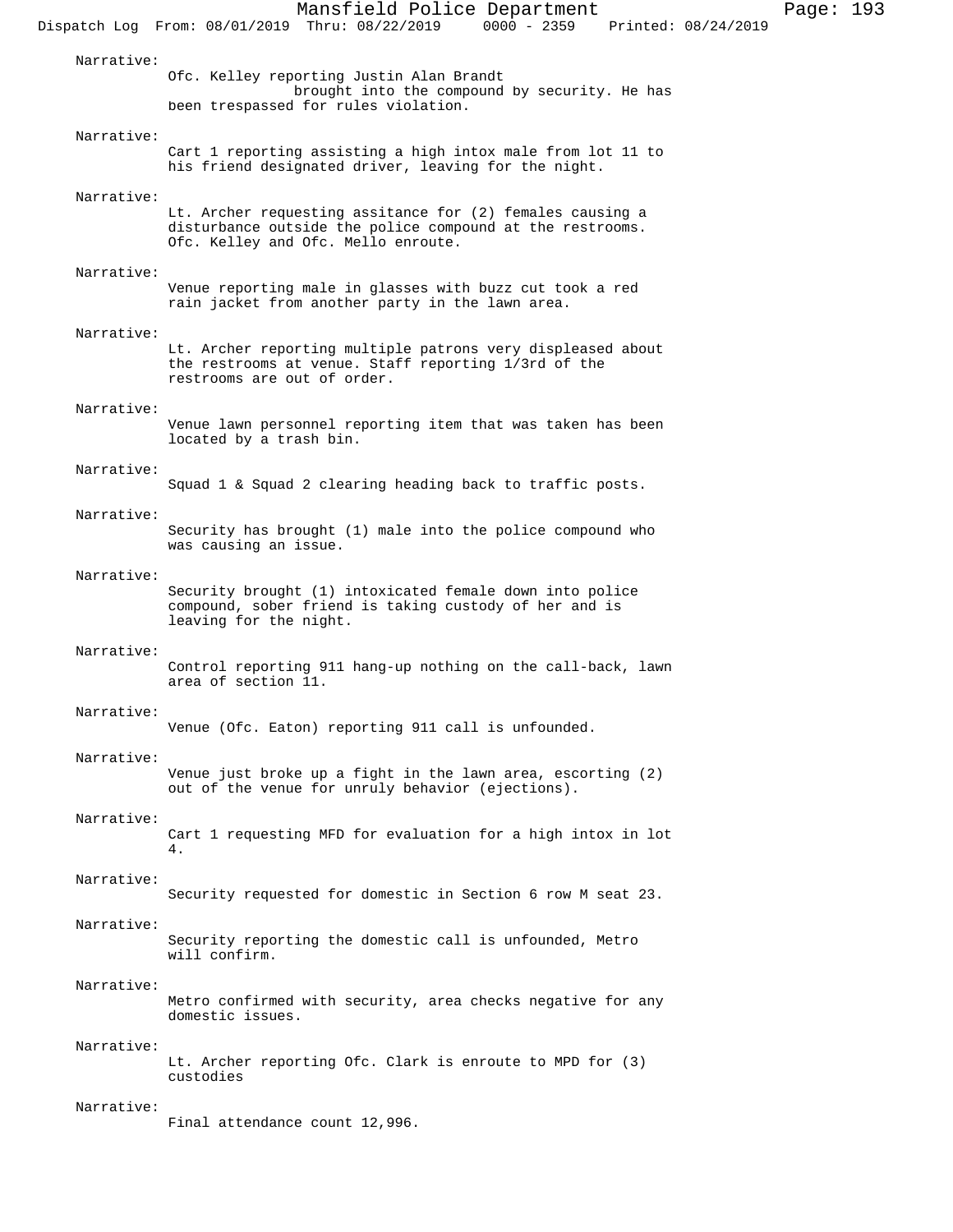Mansfield Police Department Page: 194 Dispatch Log From: 08/01/2019 Thru: 08/22/2019 0000 - 2359 Printed: 08/24/2019 Narrative: Ramp personel reporting active domestic on the ramp. Narrative: Ofc. Armstrong is out the unattened vehicle off to the side of the road. Shift cars are enroute to attempt to locate occupants last seen walking up S. Main Street. Narrative: Venue command requesting wheel chair for PC refusing to walk, lawn of section 17. Narrative: PT2 transporting 3 males to 50 West Street SM-12227. Narrative: Venue is reporting seizure in section 6. Narrative: Ofc. Armstrong reporting Sgt. Bombard and Ofc. Souza are out with the (2) involved from domestic. This was verbal only, the female involved is getting a ride to the PD for another ride. Narrative: House lights offical time was 22:45 Narrative: EM 12229.9 Narrative: Security reporting crash in lot 6 closer to the main road. Narrative: White Team out medical in lot 6, involved is going to be transported. Her vehicle is going to be left in the lot, MA-7EXT70. Narrative: Cart 1 out with a minor crash between lots 11 & 12. MA-US97LM & MA-124BV0 are involved. Narrative: PT2 transporting (1) female to 50 West Street MPD @ 23:38 SM:12,232.7 @ 23:51 EM:12,235.5 Narrative: White Team requesting EMS back out to Lot 6 Row 1 for high intox female (S16142336) Refer To Accident: 19MAS-308-AC Refer To P/C: 19MAS-484-AR P/C: BEAUREGARD, DEREK K<br>Address: 895 MANVILLE RD WO 895 MANVILLE RD WOONSOCKET, RI Age: 32 Charges: PROTECTIVE CUSTODY Refer To P/C: 19MAS-485-AR P/C: BEAUREGARD, KENNETH W Address: 895 MANVILLE WOONSOCKET, RI Age: 59 Refer To P/C: 19MAS-486-AR P/C: WALSH, CAMERON<br>Address: 410 WOBURN W 410 WOBURN WILMIINGTON, MA<br>20 Age: 20 Charges: PROTECTIVE CUSTODY Refer To Summons: 19MAS-487-AR Summons: VERRE, ABIGAIL<br>Address: 14 SHIRLEY ST PEPPERELL, MA Address: 14 SHIRLEY ST<br>Age: 48  $Age:$ Charges: DISORDERLY CONDUCT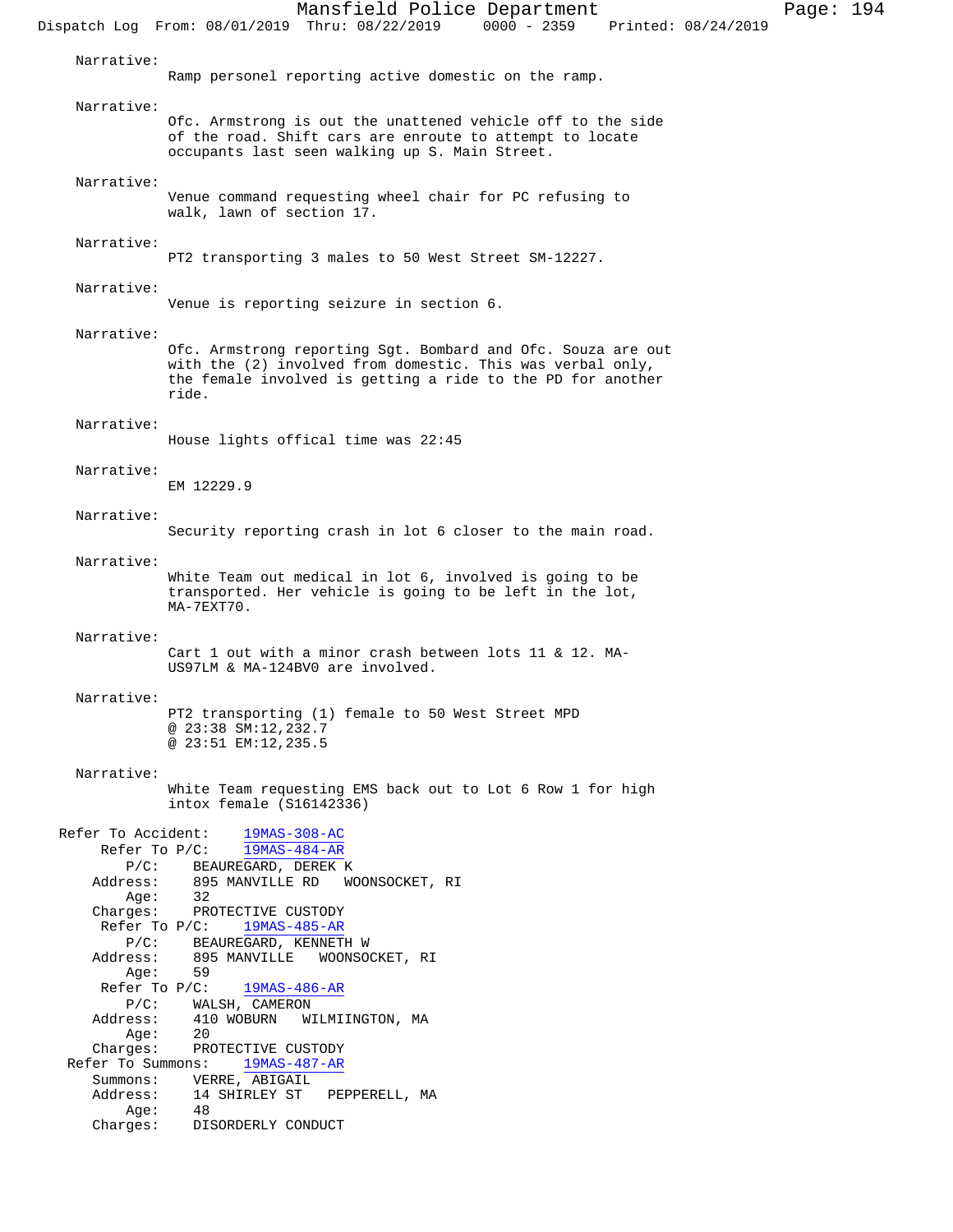Mansfield Police Department Page: 195 Dispatch Log From: 08/01/2019 Thru: 08/22/2019 0000 - 2359 Printed: 08/24/2019 RESIST ARREST **19-17281 1619 Phone - Alarm - Burglar Building Checked / Secured 1** Call Taker: TARA LAKO<br>Location/Address: [MAS 29] ess: [MAS 29] 101 NORFOLK ST<br>ID: Police Officer Danielle Police Officer Danielle C Titus Disp-16:21:46 Arvd-16:26:33 Clrd-16:33:54 ID: Police Officer Nicole P Newport Arvd-16:26:05 Clrd-16:33:52 Narrative: 22 motion, no reps responding at this time Narrative: Alarm company called in attempt to cancel, spoke with a keyholder who will not be responding Narrative: Ofc Newport reports building checks handtight. **19-17283 1652 Initiated - Traffic Enforcement / Activity Citation / Warning Issued 2**  Call Taker: APRIL LEHANE Location/Address: [MAS] 44 MILL ST @ 5 EPHRIAM DR ID: Police Officer Joshua S Ellender Arvd-16:52:00 Clrd-17:11:11 Vehicle: BLU 2018 CHEV MALIBU Reg: PC MA 8KE939 VIN: 1G1ZD5ST7JF123365 Vehicle: BLU 2019 TOYT VN SIENNA Reg: PC MA 6NA287 Narrative: Ofc Ellender on traffic enforcement Narrative: 2 citations issued **19-17285 1706 911 - Assist Fire Department Referred to Other Agency 3**  Call Taker: MEGHAN MILLS<br>Location/Address: [MAS H1502] [MAS H1502] 17 ERICK RD Apt. #25A ID: Sergeant Jeffrey G Bombard Disp-17:09:03 Clrd-17:09:39<br>TD: Police Officer Danielle C Titus Police Officer Danielle C Titus Disp-17:09:36 Arvd-17:12:33 Clrd-17:22:57 ID: Police Officer Joshua S Ellender Arvd-17:12:06 Clrd-17:22:53 Narrative: Assist MFD with medical/well being check Narrative: MFD gathered a patient refusal. Narrative: Ofc Ellender reporting Paula has been living there with Steven for some time **19-17287 1717 911 - 911 Hang-ups & Verifications Unfounded/Unverifed 2**  Call Taker: MEGHAN MILLS<br>Location/Address: [MAS 43] 137 ess: [MAS 43] 137 MILL ST<br>ID: Police Officer Joshua Police Officer Joshua S Ellender<br>Disp-17:23:51 Arv Disp-17:23:51 Arvd-17:28:17 Clrd-17:32:22 ID: Police Officer Danielle C Titus Disp-17:25:06 Arvd-17:27:08 Clrd-17:32:24 Narrative: 911 hang up, no answer on call back, showing a radius of 32 meturs, with 90% confidence. Narrative: Ofc Ellender reports units rode through with lights on, nobody appears in distress or waving the officers down. Units clear.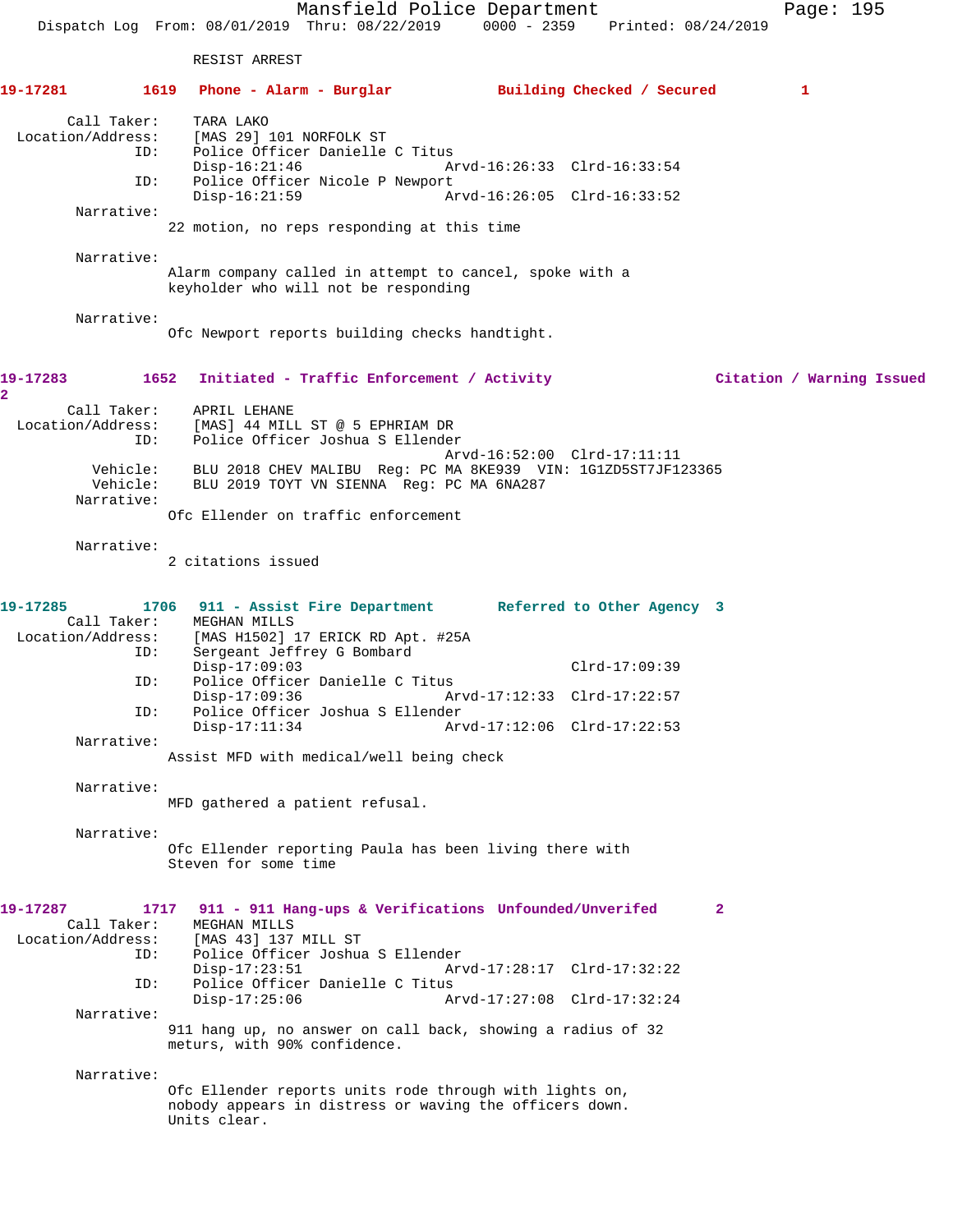Mansfield Police Department Page: 196 Dispatch Log From: 08/01/2019 Thru: 08/22/2019 0000 - 2359 Printed: 08/24/2019 **19-17289 1736 Initiated - Selective Enforcement/RADAR Services Rendered 3**  Call Taker: TARA LAKO Location/Address: [MAS] 99 COPELAND DR @ 235 CHAUNCY ST ID: Police Officer Matthew A Souza Arvd-17:36:00 Clrd-18:16:42 Narrative: Traffic enforcement in the area. **19-17290 1738 Initiated - Community Policing Services Rendered 3**  Call Taker: TARA LAKO Location/Address: [MAS 12] 250 EAST ST ID: Police Officer Joshua S Ellender Arvd-17:38:00 Clrd-17:50:27 19-17291 1742 Initiated - Traffic Enforcement / Activity **Services Rendered 2**  Call Taker: APRIL LEHANE Location/Address: [MAS] WEST ST ID: Police Officer Nicole P Newport Arvd-17:42:00 Clrd-17:54:01 Narrative: Ofc Newport on selective enforcement **19-17294 1757 Initiated - Proactive Patrol Building Checked / Secured 3** Call Taker: APRIL LEHANE Location/Address: [MAS 820C] 31 PLYMOUTH ST ID: Police Officer Michael T Fitzgerald Arvd-17:57:00 Clrd-18:08:52 Narrative: Checking the area. **19-17297 1818 Phone - 911 Hang-ups & Verifications Services Rendered 2**  Call Taker: APRIL LEHANE Location/Address: [MAS 43] 137 MILL ST ID: Police Officer Danielle C Titus Disp-18:20:01 Arvd-18:25:59 Clrd-18:32:10 ID: Police Officer Matthew A Souza Disp-18:20:22 Arvd-18:24:48 Clrd-18:32:11 Narrative: in area of far left corner over the bridge (508)326-4272 Narrative: Officers checked the area, nothing showing **19-17298 1820 Phone - Disturbance / Gathering Services Rendered 1**  Call Taker: APRIL LEHANE Location/Address: [MAS 328C] 377 CHAUNCY ST ID: Police Officer Nicole P Newport Disp-18:22:29 Arvd-18:24:05 Clrd-18:26:34 ID: Sergeant Jeffrey G Bombard Disp-18:22:33 Clrd-18:26:32 Narrative: Manager reporting they let an employee go and they believe she may be locked in the bathroom Narrative: Ofc Newport reports there was nobody in the bathroom, the employee had left the store without the manager seeing her. Ofc Newport reports all checks ok. **19-17299 1832 Initiated - Motor Vehicle Stop Citation / Warning Issued 3**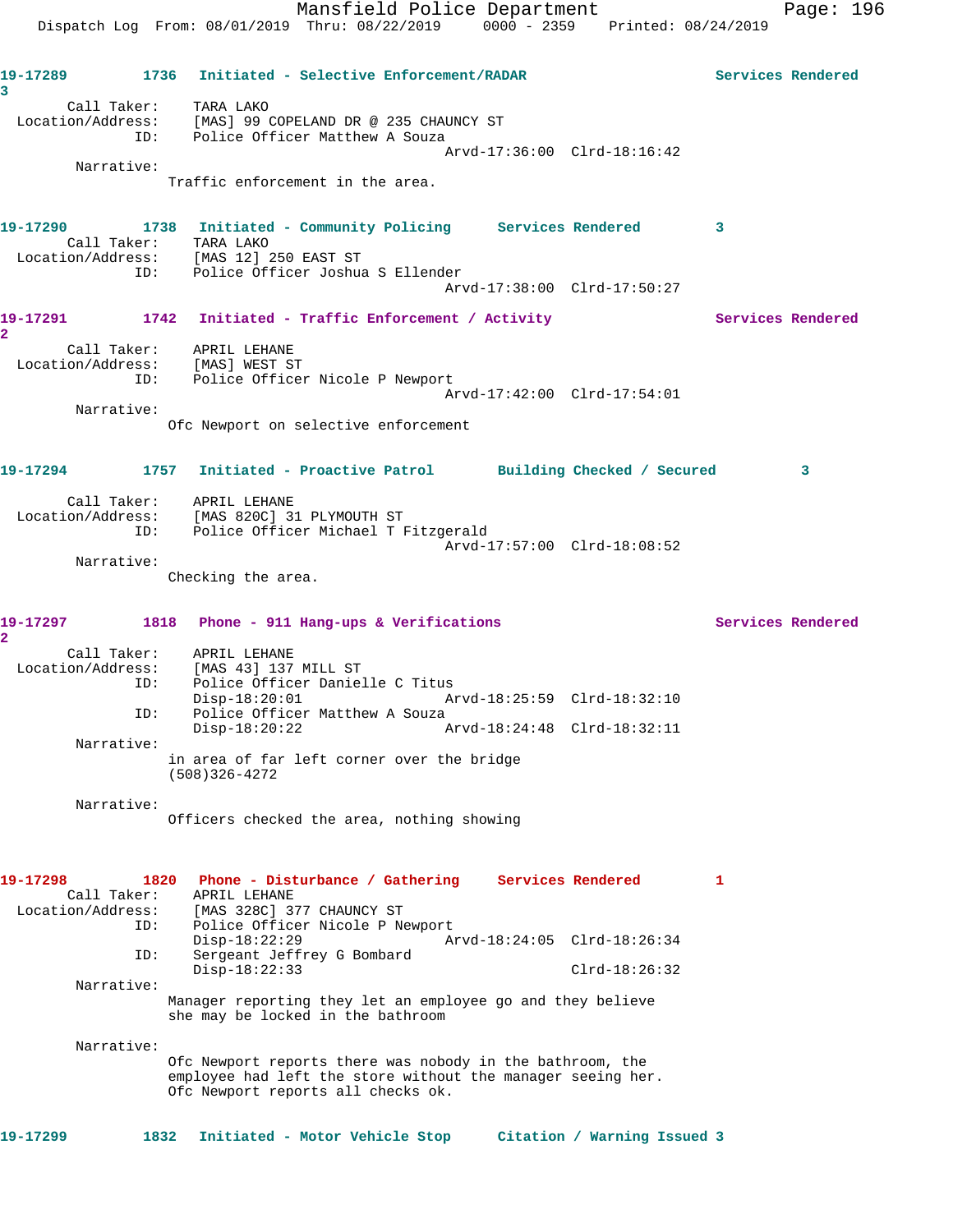Mansfield Police Department Page: 197 Dispatch Log From: 08/01/2019 Thru: 08/22/2019 0000 - 2359 Printed: 08/24/2019 Call Taker: TARA LAKO Location/Address: [MAS 904] 575 WEST ST ID: Police Officer Nicole P Newport Arvd-18:32:00 Clrd-18:38:58 Vehicle: BLU 2010 TOYT COROLL Reg: PC MA 859SL8 VIN: 2T1BU4EE6AC345162 Narrative: citation issued for speed **19-17301 1839 Initiated - Selective Enforcement/RADAR Citation / Warning Issued 3**  Call Taker: MEGHAN MILLS Vicinity of: [MAS] 800 WEST ST ID: Police Officer Nicole P Newport Arvd-18:39:00 Clrd-19:10:41 Vehicle: GRY 2018 SUBA LL FOREST Reg: PC MA 8ZN536 VIN: JF2SJAEC6JH449119 Narrative: Off in the area of selective enforcement. Narrative: Off with 8ZN536 West at Hampshire. Narrative: Cited for speed **19-17302 1843 Initiated - Selective Enforcement/RADAR Services Rendered 3**  Call Taker: LINDSAY MITCHELL Location/Address: [MAS] 110 SPRING ST @ 179 DEAN ST ID: Police Officer Danielle C Titus Arvd-18:43:00 Clrd-19:14:00 **19-17304 1908 911 - Erratic Oper MV / Road Rage Unfounded/Unverifed 3**  Call Taker: JAMES VIERA<br>Location/Address: [MAS] RTE 14 ess: [MAS] RTE 140 SB<br>ID: Police Officer Ni Police Officer Nicole P Newport<br>Disp-19:11:17 A Disp-19:11:17 Arvd-19:13:57 Clrd-19:19:23 ID: Police Officer Danielle C Titus Disp-19:14:07 Arvd-19:14:10 Clrd-19:19:23 Narrative: Erratic operator Rt 95N onto Rt 140S, silver vehicle. Possible reg of 8HC571. Narrative: Search of the area negative results. **19-17307 1924 Initiated - Disabled Motor Vehicle Referred to Other Agency 3**  Call Taker: LINDSAY MITCHELL Location/Address: [MAS] RTE 495 SB ID: Police Officer Joshua S Ellender Arvd-19:24:00 Clrd-19:25:41 Narrative: Ofc Ellender received a report of a DMV. State Police notified and will handle. **19-17308 2001 Initiated - Proactive Patrol Services Rendered 3**  Call Taker: LINDSAY MITCHELL<br>Location/Address: [MAS 820C] 31 PLY<br>ID: Police Officer Mi [MAS 820C] 31 PLYMOUTH ST Police Officer Michael T Fitzgerald Arvd-20:01:00 Clrd-20:12:04 **19-17310 2018 911 - Intoxicated Person Unfounded/Unverifed 1**  Call Taker: JAMES VIERA<br>Location/Address: [MAS 65] 30 ess: [MAS 65] 30 CHAUNCY ST<br>ID: Police Officer Danielle Police Officer Danielle C Titus Disp-20:19:51 Clrd-20:23:30<br>ID: Police Officer Matthew A Souza Police Officer Matthew A Souza Disp-20:19:51 Clrd-20:23:33 Narrative: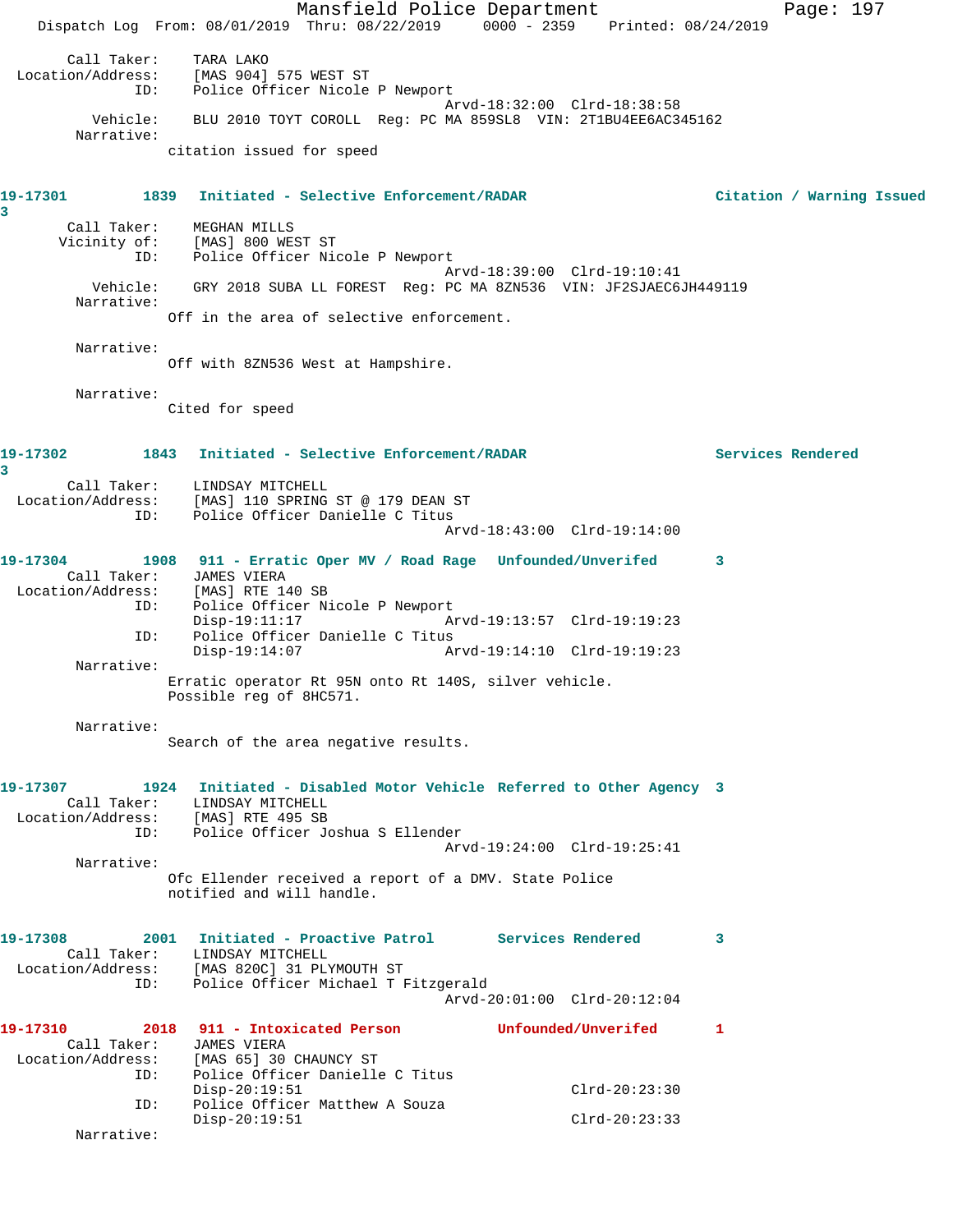Mansfield Police Department Fage: 198 Dispatch Log From: 08/01/2019 Thru: 08/22/2019 0000 - 2359 Printed: 08/24/2019 Anonymous caller reports male at gas pumps who may be intoxicated. Operating small silver Chevy. Vehicle left on Rt 106 towards Easton. Narrative: Officers checked the area of Rte 106 EB and surrounding lots, unable to locate **19-17312 2054 Initiated - Proactive Patrol Services Rendered 3**  Call Taker: JEFFREY KEEFE Vicinity of: [MAS 4] 31 HAMPSHIRE ST ID: Police Officer Danielle C Titus Arvd-20:54:00 Clrd-21:05:26 **19-17313 2118 Initiated - Proactive Patrol Building Checked / Secured 3** Call Taker: JEFFREY KEEFE Vicinity of: [MAS] 4 ERICK RD @ 15 BONNEY LN ID: Police Officer Joshua S Ellender Arvd-21:18:00 Clrd-21:26:32 **19-17314 2125 Initiated - Proactive Patrol Services Rendered 3**  Call Taker: JEFFREY KEEFE Vicinity of: [MAS 1015] 30 CHAUNCY ST ID: Police Officer Danielle C Titus Arvd-21:25:00 Clrd-21:30:23 **19-17315 2130 Initiated - Assist Citizen - P S A Spoken To 3**  Call Taker: JEFFREY KEEFE Vicinity of: [MAS 25A] 355 NORTH MAIN ST ID: Police Officer Danielle C Titus Arvd-21:30:00 Clrd-21:51:06<br>ID: Police Officer Matthew A Souza Police Officer Matthew A Souza Disp-21:32:07 Arvd-21:32:10 Clrd-21:51:11 Narrative: M12 flagged down by a male party resquesting assistance. Narrative: No issues reported. Party attempting to get to Foxborough. Narrative: Male party was able to get a taxi and get to work. **19-17316 2201 Initiated - Proactive Patrol Spoken To 3**  Call Taker: LINDSAY MITCHELL<br>Location/Address: [MAS 417] 9 FRANG<br>ID: Police Officer Jo [MAS 417] 9 FRANCIS AVE Police Officer Joshua S Ellender Arvd-22:01:00 Clrd-22:12:22 Vehicle: GRN 2002 HOND ACCORD Reg: PC MA 1VLC61 VIN: 1HGCG65542A101363 Narrative: Checking on a car parked by the dumpsters behind building 5. Narrative: Ofc Ellender reports MA 1VLC61 was parked by the dumpster with the lights on, heavy smell of marijuana. Passenger, Lebreton, states he lives in the complex but will not give an address. Log item only Narrative: Vehicle is leaving the area now **19-17317 2205 Radio - Building Check Building Checked / Secured 3** Call Taker: JEFFREY KEEFE<br>Vicinity of: [MAS 820C] 31 [MAS 820C] 31 PLYMOUTH ST ID: Police Officer Michael T Fitzgerald Disp-22:06:08 Arvd-22:08:47 Clrd-22:13:32 **19-17318 2234 Phone - Suspicious Actv / Persn / Veh Services Rendered**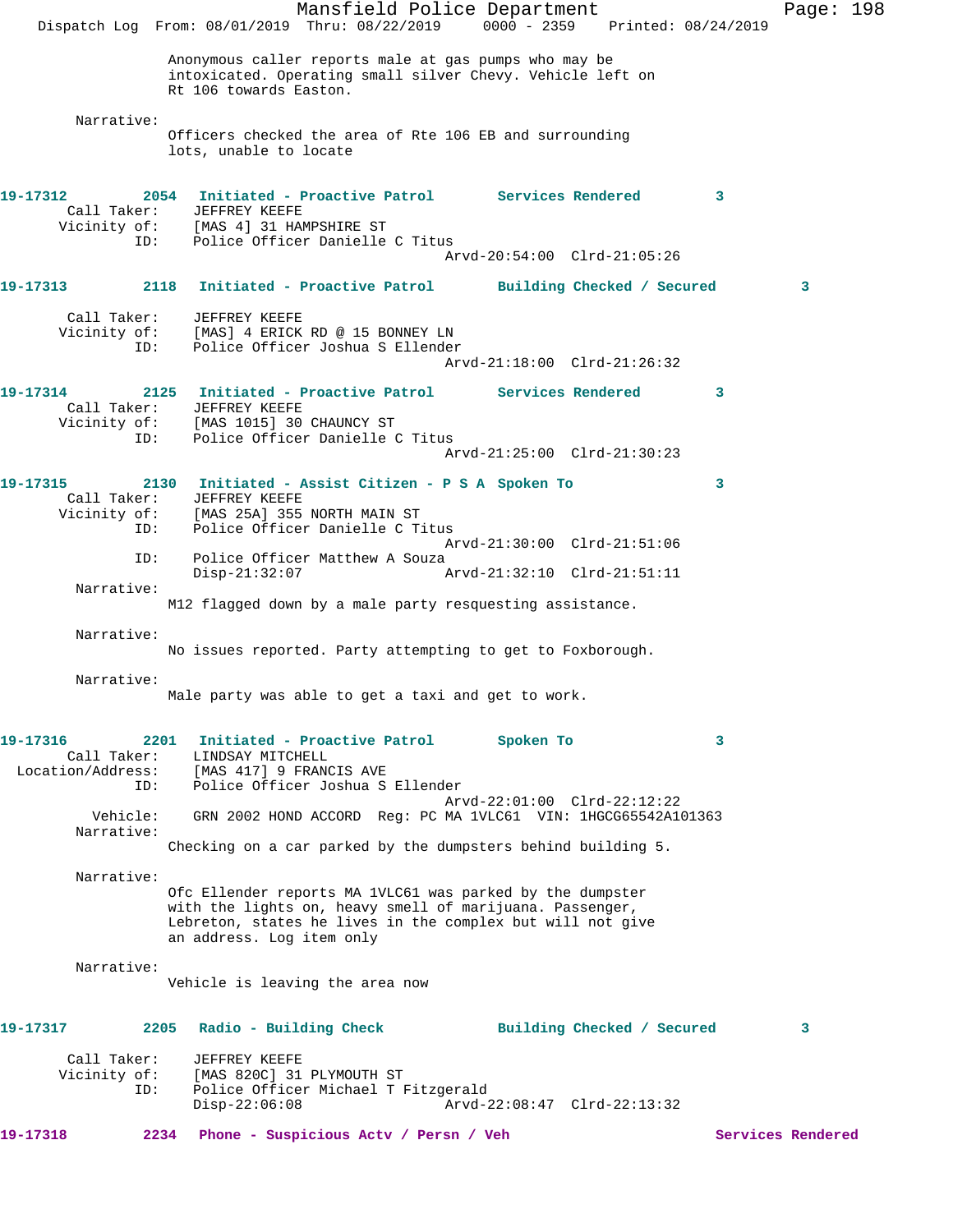Mansfield Police Department Page: 199

Dispatch Log From: 08/01/2019 Thru: 08/22/2019 0000 - 2359 Printed: 08/24/2019

| I |  |
|---|--|
|   |  |
|   |  |
|   |  |

| Call Taker:       | LINDSAY MITCHELL                                             |                             |  |
|-------------------|--------------------------------------------------------------|-----------------------------|--|
| Location/Address: | [MAS 43] 137 MILL ST                                         |                             |  |
| ID:               | Police Officer Joshua S Ellender                             |                             |  |
|                   | Disp-22:36:26                                                | Arvd-22:37:29 Clrd-22:52:02 |  |
| ID:               | Police Officer Danielle C Titus                              |                             |  |
|                   | Disp-22:36:26                                                | Arvd-22:37:28 Clrd-22:52:05 |  |
| Narrative:        |                                                              |                             |  |
|                   | RP reports he found a meteorite and believes its radioactive |                             |  |

| 19-17319          | 2243                 | Phone - Assist Law Enfrc Agncy |  | Incident Report |                             |  |
|-------------------|----------------------|--------------------------------|--|-----------------|-----------------------------|--|
|                   | Call Taker:          | LINDSAY MITCHELL               |  |                 |                             |  |
| Location/Address: |                      | [MAS 108B] 885 SOUTH MAIN ST   |  |                 |                             |  |
|                   | ID:                  | Sergeant Jeffrey G Bombard     |  |                 |                             |  |
|                   |                      | $Disp-22:45:36$                |  |                 | Arvd-22:49:31 Clrd-23:01:05 |  |
|                   | ID:                  | Police Officer Matthew A Souza |  |                 |                             |  |
|                   |                      | Disp-22:45:36                  |  |                 | Arvd-22:47:06 Clrd-23:03:17 |  |
|                   | Vehicle:<br>Vehicle: |                                |  |                 |                             |  |

Refer To Incident: 19MAS-732-OF

| 19-17320    | 2302 Initiated - Proactive Patrol Services Rendered<br>Call Taker: LINDSAY MITCHELL<br>Location/Address: [MAS 820C] 31 PLYMOUTH ST |                             | $\overline{\mathbf{3}}$ |
|-------------|------------------------------------------------------------------------------------------------------------------------------------|-----------------------------|-------------------------|
|             | ID: Police Officer Michael T Fitzgerald                                                                                            | Arvd-23:02:00 Clrd-23:12:47 |                         |
| Call Taker: | 19-17322 2315 Initiated - Proactive Patrol Services Rendered<br>JEFFREY KEEFE<br>Location/Address: [MAS 4] 31 HAMPSHIRE ST         |                             | 3                       |
|             | ID: Police Officer Nicole P Newport                                                                                                | Arvd-23:15:00 Clrd-23:18:12 |                         |
|             | Call Taker: LINDSAY MITCHELL<br>Location/Address: [MAS 4] 31 HAMPSHIRE ST<br>ID: Police Officer Nicole P Newport                   |                             | 3                       |
|             |                                                                                                                                    | Arvd-23:19:00 Clrd-23:24:56 |                         |
|             | 19-17324 2327 Initiated - Alarm - Burglar Building Checked / Secured                                                               |                             | 1                       |
|             | Call Taker: CARLY MORIARTY<br>Location/Address: [MAS] 363 NORTH MAIN ST @ 54 CHAUNCY ST<br>ID: Police Officer Nicole P Newport     |                             |                         |
| ID:         | Police Officer Danielle C Titus                                                                                                    | Arvd-23:27:00 Clrd-23:34:29 |                         |
| Narrative:  | Disp-23:28:33 Arvd-23:28:57 Clrd-23:34:30<br>Ptl. Newport off in the area attempting to locate an alarm<br>that is sounding        |                             |                         |
| Narrative:  | Party into the station to report the alarm is possibly<br>coming from Auto Body Pros                                               |                             |                         |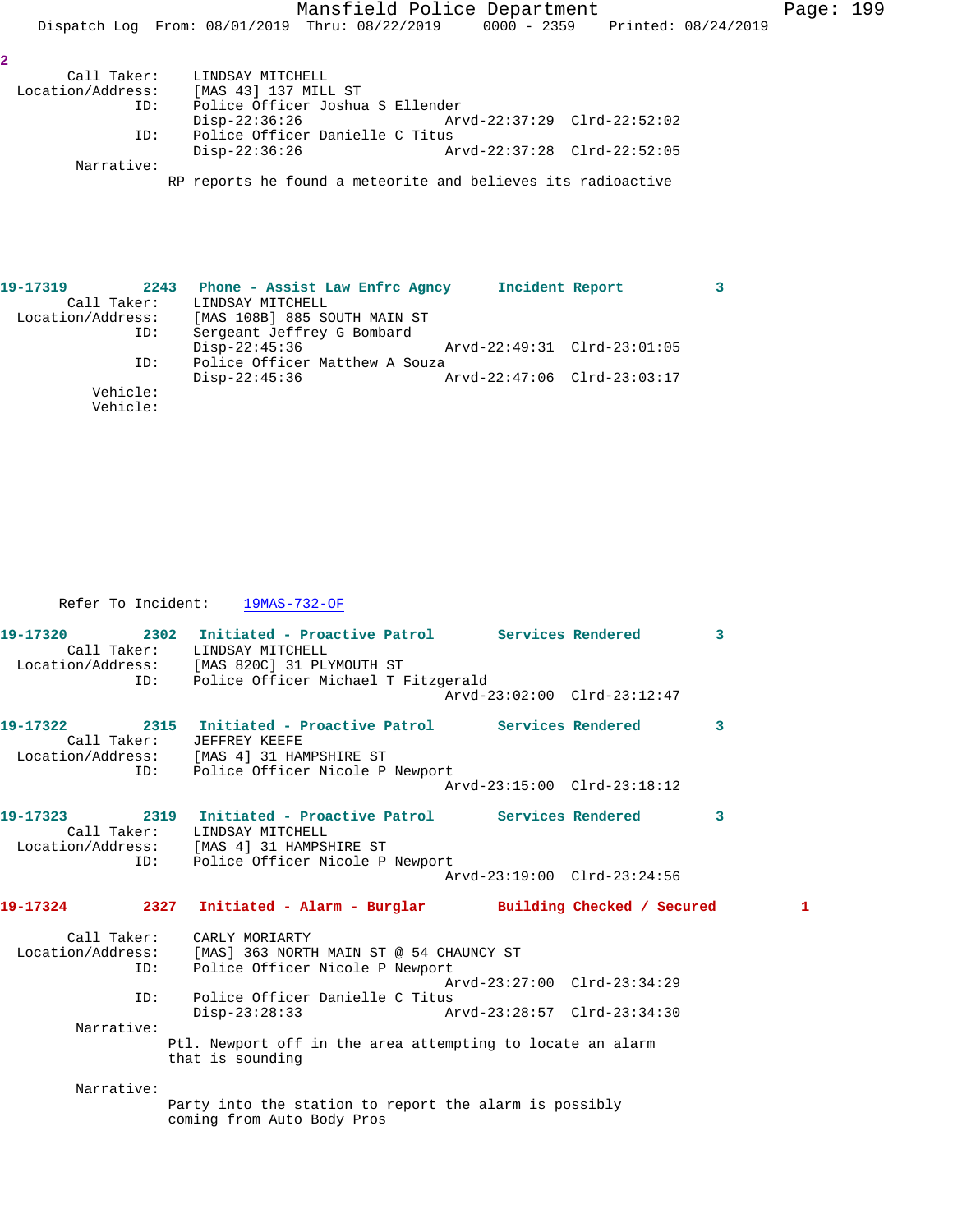Narrative:

Checked all three Auto Body Pros buildings, check secure.

# **For Date: 08/18/2019 - Sunday**

| 19-17330                                | ID:  | 0037 Initiated - Motor Vehicle Stop Verbal Warning<br>Call Taker: LINDSAY MITCHELL<br>Location/Address: [MAS] 905 SOUTH MAIN ST<br>Executive Lieutenant Francis W Archer JR | Arvd-00:37:00 Clrd-00:43:51             | 3                       |
|-----------------------------------------|------|-----------------------------------------------------------------------------------------------------------------------------------------------------------------------------|-----------------------------------------|-------------------------|
| Vehicle:<br>Narrative:                  |      | GRY 2004 INFI G35 Req: PC MA 6FF693 VIN: JNKCV51E94M103758<br>Vehicle was doing burn outs in the lot and is an employee.<br>This will be handled internally.                |                                         |                         |
|                                         | ID:  | 19-17331 6043 Initiated - Proactive Patrol Services Rendered<br>Call Taker: LINDSAY MITCHELL<br>Location/Address: [MAS 840] 280 SCHOOL ST<br>Patrolman David Schepis        | $\sim$ 3<br>Arvd-00:43:00 Clrd-00:46:08 |                         |
|                                         |      |                                                                                                                                                                             |                                         |                         |
| 19-17332<br>Call Taker:<br>Vicinity of: | ID:  | 0047 Initiated - Motor Vehicle Stop Citation / Warning Issued 3<br>JEFFREY KEEFE<br>[MAS 81] 30 CHAUNCY ST<br>Police Officer Michelle Bellevue                              |                                         |                         |
|                                         |      |                                                                                                                                                                             | Arvd-00:47:00 Clrd-00:58:36             |                         |
| ID:                                     |      | Police Officer Meghan Birnie<br>$Disp-00:53:56$                                                                                                                             | Arvd-00:54:00 Clrd-00:58:39             |                         |
| Vehicle:<br>Narrative:                  |      | BLU 2018 TOYT SD CAMRY Reg: PC MA 4SS248 VIN: 4T1B11HK4JU073847                                                                                                             |                                         |                         |
|                                         |      | MV stop plate comes back stolen. Operator states he has the<br>correct plates.                                                                                              |                                         |                         |
| 19-17333<br>Location/Address:<br>ID:    |      | 0056 Phone - Assist Fire Department Services Rendered<br>Call Taker: JEFFREY KEEFE<br>[MAS] 3B CEDAR CT<br>Police Officer Michelle Bellevue                                 |                                         | $\overline{\mathbf{3}}$ |
|                                         |      | $Disp-00:58:53$                                                                                                                                                             |                                         |                         |
| Narrative:                              |      | Assist MFD.                                                                                                                                                                 |                                         |                         |
| 19-17335<br>Call Taker:                 |      | 0109 Phone - Disturbance / Gathering Spoken To<br>LINDSAY MITCHELL<br>Location/Address: [MAS] 10 CONNORS AVE Apt. #C                                                        |                                         | 1                       |
| ID:                                     |      | Police Officer Meghan Birnie<br>$Disp-01:09:59$                                                                                                                             | Arvd-01:10:05 Clrd-01:18:17             |                         |
| ID:                                     |      | Police Officer Donald MacLean<br>$Disp-01:09:59$                                                                                                                            | Arvd-01:12:16 Clrd-01:12:19             |                         |
| ID:                                     |      | Police Officer Donald MacLean                                                                                                                                               |                                         |                         |
| Narrative:                              |      | $Disp-01:12:31$                                                                                                                                                             | Arvd-01:12:35 Clrd-01:18:20             |                         |
|                                         |      | RP reports a group of youths running around the lot possibly<br>by building C.                                                                                              |                                         |                         |
| Narrative:                              |      | M4 spoke with three juveniles. They live at 103C. They will<br>be going inside for the night.                                                                               |                                         |                         |
| 19-17336<br>Call Taker:                 | 0113 | Initiated - Building Check Services Rendered<br><b>JAMES VIERA</b>                                                                                                          |                                         | 3                       |
| Location/Address:<br>ID:                |      | [MAS 1002] 250 EAST ST<br>Police Officer Michelle Bellevue                                                                                                                  | Arvd-01:13:00 Clrd-01:18:05             |                         |
| 19-17339                                | 0126 | Initiated - Building Check                                                                                                                                                  | Building Checked / Secured              | з                       |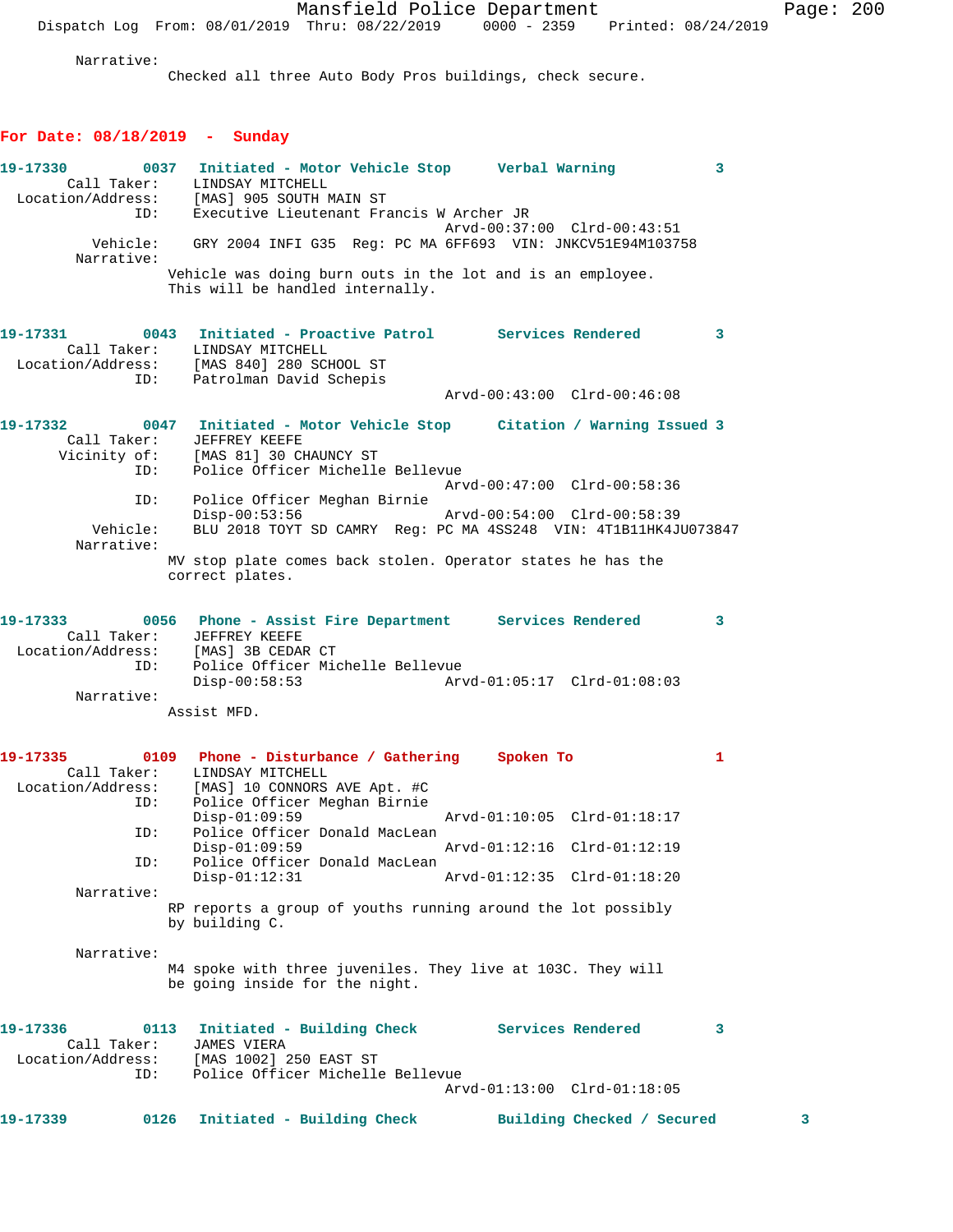Mansfield Police Department Page: 201 Dispatch Log From: 08/01/2019 Thru: 08/22/2019 0000 - 2359 Printed: 08/24/2019 Call Taker: CARLY MORIARTY Location/Address: [MAS 907E] 390 WEST ST ID: Patrolman David Schepis Arvd-01:26:00 Clrd-01:26:46 Narrative: CHECKED SECURE **19-17342 0154 Initiated - Proactive Patrol Building Checked / Secured 3** Call Taker: LINDSAY MITCHELL Location/Address: [MAS] 4 ERICK RD @ 15 BONNEY LN ID: Police Officer Michelle Bellevue Arvd-01:54:00 Clrd-02:04:21 **19-17346 0214 Phone - Proactive Patrol Services Rendered 3**  Call Taker: LINDSAY MITCHELL Location/Address: [MAS 820C] 31 PLYMOUTH ST **19-17352 0302 911 - Assist Fire Department Transported to Hospital 3**  Call Taker: JEFFREY KEEFE Location/Address: [MAS H6677] 1494 WEST ST ID: Patrolman David Schepis Disp-03:04:45 Arvd-03:09:33 Clrd-03:17:47 Narrative: Assist MFD. **19-17353 0308 Initiated - Proactive Patrol Services Rendered 3**  Call Taker: JEFFREY KEEFE Vicinity of: [MAS 814] 50 WEST CHURCH ST ID: Police Officer Meghan Birnie Arvd-03:08:00 Clrd-03:16:09 **19-17354 0312 911 - Animal Complaints Services Rendered 3**  Call Taker: JAMES VIERA Location/Address: [MAS H187] 28 PATTYS RD ID: Police Officer Donald MacLean Disp-03:12:54 Clrd-03:16:19 ID: Police Officer Meghan Birnie Disp-03:16:25 Arvd-03:22:48 Clrd-03:26:14 Narrative: Caller reports her black lab got loose approximately 0200. He is 13 YO and wearing a collar and bandana. Narrative: Owner reports dog has been found. **19-17355 0313 Walk-In - Assist Citizen - P S A Services Rendered 3**  Call Taker: Support Staff Derek M Stark Location/Address: [MAS 153] 50 WEST ST ID: Sergeant Robert S Pierce Disp-03:19:20 Arvd-03:19:23 Clrd-03:19:27 Narrative: Sgt Pierce reporting he returned property to prior arrest at 50 West Street. **19-17356 0358 Initiated - Proactive Patrol Services Rendered 3**  Call Taker: LINDSAY MITCHELL Location/Address: [MAS 820C] 31 PLYMOUTH ST ID: Officer Raymond E Maigret Arvd-03:58:00 Clrd-04:11:22 **19-17358 0450 Phone - Suspicious Actv / Persn / Veh Incident Report 2**  Call Taker: LINDSAY MITCHELL Location/Address: [MAS 451B] 500 EAST ST ID: Police Officer Meghan Birnie Disp-04:51:42 Clrd-04:51:55 ID: Police Officer Michelle Bellevue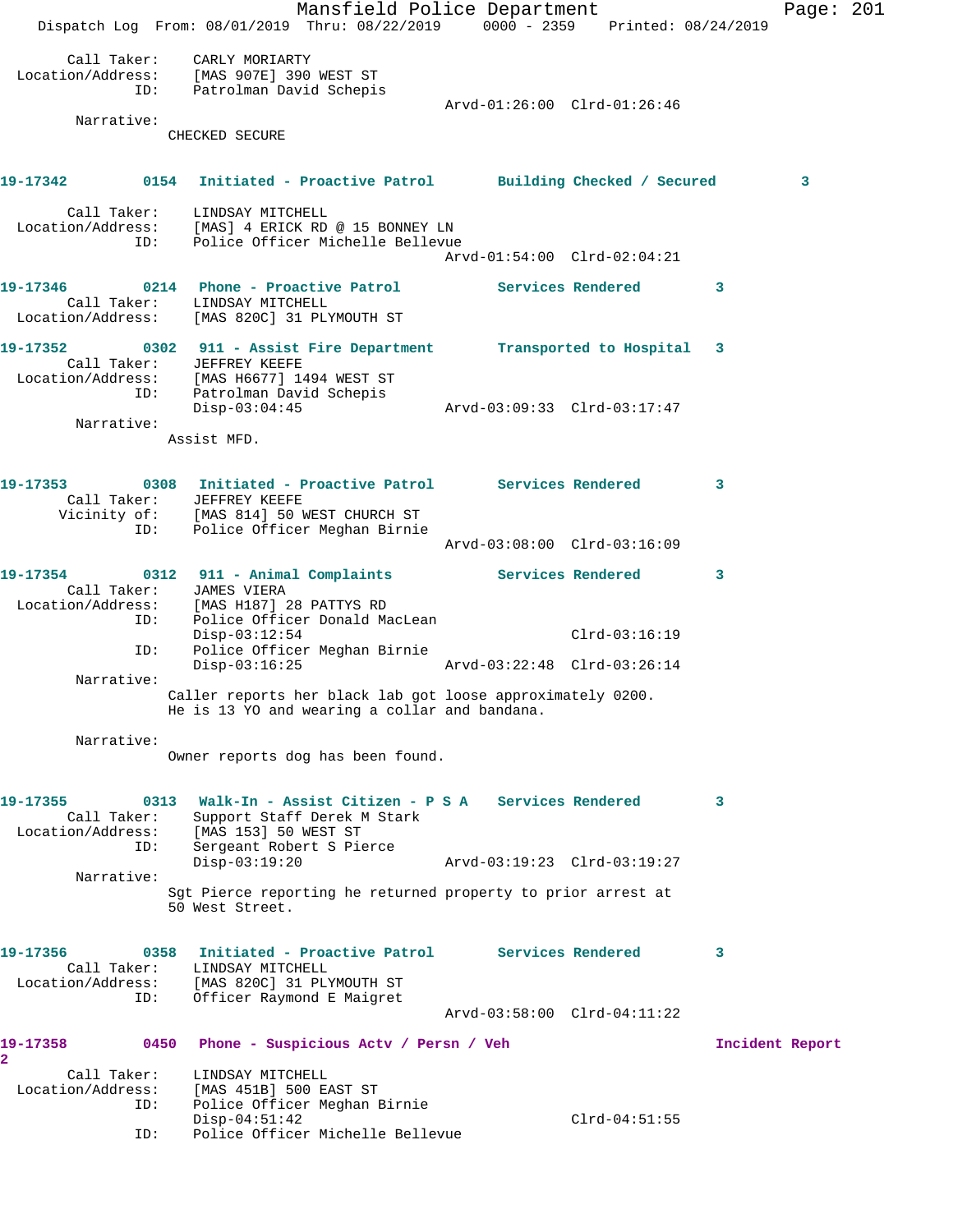Mansfield Police Department Page: 202 Dispatch Log From: 08/01/2019 Thru: 08/22/2019 0000 - 2359 Printed: 08/24/2019 Disp-04:51:42 Arvd-04:53:04 Clrd-05:09:33<br>ID: Sergeant Robert S Pierce Sergeant Robert S Pierce<br>Disp-04:51:42 Arvd-04:56:04 Clrd-05:09:32 ID: Police Officer Donald MacLean Disp-04:51:57 Arvd-04:53:47 Clrd-05:09:34 Narrative: Front desk reports there is a female laying by the back door of the police station Narrative: Ofc Bellevue will be transporting the female home Narrative: Refer To Incident: 19MAS-733-OF **19-17360 0522 Phone - Suspicious Actv / Persn / Veh Spoken To 2** Call Taker: LINDSAY MITCHELL<br>Location/Address: [MAS H6124] 280 I ess: [MAS H6124] 280 PRATT ST<br>ID: Police Officer Meghan Bi: Police Officer Meghan Birnie<br>Disp-05:22:35 Disp-05:22:35 Arvd-05:25:45 Clrd-05:37:03 ID: Police Officer Donald MacLean Disp-05:22:35 Arvd-05:25:17 Clrd-05:37:01<br>Vehicle: BLU 2015 BMW 320 Req: PC MA 9EPE90 VIN: WBA3C3C53FK20128 BLU 2015 BMW 320 Reg: PC MA 9EPE90 VIN: WBA3C3C53FK201284 Narrative: RP reports a black vehicle in her driveway. Officers responding Narrative: FST's are being conducted Narrative: FST's passed. Operator was confused and believed he was in someone elses driveway. Narrative: Operator is on his way home **19-17361 0529 911 - Assist Fire Department Services Rendered 3**  Call Taker: JEFFREY KEEFE Location/Address: [MAS] 3B CEDAR CT ID: Patrolman David Schepis Disp-05:32:52 Arvd-05:41:49 Clrd-05:43:36 Narrative: Lift assist only **19-17362 0620 Initiated - Proactive Patrol Building Checked / Secured 3** Call Taker: MEGHAN MILLS Location/Address: [MAS 820C] 31 PLYMOUTH ST ID: Officer Raymond E Maigret Arvd-06:20:00 Clrd-06:21:16 Narrative: Checks secure **19-17363 0621 911 - Suspicious Actv / Persn / Veh Spoken To 2**  Call Taker: JEFFREY KEEFE<br>Location/Address: [MAS 8] 377 CI [MAS 8] 377 CHAUNCY ST ID: Patrolman David Schepis<br>Disp-06:22:37 Disp-06:22:37 Arvd-06:24:07 Clrd-06:29:24<br>ID: Police Officer Meghan Birnie Police Officer Meghan Birnie Disp-06:22:41 Arvd-06:23:38 Clrd-06:29:28 ID: Police Officer Donald MacLean Disp-06:22:53 Clrd-06:29:17<br>ID: Sergeant Robert S Pierce Sergeant Robert S Pierce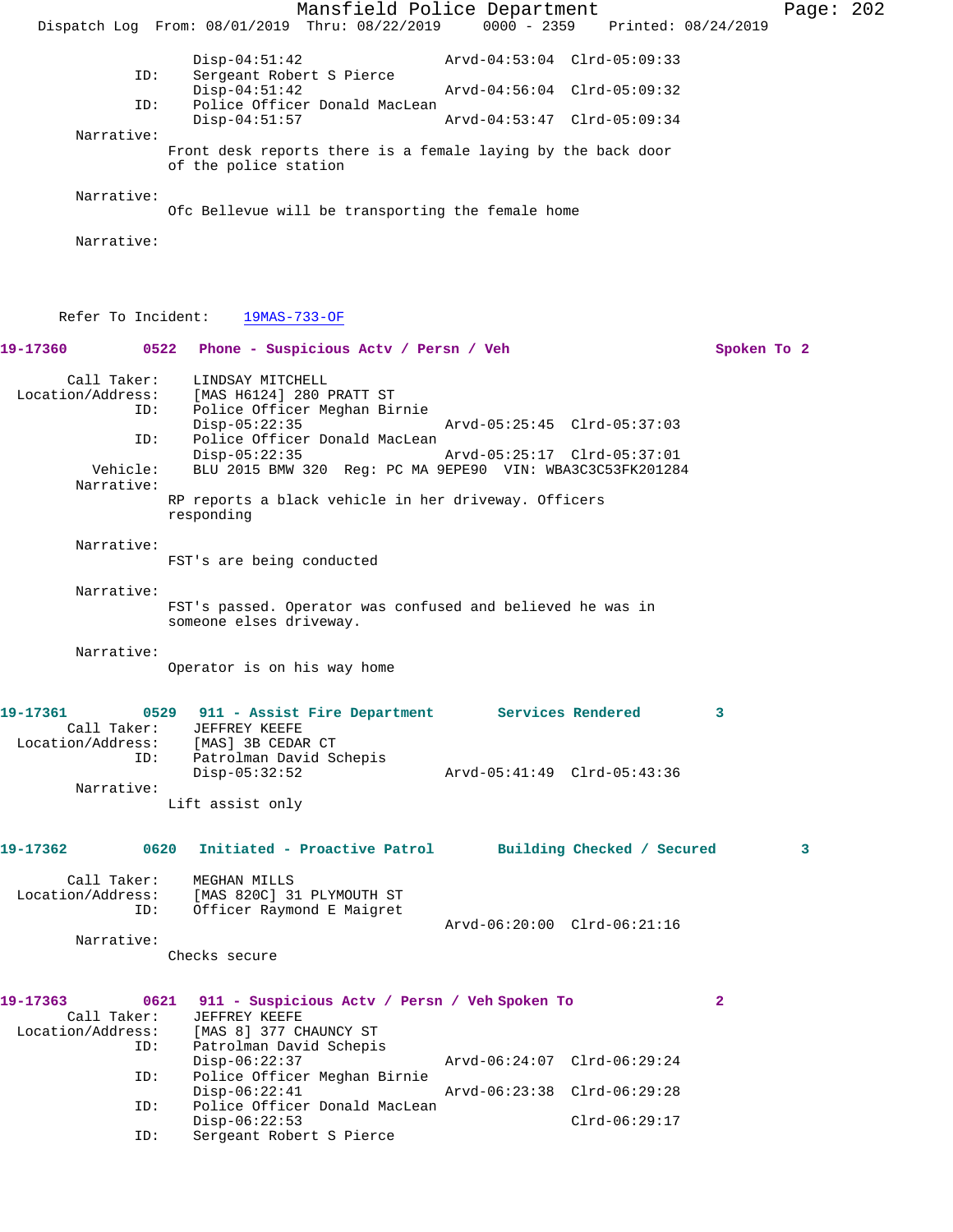Mansfield Police Department Page: 203 Dispatch Log From: 08/01/2019 Thru: 08/22/2019 0000 - 2359 Printed: 08/24/2019 Disp-06:23:30 Arvd-06:23:32 Clrd-06:29:21<br>Vehicle: GRY 2013 CHEV SD SPARK Reg: PC MA 47G870 VIN: KL8CA6S92D Vehicle: GRY 2013 CHEV SD SPARK Reg: PC MA 47G870 VIN: KL8CA6S92DC516138 Narrative: Cp reports a small silver vehicle in the middle of the lot with a male party slumped over. Narrative: Both parties are homeless living out of their vehicle. The RO is an employee of Quans kitchen. **19-17364 0635 Radio - Suspicious Actv / Persn / Veh Transported to Hospital 2**  Call Taker: JEFFREY KEEFE Location/Address: [MAS 451B] 500 EAST ST Police Officer Donald MacLean Disp-06:35:35 <br>Disp-06:52:28 Arvd-06:43:53 Clrd-06:52:28<br>Displacement Robert S Pierce Sergeant Robert S Pierce<br>Disp-06:35:41 Disp-06:35:41 Arvd-06:36:34 Clrd-06:52:31 Police Officer Meghan Birnie<br>Disp-06:35:48 Disp-06:35:48 Arvd-06:36:32 Clrd-07:48:04 ID: Police Officer Michelle Bellevue Disp-06:37:42 Arvd-06:43:48 Clrd-06:48:11 Narrative: SUSP female back at the public safety building. Narrative: M3 requested EMS. Narrative: Ofc Birnie will be going with the rescue to Sturdy **19-17378 0810 Phone - Alarm - Burglar False / Accidental Alarm 1**  Call Taker: Officer Dallas O'Brien<br>Location/Address: [MAS] 792 WEST ST ess: [MAS] 792 WEST ST<br>ID: Police Officer Jol Police Officer John R Armstrong Disp-09:43:03 Clrd-09:43:54<br>TD: Police Officer Nicole M Boldrighini Police Officer Nicole M Boldrighini<br>Disp-09:43:06 Arvd-0 Disp-09:43:06 <br>Disp-09:43:06 Arvd-09:47:48 Clrd-09:52:50<br>Dice Officer Matthew A Souza Police Officer Matthew A Souza Disp-09:43:57 Arvd-09:47:46 Clrd-09:52:50 Narrative: Pulsar Alarm Systems called in to report burlgar alarm being set off on 792 West Street Narrative: Officers checked the office. There is an audible alarm sounding. Door was locked but easily opened. **19-17370 0832 Initiated - Child Safety Seat Program Services Rendered 3**  Call Taker: APRIL LEHANE Location/Address: [MAS 451B] 500 EAST ST ID: Police Officer Nicole M Boldrighini Arvd-08:32:00 Clrd-08:55:10 Vehicle: RED 2013 FORD CMAX Reg: PC MA 2BN812 VIN: 1FADP5AU8DL517746 Vehicle: RED 2004 JEEP UT LIBERT Reg: PC MA 9KLN80 VIN: 1J4GL58K64W207207 Narrative: Ofc. Boldrighini installing a child safety seat. Narrative: 2 seats in one 1 seat in one **19-17374 0910 Initiated - Proactive Patrol Building Checked / Secured 3** Call Taker: APRIL LEHANE Location/Address: [MAS 820C] 31 PLYMOUTH ST ID: Police Officer Joshua S Ellender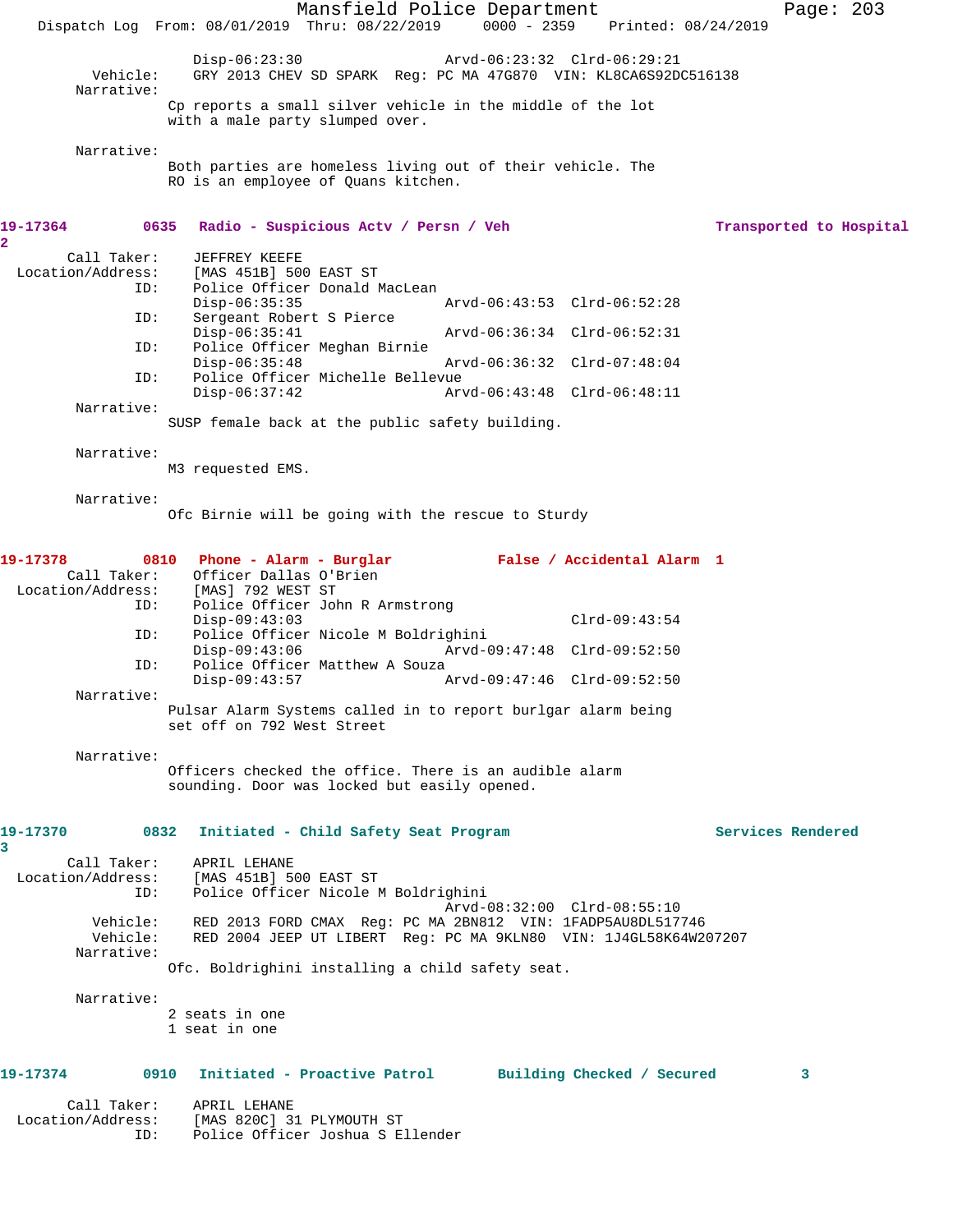Mansfield Police Department Page: 204 Dispatch Log From: 08/01/2019 Thru: 08/22/2019 0000 - 2359 Printed: 08/24/2019 Arvd-09:10:00 Clrd-09:26:12 Narrative: Checking the area. **19-17380 0956 Initiated - Proactive Patrol Building Checked / Secured 3** Call Taker: APRIL LEHANE Location/Address: [MAS 840] 280 SCHOOL ST ID: Police Officer Matthew A Souza Arvd-09:56:00 Clrd-10:37:55 Narrative: Checking the area. **19-17388 1121 Initiated - Motor Vehicle Stop Citation / Warning Issued 3**  Call Taker: APRIL LEHANE Location/Address: [MAS] 28 SCHOOL ST @ 67 CORAL ST ID: Police Officer Nicole M Boldrighini Arvd-11:21:00 Clrd-11:25:11 Vehicle: BLK 2018 SUBA FOREST Reg: PC MA 6AF439 VIN: JF2SJAECXJH450676 Narrative: citation issued for red light violation **19-17392 1145 Phone - Alarm - Burglar Building Checked / Secured 1** Call Taker: Officer Dallas O'Brien Location/Address: [MAS H3225] 62 FRUIT ST ID: Police Officer Nicole M Boldrighini Disp-11:50:54 Arvd-11:54:24 Clrd-11:56:54 ID: Police Officer John R Armstrong Disp-11:51:04 Clrd-11:56:51 Narrative: Simply Safe called in to report burglar alarm going off on 62 Fruit Street. Narrative: residence checks secured **19-17393 1152 Initiated - Proactive Patrol Building Checked / Secured 3** Call Taker: APRIL LEHANE Location/Address: [MAS 820C] 31 PLYMOUTH ST ID: Police Officer Joshua S Ellender Arvd-11:52:00 Clrd-12:17:16 Narrative: Checking the area. **19-17395 1206 Initiated - Traffic Enforcement / Activity Citation / Warning Issued 2**  Call Taker: APRIL LEHANE Location/Address: [MAS] NORTH MAIN ST ID: Police Officer Nicole M Boldrighini Arvd-12:06:00 Clrd-12:36:53 Vehicle: GRY 2006 PONT LL TORREN Reg: PC MA 9986XR Vehicle: BLU 2014 CADI ATS Reg: PC MA 6MX663 VIN: 1G6AA5RA0E0131661 Vehicle: WHI 2019 SUBA IMPREZ Reg: PC MA 42T970 VIN: 4S3GTAU65K3715500 Narrative: Ofc Boldrighini out on traffic enforcement Narrative: 3 citations issued for speed **19-17396 1238 Initiated - Motor Vehicle Stop Verbal Warning 3**  Call Taker: CARLY MORIARTY Location/Address: [MAS] 140 SOUTH MAIN ST @ 4 COBB ST ID: INHORE DISCOUNSING THE SERVICE OF THE POLICE OF THE POLICE MEDICINE. Arvd-12:38:00 Clrd-12:55:43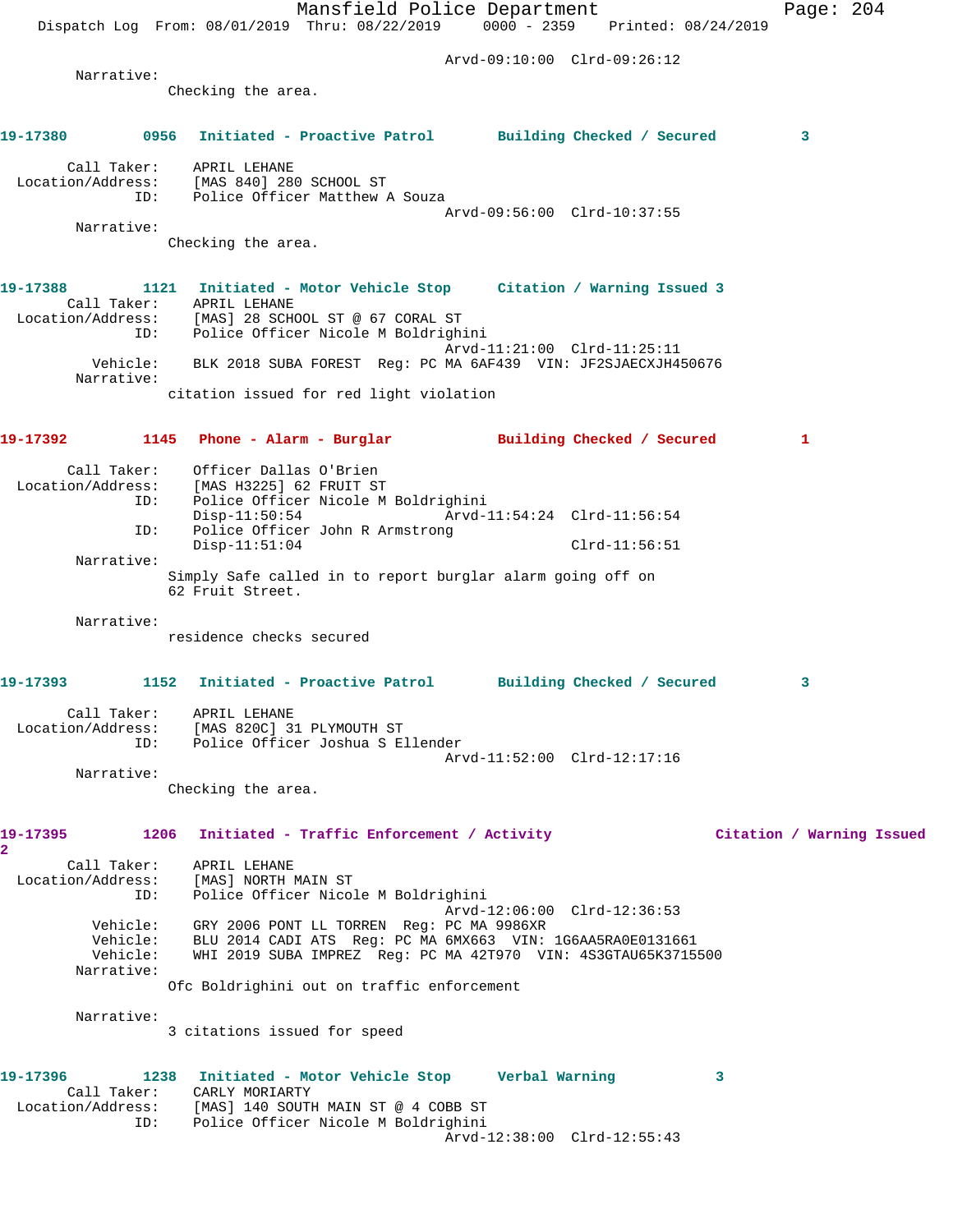Mansfield Police Department Page: 205 Dispatch Log From: 08/01/2019 Thru: 08/22/2019 0000 - 2359 Printed: 08/24/2019 Vehicle: GRY 2015 BMW 4D 528 Reg: PC MA 276NB9 Narrative: Verbal warning for expired registration. RO was able to renew online **19-17397 1332 Initiated - Proactive Patrol Building Checked / Secured 3** Call Taker: APRIL LEHANE<br>Location/Address: [MAS 820C] 3<br>ID: Police Office [MAS 820C] 31 PLYMOUTH ST Police Officer Joshua S Ellender Arvd-13:32:00 Clrd-13:52:16 Narrative: Checking the area. **19-17400 1417 Initiated - Motor Vehicle Stop Citation / Warning Issued 3**  Call Taker: TARA LAKO Location/Address: [MAS] 429 GILBERT ST ID: Police Officer Matthew A Souza Arvd-14:17:00 Clrd-14:24:04 Vehicle: BLK 2018 HYUN ELANTR Reg: PC MA 6RK411 VIN: 5NPD84LF7JH267545 Narrative: citation issued **19-17402 1432 Phone - Citizen Complaint Spoken To 3**  Call Taker: APRIL LEHANE<br>Location/Address: [MAS 418F] 3<br>ID: Police Office Location/Address: [MAS 418F] 31 FRANCIS AVE Apt. #06 ID: Police Officer John R Armstrong Disp-14:34:06 Arvd-14:37:54 Clrd-15:03:17 Narrative: rp would like to speak with an officer regarding a woman who approached her son earlier Narrative: Other female had filed a report previously for a stolen bike. She asked the child where he got his bike from. It was a miscommunication that escalated **19-17401 1433 Initiated - Motor Vehicle Stop Citation / Warning Issued 3**  CARLY MORIARTY Location/Address: [FOX] 8 COMMERCIAL ST @ 213 CENTRAL ST ID: Patrolman ADAM W BYRNES Arvd-14:33:00 Clrd-15:07:06<br>ID: Patrolman MEGAN E ALLEN Patrolman MEGAN E ALLEN<br>Disp-14:46:45 Disp-14:46:45 Arvd-14:46:47 Clrd-15:07:06 Patrolman SHAWN R MCKAY<br>ID: Police Officer Matthew A Police Officer Matthew A Souza Disp-14:55:53 Clrd-14:55:58<br>Vehicle: SIL 2003 LEXS 4D RX Req: PC MA DE904 SIL 2003 LEXS 4D RX Reg: PC MA DE904 Narrative: MV Stop- registration is suspended Annex called for the tow **19-17403 1453 Phone - Animal Complaints Spoken To 3**  Call Taker: APRIL LEHANE<br>Location/Address: [MAS 840I1400 [MAS 840I140C] 280 SCHOOL ST Apt. #I140 ID: Sergeant Lawrence G Crosman Disp-14:54:46 Clrd-14:56:15<br>D: Police Officer Matthew A Souza Police Officer Matthew A Souza Disp-14:56:04 Arvd-14:56:06 Clrd-15:05:07 Vehicle: BLU 2004 JEEP UT LIBERT Reg: PAS MA RT20BD VIN: 1J4GL48K74W249976 Narrative: Westwood Chief reporting a dog left in a vehicle Narrative: Ofc Souza is advising the owner of the vehicle of the complaint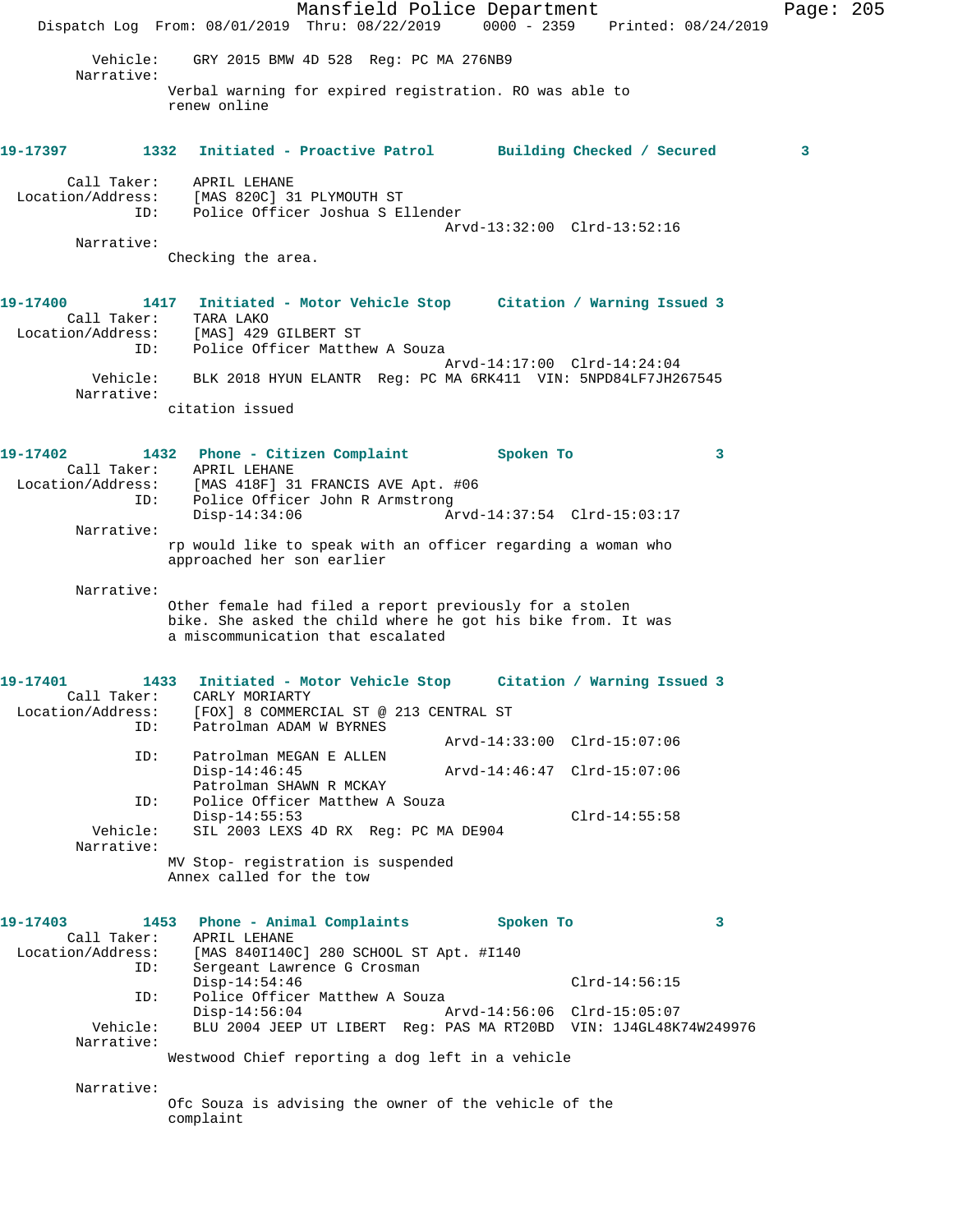Mansfield Police Department Page: 206 Dispatch Log From: 08/01/2019 Thru: 08/22/2019 0000 - 2359 Printed: 08/24/2019 **19-17404 1520 Initiated - Proactive Patrol Building Checked / Secured 3** Call Taker: APRIL LEHANE Location/Address: [MAS 820C] 31 PLYMOUTH ST ID: Police Officer Joshua S Ellender Arvd-15:20:00 Clrd-15:38:49 **19-17405 1524 Phone - Alarm - Burglar False / Accidental Alarm 1**  Call Taker: TARA LAKO<br>Location/Address: [MAS] 15 H [MAS] 15 RESERVOIR ST Apt. #45 ID: Police Officer Matthew A Souza Disp-15:25:49 Arvd-15:26:13 Clrd-15:28:31 ID: Police Officer Nicole M Boldrighini Disp-15:25:52 Clrd-15:28:37 Narrative: First floor motion Narrative: clear confirmed accidental by homeowner **19-17411 1649 Initiated - Selective Enforcement/RADAR Citation / Warning Issued 3**  Call Taker: CARLY MORIARTY Location/Address: [MAS] NORTH MAIN ST ID: Police Officer Joshua S Ellender Arvd-16:49:00 Clrd-17:25:00 Vehicle: BLK 2013 VOLV XC60 Reg: PC MA 3PB535 VIN: YV4902DZ9D2453326 Vehicle: GRY 2014 JEEP LL GRAND CHEROKEE Reg: PC MA 6784SK Narrative: Selective enforcement Narrative: citation issued for speed and unregistered **19-17415 1750 Phone - Alarm - Burglar Building Checked / Secured 1** Call Taker: APRIL LEHANE Location/Address: [MAS 964C] 145 PLYMOUTH ST Sergeant Jeffrey G Bombard<br>Disp-17:52:48 Disp-17:52:48 Arvd-17:57:39 Clrd-18:12:19 ID: Police Officer Jay J Sparrow<br>Disp-17:52:51 Disp-17:52:51 Arvd-17:57:35 Clrd-18:12:19 Narrative: shipping area motion door 17 burglary from radio ref#81837 Narrative: Sgt Bombard reports an open door. They will be investigating Narrative: Building checks okay. Unable to secure door between bays 6- 7. Alarm card to be issued **19-17416 1815 Radio - Proactive Patrol Building Checked / Secured 3** Call Taker: APRIL LEHANE Location/Address: [MAS 820C] 31 PLYMOUTH ST ID: Patrolman David Schepis Disp-18:21:14 Arvd-18:21:17 Clrd-18:32:11 Narrative: Checking the area. **19-17418 1838 Phone - 911 Hang-ups & Verifications Services Rendered 2**  Call Taker: APRIL LEHANE Location/Address: [MAS 927] 50 PLYMOUTH ST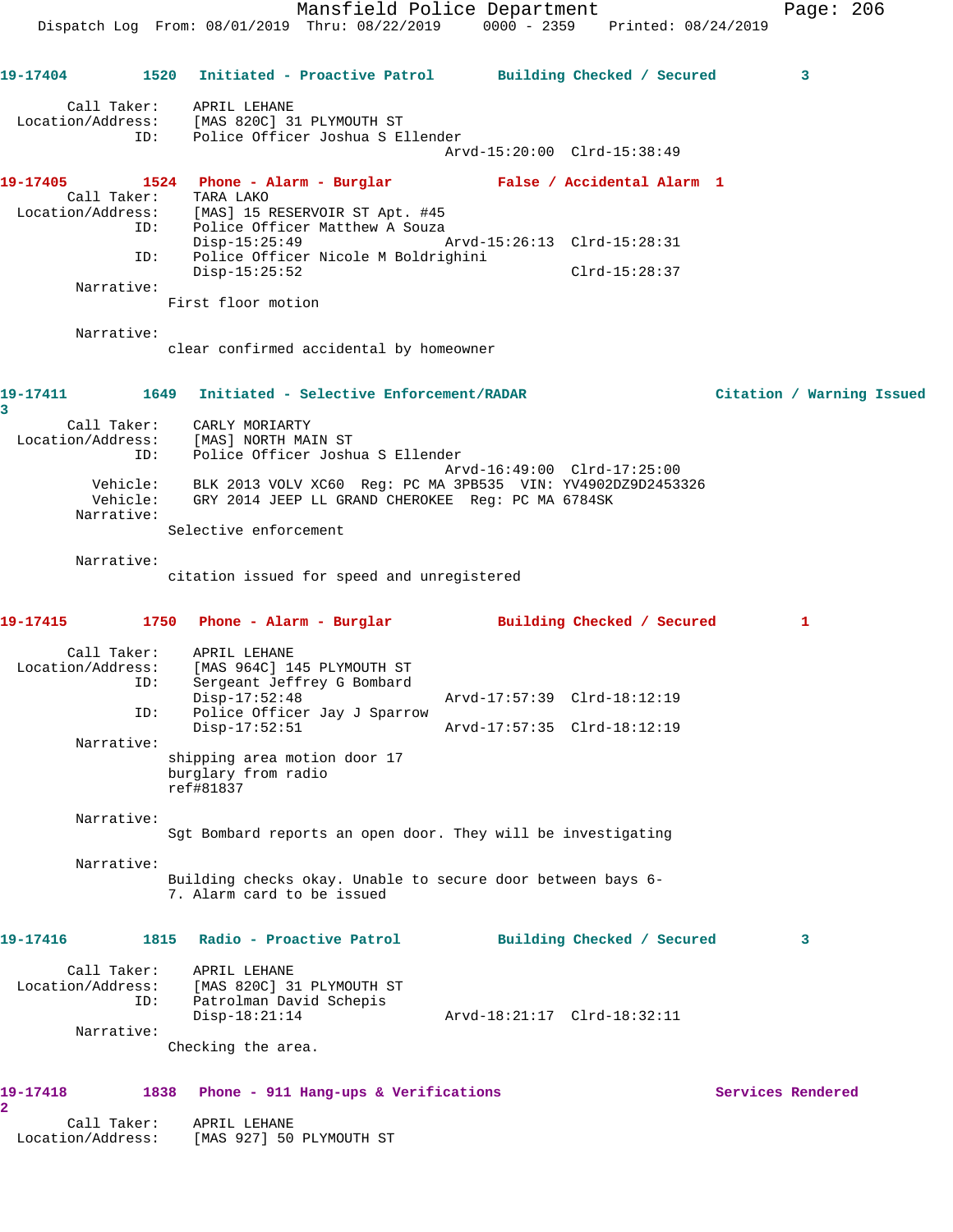Mansfield Police Department Page: 207 Dispatch Log From: 08/01/2019 Thru: 08/22/2019 0000 - 2359 Printed: 08/24/2019 ID: Police Officer David J Pepicelli Disp-18:39:06 <br>Vehicle: GRY 2016 TOYT COROLL Reg: PC MA 8ZE581 VIN: 2T1BURHE7GC5 GRY 2016 TOYT COROLL Reg: PC MA 8ZE581 VIN: 2T1BURHE7GC572538 Narrative: Checking area for 911 hangup call. On call back goes right to voicemail Narrative: One vehicle in the lot, doesn't appear to be any issues. **19-17420 1854 Phone - Alarm - Burglar Building Checked / Secured 1** Call Taker: LINDSAY MITCHELL Location/Address: [MAS] 792 WEST ST<br>ID: Police Officer Jos Police Officer Joshua S Ellender Disp-18:55:49 Arvd-19:02:30 Clrd-19:02:32<br>TD: Police Officer David J Pepicelli Police Officer David J Pepicelli<br>Disp-18:55:49 Ary Arvd-18:55:54 Clrd-19:02:34 Narrative: Alarm company reports a motion in the office Narrative: M13 reports audible alarm, checking perimeter. Narrative: M13 reports unsecured front doors, he will be entering the building. Narrative: M13 attempting to secure doors. There is a female exercising in the workout area. She hasn't seen anyone but the office area is secure. Narrative: Doors were secured. 19-17423 1928 Initiated - Traffic Enforcement / Activity **Services Rendered 2**  Call Taker: JEFFREY KEEFE<br>Vicinity of: [MAS] WEST ST of: [MAS] WEST ST<br>ID: Police Office: Police Officer David J Pepicelli Arvd-19:28:00 Clrd-20:10:01 **19-17424 2008 Phone - Motor Veh Acc - No Injury Citation / Warning Issued 1**  Call Taker: LINDSAY MITCHELL Location/Address: [MAS 25A] 355 NORTH MAIN ST ID: Police Officer Joshua S Ellender Disp-20:08:37 Arvd-20:09:50 Clrd-20:39:13 Vehicle: GRY 2016 SUBA FOREST Reg: PC MA 5KT853 VIN: JF2SJAFC4GH561330 Vehicle: GRY 2018 JEEP RENEGA Reg: PC MA 8YJ289 VIN: ZACCJBBB3JPJ09663 Narrative: MVA, no injuries Narrative: Male operator cited for failure to yield to oncoming vehicle. Refer To Accident: 19MAS-309-AC **19-17428 2104 Phone - Suspicious Actv / Persn / Veh Services Rendered 2**  Call Taker: LINDSAY MITCHELL<br>Location/Address: [MAS H5707] 20 L [MAS H5707] 20 LANCELOT LN ID: Police Officer Joshua S Ellender Disp-21:07:03 Arvd-21:11:56 Clrd-21:16:37 ID: Police Officer Jay J Sparrow Disp-21:07:03 Arvd-21:15:32 Clrd-21:16:40 Vehicle: BRO 2013 CHEV MALIBU Reg: PC MA 8976HT VIN: 1G11B5SA1DF272747 Narrative: White vehicle parked on the roadway in front of her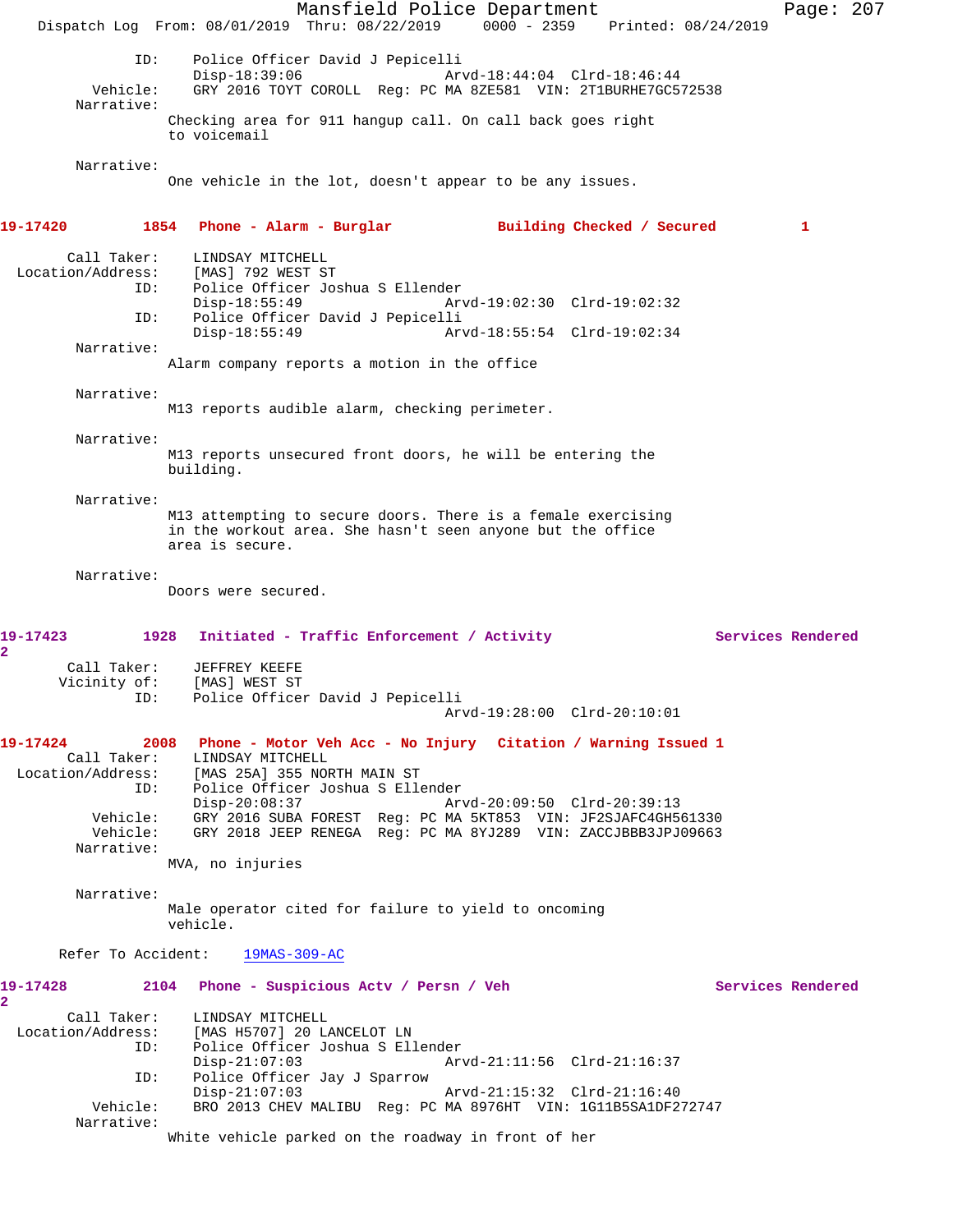Mansfield Police Department Page: 208 Dispatch Log From: 08/01/2019 Thru: 08/22/2019 0000 - 2359 Printed: 08/24/2019 residence. Possibly occupied, Narrative: Vehicle is unoccupied. **19-17431 2150 Phone - Assist Fire Department Referred to Other Agency 3**  Call Taker: JEFFREY KEEFE Location/Address: [MAS 942C] 10 CONNORS AVE Apt. #B106 ID: Police Officer Jay J Sparrow Arvd-21:55:38 Clrd-22:19:45 ID: Police Officer Joshua S Ellender Arvd-21:53:54 Clrd-22:14:44 ID: Sergeant Jeffrey G Bombard Disp-21:52:23 Arvd-21:56:06 Clrd-22:07:57 Narrative: Assist MFD with medical. **19-17432 2220 Initiated - Motor Vehicle Stop Citation / Warning Issued 3**  Call Taker: JAMES VIERA Vicinity of: [MAS] 307 NORTH MAIN ST @ 8 PLEASANT ST ID: Police Officer Joshua S Ellender Arvd-22:20:00 Clrd-22:25:37 Vehicle: GRY 2013 TOYT UT RAV4 Reg: PC MA 4THP20 VIN: 2T3DFREV0DW072424 Narrative: Citation issued for speed North Main Street @ High Street. **19-17433 2221 Initiated - Building Check Building Checked / Secured 3** Call Taker: JAMES VIERA Location/Address: [MAS 1002] 250 EAST ST ID: Police Officer Jay J Sparrow Arvd-22:21:00 Clrd-22:31:57 **19-17434 2237 Phone - Assist Fire Department Services Rendered 3**  Call Taker: LINDSAY MITCHELL Location/Address: [MAS H3375] 62 PRATT ST Apt. #2 ID: Police Officer Joshua S Ellender Arvd-22:38:47 Clrd-23:01:47 Narrative: Assist MFD with a female, difficulty breathing **19-17436 2258 Phone - Neighbor Dispute Investigated - Report Taken 3** Call Taker: JEFFREY KEEFE<br>Location/Address: [MAS 447H] 26 ess: [MAS 447H] 26 BICENTENNIAL CT Apt. #K<br>ID: Police Officer Joshua S Ellender Police Officer Joshua S Ellender<br>Disp-23:01:59 Ar Disp-23:01:59 Arvd-23:04:30 Clrd-23:22:32 ID: Police Officer Jay J Sparrow Disp-23:02:00 Arvd-23:20:30 Clrd-23:22:35 Narrative: RP reports a verbal argument with her neighbor Narrative: Received a second call from the other party involved. She is in aparment E and would like to speak with an Officer as well. Narrative: Both parties have differing stories but neither wants to pursue charges. Refer To Incident: 19MAS-734-OF **For Date: 08/19/2019 - Monday**

**19-17437 0032 Initiated - Building Check Building Checked / Secured 3**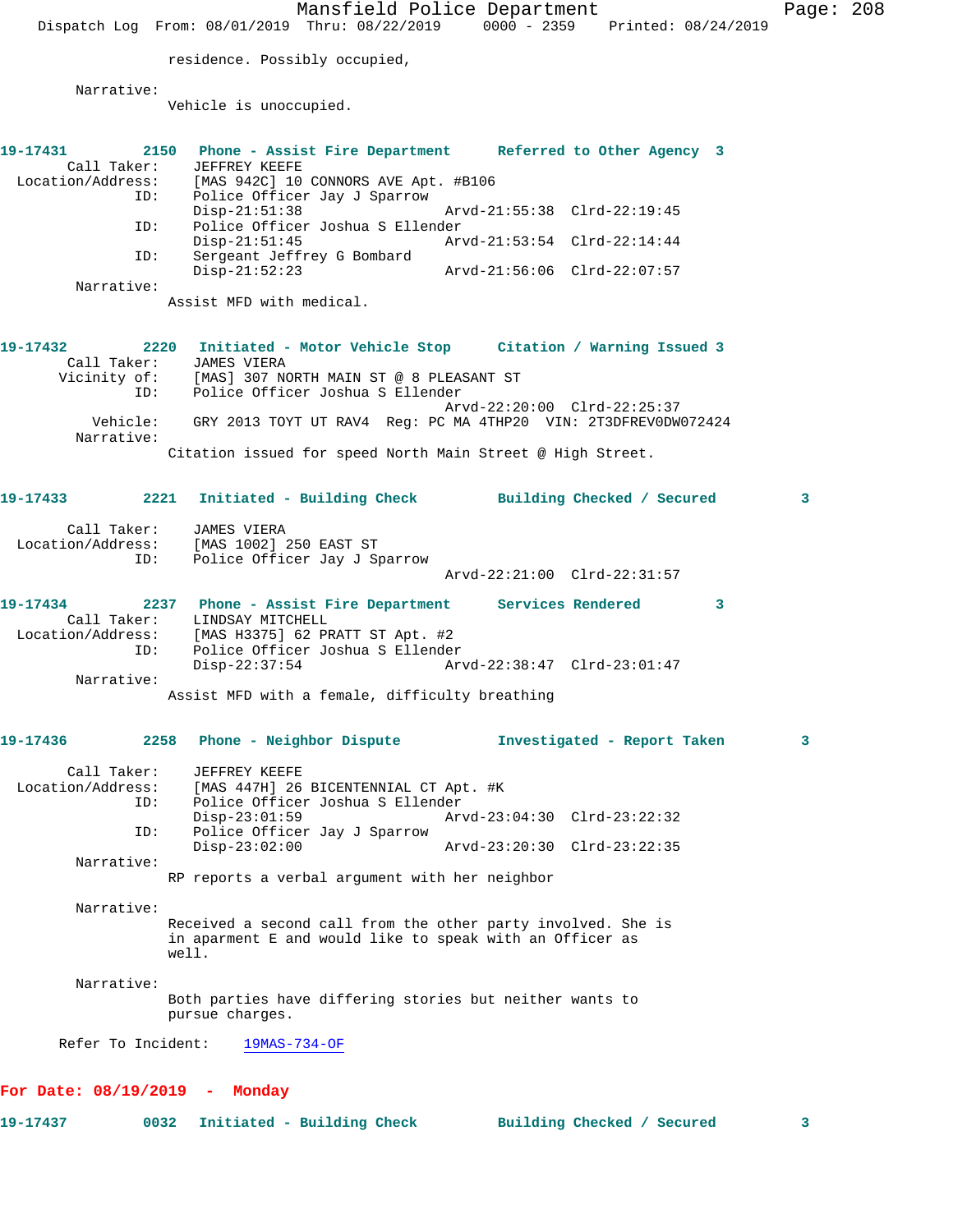Mansfield Police Department Page: 209 Dispatch Log From: 08/01/2019 Thru: 08/22/2019 0000 - 2359 Printed: 08/24/2019 Call Taker: JAMES VIERA Location/Address: [MAS 4] 31 HAMPSHIRE ST ID: Police Officer Andrew J Kelley Arvd-00:32:00 Clrd-00:39:50 Narrative: Checking the hotels. **19-17439 0047 Initiated - Building Check Services Rendered 3**  Call Taker: JAMES VIERA Location/Address: [MAS 253] 330 PRATT ST Apt. #A ID: Police Officer Christopher D Sorge Arvd-00:47:00 Clrd-00:53:26 **19-17440 0053 Initiated - Motor Vehicle Stop Citation / Warning Issued 3**  Call Taker: JAMES VIERA Vicinity of: [MAS] 28 SCHOOL ST @ 67 CORAL ST ID: Police Officer Andrew J Kelley Arvd-00:53:00 Clrd-00:59:45 Vehicle: GRN 2009 TOYT COROLL Reg: PC MA 57ZT02 VIN: JTDBL40E99J033363 Narrative: Citation to the RO for defective equipment was given to the operator. **19-17441 0054 Initiated - Proactive Patrol Field Interrogation 3**  Call Taker: LINDSAY MITCHELL Location/Address: [MAS 281A] 1 CROCKER ST ID: Police Officer Michelle Bellevue Arvd-00:54:00 Clrd-01:01:46 ID: Police Officer Christopher D Sorge Disp-00:57:37 Arvd-00:57:39 Clrd-01:00:50 Narrative: Ofc Bellevue out with 2 individuals on the bench Refer To Field Int: 19MAS-40-FI **19-17442 0103 Initiated - Building Check Building Checked / Secured 3** Call Taker: JAMES VIERA Location/Address: [MAS 417] 9 FRANCIS AVE ID: Police Officer Michelle Bellevue Arvd-01:03:00 Clrd-01:15:19 **19-17445 0119 Initiated - Building Check Spoken To 3**  Call Taker: JAMES VIERA Location/Address: [MAS 4] 31 HAMPSHIRE ST ID: Police Officer Andrew J Kelley Arvd-01:19:00 Clrd-01:27:56 Vehicle: GRY 2000 TOYT PK TACOMA Reg: PAS SC 2018MZ VIN: 4TAVL52NXYZ617556 Narrative: Checking on a vehicle. Narrative: Male was in top right corner of lot trying to sleep in vehicle. He is on his way. **19-17457 0150 Initiated - Building Check Building Checked / Secured 3** Call Taker: JAMES VIERA Location/Address: [MAS 1002] 250 EAST ST ID: Police Officer Christopher D Sorge Arvd-01:50:00 Clrd-02:01:28 **19-17459 0207 Initiated - Building Check Building Checked / Secured 3** Call Taker: JAMES VIERA Location/Address: [MAS 992] 660 EAST ST ID: Police Officer Christopher D Sorge Arvd-02:07:00 Clrd-02:09:37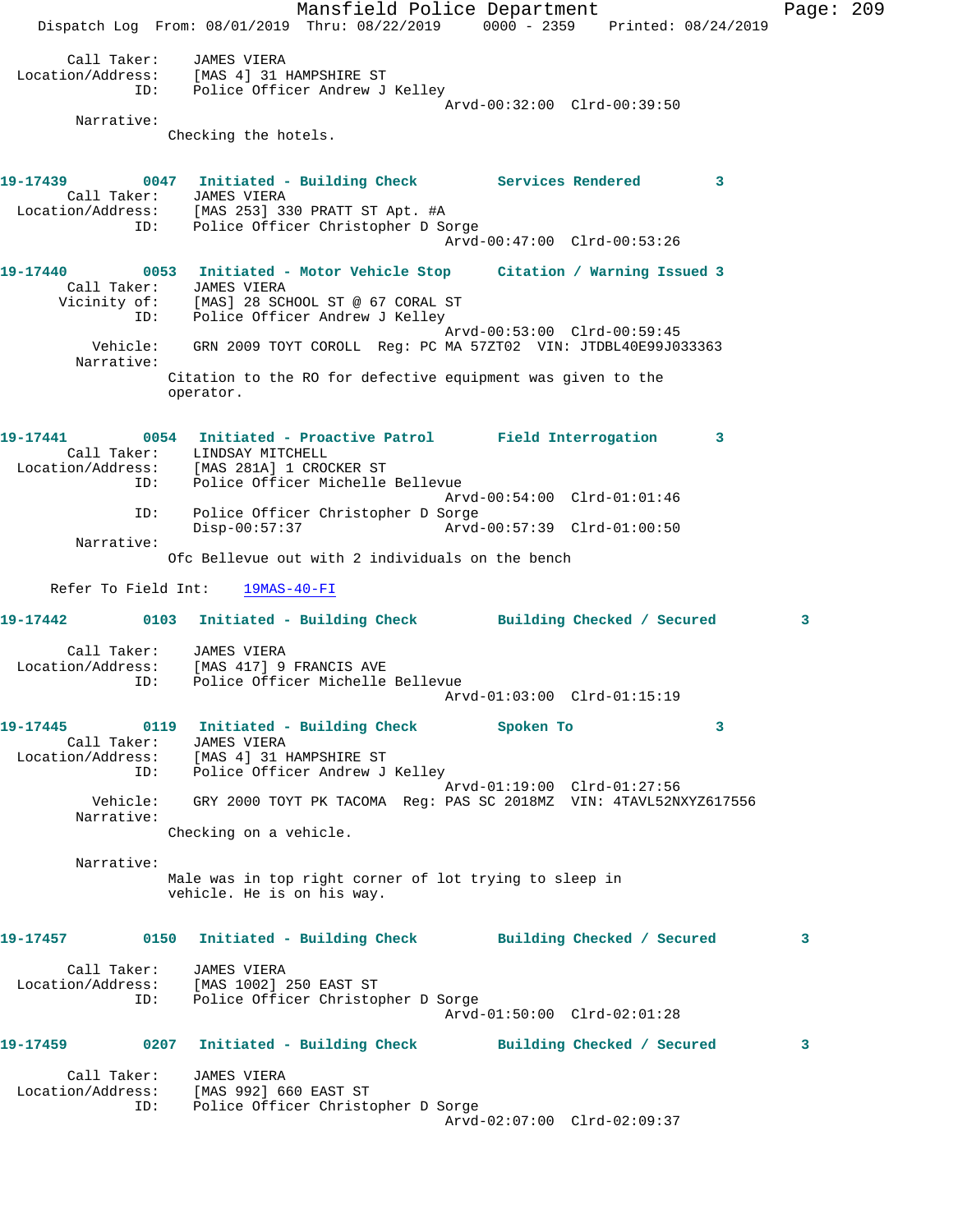Mansfield Police Department Fage: 210 Dispatch Log From: 08/01/2019 Thru: 08/22/2019 0000 - 2359 Printed: 08/24/2019 **19-17460 0209 Initiated - Building Check Building Checked / Secured 3** Call Taker: JAMES VIERA Location/Address: [MAS 907E] 390 WEST ST ID: Police Officer Andrew J Kelley Arvd-02:09:00 Clrd-02:18:30 **19-17461 0224 Initiated - Motor Vehicle Stop Vehicle Towed 3**  Call Taker: JAMES VIERA Vicinity of: [MAS] 86 EASTMAN ST @ 789 EAST ST ID: Police Officer Christopher D Sorge Arvd-02:24:00 Clrd-02:57:19 ID: Police Officer Michelle Bellevue Disp-02:25:22 Arvd-02:27:50 Clrd-02:57:21 ID: Police Officer Andrew J Kelley<br>Disp-02:39:16 Arvd-02:39:18 Clrd-02:41:01 Disp-02:39:16 Arvd-02:39:18 Clrd-02:41:01 Vehicle: BLK 1999 NISS 4D Reg: PC FL CMH3677 VIN: 1N4DL01D9XC224229 Towed: For: Unregistered/Uninsured By: Central Street Garage To: Central Street Garage Released To: DILLARD On: 08/21/2019 @ 1147 Narrative: Occupied x3, paper tags showing expired. Narrative: Tow requested, Central St enroute Narrative: Tow has been on scene for 5 minutes. Hooking up vehicle now. Narrative: All 3 individuals are currently residing at the campground. Narrative: Central Street has the vehicle. **19-17464 0318 Initiated - Building Check Building Checked / Secured 3** Call Taker: JAMES VIERA Location/Address: [MAS 840] 280 SCHOOL ST ID: Police Officer Andrew J Kelley Arvd-03:18:00 Clrd-03:33:23 **19-17466 0609 Initiated - Selective Enforcement/RADAR Services Rendered 3**  Call Taker: JAMES VIERA Location/Address: [MAS] PLAIN ST ID: Police Officer Andrew J Kelley Arvd-06:09:00 Clrd-07:14:41 Narrative: Clear with no violations **19-17468 0622 Initiated - Selective Enforcement/RADAR Services Rendered 3**  Call Taker: JAMES VIERA Location/Address: [MAS] OAKLAND ST ID: Police Officer Christopher D Sorge Arvd-06:22:00 Clrd-06:37:22 **19-17469 0630 Initiated - Motor Vehicle Stop Citation / Warning Issued 3**  Call Taker: JAMES VIERA Vicinity of: [MAS] 575 WEST ST @ 260 FORBES BLVD ID: Sergeant Robert S Pierce Arvd-06:30:00 Clrd-06:35:33 Vehicle: BLK 2016 FORD MUSTAN Reg: PC MA 2BCT21 VIN: 1FA6P8JZ7G5523309 Narrative: Citation to RO for speed. **19-17470 0638 Initiated - Follow up Investigation Not Home / No Answer 3** 

 Call Taker: JAMES VIERA Location/Address: [FOX] 38 MORSE ST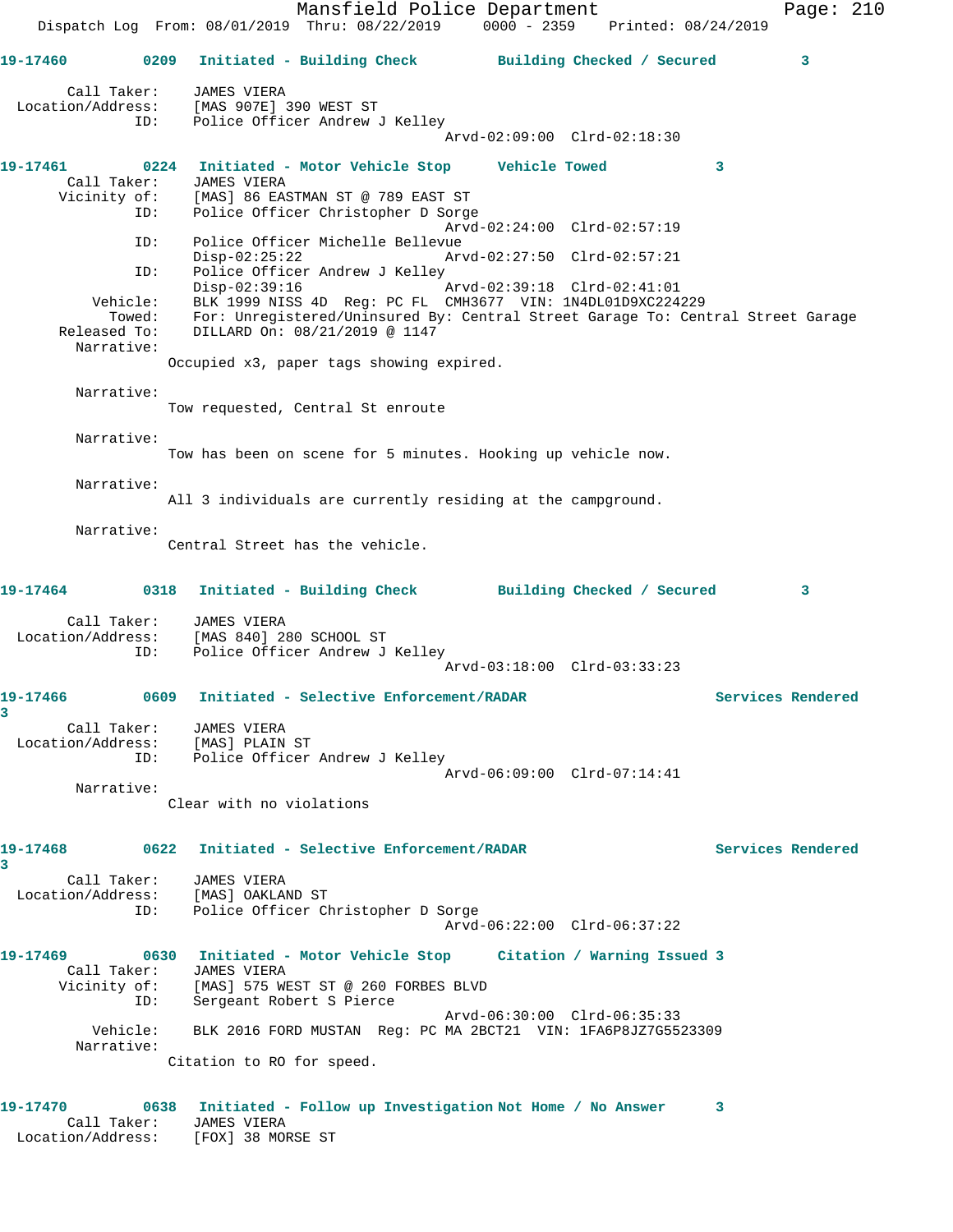Mansfield Police Department Page: 211 Dispatch Log From: 08/01/2019 Thru: 08/22/2019 0000 - 2359 Printed: 08/24/2019 ID: Police Officer Christopher D Sorge Arvd-06:38:00 Clrd-06:43:50 Narrative: Clear of follow-up, individual wasn't home. **19-17472 0750 Phone - Alarm - Burglar False / Accidental Alarm 1**  Call Taker: TARA LAKO Location/Address: [MAS 143B] 131 COPELAND DR ID: Police Officer Michelle Bellevue Disp-07:52:25 Arvd-07:54:35 Clrd-07:57:33 ID: Police Officer Christopher D Sorge Disp-07:52:28 Clrd-07:53:23 ID: Police Officer Patrick J Pennie Disp-07:53:00 Arvd-07:55:59 Clrd-07:57:35 Narrative: hold up alarm Narrative: Dispatch attempted to contact the bank, phone is going to voicemail Narrative: Ofc Bellevue reports speaking with the branch manager and she was unaware there was an alarm Narrative: Ofc Bellevue reports accidental from the branch manager, she was unaware she set the alarm off and will be contacting the alarm company. **19-17474 0811 Phone - Animal Complaints Services Rendered 3**  Call Taker: CARLY MORIARTY<br>Location/Address: [MAS H2823] 47 Location/Address: [MAS H2823] 47 PILGRIM RD ID: animal control Jeffrey S Collins Disp-08:14:50 Arvd-08:41:27 Clrd-08:41:41 Narrative: Cp reporting an injured bird at the end of his driveway Narrative: Aco Collins will be taking the injured bird to Tufts in Grafton **19-17475 0840 Phone - Assist Fire Department Referred to Other Agency 3**  Call Taker: TARA LAKO<br>[MAS 820C] Location/Address: [MAS 820C] [MAS 820C] 31 PLYMOUTH ST ID: Police Officer Matthew A Souza<br>Disp-08:43:03 A Disp-08:43:03 Arvd-08:51:24 Clrd-09:09:04 Narrative: Out to assist MFD with a gas line struck by an employee **19-17479 0913 Initiated - Selective Enforcement/RADAR Services Rendered 3**  Call Taker: TARA LAKO Location/Address: [MAS] 792 WEST ST ID: Police Officer Matthew A Souza Arvd-09:13:00 Clrd-09:20:12 Narrative: Traffic enforcement in the area. **19-17480 0915 Walk-In - Suspicious Actv / Persn / Veh Spoken To 2** Call Taker: Support Staff Matthew Todesco<br>Location/Address: [MAS H5707] 20 LANCELOT LN External Matthew Todes<br>External (MAS H5707] 20 LANCELOT LN<br>ID: Police Officer Matthew A So Police Officer Matthew A Souza Disp-09:20:24 Arvd-09:28:24 Clrd-09:55:24 Narrative: RP into reports some suspicious activity in her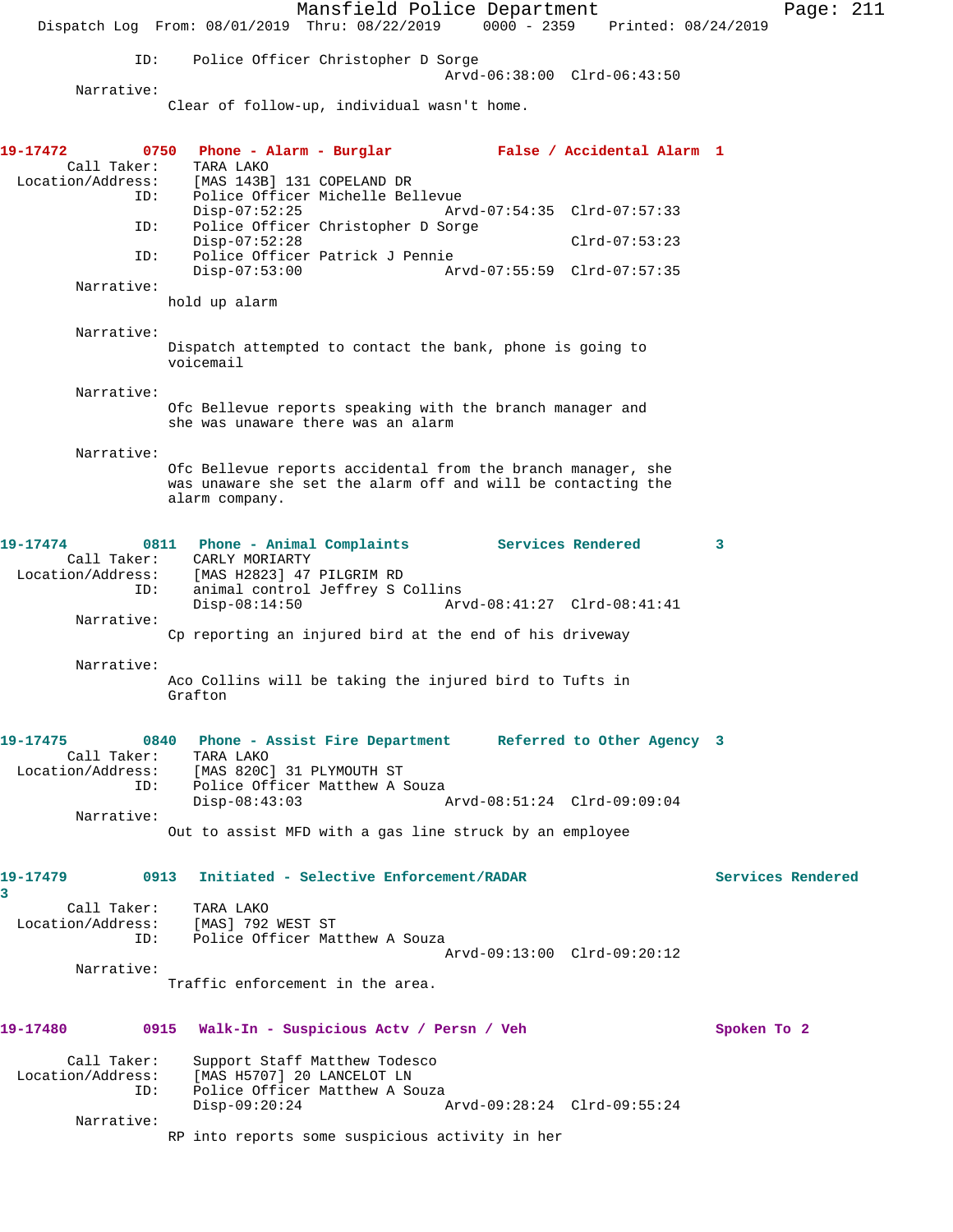Mansfield Police Department Fage: 212 Dispatch Log From: 08/01/2019 Thru: 08/22/2019 0000 - 2359 Printed: 08/24/2019 neighborhood, Ofc Souza is responding to the station to speak with the RP. Narrative: Ofc Souza reports the RP was reporting a vehicle parked in the area. Officers responded last night to the location and the vehicle belongs to a party of 200 Union St. Will be responding to the area to attempt to speak with the RO of the vehicle. **19-17481 0919 Initiated - Selective Enforcement/RADAR Services Rendered 3**  Call Taker: TARA LAKO Location/Address: [MAS] 99 COPELAND DR @ 235 CHAUNCY ST ID: Police Officer Patrick J Pennie Arvd-09:19:00 Clrd-10:15:22 Narrative: Traffic enforcement in the area. **19-17487 0950 Initiated - Motor Vehicle Stop Citation / Warning Issued 3**  Call Taker: TARA LAKO Location/Address: [MAS] STRATTON RD ID: Police Officer Michael T Fitzgerald Arvd-09:50:00 Clrd-09:55:16 Vehicle: BLK 2007 FORD F150 Reg: PC MA 316LFK VIN: 1FTRF12227NA71594 Narrative: Citation issued **19-17486 0955 Initiated - Follow up Investigation Not Home / No Answer 3**  Call Taker: TARA LAKO Location/Address: [MAS] 200 UNION ST EXT ID: Police Officer Matthew A Souza Arvd-09:55:00 Clrd-09:58:53 Narrative: Out on a follow up **19-17491 0958 Initiated - Suspicious Actv / Persn / Veh Spoken To 2** Call Taker: TARA LAKO Location/Address: [MAS 411] 60 FORBES BLVD ID: Police Officer Michael T Fitzgerald Arvd-09:58:00 Clrd-10:00:44 Vehicle: GRY 2013 BMW 328IX Reg: PC MA 1TJA14 VIN: WBA3B5C51DF594447 Narrative: Ofc Fitzgerald moved a vehicle along that was attempting to check into the hotel **19-17488 1000 Phone - Assist Fire Department Referred to Other Agency 3**  Call Taker: TARA LAKO Location/Address: [MAS 874] 100 HAMPSHIRE ST ID: Police Officer Matthew A Souza<br>Disp-10:04:59 Disp-10:04:59 Arvd-10:08:21 Clrd-10:10:58 Narrative: Responding with MFD for a worker who struck a sprinkler head Narrative: Ofc Souza reports he is clear. **19-17489 1002 Initiated - Selective Enforcement/RADAR Services Rendered 3**  Call Taker: TARA LAKO Location/Address: [MAS] HOPE ST ID: Police Officer Nicole M Boldrighini Arvd-10:02:00 Clrd-10:19:58 Narrative: Traffic enforcement in the area.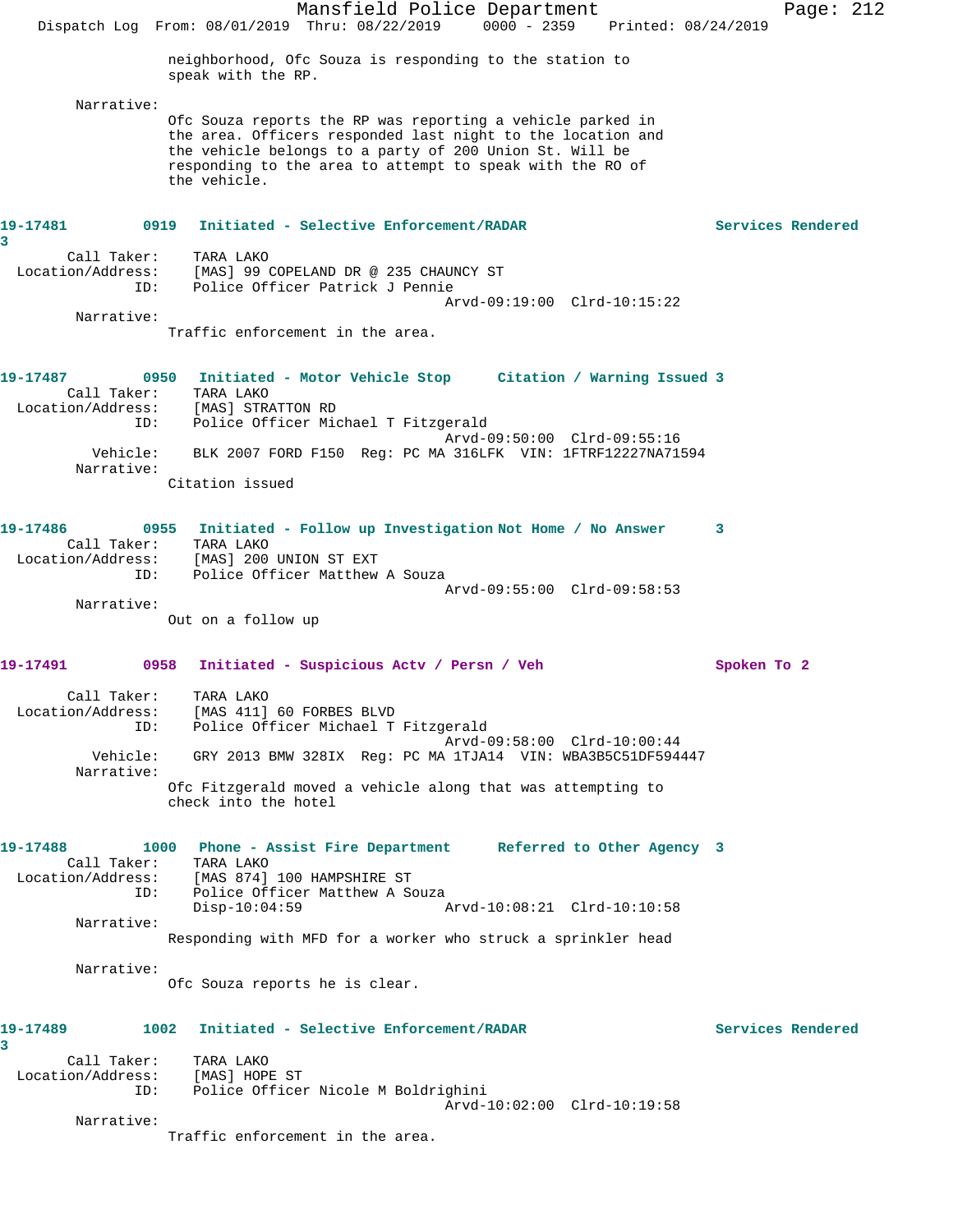Mansfield Police Department Page: 213 Dispatch Log From: 08/01/2019 Thru: 08/22/2019 0000 - 2359 Printed: 08/24/2019 **19-17493 1017 Walk-In - Larceny over \$1200 Incident Report 2**  Call Taker: Support Staff Matthew Todesco Location/Address: [MAS 451B] 500 EAST ST ID: Police Officer Nicole M Boldrighini Disp-10:20:12 Arvd-10:23:00 Clrd-10:49:21 Narrative: RP reports a theft of one of his lifts. The theft happened in July while he was working on the Public Safety Building, Ofc Bolrighini. Refer To Incident: 19MAS-735-OF **19-17494 1019 Initiated - Selective Enforcement/RADAR Citation / Warning Issued 3**  Call Taker: TARA LAKO Location/Address: [MAS] 792 WEST ST ID: Police Officer Matthew A Souza Arvd-10:19:00 Clrd-10:53:56 Vehicle: BLK 2015 HYUN SONATA Reg: PC MA 7RH297 VIN: 5NPE34AF8FH211806 Narrative: Traffic enforcement in the area. Narrative: Citation issued for speed **19-17496 1100 Initiated - Proactive Patrol Building Checked / Secured 3** Call Taker: TARA LAKO Location/Address: [MAS 840] 280 SCHOOL ST ID: Police Officer Matthew A Souza Arvd-11:00:00 Clrd-11:12:16 Narrative: Checking the area. **19-17497 1103 Phone - Alarm - Burglar False / Accidental Alarm 1**  Call Taker: APRIL LEHANE Location/Address: [MAS H6575] 208 WINTER ST ID: Police Officer Nicole M Boldrighini Disp-11:05:21 Arvd-11:10:24 Clrd-11:16:52 ID: Sergeant Thomas R Connor<br>Disp-11:05:26 Arvd-11:11:52 Clrd-11:12:06 Narrative: front door basement wondow door Narrative: Alarm company called back in attempt to cancel, spoke with homeowner and gave a proper passcode and will be arriving home within 2-3 minutes. Narrative: Ofc Boldrighini reports doing a walk through of the basement with the homeowner, all checks ok. **19-17498 1113 Walk-In - Vandalism Incident Report 3**  Call Taker: Support Staff Matthew Todesco Location/Address: [MAS 418G] 21 FRANCIS AVE Police Officer Nicole M Boldrighini Disp-11:17:17 Arvd-11:20:57 Clrd-11:33:08 Narrative: RP into the station to report her work property was vandalized, ofc Boldrighini into speak with the RP Refer To Incident: 19MAS-736-OF **19-17500 1141 Initiated - Motor Vehicle Stop Verbal Warning 3**  Call Taker: TARA LAKO

Location/Address: [MAS 859] 703 EAST ST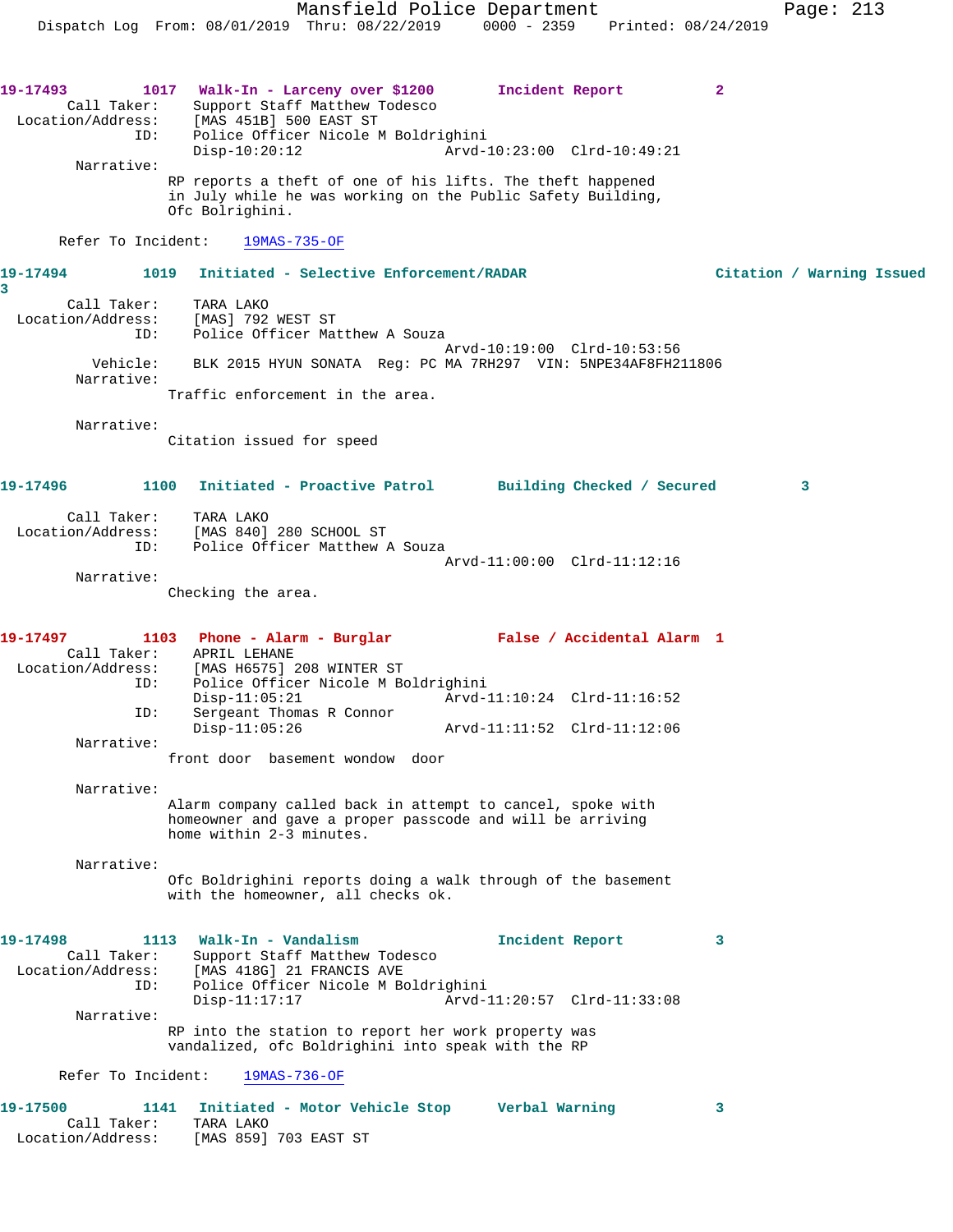|                                       | Mansfield Police Department                                                       | Page: $214$               |
|---------------------------------------|-----------------------------------------------------------------------------------|---------------------------|
|                                       | Dispatch Log From: 08/01/2019 Thru: 08/22/2019 0000 - 2359<br>Printed: 08/24/2019 |                           |
|                                       |                                                                                   |                           |
| ID:                                   | Sergeant Thomas R Connor                                                          |                           |
|                                       | Arvd-11:41:00 Clrd-11:43:37                                                       |                           |
| Vehicle:<br>Narrative:                | WHI 2007 TOYT UT RAV4 Req: PC MA 4SR547 VIN: JTMBK32V976019974                    |                           |
|                                       | Verbal warning for following to close.                                            |                           |
|                                       |                                                                                   |                           |
|                                       |                                                                                   |                           |
| 19-17501                              | Phone - 911 Hang-ups & Verifications<br>1157                                      | Confirmed misdial/Accdntl |
| $\overline{2}$<br>Call<br>Call Taker: | TARA LAKO                                                                         |                           |
| Location/Address:                     | [MAS 849B110A] 287 SCHOOL ST Apt. #B110                                           |                           |
| ID:                                   | Police Officer Matthew A Souza                                                    |                           |
|                                       | $Disp-11:57:54$<br>Arvd-12:00:39 Clrd-12:05:18                                    |                           |
| Narrative:                            | Out to confirm accidental 911 by an employee,                                     |                           |
|                                       |                                                                                   |                           |
| Narrative:                            |                                                                                   |                           |
|                                       | Ofc Souza confirms accidental.                                                    |                           |
|                                       |                                                                                   |                           |
| 19-17504                              | 1203 Walk-In - Suspicious Actv / Persn / Veh                                      | Incident Report           |
| 2                                     |                                                                                   |                           |
| Call Taker:                           | Support Staff Matthew Todesco                                                     |                           |
| Location/Address:                     | [MAS H3621] 206 UNION ST EXT                                                      |                           |
| ID:                                   | Police Officer Michael T Fitzgerald                                               |                           |
| Narrative:                            | $Disp-12:08:21$<br>Arvd-12:14:18 Clrd-12:45:21                                    |                           |
|                                       | RP reports he just bought a house and the person who used to                      |                           |
|                                       | live there keeps driving by the house, Ofc Fitzgerald into                        |                           |
|                                       | speak with the RP.                                                                |                           |
| Refer To Incident:                    | 19MAS-737-OF                                                                      |                           |
|                                       |                                                                                   |                           |
| 19-17510                              | 1338 Walk-In - Assist Citizen - P S A<br>Spoken To                                | 3                         |
| Call Taker:                           | Support Staff Matthew Todesco                                                     |                           |
| Location/Address:                     | $\mathbf{r}$                                                                      |                           |
| ID:                                   | Police Officer Michael T Fitzgerald<br>$Disp-13:41:23$                            |                           |
| Narrative:                            |                                                                                   |                           |
|                                       |                                                                                   |                           |
|                                       |                                                                                   |                           |
|                                       |                                                                                   |                           |
|                                       |                                                                                   |                           |
|                                       |                                                                                   |                           |
|                                       |                                                                                   |                           |
|                                       |                                                                                   |                           |
|                                       |                                                                                   |                           |
|                                       |                                                                                   |                           |
|                                       |                                                                                   |                           |

| 19-17511 | Call Taker: | 1353 Phone - Assist Fire Department Referred to Other Agency 3<br>TARA LAKO                                   |  |
|----------|-------------|---------------------------------------------------------------------------------------------------------------|--|
|          |             | Location/Address: [MAS] 86 YORK RD                                                                            |  |
|          | ID:         | Police Officer Matthew A Souza<br>Arvd-14:01:15 Clrd-14:22:16<br>$Disp-13:54:42$                              |  |
|          | Narrative:  |                                                                                                               |  |
|          |             | Out to assist MFD with a alarm sounding called in by alarm<br>company                                         |  |
|          | Narrative:  | Ofc Souza reports he will be standing by with MFD for the<br>homeowner to return home to check the residence. |  |
|          | Narrative:  | Ofc Souza reports a faulty detector.                                                                          |  |
| 19-17515 | 1442        | Initiated - Disabled Motor Vehicle Referred to Other Agency 3                                                 |  |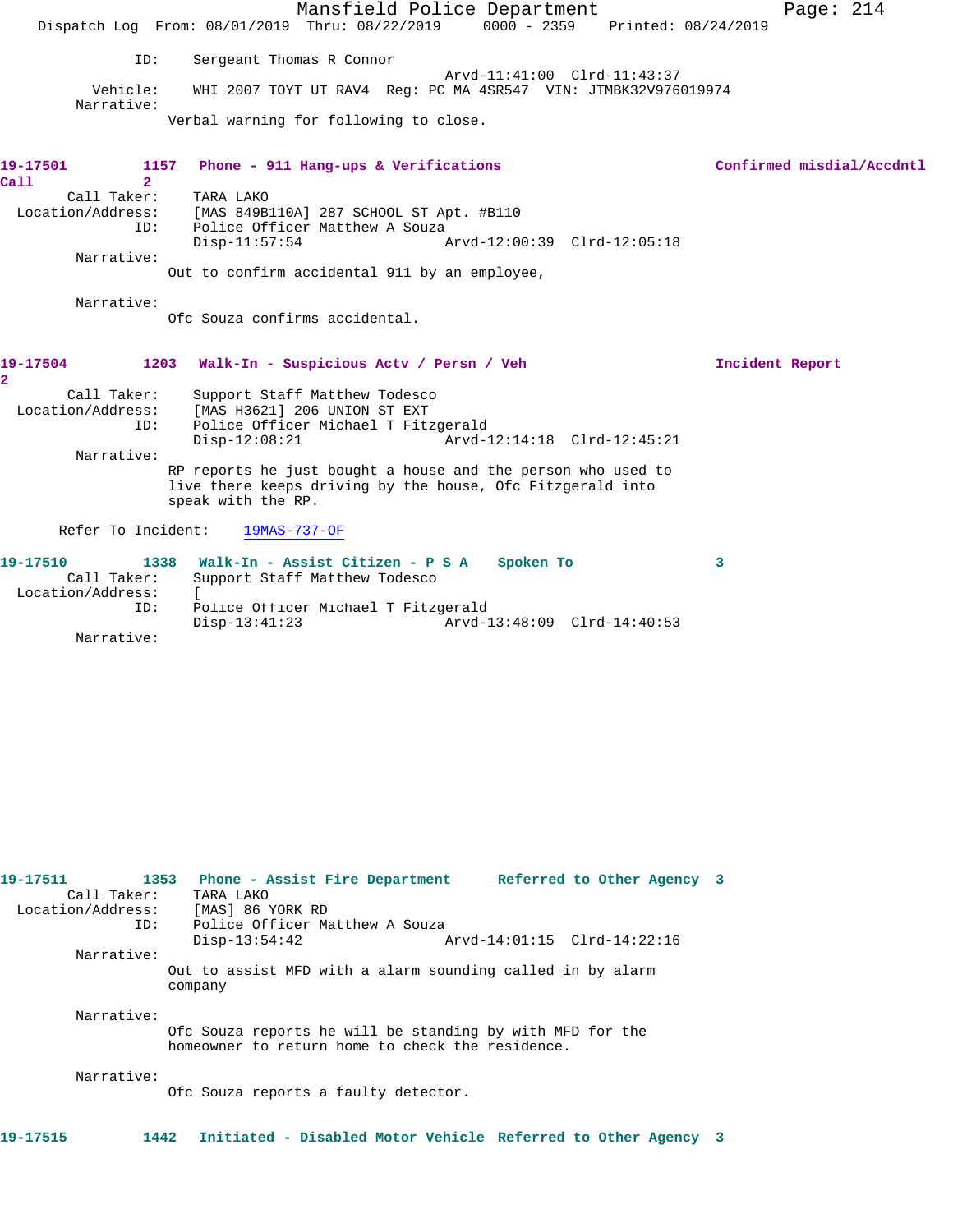Mansfield Police Department Page: 215 Dispatch Log From: 08/01/2019 Thru: 08/22/2019 0000 - 2359 Printed: 08/24/2019 Call Taker: TARA LAKO<br>on/Address: [MAS] RTE 495 SB Location/Address:<br>ID: Police Officer Matthew A Souza Arvd-14:42:00 Clrd-15:04:39 Vehicle: GRY 2008 MAZD 4D XXX Reg: PC NY JGF6747 VIN: JM1BK34M581847667 Narrative: Out assisting MSP with a DMV at the bottom of the ramp Narrative: Tow truck is on scene **19-17517 1459 Initiated - Motor Vehicle Stop Citation / Warning Issued 3**  Call Taker: TARA LAKO<br>Location/Address: [MAS H671 ess: [MAS H6712] 534 EAST ST<br>ID: Police Officer Michael ! Police Officer Michael T Fitzgerald Arvd-14:59:00 Clrd-15:05:16 Vehicle: WHI 2019 FORD TRANSI Reg: CO MA V33280 VIN: 1FTYR1CM5KKB14175 Narrative: Citation issued for speed **19-17518 1508 Initiated - Follow up Investigation Spoken To 3**  Call Taker: TARA LAKO<br>Location/Address: [MAS H296! [MAS H2965] 200 UNION ST EXT ID: Police Officer Matthew A Souza Arvd-15:08:00 Clrd-15:15:23 Narrative: Out on a follow up regarding a suspicious vehicle. Narrative: Ofc Souza reports speaking with the RO of the vehicle and her son has a friend who lives on King Arthur and sometimes parks it on the street. Will be returning to the station to give the RP a call back. Narrative: Ofc Souza reports while in the area he was flagged down by a group of 9 year olds who wanted to report an altercation they were involved in this morning at Memorial Park. Ofc Souza advised the group to report it to their mother and she can come down to the police station to file a report. **19-17524 1609 Walk-In - Larceny over \$1200 Incident Report 2**  Call Taker: Support Staff Derek M Stark<br>Location/Address: [MAS H6156] 96 RUMFORD AVE<br>ID: Police Officer Jay J Sparrow [MAS H6156] 96 RUMFORD AVE Police Officer Jay J Sparrow<br>Disp-16:14:50 Disp-16:14:50 Arvd-16:35:03 Clrd-17:00:39 Narrative: Walk in party at 500 East Street Mansfield Police Department looking to file a police report for larceny of his wife jewry box containing more than \$15,000. Refer To Incident: 19MAS-738-OF **19-17528 1645 Phone - Alarm - Burglar Building Checked / Secured 1** Call Taker: APRIL LEHANE Location/Address: [MAS H4075] 7 CHESSMAN RD ID: Police Officer Danielle C Titus Disp-16:47:47 Arvd-16:53:58 Clrd-16:58:36<br>TD: Police Officer David J Pepicelli Police Officer David J Pepicelli Disp-16:47:54 Arvd-16:54:04 Clrd-16:58:34 Vehicle: WHI 2002 FORD LGTCON Reg: PAV MA JRBJR VIN: 1FTRW08LX2KC98228 Narrative: garage door daughter will be responding no eta given Narrative: Ofc Titus reports a vehicle parked prior to the residence, comes back to a party out of Gilbert St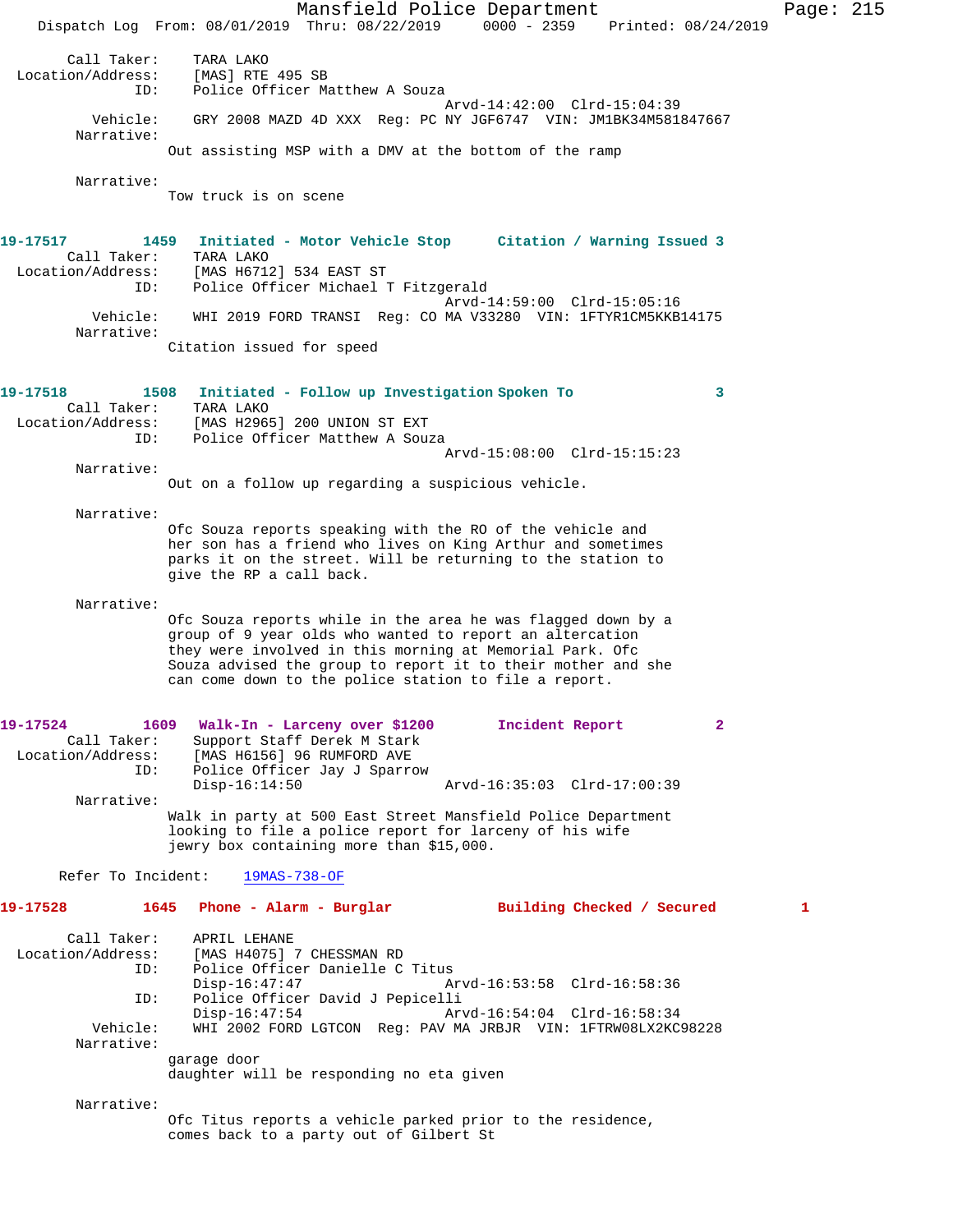Narrative:

Ofc Titus reports house checks handtight. Both units clear.

| 19-17529                 | 1647 Phone - Hazardous Condition - Wire Dwn                                                                              | Services Rendered |
|--------------------------|--------------------------------------------------------------------------------------------------------------------------|-------------------|
| Call Taker:              | CARLY MORIARTY<br>Location/Address: [MAS H3839] 23 BENEFIT ST<br>ID: Police Officer William C Trudell<br>$Disp-16:49:21$ |                   |
| Narrative:               |                                                                                                                          |                   |
|                          | RP reports branch down on the wire, no arcing or sparking,<br>still power in the area.                                   |                   |
| 19-17530                 | 1655 Alarm - Assist Fire Department Referred to Other Agency 3<br>Call Taker: CARLY MORIARTY                             |                   |
|                          | Location/Address: [MAS 435] 15 BONNEY LN<br>ID: Police Officer William C Trudell<br>$Disp-16:57:10$                      |                   |
| Narrative:               |                                                                                                                          |                   |
|                          | Masterbox activation                                                                                                     |                   |
| 19-17531                 | 1709 Phone - Assault - No Weapon               Incident Report                                                           | $\mathbf{2}$      |
| Call Taker:              | APRIL LEHANE                                                                                                             |                   |
| Location/Address:<br>ID: | Police Officer Jay J Sparrow<br>$Disp-17:10:42$                                                                          |                   |
| Narrative:               |                                                                                                                          |                   |

Refer To Incident: 19MAS-739-OF

|                       | 19-17533 1715 Initiated - Selective Enforcement/RADAR                   |                             | Citation / Warning Issued |  |
|-----------------------|-------------------------------------------------------------------------|-----------------------------|---------------------------|--|
| 3                     |                                                                         |                             |                           |  |
| Call Taker: TARA LAKO |                                                                         |                             |                           |  |
|                       | Location/Address: [MAS] 562 MAPLE ST @ 3 JENNIFER DR                    |                             |                           |  |
| ID:                   | Police Officer William C Trudell                                        |                             |                           |  |
|                       |                                                                         | Arvd-17:15:00 Clrd-18:10:59 |                           |  |
| Vehicle:              | GRY 2019 JEEP GRANDC Req: PC MA 9HX349 VIN: 1C4RJFAG4KC531206           |                             |                           |  |
|                       | Vehicle: BLU 2018 MAZD UT CX-5 Req: PC MA 9ZH794 VIN: JM3KFBBMXJ0388690 |                             |                           |  |
| Narrative:            |                                                                         |                             |                           |  |
|                       | Traffic enforcement in the area.                                        |                             |                           |  |
| Narrative:            |                                                                         |                             |                           |  |
|                       | 2 citations issued for speed                                            |                             |                           |  |
|                       |                                                                         |                             |                           |  |
| 19-17536              | 1740 Initiated - Proactive Patrol Building Checked / Secured            |                             | 3                         |  |
| Call Taker: TARA LAKO |                                                                         |                             |                           |  |
|                       | Location/Address: [MAS 840] 280 SCHOOL ST                               |                             |                           |  |
| TD:                   | Police Officer Danielle C Titus                                         |                             |                           |  |
|                       |                                                                         | Arvd-17:40:00 Clrd-17:56:55 |                           |  |
| Narrative:            |                                                                         |                             |                           |  |
|                       | Checking the area.                                                      |                             |                           |  |
|                       |                                                                         |                             |                           |  |
| 19-17537              | 1742 Initiated - Motor Vehicle Stop Citation / Warning Issued 3         |                             |                           |  |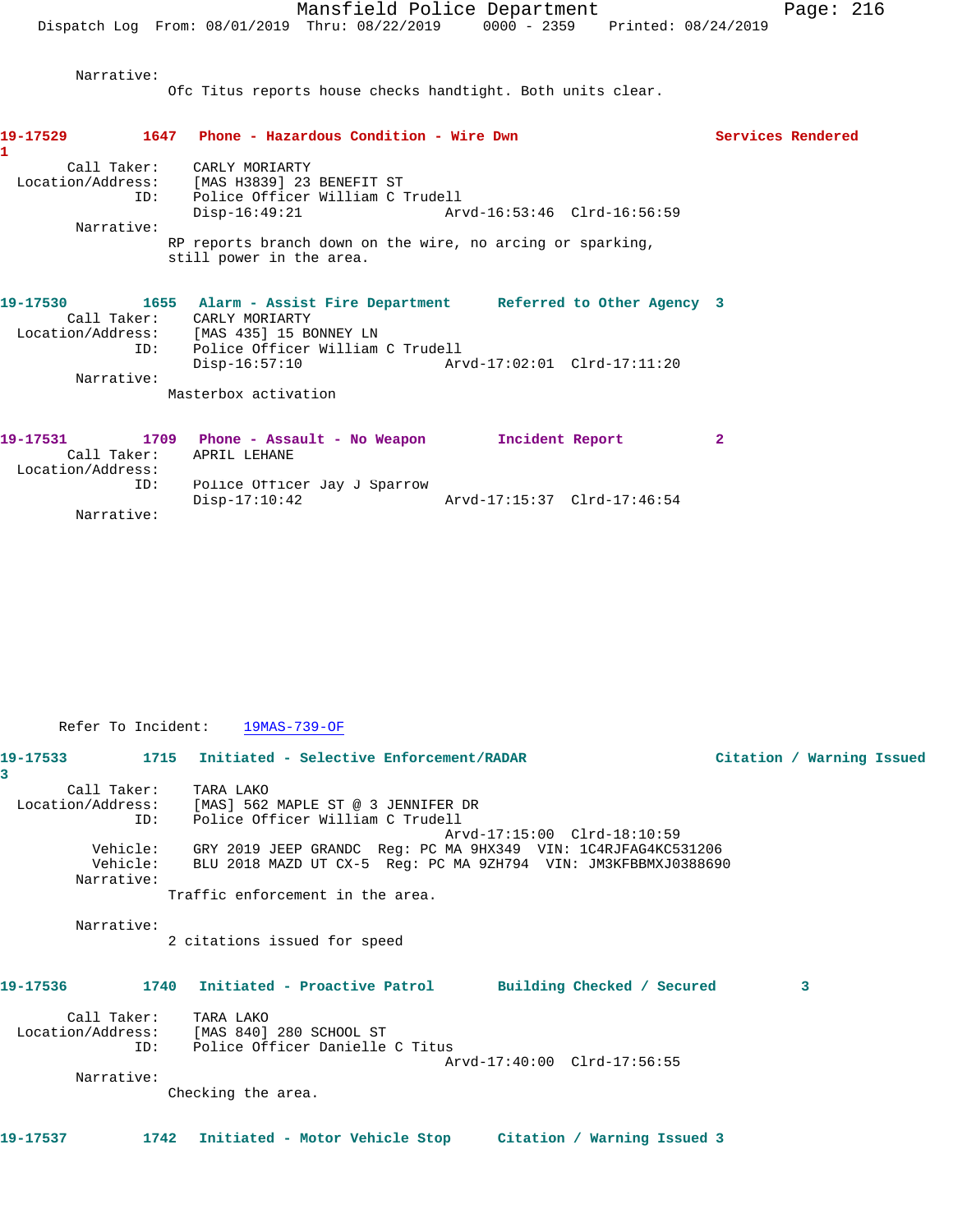Mansfield Police Department Page: 217 Dispatch Log From: 08/01/2019 Thru: 08/22/2019 0000 - 2359 Printed: 08/24/2019 Call Taker: TARA LAKO<br>Location/Address: [MAS 160] ess: [MAS 160] 80 NORTH MAIN ST<br>ID: Police Officer David J Pep Police Officer David J Pepicelli Arvd-17:42:00 Clrd-17:50:32 Vehicle: BLK 2004 CHEV UT BLAZER Reg: PC MA 5CV219 VIN: 1GNDT13X44K100546 Narrative: Citation issued for failure to inspect **19-17539 1825 Initiated - Selective Enforcement/RADAR Services Rendered 3**  Call Taker: TARA LAKO Location/Address: [MAS] RESERVOIR ST ID: Police Officer Danielle C Titus Arvd-18:25:00 Clrd-19:08:02 Narrative: Traffic enforcement in the area. Narrative: No violations **19-17540 1830 Initiated - Motor Vehicle Stop Citation / Warning Issued 3**  Call Taker: TARA LAKO<br>Location/Address: [MAS] 1 CH [MAS] 1 CHAUNCY ST @ 101 CHILSON AVE ID: Police Officer William C Trudell Arvd-18:30:00 Clrd-18:37:32 Vehicle: GRY 2007 FORD 500 Reg: PC MA 9HX778 VIN: 1FAHP24177G102741 Narrative: Cited for red light violation **19-17544 1936 Phone - Assist Fire Department Services Rendered 3**  Call Taker: JEFFREY KEEFE<br>Location/Address: [MAS 840D120] ess: [MAS 840D120] 280 SCHOOL ST Apt. #D120<br>ID: Police Officer David J Pepicelli ID: Police Officer David J Pepicelli Disp-19:36:49 Arvd-19:43:52 Clrd-19:54:44 Narrative: Assist MFD. **19-17547 2026 Phone - Suspicious Actv / Persn / Veh Services Rendered 2**  Call Taker: LINDSAY MITCHELL Location/Address: [MAS 840F130] 280 SCHOOL ST Apt. #F130 ID: Police Officer Danielle C Titus Disp-20:27:35 Arvd-20:28:11 Clrd-20:47:24<br>ID: Police Officer David J Pepicelli Police Officer David J Pepicelli<br>Disp-20:27:42 Arv Disp-20:27:42 Arvd-20:39:53 Clrd-20:40:01 ID: Sergeant Jeffrey G Bombard Disp-20:35:51 Arvd-20:38:23 Clrd-20:47:19 Narrative: Officers enroute for report of possibly intoxicated individual outside in a tan Hyundai Sonata. Narrative: Ofc Titus requesting a rescue, MFD responding Female party left unknown direction of travel. Ofc Pepicelli checked the area. Male was meeting the female for the first time and is unsure of her address. Ofc Trudell checking a few residences with the same last name, for the female. Unable to locate her or the MV Narrative: Male checks ok and was having an anxiety attack. All units clear **19-17549 2032 Phone - Erratic Oper MV / Road Rage Unfounded/Unverifed 3**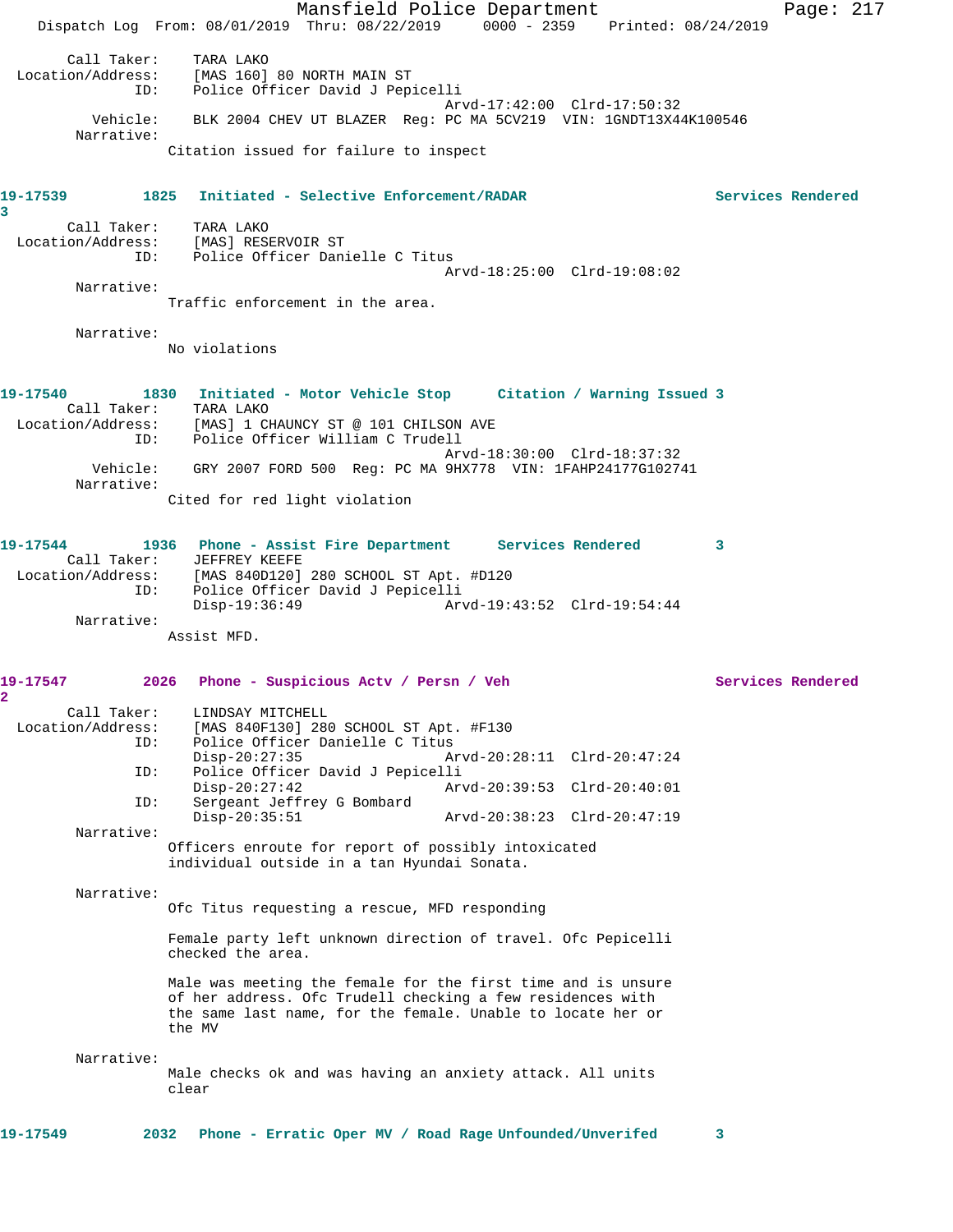Mansfield Police Department Fage: 218 Dispatch Log From: 08/01/2019 Thru: 08/22/2019 0000 - 2359 Printed: 08/24/2019 Call Taker: LINDSAY MITCHELL Location/Address: [MAS] ELM ST @ OLD ELM ST ID: Police Officer William C Trudell Disp-20:35:08 Arvd-20:47:51 Clrd-20:55:24 ID: Police Officer Danielle C Titus Disp-20:47:37 Arvd-20:47:40 Clrd-20:55:25 Vehicle: BLU 2014 JEEP GRANDC Reg: PC MA 537ZIF VIN: 1C4RJFCG0EC535691 Narrative: RP reports a gold possibly Honda almost truck another vehicle in the oposite lane of travel. RP is no longer behind the MV. Ofc Trudell responding Narrative: Ofc Trudell and Ofc Sparrow checking the area Narrative: Ofc Trudell out with MA 537ZIF, no lights on. Vehicle is not involved, just a confused driver. Narrative: Unable to locate the MV. 19-17551 2057 Initiated - Suspicious Actv / Persn / Veh Services Rendered **2**  Call Taker: JEFFREY KEEFE Location/Address: [MAS H1484] 11 OTIS ST ID: Police Officer Danielle C Titus Arvd-20:57:00 Clrd-21:06:09 Vehicle: WHI 2010 NISS SD ALTIMA Reg: PC MA 966MR1 VIN: 1N4AL2AP9AN475028 Narrative: Checking on susp vehicle. Operator of the vehicle ran out of gas. Narrative: Able to push vehicle to a safe location to wait for freiends. **19-17552 2102 Initiated - Selective Enforcement/RADAR Services Rendered 3**  Call Taker: JEFFREY KEEFE Vicinity of: [MAS] 1 SCHOOL ST @ 167 WEST ST ID: Police Officer Jay J Sparrow Arvd-21:02:00 Clrd-21:31:03 Narrative: Clear with zero citations. **19-17553 2114 Initiated - Proactive Patrol Services Rendered 3**  Call Taker: JEFFREY KEEFE Vicinity of: [MAS 4] 31 HAMPSHIRE ST ID: Police Officer Danielle C Titus Arvd-21:14:00 Clrd-21:24:27 **19-17554 2148 Initiated - Proactive Patrol Building Checked / Secured 3** Call Taker: JEFFREY KEEFE Vicinity of: [MAS 2] 60 FORBES BLVD ID: Police Officer Danielle C Titus Arvd-21:48:00 Clrd-21:52:02 **19-17560 2241 Initiated - Proactive Patrol Services Rendered 3**  Call Taker: JEFFREY KEEFE Vicinity of: [MAS 907E] 390 WEST ST ID: Police Officer Danielle C Titus Arvd-22:41:00 Clrd-22:45:41 **19-17561 2244 Phone - Intoxicated Person Spoken To 1**  Call Taker: LINDSAY MITCHELL Location/Address: [MAS 430] 16 ERICK RD Apt. #9 ID: Police Officer William C Trudell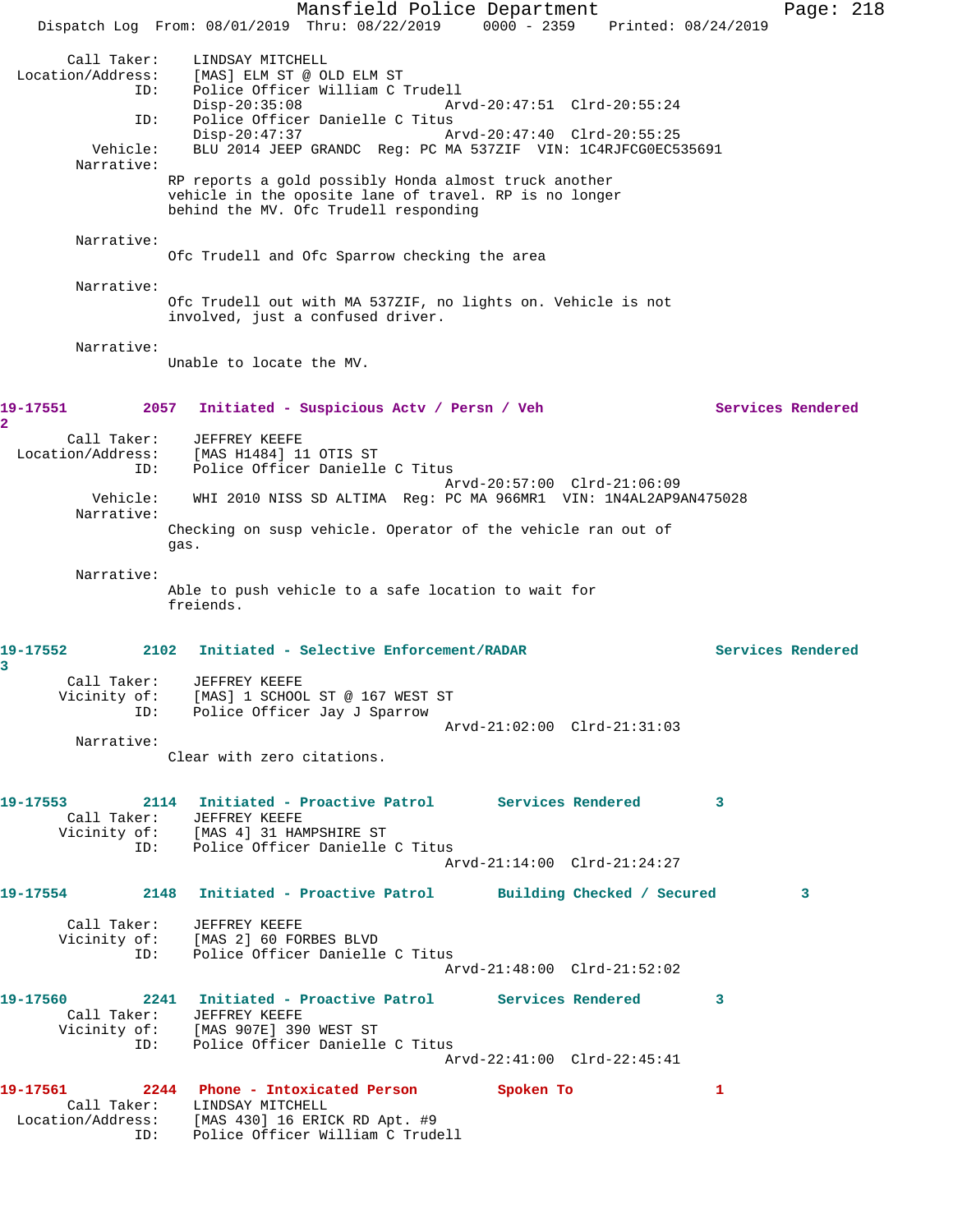Mansfield Police Department Page: 219 Dispatch Log From: 08/01/2019 Thru: 08/22/2019 0000 - 2359 Printed: 08/24/2019 Disp-22:45:23 Arvd-22:49:17 Clrd-22:54:44<br>ID: Police Officer David J Pepicelli ID: Police Officer David J Pepicelli Disp-22:45:23 Arvd-22:49:18 Clrd-22:54:47 Narrative: RP reports an intoxicated male walking toward the woodline in the back of the building Narrative: Male has been drinking but is not intoxicated. He will be sleeping in his vehicle for the evening **19-17563 2250 Phone - Assist Fire Department Services Rendered 3**  Call Taker: JEFFREY KEEFE Vicinity of: [MAS 781] 395 OAKLAND ST ID: Police Officer Jay J Sparrow Disp-22:53:07 Arvd-22:59:01 Clrd-23:06:21 Narrative: Assist MFD with an alarm sounding. Narrative: Flood light on the side of the building/no issues. **19-17564 2304 Phone - Assist Fire Department Services Rendered 3**  Call Taker: LINDSAY MITCHELL Location/Address: [MAS 922C] 15 RESERVOIR ST Apt. #47 ID: Police Officer Danielle C Titus<br>Disp-23:05:56 A Disp-23:05:56 Arvd-23:09:34 Clrd-23:19:51 Narrative: Out to assist MFD with a fall victim **19-17569 2351 Phone - Alarm - Burglar False / Accidental Alarm 1**  Call Taker: LINDSAY MITCHELL<br>Location/Address: [MAS 334] 2 PARK Location: [MAS 334] 2 PARK ROW:<br>ID: Police Officer Tav Police Officer Jay J Sparrow Disp-23:52:42 Arvd-23:55:09 Clrd-23:59:49<br>TD: Police Officer David J Pepicelli ID: Police Officer David J Pepicelli Disp-23:52:42 Arvd-23:55:10 Clrd-23:59:49 Narrative: Officers resonding for an admin building alarm Narrative: Ofc Sparrow reports an open door between the two buildings. Leads to the vestibule. The rest of the buidling checks secure **For Date: 08/20/2019 - Tuesday 19-17570 0023 911 - Suspicious Actv / Persn / Veh Spoken To 2**  Call Taker: JEFFREY KEEFE Vicinity of: [MAS] 1160 SCHOOL ST @ 246 ELM ST ID: Police Officer Christopher D Sorge Disp-00:26:10 Arvd-00:30:46 Clrd-00:30:49 Narrative: Cp reported a teen on a skateboard riding in the middle of the road in the area of School and Elm. Narrative: Ofc Sorge spoke to the male. No issues. Party was advised to use caution **19-17571 0036 Initiated - Proactive Patrol Services Rendered 3**  Call Taker: JEFFREY KEEFE Location: [MAS] THE HOTELS ID: Police Officer Andrew J Kelley

Arvd-00:36:00 Clrd-00:59:01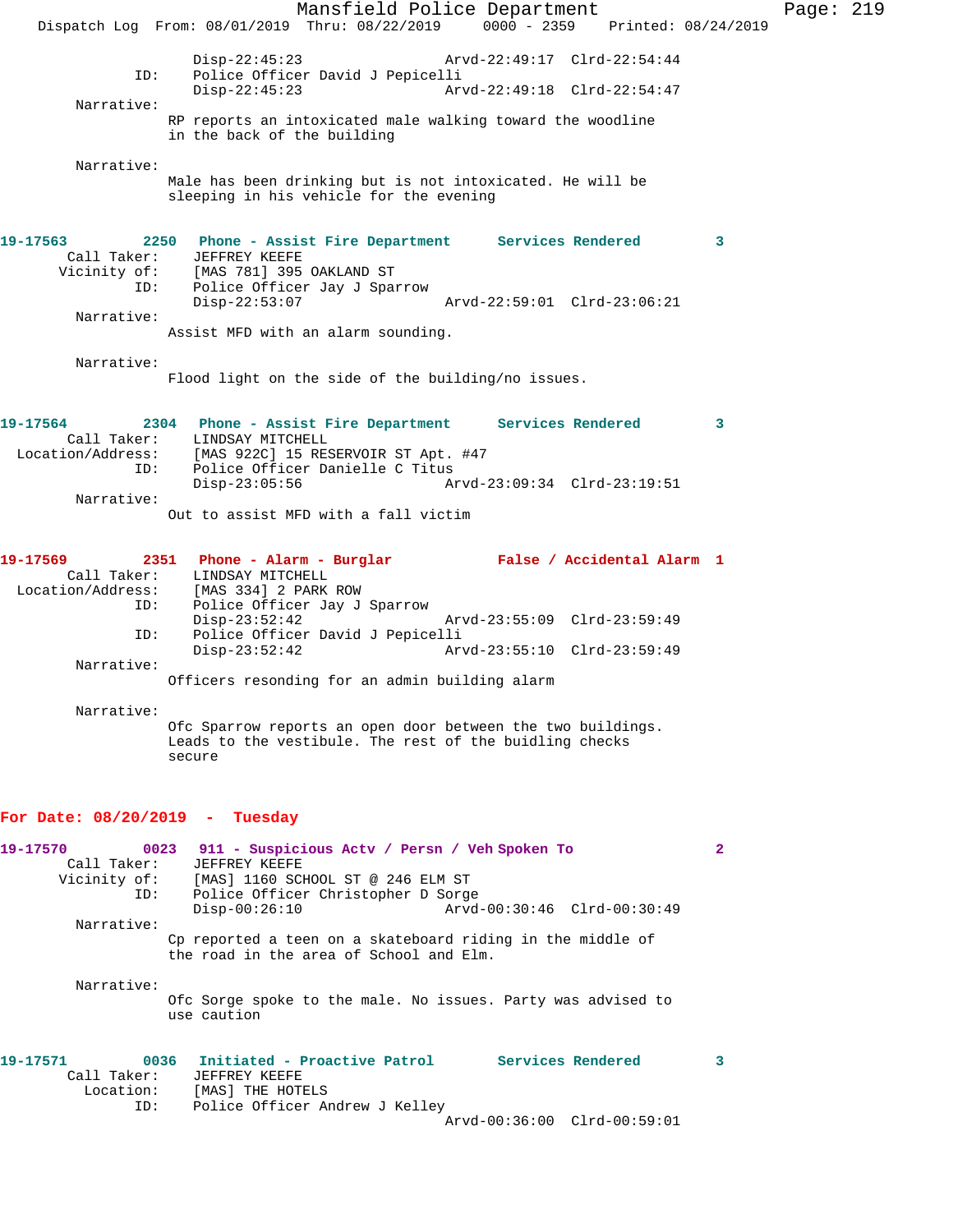Mansfield Police Department Fage: 220 Dispatch Log From: 08/01/2019 Thru: 08/22/2019 0000 - 2359 Printed: 08/24/2019 **19-17573 0046 Initiated - Proactive Patrol Services Rendered 3**  Call Taker: JEFFREY KEEFE Vicinity of: [MAS 1002] 250 EAST ST ID: Police Officer Michelle Bellevue Arvd-00:46:00 Clrd-00:53:18 **19-17575 0055 Initiated - Motor Vehicle Stop Citation / Warning Issued 3**  Call Taker: JEFFREY KEEFE Vicinity of: [FOX] 200 COMMERCIAL ST @ 4 FISHER ST ID: Patrolman SCOTT J DION Arvd-00:55:00 Clrd-01:00:43 ID: VINCENT E GOLEMME Disp-00:57:11 Clrd-01:00:39 ID: Police Officer Christopher D Sorge Disp-00:57:33 Arvd-01:00:27 Clrd-01:00:51 Vehicle: RED 2004 VOLV SD V70 Reg: PC MA 1ESY74 VIN: YV1SW64A442384530 Narrative: Verbal given **19-17576 0059 Initiated - Proactive Patrol Services Rendered 3**  Call Taker: JEFFREY KEEFE Location/Address: [MAS] 30 CHAUNCY ST ID: Police Officer Andrew J Kelley Arvd-00:59:00 Clrd-01:02:44 19-17577 0100 Initiated - Building Check Services Rendered 3 Call Taker: JAMES VIERA Location/Address: [MAS] 4 ERICK RD @ 15 BONNEY LN ID: Police Officer Michelle Bellevue Arvd-01:00:00 Clrd-01:09:49 **19-17579 0102 Initiated - Proactive Patrol Building Checked / Secured 3** Call Taker: JEFFREY KEEFE Vicinity of: [MAS 907E] 390 WEST ST ID: Police Officer Christopher D Sorge Arvd-01:02:00 Clrd-01:07:07 **19-17585 0110 Initiated - Motor Vehicle Stop Citation / Warning Issued 3**  Call Taker: JEFFREY KEEFE Vicinity of: [MAS 849B110A] 287 SCHOOL ST Apt. #B110 OI: المستعدد وحداته<br>ID: Police Officer Andrew J Kelley Arvd-01:10:00 Clrd-01:20:18 ID: Police Officer Christopher D Sorge Disp-01:12:36 Arvd-01:12:38 Clrd-01:20:15<br>Vehicle: WHI 2012 BUIC SD VERANO Reg: PC MA 373HW3 VIN: 1G4PS5SK80 WHI 2012 BUIC SD VERANO Reg: PC MA 373HW3 VIN: 1G4PS5SK8C4134929 Narrative: Citation to RO for speed. Citation to passenger for seatbelt 486654AA. **19-17586 0111 Initiated - Proactive Patrol Services Rendered 3**  Call Taker: LINDSAY MITCHELL Location/Address: [MAS 992] 660 EAST ST ID: Police Officer Michelle Bellevue Arvd-01:11:00 Clrd-01:14:03 **19-17588 0121 Initiated - Motor Vehicle Stop Citation / Warning Issued 3**  Call Taker: JAMES VIERA Location/Address: [MAS] RTE 140 SB ID: Police Officer Christopher D Sorge Arvd-01:21:00 Clrd-01:29:39 ID: Sergeant Robert S Pierce Disp-01:27:02 Arvd-01:27:04 Clrd-01:29:41 ID: Police Officer Andrew J Kelley Disp-01:27:28 Clrd-01:29:44<br>Vehicle: GRY 2000 NISS MAXIMA Reg: PC MA 1XRC21 VIN: JN1CA31A7YT0 GRY 2000 NISS MAXIMA Reg: PC MA 1XRC21 VIN: JN1CA31A7YT018267 Narrative: Back seat passenger cited for no seat belt. Operator cited for speed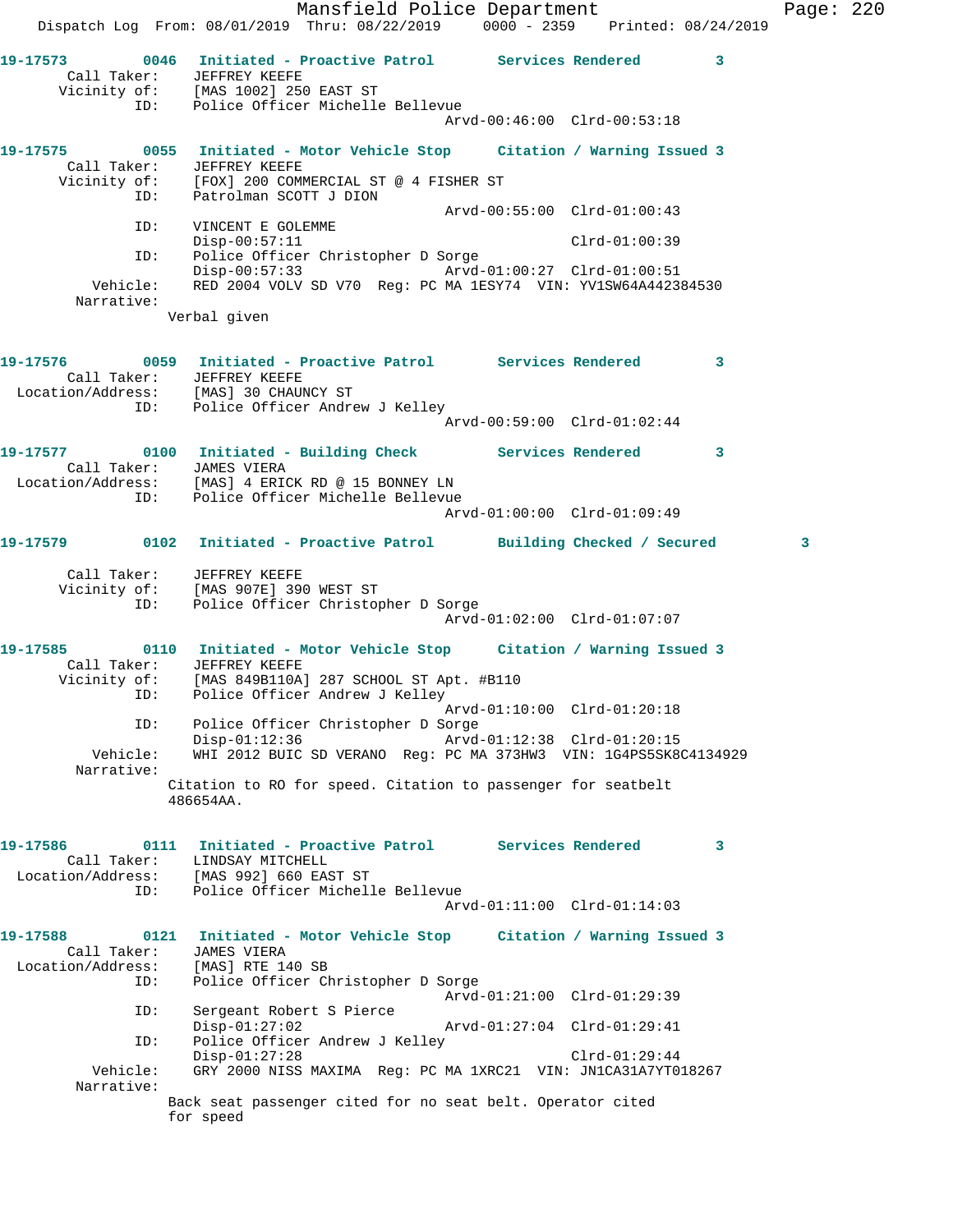Mansfield Police Department Page: 221 Dispatch Log From: 08/01/2019 Thru: 08/22/2019 0000 - 2359 Printed: 08/24/2019 **19-17589 0123 Initiated - Motor Vehicle Stop Citation / Warning Issued 3**  Call Taker: JAMES VIERA Location/Address: [MAS] RTE 140 NB ID: Police Officer Andrew J Kelley Arvd-01:23:00 Clrd-01:27:24 ID: Sergeant Robert S Pierce Disp-01:25:37 Arvd-01:25:40 Clrd-01:26:58 Vehicle: GRN 2010 TOYT LL FJCRUI Reg: PC MA 2ND235 VIN: JTEBU4BF5AK088163 Narrative: Citation issued for red light violation. **19-17590 0142 Initiated - Proactive Patrol Services Rendered 3**  Call Taker: JEFFREY KEEFE Location/Address: [MAS] COPELAND DR ID: Police Officer Andrew J Kelley Arvd-01:42:00 Clrd-01:45:12 **19-17592 0146 Initiated - Building Check Building Checked / Secured 3** Call Taker: JAMES VIERA Location/Address: [MAS 4] 31 HAMPSHIRE ST ID: Police Officer Christopher D Sorge Arvd-01:46:00 Clrd-01:55:19 **19-17593 0146 Initiated - Motor Vehicle Stop Citation / Warning Issued 3**  Call Taker: JEFFREY KEEFE Vicinity of: [MAS] 99 COPELAND DR @ 235 CHAUNCY ST ID: Police Officer Andrew J Kelley Arvd-01:46:00 Clrd-01:52:11 ID: Sergeant Robert S Pierce Disp-01:47:31 Arvd-01:47:34 Clrd-01:52:14 Vehicle: RED 2018 ACUR SD RDX Reg: PC MA 5RP156 VIN: 5J8TB4H3XJL003440 Narrative: Citation issued for failure to use headlights. **19-17595 0234 Initiated - Proactive Patrol Services Rendered 3**  Call Taker: JEFFREY KEEFE Location/Address: [MAS 281A] 1 CROCKER ST ID: Police Officer Christopher D Sorge Arvd-02:34:00 Clrd-02:35:20 ID: Police Officer Andrew J Kelley<br>Disp-02:35:28 A Disp-02:35:28 Arvd-02:35:31 Clrd-02:44:14 **19-17597 0301 Initiated - Proactive Patrol Services Rendered 3**  Call Taker: JEFFREY KEEFE Location/Address: [MAS 834] 261 CHAUNCY ST ID: Sergeant Robert S Pierce Arvd-03:01:00 Clrd-03:12:55 **19-17600 0333 Initiated - Proactive Patrol Building Checked / Secured 3** Call Taker: JEFFREY KEEFE Vicinity of: [MAS 900A] 242 CHAUNCY ST Apt. #1 ID: Police Officer Andrew J Kelley Arvd-03:33:00 Clrd-03:39:19 **19-17603 0536 Initiated - Motor Vehicle Stop Citation / Warning Issued 3**  Call Taker: JEFFREY KEEFE Vicinity of: [MAS] 792 WEST ST ID: Police Officer Christopher D Sorge Arvd-05:36:00 Clrd-05:39:12 Vehicle: GRY 2008 LEXS SD IS250 Reg: PC MA 7FL637 VIN: JTHCK262085021634 Narrative: Citation issued for speed. **19-17604 0541 Initiated - Motor Vehicle Stop Citation / Warning Issued 3** 

 Call Taker: JEFFREY KEEFE Vicinity of: [MAS] 792 WEST ST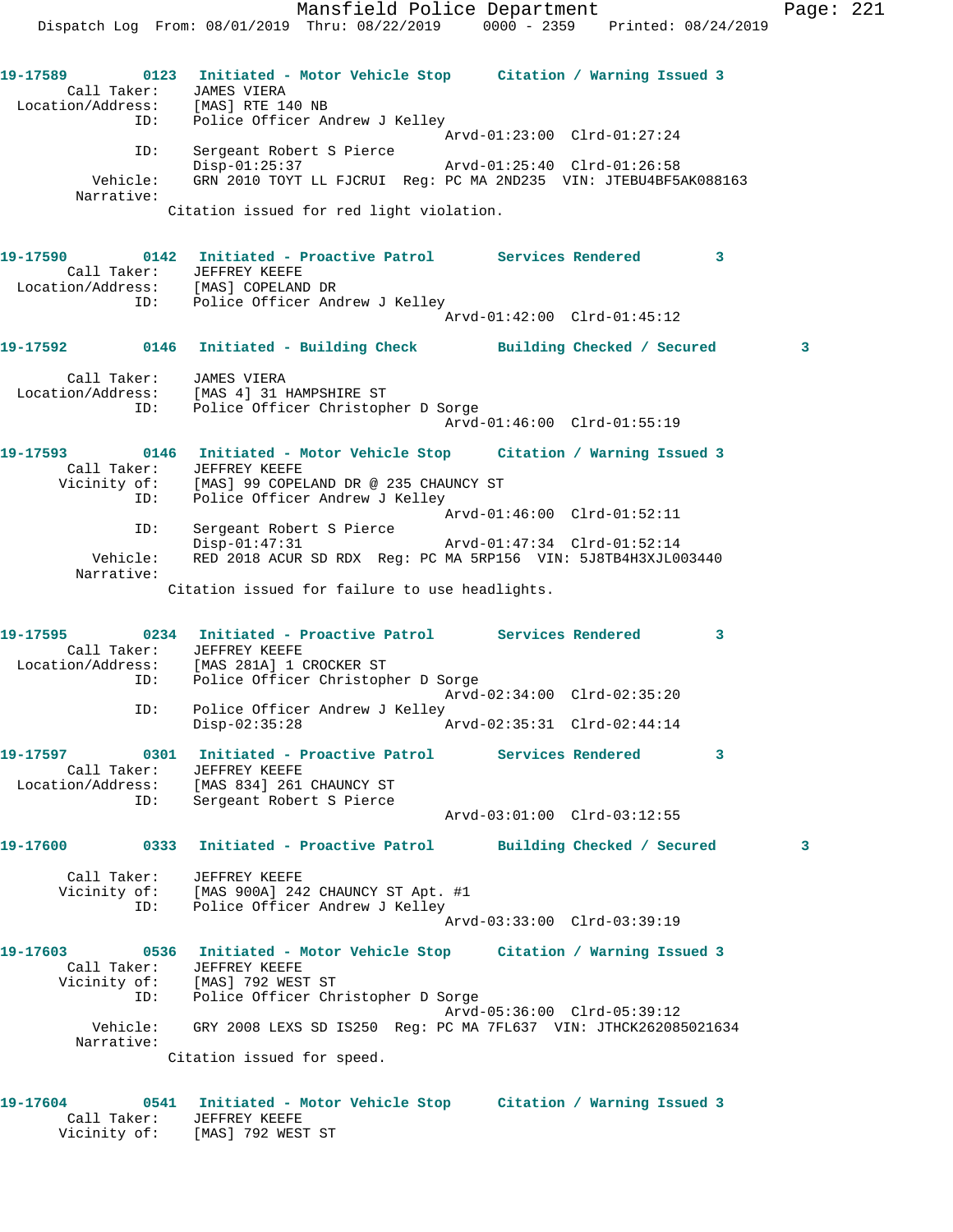Mansfield Police Department Page: 222 Dispatch Log From: 08/01/2019 Thru: 08/22/2019 0000 - 2359 Printed: 08/24/2019 ID: Police Officer Christopher D Sorge Arvd-05:41:00 Clrd-05:45:23 Vehicle: BRO 2006 JEEP UT COMMAN Reg: PC MA 428EB6 VIN: 1J8HG58NX6C305596 Narrative: Citation issued for speed. **19-17605 0558 Initiated - Selective Enforcement/RADAR Services Rendered 3**  Call Taker: JEFFREY KEEFE<br>Vicinity of: [MAS] 99 COPEI [MAS] 99 COPELAND DR @ 235 CHAUNCY ST ID: Police Officer Andrew J Kelley Arvd-05:58:00 Clrd-06:20:20 Narrative: Clear with no violations. 19-17608 0615 Initiated - Traffic Enforcement / Activity **Services Rendered 2**  Call Taker: JEFFREY KEEFE Vicinity of: [MAS] ESSEX ST ID: Police Officer Michelle Bellevue Arvd-06:15:00 Clrd-06:47:46 Narrative: Clear, average speed 28 mph. **19-17615 0904 Initiated - Selective Enforcement/RADAR Citation / Warning Issued 3**  Call Taker: Kieran M Ruth Location/Address: [MAS] 1689 WEST ST @ 16 PLAIN ST ID: Police Officer Nicole M Boldrighini Arvd-09:04:00 Clrd-09:40:25 ID: Police Officer Michael T Fitzgerald Disp-09:17:51 Arvd-09:17:56 Clrd-09:41:23 Vehicle: GRY 2018 CR-V Reg: PC RI YL659 VIN: 7FARW2H52JE072312 Towed: For: Unregistered/Uninsured By: Central Street Garage To: Central Street Garage Released To: KELLY On: 08/21/2019 @ 0840 Vehicle: BLK 2015 NISS ALTIMA Reg: PC MA 3TV294 VIN: 1N4AL3AP9FC252156 Narrative: Traffic enforcement in the area. Narrative: Out with RI/YL659, showing cancelled, cited for speed Central St en route Central St on scene Narrative: Ofc. Fitzgerald transporting a female to the train station SM:28558 Narrative: Out with MA/3TV294 Narrative: em 28563 **19-17624 1018 Initiated - Building Check Building Checked / Secured 3** Call Taker: PATRICK FEENEY Location/Address: [MAS 907E] 390 WEST ST ID: Police Officer Nicole M Boldrighini Arvd-10:18:00 Clrd-10:26:50 **19-17625 1022 Phone - Alarm - Burglar False / Accidental Alarm 1**  Call Taker: Kieran M Ruth Location/Address: [MAS H4512] 265 HOPE ST ID: Police Officer Patrick J Pennie Disp-10:24:33 Arvd-10:25:05 Clrd-10:26:56 ID: Police Officer Gregg S Kennedy<br>Disp-10:24:40 A Disp-10:24:40 Arvd-10:25:11 Clrd-10:27:00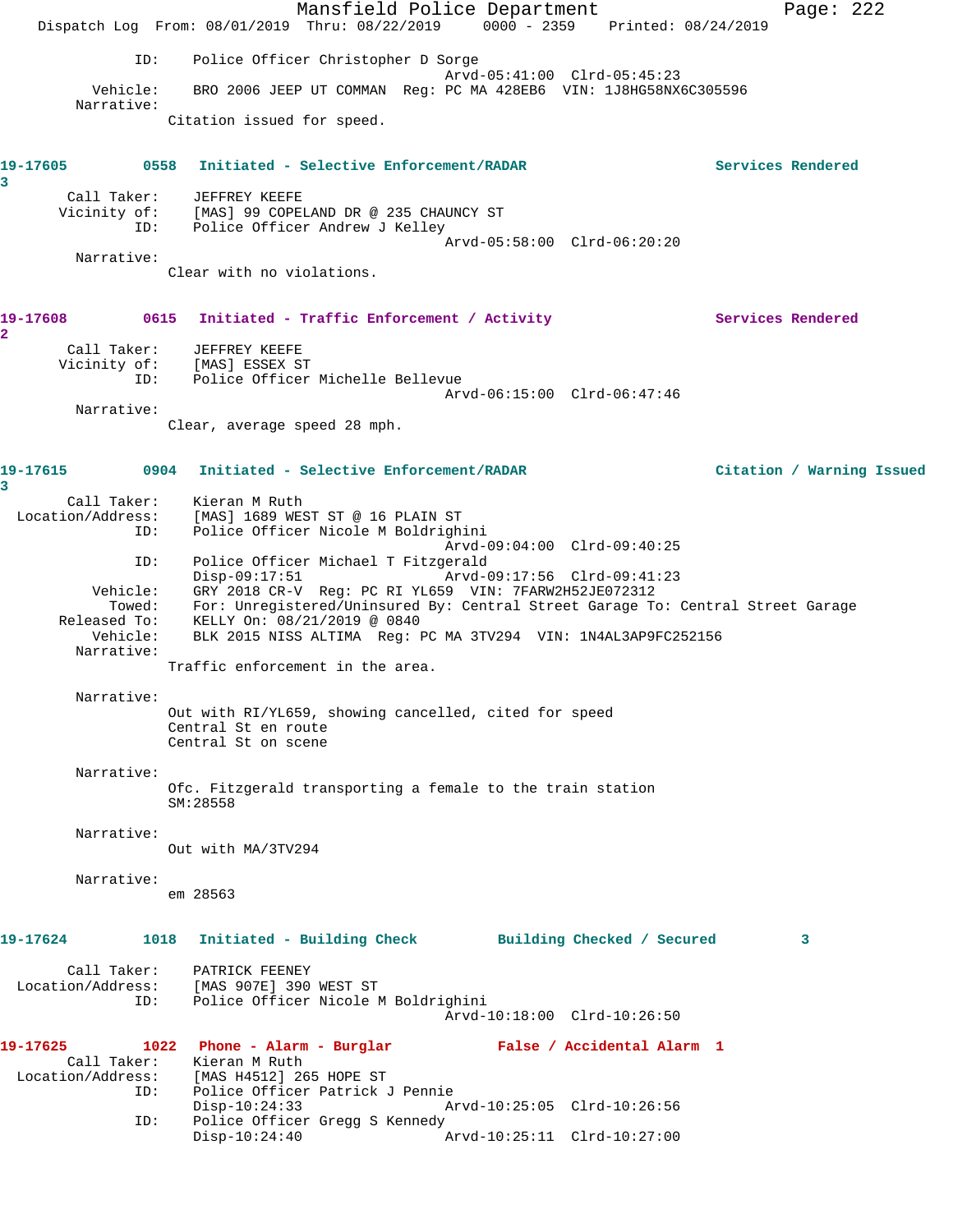Mansfield Police Department Page: 223 Dispatch Log From: 08/01/2019 Thru: 08/22/2019 0000 - 2359 Printed: 08/24/2019 Narrative: Out for the garage door/bathroom windows alarms Narrative: Ofc. Kennedy speaking with the homeowner Narrative: Accidental by homeowner **19-17626 1023 Initiated - Motor Vehicle Stop Citation / Warning Issued 3**  Call Taker: PATRICK FEENEY<br>Vicinity of: [MAS 2] 60 FORI [MAS 2] 60 FORBES BLVD ID: Police Officer Michael T Fitzgerald Arvd-10:23:00 Clrd-10:30:05 ID: Police Officer Nicole M Boldrighini Disp-10:26:58 Arvd-10:27:00 Clrd-10:30:05 Vehicle: WHI 2008 CHEV EXPCUT Reg: CO MA T30101 VIN: 1GBJG31K981144867 Narrative: Out with MA/C T30101 Narrative: Cited for failure to stop,slow and inspect **19-17629 1041 911 - Well Being Check Investigated - Report Taken 3** Call Taker: PATRICK FEENEY Location/Address: Police Officer Patrick J Pennie<br>Disp-10:45:17 A Disp-10:45:17 Arvd-10:51:20 Clrd-11:42:39<br>TD: Police Officer Michael T Fitzgerald Police Officer Michael T Fitzgerald<br>Disp-10:45:27 Arvd-1 Disp-10:45:27 Arvd-10:47:28 Clrd-11:22:42

Disp-10:47:47 Arvd-10:55:04 Clrd-11:42:39

 Refer To Arrest: 19MAS-489-AR Arrest: VERADT, SAMUEL C<br>Address: 16 WALDOR DR MA 16 WALDOR DR MANSFIELD, MA Age: 48 Charges: STRAIGHT WARRANT Refer To Incident: 19MAS-740-OF **19-17640 1139 Initiated - Court Activity Prisoner Monitored/Released 3** Call Taker: MEGHAN MILLS Location/Address: [ATT] 88 N MAIN ST<br>ID: Police Officer Mic Police Officer Michael T Fitzgerald Arvd-11:39:00 Clrd-12:26:21 Narrative: Transporting prisoner to Attleboro District Court

ID: Sergeant Thomas R Connor

Narrative:

| 19-17641          | 1146 Initiated - Motor Vehicle Stop | Citation / Warning Issued 3 |
|-------------------|-------------------------------------|-----------------------------|
| Call Taker:       | Kieran M Ruth                       |                             |
| Location/Address: | [MAS] 28 SCHOOL ST @ 67 CORAL ST    |                             |
| ID:               | Police Officer Nicole M Boldrighini |                             |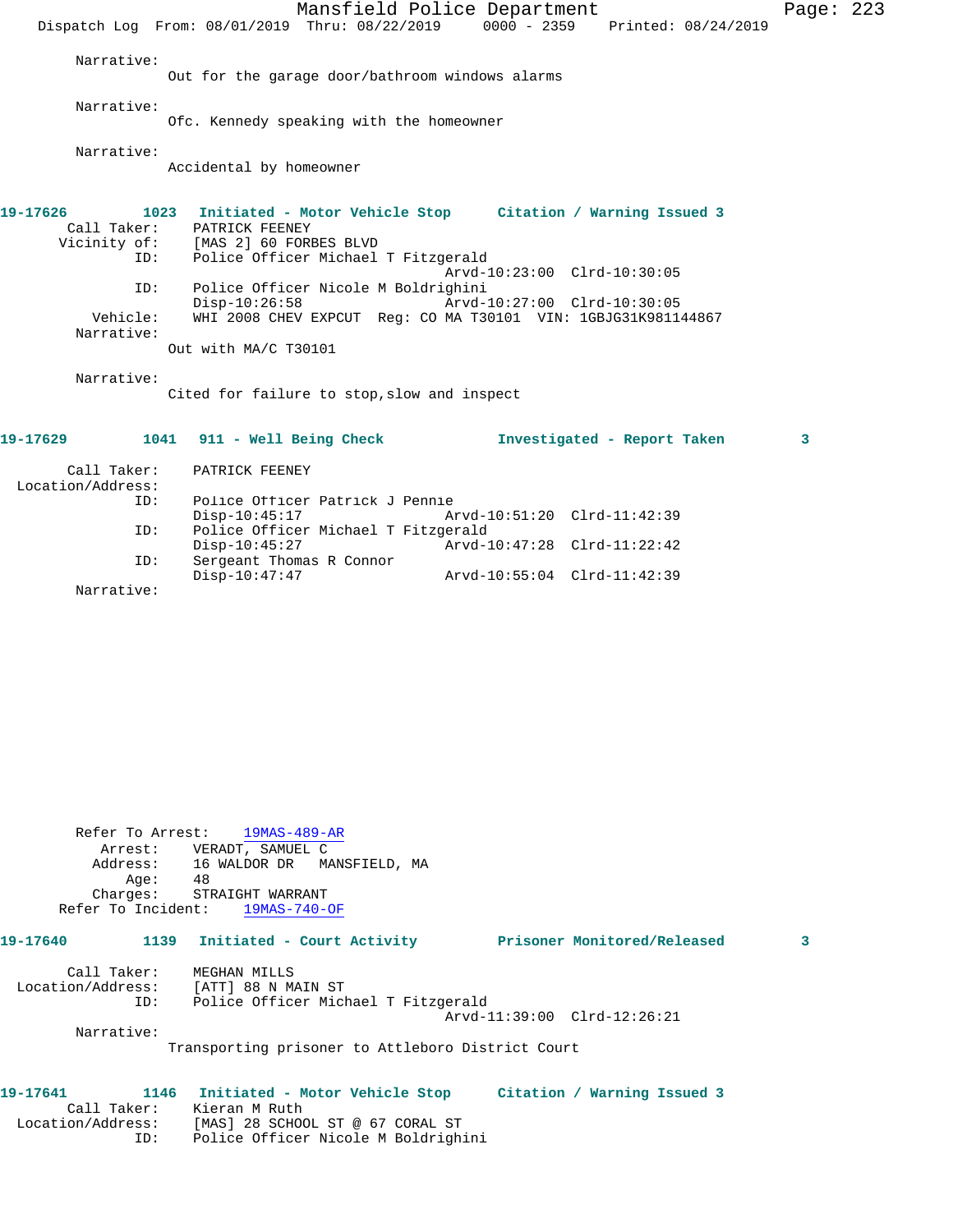Mansfield Police Department Page: 224 Dispatch Log From: 08/01/2019 Thru: 08/22/2019 0000 - 2359 Printed: 08/24/2019 Arvd-11:46:00 Clrd-11:51:52 Vehicle: BRO 1999 CHEV C1500 Reg: PC MA 839PE1 VIN: 3GNEC16R1XG152827 Narrative: Out with MA/839PE1 Narrative: Cited for a stop sign violation **19-17642 1151 Initiated - Motor Vehicle Stop Verbal Warning 3**  Call Taker:<br>Location/Address: [MAS] 255 NORTH MAIN ST @ 8 COTTAGE ST ID: Police Officer Patrick J Pennie Arvd-11:51:00 Clrd-11:54:23 Vehicle: BRO 2000 GMC SIERRA Reg: PAR MA 512V VIN: 1GTEK14V4YZ255270 **19-17643 1236 Initiated - Selective Enforcement/RADAR Citation / Warning Issued 3**  Call Taker: Kieran M Ruth Location/Address: [MAS] RESERVOIR ST ID: Police Officer Nicole M Boldrighini Arvd-12:36:00 Clrd-13:11:15<br>Vehicle: BLU 2018 HYUN ELANTR Req: PC MA 8KA425 VIN: 5NPD84LF9JH2 BLU 2018 HYUN ELANTR Reg: PC MA 8KA425 VIN: 5NPD84LF9JH229752 Narrative: Traffic enforcement in the area. Narrative: Out with MA/8KA425, operator suspended. RO in the vehicle Refer To Summons: 19MAS-490-AR Summons: GANNON, PAUL M Address: 16 RUMFORD RD NORTON, MA Age: 25 Charges: LICENSE SUSPENDED, OP MV WITH SPEEDING RATE OF SPEED EXCEEDING POSTED LIMIT **19-17644 1239 Initiated - Selective Enforcement/RADAR Services Rendered 3**  Call Taker: Kieran M Ruth Location/Address: [MAS] 62 HOPE ST @ 155 CHURCH ST ID: Police Officer Gregg S Kennedy Arvd-12:39:00 Clrd-13:32:21 Narrative: Traffic enforcement in the area. **19-17645 1253 911 - Disturbance / Gathering Gone on Arrival 1**  Call Taker: PATRICK FEENEY<br>Vicinity of: [MAS] 17 ERICK of: [MAS] 17 ERICK RD<br>ID: Police Officer Pat Police Officer Patrick J Pennie Disp-12:54:41 Arvd-13:02:03 Clrd-13:07:16 ID: Police Officer Michael T Fitzgerald Arvd-13:02:48 Clrd-13:07:16 Narrative: Out for a male party reportedly yelling into a vehicle, parties 5'8 middle eastern with black hair. the vehicle has left the area Narrative: M5 reports no male party matching the description given. **19-17646 1304 Initiated - Proactive Patrol Building Checked / Secured 3** Call Taker: Kieran M Ruth Location/Address: [MAS 847] RIVER ST ID: Sergeant Thomas R Connor Arvd-13:04:00 Clrd-13:10:26 Narrative: Checking the area.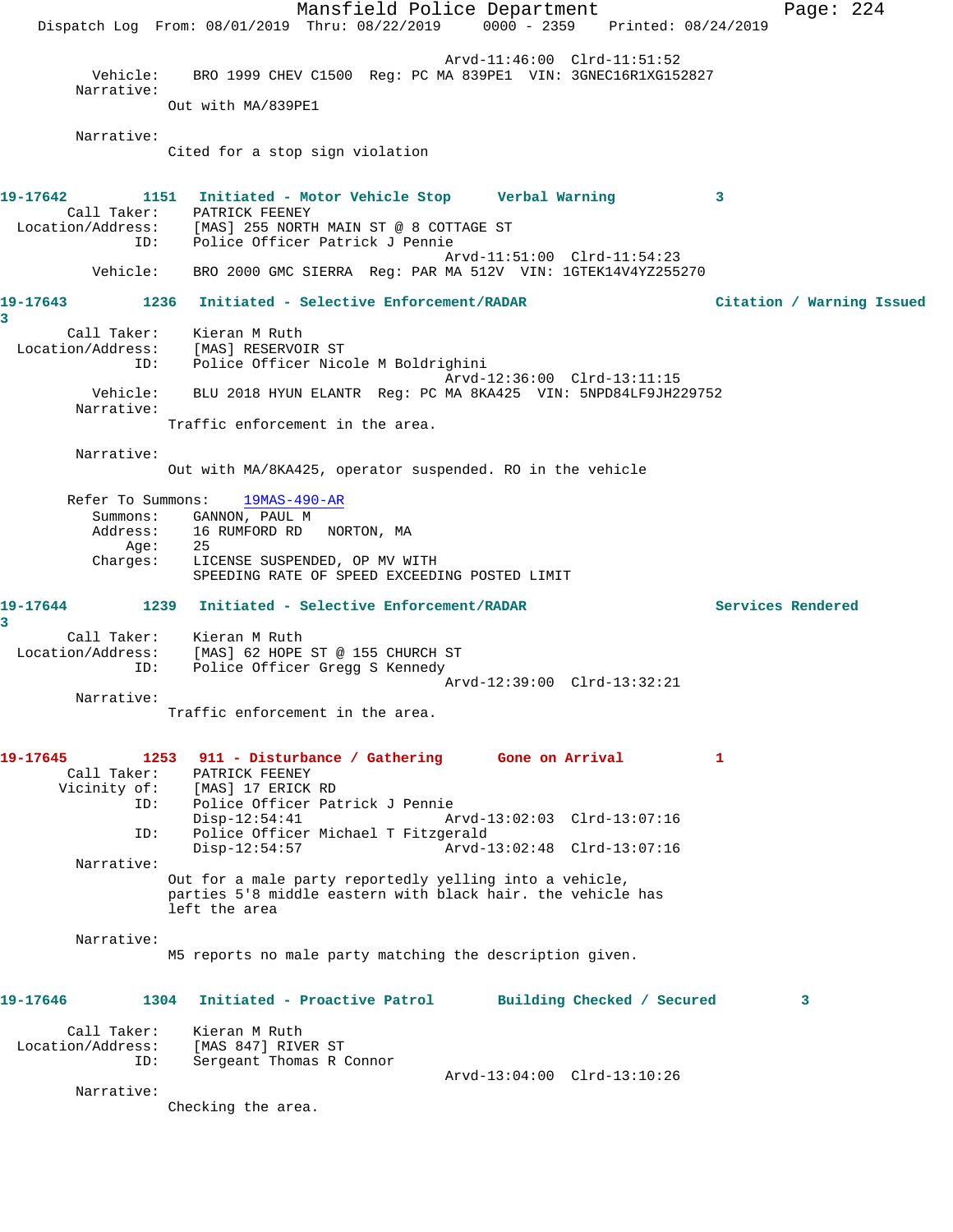|                               | Mansfield Police Department                                                                                                                                                                                                      | Page: 225 |  |
|-------------------------------|----------------------------------------------------------------------------------------------------------------------------------------------------------------------------------------------------------------------------------|-----------|--|
|                               | Dispatch Log From: 08/01/2019 Thru: 08/22/2019 0000 - 2359 Printed: 08/24/2019                                                                                                                                                   |           |  |
| ID:                           | 19-17649 1348 Initiated - Motor Vehicle Stop Citation / Warning Issued 3<br>Call Taker: Kieran M Ruth<br>Location/Address: [MAS 8] 377 CHAUNCY ST<br>Police Officer Michael T Fitzgerald                                         |           |  |
| Vehicle:<br>Narrative:        | Arvd-13:48:00 Clrd-14:02:04<br>BLU 2006 CHEV 4D MALIBU Reg: PC NY FDE3719 VIN: 1G1ZS51F86F285398                                                                                                                                 |           |  |
|                               | Out with NY/FDE3719                                                                                                                                                                                                              |           |  |
| 19-17650 2001                 | 1359 Initiated - Proactive Patrol Building Checked / Secured                                                                                                                                                                     | 3         |  |
| ID:                           | Call Taker: Kieran M Ruth<br>Location/Address: [MAS 840] 280 SCHOOL ST<br>Police Officer Nicole M Boldrighini<br>Arvd-13:59:00 Clrd-14:42:25                                                                                     |           |  |
| Narrative:                    |                                                                                                                                                                                                                                  |           |  |
|                               | Checking the area.                                                                                                                                                                                                               |           |  |
| 19-17652<br>ID:               | 1422 Phone - Motor Veh Acc - No Injury Services Rendered 1<br>Call Taker: Kieran M Ruth<br>Location/Address: [MAS 858] 245 OAKLAND ST<br>Police Officer Patrick J Pennie<br>$Disp-14:26:08$<br>Arvd-14:26:11 Clrd-14:49:12       |           |  |
| ID:<br>Vehicle:<br>Narrative: | Police Officer Michael T Fitzgerald<br>$Disp-14:26:16$<br>Arvd-14:26:25 Clrd-14:49:15<br>Vehicle: WHI 2017 JEEP GRANDC Req: PAS MA VS1425 VIN: 1C4RJFBGXHC654080<br>RED 2011 FORD FOCUS Reg: PC MA 8CH424 VIN: 1FAHP3FN8BW156697 |           |  |
|                               | Out for a 2 vehicle MVA                                                                                                                                                                                                          |           |  |
|                               | Refer To Accident: 19MAS-310-AC                                                                                                                                                                                                  |           |  |
| 19-17655<br>ID:               | 1441 Radio - Well Being Check Service of Court Papers 3<br>Call Taker: Kieran M Ruth<br>Location/Address: [MAS 1] 50 WEST ST<br>TD: Detective Gregory !<br>Detective Gregory S Martell                                           |           |  |
| Narrative:                    | $Disp-14:42:11$<br>Arvd-14:49:17 Clrd-15:59:14                                                                                                                                                                                   |           |  |

Refer To Incident: 19MAS-741-OF

| 19-17656          | 1445     | 911 - Suspicious Acty / Persn / Veh Gone on Arrival                                                                                               |  |
|-------------------|----------|---------------------------------------------------------------------------------------------------------------------------------------------------|--|
| Call Taker:       |          | PATRICK FEENEY                                                                                                                                    |  |
| Location/Address: |          | [MAS 81] 30 CHAUNCY ST                                                                                                                            |  |
|                   | ID:      | Police Officer Gregg S Kennedy                                                                                                                    |  |
|                   |          | $Disp-14:50:58$<br>Arvd-14:54:52 Clrd-15:36:10                                                                                                    |  |
|                   | Vehicle: | BLU 2018 HOND UT CR-V Req: PC MA 8RY124 VIN: 7FARW2H53JE063389                                                                                    |  |
| Narrative:        |          |                                                                                                                                                   |  |
|                   |          | RP reports that a male party attempted to purchase alcohol<br>with a fake ID; left the store and got into a blue Honda<br>CRV, unknown direction. |  |
| Narrative:        |          |                                                                                                                                                   |  |
|                   |          | Described the party in question as a $w/m$ approx 5ft 8in,<br>brown hair in a buzz cut, young looking.                                            |  |

Narrative: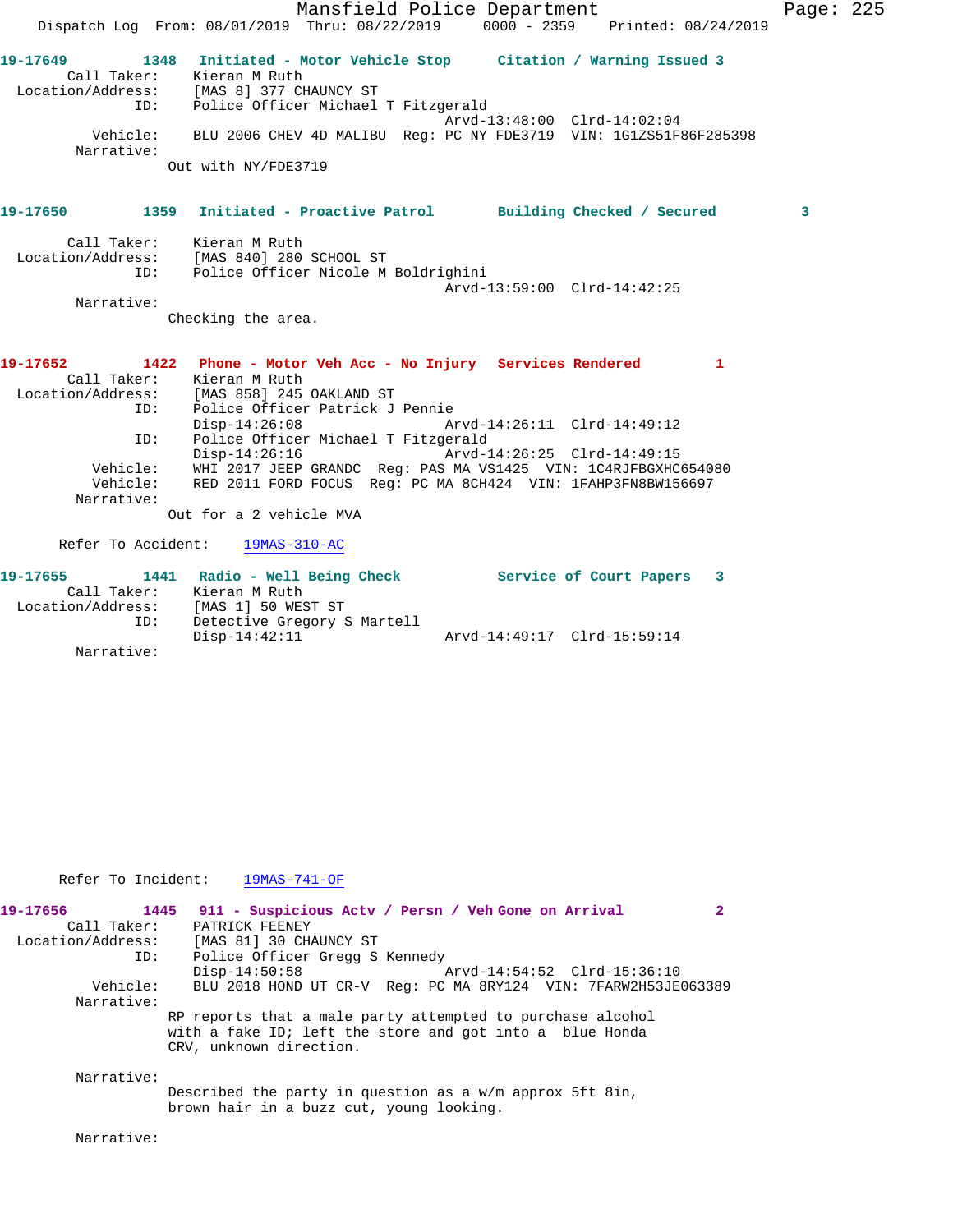Vehicle gone upon arrival

## **19-17659 1541 Initiated - Disabled Motor Vehicle Services Rendered 3**  Call Taker: MEGHAN MILLS Location/Address: [MAS] 800 SOUTH MAIN ST @ 10 RESERVOIR ST ID: Officer Darius Varmahmoodi Arvd-15:41:00 Clrd-15:42<br>Vehicle: 2003 TOYT LL 4RUNNER Reg: PC RI II940 VIN: JTEBT17R3 Vehicle: 2003 TOYT LL 4RUNNER Reg: PC RI II940 VIN: JTEBT17R330021872 Narrative: Disabled motor vehicle on the south bound side, owner is attempting to arrange a tow. Narrative: Vehicle has been pushed off the roadway, waiting on tow. **19-17662 1554 Walk-In - Follow up Investigation Incident Report 3**  Call Taker: Support Staff Katherine Gillis Location/Address: [MAS H80] 17 EVANS CIR ID: Police Officer Christopher D Sorge Disp-16:13:13 Arvd-16:13:19 Clrd-16:44:14 Narrative: RP into the lobby to speak with an officer about threats he is recieving. Narrative: See 19-742-OF for further Refer To Incident: 19MAS-742-OF **19-17671 1739 Phone - Motor Veh Acc - No Injury Accident Report 1**  Call Taker: Kieran M Ruth<br>Vicinity of: [MAS 417] 9 FI [MAS 417] 9 FRANCIS AVE ID: Police Officer Christopher D Sorge Disp-17:40:42 Arvd-17:47:02 Clrd-18:11:36 ID: Police Officer William C Trudell Disp-17:40:46 Arvd-17:47:00 Clrd-18:11:36 Vehicle: RED 2009 HYUN SONATA Reg: PC MA 7GF631 VIN: 5NPEU46F39H492388 Vehicle: BLK 2014 HYUN SONATA Reg: PC MA 6ML191 VIN: 5NPEC4AC2EH898544

 Towed: For: Accident By: Central Street Garage To: Central Street Garage Released To: GREEN On: 08/23/2019 @ 1237 Narrative:

Out for a 2 vehicle MVA with no reported injuries

Narrative:

Central St en route

Refer To Accident: 19MAS-311-AC

**19-17672 1811 Phone - Alarm - Burglar False / Accidental Alarm 1**  Call Taker: Kieran M Ruth<br>Location/Address: [MAS H9922A] 6 ess: [MAS H9922A] 600 WEST ST Apt. #1<br>ID: Police Officer Danielle C Titus Police Officer Danielle C Titus<br>Disp-18:12:14 Am Disp-18:12:14 Arvd-18:13:50 Clrd-18:17:48 ID: Police Officer William C Trudell Disp-18:12:19 Arvd-18:16:23 Clrd-18:17:48<br>Vehicle: BLU 2015 TOYT UT RAV4 Reg: PC MA 3SH253 VIN: 2T3DFREV4FW BLU 2015 TOYT UT RAV4 Reg: PC MA 3SH253 VIN: 2T3DFREV4FW288246 Narrative: Out for the ramp overhead alarm

Narrative:

Building checks hand tight, a TT unit was in the lot for the night and stated the cleaners had just left

**19-17677 1852 Phone - Assist Fire Department Referred to Other Agency 3**  Call Taker: NICHOLAS GOYETTE Location/Address: [MAS 433] 11 BONNEY LN ID: Police Officer Christopher D Sorge Disp-18:54:24 Arvd-18:57:13 Clrd-19:04:23 Narrative: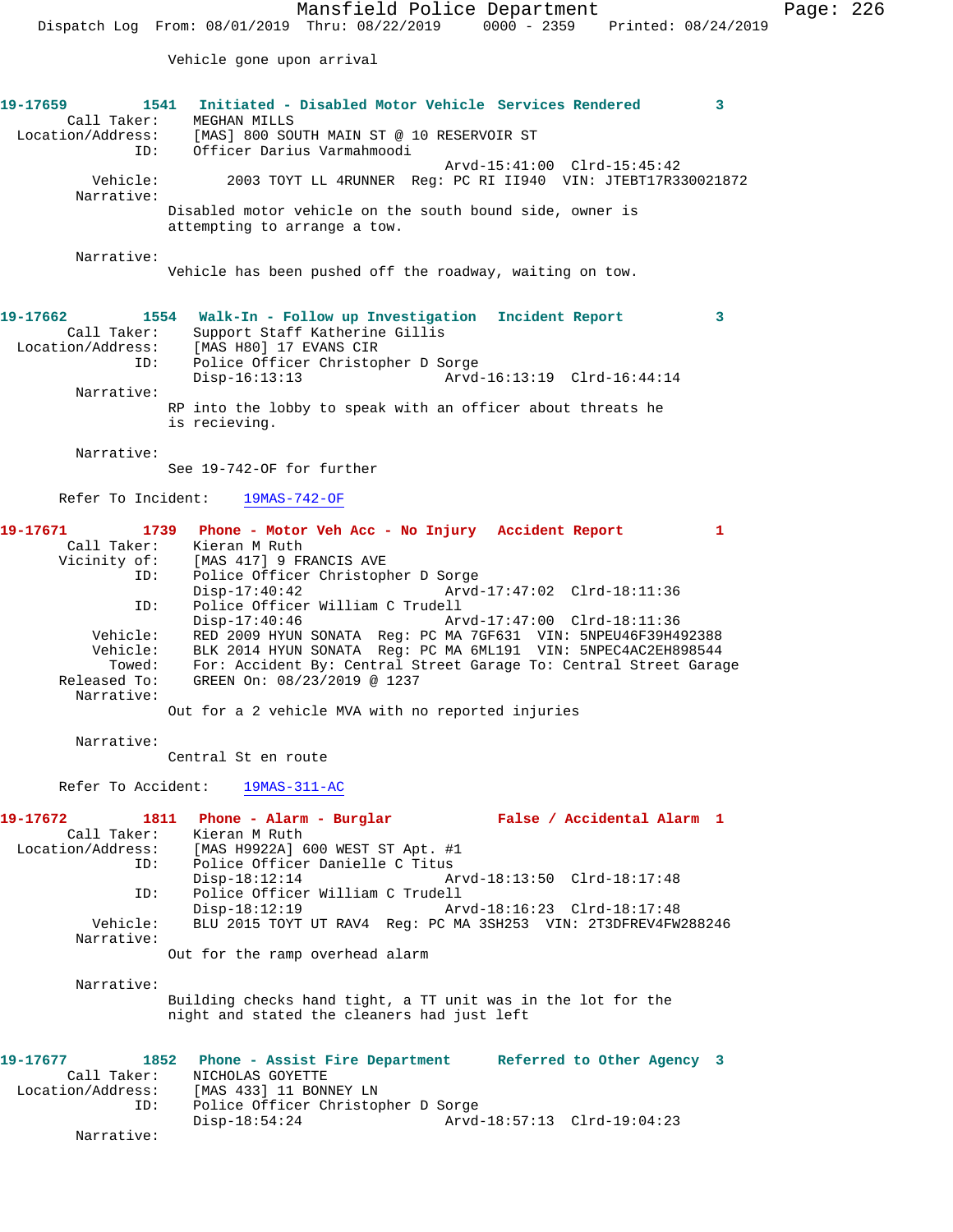|                                                | Dispatch Log From: 08/01/2019 Thru: 08/22/2019 0000 - 2359                                                                                | Mansfield Police Department                                         |                             | Printed: 08/24/2019        |                   | Page: 227 |  |
|------------------------------------------------|-------------------------------------------------------------------------------------------------------------------------------------------|---------------------------------------------------------------------|-----------------------------|----------------------------|-------------------|-----------|--|
|                                                | Out to assist MFD with a 16yom actively seizing.                                                                                          |                                                                     |                             |                            |                   |           |  |
|                                                |                                                                                                                                           |                                                                     |                             |                            |                   |           |  |
| Narrative:                                     | Clear for another medical, MFD to transport the party.                                                                                    |                                                                     |                             |                            |                   |           |  |
| 19-17678<br>Call Taker:<br>ID:                 | 1903 Phone - Assist Fire Department Referred to Other Agency 3<br>NICHOLAS GOYETTE<br>Location/Address: [MAS 417B] 3 FRANCIS AVE Apt. #19 | Police Officer Christopher D Sorge                                  |                             |                            |                   |           |  |
| Narrative:                                     | $Disp-19:05:37$                                                                                                                           |                                                                     | Arvd-19:10:55 Clrd-19:14:33 |                            |                   |           |  |
|                                                | Out to assist MFD with a female party with pain following an<br>mva within -1- hour ago                                                   |                                                                     |                             |                            |                   |           |  |
| Narrative:                                     |                                                                                                                                           |                                                                     |                             |                            |                   |           |  |
|                                                | Clear, MFD transporting                                                                                                                   |                                                                     |                             |                            |                   |           |  |
| 19-17685<br>2                                  | 2024                                                                                                                                      | Initiated - Suspicious Actv / Persn / Veh                           |                             |                            | Services Rendered |           |  |
| Call Taker:                                    | NICHOLAS GOYETTE                                                                                                                          |                                                                     |                             |                            |                   |           |  |
| Location/Address:<br>ID:                       | [MAS 153] 50 WEST ST                                                                                                                      | Police Officer Danielle C Titus                                     |                             |                            |                   |           |  |
| ID:                                            |                                                                                                                                           | Police Officer William C Trudell                                    | Arvd-20:24:00 Clrd-20:36:26 |                            |                   |           |  |
|                                                | $Disp-20:25:17$                                                                                                                           |                                                                     |                             | $Clrd-20:26:08$            |                   |           |  |
| ID:                                            | $Disp-20:26:12$                                                                                                                           | Police Officer Christopher D Sorge                                  | Arvd-20:33:25 Clrd-20:36:29 |                            |                   |           |  |
| ID:                                            | $Disp-20:26:26$                                                                                                                           | Police Officer William C Trudell                                    | Arvd-20:26:28 Clrd-20:36:27 |                            |                   |           |  |
| Narrative:                                     | Ofc. Titus out with a party stating he is having issues and                                                                               |                                                                     |                             |                            |                   |           |  |
|                                                | was not able to enter the 500 East St location                                                                                            |                                                                     |                             |                            |                   |           |  |
| Narrative:                                     | Ofc. Titus reports the involved was attempting to get 209A<br>paperwork, Ofc. Sorge en route                                              |                                                                     |                             |                            |                   |           |  |
| Narrative:                                     | party served 209A in hand.                                                                                                                |                                                                     |                             |                            |                   |           |  |
|                                                | Ofc Titus notes involved was very emotional and distraught<br>during the encounter and has since calmed down and is on his<br>way.        |                                                                     |                             |                            |                   |           |  |
| 19-17687                                       | 2056                                                                                                                                      | Phone - Suspicious Actv / Persn / Veh                               |                             |                            | Spoken To 2       |           |  |
| Call Taker:<br>Location/Address:<br>ID:<br>ID: | NICHOLAS GOYETTE<br>[MAS] 26 WOOD AVE<br>$Disp-20:57:00$                                                                                  | Police Officer Danielle C Titus<br>Police Officer William C Trudell | Arvd-21:03:33 Clrd-21:08:17 |                            |                   |           |  |
| Vehicle:<br>Narrative:                         | Disp-20:57:00                                                                                                                             | BLK 2018 GRAND CHEROKEE Reg: PC RI VM396 VIN: 1C4RJFBG0JC258553     | Arvd-21:02:56 Clrd-21:08:19 |                            |                   |           |  |
|                                                | RP calling to report a mv parked out front for several hours<br>with nobody around                                                        |                                                                     |                             |                            |                   |           |  |
| Narrative:                                     | Clear, mv is parked legally and is a lease. RP advised of<br>the private tow procedure                                                    |                                                                     |                             |                            |                   |           |  |
| 19-17688                                       | 2104                                                                                                                                      | Initiated - Proactive Patrol                                        |                             | Building Checked / Secured |                   | 3         |  |
| Call Taker:<br>Location/Address:<br>ID:        | NICHOLAS GOYETTE<br>[MAS 170] 255 HOPE ST                                                                                                 | Police Officer Christopher D Sorge                                  |                             |                            |                   |           |  |
| Narrative:                                     |                                                                                                                                           |                                                                     | Arvd-21:04:00 Clrd-21:09:18 |                            |                   |           |  |
|                                                |                                                                                                                                           |                                                                     |                             |                            |                   |           |  |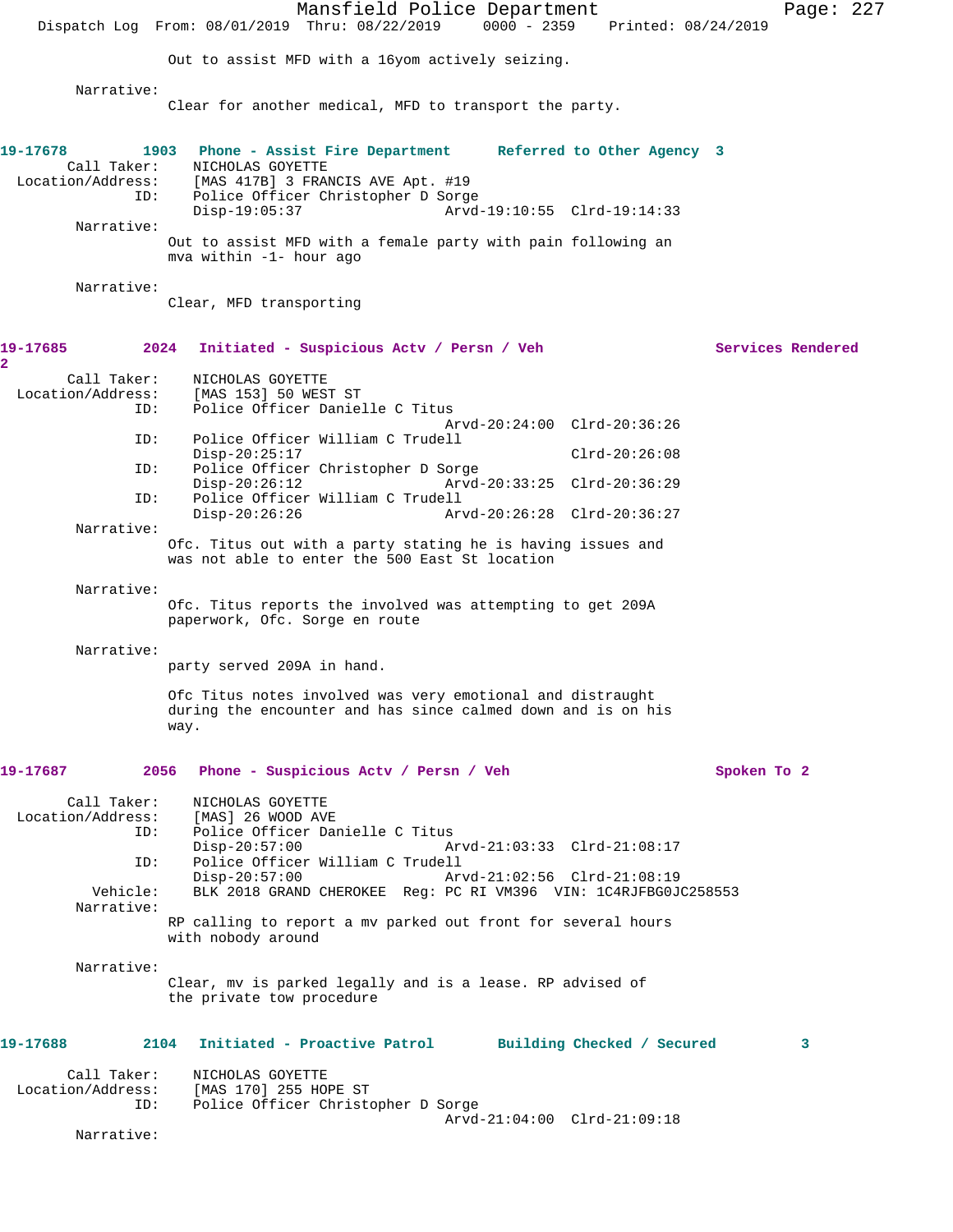Mansfield Police Department Page: 228 Dispatch Log From: 08/01/2019 Thru: 08/22/2019 0000 - 2359 Printed: 08/24/2019 Checking the area. **19-17689 2113 Initiated - Proactive Patrol Building Checked / Secured 3** Call Taker: NICHOLAS GOYETTE Location/Address: [MAS 322] 31 HAMPSHIRE ST ID: Police Officer Danielle C Titus Arvd-21:13:00 Clrd-21:25:13 Narrative: Checking the area. **19-17692 2143 Initiated - Proactive Patrol Building Checked / Secured 3** Call Taker: NICHOLAS GOYETTE Location/Address: [MAS 2] 60 FORBES BLVD ID: Police Officer Danielle C Titus Arvd-21:43:00 Clrd-21:47:33 Narrative: Checking the area. **19-17694 2159 Phone - Alarm - Burglar False / Accidental Alarm 1**  Call Taker: NICHOLAS GOYETTE Location/Address: [MAS H3558] 7 ELMWOOD CT ID: Police Officer Danielle C Titus Disp-22:01:17 Arvd-22:07:24 Clrd-22:23:50<br>ID: Police Officer Christopher D Sorge Police Officer Christopher D Sorge Disp-22:01:21 Clrd-22:01:48 ID: Police Officer William C Trudell Arvd-22:09:19 Clrd-22:23:48 Narrative: zone: multiple burgs hallway motion, basement glass break, perimiter bulkhead door, 24 hour barrier bar, entry exit garage Narrative: Ofc. Titus reports conducting a walk-through Narrative: Clear, walkthrough complete. Interior and exterior check secure **19-17695 2208 Phone - Suspicious Actv / Persn / Veh Unfounded/Unverifed 2**  Call Taker: NICHOLAS GOYETTE<br>.on/Address: [MAS] ELM ST Location/Address: ID: Police Officer Christopher D Sorge Disp-22:10:15 Arvd-22:15:48 Clrd-22:16:41 ID: Police Officer Jay J Sparrow Disp-22:10:15 Arvd-22:11:40 Clrd-22:16:43 Narrative: RP reports a juvenile wearing dark pants, a tee shirt with suspenders was dropped off by a dark colored Sedan at K&D auto. Party walked into K&D Auto and mv continued on. No further description given. Narrative: Ofc. Sparrow reports nobody in the area of K&D, will check the rest of the area Narrative: Ofc. Sparrow repots Ofc. Sorge clearing, School st area clear, will check down West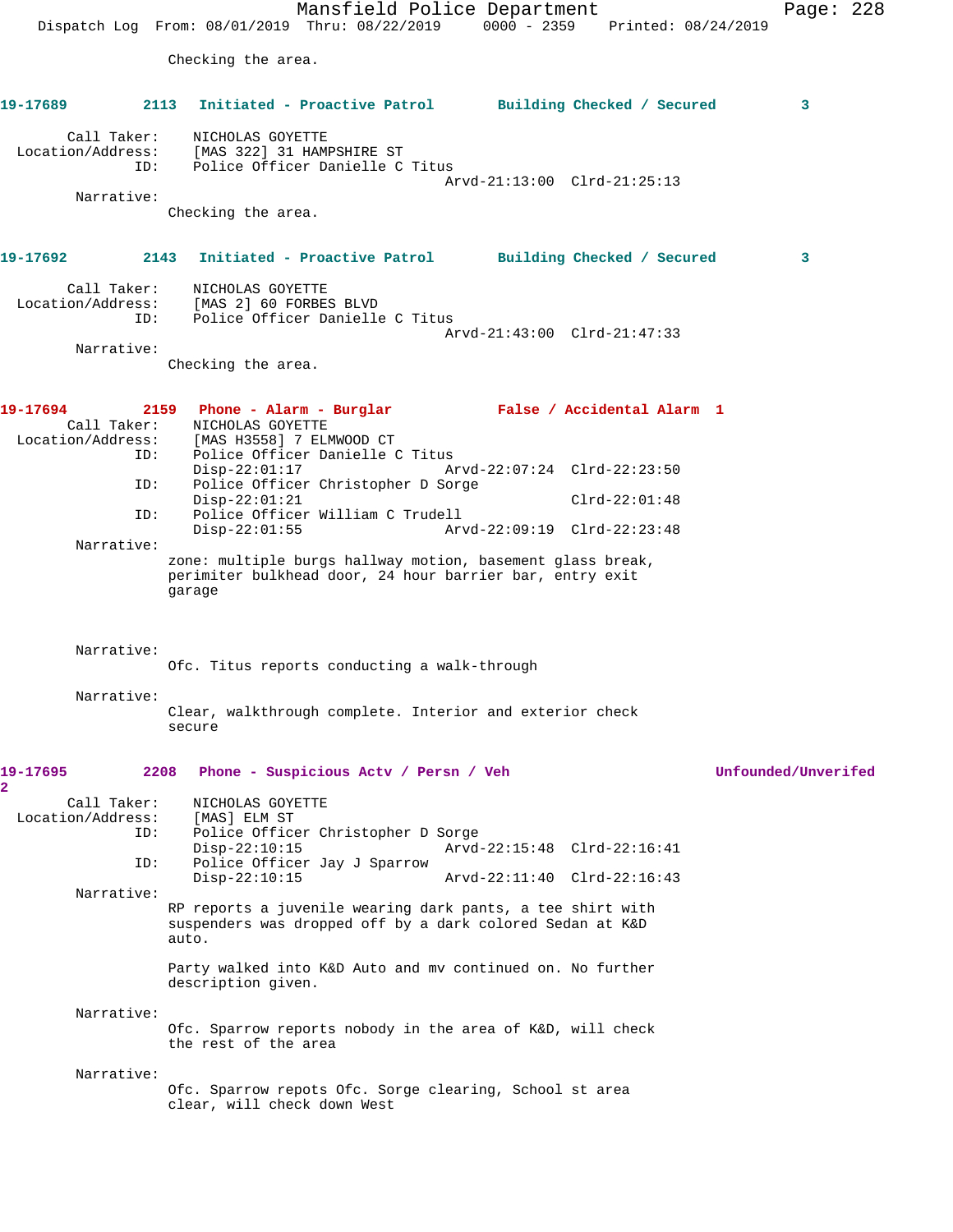Mansfield Police Department Page: 229 Dispatch Log From: 08/01/2019 Thru: 08/22/2019 0000 - 2359 Printed: 08/24/2019 **19-17696 2228 Initiated - Proactive Patrol Building Checked / Secured 3** Call Taker: NICHOLAS GOYETTE Location/Address: [MAS 840] 280 SCHOOL ST ID: Police Officer Danielle C Titus Arvd-22:28:00 Clrd-22:41:14 Narrative: Checking the area. **19-17697 2230 Phone - Alarm - Burglar False / Accidental Alarm 1**  Call Taker: DAVID SULLIVAN Location/Address: [MAS H5802] 18 MAYFLOWER DR ID: Police Officer William C Trudell Disp-22:33:15 Arvd-22:38:14 Clrd-22:41:35 ID: Police Officer Christopher D Sorge Disp-22:33:19 Arvd-22:35:58 Clrd-22:41:33 Vehicle: GRY 2010 SUBA OUTBAC Reg: PC MA 4WM127 VIN: 4S4BRBKC2A3373487 Narrative: tamper alarm - unk where on site. Narrative: Clear, interior lights are on but home checks handtight **19-17698 2238 Phone - Suspicious Actv / Persn / Veh Unfounded/Unverifed 2**  Call Taker: DAVID SULLIVAN<br>Location/Address: [MAS H2149] 31 [MAS H2149] 31 MARSHALL AVE ID: Police Officer William C Trudell Disp-23:23:50 Arvd-23:28:20 Clrd-23:32:00 Narrative: resident reporting unusual "noise" from outside their home. Can not determine if its an animal or something else. Narrative: Delayed response due to multiple calls and unavailable units Narrative: Clear, nothing showing **19-17699 2243 Initiated - Motor Vehicle Stop Arrest(s) Made 3**  Call Taker: NICHOLAS GOYETTE Location/Address: [MAS] 52 STEARNS AVE @ 11 BONNEY LN ID: Police Officer Christopher D Sorge Arvd-22:43:00 Clrd-08/21/2019 @ 00:21:48 ID: Police Officer William C Trudell Disp-22:50:19 Arvd-22:50:21 Clrd-23:04:03 Vehicle: BLU 2002 CHEV SILVER Reg: PC MA 7YJ112 VIN: 2GCEK19T221350675 Towed: For: Unlicensed Operation By: Central Street Garage To: Central Street Garage Narrative: Out with MA 7YJ112 showing REVO. RO OLN is SUS Narrative: M10 reporting RO under arrest for operating under a suspended license. Central St en route Narrative: Central St on site Narrative: Central St has the mv, en route to the station Refer To Arrest: 19MAS-491-AR Arrest: PORTUGAL, ANGELO<br>Address: 21 ERICK RD Apt. 21 ERICK RD Apt. #15 MANSFIELD, MA Age: 46 Charges: LICENSE SUSPENDED, OP MV WITH REGISTRATION SUSPENDED, OP MV WITH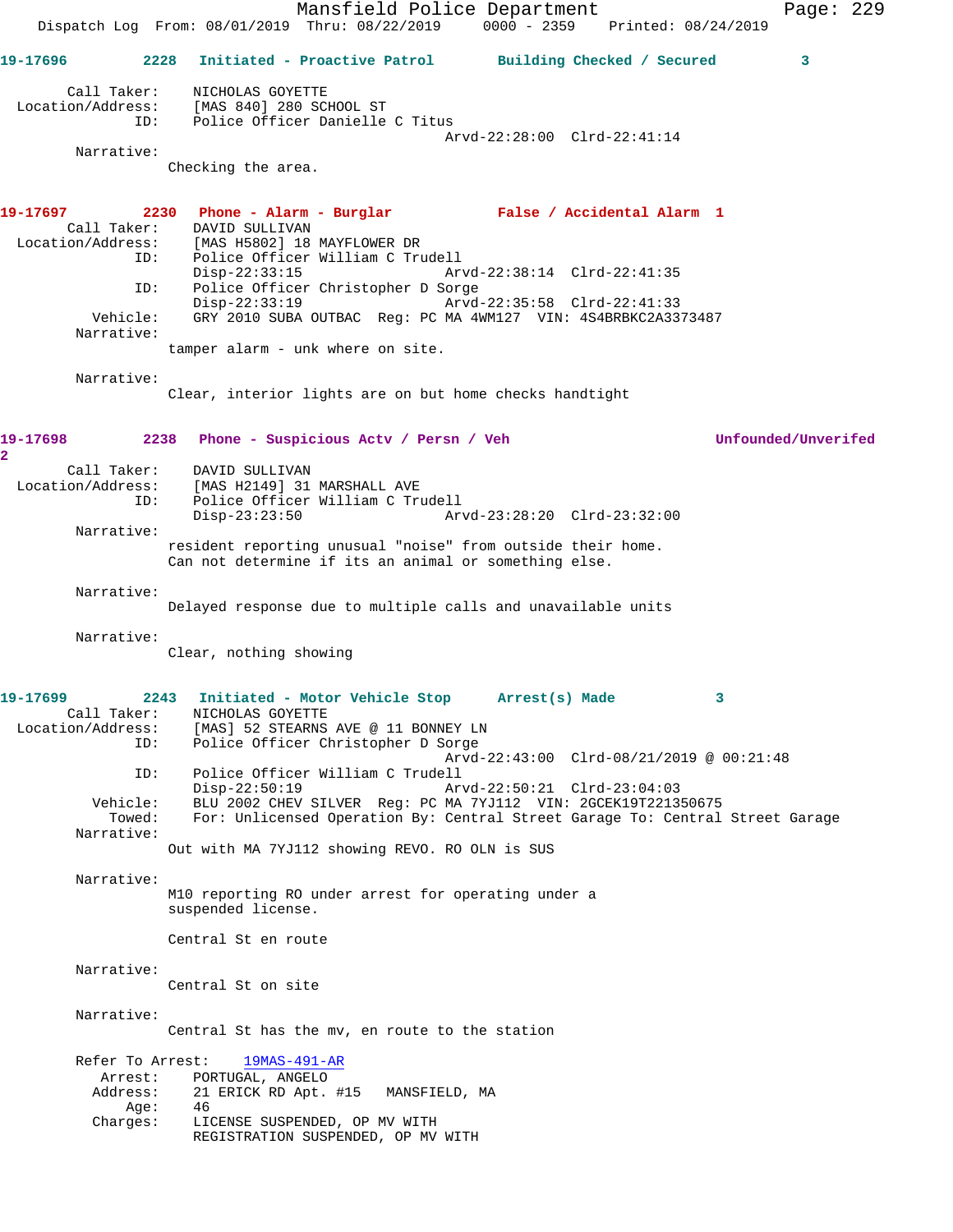| 19-17702                           | 2301 Phone - Suspicious Acty / Persn / Veh                                                                                                                                      | Unfounded/Unverifed |
|------------------------------------|---------------------------------------------------------------------------------------------------------------------------------------------------------------------------------|---------------------|
| $\overline{2}$<br>Call Taker:      | NICHOLAS GOYETTE                                                                                                                                                                |                     |
| Location/Address:<br>ID:           | [MAS] 2 WAYSIDE DR.<br>Police Officer Jay J Sparrow                                                                                                                             |                     |
|                                    | $Disp-23:04:08$<br>Arvd-23:09:51 Clrd-23:21:51                                                                                                                                  |                     |
| ID:                                | Police Officer William C Trudell<br>$Disp-23:04:24$<br>Arvd-23:11:06 Clrd-23:21:52                                                                                              |                     |
| ID:                                | Police Officer Danielle C Titus                                                                                                                                                 |                     |
| Vehicle:<br>Narrative:             | $Disp-23:04:30$<br>Arvd-23:10:32 Clrd-23:21:33<br>GRY 2011 TOYT CAMRY Req: PC MA 41XC44 VIN: 4T1BF3EK1BU218720                                                                  |                     |
|                                    | Alarm company reporting a subscriber is remotely viewing<br>security cameras and reports a w/m party with a tablet<br>wearing a cap and jacket is walking outside of his house. |                     |
| Narrative:                         |                                                                                                                                                                                 |                     |
|                                    | Ofc. Titus reports officers checking the area further. Home<br>checks handtight and nobody was around outside.                                                                  |                     |
| Narrative:                         |                                                                                                                                                                                 |                     |
|                                    | Ofc. Titus speaking with a male party at 71 Old Farm                                                                                                                            |                     |
| Narrative:                         | Clear, spoke to a nearby resident who states not seeing<br>anybody matching the description.                                                                                    |                     |
|                                    |                                                                                                                                                                                 |                     |
| 19-17703<br>Call Taker:            | 2320<br>911 - 911 Hang-ups & Verifications Services Rendered<br>DAVID SULLIVAN                                                                                                  | $\mathbf{2}$        |
| Location/Address:                  | [MAS] 649 ELM ST @ 6 MCKENZI LN                                                                                                                                                 |                     |
| ID:                                | Police Officer Danielle C Titus<br>$Disp-23:22:51$<br>Arvd-23:25:12 Clrd-23:27:34                                                                                               |                     |
| Vehicle:<br>Vehicle:<br>Narrative: | BLK 2014 HOND UT PILOT Req: PC MA 4RCM60 VIN: 5FNYF4H71EB036332<br>GRY 2007 TOYT CAMRY Reg: PC MA 7792WY VIN: 4T1BK46KX7U518036                                                 |                     |
|                                    | Received 911 hang up from<br>On call back spoke to Alvarro stated was driving and<br>accidentally called 911 from cel phone.                                                    |                     |
| Narrative:                         |                                                                                                                                                                                 |                     |
|                                    | Checking on a mv by School/Elm bridge                                                                                                                                           |                     |
| Narrative:                         |                                                                                                                                                                                 |                     |
|                                    | Involved vehicles are awaiting AAA for flat tires.                                                                                                                              |                     |
|                                    | No other emergencies found in the area                                                                                                                                          |                     |
| 19-17704                           | 2330 Phone - Assist Fire Department Referred to Other Agency 3<br>Call Taker: NICHOLAS GOYETTE                                                                                  |                     |
|                                    | Location/Address: [MAS H6677] 1494 WEST ST                                                                                                                                      |                     |
| ID:                                | Police Officer Danielle C Titus<br>$Disp-23:34:33$<br>Arvd-23:40:06 Clrd-23:50:43                                                                                               |                     |
| Narrative:                         |                                                                                                                                                                                 |                     |
|                                    | M13 responding to assist with medical.                                                                                                                                          |                     |
| Narrative:                         | Clear, MFD to transport                                                                                                                                                         |                     |
|                                    |                                                                                                                                                                                 |                     |
|                                    |                                                                                                                                                                                 |                     |
| For Date: $08/21/2019$ - Wednesday |                                                                                                                                                                                 |                     |

| 19-17715          | 0042        | Initiated - Proactive Patrol   |                             | Building Checked / Secured |  |
|-------------------|-------------|--------------------------------|-----------------------------|----------------------------|--|
|                   | Call Taker: | NICHOLAS GOYETTE               |                             |                            |  |
| Location/Address: |             | [MAS 1015] 30 CHAUNCY ST       |                             |                            |  |
|                   | ID:         | Police Officer Andrew J Kelley |                             |                            |  |
|                   |             |                                | Arvd-00:42:00 Clrd-00:51:00 |                            |  |

Narrative: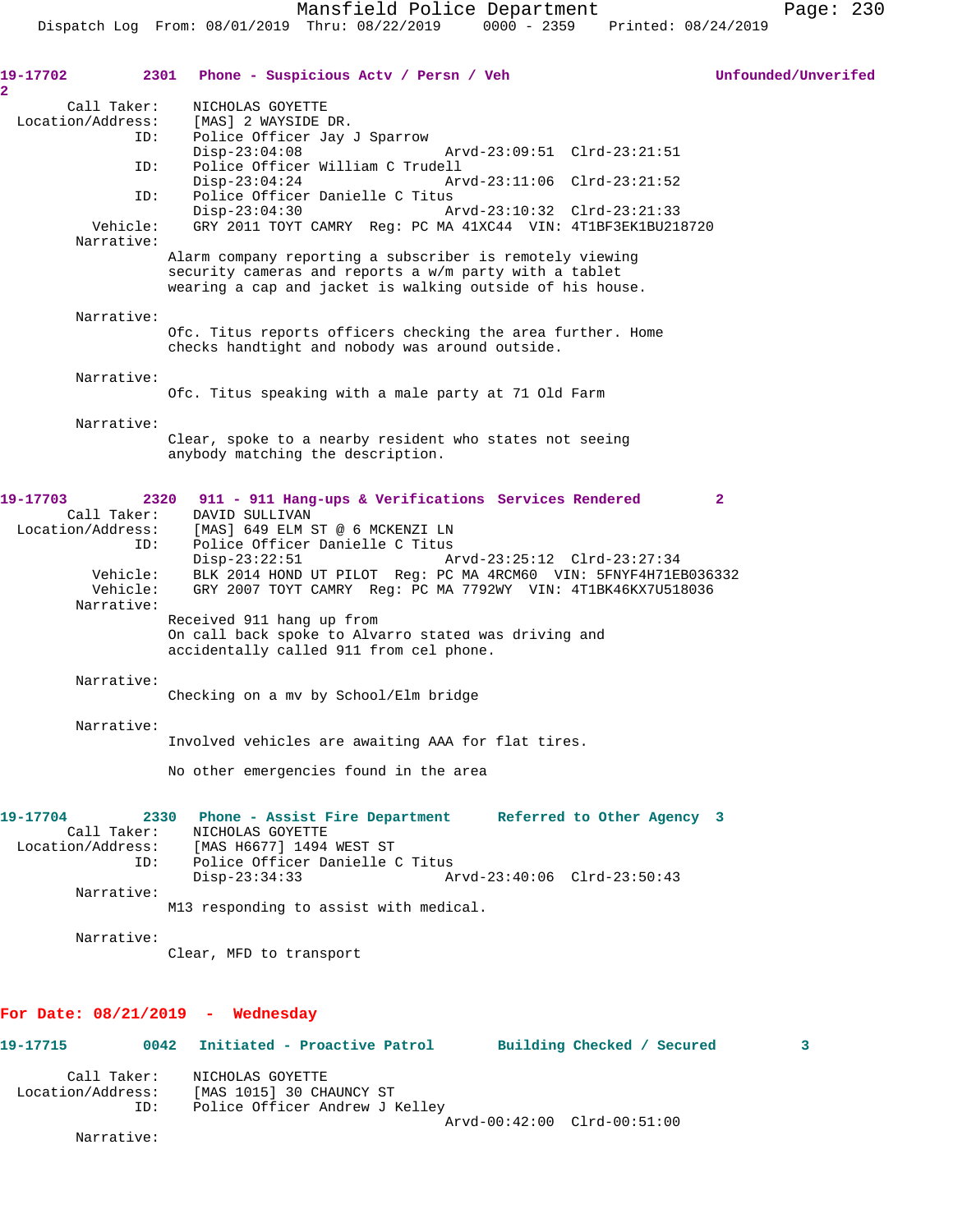Mansfield Police Department Page: 231 Dispatch Log From: 08/01/2019 Thru: 08/22/2019 0000 - 2359 Printed: 08/24/2019 Checking the area. **19-17718 0051 Initiated - Proactive Patrol Building Checked / Secured 3** Call Taker: NICHOLAS GOYETTE Location/Address: [MAS 2] 60 FORBES BLVD ID: Police Officer Andrew J Kelley Arvd-00:51:00 Clrd-00:55:34 Narrative: Checking the area of the hotels **19-17720 0055 Initiated - Proactive Patrol Building Checked / Secured 3** Call Taker: NICHOLAS GOYETTE Location/Address: [MAS 840] 280 SCHOOL ST ID: Police Officer Meghan Birnie Arvd-00:55:00 Clrd-01:06:58 Narrative: Checking the area. **19-17725 0112 Initiated - Motor Vehicle Stop Arrest(s) Made 3**  Call Taker: NICHOLAS GOYETTE Location/Address: [MAS 1015] 30 CHAUNCY ST ID: Police Officer Andrew J Kelley Arvd-01:12:00 Clrd-02:00:55 ID: Police Officer Meghan Birnie Disp-01:12:52 Arvd-01:12:54 Clrd-02:00:57 Vehicle: BLK 2010 TOYT RAV4UT Reg: PC MA 3LE763 VIN: JTMBF4DV6AD026679 Narrative: Out with MA 3LE763. Operator states he has a permit. Central St en route, operator to be cited for unlicensed operation. Narrative: Owner of the mv pulled up to take possession Narrative: Units clear, owner has possession of the mv. Operator cited. See AR report for further. Refer To Summons: 19MAS-492-AR Summons: JEANLAURENT, JONATHAN Address: 32 COLONEL BELL DR BROCKTON, MA Age:<br>Charges: UNLICENSED OPERATION OF MV LIGHTS VIOLATION, MV **19-17732 0205 Initiated - Proactive Patrol Building Checked / Secured 3** Call Taker: NICHOLAS GOYETTE Location/Address: [MAS 992] 660 EAST ST ID: Police Officer Christopher D Sorge Arvd-02:05:00 Clrd-02:08:49 Narrative: Checking the area. **19-17733 0214 Initiated - Motor Vehicle Stop Verbal Warning 3**  Call Taker: NICHOLAS GOYETTE Location/Address: [MAS] 86 EASTMAN ST @ 2 STURBRIDGE DR ID: Police Officer Christopher D Sorge Arvd-02:14:00 Clrd-02:16:14 Vehicle: WHI 2008 PONT G6 Reg: PC MA 434YE4 VIN: 1G2ZF57B784290157 Narrative: Out with MA 434YE4 Narrative:

Clear, verbal for speed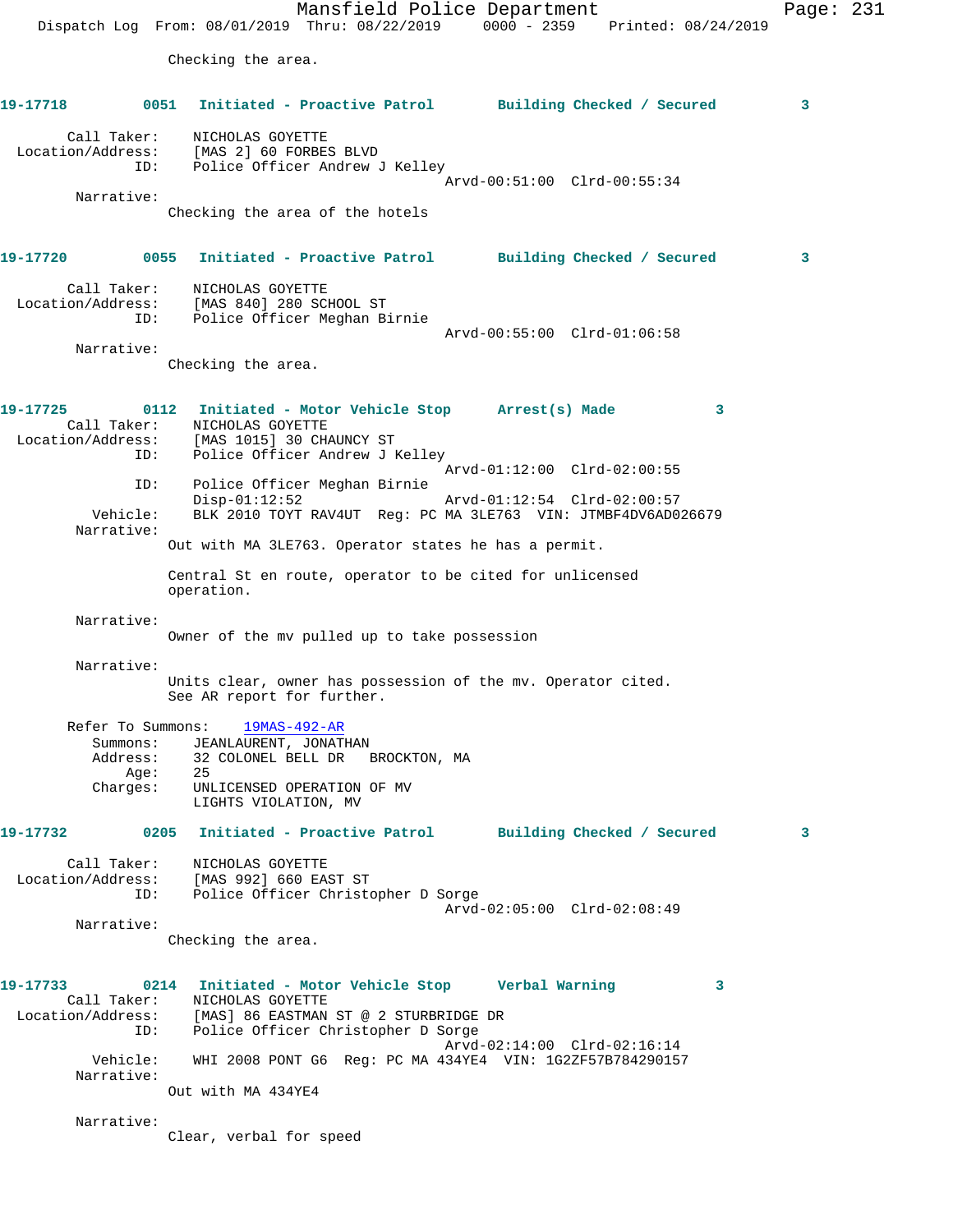| 19-17734    |      | 0218 Initiated - Proactive Patrol Building Checked / Secured                                                                          |                             | 3            |
|-------------|------|---------------------------------------------------------------------------------------------------------------------------------------|-----------------------------|--------------|
| Call Taker: |      | NICHOLAS GOYETTE<br>Location/Address: [MAS 907E] 390 WEST ST<br>ID: Police Officer Meghan Birnie                                      | Arvd-02:18:00 Clrd-02:27:11 |              |
| Narrative:  |      | Checking the area.                                                                                                                    |                             |              |
|             |      | 19-17735 0220 Initiated - Proactive Patrol Building Checked / Secured                                                                 |                             | $\mathbf{3}$ |
|             |      | Call Taker: NICHOLAS GOYETTE<br>Location/Address: [MAS 834] 261 CHAUNCY ST<br>ID: Sergeant Robert S Pierce                            | Arvd-02:20:00 Clrd-02:39:23 |              |
| Narrative:  |      | Checking the area.                                                                                                                    |                             |              |
|             |      | 19-17736 0222 Initiated - Proactive Patrol Building Checked / Secured                                                                 |                             | 3            |
| Call Taker: |      | NICHOLAS GOYETTE<br>Location/Address: [MAS 253] 330 PRATT ST Apt. #A<br>ID: Police Officer Christopher D Sorge                        |                             |              |
| Narrative:  |      | Checking the area.                                                                                                                    | Arvd-02:22:00 Clrd-02:22:46 |              |
|             |      | 19-17737 		 0222 Initiated - Proactive Patrol 		 Building Checked / Secured                                                           |                             | 3            |
|             | ID:  | Call Taker: NICHOLAS GOYETTE<br>Location/Address: [MAS] 500 EAST ST<br>Police Officer Christopher D Sorge                             |                             |              |
| Narrative:  |      | Checking the area.                                                                                                                    | Arvd-02:22:00 Clrd-02:28:20 |              |
| 19-17739    |      | 0243 Initiated - Proactive Patrol Building Checked / Secured                                                                          |                             | 3            |
| Call Taker: |      | NICHOLAS GOYETTE<br>Location/Address: [MAS 834] 261 CHAUNCY ST<br>ID: Police Officer Christophe<br>Police Officer Christopher D Sorge |                             |              |
| Narrative:  |      | Checking the area.                                                                                                                    | Arvd-02:43:00 Clrd-03:00:44 |              |
| 19-17740    | 0300 | Initiated - Proactive Patrol Building Checked / Secured                                                                               |                             | 3            |
| Call Taker: |      | NICHOLAS GOYETTE<br>Location/Address: [MAS 1014] COPELAND DR<br>ID: Police Officer Andrew J Kelley                                    | Arvd-03:00:00 Clrd-03:09:43 |              |
| Narrative:  |      | Checking the area.                                                                                                                    |                             |              |
| 19-17741    |      | 0308 Initiated - Proactive Patrol Building Checked / Secured                                                                          |                             | 3            |
| Call Taker: | ID:  | NICHOLAS GOYETTE<br>Location/Address: [MAS 8] 377 CHAUNCY ST<br>Police Officer Meghan Birnie                                          |                             |              |
| Narrative:  |      | Checking the area.                                                                                                                    | Arvd-03:08:00 Clrd-03:12:32 |              |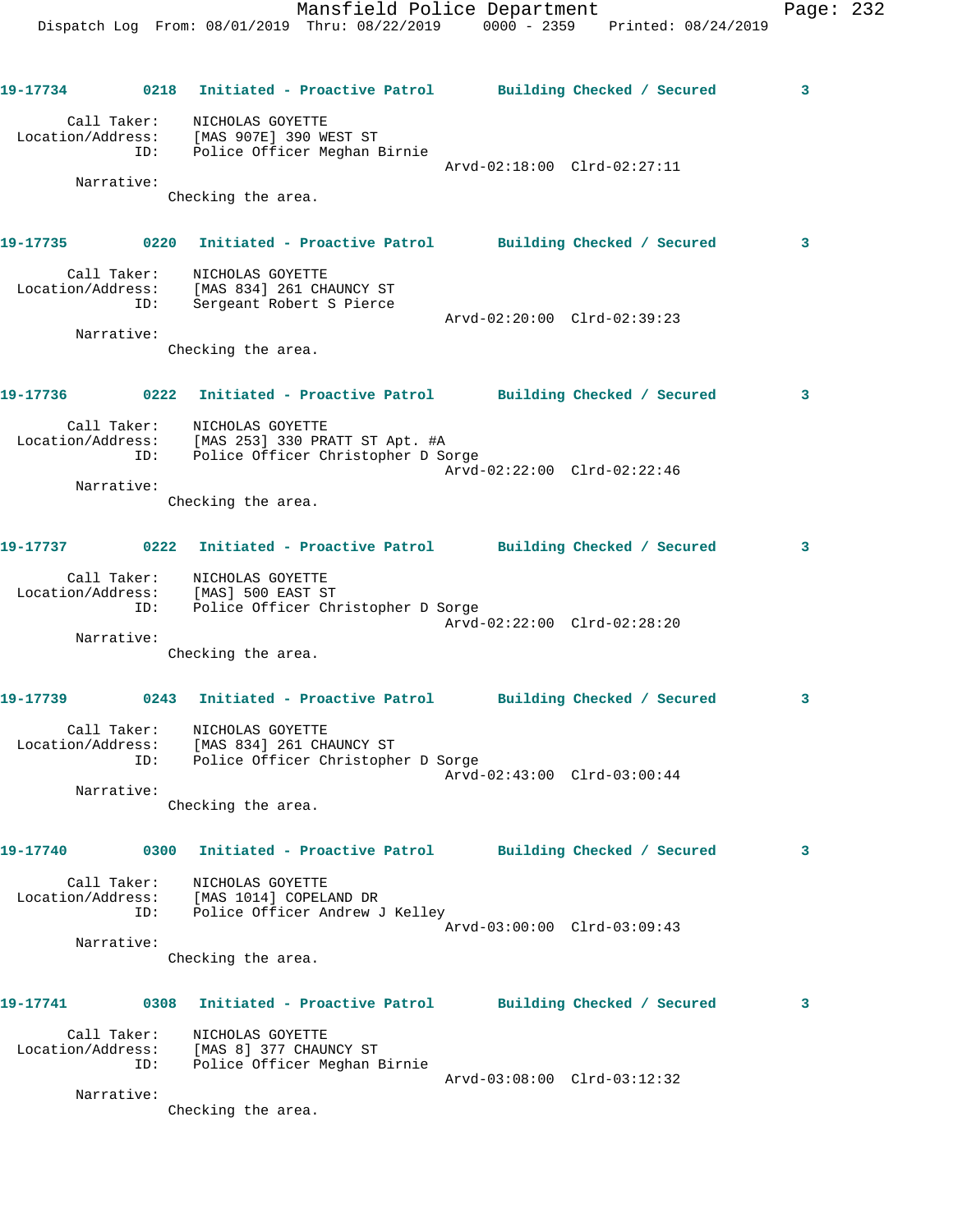Mansfield Police Department Page: 233 Dispatch Log From: 08/01/2019 Thru: 08/22/2019 0000 - 2359 Printed: 08/24/2019 **19-17742 0443 Phone - Alarm - Burglar False / Accidental Alarm 1**  Call Taker: DAVID SULLIVAN Location/Address: [MAS 907D] 390 WEST ST Apt. #D ID: Police Officer Meghan Birnie Disp-04:46:01 Arvd-04:47:50 Clrd-04:50:21 ID: Police Officer Andrew J Kelley<br>Disp-04:46:04 A Disp-04:46:04 Arvd-04:48:01 Clrd-04:50:23 Narrative: Multiple ZOnes Front Door Lobby Motion May be cleaners on site - no code. Narrative: Clear, checks handtight **19-17747 0639 Initiated - Selective Enforcement/RADAR Spoken To 3** Call Taker: MEGHAN MILLS Location/Address: [MAS] HOPE ST ID: Police Officer Christopher D Sorge Arvd-06:39:00 Clrd-07:12:27 Vehicle: RED 2011 TOYT SD PRIUS Reg: PC MA 3533RD VIN: JTDKN3DU1B0284346 Narrative: Traffic enforcement Narrative: Off with MA 3533rd. Verbal warning for speed. **19-17751 0703 Phone - Disabled Motor Vehicle Services Rendered 3**  Call Taker: Kieran M Ruth Location/Address: [MAS] RTE 140 SB ID: Police Officer Meghan Birnie Disp-07:05:01 Arvd-07:09:04 Clrd-07:44:23 Vehicle: BLK 2003 HOND SD CIVIC Reg: PC MA 8KR782 VIN: 2HGES16563H500173 Narrative: Out for reported smoke coming from a vehicle Narrative: The vehicle had an engine issue, AAA en route. The vehicle is off the road **19-17753 0712 Phone - Assist Fire Department Transported to Hospital 3**  Call Taker: Kieran M Ruth Location/Address: [MAS H5195] 4 DEAN ST ID: Police Officer Andrew J Kelley Disp-07:12:54 Arvd-07:17:04 Clrd-07:19:57 Narrative: Out to assist MFD with a 77/m possible stroke Narrative: MFD to transport **19-17757 0747 Phone - Assist Fire Department Transported to Hospital 3**  Call Taker: Kieran M Ruth Location/Address: [MAS H1293] 1480 WEST ST ID: Police Officer Meghan Birnie Disp-07:48:00 Arvd-07:56:15 Clrd-08:07:10 Narrative: Out to assist MFD with 60/M experiencing abdominal pain Narrative: MFD transport to SMH **19-17758 0755 911 - Assist Fire Department Transported to Hospital 3**  Call Taker: MEGHAN MILLS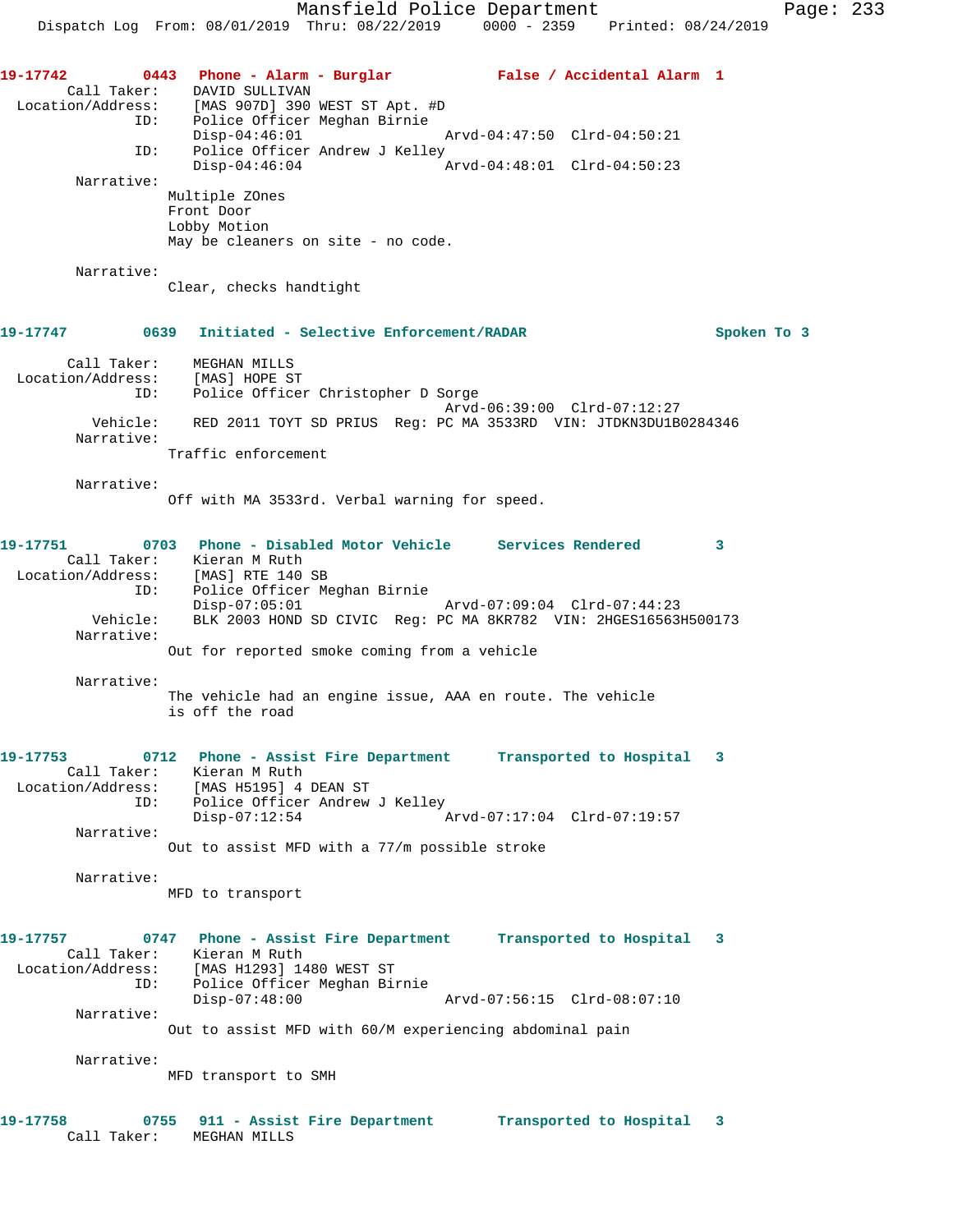Mansfield Police Department Page: 234 Dispatch Log From: 08/01/2019 Thru: 08/22/2019 0000 - 2359 Printed: 08/24/2019 Location/Address: [MAS] 4 FULLER PL Apt. #2 ID: Police Officer John R Armstrong<br>Disp-08:04:36 Ar Disp-08:04:36 Arvd-08:04:40 Clrd-08:15:41 Narrative: MFD for the medical. Narrative: Ptl Armstrong responding from roll call Narrative: MFD transporting to Norwood **19-17759 0801 Radio - Motor Vehicle Stop Citation / Warning Issued 3**  Call Taker: Kieran M Ruth Location/Address: [MAS] 670 EAST ST @ 2 LAWNDALE RD ID: Police Officer Michael N Fenore Disp-08:05:00 Arvd-08:06:22 Clrd-08:09:48 Vehicle: GRN 2016 TOYT COROLL Reg: PC MA 6PVM90 VIN: 2T1BURHE0GC510964 Narrative: Out with MA/6PVM90 Narrative: Citation for a red light violation **19-17761 0822 Phone - Motor Vehicle Theft Unfounded/Unverifed 2**  Call Taker: Kieran M Ruth<br>Location/Address: [MAS H2021] 27 اss: [MAS H2021] 278 WARE ST<br>ID: Police Officer Michael T Police Officer Michael T Fitzgerald<br>Disp-08:25:24 Arvd-0 Disp-08:25:24 Arvd-08:33:44 Clrd-08:39:15 ID: Police Officer John R Armstrong<br>Disp-08:25:24 A Disp-08:25:24 Arvd-08:30:27 Clrd-08:39:15 Vehicle: BLK 2010 KIA SOUL Reg: PC MA 3BR372 VIN: KNDJT2A2XA7035144 Narrative: RP called in to report a vehicle belonging to her ex boyfriends mother is being used without authority Narrative: Ofc. Armstrong reports no vehicle at the residence on Ware St., Ofc Fitzgerald checking St. Mary's cemetery Narrative: Ofc. Fitzgerald reports no vehicle in the area **19-17766 0847 Initiated - Proactive Patrol Building Checked / Secured 3** Call Taker: Kieran M Ruth Location/Address: [MAS 847] RIVER ST ID: Police Officer John R Armstrong Arvd-08:47:00 Clrd-08:56:10 Narrative: Checking the area. **19-17770 0903 Initiated - Proactive Patrol Building Checked / Secured 3** Call Taker: Kieran M Ruth Location/Address: [MAS] 5 DENWOOD ST ID: Police Officer John R Armstrong Arvd-09:03:00 Clrd-09:06:30 Narrative: Checking the area. **19-17772 0915 Phone - Disturbance / Gathering Spoken To 1**  Call Taker: Kieran M Ruth Location/Address: [MAS 304B] 1 MANSFIELD AVE Apt. #B105 Police Officer John R Armstrong<br>Disp-09:17:08 Ar Disp-09:17:08 Arvd-09:18:55 Clrd-09:24:08 ID: Police Officer Jay J Sparrow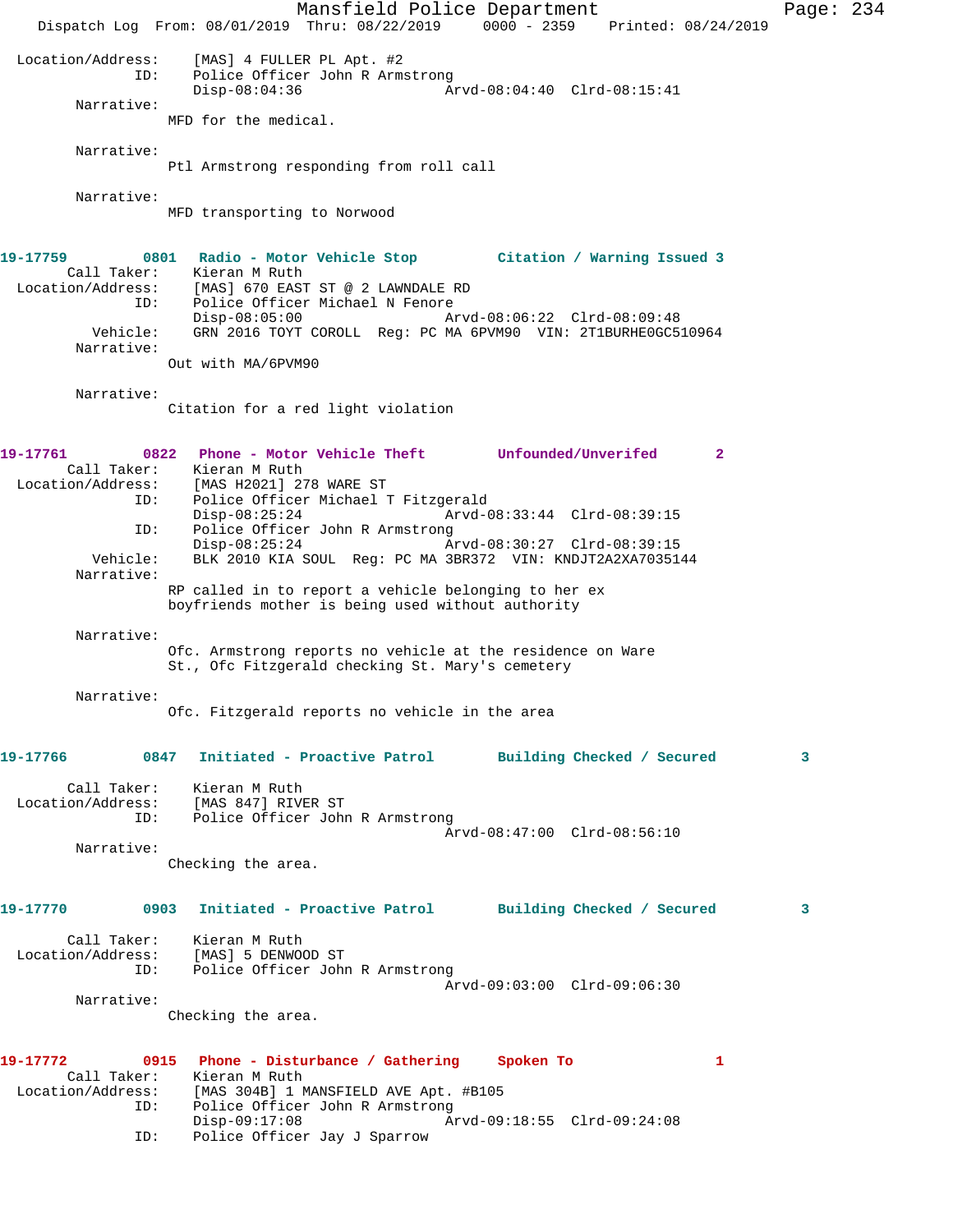Mansfield Police Department Fage: 235 Dispatch Log From: 08/01/2019 Thru: 08/22/2019 0000 - 2359 Printed: 08/24/2019 Disp-09:17:08 Clrd-09:24:02 Narrative: Out for yelling in an apartment Narrative: Ofc. Armstrong reports the resident was yelling at her father for monetary assistance, she was advised of the complaint **19-17773 0926 911 - 911 Hang-ups & Verifications Confirmed misdial/Accdntl Call 2** Call Taker: DAVID SULLIVAN Location/Address: [MAS 1005B] 292 CHAUNCY ST Apt. #150 ID: Police Officer John R Armstrong Disp-09:29:26 Clrd-09:30:01 ID: Police Officer Jay J Sparrow Disp-09:29:55 Arvd-09:33:21 Clrd-09:36:25 Narrative: 911 hang up call. Spoke to Caitlin on redial no known problems. Narrative: Confirmed accidental **19-17774 0934 Initiated - Traffic / Roadway Complaint Spoken To 2** Call Taker: Kieran M Ruth Location/Address: [MAS] 8 COTTAGE ST @ 255 NORTH MAIN ST ID: Police Officer John R Armstrong Arvd-09:34:00 Clrd-09:36:11 Narrative: Ofc. Armstrong advising TT units the right of way when leaving Cottage ST **19-17775 0938 Initiated - Proactive Patrol Building Checked / Secured 3** Call Taker: Kieran M Ruth Location/Address: [MAS 840] 250 SCHOOL ST ID: Police Officer Michael T Fitzgerald Arvd-09:38:00 Clrd-09:45:29 Narrative: Checking the area. **19-17784 1017 Initiated - Selective Enforcement/RADAR Citation / Warning Issued 3**  Call Taker: Kieran M Ruth Location/Address: [MAS] PARK ST @ NORTH MAIN ST ID: Police Officer John R Armstrong Arvd-10:17:00 Clrd-10:44:04 Vehicle: BRO 2012 FORD EDGE Reg: PC MA 2JX696 VIN: 2FMDK4JC9CBA65620 Vehicle: PLE 2014 TOYT SD SCION Reg: PC MA 8HH321 VIN: JTNJJXB09EJ030215 Vehicle: GRY 2019 HYUN ELANTR Reg: PC MA 1KMM24 VIN: 5NPD74LF8KH445192 Narrative: Traffic enforcement in the area. Narrative: Out with Ma/2JX696, cited for speed Narrative: Off with Ma/8HH321, cited for speed **19-17786 1021 Initiated - Selective Enforcement/RADAR Citation / Warning Issued 3**  Call Taker: Kieran M Ruth Location/Address: [MAS] GILBERT ST ID: Police Officer Jay J Sparrow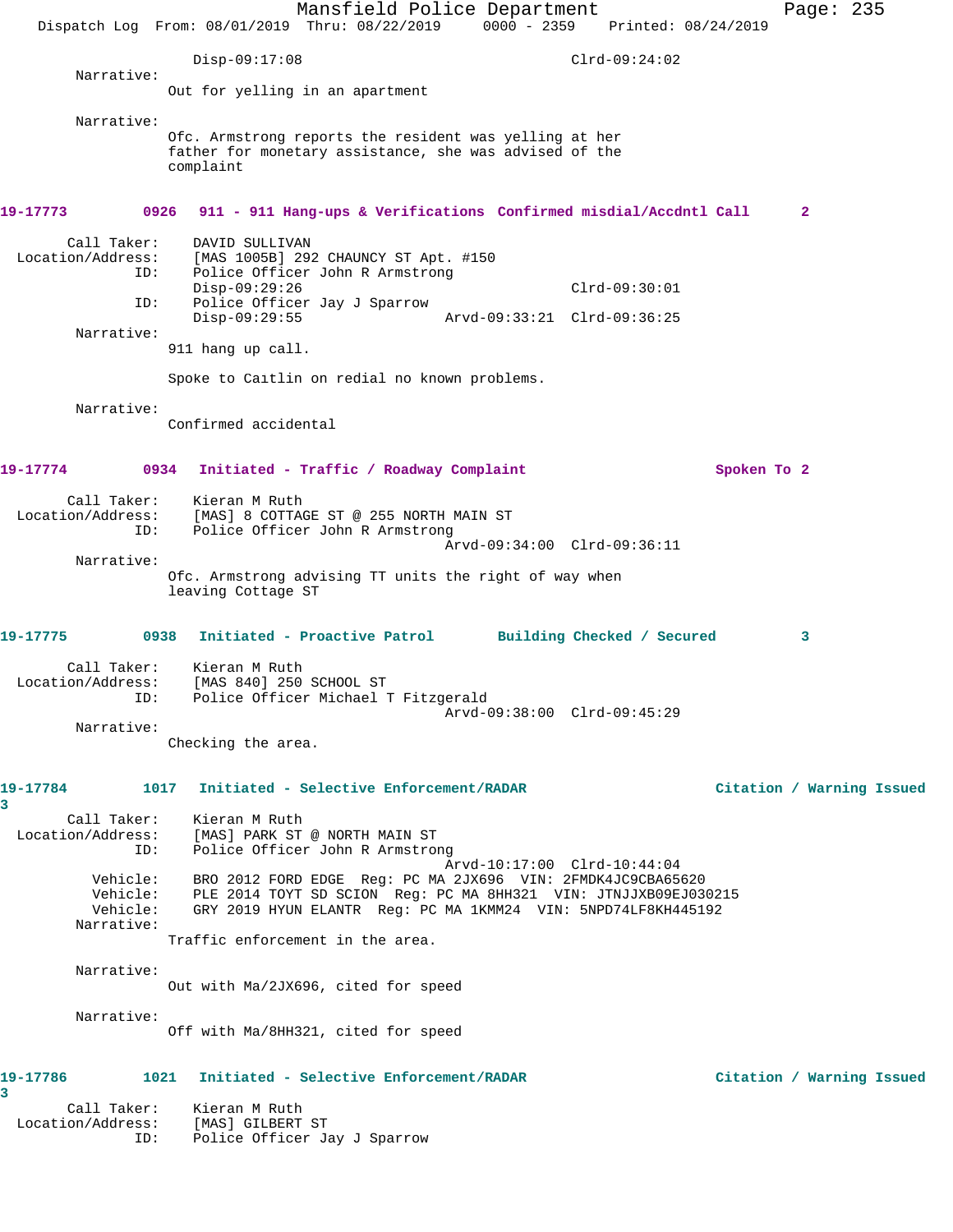Mansfield Police Department Page: 236 Dispatch Log From: 08/01/2019 Thru: 08/22/2019 0000 - 2359 Printed: 08/24/2019 Arvd-10:21:00 Clrd-10:39:47 Vehicle: GRY 2018 NISS ARMADA Reg: PC MA 768NV3 VIN: JN8AY2NE4J9732372 Narrative: Traffic enforcement in the area. Narrative: Out with MA/768NV3 **19-17787 1036 911 - 911 Hang-ups & Verifications Confirmed misdial/Accdntl Call 2** Call Taker: DAVID SULLIVAN Location/Address: [MAS 840F190] 280 SCHOOL ST Apt. #F190 ID: Police Officer Jay J Sparrow Disp-10:40:12 Arvd-10:46:27 Clrd-10:53:07 Narrative: 911 hang up.Spoke to party on call back and he stated was accidental and no problems on location. Was making a delivery. Unk if was going to stay on site for PD. Narrative: Confirmed accidental **19-17788 1044 Phone - Assist Citizen - P S A Spoken To 3**  Call Taker: Kieran M Ruth Location/Address: [MAS] 287 CHAUNCY ST ID: Police Officer John R Armstrong Disp-10:45:07 Arvd-10:46:59 Clrd-10:58:21 ID: Police Officer Michael T Fitzgerald Disp-10:47:20 Arvd-10:47:24 Clrd-10:58:21 Narrative: Ofc. Armstrong out to gather information from a previous incident this morning Narrative: Ofc. Armstrong spoke to the RP **19-17794 1137 Walk-In - Follow up Investigation Spoken To 3**  Call Taker: Support Staff Matthew Todesco Location/Address: ID: Police Officer John R Armstrong<br>Disp-11:45:43 A Arvd-11:59:15 Clrd-12:14:56 Narrative: **19-17795 1138 Initiated - Motor Vehicle Stop Citation / Warning Issued 3**  Call Taker: Kieran M Ruth Vicinity of: [FOX 716] 16A COMMERCIAL ST ID: Police Officer John R Armstrong Arvd-11:38:00 Clrd-11:44:58 Vehicle: GRY 2013 FORD FUSION Reg: PC MA 2FR444 VIN: 3FA6P0K9XDR166877 Narrative: Out with MA/2FR444 Narrative: Transporting the RO to Branch St, he will pay a parking ticket and renew **19-17796 1146 Phone - Property Offenses - non specfc Services Rendered 2**  Call Taker: APRIL LEHANE<br>Location/Address: [MAS 253] 330 SS: [MAS 253] 330 PRATT ST Apt. #A<br>ID: Police Officer Michael T Fitzge Police Officer Michael T Fitzgerald Disp-11:50:10 Arvd-11:51:13 Clrd-11:59:58 ID: Sergeant Thomas R Connor<br>Disp-11:53:10 Disp-11:53:10 Arvd-11:53:53 Clrd-12:00:03 Vehicle: BLU 2013 FORD F150 Reg: PC MA 1EJG65 VIN: 1FTFW1EF1DFC23727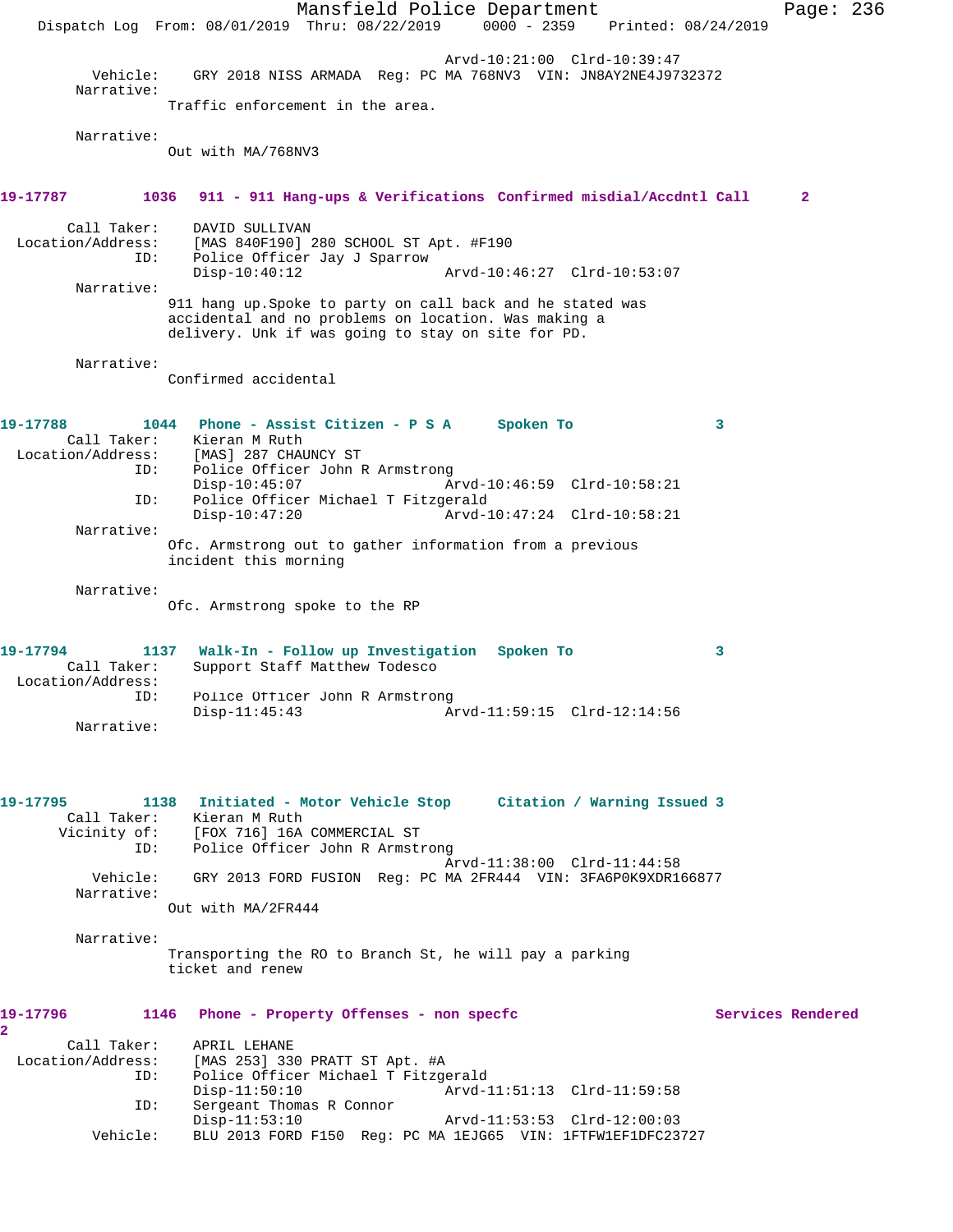Mansfield Police Department Page: 237 Dispatch Log From: 08/01/2019 Thru: 08/22/2019 0000 - 2359 Printed: 08/24/2019 Narrative: rp is reporting a couple kids throwing rocks into the street and hit is truck. He is in a blue F150 in the parking lot. The kids are two houses down Narrative: Sgt. Connor at 366 Pratt to try and speak with the kids, no answer at the door **19-17798 1204 Phone - Assist Fire Department Services Rendered 3**  Call Taker: Kieran M Ruth Location/Address: [MAS 834] 261 CHAUNCY ST ID: Police Officer Michael T Fitzgerald Disp-12:05:40 Arvd-12:13:44 Clrd-12:21:59 Narrative: Assisting MFD with a master box **19-17799 1215 Phone - Assault - No Weapon Incident Report 2**  Call Taker: Support Staff Matthew Todesco Location/Address: [MAS 964C] 145 PLYMOUTH ST ID: Police Officer Jay J Sparrow Disp-12:18:10 Arvd-12:18:13 Clrd-12:44:40 Narrative: RP reports he was assaulted at work last night, Ofc Sparrow into speak with the RP. Refer To Incident: 19MAS-743-OF **19-17804 1241 Initiated - Proactive Patrol Building Checked / Secured 3** Call Taker: APRIL LEHANE Location/Address: [MAS] FREDRIC LN ID: Police Officer Michael T Fitzgerald Arvd-12:41:00 Clrd-12:45:30 Narrative: Checking the residence. **19-17805 1242 911 - Assist Fire Department Referred to Other Agency 3**  Call Taker: MEGHAN MILLS<br>Location/Address: [MAS] 777 WES Location/Address: [MAS] 777 WEST ST @ 100 HAMPSHIRE ST ID: Police Officer John R Armstrong Disp-12:44:18 Clrd-12:45:06 ID: Police Officer Jay J Sparrow Disp-12:45:00 Arvd-12:52:56 Clrd-12:56:01 Narrative: Out to assist MFD with a female that fainted Narrative: MFD with a refusal **19-17806 1242 Phone - 911 Hang-ups & Verifications Unfounded/Unverifed 2**  Call Taker: APRIL LEHANE Location/Address: [MAS] 339 NORTH MAIN ST ID: Police Officer Michael T Fitzgerald Disp-12:46:58 Arvd-12:54:20 Clrd-12:57:14 Narrative: confirm an accidental 911 call Narrative: Ofc. Fitzgerald checked the area with negative results **19-17807 1324 Initiated - Selective Enforcement/RADAR Citation / Warning Issued 3**  Call Taker: Kieran M Ruth Location/Address: [MAS] HOPE ST

ID: Police Officer Michael T Fitzgerald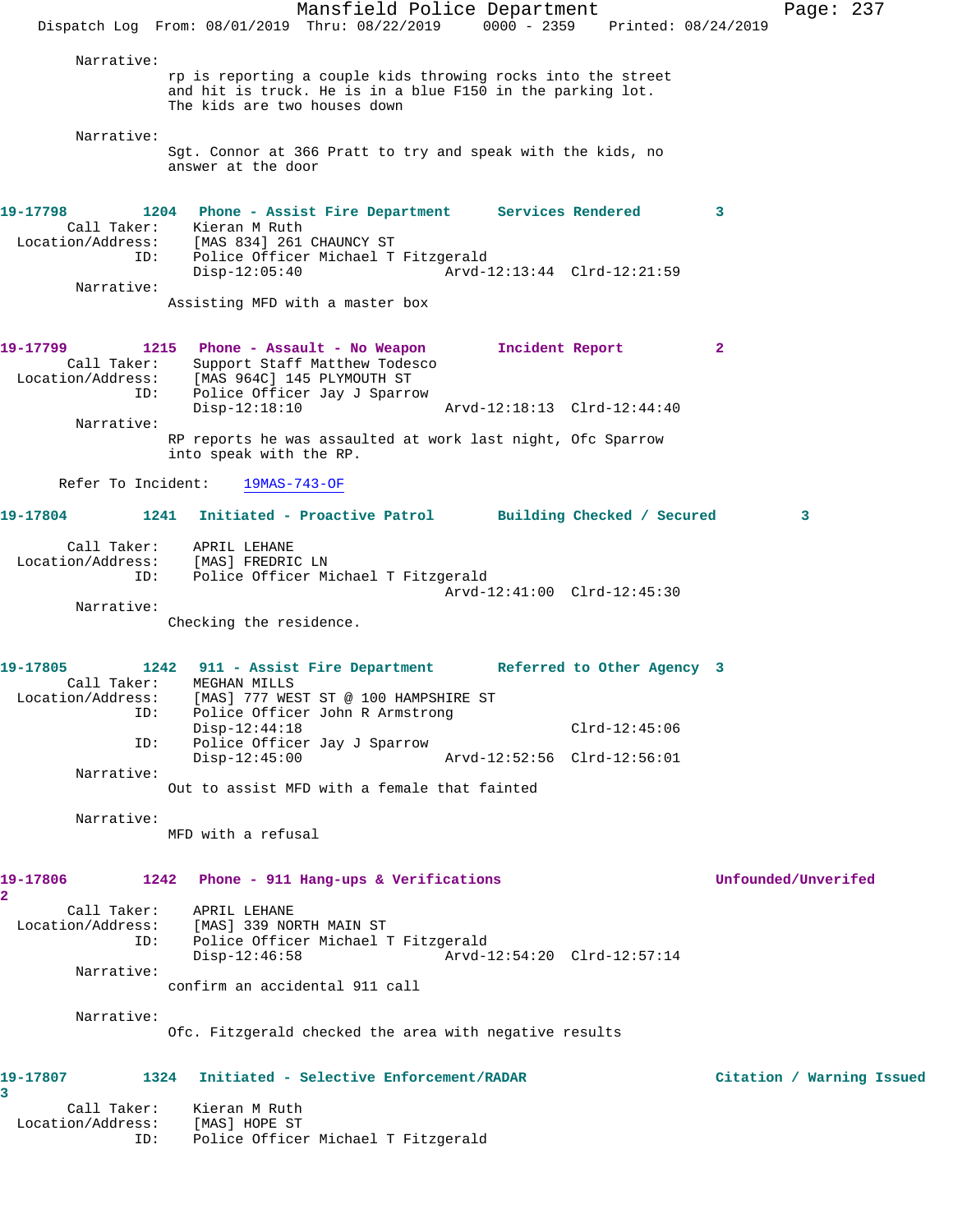Mansfield Police Department Page: 238 Dispatch Log From: 08/01/2019 Thru: 08/22/2019 0000 - 2359 Printed: 08/24/2019 Arvd-13:24:00 Clrd-13:48:33 Vehicle: GRY 2009 HOND CIVIC Reg: PAS MA JF6559 VIN: 19XFA16669E011212 Narrative: Traffic enforcement in the area. Narrative: Out with MA/JF6559, cited **19-17808 1331 Initiated - Motor Vehicle Stop Citation / Warning Issued 3**  Call Taker: Kieran M Ruth Location/Address: [MAS] 10 SENECAL ST @ 561 NORTH MAIN ST ID: Police Officer John R Armstrong Arvd-13:31:00 Clrd-14:00:10 Vehicle: GRY 2017 DODG JOURNE Reg: PC MA 7BZ677 VIN: 3C4PDDAG2HT578654 Narrative: Out with MA/7BZ677 Narrative: Central St en route Narrative: Cited for unregistered Narrative: Central St has the vehicle. Transporting 1 female to Morse St in Foxboro SM:77634.8/EM:77635.4 **19-17821 1537 Radio - Assist Fire Department Referred to Other Agency 3**  Call Taker: Kieran M Ruth Location/Address: [FOX] 140 GREEN ST ID: Patrolman FRANCISCO M AZEVEDO Disp-15:39:03 Arvd-15:45:01 Clrd-15:54:29<br>ID: Police Officer John R Armstrong Police Officer John R Armstrong<br>Disp-15:44:39 A Arvd-15:44:43 Clrd-15:53:53 Narrative: Out to assist FFD with a trailer that is smoking and charred Narrative: Mansfield Officer Armstrong on scene as reporting party. **19-17822 1542 Phone - Disturbance / Gathering Incident Report 1**  Call Taker: NICHOLAS GOYETTE Location/Address: ID: Police Officer Michael N Fenore Arvd-15:46:19 Clrd-16:26:28 Police Officer David M Sennott ID: Police Officer Joshua S Ellender Disp-15:44:40 Arvd-15:53:29 Clrd-16:26:28 Narrative:

Refer To Incident: 19MAS-744-OF

**19-17824 1648 Alarm - Assist Fire Department Referred to Other Agency 3**  Call Taker: Kieran M Ruth<br>Location/Address: [MAS 922C] 15 [MAS 922C] 15 RESERVOIR ST ID: Police Officer Joshua S Ellender Disp-16:51:30 Arvd-16:54:52 Clrd-17:15:40 Narrative: Out to assist MFD with a trouble alarm in the panel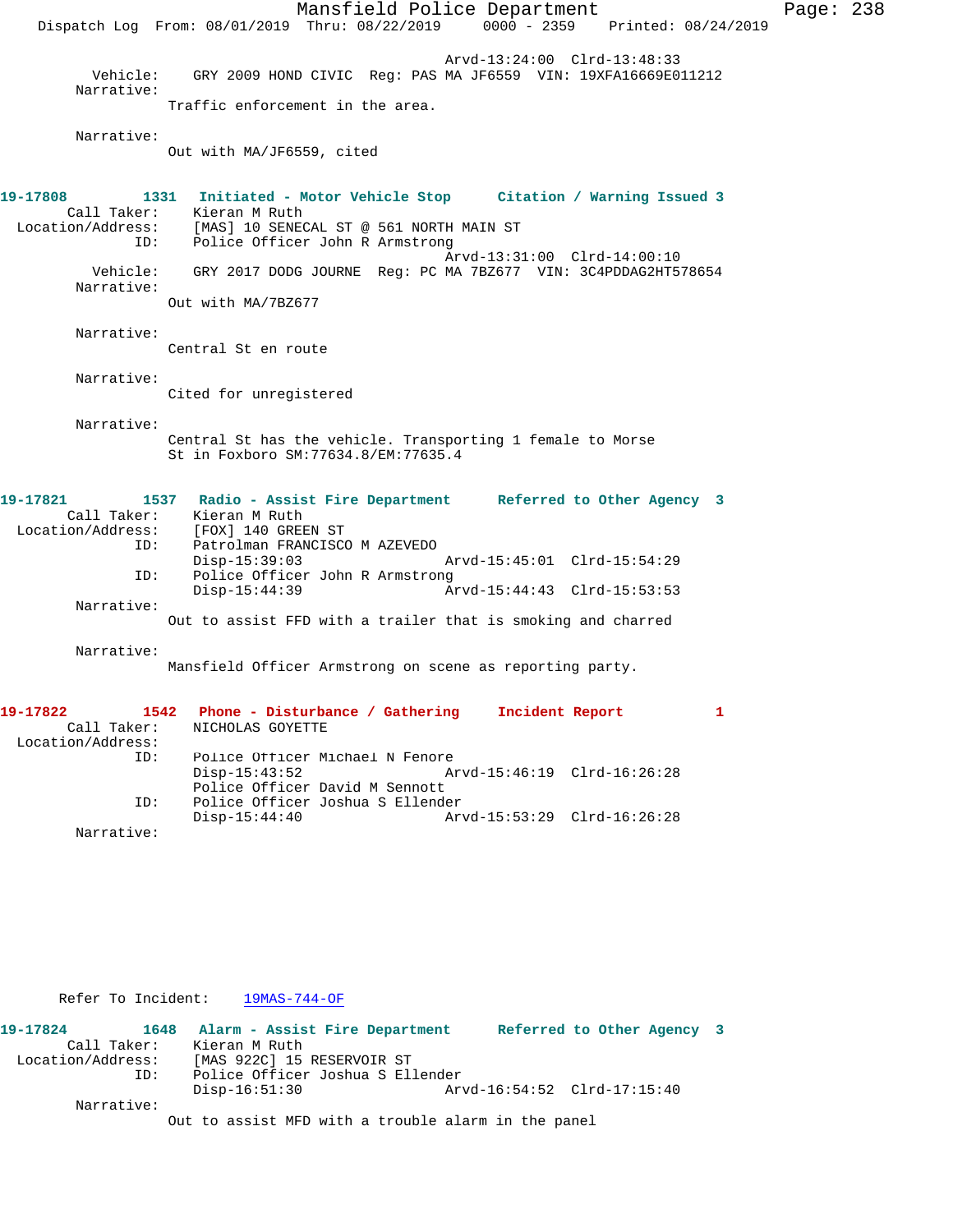Mansfield Police Department Page: 239 Dispatch Log From: 08/01/2019 Thru: 08/22/2019 0000 - 2359 Printed: 08/24/2019 **19-17829 1716 Phone - Follow up Investigation Services Rendered 3**  Call Taker: Support Staff Katherine Gillis Location/Address: [MAS 907A] 390 WEST ST Apt. #B ID: Police Officer Joshua S Ellender Disp-17:23:30 Arvd-17:25:27 Clrd-18:16:49<br>Vehicle: WHI 2016 JEEP UT PATRIO Req: PC MA 1NBV41 VIN: 1C4NJRFB30 WHI 2016 JEEP UT PATRIO Reg: PC MA 1NBV41 VIN: 1C4NJRFB3GD581528 Narrative: Anonymous caller reporting that there are two minors driving a gray jeep with a pink bumper sticker that says " caroline" in the shaws parking lot. Narrative: Involved parties were not operating the vehicle, vehicle belongs to their friend that works at this location. Officer spoke to both party's parents, and their friend's sister will be picking them up. **19-17828 1720 Initiated - Proactive Patrol Building Checked / Secured 3** Call Taker: Kieran M Ruth Location/Address: [MAS 840] 280 SCHOOL ST ID: Police Officer Joshua S Ellender Arvd-17:20:00 Clrd-17:23:16 Narrative: Checking the area. **19-17831 1731 Phone - 911 Hang-ups & Verifications Unfounded/Unverifed 2**  Call Taker: NICHOLAS GOYETTE Location/Address: [MAS] 149 OAKLAND ST ID: Police Officer William C Trudell Disp-17:32:44 Arvd-17:37:19 Clrd-17:43:07 Narrative: Out to confirm a 911 misidal, cannot call back due to phone type Narrative: No one found in the area **19-17832 1745 Initiated - Proactive Patrol Building Checked / Secured 3** Call Taker: Kieran M Ruth Location/Address: [MAS] 5 DENWOOD ST ID: Police Officer Jay J Sparrow Arvd-17:45:00 Clrd-17:48:21 Narrative: Checking the area. **19-17835 1805 Phone - Assist Fire Department Transported to Hospital 3**  Call Taker: Kieran M Ruth Location/Address: [MAS 825] 25 COBB ST Apt. #L ID: Police Officer Jay J Sparrow Disp-18:07:36 Arvd-18:13:45 Clrd-18:26:09 Narrative: Out to assist MFD with an EMS call **19-17836 1808 Phone - Assist Fire Department Referred to Other Agency 3**  Call Taker: Kieran M Ruth Location/Address: [MAS H4758] 108 OAKLAND ST ID: Police Officer William C Trudell Disp-18:08:51 Arvd-18:12:35 Clrd-18:15:59 Narrative: Out to assist MFD weith a CO detector activation **19-17837 1821 Initiated - Motor Vehicle Stop Citation / Warning Issued 3**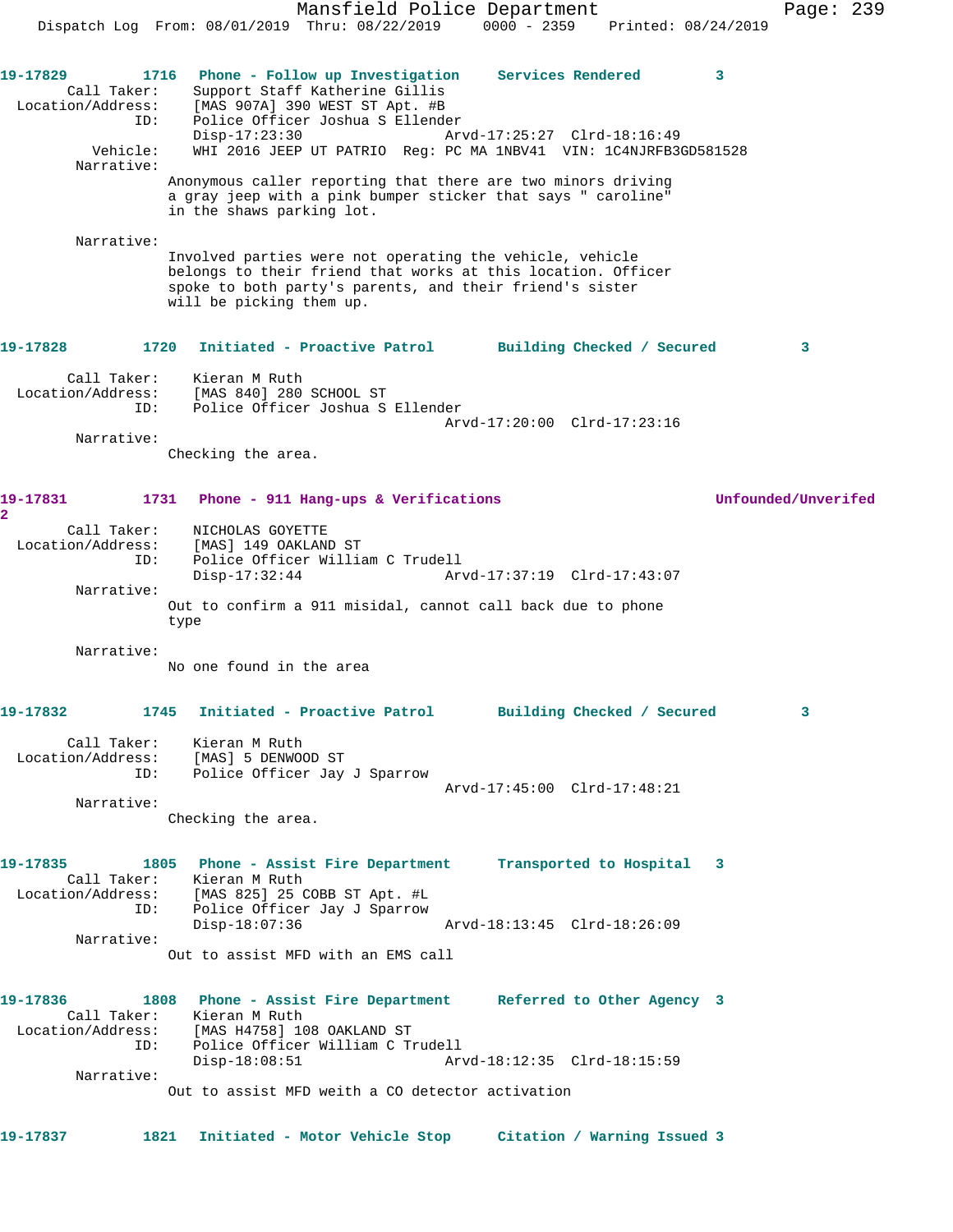Mansfield Police Department Page: 240 Dispatch Log From: 08/01/2019 Thru: 08/22/2019 0000 - 2359 Printed: 08/24/2019 Call Taker: Kieran M Ruth Vicinity of: [MAS 834] 261 CHAUNCY ST ID: Police Officer Joshua S Ellender Arvd-18:21:00 Clrd-18:28:43 Vehicle: BLK 2003 PILOT Reg: PC RI AP502 VIN: 2HKYF18503H603948 Narrative: Out with RI/AP502 Narrative: Cited for red light violation **19-17839 1828 Initiated - Selective Enforcement/RADAR Citation / Warning Issued 3**  Call Taker: Kieran M Ruth Location/Address: [MAS] 400 RTE 140 SB @ 287 CHAUNCY ST ID: Police Officer Joshua S Ellender Arvd-18:28:00 Clrd-18:57:49 Vehicle: BLK 2012 GMC UT TERRAI Reg: CO MA S40678 VIN: 2GKFLTE51C6216091 Vehicle: BLK 2013 BMW 3SERI Reg: PAV MA PEARLJ VIN: WBA3B3C51DF531286 Narrative: Traffic enforcement in the area. Narrative: Out with MA/C S40678, citation Narrative: Out with MA/PEARLJ, cited **19-17840 1829 Initiated - Selective Enforcement/RADAR Building Checked / Secured 3**  Call Taker: Kieran M Ruth Location/Address: [MAS] 20 COPELAND DR @ 167 WEST ST ID: Police Officer Jay J Sparrow Arvd-18:29:00 Clrd-18:48:52 Narrative: Traffic enforcement in the area. **19-17841 1846 Phone - Alarm - Burglar False / Accidental Alarm 1**  Call Taker: NICHOLAS GOYETTE Location/Address: [MAS 334] 2 PARK ROW ID: Police Officer Jay J Sparrow Disp-18:49:26 Arvd-18:50:19 Clrd-18:53:20 ID: Police Officer William C Trudell Disp-18:49:30 Arvd-18:52:44 Clrd-18:53:20 Narrative: Zone: office motion, back entry door rep: not yet Narrative: Cleaners on scene, confirmed accidental **19-17843 1900 Initiated - Proactive Patrol Services Rendered 3**  Call Taker: NICHOLAS GOYETTE Location/Address: [MAS 840] 280 SCHOOL ST ID: Police Officer Joshua S Ellender Arvd-19:00:00 Clrd-19:08:46 Narrative: Checking the area. **19-17845 1947 Walk-In - Follow up Investigation Investigated - Report Taken 3** Call Taker: Support Staff Katherine Gillis Location/Address: [MAS 1013] 885 SOUTH MAIN ST ID: Police Officer Joshua S Ellender Disp-19:52:26 Arvd-20:18:52 Clrd-20:36:56 Vehicle: BLK 2018 CHEV SILVER Reg: PC MA 9YG618 VIN: 3GCUKPEC7JG375842 Narrative: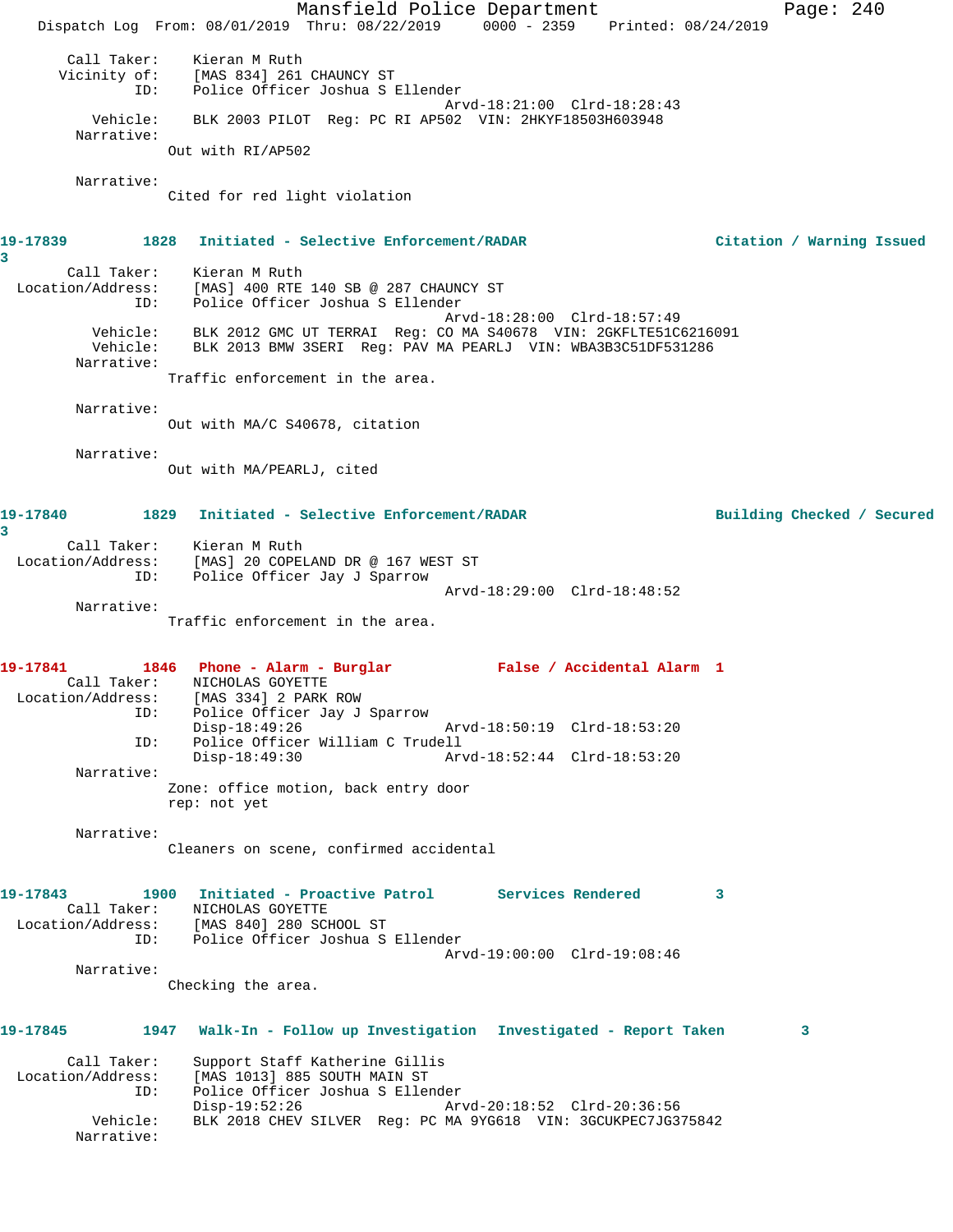Mansfield Police Department Page: 241 Dispatch Log From: 08/01/2019 Thru: 08/22/2019 0000 - 2359 Printed: 08/24/2019 Reporting party would like to speak with an officer about a hit and run that may have happened at the Xfinity Center om 8/21/19. Refer To Incident: 19MAS-745-OF **19-17846 2013 911 - Assist Fire Department Services Rendered 3**  Call Taker: GARIN EISELE Location/Address: [MAS H2236] 147 WILLOW ST ID: Police Officer William C Trudell Disp-20:15:10 Arvd-20:19:35 Clrd-20:28:52 Narrative: Assist the Fire Dept. **19-17847 2047 Phone - Assist Fire Department Investigated - No Report 3**  Call Taker: DAVID SULLIVAN Location/Address: [MAS H6213] 12 SHIELDS ST ID: Police Officer Jay J Sparrow<br>Disp-20:48:53 Disp-20:48:53 Arvd-20:52:58 Clrd-20:56:07 Narrative: Assist Fire Dept. **19-17855 2211 Alarm - Assist Fire Department Assisted Party 3**  Call Taker: GARIN EISELE Location/Address: [MAS 400E] 111 FORBES BLVD ID: Police Officer Joshua S Ellender Disp-22:14:40 Arvd-22:15:25 Clrd-22:32:24 Narrative: M2 responding to assist with fire alarm **19-17854 2213 Initiated - Building Check Services Rendered 3**  Call Taker: DAVID SULLIVAN Location/Address: [MAS 2] 60 FORBES BLVD ID: Police Officer Joshua S Ellender Arvd-22:13:00 Clrd-22:14:00 **19-17858 2350 Phone - Alarm - Burglar Investigated - No Report 1**  Call Taker: NICHOLAS GOYETTE Location/Address: [MAS 120A1] 71 HAMPDEN RD Apt. #100 ID: Police Officer Jay J Sparrow Disp-23:51:51 Clrd-23:52:23 ID: Police Officer Joshua S Ellender Disp-23:51:54 Clrd-23:52:19<br>ID: Sergeant Lawrence G Crosman Sergeant Lawrence G Crosman<br>Disp-23:52:15 Disp-23:52:15 Arvd-23:55:06 Clrd-08/22/2019 @ 00:00:41 Narrative: zone: perimiter burg alarms from overhead door 2 rep: not yet Narrative: Checked Secure. **For Date: 08/22/2019 - Thursday 19-17863 0117 Initiated - Building Check Services Rendered 3**  Call Taker: DAVID SULLIVAN Location/Address: [MAS 840] 280 SCHOOL ST ID: Patrolman David Schepis Arvd-01:17:00 Clrd-01:22:54 Narrative: Area check. **19-17864 0118 Initiated - Building Check Services Rendered 3**  Call Taker: DAVID SULLIVAN Location/Address: [MAS 65] 30 CHAUNCY ST

ID: Police Officer Meghan Birnie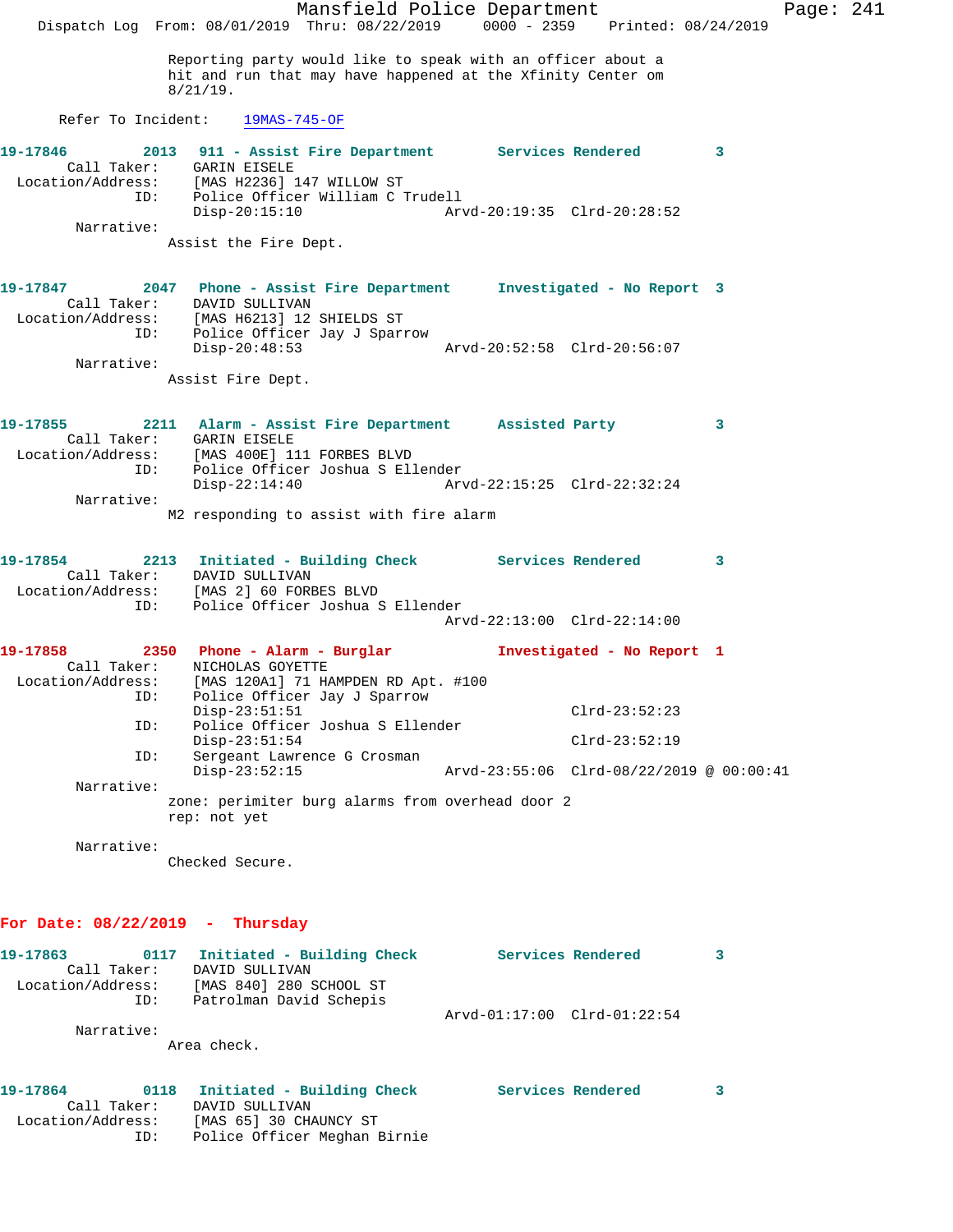Mansfield Police Department Page: 242 Dispatch Log From: 08/01/2019 Thru: 08/22/2019 0000 - 2359 Printed: 08/24/2019 Arvd-01:18:00 Clrd-01:24:12 Narrative: Area check **19-17866 0121 Initiated - Building Check Services Rendered 3**  Call Taker: DAVID SULLIVAN Location/Address: [MAS 1002] 250 EAST ST ID: Police Officer Donald MacLean Arvd-01:21:00 Clrd-01:30:25 Narrative: Area check **19-17869 0132 Initiated - Building Check Services Rendered 3**  Call Taker: DAVID SULLIVAN Location/Address: [MAS 900A] 242 CHAUNCY ST Apt. #1 ID: Police Officer Meghan Birnie Arvd-01:32:00 Clrd-01:40:16 Narrative: Area check. **19-17870 0143 Initiated - Building Check Services Rendered 3**  Call Taker: DAVID SULLIVAN Location/Address: [MAS 451B] 500 EAST ST ID: Police Officer Donald MacLean Arvd-01:43:00 Clrd-01:50:11 Narrative: Area check **19-17871 0149 Initiated - Building Check Services Rendered 3**  Call Taker: DAVID SULLIVAN Location/Address: [MAS 281A] 1 CROCKER ST ID: Police Officer Meghan Birnie Arvd-01:49:00 Clrd-01:53:59 Narrative: Area check **19-17874 0201 Initiated - Building Check Services Rendered 3**  Call Taker: DAVID SULLIVAN Location/Address: [MAS 992] 660 EAST ST ID: Police Officer Donald MacLean Arvd-02:01:00 Clrd-02:07:02 Narrative: Area check. **19-17875 0205 Initiated - Building Check Services Rendered 3**  Call Taker: DAVID SULLIVAN Location/Address: [MAS 2] 60 FORBES BLVD ID: Patrolman David Schepis Arvd-02:05:00 Clrd-02:06:38 Narrative: Area check **19-17876 0208 Initiated - Building Check Building Checked / Secured 3** Call Taker: DAVID SULLIVAN Location/Address: [MAS 4] 31 HAMPSHIRE ST ID: Patrolman David Schepis Arvd-02:08:00 Clrd-02:11:34 Narrative: Area check. **19-17877 0210 Phone - Assist Fire Department Services Rendered 3**  Call Taker: NICHOLAS GOYETTE

Location/Address: [MAS 433] 11 BONNEY LN Apt. #4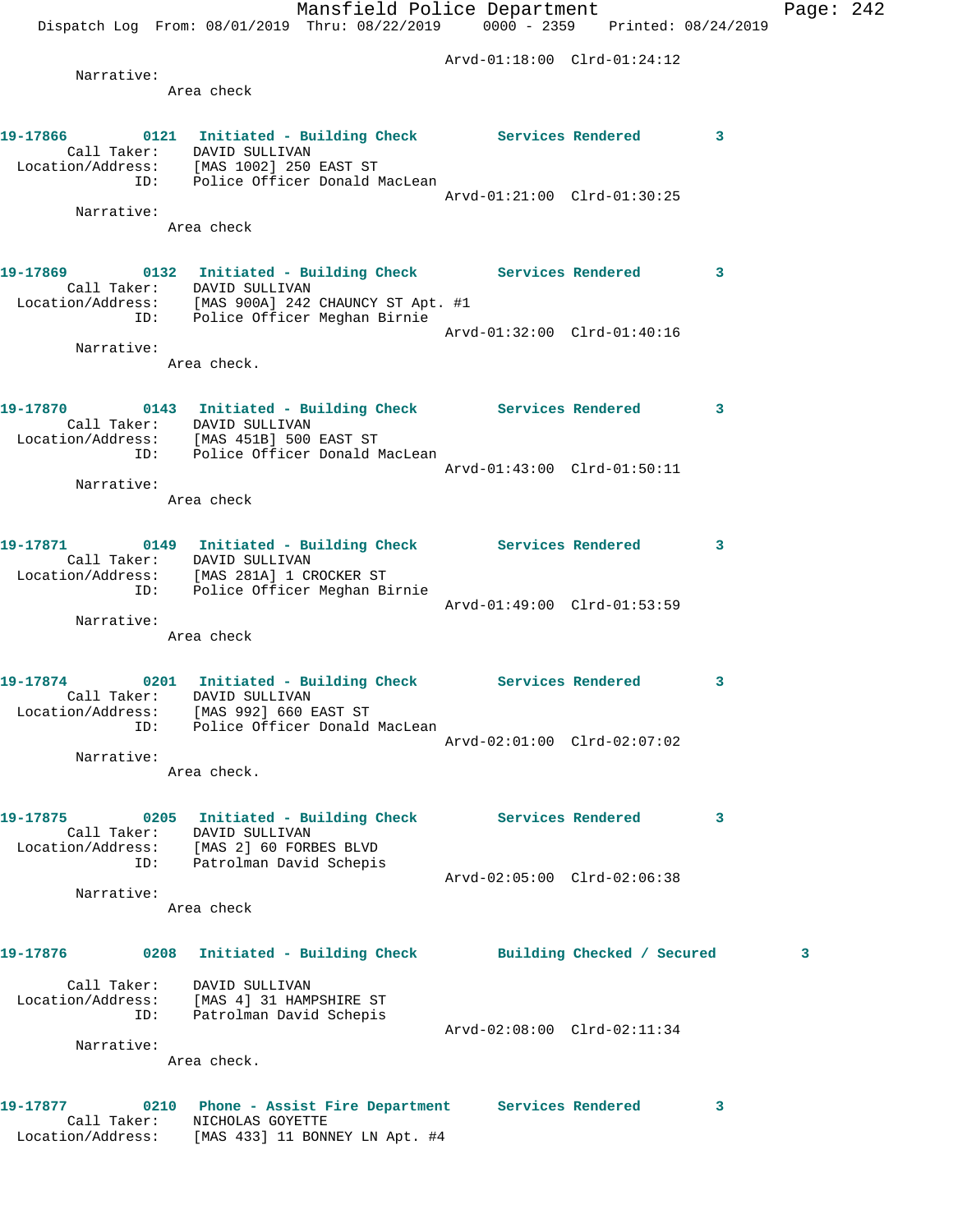|                                    | Mansfield Police Department                                                                |                             |   | Page: $243$       |  |
|------------------------------------|--------------------------------------------------------------------------------------------|-----------------------------|---|-------------------|--|
|                                    | Dispatch Log From: 08/01/2019 Thru: 08/22/2019 0000 - 2359 Printed: 08/24/2019             |                             |   |                   |  |
| ID:                                | Police Officer Donald MacLean<br>Disp-02:13:09                                             | Arvd-02:17:00 Clrd-02:27:22 |   |                   |  |
| Narrative:                         |                                                                                            |                             |   |                   |  |
|                                    | Out to assist MFD with a seizure                                                           |                             |   |                   |  |
|                                    | 19-17878 0216 Initiated - Building Check Services Rendered 3                               |                             |   |                   |  |
|                                    | Call Taker: DAVID SULLIVAN<br>Location/Address: [MAS 907E] 390 WEST ST                     |                             |   |                   |  |
|                                    | ID: Patrolman David Schepis                                                                |                             |   |                   |  |
| Narrative:                         |                                                                                            | Arvd-02:16:00 Clrd-02:19:28 |   |                   |  |
|                                    | Area check                                                                                 |                             |   |                   |  |
|                                    |                                                                                            |                             |   |                   |  |
|                                    | 19-17879 0241 Initiated - Building Check Services Rendered 3<br>Call Taker: DAVID SULLIVAN |                             |   |                   |  |
|                                    | Location/Address: [MAS 281A] 1 CROCKER ST<br>ID: Police Officer Meghan Birnie              |                             |   |                   |  |
|                                    |                                                                                            | Arvd-02:41:00 Clrd-02:50:40 |   |                   |  |
| Narrative:                         | mbta lots.                                                                                 |                             |   |                   |  |
|                                    |                                                                                            |                             |   |                   |  |
|                                    | 19-17881 0302 Initiated - Building Check Services Rendered 3                               |                             |   |                   |  |
|                                    | Call Taker: DAVID SULLIVAN<br>Location/Address: [MAS] COPELAND DR.                         |                             |   |                   |  |
|                                    | ID: Police Officer Meghan Birnie                                                           |                             |   |                   |  |
| Narrative:                         |                                                                                            | Arvd-03:02:00 Clrd-03:14:46 |   |                   |  |
|                                    | Area check.                                                                                |                             |   |                   |  |
|                                    |                                                                                            |                             |   |                   |  |
|                                    | 19-17885 0324 Initiated - Building Check Services Rendered 3<br>Call Taker: DAVID SULLIVAN |                             |   |                   |  |
|                                    | Location/Address: [MAS 987A] 125 HIGH ST Apt. #1-4<br>ID: Police Officer Meghan Birnie     |                             |   |                   |  |
|                                    |                                                                                            | Arvd-03:24:00 Clrd-03:29:08 |   |                   |  |
| Narrative:                         | Area Check                                                                                 |                             |   |                   |  |
|                                    |                                                                                            |                             |   |                   |  |
| 19-17887                           | 0612 Initiated - Building Check Services Rendered                                          |                             |   |                   |  |
| Location/Address: [MAS] DENWOOD ST | Call Taker: DAVID SULLIVAN                                                                 |                             |   |                   |  |
|                                    | ID: Police Officer Meghan Birnie                                                           |                             |   |                   |  |
| Narrative:                         |                                                                                            | Arvd-06:12:00 Clrd-06:16:38 |   |                   |  |
|                                    | Bldg Check                                                                                 |                             |   |                   |  |
|                                    |                                                                                            |                             |   |                   |  |
|                                    | Call Taker: DAVID SULLIVAN                                                                 |                             | 3 |                   |  |
| Location/Address: [MAS] FREDRIC LN | ID: Police Officer Donald MacLean                                                          |                             |   |                   |  |
|                                    |                                                                                            | Arvd-06:14:00 Clrd-06:16:56 |   |                   |  |
| Narrative:                         | bldg check                                                                                 |                             |   |                   |  |
|                                    |                                                                                            |                             |   |                   |  |
|                                    |                                                                                            |                             |   | Services Rendered |  |
| 3                                  | Call Taker: DAVID SULLIVAN                                                                 |                             |   |                   |  |
|                                    | Vicinity of: [MAS] 263 FRANKLIN ST @ 30 WINTER ST<br>ID: Police Officer Donald MacLean     |                             |   |                   |  |
|                                    |                                                                                            | Arvd-06:20:00 Clrd-06:45:21 |   |                   |  |
| Narrative:                         | Enforcement in the Area.                                                                   |                             |   |                   |  |
|                                    |                                                                                            |                             |   |                   |  |
| 19-17891                           | 0620 Initiated - Selective Enforcement/RADAR                                               |                             |   | Services Rendered |  |
| 3                                  |                                                                                            |                             |   |                   |  |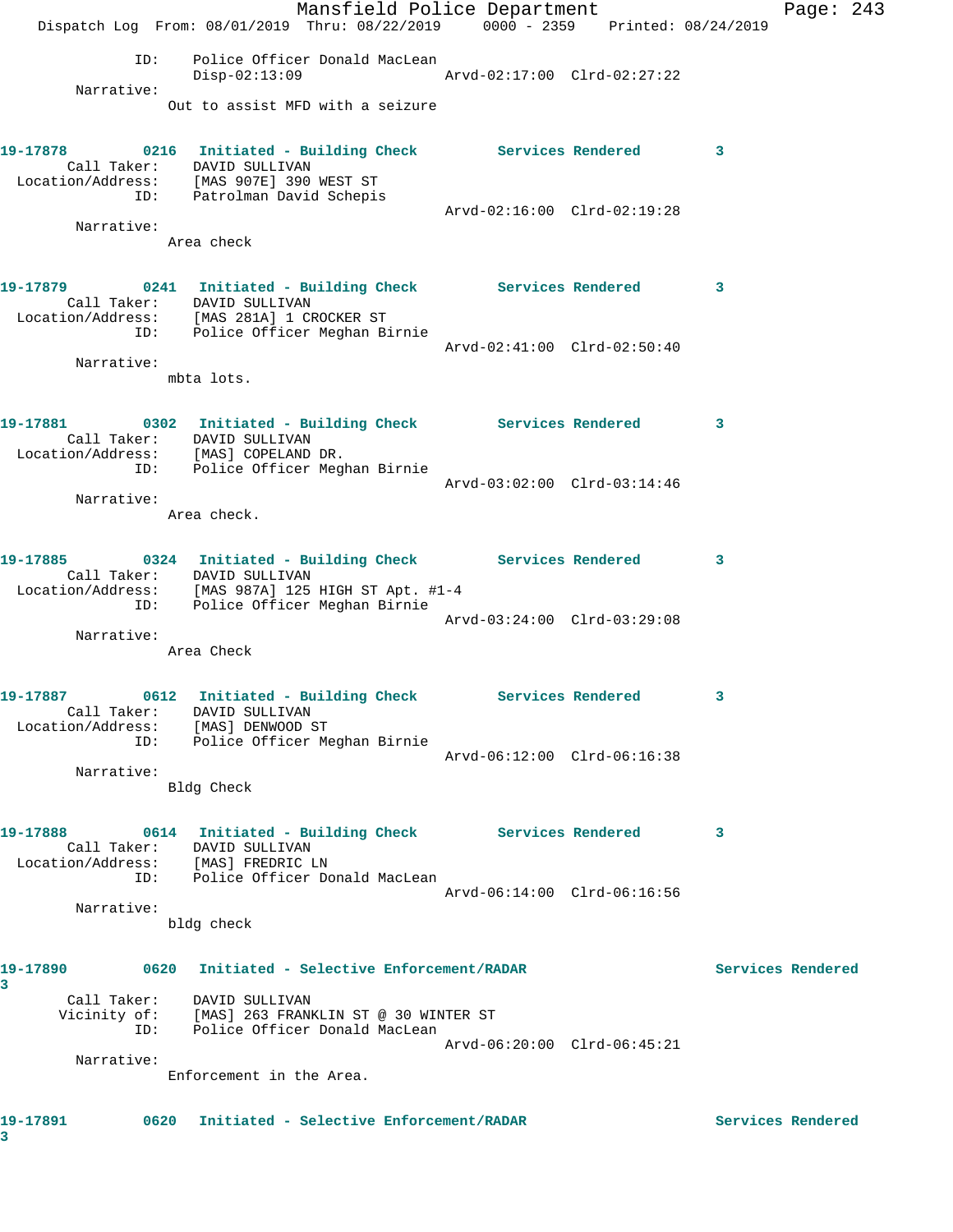Mansfield Police Department Page: 244 Dispatch Log From: 08/01/2019 Thru: 08/22/2019 0000 - 2359 Printed: 08/24/2019 Call Taker: DAVID SULLIVAN Vicinity of: [MAS] NORTH MAIN ST ID: Police Officer Meghan Birnie Arvd-06:20:00 Clrd-07:01:06 Vehicle: BLK 2016 VOLK SD JETTA Reg: PC MA 6HK377 VIN: 3VW167AJ2GM365710 Vehicle: RED 2014 LEXS ES350 Reg: PC MA 3RR971 VIN: JTHBK1GG8E2120697 Narrative: Enforcement in the Area. Narrative: Ma Reg 6HK377. Narrative: Ma Reg 3RR971 Narrative: cITATION iSSUED. **19-17897 0734 Phone - Alarm - Burglar False / Accidental Alarm 1**  Call Taker: Kieran M Ruth<br>Location/Address: [MAS 441] 29 I Location/Address: [MAS 441] 29 DEAN ST ID: Police Officer Meghan Birnie Disp-07:35:15 Arvd-07:39:01 Clrd-07:39:54 ID: Police Officer Donald MacLean Disp-07:35:21 Clrd-07:36:40 ID: Patrolman David Schepis Disp-07:36:36 Arvd-07:38:16 Clrd-07:39:54 Narrative: Out for the front door alarm Narrative: Accidental by the employee; she is unfamiliar with the system; on the phone with the alarm company now. **19-17899 0840 Initiated - Building Check Building Checked / Secured 3** Call Taker: PATRICK FEENEY Location/Address: [MAS] 5 DENWOOD ST ID: Police Officer Michael T Fitzgerald Arvd-08:40:00 Clrd-08:45:47 **19-17900 0859 Initiated - Proactive Patrol Building Checked / Secured 3** Call Taker: Kieran M Ruth Location/Address: [MAS] FREDRIC LN<br>ID: Police Officer Mi Police Officer Michael T Fitzgerald Arvd-08:59:00 Clrd-09:03:50 Narrative: Checking the area. **19-17901 0900 911 - Disabled Motor Vehicle Services Rendered 3**  Call Taker: PATRICK FEENEY Location/Address: [MAS] 400 RTE 140 NB @ 287 CHAUNCY ST ID: Police Officer John R Armstrong<br>Disp-09:03:59 Am Disp-09:03:59 Arvd-09:09:17 Clrd-09:12:42<br>TD: Police Officer Michael T Fitzgerald ID: Police Officer Michael T Fitzgerald Disp-09:06:40 Arvd-09:06:45 Clrd-09:09:19<br>ID: Police Officer Matthew A Souza Police Officer Matthew A Souza Disp-09:09:25 Clrd-09:12:42 Vehicle: ONG 2017 NISS UT ROGUE Reg: PC MA 5MG310 VIN: 5N1AT2MV8HC815498 Narrative: 911 caller reports a m/v thats disabled and blocking the lane. Described as a rust colored SUV. Narrative: Pushed off to the side of the road; m/v is started; oper attempting to get it to work.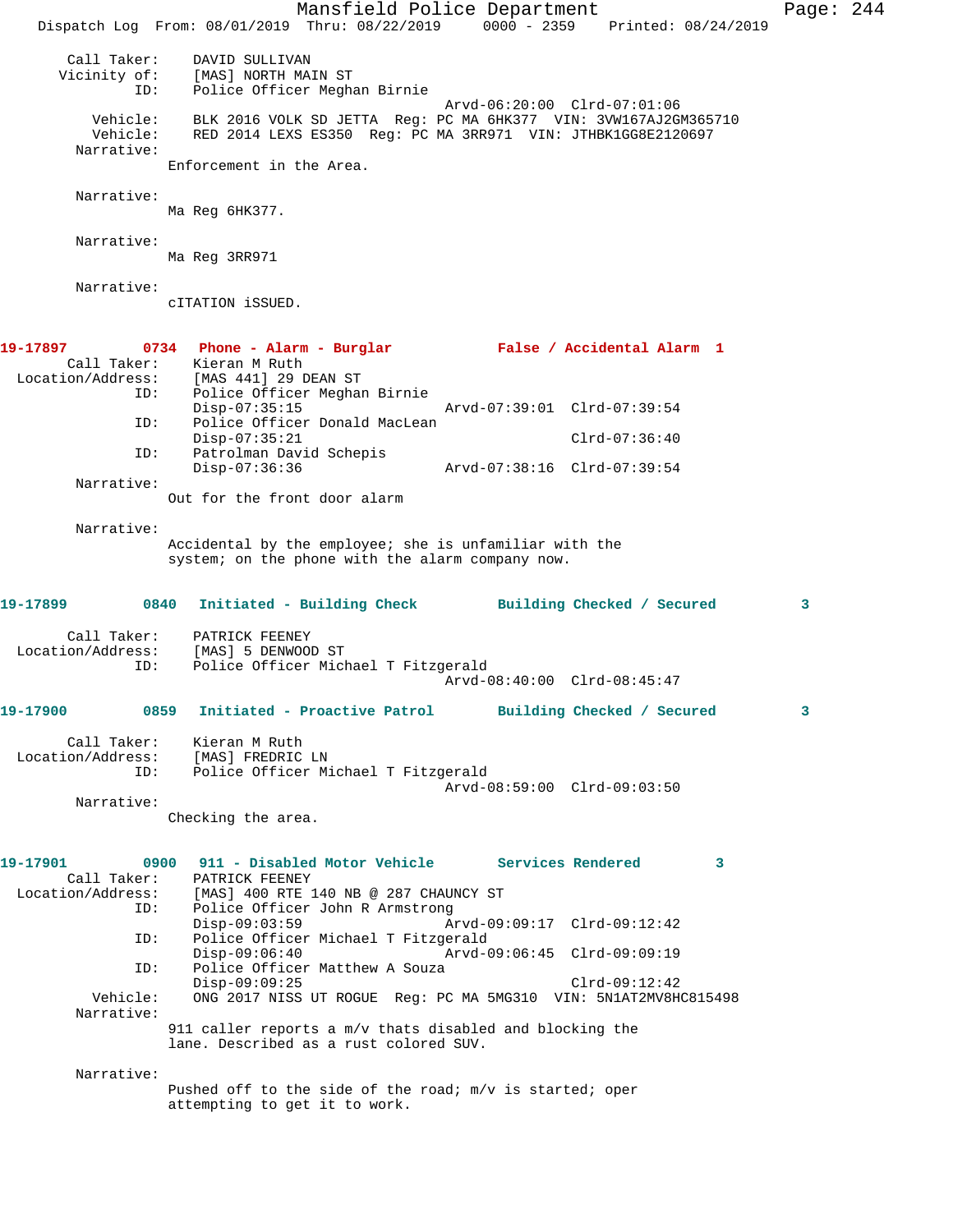Mansfield Police Department Fage: 245 Dispatch Log From: 08/01/2019 Thru: 08/22/2019 0000 - 2359 Printed: 08/24/2019 **19-17902 0909 Initiated - Motor Vehicle Stop Citation / Warning Issued 3**  Call Taker: PATRICK FEENEY Location/Address: [MAS H142] 821 MAPLE ST ID: Police Officer Michael T Fitzgerald Arvd-09:09:00 Clrd-09:12:24 Vehicle: WHI 2019 HOND UT PILOT Reg: PC MA 1STY24 VIN: 5FNYF6H34KB082841 19-17904 0916 Initiated - Traffic Enforcement / Activity **Services Rendered 2**  Call Taker: PATRICK FEENEY Location/Address: [MAS] 79 NORTH MAIN ST @ 14 COURT ST ID: Police Officer Matthew A Souza Arvd-09:16:00 Clrd-09:36:11 **19-17906 0920 Phone - Assist Fire Department Services Rendered 3**  Call Taker: PATRICK FEENEY Location/Address: [MAS 857] 590 ELM ST ID: Police Officer John R Armstrong Disp-09:22:42 Arvd-09:25:27 Clrd-09:31:50 Narrative: Commercial fire alarm activation. **19-17907 0928 911 - 911 Hang-ups & Verifications Confirmed misdial/Accdntl Call 2** Call Taker: PATRICK FEENEY Location/Address: [MAS 422] 15 PARK ST Apt. #309 ID: Police Officer Gregg S Kennedy Disp-09:35:22 Clrd-09:36:24 ID: Police Officer Matthew A Souza Disp-09:36:20 Arvd-09:36:41 Clrd-09:39:07 Narrative: Party was sitting on the cell phone; no issues. **19-17908 0942 Initiated - Building Check Building Checked / Secured 3** Call Taker: PATRICK FEENEY Location/Address: [MAS 281A] 1 CROCKER ST ID: Police Officer Michael T Fitzgerald Arvd-09:42:00 Clrd-10:09:08 19-17910 0951 Initiated - Traffic Enforcement / Activity **Services Rendered 2**  Call Taker: PATRICK FEENEY Vicinity of: [MAS] 150 OAKLAND ST ID: Police Officer Matthew A Souza Arvd-09:51:00 Clrd-10:27:13 19-17913 1009 Initiated - Traffic Enforcement / Activity **Services Rendered 2**  Call Taker: PATRICK FEENEY Vicinity of: [MAS] 792 WEST ST ID: Police Officer John R Armstrong Arvd-10:09:00 Clrd-10:29:56 **19-17914 1026 911 - Assist Fire Department Transported to Hospital 3**  Call Taker: MEGHAN MILLS Location/Address: [MAS 825] 25 COBB ST Apt. #L ID: Police Officer Matthew A Souza Disp-10:27:23 Arvd-10:34:06 Clrd-10:39:30 Vehicle: WHI 2018 HYUN TUCSON Reg: PC MA 7EL753 VIN: KM8J2CA40JU684524 Narrative: MFD for the medical. Narrative: M/V was moved from the firelane; FD transporting. **19-17921 1117 Initiated - Building Check Building Checked / Secured 3** Call Taker: PATRICK FEENEY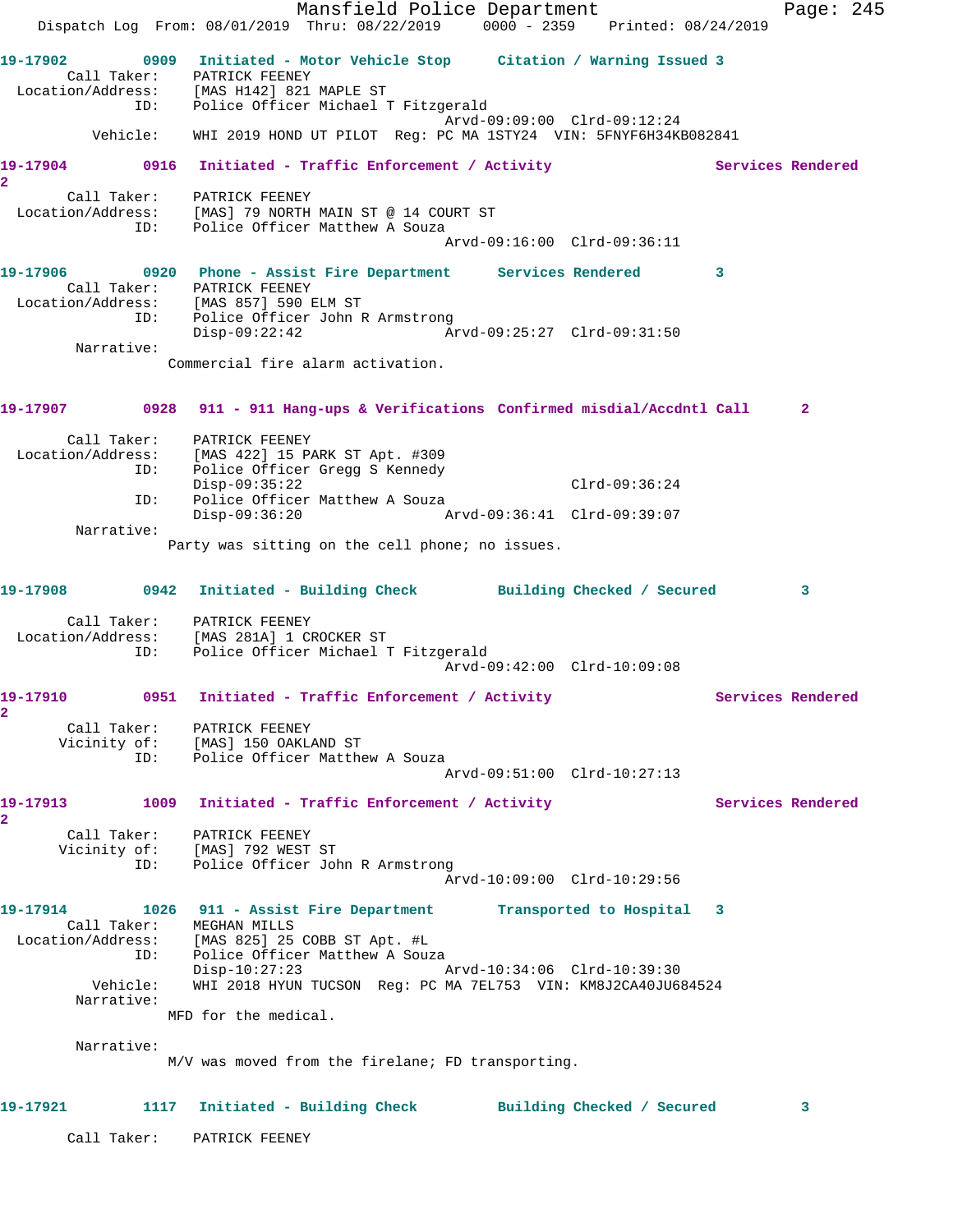Mansfield Police Department Fage: 246 Dispatch Log From: 08/01/2019 Thru: 08/22/2019 0000 - 2359 Printed: 08/24/2019 Location/Address: [MAS 840] 280 SCHOOL ST ID: Police Officer Michael T Fitzgerald Arvd-11:17:00 Clrd-11:18:00 ID: Police Officer Michael T Fitzgerald Disp-11:22:44 Arvd-11:24:04 Clrd-11:28:16 **19-17922 1118 Initiated - Motor Vehicle Stop Verbal Warning 3**  Call Taker: PATRICK FEENEY Location/Address: [MAS 969A110] 321 SCHOOL ST Apt. #A110 ID: Police Officer Michael T Fitzgerald Arvd-11:18:00 Clrd-11:22:44 Vehicle: GRY 2016 HYUN 4D S0N Reg: PC NY HVN2179 VIN: KMHE24L14GA012020 **19-17924 1145 Phone - Noise Complaint Services Rendered 2**  Call Taker: MEGHAN MILLS Vicinity of: [MAS] 879 WEST ST ID: Police Officer John R Armstrong<br>Disp-11:46:29 Ar Disp-11:46:29 Arvd-11:49:54 Clrd-12:02:12 Vehicle: GRY 2008 HYUN ELANTR Reg: PC MA 8GZ129 VIN: KMHDU46D38U584028 Narrative: CP reporting a car alarm that has been sounding for over and hour coming from next door. Narrative: M12 reports that the owner is not home, spoke ot the sister of the owner; belongs to his sister who took the keys with her to work. Narrative: Will not be home until later 19-17926 1154 Initiated - Suspicious Actv / Persn / Veh Referred to Other Agency **2**  Call Taker: Kieran M Ruth Location/Address: [MAS] CANOE RIVER DR ID: Sergeant Thomas R Connor Arvd-11:54:00 Clrd-11:56:36 Narrative: Sgt. Connor reports illegal dumping in the cul de sac, DPW to be notified **19-17928 1211 911 - Assist Citizen - P S A Services Rendered 3**  Call Taker: PATRICK FEENEY Location/Address: [MAS H1614] 885 WEST ST ID: Police Officer John R Armstrong Disp-12:12:33 Arvd-12:20:06 Clrd-12:45:28 Narrative: Resident looking for assistance in shutting off a sounding car alarm. Narrative: Battery disconnected; alarm no longer sounding. **19-17930 1223 Initiated - Motor Vehicle Stop Citation / Warning Issued 3**  Call Taker: PATRICK FEENEY Vicinity of: [MAS] 300 RTE 140 SB @ 375 WEST ST ID: Police Officer Michael T Fitzgerald Arvd-12:23:00 Clrd-12:27:46 Vehicle: GRY 2002 MAZD UT TRIBUT Reg: PC MA 3133ZW VIN: 4F2YU08192KM46059 **19-17933 1243 Initiated - Building Check Services Rendered 3**  Call Taker: PATRICK FEENEY Location/Address: [MAS] DENWOOD ST ID: Police Officer Matthew A Souza Arvd-12:43:00 Clrd-12:43:27 **19-17934 1254 Initiated - Building Check Building Checked / Secured 3** Call Taker: PATRICK FEENEY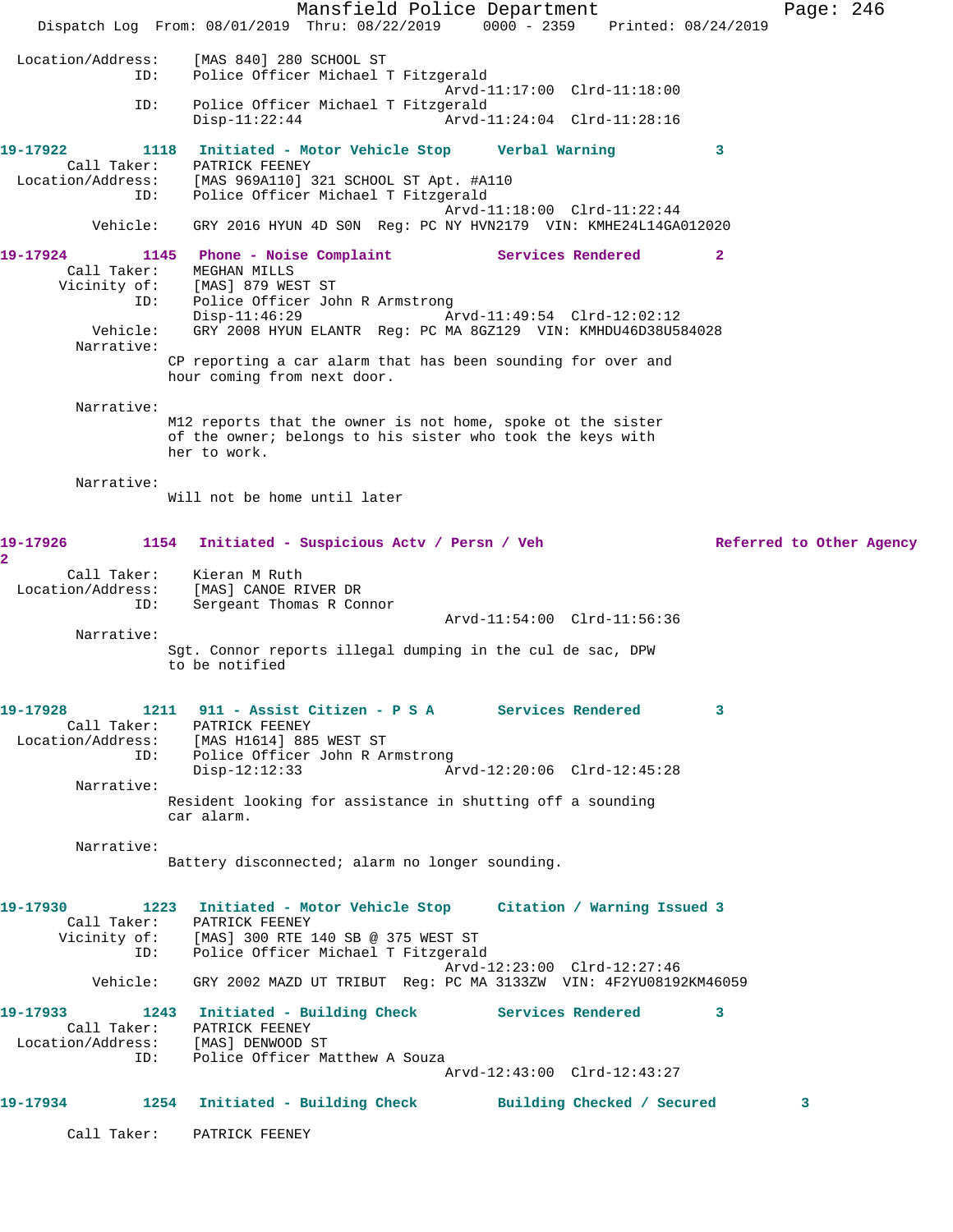Mansfield Police Department Page: 247 Dispatch Log From: 08/01/2019 Thru: 08/22/2019 0000 - 2359 Printed: 08/24/2019 Location/Address: [MAS 281A] 1 CROCKER ST ID: Police Officer Matthew A Souza Arvd-12:54:00 Clrd-13:19:52 **19-17937 1321 911 - Motor Veh Acc - No Injury Services Rendered 1**  Call Taker: PATRICK FEENEY<br>Vicinity of: [MAS] 272 CHAUI of: [MAS] 272 CHAUNCY ST<br>ID: Police Officer Matthe Police Officer Matthew A Souza<br>Disp-13:22:57 A Disp-13:22:57 Arvd-13:25:42 Clrd-13:27:05 ID: Police Officer John R Armstrong Disp-13:23:12 Clrd-13:25:44 ID: Police Officer David W Kinahan Disp-13:23:45 Arvd-13:23:56 Clrd-13:41:16 Vehicle: RED 2005 TOYT SIENNA Reg: MA LV84231 VIN: 5TDZA23C05S348987 Vehicle: BLU 2014 FORD F250 Reg: CO MA R47632 VIN: 1FT7X2B68EEA88555 Narrative: 911 caller reports 2 car crash; no injuries reported. Narrative: M7 reports assisted with the info exchange; both m/v's driven away from the scene. **19-17939 1325 Walk-In - Follow up Investigation Investigated - Report Taken 3** Call Taker: Support Staff Katherine Gillis<br>Location/Address: [MAS H3519] 52 CASA DR ess: [MAS H3519] 52 CASA DR<br>ID: Police Officer John R A Police Officer John R Armstrong Disp-13:34:26 Arvd-13:36:42 Clrd-14:06:55 Narrative: RP into the lobby to speak with an officer about an online sale dispute. Refer To Incident: 19MAS-746-OF **19-17938 1326 Walk-In - Assist Citizen - P S A Services Rendered 3**  Call Taker: Support Staff Matthew Todesco Location/Address: [MAS H1776] 111 LAWNDALE RD Narrative: RP into the station to hand in some unused ammunition. Narrative: Ofc Sennott took the amo and secured it. **19-17940 1345 Initiated - Traffic Enforcement / Activity Services Rendered 2**  Call Taker: PATRICK FEENEY Location/Address: [MAS] HOPE ST ID: Police Officer Michael T Fitzgerald Arvd-13:45:00 Clrd-14:07:32 **19-17951 1614 Radio - Xfinity Event Arrest(s) Made 2**  Call Taker: Support Staff Matthew Todesco Location/Address: [MAS 108B] 885 SOUTH MAIN ST Vehicle: BLK 2014 HOND CR-V EX Reg: PC CT AL54577 VIN: 2HKRM4H53EH701970 Vehicle: Reg: PC MA 151JG2 Vehicle: GRY 2015 HYUN SONATA Reg: PC MA 3NS837 VIN: 5NPE34AF0FH033213 Vehicle: GRN 2009 TOYT TACOMA Reg: PC MA 6HP176 VIN: 3TMMU52N99M014324 Vehicle: WHI 2012 TOYT CAMRY Reg: PC MA 682RN7 VIN: 4T1BF1FK5CU600124 Vehicle: GRY 2008 HOND UT CRV Reg: PC MA 4317TC VIN: JHLRE48778C073672 Vehicle: GRY 2015 JEEP UT WRANGL Reg: PC MA 3MT437 VIN: 1C4AJWBG5FL619800 Vehicle: BLU 2013 DART Reg: PC RI RH596 VIN: 1C3CDFBH4DD153149 Vehicle: BLK 2010 FORD FOCUS Reg: PC MA 4RFD30 VIN: 1FAHP3EN2AW246380 Vehicle: WHI 2012 GMC SIERRA Reg: PC MA 1330XE VIN: 3GTP2UEAXCG191539 Vehicle: BRO 2006 NISS SENTRA Reg: PC MA 1PR291 VIN: 3N1CB51D16L482451 Vehicle: BLK 2015 FORD F250 Reg: PC MA 4JHX60 VIN: 1FT7X2B62FEA06482 Vehicle: GRY 2004 DODG DAKOTA Reg: PC MA 559LR7 VIN: 1D7HG48NX4S751466 Vehicle: BLK 2011 MITS LANCER Reg: PC MA 212VB8 VIN: JA32U2FU2BU003947 Vehicle: GRY 2010 TOYT SIENNA Reg: PAS MA US51HN VIN: 5TDDK4CC1AS028526 Narrative: All arrest, accident, incident numbers are associated with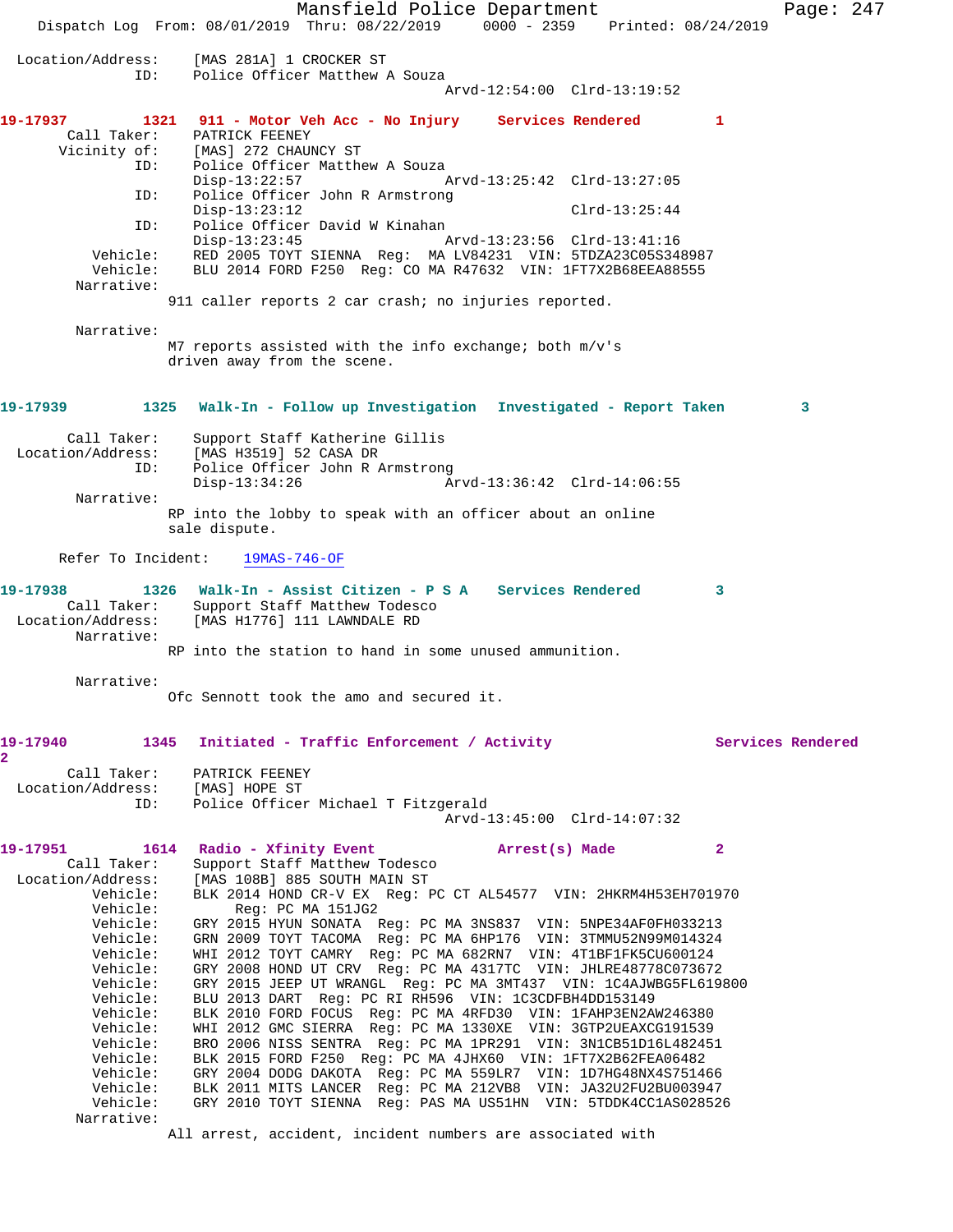Mansfield Police Department Page: 248 Dispatch Log From: 08/01/2019 Thru: 08/22/2019 the Rascal Flatts show Narrative: Cart 1 reports Lot 9 row 2 alcohol seizure from CT/PC AL54577 Narrative: Sgt Connor reports the interior EOD sweep is starting at this time. Narrative: Red team is responding to Lot 9 last row for a 911 hang up. Officers are clear there are no issues. Narrative: ABCC reports an alcohol seizure Lot 10 row 1 from CT/PC AB99429 Narrative: Blue team reports Lot 6 row 1 alcohol seizure from MA/PC 151JG2 Narrative: ABCC reports VIP lot row 5 an alcohol seizure from GA/PC KYNDELS Narrative: Cart 2 reports alcohol seizure last row of lot 6 MA/PC 3NS837 Narrative: 1831 Gates are open Narrative: Red team reports Lot 10 row 1 alcohol seizure from MA/PC 6HP176 Narrative: Red team reports the back of Lot 10 alcohol seizure from MA/PC 682RN7 Narrative: ABCC reports alcohol seizureLot 6 row 2 RI/PC IO217 Narrative: ABCC reports Lot 10 Row 1 alcohol seizure from MA/PC 1BG527 Narrative: Blue team reports alcohol seizure Lot 5 row 2 from MA/PC I3EV48 Narrative: ABCC reports Lot 6 row 4 alcohol seizure MA/PC 4317TC Narrative: ABCC reports alcohol seizure from Lot 6 row 4 RI RH596 Narrative: ABCC reports alcohol seizure Lot 11 last row MA/PC 3MT437 Narrative: ABCC reports Lot 6 row 3 alcohol seizure from RI?PC 136776 Narrative: Cart 2 reports Lot 7 row 2 alcohol seizure MA/PC 4RFD30 Narrative: ABCC reports alcohol seizure Lot 5 last row from MA/PC 1330XE

Narrative: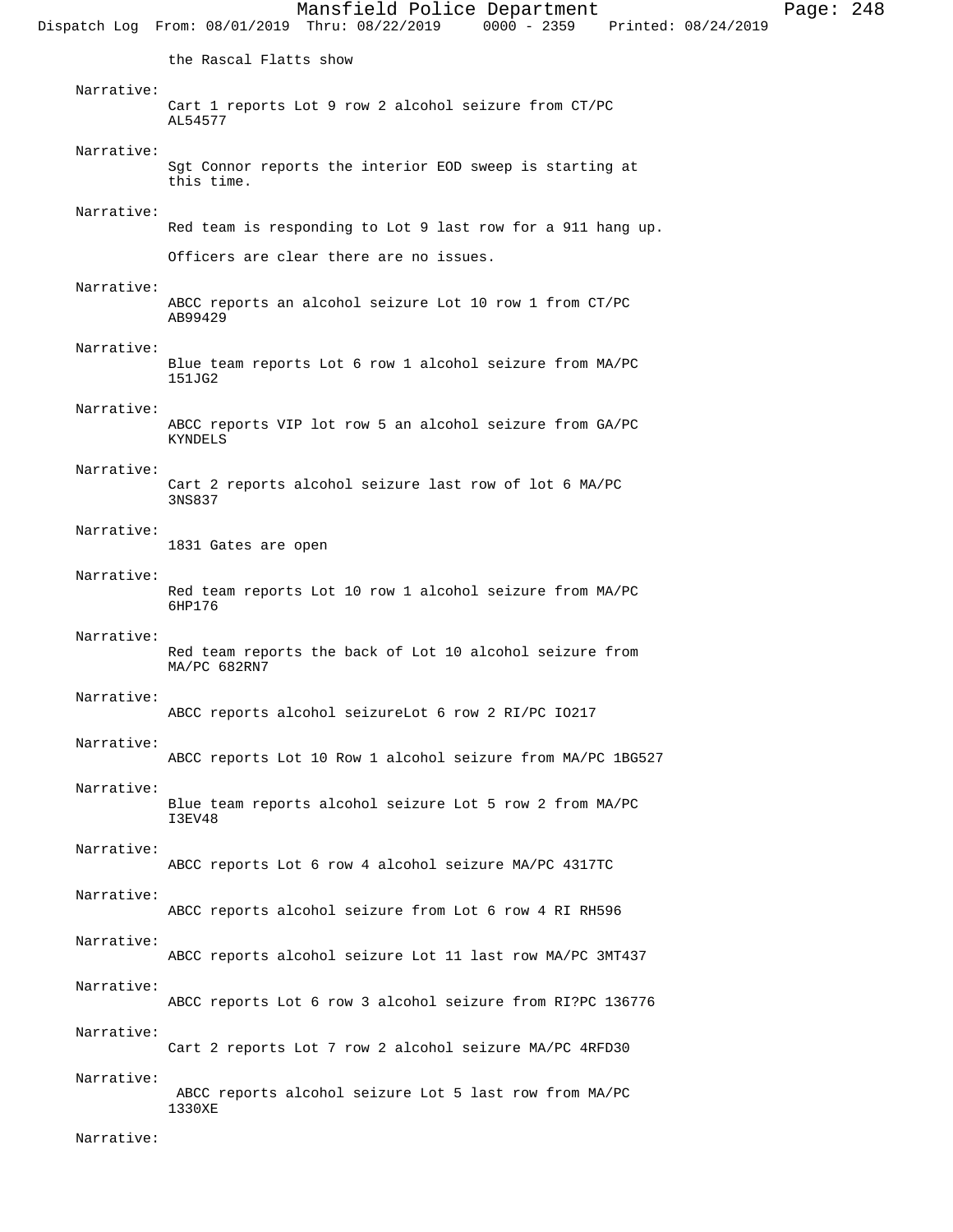|            | Mansfield Police Department<br>$0000 - 2359$<br>Dispatch Log From: 08/01/2019 Thru: 08/22/2019<br>Printed: 08/24/2019 | Page: $249$ |  |
|------------|-----------------------------------------------------------------------------------------------------------------------|-------------|--|
|            | Parking Lot personal will be starting the hard push.                                                                  |             |  |
| Narrative: | Blue team requests EMS to Lot 6 row 2 for a female feeling<br>dizzy                                                   |             |  |
|            | Officers are clear, MFD will have custody of the female                                                               |             |  |
| Narrative: | Venue en route to the compound with two male and one female.                                                          |             |  |
| Narrative: | ABCC reports alcohol seizure from Lot 4 row 1 from MA/PC<br>1PR291 and MA/PC 4JHX60                                   |             |  |
| Narrative: | Blue team reports Lot C row 12 alcohol seizure from MA/PC                                                             |             |  |
|            | 559LR7                                                                                                                |             |  |
| Narrative: | Lt Archer reports 8254 through the door.                                                                              |             |  |
| Narrative: | Ofc Fenore reports 493 and 494 are being released to MA/OLN                                                           |             |  |
|            | Ofc Fenore reports that 494 did not want to go and will stay<br>in the compound.                                      |             |  |
| Narrative: | Venue officers are responding to the compound with one adult<br>female and three underage females                     |             |  |
| Narrative: | Venue requests EMS to the lawn in the area of 15.                                                                     |             |  |
| Narrative: | Ofc Fenore reports 494 was released to her mother MA/OLN                                                              |             |  |
| Narrative: | Venue responding to light pole 6 for a female who is<br>vomiting.                                                     |             |  |
|            | Officers report MFD has the patient, they are clear.                                                                  |             |  |
| Narrative: | Officers are responding to the Grab N Go bathroom for the<br>reported unknown medical                                 |             |  |
| Narrative: | Venue reports walking one male to the compound from the lawn                                                          |             |  |
| Narrative: | Venue reports en route to the compound with one PC                                                                    |             |  |
| Narrative: | Lawn requests EMS to pole 13 for a past assault victim                                                                |             |  |
| Narrative: | Compound officer is responding to EMS for a PC at the<br>request of MFD                                               |             |  |
| Narrative: | Cart 1 reports they have a female PC                                                                                  |             |  |
| Narrative: | Venue officers are responding to Section 11 row J for a<br>reported fight in progress                                 |             |  |
| Narrative: | Ofc Haynes reports four ejections from the compound.                                                                  |             |  |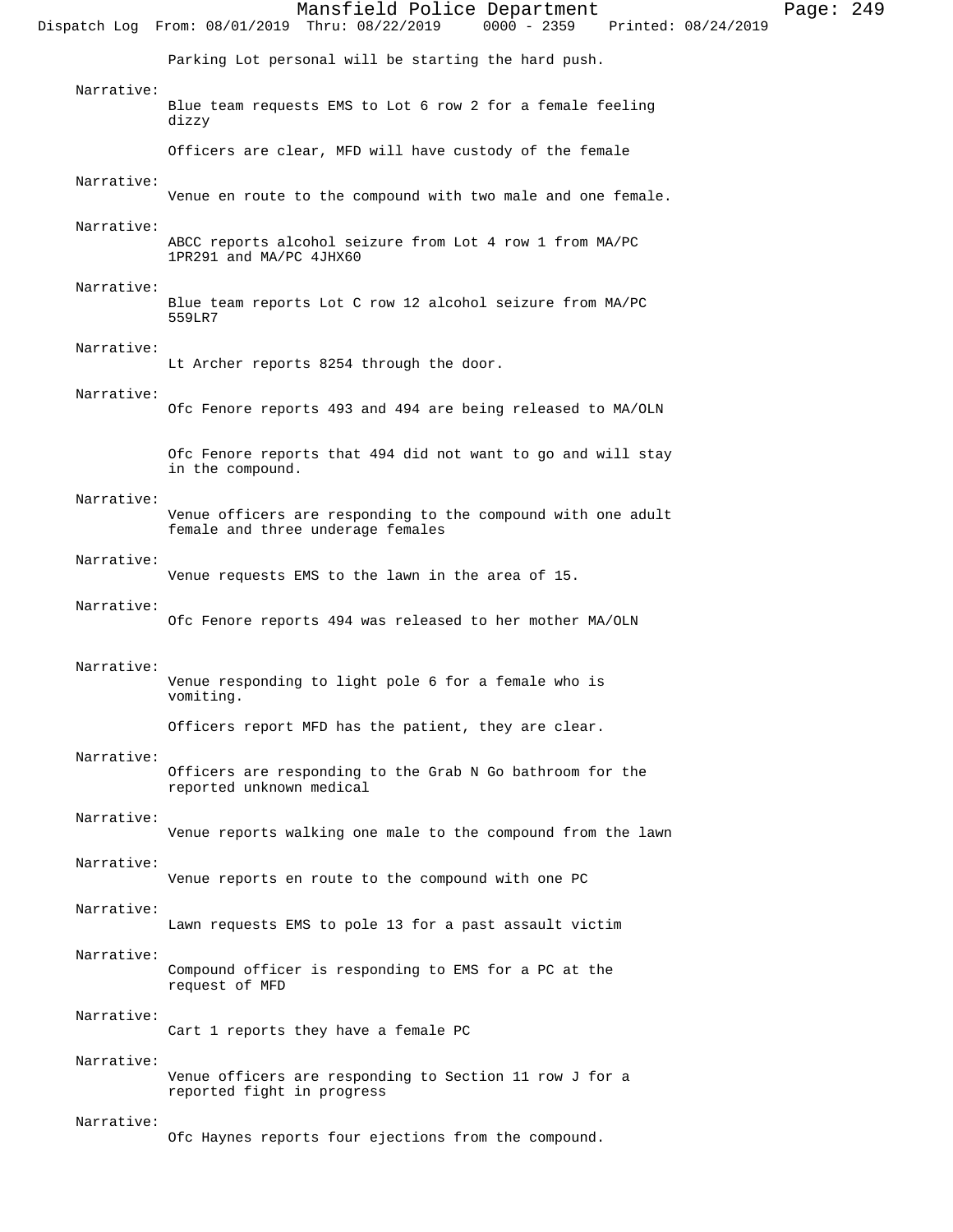Mansfield Police Department Page: 250 Dispatch Log From: 08/01/2019 Thru: 08/22/2019 0000 - 2359 Printed: 08/24/2019 Narrative: Ofc Fenore reports 497 released to MA/OLN Narrative: final through the door is 12,015 Narrative: T1 transporting one male to 50 West St Narrative: Officers are responding to Section 14 Row c seat 5 for the report of an intoxicated female Narrative: House lights at 2302 Narrative: Blue team responding to take a report of a past hit & run. Ofc Sorge reports this is now going to be a tow, it is not a hit & run it was an MVA. Refer To Accident: 19MAS-313-AC Refer To P/C: 19MAS-493-AR P/C: MCKAY, ANDREA L Address: 556 N MAIN ST MANSFIELD, MA Age: 51 Charges: PROTECTIVE CUSTODY Refer To P/C:  $\frac{19MAS-494-AR}{}$ P/C: MILLS, GABRIELLA<br>Address: 48 MAGNOLIA DR 48 MAGNOLIA DR NORTH ATTLEBORO, MA<br>18 Age: Charges: PROTECTIVE CUSTODY Refer To P/C: 19MAS-495-AR P/C: GARTMAN, JOHN<br>Address: 523 KELLY BLVD 523 KELLY BLVD NORTH ATTLEBOROUGH, MA Age: 21 Charges: PROTECTIVE CUSTODY Refer To Summons: 19MAS-496-AR Juvenile Arrest Age: 17 Charges: RMV DOCUMENT, POSSESS/USE FALSE/STOLEN TRESPASS Refer To P/C: 19MAS-497-AR P/C: SURRETTE, STEPHEN M Address: 377 GREAT RD BEDFORD, MA Age: 29 Charges: PROTECTIVE CUSTODY Refer To P/C: 19MAS-498-AR P/C: JOHNSON, HALEY<br>Address: 110 RUTH RD S 110 RUTH RD STOUGHTON, MA Age: Charges: PROTECTIVE CUSTODY **19-17950 1615 Initiated - Motor Vehicle Stop Citation / Warning Issued 3**  Call Taker: Kieran M Ruth<br>Location/Address: [MAS] 235 CHAT<br>ID: Police Office Location/Address: [MAS] 235 CHAUNCY ST @ 99 COPELAND DR ID: Police Officer Michael T Fitzgerald Arvd-16:15:00 Clrd-16:16:44<br>Vehicle: WHI 2014 CHEV CRUZE Reg: PC MA 665ZT5 VIN: 1G1PG5SB6E724 Vehicle: WHI 2014 CHEV CRUZE Reg: PC MA 665ZT5 VIN: 1G1PG5SB6E7246550 Narrative: Out with MA/665ZT5

Narrative:

Citation to be mailed

## **19-17954 1639 911 - Erratic Oper MV / Road Rage Unfounded/Unverifed 3**  Call Taker: PATRICK FEENEY Location/Address: [MAS] 99 SOUTH MAIN ST @ 35 SPRING ST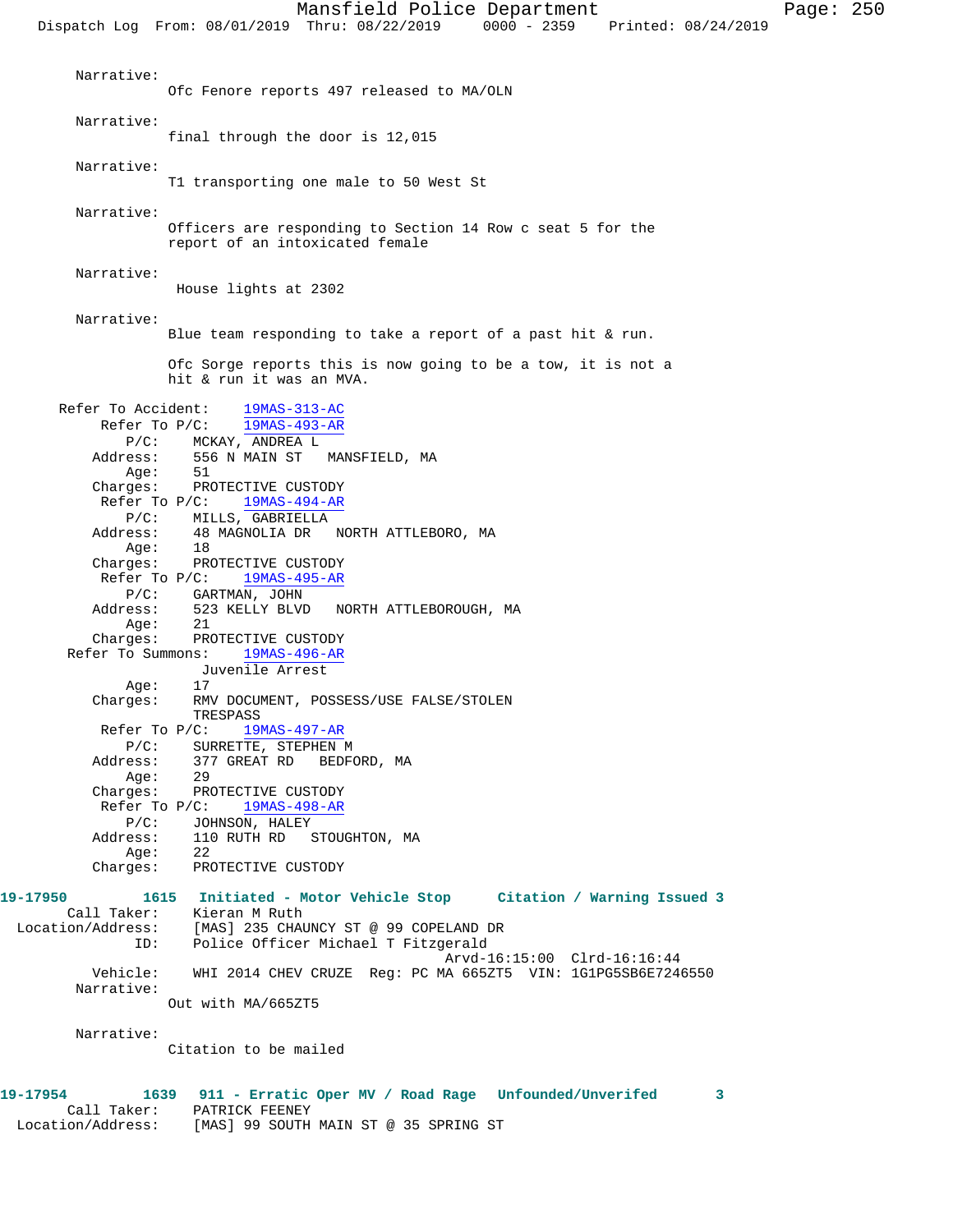Mansfield Police Department Page: 251 Dispatch Log From: 08/01/2019 Thru: 08/22/2019 0000 - 2359 Printed: 08/24/2019 ID: Police Officer Joshua S Ellender Disp-16:45:31 Arvd-16:45:34 Clrd-16:47:34 Narrative: Abandoned 911 call; call back made, spoke to Jennifer, who reported a past road rage incident between 2 m/v's. Narrative: Black Chevy/GM SUV & black ford suv. Narrative: M2 reports no m/v's in the area matching that description. **19-17955 1645 911 - Well Being Check Services Rendered 3**  Call Taker: PATRICK FEENEY<br>Location/Address: [MAS] 10 ERICK [MAS] 10 ERICK RD ID: Police Officer David J Pepicelli Disp-16:46:55 Arvd-17:02:11 Clrd-17:06:44 Narrative: 911 caller reports a young b/m approx 6-8 y/o running around the bldg attempting to gain access to various apartments. Concerned due the poss. age of the child. LSW a lime green tank top and blue shorts, has a shaved/bald head. Narrative: M8 reports that all checks ok; spoke with the child's grandmother; he is non-verbal, got out as the father was leaving for work. 19-17957 1658 Initiated - Traffic Enforcement / Activity **Services Rendered 2**  Call Taker: PATRICK FEENEY<br>Location/Address: [MAS] 99 COPEL ess: [MAS] 99 COPELAND DR @ 235 CHAUNCY ST<br>ID: Police Officer Joshua S Ellender Police Officer Joshua S Ellender Arvd-16:58:00 Clrd-17:14:44 Vehicle: BLU 2013 BUIC REGAL Reg: PC MA 357TJI VIN: 2G4GU5GV9D9141545 **19-17958 1710 911 - Motor Veh Acc - No Injury Services Rendered 1**  Call Taker: PATRICK FEENEY<br>Location/Address: [MAS 281A] 1 CH [MAS 281A] 1 CROCKER ST ID: Sergeant Lawrence G Crosman Disp-17:14:41 Clrd-17:21:15 ID: Police Officer Joshua S Ellender Arvd-17:21:19 Clrd-17:51:18 Vehicle: BRO 2013 HOND CIVIC Reg: PC MA 6LZ911 VIN: 2HGFB2F54DH580665 Vehicle: BLU 2010 HOND UT CRV Reg: PC MA 52CV33 VIN: 5J6RE4H55AL030668 Narrative: Caller reports that his m/v was struck in the parking lot; note was left on his m/v. Space 423 Refer To Accident: 19MAS-312-AC **19-17960 1726 Initiated - Motor Vehicle Stop Verbal Warning 3**  Call Taker: MEGHAN MILLS Location/Address: [MAS 849B110A] 287 SCHOOL ST Apt. #B110 ID: Police Officer William C Trudell Arvd-17:26:00 Clrd-17:29:58<br>Vehicle: GRY 2016 TOYT SD COROLL Reg: PC MA 178EM7 VIN: 2T1BURHE50 GRY 2016 TOYT SD COROLL Reg: PC MA 178EM7 VIN: 2T1BURHE5GC497340 Narrative: MV Stop **19-17961 1727 Initiated - Community Policing Building Checked / Secured 3** Call Taker: Kieran M Ruth Vicinity of: [MAS] 80 NORTH MAIN ST ID: Sergeant Lawrence G Crosman Arvd-17:27:00 Clrd-17:58:09 Narrative: Community policing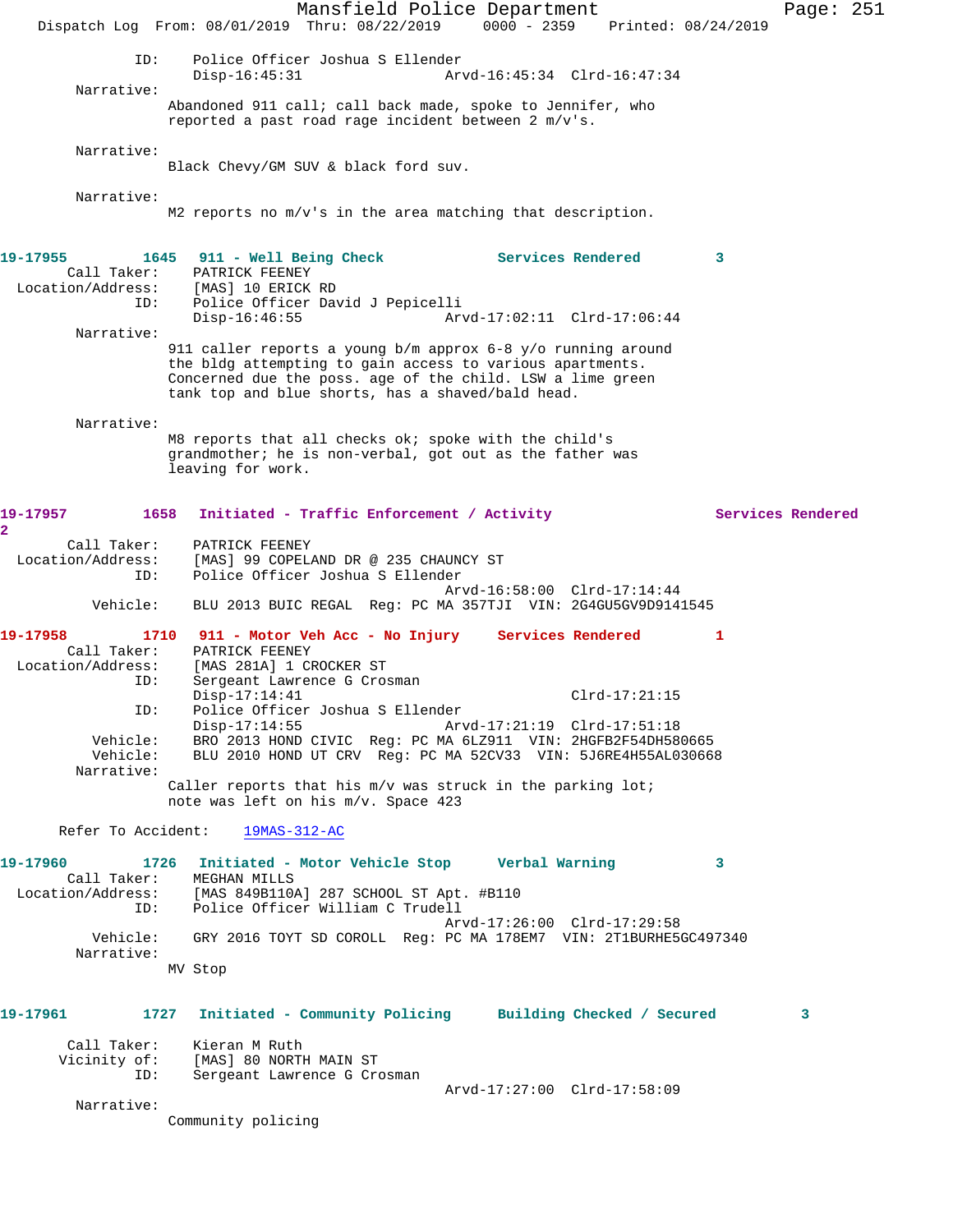Mansfield Police Department Page: 252 Dispatch Log From: 08/01/2019 Thru: 08/22/2019 0000 - 2359 Printed: 08/24/2019 Narrative: No violations 19-17962 1737 Initiated - Traffic Enforcement / Activity **Services Rendered 2**  Call Taker: PATRICK FEENEY Vicinity of: [MAS] 93 TREMONT ST ID: Police Officer William C Trudell Arvd-17:37:00 Clrd-18:08:09 **19-17964 1819 Initiated - Motor Vehicle Stop Citation / Warning Issued 3**  Call Taker: PATRICK FEENEY Vicinity of: [MAS H741] 400 PRATT ST ID: Police Officer David J Pepicelli Arvd-18:19:00 Clrd-18:31:14 Vehicle: BLK 2010 COR Reg: PC RI PT577 VIN: 2T1LE4EE2AC018596 **19-17965 1820 911 - 911 Hang-ups & Verifications Unfounded/Unverifed 2**  Call Taker: PATRICK FEENEY Vicinity of: [MAS] 91 MAPLE ST ID: Sergeant Lawrence G Crosman Disp-18:23:24 Arvd-18:24:55 Clrd-18:31:23 Narrative:<br>911 call from party hung up before any information could be gathered. Narrative: No one is around checked the area. **19-17969 1905 Walk-In - Harass. Electronic Communicat Spoken To 3** Call Taker: Support Staff Katherine Gillis Location/Address: [MAS H173] 30 OAKLAND ST<br>ID: Police Officer David J Pe Police Officer David J Pepicelli Disp-19:11:07 Arvd-19:21:50 Clrd-19:37:23 Narrative: Rp into the lobby and would like to speak with an officer in regards to a person hacking her checking account and repeated phone calls she has been getting. Narrative: Clear, the calls were an apparent scam. RP froze assets and was advised. **19-17976 2116 Initiated - Proactive Patrol Building Checked / Secured 3** Call Taker: NICHOLAS GOYETTE Location/Address: [MAS 139] 265 FRUIT ST ID: Police Officer David J Pepicelli Arvd-21:16:00 Clrd-21:33:05 Narrative: Checking the area. **19-17977 2131 Initiated - Proactive Patrol Building Checked / Secured 3** Call Taker: NICHOLAS GOYETTE Location/Address: [MAS 2] 60 FORBES BLVD ID: Police Officer William C Trudell Arvd-21:31:00 Clrd-21:46:19 Narrative: Checking the area. **19-17978 2134 Initiated - Proactive Patrol Building Checked / Secured 3** Call Taker: NICHOLAS GOYETTE Location/Address: [MAS] 660 EAST ST @ 25 FRANKLIN ST ID: Police Officer David J Pepicelli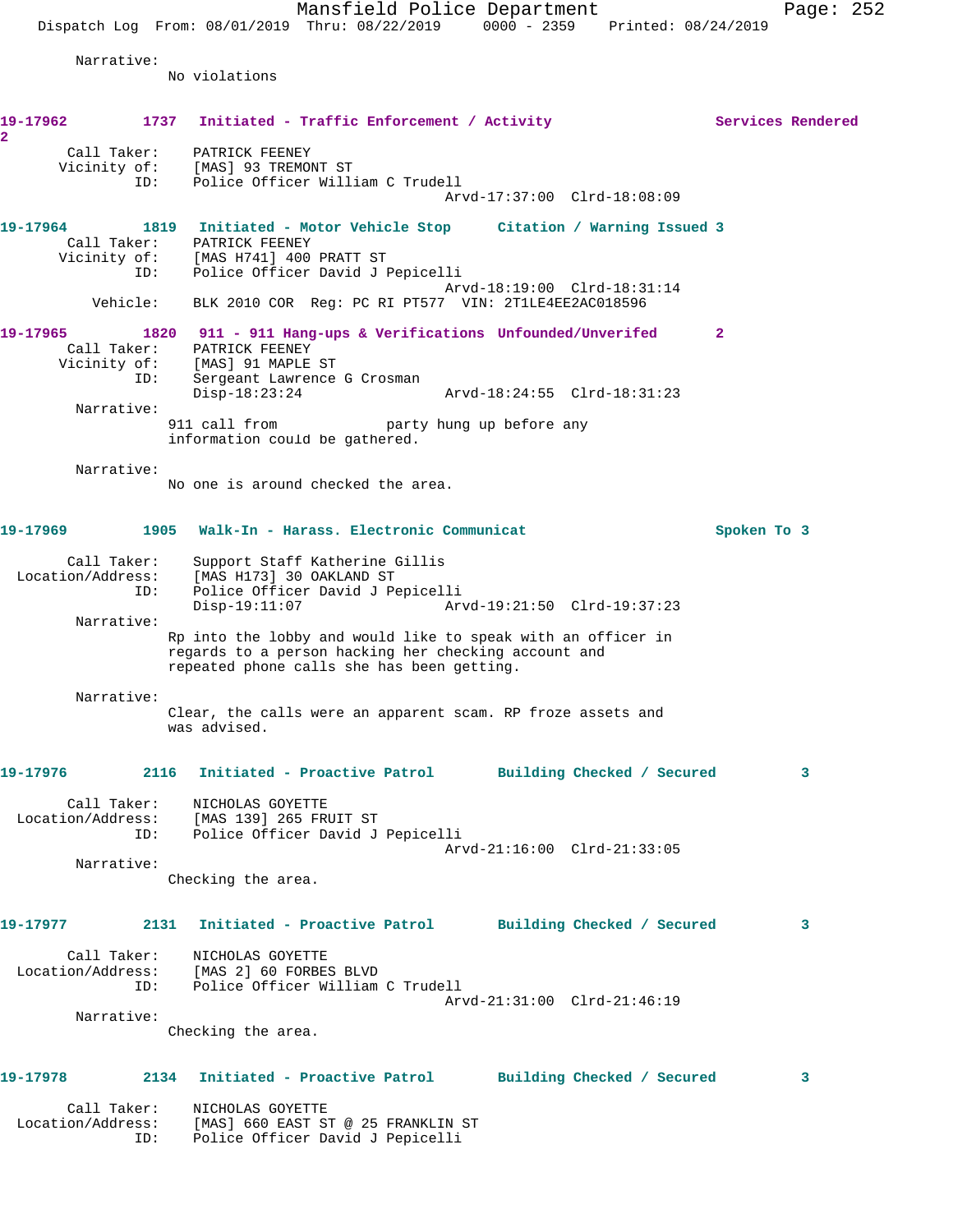Mansfield Police Department Page: 253 Dispatch Log From: 08/01/2019 Thru: 08/22/2019 0000 - 2359 Printed: 08/24/2019 Arvd-21:34:00 Clrd-21:48:49 **19-17981 2150 Initiated - Motor Vehicle Stop Verbal Warning 3**  Call Taker: NICHOLAS GOYETTE Location/Address: [MAS] 300 RTE 140 SB @ 375 WEST ST ID: Police Officer Joshua S Ellender Arvd-21:50:00 Clrd-21:53:03 Vehicle: WHI 2013 LNDR UT LR2 Reg: PAV MA DGCUTS VIN: SALFR2BG1DH379810 Narrative: Out with MA DGCUTS Narrative: Clear, verbal for no head lights **19-17982 2155 Initiated - Proactive Patrol Building Checked / Secured 3** Call Taker: NICHOLAS GOYETTE Location/Address: [MAS 202] 16 OLD COLONY WAY ID: Police Officer David J Pepicelli Arvd-21:55:00 Clrd-21:56:04 Narrative: Checking the area, all quiet **19-17983 2203 Initiated - Proactive Patrol Spoken To 3**  Call Taker: NICHOLAS GOYETTE Location/Address: [MAS 927] 50 PLYMOUTH ST ID: Police Officer William C Trudell Arvd-22:03:00 Clrd-22:10:27 ID: Sergeant Lawrence G Crosman Disp-22:05:06 Clrd-22:07:02 Vehicle: GRY 2018 HOND CIVIC Reg: PC MA 9AY864 VIN: 19XFC1F32JE200928 Narrative: Checking the area. Narrative: Ofc. Trudell reports checking on a mv. Nobody inside, mv is warm. Checking the area Narrative: Clear, two college kids gazing at the stars in the sky before they leave for college **19-17984 2209 Initiated - Motor Vehicle Stop Verbal Warning 3**  Call Taker: NICHOLAS GOYETTE Location/Address: [MAS 840] 280 SCHOOL ST ID: Sergeant Lawrence G Crosman Arvd-22:09:00 Clrd-22:10:32 Vehicle: GRY 2015 NISS MURANO Reg: PC MA 2GG223 VIN: 5N1AZ2MH4FN201932 Narrative: Out with MA 2GG223. Verbal for no headlights **19-17985 2318 911 - Assist Fire Department Referred to Other Agency 3**  Call Taker: JEFFREY KEEFE Location/Address: [MAS H5495] 171 GILBERT ST ID: Police Officer William C Trudell Disp-23:20:10 Arvd-23:26:23 Clrd-23:44:40 Narrative: Assist MFD with M/E. Narrative: Clear, transported to Sturdy **19-17988 2336 Phone - Assist Law Enfrc Agncy Unfounded/Unverifed 3**  Call Taker: NICHOLAS GOYETTE Location/Address: [MAS] RTE 140 NB ID: Police Officer Joshua S Ellender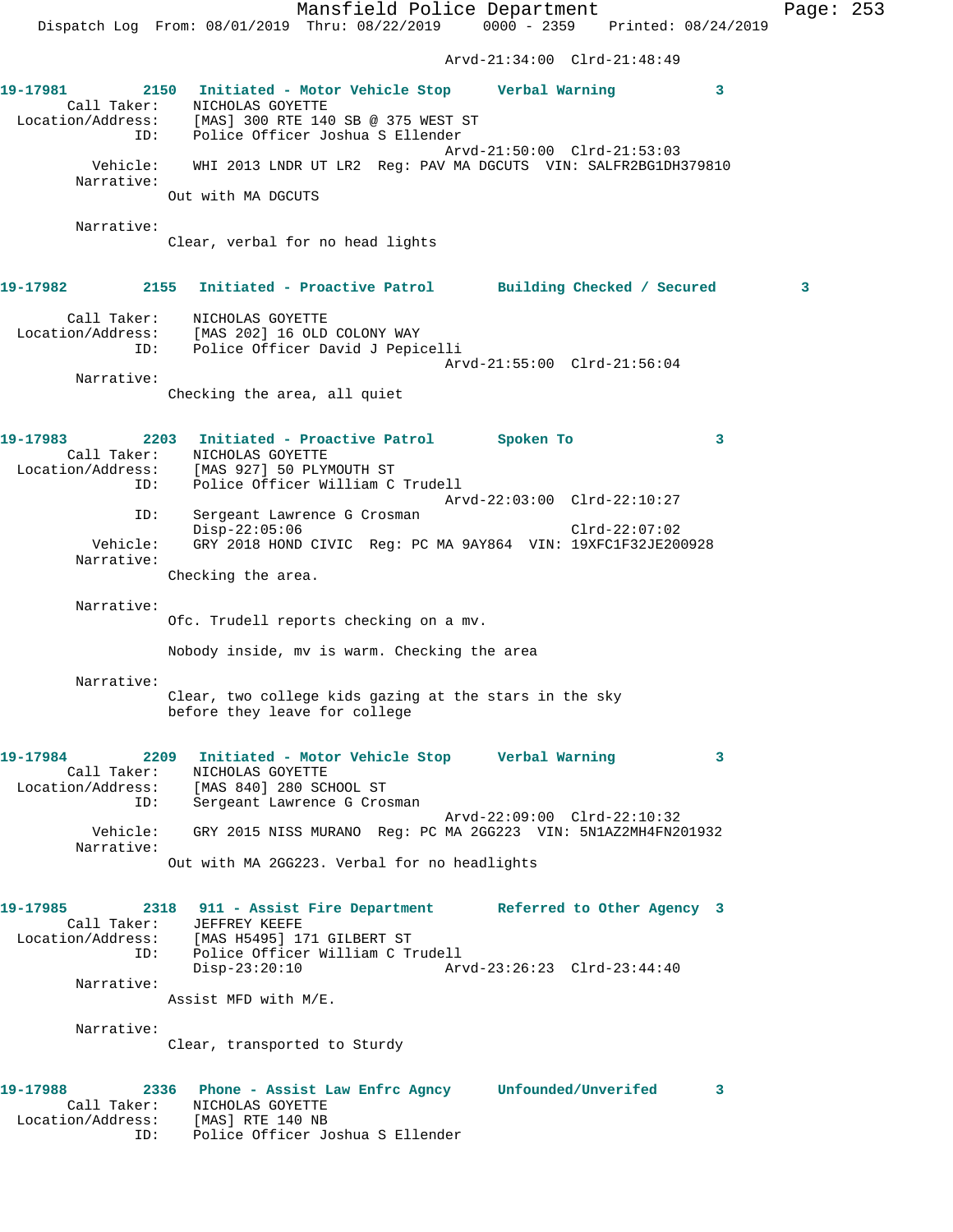Disp-23:36:52 Arvd-23:38:11 Clrd-23:40:27

 Narrative: Out to RTE 140 Foxboro line, report of an erratic operator crossing over marked lanes, possibly heading down Central St towards town. Small white possible mercedes

Narrative:

Clear, checked the area down to school st as well, nothing showing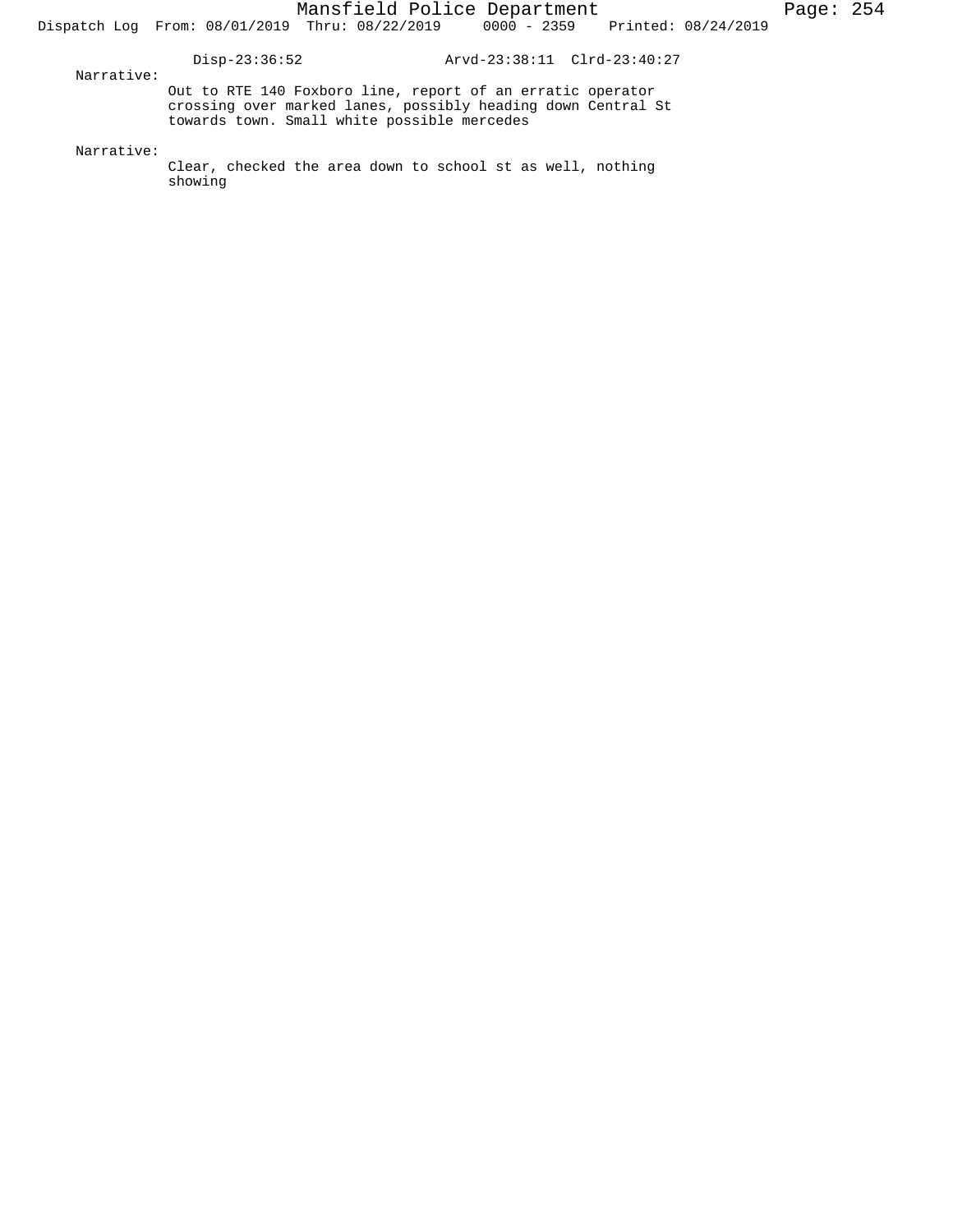**For Date: 08/24/2019 - Saturday Call Number Time Call Reason Action Action Priority 19-18134 0121 Initiated - Building Check Building Checked / Secured 3** Call Taker: DAVID SULLIVAN Location/Address: [MAS 65] 30 CHAUNCY ST ID: Police Officer Meghan Birnie Arvd-01:21:00 Clrd-01:26:00 Narrative: Building Check **19-18136 0128 Initiated - Building Check Services Rendered 3**  Call Taker: DAVID SULLIVAN Location/Address: [MAS 907E] 390 WEST ST ID: Patrolman David Schepis Arvd-01:28:00 Clrd-01:36:55 Narrative: bldg check **19-18137 0133 Initiated - Building Check Services Rendered 3**  Call Taker: DAVID SULLIVAN Location/Address: [MAS 1002] 250 EAST ST ID: Police Officer Michelle Bellevue Arvd-01:33:00 Clrd-01:40:54 Narrative: BLDG CHECK **19-18138 0133 Initiated - Building Check Services Rendered 3**  Call Taker: DAVID SULLIVAN Location/Address: [MAS 840] 280 SCHOOL ST ID: Police Officer Meghan Birnie Arvd-01:33:00 Clrd-01:36:14 Narrative: AREA CHECK **19-18139 0136 Initiated - Building Check Services Rendered 3**  Call Taker: DAVID SULLIVAN Location/Address: [MAS 281A] 1 CROCKER ST ID: Police Officer Meghan Birnie Arvd-01:36:00 Clrd-01:40:26 Narrative: AREA CHECK **19-18140 0148 Initiated - Building Check Services Rendered 3**  Call Taker: DAVID SULLIVAN Location/Address: [MAS] BONNEY LN ID: Police Officer Michelle Bellevue Arvd-01:48:00 Clrd-02:05:46 Narrative: area check. **19-18141 0152 911 - Assist Fire Department Services Rendered 3**  Call Taker: DAVID SULLIVAN Location/Address: [MAS H6229] 60 SOUTH WALNUT ST ID: Patrolman David Schepis Disp-01:53:27 Arvd-01:56:41 Clrd-02:08:05 Narrative: Assist fire dept. 19-18142 **0158** Initiated - Building Check Services Rendered 3

 Call Taker: DAVID SULLIVAN Location/Address: [MAS 900A] 242 CHAUNCY ST Apt. #1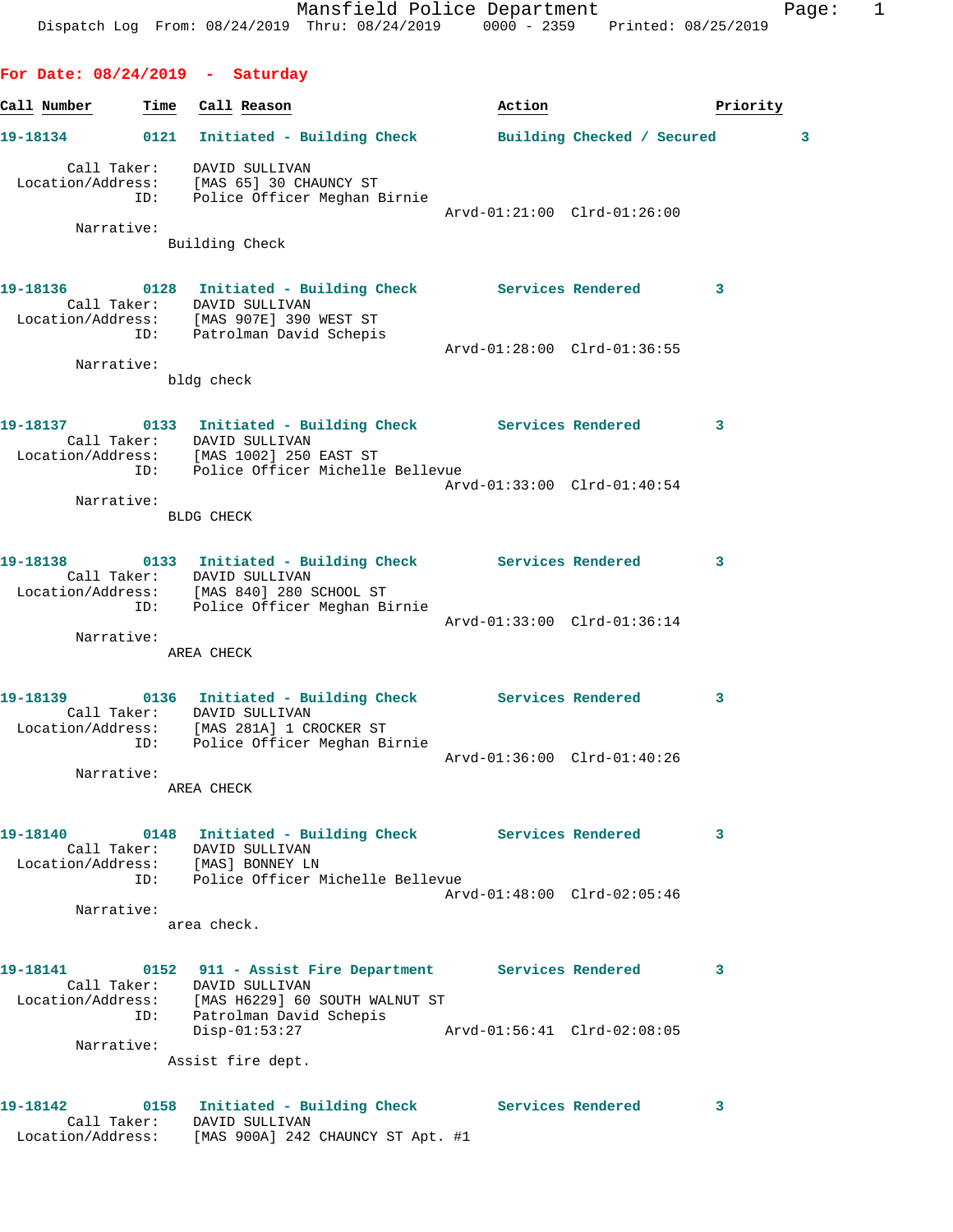|                                      |                                                                                                                                                                                                                                                                                                                                                                                                                                                                                                                                                                                                                   |                                                                                 |                                                                                                                                                                                                                                                                                                                                          | Page:                                                                                                                                                                                                                                                                                                                                                                                                                                              | 2 |
|--------------------------------------|-------------------------------------------------------------------------------------------------------------------------------------------------------------------------------------------------------------------------------------------------------------------------------------------------------------------------------------------------------------------------------------------------------------------------------------------------------------------------------------------------------------------------------------------------------------------------------------------------------------------|---------------------------------------------------------------------------------|------------------------------------------------------------------------------------------------------------------------------------------------------------------------------------------------------------------------------------------------------------------------------------------------------------------------------------------|----------------------------------------------------------------------------------------------------------------------------------------------------------------------------------------------------------------------------------------------------------------------------------------------------------------------------------------------------------------------------------------------------------------------------------------------------|---|
|                                      |                                                                                                                                                                                                                                                                                                                                                                                                                                                                                                                                                                                                                   |                                                                                 |                                                                                                                                                                                                                                                                                                                                          |                                                                                                                                                                                                                                                                                                                                                                                                                                                    |   |
| Police Officer Meghan Birnie         |                                                                                                                                                                                                                                                                                                                                                                                                                                                                                                                                                                                                                   |                                                                                 |                                                                                                                                                                                                                                                                                                                                          |                                                                                                                                                                                                                                                                                                                                                                                                                                                    |   |
|                                      |                                                                                                                                                                                                                                                                                                                                                                                                                                                                                                                                                                                                                   |                                                                                 |                                                                                                                                                                                                                                                                                                                                          |                                                                                                                                                                                                                                                                                                                                                                                                                                                    |   |
| Area Check                           |                                                                                                                                                                                                                                                                                                                                                                                                                                                                                                                                                                                                                   |                                                                                 |                                                                                                                                                                                                                                                                                                                                          |                                                                                                                                                                                                                                                                                                                                                                                                                                                    |   |
|                                      |                                                                                                                                                                                                                                                                                                                                                                                                                                                                                                                                                                                                                   |                                                                                 |                                                                                                                                                                                                                                                                                                                                          |                                                                                                                                                                                                                                                                                                                                                                                                                                                    |   |
|                                      |                                                                                                                                                                                                                                                                                                                                                                                                                                                                                                                                                                                                                   |                                                                                 | 3                                                                                                                                                                                                                                                                                                                                        |                                                                                                                                                                                                                                                                                                                                                                                                                                                    |   |
|                                      |                                                                                                                                                                                                                                                                                                                                                                                                                                                                                                                                                                                                                   |                                                                                 |                                                                                                                                                                                                                                                                                                                                          |                                                                                                                                                                                                                                                                                                                                                                                                                                                    |   |
| ID: Police Officer Meghan Birnie     |                                                                                                                                                                                                                                                                                                                                                                                                                                                                                                                                                                                                                   |                                                                                 |                                                                                                                                                                                                                                                                                                                                          |                                                                                                                                                                                                                                                                                                                                                                                                                                                    |   |
|                                      |                                                                                                                                                                                                                                                                                                                                                                                                                                                                                                                                                                                                                   |                                                                                 |                                                                                                                                                                                                                                                                                                                                          |                                                                                                                                                                                                                                                                                                                                                                                                                                                    |   |
|                                      |                                                                                                                                                                                                                                                                                                                                                                                                                                                                                                                                                                                                                   |                                                                                 | 3                                                                                                                                                                                                                                                                                                                                        |                                                                                                                                                                                                                                                                                                                                                                                                                                                    |   |
|                                      |                                                                                                                                                                                                                                                                                                                                                                                                                                                                                                                                                                                                                   |                                                                                 |                                                                                                                                                                                                                                                                                                                                          |                                                                                                                                                                                                                                                                                                                                                                                                                                                    |   |
|                                      |                                                                                                                                                                                                                                                                                                                                                                                                                                                                                                                                                                                                                   |                                                                                 |                                                                                                                                                                                                                                                                                                                                          |                                                                                                                                                                                                                                                                                                                                                                                                                                                    |   |
|                                      |                                                                                                                                                                                                                                                                                                                                                                                                                                                                                                                                                                                                                   |                                                                                 |                                                                                                                                                                                                                                                                                                                                          |                                                                                                                                                                                                                                                                                                                                                                                                                                                    |   |
|                                      |                                                                                                                                                                                                                                                                                                                                                                                                                                                                                                                                                                                                                   |                                                                                 |                                                                                                                                                                                                                                                                                                                                          |                                                                                                                                                                                                                                                                                                                                                                                                                                                    |   |
|                                      |                                                                                                                                                                                                                                                                                                                                                                                                                                                                                                                                                                                                                   |                                                                                 |                                                                                                                                                                                                                                                                                                                                          |                                                                                                                                                                                                                                                                                                                                                                                                                                                    |   |
|                                      |                                                                                                                                                                                                                                                                                                                                                                                                                                                                                                                                                                                                                   |                                                                                 |                                                                                                                                                                                                                                                                                                                                          |                                                                                                                                                                                                                                                                                                                                                                                                                                                    |   |
| ID: Officer Kenneth Bennett          |                                                                                                                                                                                                                                                                                                                                                                                                                                                                                                                                                                                                                   |                                                                                 |                                                                                                                                                                                                                                                                                                                                          |                                                                                                                                                                                                                                                                                                                                                                                                                                                    |   |
|                                      |                                                                                                                                                                                                                                                                                                                                                                                                                                                                                                                                                                                                                   |                                                                                 |                                                                                                                                                                                                                                                                                                                                          |                                                                                                                                                                                                                                                                                                                                                                                                                                                    |   |
| area check                           |                                                                                                                                                                                                                                                                                                                                                                                                                                                                                                                                                                                                                   |                                                                                 |                                                                                                                                                                                                                                                                                                                                          |                                                                                                                                                                                                                                                                                                                                                                                                                                                    |   |
|                                      |                                                                                                                                                                                                                                                                                                                                                                                                                                                                                                                                                                                                                   |                                                                                 |                                                                                                                                                                                                                                                                                                                                          |                                                                                                                                                                                                                                                                                                                                                                                                                                                    |   |
|                                      |                                                                                                                                                                                                                                                                                                                                                                                                                                                                                                                                                                                                                   |                                                                                 | 3                                                                                                                                                                                                                                                                                                                                        |                                                                                                                                                                                                                                                                                                                                                                                                                                                    |   |
|                                      |                                                                                                                                                                                                                                                                                                                                                                                                                                                                                                                                                                                                                   |                                                                                 |                                                                                                                                                                                                                                                                                                                                          |                                                                                                                                                                                                                                                                                                                                                                                                                                                    |   |
|                                      |                                                                                                                                                                                                                                                                                                                                                                                                                                                                                                                                                                                                                   |                                                                                 |                                                                                                                                                                                                                                                                                                                                          |                                                                                                                                                                                                                                                                                                                                                                                                                                                    |   |
|                                      |                                                                                                                                                                                                                                                                                                                                                                                                                                                                                                                                                                                                                   |                                                                                 |                                                                                                                                                                                                                                                                                                                                          |                                                                                                                                                                                                                                                                                                                                                                                                                                                    |   |
| area check.                          |                                                                                                                                                                                                                                                                                                                                                                                                                                                                                                                                                                                                                   |                                                                                 |                                                                                                                                                                                                                                                                                                                                          |                                                                                                                                                                                                                                                                                                                                                                                                                                                    |   |
|                                      |                                                                                                                                                                                                                                                                                                                                                                                                                                                                                                                                                                                                                   |                                                                                 |                                                                                                                                                                                                                                                                                                                                          |                                                                                                                                                                                                                                                                                                                                                                                                                                                    |   |
|                                      |                                                                                                                                                                                                                                                                                                                                                                                                                                                                                                                                                                                                                   |                                                                                 |                                                                                                                                                                                                                                                                                                                                          |                                                                                                                                                                                                                                                                                                                                                                                                                                                    |   |
|                                      |                                                                                                                                                                                                                                                                                                                                                                                                                                                                                                                                                                                                                   |                                                                                 |                                                                                                                                                                                                                                                                                                                                          |                                                                                                                                                                                                                                                                                                                                                                                                                                                    |   |
|                                      |                                                                                                                                                                                                                                                                                                                                                                                                                                                                                                                                                                                                                   |                                                                                 |                                                                                                                                                                                                                                                                                                                                          |                                                                                                                                                                                                                                                                                                                                                                                                                                                    |   |
| area check                           |                                                                                                                                                                                                                                                                                                                                                                                                                                                                                                                                                                                                                   |                                                                                 |                                                                                                                                                                                                                                                                                                                                          |                                                                                                                                                                                                                                                                                                                                                                                                                                                    |   |
|                                      |                                                                                                                                                                                                                                                                                                                                                                                                                                                                                                                                                                                                                   |                                                                                 |                                                                                                                                                                                                                                                                                                                                          |                                                                                                                                                                                                                                                                                                                                                                                                                                                    |   |
|                                      |                                                                                                                                                                                                                                                                                                                                                                                                                                                                                                                                                                                                                   |                                                                                 | 3                                                                                                                                                                                                                                                                                                                                        |                                                                                                                                                                                                                                                                                                                                                                                                                                                    |   |
| Location/Address: [MAS] COPELAND DR. |                                                                                                                                                                                                                                                                                                                                                                                                                                                                                                                                                                                                                   |                                                                                 |                                                                                                                                                                                                                                                                                                                                          |                                                                                                                                                                                                                                                                                                                                                                                                                                                    |   |
| ID: Police Officer Meghan Birnie     |                                                                                                                                                                                                                                                                                                                                                                                                                                                                                                                                                                                                                   |                                                                                 |                                                                                                                                                                                                                                                                                                                                          |                                                                                                                                                                                                                                                                                                                                                                                                                                                    |   |
|                                      |                                                                                                                                                                                                                                                                                                                                                                                                                                                                                                                                                                                                                   |                                                                                 |                                                                                                                                                                                                                                                                                                                                          |                                                                                                                                                                                                                                                                                                                                                                                                                                                    |   |
| area check                           |                                                                                                                                                                                                                                                                                                                                                                                                                                                                                                                                                                                                                   |                                                                                 |                                                                                                                                                                                                                                                                                                                                          |                                                                                                                                                                                                                                                                                                                                                                                                                                                    |   |
|                                      |                                                                                                                                                                                                                                                                                                                                                                                                                                                                                                                                                                                                                   |                                                                                 |                                                                                                                                                                                                                                                                                                                                          |                                                                                                                                                                                                                                                                                                                                                                                                                                                    |   |
| Call Taker: DAVID SULLIVAN           |                                                                                                                                                                                                                                                                                                                                                                                                                                                                                                                                                                                                                   |                                                                                 |                                                                                                                                                                                                                                                                                                                                          |                                                                                                                                                                                                                                                                                                                                                                                                                                                    |   |
|                                      |                                                                                                                                                                                                                                                                                                                                                                                                                                                                                                                                                                                                                   |                                                                                 |                                                                                                                                                                                                                                                                                                                                          |                                                                                                                                                                                                                                                                                                                                                                                                                                                    |   |
|                                      |                                                                                                                                                                                                                                                                                                                                                                                                                                                                                                                                                                                                                   |                                                                                 |                                                                                                                                                                                                                                                                                                                                          |                                                                                                                                                                                                                                                                                                                                                                                                                                                    |   |
| area check                           |                                                                                                                                                                                                                                                                                                                                                                                                                                                                                                                                                                                                                   |                                                                                 |                                                                                                                                                                                                                                                                                                                                          |                                                                                                                                                                                                                                                                                                                                                                                                                                                    |   |
|                                      |                                                                                                                                                                                                                                                                                                                                                                                                                                                                                                                                                                                                                   |                                                                                 |                                                                                                                                                                                                                                                                                                                                          |                                                                                                                                                                                                                                                                                                                                                                                                                                                    |   |
|                                      |                                                                                                                                                                                                                                                                                                                                                                                                                                                                                                                                                                                                                   |                                                                                 |                                                                                                                                                                                                                                                                                                                                          | 3                                                                                                                                                                                                                                                                                                                                                                                                                                                  |   |
| DAVID SULLIVAN                       |                                                                                                                                                                                                                                                                                                                                                                                                                                                                                                                                                                                                                   |                                                                                 |                                                                                                                                                                                                                                                                                                                                          |                                                                                                                                                                                                                                                                                                                                                                                                                                                    |   |
|                                      |                                                                                                                                                                                                                                                                                                                                                                                                                                                                                                                                                                                                                   |                                                                                 |                                                                                                                                                                                                                                                                                                                                          |                                                                                                                                                                                                                                                                                                                                                                                                                                                    |   |
|                                      |                                                                                                                                                                                                                                                                                                                                                                                                                                                                                                                                                                                                                   |                                                                                 |                                                                                                                                                                                                                                                                                                                                          |                                                                                                                                                                                                                                                                                                                                                                                                                                                    |   |
|                                      | Call Taker: DAVID SULLIVAN<br>Location/Address: [MAS 834] 261 CHAUNCY ST<br>Call Taker: DAVID SULLIVAN<br>area check<br>Call Taker: DAVID SULLIVAN<br>Location/Address: [MAS 820C] 31 PLYMOUTH ST<br>Call Taker: DAVID SULLIVAN<br>Location/Address: [MAS 2] 60 FORBES BLVD<br>ID: Patrolman David Schepis<br>Call Taker: DAVID SULLIVAN<br>Location/Address: [MAS 4] 31 HAMPSHIRE ST<br>ID: Patrolman David Schepis<br>Call Taker: DAVID SULLIVAN<br>Location/Address: [MAS 814] 50 WEST CHURCH ST<br>ID: Police Officer Meghan Birnie<br>Location/Address: [MAS 820C] 31 PLYMOUTH ST<br>Officer Kenneth Bennett | Location/Address: [MAS 992] 660 EAST ST<br>ID: Police Officer Michelle Bellevue | Mansfield Police Department<br>Arvd-01:58:00 Clrd-02:03:55<br>Arvd-02:05:00 Clrd-02:07:33<br>Arvd-02:10:00 Clrd-02:19:53<br>Arvd-02:16:00 Clrd-02:18:31<br>Arvd-02:21:00 Clrd-02:23:17<br>Arvd-02:27:00 Clrd-02:37:57<br>0248 Initiated - Building Check Services Rendered<br>Arvd-02:48:00 Clrd-02:58:15<br>Arvd-05:19:00 Clrd-05:34:15 | Dispatch Log From: 08/24/2019 Thru: 08/24/2019 0000 - 2359 Printed: 08/25/2019<br>Arvd-02:04:00 Clrd-02:10:50<br>19-18144 0205 Initiated - Building Check Services Rendered<br>19-18145 0210 Initiated - Building Check Services Rendered 3<br>19-18146  0216  Initiated - Building Check  Services Rendered<br>19-18147 0221 Initiated - Building Check Services Rendered<br>3<br>3<br>0519 Initiated - Building Check Building Checked / Secured |   |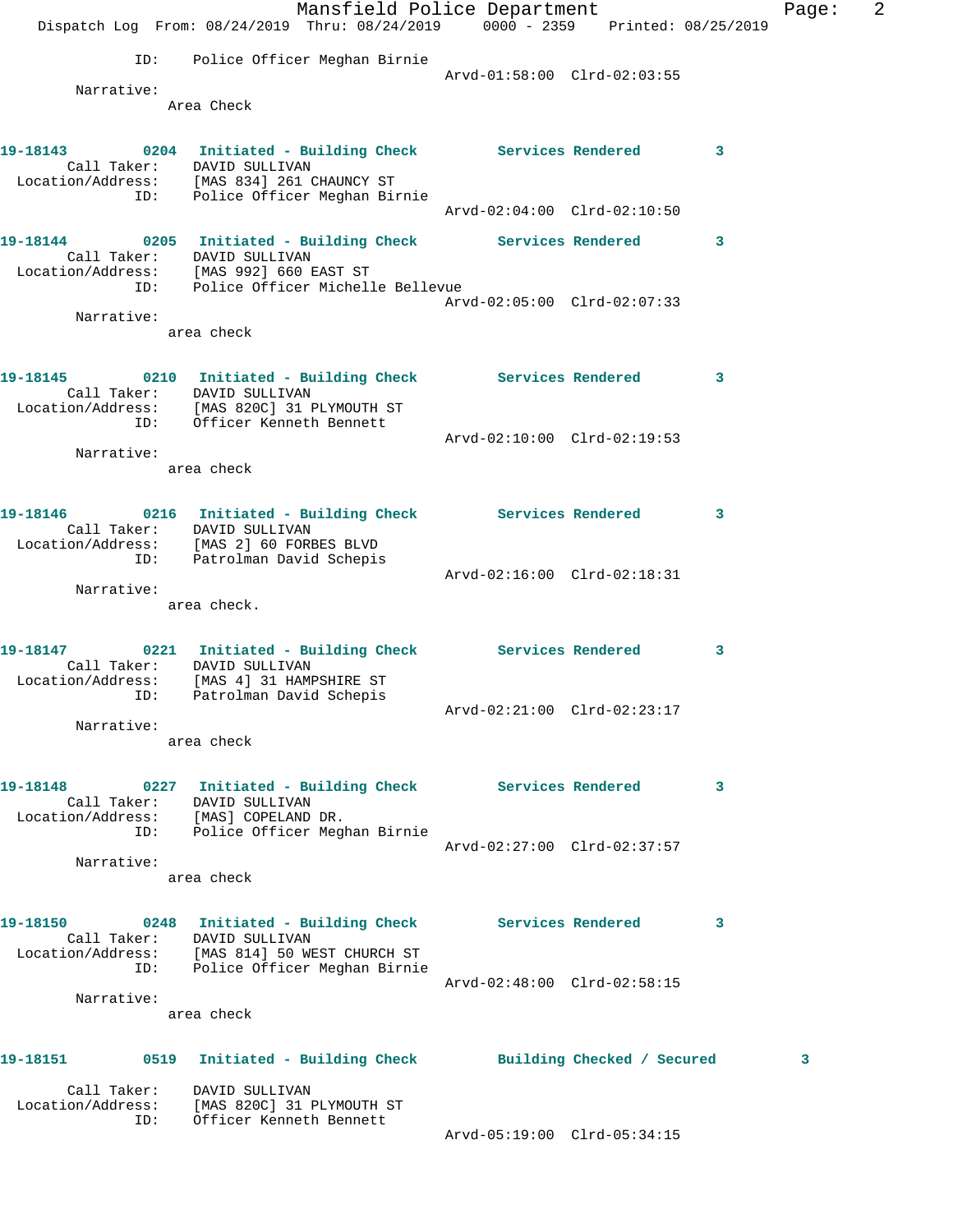Mansfield Police Department Fage: 3 Dispatch Log From: 08/24/2019 Thru: 08/24/2019 0000 - 2359 Printed: 08/25/2019 Narrative: area check. **19-18153 0609 Initiated - Selective Enforcement/RADAR Services Rendered 3**  Call Taker: DAVID SULLIVAN Location/Address: [MAS] NORTH MAIN ST ID: Police Officer Meghan Birnie Arvd-06:09:00 Clrd-06:38:41 Narrative: Selective Enforcement in the Area. **19-18157 0746 Phone - 911 Hang-ups & Verifications Confirmed misdial/Accdntl Call 2**  Call Taker: APRIL LEHANE Location/Address: [MAS H5082] 96 CHURCH ST ID: Police Officer Michelle Bellevue Disp-07:46:46 Clrd-07:51:34 ID: Police Officer Patrick J Pennie Disp-07:47:29 Arvd-07:48:52 Clrd-07:51:38 Narrative: received two 911 calls from this location. On call back an adult stated it was accidental by a 4 year old Narrative: clear- confirmed accidental by child **19-18160 0921 Phone - Banking - Finance Offense Incident Report 3**  Call Taker: APRIL LEHANE Location/Address: [MAS] 19 KING ARTHUR WAY ID: Police Officer Patrick J Pennie Disp-09:23:43 Arvd-09:30:57 Clrd-09:41:53 Narrative: rp requesting an officer to file an identity theft report Narrative: RP gave info over the phone to company appearing to be Bank of America Refer To Incident: 19MAS-753-OF **19-18161 0928 Initiated - Proactive Patrol Building Checked / Secured 3** Call Taker: APRIL LEHANE Location/Address: [MAS 820C] 31 PLYMOUTH ST ID: Police Officer Christopher D Sorge Arvd-09:28:00 Clrd-09:38:48 Narrative: Checking the area. **19-18163 0938 Initiated - Traffic Enforcement / Activity Citation / Warning Issued 2**  Call Taker: APRIL LEHANE Location/Address: [MAS] 562 MAPLE ST @ 3 JENNIFER DR ID: Police Officer Matthew A Souza Arvd-09:38:00 Clrd-10:31:06 Vehicle: BLK 2017 SUBA LL OUTBACK Reg: PC NY FJB5866 Vehicle: WHI 2017 FORD PK F150 Reg: PC MA 784WP6 Narrative: Ofc Souza on traffic enforcement Narrative: Verbal warning for speed citation issued for speed **19-18165 0945 Initiated - Proactive Patrol Building Checked / Secured 3**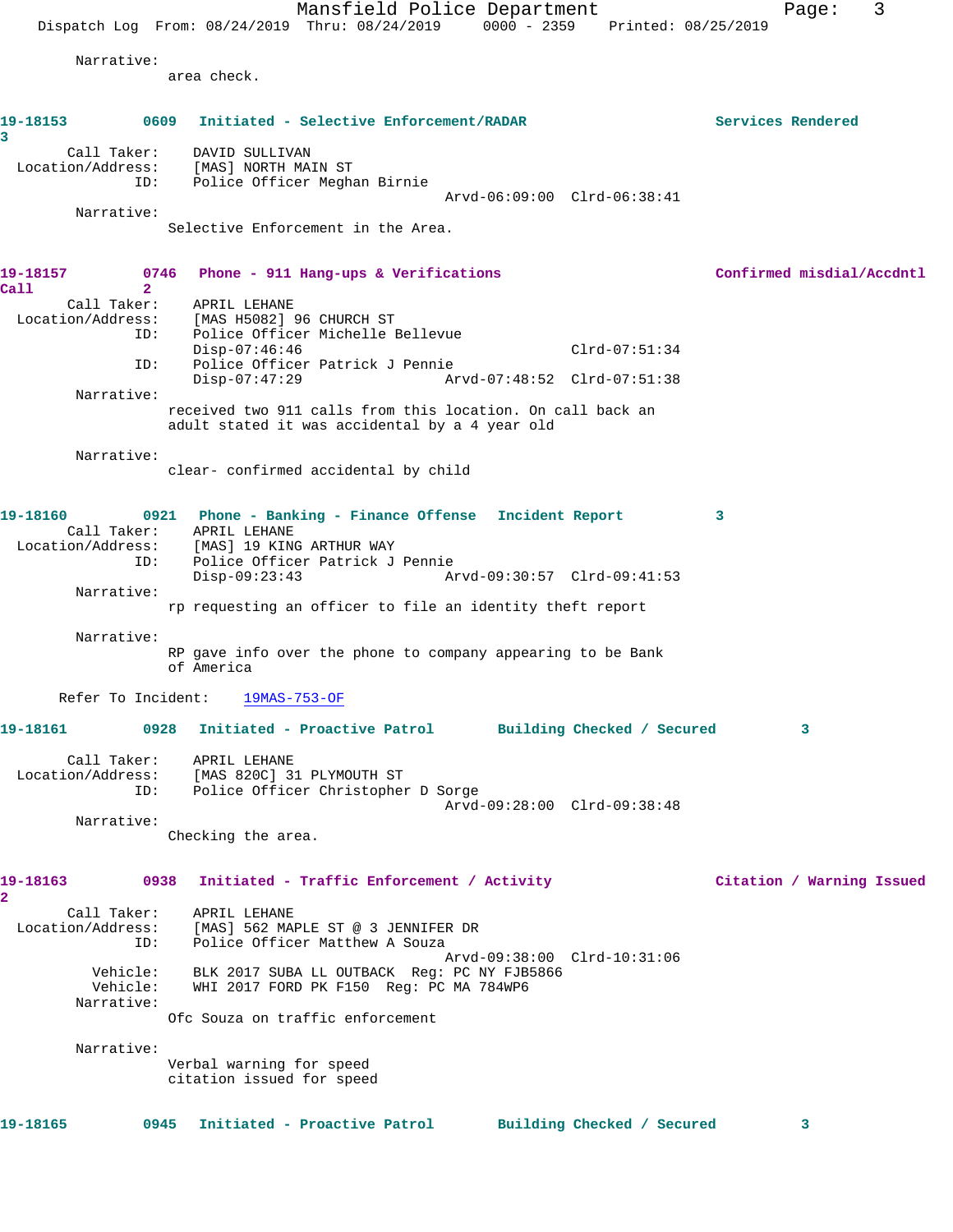Mansfield Police Department Fage: 4 Dispatch Log From: 08/24/2019 Thru: 08/24/2019 0000 - 2359 Printed: 08/25/2019 Call Taker: APRIL LEHANE Location/Address: [MAS 281A] 1 CROCKER ST ID: Police Officer Nicole M Boldrighini Arvd-09:45:00 Clrd-09:56:01 Narrative: Checking the area. **19-18168 1001 Initiated - Selective Enforcement/RADAR Citation / Warning Issued 3**  Call Taker: CARLY MORIARTY Location/Address: [MAS] NORTH MAIN ST ID: Police Officer Nicole M Boldrighini Arvd-10:01:00 Clrd-10:28:05 Vehicle: BLK 2019 NISS SENTRA Reg: PC MA 2KPD81 VIN: 3N1AB7AP3KY322954 Narrative: Selective enforcement Narrative: citation issued **19-18169 1006 Initiated - Traffic Enforcement / Activity Citation / Warning Issued 2**  Call Taker: APRIL LEHANE Vicinity of: [MAS] 500 WEST ST ID: Police Officer Patrick J Pennie Arvd-10:06:00 Clrd-10:43:58 ID: Police Officer Nicole M Boldrighini Disp-10:34:25 Arvd-10:34:27 Clrd-10:37:07 Vehicle: BLK 2017 GMC YUKON Reg: PC MA 6CK717 VIN: 1GKS2CKJ4HR268491 Narrative: Ofc Pennie on traffic enforcement Narrative: citation issued for unregistered **19-18171 1048 Initiated - 911 Hang-ups & Verifications Confirmed misdial/Accdntl Call 2**  Call Taker: APRIL LEHANE Location/Address: [MAS 43] 137 MILL ST ID: Police Officer Matthew A Souza Arvd-10:48:00 Clrd-10:55:47 Narrative: Confirming a 911 accidental **19-18172 1051 Phone - Motor Veh Acc - No Injury Accident Report 1**  Call Taker: APRIL LEHANE Location/Address: [MAS 240A] 189 CHAUNCY ST ID: Police Officer Patrick J Pennie Disp-10:51:31 Arvd-10:54:58 Clrd-11:13:38 Vehicle: GRY 2016 HOND CIVI Reg: PC MA 4AR451 VIN: 19XFC2F55GE209283 Vehicle: GRY 2016 FORD FUSION Reg: PC MA 66GF99 VIN: 3FA6P0K97GR362098 Narrative: clear- report taken no injuries Refer To Accident: 19MAS-315-AC **19-18173 1057 Phone - Well Being Check Spoken To 3**  Call Taker: TARA LAKO Location/Address: [MAS H3192] 15 MICHAEL LN ID: Police Officer Matthew A Souza Disp-11:03:45 Arvd-11:09:50 Clrd-11:16:32 ID: Sergeant Thomas R Connor Disp-11:03:48 Arvd-11:09:48 Clrd-11:16:34 Vehicle: GRN 2017 JEEP PATRIO Reg: PC MA 6ZN481 VIN: 1C4NJRBB0HD130029 Vehicle: WHI 2007 CADI UT ESCALA Reg: PC MA 18KR08 VIN: 1GYFK63867R312977 Narrative: RP called requesting a well being check on his wife and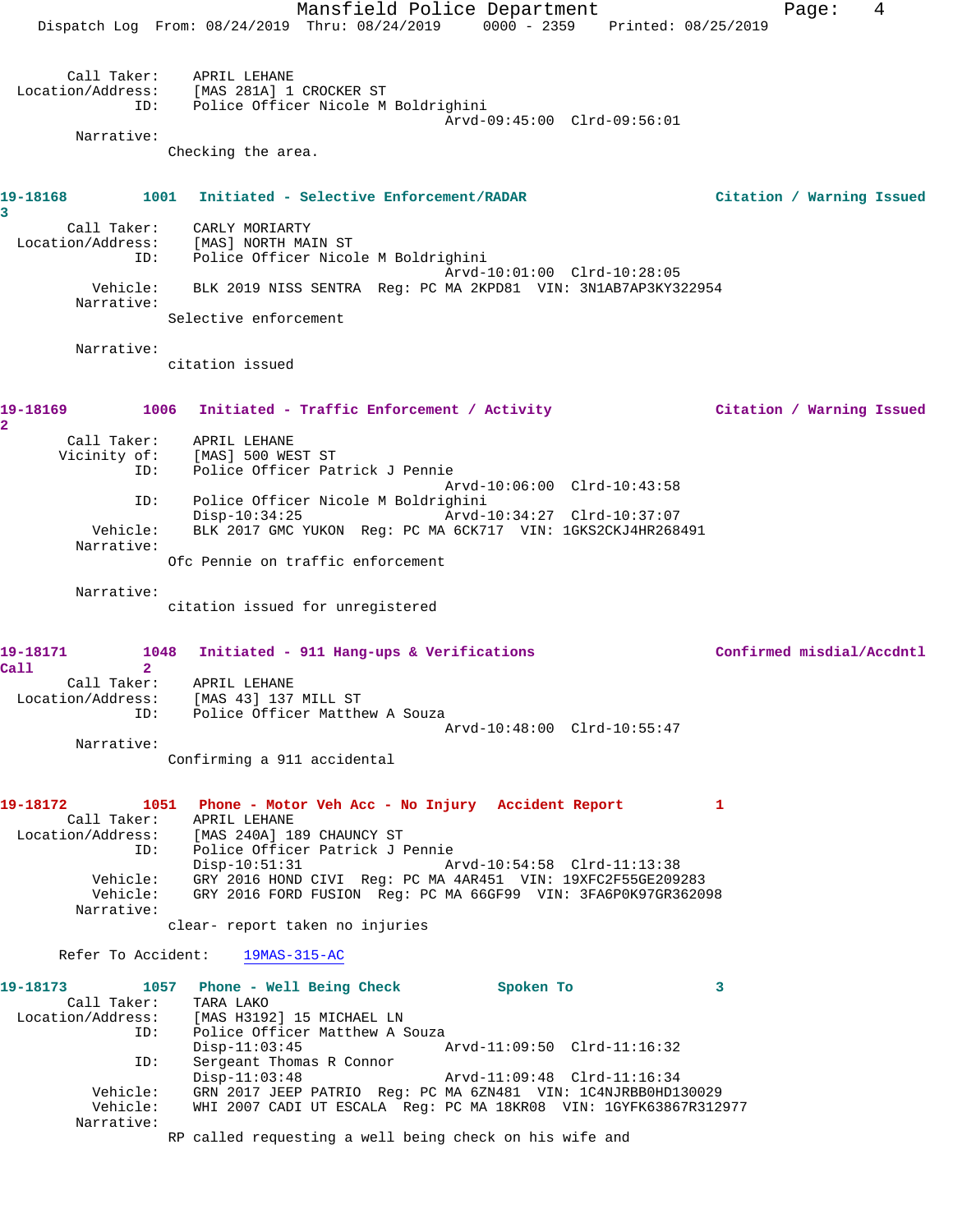|                                                                   | Mansfield Police Department<br>Dispatch Log From: 08/24/2019 Thru: 08/24/2019<br>$0000 - 2359$<br>Printed: 08/25/2019                                                                                                                                                                                 | 5<br>Page:                |
|-------------------------------------------------------------------|-------------------------------------------------------------------------------------------------------------------------------------------------------------------------------------------------------------------------------------------------------------------------------------------------------|---------------------------|
|                                                                   | children. RP states he has not spoken with them since<br>yesterday when he left for New Hampshire. Unable to get<br>further from the RP because he disconnected the call and the<br>call was transferred from State 911.                                                                              |                           |
| Narrative:                                                        | Dispatch received a second call from State 911 regarding<br>this with New Hampshire 911 on the line as well. NH 911 did<br>not have any further either only that the husband was upset,<br>no way to call the husband back as he has a phone that does<br>not take incoming calls.                    |                           |
| Narrative:                                                        | Sgt Connor spoke with wife and daughter. They check out<br>okay. The daughter stated she spoke with him last night.<br>Wife attempted to call the husband in presence of officers<br>and there was no answer                                                                                          |                           |
| 19-18177                                                          | 1226<br>Initiated - Proactive Patrol<br>Building Checked / Secured                                                                                                                                                                                                                                    | 3                         |
| Call Taker:<br>Location/Address:<br>ID:                           | CARLY MORIARTY<br>[MAS 820C] 31 PLYMOUTH ST<br>Police Officer Christopher D Sorge<br>$Arvd-12:26:00$ $Clrd-12:44:00$                                                                                                                                                                                  |                           |
| Narrative:                                                        |                                                                                                                                                                                                                                                                                                       |                           |
|                                                                   | Check of the building                                                                                                                                                                                                                                                                                 |                           |
| 19-18179<br>Call Taker:<br>Location/Address:<br>ID:<br>ID:<br>ID: | 1309<br>Phone - Erratic Oper MV / Road Rage Gone on Arrival<br>APRIL LEHANE<br>[MAS] PARK ST<br>Police Officer Matthew A Souza<br>$Disp-13:09:45$<br>Arvd-13:12:36 Clrd-13:12:42<br>Police Officer Nicole M Boldrighini<br>$Disp-13:09:47$<br>Arvd-13:12:34 Clrd-13:12:40<br>Sergeant Thomas R Connor | 3                         |
| Vehicle:<br>Narrative:                                            | $Disp-13:09:51$<br>Arvd-13:12:31 Clrd-13:12:38<br>BRO 2002 TOYT AVALON Reg: PC MA 5AG667 VIN: 4T1BF28B32U214657<br>SMS message via E911 for an erratic operator                                                                                                                                       |                           |
| Narrative:                                                        | Units checked the area with negative results                                                                                                                                                                                                                                                          |                           |
| 19-18180<br>3                                                     | 1319 Initiated - Selective Enforcement/RADAR                                                                                                                                                                                                                                                          | Citation / Warning Issued |
| Call Taker:                                                       | CARLY MORIARTY<br>Location/Address: [MAS] OAKLAND ST<br>Police Officer Nicole M Boldrighini<br>ID:<br>Arvd-13:19:00 Clrd-13:48:09                                                                                                                                                                     |                           |
| Vehicle:<br>Narrative:                                            | Vehicle: GRY 2013 FORD LL EXPLORER Reg: PC MA 2BK348<br>BLK 1996 TOYT CAMR Reg: PC MA 7XH316 VIN: JT2BG12KXT0393091<br>Selective Enforcement                                                                                                                                                          |                           |
| Narrative:                                                        | 2 citations issued for speed                                                                                                                                                                                                                                                                          |                           |
| 19–18181                                                          | 1331<br>Initiated - Suspicious Actv / Persn / Veh                                                                                                                                                                                                                                                     | Spoken To 2               |
|                                                                   | Call Taker: APRIL LEHANE<br>Vicinity of: [MAS 907] 390 WEST ST Apt. #A<br>ID: Police Officer Patrick J Pennie<br>Arvd-13:31:00 Clrd-13:35:11                                                                                                                                                          |                           |
| Narrative:                                                        | Ofc Pennie checking the area for a report of a panhandler                                                                                                                                                                                                                                             |                           |
| Narrative:                                                        | clear- person was advised to move along                                                                                                                                                                                                                                                               |                           |
|                                                                   |                                                                                                                                                                                                                                                                                                       |                           |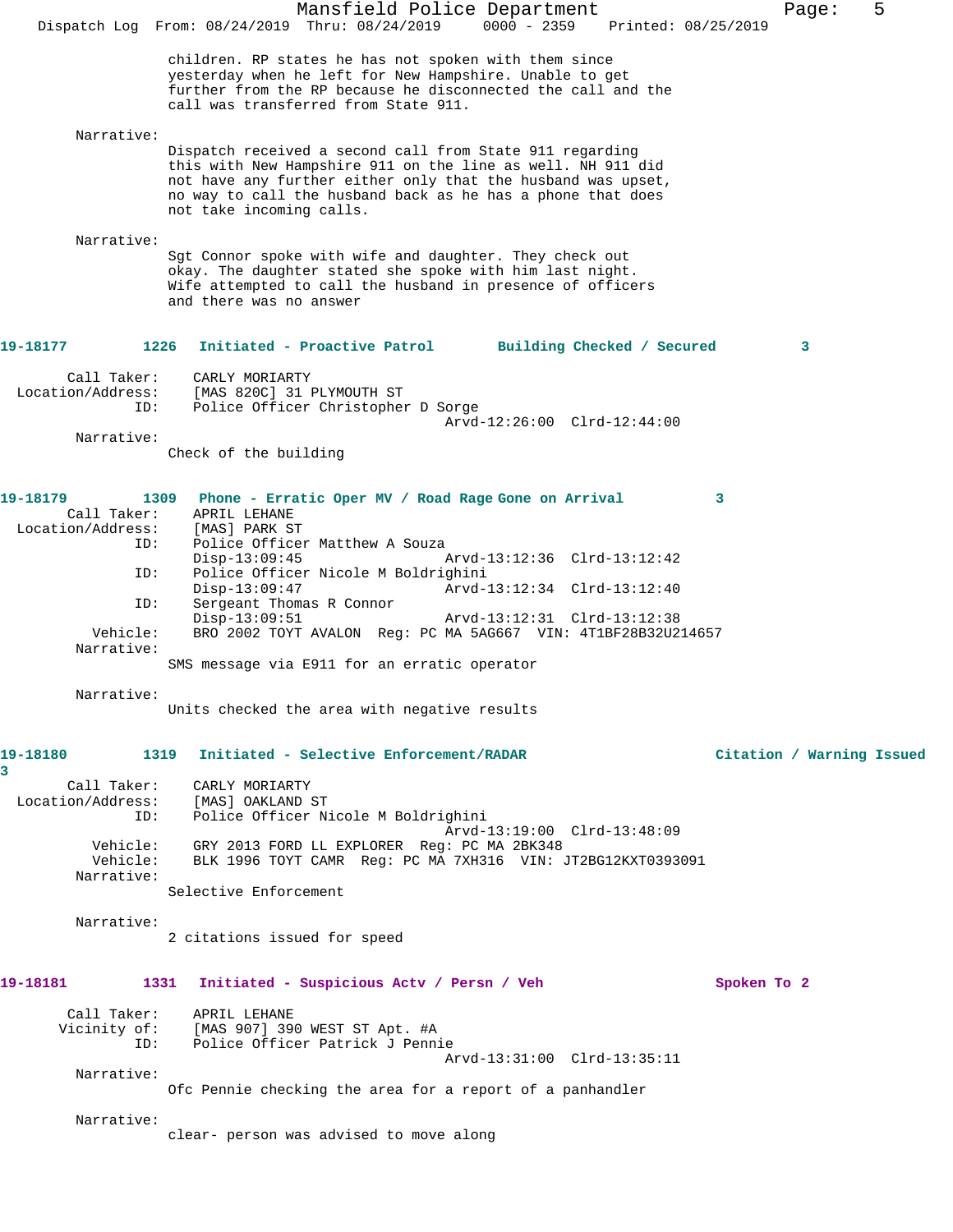**19-18184 1349 Initiated - Motor Vehicle Stop Citation / Warning Issued 3**  Call Taker: APRIL LEHANE Location/Address: [MAS] OAKLAND ST ID: Police Officer Nicole M Boldrighini Arvd-13:49:00 Clrd-13:53:43 Vehicle: RED 2012 FORD FUSION Reg: PC MA 9TW528 VIN: 3FAHP0JA4CR272275 **19-18185 1400 Initiated - Motor Vehicle Stop Arrest(s) Made 3**  Call Taker: APRIL LEHANE Location/Address: [MAS] SHAWMUT AVE ID: Police Officer Nicole M Boldrighini Arvd-14:00:00 Clrd-14:06:23 Vehicle: GRY 2014 FORD FOCUS Reg: PC MA 1CVE80 VIN: 1FADP3K2XEL365746 Narrative: Operator does not have active license. Passenger does and will be taking over control of vehicle Refer To Summons: 19MAS-499-AR Summons: PASTICK, ALEXANDER WILLIAM Address: 12 RUSKIN AVE Apt. #3 METHUEN, MA Age: 31 Charges: UNLICENSED OPERATION OF MV **19-18188 1437 Initiated - Proactive Patrol Building Checked / Secured 3** Call Taker: APRIL LEHANE Location/Address: [MAS 840] 280 SCHOOL ST ID: Police Officer Patrick J Pennie Arvd-14:37:00 Clrd-14:44:26 Narrative: Checking the area. **19-18189 1438 Initiated - Proactive Patrol Building Checked / Secured 3** Call Taker: APRIL LEHANE Location/Address: [MAS] FREDRIC LN ID: Police Officer Matthew A Souza Arvd-14:38:00 Clrd-14:43:15 Narrative: Checking the area. **19-18195 1643 Initiated - Proactive Patrol Building Checked / Secured 3** Call Taker: APRIL LEHANE Location/Address: [MAS 820C] 31 PLYMOUTH ST ID: Support Staff Philip D Seaward Arvd-16:43:00 Clrd-17:01:59 Narrative: Checking the area. **19-18202 1741 Initiated - Proactive Patrol Building Checked / Secured 3** Call Taker: APRIL LEHANE Location/Address: [MAS] FREDRIC LN ID: Police Officer Jay J Sparrow Arvd-17:41:00 Clrd-17:46:22 Narrative: Checking the area. **19-18203 1748 Initiated - Traffic Enforcement / Activity Verbal Warning 2**  Call Taker: APRIL LEHANE Location/Address: [MAS] 562 MAPLE ST @ 3 JENNIFER DR ID: Police Officer Jay J Sparrow Arvd-17:48:00 Clrd-18:25:34 Vehicle: GRY 2019 C-HR Reg: PC RI HN230 VIN: NMTKHMBX2KR077406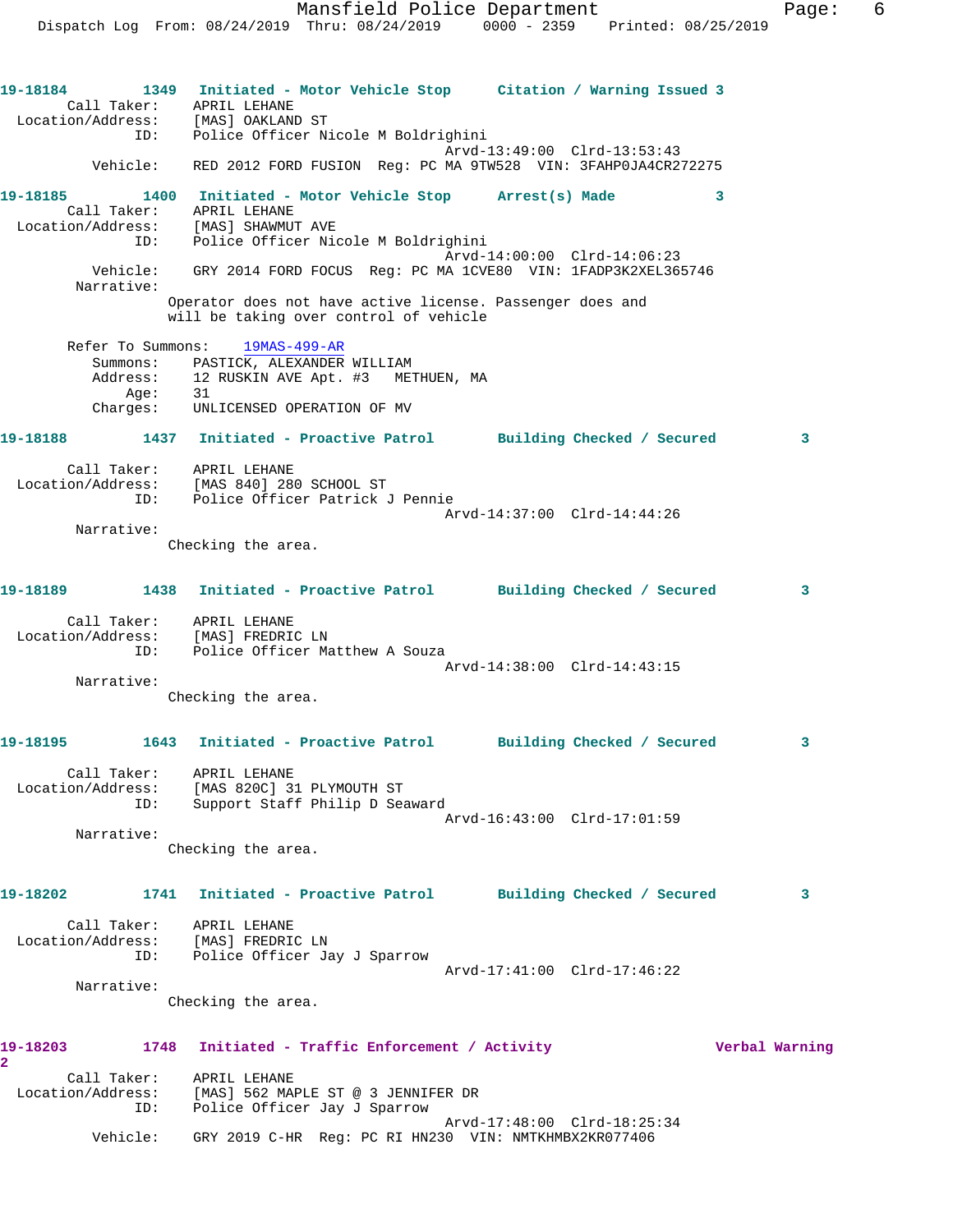Mansfield Police Department Fage: 7 Dispatch Log From: 08/24/2019 Thru: 08/24/2019 0000 - 2359 Printed: 08/25/2019 Narrative: verbal warning **19-18204 1759 Initiated - Proactive Patrol Services Rendered 3**  Call Taker: APRIL LEHANE Location/Address: [MAS 840] 280 SCHOOL ST ID: Police Officer David J Pepicelli Arvd-17:59:00 Clrd-18:20:23 Narrative: Checking the area. **19-18206 1822 Phone - HAZARDOUS CONDITION - Other Referred to Other Agency 2**  Call Taker: LINDSAY MITCHELL<br>Location/Address: [MAS 259B] 320 F [MAS 259B] 320 FORBES BLVD ID: Police Officer Joshua S Ellender Disp-18:24:11 Arvd-18:31:48 Clrd-22:42:54<br>ID: Sergeant Lawrence G Crosman Sergeant Lawrence G Crosman<br>Disp-18:28:52 Disp-18:28:52 Arvd-18:32:17 Clrd-18:53:11 ID: Police Officer Jay J Sparrow Disp-18:29:21 Arvd-18:32:18 Clrd-19:23:36<br>ID: Police Officer Jay J Sparrow Police Officer Jay J Sparrow<br>Disp-19:32:04 Disp-19:32:04 Arvd-19:32:07 Clrd-20:10:27 Narrative: Possible water main break Narrative: Confirmed break, Water and DPW notified. Narrative: Steve Water Dept will have people respond ASAP Narrative: DPW on location Narrative: Norfolk County Control and MEMA notified of a possible Tanker Task Force deployment **19-18207 1829 Initiated - Proactive Patrol Building Checked / Secured 3** Call Taker: Support Staff Philip D Seaward Location/Address: [MAS 820C] 31 PLYMOUTH ST ID: Support Staff Philip D Seaward Arvd-18:29:48 Clrd-18:40:02 Narrative: Checking the area. **19-18208 1851 Phone - 911 Hang-ups & Verifications Referred to Other Agency 2**  Call Taker: LINDSAY MITCHELL<br>Location/Address: [MAS 428] 17 ERIO ess: [MAS 428] 17 ERICK RD Apt. #14A<br>ID: Sergeant Lawrence G Crosman Sergeant Lawrence G Crosman Disp-18:53:11 Arvd-19:01:05 Clrd-19:05:25<br>ID: Police Officer David J Pepicelli Police Officer David J Pepicelli Disp-18:53:12 Clrd-18:54:11 ID: Police Officer David M Sennott Disp-18:53:39 Clrd-18:55:46 Narrative: Caller reports a branch laying on a wire. Sgt Crosman out to confirm Narrative: Light Dept notified of large tree on the primary. **19-18211 1940 Initiated - Disabled Motor Vehicle Services Rendered 3** 

 Call Taker: JAMES VIERA Location/Address: [MAS] RTE 140 SB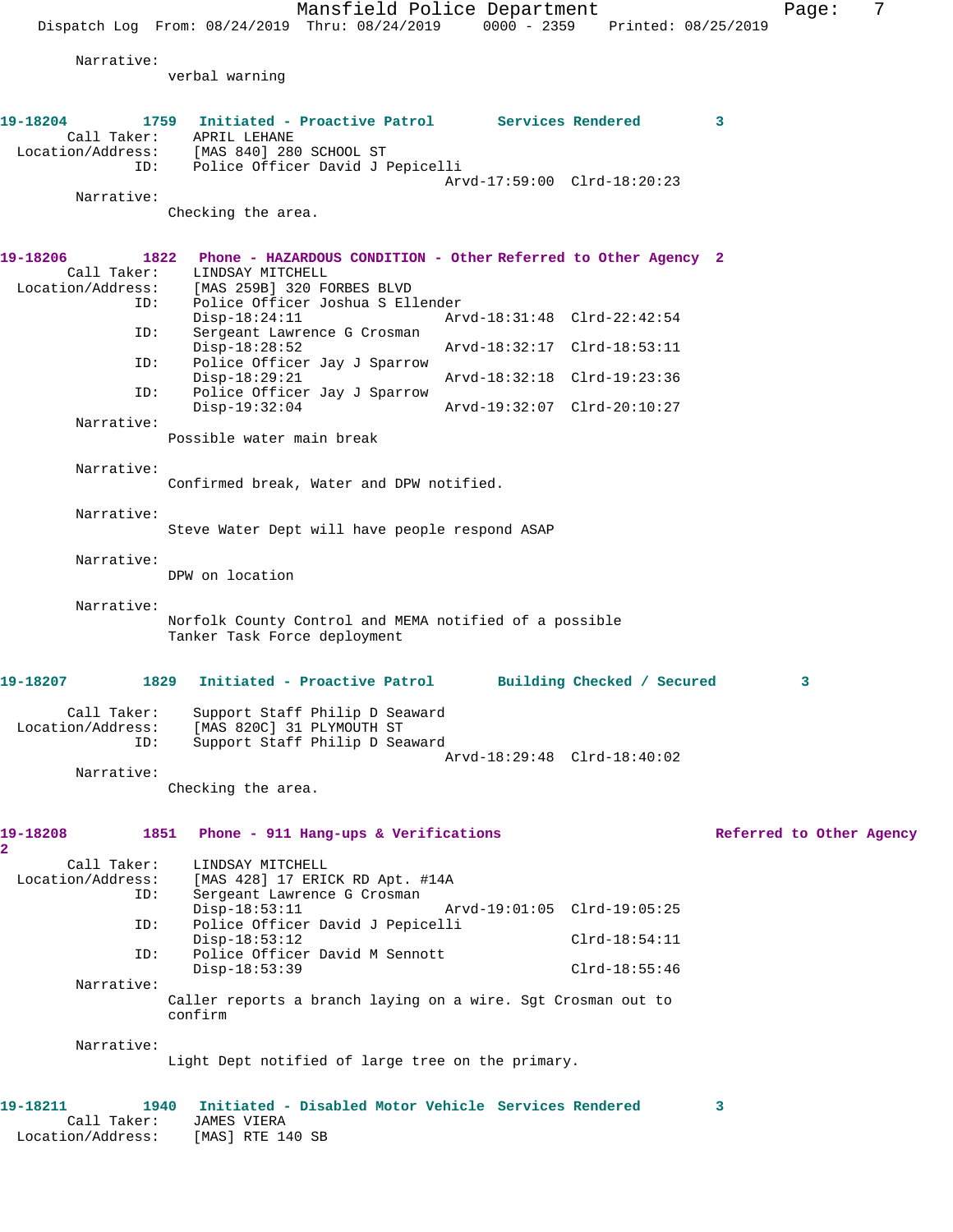Mansfield Police Department Fage: 8 Dispatch Log From: 08/24/2019 Thru: 08/24/2019 0000 - 2359 Printed: 08/25/2019 ID: Police Officer David J Pepicelli Arvd-19:40:00 Clrd-19:48:49 Vehicle: BLK 2009 NISS UT ROGUE Reg: PC MA 32F390 VIN: JN8AS58V69W445577 Narrative: Muffler has fallen off vehicle but is still attached, they are making arrangements with AAA. Narrative: M8 will be following vehicle to residence @ 1 School Street. Narrative: Clear, vehicle is at residence. **19-18215 2017 911 - 911 Hang-ups & Verifications Confirmed misdial/Accdntl Call 2** Call Taker: JAMES VIERA Location/Address: [MAS 960] 792 WEST ST Apt. #H ID: Police Officer David J Pepicelli Disp-20:20:09 Arvd-20:27:40 Clrd-20:34:41 Narrative: No answer on callback. Narrative: Clear, no issues. There is a pool party with several kids playing in the area. **19-18216 2018 Initiated - Proactive Patrol Building Checked / Secured 3** Call Taker: Support Staff Philip D Seaward Location/Address: [MAS 820C] 31 PLYMOUTH ST ID: Support Staff Philip D Seaward Arvd-20:18:00 Clrd-20:31:56 Narrative: Checking the area. **19-18219 2122 Phone - Assist Citizen - P S A Services Rendered 3**  Call Taker: LINDSAY MITCHELL Location/Address: [MAS 840A] 280 SCHOOL ST Apt. #A ID: Police Officer David J Pepicelli<br>Disp-21:23:00 Ar Disp-21:23:00 Arvd-21:31:27 Clrd-21:44:32 Narrative: RP lost her purse at Roger Williams. She was contacted through facebook by a person that recovered the purse and wanted to meet the RP at TGI Fridays to return the item. RP is asking for an Officer to stand by Narrative: Item exchanged, no issues **19-18220 2216 Alarm - Assist Fire Department Services Rendered 3**  Call Taker: JAMES VIERA<br>Location/Address: [MAS 401A] [MAS 401A] 360 FORBES BLVD ID: Police Officer David J Pepicelli Disp-22:17:28 Clrd-22:30:01 Narrative: Given to PD. Officer standing by with the water break will respond if needed **19-18221 2221 911 - Suspicious Actv / Persn / Veh Arrest(s) Made 2**  Call Taker: JAMES VIERA Location/Address: [MAS 296E] 219 NORTH MAIN ST Sergeant Lawrence G Crosman<br>Disp-22:22:27 Disp-22:22:27 Arvd-22:29:30 Clrd-23:29:33 ID: Police Officer Jay J Sparrow Disp-22:22:27 Arvd-22:29:30 Clrd-23:29:35 Narrative: Male customer attempting to leave without paying.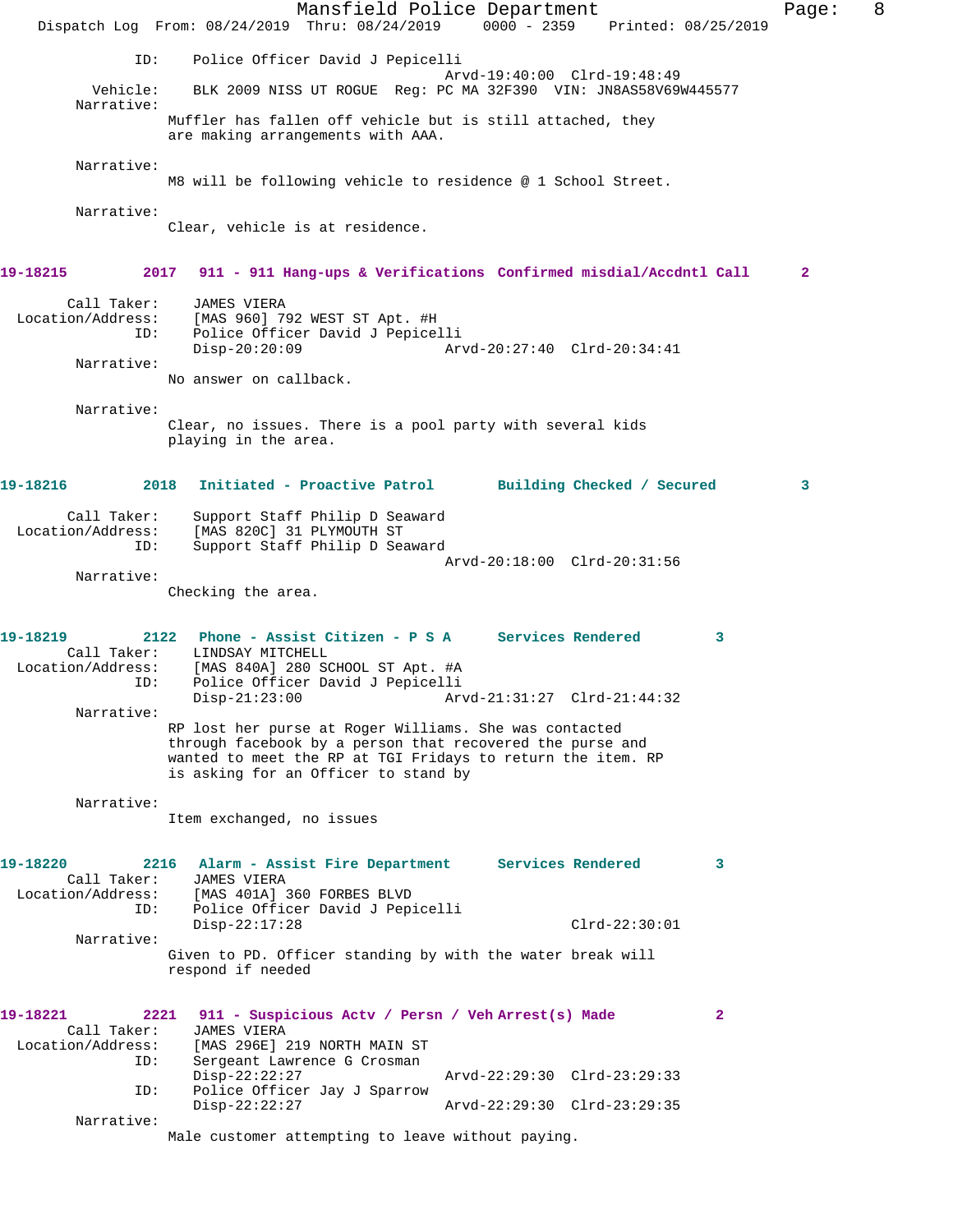Mansfield Police Department Fage: 9 Dispatch Log From: 08/24/2019 Thru: 08/24/2019 0000 - 2359 Printed: 08/25/2019 Narrative: Sgt Crosman out with the male in the parking lot of Cumberland farms 2235 Male in custody, 3 WMS warrants Refer To Arrest: 19MAS-500-AR Arrest: STOWELL, BRANDON<br>Address: 1432 CROFTWOOD ST Address: 1432 CROFTWOOD ST MELBOURNE, FL Age: 24 Charges: Warrant arrest **19-18224 2233 Phone - Assist Fire Department Referred to Other Agency 3**  Call Taker: LINDSAY MITCHELL<br>Location/Address: [MAS 922C] 15 RE ess: [MAS 922C] 15 RESERVOIR ST Apt. #47<br>ID: Police Officer David J Pepicelli ID: Police Officer David J Pepicelli Disp-22:33:45 Arvd-22:37:56 Clrd-22:43:44 Narrative: Assist with a medical, difficulty breathing **19-18227 2236 911 - Well Being Check Spoken To 3**  Call Taker: JEFFREY KEEFE<br>ion/Address: [MAS 43] 137 MILL ST Location/Address: ID: Police Officer Joshua S Ellender Disp-22:46:18 Arvd-22:56:30 Clrd-23:19:04 ID: Police Officer David J Pepicelli Disp-23:07:21 Arvd-23:11:30 Clrd-23:19:05 Narrative: CP requested a well being check on her children located at canoe river unknown site location. Narrative: Riverside 1 was found in house for a possible site location. Narrative: That is not the correct location. Narrative: Dispatch obtained a possible address of site 105/106. Officers back to the location Narrative: Party has been located at site 105/106. Narrative: Children were located and all check okay. The mother has requested other well being checks in the past. The father has stated it has become an issue. The children were told to call their mother if they wanted to. **19-18226 2241 Phone - Suspicious Actv / Persn / Veh Unfounded/Unverifed 2**  Call Taker: LINDSAY MITCHELL<br>ion/Address: [MAS] HEATHER LN Location/Address:<br>ID: ID: Police Officer David J Pepicelli Arvd-22:49:29 Clrd-23:06:43 Narrative: Loud noise in the woods behind the property Narrative: Checked the area and side streets, nothing found **19-18230 2259 Initiated - Proactive Patrol Building Checked / Secured 3** Call Taker: Support Staff Philip D Seaward Location/Address: [MAS 820C] 31 PLYMOUTH ST ID: Support Staff Philip D Seaward Arvd-22:59:45 Clrd-23:11:53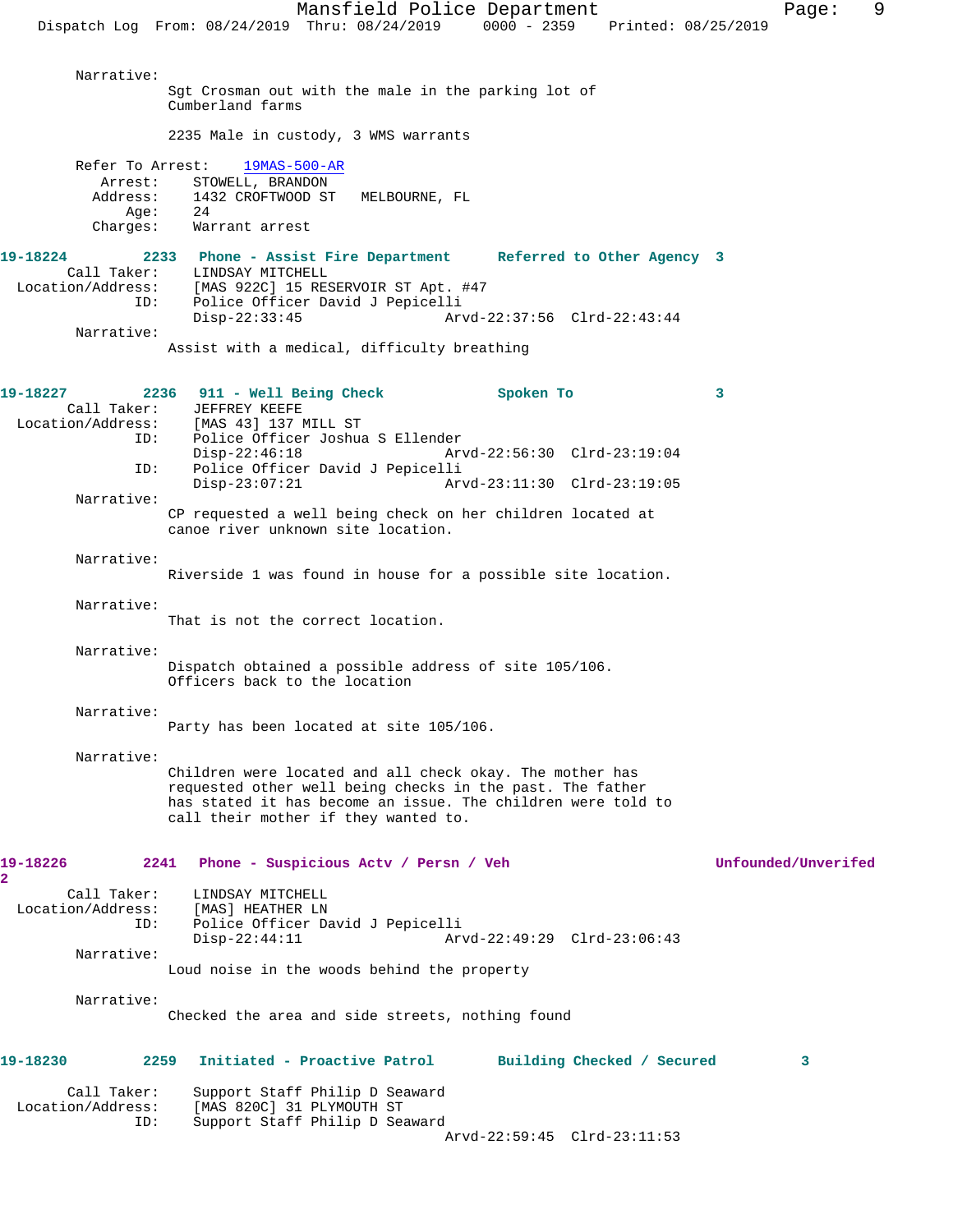Mansfield Police Department Fage: 10

Dispatch Log From: 08/24/2019 Thru: 08/24/2019 0000 - 2359 Printed: 08/25/2019

Narrative:

Checking the area.

| 19-18232<br>Call Taker:<br>Location/Address: | 2319<br>Phone - Motor Veh Acc - No Injury Incident Report<br>$\mathbf{1}$<br>LINDSAY MITCHELL<br>[MAS 204] 26 OTIS ST                                                                                             |
|----------------------------------------------|-------------------------------------------------------------------------------------------------------------------------------------------------------------------------------------------------------------------|
| ID:                                          | Police Officer Joshua S Ellender                                                                                                                                                                                  |
| ID:                                          | $Disp-23:20:37$<br>Arvd-23:27:39 Clrd-08/25/2019 @ 00:11:30<br>Police Officer David J Pepicelli                                                                                                                   |
|                                              | $Disp-23:20:37$<br>Arvd-23:34:21 Clrd-08/25/2019 @ 00:11:34                                                                                                                                                       |
| ID:                                          | Lieutenant Roy D Bain JR                                                                                                                                                                                          |
| Vehicle:                                     | $Disp-23:27:00$<br>Arvd-23:58:23 Clrd-08/25/2019 @ 00:11:26                                                                                                                                                       |
| Towed:                                       | YEL 2017 SUZI MC GSXR750L Req: MC NH U2403 VIN: JS1GR7MA1H2101347<br>For: Accident By: Central Street Garage To: Central Street Garage                                                                            |
| Released To:                                 | RAICHE On: 08/25/2019 @ 1144                                                                                                                                                                                      |
| Narrative:                                   |                                                                                                                                                                                                                   |
|                                              | RP reports a motorcycle went off the roadway                                                                                                                                                                      |
| Narrative:                                   | Motorcycle has been located. Officers searching for the<br>operator                                                                                                                                               |
| Narrative:                                   |                                                                                                                                                                                                                   |
|                                              | Dispatch spoke to Matthew who states he is home in<br>Bridgewater and then hung up. No answer on a call back.<br>Dispatch attempted to ping the phone. Sprint reports the<br>phone is off, no know last location. |
|                                              | Bridgewater PD out in attempt to locate the operator and<br>check his well being, 360 Winter St. No answer at the door.<br>NH 4414638 parked in the driveway                                                      |
| Narrative:                                   |                                                                                                                                                                                                                   |
|                                              | Central Street has the motorcycle. Officers clear. No one<br>was seen on foot on the neighboring streets.                                                                                                         |
| Refer To Incident:                           | 19MAS-755-OF                                                                                                                                                                                                      |
|                                              |                                                                                                                                                                                                                   |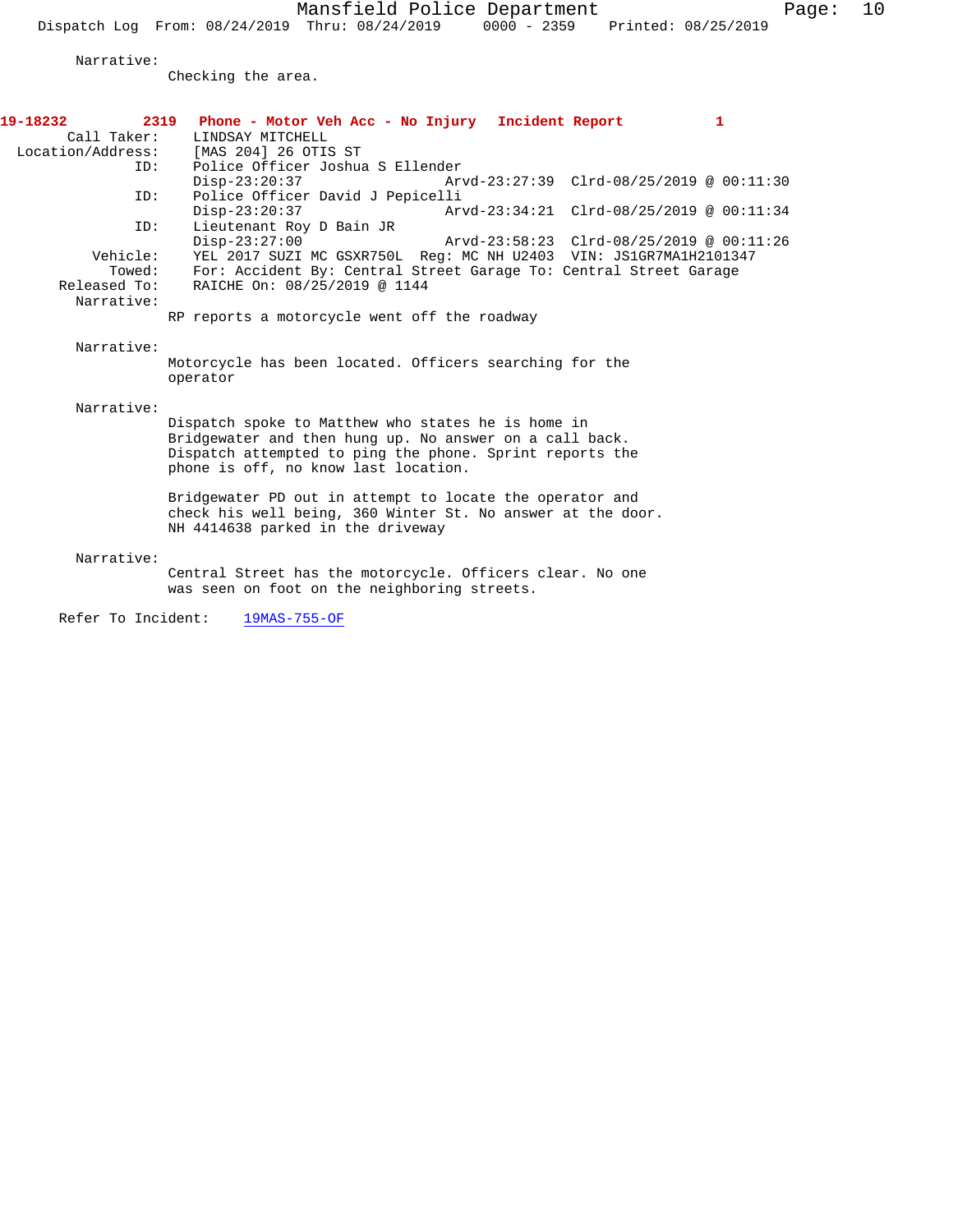Mansfield Police Department Fage: 1 Dispatch Log From: 08/25/2019 Thru: 08/31/2019 0000 - 2359 Printed: 09/01/2019 **For Date: 08/25/2019 - Sunday Call Number Time Call Reason Action Action Priority 19-18235 0002 Initiated - Building Check Building Checked / Secured 3** Call Taker: JAMES VIERA Location/Address: [MAS 820C] 31 PLYMOUTH ST ID: Officer Raymond E Maigret Arvd-00:02:00 Clrd-00:18:05 **19-18242 0134 Initiated - Motor Vehicle Stop Verbal Warning 3**  Call Taker: JAMES VIERA Location/Address: [MAS 65] 30 CHAUNCY ST ID: Police Officer Christopher D Sorge Arvd-01:34:00 Clrd-01:42:06 ID: Police Officer Donald MacLean Disp-01:34:56 Arvd-01:34:59 Clrd-01:42:03 Vehicle: RED 2008 MERZ SD C300 Reg: PC GA PVE5324 VIN: WDDGF54X08F081937 Narrative: Verbal warning to operator for speed. **19-18243 0142 Initiated - Building Check Building Checked / Secured 3** Call Taker: JAMES VIERA Location/Address: [MAS 2] 60 FORBES BLVD ID: Police Officer Donald MacLean Arvd-01:42:00 Clrd-01:48:41 **19-18244 0147 Initiated - Motor Vehicle Stop Verbal Warning 3**  Call Taker: JAMES VIERA Vicinity of: [MAS] 149 EASTMAN ST @ 6 MYSTIC LN ID: Police Officer Christopher D Sorge Arvd-01:47:00 Clrd-01:51:44 Vehicle: WHI 2018 SUBA 4D WRX Reg: PC CA 7ZCK052 VIN: JF1VA1C68J8802135 Narrative: Verbal for speed. **19-18245 0152 Initiated - Building Check Building Checked / Secured 3** Call Taker: JAMES VIERA Location/Address: [MAS 4] 31 HAMPSHIRE ST ID: Police Officer Donald MacLean Arvd-01:52:00 Clrd-02:00:55 **19-18246 0154 Initiated - Building Check Building Checked / Secured 3** Call Taker: JAMES VIERA Location/Address: [MAS 987A] 125 HIGH ST Apt. #1-4 ID: Police Officer Joshua S Ellender Arvd-01:54:00 Clrd-01:56:39 **19-18247 0158 Initiated - Building Check Building Checked / Secured 3** Call Taker: JAMES VIERA Vicinity of: [MAS] COPELAND DR ID: Police Officer Joshua S Ellender Arvd-01:58:00 Clrd-02:03:04 Vehicle: BLU 2011 TOYT CAMRY Reg: PC MA 6VW563 VIN: 4T1BF3EK3BU634980 Narrative: Checking the area. Narrative: Checking on a vehicle at the heath center. Narrative: Clear, vehicle is unoccupied.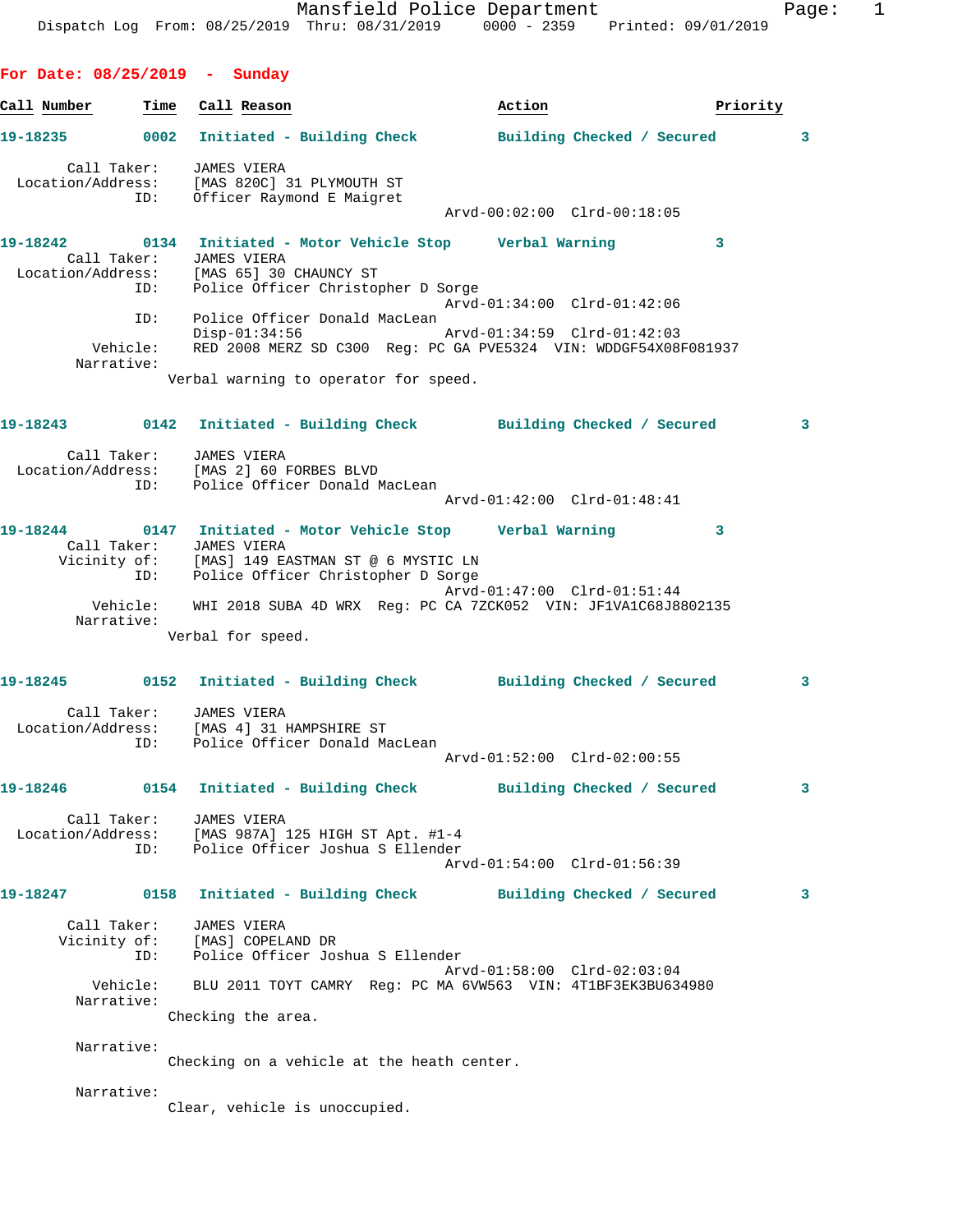Mansfield Police Department Fage: 2 Dispatch Log From: 08/25/2019 Thru: 08/31/2019 0000 - 2359 Printed: 09/01/2019 **19-18248 0202 Initiated - Proactive Patrol Building Checked / Secured 3** Call Taker: LINDSAY MITCHELL Location/Address: [MAS 820C] 31 PLYMOUTH ST ID: Officer Raymond E Maigret Arvd-02:02:00 Clrd-02:13:45 **19-18249 0204 Initiated - Motor Vehicle Stop Citation / Warning Issued 3**  Call Taker: JAMES VIERA Vicinity of: [MAS] 789 EAST ST @ 86 EASTMAN ST ID: Police Officer Christopher D Sorge Arvd-02:04:00 Clrd-02:09:13 Vehicle: WHI 2004 HOND ODYSSE Reg: PC MA 8TNL50 VIN: 5FNRL18824B148009 Narrative: Operator cited for speed. **19-18250 0210 Initiated - Motor Vehicle Stop Vehicle Towed 3**  Call Taker: JEFFREY KEEFE Vicinity of: [MAS] 153 EASTMAN ST @ 4 MONAHAN LN ID: Police Officer Christopher D Sorge Arvd-02:10:00 Clrd-02:30:41 ID: Police Officer Joshua S Ellender Disp-02:12:47 Arvd-02:12:53 Clrd-03:24:26 Vehicle: BLK 2011 MERZ SD C300 Reg: PC MA 8EE671 VIN: WDDGF8BB4BF541603 Towed: For: Unlicensed Operation By: Achins Garage To: Achins Garage Released To: MARTIN On: 08/25/2019 @ 1652 Narrative: MV stop Eastman at Monahan. Operator is showing sus. Narrative: Achins is en route. Narrative: M12 transporting male to his residence, summons to follow. Narrative: Transport complete. Narrative: Achins on scene. Narrative: Vehicle released to owner,  $\&$  by present for release. Refer To Summons: 19MAS-501-AR Summons: MARTIN, DERRICK WILLIAM Address: 10 FISHER ST Apt. #5401 FOXBORO, MA<br>Aqe: 27 Age: Charges: LICENSE SUSPENDED, OP MV WITH **19-18251 0213 Initiated - Building Check Building Checked / Secured 3** Call Taker: JAMES VIERA Location/Address: [MAS 840] 280 SCHOOL ST ID: Police Officer Donald MacLean Arvd-02:13:00 Clrd-02:20:33 **19-18255 0234 Initiated - Building Check Building Checked / Secured 3** Call Taker: JAMES VIERA Location/Address: [MAS 907E] 390 WEST ST ID: Police Officer Donald MacLean Arvd-02:34:00 Clrd-02:47:49 **19-18262 0408 Initiated - Building Check Building Checked / Secured 3** Call Taker: JAMES VIERA Location/Address: [MAS 820C] 31 PLYMOUTH ST ID: Officer Raymond E Maigret Arvd-04:08:00 Clrd-04:20:44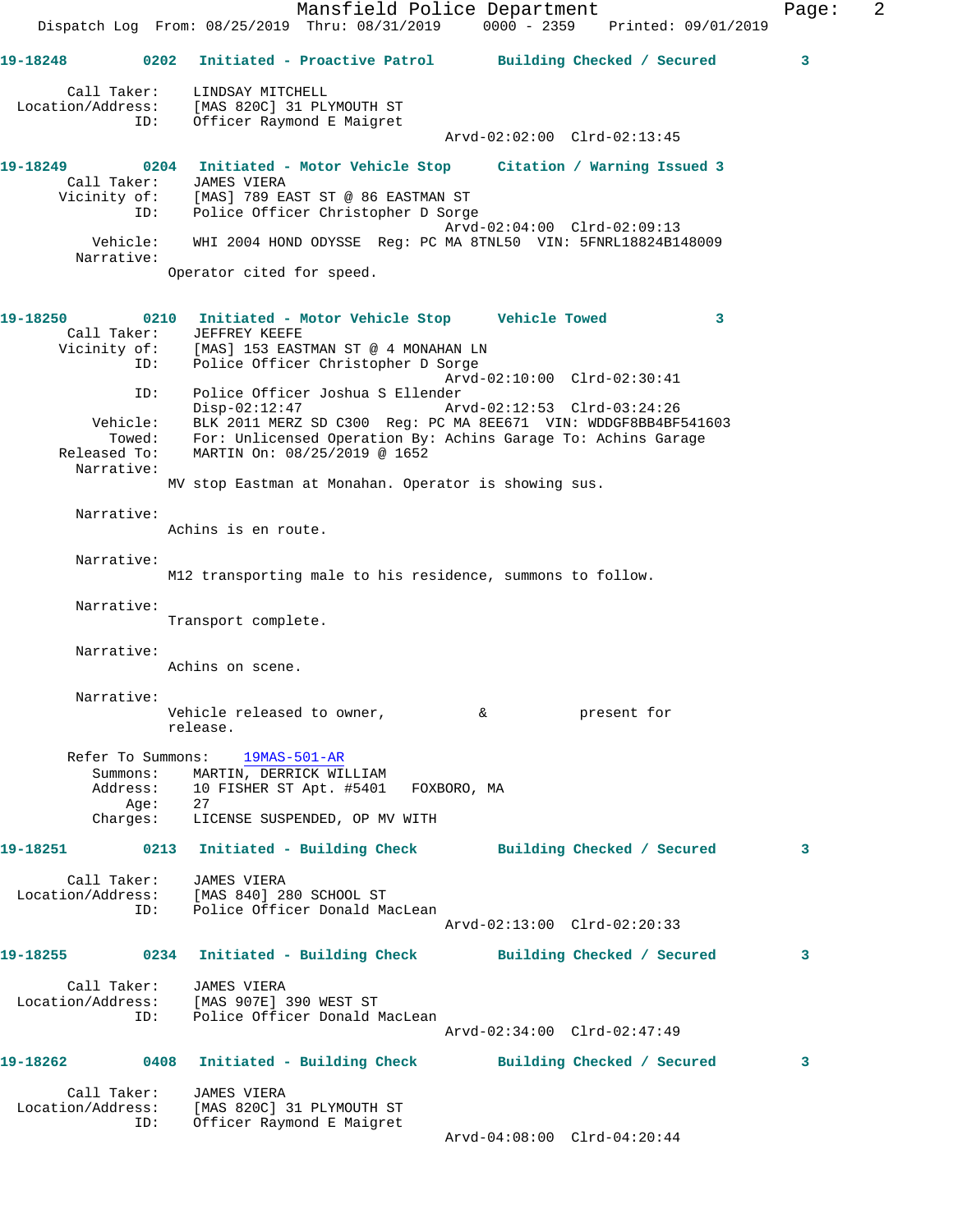Mansfield Police Department Fage: 3 Dispatch Log From: 08/25/2019 Thru: 08/31/2019 0000 - 2359 Printed: 09/01/2019 **19-18263 0558 Initiated - Building Check Building Checked / Secured 3** Call Taker: JAMES VIERA Location/Address: [MAS 820C] 31 PLYMOUTH ST ID: Officer Raymond E Maigret Arvd-05:58:00 Clrd-06:13:12 **19-18265 0828 Radio - Proactive Patrol Building Checked / Secured 3** Call Taker: TARA LAKO Location/Address: [MAS 820C] 31 PLYMOUTH ST ID: Police Officer Matthew A Souza Disp-08:53:31 Arvd-08:57:26 Clrd-09:08:08 ID: Police Officer David J Pepicelli Disp-08:53:00 Arvd-08:57:50 Clrd-09:08:11 Narrative: Checking the area. Narrative:

 officer reports an open door in the back, Ofc Souza responding to check the building.

Narrative:

Ofc Souza reports this is not an open door at Radford, will be an open door at a different business at this location.

| 19-18268                  | 0920 Phone - Parking Violations Citation / Warning Issued 3<br>Call Taker: APRIL LEHANE<br>Location/Address: [MAS] 37 EAST ST |                   |
|---------------------------|-------------------------------------------------------------------------------------------------------------------------------|-------------------|
| ID:<br>ID:                | Police Officer David J Pepicelli<br>$Disp-09:23:49$<br>$Clrd-09:28:20$<br>Police Officer David J Pepicelli                    |                   |
|                           | $Disp-09:30:04$<br>Arvd-09:33:51 Clrd-09:34:20                                                                                |                   |
| Vehicle:<br>Narrative:    | RED 2012 TOYT UT RAV4 Reg: PC MA 64GX08 VIN: JTMBF4DV2CD045748                                                                |                   |
|                           | reporting a vehicle parked in front of a hydrant                                                                              |                   |
| Narrative:                |                                                                                                                               |                   |
|                           | Ofc Pepicelli reports the vehicle has been ticketed for<br>prohibited parking and parking within 10 feet of a hydrant.        |                   |
| 19-18270                  | 1001 Radio - Proactive Patrol<br>Building Checked / Secured                                                                   | 3                 |
| Call Taker:<br>Narrative: | TARA LAKO<br>Location/Address: [MAS 820C] 31 PLYMOUTH ST                                                                      |                   |
|                           | Checking the area.                                                                                                            |                   |
| 19-18271<br>Call Taker:   | 1003 Initiated - Motor Vehicle Stop Citation / Warning Issued 3<br>TARA LAKO                                                  |                   |
| ID:                       | Location/Address: [MAS U3] COPELAND DR<br>Police Officer David J Pepicelli                                                    |                   |
| Vehicle:                  | Arvd-10:03:00 Clrd-10:10:03<br>BLK 2012 MAZD UT CX7 Req: PC MA 3MT582 VIN: JM3ER2AMXC0411331                                  |                   |
| Narrative:                |                                                                                                                               |                   |
|                           | Citation issued for red light violation and no registration<br>in possession. Location of offense, School at West.            |                   |
| 19-18272<br>3             | Initiated - Selective Enforcement/RADAR<br>1004                                                                               | Services Rendered |

 Call Taker: TARA LAKO Location/Address: [MAS] WEST ST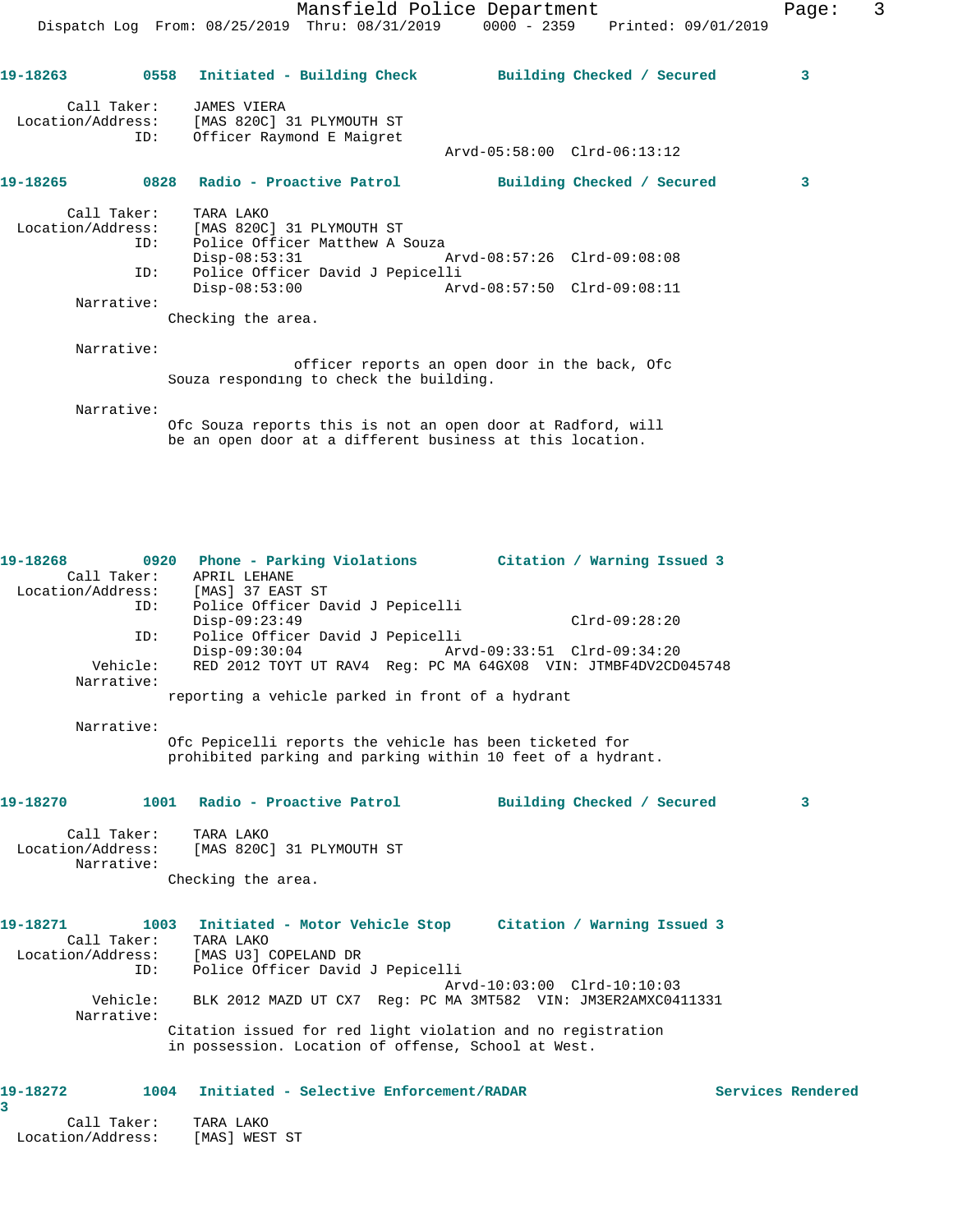Mansfield Police Department Fage: 4 Dispatch Log From: 08/25/2019 Thru: 08/31/2019 0000 - 2359 Printed: 09/01/2019 ID: Police Officer Matthew A Souza Arvd-10:04:00 Clrd-10:38:02 Narrative: Traffic enforcement in the area. **19-18273 1006 Initiated - Selective Enforcement/RADAR Citation / Warning Issued 3**  Call Taker: TARA LAKO Location/Address: [MAS] 62 HOPE ST @ 155 CHURCH ST ID: Police Officer Nicole M Boldrighini Arvd-10:06:00 Clrd-10:40:15 Vehicle: RED 2007 HOND CIVIC Reg: PAR MA 28844 VIN: 1HGFA16897L042056 Narrative: Traffic enforcement in the area. Narrative: Citation issued **19-18275 1041 Initiated - Proactive Patrol Building Checked / Secured 3** Call Taker: TARA LAKO Location/Address: [MAS 840] 280 SCHOOL ST ID: Police Officer Matthew A Souza Arvd-10:41:00 Clrd-11:17:15 Narrative: Checking the area. **19-18276 1053 Initiated - Motor Vehicle Stop Citation / Warning Issued 3**  Call Taker: TARA LAKO Location/Address: [MAS] 18 NORTH MAIN ST @ 12 HIGH ST ID: Police Officer David J Pepicelli Arvd-10:53:00 Clrd-10:58:34<br>Vehicle: GRN 2017 DODG JOURNE Reg: PC MA 9FZX30 VIN: 3C4PDDBG8HT62 GRN 2017 DODG JOURNE Reg: PC MA 9FZX30 VIN: 3C4PDDBG8HT623496 Narrative: Citation issued for failure to inspect, location of offense. Thomas St **19-18278 1059 Initiated - Proactive Patrol Building Checked / Secured 3** Call Taker: TARA LAKO Location/Address: [MAS 417] 9 FRANCIS AVE ID: Police Officer Nicole M Boldrighini Arvd-10:59:00 Clrd-11:07:25 Narrative: Checking the area. **19-18279 1103 Initiated - Motor Vehicle Stop Citation / Warning Issued 3**  Call Taker: TARA LAKO Location/Address: [MAS 131] 141 NORTH MAIN ST ID: Police Officer David J Pepicelli Arvd-11:03:00 Clrd-11:09:17 Vehicle: BLK 2014 JEEP CHEROK Reg: PAS MA NE71PN VIN: 1C4PJMDS8EW218853 Narrative: Citation issued for failure to inspect, location of offense, Thomas St **19-18280 1115 Initiated - Motor Vehicle Stop Citation / Warning Issued 3**  Call Taker: TARA LAKO Location/Address: [MAS 202] 16 OLD COLONY WAY ID: Police Officer David J Pepicelli Arvd-11:15:00 Clrd-11:21:31 Vehicle: BRO 2019 SUBA ASCENT Reg: PC MA 7VG685 VIN: 4S4WMAPD8K3403962 Narrative: Citation issued for failure to inspect, location of offense, Thomas St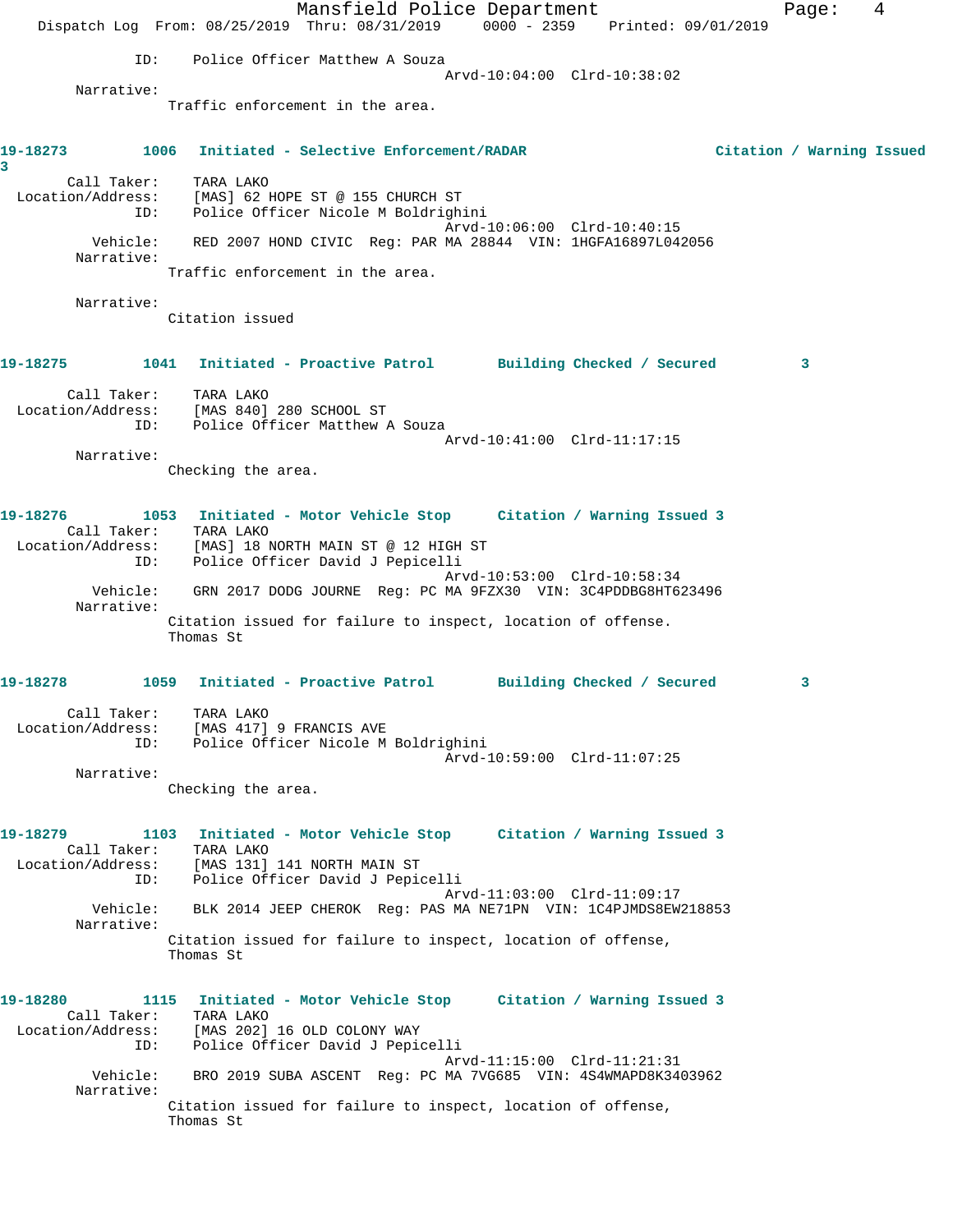Mansfield Police Department Fage: 5 Dispatch Log From: 08/25/2019 Thru: 08/31/2019 0000 - 2359 Printed: 09/01/2019 **19-18281 1118 Initiated - Motor Vehicle Stop Citation / Warning Issued 3**  Call Taker: TARA LAKO Location/Address: [MAS] 133 OAKLAND ST @ 15 SWETT ST ID: Police Officer Nicole M Boldrighini Arvd-11:18:00 Clrd-11:21:35 Vehicle: GRY 2019 JEEP GRANDC Reg: PC MA 69Z890 VIN: 1C4RJFAG3KC619339 Narrative: Citation issued for speed **19-18283 1148 Initiated - Motor Vehicle Stop Citation / Warning Issued 3**  Call Taker: TARA LAKO Location/Address: [MAS] 219 EAST ST @ 184 PARK ST ID: Police Officer Nicole M Boldrighini Arvd-11:48:00 Clrd-11:52:36 Vehicle: GRY 2016 TOYT COROLL Reg: PC MA 4KL741 VIN: 2T1BURHE0GC682041 Narrative: Citation issued for stop sign violation at Hope/East/Park. **19-18284 1153 Radio - Proactive Patrol Building Checked / Secured 3** Call Taker: TARA LAKO Location/Address: [MAS 820C] 31 PLYMOUTH ST Narrative: Checking the area. **19-18285 1202 Initiated - Proactive Patrol Building Checked / Secured 3** Call Taker: TARA LAKO Location/Address: [MAS] 4 ERICK RD @ 15 BONNEY LN ID: Police Officer Nicole M Boldrighini Arvd-12:02:00 Clrd-12:09:37 Narrative: Checking the area. **19-18287 1240 Initiated - Motor Vehicle Stop Citation / Warning Issued 3**  Call Taker: TARA LAKO Location/Address: [MAS] 30 HOPE ST @ 176 PARK ST ID: Police Officer David J Pepicelli Arvd-12:40:00 Clrd-12:47:11 Vehicle: GRY 2019 HOND UT CR-V Reg: PC MA 1ANA26 VIN: 2HKRW2H55KH613142 Narrative: Citation issued for speed, location of offense, Hope St SB at Church. **19-18288 1243 Alarm - Assist Fire Department Services Rendered 3**  Call Taker: CARLY MORIARTY Location/Address: [MAS 453] 651 SOUTH MAIN ST ID: Police Officer Nicole M Boldrighini Disp-12:44:37 Arvd-12:49:03 Clrd-12:57:25 Narrative: Assist the fd with a masterbox activation **19-18289 1243 Initiated - Motor Vehicle Stop Citation / Warning Issued 3**  Call Taker: TARA LAKO Location/Address: [MAS] 171 GILBERT ST @ 8 CHESSMAN RD ID: Police Officer Matthew A Souza Arvd-12:43:00 Clrd-12:48:42 Vehicle: RED 2007 JEEP GRAND Reg: PC MA 8SRM60 VIN: 1J8HR58N27C525262 Narrative: Citation issued for speed

**19-18290 1254 Initiated - Motor Vehicle Stop Citation / Warning Issued 3**  Call Taker: TARA LAKO Location/Address: [MAS 1] 50 WEST ST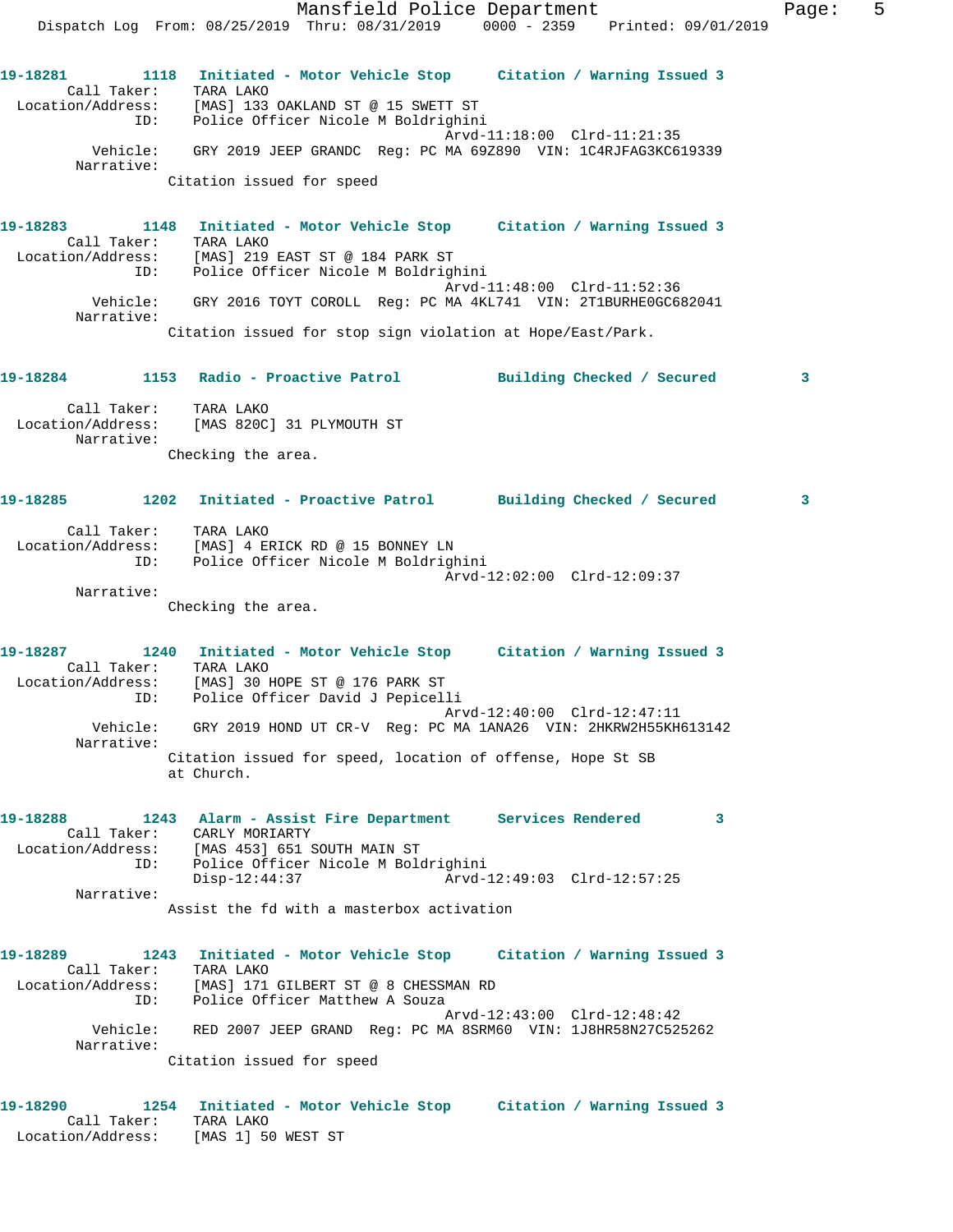Mansfield Police Department Fage: 6 Dispatch Log From: 08/25/2019 Thru: 08/31/2019 0000 - 2359 Printed: 09/01/2019 ID: Police Officer David J Pepicelli Arvd-12:54:00 Clrd-13:00:27 Vehicle: BLK 2014 AUDI A4 Reg: PAS MA RS93VP VIN: WAUFFAFL1EN011970 Narrative: Citation issued for speed, offense occurred at North Main at Court **19-18291 1255 Initiated - Motor Vehicle Stop Citation / Warning Issued 3**  Call Taker: TARA LAKO Location/Address: [MAS H2824] 158 GILBERT ST ID: Police Officer Matthew A Souza Arvd-12:55:00 Clrd-13:01:04 Vehicle: BLK 2016 GMC SIERRA Reg: PC MA 4SZ411 VIN: 1GTV2NEC1GZ339680 Narrative: Citation issued for speed **19-18292 1300 Initiated - Motor Vehicle Stop Citation / Warning Issued 3**  Call Taker: TARA LAKO Location/Address: [MAS 981] SCHOOL ST ID: Police Officer David J Pepicelli Arvd-13:00:00 Clrd-13:05:42 Vehicle: GRY 2016 TOYT RAV4 Reg: PC MA 4KR387 VIN: 2T3RFREVXGW531324 Narrative: Mvs-citation issued for failure to inspect **19-18294 1315 Initiated - Proactive Patrol Building Checked / Secured 3** Call Taker: TARA LAKO Location/Address: [MAS 1002] 250 EAST ST ID: Police Officer Nicole M Boldrighini Arvd-13:15:00 Clrd-13:30:34 Narrative: Checking the area. **19-18295 1357 Radio - Proactive Patrol Building Checked / Secured 3** Call Taker: TARA LAKO Location/Address: [MAS 820C] 31 PLYMOUTH ST Narrative: Checking the area. **19-18296 1358 Initiated - Selective Enforcement/RADAR Citation / Warning Issued 3**  Call Taker: TARA LAKO Location/Address: [MAS] 562 MAPLE ST @ 3 JENNIFER DR ID: Police Officer Nicole M Boldrighini Arvd-13:58:00 Clrd-14:35:33 Vehicle: BLK 2014 TOYT COROLL Reg: PC MA 6RC951 VIN: 2T1BURHE0EC150284 Vehicle: WHI 2018 NISS UT ROGUE Reg: PC MA 316DT1 VIN: KNMAT2MV6JP531063 Narrative: Traffic enforcement in the area. **19-18297 1417 Other - Xfinity Event Arrest(s) Made 2**  Call Taker: Lieutenant Roy D Bain JR Location/Address: [MAS 108B] 885 SOUTH MAIN ST Vehicle: RED 2016 CHEV SILVER Reg: PAS MA VT39007 VIN: 1GCVKREC5GZ165345 Narrative: The following information relates to the Breaking Benjamin concert. Narrative: Ofc Armstrong stood by with an MVA until the shift units could arrive. Ofc Armstrong reports he is going to assist two passengers involved in the MVA with a ride to 500 East St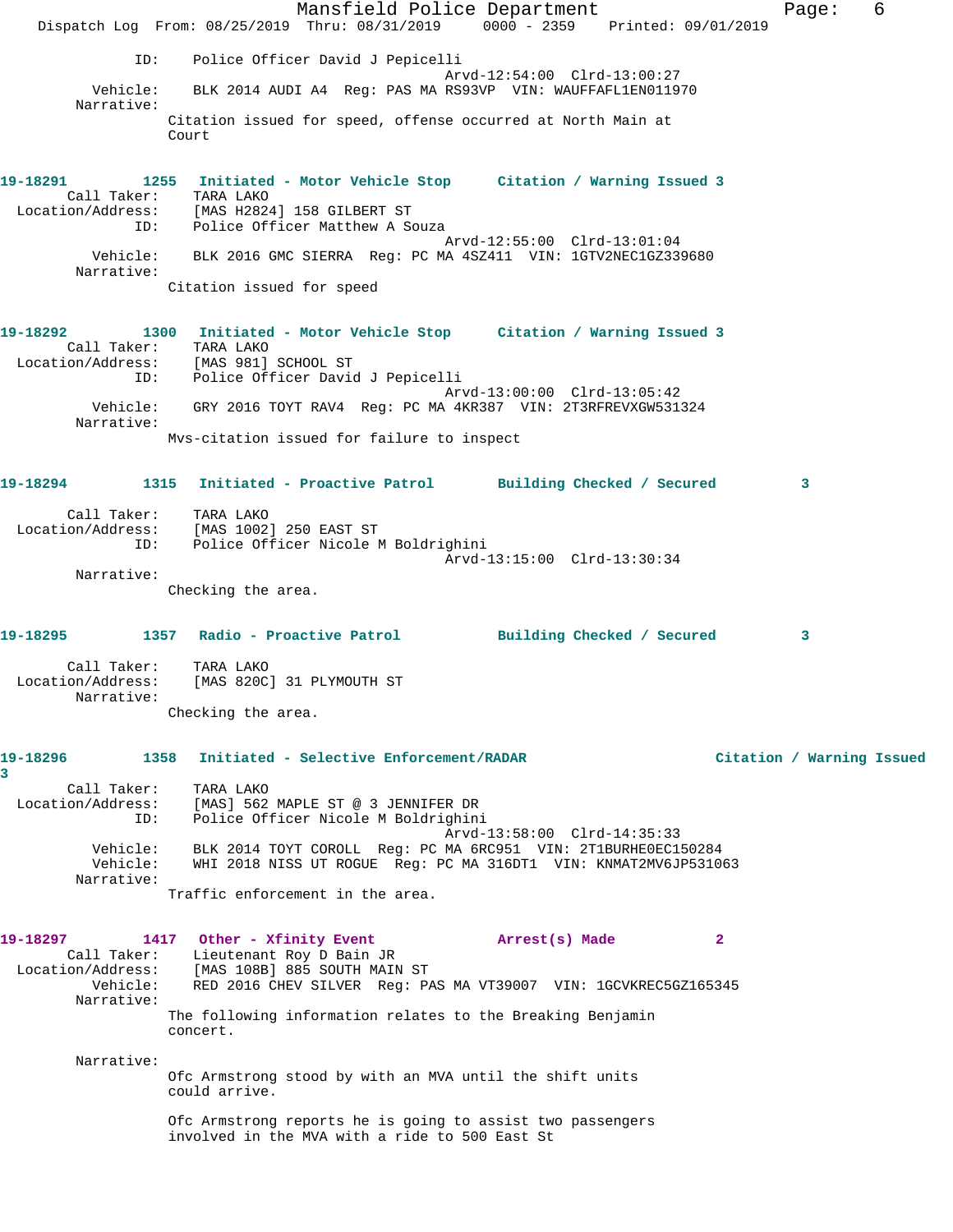Narrative: Red team reports Lot 9 the last row for a pregnant female who has fallen off the back of a truck Officers are clear, MFD to transport.

#### Narrative:

T1 reports he is out with bootleggers in the front of the lots.

The bootleggers have been sent on their way. they left without incident.

# Narrative:

All officers, security and parking personnel were given a BOLO from Norton for MA/PC VT39007. NPD requests a stop & hold for that truck for pushing someone out of the MV in their town. Norton line car 76 responded to main gate to stand by. Red team is off with the suspect at this time. Cart 1 is going to escort Norton 76 to the location of the suspect.

NPD has the male operator in custody, all MPD units are clear. The brother was given the keys to the MV by the owner.

#### Narrative:

Lt Archer and Sgt Connor are assisting EMS with an unruly person

is being transported to Sturdy by EMS

#### Narrative:

08/25/19 1930 hrs. Bain, Roy Venue personnel assisting injured patrol from Lawn to triage.

## Narrative:

Venue staff is responding to the rear of section 6 for the 911 hang up

Officers are clear, the call was unfounded.

#### Narrative:

Sgt Baker reports one in custody

## Narrative:

T1 reports transporting one to 50 West St

## Narrative:

Venue responding to the opening of Section 3 for the report of a female having a hard time breathing.

Officers are clear, MFD cleared the female.

#### Narrative:

Attendance for the show was reported to be 7,925 by Lt Archer

## Narrative:

House lights at 2300

# Narrative:

Security requests an officer to the female restroom outside of the compound for a female in distress. Officers are responding to investigate.

#### Narrative:

Officers are clear, the female lost an item and was upset.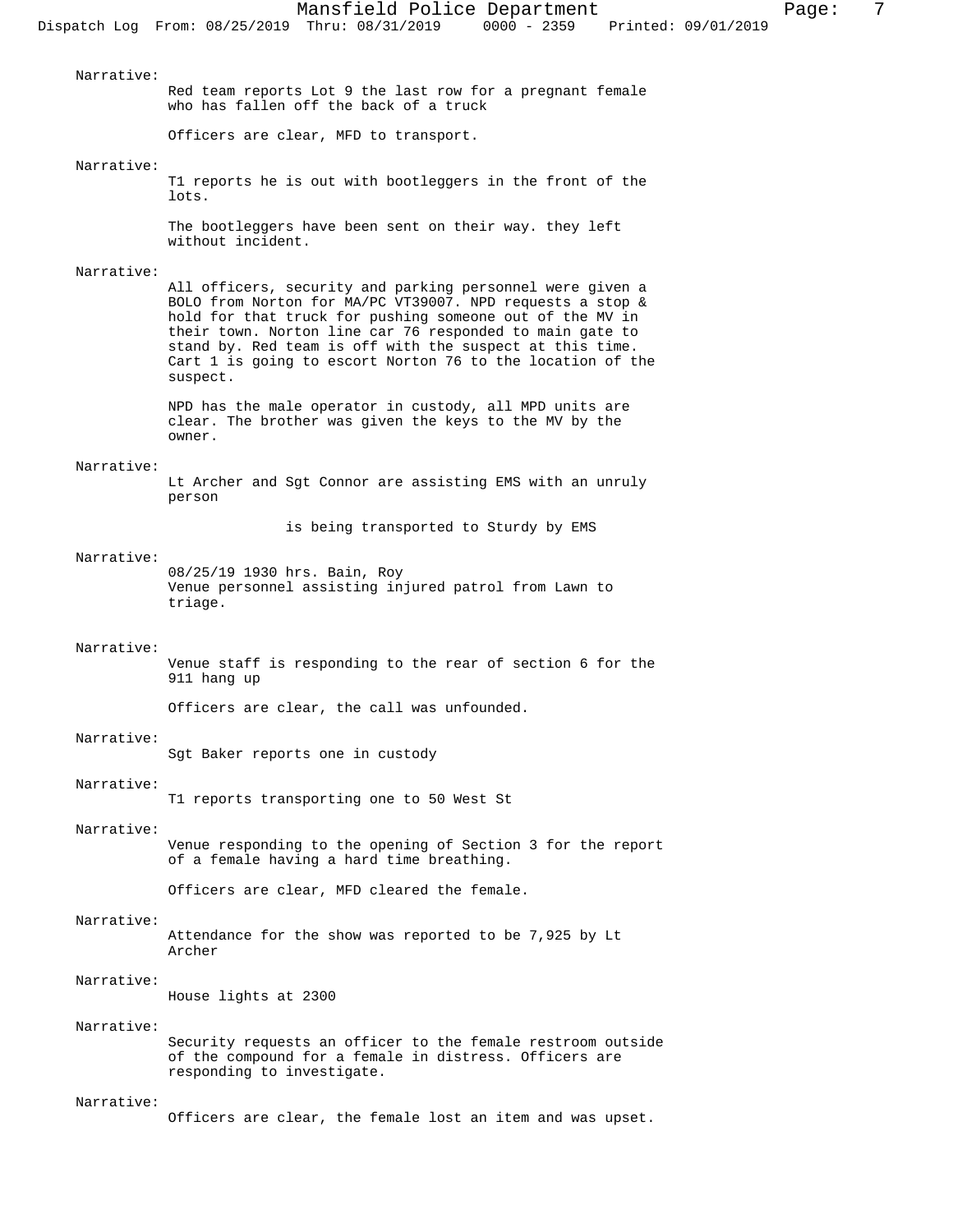|                                 | Mansfield Police Department                                                                                             |                   | Page: | 8 |
|---------------------------------|-------------------------------------------------------------------------------------------------------------------------|-------------------|-------|---|
|                                 | Dispatch Log From: 08/25/2019 Thru: 08/31/2019 0000 - 2359 Printed: 09/01/2019                                          |                   |       |   |
| Narrative:                      |                                                                                                                         |                   |       |   |
|                                 | Detail is clear at 2345                                                                                                 |                   |       |   |
| Refer To $P/C$ :                | $19MAS-503-AR$                                                                                                          |                   |       |   |
| $P/C$ :                         | SAWTELLE, JAMES                                                                                                         |                   |       |   |
| Address:<br>Age:                | 42 MAIN ST<br>MEDWAY, MA<br>35                                                                                          |                   |       |   |
| Charges:                        | PROTECTIVE CUSTODY                                                                                                      |                   |       |   |
| 19-18298                        | 1509 Radio - Proactive Patrol<br>Building Checked / Secured                                                             |                   | 3     |   |
| Call Taker:                     | TARA LAKO                                                                                                               |                   |       |   |
| Location/Address:<br>Narrative: | [MAS 820C] 31 PLYMOUTH ST                                                                                               |                   |       |   |
|                                 | Checking the area.                                                                                                      |                   |       |   |
|                                 |                                                                                                                         |                   |       |   |
| 19-18299<br>Call Taker:         | 1557 Phone - Motor Veh Acc - No Injury Accident Report<br>TARA LAKO                                                     | $\mathbf{1}$      |       |   |
| Location/Address:               | [MAS U9] SOUTH MAIN ST                                                                                                  |                   |       |   |
| ID:                             | Police Officer David J Pepicelli<br>$Disp-16:02:07$<br>Arvd-16:02:11 Clrd-16:34:53                                      |                   |       |   |
| ID:                             | Police Officer Joshua S Ellender                                                                                        |                   |       |   |
| Vehicle:                        | Arvd-16:03:11 Clrd-16:34:28<br>$Disp-16:02:00$<br>WHI 2002 CHEV CAVALI Req: PC MA 9CXV60 VIN: 1G1JS124527216773         |                   |       |   |
| Towed:                          | For: Accident By: Achins Garage To: Achins Garage                                                                       |                   |       |   |
| Released To:<br>Vehicle:        | STILL On: 08/26/2019 @ 1051<br>GRY 2013 MAZD M3 Req: PC MA 4AC595 VIN: JM1BL1LP6D1820775                                |                   |       |   |
| Towed:<br>Released To:          | For: Accident By: Achins Garage To: Achins Garage<br>MAHER On: 08/28/2019 @ 1119                                        |                   |       |   |
| Narrative:                      |                                                                                                                         |                   |       |   |
|                                 | Multiple 911 calls for an MVA on the overpass, no injuries<br>reported however one caller reports she is trapped inside |                   |       |   |
|                                 | the vehicle due to the impact from the other vehicle.                                                                   |                   |       |   |
| Narrative:                      |                                                                                                                         |                   |       |   |
|                                 | Ofc Pepicelli requesting a tow for two, all occupants out of                                                            |                   |       |   |
|                                 | the vehicles, fluid leak from one of the vehicles involved.<br>Achin's en route for the tow.                            |                   |       |   |
| Narrative:                      |                                                                                                                         |                   |       |   |
|                                 | 1620 Ofc Armstrong reports transporting one female back to                                                              |                   |       |   |
|                                 | 500 East St, SM 65093.4                                                                                                 |                   |       |   |
| Narrative:                      |                                                                                                                         |                   |       |   |
|                                 | 1628 EM 65096.2                                                                                                         |                   |       |   |
| Narrative:                      |                                                                                                                         |                   |       |   |
|                                 | Ofc Pepicelli transporting the male passenger back to 500<br>East St                                                    |                   |       |   |
| Narrative:                      |                                                                                                                         |                   |       |   |
|                                 | Citation issued for failure to yield in an intersection.                                                                |                   |       |   |
| Refer To Accident:              | 19MAS-316-AC                                                                                                            |                   |       |   |
| 19-18300<br>2                   | 1606 Phone - 911 Hang-ups & Verifications                                                                               | Services Rendered |       |   |
| Call Taker:                     | TARA LAKO                                                                                                               |                   |       |   |
| Location/Address:<br>ID:        | [MAS H568] 5 COACH RD<br>Police Officer Danielle C Titus                                                                |                   |       |   |
|                                 | $Disp-16:17:32$<br>Arvd-16:17:35 Clrd-16:24:39                                                                          |                   |       |   |
| Narrative:                      | Responding for the 911 hangup, no answer on the call back.                                                              |                   |       |   |
|                                 | 911 map showing in the area of 5 Coach Road.                                                                            |                   |       |   |
| Narrative:                      |                                                                                                                         |                   |       |   |
|                                 | Officers checked the area and spoke with some neighbors<br>outside, the residents of 5 Coach Rd have been on vacation   |                   |       |   |
|                                 | and nobody in the area requires any police or medical                                                                   |                   |       |   |
|                                 | assistance.                                                                                                             |                   |       |   |
|                                 |                                                                                                                         |                   |       |   |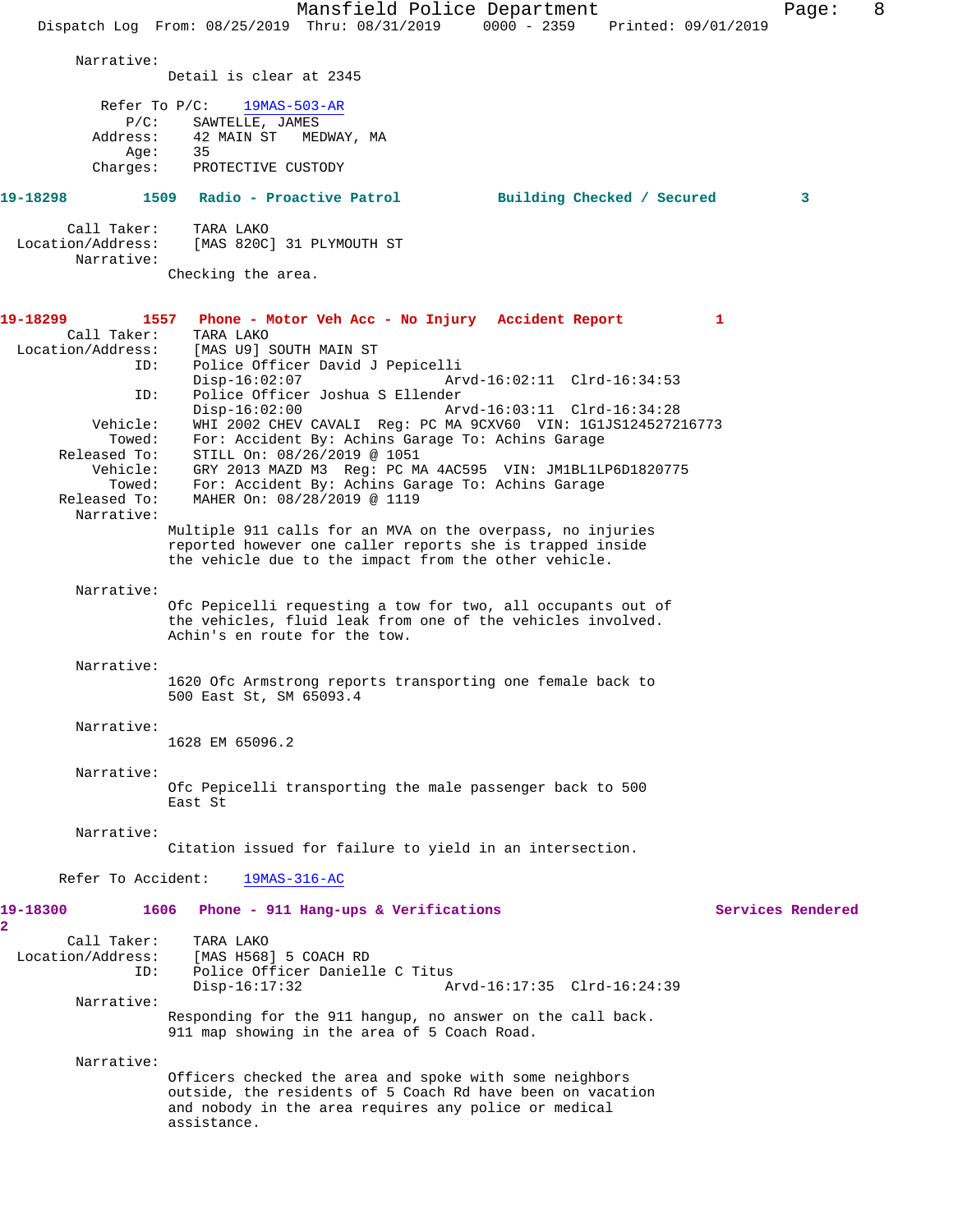Mansfield Police Department Fage: 9 Dispatch Log From: 08/25/2019 Thru: 08/31/2019 0000 - 2359 Printed: 09/01/2019 Narrative: Male party who accidentally dialed 911 called back in after officers cleared and stated there was no emergency. **19-18302 1646 Initiated - Proactive Patrol Building Checked / Secured 3** Call Taker: TARA LAKO Location/Address: [MAS 820C] 31 PLYMOUTH ST ID: Support Staff Philip D Seaward Arvd-16:46:00 Clrd-17:14:20 Narrative: Checking the area. **19-18309 1740 911 - Disturbance / Gathering Incident Report 1**  Call Taker: CARLY MORIARTY Location/Address: ID: Police Officer Joshua S Ellender Disp-17:40:53 Arvd-17:47:27 Clrd-18:37:35

 Vehicle: Narrative:

Refer To Incident: 19MAS-756-OF

ID: Police Officer David J Pepicelli

Disp-17:40:00 Arvd-17:47:36 Clrd-18:37:37

| 19-18310                         | 1812<br>Phone - Well Being Check                                                                               | Spoken To                   | $\overline{\mathbf{3}}$ |
|----------------------------------|----------------------------------------------------------------------------------------------------------------|-----------------------------|-------------------------|
| Call Taker:<br>Location/Address: | APRIL LEHANE<br>[MAS 304B] 1 MANSFIELD AVE Apt. #B105                                                          |                             |                         |
| ID:                              | Police Officer Jay J Sparrow                                                                                   |                             |                         |
|                                  | $Disp-18:13:08$                                                                                                | Arvd-18:15:28 Clrd-18:34:23 |                         |
| ID:                              | Police Officer Danielle C Titus                                                                                |                             |                         |
| Narrative:                       | $Disp-18:18:38$                                                                                                | Arvd-18:18:42 Clrd-18:34:20 |                         |
|                                  | rp is requesting a well being check on female. He was at the                                                   |                             |                         |
|                                  | park and stated she seemed agitated. He is concerned for her<br>well being as well as her chidren              |                             |                         |
| Narrative:                       |                                                                                                                |                             |                         |
|                                  | Ofc Titus reports all checks ok at the residence, will be<br>responding to the RP's address to speak with him. |                             |                         |
| Narrative:                       |                                                                                                                |                             |                         |
|                                  | Ofc Sparrow reports speaking with the RP and advising him<br>all checks ok with his child.                     |                             |                         |
|                                  |                                                                                                                |                             |                         |
| 19-18312                         | 1912 911 - 911 Hang-ups & Verifications Confirmed misdial/Accdntl Call                                         |                             | $\overline{2}$          |
| Call Taker:                      | JEFFREY KEEFE                                                                                                  |                             |                         |
| Vicinity of:                     | [MAS H1144] 18 OAK LEAF DR                                                                                     |                             |                         |
| ID:                              | Police Officer David J Pepicelli                                                                               |                             |                         |
| ID:                              | $Disp-19:14:17$<br>Police Officer Jay J Sparrow                                                                | Arvd-19:22:07 Clrd-19:24:13 |                         |
|                                  | $Disp-19:16:52$                                                                                                |                             | $Clrd-19:24:19$         |
| Narrative:                       |                                                                                                                |                             |                         |
|                                  | 911 hang up verification. Male party stated all was okay. He<br>alo stated that he was in his car at the time. |                             |                         |
| Narrative:                       |                                                                                                                |                             |                         |
|                                  | Confirmed accidental.                                                                                          |                             |                         |
|                                  |                                                                                                                |                             |                         |
| 19-18315<br>2038                 | Initiated - Proactive Patrol                                                                                   | Services Rendered           | 3                       |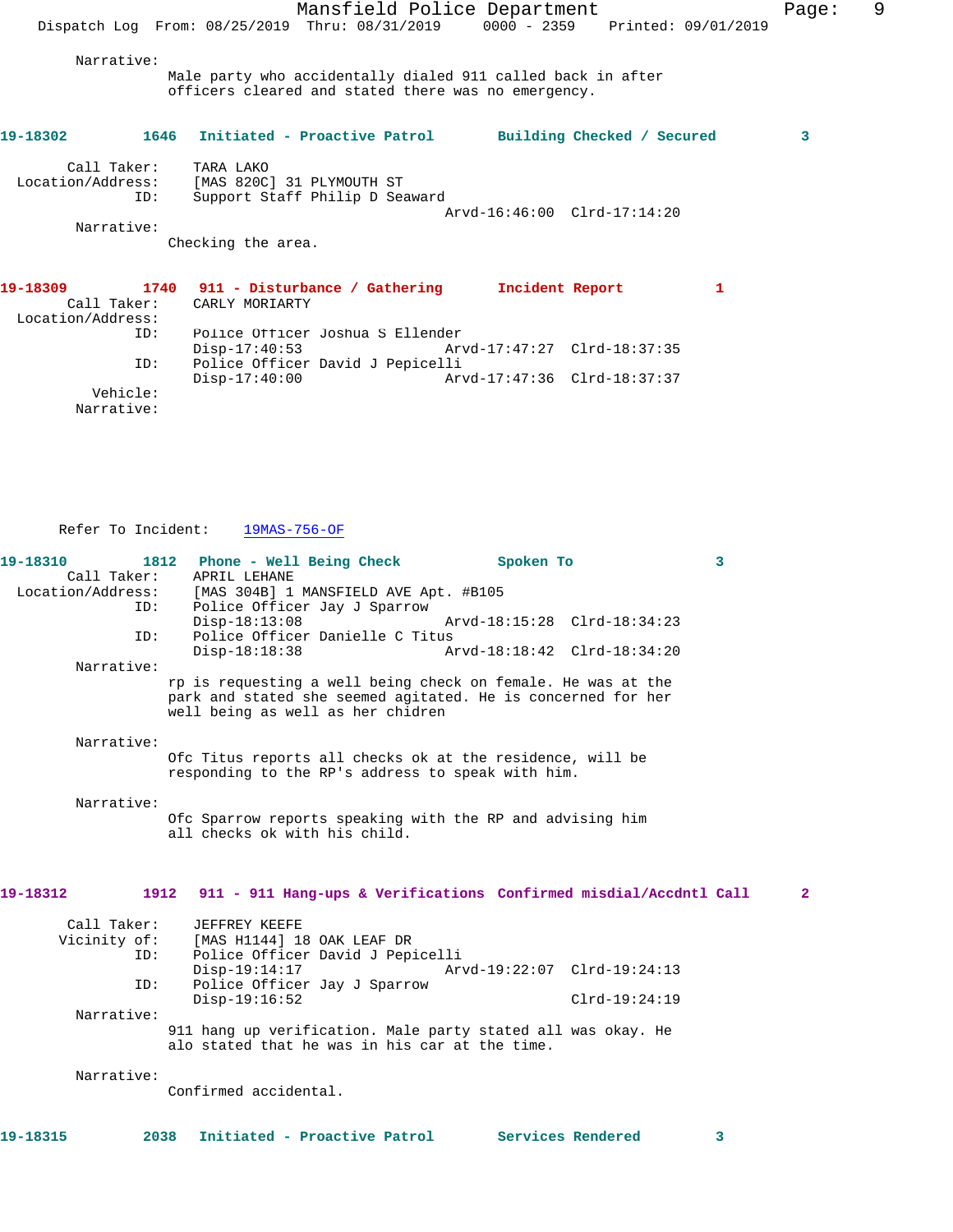Mansfield Police Department Page: 10 Dispatch Log From: 08/25/2019 Thru: 08/31/2019 0000 - 2359 Printed: 09/01/2019 Call Taker: LINDSAY MITCHELL Location/Address: [MAS] 4 ERICK RD @ 15 BONNEY LN ID: Police Officer Joshua S Ellender Arvd-20:38:00 Clrd-20:48:08 **19-18317 2053 Initiated - Proactive Patrol Building Checked / Secured 3** Call Taker: JEFFREY KEEFE Vicinity of: [MAS 417] 9 FRANCIS AVE<br>ID: Police Officer Joshua S Police Officer Joshua S Ellender Arvd-20:53:00 Clrd-21:01:35 **19-18318 2102 911 - 911 Hang-ups & Verifications Services Rendered 2**  Call Taker: JAMES VIERA Location/Address: [MAS 43] 137 MILL ST ID: Police Officer Joshua S Ellender Disp-21:04:16 Arvd-21:09:01 Clrd-21:10:15 Narrative: Caller states accidentally hit emergency button. Narrative: Confirmed accidental. **19-18321 2126 Initiated - Selective Enforcement/RADAR Services Rendered 3**  Call Taker: JEFFREY KEEFE Vicinity of: [MAS 982] 111 HOPE ST ID: Police Officer Joshua S Ellender Arvd-21:26:00 Clrd-21:31:33 **19-18322 2128 Phone - Assist Citizen - P S A Spoken To 3**  Call Taker: LINDSAY MITCHELL Location/Address: [MAS 435] 15 BONNEY LN Apt. #26 Police Officer David J Pepicelli<br>Disp-21:31:27 Ar Disp-21:31:27 Arvd-21:37:17 Clrd-21:48:37<br>ID: Police Officer Joshua S Ellender Police Officer Joshua S Ellender Disp-21:31:40 Arvd-21:35:08 Clrd-21:48:38 Narrative: Ofc Ellender out to assist with issues during a custodial exchange. Childs mother is refusing to answer the door Narrative: Party was advised of his options through probate court. Female cut all ties of communication and states she has put the kids to bed **19-18323 2148 Phone - Fireworks / Explosives Viols. Unfounded/Unverifed 2**  Call Taker: JEFFREY KEEFE Location/Address: [MAS H2541] 70 OTIS ST ID: Police Officer Danielle C Titus<br>Disp-21:49:48 A Arvd-21:58:33 Clrd-22:03:31 Narrative: Cp from Otis St reported large fireworks in the area of 91. Narrative: RP pointed the Officers to the area of 93 Otis St. House is in darkness Narrative: Nothing heard at this time. **19-18325 2237 Initiated - Proactive Patrol Building Checked / Secured 3** Call Taker: JEFFREY KEEFE Vicinity of: [MAS 4] 31 HAMPSHIRE ST<br>ID: Police Officer Danielle Police Officer Danielle C Titus Arvd-22:37:00 Clrd-22:40:50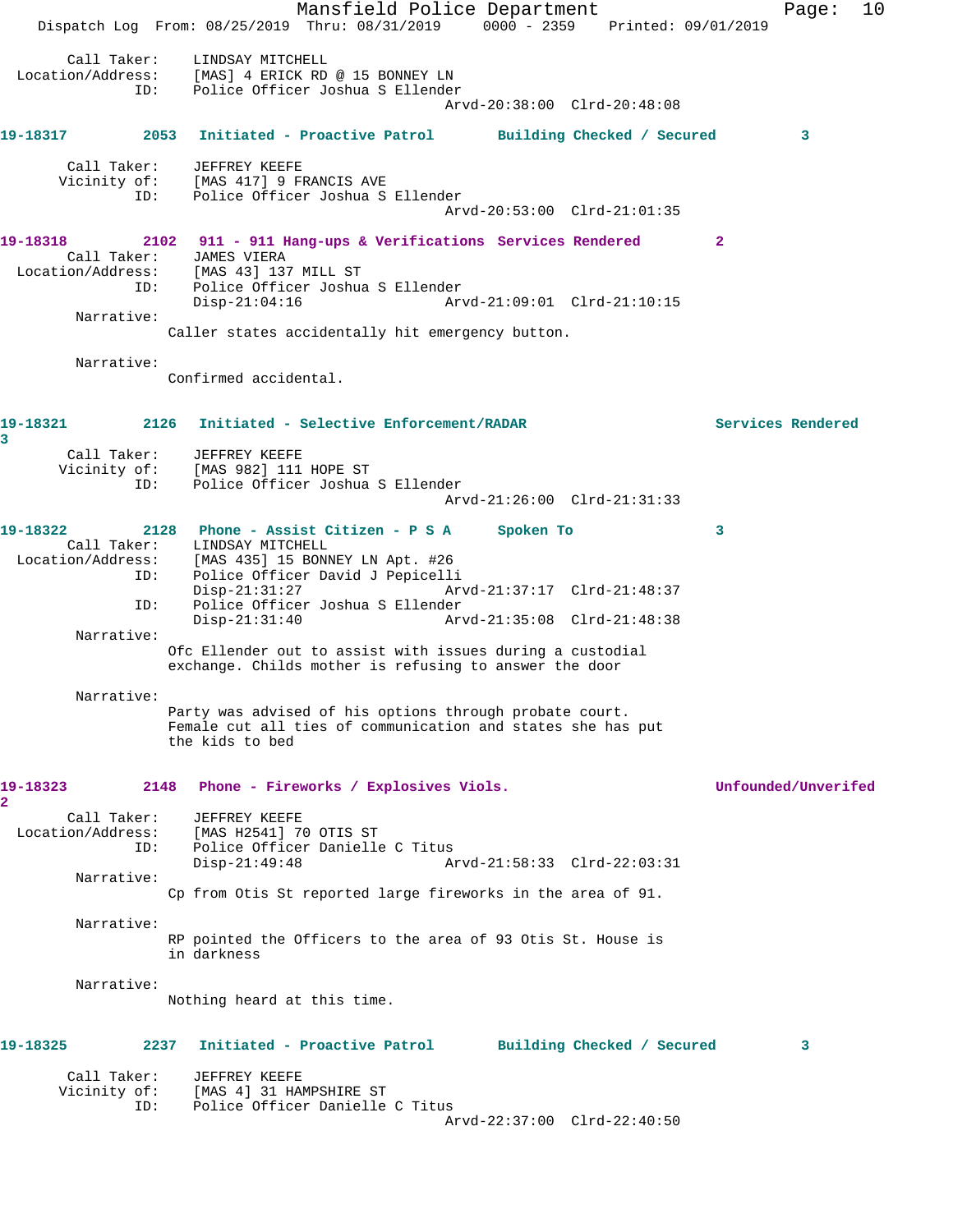Mansfield Police Department Fage: 11 Dispatch Log From: 08/25/2019 Thru: 08/31/2019 0000 - 2359 Printed: 09/01/2019 **19-18326 2240 Initiated - Proactive Patrol Services Rendered 3**  Call Taker: JEFFREY KEEFE Location/Address: [MAS 2] 60 FORBES BLVD ID: Police Officer Danielle C Titus Arvd-22:40:00 Clrd-22:45:32 **19-18327 2242 911 - Assist Fire Department Services Rendered 3**  Call Taker: JEFFREY KEEFE Location/Address: [MAS H1742] 15 GLEN ST ID: Police Officer David J Pepicelli Disp-22:45:07 Arvd-22:45:10 Clrd-22:56:02 ID: Police Officer Jay J Sparrow Disp-22:45:26 Arvd-22:48:37 Clrd-22:56:06 ID: Police Officer Joshua S Ellender  $Disp-22:48:42$  Narrative: Assist MFD with the report of a kitchen fire. **For Date: 08/26/2019 - Monday 19-18337 0046 Initiated - Proactive Patrol Building Checked / Secured 3** Call Taker: LINDSAY MITCHELL Location/Address: [MAS 907E] 390 WEST ST ID: Police Officer Christopher D Sorge Arvd-00:46:00 Clrd-00:50:43 **19-18338 0048 Initiated - Proactive Patrol Services Rendered 3**  Call Taker: LINDSAY MITCHELL Location/Address: [MAS] EAST ST ID: Police Officer Meghan Birnie Arvd-00:48:00 Clrd-01:03:41 **19-18339 0108 Initiated - Proactive Patrol Building Checked / Secured 3** Call Taker: JEFFREY KEEFE Vicinity of: [MAS] 4 ERICK RD @ 15 BONNEY LN ID: Police Officer Meghan Birnie Arvd-01:08:00 Clrd-01:19:35 **19-18348 0128 Initiated - Proactive Patrol Building Checked / Secured 3** Call Taker: JEFFREY KEEFE Vicinity of: [MAS 992] 660 EAST ST ID: Police Officer Meghan Birnie Arvd-01:28:00 Clrd-01:31:08 **19-18350 0132 Initiated - Proactive Patrol Services Rendered 3**  Call Taker: JEFFREY KEEFE Location/Address: [MAS] PLYMOUTH ST ID: Police Officer Christopher D Sorge Arvd-01:32:00 Clrd-01:49:59 **19-18354 0154 Initiated - Proactive Patrol Services Rendered 3**  Call Taker: JEFFREY KEEFE Vicinity of: [MAS 900A] 242 CHAUNCY ST Apt. #1 ID: Sergeant Lawrence G Crosman Arvd-01:54:00 Clrd-01:59:51 **19-18356 0201 Initiated - Proactive Patrol Services Rendered 3**  Call Taker: JEFFREY KEEFE Vicinity of: [MAS 170] 255 HOPE ST ID: Sergeant Lawrence G Crosman Arvd-02:01:00 Clrd-02:03:52 **19-18359 0225 Initiated - Proactive Patrol Building Checked / Secured 3** Call Taker: JEFFREY KEEFE Vicinity of: [MAS 139] 265 FRUIT ST ID: Police Officer Meghan Birnie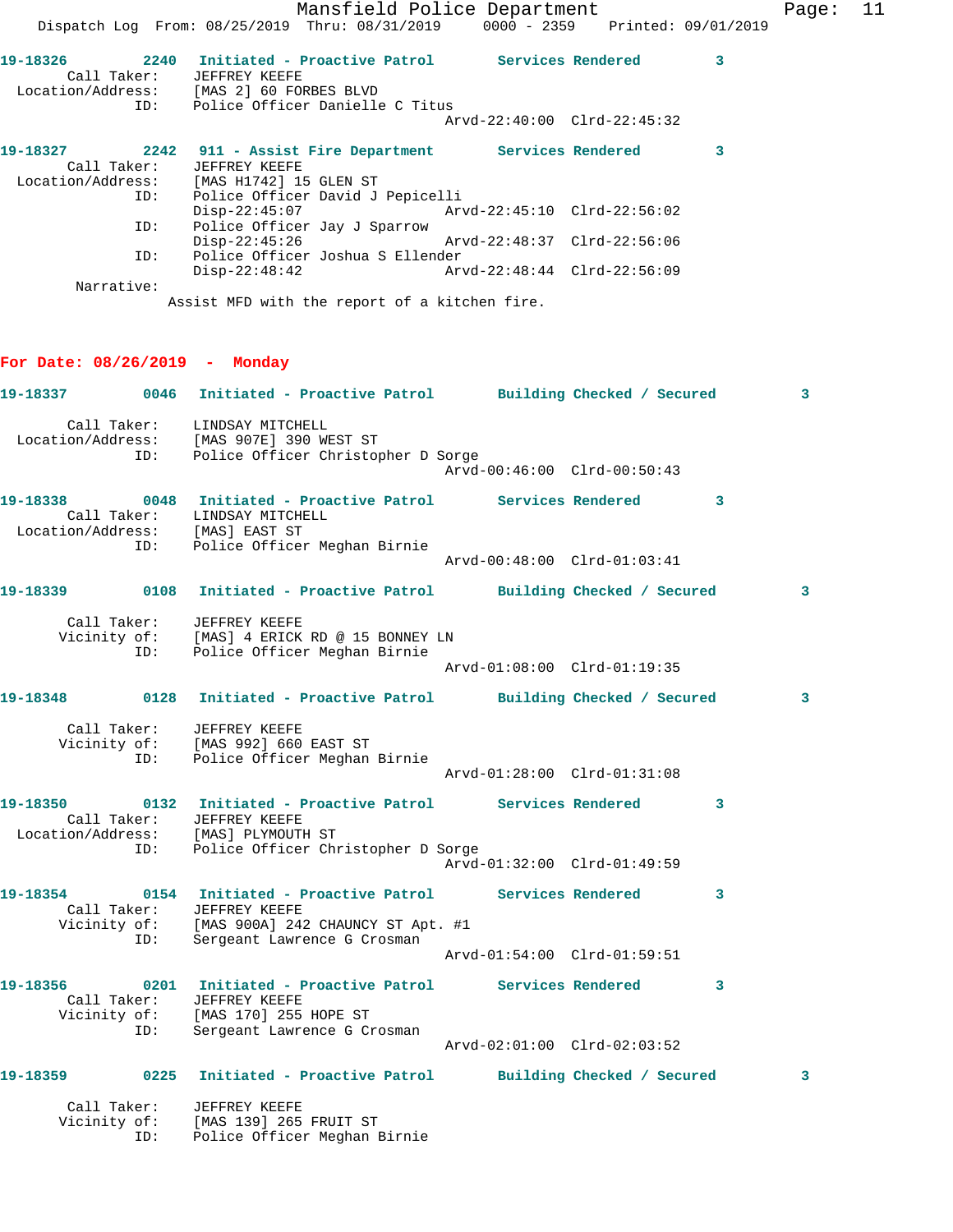Mansfield Police Department Fage: 12 Dispatch Log From: 08/25/2019 Thru: 08/31/2019 0000 - 2359 Printed: 09/01/2019 Arvd-02:25:00 Clrd-02:29:56 **19-18360 0233 Initiated - Proactive Patrol Building Checked / Secured 3** Call Taker: JEFFREY KEEFE Location/Address: [MAS 2] 60 FORBES BLVD ID: Police Officer Christopher D Sorge Arvd-02:33:00 Clrd-02:41:40 **19-18362 0241 Initiated - Proactive Patrol Building Checked / Secured 3** Call Taker: JEFFREY KEEFE Vicinity of: [MAS 4] 31 HAMPSHIRE ST ID: Police Officer Christopher D Sorge Arvd-02:41:00 Clrd-03:13:58 **19-18364 0305 Initiated - Proactive Patrol Building Checked / Secured 3** Call Taker: JEFFREY KEEFE Vicinity of: [MAS] COPELAND DR. ID: Sergeant Lawrence G Crosman Arvd-03:05:00 Clrd-03:43:30 **19-18373 0759 Initiated - Motor Vehicle Stop Citation / Warning Issued 3** 

 Call Taker: APRIL LEHANE Location/Address: [MAS] 200 RTE 140 NB @ 90 NORFOLK ST ID: Police Officer David W Kinahan Arvd-07:59:00 Clrd-08:14:22 Vehicle: WHI 2018 KW TT T68 Reg: AP NJ AU449E VIN: 1XKYDP9X8JJ208188 Narrative: citation issued for red light violation

**19-18381 0958 Initiated - Motor Vehicle Stop Citation / Warning Issued 3**  Call Taker: APRIL LEHANE Vicinity of: [MAS 170] 255 HOPE ST ID: Police Officer Patrick J Pennie Arvd-09:58:00 Clrd-10:01:39 Vehicle: BLK 2018 VOLK TIGUAN Reg: PC MA 4EW330 VIN: 3VV2B7AX7JM139758 Narrative: citation for red light violation

**19-18382 1027 Phone - Proactive Patrol Building Checked / Secured 3** Call Taker: APRIL LEHANE Location/Address: [MAS] 31 PILGRIM RD ID: Police Officer Patrick J Pennie Disp-10:28:53 Clrd-10:33:00 ID: Sergeant Thomas R Connor Disp-10:38:43 Arvd-10:44:28 Clrd-10:49:01 Narrative: rp is reporting the door was open to the residence. She closed it but, would like police to check on it

Narrative:

clear- building is clear. Door is secured

| 19-18384               | 1033 | Initiated - Disabled Motor Vehicle Vehicle Towed              |  |
|------------------------|------|---------------------------------------------------------------|--|
| Call Taker:            |      | APRIL LEHANE                                                  |  |
| Location/Address:      |      | [MAS U7] CHAUNCY ST                                           |  |
|                        | ID:  | Police Officer Patrick J Pennie                               |  |
|                        |      | Arvd-10:33:00 Clrd-10:49:43                                   |  |
|                        | ID:  | Police Officer Gregg S Kennedy                                |  |
|                        |      | Arvd-10:37:37 Clrd-10:38:24<br>$Disp-10:37:34$                |  |
| Vehicle:<br>Narrative: |      | BRO 2001 CHEV MALIBU Req: PC MA 71ZC18 VIN: 1G1ND52J516114273 |  |
|                        |      | Ofc Pennie out with a DMV requesting Achins for a AAA tow     |  |

Narrative:

clear- Achins has the tow. AAA tow back to residence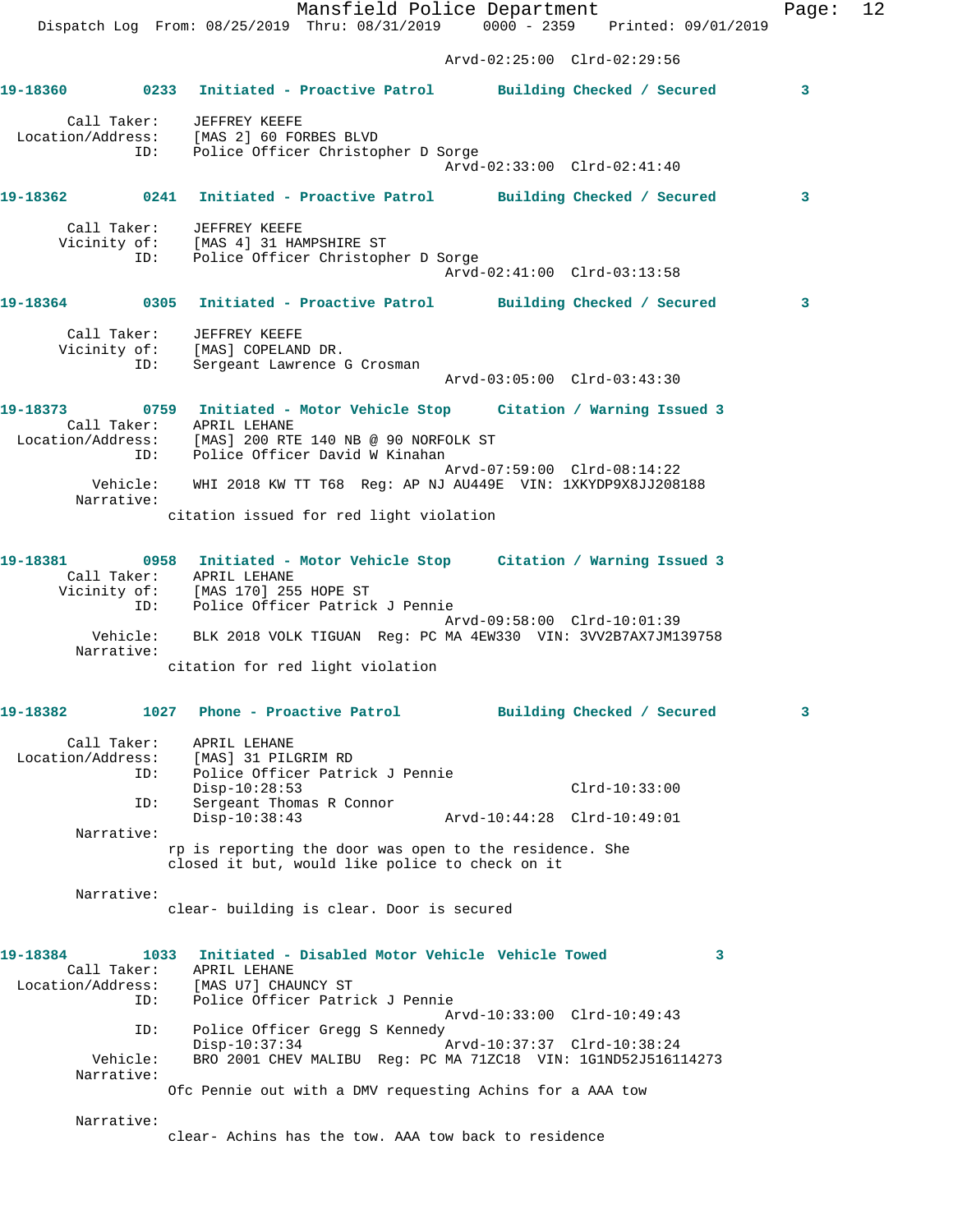**19-18385 1035 Initiated - Serve Warrant Not Home / No Answer 3**  Call Taker: APRIL LEHANE Location/Address: [MAS H3916] 466 WILLIAMS ST ID: Police Officer Jay J Sparrow Arvd-10:35:00 Clrd-10:41:42 ID: Police Officer Gregg S Kennedy<br>Disp-10:38:36 7 Disp-10:38:36 Arvd-10:38:39 Clrd-10:41:42 Narrative: Ofc Sparrow reports no answer at home. He will attempt later today **19-18387 1057 Phone - Alarm - Burglar Building Checked / Secured 1** Call Taker: TARA LAKO Location/Address: [MAS 68] 158 COPELAND DR ID: Police Officer Gregg S Kennedy<br>Disp-10:59:43 Disp-10:59:43 Arvd-11:02:13 Clrd-11:04:24 ID: Police Officer Jay J Sparrow Disp-10:59:47 Arvd-11:02:07 Clrd-11:04:21 Narrative: First floor motion, alarm company spoke with a rep, nobody should be on site and no response from rep at this time. Narrative: Ptl. Kennedy reporting there are workers on scene and set the alarm off when they were using equipment **19-18391 1118 Initiated - Traffic Enforcement / Activity Citation / Warning Issued** Call Taker: APRIL LEHANE<br>Vicinity of: [MAS] 600 WES of: [MAS] 600 WEST ST<br>ID: Police Officer Jay Police Officer Jay J Sparrow Arvd-11:18:00 Clrd-12:06:13 Vehicle: GRY 2015 SUBA FOREST Reg: PC MA 5CP672 VIN: JF2SJADC1FH452342 Narrative: Ofc Sparrow on traffic enforcement Narrative: one citation issued **19-18398 1201 911 - Motor Veh Acc - w/Injury Accident Report 1**  Call Taker: CARLY MORIARTY<br>Location/Address: [MAS 901A] 1 FO ess: [MAS 901A] 1 FOWLER ST Apt. #3<br>ID: Police Officer David W Kinahan Police Officer David W Kinahan Disp-12:02:00 Arvd-12:10:19 Clrd-13:38:15 ID: Sergeant Thomas R Connor Disp-12:02:11 Arvd-12:06:23 Clrd-13:36:30<br>TD: Police Officer Gread S Kennedy Police Officer Gregg S Kennedy<br>Disp-12:04:40 Disp-12:04:40 Arvd-12:04:46 Clrd-13:19:14 ID: Executive Lieutenant Francis W Archer JR Disp-12:09:26 Arvd-12:13:28 Clrd-13:12:31<br>ID: Detective Anthony R Lattanzio Detective Anthony R Lattanzio<br>Disp-12:13:55 Disp-12:13:55 Arvd-12:13:59 Clrd-13:38:27<br>ID: Detective Sergeant Christopher H Baker Detective Sergeant Christopher H Baker Disp-12:14:03 Arvd-12:14:05 Clrd-12:24:04<br>Vehicle: RED 2013 FORD FUSION Req: PAR MA 15401 VIN: 3FA6P0HR0DR2 RED 2013 FORD FUSION Reg: PAR MA 15401 VIN: 3FA6P0HR0DR224230 Towed: For: Accident By: Achins Garage To: Achins Garage Vehicle: GRY 2018 JEEP RENEGA Reg: PC MA 8YJ289 VIN: ZACCJBBB3JPJ09663 Narrative: Multiple calls reporting a car into a building Narrative: Ofc Kennedy reports the vehicle is completly into the building. Operator is trapped inside the vehicle Narrative: Building Inspector was advised.

**2** 

Dispatch Log From: 08/25/2019 Thru: 08/31/2019 0000 - 2359 Printed: 09/01/2019

Mansfield Police Department Page: 13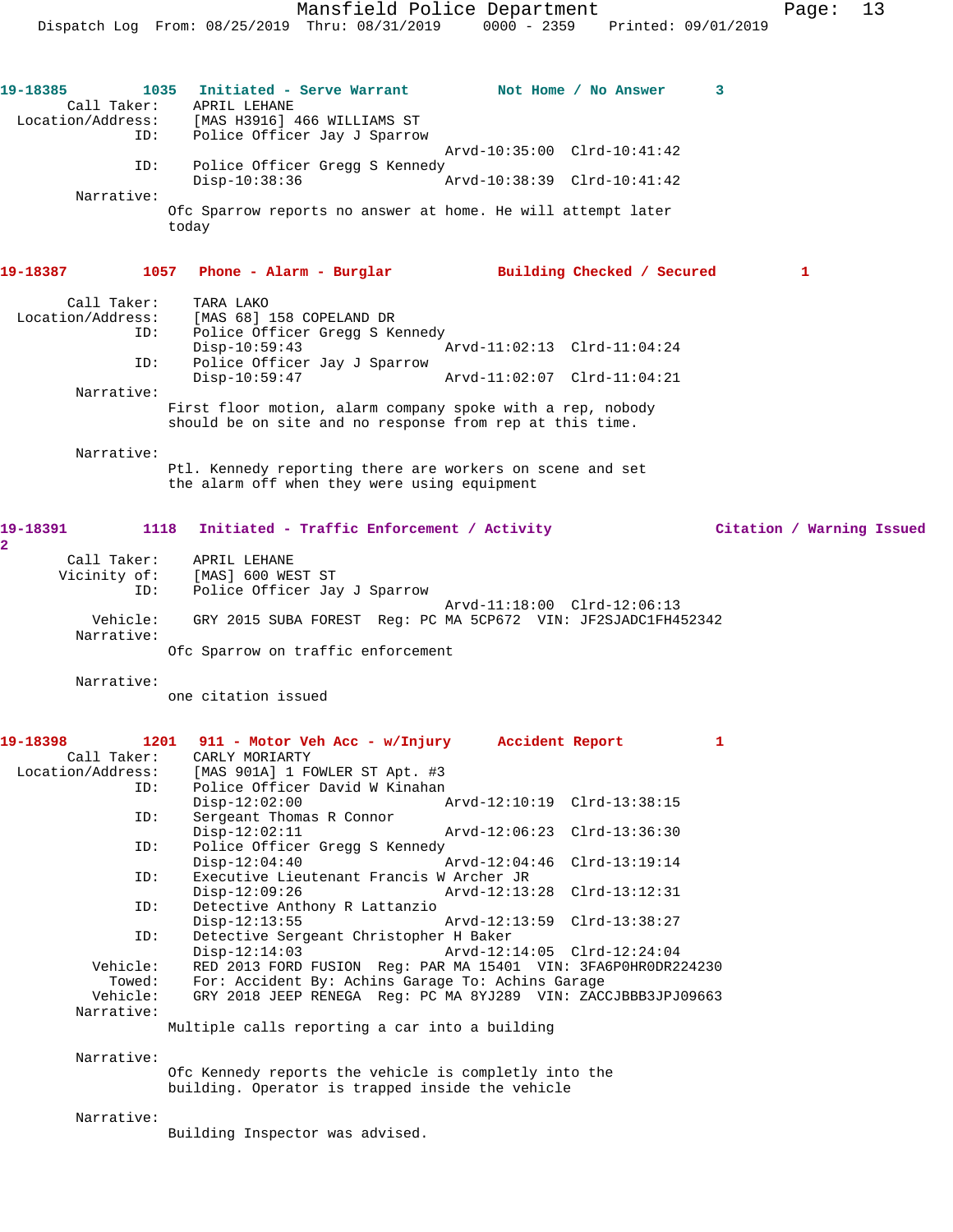Mansfield Police Department Page: 14 Dispatch Log From: 08/25/2019 Thru: 08/31/2019 0000 - 2359 Printed: 09/01/2019 Narrative: Building inspector on scene Narrative: Columbia Gas on scene Narrative: Achins has removed the vehicle from the building Narrative: Sgt. Connor reporting a building rep is on scene and will be standing by until the building is boarded up Refer To Accident: 19MAS-317-AC **19-18400 1216 Phone - Motor Veh Acc - No Injury Accident Report 1**  Call Taker: TARA LAKO Location/Address: [MAS] 393 NORTH MAIN ST

ID: Police Officer Patrick J Pennie<br>Disp-12:19:07 Disp-12:19:07 Arvd-12:23:58 Clrd-12:46:10 Vehicle: BLK 2017 CHEV SONIC Reg: PC MA 912JN1 VIN: 1G1JD6SB6H4150010<br>Vehicle: WHI 2012 HYUN SONATA Reg: PC MA 914YF2 VIN: 5NPEC4AC7CH456520 WHI 2012 HYUN SONATA Reg: PC MA 914YF2 VIN: 5NPEC4AC7CH456520 Narrative: RP reports his wife was involved in a minor MVA in the lot, no injuries

Narrative:

Paper exchange form left on the unoccupied vehicle with a note to contact Mansfield PD

Refer To Accident: 19MAS-318-AC

**19-18402 1306 Phone - Motor Veh Acc - No Injury Accident Report 1**  Call Taker: APRIL LEHANE Location/Address: [MAS] 962 MAPLE ST @ 3 LANGLEY DR<br>ID: Police Officer Patrick J Pennie Police Officer Patrick J Pennie<br>Disp-13:07:00 A Disp-13:07:00 Arvd-13:13:37 Clrd-13:45:24<br>Vehicle: GRY 2016 GMC CANYON Req: PC MA 7BWM90 VIN: 1GTG6DE35G115 GRY 2016 GMC CANYON Reg: PC MA 7BWM90 VIN: 1GTG6DE35G1159348 Narrative: Detail Officer reporting a minor mva

Narrative:

Parked vehicle was struck by a Bobcat

Narrative:

clear see report

Refer To Accident: 19MAS-319-AC

# **19-18403**

**19-18420 1608 Walk-In - Motor Vehicle Theft Referred to Other Agency 2**  Call Taker: Support Staff Derek M Stark<br>.on/Address: [MAS] RTE 95 NB Location/Address: ID: Police Officer Jay J Sparrow Disp-16:25:45 Arvd-16:25:49 Clrd-17:01:52<br>Vehicle: GRY 2019 JEEP UT CHEROKEE Req: PAS MA 7NZ596 VIN: 1C4PJM GRY 2019 JEEP UT CHEROKEE Reg: PAS MA 7NZ596 VIN: 1C4PJMDX1KD231916 Narrative: Walk in at Mansfield Police lobby seeking to file a stolen motor vehicle report. Party is owner of vehicle and son was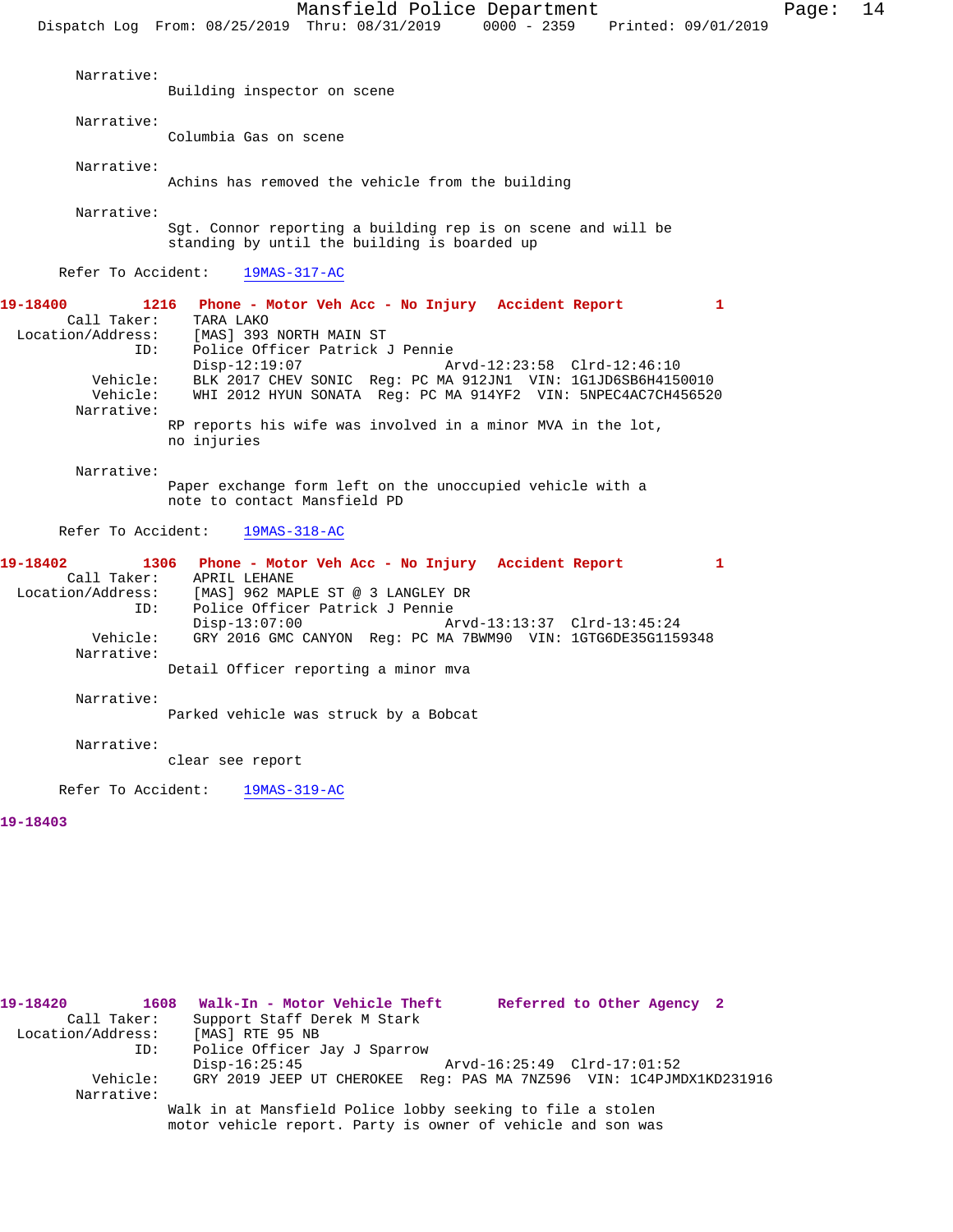Mansfield Police Department Fage: 15 Dispatch Log From: 08/25/2019 Thru: 08/31/2019 0000 - 2359 Printed: 09/01/2019 arrested by State Police out of the Foxborough barracks at the 95 rest area. During this process State Police gave vehicle to passenger and now the car is not being returned. Narrative: MSP will be taking over the call. They are aware of the situation and where the car is **19-18419 1611 Radio - Assist Fire Department Cancelled Enroute 3**  Call Taker: APRIL LEHANE Location/Address: [MAS] 100 CHAUNCY ST @ 20 WINTHROP AVE ID: Police Officer William C Trudell Disp-16:11:42 Clrd-16:14:14 **19-18422 1619 Phone - Assault - Weapon Used Incident Report 2**  Call Taker: APRIL LEHANE Location/Address: [MAS 43] 137 MILL ST ID: Police Officer Danielle C Titus<br>Disp-16:20:51 A Disp-16:20:51 Arvd-16:25:08 Clrd-17:06:50<br>ID: Police Officer William C Trudell Police Officer William C Trudell<br>Disp-16:20:56 Art Disp-16:20:56 Arvd-16:24:59 Clrd-16:40:41 ID: Sergeant Lawrence G Crosman Disp-16:20:59 Arvd-16:25:10 Clrd-16:40:46 ID: Police Officer Nicole P Newport<br>Disp-16:21:02 A Disp-16:21:02 <br>
D: Police Officer Jay J Sparrow <br>
D: Police Officer Jay J Sparrow Police Officer Jay J Sparrow Disp-16:21:05 Arvd-16:25:01 Clrd-16:25:40<br>ID: Detective Gregory S Martell Detective Gregory S Martell<br>Disp-16:24:15 Disp-16:24:15 Arvd-16:25:06 Clrd-16:40:24<br>Vehicle: WHI 2003 FORD F250 Reg: PC MA 9YE624 VIN: 1FTNX21L63ED77 WHI 2003 FORD F250 Reg: PC MA 9YE624 VIN: 1FTNX21L63ED77249 Narrative: 911 caller reporting his wife was just threatened by another female with a knife. He stated the female is now walking towards the pool with friends. Descibed as a black female wearing a black bathing suit and a maroon sweatshirt. Narrative: See report for further Refer To Incident: 19MAS-757-OF **19-18425 1647 Phone - Erratic Oper MV / Road Rage Referred to Other Agency 3**  Call Taker: APRIL LEHANE Location/Address: [MAS 992G] 660 EAST ST Apt. #8 BLK 2004 HOND CIVIC Reg: PC MA 6MN479 VIN: 1HGEM22914L030566 Narrative: rp reporting a vehicle swerving over the lines then turned around at Cousins and headed towards Easton. EPD advised **19-18428 1714 Walk-In - Larceny over \$1200 Incident Report 2**  Call Taker: Support Staff Derek M Stark Location/Address: [MAS] 4 FULLER PL ID: Police Officer William C Trudell Disp-17:22:17 Arvd-17:39:02 Clrd-18:36:42 Narrative: Walk in party looking to file a stolen bicycle report, party believes they know who suspect is. Narrative: Ofc. Trudell spoke with victim, possibly identified a a suspect. Report to follow. Refer To Incident: 19MAS-758-OF **19-18430 1723 Initiated - Traffic Enforcement / Activity Citation / Warning Issued 2**  Call Taker: APRIL LEHANE Location/Address: [MAS] GILBERT ST ID: Police Officer Jay J Sparrow Arvd-17:23:00 Clrd-18:00:18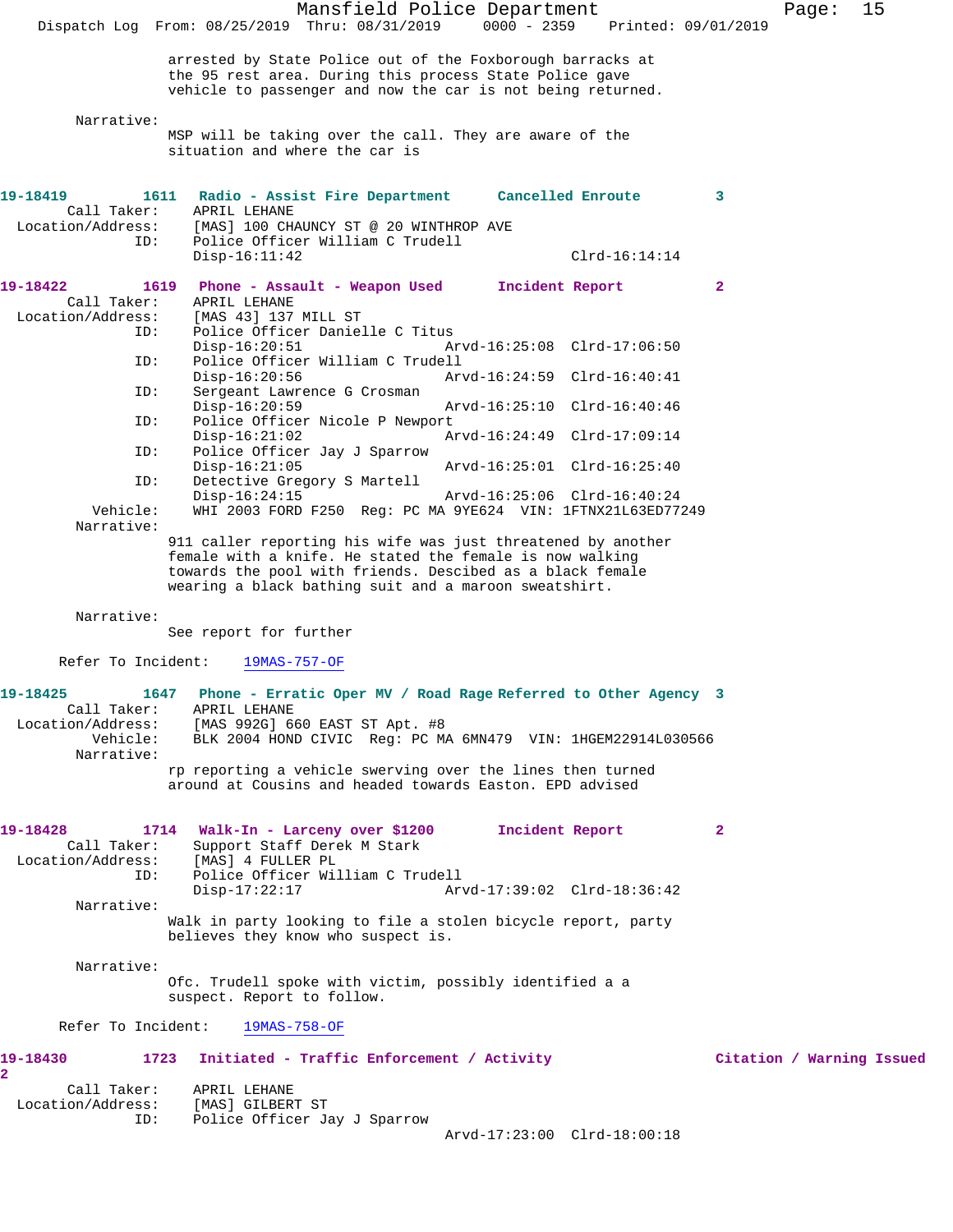Mansfield Police Department Page: 16 Dispatch Log From: 08/25/2019 Thru: 08/31/2019 0000 - 2359 Printed: 09/01/2019 Vehicle: GRY 2015 TOYT 4D COROLLA Reg: PC MA 8ABR30 Narrative: Ofc Sparrow on traffic enforcement Narrative: citation issued for speed **19-18436 1845 Initiated - Lost / Found Property Property Seized / Secured 3**  Call Taker: LINDSAY MITCHELL<br>Location/Address: [MAS] WILLOW ST @ [MAS] WILLOW ST @ LEONARD ST ID: Police Officer David J Pepicelli Arvd-18:45:00 Clrd-18:51:22 ID: Police Officer Danielle C Titus Disp-18:47:15 Arvd-18:50:38 Clrd-18:51:20 Narrative: Wallet recovered, Ofc Titus out to pick it up Narrative: Wallet was placed in property by Ofc Titus **19-18437 1855 Initiated - Building Check Building Checked / Secured 3** Call Taker: JAMES VIERA Location/Address: [MAS 840] 280 SCHOOL ST ID: Police Officer Jay J Sparrow Arvd-18:55:00 Clrd-19:09:19 **19-18438 1906 Initiated - Selective Enforcement/RADAR Citation / Warning Issued 3**  Call Taker: JAMES VIERA Vicinity of: [MAS] 562 MAPLE ST @ 3 JENNIFER DR ID: Police Officer Nicole P Newport Arvd-19:06:00 Clrd-19:46:10 Vehicle: BLU 2005 TOYT COROLL Reg: PC MA 9BL955 VIN: 2T1BR32EX5C442130 Vehicle: BLU 2016 LINC MKX Reg: PC MA 622MK7 VIN: 2LMTJ8LR5GBL27330 Vehicle: BLK 2012 NISS UT ROGUE Reg: PC MA 3WF297 VIN: JN8AS5MV9CW395903 Narrative: MV Stop in the 500 block. Narrative: Operator cited for speed. Narrative: MV stop #437 Franklin Street. Narrative: Citation issued to RO for speed. Narrative: MV stop on Maple street. Narrative: Citation to operator for speed. **19-18439 1946 Phone - Assist Fire Department Services Rendered 3**  Call Taker: LINDSAY MITCHELL Location/Address: [MAS 424A] 149 OAKLAND ST Apt. #B1 ID: Sergeant Lawrence G Crosman Disp-19:47:25 Clrd-19:52:19 Narrative: Assist with a master box activation **19-18440 2007 Initiated - Selective Enforcement/RADAR Services Rendered 3**  Call Taker: JAMES VIERA Vicinity of: [MAS] 1 SCHOOL ST @ 167 WEST ST ID: Police Officer Danielle C Titus Arvd-20:07:00 Clrd-20:40:45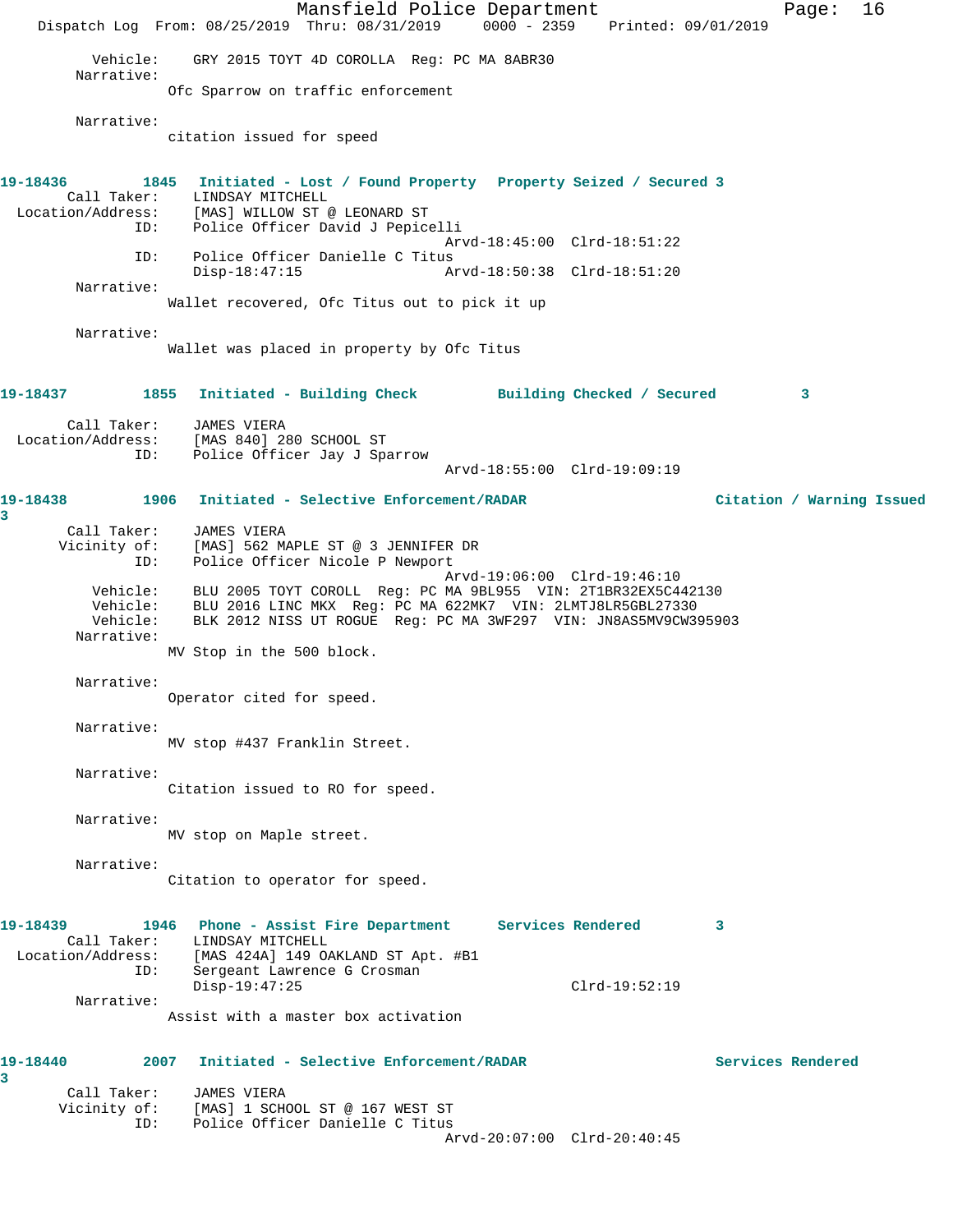Mansfield Police Department Fage: 17 Dispatch Log From: 08/25/2019 Thru: 08/31/2019 0000 - 2359 Printed: 09/01/2019 Narrative: No violations. **19-18442 2109 Initiated - Building Check Building Checked / Secured 3** Call Taker: JAMES VIERA Location/Address: [MAS 281A] 1 CROCKER ST ID: Police Officer Danielle C Titus Arvd-21:09:00 Clrd-21:18:11 **19-18443 2111 Initiated - Building Check Building Checked / Secured 3** Call Taker: JAMES VIERA Location/Address: [MAS 4] 31 HAMPSHIRE ST ID: Police Officer Jay J Sparrow Arvd-21:11:00 Clrd-21:16:00 **19-18444 2116 Initiated - Building Check Building Checked / Secured 3** Call Taker: JAMES VIERA Location/Address: [MAS 2] 60 FORBES BLVD ID: Police Officer Jay J Sparrow Arvd-21:16:00 Clrd-21:33:02 19-18445 2121 Initiated - Suspicious Actv / Persn / Veh Services Rendered **2**  Call Taker: JAMES VIERA Location/Address: [MAS] COPELAND DR @ ALDEN ST ID: Police Officer Danielle C Titus Arvd-21:21:00 Clrd-21:25:56 Vehicle: WHI 2008 EPR Reg: PC RI 796336 VIN: 1FMEU73E08UA58216 Narrative: Checking on a vehicle. It is Channel 12 News. They will be in the area for a while. **19-18448 2200 Initiated - Proactive Patrol Building Checked / Secured 3** Call Taker: JEFFREY KEEFE Vicinity of: [MAS 907E] 390 WEST ST ID: Police Officer Jay J Sparrow Arvd-22:00:00 Clrd-22:07:51 **19-18451 2240 911 - Alarm - Burglar Building Checked / Secured 1** Call Taker: JAMES VIERA Location/Address: [MAS 23C] 290 FORBES BLVD ID: Police Officer Danielle C Titus<br>Disp-22:41:35 Ar Disp-22:41:35 Arvd-22:47:01 Clrd-23:11:49<br>ID: Police Officer Jay J Sparrow Police Officer Jay J Sparrow<br>Disp-22:41:35 Disp-22:41:35 Arvd-22:46:31 Clrd-23:14:29 ID: Police Officer Nicole P Newport<br>Disp-22:56:02 Arvd-22:56:08 Clrd-23:14:27 Disp-22:56:02<br>Vehicle: BLK 2005 GMC UT YUKON Req: BLK 2005 GMC UT YUKON Reg: CO MA S63331 VIN: 1GKEK13T65R252399 Narrative: Entry door activation. Narrative: Open door, officers making entry. Narrative: Clear. Checked entire warehouse, nothing found. Door was secured. **19-18454 2320 911 - 911 Hang-ups & Verifications Confirmed misdial/Accdntl Call 2** Call Taker: JEFFREY KEEFE Location/Address: [MAS] 10 CONNORS AVE ID: Police Officer Nicole P Newport Disp-23:23:46 Arvd-23:23:50 Clrd-23:27:32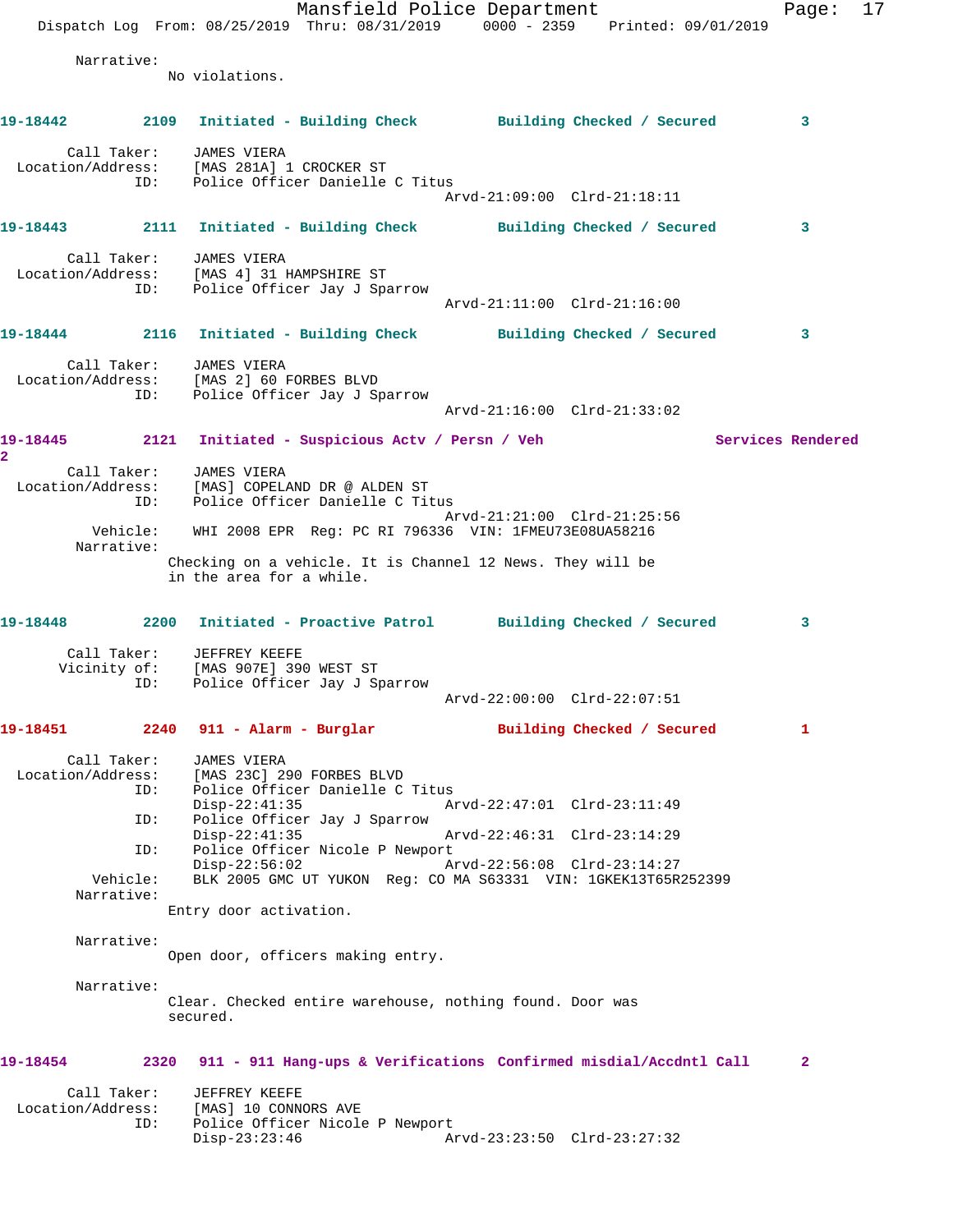Mansfield Police Department Fage: 18 Dispatch Log From: 08/25/2019 Thru: 08/31/2019 0000 - 2359 Printed: 09/01/2019 ID: Police Officer Danielle C Titus Disp-23:23:48 Arvd-23:24:36 Clrd-23:27:30 Narrative: Open line 911 call in the area of 10 Connors Ave. Narrative: Straight to voicemail on callback. Officers speaking with a group outside smoking. Narrative: Party accidentally dialed 911. Narrative: Officers clear, male accidentally hit emergency button. **19-18457 2351 Initiated - Proactive Patrol Services Rendered 3**  Call Taker: LINDSAY MITCHELL Location/Address: [MAS 820C] 31 PLYMOUTH ST ID: Officer Robert Haynes Arvd-23:51:00 Clrd-08/27/2019 @ 00:41:16 **For Date: 08/27/2019 - Tuesday 19-18464 0105 Initiated - Building Check Building Checked / Secured 3** Call Taker: JAMES VIERA Location/Address: [MAS 1015] 30 CHAUNCY ST ID: Police Officer Patrick J Pennie Arvd-01:05:00 Clrd-01:20:25 **19-18468 0121 Initiated - Building Check Building Checked / Secured 3** Call Taker: JAMES VIERA Location/Address: [MAS 4] 31 HAMPSHIRE ST ID: Police Officer Meghan Birnie Arvd-01:21:00 Clrd-01:29:39 **19-18471 0128 Initiated - Motor Vehicle Stop Verbal Warning 3**  Call Taker: JAMES VIERA Location/Address: [MAS] STURBRIDGE DR ID: Police Officer Christopher D Sorge Arvd-01:28:00 Clrd-01:32:26 Vehicle: BLU 2002 FORD TAURUS Reg: PC MA 461WG5 VIN: 1FAFP53UX2A191852 Narrative: Verbal to the female RO for marked lanes. **19-18473 0137 Initiated - Building Check Building Checked / Secured 3** Call Taker: JAMES VIERA Location/Address: [MAS 987A] 125 HIGH ST Apt. #1-4 ID: Police Officer Patrick J Pennie Arvd-01:37:00 Clrd-01:43:37 **19-18477 0144 Initiated - Building Check Building Checked / Secured 3** Call Taker: JAMES VIERA Location/Address: [MAS 840] 280 SCHOOL ST ID: Police Officer Meghan Birnie Arvd-01:44:00 Clrd-01:58:26 **19-18481 0155 Initiated - Building Check Building Checked / Secured 3** Call Taker: JAMES VIERA Location/Address: [MAS 253] 330 PRATT ST Apt. #A ID: Police Officer Christopher D Sorge Arvd-01:55:00 Clrd-02:07:48 **19-18482 0207 Initiated - Building Check Building Checked / Secured 3**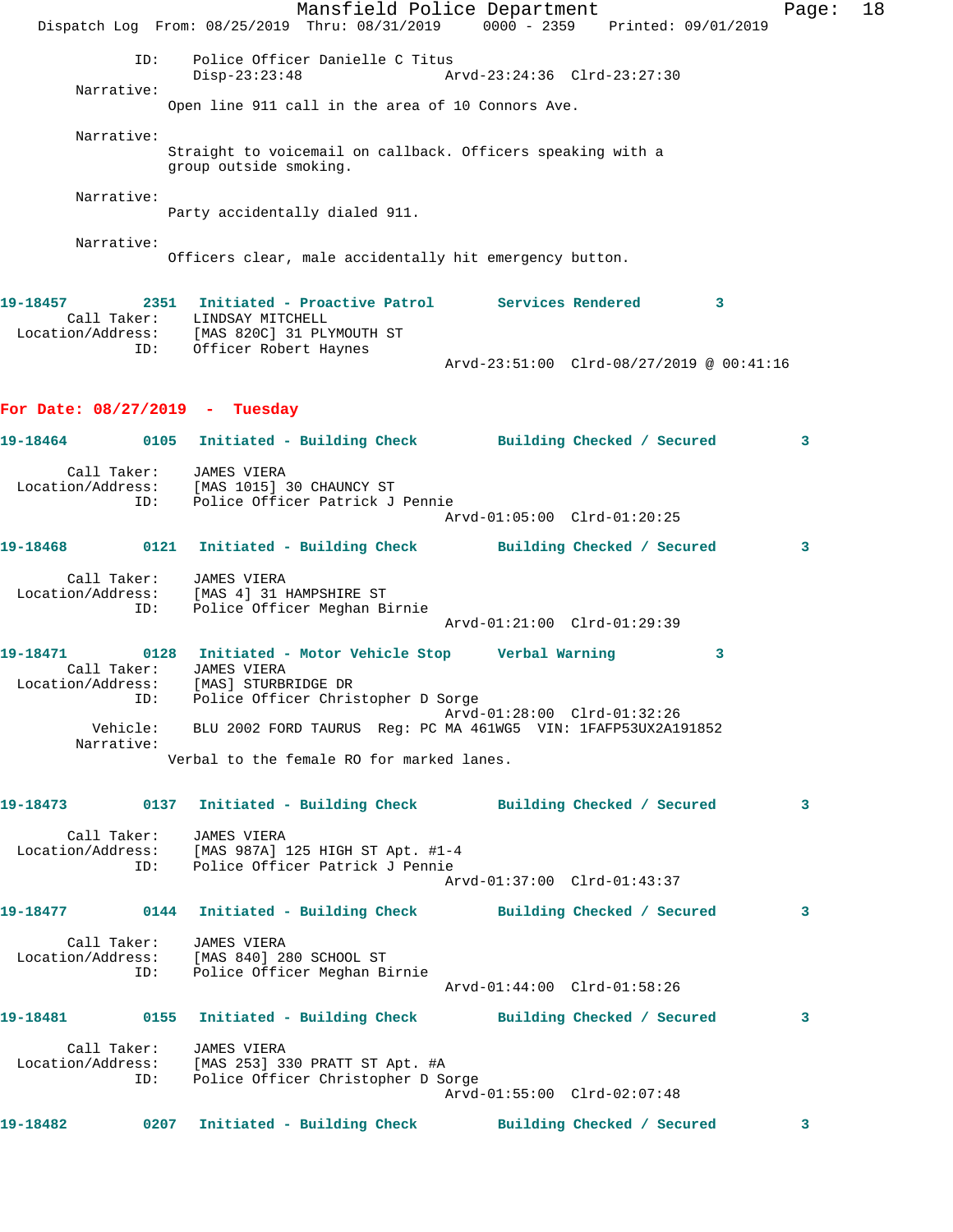Dispatch Log From: 08/25/2019 Thru: 08/31/2019 0000 - 2359 Printed: 09/01/2019 Call Taker: JAMES VIERA Location/Address: [MAS 992] 660 EAST ST ID: Police Officer Christopher D Sorge Arvd-02:07:00 Clrd-02:13:32 **19-18483 0210 Initiated - Building Check Building Checked / Secured 3** Call Taker: JAMES VIERA Location/Address: [MAS 907E] 390 WEST ST ID: Police Officer Meghan Birnie Arvd-02:10:00 Clrd-02:22:15 **19-18484 0214 Initiated - Building Check Building Checked / Secured 3** Call Taker: JAMES VIERA Vicinity of: [MAS] COPELAND DR ID: Police Officer Patrick J Pennie Arvd-02:14:00 Clrd-02:20:48 **19-18486 0229 Initiated - Building Check Building Checked / Secured 3** Call Taker: JAMES VIERA Location/Address: [MAS 255] 377 CHAUNCY ST ID: Police Officer Meghan Birnie Arvd-02:29:00 Clrd-02:31:54 **19-18487 0230 Initiated - Building Check Building Checked / Secured 3** Call Taker: JAMES VIERA Location/Address: [MAS] 4 ERICK RD @ 15 BONNEY LN ID: Police Officer Christopher D Sorge Arvd-02:30:00 Clrd-02:34:30 **19-18488 0232 Initiated - Building Check Building Checked / Secured 3** Call Taker: JAMES VIERA Location/Address: [MAS 2] 60 FORBES BLVD ID: Police Officer Meghan Birnie Arvd-02:32:00 Clrd-02:47:10 **19-18491 0248 Initiated - Motor Vehicle Stop Verbal Warning 3**  Call Taker: JAMES VIERA Location/Address: [MAS 834] 261 CHAUNCY ST ID: Police Officer Christopher D Sorge Arvd-02:48:00 Clrd-02:52:52 ID: Police Officer Meghan Birnie Disp-02:48:36 Arvd-02:48:39 Clrd-02:52:51 Vehicle: WHI 2013 ACC Reg: PC RI 609247 VIN: 1HGCR2F59DA272324 Narrative: Verbal for plate number violation. **19-18493 0302 Initiated - Motor Vehicle Stop Verbal Warning 3**  Call Taker: JAMES VIERA Location/Address: [MAS] 106 HOPE ST ID: Police Officer Christopher D Sorge Arvd-03:02:00 Clrd-03:04:27 Vehicle: YEL 2005 FORD MUSTAN Reg: PC MA 2BY998 VIN: 1ZVFT84N755216165 Narrative: Verbal warning for driving through the cones for DPW line painting. **19-18494 0304 Initiated - Building Check Building Checked / Secured 3** Call Taker: JAMES VIERA Location/Address: [MAS 170] 255 HOPE ST ID: Police Officer Patrick J Pennie Arvd-03:04:00 Clrd-03:19:31 Narrative: Checking Library and Memorial Park.

Mansfield Police Department Fage: 19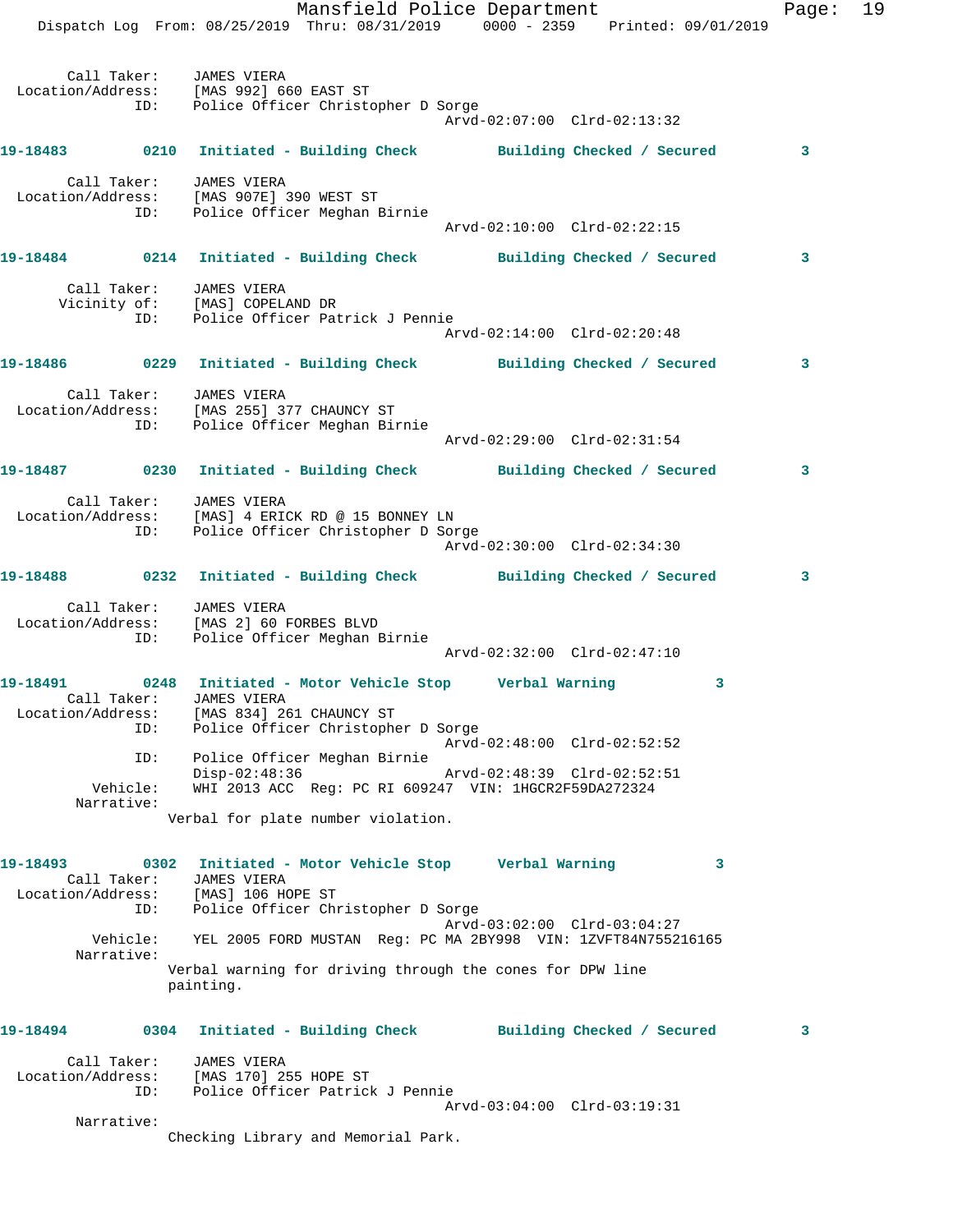**19-18498 0601 Initiated - Selective Enforcement/RADAR Services Rendered 3**  Call Taker: JAMES VIERA Vicinity of: [MAS] 436 SOUTH MAIN ST @ 3 MICHAEL LN ID: Police Officer Patrick J Pennie Arvd-06:01:00 Clrd-06:41:46 Narrative: No violations. 19-18499 **0606** Initiated - Traffic Enforcement / Activity **Services Rendered 2**  Call Taker: JAMES VIERA Location/Address: [MAS] PLAIN ST ID: Police Officer Meghan Birnie Arvd-06:06:00 Clrd-06:38:07 Narrative: Top speed 37 mph and average speed 31 mph. **19-18500 0617 Initiated - Selective Enforcement/RADAR Services Rendered 3**  Call Taker: JAMES VIERA Location/Address: [MAS] 263 FRANKLIN ST @ 30 WINTER ST ID: Police Officer Christopher D Sorge Arvd-06:17:00 Clrd-06:39:51 Narrative: No violations. **19-18502 0653 Phone - Alarm - Burglar Spoken To 1**  Call Taker: LINDSAY MITCHELL Location/Address: [MAS 83E] 60 MAPLE ST Apt. #A ID: Police Officer Christopher D Sorge Disp-06:55:27 Arvd-06:58:40 Clrd-07:01:24 ID: Police Officer Patrick J Pennie Disp-06:55:30 Arvd-06:58:42 Clrd-07:01:20 Narrative: Officers responding for a front warehouse corner door and entry hall motion Narrative: Accidental by an employee on scene **19-18509 0854 Initiated - Motor Vehicle Stop Citation / Warning Issued 3**  Call Taker: TARA LAKO Location/Address: [MAS] MAPLE ST ID: Police Officer Michael T Fitzgerald Arvd-08:54:00 Clrd-08:56:58 Vehicle: BLK 2015 HYUN SONATA Reg: PC MA 7CVE60 VIN: 5NPE34AB5FH242847 Narrative: Citation issued for speed **19-18512 0917 Initiated - Selective Enforcement/RADAR Services Rendered 3**  Call Taker: TARA LAKO Location/Address: [MAS] 1350 EAST ST @ 20 NORTH ST ID: Police Officer Michael T Fitzgerald Arvd-09:17:00 Clrd-09:35:02 Narrative: Traffic enforcement in the area. **19-18513 0940 Initiated - Motor Vehicle Stop Citation / Warning Issued 3**  Call Taker: TARA LAKO Location/Address: [MAS] 153 EASTMAN ST @ 7 WEXFORD DR ID: Police Officer Michael T Fitzgerald Arvd-09:40:00 Clrd-09:51:27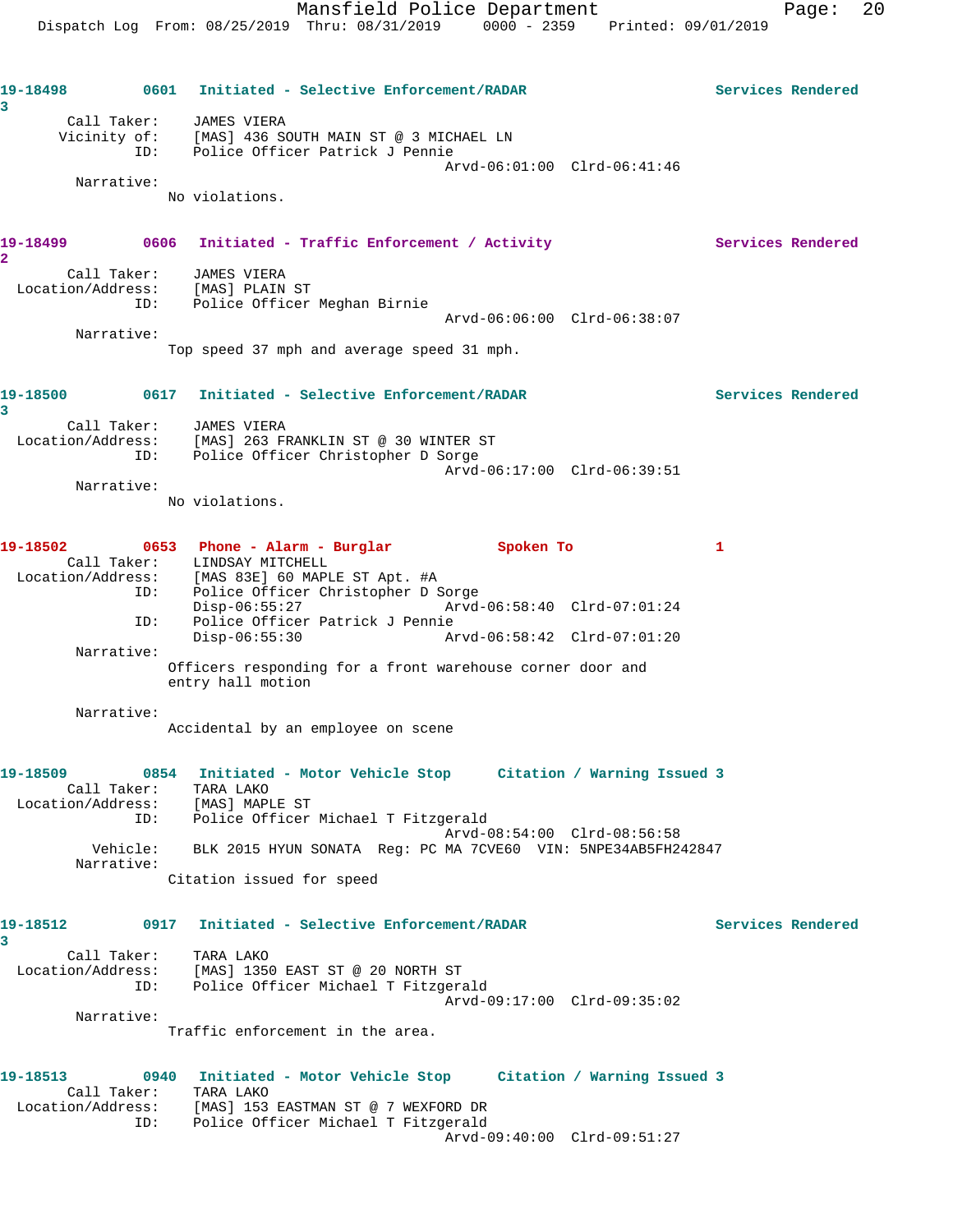Mansfield Police Department Page: 21 Dispatch Log From: 08/25/2019 Thru: 08/31/2019 0000 - 2359 Printed: 09/01/2019 Vehicle: Reg: DL MA 453D Narrative: Citation issued for speed and failure to notify RMV of address change. **19-18515 0947 Phone - Motor Veh Acc - No Injury Accident Report 1**  Call Taker: TARA LAKO Location/Address: [MAS] 235 CHAUNCY ST @ 99 COPELAND DR ID: Police Officer Gregg S Kennedy Disp-09:50:01 Arvd-09:55:42 Clrd-10:09:16 Vehicle: BLK 2014 EQUINOX Reg: PC RI PF76 VIN: 2GNFLEEK5E6304018 Vehicle: WHI 2008 GMC SAVCUT Reg: CO MA K81034 VIN: 1GDJG31K081151939 Narrative: RP reports a minor MVA at the intersection, both vehicles have pulled into the vacant lot at 215 Chauncy. Refer To Accident: 19MAS-320-AC **19-18517 1012 Phone - Animal Complaints Returned to Home / Family 3**  Call Taker: TARA LAKO Location/Address: [MAS H630] 190 OTIS ST ID: animal control Jeffrey S Collins Disp-10:13:36 Arvd-10:34:47 Clrd-10:49:34 Narrative: RP states he found a Jack Russell Terrier in the area, no collar/tags. ACO1 responding to pick up the dog. Narrative: ACO1 has the dog and will be checking a few houses in the area. Narrative: ACO1 reports the dog was returned home to 23 Plantingfield RD. **19-18519 1022 Phone - Assist Fire Department Referred to Other Agency 3**  Call Taker: TARA LAKO Location/Address: [MAS 840I160] 280 SCHOOL ST Apt. #I160 ID: Police Officer Gregg S Kennedy<br>Disp-10:24:46 Disp-10:24:46 Arvd-10:31:16 Clrd-10:35:30 Narrative: Responding with MFD for the MV lockout, a white Mazda. **19-18520 1031 Initiated - Motor Vehicle Stop Citation / Warning Issued 3**  Call Taker: TARA LAKO Location/Address: [MAS] 43 NORTH MAIN ST @ 13 PARK ST ID: Police Officer Michael T Fitzgerald Arvd-10:31:00 Clrd-10:34:08 Vehicle: WHI 2004 TOYT CAMRY Reg: PC MA 8JA656 VIN: 4T1BE32K94U303749 Narrative: Citation issued for failure to inspect, failure to report address change. **19-18521 1035 Initiated - Proactive Patrol Building Checked / Secured 3** Call Taker: TARA LAKO Location/Address: [MAS 840] 280 SCHOOL ST ID: Police Officer Gregg S Kennedy Arvd-10:35:00 Clrd-11:12:30 Narrative: Checking the area. **19-18522 1036 Initiated - Proactive Patrol Building Checked / Secured 3** Call Taker: TARA LAKO Location/Address: [MAS] WINTHROP AVE ID: Police Officer John R Armstrong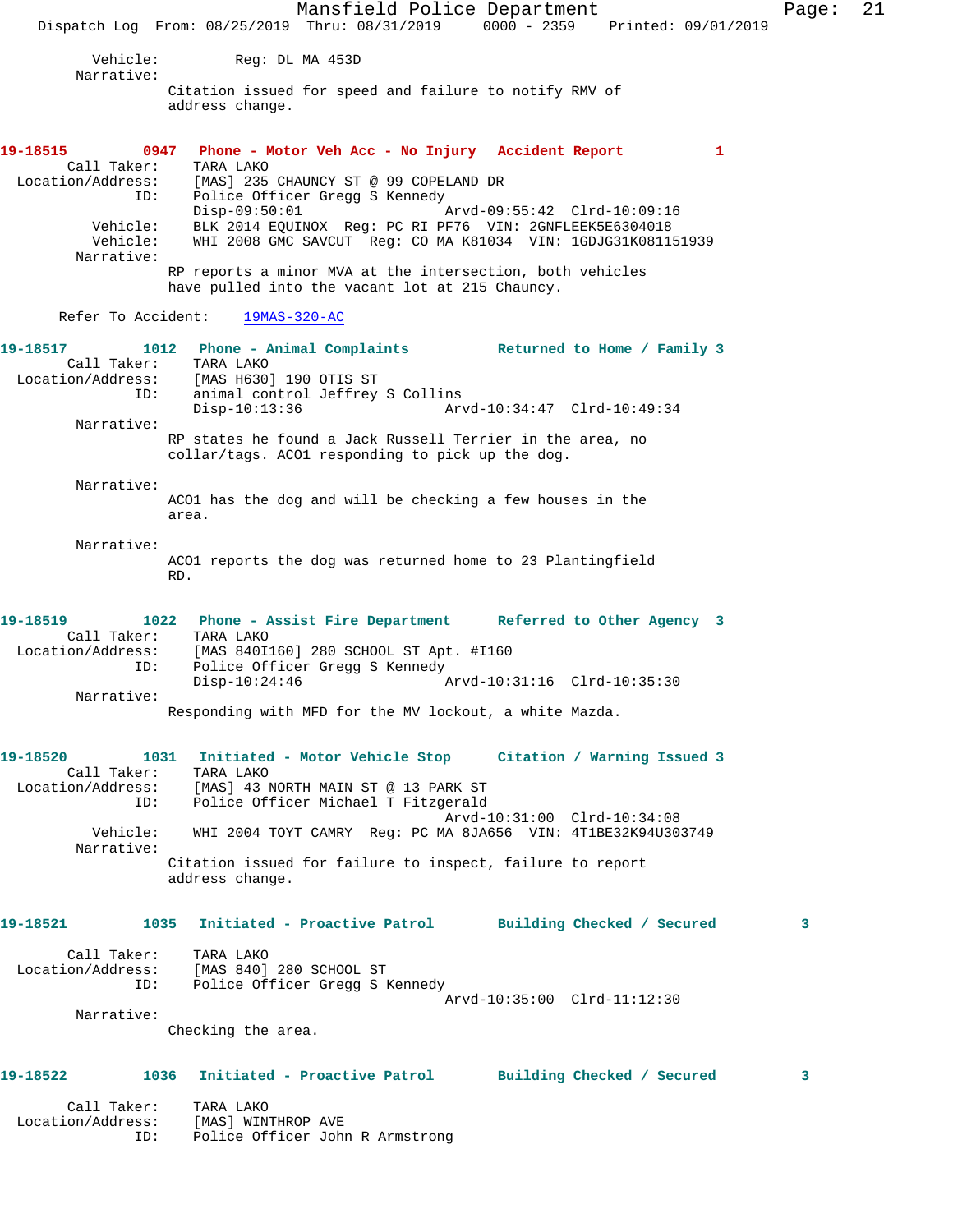Dispatch Log From: 08/25/2019 Thru: 08/31/2019 0000 - 2359 Printed: 09/01/2019

Arvd-10:36:00 Clrd-10:46:03

Narrative:

Checking the area.

| 19-18528                                           | 1139 Initiated - Traffic Enforcement / Activity                                                                                             | Citation / Warning Issued |
|----------------------------------------------------|---------------------------------------------------------------------------------------------------------------------------------------------|---------------------------|
| $\overline{2}$<br>Call Taker:<br>Location/Address: | CARLY MORIARTY<br>[MAS] 79 NORTH MAIN ST @ 14 COURT ST                                                                                      |                           |
| ID:                                                | Police Officer John R Armstrong                                                                                                             |                           |
| Vehicle:                                           | Arvd-11:39:00 Clrd-11:57:42<br>WHI 2017 FRHT TR M2106 Reg: CO MA V10170                                                                     |                           |
| 19-18530<br>Call Taker:                            | 1151 Phone - Alarm - Burglar Malse / Accidental Alarm 1<br>APRIL LEHANE                                                                     |                           |
| Location/Address:<br>ID:                           | [MAS H6750] 1371 EAST ST<br>Police Officer Michael T Fitzgerald<br>$Disp-11:53:16$<br>Arvd-11:59:57 Clrd-12:07:04                           |                           |
| ID:                                                | Detective Kenneth E Wright<br>$Disp-11:53:21$<br>Arvd-11:59:59 Clrd-12:07:05                                                                |                           |
| Vehicle:<br>Vehicle:<br>Narrative:                 | WHI 2013 TOYT AVALON Reg: PC MA 3VXK40 VIN: 4T1BK1EB4DU010463<br>BRO 2014 NISS ALTIMA Reg: PC MA 838XL1 VIN: 1N4AL3AP1EN378367              |                           |
|                                                    | back door                                                                                                                                   |                           |
| Narrative:                                         | SR1 reports the house is for sale and there are people there<br>to look at house and were supposed to meet the owners.                      |                           |
| Narrative:                                         | Ofc Fitzgerald confirms accidental.                                                                                                         |                           |
| 19-18537<br>Call<br>$\mathbf{2}$                   | 1328<br>Phone - 911 Hang-ups & Verifications                                                                                                | Confirmed misdial/Accdntl |
| Call Taker:<br>ID:                                 | TARA LAKO<br>Location/Address: [MAS 840F130] 280 SCHOOL ST Apt. #F130<br>Police Officer Gregg S Kennedy                                     |                           |
| Narrative:                                         | $Disp-13:30:28$<br>Arvd-13:33:40 Clrd-13:34:19                                                                                              |                           |
|                                                    | Out to confirm an accidental 911 from an emergency phone at<br>the mall, RP states her son hit the button accidentally.                     |                           |
| Narrative:                                         | Ofc Kennedy confirms accidental, no issues at this location.                                                                                |                           |
| 19-18540                                           | 1418 Phone - Traffic / Roadway Complaint Services Rendered                                                                                  | $\mathbf{2}$              |
| Call Taker:<br>Location/Address:                   | TARA LAKO<br>[MAS] 54 CHAUNCY ST @ 363 NORTH MAIN ST<br>ID: Police Officer Michael T Fitzgerald                                             |                           |
| Narrative:                                         | Arvd-14:25:16 Clrd-14:25:21<br>$Disp-14:23:11$                                                                                              |                           |
|                                                    | RP reports sitting through 3 rotations of the lights before<br>the left turn signal turned green on Chauncy St westbound<br>onto Thomas St. |                           |
| Narrative:                                         | Ofc Fitzgerald reports lights are cycling fine.                                                                                             |                           |
| 19-18541<br>Call Taker:                            | 1420<br>Initiated - Serve Warrant<br>Not Home / No Answer<br>CARLY MORIARTY                                                                 | 3                         |
| Location/Address:<br>ID:                           | Police Officer Gregg S Kennedy<br>Arvd-14:20:00 Clrd-14:36:13                                                                               |                           |
| ID:                                                | Police Officer John R Armstrong<br>$Disp-14:20:53$<br>Arvd-14:20:56 Clrd-14:36:17                                                           |                           |
| Narrative:                                         |                                                                                                                                             |                           |

Narrative: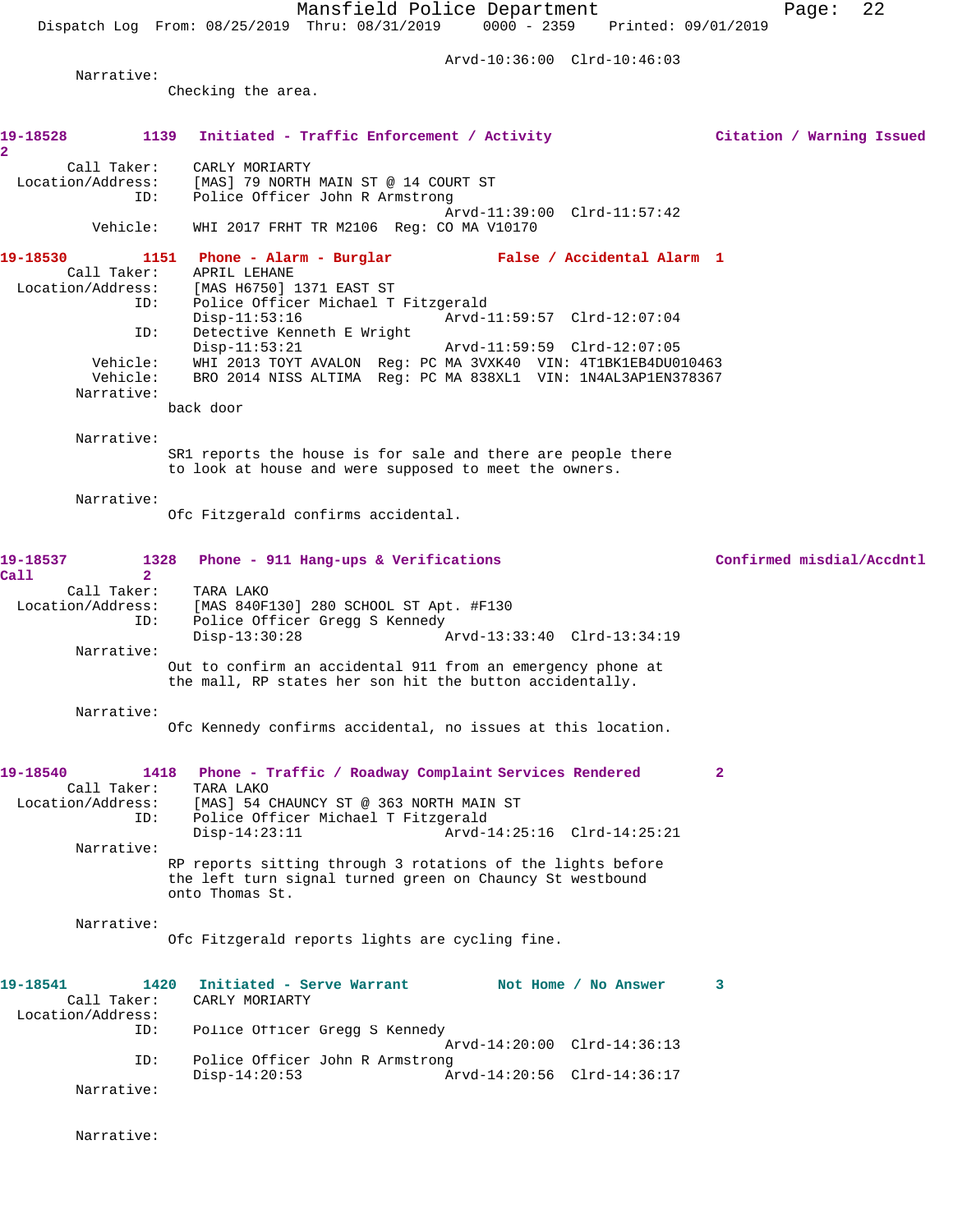**19-18542 1427 Initiated - Motor Vehicle Stop Verbal Warning 3**  Call Taker: TARA LAKO<br>Location/Address: [MAS 333] [MAS 333] 245 EAST ST ID: Executive Lieutenant Francis W Archer JR Arvd-14:27:00 Clrd-14:28:37<br>Vebicle: BLK 2009 CHEV SILVER Reg: CO MA M79760 VIN: 1GCEC14X69Z2 BLK 2009 CHEV SILVER Reg: CO MA M79760 VIN: 1GCEC14X69Z231181 Narrative: Lt Archer reports operator was issued a verbal warning for brake lights that won't turn off. **19-18543 1444 Phone - 911 Hang-ups & Verifications Confirmed misdial/Accdntl Call 2**  Call Taker: TARA LAKO Location/Address: [MAS 322] 31 HAMPSHIRE ST ID: Police Officer John R Armstrong<br>Disp-14:46:55 Disp-14:46:55 Arvd-14:52:37 Clrd-14:58:58<br>TD: Police Officer Gread S Kennedy ID: Police Officer Gregg S Kennedy Arvd-14:52:34 Clrd-14:58:56 Narrative: Out to confirm an accidental 911 by Blake in room #114, male was attempting to call room #112. Narrative: Ofc Kennedy confirms accidental, no issues. **19-18545 1454 Walk-In - Larceny from a Motor Vehicle Incident Report 2**  Call Taker: Support Staff Matthew Todesco Location/Address: [MAS 432] 12 BONNEY LN Police Officer Michael T Fitzgerald<br>Disp-14:56:22 Arvd- Disp-14:56:22 Arvd-14:59:30 Clrd-15:28:00 Vehicle: GRY 2006 FORD LL EXPLORER Reg: PC MA 4MJ270 VIN: 1FMEU62E46UA20769 Narrative: RP into the lobby to report he backpack was stolen from his car the other night, Ofc Fitzgerald into speak with RP. Refer To Incident: 19MAS-759-OF **19-18549 1607 Walk-In - Motor Veh Acc - No Injury Incident Report 1**  Call Taker: Support Staff Katherine Gillis<br>Location: [MAS] ROUTE 140 [MAS] ROUTE 140 ID: Police Officer Joshua S Ellender Disp-16:28:17 Arvd-16:28:21 Clrd-17:24:06<br>Vehicle: GRY 2014 HOND LL CRV Reg: PC MA 1426WY GRY 2014 HOND LL CRV Reg: PC MA 1426WY Vehicle: BLU 2002 CHEV PK SILVERADO Reg: PC MA 32G790 Narrative: RP into the lobby to speak to an officer about a hit and run that happened on her way to work. Narrative: Ofc Ellender requested Norton PD to check the address of the suspect vehicle, vehicle is not there at this time. Narrative: Ofc Ellender reports this MVA took place at 0545 this morning. Refer To Accident:  $\frac{19MAS-321-AC}{19MAS-760-OF}$ Refer To Incident: **19-18550 1622 Radio - Xfinity Event Arrest(s) Made 2**  Call Taker: Support Staff Matthew Todesco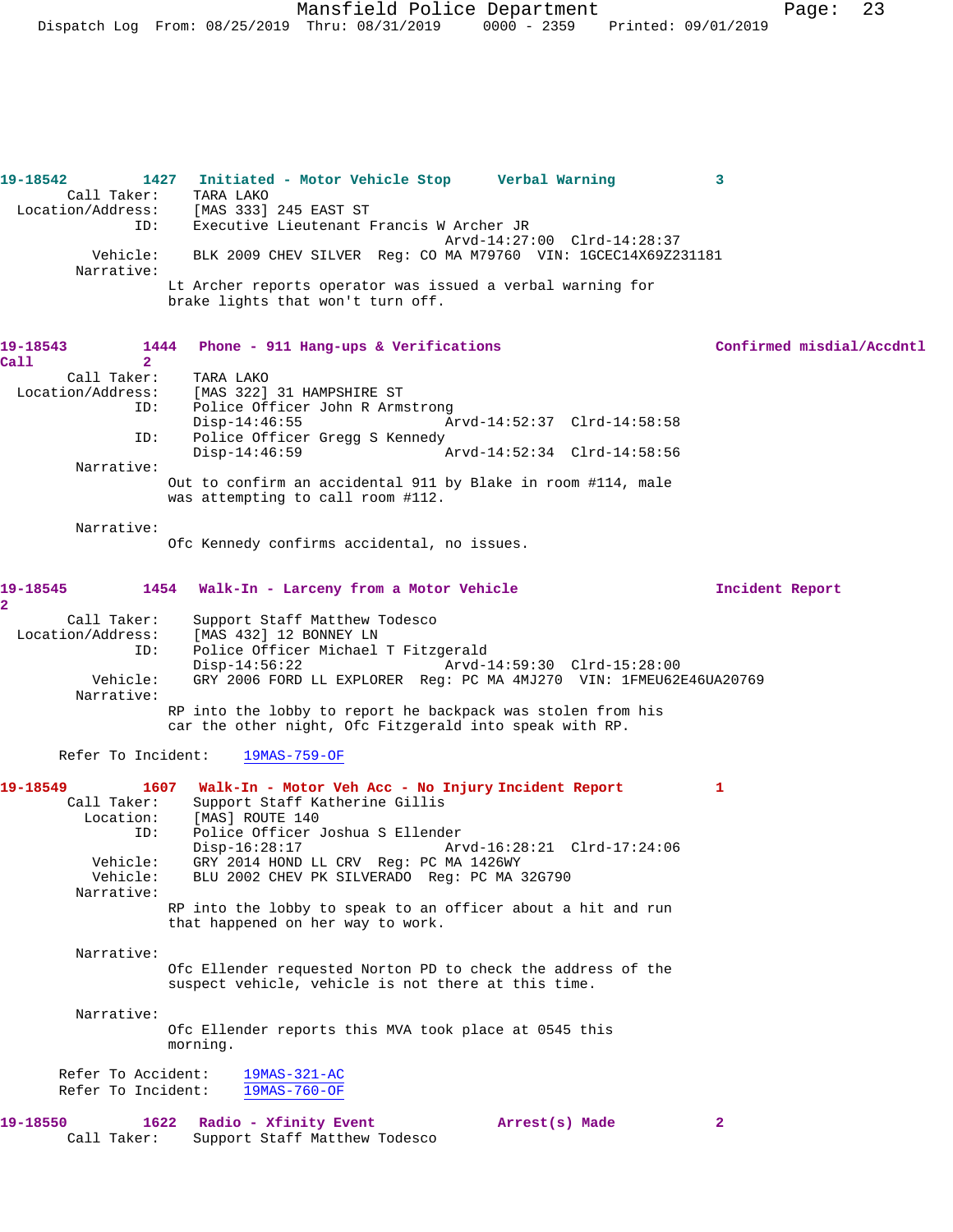Mansfield Police Department Page: 24 Dispatch Log From: 08/25/2019 Thru: 08/31/2019 Location/Address: [MAS 108B] 885 SOUTH MAIN ST Police Officer Jay J Sparrow<br>Disp-17:45:33 Disp-17:45:33 Arvd-17:45:36 Clrd-17:56:27 Narrative: All incident, accident, and arrest numbers are associated with the Slipknot show. Narrative: Sgt Connor reports they are beginning the interior sweep Narrative: Sgt Connor reports the interior sweep is completed and they are now starting the exterior. Narrative: Ofc Armstrong reports he checked the rear wood line and it checks secure. Narrative: Sgt Connor reports the exterior check is completed. Narrative: Cart 1 reports they assisted venue staff moving along bootleggers and they are now off of the property Narrative: Red Team responding to assist security moving along a bootlegger Williams was trespassed and sent on his way. Red team reports they are now in the Richard Bros lot with Williams and he was trespassed from Richard Bros Lot by the owner of that property. Narrative: Red team reports Williams is now in custody. Narrative: 1530 - Lt Archer reports there was a Accidental 911 call The call was confirmed accidental by officers. Narrative: Lt Archer reports 8,020 through the gate Narrative: T2 en route to 50 West St with two males on board Narrative: T2 reports he is off at 50 West St Narrative: EMS responding to the cell block, male in custody requests to be evaluated. Arrest #504 is being transported to the hospital by MFD Narrative: Venue officers are responding to section 13 on the lawn for a highly intoxicated male. Officers report EMS is taking the male for treatment. Narrative: Officers are responding to Section 6 for a reported unknown medical. Officers are clear, this was the the medical personal was already off at in Section 13. Narrative: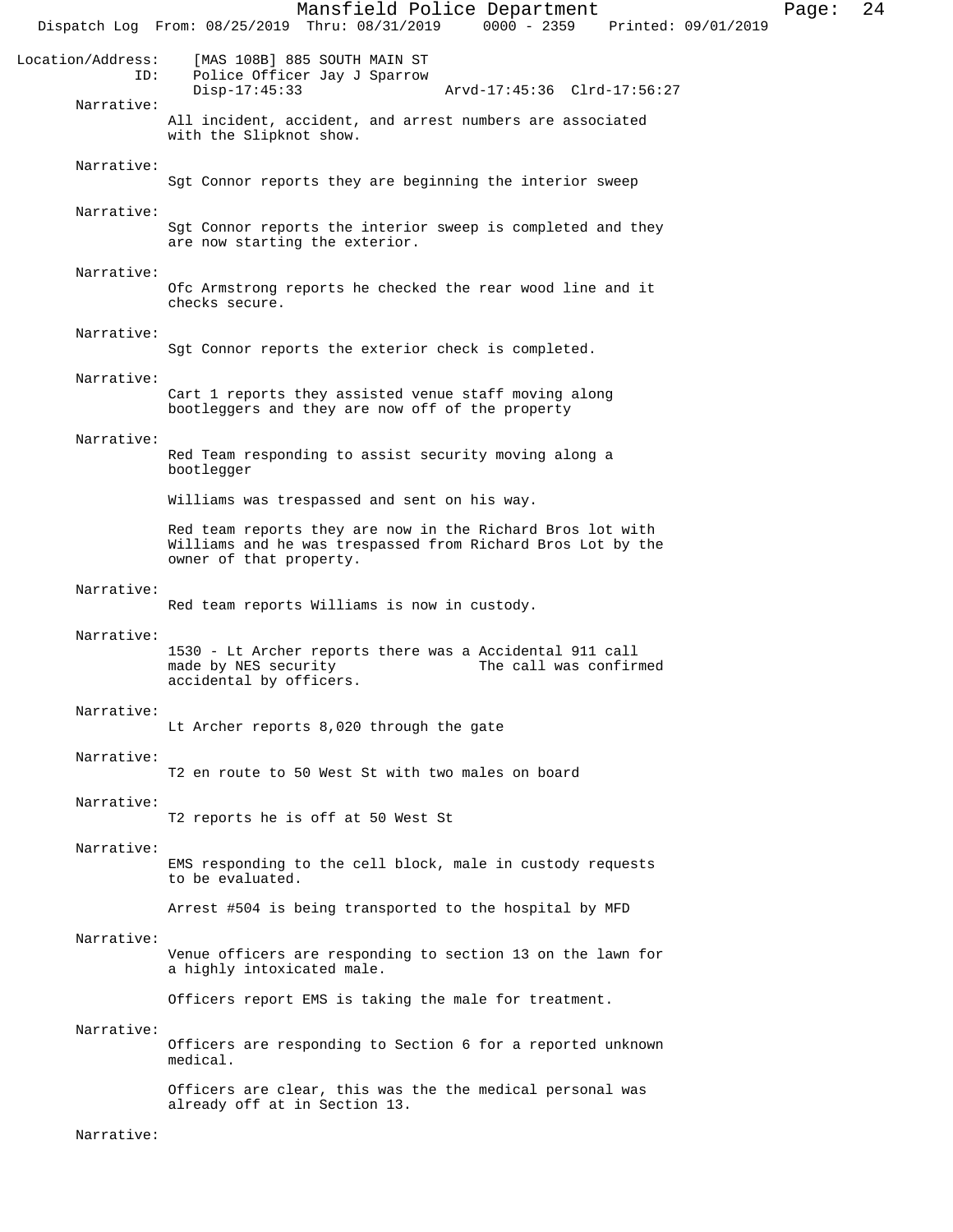Mansfield Police Department Page: 25 Dispatch Log From: 08/25/2019 Thru: 08/31/2019 Officers are responding to investigate a 911 hang up in the rear if sections 5 and 6 Narrative: Venue requests EMS to the back of 10 for a reported arm injury Narrative: Officers are responding to the area between Section 12 and 6 Officers checked the area and the call was unfounded. Narrative: Officers are walking a male to EMS because his is having a hard time breathing. Narrative: Officers are responding to the isle between sections 4 and 5 for a reported person having a hard time breathing. Officers are clear MFD will be treating the male Narrative: Blue team is responding to the truck gate for a report of an unruly male Cart 1 reports this is a female and the matter is under control Officers report the female was lost and is on her way. Narrative: Officers are responding to the opening of section 1 for a female who passed out.

Officers are clear, EMS has custody of the female

# Narrative:

Squad 2 is coming down with one for a trespass

### Narrative:

Officers are off with a medical. Officers report the male was "hit in the head" during an altercation. EMS en route. Officers are investigating further.

The male was injured in a mosh pit and not in a fight.

# Narrative:

Officers are responding to the top of section 8 for a reported intoxicated male who is vomiting.

Officers report the male is leaving and is in the custody of his brother.

# Narrative:

Squad 2 is walking two down with security for and ejection.

### Narrative:

Officers responding to section 2 Row CC seat 1 for a person having a seizure.

MFD will be treating the party and officers are clear.

# Narrative:

Venue officers are walking one female PC to the Compound at this time.

#### Narrative:

Cart 1 reports he giving a lost female patron a ride to the Uber lot from lot 11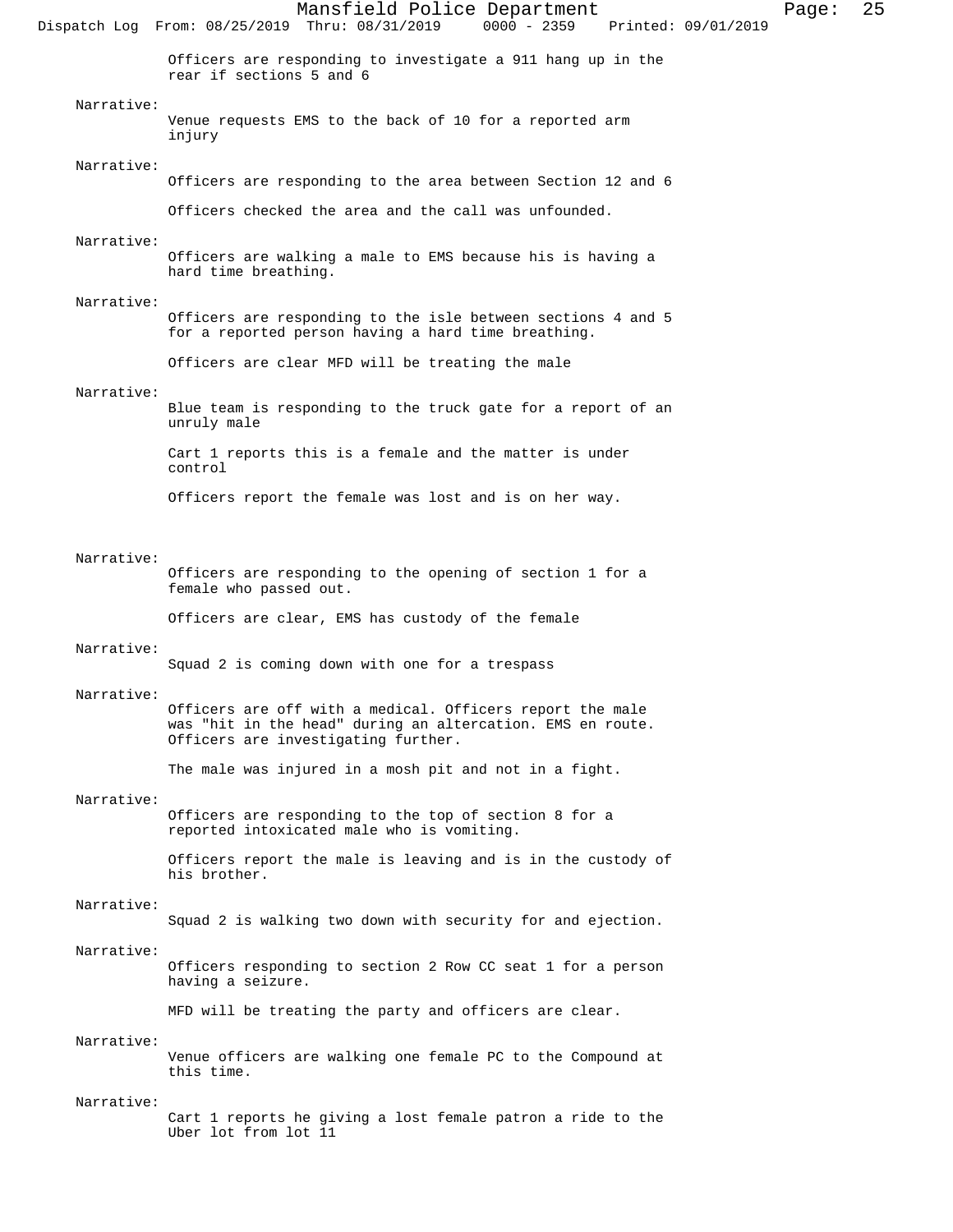Narrative: Cart 1 is off in the Lot 9 with two suspicious males Chief Silva reports the two males have been sent on their way. Narrative: Security requests a bike team to the VIP/B lot for an unruly patron, Blue team is responding Narrative: T2 reports transporting two males and two females starting miles/time 15934/2229 off at 50 West St ending miles/time 15936/2235 Narrative:

Officers are responding to the back of Section 8 for two unruly patrons

Officers reports security moved along the patrons, there are no issues in the area at this time

# Narrative:

Red team requests medical to the access road between Lot 6 and VIP

# Narrative:

Officers are responding to Section 5 row K for a male passed out in his chair. Officers are clear, MFD will treat the patron

## Narrative:

Venue requests medical to Section 5 row 10 for a different medical

Officers are clear, MFD will be treating the party

#### Narrative:

Front desk reports a noise complaint from Shaw, William of Union St.

#### Narrative:

House Lights at 2259

### Narrative:

Officers responding to the top of section 6 for a 911 hang up. Officers checked the area with negative findings.

Control reports they made contact with the party and he will stand by the front gate.

Sgt Connor reports he confirmed accidental.

#### Narrative:

Officers reporting to the front of the venue for a reported fight by Fire DC Puleo.

Cart 1 reports there is no fight it is a misunderstanding. This was a patron who did not want to leave. All involved have been sent on their way.

### Narrative:

PW reports arrest #507 was released to RI 618570

# Narrative:

Blue team responding to Lot 3 in the walkway for a male with low blood pressure.

Blue team reports will be transported by MFD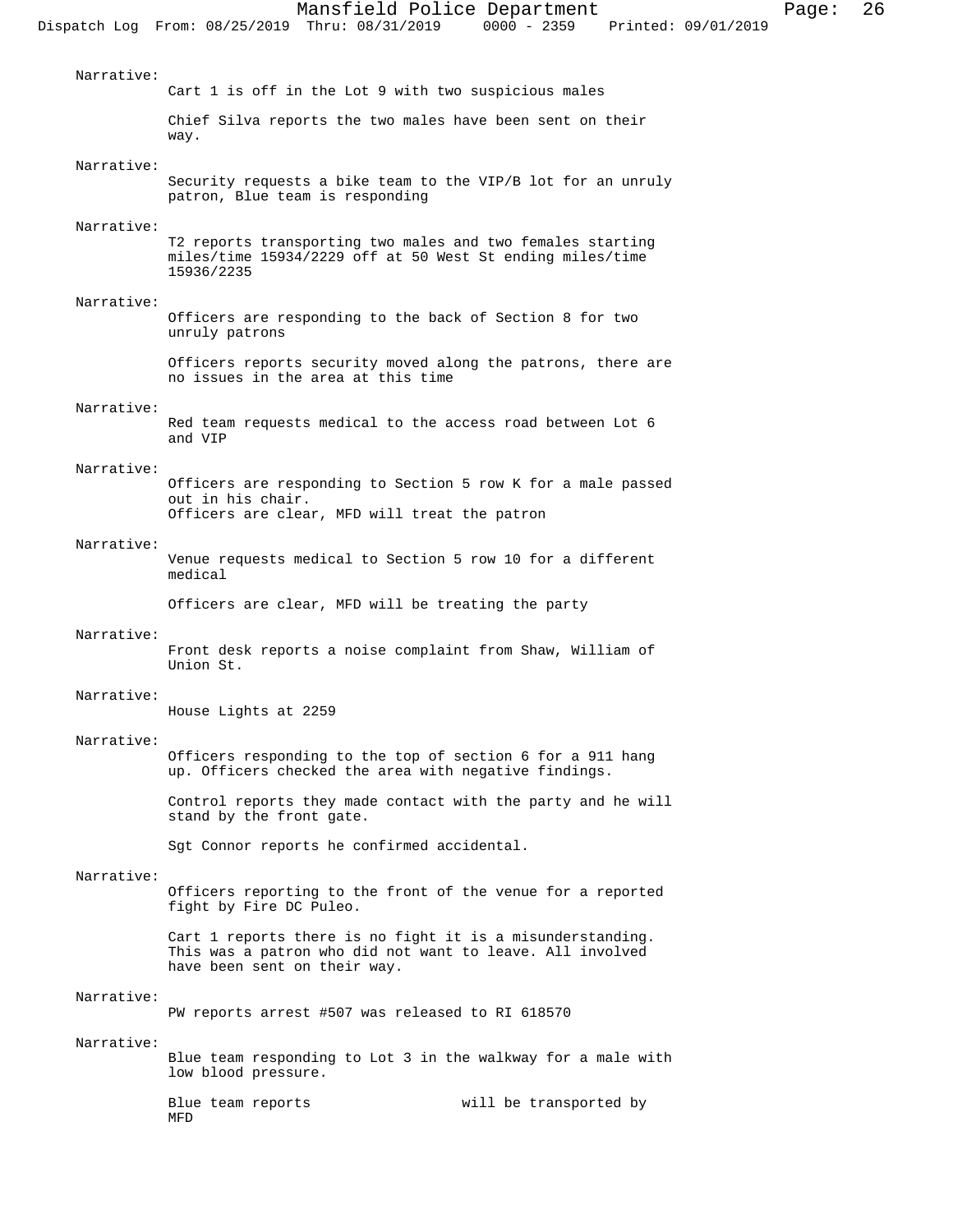Narrative: M7 is responding to the area of the 140 Ramp from South Main St for a reported MVA. Narrative: Lot 10 Minor MVA ME 9910TK struck by NH 4447119 paper exchange only. Refer To P/C: 19MAS-504-AR P/C: KABYLUCK, ANOTHONY Address: RTE 28 593 OAKDALE, CT<br>Aqe: 32 Age: Charges: PROTECTIVE CUSTODY Refer To Arrest: 19MAS-505-AR Arrest: WILLIAMS, MANUEL Address: 747 COURTLAND AVE Apt. #16 BRONXS, NY Age: 35 Charges: TRESPASS VIOLATION OF TOWN BYLAW - OPEN CONTAINER ALCOHOL Refer To Arrest: 19MAS-506-AR Arrest: DAHL, TAMMY Address: 37 PINEALLEN DR MILFORD, MA Age: 47 Charges: PROTECTIVE CUSTODY Refer To P/C: 19MAS-507-AR P/C: ODOWD, THOMAS Address: 338 NOOSENECK HILL RD EXETER, RI Age: 33 Charges: PROTECTIVE CUSTODY Refer To Arrest: 19MAS-508-AR Arrest: RIVERA, COURTNEY L Address: 325 OLD RIVER RD MANVILLE, RI Age: 29 Charges: DISORDERLY CONDUCT Refer To P/C: 19MAS-509-AR P/C: DESCOTEAUX, JAMES Address: 83 RICHELIEU RD WOONSOCKET, RI Age: 42 Charges: PROTECTIVE CUSTODY Refer To Incident: 19MAS-762-OF **19-18555 1724 Initiated - Selective Enforcement/RADAR Services Rendered** Call Taker: TARA LAKO Location/Address: [MAS] 400 RTE 140 NB @ 287 CHAUNCY ST ID: Police Officer Joshua S Ellender Arvd-17:24:00 Clrd-17:33:56 Narrative: Traffic enforcement in the area. **19-18557 1758 Initiated - Selective Enforcement/RADAR Services Rendered 3**  Call Taker: CARLY MORIARTY Location/Address: [MAS] 110 SPRING ST @ 179 DEAN ST ID: Police Officer Nicole P Newport Arvd-17:58:00 Clrd-19:43:02 Narrative: No stops reported. **19-18558 1805 Initiated - Selective Enforcement/RADAR Citation / Warning Issued** Call Taker: TARA LAKO Location/Address: [MAS] WEST ST ID: Police Officer Jay J Sparrow Arvd-18:05:00 Clrd-18:35:50 Vehicle: GRY 2015 HYUN UT TUCSON Reg: PC MA 4CWZ70 VIN: KM8JUCAGXFU061083 Narrative: Traffic enforcement in the area.

**3** 

**3**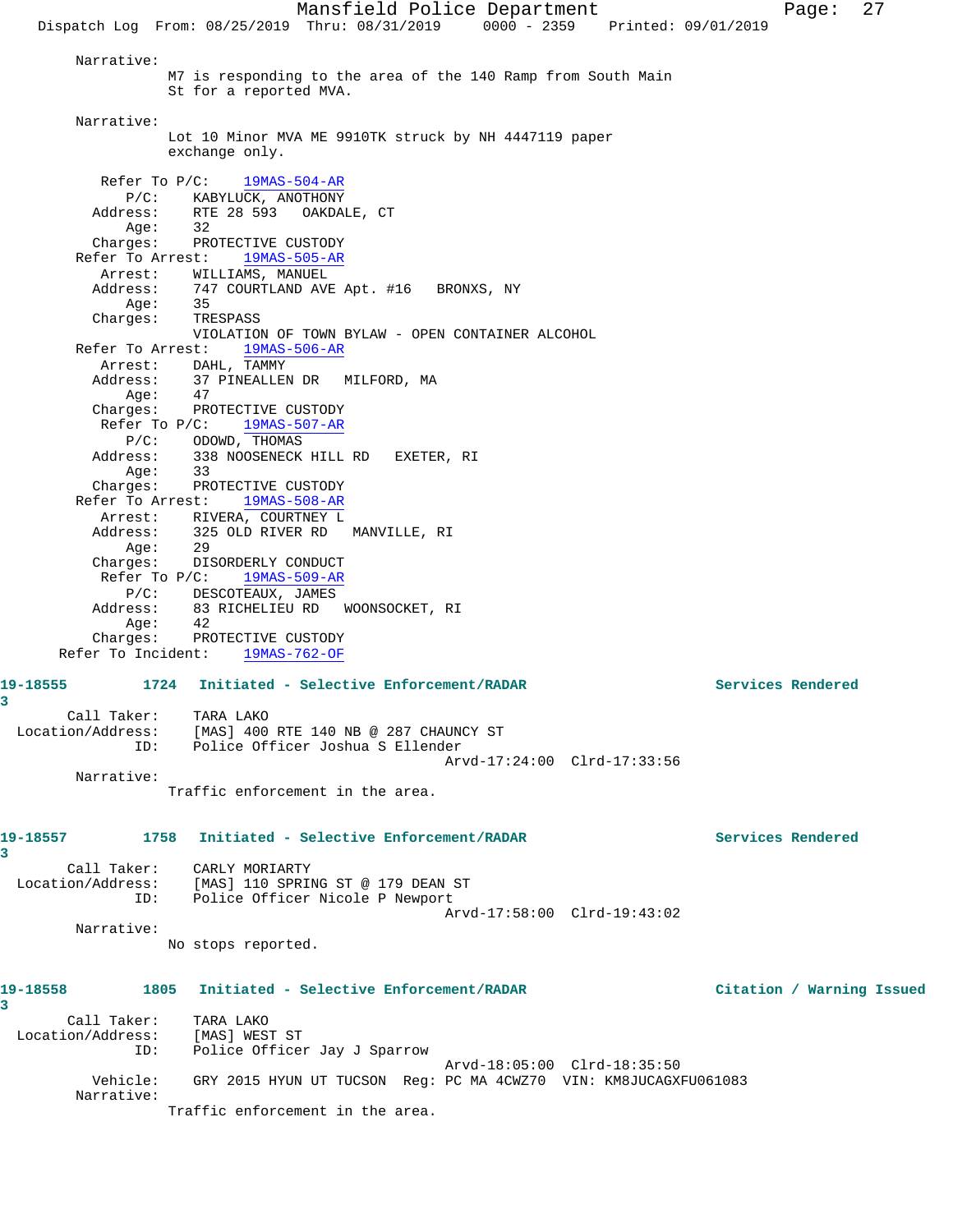Mansfield Police Department Fage: 28 Dispatch Log From: 08/25/2019 Thru: 08/31/2019 0000 - 2359 Printed: 09/01/2019 **19-18560 1836 Initiated - Proactive Patrol Spoken To 3**  Call Taker: TARA LAKO Location/Address: [MAS 840] 280 SCHOOL ST ID: Police Officer Joshua S Ellender Arvd-18:36:00 Clrd-18:50:55 Vehicle: GRY 2011 HOND ACCORD Reg: PC MA 4NHG80 VIN: 1HGCP2F35BA093389 Narrative: Checking the area. Narrative: On a vehicle stop on School St just outside. **19-18564 1910 911 - Assist Fire Department Services Rendered 3**  Call Taker: CARLY MORIARTY Location/Address: [MAS H3142] 4 RIDGEVIEW LN ID: Police Officer William C Trudell Disp-19:11:24 Arvd-19:18:25 Clrd-19:31:39 Narrative: Assist the fd with a possible water emergency **19-18566 1945 Initiated - Proactive Patrol Services Rendered 3**  Call Taker: JEFFREY KEEFE Vicinity of: [MAS] 30 CHAUNCY ST ID: Police Officer Nicole P Newport Arvd-19:45:00 Clrd-20:01:02 **19-18568 1959 Initiated - Proactive Patrol Building Checked / Secured 3** Call Taker: JEFFREY KEEFE Vicinity of: [MAS 2] 60 FORBES BLVD ID: Police Officer Joshua S Ellender Arvd-19:59:00 Clrd-20:01:43 **19-18569 2001 Initiated - Proactive Patrol Services Rendered 3**  Call Taker: JEFFREY KEEFE Vicinity of: [MAS 4] 31 HAMPSHIRE ST ID: Police Officer Joshua S Ellender Arvd-20:01:00 Clrd-20:05:27 **19-18573 2022 Initiated - Improper Registration (plate) Spoken To 1** Call Taker: LINDSAY MITCHELL Location/Address: [MAS H4785] 450 EAST ST ID: Police Officer William C Trudell Arvd-20:22:00 Clrd-20:28:40<br>Vehicle: BLK 2011 FORD TAURUS Reg: PC MA 1FCX33 VIN: 1FAHP2FWXBG1 BLK 2011 FORD TAURUS Reg: PC MA 1FCX33 VIN: 1FAHP2FWXBG115954 Narrative: Plates seized, revoked for insurance. Vehicle is a DMV in the driveway. Owner was spoken to **19-18574 2048 911 - 911 Hang-ups & Verifications Spoken To 2**  Call Taker: JEFFREY KEEFE Vicinity of: [MAS H2261] 12 WHITETAIL LN ID: Police Officer Joshua S Ellender Arvd-20:58:21 Clrd-21:00:10 Narrative: 911 verification from a female party in ver vehicle. She stated all was okay. 19-18576 2105 Initiated - Suspicious Actv / Persn / Veh Services Rendered **2**  Call Taker: LINDSAY MITCHELL Location/Address: [MAS 249] 30 CHAUNCY ST ID: Sergeant Lawrence G Crosman Arvd-21:05:00 Clrd-21:12:57 ID: Police Officer Joshua S Ellender Disp-21:05:30 Arvd-21:06:59 Clrd-21:13:00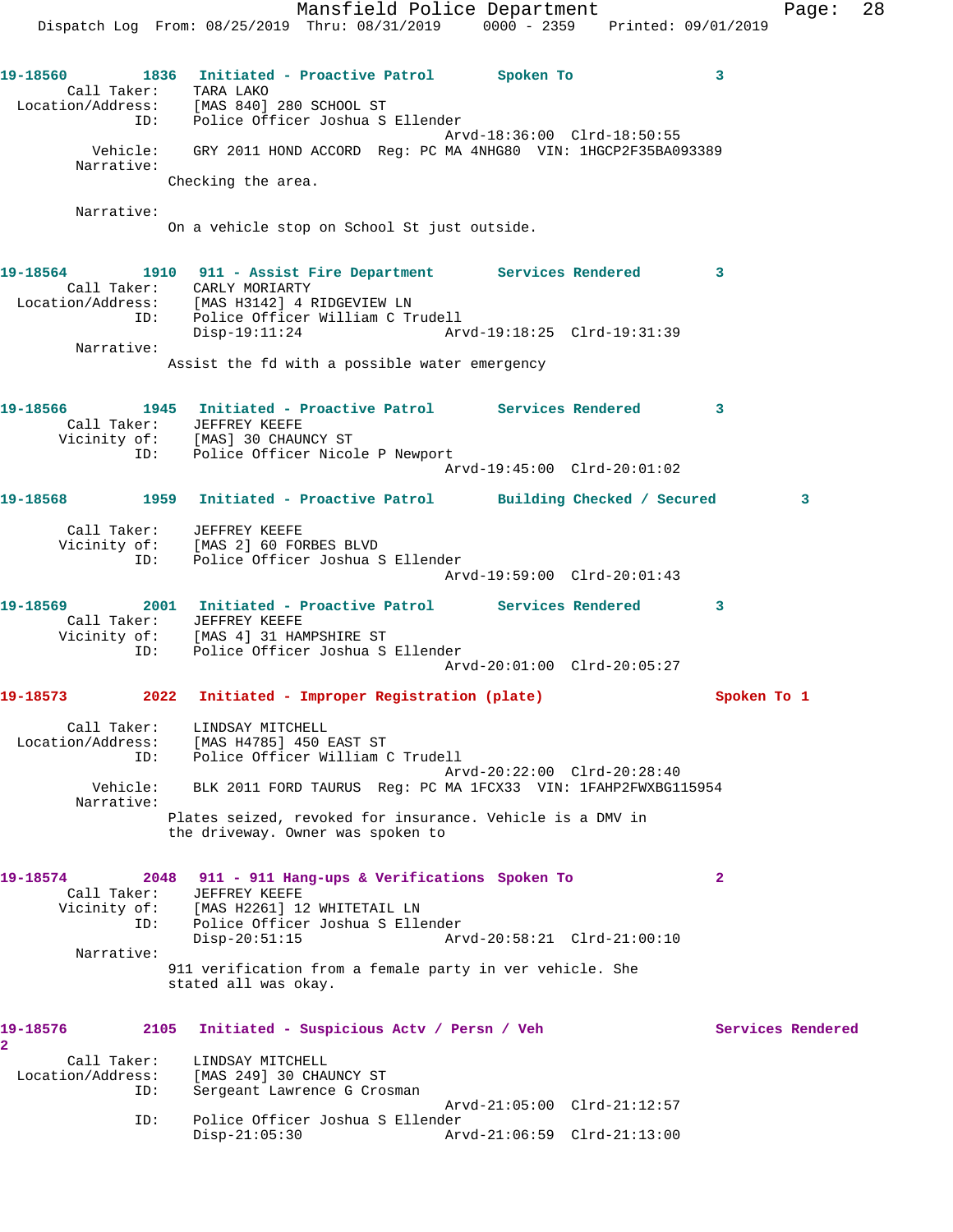Mansfield Police Department Fage: 29 Dispatch Log From: 08/25/2019 Thru: 08/31/2019 0000 - 2359 Printed: 09/01/2019 Narrative: Sgt Crosman giving the male a ride home to 147 South Main st. **19-18577 2136 Initiated - Proactive Patrol Building Checked / Secured 3** Call Taker: LINDSAY MITCHELL Location/Address: [MAS] EAST ST ID: Police Officer Jay J Sparrow Arvd-21:36:00 Clrd-21:48:31 Narrative: Checking the area. **19-18578 2155 Phone - Suspicious Actv / Persn / Veh Unfounded/Unverifed 2**  Call Taker: LINDSAY MITCHELL Location/Address: [MAS] THOMAS ST ID: Police Officer Nicole P Newport Disp-21:57:36 Arvd-21:58:29 Clrd-22:16:14 ID: Police Officer Jay J Sparrow Disp-21:57:36 Arvd-21:58:30 Clrd-22:16:19<br>ID: Police Officer William C Trudell ID: Police Officer William C Trudell Disp-22:01:12 Arvd-22:01:16 Clrd-22:16:15 Narrative: RP reports seeing a male inside the gated area. When a cruiser road by the RP saw the male hide behind something. Officers responding Narrative: Ofc Trudell spoke to another witness who states he saw the male leave the gated area and walk North Main toward South Main Narrative: M10 checking the old fire station on North Main Street. M4 reports Chauncy Street checks negative. Checking train station and north common. Narrative: M10 clear of the train station. Narrative: M4 clear, area search negative. **19-18579 2236 Phone - Assist Fire Department Referred to Other Agency 3**  Call Taker: LINDSAY MITCHELL Location/Address: [MAS 942C] 10 CONNORS AVE Apt. #B207 ID: Police Officer Jay J Sparrow<br>Disp-22:37:55 Disp-22:37:55 Arvd-22:43:12 Clrd-23:00:40 Narrative: Assist fire with a male not feeling well **19-18580 2242 Initiated - Motor Vehicle Stop Verbal Warning 3**  Call Taker: LINDSAY MITCHELL Location/Address: [MAS 255] 377 CHAUNCY ST ID: Police Officer Joshua S Ellender Arvd-22:42:00 Clrd-22:44:44 Vehicle: GRY 2018 TOYT UT RAV4 Reg: PC MA 9RP775 VIN: JTMBFREV8JJ222698 Narrative: Verbal for operating without headlights **19-18581 2253 Initiated - Suspicious Actv / Persn / Veh Spoken To 2** Call Taker: LINDSAY MITCHELL Location/Address: [MAS 4] 31 HAMPSHIRE ST ID: Police Officer Joshua S Ellender Arvd-22:53:00 Clrd-23:27:00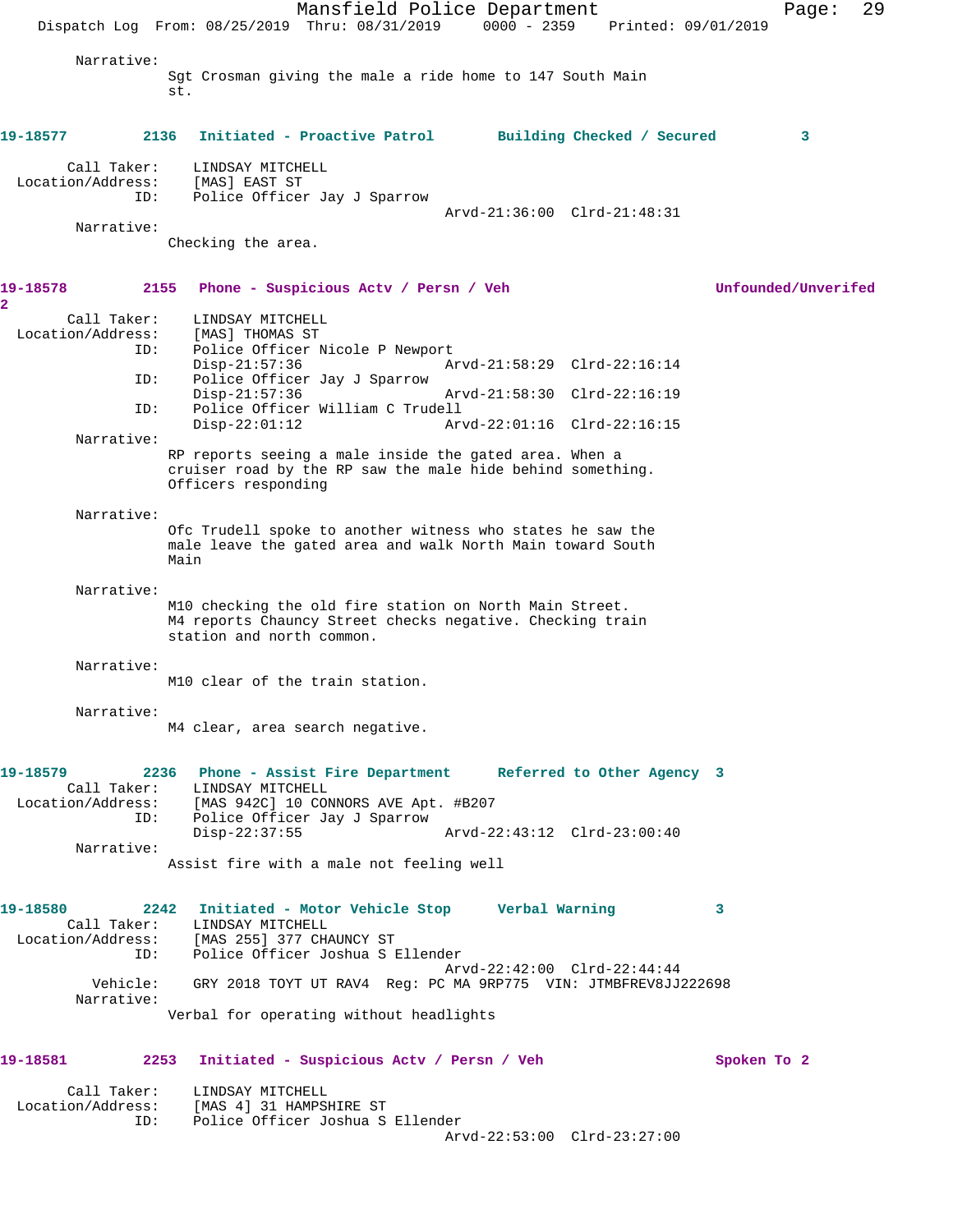Mansfield Police Department Fage: 30 Dispatch Log From: 08/25/2019 Thru: 08/31/2019 0000 - 2359 Printed: 09/01/2019 Vehicle: GRY 2010 CHRY TOWN Reg: PC MA 929ZN5 VIN: 2A4RR5DX8AR186132 Narrative:

Out with MA 929ZN5. Well being checks ok. Bolo canceled. Male will be staying at the Red Roof Refer to report 19- 761-OF

# **For Date: 08/28/2019 - Wednesday**

| 19-18583          | 0033 | Phone - Disturbance / Gathering |                             | Unfounded/Unverifed         |  |
|-------------------|------|---------------------------------|-----------------------------|-----------------------------|--|
| Call Taker:       |      | LINDSAY MITCHELL                |                             |                             |  |
| Location/Address: |      |                                 |                             |                             |  |
|                   | ID:  | Police Officer Meghan Birnie    |                             |                             |  |
|                   |      | $Disp-00:35:00$                 |                             | Arvd-00:44:16 Clrd-00:46:32 |  |
|                   | ID:  | Patrolman David Schepis         |                             |                             |  |
|                   |      | $Disp-00:35:00$                 | Arvd-00:37:39 Clrd-00:44:19 |                             |  |
| Narrative:        |      |                                 |                             |                             |  |

**19-18584 0042 911 - Assist Fire Department Services Rendered 3** 

| Call Taker:  |      | JEFFREY KEEFE                                                                    |                             |                            |   |
|--------------|------|----------------------------------------------------------------------------------|-----------------------------|----------------------------|---|
|              |      | Location/Address: [MAS 2] 60 FORBES BLVD                                         |                             |                            |   |
|              | ID:  | Patrolman David Schepis                                                          |                             |                            |   |
|              |      | $Disp-00:44:25$                                                                  |                             | $Clrd-00:46:11$            |   |
| ID:          |      | Police Officer Donald MacLean                                                    |                             |                            |   |
|              |      | $Disp-00:46:01$                                                                  |                             | $Clrd-00:46:08$            |   |
| ID:          |      | Patrolman David Schepis                                                          |                             |                            |   |
|              |      | $Disp-00:46:24$                                                                  | Arvd-00:46:29 Clrd-01:05:32 |                            |   |
| ID:          |      | Police Officer Meghan Birnie                                                     |                             |                            |   |
|              |      | $Disp-00:46:56$                                                                  | Arvd-00:46:58 Clrd-00:49:34 |                            |   |
| Narrative:   |      |                                                                                  |                             |                            |   |
|              |      | Assist MFD with a M/E.                                                           |                             |                            |   |
|              |      |                                                                                  |                             |                            |   |
| 19-18585     |      |                                                                                  |                             |                            |   |
| Call Taker:  |      | 0053 Initiated - Follow up Investigation Unfounded/Unverifed<br>LINDSAY MITCHELL |                             |                            | 3 |
|              |      | Location/Address: [MAS H4407] 752 WARE ST                                        |                             |                            |   |
| ID:          |      | Police Officer Donald MacLean                                                    |                             |                            |   |
|              |      |                                                                                  | Arvd-00:53:00 Clrd-01:03:45 |                            |   |
| Narrative:   |      |                                                                                  |                             |                            |   |
|              |      | Checking the area for a male involved in a verbal argument.                      |                             |                            |   |
|              |      | 19-18583                                                                         |                             |                            |   |
|              |      |                                                                                  |                             |                            |   |
|              |      | Checked the area, unable to locate. House is in darkness                         |                             |                            |   |
|              |      |                                                                                  |                             |                            |   |
|              |      |                                                                                  |                             |                            |   |
| 19-18589     |      | 0103 Initiated - Proactive Patrol Services Rendered                              |                             |                            | 3 |
| Call Taker:  |      | LINDSAY MITCHELL                                                                 |                             |                            |   |
|              |      | Location/Address: [MAS] 4 ERICK RD @ 15 BONNEY LN                                |                             |                            |   |
| ID:          |      | Police Officer Donald MacLean                                                    |                             |                            |   |
|              |      |                                                                                  | Arvd-01:03:00 Clrd-01:11:31 |                            |   |
| ID:          |      | Police Officer Donald MacLean                                                    |                             |                            |   |
|              |      | $Disp-01:11:46$                                                                  | Arvd-01:11:48 Clrd-01:14:19 |                            |   |
|              |      |                                                                                  |                             |                            |   |
| 19-18590     | 0103 | Initiated - Proactive Patrol                                                     |                             | Building Checked / Secured | 3 |
|              |      |                                                                                  |                             |                            |   |
| Call Taker:  |      | JEFFREY KEEFE                                                                    |                             |                            |   |
| Vicinity of: |      | [MAS 281A] 1 CROCKER ST                                                          |                             |                            |   |
|              |      |                                                                                  |                             |                            |   |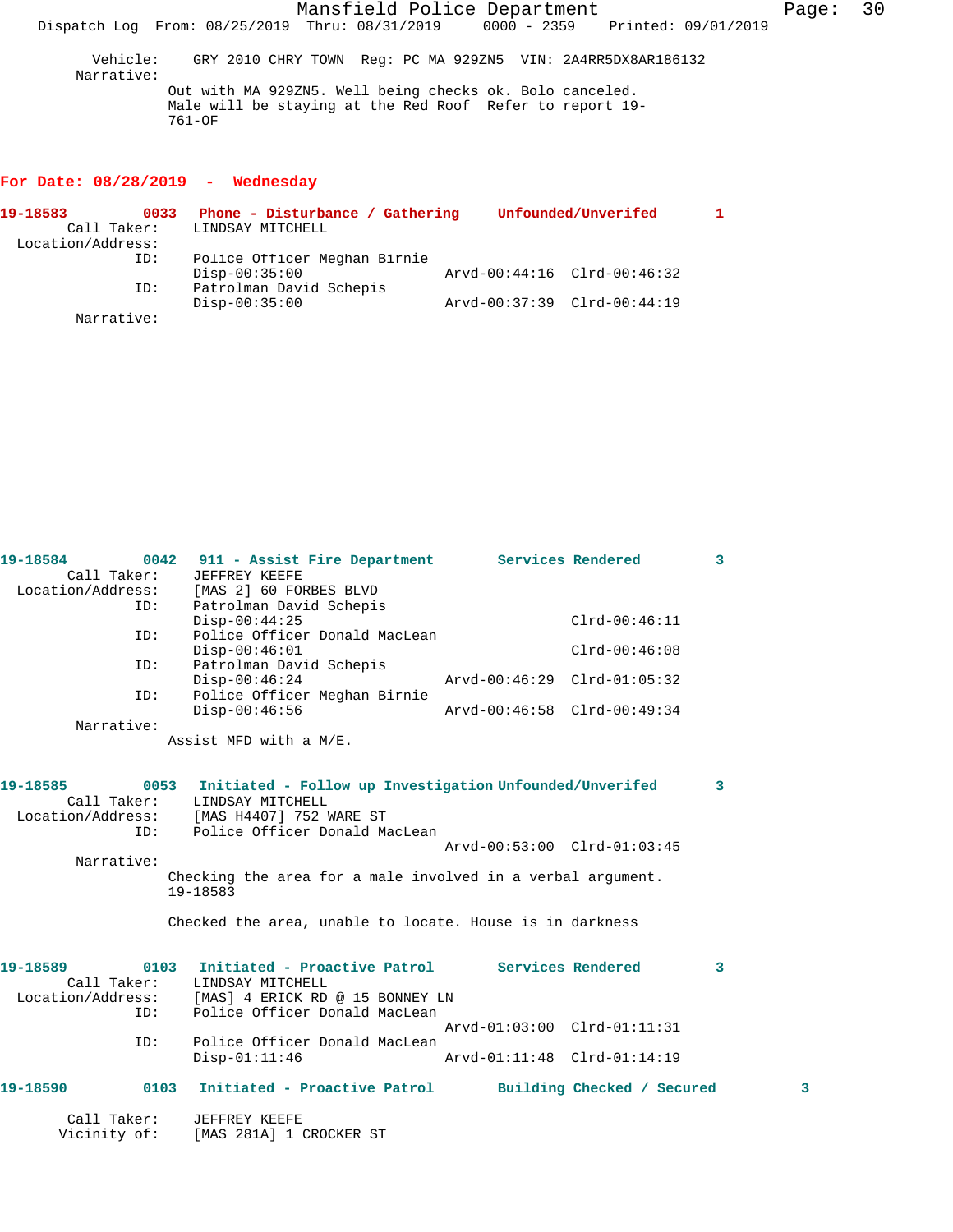|          |                                    | Mansfield Police Department<br>Dispatch Log From: 08/25/2019 Thru: 08/31/2019 0000 - 2359 Printed: 09/01/2019                                                    |                             |                            | Page: | 31 |
|----------|------------------------------------|------------------------------------------------------------------------------------------------------------------------------------------------------------------|-----------------------------|----------------------------|-------|----|
|          | ID:                                | Police Officer Meghan Birnie                                                                                                                                     | Arvd-01:03:00 Clrd-01:05:52 |                            |       |    |
| 19-18592 |                                    | 0114 Initiated - Proactive Patrol Building Checked / Secured                                                                                                     |                             |                            | 3     |    |
|          | Call Taker:<br>ID:                 | JEFFREY KEEFE<br>Vicinity of: [MAS 907E] 390 WEST ST<br>Patrolman David Schepis                                                                                  |                             |                            |       |    |
|          |                                    |                                                                                                                                                                  | Arvd-01:14:00 Clrd-01:18:52 |                            |       |    |
| 19-18594 |                                    | 0121 Initiated - Proactive Patrol                                                                                                                                |                             | Building Checked / Secured | 3     |    |
|          | Call Taker:<br>Vicinity of:<br>ID: | JEFFREY KEEFE<br>[MAS 840] 280 SCHOOL ST<br>Patrolman David Schepis                                                                                              | Arvd-01:21:00 Clrd-01:25:03 |                            |       |    |
| 19–18596 |                                    | 0122 Initiated - Proactive Patrol Services Rendered                                                                                                              |                             | 3                          |       |    |
|          | ID:                                | Call Taker: JEFFREY KEEFE<br>Vicinity of: [MAS 281A] 1 CROCKER ST<br>Police Officer Meghan Birnie                                                                |                             |                            |       |    |
|          |                                    |                                                                                                                                                                  | Arvd-01:22:00 Clrd-01:27:30 |                            |       |    |
| 19-18598 |                                    | 0131 911 - Lockouts<br>Call Taker: JAMES VIERA<br>Location/Address: [MAS 10] 885 S MAIN ST                                                                       |                             | Services Rendered<br>3     |       |    |
|          | ID:<br>Vehicle:<br>Narrative:      | Patrolman David Schepis<br>$Disp-01:32:54$<br>BLK 2014 HYUN 4D SONATA Reg: PC NH SWTBABY VIN: 5NPEB4AC7EH929080                                                  | Arvd-01:39:45 Clrd-01:55:46 |                            |       |    |
|          |                                    | Norton police reporting female locked out of her vehicle<br>somewhere on the property.                                                                           |                             |                            |       |    |
|          | Narrative:                         | Call from female stating she is in lot #6.                                                                                                                       |                             |                            |       |    |
|          | Narrative:                         | MFD responding @ 0141.<br>Access gained, no damage @ 0154.                                                                                                       |                             |                            |       |    |
| 19-18600 | 0145<br>ID:                        | Initiated - Proactive Patrol<br>Call Taker: JEFFREY KEEFE<br>Vicinity of: [MAS 451B] 500 EAST ST<br>Police Officer Donald MacLean                                | Services Rendered           | 3                          |       |    |
|          |                                    |                                                                                                                                                                  | Arvd-01:45:00 Clrd-01:47:06 |                            |       |    |
|          |                                    | Call Taker: LINDSAY MITCHELL<br>Location/Address: [MAS 900A] 242 CHAUNCY ST Apt. #1                                                                              |                             | 3                          |       |    |
|          | ID:                                | Police Officer Meghan Birnie                                                                                                                                     | Arvd-01:59:00 Clrd-02:05:21 |                            |       |    |
|          |                                    | Call Taker: JEFFREY KEEFE<br>Location/Address: [MAS 2] 60 FORBES BLVD                                                                                            |                             | 3                          |       |    |
|          |                                    | ID: Patrolman David Schepis                                                                                                                                      | Arvd-02:03:00 Clrd-02:05:35 |                            |       |    |
|          |                                    | 19-18603              0206   Initiated - Proactive Patrol           Services Rendered<br>Call Taker: LINDSAY MITCHELL<br>Location/Address: [MAS 992] 660 EAST ST |                             | $\mathbf{3}$               |       |    |
|          |                                    | ID: Police Officer Donald MacLean                                                                                                                                | Arvd-02:06:00 Clrd-02:06:33 |                            |       |    |
|          |                                    | 19-18604 0207 Initiated - Proactive Patrol Building Checked / Secured                                                                                            |                             |                            | 3     |    |
|          | Call Taker:<br>ID:                 | LINDSAY MITCHELL<br>Location/Address: [MAS 4] 31 HAMPSHIRE ST<br>Patrolman David Schepis                                                                         |                             |                            |       |    |
|          | Narrative:                         |                                                                                                                                                                  | Arvd-02:07:00 Clrd-02:11:49 |                            |       |    |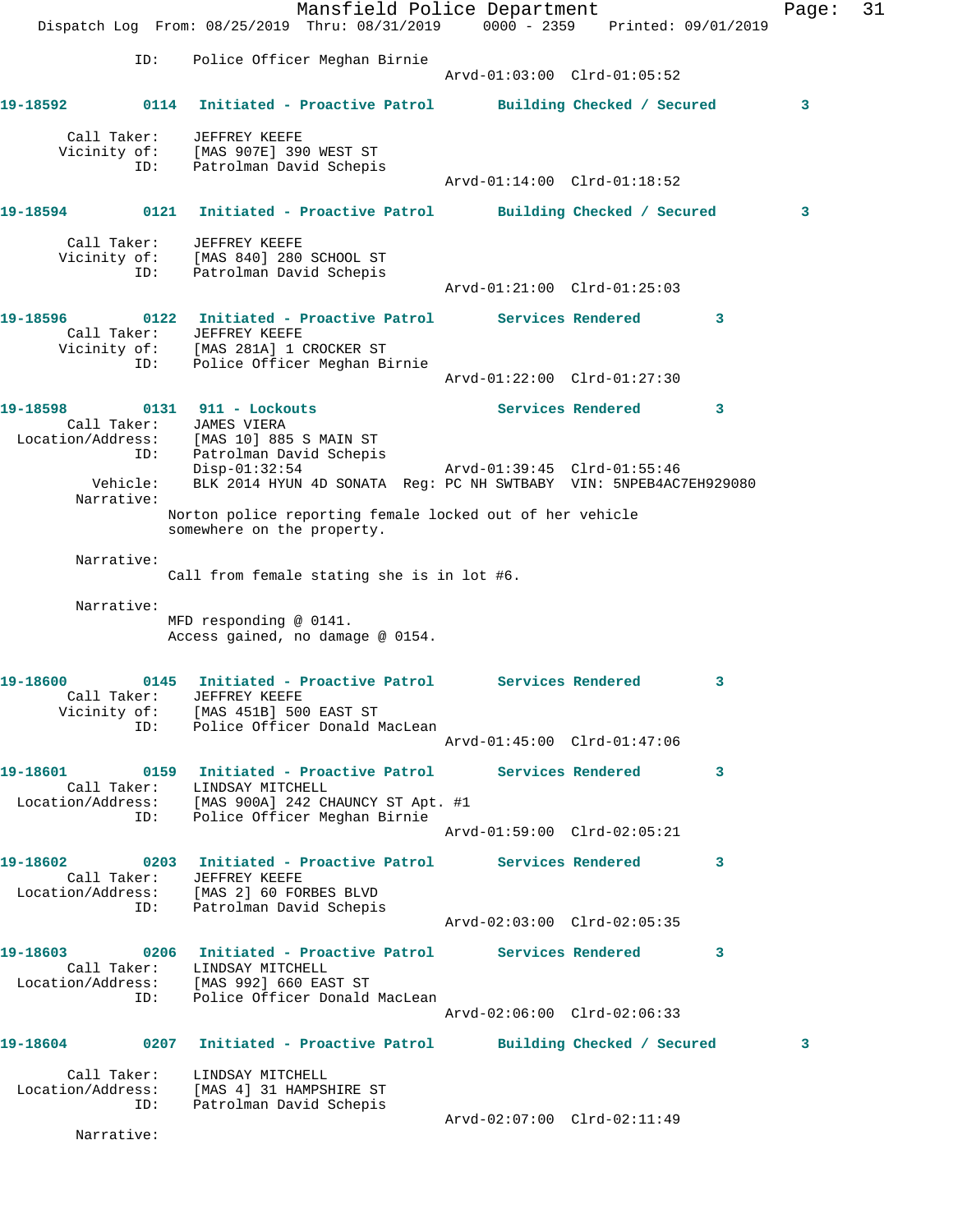Mansfield Police Department Fage: 32 Dispatch Log From: 08/25/2019 Thru: 08/31/2019 0000 - 2359 Printed: 09/01/2019 Checking the area. **19-18605 0218 Initiated - Proactive Patrol Spoken To 3**  Call Taker: LINDSAY MITCHELL Location/Address: [MAS] COPELAND DR ID: Police Officer Meghan Birnie Arvd-02:18:00 Clrd-02:23:45 Vehicle: 19-18609 0604 Initiated - Traffic Enforcement / Activity **Services Rendered 2**  Call Taker: JEFFREY KEEFE Vicinity of: [MAS] 792 WEST ST ID: Patrolman David Schepis Arvd-06:04:00 Clrd-07:09:46 Vehicle: WHI 2017 NISS UT ROGUE Reg: PC MA 5TR988 VIN: JN8AT2MVXHW007029 Narrative: Traffic Enforcement in the area of 792 west st. MV stop ma reg 5tr988 citation issued for speed. **19-18610 0605 Initiated - Traffic Enforcement / Activity Citation / Warning Issued 2**  Call Taker: JEFFREY KEEFE Vicinity of: [MAS] 79 NORTH MAIN ST @ 14 COURT ST ID: Police Officer Meghan Birnie Arvd-06:05:00 Clrd-06:44:24 Vehicle: BLK 2015 HYUN SD ELANTR Reg: PC MA 154TY4 VIN: 5NPDH4AE2FH635048 Vehicle: BLK 2019 TOYT PK TACOMA Reg: PC MA 1MNC45 VIN: 3TMCZ5AN9KM268068 Vehicle: GRY 2010 NISS SD ALTIMA Reg: PC MA 411YA5 VIN: 1N4AL2AP4AN417988 Narrative: Traffic Enforcement at North Main and Court st. Narrative: MV stop North Main by Villa with MA reg 154ty4. Citation issued for speed. Narrative: MV stop North Main by Church. MA REG 1MNC45 citation issued for Speed. Narrative: MV stop by North Main at Villa. MA reg 411YA5. Citation issued for speed. **19-18611 0620 Initiated - Selective Enforcement/RADAR Services Rendered 3**  Call Taker: JEFFREY KEEFE Vicinity of: [MAS] 142 ESSEX ST ID: Police Officer Donald MacLean Arvd-06:20:00 Clrd-06:40:34 Narrative: Selective Enfocement in the area of 142 essex st. **19-18614 0636 911 - Motor Veh Acc - No Injury Investigated - Report Taken 1** Call Taker: MEGHAN MILLS<br>Vicinity of: [MAS 992C] 66 of: [MAS 992C] 660 EAST ST Apt. #4<br>ID: Police Officer Donald MacLean Police Officer Donald MacLean Disp-06:41:34 Arvd-06:44:45 Clrd-06:56:13 ID: Police Officer Meghan Birnie Arvd-06:49:50 Clrd-06:56:15 Vehicle: GRY 2001 HOND SD ACCORD Reg: PC MA 7AR562 VIN: 1HGCG22571A016707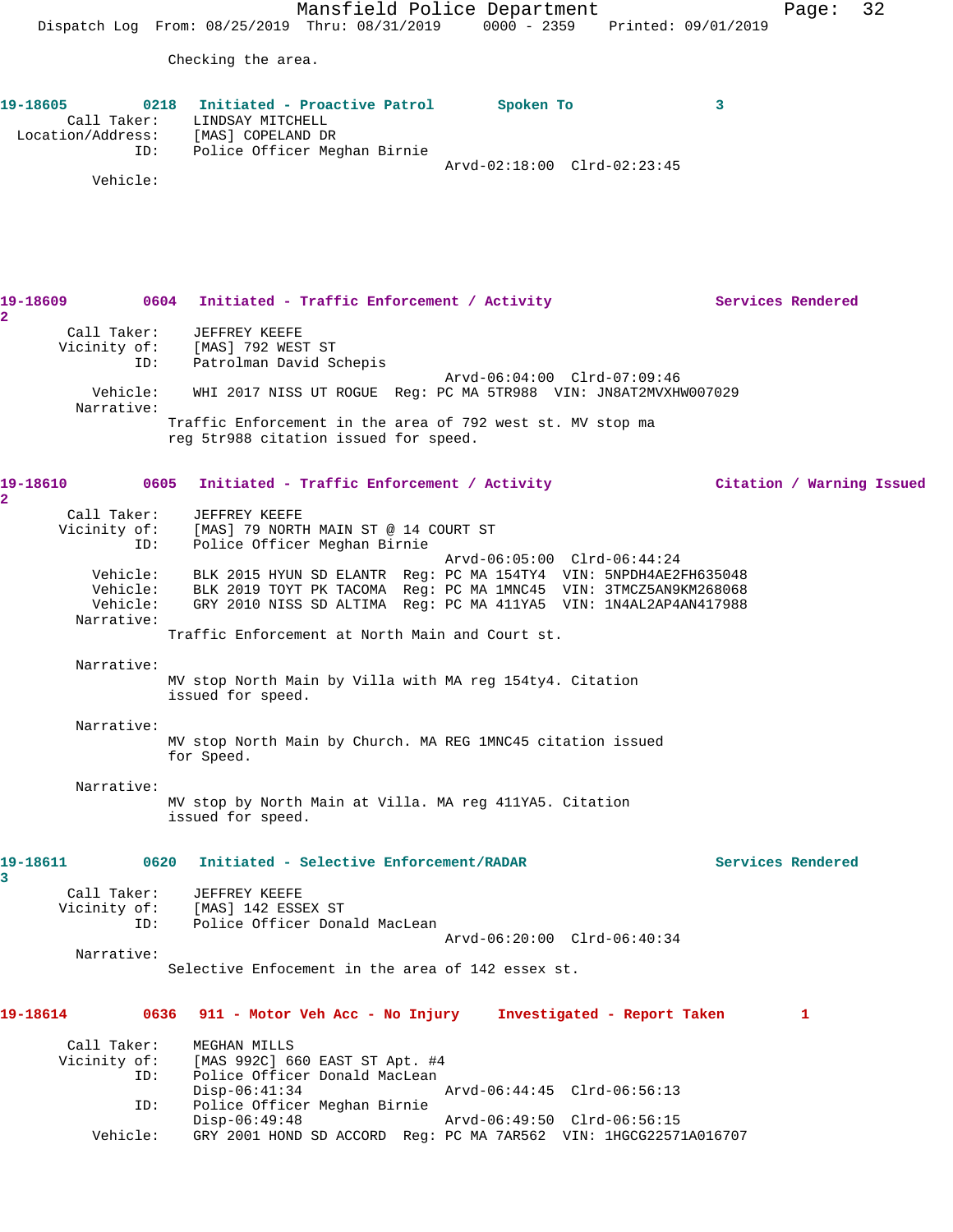Mansfield Police Department Page: 33 Dispatch Log From: 08/25/2019 Thru: 08/31/2019 0000 - 2359 Printed: 09/01/2019 Vehicle: GRY 2005 TOYT PK TACOMA 4 Reg: PC NH 4508224 VIN: 5TEUU42N15Z131760 Narrative: MVA in the lot of Bristol Plaza by Family Food Mart. MFD requested. Narrative: One transport. Narrative: See report. Refer To Accident: 19MAS-322-AC **19-18617 0712 911 - Motor Veh Acc - w/Injury Services Rendered 1**  PATRICK FEENEY Vicinity of: [MAS H5241] 620 SOUTH MAIN ST<br>ID: Police Officer Meghan Birnie Police Officer Meghan Birnie Disp-07:13:42 Arvd-07:16:10 Clrd-07:44:39<br>TD: Police Officer Donald MacLean Police Officer Donald MacLean<br>Disp-07:13:58 Disp-07:13:58 Arvd-07:16:09 Clrd-07:44:41 ID: Patrolman David Schepis<br>Disp-07:14:39 Disp-07:14:39 Arvd-07:22:44 Clrd-07:24:51<br>ID: Patrolman David Schepis Patrolman David Schepis<br>Disp-07:25:45 Disp-07:25:45 Arvd-07:25:48 Clrd-07:32:19 Vehicle: BLK 2017 GMC UT TERRAI Reg: PC MA 58NR49 VIN: 2GKFLUEK6H6109721 Towed: For: Accident By: Achins Garage To: Achins Garage BLK 2004 DODG RAMTRU Reg: CO MA K54458 VIN: 3D7KU28D74G114004 Narrative: Multiple 911 calls reporting a 2 car crash; 1 party complaining of neck, pain. Narrative: Achins contacted for the tow. Narrative: Tow on scene. Narrative: M4 report m/v is drivable; following to local body shop. Refer To Accident: 19MAS-323-AC **19-18618 0721 911 - Motor Veh Acc - No Injury Services Rendered 1**  Call Taker: PATRICK FEENEY<br>Location/Address: [MAS] 491 MAPLI ess: [MAS] 491 MAPLE ST @ 421 FRANKLIN ST<br>ID: Patrolman David Schepis Patrolman David Schepis<br>Disp-07:24:57 Disp-07:24:57 Arvd-07:25:30 Clrd-07:25:38 ID: Sergeant Lawrence G Crosman<br>Disp-07:25:35 Disp-07:25:35 Arvd-07:28:35 Clrd-07:44:56 ID: Patrolman David Schepis Disp-07:32:22 Arvd-07:32:23 Clrd-07:44:57<br>Vehicle: RED 2017 HOND UT CR-V Req: PC MA 6CG965 VIN: 5J6RW2H59HL Vehicle: RED 2017 HOND UT CR-V Reg: PC MA 6CG965 VIN: 5J6RW2H59HL043998<br>Vehicle: BLK 1999 250 Reg: RI 70257 VIN: 1FTNW21F3XEA38290 BLK 1999 250 Reg: RI 70257 VIN: 1FTNW21F3XEA38290 Narrative: 2 CAR ACCIDENT; NO INJURIES REPORTED. Narrative: M1 assisted with the exchange of info. M/v's are able to be driven away. Refer To Accident: 19MAS-324-AC **19-18622 0905 Initiated - Serve Warrant Not Home / No Answer 3**  PATRICK FEENEY Location/Address: ID: Police Officer Michael T Fitzgerald Arvd-09:05:00 Clrd-09:23:50 ID: Police Officer Matthew A Souza Disp-09:06:01 Arvd-09:13:59 Clrd-09:23:50 Narrative: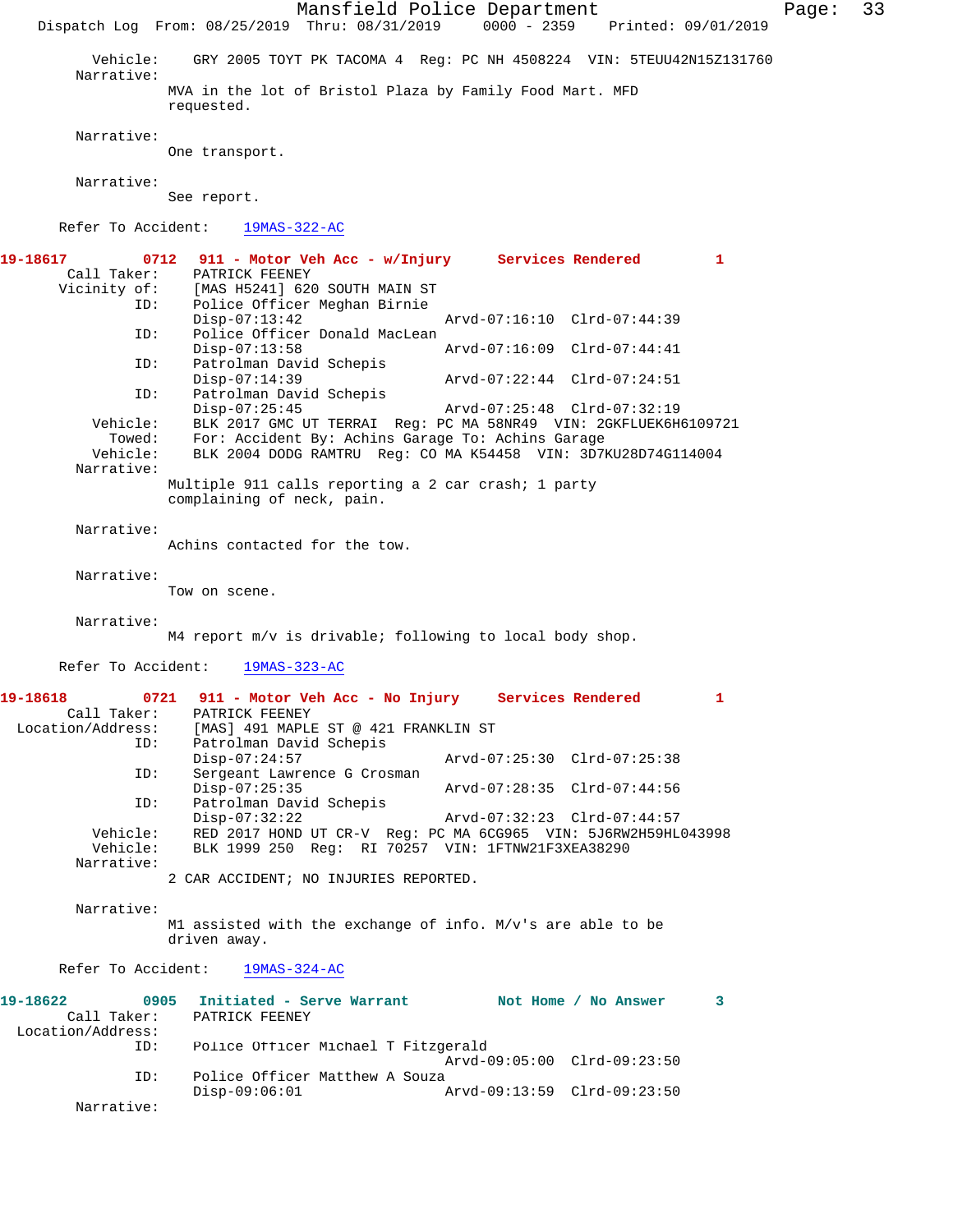Mansfield Police Department Fage: 34 Dispatch Log From: 08/25/2019 Thru: 08/31/2019 0000 - 2359 Printed: 09/01/2019 Narrative: **19-18624 0940 Initiated - Building Check Building Checked / Secured 3** Call Taker: PATRICK FEENEY Location/Address: [MAS 840] 280 SCHOOL ST ID: Police Officer Michael T Fitzgerald Arvd-09:40:00 Clrd-09:57:25 **19-18625 0956 Initiated - Community Policing Services Rendered 3**  Call Taker: PATRICK FEENEY Location/Address: [MAS 333] 245 EAST ST ID: Police Officer David W Kinahan Arvd-09:56:00 Clrd-13:30:19 Narrative: School bus drill. 19-18627 1005 Initiated - Traffic Enforcement / Activity **Services Rendered 2**  Call Taker: PATRICK FEENEY Location/Address: [MAS] WEST ST ID: Police Officer Michael T Fitzgerald Arvd-10:05:00 Clrd-10:36:19 Vehicle: GRY 2019 4D OPTIMA Reg: BU NY JBE1137 VIN: 5XXGT4L3XKG279106 Narrative: 1 violation observed. 19-18629 1027 Initiated - Traffic Enforcement / Activity Services Rendered **2**  Call Taker: PATRICK FEENEY Vicinity of: [MAS] 150 OAKLAND ST ID: Police Officer Matthew A Souza Arvd-10:27:00 Clrd-11:31:56 **19-18630 1039 Initiated - Road Hazards Removed Hazard 3**  Call Taker: PATRICK FEENEY Location/Address: [MAS] 400 RTE 140 SB ID: Police Officer Michael T Fitzgerald Arvd-10:39:00 Clrd-10:41:45 Narrative: M4 reports removed some haybales from the middle of the road; put off to the side. **19-18631 1047 Initiated - Motor Vehicle Stop Verbal Warning 3**  Call Taker: PATRICK FEENEY Location/Address: [MAS] RTE 140 NB ID: Police Officer Michael T Fitzgerald Arvd-10:47:00 Clrd-10:52:12 Vehicle: GRY 2006 NISS FRONTI Reg: PC MA 85MZ20 VIN: 1N6AD07W86C400377 Narrative: Attempting to stop a m/v. Narrative: Party finally stopped. Elderly male oper. Narrative: Party got off the highway and was operating on the wrong side of the 140. Got confused and turned around. **19-18634 1132 Initiated - Building Check Building Checked / Secured 3** Call Taker: PATRICK FEENEY Location/Address: [MAS 281A] 1 CROCKER ST ID: Police Officer Matthew A Souza Arvd-11:32:00 Clrd-11:49:26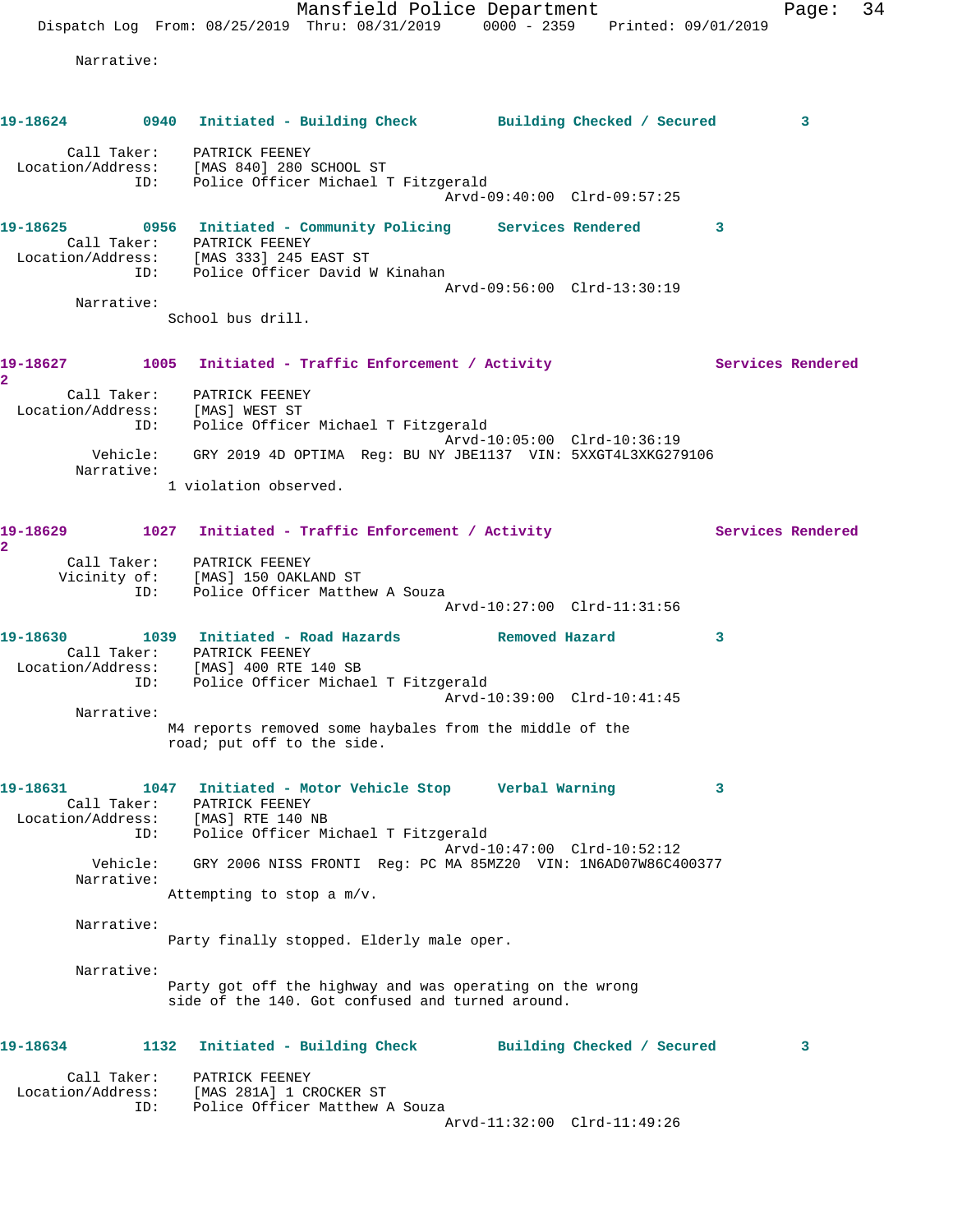Mansfield Police Department Fage: 35 Dispatch Log From: 08/25/2019 Thru: 08/31/2019 0000 - 2359 Printed: 09/01/2019 **19-18638 1202 Phone - Suspicious Actv / Persn / Veh Services Rendered 2**  Call Taker: NICHOLAS GOYETTE Location/Address: [MAS 840] 280 SCHOOL ST ID: Police Officer Michael T Fitzgerald Disp-12:05:54 Arvd-12:08:01 Clrd-12:17:28 Vehicle: BLK 2019 URUS Reg: PC MA 9EG238 VIN: ZPBUA1ZL7KLA01089 Narrative: RP of a mv operting at a high rate of speed within the complex Narrative: Checked the area; negative results. **19-18639 1214 Phone - Well Being Check Gone on Arrival 3**  Call Taker: NICHOLAS GOYETTE Location/Address: [MAS] MAPLE ST ID: Police Officer Gregg S Kennedy Disp-12:18:56 Arvd-12:23:33 Clrd-12:28:47 Narrative: RP calling to report a w/m party wearing a green polo stumbling down the road on Maple St nea Franklin Narrative: M8 reports party is GOA; checked the area with negative results. **19-18640 1226 911 - 911 Hang-ups & Verifications Unfounded/Unverifed 2**  Call Taker: PATRICK FEENEY Vicinity of: [MAS 417C] 5 FRANCIS AVE Apt. #520 ID: Police Officer Matthew A Souza Disp-12:29:32 Arvd-12:35:52 Clrd-12:36:53<br>ID: Police Officer Gregg S Kennedy Police Officer Gregg S Kennedy<br>Disp-12:29:38 Arvd-12:31:29 Clrd-12:36:53 Narrative: 911 hangup from an uninitlized phone; mapped to 6 meters of the address. Narrative: Spoke to the residents at the apt; the number doesnt match any of theirs. They did not hear anything out of the ordinary. 19-18641 1243 Initiated - Traffic Enforcement / Activity **Services Rendered 2**  Call Taker: PATRICK FEENEY Location/Address: [MAS] 436 SOUTH MAIN ST @ 3 MICHAEL LN ID: Police Officer Michael T Fitzgerald Arvd-12:43:00 Clrd-13:09:00 Narrative: No violations observed. 19-18642 1243 Initiated - Traffic Enforcement / Activity **Services Rendered 2**  Call Taker: PATRICK FEENEY Location/Address: [MAS] 79 NORTH MAIN ST @ 14 COURT ST ID: Police Officer Matthew A Souza Arvd-12:43:00 Clrd-13:30:12 Vehicle: RED 2018 HOND UT CR-V Reg: PC MA 47HP41 VIN: 5J6RW2H51JL014646 Vehicle: GRY 2006 CHEV SILVER Reg: PC MA 938CVR VIN: 1GCHK24U36E129285 **19-18643 1407 Initiated - Building Check Building Checked / Secured 3** Call Taker: PATRICK FEENEY Location/Address: [MAS 840] 280 SCHOOL ST ID: Police Officer Michael T Fitzgerald Arvd-14:07:00 Clrd-14:15:14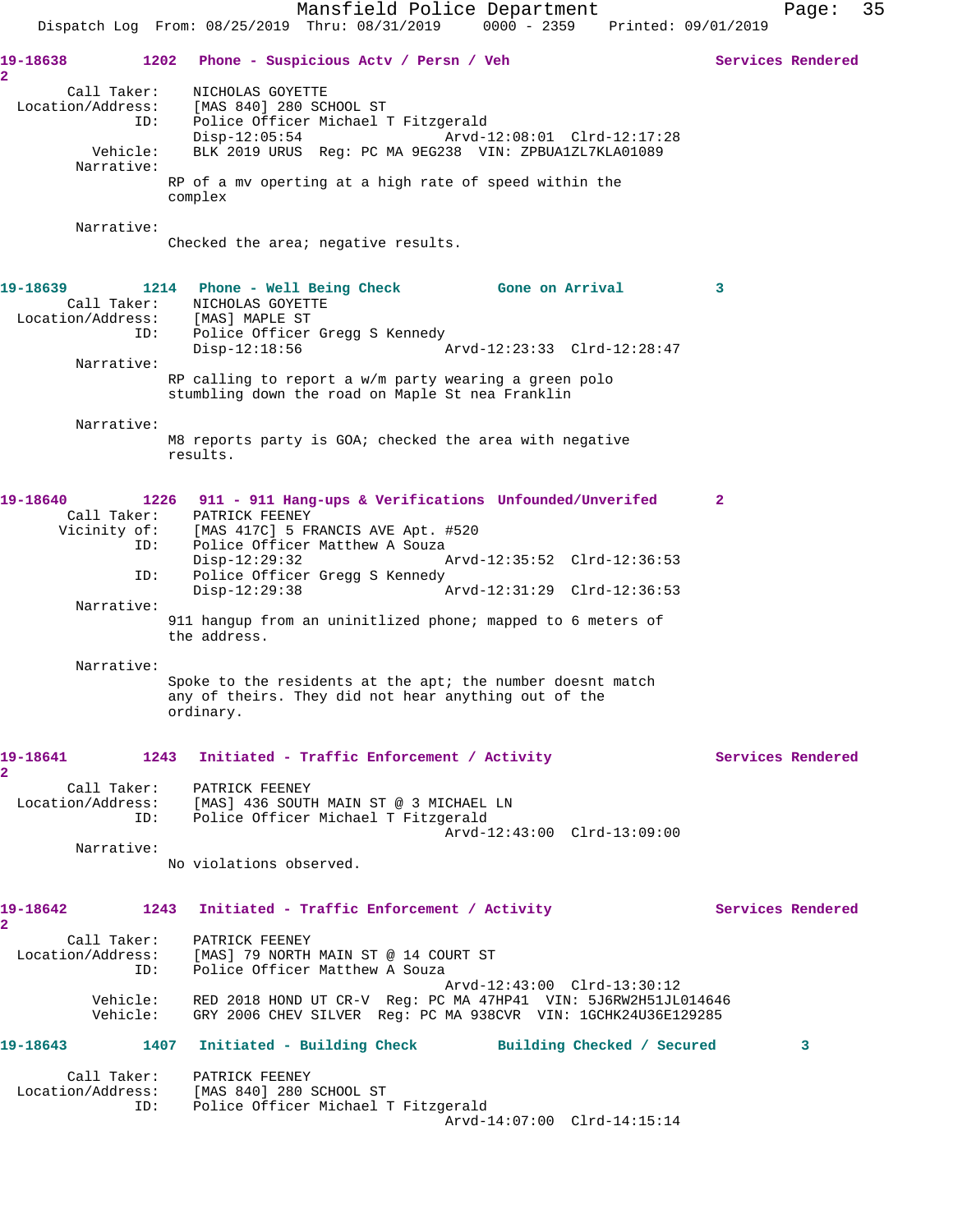Mansfield Police Department Page: 36 Dispatch Log From: 08/25/2019 Thru: 08/31/2019 0000 - 2359 Printed: 09/01/2019 **19-18647 1434 Initiated - Noise Complaint Spoken To 2**  Call Taker: PATRICK FEENEY Location/Address: [MAS] NORTH MAIN ST ID: Sergeant Thomas R Connor Arvd-14:34:00 Clrd-14:53:21 Narrative: M1 speaking with a construction company at the church being renovated. Company is Conserv, 508-888-6555. Complaint of the construction activity starting as early as 0500 hrs. Narrative: Spoke to General Contractor. States that no work occurred prior to 0700 hrs; will keep an eye on it. Midnight shifts will be following up to monitor as well. **19-18648 1449 Phone - 911 Hang-ups & Verifications Unfounded/Unverifed 2**  Call Taker: PATRICK FEENEY Vicinity of: [MAS 840I120] 280 SCHOOL ST Apt. #I120<br>ID: Police Officer Matthew A Souza Police Officer Matthew A Souza<br>Disp-14:52:39 / Disp-14:52:39 Arvd-14:59:45 Clrd-14:59:46 Narrative: Property management reports someone activating the emergency call boxes; no response on the other end. Narrative: M12 in the area; all appears normal; no one flagging down the ofc. Call box checks clear. M12 continuing to check the complex. Narrative: M12 reports clear; unable to locate anything out of the ordinary; no one flagging him down for help. **19-18651 1559 911 - 911 Hang-ups & Verifications Confirmed misdial/Accdntl Call 2** Call Taker: PATRICK FEENEY Location/Address: [MAS H1144] 18 OAK LEAF DR Police Officer Nicole P Newport Disp-16:14:39 Arvd-16:33:49 Clrd-16:37:46 Narrative: 911 hangup; call back made, spoke to he reports accidental. En route back to his residence, arriving in a blue GMC Yukon SUV. Narrative: M4 reports that the owner is going to go to Verizon and seek help in changing settings on the phone. 19-18653 1657 Initiated - Traffic Enforcement / Activity **Services Rendered 2**  Call Taker: PATRICK FEENEY Vicinity of: [MAS] 792 WEST ST ID: Police Officer Nicole P Newport Arvd-16:57:00 Clrd-17:18:58 Narrative: No violations observed. 19-18654 1702 Initiated - Traffic Enforcement / Activity **Services Rendered 2**  Call Taker: PATRICK FEENEY<br>Location/Address: [MAS] 363 NORTI ess: [MAS] 363 NORTH MAIN ST @ 54 CHAUNCY ST<br>ID: Police Officer Joshua S Ellender Police Officer Joshua S Ellender Arvd-17:02:00 Clrd-17:43:37 Vehicle: BLU 2011 BMW 328I Reg: PC MA 7WK822 VIN: WBADW7C55BE727556 **19-18655 1717 911 - 911 Hang-ups & Verifications Confirmed misdial/Accdntl Call 2**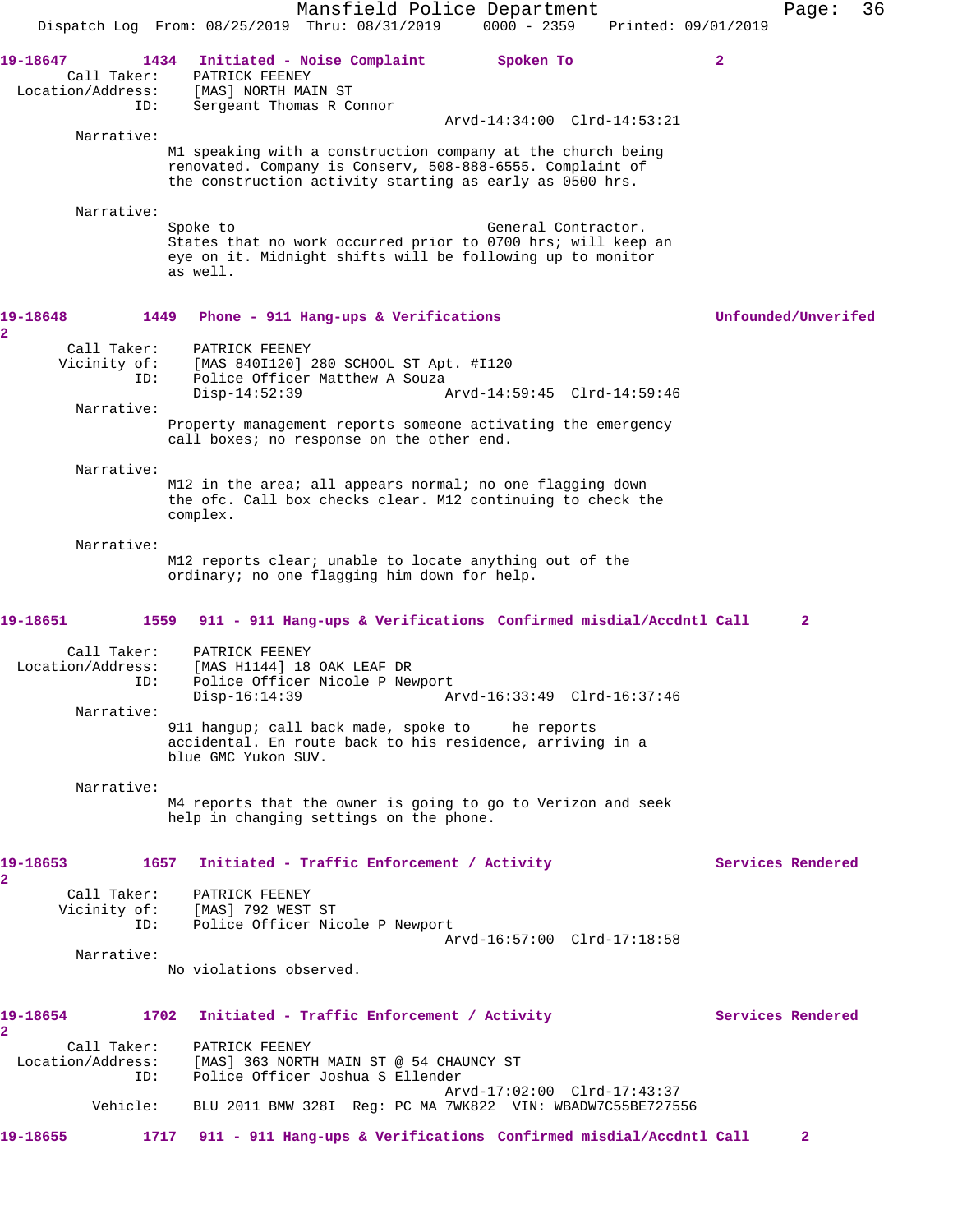Mansfield Police Department Page: 37 Dispatch Log From: 08/25/2019 Thru: 08/31/2019 0000 - 2359 Printed: 09/01/2019

Call Taker: PATRICK FEENEY<br>Location/Address: [MAS H3537] 9 W Location/Address: [MAS H3537] 9 WHITETAIL LN Police Officer Nicole P Newport Disp-17:19:06 Arvd-17:30:00 Clrd-17:34:00 Narrative: 911 call from the cell phone; party on the line reports

accidental. No emeregcy exists.

Narrative:

Confirmed accidental by the Apple watch.

| 19-18658          |     | 1751 911 - Well Being Check      |                             | Transported to Hospital |  |  |
|-------------------|-----|----------------------------------|-----------------------------|-------------------------|--|--|
| Call Taker:       |     | PATRICK FEENEY                   |                             |                         |  |  |
| Location/Address: |     |                                  |                             |                         |  |  |
|                   | ID: | Police Officer Nicole P Newport  |                             |                         |  |  |
|                   |     | $Disp-17:53:20$                  | Arvd-17:55:53 Clrd-18:07:11 |                         |  |  |
| ID:               |     | Police Officer David J Pepicelli |                             |                         |  |  |
|                   |     | $Disp-17:53:23$                  | Arvd-17:55:02 Clrd-18:07:11 |                         |  |  |
|                   | ID: | Sergeant Jeffrey G Bombard       |                             |                         |  |  |
|                   |     | $Disp-18:00:26$                  | Arvd-18:00:28 Clrd-18:03:48 |                         |  |  |
| Narrative:        |     |                                  |                             |                         |  |  |

Refer To Incident: 19MAS-763-OF

**19-18659 1823 911 - Assist Fire Department Services Rendered 3**  Call Taker: PATRICK FEENEY<br>Vicinity of: [MAS H3781] 23 of: [MAS H3781] 23 HALL ST<br>ID: Police Officer David J Police Officer David J Pepicelli<br>Disp-18:24:24 Arv Disp-18:24:24 Arvd-18:27:14 Clrd-19:04:25 ID: Police Officer Joshua S Ellender Disp-18:24:51 Arvd-18:34:20 Clrd-19:06:30<br>Vehicle: BLK 2013 HYUN ACCENT Reg: PAS MA BB1129 VIN: KMHCT4AE3DU! BLK 2013 HYUN ACCENT Reg: PAS MA BB1129 VIN: KMHCT4AE3DU555394 Narrative: Report of a m/v fire. Narrative: M8 reports m/v is fully involved; home is in danger of going up, explosions occuring. Narrative: FD updated. **19-18661 1919 Initiated - Parking Violations Citation / Warning Issued 3**  Call Taker: DAVID SULLIVAN Location/Address: [MAS] 255 NORTH MAIN ST @ 8 COTTAGE ST ID: Police Officer David J Pepicelli Arvd-19:19:00 Clrd-19:21:40 Vehicle: GRY 2015 JEEP PATRIO Reg: PC MA 2SC823 VIN: 1C4NJRFB7FD218003 Narrative: Parking Tag Issued. **19-18662 1921 Initiated - Selective Enforcement/RADAR Services Rendered 3**  Call Taker: DAVID SULLIVAN Vicinity of: [MAS] HOPE ST ID: Police Officer David J Pepicelli Arvd-19:21:00 Clrd-19:59:32 Narrative:

selective enforcement in area.

Narrative: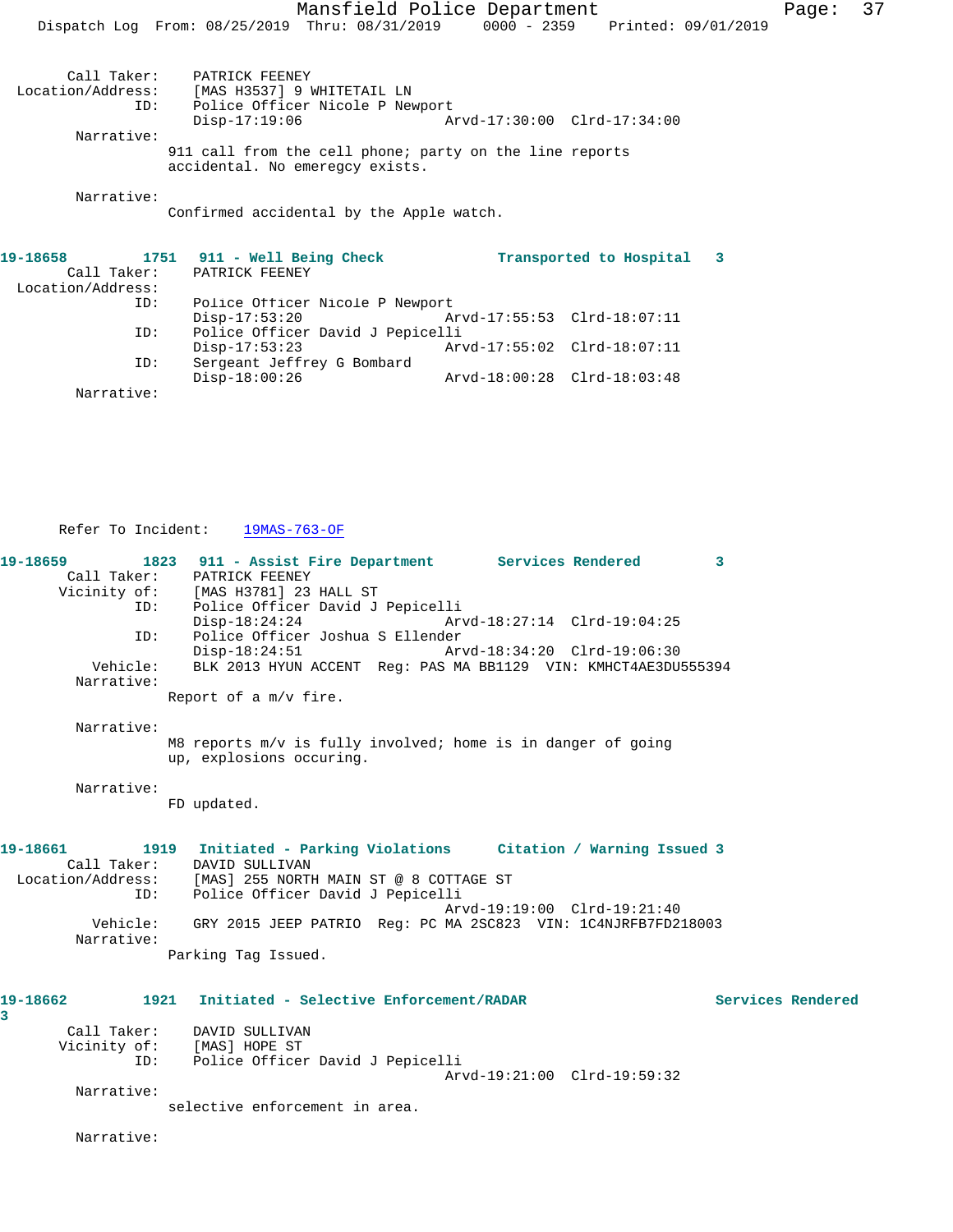Mansfield Police Department Fage: 38 Dispatch Log From: 08/25/2019 Thru: 08/31/2019 0000 - 2359 Printed: 09/01/2019 No Activity **19-18667 1951 Initiated - Building Check Services Rendered 3**  Call Taker: DAVID SULLIVAN Location/Address: [MAS 840] 280 SCHOOL ST ID: Police Officer Nicole P Newport Arvd-19:51:00 Clrd-20:14:06 Narrative: building check **19-18668 2018 Initiated - Suspicious Actv / Persn / Veh Investigated - No Report 2**  Call Taker: DAVID SULLIVAN Location/Address: [MAS 255] 377 CHAUNCY ST ID: Police Officer Nicole P Newport Arvd-20:18:00 Clrd-20:22:19 Vehicle: GRY 2017 TOYT UT HIGHLA Reg: PC MA 9RDY50 VIN: 5TDJZRFH6HS508297 Narrative: vehicle with trunk open. Narrative: Vehicle was unoccupied. **19-18672 2033 Initiated - Building Check Services Rendered 3**  Call Taker: DAVID SULLIVAN Location/Address: [MAS 2] 60 FORBES BLVD ID: Police Officer Nicole P Newport Arvd-20:33:00 Clrd-20:40:01 Narrative: Bldg Check **19-18673 2041 Initiated - Building Check Building Checked / Secured 3** Call Taker: DAVID SULLIVAN Location/Address: [MAS 4] 31 HAMPSHIRE ST ID: Police Officer Nicole P Newport Arvd-20:41:00 Clrd-20:44:50 Narrative: bldg check **19-18675 2110 Phone - Suspicious Actv / Persn / Veh Investigated - Report Taken 2**  Call Taker: DAVID SULLIVAN Location/Address: [MAS] RTE 140 NB ID: Police Officer Joshua S Ellender<br>Disp-21:12:41 Arv Disp-21:12:41 Arvd-21:16:05 Clrd-21:31:22 ID: Police Officer David J Pepicelli Disp-21:12:45 Arvd-21:20:26 Clrd-21:31:30 Narrative: female dark hair t shirt and jeans was crying etc on roadside. last seen walking towards home depot. Refer To Incident: 19MAS-764-OF **19-18676 2136 Phone - Animal Complaints Investigated - No Report 3**  Call Taker: APRIL LEHANE Location/Address: [MAS H2614] 340 ESSEX ST ID: Police Officer David J Pepicelli Disp-21:39:04 Arvd-21:45:14 Clrd-21:45:17 Narrative: two large dogs possibly Weimaraners in the area. No tags on them Narrative: Spoke to the R/P advised that the dogs walked down driveway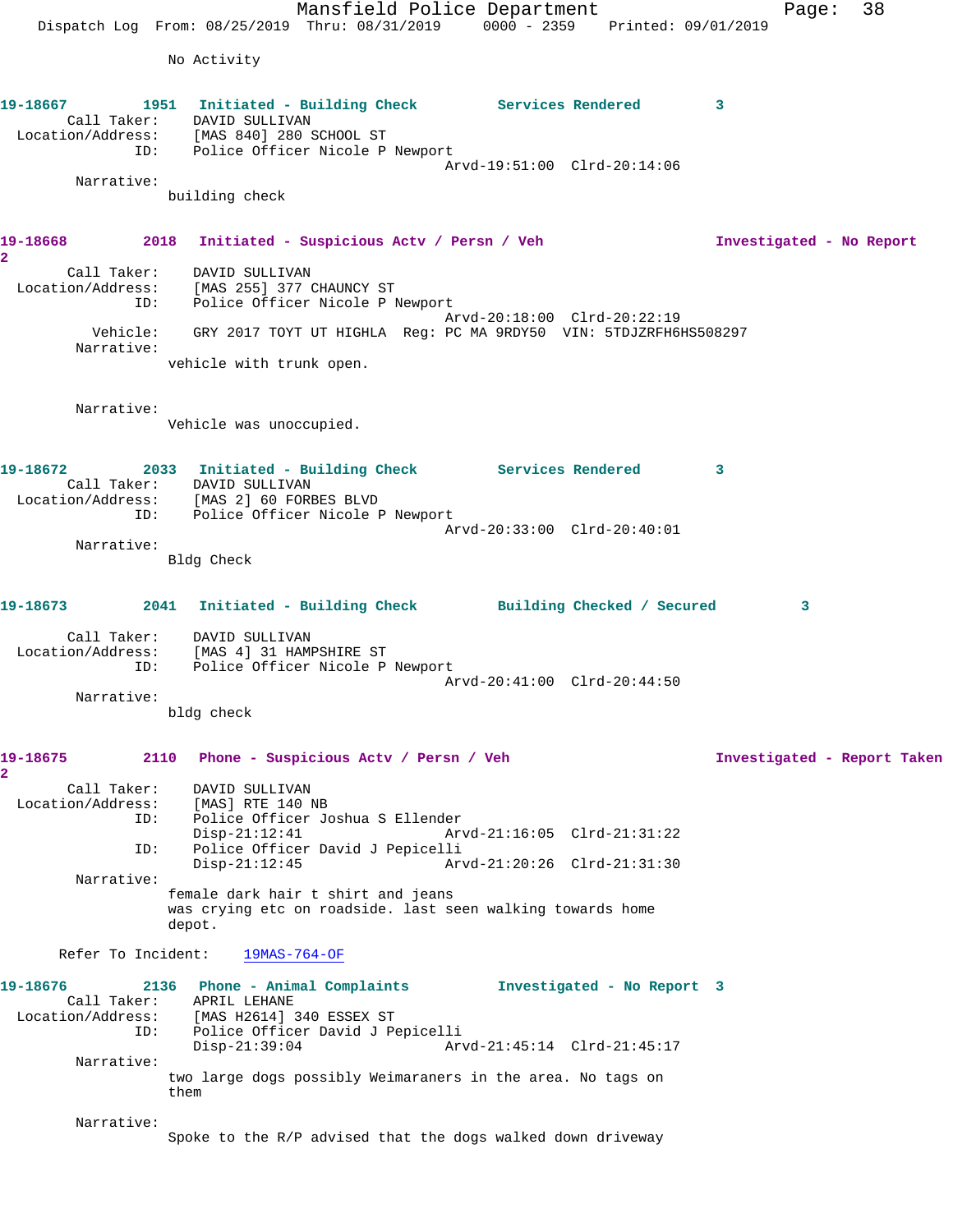of 339 Essex St.

|            | 19-18677 2226 Phone - Message Delivery Services Rendered                            |                                          |                                          | $\mathbf{3}$ |  |
|------------|-------------------------------------------------------------------------------------|------------------------------------------|------------------------------------------|--------------|--|
|            | Call Taker: APRIL LEHANE                                                            |                                          |                                          |              |  |
|            | Location/Address: [MAS H5468] 18 FULLER PL Apt. #2                                  |                                          |                                          |              |  |
|            | ID: Police Officer Joshua S Ellender                                                |                                          |                                          |              |  |
|            | $Disp-22:31:25$                                                                     | Arvd-22:34:10 Clrd-22:39:24              |                                          |              |  |
| ID:        | Police Officer Nicole P Newport                                                     |                                          |                                          |              |  |
|            | $Disp-22:31:30$                                                                     |                                          | $Clrd-22:39:18$                          |              |  |
| Narrative: |                                                                                     |                                          |                                          |              |  |
|            | NAPD Ofc Lowe is looking for a phone number for him as well                         |                                          |                                          |              |  |
|            | as a call at the station                                                            |                                          |                                          |              |  |
|            |                                                                                     |                                          |                                          |              |  |
| Narrative: |                                                                                     |                                          |                                          |              |  |
|            | No Answer at the door. Telephone number on file is out of<br>service. NAPD advised. |                                          |                                          |              |  |
|            |                                                                                     |                                          |                                          |              |  |
|            |                                                                                     |                                          |                                          |              |  |
|            | 19-18678 2250 Phone - Motor Veh Acc - Hit & Run Investigated - Report Taken         |                                          |                                          | $\mathbf{1}$ |  |
|            | Call Taker: APRIL LEHANE                                                            |                                          |                                          |              |  |
|            | Location/Address: [MAS] 116 SOUTH MAIN ST                                           |                                          |                                          |              |  |
|            | ID: Police Officer Joshua S Ellender                                                |                                          |                                          |              |  |
|            | $Disp-22:53:23$ $Arvd-22:58:41$ $Clrd-23:09:11$                                     |                                          |                                          |              |  |
|            | Vehicle: BLK 2013 HYUN SONATA Reg: PC MA 43KX72 VIN: 5NPEB4ACODH581962              |                                          |                                          |              |  |
| Narrative: |                                                                                     |                                          |                                          |              |  |
|            | rp is reporting his parked vehicle was struck sometime this                         |                                          |                                          |              |  |
|            | evening                                                                             |                                          |                                          |              |  |
|            | Refer To Incident: 19MAS-765-OF                                                     |                                          |                                          |              |  |
|            |                                                                                     |                                          |                                          |              |  |
| 19-18679   | 2327 Phone - Road Hazards                                                           | Services Rendered 3                      |                                          |              |  |
|            | Call Taker: APRIL LEHANE                                                            |                                          |                                          |              |  |
|            | Location/Address: [MAS] 245 OAKLAND ST @ 1 FRANCIS AVE                              |                                          |                                          |              |  |
| ID:        | Police Officer Joshua S Ellender                                                    |                                          |                                          |              |  |
|            | Disp-23:29:31                                                                       | Arvd-23:33:18 Clrd-08/29/2019 @ 00:00:11 |                                          |              |  |
| ID:        | Police Officer David J Pepicelli                                                    |                                          |                                          |              |  |
|            | $Disp-00:00:01$                                                                     |                                          | Arvd-00:00:04 Clrd-08/29/2019 @ 00:00:14 |              |  |

 Disp-00:25:13 Arvd-00:25:15 Clrd-08/29/2019 @ 01:49:54 Narrative:

tree down in the area just past station point

# **For Date: 08/29/2019 - Thursday**

ID: Patrolman David Schepis

| 19-18680<br>2.                   | 0023 | Walk-In - Juvenile Offenses / Investigtn         |                             |                   | Investigated - Report Taken |  |
|----------------------------------|------|--------------------------------------------------|-----------------------------|-------------------|-----------------------------|--|
| Call Taker:<br>Location/Address: |      | DAVID SULLIVAN<br>[MAS 451B] 500 EAST ST         |                             |                   |                             |  |
|                                  | ID:  | Police Officer Meghan Birnie<br>$Disp-00:24:59$  | Arvd-00:25:04 Clrd-00:25:44 |                   |                             |  |
| Narrative:                       |      |                                                  |                             |                   |                             |  |
|                                  |      | Walk In complaint.                               |                             |                   |                             |  |
|                                  |      | Father to speak with Officer about teenaged son. |                             |                   |                             |  |
| Refer To Incident:               |      | 19MAS-766-OF                                     |                             |                   |                             |  |
| 19-18682                         | 0146 | Initiated - Building Check                       |                             | Services Rendered | 3                           |  |
| Call Taker:                      |      | DAVID SULLIVAN                                   |                             |                   |                             |  |
| Location/Address:                |      | [MAS 840] 280 SCHOOL ST                          |                             |                   |                             |  |
|                                  | ID:  | Police Officer Meghan Birnie                     |                             |                   |                             |  |
|                                  |      |                                                  | Arvd-01:46:00 Clrd-02:01:38 |                   |                             |  |
| Narrative:                       |      |                                                  |                             |                   |                             |  |
|                                  |      | Area Check                                       |                             |                   |                             |  |
| 19-18684                         | 0201 | Initiated - Building Check                       |                             | Services Rendered | 3                           |  |

 Call Taker: DAVID SULLIVAN Location/Address: [MAS 907E] 390 WEST ST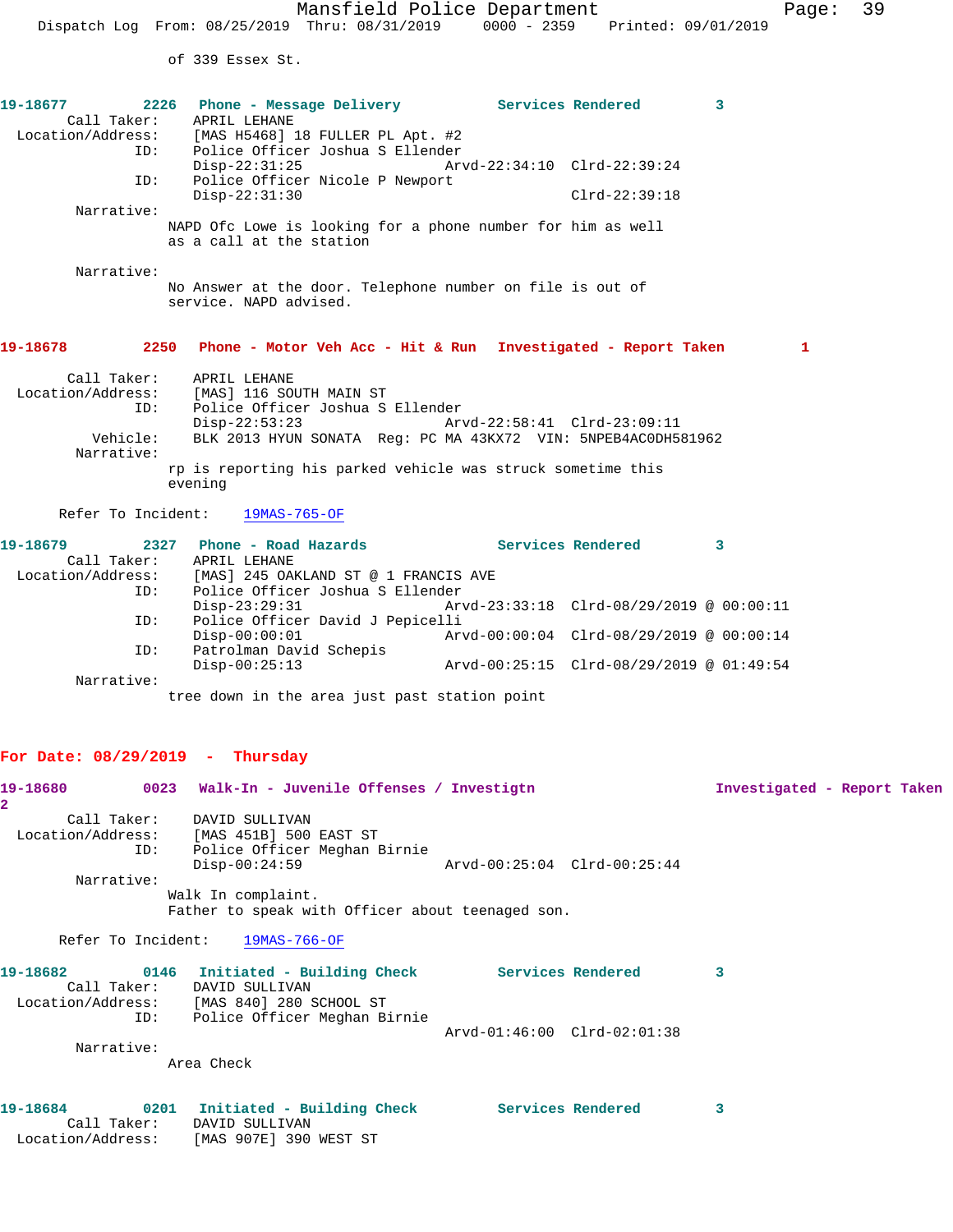|                          | Mansfield Police Department                                                                                |                             |              | Page: | 40 |
|--------------------------|------------------------------------------------------------------------------------------------------------|-----------------------------|--------------|-------|----|
|                          | Dispatch Log From: 08/25/2019 Thru: 08/31/2019 0000 - 2359 Printed: 09/01/2019                             |                             |              |       |    |
|                          | ID: Police Officer Meghan Birnie                                                                           |                             |              |       |    |
|                          |                                                                                                            | Arvd-02:01:00 Clrd-02:10:24 |              |       |    |
| Narrative:               | Area Check                                                                                                 |                             |              |       |    |
|                          |                                                                                                            |                             |              |       |    |
|                          | 19-18685 0202 Initiated - Building Check Services Rendered 3                                               |                             |              |       |    |
|                          | Call Taker: DAVID SULLIVAN<br>Location/Address: [MAS 1002] 250 EAST ST                                     |                             |              |       |    |
|                          | ID: Police Officer Donald MacLean                                                                          |                             |              |       |    |
| Narrative:               |                                                                                                            | Arvd-02:02:00 Clrd-02:14:43 |              |       |    |
|                          | Area Check                                                                                                 |                             |              |       |    |
|                          |                                                                                                            |                             |              |       |    |
|                          | 19-18689 0226 Initiated - Proactive Patrol Services Rendered 3                                             |                             |              |       |    |
| Call Taker: APRIL LEHANE |                                                                                                            |                             |              |       |    |
|                          | Location/Address: [MAS 4] 31 HAMPSHIRE ST<br>ID: Police Officer Meghan Birnie                              |                             |              |       |    |
| Narrative:               |                                                                                                            | Arvd-02:26:00 Clrd-02:35:14 |              |       |    |
|                          | Checking the area.                                                                                         |                             |              |       |    |
|                          |                                                                                                            |                             |              |       |    |
|                          | 19-18690 0230 Initiated - Building Check Services Rendered 3                                               |                             |              |       |    |
|                          | Call Taker: DAVID SULLIVAN<br>Location/Address: [MAS 992] 660 EAST ST                                      |                             |              |       |    |
|                          | ID: Police Officer Donald MacLean                                                                          |                             |              |       |    |
| Narrative:               |                                                                                                            | Arvd-02:30:00 Clrd-02:39:28 |              |       |    |
|                          | area check                                                                                                 |                             |              |       |    |
|                          |                                                                                                            |                             |              |       |    |
|                          | 19-18691 		 0233 Initiated - Building Check Services Rendered 3<br>Call Taker: DAVID SULLIVAN              |                             |              |       |    |
|                          | Location/Address: [MAS 417] 9 FRANCIS AVE<br>ID: Patrolman David Schepis                                   |                             |              |       |    |
|                          |                                                                                                            | Arvd-02:33:00 Clrd-02:38:50 |              |       |    |
| Narrative:               |                                                                                                            |                             |              |       |    |
|                          | Area Check                                                                                                 |                             |              |       |    |
| 19–18692                 |                                                                                                            |                             |              |       |    |
|                          | 0235 Initiated - Building Check Services Rendered                                                          |                             |              |       |    |
|                          | Call Taker: DAVID SULLIVAN<br>Location/Address: [MAS 2] 60 FORBES BLVD<br>ID: Police Officer Meghan Birnie |                             |              |       |    |
|                          |                                                                                                            | Arvd-02:35:00 Clrd-02:45:15 |              |       |    |
| Narrative:               | bldg check                                                                                                 |                             |              |       |    |
|                          |                                                                                                            |                             |              |       |    |
|                          | 19-18693 0240 Initiated - Building Check Services Rendered 3                                               |                             |              |       |    |
|                          | Call Taker: DAVID SULLIVAN                                                                                 |                             |              |       |    |
|                          | Location/Address: [MAS 281A] 1 CROCKER ST<br>ID: Patrolman David Schepis                                   |                             |              |       |    |
|                          |                                                                                                            | Arvd-02:40:00 Clrd-02:42:18 |              |       |    |
| Narrative:               | Area CHeck                                                                                                 |                             |              |       |    |
|                          |                                                                                                            |                             |              |       |    |
|                          | 19-18694 0247 Initiated - Building Check Services Rendered 3                                               |                             |              |       |    |
|                          | Call Taker: DAVID SULLIVAN                                                                                 |                             |              |       |    |
|                          | Location/Address: [MAS] BONNEY LN<br>ID: Police Officer Donald MacLean                                     |                             |              |       |    |
| Narrative:               |                                                                                                            | Arvd-02:47:00 Clrd-03:02:35 |              |       |    |
|                          | area check                                                                                                 |                             |              |       |    |
|                          |                                                                                                            |                             |              |       |    |
|                          | 19-18695 		 0259 Alarm - Assist Fire Department Services Rendered                                          |                             | $\mathbf{3}$ |       |    |
|                          | Call Taker: DAVID SULLIVAN<br>Location/Address: [MAS 401A] 360 FORBES BLVD                                 |                             |              |       |    |
|                          |                                                                                                            |                             |              |       |    |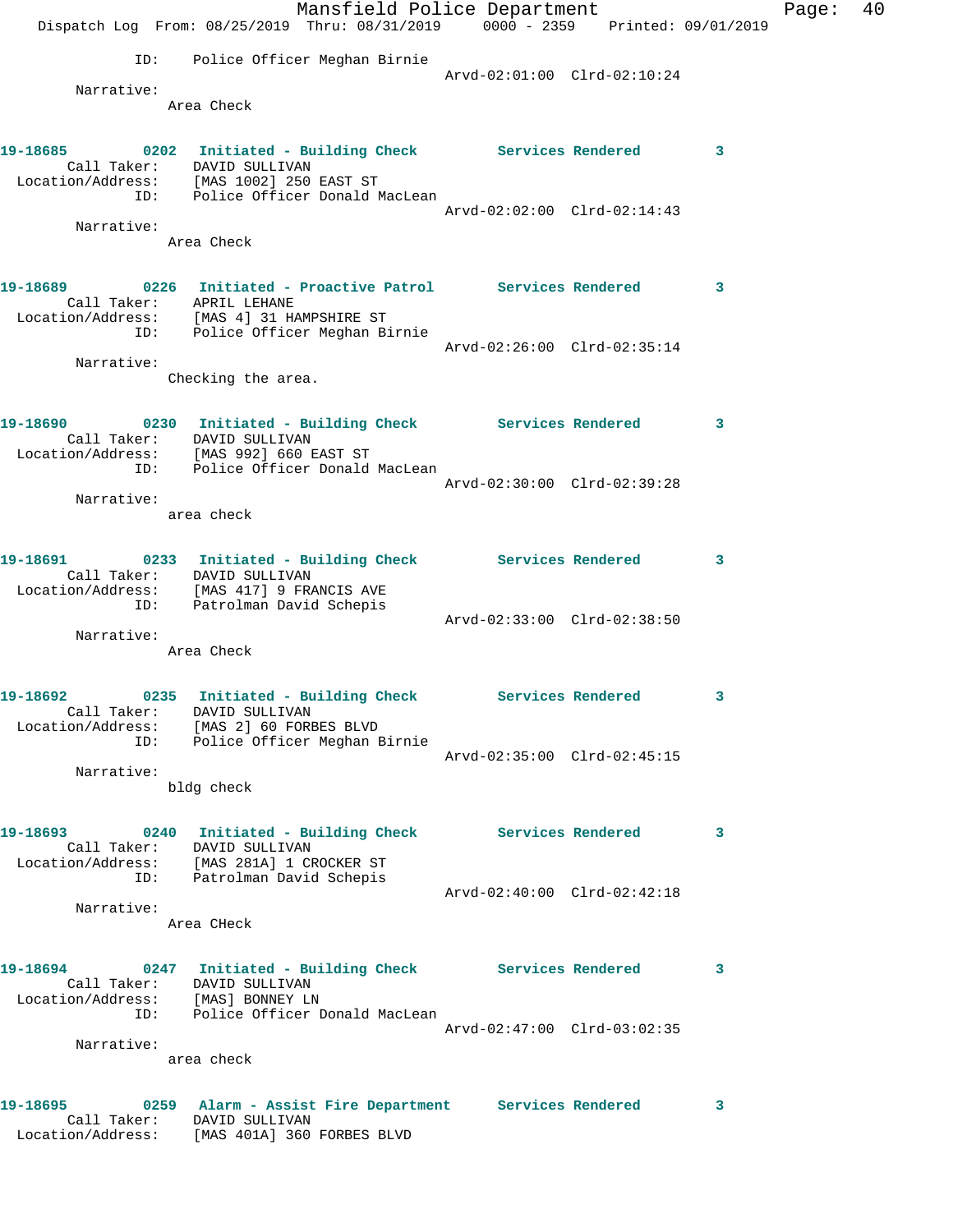Mansfield Police Department Fage: 41 Dispatch Log From: 08/25/2019 Thru: 08/31/2019 0000 - 2359 Printed: 09/01/2019 ID: Police Officer Meghan Birnie Disp-03:00:48 Arvd-03:05:40 Clrd-03:17:44 Narrative: Assist Fire Dept **19-18696 0301 911 - Suspicious Actv / Persn / Veh Investigated - Report Taken 2** Call Taker: DAVID SULLIVAN Location/Address: [MAS H1472] 23 CANOE RIVER DR ID: Police Officer Donald MacLean Disp-03:02:49 Arvd-03:14:45 Clrd-03:49:26 Narrative: R/p Req to speak with Officer regarding his wife being overdue. Narrative: ATL for the female was broadcast via CJIS AM message. Refer To Incident: 19MAS-767-OF **19-18699 0612 Initiated - Selective Enforcement/RADAR Verbal Warning 3**  Call Taker: DAVID SULLIVAN Vicinity of: [MAS] RESERVOIR ST ID: Police Officer Meghan Birnie Arvd-06:12:00 Clrd-06:42:35 Vehicle: GRY 2004 JEEP UT GRACHE Reg: PC MA 8KE375 VIN: 1J4GW48S34C394313 Narrative: Selective Enforcement in the area. **19-18700 0613 Initiated - Selective Enforcement/RADAR Services Rendered 3**  Call Taker: DAVID SULLIVAN Location/Address: [MAS] 436 SOUTH MAIN ST @ 3 MICHAEL LN ID: Patrolman David Schepis TD: Patrolman David Schepis<br>TD: Patrolman David Schepis<br>Vehicle: 2003 JGS Reg: PC RI 355129 VIN: 3VWSK69M43M058588 2003 JGS Reg: PC RI 355129 VIN: 3VWSK69M43M058588 Narrative: Selective Enforcement in the area. **19-18701 0617 Initiated - Selective Enforcement/RADAR Services Rendered 3**  Call Taker: DAVID SULLIVAN Location/Address: [MAS] 263 FRANKLIN ST @ 30 WINTER ST ID: Police Officer Donald MacLean Arvd-06:17:00 Clrd-06:40:47 Narrative: Selective Enforcement in the area. Narrative: No violations observed. **19-18703 0644 Initiated - Building Check Building Checked / Secured 3** Call Taker: PATRICK FEENEY Location/Address: [MAS] FREDRIC LN ID: Police Officer Donald MacLean Arvd-06:44:00 Clrd-06:50:05 **19-18708 0741 Alarm - Assist Fire Department Referred to Other Agency 3**  Call Taker: Kieran M Ruth Location/Address: [MAS 328D] 377 CHAUNCY ST ID: Sergeant Lawrence G Crosman Disp-07:42:51 Clrd-07:45:14 Narrative: Out to assist MFD with a box alarm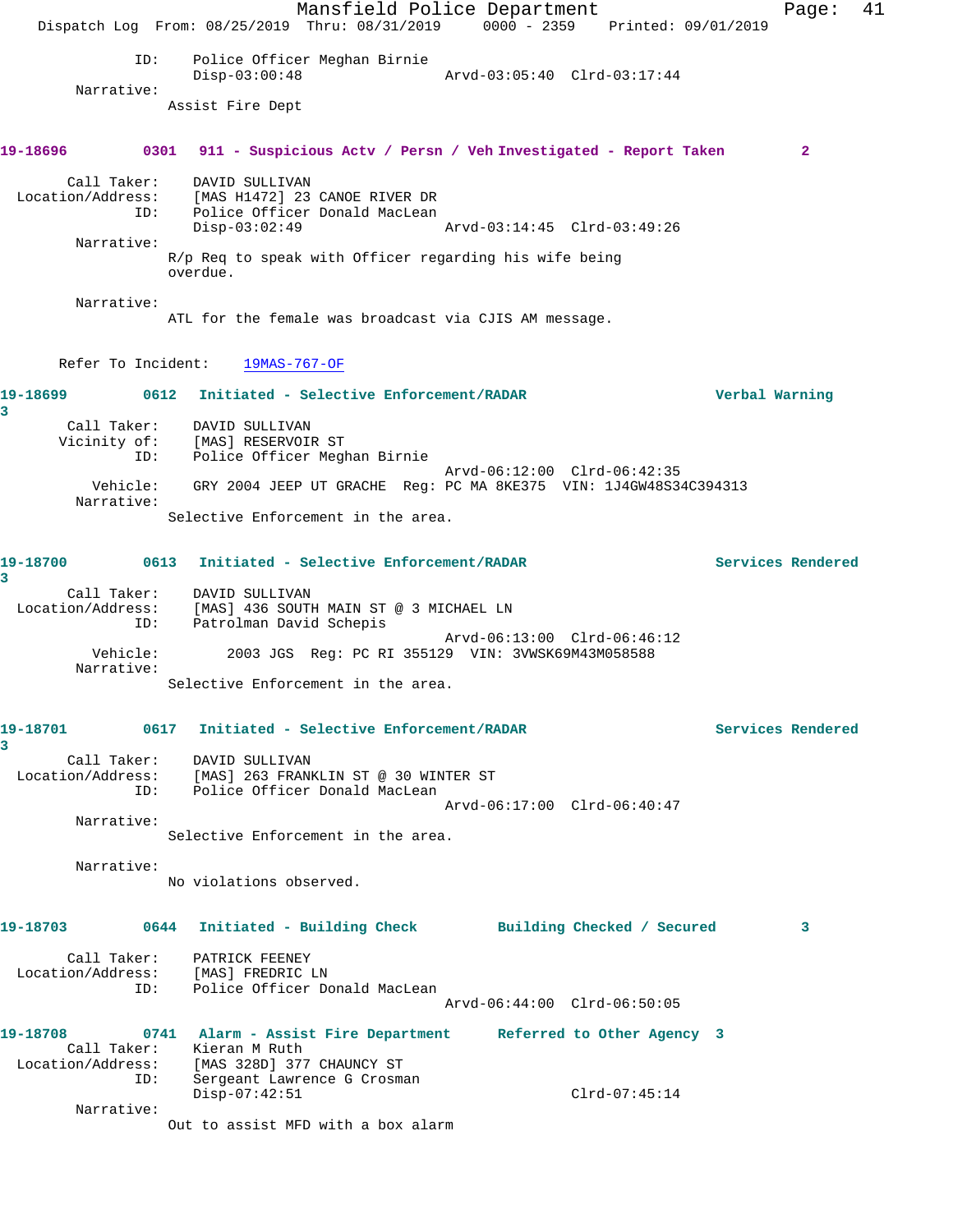Mansfield Police Department Fage: 42 Dispatch Log From: 08/25/2019 Thru: 08/31/2019 0000 - 2359 Printed: 09/01/2019 **19-18711 0830 Phone - Assist Fire Department Transported to Hospital 3**  Call Taker: Kieran M Ruth Location/Address: [MAS H3420] 41 CASA DR ID: Police Officer Patrick J Pennie Disp-08:31:42 Arvd-08:43:04 Clrd-08:54:38 Narrative: Out to assist MFD with an 87/F with back pain **19-18715 0909 911 - Road Hazards Spoken To 3**  Call Taker: PATRICK FEENEY Location/Address: [MAS 281A] 1 CROCKER ST ID: Police Officer Gregg S Kennedy Disp-09:15:05 Arvd-09:21:58 Clrd-09:22:02 Narrative: 911 caller reports construction activity is impeding pedestrian pathways; concerned someone may get hit. Narrative: Supervisor spoken to. **19-18721 0945 Alarm - Alarm - Burglar False / Accidental Alarm 1**  Call Taker: PATRICK FEENEY Location/Address: [MAS H6575] 208 WINTER ST<br>ID: Police Officer Patrick J P Police Officer Patrick J Pennie Disp-09:47:18 Clrd-09:53:41 ID: Police Officer Matthew A Souza<br>Disp-09:51:27 Disp-09:51:27 Arvd-09:51:29 Clrd-09:53:41<br>Vehicle: GRY 2009 VOLV S80 Req: PAV MA CERADJ VIN: YV1AR992691100 GRY 2009 VOLV S80 Reg: PAV MA CERADJ VIN: YV1AR992691100673 Narrative: Front door, basement door, basement windows. Narrative: M12 reports accidental by the homeowner; **19-18724 0948 Phone - Vandalism Incident Report 3**  Call Taker: Support Staff Matthew Todesco Location/Address: [MAS H434] 312 WEST ST ID: Police Officer Patrick J Pennie<br>Disp-09:53:54 Disp-09:53:54 Arvd-09:59:10 Clrd-10:25:18 Narrative: RP reports an Amazon driver backed into his fence and did some damage. Narrative: The RP has spoken with Amazon for the repair of the fence Refer To Incident: 19MAS-768-OF **19-18723 0949 Initiated - Arrest Arrest(s) Made 1**  Call Taker: Kieran M Ruth Location/Address: [MAS 418D] 27 FRANCIS AVE Apt. #06 ID: Police Officer Michael N Fenore Arvd-09:49:00 Clrd-12:35:30 Police Officer David M Sennott<br>ID: Police Officer Gregg S Kennedy Police Officer Gregg S Kennedy Disp-09:51:01 Arvd-09:51:18 Clrd-10:01:26<br>TD: Detective Anthony R Lattanzio Detective Anthony R Lattanzio<br>Disp-10:12:14 Disp-10:12:14 Arvd-10:12:18 Clrd-12:35:37 Narrative: Units out for an arrest warrant Narrative: Ofc. Kennedy transporting 1 female SM:78447 EM:78449

Narrative: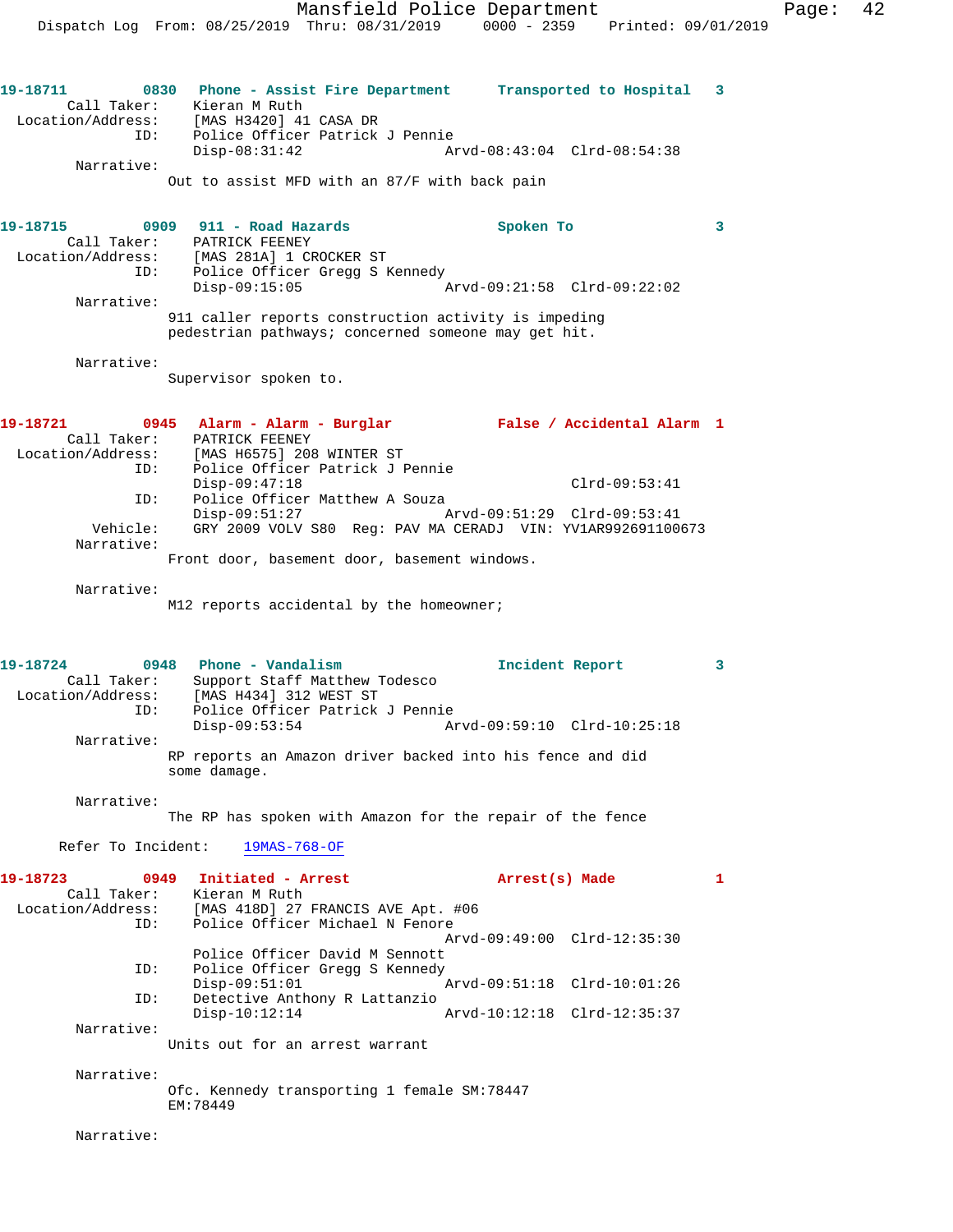Dispatch Log From: 08/25/2019 Thru: 08/31/2019 0000 - 2359 Printed: 09/01/2019 MD4 transporting 1 female SM:57731 EM:57733 Narrative: MD4 transporting 1 female to Rockland Federal SM:57733 EM:57735 Narrative: Transporting 1 female to Francis Ave SM:57735.8 EM:57737.4 Refer To Arrest: 19MAS-510-AR Arrest: SEXTON, JULIE Address: 27 FRANCIS AVE Apt. #06 MANSFIELD, MA Age: Charges: Warrant arrest FUGITIVE FROM JUSTICE WITHOUT WARRANT Refer To Incident: 19MAS-769-OF **19-18726 1017 Alarm - Assist Fire Department Referred to Other Agency 3**  Call Taker: Kieran M Ruth Location/Address: [MAS 83A] 60 MAPLE ST<br>ID: Police Officer Matthew Police Officer Matthew A Souza<br>Disp-10:18:25 Disp-10:18:25 Arvd-10:22:19 Clrd-10:37:12 Narrative: Out to assist with a master box activation **19-18733 1139 Radio - Traffic / Roadway Complaint Spoken To 2**  Call Taker:<br>Vicinity of: [MAS 111] 363 NORTH MAIN ST ID: Police Officer Matthew A Souza<br>Disp-11:39:44 Disp-11:39:44 Arvd-11:43:05 Clrd-11:52:13 Narrative: Out for the report of a TT unit causing a traffic issue Narrative: The TT unit is making a delivery to a pizza restaurant, it will be leaving in a few minutes **19-18736 1158 Initiated - Proactive Patrol Building Checked / Secured 3** Call Taker: Kieran M Ruth Location/Address: [MAS 840] 280 SCHOOL ST ID: Police Officer Patrick J Pennie Arvd-11:58:00 Clrd-12:19:35 Narrative: Checking the area. **19-18741 1253 911 - Well Being Check Incident Report 3**  Call Taker: PATRICK FEENEY<br>Location/Address: [MAS H4745] 18 ess: [MAS H4745] 18 HIGH ST<br>ID: Police Officer Patrick Police Officer Patrick J Pennie<br>Disp-12:55:29 Ar Disp-12:55:29 Arvd-12:58:50 Clrd-13:25:58 ID: Police Officer Matthew A Souza<br>Disp-12:55:48 Disp-12:55:48 Arvd-12:58:47 Clrd-13:46:14<br>ID: Sergeant Brian P Thibault Sergeant Brian P Thibault<br>Disp-12:59:59 Disp-12:59:59 Arvd-13:05:18 Clrd-13:05:20 Narrative: 911 caller report that he got an email from his neighbors son asking to check on his mother. Narrative: Out for a well being check Narrative: RP is unable to raise anyone at the house; no relevant history at the address. Narrative:

Mansfield Police Department Fage: 43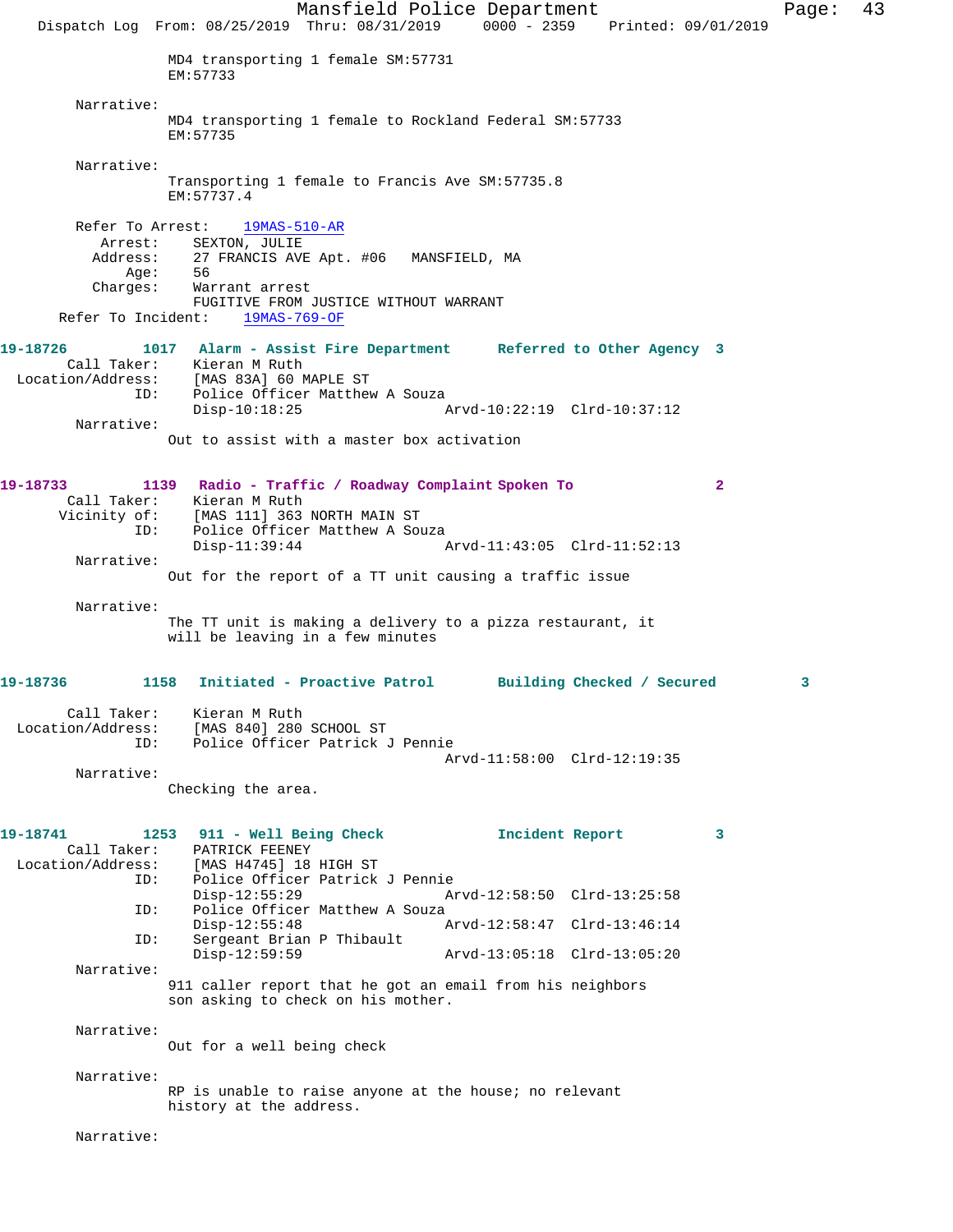Mansfield Police Department Fage: 44 Dispatch Log From: 08/25/2019 Thru: 08/31/2019 0000 - 2359 Printed: 09/01/2019 Resident of 18 High was reported to not be feeling well when she talked to her son last night. No one able to get a hold of her now. Narrative: Ofc. Souza reports MFD is evaluating and he will follow up woth elder services Refer To Incident: 19MAS-770-OF **19-18744 1326 911 - Well Being Check No Transport 3**  Call Taker: PATRICK FEENEY Location/Address: [MAS] 378 CENTRAL ST ID: Police Officer Gregg S Kennedy<br>Disp-13:31:50 Mrvd-13:37:46 Clrd-13:55:29  $Disp-13:31:50$  Narrative: 911 caller reports 83 y/o male that was left alone by a care giver. Narrative: Been left alone for a few days. Narrative: MFD has a patient refusal **19-18745 1340 Initiated - Motor Vehicle Stop Summons 3**  Call Taker: Kieran M Ruth Vicinity of: [MAS 1000] 229 SCHOOL ST ID: The Albert Albert Constant Of: Patrick J Pennie<br>ID: Police Officer Patrick J Pennie Arvd-13:40:00 Clrd-14:05:07 Vehicle: GRY 2015 HYUN SANTAF Reg: PC MA 9AL684 VIN: KM8SR4HF1FU123026 Towed: For: Unlicensed Operation By: Achins Garage To: Achins Garage Released To: SPENCE On: 08/29/2019 @ 1538 Narrative: MV stop Narrative: Achins' en route for unlicensed operations Narrative: Achin's on scene Refer To Summons: 19MAS-511-AR Summons: HALL, TANYA LEE<br>Address: 7 FOSTER ST ATT 7 FOSTER ST ATTLEBORO, MA Age: 38 Charges: LICENSE SUSPENDED, OP MV WITH **19-18749 1408 Initiated - Motor Vehicle Stop Citation / Warning Issued 3**  Call Taker: Kieran M Ruth Vicinity of: [MAS 981] 165 SPRING ST ID: Police Officer Gregg S Kennedy Arvd-14:08:00 Clrd-14:18:06 Vehicle: GRY 2005 CHEV UT TRAILB Reg: PC MA 8LW368 VIN: 1GNDT13S052245198 Narrative: Out with MA/8LW368 Narrative: Cited for speed **19-18750 1436 Alarm - Assist Fire Department Referred to Other Agency 3**  Call Taker: Kieran M Ruth<br>ion/Address: [MAS 452] 6 ERICK RD Location/Address: ID: Police Officer Gregg S Kennedy<br>Disp-14:36:58  $Nrvd-14:42:27$  Clrd-14:53:13 Narrative: Out to assist MFD with a master box

**19-18752 1528 Phone - Suspicious Actv / Persn / Veh Spoken To 2**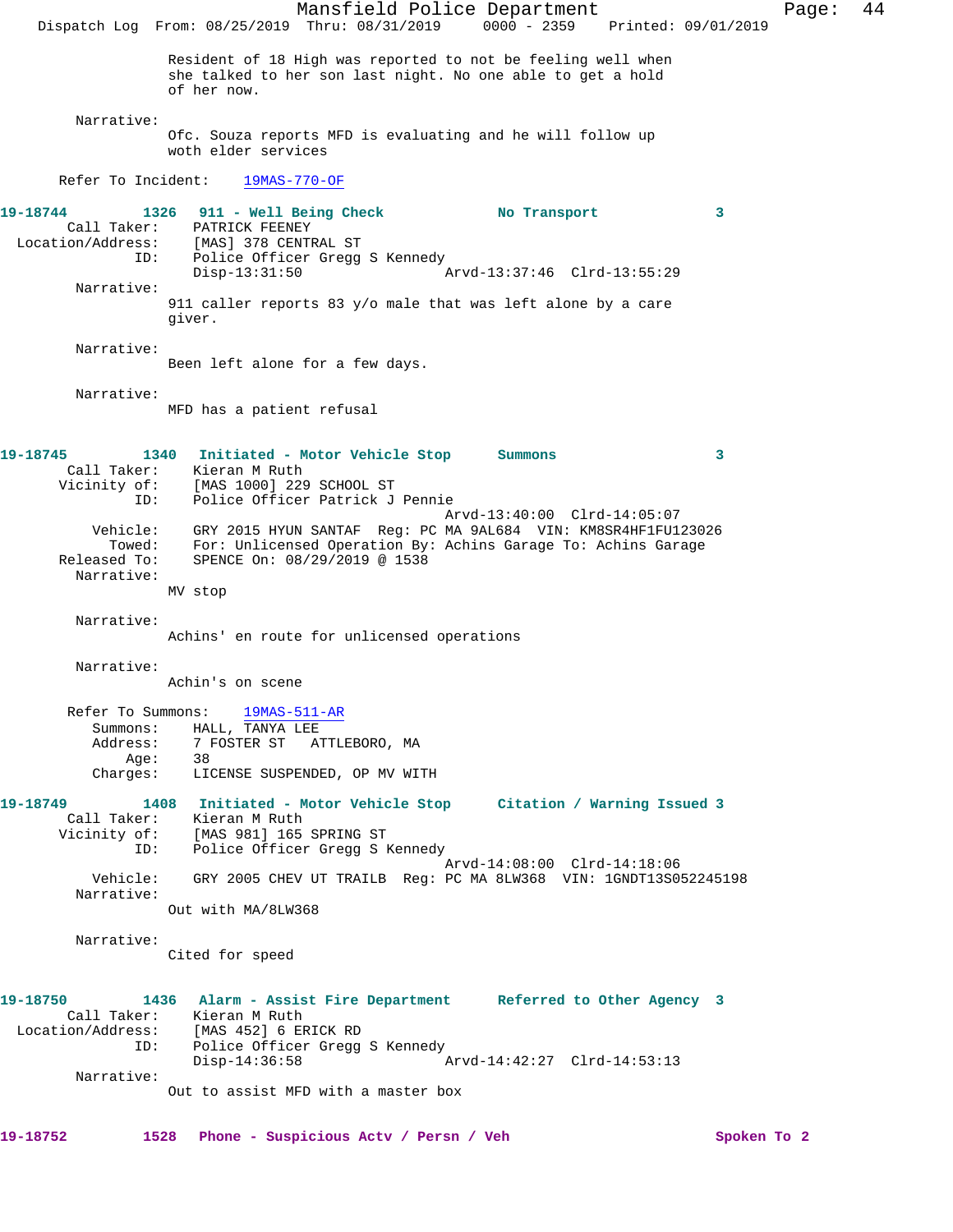Dispatch Log From: 08/25/2019 Thru: 08/31/2019 0000 - 2359 Printed: 09/01/2019 Call Taker: Kieran M Ruth<br>Location/Address: [MAS H2709] 12 [MAS H2709] 129 SCHOOL ST ID: Police Officer Gregg S Kennedy Disp-15:29:48 Arvd-15:32:55 Clrd-15:41:19<br>ID: Police Officer Patrick J Pennie Police Officer Patrick J Pennie<br>Disp-15:29:53 Ar Arvd-15:32:19 Clrd-15:41:19 ID: Sergeant Brian P Thibault<br>Disp-15:30:17 Disp-15:30:17 Arvd-15:37:57 Clrd-15:41:19 ID: Police Officer Matthew A Souza Disp-15:30:28 Clrd-15:34:03 Narrative: Out for a W/M around 12 or 13 years old tried to enter the residence. When spoken to the child turned around and walked away Narrative: Ofc. Pennie reports the child is sitting on the steps of 155 School St. with his father Narrative: The child is living at the residence for the summer. **19-18753 1534 911 - Suspicious Actv / Persn / Veh Spoken To 2**  Call Taker: PATRICK FEENEY<br>Location/Address: [MAS 1019] 792 ess: [MAS 1019] 792 WEST ST Apt. #C110<br>ID: Police Officer Patrick J Pennie Police Officer Patrick J Pennie Disp-15:42:18 Arvd-15:57:35 Clrd-16:02:37 Narrative: 911 caller reports that she has been getting poss. social security scam calls. Rp reports multiple over the past few days. Narrative: Party advised that the call is a scam, she did not give any pertinent information **19-18754 1604 Phone - Message Delivery Spoken To 3**  Call Taker: APRIL LEHANE<br>Location/Address: [MAS] 18 FUL [MAS] 18 FULLER PL Apt. #2 ID: Police Officer David J Pepicelli Disp-16:51:23 Arvd-16:53:13 Clrd-16:55:24 Narrative: NAPD Ofc Lowe is looking for a phone number for him as well as a call at the station regarding cameras at his NA property. Narrative: The party has the message and will contact NAPD **19-18756 1611 Walk-In - Motor Veh Acc - No Injury Investigated - No Action Req. 1** Call Taker: Support Staff Amanda Crisfulla<br>Location/Address: [MAS 8] 377 CHAUNCY ST ess: [MAS 8] 377 CHAUNCY ST<br>ID: Police Officer Nicole P Police Officer Nicole P Newport<br>Disp-16:18:30 A Disp-16:18:30 Arvd-16:28:54 Clrd-16:41:58<br>Vehicle: BRO 2004 DODG DURANG Req: PC MA 8SRE80 VIN: 1D4HB48N74F1 BRO 2004 DODG DURANG Reg: PC MA 8SRE80 VIN: 1D4HB48N74F168163 Narrative: RP in lobby wanting to report a minor MVA in the stop and shop parking lot Narrative: The party that left put a note on the other vehicle, Ofc Newport is waiting to hear back from that party **19-18757 1621 Phone - Suspicious Actv / Persn / Veh Spoken To 2** Call Taker: Kieran M Ruth

Mansfield Police Department Fage: 45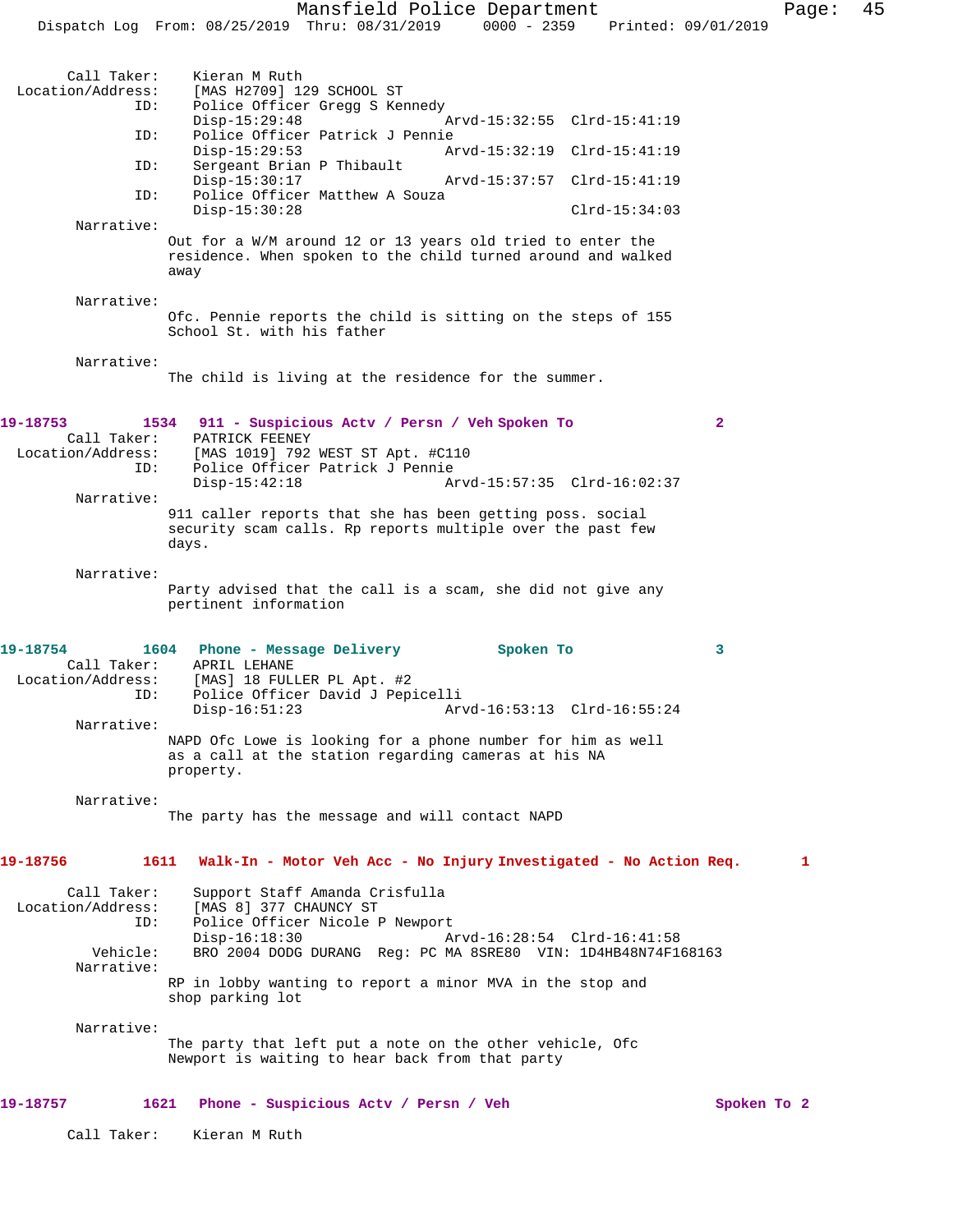Mansfield Police Department Page: 46 Dispatch Log From: 08/25/2019 Thru: 08/31/2019 0000 - 2359 Printed: 09/01/2019 Location/Address: [MAS 425] 6 PARK ROW Police Officer David J Pepicelli<br>Disp-16:22:27 Arv Arvd-16:24:15 Clrd-16:28:56 ID: Police Officer Danielle C Titus Disp-16:22:47 Arvd-16:24:10 Clrd-16:28:56 Vehicle: GRY 2007 FORD TAURUS Reg: PC MA 8644NL VIN: 1FAFP56UX7A151967 Narrative: Out for 2 suspicious males in a gray sedan Narrative: Ofc. Titus reports the occupants are eating and pulled around back for the shade **19-18761 1656 911 - Disturbance / Gathering Incident Report 1**  Call Taker: PATRICK FEENEY Location/Address: ID: Police Officer Joshua S Ellender Disp-16:58:02 Arvd-16:58:33 Clrd-17:28:56 ID: Police Officer Danielle C Titus Disp-16:58:25 Arvd-17:00:49 Clrd-17:28:56<br>ID: Sergeant Jeffrey G Bombard Sergeant Jeffrey G Bombard<br>Disp-16:59:03 Disp-16:59:03 Arvd-17:00:12 Clrd-17:28:56 Narrative:

Refer To Incident: 19MAS-771-OF

**19-18766 1727 Phone - Motor Veh Acc - No Injury Accident Report 1**  Call Taker: APRIL LEHANE<br>Location/Address: [MAS 10C] 360 [MAS 10C] 360 FORBES BLVD @ 33 SUFFOLK RD ID: Police Officer David J Pepicelli Disp-17:28:43 Arvd-17:32:21 Clrd-18:10:25<br>TD: Police Officer Nicole P Newport Police Officer Nicole P Newport Disp-17:28:49 Arvd-17:29:48 Clrd-18:10:20 Vehicle: WHI 2014 JEEP UT GRACHE Reg: PC MA 9RP467 VIN: 1C4RJFAG1EC469946 Towed: For: Accident By: Achins Garage To: Achins Garage Vehicle: RED 2018 FORD ESCAPE Reg: PC MA 69EY11 VIN: 1FMCU9GD1JUB78245 Towed: For: Accident By: Achins Garage To: Achins Garage Narrative: Out for an MVA unknown injuries Narrative: Achins' en route for 2 tows Narrative: Achins' on scene Refer To Accident: 19MAS-325-AC **19-18771 1755 Phone - Assist Fire Department Transported to Hospital 3**  Call Taker: Kieran M Ruth Location/Address: [MAS] 31 RUMFORD AVE @ 28 FULTON ST<br>ID: Police Officer Joshua S Ellender Police Officer Joshua S Ellender<br>Disp-17:56:32 Ar Disp-17:56:32 Arvd-17:58:42 Clrd-18:18:54 Narrative: Out for a male party with an elevated heart rate Narrative: The party looks to have taken too much medication Narrative: Transported to Sturdy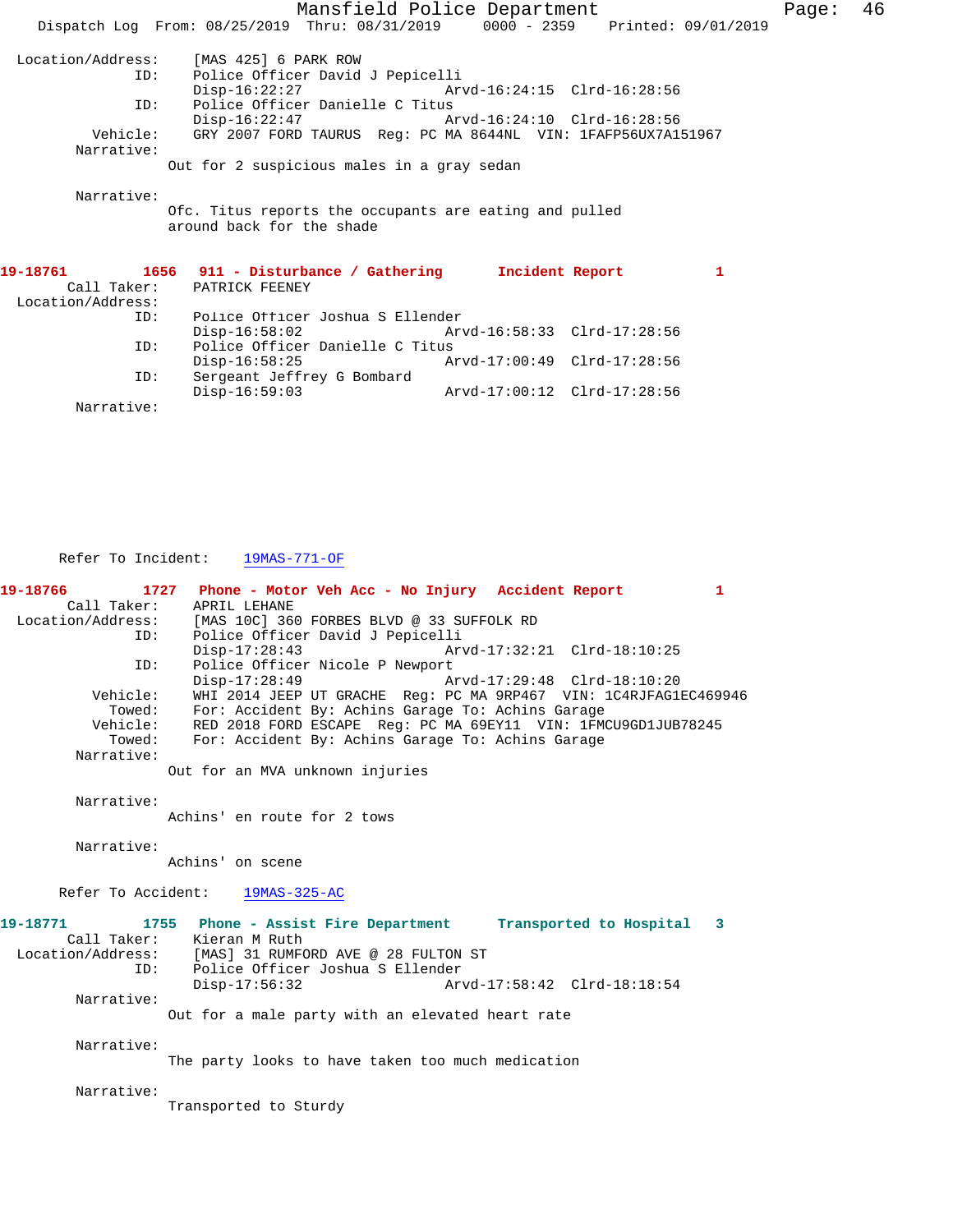Mansfield Police Department Fage: 47 Dispatch Log From: 08/25/2019 Thru: 08/31/2019 0000 - 2359 Printed: 09/01/2019 **19-18772 1803 Phone - Road Hazards Referred to Other Agency 3**  Call Taker: APRIL LEHANE<br>Location/Address: [MAS] 42 WINT [MAS] 42 WINTER ST ID: Police Officer David J Pepicelli Disp-18:12:16 Arvd-18:20:45 Clrd-18:20:47<br>TD: Police Officer David J Pepicelli Police Officer David J Pepicelli<br>Disp-18:20:58 Arv Arvd-18:21:01 Clrd-18:29:16 Narrative: rp is reporting a possible water main break Narrative: Ofc. Pepicelli confirmed the leak, Water Dept. is en route **19-18773 1806 Phone - Suspicious Actv / Persn / Veh Investigated - No Action Req. 2**  PATRICK FEENEY Location/Address: [MAS H6714] 574 EAST ST ID: Sergeant Jeffrey G Bombard<br>Disp-18:17:48 Arvd-18:22:51 Clrd-18:50:51 ID: Police Officer Joshua S Ellender Disp-18:20:28 Arvd-18:25:46 Clrd-18:56:00 Narrative: Caller requests to speak to an ofc about someone poss living in the woods behind his house. Caller reports that a landscaper observed a tent in the woods on 8/28/19. Narrative: The party was verbally trespassed by the property owner and Ofc. Ellender will serve a written trespass in about an hour **19-18774 1808 Phone - 911 Hang-ups & Verifications Confirmed misdial/Accdntl Call 2**  Call Taker: LINDSAY MITCHELL<br>Location/Address: [MAS H937] 43 IAN [MAS H937] 43 IAN KEATS DR ID: Police Officer Nicole P Newport Disp-18:12:38 Clrd-18:15:00 ID: Police Officer Nicole P Newport Disp-18:17:31 Arvd-18:28:07 Clrd-18:31:18 Narrative: Out for an accidental 911 Narrative: Confirmed by the resident **19-18776 1823 Radio - Property Offenses - non specfc Services Rendered 2**  Call Taker: Kieran M Ruth<br>Location/Address: [MAS] 176 PARI [MAS] 176 PARK ST @ 30 HOPE ST ID: Police Officer David J Pepicelli Disp-18:36:32 Arvd-18:40:17 Clrd-18:42:35 Narrative: Report of a street sign that may have been struck by a vehicle Narrative: Ofc. Pepicelli straightened up the sign as much as possible, DPW to be notified by the front desk **19-18777 1834 Phone - Motor Veh Acc - No Injury Investigated - Report Taken 1** Call Taker: APRIL LEHANE Location/Address: [MAS 840G100] 280 SCHOOL ST Apt. #G100 ID: Police Officer Nicole P Newport<br>Disp-18:36:42 A Disp-18:36:42 Arvd-18:43:31 Clrd-19:10:17 Vehicle: BLK 2013 NISS ALTIMA Reg: PAV MA IFNA VIN: 1N4AL3APXDC188559 Vehicle: GRY 2003 NISS MAXIMA Reg: PC MA 725RL7 VIN: JN1DA31A73T409867 Narrative: report of a minor MVA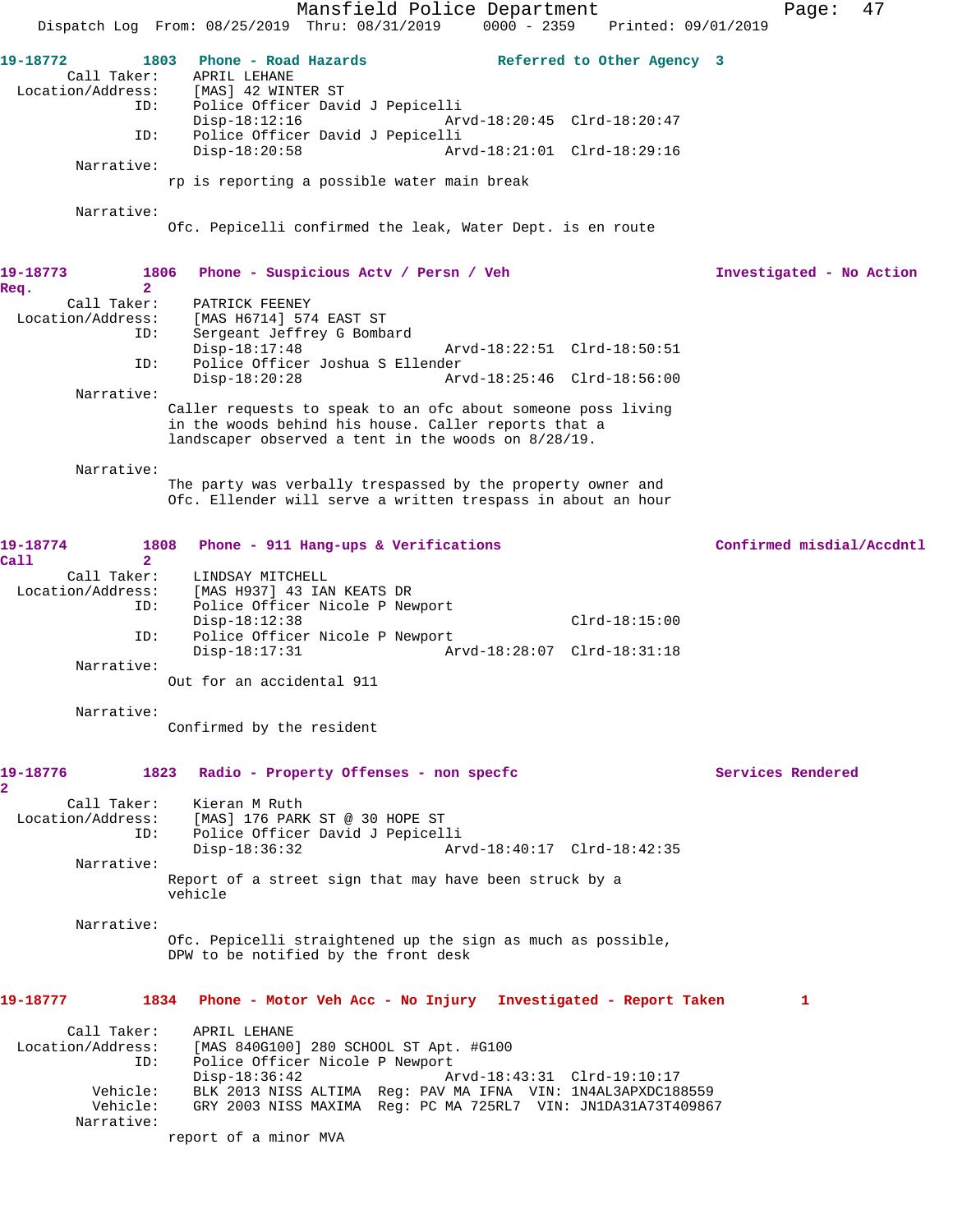Mansfield Police Department Fage: 48 Dispatch Log From: 08/25/2019 Thru: 08/31/2019 0000 - 2359 Printed: 09/01/2019 Refer To Accident: 19MAS-326-AC **19-18779 1905 Phone - Motor Veh Acc - Hit & Run Investigated - Report Taken 1** Call Taker: Support Staff Amanda Crisfulla Location/Address: [MAS H5817] 34 MILL ST ID: Police Officer David J Pepicelli Disp-19:09:24 Arvd-19:12:25 Clrd-19:43:03 Narrative: caller reports he witnessed a hit and run with a GMC truck and street sign. Ofc. Pepicelli out at 34 mill with operator Narrative: Damage well over 1000. Narrative: Refer to entry 19-18776 Refer To Accident: 19MAS-327-AC **19-18781 1936 Initiated - Assist Citizen - P S A Services Rendered 3**  Call Taker: JEFFREY KEEFE Location/Address: [MAS H6714] 574 EAST ST ID: Police Officer Joshua S Ellender Arvd-19:36:00 Clrd-19:48:28 Narrative: Ptl Ellender is off on loaction speaking to the home owner about a compaint. Narrative: The male party was served in hand. **19-18782 1938 911 - HAZARDOUS CONDITION - Other Services Rendered 2**  Call Taker: DAVID SULLIVAN Vicinity of: [MAS] 105 MILL ST ID: Police Officer David J Pepicelli Disp-19:43:16 Arvd-19:48:51 Clrd-19:48:55 Narrative: Low Hanging tree branch. Narrative: No branch found, this is a low hanging cable wire **19-18783 1953 911 - Assist Fire Department Cancelled Enroute 3**  Call Taker: JEFFREY KEEFE Location/Address: [MAS 9] 25 COBB ST Apt. #C105 Narrative: Duplicate call. **19-18784 1954 Phone - Assist Fire Department Referred to Other Agency 3**  Call Taker: LINDSAY MITCHELL Location/Address: [MAS] 25 COBB ST Apt. #L117 ID: Police Officer David J Pepicelli Disp-19:56:32 Arvd-19:58:13 Clrd-20:19:23 Narrative: Assist MFD with a fall **19-18785 2041 Initiated - Proactive Patrol Building Checked / Secured 3** Call Taker: JEFFREY KEEFE Vicinity of: [MAS 281A] 1 CROCKER ST ID: Police Officer Danielle C Titus Arvd-20:41:00 Clrd-20:53:22 **19-18787 2114 Initiated - Proactive Patrol Services Rendered 3**  Call Taker: JEFFREY KEEFE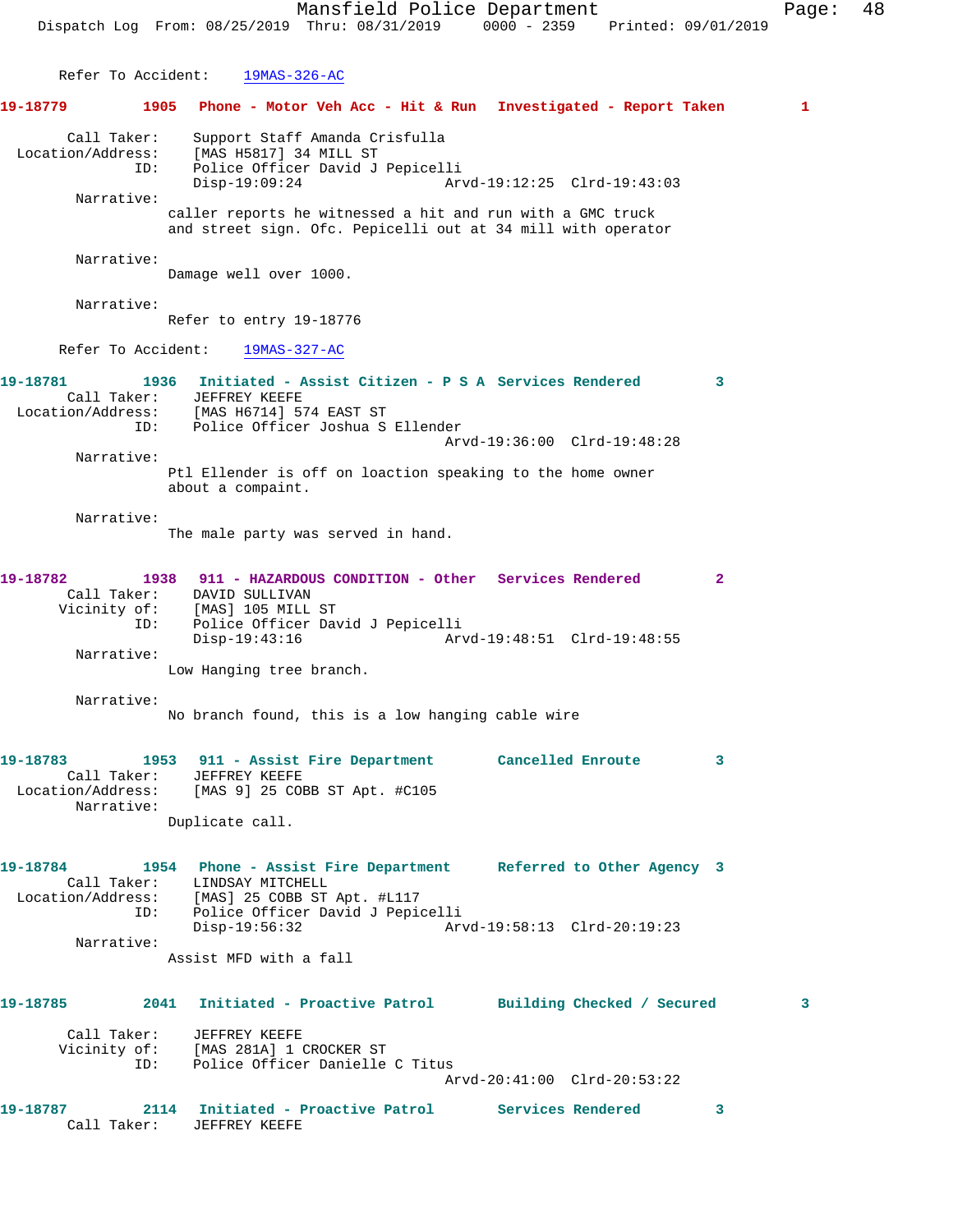Mansfield Police Department Fage: 49 Dispatch Log From: 08/25/2019 Thru: 08/31/2019 0000 - 2359 Printed: 09/01/2019 Vicinity of: [MAS] 4 ERICK RD @ 15 BONNEY LN ID: Police Officer Joshua S Ellender Arvd-21:14:00 Clrd-21:22:48 **19-18790 2130 Initiated - Proactive Patrol Building Checked / Secured 3** Call Taker: JEFFREY KEEFE Location/Address: [MAS 2] 60 FORBES BLVD ID: Police Officer Danielle C Titus Arvd-21:30:00 Clrd-21:35:15 **19-18791 2133 Initiated - Proactive Patrol Services Rendered 3**  Call Taker: JEFFREY KEEFE Vicinity of: [MAS 417] 9 FRANCIS AVE ID: Police Officer Joshua S Ellender Arvd-21:33:00 Clrd-21:40:29 **19-18792 2148 Initiated - Motor Vehicle Stop Investigated - Report Taken 3** Call Taker: LINDSAY MITCHELL Location/Address: [MAS] 670 EAST ST @ 2 LAWNDALE RD ID: Police Officer Joshua S Ellender Arvd-21:48:00 Clrd-22:29:20 ID: Police Officer Danielle C Titus<br>Disp-21:54:04 A: Disp-21:54:04 Arvd-21:58:35 Clrd-22:29:16 Vehicle: BLK 2009 TOYT PK TACOMA Reg: PC MA 4DG463 VIN: 3TMLU42N09M031079 Towed: For: Unregistered/Uninsured By: Achins Garage To: Achins Garage Narrative: Registration is revoked for insurance Narrative: Tow requested, Achins enroute Narrative: Tow is on scene. Narrative: Citation issued for uninsured and unregistered. Refer To Summons: 19MAS-512-AR Summons: PALMER, WILLIAM C Address: 40 CHURCH ST MANSFIELD, MA Age: 58 Charges: UNINSURED MOTOR VEHICLE UNREGISTERED MOTOR VEHICLE **19-18795 2230 Initiated - Proactive Patrol Services Rendered 3**  Call Taker: JEFFREY KEEFE Location/Address: [MAS 1015] 30 CHAUNCY ST ID: Police Officer Danielle C Titus Arvd-22:30:00 Clrd-22:36:00 **For Date: 08/30/2019 - Friday 19-18797 0052 Initiated - Proactive Patrol Building Checked / Secured 3** Call Taker: LINDSAY MITCHELL Location/Address: [MAS 281A] 1 CROCKER ST ID: Police Officer Meghan Birnie Arvd-00:52:00 Clrd-00:56:59 **19-18800 0108 Initiated - Proactive Patrol Building Checked / Secured 3** Call Taker: JEFFREY KEEFE Vicinity of: [MAS 840] 280 SCHOOL ST ID: Patrolman David Schepis Arvd-01:08:00 Clrd-01:13:44 **19-18802 0124 Initiated - Proactive Patrol Building Checked / Secured 3** Call Taker: JEFFREY KEEFE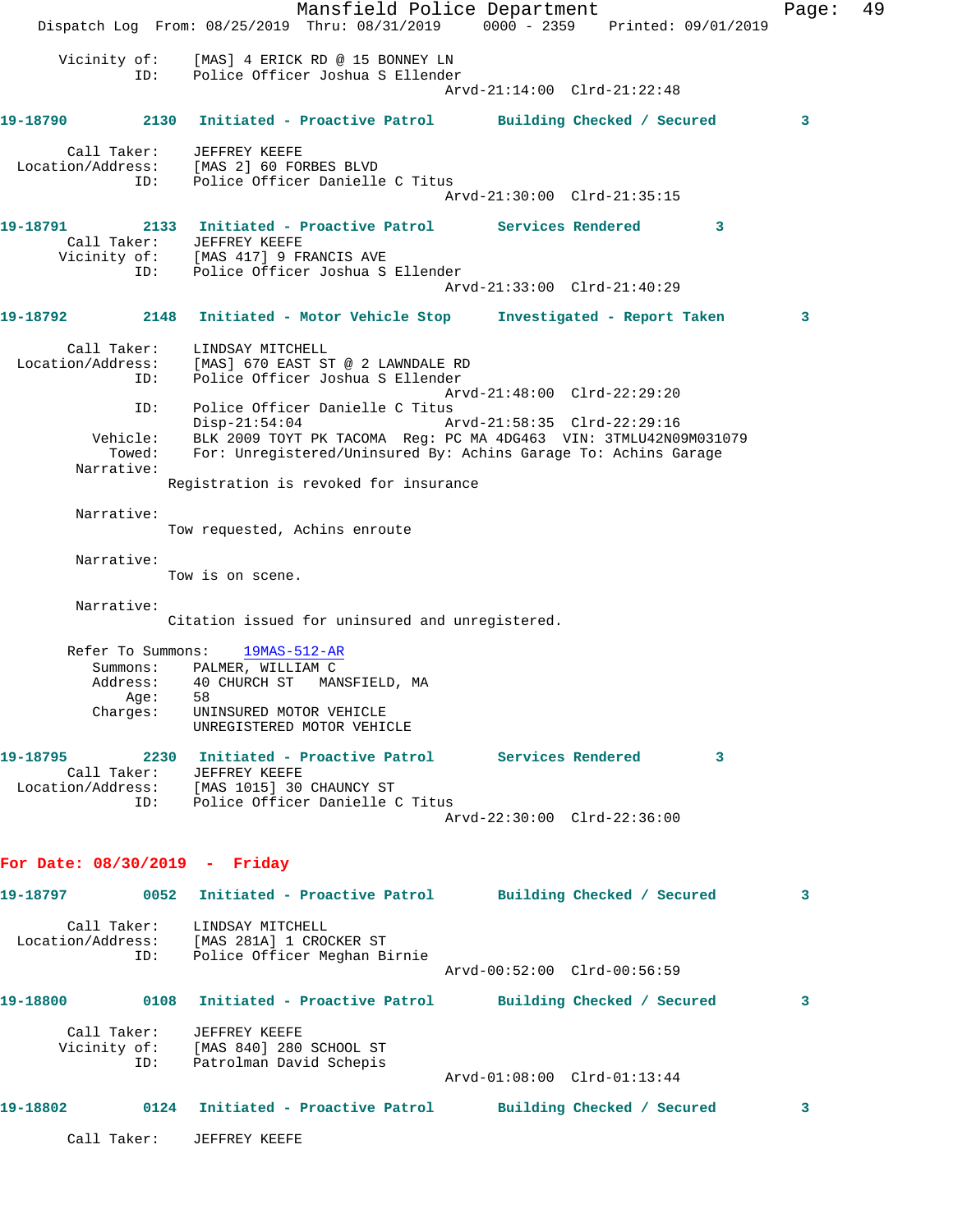Mansfield Police Department Fage: 50 Dispatch Log From: 08/25/2019 Thru: 08/31/2019 0000 - 2359 Printed: 09/01/2019 Vicinity of: [MAS 281A] 1 CROCKER ST ID: Police Officer Meghan Birnie Arvd-01:24:00 Clrd-01:34:22 **19-18803 0126 Initiated - Proactive Patrol Building Checked / Secured 3** Call Taker: JEFFREY KEEFE Location/Address: [MAS 907E] 390 WEST ST ID: Patrolman David Schepis Arvd-01:26:00 Clrd-01:29:57 **19-18804 0128 Initiated - Proactive Patrol Services Rendered 3**  Call Taker: JEFFREY KEEFE Location/Address: [MAS 1002] 250 EAST ST ID: Police Officer Michelle Bellevue Arvd-01:28:00 Clrd-01:35:06 **19-18805 0134 Initiated - Proactive Patrol Services Rendered 3**  Call Taker: JEFFREY KEEFE Vicinity of: [MAS 4] 31 HAMPSHIRE ST ID: Patrolman David Schepis Arvd-01:34:00 Clrd-01:37:04 **19-18806 0138 Initiated - Proactive Patrol Services Rendered 3**  Call Taker: LINDSAY MITCHELL Location/Address: [MAS] 4 ERICK RD @ 15 BONNEY LN ID: Police Officer Michelle Bellevue Arvd-01:38:00 Clrd-01:47:39 **19-18807 0148 Initiated - Proactive Patrol Services Rendered 3**  Call Taker: LINDSAY MITCHELL Location/Address: [MAS 987A] 125 HIGH ST Apt. #1-4 ID: Police Officer Meghan Birnie Arvd-01:48:00 Clrd-01:50:57 **19-18808 0149 Initiated - Proactive Patrol Building Checked / Secured 3** Call Taker: JEFFREY KEEFE Vicinity of: [MAS 992] 660 EAST ST ID: Police Officer Michelle Bellevue Arvd-01:49:00 Clrd-01:51:14 **19-18809 0151 Initiated - Proactive Patrol Services Rendered 3**  Call Taker: JEFFREY KEEFE Vicinity of: [MAS 814] 50 WEST CHURCH ST ID: Police Officer Meghan Birnie Arvd-01:51:00 Clrd-01:56:39 **19-18812 0156 Initiated - Proactive Patrol Services Rendered 3**  Call Taker: JEFFREY KEEFE Location/Address: [MAS 9] 25 COBB ST Apt. #C105 ID: Police Officer Meghan Birnie Arvd-01:56:00 Clrd-02:03:10 **19-18816 0222 Initiated - Proactive Patrol Building Checked / Secured 3** Call Taker: JEFFREY KEEFE Location/Address: [MAS 900A] 242 CHAUNCY ST Apt. #1 ID: Police Officer Meghan Birnie Arvd-02:22:00 Clrd-02:28:01 **19-18817 0242 Initiated - Proactive Patrol Services Rendered 3**  Call Taker: LINDSAY MITCHELL Location/Address: [MAS] 30 CHAUNCY ST ID: Police Officer Meghan Birnie Arvd-02:42:00 Clrd-02:50:53 **19-18818 0306 Initiated - Proactive Patrol Building Checked / Secured 3** Call Taker: JEFFREY KEEFE Vicinity of: [MAS] COPELAND DR ID: Police Officer Michelle Bellevue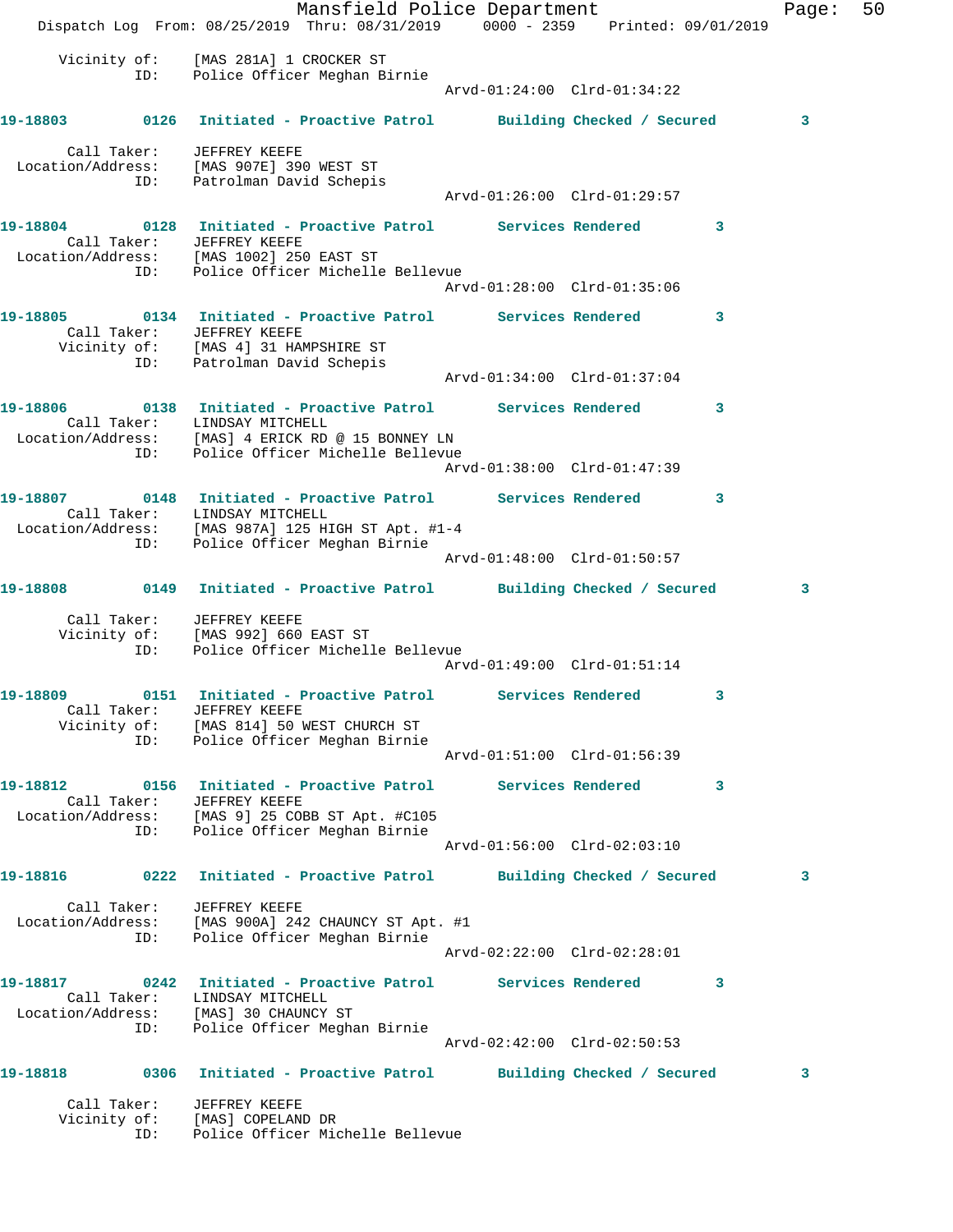Mansfield Police Department Fage: 51 Dispatch Log From: 08/25/2019 Thru: 08/31/2019 0000 - 2359 Printed: 09/01/2019 Arvd-03:06:00 Clrd-03:17:15 **19-18819 0309 Initiated - Proactive Patrol Building Checked / Secured 3** Call Taker: JEFFREY KEEFE Vicinity of: [MAS 2] 60 FORBES BLVD ID: Patrolman David Schepis Arvd-03:09:00 Clrd-03:10:58 **19-18949 0315 Radio - Suspicious Actv / Persn / Veh Field Interrogation 2**  Call Taker: JAMES VIERA Vicinity of: [MAS] 265 NORTH MAIN ST ID: Police Officer Michelle Bellevue Arvd-03:15:00 Clrd-03:16:54 Vehicle: BLK 2015 BMW 650 Reg: PC MA 7MC195 VIN: WBAYP9C57FD169845 Refer To Field Int: 19MAS-42-FI **19-18820 0604 Initiated - Selective Enforcement/RADAR Services Rendered 3**  Call Taker: JEFFREY KEEFE Location/Address: [MAS] 259 OAKLAND ST @ 34 MAPLE ST ID: Police Officer Meghan Birnie Arvd-06:04:00 Clrd-06:41:20 Narrative: Selective enforcement. Narrative: Top speed 41 avg 35. **19-18821 0611 911 - 911 Hang-ups & Verifications Confirmed misdial/Accdntl Call 2** Call Taker: DAVID SULLIVAN Location/Address: [MAS H426] 206 BRANCH ST ID: Police Officer Michelle Bellevue Disp-06:13:18 Arvd-06:15:19 Clrd-06:18:35 Narrative: 911 Open Line. No ANswer on Call Back. Narrative: Confirmed accidental. **19-18822 0616 Initiated - Selective Enforcement/RADAR Services Rendered 3**  Call Taker: JEFFREY KEEFE Vicinity of: [MAS] 100 WILLIAMS ST @ 225 TREMONT ST ID: Patrolman David Schepis Arvd-06:16:00 Clrd-06:45:08 Narrative: Selective enforcement. 19-18824 0637 Initiated - Traffic Enforcement / Activity **Services Rendered 2**  Call Taker: JEFFREY KEEFE Vicinity of: [MAS] ESSEX ST ID: Police Officer Michelle Bellevue Arvd-06:37:00 Clrd-06:44:36 ID: Police Officer Michelle Bellevue Disp-06:44:56 Arvd-06:45:03 Clrd-07:08:37 Narrative: Traffic enforcement Essex st. Narrative: TOP SPEED 31 MPH AVG 28; NO VIOLATIONS OBSERVED. **19-18825 0645 Initiated - Serve Warrant Not Home / No Answer 3**  Call Taker: JEFFREY KEEFE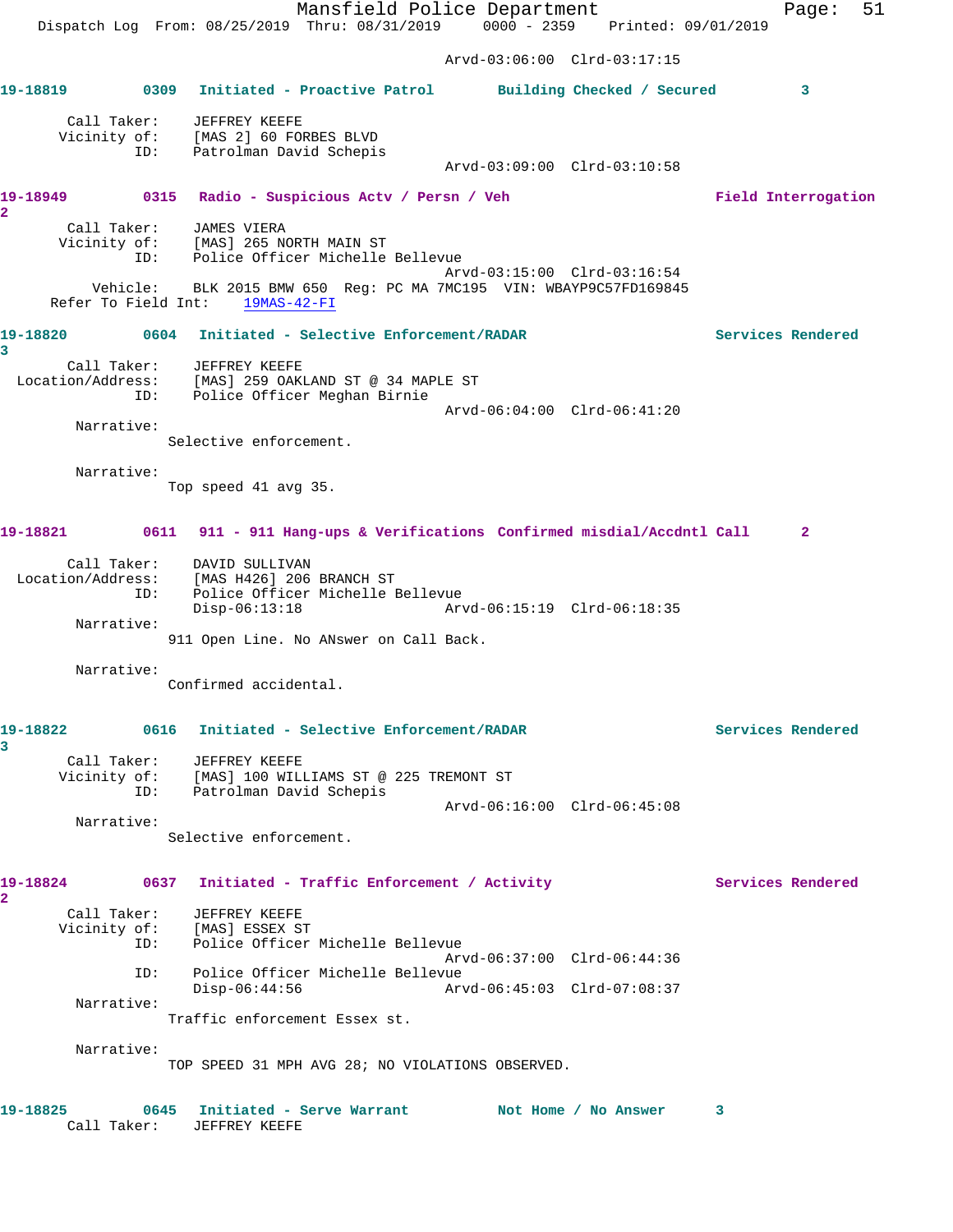Mansfield Police Department Page: 52 Dispatch Log From: 08/25/2019 Thru: 08/31/2019 0000 - 2359 Printed: 09/01/2019 Location/Address: [MAS] 30 KINGMAN AVE ID: Police Officer Donald MacLean Arvd-06:45:00 Clrd-06:48:47 ID: Patrolman David Schepis<br>Disp-06:47:33 Disp-06:47:33 Arvd-06:47:39 Clrd-06:48:47 ID: Police Officer Meghan Birnie Disp-06:47:37 Arvd-06:47:41 Clrd-06:48:47 Narrative: Serving a probation warrant. Narrative: Subject not home. **19-18831 0858 911 - Motor Veh Acc - No Injury Services Rendered 1**  Call Taker: PATRICK FEENEY Vicinity of: [MAS 293] 2 CHAUNCY ST ID: Police Officer Matthew A Souza<br>Disp-08:59:53 Disp-08:59:53 Arvd-09:02:43 Clrd-09:21:42 ID: Police Officer John R Armstrong<br>Disp-09:00:01 Mrvd-09:03:42 Clrd-09:04:07 Disp-09:00:01 Arvd-09:03:42 Clrd-09:04:07 Vehicle: BLK 2013 KIA RIO Reg: PC MA 5YX289 VIN: KNADN5A31D6302597 Vehicle: BRO 2015 GMC UT ACADIA Reg: PC MA 6VT442 VIN: 1GKKVPKD1FJ386924 Narrative: 911 caller reports 2 car crash; no injuries reported. Narrative: M12 reports damage over; assisting with the exchange. Both m/v's are able to be driven. Narrative: M12 reports 1 m/v with damaged tire, mechanics at lance buick are assisting the oper. Refer To Accident: 19MAS-328-AC **19-18832 0916 Initiated - Selective Enforcement/RADAR Services Rendered 3**  Call Taker: MEGHAN MILLS Vicinity of: [MAS] 600 WEST ST ID: Police Officer Patrick J Pennie Arvd-09:16:00 Clrd-09:46:04 Narrative: Off for radar enforcement. Narrative: No violations observed. **19-18835 0948 Initiated - Disabled Motor Vehicle Services Rendered 3**  Call Taker: PATRICK FEENEY Vicinity of: [MAS 1005A] 292 CHAUNCY ST ID: Police Officer Patrick J Pennie Arvd-09:48:00 Clrd-10:00:57 Vehicle: GRY 2007 CHEV SILVER Reg: PC MA 8AG337 VIN: 2GCEK19J171715515 Narrative: DMV in the area; M5 reports that is underway. 19-18839 1024 Initiated - Traffic Enforcement / Activity **Services Rendered 2**  Call Taker: PATRICK FEENEY Location/Address: [MAS] 79 NORTH MAIN ST @ 14 COURT ST ESS: ITAN IS NOTTED THE TERM A SOUZA Arvd-10:24:00 Clrd-10:58:24 Narrative: No violations observed. 19-18841 1036 Initiated - Traffic Enforcement / Activity **Services Rendered 2**  Call Taker: PATRICK FEENEY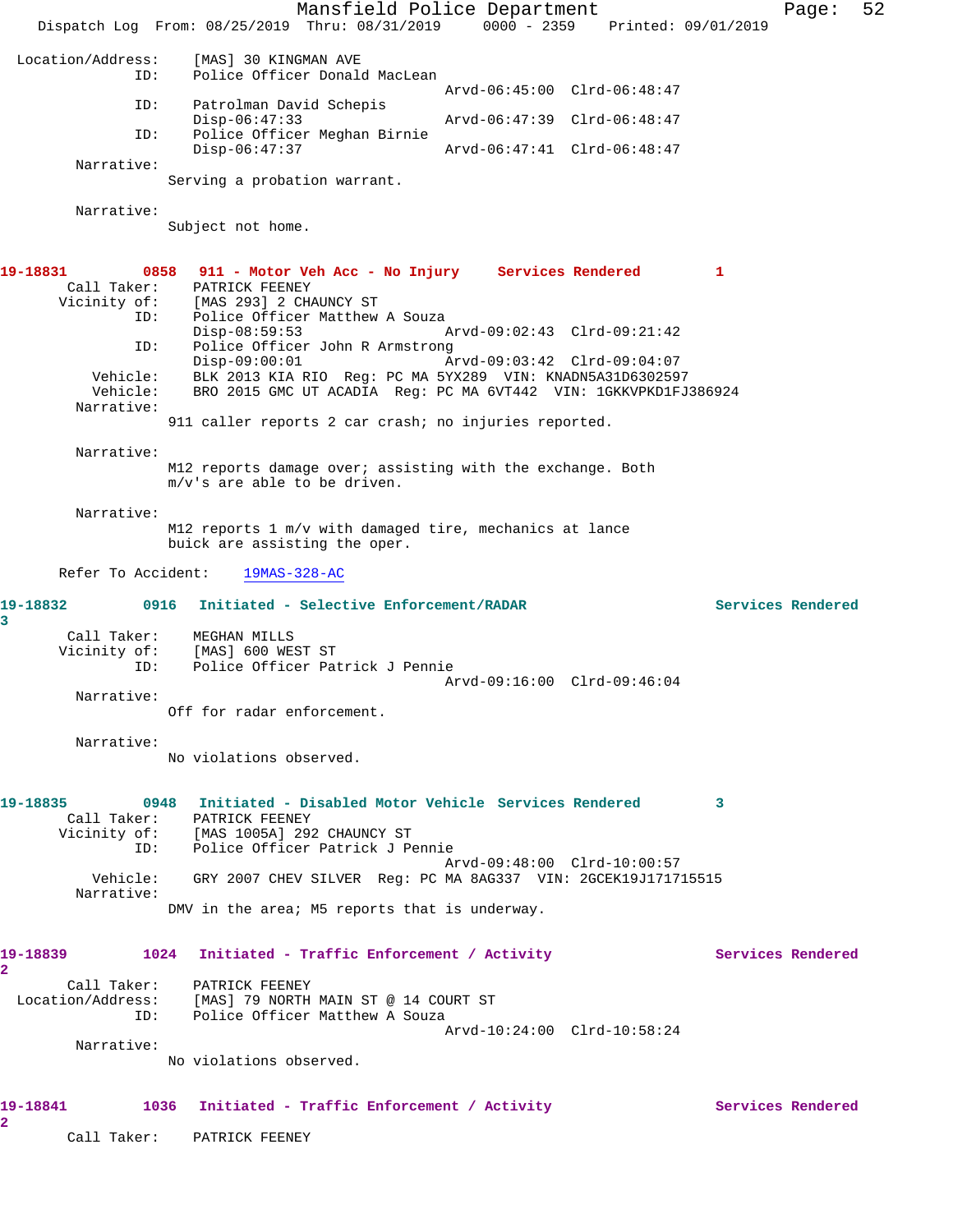Mansfield Police Department Fage: 53 Dispatch Log From: 08/25/2019 Thru: 08/31/2019 0000 - 2359 Printed: 09/01/2019 Vicinity of: [MAS 1002] 250 EAST ST ID: Police Officer John R Armstrong Arvd-10:36:00 Clrd-10:58:09 Narrative: No violations observed. 19-18844 1058 Initiated - Traffic Enforcement / Activity **Services Rendered 2**  Call Taker: PATRICK FEENEY Location/Address: [MAS 1002] 250 EAST ST ID: Police Officer Matthew A Souza Arvd-10:58:00 Clrd-11:22:55 **19-18845 1059 Initiated - Building Check Building Checked / Secured 3** Call Taker: PATRICK FEENEY Location/Address: [MAS 840] 280 SCHOOL ST ID: Police Officer John R Armstrong Arvd-10:59:00 Clrd-11:05:21 **19-18846 1105 Initiated - Building Check Building Checked / Secured 3** Call Taker: PATRICK FEENEY Location/Address: [MAS] FREDRIC LN ID: Police Officer John R Armstrong Arvd-11:05:00 Clrd-11:08:01 **19-18850 1121 Alarm - Alarm - Burglar False / Accidental Alarm 1**  Call Taker: PATRICK FEENEY Location/Address: [MAS H6076] 11 PLANTINGFIELD RD ID: Police Officer Patrick J Pennie Disp-11:22:34 Arvd-11:28:41 Clrd-11:33:13 ID: Police Officer Matthew A Souza<br>Disp-11:23:20 Disp-11:23:20 Arvd-11:28:39 Clrd-11:33:13 Vehicle: BLK 2016 TOYT TUNDRA Reg: PC MA 662PM9 VIN: 5TFUY5F1XGX506265 Narrative: Basement living room window. Narrative: 1 mv in the driveway; M12 reports hearing some banging going on outside the home. Narrative: M12 reports that it was accidental by contractor. Working on the siding of the home; banging on the exterior wall and poss. set off the alarm. Party checks out. Bldg is secure. **19-18855 1139 Initiated - Motor Vehicle Stop Vehicle Towed 3**  Call Taker: PATRICK FEENEY Location/Address: [MAS] 79 NORTH MAIN ST @ 14 COURT ST ID: Police Officer John R Armstrong Arvd-11:39:00 Clrd-12:10:16 Vehicle: GRN 2018 SUBA FOREST Reg: PC MA 1KSW81 VIN: JF2SJABC4JH543326 Towed: For: Unregistered/Uninsured By: Achins Garage To: Achins Garage Narrative: M/v is revoked/insurance cancellation. Narrative: M10 requests tow; Achins contacted. Narrative: Tow on scene. Narrative: Tow has the m/v and is providing transport back to the owners residence. Refer To Arrest: 19MAS-513-AR **19-18858 1147 911 - Suspicious Actv / Persn / Veh Summons 2**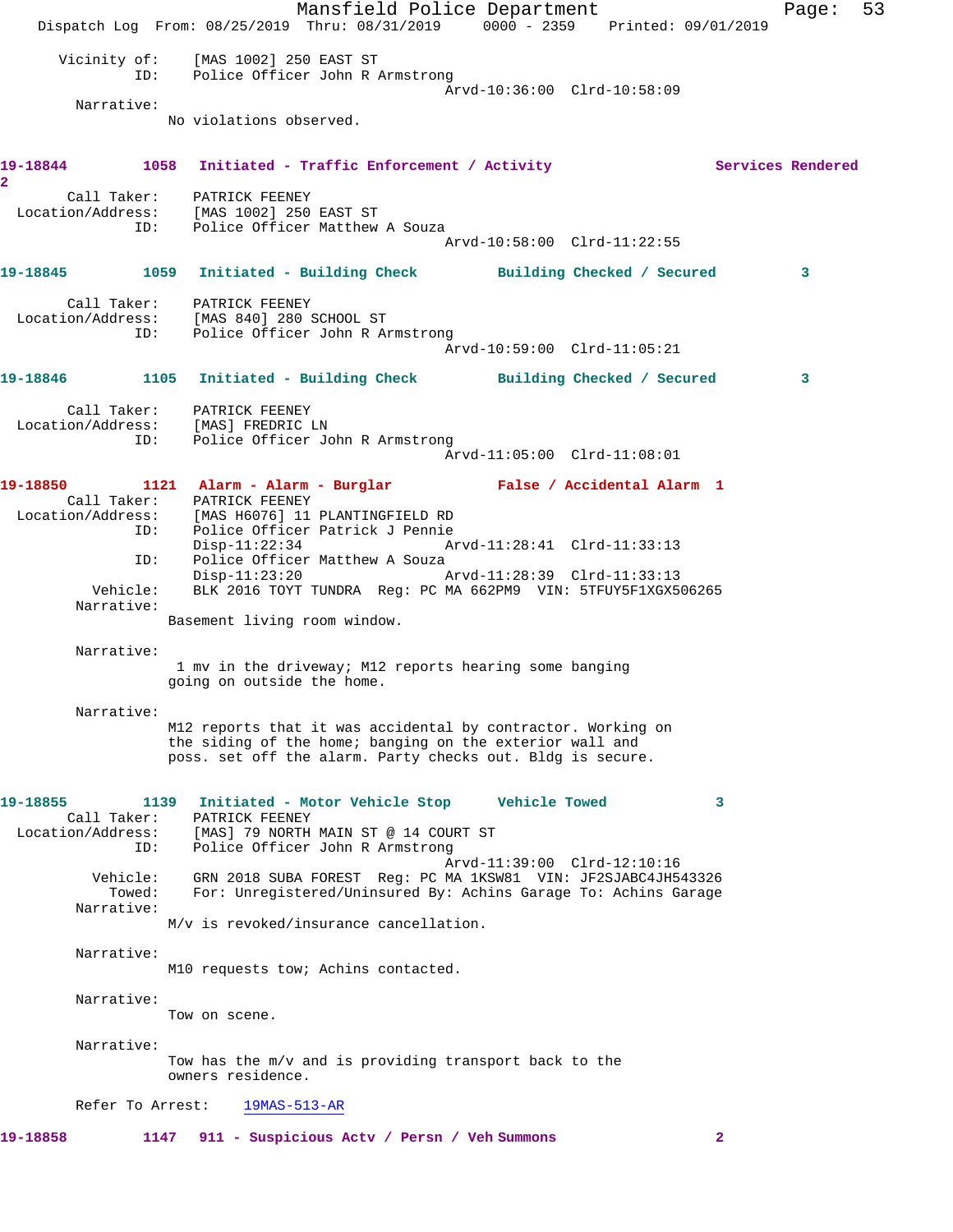Mansfield Police Department Fage: 54 Dispatch Log From: 08/25/2019 Thru: 08/31/2019 0000 - 2359 Printed: 09/01/2019 Call Taker: MEGHAN MILLS<br>Location/Address: [MAS 934] RUI [MAS 934] RUMFORD AVE ID: Police Officer Matthew A Souza Disp-11:51:57 Arvd-11:57:00 Clrd-12:31:50<br>ID: Sergeant Brian P Thibault Sergeant Brian P Thibault Disp-11:56:22 Arvd-11:56:32 Clrd-12:20:55 ID: Police Officer Michael N Fenore<br>Disp-12:00:36 Az Disp-12:00:36 Arvd-12:03:45 Clrd-12:20:53 Narrative: CP reports that she reported her son's bike stolen last week, and she believes she has located it at Fulton's Pond by the dam. Narrative: M12 reports that the party that has the bike, David, stated that he got the bike from Brett Walker, who got the bike from a kid named "Cornbread". Refer To Summons: 19MAS-514-AR Summons: WALKER, BRETT MICHAEL<br>Address: 752 WARE ST MANSFIE 752 WARE ST MANSFIELD, MA<br>25 Age: Charges: RECEIVE STOLEN PROPERTY -\$1200 Refer To Summons: 19MAS-515-AR Summons: KINNALLY, DAVID A Address: 95 PINE ST ST Apt. #10 ATTLEBORO, MA Age:<br>:Charges RECEIVE STOLEN PROPERTY -\$1200 **19-18863 1312 Radio - HAZARDOUS CONDITION - Other Services Rendered 2**  Call Taker: PATRICK FEENEY<br>Vicinity of: [MAS 1018] 600 of: [MAS 1018] 600 EAST ST<br>ID: Police Officer John R 2 Police Officer John R Armstrong<br>Disp-13:13:57 A Disp-13:13:57 Arvd-13:13:59 Clrd-13:19:43 Narrative: Report of a loose manhole cover in the area. Narrative: Unable to locate. **19-18866 1332 Walk-In - Assist Citizen - P S A Services Rendered 3**  Call Taker: Support Staff Amanda Crisfulla<br>Location/Address: [MAS] 500 EAST ST ess: [MAS] 500 EAST ST<br>ID: Police Officer Mic Police Officer Michael N Fenore<br>Disp-13:34:29 A Disp-13:34:29 Arvd-13:34:33 Clrd-13:42:48 Narrative: rp in lobby to see if they can assist with a report of homeless people living in town. Ofc. Fenore in to speak with Rp **19-18868 1354 911 - Disturbance / Gathering Spoken To 1**  PATRICK FEENEY Location/Address: [MAS 1019] 792 WEST ST Police Officer Patrick J Pennie<br>Disp-13:57:00 A Disp-13:57:00 Arvd-14:01:32 Clrd-14:20:48<br>TD: Police Officer Matthew A Souza Police Officer Matthew A Souza<br>Disp-13:57:37 / Disp-13:57:37 Arvd-13:59:27 Clrd-14:20:48 Narrative: 911 caller report that she is having an ongoing issue with another resident there whenever she is at the pool with her children. The other party causes a disturbance, making comments and voicing her dissatifaction over the RP, her culture, heritage, and parenting style/techniques. Narrative: M12 reports all is calm at this time; checking in with the RP. Narrative: M5 reports that it's a dispute between neighbors about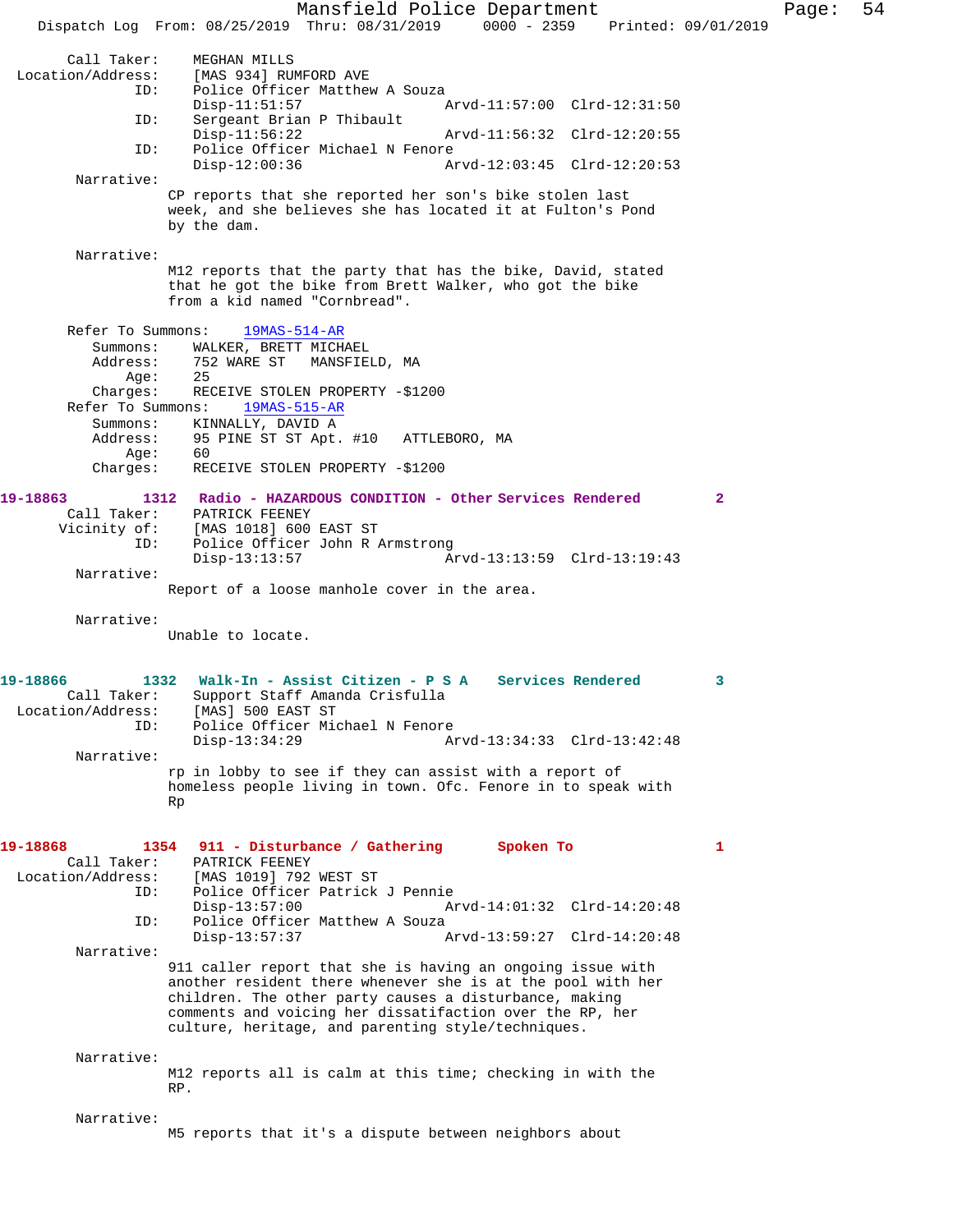children being in the hot tub in the pool area.

Refer To Incident: 19MAS-772-OF

| 19-18869<br>Call Taker:<br>ID:                                    | Initiated - Building Check Services Rendered<br>1400<br>PATRICK FEENEY<br>Location/Address: [MAS 330] 250 EAST ST<br>Police Officer John R Armstrong                                               |                             | 3 |                           |
|-------------------------------------------------------------------|----------------------------------------------------------------------------------------------------------------------------------------------------------------------------------------------------|-----------------------------|---|---------------------------|
| Vehicle:                                                          | GRY 2007 BUIC Reg: PC TX HDY4917                                                                                                                                                                   | Arvd-14:00:00 Clrd-14:15:37 |   |                           |
| Narrative:                                                        | Report of a suspicious m/v parked in the lot. Unoccupied.                                                                                                                                          |                             |   |                           |
| Narrative:                                                        | M10 reports that staff were looking to ID a poss. student<br>with a matching name to the owner. M/v has been observed in<br>the area the past few days.                                            |                             |   |                           |
| Narrative:                                                        | M/v checks ok; SRO's notified of it and they will<br>investigate further.                                                                                                                          |                             |   |                           |
| 19-18875<br>3                                                     | 1432 Initiated - Selective Enforcement/RADAR                                                                                                                                                       |                             |   | Citation / Warning Issued |
| Call Taker:<br>ID:                                                | PATRICK FEENEY<br>Location/Address: [MAS] 62 HOPE ST @ 155 CHURCH ST<br>Police Officer Matthew A Souza                                                                                             |                             |   |                           |
| Narrative:                                                        | Traffic enforcement in the area.                                                                                                                                                                   | Arvd-14:32:00 Clrd-14:40:35 |   |                           |
| 19-18872<br>Location/Address:<br>ID:                              | 1433 Phone - Assist Fire Department Transported to Hospital<br>Call Taker: Kieran M Ruth<br>[MAS 836A] 300 BRANCH ST<br>Police Officer John R Armstrong<br>$Disp-14:36:41$                         | Arvd-14:41:10 Clrd-14:48:55 | 3 |                           |
| 19-18873<br>Call Taker:<br>Location/Address:<br>ID:<br>Narrative: | 1435 911 - Assist Fire Department Services Rendered<br>MEGHAN MILLS<br>[MAS 840I120] 280 SCHOOL ST Apt. #I120<br>Police Officer Patrick J Pennie<br>$Disp-14:38:42$<br>Assist MFD with the medical | Arvd-14:42:27 Clrd-14:49:02 | 3 |                           |
| Narrative:                                                        | patient refusal.                                                                                                                                                                                   |                             |   |                           |
| 19-18876                                                          | 911 - 911 Hang-ups & Verifications Confirmed misdial/Accdntl Call<br>1439                                                                                                                          |                             |   | $\mathbf{2}$              |
| Call Taker:<br>Location/Address:<br>ID:                           | MEGHAN MILLS<br>[MAS H2624] 160 GILBERT ST<br>Police Officer Matthew A Souza<br>$Disp-14:41:01$                                                                                                    | Arvd-14:42:27 Clrd-14:54:48 |   |                           |
| Narrative:                                                        | Abandoned 911 call from landline, no answer on the call<br>back.                                                                                                                                   |                             |   |                           |
| Narrative:                                                        | Confirmed accidental; party was attempting dial a number<br>and hit it by mistake. All checks ok.                                                                                                  |                             |   |                           |
| 19-18877<br>Call Taker:<br>Location/Address:<br>ID:               | Phone - Assist Citizen - P S A<br>1452<br>Support Staff Matthew Todesco<br>[MAS 153] 50 WEST ST<br>Police Officer Matthew A Souza                                                                  | Civil Matter                | 3 |                           |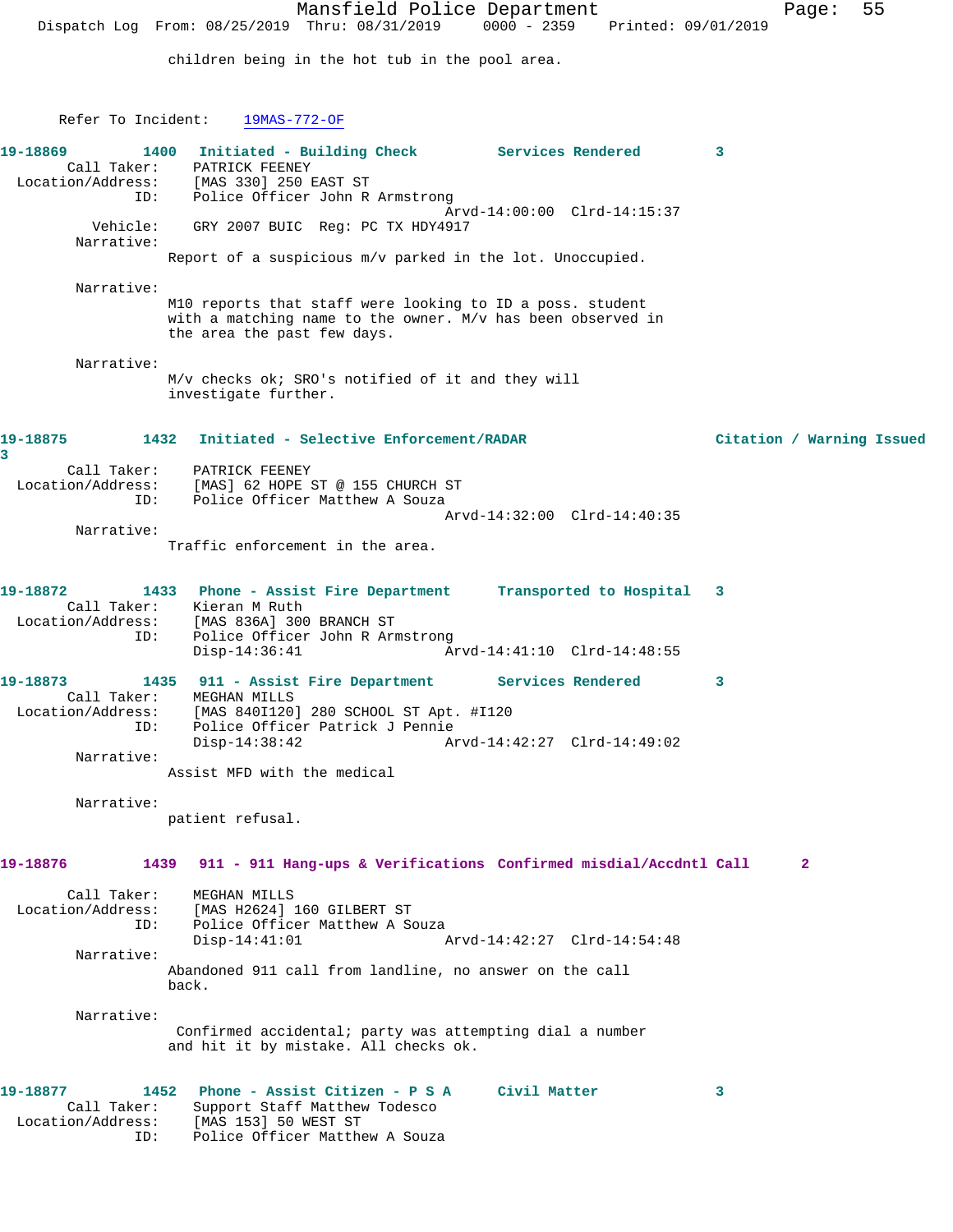Mansfield Police Department Page: 56 Dispatch Log From: 08/25/2019 Thru: 08/31/2019 0000 - 2359 Disp-14:58:50 Arvd-15:28:19 Clrd-15:34:10 Narrative: RP into the lobby to report an internet scam and he picked the goods up at 50 West St. Narrative: M12 reports that the RP was advised of his options. Advised that its civil matter, referred to contact Facebook Marketplace. **19-18879 1509 911 - Suspicious Actv / Persn / Veh Spoken To 2**  Call Taker: PATRICK FEENEY Location/Address: [MAS H3442] 27 FULTON ST Police Officer Patrick J Pennie<br>Disp-15:10:58 A Disp-15:10:58 Arvd-15:15:09 Clrd-15:19:48 ID: Police Officer John R Armstrong Disp-15:11:53 Arvd-15:15:59 Clrd-15:19:48 Narrative: 911 caller reports a male party that she thought was out of place. States she does not recognize him as anyone from the neighborhood. States he keeps staring at the playground across the street too. Described as a w/m with light/dark cardigan, light colored pants, dark hair, with a scraggly beard/mustache. Carrying a couple 2 liter size bottles. Narrative: M5 reports party checks out; is in the area watching the construction. Moving over to the pond park area to wait for his parents to pick him up. **19-18882 1528 Walk-In - Harass. Electronic Communicat Services Rendered 3**  Call Taker: Support Staff Amanda Crisfulla<br>Location/Address: [MAS] 10 CONNORS AVE Apt. #A20 ess: [MAS] 10 CONNORS AVE Apt. #A201<br>ID: Police Officer John R Armstrong Police Officer John R Armstrong<br>Disp-15:33:27 A Disp-15:33:27 Arvd-15:35:25 Clrd-16:19:16 Narrative: Rp in lobby requesting to speak with an Officer regarding ongoing harrassment issues Narrative: M10 reports issue is over a previous road rage incident. Party was advised of her options. **19-18884 1619 911 - 911 Hang-ups & Verifications Confirmed misdial/Accdntl Call 2** Call Taker: PATRICK FEENEY Location/Address: [MAS 322] 31 HAMPSHIRE ST Apt. #245 ID: Police Officer Patrick J Pennie Disp-16:20:25 Arvd-16:39:33 Clrd-16:48:55 Narrative: Abandoned 911 call; call back made, spoke to clerk at the desk, states it was a guest in room 245; Had previously called the desk to ask how to get an outside line. Desk ID'd the room as 245. Narrative: M8 reports no one answering at the room. Narrative: M8 reports spoke to a 16 y/o/m staying at the room; he was attempting to dial out. Narrative: All checks ok. **19-18885 1628 Initiated - Follow up Investigation Services Rendered 3** 

Call Taker: PATRICK FEENEY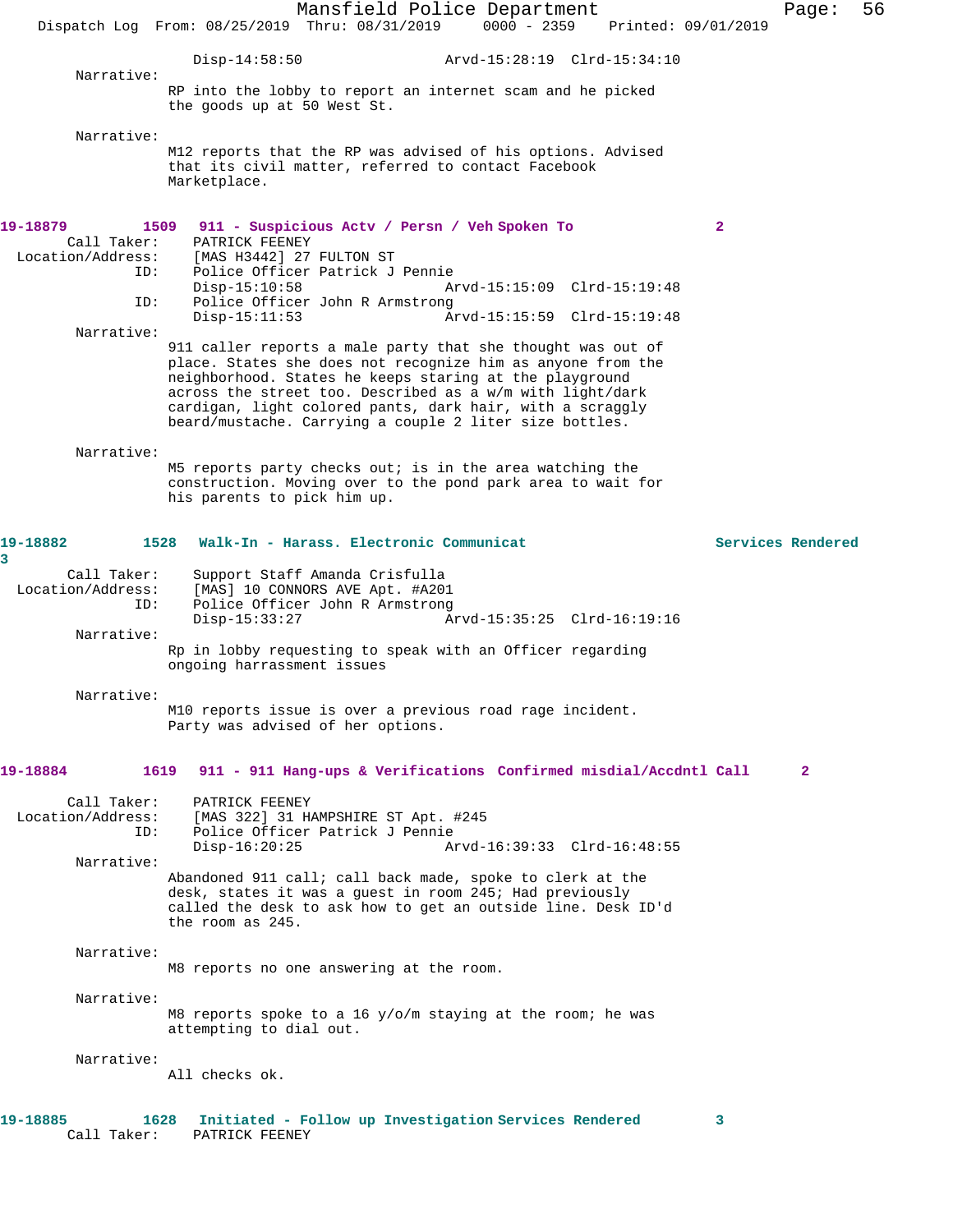Mansfield Police Department Fage: 57 Dispatch Log From: 08/25/2019 Thru: 08/31/2019 0000 - 2359 Printed: 09/01/2019 Location/Address: [MAS 451B] 500 EAST ST ID: Police Officer Joshua S Ellender Arvd-16:28:00 Clrd-16:31:30 Narrative: Met with a party regarding a prior incident. **19-18886 1633 Phone - Animal Complaints Services Rendered 3**  Call Taker: APRIL LEHANE<br>Location/Address: [MAS 840K] 280 SCHOOL ST Apt. #K Location/Address: [MAS 840K] 280 SCHOOL ST Apt. #K ID: Police Officer Danielle C Titus Disp-16:36:37 Arvd-16:44:02 Clrd-17:00:43 Vehicle: BLK 2006 KIA NEWSPO Reg: PC MA 5AB845 VIN: KNDJE723667246685 Narrative: RP is reporting a dog left in vehicle. Windows are only open a crack. Kia Black SUV parked on right side near a small tree. RP will be standing by. Narrative: M12 reports dog does not appear to be in distress, all windows are down. No water present in the m/v. Going into the store to locate the owner. Narrative: M12 reports oper located inside the store. States dog has not been out there long; RP states its been there approx 30 mins. Party is checking out now; meeting M12 at the m/v. Narrative: M12 reports party was advised; dog checks ok. Party is on her way now. **19-18889 1655 Phone - Suspicious Actv / Persn / Veh Spoken To 2** Call Taker: APRIL LEHANE Location/Address: [MAS 436] 17 WEST ST ID: Police Officer Patrick J Pennie Disp-16:56:27 Arvd-16:59:17 Clrd-17:09:05<br>TD: Police Officer Joshua S Ellender Police Officer Joshua S Ellender Disp-16:57:16 Clrd-16:57:28 ID: Police Officer Jay J Sparrow Disp-16:57:25 Arvd-16:59:15 Clrd-17:09:05<br>ID: Police Officer Joshua S Ellender ID: Police Officer Joshua S Ellender Disp-17:03:15 Arvd-17:03:18 Clrd-17:09:05 Narrative: rp is reporting a suspicious male in front of the daycare. White male in his 20s. Jeans and a blue shirt Narrative: M5 reports that the party checks out; staying at 17 Fulton. Reports that the party was yelling because he was upset, but is calmed now. **19-18892 1730 Initiated - Motor Vehicle Stop Citation / Warning Issued 3**  Call Taker: PATRICK FEENEY Location/Address: [MAS] 9 SCHOOL ST @ 7 BLISS AVE ID: Police Officer Patrick J Pennie Arvd-17:30:00 Clrd-17:36:23 Vehicle: GRY 2007 TOYT COROLL Reg: PC MA 7JN636 VIN: 2T1BR32E27C833601 **19-18894 1735 Phone - Hazardous Condition - Wire Dwn Referred to Other Agency 1**  Call Taker: PATRICK FEENEY<br>Location/Address: [MAS H2997] 34 ess: [MAS H2997] 341 BALCOM ST<br>ID: Police Officer Patrick J I Police Officer Patrick J Pennie<br>Disp-17:37:06 A Disp-17:37:06 Arvd-17:41:26 Clrd-17:45:46<br>ID: Police Officer Patrick J Pennie Police Officer Patrick J Pennie<br>Disp-17:51:15 Ar Disp-17:51:15 Arvd-17:51:16 Clrd-18:44:06 Narrative: Caller reports a wire down; no sparking/arcing.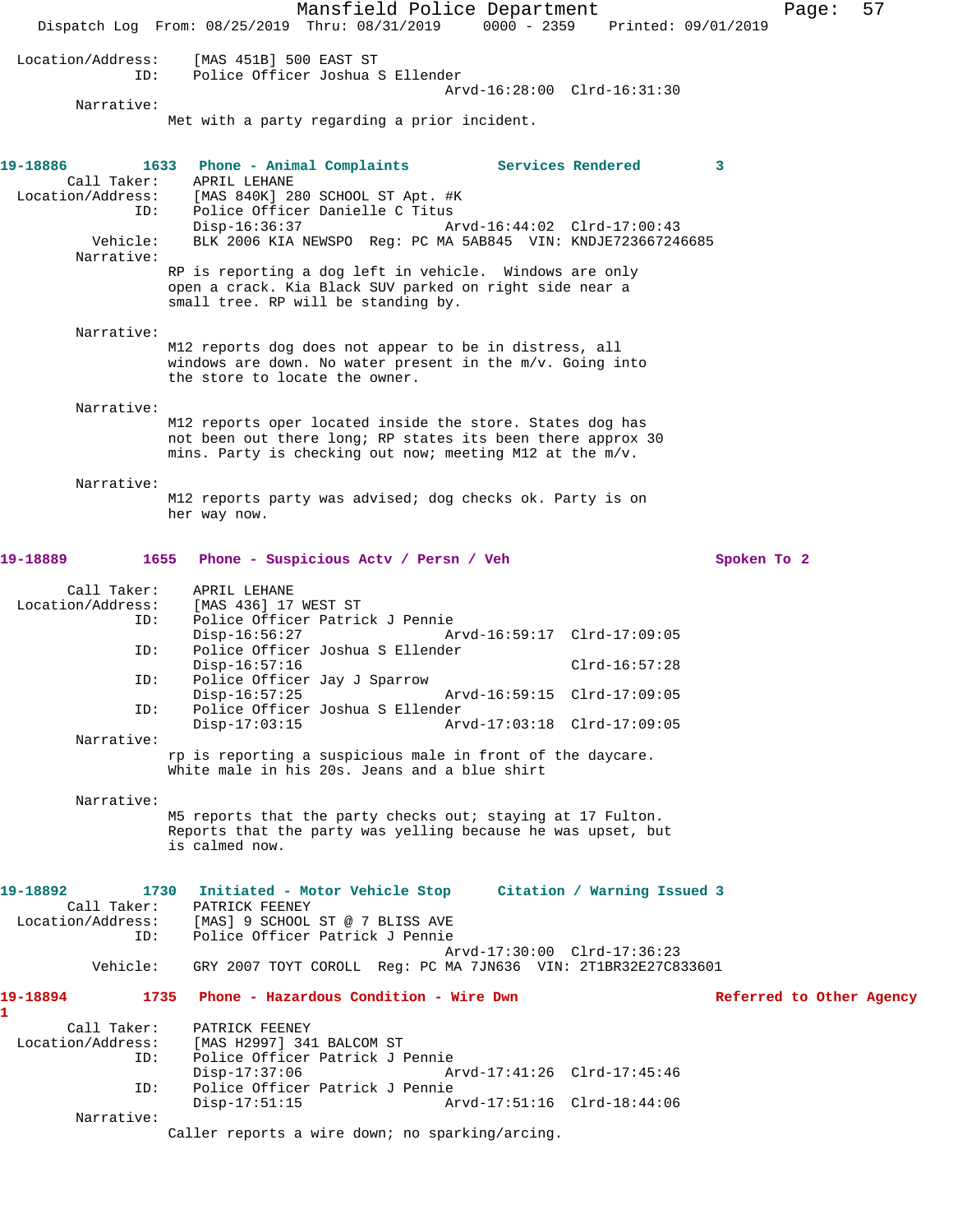Mansfield Police Department Page: 58 Dispatch Log From: 08/25/2019 Thru: 08/31/2019 0000 - 2359 Printed: 09/01/2019 Narrative: FD reprots cable line down. Requests MELD to inspect the power lines; cable line poss. affecting the service to the home at 333 Balcom. Narrative: MELD contacted. Narrative: MELD on scene **19-18898 1757 Initiated - Building Check Building Checked / Secured 3** Call Taker: PATRICK FEENEY<br>.on/Address: [MAS] FREDRIC LN Location/Address:<br>ID: Police Officer Jay J Sparrow Arvd-17:57:00 Clrd-18:01:00 **19-18899 1815 911 - 911 Hang-ups & Verifications Unfounded/Unverifed 2**  Call Taker: PATRICK FEENEY<br>Location/Address: [MAS] 150 RUMF ess: [MAS] 150 RUMFORD AVE<br>ID: Police Officer Daniel Police Officer Danielle C Titus Disp-18:16:32 Arvd-18:17:46 Clrd-18:21:36 Narrative: Open line 911 call; sounds like doors being opened in the background. No response. Poss. from the pool area. Narrative: Line went dead; call back made with negative results. Narrative: M12 reports no one in the pool area; checked the lobby and the office doors, all is locked up and no one in the area. Nothing appears out of the ordinary. **19-18901 1825 Initiated - Selective Enforcement/RADAR Services Rendered 3**  Call Taker: MEGHAN MILLS<br>Location/Address: [MAS] OAKLAN ــــــــ<br>Ess: [MAS] OAKLAND ST:<br>ID: Police Officer Da Police Officer Danielle C Titus Arvd-18:25:00 Clrd-18:34:59 Narrative: Off in the area for radar enforcement **19-18903 1829 Walk-In - Identity Theft Services Rendered 1**  Call Taker: Support Staff Amanda Crisfulla<br>Location/Address: [MAS H708] 91 COTTAGE ST ess: [MAS H708] 91 COTTAGE ST<br>ID: Police Officer Danielle ( Police Officer Danielle C Titus Disp-18:35:24 Clrd-18:37:08<br>ID: Police Officer Danielle C Titus Police Officer Danielle C Titus Disp-18:44:32 Clrd-18:53:32 ID: Police Officer Danielle C Titus Disp-19:16:02 Arvd-19:20:41 Clrd-19:41:38 Narrative: RP in lobby requesting to speak with an Ofc regarding check fraud Narrative: No ID theft occured; appears that RP was sent a fake check as part of a fake employment. Refer To Incident: 19MAS-774-OF **19-18904 1833 Phone - Alarm - Burglar False / Accidental Alarm 1**  Call Taker: APRIL LEHANE Location/Address: [MAS 163] 200 COPELAND DR ID: Police Officer Jay J Sparrow Disp-18:36:18 Arvd-18:40:00 Clrd-18:43:19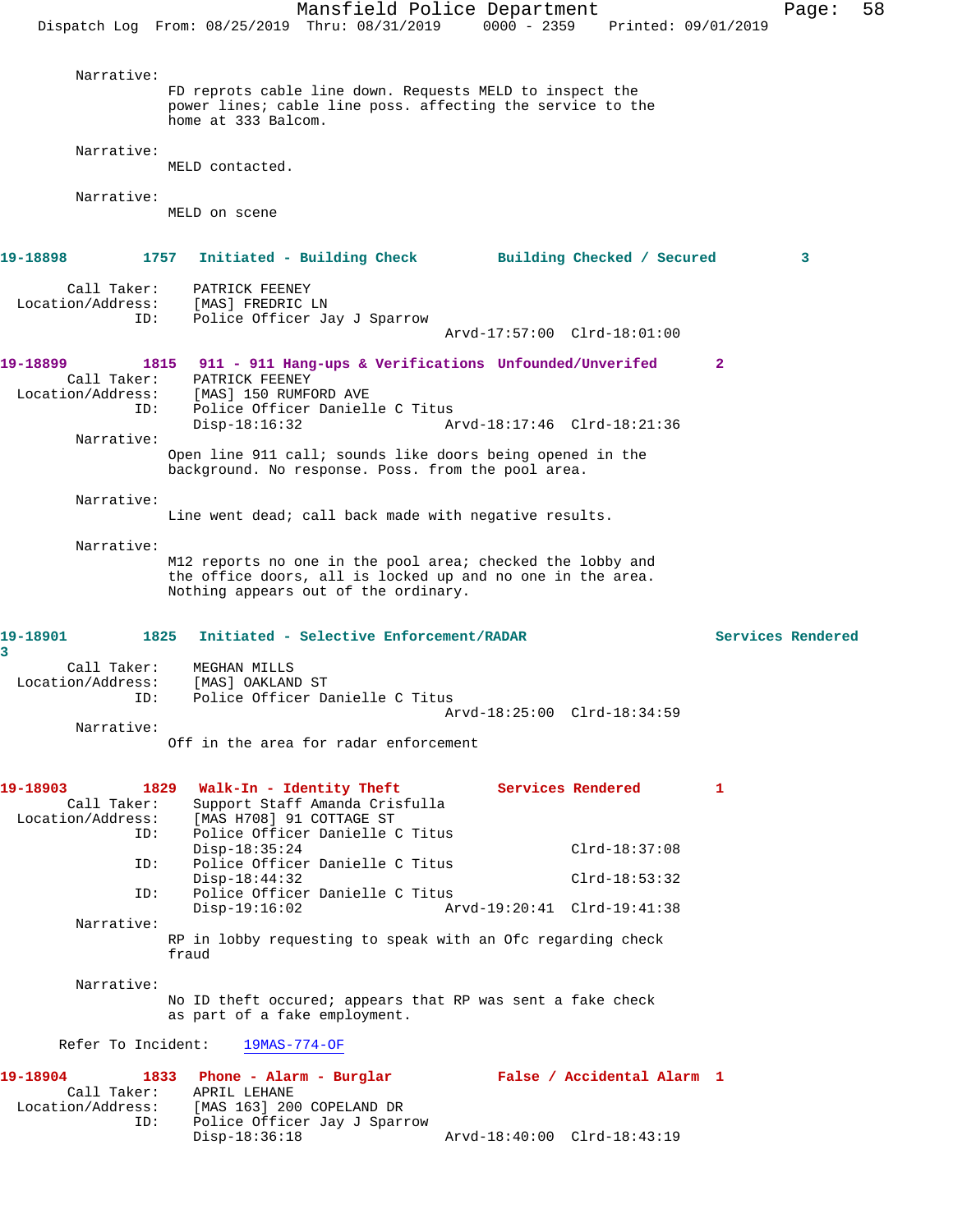Mansfield Police Department Fage: 59 Dispatch Log From: 08/25/2019 Thru: 08/31/2019 0000 - 2359 Printed: 09/01/2019 ID: Police Officer Danielle C Titus<br>Disp-18:37:12 Ar Disp-18:37:12 <br>Vehicle: GRY 2011 SIE Reg: PC RI UG519 VIN: 5TDKK3DC9BS079273 GRY 2011 SIE Reg: PC RI UG519 VIN: 5TDKK3DC9BS079273 Narrative: front entrance activation Narrative: Cleaner on scene, no issues. 19-18905 1847 Initiated - Traffic Enforcement / Activity **Services Rendered 2**  Call Taker: PATRICK FEENEY Vicinity of: [MAS] 100 OTIS ST ID: Police Officer Patrick J Pennie Arvd-18:47:00 Clrd-19:22:35 Narrative: No violations. **19-18906 1852 911 - Overdose Transported to Hospital 1**  Call Taker: MEGHAN MILLS<br>Location/Address: [MAS 1018] 60 ess: [MAS 1018] 600 EAST ST<br>ID: Police Officer Jay J Sp Police Officer Jay J Sparrow Disp-18:54:19 Arvd-18:55:59 Clrd-19:27:40<br>ID: Sergeant Jeffrey G Bombard Sergeant Jeffrey G Bombard<br>Disp-19:00:25 Disp-19:00:25 Arvd-19:00:37 Clrd-19:27:42 ID: Police Officer Joshua S Ellender Arvd-19:23:18 Clrd-19:27:39 Vehicle: GRY 2002 FORD UT EXPLOR Reg: PC MA 1BBG77 VIN: 1FMZU72E22UD01549 Narrative: Assist MFD with the medical Narrative: Transported to the hospital. Refer To Incident: 19MAS-773-OF **19-18911 1926 911 - 911 Hang-ups & Verifications Confirmed misdial/Accdntl Call 2** Call Taker: PATRICK FEENEY Location/Address: [MAS] 25 COBB ST Apt. #C102 ID: Police Officer Patrick J Pennie Arvd-19:42:44 Clrd-19:46:25 Narrative: Confirmed accidental by the homeowner **19-18915 1942 Initiated - Suspicious Actv / Persn / Veh Unfounded/Unverifed 2**  Call Taker: PATRICK FEENEY Location/Address: [MAS] WILLOW ST ID: Police Officer Danielle C Titus Arvd-19:42:00 Clrd-19:58:27 Narrative: M12 reports being flagged down regarding a male party walking around Willow St in knight armor. Narrative: M12 reports checked Willow and the surrounding areas with negative results. **19-18918 2041 Phone - Alarm - Burglar Building Checked / Secured 1** Call Taker: DAVID SULLIVAN Location/Address: [MAS 23C] 290 FORBES BLVD ID: Police Officer Patrick J Pennie Disp-20:43:54 Arvd-20:50:12 Clrd-20:57:37 ID: Police Officer Danielle C Titus Disp-20:43:59 Arvd-20:50:11 Clrd-20:57:37 Narrative: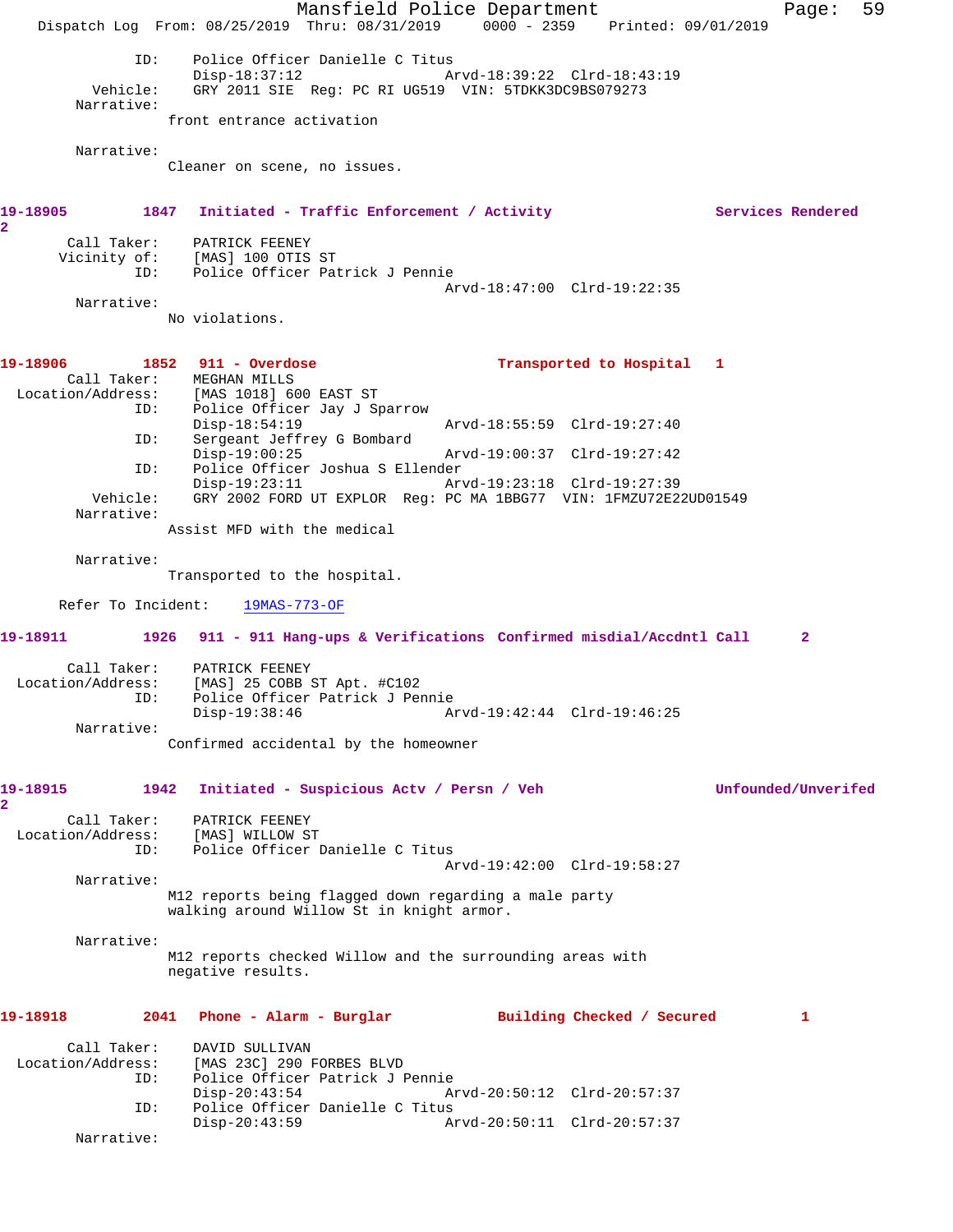Mansfield Police Department Page: 60 Dispatch Log From: 08/25/2019 Thru: 08/31/2019 0000 - 2359 Printed: 09/01/2019 exit entry doors alarm company notifing a rep. Narrative: Building exterior checked. Building appears secure. **19-18922 2046 911 - Well Being Check Services Rendered 3**  Call Taker: PATRICK FEENEY<br>Vicinity of: [MAS] 126 NORTH of: [MAS] 126 NORTH MAIN ST @ 10 VILLA ST<br>ID: Police Officer Joshua S Ellender Police Officer Joshua S Ellender<br>Disp-20:47:20 Ar Disp-20:47:20 Arvd-20:51:16 Clrd-20:59:00 ID: Police Officer Jay J Sparrow Disp-20:48:41 Arvd-20:51:16 Clrd-20:59:00 Narrative: 911 caller reports that there is a w/m light and dark grey top dark colored pants that is heavily intoxicated. Concerned for his well-being. Narrative: Took right onto Villa from N. Main. Narrative: Party checks ok; not intoxicated. Party is hyped up from drinking soda. Reported as homeless, is supposed to be picked up by his mother in the morning; will be out in the area for the evening/night. **19-18926 2124 911 - 911 Hang-ups & Verifications Confirmed misdial/Accdntl Call 2** Call Taker: PATRICK FEENEY Location/Address: [MAS] 15 RESERVOIR ST Apt. #47 ID: Police Officer Patrick J Pennie Disp-21:25:29 Arvd-21:31:33 Clrd-21:33:32 Narrative: confirmed accidental by visiting nurse **19-18932 2157 911 - Disturbance / Gathering Spoken To 1**  Call Taker: PATRICK FEENEY Location/Address: [MAS 840] 280 SCHOOL ST ID: Police Officer Danielle C Titus<br>Disp-21:58:36 A Disp-21:58:36 Arvd-22:00:18 Clrd-22:07:18<br>ID: Police Officer Patrick J Pennie Police Officer Patrick J Pennie<br>Disp-21:58:39 A Arvd-22:00:20 Clrd-22:06:15 Narrative: 911 caller reports a group of approx 20-30 youths running and screaming through the mall area. Narrative: Last seen heading towards Best Buy area. Narrative: M8 reports out with a group; all 15-16 y/o, part of a sports group. All making their way back to Bertuccis to be picked up by parents. Narrative: M12 reports spoke with parents/coaches; hockey team out of NY that is staying at area hotels. Made aware of the complaint and are taking the youths back to the hotel(s) **19-18933 2204 911 - Motor Veh Acc - No Injury Accident Report 1**  Call Taker: PATRICK FEENEY Vicinity of: [MAS] 31 TREMONT ST ID: Police Officer Patrick J Pennie Disp-22:06:23 Arvd-22:10:33 Clrd-22:33:38 ID: Police Officer Danielle C Titus Disp-22:07:25 Arvd-22:10:46 Clrd-22:33:38 Vehicle: BLK 2019 LEXS UT LX Reg: PAS MA US89WW VIN: JTJHY7AX4K4294737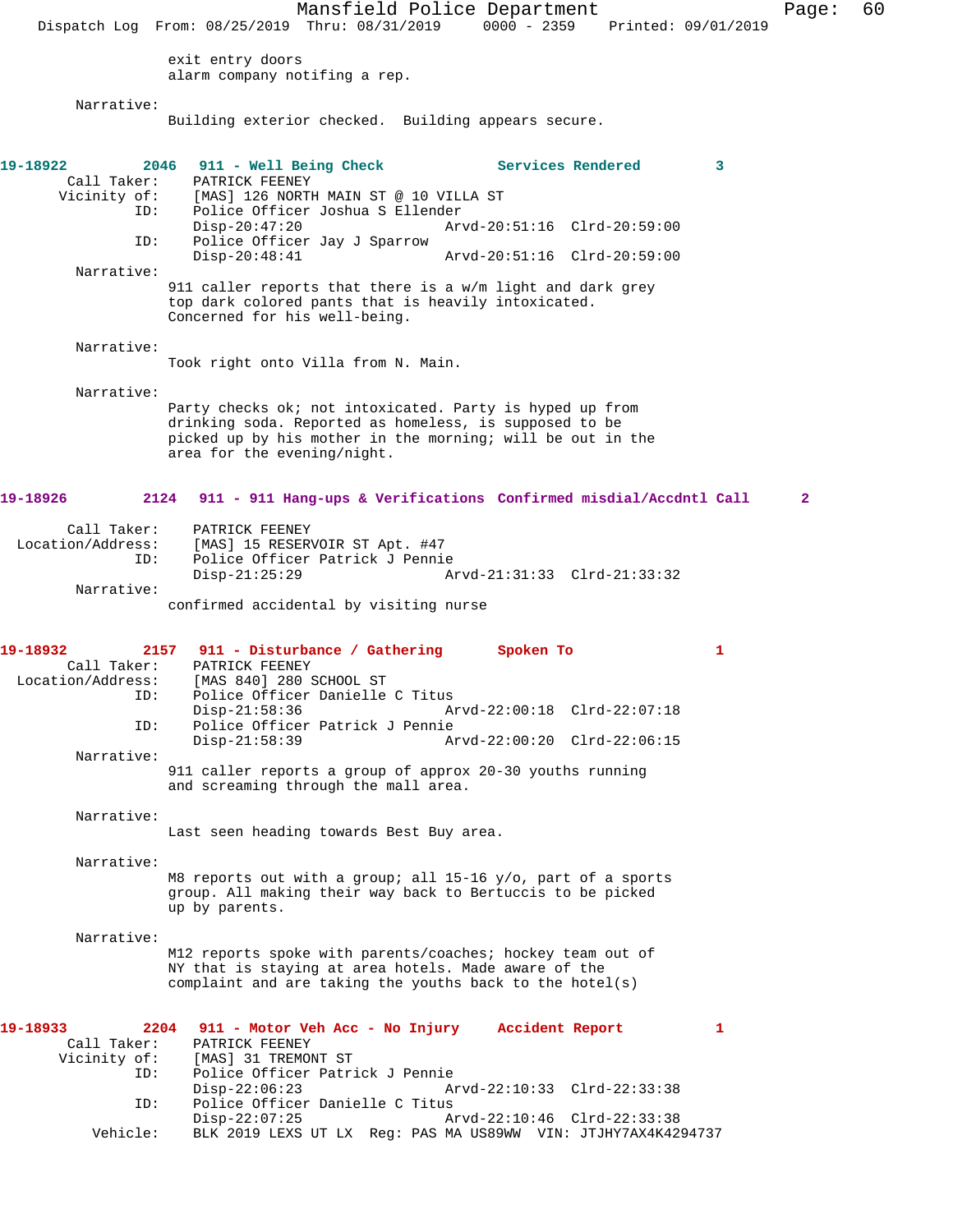|                        | 61<br>Mansfield Police Department<br>Page:<br>Dispatch Log From: 08/25/2019 Thru: 08/31/2019 0000 - 2359 Printed: 09/01/2019 |  |
|------------------------|------------------------------------------------------------------------------------------------------------------------------|--|
| Vehicle:<br>Narrative: | RED 2015 NISS ALTIMA Reg: PC MA 1LJR15 VIN: 1N4AL3AP2FC581281<br>911 caller reports a 2 car mva no injuries.                 |  |
| Narrative:             | Both $m/v$ 's able to be driven away.                                                                                        |  |
|                        | Refer To Accident: 19MAS-329-AC                                                                                              |  |
| 19-18936               | 2234 Phone - Suspicious Actv / Persn / Veh<br>Transported to Hospital                                                        |  |
| 2.                     |                                                                                                                              |  |
| Location/Address:      | Call Taker: APRIL LEHANE                                                                                                     |  |
| TD:                    | Police Officer Patrick J Pennie<br>Arvd-22:42:10 Clrd-23:10:15<br>Disp-22:37:41                                              |  |
| TD:                    | Police Officer Danielle C Titus<br>$Disp-22:37:49$                                                                           |  |
| TD:<br>Narrative:      | Police Officer Joshua S Ellender<br>$Disp-23:09:42$<br>Arvd-23:09:44 Clrd-23:40:52                                           |  |

| Call Taker:        | DAVID SULLIVAN                                                        |
|--------------------|-----------------------------------------------------------------------|
|                    | Location/Address: [MAS] THOMAS ST                                     |
| ID:                | Police Officer Jay J Sparrow                                          |
|                    | $Disp-22:51:29$<br>Arvd-22:51:32 Clrd-23:05:43                        |
| Vehicle:           | BLU 2018 HOND UT CR-V Req: PC MA 1BXF14 VIN: 2HKRW6H38JH200278        |
| Narrative:         |                                                                       |
|                    | R/p states struck a street sign and activated her vehicles            |
|                    | air bag.                                                              |
|                    | r/p now stopped in the Town Hall Lot.                                 |
|                    |                                                                       |
|                    |                                                                       |
| Narrative:         |                                                                       |
|                    | Operator on the phone with AAA now.                                   |
| Narrative:         |                                                                       |
|                    | Clear. Operator is awaiting AAA with 40-50 minute ETA.                |
|                    |                                                                       |
| Narrative:         |                                                                       |
|                    | M5 with update on lacation of original accident. Thomas               |
|                    | Street at Old Colony Way. Motorcycles Use Caution                     |
|                    | construction sign was struck.                                         |
|                    |                                                                       |
| Narrative:         |                                                                       |
|                    | M5 reports Achin's on scene and operator has a ride from<br>friends.  |
|                    |                                                                       |
| Refer To Accident: | $19MAS-330-AC$                                                        |
|                    |                                                                       |
| 19-18942           | 2258<br>Initiated - Building Check<br>Building Checked / Secured<br>3 |
|                    |                                                                       |
| Call Taker:        | JAMES VIERA                                                           |
| Location/Address:  | [MAS 820C] 31 PLYMOUTH ST                                             |
| ID:                | Officer Robert Haynes                                                 |
|                    | Arvd-22:58:00 Clrd-23:03:18                                           |
| Narrative:         |                                                                       |
|                    | Check complete.                                                       |

**19-18940 2247 911 - Motor Veh Acc - No Injury Accident Report 1**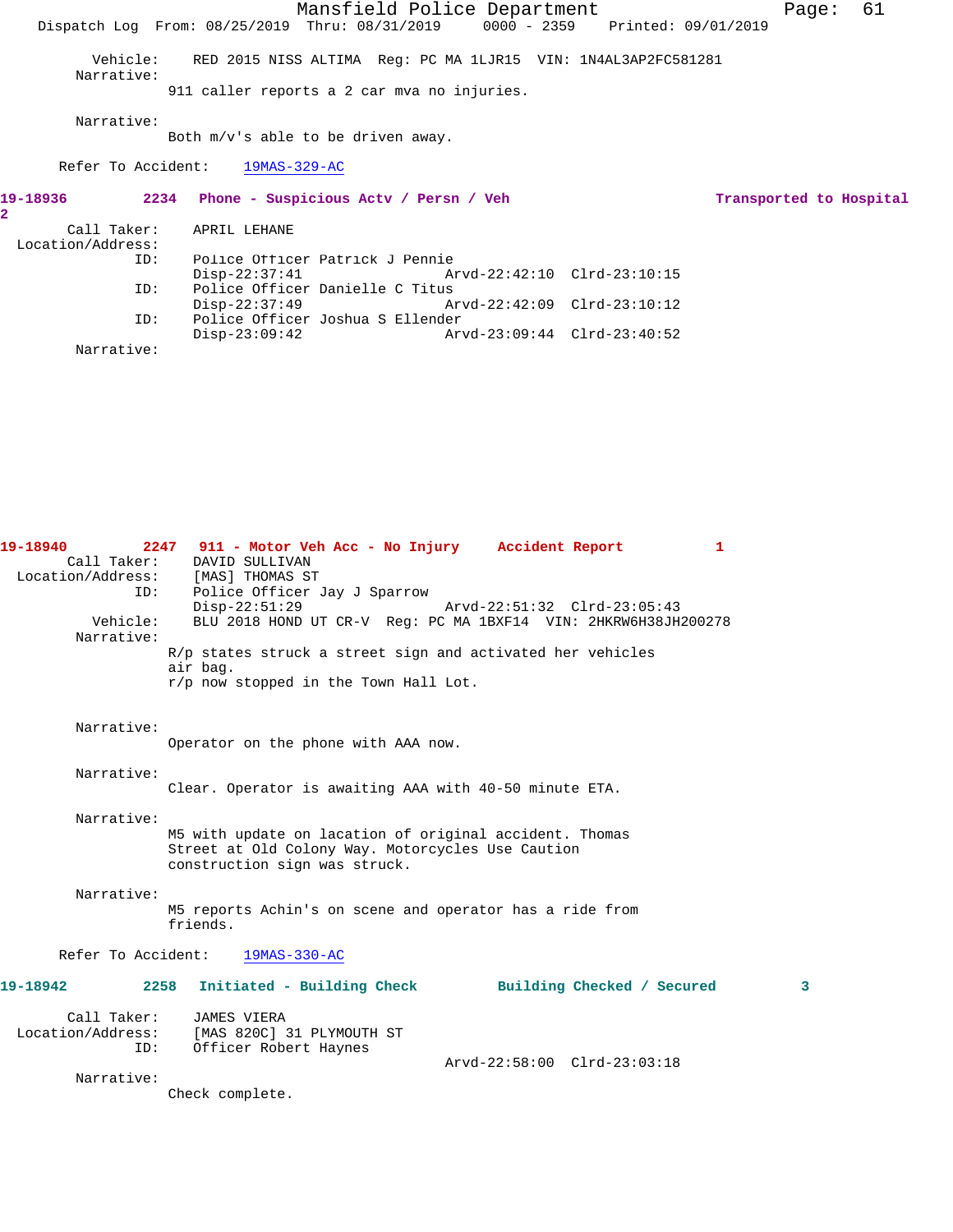|                                 | Mansfield Police Department<br>0000 - 2359 Printed: 09/01/2019<br>Dispatch Log From: 08/25/2019 Thru: 08/31/2019     | Page: | 62 |
|---------------------------------|----------------------------------------------------------------------------------------------------------------------|-------|----|
|                                 |                                                                                                                      |       |    |
| 19-18943<br>2307<br>Call Taker: | 911 - Suspicious Actv / Persn / Veh Services Rendered<br>$\mathbf{2}$<br>DAVID SULLIVAN                              |       |    |
| Location/Address:               | [MAS 260] 70 COPELAND DR                                                                                             |       |    |
| ID:                             | Police Officer Danielle C Titus                                                                                      |       |    |
|                                 | $Disp-23:12:50$<br>Arvd-23:14:46 Clrd-23:26:45                                                                       |       |    |
| ID:                             | Police Officer Patrick J Pennie<br>$Disp-23:13:17$<br>Arvd-23:26:38 Clrd-23:26:41                                    |       |    |
| Vehicle:                        | WHI 2007 PONT G6 Reg: PC MA 49W890 VIN: 1G2ZF58B874176391                                                            |       |    |
| Narrative:                      |                                                                                                                      |       |    |
|                                 | R/P STATES A B/M 20'S THIN 5-07 BLUE HOODIE                                                                          |       |    |
|                                 | OPER A WHITE VEHICLE - APPEARED INTOXICATED                                                                          |       |    |
|                                 | LEFT AREA TOWARDS FOXBORO AREA.                                                                                      |       |    |
| Narrative:                      |                                                                                                                      |       |    |
|                                 | M12 checked to the Foxboro line with nothing found. Will be                                                          |       |    |
|                                 | checking Rt 140.                                                                                                     |       |    |
| Narrative:                      |                                                                                                                      |       |    |
|                                 | M12 reports Rt 140 checks negative for that vehicle.                                                                 |       |    |
|                                 | Checking the industrial park.                                                                                        |       |    |
| Narrative:                      |                                                                                                                      |       |    |
|                                 | M12 reports industrial park checks negative.                                                                         |       |    |
|                                 |                                                                                                                      |       |    |
|                                 |                                                                                                                      |       |    |
| 19-18945<br>Call Taker:         | 2318 Other - Assist Law Enfrc Agncy Unfounded/Unverifed<br>3<br>JAMES VIERA                                          |       |    |
|                                 | Location/Address: [MAS 260] 70 COPELAND DR                                                                           |       |    |
| Vehicle:                        | WHI 2007 PONT G6 Req: PC MA 49W890 VIN: 1G2ZF58B874176391                                                            |       |    |
| Narrative:                      |                                                                                                                      |       |    |
|                                 | BOLO for possible intoxicated driver in Mansfield. Operator<br>was a black male in his 20's, 5'7" and wearing a blue |       |    |
|                                 | hoodie.                                                                                                              |       |    |
|                                 |                                                                                                                      |       |    |
| Narrative:                      |                                                                                                                      |       |    |
|                                 | BROADCAST MADE. UNABLE TO LOCATE.                                                                                    |       |    |
|                                 |                                                                                                                      |       |    |

## **For Date: 08/31/2019 - Saturday**

ID: Patrolman David Schepis

|                                  |                                                                                                      | 19-18948      0009  Phone - Alarm - Burglar        Building Checked / Secured                               | $\mathbf{1}$            |
|----------------------------------|------------------------------------------------------------------------------------------------------|-------------------------------------------------------------------------------------------------------------|-------------------------|
| Call Taker:<br>ID:               | APRIL LEHANE<br>Location/Address: [MAS 840K] 280 SCHOOL ST Apt. #K<br>Police Officer Andrew J Kelley |                                                                                                             |                         |
| TD:                              | $Disp-00:11:34$<br>Police Officer Michelle Bellevue                                                  |                                                                                                             |                         |
| Vehicle:<br>Narrative:           |                                                                                                      | Disp-00:11:42 Arvd-00:15:40 Clrd-00:18:23<br>GRY 2016 TOYT UT RAV4 Req: PC MA 4RA846 VIN: JTMDJREV7GD041543 |                         |
|                                  | compactor door activation                                                                            |                                                                                                             |                         |
| Narrative:                       |                                                                                                      |                                                                                                             |                         |
| Narrative:                       | Exterior and rear checked. There is no door at the<br>compactor.                                     |                                                                                                             |                         |
| Narrative:                       | M10 off with the rep.                                                                                |                                                                                                             |                         |
| Narrative:                       | Clear, rep is all set.                                                                               |                                                                                                             |                         |
|                                  |                                                                                                      | 19-18951      0108   Initiated - Building Check      Building Checked / Secured                             | $\overline{\mathbf{3}}$ |
| Call Taker:<br>Location/Address: | JAMES VIERA<br>[MAS 1002] 250 EAST ST                                                                |                                                                                                             |                         |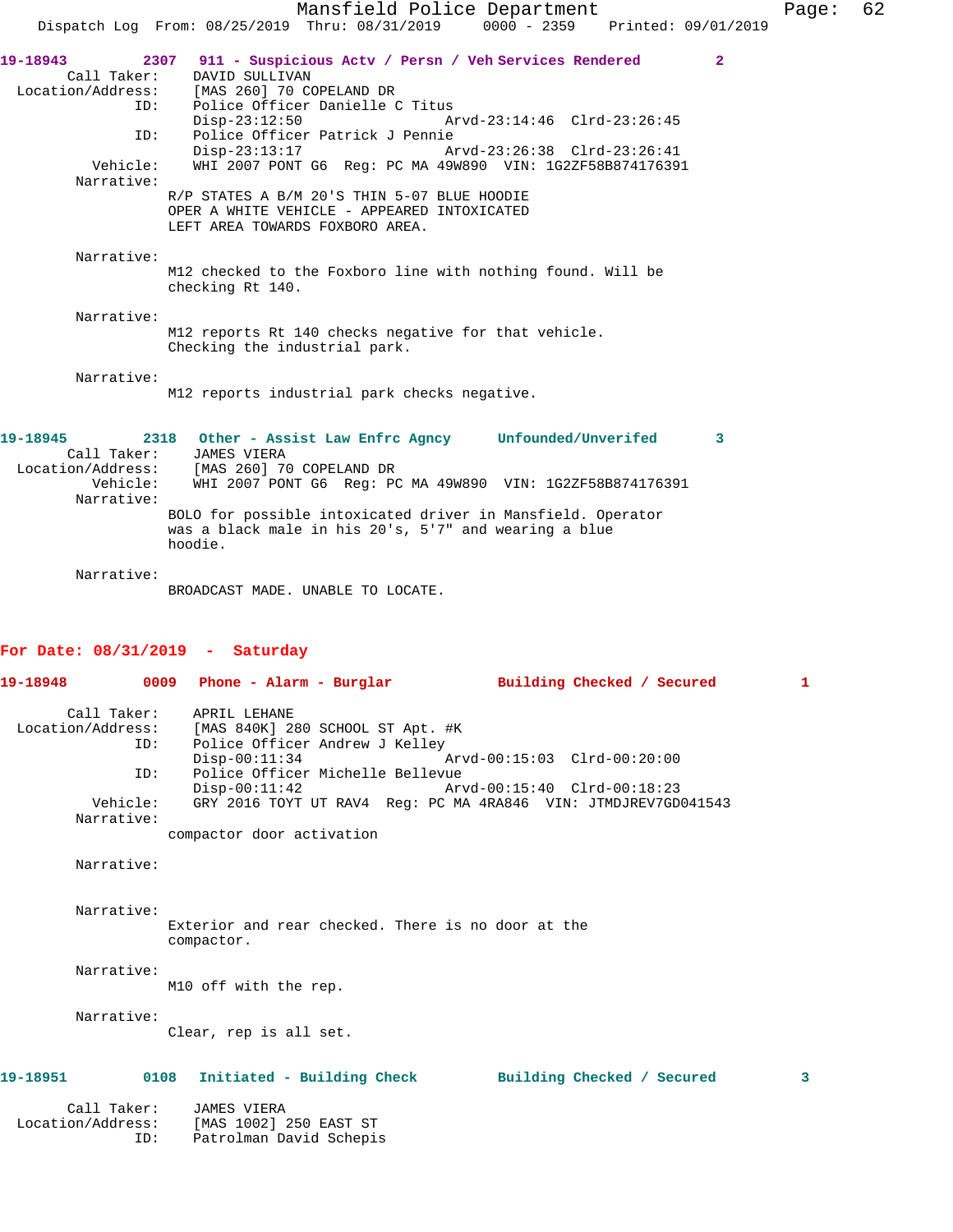Mansfield Police Department Fage: 63 Dispatch Log From: 08/25/2019 Thru: 08/31/2019 0000 - 2359 Printed: 09/01/2019 Arvd-01:08:00 Clrd-01:13:00 **19-18952 0110 Initiated - Proactive Patrol Building Checked / Secured 3** Call Taker: APRIL LEHANE Location/Address: [MAS 820C] 31 PLYMOUTH ST ID: Officer KYLE J MELLO Arvd-01:10:00 Clrd-01:16:08 ID: Officer Kenneth Bennett Disp-01:15:55 Arvd-01:15:58 Clrd-01:16:12 Narrative: Checking the area. **19-18953 0117 Initiated - Proactive Patrol Building Checked / Secured 3** Call Taker: APRIL LEHANE Location/Address: [MAS 411] 60 FORBES BLVD ID: Police Officer Andrew J Kelley Arvd-01:17:00 Clrd-01:21:25 Narrative: Checking the area. **19-18954 0129 Initiated - Building Check Building Checked / Secured 3** Call Taker: JAMES VIERA Location/Address: [MAS 4] 31 HAMPSHIRE ST ID: Police Officer Andrew J Kelley Arvd-01:29:00 Clrd-01:35:24 **19-18955 0140 Initiated - Motor Vehicle Stop Citation / Warning Issued 3**  Call Taker: JAMES VIERA Vicinity of: [MAS 1019] 792 WEST ST ID: Police Officer Andrew J Kelley Arvd-01:40:00 Clrd-01:47:36 Vehicle: GRY 1998 ACUR INTEGR Reg: PC MA 32V150 VIN: JH4DC4458WS012737 Narrative: Citation issued to the RO for defective equipment. **19-18956 0150 Initiated - Motor Vehicle Stop Citation / Warning Issued 3**  Call Taker: JAMES VIERA Location/Address: [MAS] FULTON ST ID: Police Officer Michelle Bellevue Arvd-01:50:00 Clrd-01:56:03 Vehicle: WHI 2010 FORD FUSION Reg: PC MA 5CL135 VIN: 3FAHP0HA3AR331108 Narrative: Cited for defective equipment. **19-18957 0152 Initiated - Motor Vehicle Stop Citation / Warning Issued 3**  Call Taker: APRIL LEHANE Location/Address: [MAS] 145 SCHOOL ST @ 231 SPRING ST ID: Police Officer Andrew J Kelley Arvd-01:52:00 Clrd-01:57:41 Vehicle: BLU 2015 VOLV S60 Reg: PC MA 1BKM97 VIN: YV1612TK2F1357340 Narrative: Cite to the RO for failure to inspect was given to operator. **19-18958 0158 Initiated - Building Check Building Checked / Secured 3** Call Taker: JAMES VIERA Location/Address: [MAS 281A] 1 CROCKER ST ID: Police Officer Michelle Bellevue Arvd-01:58:00 Clrd-02:01:33 **19-18959 0200 Initiated - Building Check Building Checked / Secured 3** Call Taker: JAMES VIERA Location/Address: [MAS 253] 330 PRATT ST Apt. #A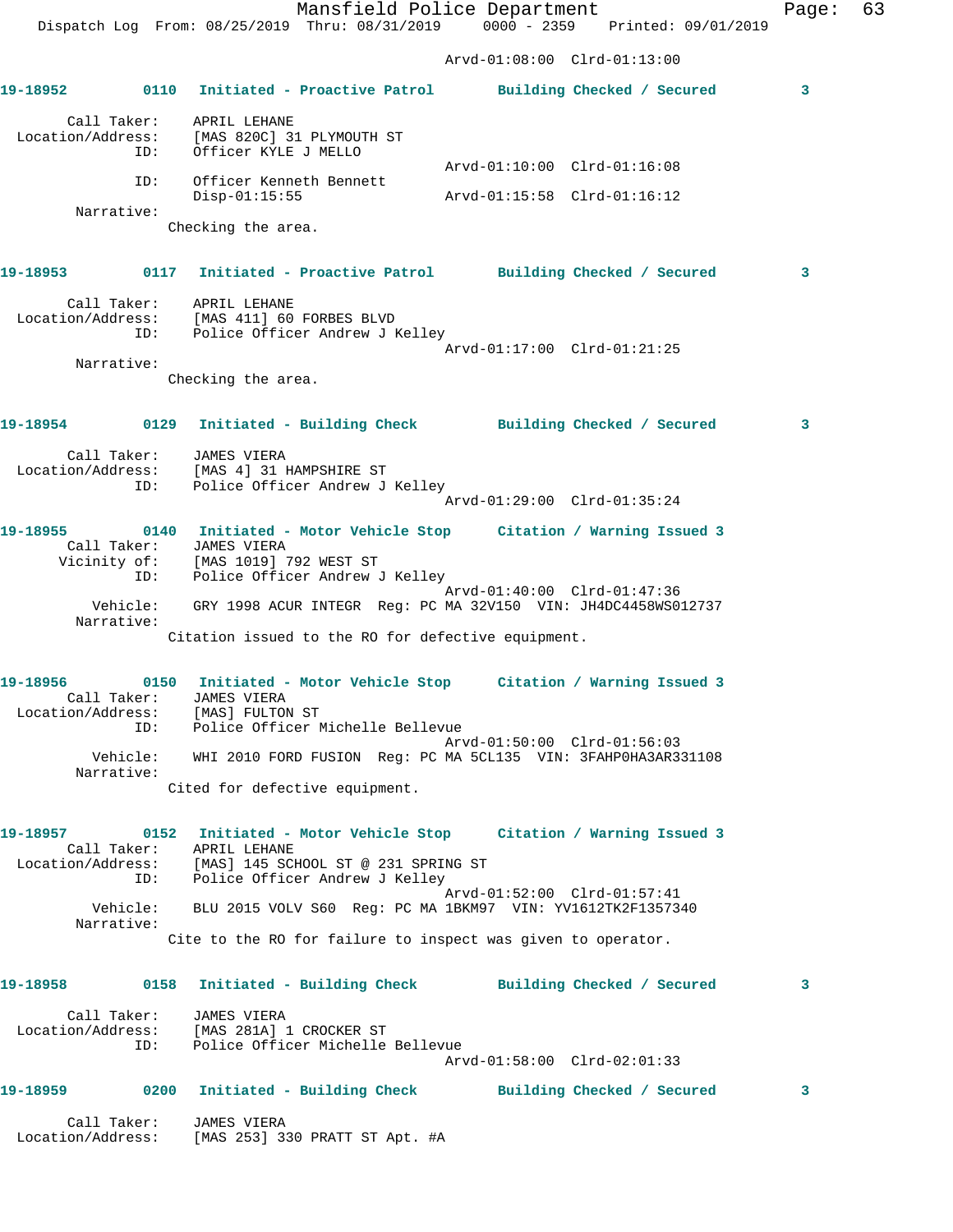|                                  |                        | Mansfield Police Department<br>Dispatch Log From: 08/25/2019 Thru: 08/31/2019 0000 - 2359 Printed: 09/01/2019                                                       | Page: | 64 |
|----------------------------------|------------------------|---------------------------------------------------------------------------------------------------------------------------------------------------------------------|-------|----|
|                                  |                        |                                                                                                                                                                     |       |    |
|                                  | ID:                    | Patrolman David Schepis<br>Arvd-02:00:00 Clrd-02:01:55                                                                                                              |       |    |
| 19-18960                         |                        | 0205 Initiated - Proactive Patrol<br>Building Checked / Secured                                                                                                     | 3     |    |
| Call Taker:<br>Location/Address: |                        | APRIL LEHANE<br>[MAS 992] 660 EAST ST                                                                                                                               |       |    |
|                                  | ID:                    | Patrolman David Schepis<br>Arvd-02:05:00 Clrd-02:08:06                                                                                                              |       |    |
| Narrative:                       |                        |                                                                                                                                                                     |       |    |
|                                  |                        | Checking the area.                                                                                                                                                  |       |    |
| 19-18961                         | Call Taker:<br>ID:     | 0230 Initiated - Motor Vehicle Stop Citation / Warning Issued 3<br>JAMES VIERA<br>Vicinity of: [MAS] 300 RTE 140 SB @ 375 WEST ST<br>Police Officer Andrew J Kelley |       |    |
| Narrative:                       | Vehicle:               | Arvd-02:30:00 Clrd-02:35:31<br>BLK 2001 JEEP CHEROK Req: PC MA 6HM915 VIN: 1J4FF48S71L578127                                                                        |       |    |
|                                  |                        | Citation to the RO for failure to inspect and defective<br>equipment.                                                                                               |       |    |
| 19-18962                         | Call Taker:<br>ID:     | 0233 Phone - Burglary ( B & E ) Unfounded/Unverifed<br>$\mathbf{2}$<br>APRIL LEHANE<br>Location/Address: [MAS H6699] 98 EAST ST<br>Police Officer Michelle Bellevue |       |    |
|                                  | ID:                    | $Disp-02:34:25$<br>Arvd-02:38:01 Clrd-02:43:09<br>Patrolman David Schepis                                                                                           |       |    |
|                                  | ID:                    | $Disp-02:34:32$<br>Arvd-02:37:59 Clrd-02:46:06<br>Police Officer Andrew J Kelley                                                                                    |       |    |
|                                  | Vehicle:<br>Narrative: | $Disp-02:36:37$<br>Arvd-02:38:03 Clrd-02:46:01<br>WHI 2015 NISS NOTE Reg: PC MA 15RM79 VIN: 3N1CE2CP9FL419918                                                       |       |    |
|                                  |                        | rp is reporting 2 people are attempting to break into a<br>vehicle. She stated they have all the doors open at this<br>time                                         |       |    |
| Narrative:                       |                        | Officers report there is nobody in the area. House and<br>vehicle are secure                                                                                        |       |    |
| 19-18963                         |                        | 0238 911 - 911 Hang-ups & Verifications Confirmed misdial/Accdntl Call                                                                                              | 2     |    |
| Call Taker:                      | ID:                    | <b>JAMES VIERA</b><br>Location/Address: [MAS 786B] 22 EAST ST Apt. #2<br>Police Officer Michelle Bellevue<br>$Disp-02:43:09$<br>Arvd-02:46:42 Clrd-02:50:42         |       |    |
| Narrative:                       |                        | Caller states he accidentally hit emergency button.                                                                                                                 |       |    |
|                                  |                        |                                                                                                                                                                     |       |    |
| 19-18964                         |                        | 0303 Initiated - Proactive Patrol<br>Building Checked / Secured                                                                                                     | 3     |    |
| Call Taker:<br>Location/Address: | ID:                    | APRIL LEHANE<br>[MAS 907E] 390 WEST ST<br>Police Officer Andrew J Kelley                                                                                            |       |    |
| Narrative:                       |                        | Arvd-03:03:00 Clrd-03:16:02                                                                                                                                         |       |    |
|                                  |                        | Checking the area.                                                                                                                                                  |       |    |
| 19-18965                         |                        | 0304 Initiated - Proactive Patrol<br>Building Checked / Secured                                                                                                     | 3     |    |
| Location/Address:                | ID:                    | Call Taker: APRIL LEHANE<br>[MAS 417] 9 FRANCIS AVE<br>Police Officer Michelle Bellevue                                                                             |       |    |
| Narrative:                       |                        | Arvd-03:04:00 Clrd-03:15:21                                                                                                                                         |       |    |
|                                  |                        | Checking the area.                                                                                                                                                  |       |    |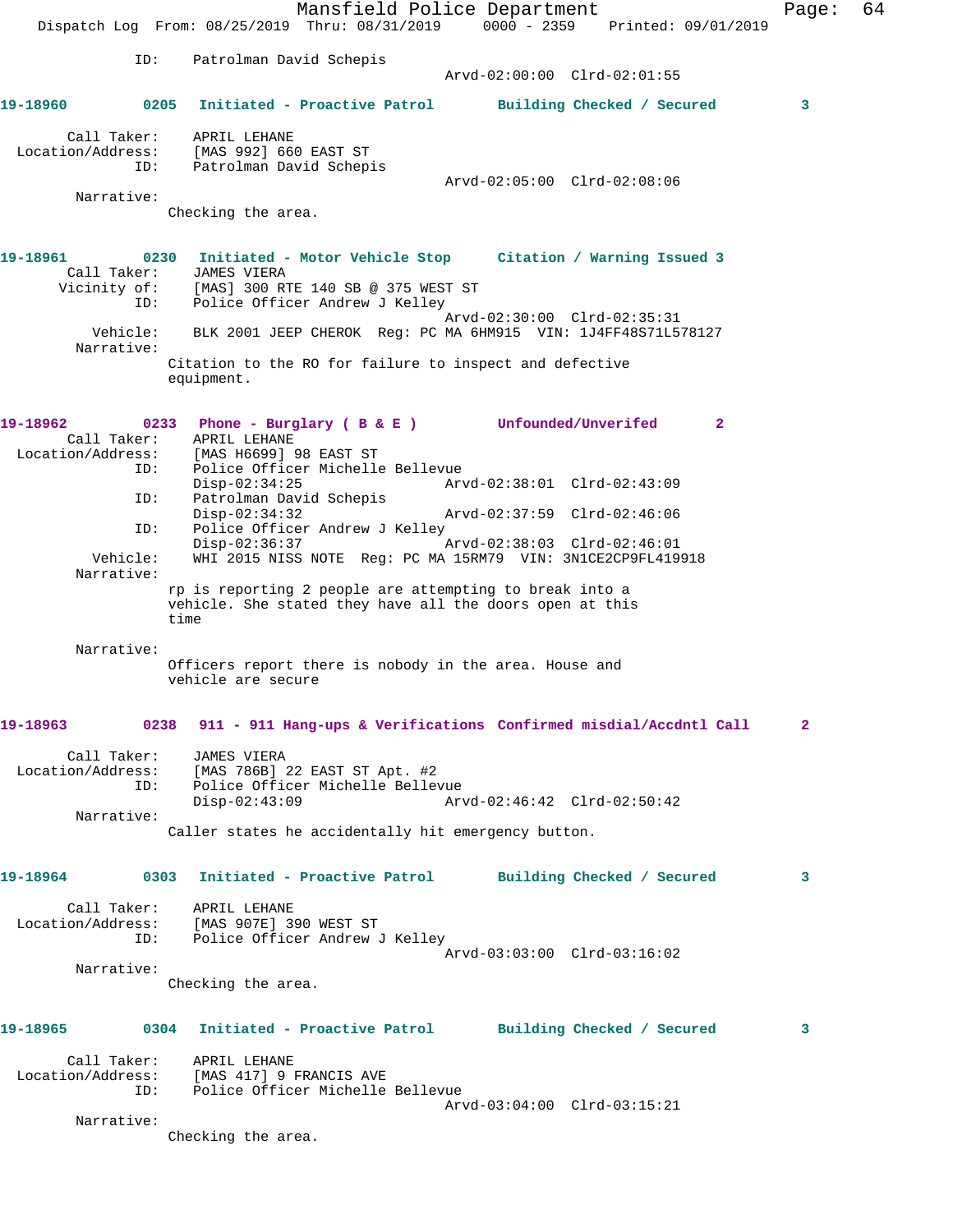Mansfield Police Department Fage: 65 Dispatch Log From: 08/25/2019 Thru: 08/31/2019 0000 - 2359 Printed: 09/01/2019 **19-18973 0432 Initiated - Proactive Patrol Building Checked / Secured 3** Call Taker: APRIL LEHANE Location/Address: [MAS 820C] 31 PLYMOUTH ST ID: Officer KYLE J MELLO Arvd-04:32:00 Clrd-04:38:21 Narrative: Checking the area. Narrative: **19-18975 0530 Phone - Alarm - Burglar Investigated - No Report 1**  Call Taker: DAVID SULLIVAN Location/Address: [MAS 840A] 280 SCHOOL ST Apt. #A ID: Police Officer Andrew J Kelley Disp-05:32:12 Arvd-05:34:31 Clrd-05:38:07<br>ID: Police Officer Michelle Bellevue Police Officer Michelle Bellevue<br>Disp-05:32:16 Arv Disp-05:32:16 Arvd-05:37:15 Clrd-05:38:10 Narrative: right rear dining room glass break detector Narrative: Appeared Secure from the outside. Officer Kelley left a card. **19-18976 0540 Initiated - Proactive Patrol Building Checked / Secured 3** Call Taker: Police Officer Andrew J Kelley Location/Address: [MAS 840] 280 SCHOOL ST ID: Police Officer Andrew J Kelley Arvd-05:41:27 Clrd-05:45:20 Narrative: Checking the area. **19-18977 0601 Initiated - Selective Enforcement/RADAR Services Rendered 3**  Call Taker: JAMES VIERA Location: [MAS] RT 140 @ RT 106 ID: Police Officer Andrew J Kelley Arvd-06:01:00 Clrd-06:25:22 Narrative: No violations. 19-18978 0605 Initiated - Traffic Enforcement / Activity **Services Rendered 2**  Call Taker: JAMES VIERA Location/Address: [MAS] NORTH MAIN ST ID: Police Officer Michelle Bellevue Arvd-06:05:00 Clrd-06:29:32 Narrative: No violations. **19-18984 0701 Phone - 911 Hang-ups & Verifications Unfounded/Unverifed 2**  Call Taker: Kieran M Ruth Vicinity of: [MAS] 15 FRANCIS AVE ID: Patrolman David Schepis Disp-07:03:24 Arvd-07:08:46 Clrd-07:19:27 Narrative: Out for an open line 911 call, voice mail upon call back Narrative: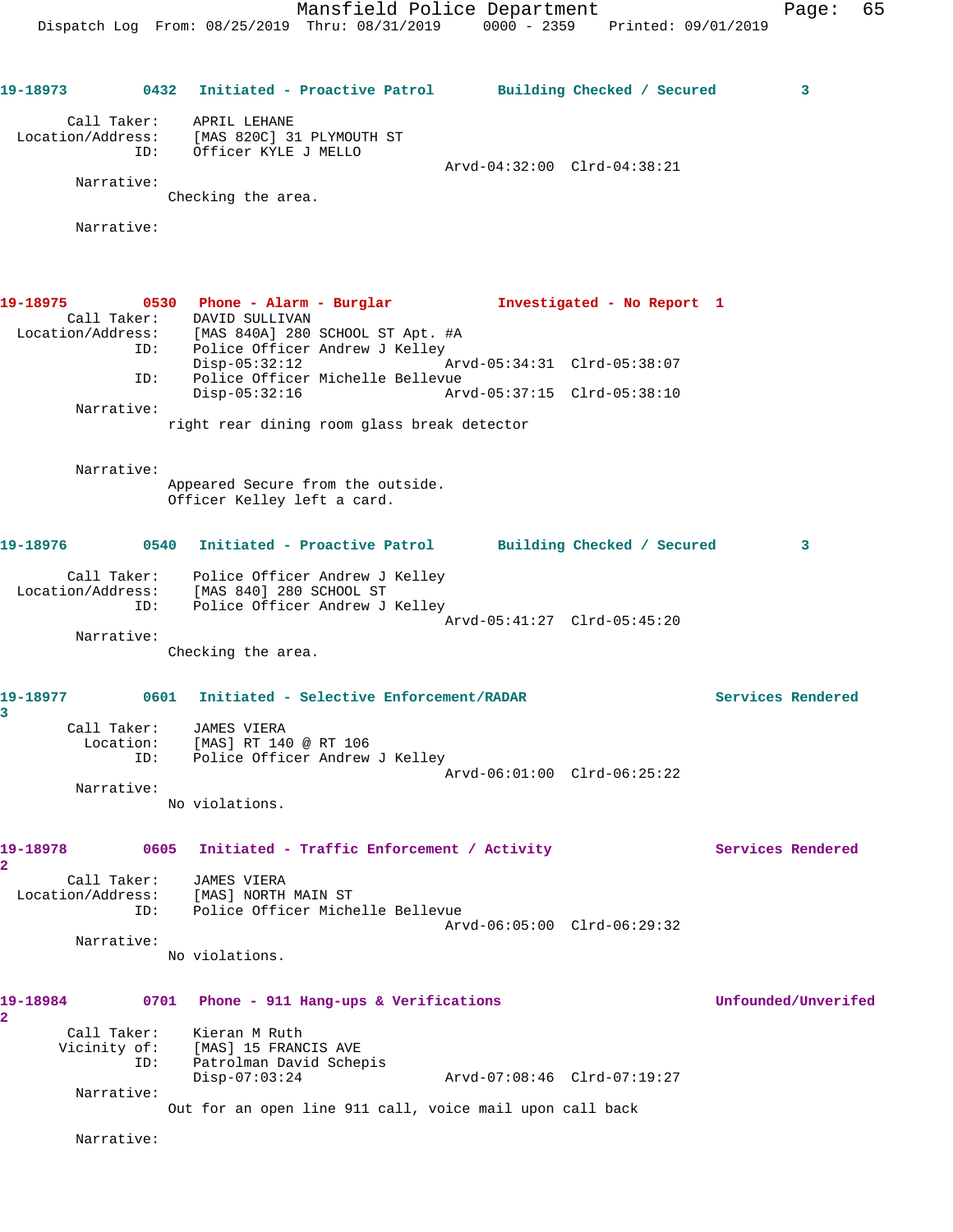Mansfield Police Department Fage: 66 Dispatch Log From: 08/25/2019 Thru: 08/31/2019 0000 - 2359 Printed: 09/01/2019 No one with any issues in the area **19-18985 0705 Initiated - Proactive Patrol Building Checked / Secured 3** Call Taker: Kieran M Ruth Location/Address: [MAS 820C] 31 PLYMOUTH ST ID: Officer KYLE J MELLO Arvd-07:05:00 Clrd-07:24:51 Narrative: Checking the area. **19-18986 0708 Walk-In - Harass. Electronic Communicat Incident Report 3**  Call Taker: Support Staff Derek M Stark Location/Address: [MAS H1790] 4 PLANTATION RD ID: Police Officer Michelle Bellevue Disp-07:11:28 Arvd-07:22:36 Clrd-07:50:57 Narrative: Walk in party at Mansfield Police lobby looking to speak with an officer about ongoing harassment via social media. Narrative: Clear with a report taken Refer To Incident: 19MAS-775-OF **19-18988 0716 Phone - 911 Hang-ups & Verifications Confirmed misdial/Accdntl Call 2**  Call Taker: Kieran M Ruth Vicinity of: [MAS] 95 PLAIN ST ID: Police Officer Andrew J Kelley Disp-07:17:54 Arvd-07:23:58 Clrd-07:29:36 Narrative: Out for a 911 open line transfer fron the MECC, voice mail upon call back Narrative: Ofc. Kelley spoke with the homeowner, her daughter had a sleep over and one of the girls dialed accidentally **19-18990 0846 Initiated - Motor Vehicle Stop Citation / Warning Issued 3**  Call Taker: Kieran M Ruth Vicinity of: [MAS 1002] 250 EAST ST ID: Sergeant Thomas R Connor Arvd-08:46:00 Clrd-09:00:47 Vehicle: GRY 2010 HOND ACCORD Reg: PC MA 867XA6 VIN: 1HGCP2F37AA149993 Vehicle: GRY 2017 TOYT COROLL Reg: PC MA 7EY358 VIN: 2T1BURHE5HC828077 Narrative: MV stop with 2 vehicles Narrative: 7EY358 verbal for speed Narrative: 867XA6 cited for unregistered, and a verbal for speed **19-18991 0913 Phone - Animal Complaints Spoken To 3**  Call Taker: Kieran M Ruth<br>Vicinity of: [MAS 418E] 29 Vicinity of: [MAS 418E] 29 FRANCIS AVE ID: Police Officer Michael T Fitzgerald Disp-09:14:10 Arvd-09:24:36 Clrd-09:29:52 Narrative: Out for the report of aggressive racoons in the dumpster between buildings 29 and 30 Narrative: Clear, no raccoon at this time. Spoke to the RP who was advised to call should any other related hazards arise.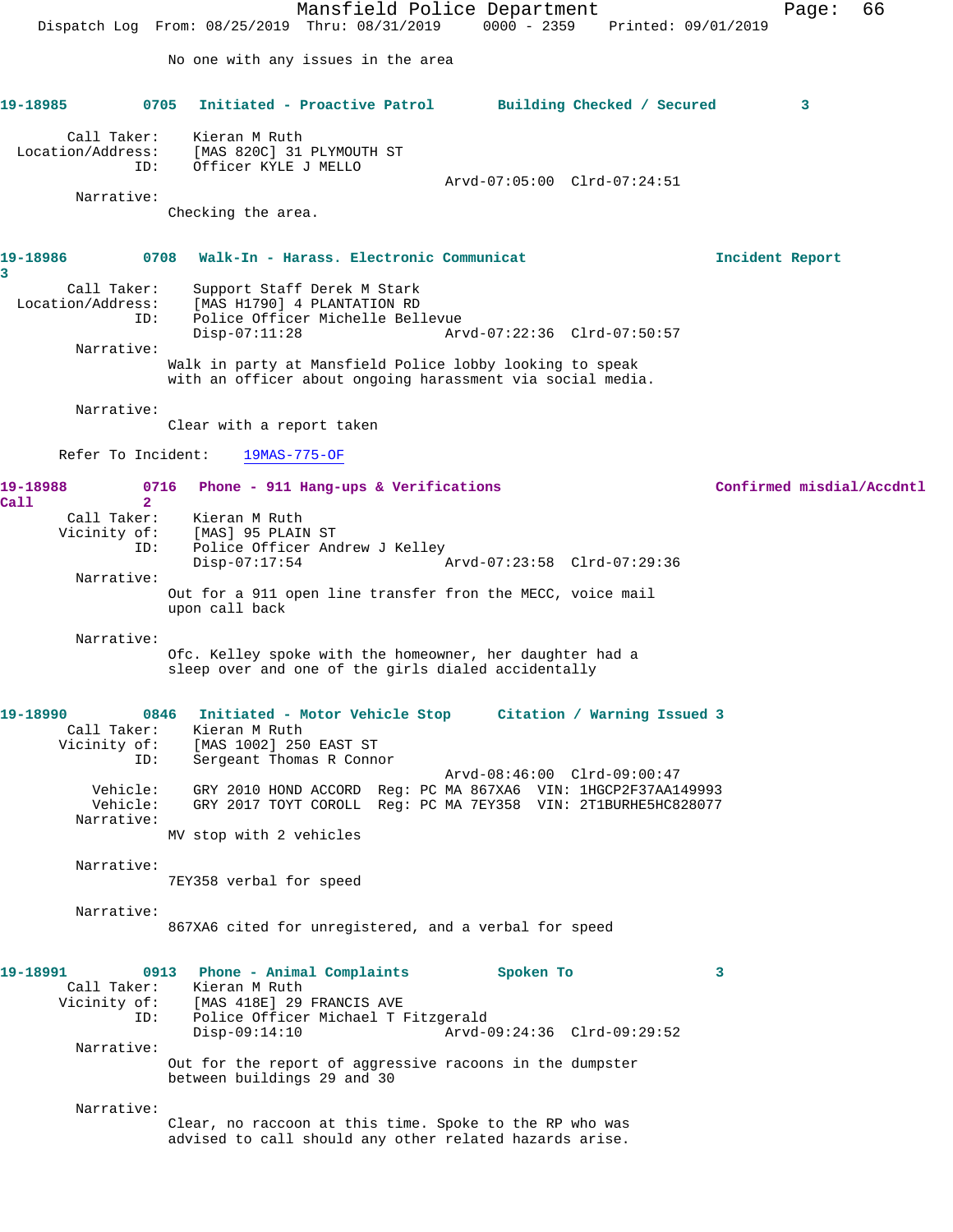**19-18994 0929 911 - 911 Hang-ups & Verifications Confirmed misdial/Accdntl Call 2** Call Taker: PATRICK FEENEY Location/Address: [MAS] 267 CHAUNCY ST ID: Police Officer Michael T Fitzgerald Disp-09:31:16 Arvd-09:35:47 Clrd-09:37:49 Narrative: 911 hangup from the store; call back made, spoke with store suspervisor. She reports all is ok, most likely a mistake. To meet an ofc outside. Narrative: Confirmed accidental. **19-18996 0943 Initiated - Proactive Patrol Building Checked / Secured 3** Call Taker: Kieran M Ruth Location/Address: [MAS 820C] 31 PLYMOUTH ST<br>ID: Sergeant Jeffrey G Bombard Sergeant Jeffrey G Bombard Arvd-09:43:00 Clrd-09:49:03 ID: Officer Brendan Fayles Disp-09:43:40 Arvd-09:43:44 Clrd-09:49:03 Narrative: Checking the area. **19-18997 0943 Phone - Animal Complaints Gone on Arrival 3**  Call Taker: NICHOLAS GOYETTE Location/Address: [MAS] BROOK ST ID: Police Officer Jay J Sparrow Disp-09:45:54 Arvd-09:51:11 Clrd-10:00:03 Narrative: RP calling to report a collie and labradoodle running in the area and are very friendly but she is unable to corral them Narrative: No dogs found in the area, a couple of walkers spoken to that believe the dogs belong on Hope St and may have gone home. **19-18998 0955 Phone - Motor Veh Acc - Hit & Run Incident Report 1**  Call Taker: Kieran M Ruth Location/Address: [MAS H5639] 7 JEFFERSON RD ID: Police Officer Michael T Fitzgerald Disp-10:07:50 Arvd-10:12:30 Clrd-10:30:13 Vehicle: GRY 2018 NISS UT ROGUE Reg: PC MA 124JF0 VIN: 5N1AT2MV9JC778287 Narrative: Out for a reported hit and run Narrative: RP reports the vehicle has been in the driveway for a couple of days. Report taken Refer To Incident: 19MAS-776-OF **19-18999 1003 Initiated - Motor Vehicle Stop Verbal Warning 3**  Call Taker: Kieran M Ruth Vicinity of: [MAS 269] 213 SOUTH MAIN ST ID: Sergeant Thomas R Connor Arvd-10:03:00 Clrd-10:32:10 Vehicle: GRY 2009 TOYT UT HIGHLA Reg: PC MA 1ZAN20 VIN: JTEES42A492143902 Narrative: MV stop Narrative: Verbal for marked lanes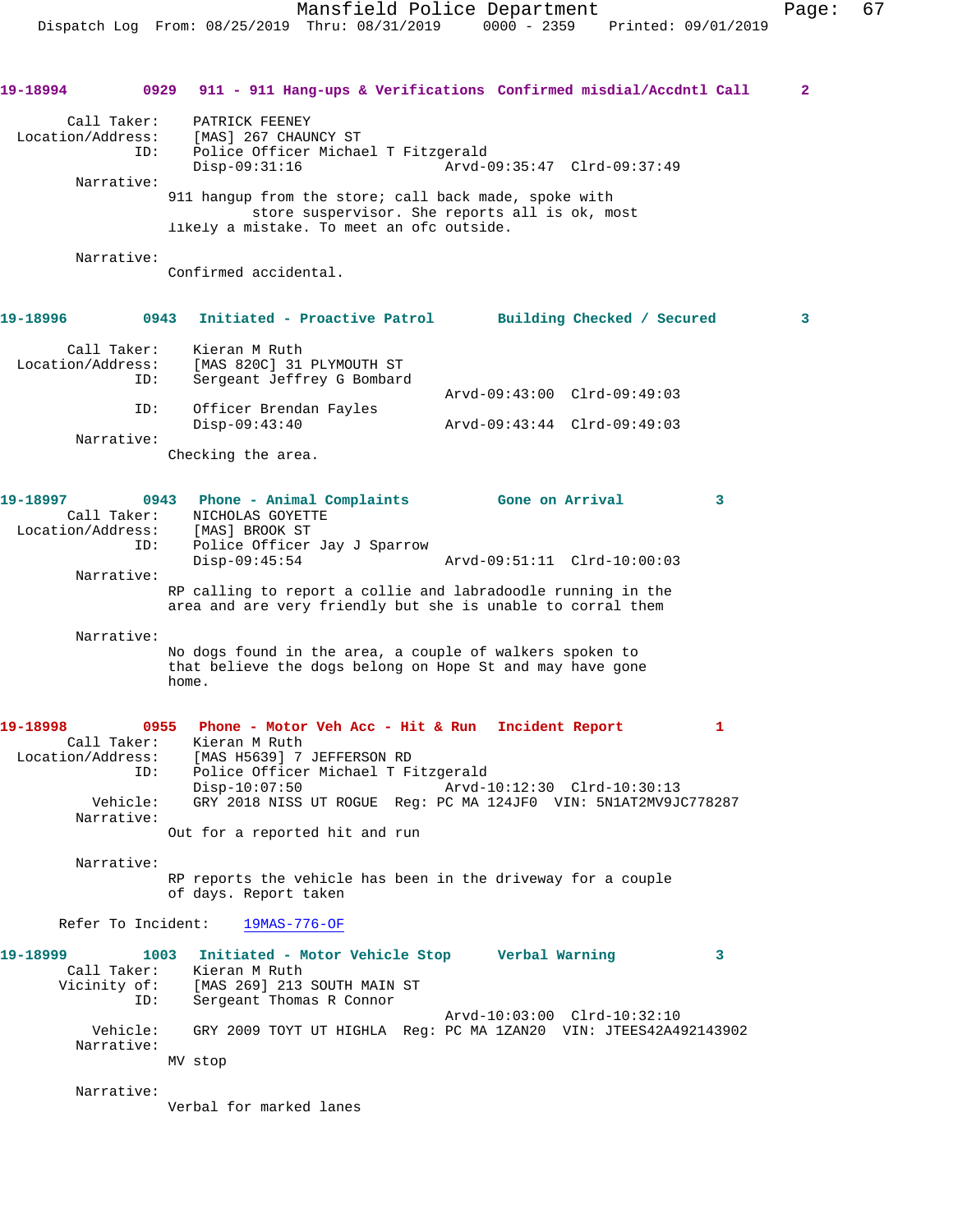Mansfield Police Department Fage: 68 Dispatch Log From: 08/25/2019 Thru: 08/31/2019 0000 - 2359 Printed: 09/01/2019 **19-19000 1012 Phone - Assist Fire Department Referred to Other Agency 3**  Call Taker: NICHOLAS GOYETTE Location/Address: [MAS H387] 509 WEST ST ID: Police Officer Matthew A Souza Disp-10:14:52 Arvd-10:16:07 Clrd-10:19:42 Narrative: 2yof stuck in a toy, whole arm stuck inside it Narrative: Ofc. Souza was able to free the childs arm, there does not appear to be any injury **19-19002 1030 Initiated - Selective Enforcement/RADAR Services Rendered 3**  Call Taker: Kieran M Ruth Vicinity of: [MAS 1002] 250 EAST ST ID: Police Officer Michael T Fitzgerald Arvd-10:30:00 Clrd-10:40:50 Narrative: Traffic enforcement in the area. **19-19003 1039 911 - 911 Hang-ups & Verifications Confirmed misdial/Accdntl Call 2** Call Taker: PATRICK FEENEY Location/Address: [MAS 43] 137 MILL ST ID: Police Officer Michael T Fitzgerald Disp-10:40:50 Arvd-10:44:36 Clrd-10:51:20 ID: Police Officer Jay J Sparrow Disp-10:42:11 Arvd-10:44:36 Clrd-10:51:20 Narrative: 911 hangup; unable to call back the uninitilized phone #. Mapped within 28 meters of the tennis courts at the site. Narrative: Confirmed accidental **19-19006 1052 Radio - Assist Other Gov. Agency Services Rendered 3**  Call Taker: Kieran M Ruth Location/Address: ID: Police Officer Matthew A Souza Disp-10:53:07 Arvd-10:55:33 Clrd-11:10:26 ID: Sergeant Thomas R Connor Disp-10:53:07 Arvd-10:55:02 Clrd-10:58:59 Narrative: **19-19009 1144 Initiated - Motor Vehicle Stop Verbal Warning 3**  Call Taker: Kieran M Ruth Location/Address: [MAS 1002] 250 EAST ST ID: Sergeant Thomas R Connor Arvd-11:44:00 Clrd-11:48:39 Vehicle: RED 2009 MAZD MAZDA3 Reg: PC MA 15T150 VIN: JM1BK32F191187388 Narrative: MV stop **19-19010 1145 Initiated - Proactive Patrol Building Checked / Secured 3** Call Taker: Kieran M Ruth Location/Address: [MAS 820C] 31 PLYMOUTH ST ID: Sergeant Jeffrey G Bombard Arvd-11:45:00 Clrd-11:55:45 ID: Officer Brendan Fayles Disp-11:46:36 Arvd-11:46:40 Clrd-11:56:43 Narrative: Checking the area.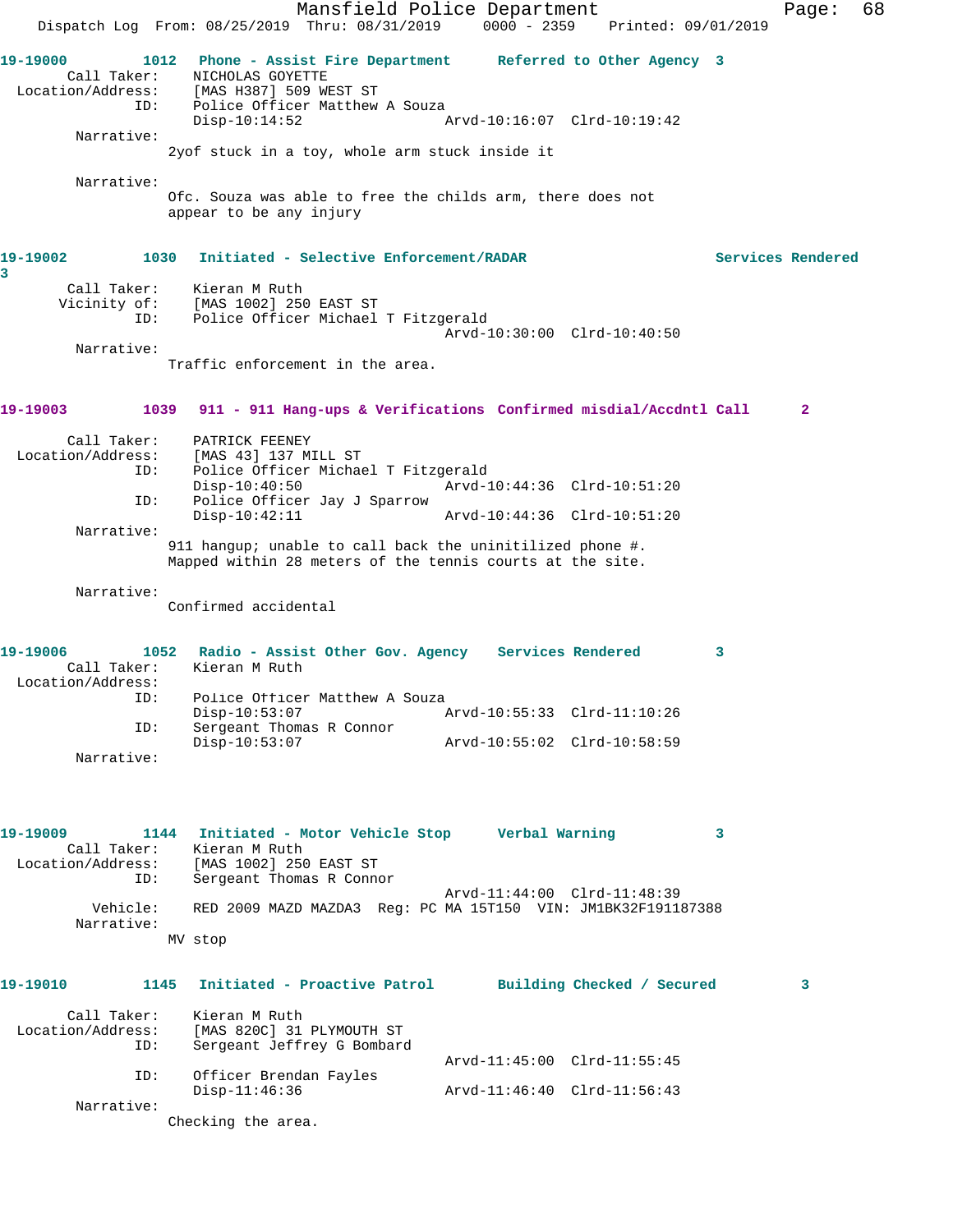Mansfield Police Department Fage: 69 Dispatch Log From: 08/25/2019 Thru: 08/31/2019 0000 - 2359 Printed: 09/01/2019 **19-19011 1201 Phone - Motor Veh Acc - No Injury Accident Report 1**  Call Taker: Kieran M Ruth<br>Vicinity of: [MAS 235A] 377 Vicinity of: [MAS 235A] 377 CHAUNCY ST ID: Police Officer Jay J Sparrow Disp-12:02:34 Arvd-12:05:14 Clrd-12:22:30 Vehicle: BLK 2019 HYUN SANTAF Reg: PC MA 9DM139 VIN: 5NMS2CAD9KH002841 Vehicle: BLU 2017 FORD EXPLOR Reg: PC MA 1BYW95 VIN: 1FM5K8D85HGA05868 Narrative: Out for a minor mva in the parking lot Refer To Accident: 19MAS-331-AC **19-19013 1308 911 - 911 Hang-ups & Verifications Confirmed misdial/Accdntl Call 2** Call Taker: PATRICK FEENEY Location/Address: [MAS H1775] 7 VICTORIA LN ID: Police Officer Matthew A Souza Disp-13:10:31 Arvd-13:12:25 Clrd-13:13:34 Narrative: 911 call from cell phone; spoke the party, states it was a child playing with the cell phone. All is ok. **19-19016 1330 Initiated - Selective Enforcement/RADAR Citation / Warning Issued 3**  Call Taker: Kieran M Ruth Location/Address: [MAS] 133 OAKLAND ST @ 15 SWETT ST ID: Police Officer Jay J Sparrow Arvd-13:30:00 Clrd-14:16:17 Vehicle: WHI 2008 TOYT UT HIGHLA Reg: PC MA 6YM148 VIN: JTEEW41A282025190 Vehicle: GRY 2009 TOYT SIENNA Reg: PC MA 37LP82 VIN: 5TDZK23C09S276157 Narrative: Traffic enforcement in the area. Narrative: Out with MA/6YM148, cited for speed Narrative: Out with MA 37LP82, cited for speed **19-19017 1341 Initiated - Proactive Patrol Building Checked / Secured 3** Call Taker: Kieran M Ruth Location/Address: [MAS 820C] 31 PLYMOUTH ST ID: Sergeant Jeffrey G Bombard Arvd-13:41:00 Clrd-13:48:10 ID: Officer Brendan Fayles Disp-13:42:18 Arvd-13:42:20 Clrd-13:48:10 Narrative: Checking the area. **19-19019 1401 Phone - Identity Theft Incident Report 1**  Call Taker: Kieran M Ruth Location/Address: [MAS H401] 77 CHILSON AVE ess: [MAS H401] 77 CHILSON AVE<br>ID: Police Officer Michael T Fitzgerald<br>Disp-14:01:00 Arvd-1 Disp-14:01:00 Arvd-14:10:30 Clrd-14:20:08 Narrative: In to report a stolen wallet Refer To Incident: 19MAS-777-OF **19-19024 1522 Initiated - Proactive Patrol Building Checked / Secured 3** Call Taker: Kieran M Ruth Location/Address: [MAS 820C] 31 PLYMOUTH ST ID: Sergeant Jeffrey G Bombard Arvd-15:22:00 Clrd-15:31:02 ID: Officer Brendan Fayles Disp-15:23:19 Arvd-15:23:23 Clrd-15:27:39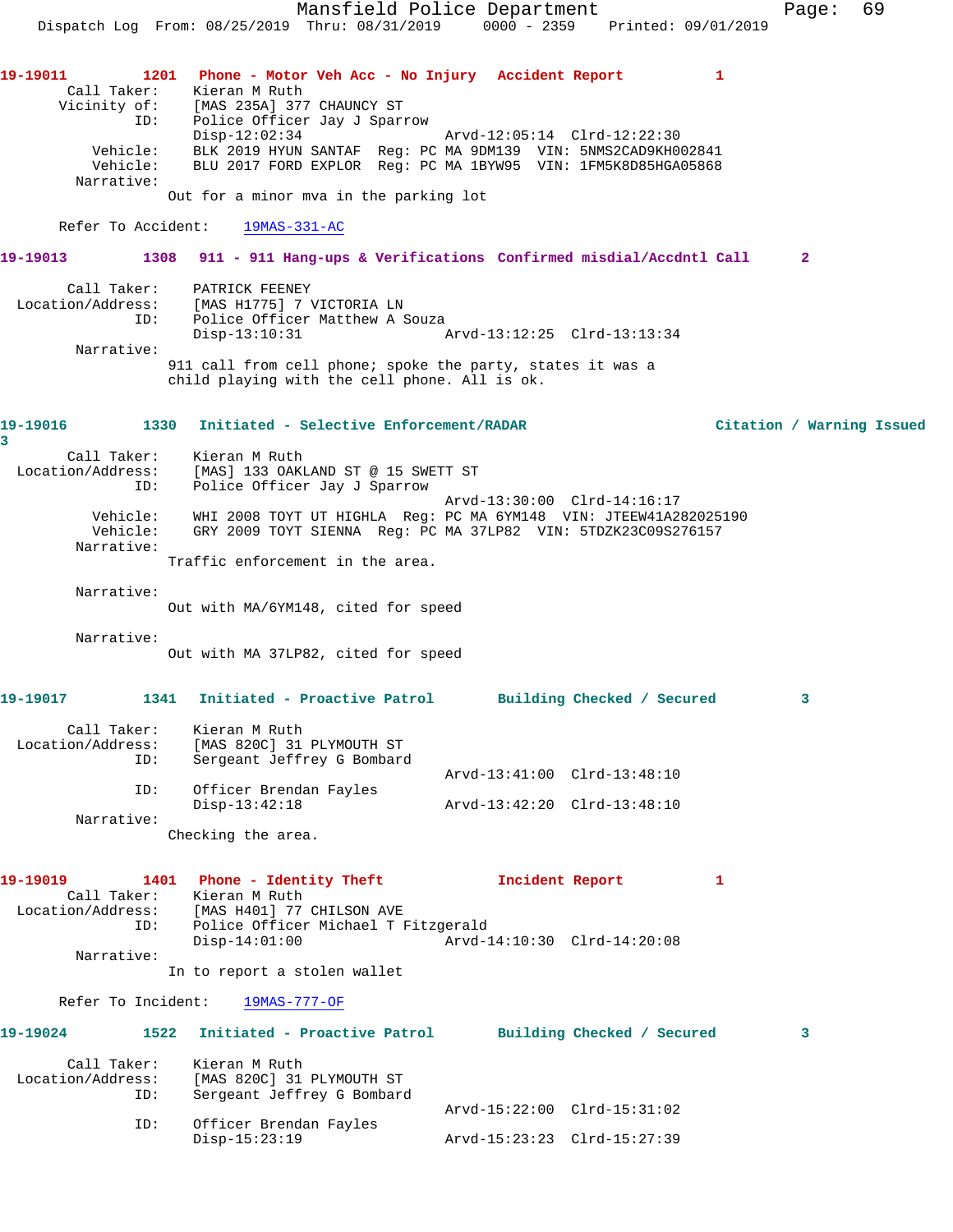Mansfield Police Department Page: 70 Dispatch Log From: 08/25/2019 Thru: 08/31/2019 0000 - 2359 Printed: 09/01/2019 Narrative: Checking the area. Narrative: clear **19-19025 1604 Phone - Disturbance / Gathering Spoken To 1**  Call Taker: Kieran M Ruth<br>Location/Address: [MAS 2] 60 FOR ess: [MAS 2] 60 FORBES BLVD<br>ID: Police Officer Andrew Police Officer Andrew J Kelley<br>Disp-16:05:44 Disp-16:05:44 Arvd-16:08:18 Clrd-16:14:36 ID: Police Officer Danielle C Titus Disp-16:05:48 Arvd-16:08:10 Clrd-16:21:55<br>TD: Police Officer Andrew J Kelley Police Officer Andrew J Kelley<br>Disp-16:16:05 Disp-16:16:05 Arvd-16:16:07 Clrd-16:22:40 Vehicle: GRY 2009 MERZ C300 Reg: PC MA 356FJ6 VIN: WDDGF81X19R081743 Narrative: Out for parties on the do not rent list not leaving the area Narrative: The parties have left the area Narrative: M10 and M12 are with the vehicle Forbes at Chauncy, the parties have been spoken to **19-19026 1604 Initiated - Proactive Patrol Building Checked / Secured 3** Call Taker: LINDSAY MITCHELL Location/Address: [MAS 820C] 31 PLYMOUTH ST ID: Officer Raymond E Maigret Disp-16:24:19 Arvd-16:24:22 Clrd-16:24:26 **19-19027 1622 Phone - Trespassing / Unwanted Person Spoken To 1** Call Taker: LINDSAY MITCHELL Location/Address: [MAS H6072] 230 PLAIN ST ID: Police Officer Danielle C Titus Disp-16:23:24 Arvd-16:40:41 Clrd-16:57:09<br>Vehicle: BLU 2012 MAZD 3 Req: PC MA 5MD716 VIN: JM1BL1L80C1684084 BLU 2012 MAZD 3 Reg: PC MA 5MD716 VIN: JM1BL1L80C1684084 Narrative: RP reports someone has been trespassing on the property which belonged to his mother and should be vacant. Narrative: Ofc. Titus reports the RP was looking for advice on how to keep people from using the dock at the abandoned residence **19-19030 1637 Walk-In - Neighbor Dispute Assisted Party 3**  Call Taker: Support Staff Derek M Stark<br>Location/Address: [MAS 418B] 23 FRANCIS AVE Ap ess: [MAS 418B] 23 FRANCIS AVE Apt. #13<br>ID: Police Officer William C Trudell Police Officer William C Trudell Disp-16:41:27 Arvd-16:54:45 Clrd-17:07:46 Narrative: Walk in party at Mansfield Police lobby looking to speak with officer about a neighbor issue. Narrative: Ofc. Trudell spoke with party and was advised the young daughter ding dong ditched the neighbor and that she was advised. Daughter is to be grounded for her actions. **19-19031 1649 Initiated - Proactive Patrol Building Checked / Secured 3** Call Taker: Kieran M Ruth Location/Address: [MAS 820C] 31 PLYMOUTH ST ID: Officer Kenneth Bennett Arvd-16:49:00 Clrd-16:55:40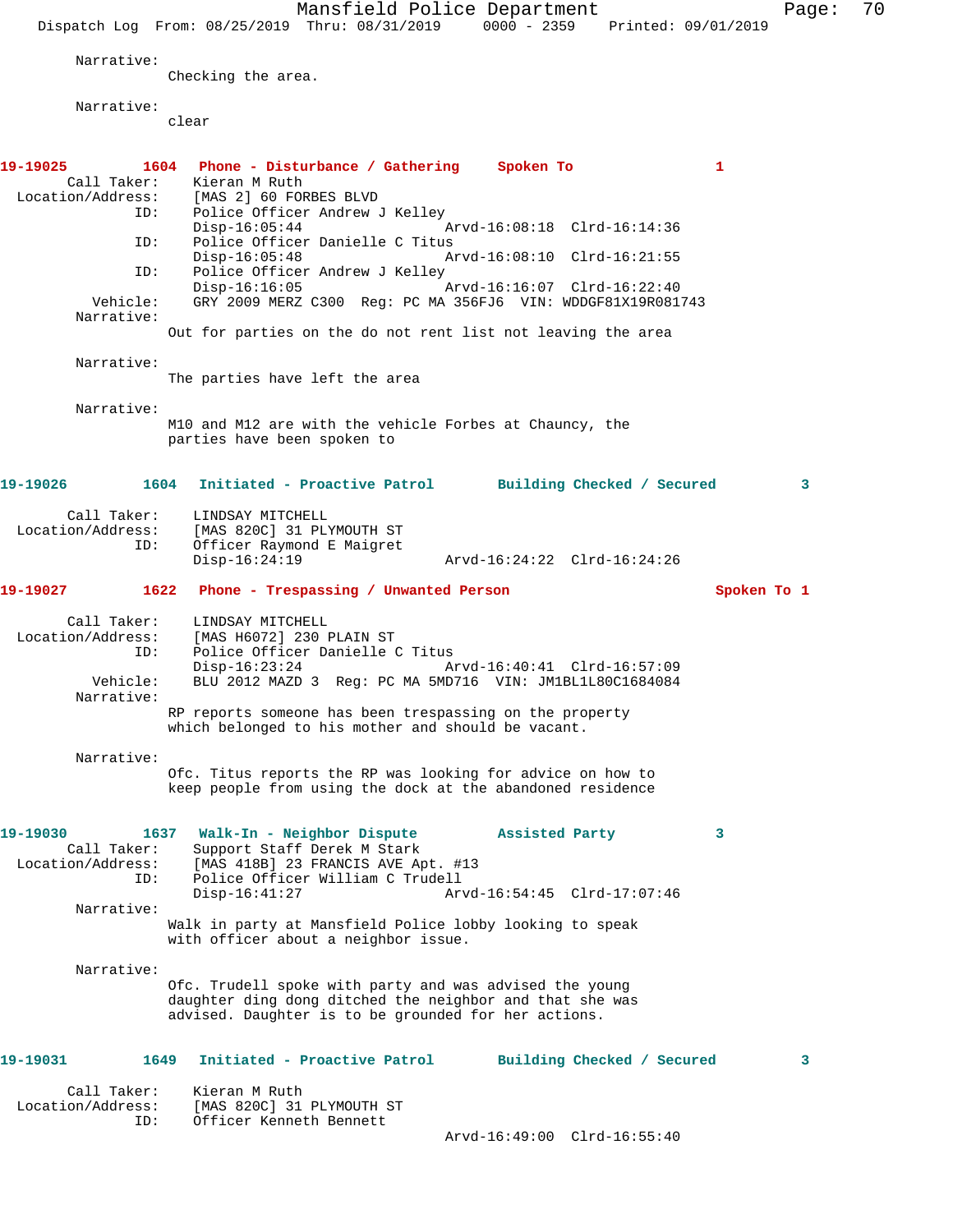Mansfield Police Department Page: 71 Dispatch Log From:  $08/25/2019$  Thru:  $08/31/2019$  0000 - 2359 Printed: 09/01/2019 Narrative: Checking the area. **19-19032 1706 Initiated - Motor Vehicle Stop Citation / Warning Issued 3**  Call Taker: LINDSAY MITCHELL Location/Address: [MAS] 777 WEST ST @ 100 HAMPSHIRE ST ID: Police Officer Andrew J Kelley Arvd-17:06:00 Clrd-17:10:42 Vehicle: WHI 2014 FORD LGTCON Reg: PC MA 756YA4 VIN: 1FTMF1CM7EKD13689 Narrative: Out with MA/756YA4 Narrative: Cited for speed **19-19033 1716 Initiated - Motor Vehicle Stop Citation / Warning Issued 3**  Call Taker: Kieran M Ruth Location/Address: [MAS] WILLIAMS ST @ WEST ST ID: Police Officer Andrew J Kelley Arvd-17:16:00 Clrd-17:24:25 Vehicle: GRY 2012 ACUR MDX Reg: PC MA 459TE1 VIN: 2HNYD2H31CH520395 Narrative: MV stop Narrative: Cited for speed **19-19037 1733 Initiated - Selective Enforcement/RADAR Services Rendered 3**  Call Taker: Kieran M Ruth Location/Address: [MAS] 44 MILL ST @ 5 EPHRIAM DR ID: Police Officer William C Trudell Arvd-17:33:00 Clrd-17:51:34 Vehicle: BLK 2016 JEEP LL PATRIOT Reg: PC NH 4231610 VIN: 1C4NJPBB0GD676915 Narrative: Traffic enforcement in the area. Narrative: Out with NH 4231610 **19-19039 1746 Initiated - Motor Vehicle Stop Citation / Warning Issued 3**  Call Taker: Kieran M Ruth Vicinity of: [MAS 204] 26 OTIS ST ID: Police Officer Andrew J Kelley Arvd-17:46:00 Clrd-17:56:00 Vehicle: WHI 2018 JEEP COMPAS Reg: PC MA 3JX724 VIN: 3C4NJDBB3JT457205 Narrative: MV stop Narrative: Cited for expired registration, renewed online **19-19040 1746 Initiated - Selective Enforcement/RADAR Services Rendered 3**  Call Taker: Kieran M Ruth Vicinity of: [MAS] 150 OAKLAND ST<br>TD: Police Officer Jav J Police Officer Jay J Sparrow Arvd-17:46:00 Clrd-17:59:05 Narrative: Traffic enforcement in the area. **19-19041 1749 911 - Assist Fire Department Services Rendered 3**  Call Taker: PATRICK FEENEY Location/Address: [MAS H570] 962 MAPLE ST ID: Police Officer William C Trudell

Disp-17:52:01 Arvd-17:55:49 Clrd-20:13:31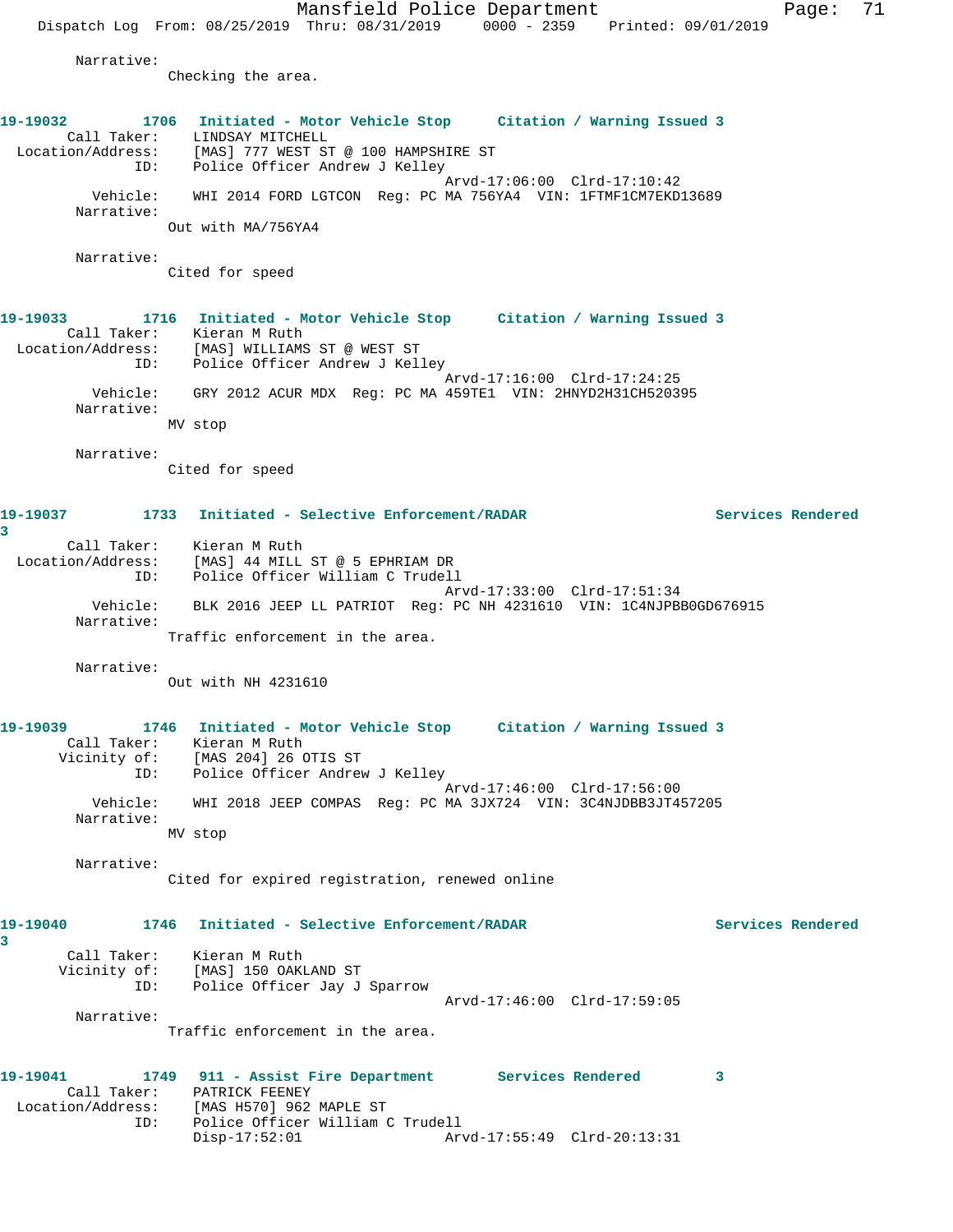Mansfield Police Department Page: 72 Dispatch Log From: 08/25/2019 Thru: 08/31/2019 0000 - 2359 Printed: 09/01/2019 ID: Police Officer Jay J Sparrow Disp-17:59:13 Arvd-18:03:22 Clrd-20:51:19 Narrative: Out to assist with a tree on wires Narrative: Road will be shut down. No fire at this time. MELD is responding Narrative: Light dept on location **19-19043 1802 Initiated - Proactive Patrol Building Checked / Secured 3** Call Taker: Kieran M Ruth<br>Location/Address: [MAS 820C] 31 ESS: [MAS 820C] 31 PLYMOUTH ST<br>ID: Officer Raymond E Maicrot Officer Raymond E Maigret Arvd-18:02:00 Clrd-18:09:30 Narrative: Checking the area. **19-19046 1824 Initiated - Motor Vehicle Stop Citation / Warning Issued 3**  Call Taker: Kieran M Ruth<br>Vicinity of: [MAS 81] 30 CH [MAS 81] 30 CHAUNCY ST ID: Police Officer Andrew J Kelley Arvd-18:24:00 Clrd-18:33:36 Vehicle: BLK 2008 MAZD CX-9 Reg: PC MA 6NE794 VIN: JM3TB38A080147976 Narrative: MV stop Narrative: 2 citations **19-19049 1834 Phone - Assist Law Enfrc Agncy Services Rendered 3**  Call Taker: PATRICK FEENEY<br>Vicinity of: [MAS] MANSFIELD [MAS] MANSFIELD AVE ID: Police Officer Andrew J Kelley Disp-18:35:43 Arvd-18:38:37 Clrd-18:56:35<br>ID: Police Officer Danielle C Titus Police Officer Danielle C Titus Disp-18:42:54 Arvd-18:43:46 Clrd-19:13:23<br>Vehicle: WHI 2014 FORD F250 Req: PC MA 1WW119 VIN: 1FT7X2B69EEA74 WHI 2014 FORD F250 Reg: PC MA 1WW119 VIN: 1FT7X2B69EEA74888 Towed: For: Arrest By: Achins Garage To: Achins Garage Liens: @ 08:00 9/1 RELEASE Narrative: Norton PD requesting mutual aid for an erratic oper near the McDonalds in their town. Party is now sitting in the pickup truck eating his food in front of the Mandarin chinese food restaurant. Narrative: One in custody OUI. Tow requested, Achins enroute Narrative: Norton updated; RP reports erratic oper was reported as all over the road on 140 into Norton and the McDonalds line. Narrative: Ofc Kelley transporting male to the station Narrative: Ofc Kelley on location at the station Narrative: Tow on scene Narrative: Vehicle is held for (12)hours (OUI arrest). Able to be released at 08:00 9/1/2019.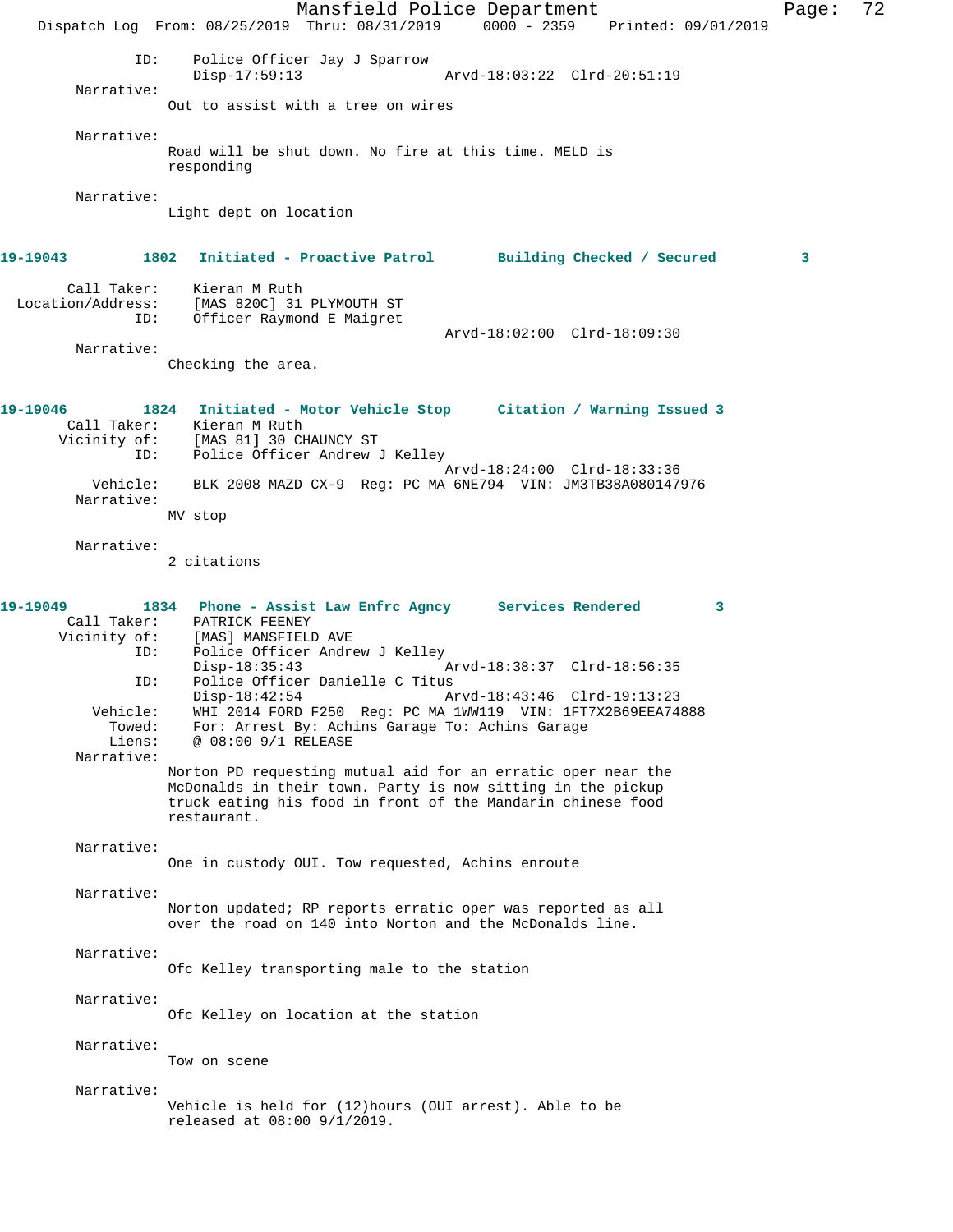Mansfield Police Department Page: 73 Dispatch Log From: 08/25/2019 Thru: 08/31/2019 0000 - 2359 Printed: 09/01/2019 Narrative: 20:13 Prisoner released Refer To Arrest: 19MAS-517-AR Arrest: SALLEY, GILBERT SCOTT Address: 308 S WORCESTER ST NORTON, MA Address: 308<br>Age: 47 Charges: OUI-LIQUOR OR .08%, 2ND OFFENSE NEGLIGENT OPERATION OF MOTOR VEHICLE **19-19051 1854 Initiated - Proactive Patrol Building Checked / Secured 3** Call Taker: LINDSAY MITCHELL Location/Address: [MAS 820C] 31 PLYMOUTH ST ID: Officer Kenneth Bennett Arvd-18:54:00 Clrd-18:59:04 **19-19055 2002 Initiated - Building Check Services Rendered 3**  Call Taker: DAVID SULLIVAN Location/Address: [MAS 820C] 31 PLYMOUTH ST ID: Officer Raymond E Maigret Arvd-20:02:00 Clrd-20:17:20 Narrative: Area check **19-19057 2013 Initiated - Intoxicated Person Arrest(s) Made 1**  Call Taker: DAVID SULLIVAN Location/Address: [MAS H570] 962 MAPLE ST ID: Police Officer William C Trudell Arvd-20:13:00 Clrd-20:28:55 Narrative: Off Trudell reports was approached by a male who appears intoxicated. Male in custody as a PC. Narrative: M8 transporting prisoner to the station. Narrative: 2052 Party released Refer To P/C: 19MAS-518-AR P/C: LIBBY, BRIAN D Address: 111 KING AVE WEYMOUTH, MA Age: 22 Charges: PROTECTIVE CUSTODY **19-19058 2032 Phone - Assist Law Enfrc Agncy Unfounded/Unverifed 3**  Call Taker: Kieran M Ruth Location/Address: [NON] 188 OAK ST ID: Police Officer Danielle C Titus Disp-20:34:13 Clrd-20:40:15 Narrative: Out to assist Norton PD with a male party that is waving people down, wearing shorts and a sleeveless shirt Narrative: 2039 Upon responding Ofc Titus came across an MVA, Oak/Elm. Norton PD notified that Mansfield is unable to respond to the mutual aid call. **19-19060 2040 Initiated - Motor Veh Acc - No Injury Investigated - Report Taken 1**  Call Taker: DAVID SULLIVAN Location/Address: [MAS] 1 OAK ST @ 533 ELM ST<br>TD: Police Officer Danielle C T Police Officer Danielle C Titus Arvd-20:40:00 Clrd-21:20:48 ID: Police Officer Andrew J Kelley<br>Disp-20:47:10 Disp-20:47:10 Arvd-20:47:15 Clrd-21:04:26 Vehicle: WHI 2015 HYUN SONATA Reg: PC MA 3THD20 VIN: 5NPE24AF7FH197318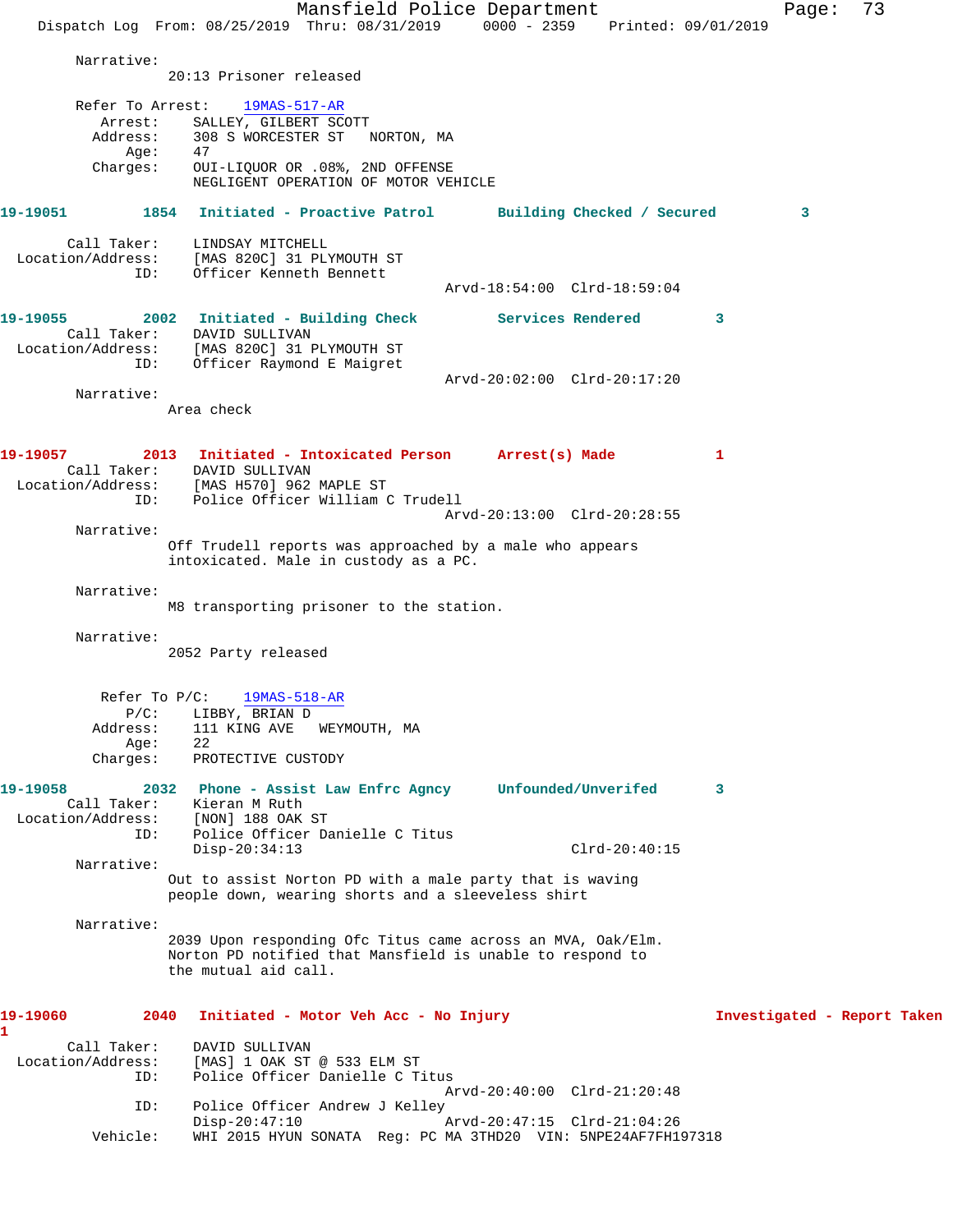Mansfield Police Department Page: 74 Dispatch Log From: 08/25/2019 Thru: 08/31/2019 0000 - 2359 Printed: 09/01/2019 Towed: For: Accident By: Achins Garage To: Achins Garage Narrative: Responding to Norton Mutual Aid when Ofc Titus came across this MVA. Narrative: Req for a tow. Achins responding. Narrative: Tow on scene Narrative: Per M12 FST was given on scene. No other action needed. Narrative: Mailbox was Struck for 541/549 Elm St. Noted for the report. Narrative: Street Sign was also struck - email sent to DPW. Refer To Accident: 19MAS-332-AC **19-19061 2049 Phone - Suspicious Actv / Persn / Veh Investigated - No Report 2**  Call Taker: Support Staff Derek M Stark Location/Address: [MAS H1478] 105 EAST ST ID: Police Officer Jay J Sparrow Disp-20:57:55 Arvd-20:57:59 Clrd-21:01:28 Vehicle: BLK 2016 FORD PK F150 Reg: PC MA 5WV682 VIN: 1FTFX1EF5GFA27601 Narrative: Home owner reporting he stepped outside to speak with a truck that was parked in his driveway and the operator stated he was picking someone up. Operator was told to leave and now the vehicle continues to drive past the house. Vehicle in question is MA-5WV682. Narrative: Vehicle left prior to arrival. Nothing found in the area. **19-19063 2053 Initiated - Building Check Building Checked / Secured 3** Call Taker: DAVID SULLIVAN Location/Address: [MAS 820C] 31 PLYMOUTH ST ID: Officer Kenneth Bennett Arvd-20:53:00 Clrd-20:57:11 **19-19069 2203 Initiated - Building Check Services Rendered 3**  Call Taker: DAVID SULLIVAN Location/Address: [MAS 820C] 31 PLYMOUTH ST ID: Officer Raymond E Maigret Arvd-22:03:00 Clrd-22:10:12 **19-19071 2220 Phone - Well Being Check Investigated - Report Taken 3** Call Taker: LINDSAY MITCHELL Location/Address:<br>ID: Police Officer Andrew J Kelley<br>Disp-22:20:51 Disp-22:20:51 Arvd-22:22:47 Clrd-22:42:53<br>ID: Police Officer Jay J Sparrow Police Officer Jay J Sparrow<br>Disp-22:20:51 Disp-22:20:51 Arvd-22:22:46 Clrd-22:42:58<br>ID: Sergeant Jeffrey G Bombard Sergeant Jeffrey G Bombard Disp-22:21:59 Enrt-22:21:59 Arvd-22:24:55 Clrd-22:42:37 Narrative: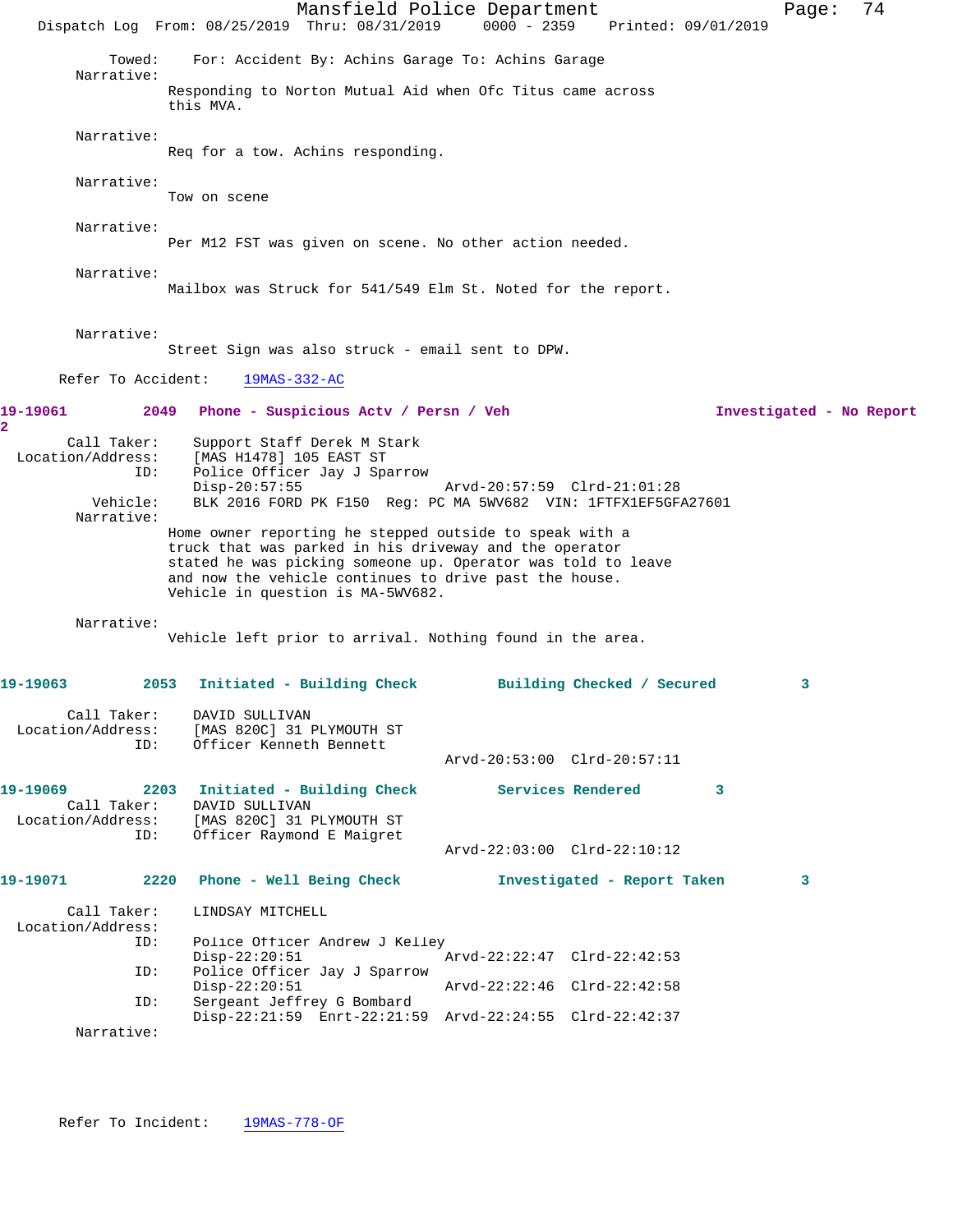Mansfield Police Department Fage: 75 Dispatch Log From: 08/25/2019 Thru: 08/31/2019 0000 - 2359 Printed: 09/01/2019 **19-19075 2241 Phone - Well Being Check Investigated - No Report 3**  Call Taker: Kieran M Ruth Location/Address: [MAS H2723] 8 GEORGE ST ID: Police Officer William C Trudell Disp-22:43:39 Clrd-22:44:18 ID: Police Officer Jay J Sparrow Disp-22:43:49 Clrd-22:44:13 ID: Police Officer Andrew J Kelley Disp-22:44:04 Arvd-22:46:11 Clrd-22:50:21 Narrative: Out to speak to the resident about text messages from his friend in Pawtucket, making Q5 statements Narrative: Officer spoke to the female. Female advised was misunderstanding. **19-19077 2244 Initiated - Building Check Services Rendered 3**  Call Taker: DAVID SULLIVAN Location/Address: [MAS 411] 60 FORBES BLVD ID: Police Officer Danielle C Titus Arvd-22:44:00 Clrd-22:48:55 Vehicle: BLU 2006 CHRY TOWNAN Reg: PC MA 936SV4 VIN: 2A4GP54L36R628865 Narrative: Checking on a van in the parking lot, the back door is open Narrative: Ofc Titus closed the back door. No one around **19-19078 2245 911 - Motor Veh Acc - No Injury Unfounded/Unverifed 1**  Call Taker: DAVID SULLIVAN Location/Address: [MAS] 231 SPRING ST @ 145 SCHOOL ST ID: Police Officer Jay J Sparrow Disp-22:48:06 Clrd-22:49:28<br>ID: Police Officer Danielle C Titus Police Officer Danielle C Titus<br>Disp-22:49:35 Ary Disp-22:49:35 Arvd-22:51:01 Clrd-22:55:44 ID: Sergeant Jeffrey G Bombard Arvd-22:51:11 Clrd-22:55:10 Narrative: Caller reports Vehicle of the road pos MVA - Area of the cemetary. Narrative: Nothing Found in the Area. **19-19079 2253 Initiated - Proactive Patrol Building Checked / Secured 3** Call Taker: LINDSAY MITCHELL Location/Address: [MAS 820C] 31 PLYMOUTH ST ID: Officer Kenneth Bennett Arvd-22:53:00 Clrd-22:54:05 **19-19080 2341 Phone - Suspicious Actv / Persn / Veh Unfounded/Unverifed 2**  Call Taker: JEFFREY KEEFE Vicinity of: [MAS] 373 CENTRAL ST @ 4 JOHN ST ID: Police Officer Jay J Sparrow Arvd-23:46:43 Clrd-23:52:55 Narrative: Cp reported a susp vehicle parked in front of her house. The vehicle was described as a blue Mercedes coop. Narrative: Nothing found. **19-19081 2353 Radio - Assist Citizen - P S A Spoken To 3**  Call Taker: JEFFREY KEEFE Vicinity of: [MAS U3] COPELAND DR